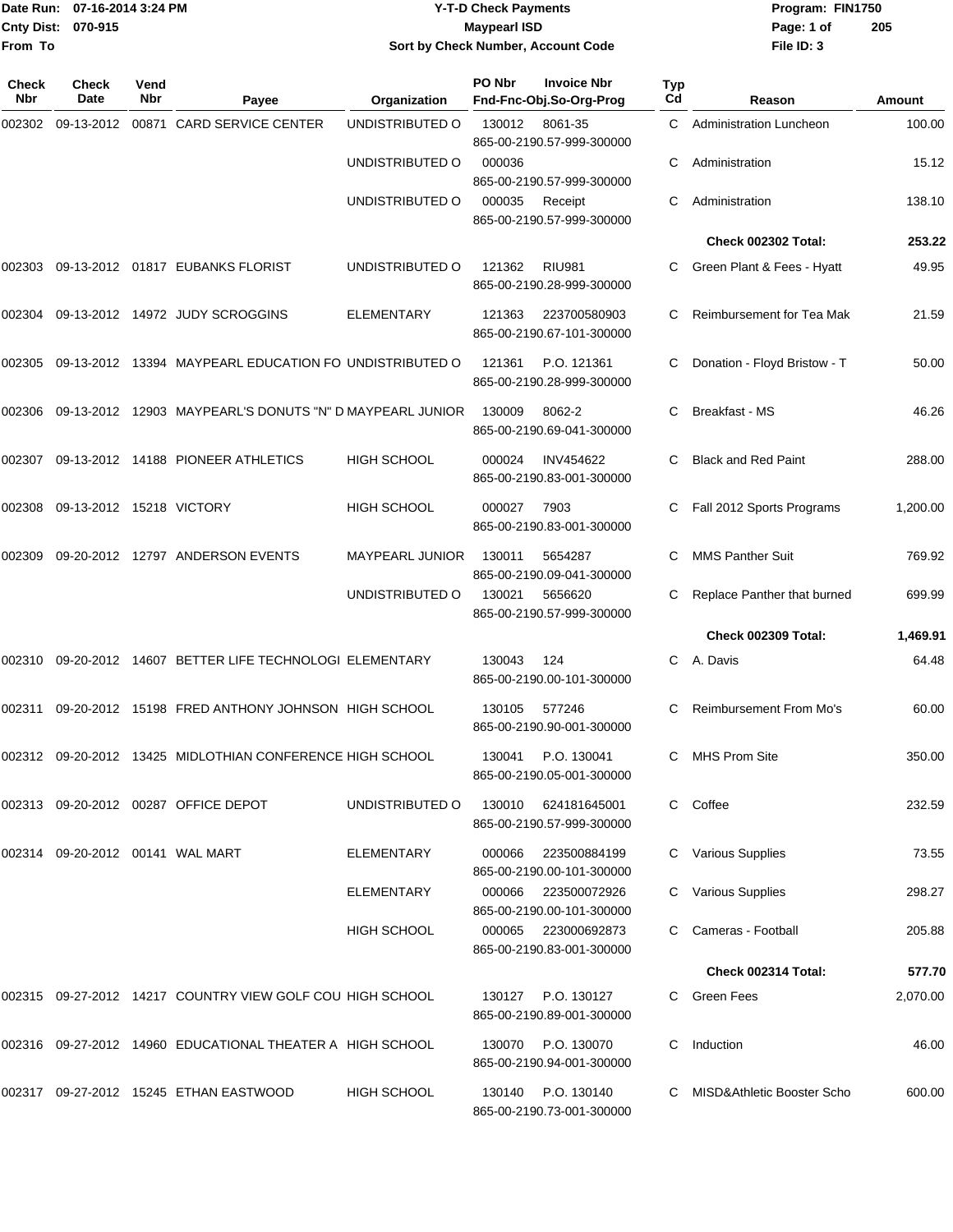## Date Run: 07-16-2014 3:24 PM **Program:** FIN1750 **Cnty Dist:** 070-915 **Page: 2 of Page: 2 of MaypearI ISD Y-T-D Check Payments 070-915 Maypearl ISD Sort by Check Number, Account Code**

| Check<br>Nbr | Check<br>Date                   | Vend<br>Nbr | Payee                                                               | Organization       | PO Nbr      | <b>Invoice Nbr</b><br>Fnd-Fnc-Obj.So-Org-Prog   | Typ<br>Cd | Reason                       | <b>Amount</b> |
|--------------|---------------------------------|-------------|---------------------------------------------------------------------|--------------------|-------------|-------------------------------------------------|-----------|------------------------------|---------------|
| 002318       |                                 |             | 09-27-2012 14963 HATS OFF FOR CANCER                                | <b>ELEMENTARY</b>  | 130128      | P.O. 130128<br>865-00-2190.00-101-300000        |           | C HatsOffCancer-Std Donation | 239.20        |
| 002319       |                                 |             | 09-27-2012 14734 MARK KLENTZMAN                                     | <b>HIGH SCHOOL</b> | 130112      | P.O. 130112<br>865-00-2190.05-001-300000        | C.        | DJ for Prom                  | 250.00        |
| 002320       |                                 |             | 10-05-2012 15230 ACADEMY SPORTS & OUTD HIGH SCHOOL                  |                    | 130104      | P.O. 130104<br>865-00-2190.89-001-300000        | C         | <b>Golf Clubs</b>            | 699.93        |
|              |                                 |             |                                                                     | <b>HIGH SCHOOL</b> | 130104      | P.O. 130104<br>865-00-2190.89-001-300000        | D         | PURCHASE WAS NOT MA          | $-699.93$     |
|              |                                 |             |                                                                     |                    |             |                                                 |           | Check 002320 Total:          | .00           |
| 002321       |                                 |             | 10-05-2012 00401 POSITIVE PROMOTIONS                                | <b>ELEMENTARY</b>  | 130093      | 04526909<br>865-00-2190.00-101-300000           | С         | Supplies                     | 391.23        |
|              |                                 |             | 002322  10-05-2012  15236  STUDIES WEEKLY                           | <b>ELEMENTARY</b>  | 130122      | 104118<br>865-00-2190.00-101-300000             | С         | Stickers/Online Curriculum   | 20.95         |
|              |                                 |             | 002323 10-11-2012 01869 ALL SPORTS TROPHIES                         | <b>HIGH SCHOOL</b> | 130097      | 6395<br>865-00-2190.89-001-300000               | С         | <b>Golf Trophies</b>         | 287.40        |
|              | 002324 10-11-2012 00493 BALFOUR |             |                                                                     | <b>HIGH SCHOOL</b> | 130194      | Customer #15110<br>865-00-2190.02-001-300000    | C.        | last installment for 2012 yb | 671.49        |
| 002325       |                                 |             | 10-11-2012  14487  BLOOMS & MORE                                    | <b>HIGH SCHOOL</b> | 130131      | 003006<br>865-00-2190.64-001-300000             | C         | ffa flowers                  | 47.00         |
| 002326       |                                 |             | 10-11-2012 14217 COUNTRY VIEW GOLF COU HIGH SCHOOL                  |                    | 130182      | P.O. 130182<br>865-00-2190.89-001-300000        | C         | Golf                         | 40.00         |
|              |                                 |             |                                                                     | <b>HIGH SCHOOL</b> | 130183      | P.O. 130183<br>865-00-2190.89-001-300000        | C         | Green Fees & Range Balls     | 310.00        |
|              |                                 |             |                                                                     | <b>HIGH SCHOOL</b> | 130182      | P.O. 130182<br>865-00-2190.89-001-300000        | D         | OVERPAYMENT FOR P.O.         | $-40.00$      |
|              |                                 |             |                                                                     | HIGH SCHOOL        | 130183      | P.O. 130183<br>865-00-2190.89-001-300000        | D         | OVERPAYMENT FOR P.O.         | $-310.00$     |
|              |                                 |             |                                                                     |                    |             |                                                 |           | Check 002326 Total:          | .00           |
|              |                                 |             |                                                                     | <b>HIGH SCHOOL</b> | 130124      | 20758<br>865-00-2190.11-001-300000              | C         | Die Cut                      | 40.21         |
|              |                                 |             | 002328    10-11-2012    14126    GANDY INK SCREEN PRINTI ELEMENTARY |                    | 121360      | 45931<br>865-00-2190.00-101-300000              |           | Kindness T-Shirts            | 521.10        |
|              |                                 |             | 002329 10-11-2012 00913 KELLY PIETERSE                              | UNDISTRIBUTED O    |             | 130190 P.O. 130190<br>865-00-2190.57-999-300000 | C.        | Reimbursement-Flowers        | 50.75         |
|              |                                 |             | 002330 10-18-2012 15158 ATHLETES WORLD, INC.                        | <b>HIGH SCHOOL</b> | 000234      | BBK003685-BK03<br>865-00-2190.91-001-300000     |           | Spandex, Shoes & T-shirts    | 2,145.00      |
|              |                                 |             | 002331 10-18-2012 14217 COUNTRY VIEW GOLF COU HIGH SCHOOL           |                    | 000244      | P.O. 130182<br>865-00-2190.89-001-300000        |           | C P.O. 130182                | 40.00         |
|              |                                 |             | 002332 10-18-2012 13840 FOUR STORY GRAPHICS                         | <b>HIGH SCHOOL</b> | 130231      | 2144<br>865-00-2190.22-001-300000               |           | Senior T-Shirts              | 594.00        |
|              |                                 |             |                                                                     | <b>HIGH SCHOOL</b> | 130247 2145 | 865-00-2190.22-001-300000                       | C.        | T-shirts                     | 269.23        |
|              |                                 |             |                                                                     |                    |             |                                                 |           | Check 002332 Total:          | 863.23        |
|              |                                 |             | 002333 10-18-2012 14126   GANDY INK SCREEN PRINTI HIGH SCHOOL       |                    | 130169      | 258772<br>865-00-2190.22-001-300000             |           | C MOM Shirts                 | 335.40        |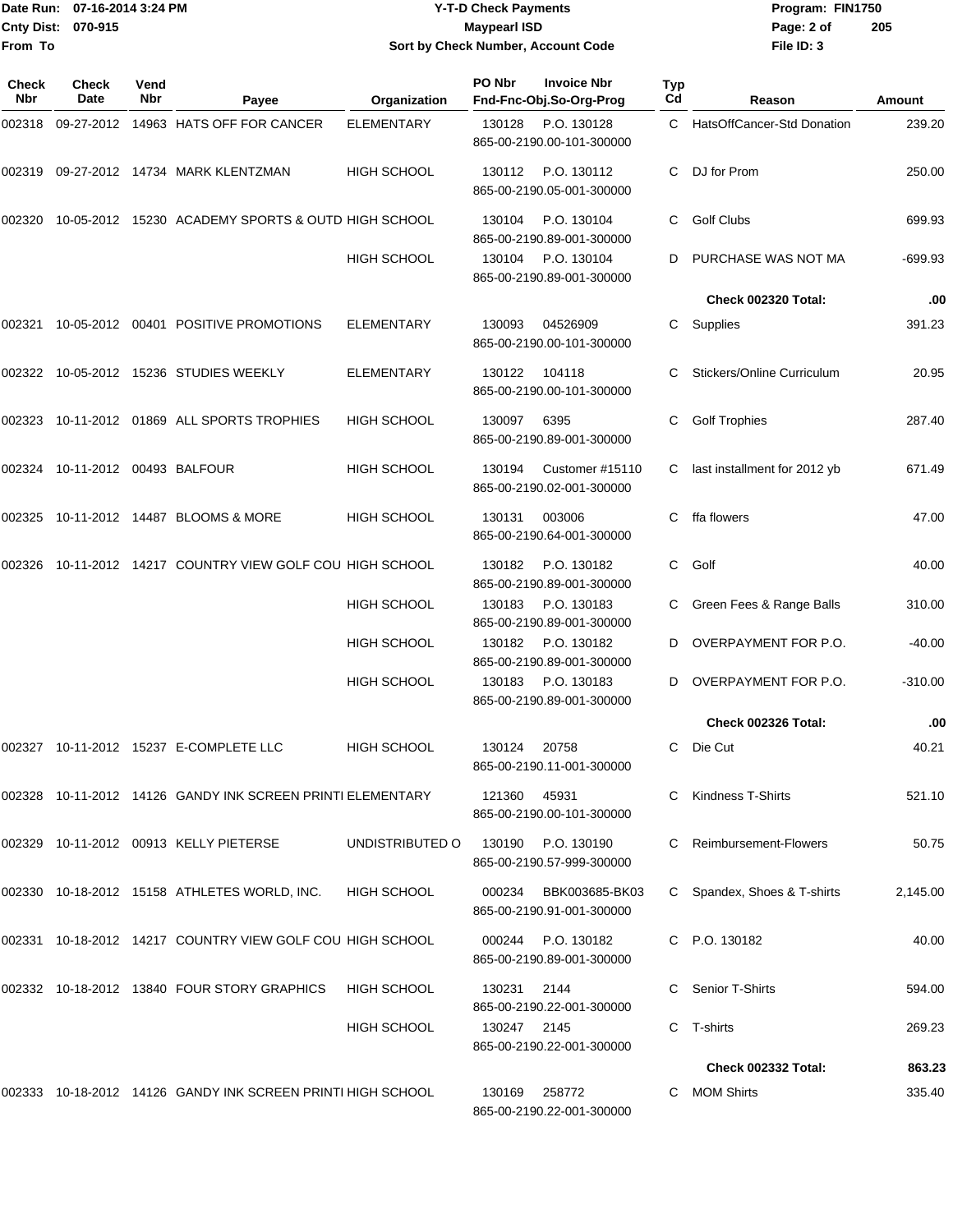## Date Run: 07-16-2014 3:24 PM **Program:** FIN1750 **Cnty Dist:** 070-915 **Page: 3 of Page: 3 of MaypearI ISD Y-T-D Check Payments 070-915 Maypearl ISD Sort by Check Number, Account Code**

| Check<br><b>Nbr</b> | Check<br>Date | Vend<br>Nbr | Payee                                                         | Organization           | PO Nbr | <b>Invoice Nbr</b><br>Fnd-Fnc-Obj.So-Org-Prog | Typ<br>Cd | Reason                           | Amount   |
|---------------------|---------------|-------------|---------------------------------------------------------------|------------------------|--------|-----------------------------------------------|-----------|----------------------------------|----------|
| 002334              |               |             | 10-18-2012 12717 MANSFIELD NATIONAL GOL HIGH SCHOOL           |                        | 130224 | P.O. 130224<br>865-00-2190.89-001-300000      |           | C Golf                           | 2,891.40 |
| 002335              |               |             | 10-18-2012  15263  SHERRIE GALAWAY                            | <b>HIGH SCHOOL</b>     | 000227 | 262<br>865-00-2190.07-001-300000              |           | Prom 2012 Pictures               | 304.00   |
| 002336              |               |             | 10-19-2012 15224 DIVINE FLOWERS & MORE HIGH SCHOOL            |                        | 130220 | 865-00-2190.22-001-300000                     | С         | Homecoming                       | 110.00   |
| 002337              |               |             | 10-26-2012  12797  ANDERSON EVENTS                            | <b>HIGH SCHOOL</b>     | 130219 | 5698082<br>865-00-2190.22-001-300000          | С         | Homecoming                       | 247.84   |
| 002338              |               |             | 10-26-2012  12788  DEBBIE SHAUNFIELD                          | <b>MAYPEARL JUNIOR</b> | 130274 | S00086 R004<br>865-00-2190.69-041-300000      | C         | teacher Lunch                    | 35.38    |
| 002339              |               |             | 10-26-2012 01844 J.W. PEPPER & SON, INC.                      | <b>HIGH SCHOOL</b>     | 130230 | 05727067&6984<br>865-00-2190.94-001-300000    | C         | music                            | 484.80   |
| 002340              |               |             | 10-26-2012 00401 POSITIVE PROMOTIONS                          | <b>MAYPEARL JUNIOR</b> | 130242 | 04561788<br>865-00-2190.05-041-300000         | C         | <b>Red Ribbion</b>               | 325.20   |
| 002341              |               |             | 10-26-2012 13837 THE HAMILTON COMPANY MAYPEARL JUNIOR         |                        | 130276 | P.O. 130276<br>865-00-2190.69-041-300000      | C.        | Teacher Lunch                    | 77.00    |
|                     |               |             | 002342 11-02-2012 00149 AREA VIII FFA                         | <b>HIGH SCHOOL</b>     | 130307 | 58432<br>865-00-2190.64-001-300000            | C         | FFA Dues                         | 110.75   |
|                     |               |             | 002343 11-02-2012 00150  CORSICANA  DISTRICT FFA  HIGH SCHOOL |                        | 130306 | 58433<br>865-00-2190.64-001-300000            | C.        | Fees and dues                    | 13.50    |
|                     |               |             |                                                               | <b>ELEMENTARY</b>      | 130312 | P.O. 130312<br>865-00-2190.00-101-300000      | C         | Kindergarten                     | 614.00   |
|                     |               |             | 002345 11-02-2012 12826 RACHEL BROWN                          | <b>HIGH SCHOOL</b>     | 130323 | 8278-42<br>865-00-2190.22-001-300000          | C         | reimbursement                    | 54.50    |
| 002346              |               |             | 11-02-2012 12123 TEXAS FFA ASSOCIATION                        | <b>HIGH SCHOOL</b>     | 130325 | 517 - 58431<br>865-00-2190.64-001-300000      | С         | membership                       | 454.00   |
|                     |               |             |                                                               |                        | 000286 | 22801347<br>865-00-2190.09-041-300000         | C         | Shoes                            | 60.37    |
|                     |               |             | 002348 11-08-2012 14647 ALL FOR KIDZ                          | ELEMENTARY             | 130369 | 12 2173<br>865-00-2190.00-101-300000          |           | C NED Show                       | 3,247.50 |
|                     |               |             | 002349 11-08-2012 01817 EUBANKS FLORIST                       | UNDISTRIBUTED O        | 130244 | 22969<br>865-00-2190.28-999-300000            |           | C Green Plant & Fees             | 40.00    |
|                     |               |             |                                                               | UNDISTRIBUTED O        | 130253 | UYA513<br>865-00-2190.28-999-300000           |           | Green Plant & Fees               | 47.95    |
|                     |               |             |                                                               |                        |        |                                               |           | Check 002349 Total:              | 87.95    |
|                     |               |             | 002350 11-08-2012 14126 GANDY INK SCREEN PRINTI ELEMENTARY    |                        | 000353 | 260132<br>865-00-2190.00-101-300000           |           | C MOM Shirt - P.O. 130164        | 10.55    |
|                     |               |             | 002351 11-08-2012 00287 OFFICE DEPOT                          | UNDISTRIBUTED O        | 130290 | 630293569001<br>865-00-2190.57-999-300000     |           | Coffee Order                     | 205.54   |
|                     |               |             | 002352 11-08-2012 00681 PEPWEAR LLC                           | HIGH SCHOOL            | 130115 | 16785<br>865-00-2190.70-001-300000            |           | Band Polo's                      | 497.00   |
|                     |               |             | 002353 11-08-2012 01071 RICK'S WORLD OF SPORTS HIGH SCHOOL    |                        | 130338 | 3082<br>865-00-2190.91-001-300000             |           | <b>Volleyball Playoff Shirts</b> | 1,092.00 |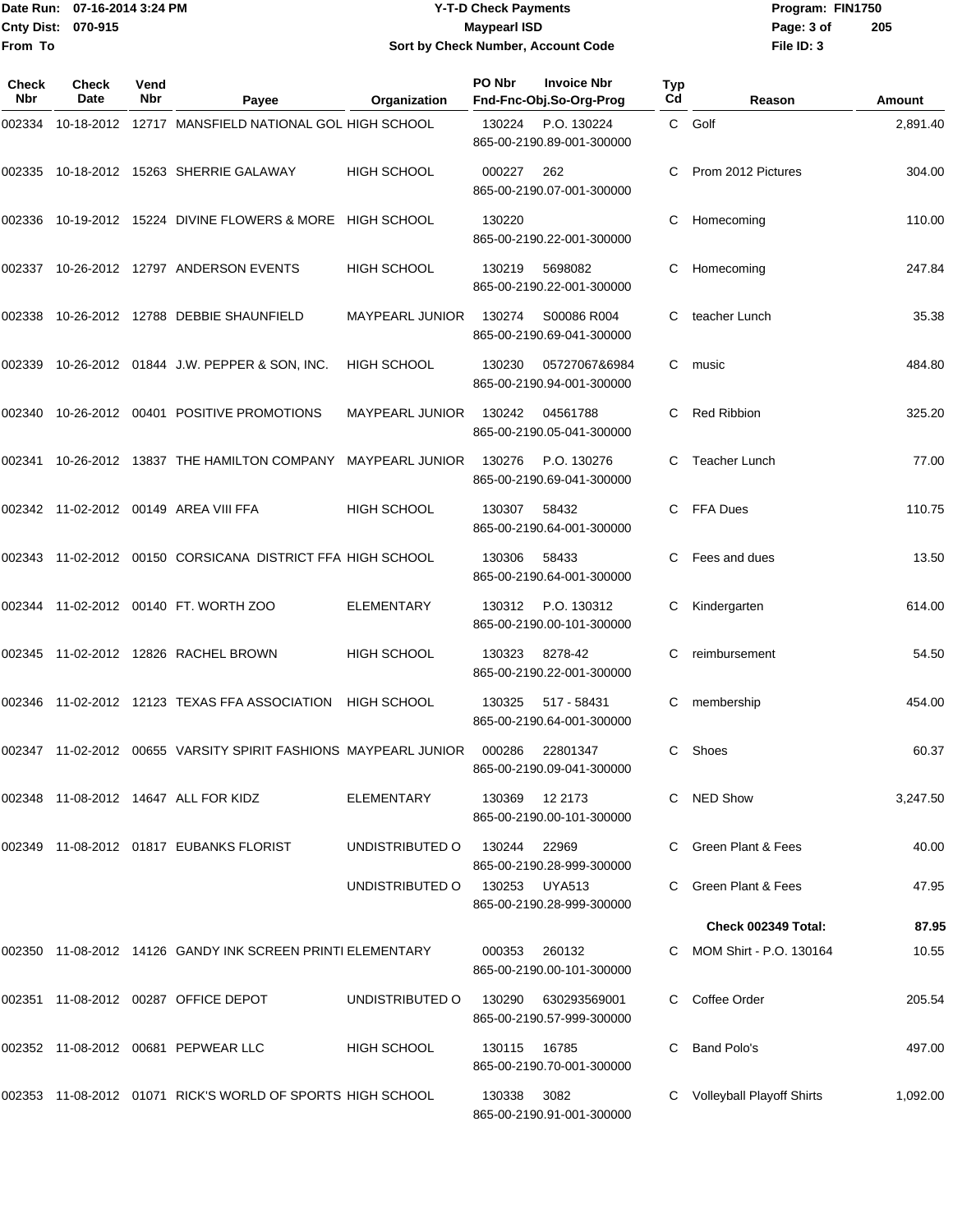|              | Date Run: 07-16-2014 3:24 PM    |             |                                                              |                        | <b>Y-T-D Check Payments</b> |                                               |           | Program: FIN1750                 |               |
|--------------|---------------------------------|-------------|--------------------------------------------------------------|------------------------|-----------------------------|-----------------------------------------------|-----------|----------------------------------|---------------|
| From To      | Cnty Dist: 070-915              |             |                                                              |                        | <b>Maypearl ISD</b>         | Sort by Check Number, Account Code            |           | Page: 4 of<br>File ID: 3         | 205           |
| Check<br>Nbr | Check<br>Date                   | Vend<br>Nbr | Payee                                                        | Organization           | PO Nbr                      | <b>Invoice Nbr</b><br>Fnd-Fnc-Obj.So-Org-Prog | Typ<br>Cd | Reason                           | <b>Amount</b> |
|              |                                 |             |                                                              | UNDISTRIBUTED O        | 130362                      | P.O. 130362<br>865-00-2190.57-999-300000      | C.        | Reimbursement                    | 74.00         |
|              |                                 |             |                                                              | <b>MAYPEARL JUNIOR</b> | 130346                      | P.O. 130346<br>865-00-2190.09-041-300000      | С         | <b>Food Cheerleaders Reimbur</b> | 27.75         |
|              | 002356 11-08-2012 15218 VICTORY |             |                                                              | <b>HIGH SCHOOL</b>     | 000326                      | 8115<br>865-00-2190.83-001-300000             | С         | Homecoming 2012 Program          | 108.00        |
|              |                                 |             | 002357 11-15-2012 15158 ATHLETES WORLD, INC.                 | <b>HIGH SCHOOL</b>     | 130142                      | BBK003785-BK04<br>865-00-2190.84-001-300000   | C         | Girls Basketball                 | 1,062.00      |
|              |                                 |             |                                                              | <b>HIGH SCHOOL</b>     | 130261                      | BBK003889-BK03<br>865-00-2190.84-001-300B00   | С         | <b>Boys Basketball Shoes</b>     | 1,125.00      |
|              |                                 |             |                                                              |                        |                             |                                               |           | Check 002357 Total:              | 2,187.00      |
|              |                                 |             | 002358 11-15-2012 14119 DAVID'S SUPERMARKET, IN ELEMENTARY   |                        | 130412                      | P.O. 130412<br>865-00-2190.67-101-300000      | С         | <b>Teacher Supplies</b>          | 125.00        |
|              |                                 |             | 002359    11-15-2012    12788    DEBBIE SHAUNFIELD           | MAYPEARL JUNIOR        | 130387                      | P.O. 130387<br>865-00-2190.05-041-300000      | С         | Ice Cream Floats                 | 23.74         |
|              |                                 |             |                                                              | <b>MAYPEARL JUNIOR</b> | 130386                      | P.O. 130386<br>865-00-2190.69-041-300000      | С         | <b>Teacher Lunch</b>             | 23.46         |
|              |                                 |             |                                                              |                        |                             |                                               |           | <b>Check 002359 Total:</b>       | 47.20         |
|              |                                 |             | 002360 11-15-2012 00063 LAKESHORE EQUIPMENT C ELEMENTARY     |                        | 130322                      | 4786871112<br>865-00-2190.00-101-300000       | С         | Kindergarten                     | 351.41        |
|              |                                 |             | 002361 11-15-2012 15285 OLD COACH IS NUTZ                    | UNDISTRIBUTED O        | 130419                      | P.O.130419<br>865-00-2190.57-999-300000       |           | Athletic Booster Club Nut Or     | 2,499.00      |
|              |                                 |             | 002362 11-15-2012 00109 SCHOLASTIC INC                       | ELEMENTARY             | 130126                      | M5020443<br>865-00-2190.00-101-300000         | C.        | 2nd Grade                        | 265.65        |
|              |                                 |             | 002363 11-15-2012 13837 THE HAMILTON COMPANY MAYPEARL JUNIOR |                        | 130391                      | P.O. 130391<br>865-00-2190.69-041-300000      | С         | <b>Teacher Lunch</b>             | 77.00         |
|              |                                 |             | 002364 11-29-2012 15158 ATHLETES WORLD, INC.                 | <b>HIGH SCHOOL</b>     | 130181                      | BBK003817-BK03<br>865-00-2190.84-001-300000   |           | C Pro Model Basketball Shoes     | 118.00        |
|              |                                 |             | 002365  11-29-2012  01811  CASA MANANA                       | <b>ELEMENTARY</b>      | 130428                      | P.O. 130428<br>865-00-2190.00-101-300000      |           | C Second Grade Field Trip        | 930.00        |
|              |                                 |             | 002366  11-29-2012  15056  CICI'S PIZZA                      | ELEMENTARY             | 130429                      | P.O. 130429<br>865-00-2190.00-101-300000      |           | C Second Grade                   | 390.00        |
|              |                                 |             | 002367  11-29-2012  12327  SEITZ GIFT FRUIT                  | HIGH SCHOOL            | 130309                      | 11402-1<br>865-00-2190.64-001-300000          |           | C FFA Fundraiser                 | 584.45        |
|              |                                 |             |                                                              | HIGH SCHOOL            | 130308                      | 11405-1<br>865-00-2190.64-001-300000          |           | C FFA Fundraiser                 | 134.80        |
|              |                                 |             |                                                              | HIGH SCHOOL            | 130310                      | 11403-1<br>865-00-2190.64-001-300000          |           | C FFA Fundraiser                 | 3,586.80      |
|              |                                 |             |                                                              |                        |                             |                                               |           | Check 002367 Total:              | 4,306.05      |
|              |                                 |             |                                                              | ELEMENTARY             | 130376                      | 231700143364<br>865-00-2190.67-101-300000     |           | C 2 - Attendance Incentive       | 70.00         |
|              |                                 |             | 002369 12-06-2012 01615 CICI'S PIZZA                         | MAYPEARL JUNIOR        | 130477                      | P.O. 130477<br>865-00-2190.05-041-300000      |           | C Won can food drive             | 90.00         |

002370 12-06-2012 13840 FOUR STORY GRAPHICS HIGH SCHOOL 130416 2192 C T-shirts C T-shirts 282.00

865-00-2190.06-001-300000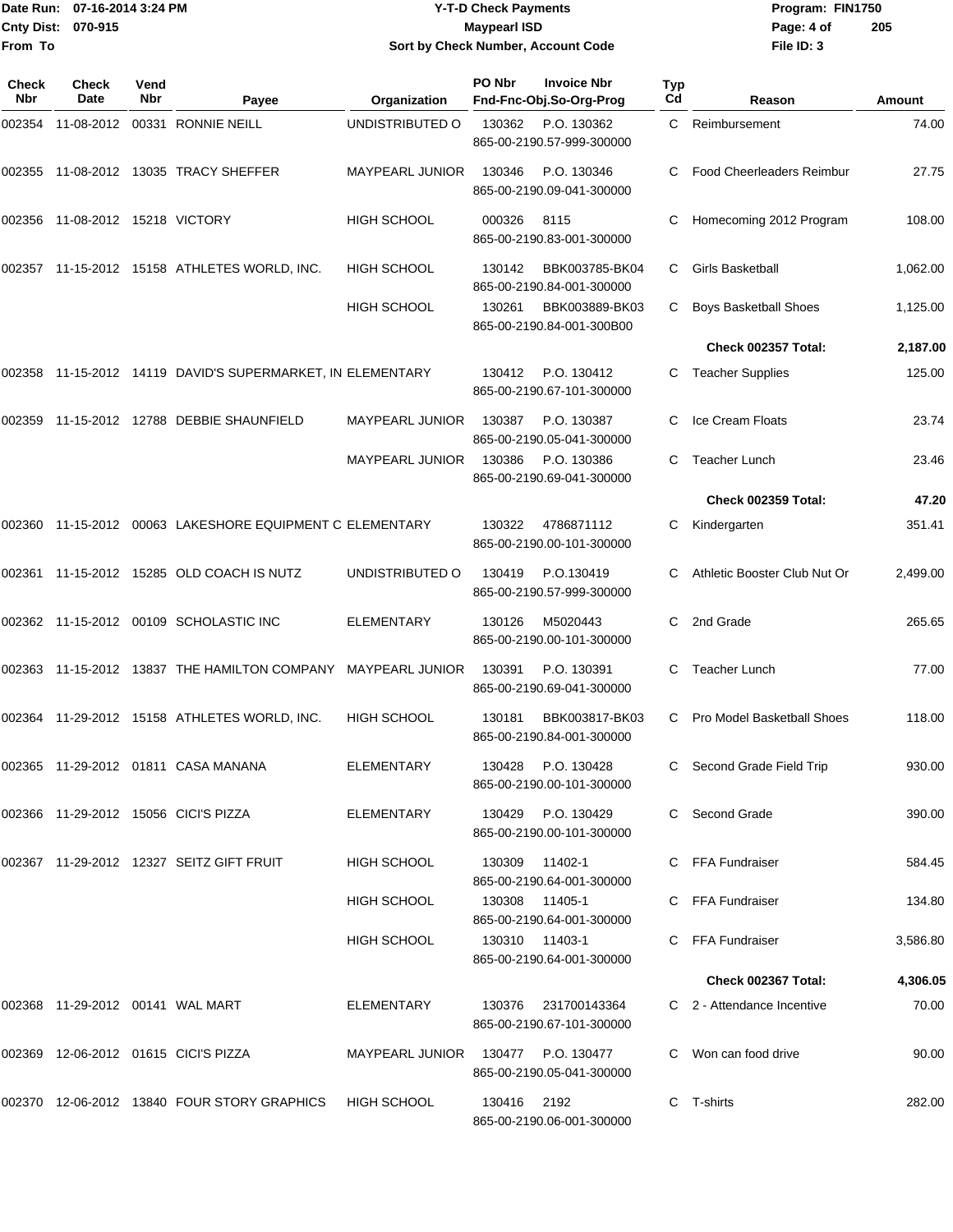## Date Run: 07-16-2014 3:24 PM **Program:** FIN1750 **Cnty Dist:** 070-915 **Page:** 5 of **Y-T-D Check Payments 070-915 Maypearl ISD Sort by Check Number, Account Code**

| Check<br><b>Nbr</b> | Check<br>Date | Vend<br>Nbr | Payee                                                     | Organization           | PO Nbr | <b>Invoice Nbr</b><br>Fnd-Fnc-Obj.So-Org-Prog | Typ<br>Cd | Reason                         | Amount   |
|---------------------|---------------|-------------|-----------------------------------------------------------|------------------------|--------|-----------------------------------------------|-----------|--------------------------------|----------|
| 002371              | 12-06-2012    |             | 00655 VARSITY SPIRIT FASHIONS HIGH SCHOOL                 |                        | 130464 | 75600554<br>865-00-2190.01-001-300000         | C.        | Invoice                        | 38.16    |
|                     |               |             | 002372 12-06-2012 01443 WAXAHACHIE COUNTRY CL HIGH SCHOOL |                        | 130495 | P.O. 130495<br>865-00-2190.89-001-300000      | C         | Golf                           | 300.00   |
| 002373              |               |             | 12-13-2012  01615  CICI'S PIZZA                           | MAYPEARL JUNIOR        | 130508 | P.O. 130508<br>865-00-2190.09-041-300000      | C.        | <b>MMS Winter Dance</b>        | 150.00   |
|                     |               |             | 002374  12-13-2012  14240  EZ FUND.COM                    | <b>ELEMENTARY</b>      | 130446 | <b>INV-33092</b><br>865-00-2190.00-101-300000 | С         | Smencils (Bucket)              | 275.00   |
| 002375              |               |             | 12-13-2012 14126 GANDY INK SCREEN PRINTI ELEMENTARY       |                        | 130144 | 258663/259952<br>865-00-2190.00-101-300000    | C         | <b>Kindness Tshirts</b>        | 781.65   |
| 002376              |               |             | 12-13-2012  13198  NATIONAL GEOGRAPHIC E ELEMENTARY       |                        | 130141 | 01081130141<br>865-00-2190.00-101-300000      | C         | PK-Young Explorer Subscrip     | 100.43   |
|                     |               |             | 002377  12-13-2012  00973  TARVER TROPHIES                | <b>HIGH SCHOOL</b>     | 130491 | 5564<br>865-00-2190.90-001-300000             | С         | <b>Football Plaques</b>        | 246.00   |
| 002378              |               |             | 12-20-2012  15298  GLAZIER CLINIC                         | <b>HIGH SCHOOL</b>     | 130542 | 1308113-IN<br>865-00-2190.90-001-300000       | C.        | <b>Football Coaches Clinic</b> | 349.00   |
| 002379              |               |             | 12-20-2012 15302 MEGAN LEANN CUNNIFF M HIGH SCHOOL        |                        | 130545 | P.O. 130545<br>865-00-2190.70-001-300000      |           | Instruction/Show Design        | 720.00   |
| 002380              |               |             | 12-20-2012 13837 THE HAMILTON COMPANY MAYPEARL JUNIOR     |                        | 130549 | 130549<br>865-00-2190.69-041-300000           | С         | Teacher lunch                  | 77.00    |
| 002381              |               |             | 12-20-2012  14667  TYLER TALLEY                           | <b>MAYPEARL JUNIOR</b> | 130534 | 1000<br>865-00-2190.05-041-300000             | C         | <b>MMS Dance</b>               | 300.00   |
| 002382              |               |             | 01-09-2013 15158 ATHLETES WORLD, INC.                     | <b>DISTRICT WIDE</b>   | 130437 | BBK003976-BK02<br>865-00-2190.84-001-300B00   | Y.        | JH Boys Shoes                  | 75.00    |
|                     |               |             |                                                           | <b>DISTRICT WIDE</b>   | 130438 | BBI003015-BK03<br>865-00-2190.84-001-300B00   | Y.        | JH Boys Bsk Shoes              | 1,125.00 |
|                     |               |             |                                                           | <b>DISTRICT WIDE</b>   | 130445 | BBK003986-BK05<br>865-00-2190.84-001-300B00   | Y         | Boys Basketball Uniforms       | 1,036.00 |
|                     |               |             |                                                           |                        |        |                                               |           | Check 002382 Total:            | 2,236.00 |
|                     |               |             |                                                           | <b>DISTRICT WIDE</b>   | 130539 | 562827-01<br>865-00-2190.70-001-300000        |           | Y supplies                     | 471.25   |
|                     |               |             | 002384  01-09-2013  12788  DEBBIE SHAUNFIELD              | <b>DISTRICT WIDE</b>   | 130575 | P.O. 130575<br>865-00-2190.69-041-300000      | Y         | teacher lunch                  | 34.96    |
|                     |               |             | 002385  01-09-2013  14495  ERNIE AMATON                   | <b>DISTRICT WIDE</b>   | 130576 | 235600065267<br>865-00-2190.05-041-300000     | Y         | Nook giveaway                  | 162.58   |
| 002386              |               |             | 01-09-2013  01817  EUBANKS FLORIST                        | <b>DISTRICT WIDE</b>   | 130573 | 19211<br>865-00-2190.28-999-300000            | Y         | <b>Wreath for Service</b>      | 50.00    |
|                     |               |             |                                                           | <b>DISTRICT WIDE</b>   | 130573 | 19211<br>865-00-2190.57-999-300000            | Y.        | <b>Wreath for Service</b>      | 224.99   |
|                     |               |             |                                                           |                        |        |                                               |           | Check 002386 Total:            | 274.99   |
| 002387              |               |             |                                                           | <b>DISTRICT WIDE</b>   | 130478 | 234700105296<br>865-00-2190.05-041-300000     | Y         | Middle School Dance            | 111.54   |
| 002388              |               |             | 01-17-2013 00871 CARD SERVICE CENTER                      | UNDISTRIBUTED O        | 000596 | 2416407PK2LR820<br>865-00-2190.57-999-300000  |           | C Target                       | 200.00   |
|                     |               |             |                                                           | UNDISTRIBUTED O        | 000596 | 2444500PM2XR9G<br>865-00-2190.57-999-300000   | C         | Administration Luncheon        | 168.94   |
|                     |               |             |                                                           |                        |        |                                               |           | Check 002388 Total:            | 368.94   |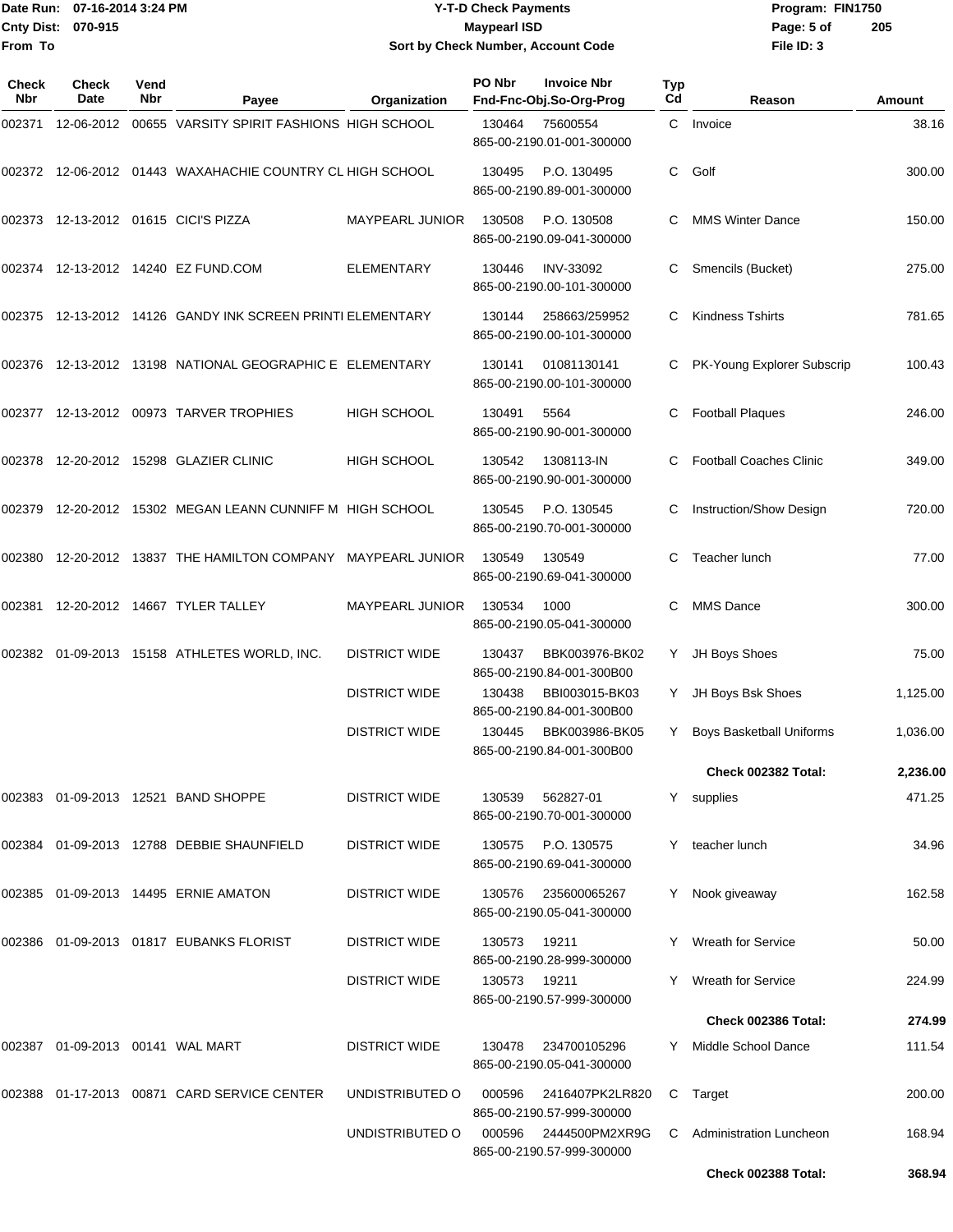## Date Run: 07-16-2014 3:24 PM **Program:** FIN1750 **Cnty Dist:** 070-915 **Page: 6 of Page: 6 of Page: 6 of Page: 6 of Page: 6 of Page: 6 of Y-T-D Check Payments 070-915 Maypearl ISD Sort by Check Number, Account Code**

| Check<br>Nbr | <b>Check</b><br><b>Date</b> | Vend<br>Nbr | Payee                                                    | Organization           | PO Nbr | <b>Invoice Nbr</b><br>Fnd-Fnc-Obj.So-Org-Prog | Typ<br>Cd      | Reason                            | Amount   |
|--------------|-----------------------------|-------------|----------------------------------------------------------|------------------------|--------|-----------------------------------------------|----------------|-----------------------------------|----------|
| 002389       |                             |             | 01-17-2013 01071 RICK'S WORLD OF SPORTS HIGH SCHOOL      |                        | 130624 | 3149<br>865-00-2190.88-001-300000             | $\mathsf{C}^-$ | Softball                          | 1,009.00 |
| 002390       |                             |             | 01-23-2013   01811   CASA MANANA                         | <b>ELEMENTARY</b>      | 130660 | P.O. 130660<br>865-00-2190.00-101-300000      | C.             | First Grade Field Trip            | 930.00   |
| 002391       |                             |             | 01-23-2013 15056 CICI'S PIZZA                            | <b>ELEMENTARY</b>      | 130661 | P.O. 130661<br>865-00-2190.00-101-300000      | C              | First Grade Field Trip            | 572.00   |
|              |                             |             | 002392 01-23-2013 14495 ERNIE AMATON                     | MAYPEARL JUNIOR        | 130643 | 55130779<br>865-00-2190.05-041-300000         | C              | supplies                          | 14.00    |
| 002393       | 01-23-2013 15210 FED EX     |             |                                                          | <b>HIGH SCHOOL</b>     | 000638 | 2-146-94240<br>865-00-2190.84-001-300B00      | C.             | Return of MMS Basketball S        | 14.22    |
| 002394       |                             |             | 01-23-2013 12253 FIRST BAPTIST CHURCH                    | <b>HIGH SCHOOL</b>     | 130656 | P.O. 130656<br>865-00-2190.83-001-300000      |                | VB banquet set up fees            | 100.00   |
| 002395       |                             |             | 01-23-2013 12687 JEREMY WALKER                           | <b>HIGH SCHOOL</b>     | 130650 | P.O. 130650<br>865-00-2190.85-001-300000      | C              | Reimbursement for Baseball        | 37.00    |
| 002396       |                             |             | 01-23-2013 14038 LISA HYLES                              | <b>ELEMENTARY</b>      | 130654 | P.O. 130654<br>865-00-2190.67-101-300000      | C              | Reimbursement                     | 15.88    |
| 002397       |                             |             | 01-23-2013 00287 OFFICE DEPOT                            | UNDISTRIBUTED O        | 130605 | 640184266001<br>865-00-2190.57-999-300000     |                | <b>Administration Coffee</b>      | 268.40   |
| 002398       | 01-31-2013 00493 BALFOUR    |             |                                                          | <b>HIGH SCHOOL</b>     | 130682 | 25766<br>865-00-2190.02-001-300000            | C              | Yearbook Deposit                  | 200.00   |
|              |                             |             |                                                          | <b>HIGH SCHOOL</b>     | 130685 | 15110<br>865-00-2190.02-001-300000            | C.             | Yearbooks                         | 5,000.00 |
|              |                             |             |                                                          |                        |        |                                               |                | Check 002398 Total:               | 5,200.00 |
| 002399       |                             |             | 01-31-2013 15325 BRANSON ON STAGE LIVE HIGH SCHOOL       |                        | 130689 | 865-00-2190.70-001-300000                     | C              | Balance for trip                  | 466.00   |
| 002400       |                             |             | 01-31-2013  14495  ERNIE AMATON                          | <b>MAYPEARL JUNIOR</b> | 130693 | 865-00-2190.05-041-300000                     |                | Reimbursement for supplies        | 30.10    |
| 002401       |                             |             | 01-31-2013 00063 LAKESHORE EQUIPMENT C ELEMENTARY        |                        | 130618 | 1628460113<br>865-00-2190.00-101-300000       | C              | Kindergarten supplies             | 290.68   |
|              |                             |             | 002402 01-31-2013 12108 MELANIE DILLON                   | <b>HIGH SCHOOL</b>     | 130690 | 865-00-2190.11-001-300000                     |                | C Fundraiser                      | 601.90   |
|              |                             |             | 002403  01-31-2013  15327  R&K CATERING                  | <b>HIGH SCHOOL</b>     | 130701 | 865-00-2190.83-001-300000                     |                | <b>Volleyball Banquet</b>         | 111.03   |
|              |                             |             |                                                          | <b>HIGH SCHOOL</b>     | 130701 | 865-00-2190.91-001-300000                     |                | <b>Volleyball Banquet</b>         | 784.47   |
|              |                             |             |                                                          |                        |        |                                               |                | Check 002403 Total:               | 895.50   |
| 002404       |                             |             | 01-31-2013 01815 SPIRIT EVENTS COORD.                    | <b>HIGH SCHOOL</b>     | 130707 | 5520<br>865-00-2190.01-001-300000             |                | <b>Cheerleading Tryout Judges</b> | 235.00   |
|              |                             |             | 002405 02-07-2013 01154 FITNESS FINDERS                  | ELEMENTARY             | 130720 | 160107<br>865-00-2190.00-101-300000           |                | C supplies                        | 428.47   |
| 002406       |                             |             | 02-07-2013 00409 MAYPEARL ISD GEN ACTIVI UNDISTRIBUTED O |                        | 000718 | 865-00-2190.78-999-300000                     | C              | Membership                        | 25.00    |
|              |                             |             |                                                          | UNDISTRIBUTED O        | 000718 | 865-00-2190.78-999-300000                     | D              | <b>WRONG ACCT</b>                 | $-25.00$ |
|              |                             |             |                                                          |                        |        |                                               |                | Check 002406 Total:               | .00      |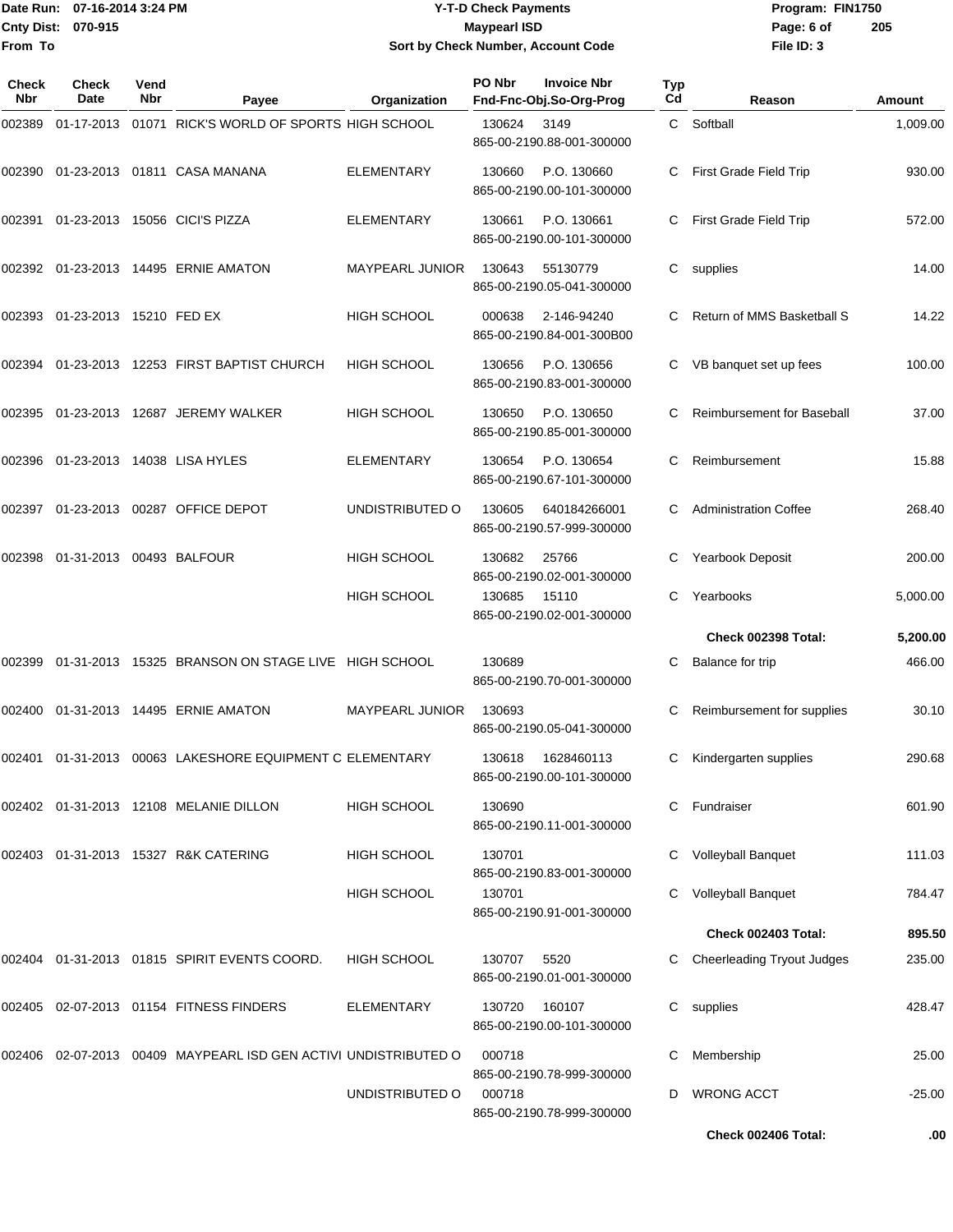Date Run: 07-16-2014 3:24 PM **Program:** FIN1750 **Cnty Dist:** 070-915 **Page: 7 of Page: 7 of Page: 7 of Page: 7 of Page: 7 of From To**

## **Y-T-D Check Payments 070-915 Maypearl ISD Sort by Check Number, Account Code**

| Check<br>Nbr | <b>Check</b><br>Date            | Vend<br>Nbr | Payee                                                     | Organization           | PO Nbr | <b>Invoice Nbr</b><br>Fnd-Fnc-Obj.So-Org-Prog | Typ<br>Cd | Reason                        | Amount   |
|--------------|---------------------------------|-------------|-----------------------------------------------------------|------------------------|--------|-----------------------------------------------|-----------|-------------------------------|----------|
| 002407       |                                 |             | 02-07-2013 15330 MEALS ON WHEELS                          | UNDISTRIBUTED O        | 130724 | 865-00-2190.28-999-300000                     | C         | Memorial                      | 50.00    |
| 002408       |                                 |             | 02-07-2013 00109 SCHOLASTIC INC                           | <b>HIGH SCHOOL</b>     | 130711 | M4957224<br>865-00-2190.10-001-300000         | С         | Magazine                      | 185.63   |
| 002409       | 02-14-2013 00079 NASCO          |             |                                                           | <b>HIGH SCHOOL</b>     | 130712 | 865-00-2190.10-001-300000                     | С         | Curriculum                    | 148.42   |
| 002410       |                                 |             | 02-14-2013  01811  CASA MANANA                            | <b>ELEMENTARY</b>      | 130801 | 865-00-2190.00-101-300000                     |           | Kindergarten Field Trip       | 855.00   |
| 002411       |                                 |             | 02-14-2013  01817  EUBANKS FLORIST                        | UNDISTRIBUTED O        | 130600 | 865-00-2190.28-999-300000                     | С         | Plant-B. Norwood              | 40.00    |
|              |                                 |             |                                                           | UNDISTRIBUTED O        | 130586 | 865-00-2190.28-999-300000                     | С         | flowers                       | 45.00    |
|              |                                 |             |                                                           | UNDISTRIBUTED O        | 130723 | 865-00-2190.28-999-300000                     |           | PLANT-R. VINES                | 45.00    |
|              |                                 |             |                                                           | UNDISTRIBUTED O        | 130683 | 865-00-2190.28-999-300000                     | C         | Flowers                       | 52.95    |
|              |                                 |             |                                                           |                        |        |                                               |           | Check 002411 Total:           | 182.95   |
|              |                                 |             | 002412 02-14-2013 12123 TEXAS FFA ASSOCIATION HIGH SCHOOL |                        | 130675 | 865-00-2190.64-001-300000                     | С         | Membership                    | 60.00    |
|              |                                 |             | 002413 02-14-2013 13171 HIDDEN CREEK GOLF COU HIGH SCHOOL |                        | 130739 | 865-00-2190.89-001-300000                     |           | <b>Golf Fees</b>              | 1,680.00 |
|              |                                 |             | 002414 02-14-2013 13254 CLAY EWELL EDUCATIONA HIGH SCHOOL |                        | 130676 | 865-00-2190.64-001-300000                     | С         | Invitational                  | 30.00    |
|              |                                 |             | 002415 02-14-2013 15328 ACCURATE LABEL DESIGN ELEMENTARY  |                        | 130705 | 117168<br>865-00-2190.00-101-300000           | C.        | Supplies                      | 172.95   |
|              |                                 |             | 002416 02-14-2013 15331 DAYS INN GREENVILLE               | <b>HIGH SCHOOL</b>     | 130750 | 865-00-2190.85-001-300000                     |           | <b>Baseball Tourney Rooms</b> | 629.16   |
|              |                                 |             | 002417 02-14-2013 15335 SCHOOLPRINT INC.                  | <b>MAYPEARL JUNIOR</b> | 130770 | 865-00-2190.05-041-300000                     | С         | <b>Student Council</b>        | 522.40   |
|              |                                 |             | 002418 02-14-2013 15342 COTTON PATCH CAFE                 | HIGH SCHOOL            | 000751 | 865-00-2190.84-001-300B00                     |           | <b>Basketball Banquet</b>     | 40.00    |
|              |                                 |             |                                                           | <b>HIGH SCHOOL</b>     | 000750 | 865-00-2190.84-001-300B00                     |           | <b>Basketball Banquet</b>     | 980.00   |
|              |                                 |             |                                                           |                        |        |                                               |           | Check 002418 Total:           | 1,020.00 |
|              | 002423 02-22-2013 00493 BALFOUR |             |                                                           | <b>HIGH SCHOOL</b>     | 130834 | 865-00-2190.02-001-300000                     | C.        | Deposit                       | 2,710.00 |
|              |                                 |             | 002424 02-22-2013 14495 ERNIE AMATON                      | <b>MAYPEARL JUNIOR</b> | 130807 | 865-00-2190.69-041-300000                     |           | Teacher lunch                 | 19.38    |
|              |                                 |             | 002425 02-22-2013 14043 GLORIA NAJERA                     | <b>HIGH SCHOOL</b>     | 130551 | 865-00-2190.84-001-300B00                     | С         | Reim BB shoes                 | 71.44    |
|              |                                 |             | 002426 02-22-2013 12398 JENNI EUBANK                      | HIGH SCHOOL            | 130552 | 865-00-2190.84-001-300B00                     | С         | Reim BB shoes                 | 71.44    |
|              |                                 |             | 002427 02-22-2013 14038 LISA HYLES                        | <b>ELEMENTARY</b>      | 130802 | 865-00-2190.67-101-300000                     | С         | Incentive for Winning Team    | 40.00    |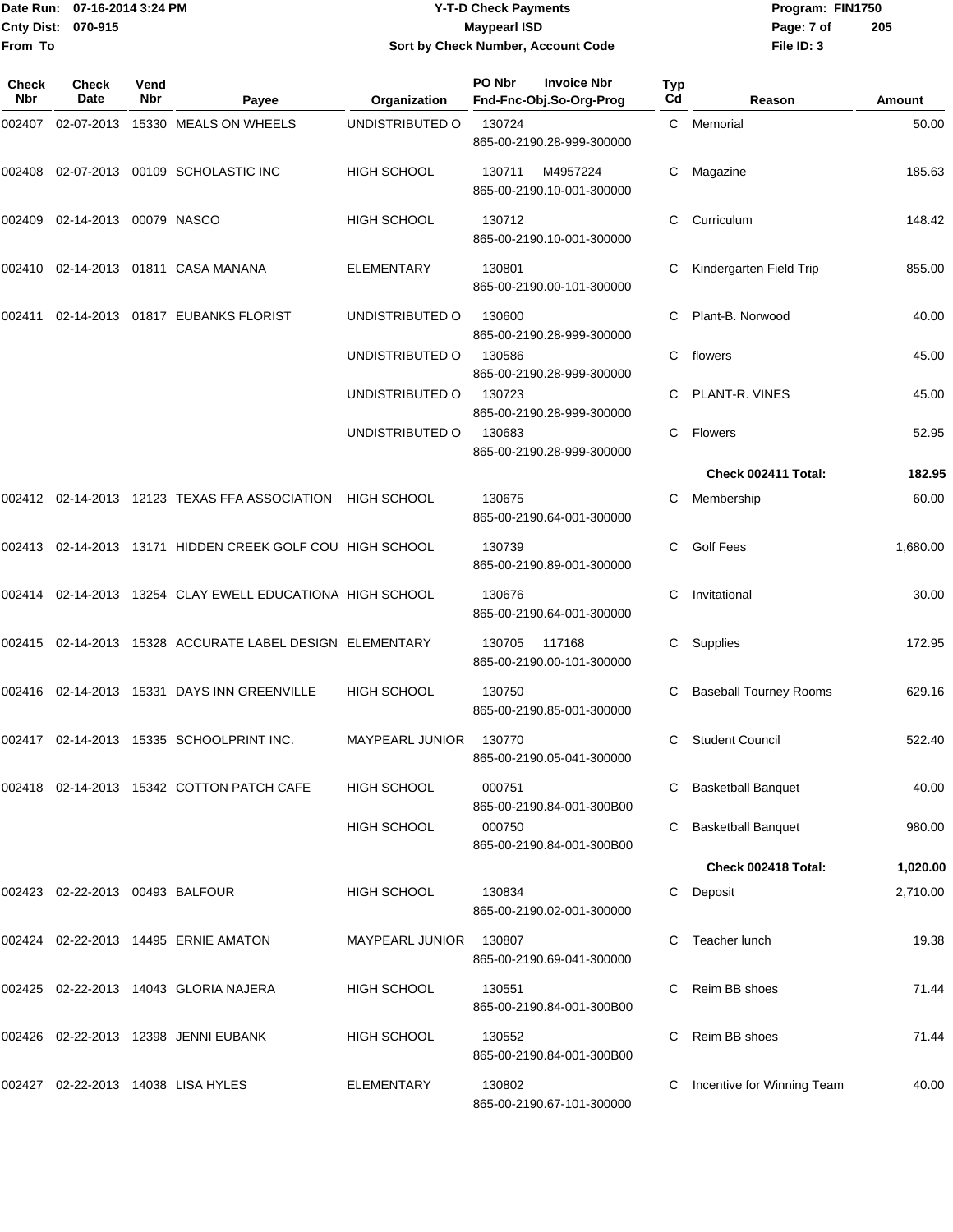|                           | Date Run: 07-16-2014 3:24 PM | <b>Y-T-D Check Payments</b>        | Program:          |
|---------------------------|------------------------------|------------------------------------|-------------------|
| <b>Cnty Dist: 070-915</b> |                              | <b>Maypearl ISD</b>                | Page: 8 of        |
| lFrom To                  |                              | Sort by Check Number, Account Code | <b>File ID: 3</b> |

## **025 Payments 070-915 Maypearl ISD Sort by Check Number, Account Code**

**Date Run: Program: FIN1750 File ID: 3 205**

| <b>Check</b><br>Nbr | Check<br>Date | Vend<br>Nbr | Payee                                                               | Organization           | PO Nbr | <b>Invoice Nbr</b><br>Fnd-Fnc-Obj.So-Org-Prog | <b>Typ</b><br>Cd | Reason                         | Amount   |
|---------------------|---------------|-------------|---------------------------------------------------------------------|------------------------|--------|-----------------------------------------------|------------------|--------------------------------|----------|
| 002428              | 02-22-2013    |             | 12717 MANSFIELD NATIONAL GOL HIGH SCHOOL                            |                        | 130816 | 865-00-2190.89-001-300000                     | C.               | Golf Tourney Host              | 4,305.60 |
| 002429              |               |             | 02-22-2013 00287 OFFICE DEPOT                                       | UNDISTRIBUTED O        | 130756 | 644559736001<br>865-00-2190.57-999-300000     | С                | <b>Office Supplies</b>         | 85.13    |
| 002430              | 02-22-2013    |             | 01071 RICK'S WORLD OF SPORTS HIGH SCHOOL                            |                        | 130830 | 3191<br>865-00-2190.88-001-300000             | C                | Softball Tourney T Shirts      | 1,265.00 |
| 002431              |               |             | 02-22-2013 14127 SUSAN JONES                                        | HIGH SCHOOL            | 130580 | 865-00-2190.84-001-300B00                     | C                | Reim BB shoes                  | 71.44    |
|                     |               |             |                                                                     | <b>HIGH SCHOOL</b>     | 130797 | 5624<br>865-00-2190.88-001-300000             | C                | Softball Tournament            | 125.00   |
| 002433              |               |             | 02-22-2013 00218 THE COWBOY BANK OF TE HIGH SCHOOL                  |                        | 130835 | 865-00-2190.85-001-300000                     | C                | Boys Baseball Tourney Meal     | 440.00   |
| 002434              |               |             | 02-22-2013 13837 THE HAMILTON COMPANY                               | MAYPEARL JUNIOR        | 130809 | 865-00-2190.69-041-300000                     | С                | Teacher lunch                  | 77.00    |
| 002435              |               |             | 02-22-2013 15301 THOMAS PIEPER                                      | <b>HIGH SCHOOL</b>     | 130550 | 865-00-2190.84-001-300B00                     | C                | Reim BB shoes                  | 71.44    |
| 002436              |               |             | 02-22-2013  14900  TURF SERVICES, INC.                              | <b>HIGH SCHOOL</b>     | 130652 | 865-00-2190.89-001-300000                     | C                | Turf for Golf Practice Range   | 3,595.00 |
| 002437              |               |             |                                                                     | ELEMENTARY             | 130736 | P9273001700YZ7V<br>865-00-2190.00-101-300000  | C                | supplies                       | 50.00    |
| 002438              | 02-22-2013    |             | 15074 ABIBOW RECYCLING LLC                                          | UNDISTRIBUTED O        | 000759 | 13-1074819<br>199-51-6259.03-999-399000       | C                | VOID-PRINT CHKS 182.81         | .00      |
|                     |               |             | 03-07-2013 01869 ALL SPORTS TROPHIES                                | <b>HIGH SCHOOL</b>     | 130734 | 6794<br>865-00-2190.89-001-300000             | С                | <b>Golf Trophies</b>           | 234.80   |
|                     |               |             |                                                                     |                        |        |                                               |                  | Check 002438 Total:            | 234.80   |
| 002439              | 02-22-2013    |             | 12211 ADVANCE PIERRE FOODS                                          | <b>MAYPEARL JUNIOR</b> | 000779 | 1181446<br>240-35-6341.00-041-399000          |                  | VOID-PRINT CHKS 93.2           | .00      |
|                     |               |             |                                                                     | <b>MAYPEARL JUNIOR</b> | 000780 | 1181446<br>240-35-6341.00-041-399000          |                  | <b>VOID-PRINT CHKS 93.2</b>    | .00      |
|                     |               |             |                                                                     | ELEMENTARY             | 000779 | 1181446<br>240-35-6341.00-101-399000          |                  | C VOID-PRINT CHKS 93.2         | .00      |
|                     |               |             |                                                                     | ELEMENTARY             | 000780 | 1181446<br>240-35-6341.00-101-399000          |                  | C VOID-PRINT CHKS 93.2         | .00      |
|                     |               |             |                                                                     | HIGH SCHOOL            | 000780 | 1181446<br>240-35-6341.01-001-399000          |                  | C VOID-PRINT CHKS 83.2         | .00      |
|                     |               |             |                                                                     | HIGH SCHOOL            | 000779 | 1181446<br>240-35-6341.01-001-399000          |                  | C VOID-PRINT CHKS 93.2         | .00      |
|                     |               |             | 03-07-2013 15158 ATHLETES WORLD, INC.                               | <b>HIGH SCHOOL</b>     | 130772 | BBK004206-BK05<br>865-00-2190.84-001-300000   | C                | Girls Basketball Playoff Shirt | 1,425.00 |
|                     |               |             |                                                                     |                        |        |                                               |                  | Check 002439 Total:            | 1,425.00 |
|                     |               |             | 002440  02-22-2013  15209  AIR CLINIC ELLIS COUNTY LUNDISTRIBUTED O |                        | 000764 | 722<br>199-51-6249.01-999-399000              |                  | C VOID-PRINT CHKS 450          | .00      |
|                     |               |             |                                                                     | UNDISTRIBUTED O        | 000764 | 721<br>199-51-6249.01-999-399000              |                  | VOID-PRINT CHKS 600            | .00      |
|                     |               |             | 03-07-2013 13840 FOUR STORY GRAPHICS                                | HIGH SCHOOL            | 130857 | 2275<br>865-00-2190.85-001-300000             | C.               | <b>Baseball Shirts</b>         | 1,016.50 |
|                     |               |             |                                                                     |                        |        |                                               |                  | Check 002440 Total:            | 1,016.50 |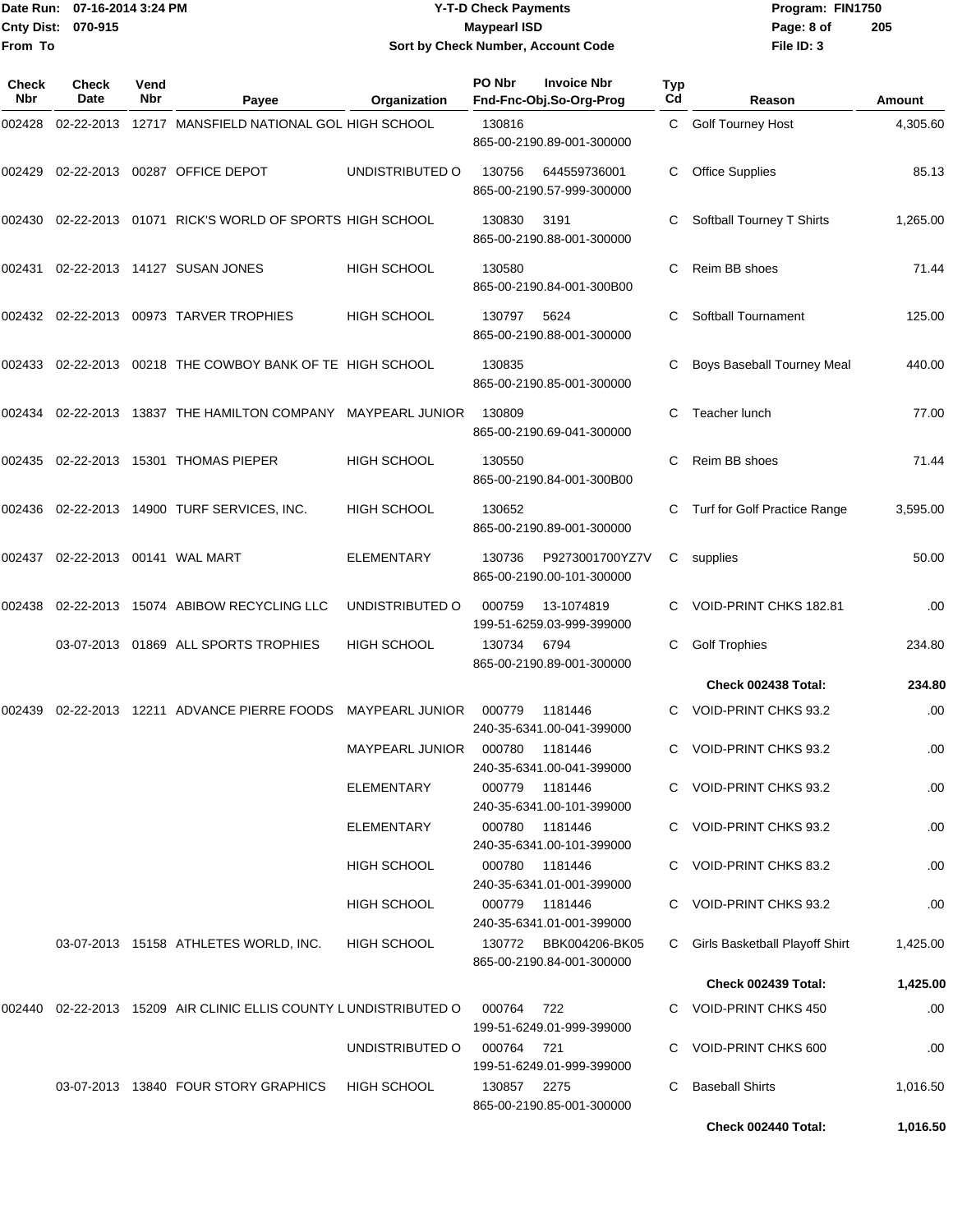|                     | Date Run: 07-16-2014 3:24 PM |             |                                                                              |                                        | <b>Y-T-D Check Payments</b>                             |                     | Program: FIN1750               |               |
|---------------------|------------------------------|-------------|------------------------------------------------------------------------------|----------------------------------------|---------------------------------------------------------|---------------------|--------------------------------|---------------|
|                     | Cnty Dist: 070-915           |             |                                                                              |                                        | <b>Maypearl ISD</b>                                     |                     | Page: 9 of                     | 205           |
| From To             |                              |             |                                                                              |                                        | Sort by Check Number, Account Code                      |                     | File ID: 3                     |               |
| Check<br><b>Nbr</b> | Check<br>Date                | Vend<br>Nbr | Payee                                                                        | Organization                           | PO Nbr<br><b>Invoice Nbr</b><br>Fnd-Fnc-Obj.So-Org-Prog | Typ<br>Cd           | Reason                         | <b>Amount</b> |
| 002441              | 02-22-2013                   |             | 00259 AMERICAN LIBRARY ASSOC HIGH SCHOOL                                     |                                        | 130728                                                  | C.                  | VOID-PRINT CHKS 265            | .00           |
|                     |                              |             |                                                                              |                                        | 199-12-6399.04-001-399000                               |                     |                                |               |
|                     |                              |             | 03-07-2013 13171 HIDDEN CREEK GOLF COU HIGH SCHOOL                           |                                        | P.O. 130914<br>130914<br>865-00-2190.89-001-300000      | С                   | <b>Golf Tourney</b>            | 1,136.00      |
|                     |                              |             |                                                                              |                                        |                                                         |                     | Check 002441 Total:            | 1,136.00      |
| 002442              |                              |             | 02-22-2013 15158 ATHLETES WORLD, INC.                                        | UNDISTRIBUTED O                        | 130500                                                  | BBL003961-BK06<br>С | <b>VOID-PRINT CHKS 54</b>      | .00           |
|                     |                              |             |                                                                              |                                        | 199-36-6399.03-999-399GHS                               |                     |                                |               |
|                     |                              |             | 03-07-2013  00832  JONES SCHOOL SUPPLY C ELEMENTARY                          |                                        | 130870<br>1077619<br>865-00-2190.00-101-300000          | С                   | <b>Science Fair Ribbons</b>    | 28.75         |
|                     |                              |             |                                                                              |                                        |                                                         |                     | Check 002442 Total:            | 28.75         |
| 002443              | 02-22-2013                   |             | 00593 BLUE BELL CREAMERIES                                                   | <b>MAYPEARL JUNIOR</b>                 | 000778<br>043080253461<br>240-35-6341.00-041-399000     |                     | VOID-PRINT CHKS 134.88         | .00           |
|                     |                              |             |                                                                              | <b>ELEMENTARY</b>                      | 000778<br>043080253460<br>240-35-6341.00-101-399000     | С                   | VOID-PRINT CHKS 582.57         | .00           |
|                     | 03-07-2013 15098 LOWE'S      |             |                                                                              | <b>HIGH SCHOOL</b>                     | 130788<br>2383616<br>865-00-2190.94-001-300000          | C                   | OAP                            | 178.17        |
|                     |                              |             |                                                                              |                                        |                                                         |                     | Check 002443 Total:            | 178.17        |
| 002444              | 02-22-2013 15344 BLUM ISD    |             |                                                                              | <b>DISTRICT WIDE</b>                   | 000768<br>199-00-5752.01-000-300000                     | С                   | VOID-PRINT CHKS 22.69          | .00           |
|                     |                              |             | 03-07-2013 15281 MINERVA PROMOTIONS                                          | <b>HIGH SCHOOL</b>                     | 130462<br>150707<br>865-00-2190.64-001-300000           | С                   | <b>FFA Shirts</b>              | 273.00        |
|                     |                              |             |                                                                              | HIGH SCHOOL                            | 130688<br>151517<br>865-00-2190.64-001-300000           | С                   | FFA T-Shirts                   | 175.00        |
|                     |                              |             |                                                                              | HIGH SCHOOL                            | 130461<br>150708<br>865-00-2190.64-001-300000           | С                   | FFA T-Shirts                   | 397.00        |
|                     |                              |             |                                                                              |                                        |                                                         |                     | Check 002444 Total:            | 845.00        |
| 002445              |                              |             | 02-22-2013 14221 BRIAN CUPP                                                  | <b>HIGH SCHOOL</b>                     | 130832<br>199-11-6411.29-001-311B00                     | С                   | VOID-PRINT CHKS 82.72          | .00           |
|                     |                              |             | 03-07-2013 15351 TRI COUNTY FLOORS                                           | HIGH SCHOOL                            | 2902<br>130850<br>865-00-2190.85-001-300000             |                     | C Flooring for Baseball Locker | 650.00        |
|                     |                              |             |                                                                              |                                        |                                                         |                     | Check 002445 Total:            | 650.00        |
|                     |                              |             | 002446  02-22-2013  13576  CANON FINANCIAL SERVIC  DIR COST- ADMINIS  000782 |                                        | 12536724<br>199-41-6249.00-720-399000                   |                     | C VOID-PRINT CHKS 2945.27      | .00           |
|                     |                              |             | 03-21-2013 13254 CLAY EWELL EDUCATIONA HIGH SCHOOL                           |                                        | 130954<br>517<br>865-00-2190.64-001-300000              | C.                  | Invitational                   | 314.00        |
|                     |                              |             |                                                                              |                                        |                                                         |                     | Check 002446 Total:            | 314.00        |
|                     |                              |             | 002447 02-22-2013 00527 CDWG INC.                                            | UNDISTRIBUTED O                        | 130792<br>X773930<br>199-11-6399.45-999-399000          |                     | C VOID-PRINT CHKS 557.73       | .00           |
|                     |                              |             | 03-21-2013 00580 ELLIS COUNTY YOUTH EXP HIGH SCHOOL                          |                                        | 130963 P.O. 130963<br>865-00-2190.64-001-300000         | C.                  | entries                        | 917.00        |
|                     |                              |             |                                                                              |                                        |                                                         |                     | Check 002447 Total:            | 917.00        |
|                     |                              |             | 002448  02-22-2013  15346  CHARLES STEIN                                     | UNDISTRIBUTED O                        | 000770<br>199-36-6219.00-999-399000                     |                     | C VOID-PRINT CHKS 85           | .00           |
|                     |                              |             | 03-21-2013 14495 ERNIE AMATON                                                | MAYPEARL JUNIOR 130986 028307944783599 | 865-00-2190.69-041-300000                               |                     | C Teacher Lunch Reimbursem     | 6.48          |
|                     |                              |             |                                                                              |                                        |                                                         |                     | Check 002448 Total:            | 6.48          |
|                     |                              |             | 002449  02-22-2013  00217  CITY OF MAYPEARL                                  | UNDISTRIBUTED O                        | 000757<br>199-51-6259.04-999-399000                     |                     | C VOID-PRINT CHKS 135.14       | .00           |
|                     |                              |             | 03-21-2013 13840 FOUR STORY GRAPHICS                                         | <b>HIGH SCHOOL</b>                     | 130917 2307<br>865-00-2190.94-001-300000                |                     | C Tshirts                      | 417.88        |

**Check 002449 Total: 417.88**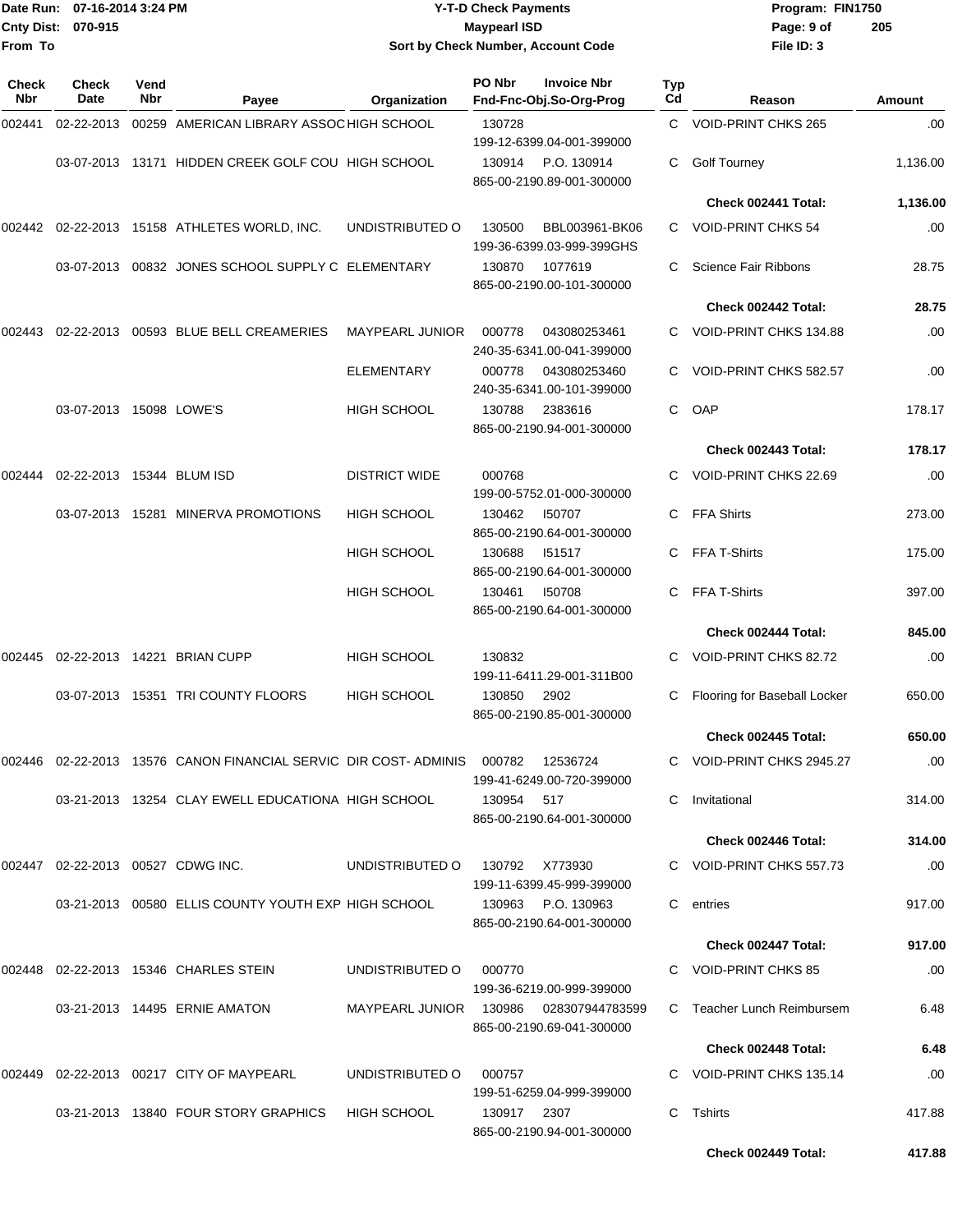|                    | Date Run: 07-16-2014 3:24 PM |
|--------------------|------------------------------|
| Cnty Dist: 070-915 |                              |
| From To            |                              |

## **Date Run: Program: FIN1750 07-16-2014 3:24 PM Y-T-D Check Payments Cnty Dist: Page: 10 of 070-915 Maypearl ISD Sort by Check Number, Account Code**

| Check<br>Nbr | <b>Check</b><br>Date | Vend<br>Nbr | Payee                                                                    | Organization           | PO Nbr      | <b>Invoice Nbr</b><br>Fnd-Fnc-Obj.So-Org-Prog   | Typ<br>Cd    | Reason                         | Amount   |
|--------------|----------------------|-------------|--------------------------------------------------------------------------|------------------------|-------------|-------------------------------------------------|--------------|--------------------------------|----------|
| 002450       | 02-22-2013           |             | 15282 COLORADO BOXED BEEF C ELEMENTARY                                   |                        | 000774      | 6284851<br>240-35-6341.00-101-399000            |              | C VOID-PRINT CHKS 127.71       | .00      |
|              |                      |             |                                                                          | <b>HIGH SCHOOL</b>     | 000774      | 6284852<br>240-35-6341.01-001-399000            |              | VOID-PRINT CHKS 162.54         | .00      |
|              |                      |             | 03-21-2013 15359 SPIRIT SIGNS                                            | <b>HIGH SCHOOL</b>     | 130893      | Invoice<br>865-00-2190.85-001-300000            | C            | baseball signs                 | 1,300.00 |
|              |                      |             |                                                                          |                        |             |                                                 |              | Check 002450 Total:            | 1,300.00 |
| 002451       |                      |             | 02-22-2013 15241 DALLAS DEES                                             | <b>HIGH SCHOOL</b>     | 130829      | 199-11-6411.06-001-311000                       | C.           | VOID-PRINT CHKS 85.61          | .00      |
|              |                      |             |                                                                          | <b>HIGH SCHOOL</b>     | 130828      | 199-11-6411.06-001-311000                       |              | VOID-PRINT CHKS 190.45         | .00      |
|              |                      |             | 03-21-2013 13837 THE HAMILTON COMPANY MAYPEARL JUNIOR                    |                        | 130971      | P.O. 130971<br>865-00-2190.69-041-300000        |              | teacher dinner for STAAR Tr    | 84.00    |
|              |                      |             |                                                                          |                        |             |                                                 |              | Check 002451 Total:            | 84.00    |
| 002452       |                      |             | 02-22-2013 00031 DE SOTO JANITORIAL SUPP UNDISTRIBUTED O                 |                        | 000766      | 122640-00<br>199-51-6319.01-999-399000          |              | C VOID-PRINT CHKS 54.99        | .00      |
|              |                      |             |                                                                          | <b>HIGH SCHOOL</b>     | 130706      | 30450019189<br>865-00-2190.68-001-300000        | C            | <b>Teacher Lunch</b>           | 73.18    |
|              |                      |             |                                                                          |                        |             |                                                 |              | Check 002452 Total:            | 73.18    |
| 002453       |                      |             | 02-22-2013 13639 EAST TEXAS COPY SYSTE ELEMENTARY                        |                        | 000790      | 167994<br>199-11-6269.00-101-311000             |              | VOID-PRINT CHKS 230.67         | .00      |
|              |                      |             |                                                                          | <b>HIGH SCHOOL</b>     | 000790      | 167994<br>199-11-6269.01-001-311000             |              | VOID-PRINT CHKS 230.69         | .00      |
|              |                      |             |                                                                          | <b>MAYPEARL JUNIOR</b> | 000790      | 167994<br>199-11-6269.01-041-311000             |              | VOID-PRINT CHKS 230.66         | .00      |
|              |                      |             | 03-28-2013 15158 ATHLETES WORLD, INC.                                    | <b>HIGH SCHOOL</b>     | 131003      | BBK004357-BK02<br>865-00-2190.88-001-300000     | C            | softball bats                  | 185.30   |
|              |                      |             |                                                                          |                        |             |                                                 |              | Check 002453 Total:            | 185.30   |
| 002454       |                      |             | 02-22-2013  15319  EDMENTUM, INC                                         | <b>HIGH SCHOOL</b>     | 000756      | INV0056091<br>199-11-6399.06-001-324000         |              | C VOID-PRINT CHKS 329          | .00      |
|              |                      |             |                                                                          | <b>HIGH SCHOOL</b>     | 000756      | INV0056091<br>199-11-6399.12-001-311000         |              | <b>VOID-PRINT CHKS 843</b>     | .00      |
|              |                      |             |                                                                          | HIGH SCHOOL            | 000756      | INV0056091<br>199-11-6399.23-001-325000         |              | VOID-PRINT CHKS 160            | .00      |
|              |                      |             | 03-28-2013 13840 FOUR STORY GRAPHICS                                     | <b>HIGH SCHOOL</b>     | 131012 2314 | 865-00-2190.85-001-300000                       | $\mathbf{C}$ | <b>Baseball Hoodies Shirts</b> | 397.56   |
|              |                      |             |                                                                          |                        |             |                                                 |              | Check 002454 Total:            | 397.56   |
| 002455       |                      |             | 02-22-2013 00099 EDUCATION SERVICE CENT UNDISTRIBUTED O                  |                        | 000791      | 116886<br>199-13-6230.00-999-311000             |              | C VOID-PRINT CHKS 526          | .00      |
|              |                      |             | 03-28-2013 00401 POSITIVE PROMOTIONS                                     | <b>HIGH SCHOOL</b>     | 130731      | 04659996<br>865-00-2190.22-001-300000           |              | C Supplies                     | 255.01   |
|              |                      |             |                                                                          |                        |             |                                                 |              | Check 002455 Total:            | 255.01   |
|              |                      |             | 002456   02-22-2013   12816   ELLIS   COUNTY   TREASURE   SCHOOL   BOARD |                        | 130841      | 199-41-6439.00-702-399000                       |              | C VOID-PRINT CHKS 324.17       | .00      |
|              |                      |             | 03-28-2013 12704 REBEKAH HYATT                                           | <b>HIGH SCHOOL</b>     |             | 131025 P.O. 131025<br>865-00-2190.04-001-300000 |              | supplies for Rocket            | 678.51   |
|              |                      |             |                                                                          |                        |             |                                                 |              | Check 002456 Total:            | 678.51   |
| 002457       |                      |             | 02-22-2013  00558  EMBASSY SUITE                                         | <b>HIGH SCHOOL</b>     | 130817      | 199-36-6499.05-001-399000                       |              | C VOID-PRINT CHKS 225          | .00      |
|              |                      |             | 04-04-2013 14400 ALLEY CATS                                              | ELEMENTARY             |             | 131045 P.O. 131045<br>865-00-2190.00-101-300000 | C            | Reservation for AR Trip        | 25.00    |
|              |                      |             |                                                                          |                        |             |                                                 |              | Check 002457 Total:            | 25.00    |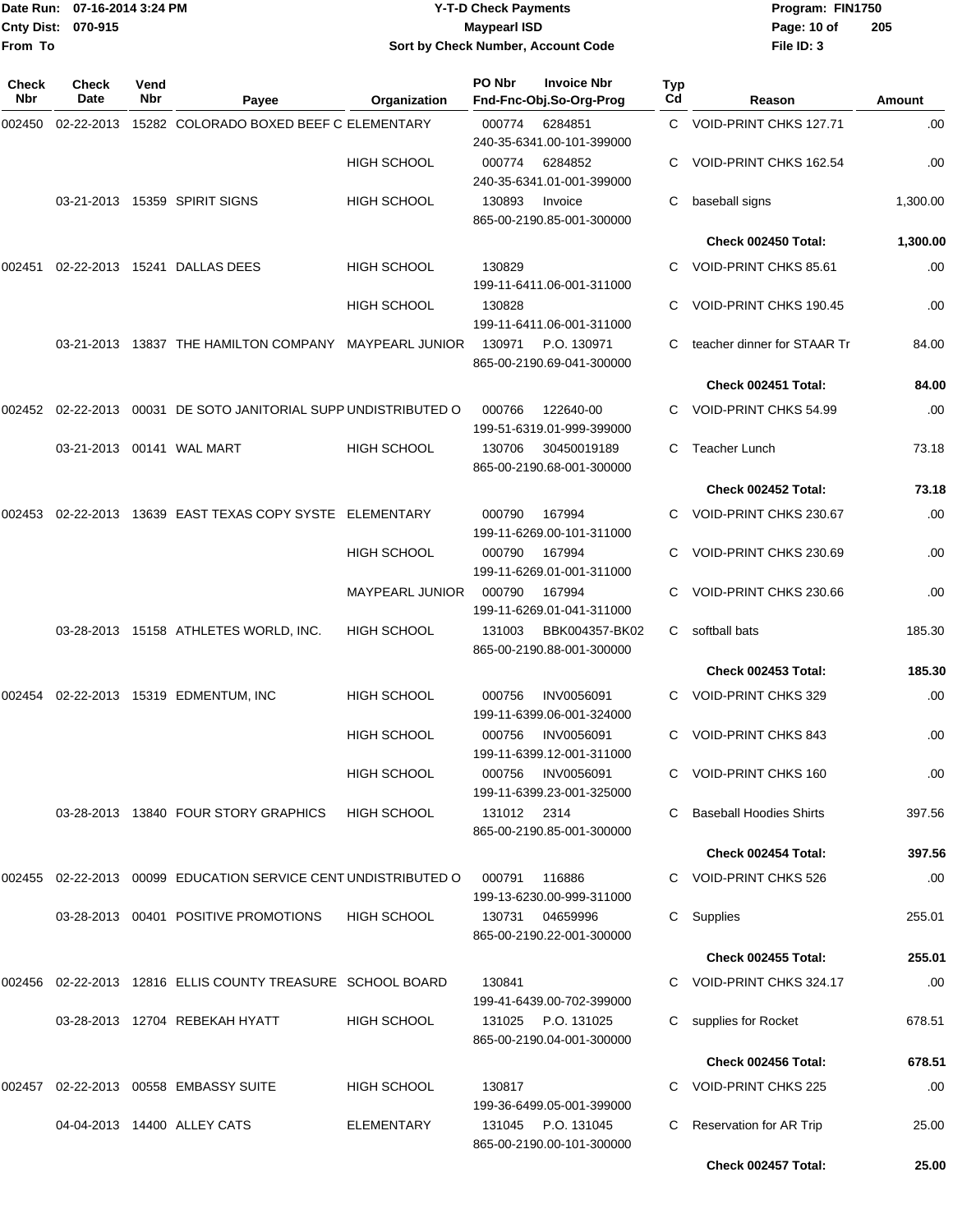## Date Run: 07-16-2014 3:24 PM **Program:** FIN1750 **Cnty Dist:** 070-915 **Page: 11 of** Maypearl ISD **CONTEX 150 Page: 11 of Y-T-D Check Payments 070-915 Maypearl ISD Sort by Check Number, Account Code**

| Check<br>Nbr | <b>Check</b><br>Date    | Vend<br>Nbr | Payee                                                   | Organization           | PO Nbr       | <b>Invoice Nbr</b><br>Fnd-Fnc-Obj.So-Org-Prog   | Typ<br>Cd | Reason                        | Amount   |
|--------------|-------------------------|-------------|---------------------------------------------------------|------------------------|--------------|-------------------------------------------------|-----------|-------------------------------|----------|
| 002458       | 02-22-2013 12474 ENVIVA |             |                                                         | UNDISTRIBUTED O        | 000762       | 24785<br>199-34-6219.01-999-399000              |           | C VOID-PRINT CHKS 164         | .00      |
|              |                         |             | 04-04-2013  00871  CARD SERVICE CENTER                  | <b>ELEMENTARY</b>      | 130910       | P.O. 130910<br>865-00-2190.00-101-300000        | C.        | Field Trip                    | 1,000.00 |
|              |                         |             |                                                         |                        |              |                                                 |           | Check 002458 Total:           | 1,000.00 |
| 002459       |                         |             | 02-22-2013 00304 FROST ISD                              | <b>DISTRICT WIDE</b>   | 000767       | 199-00-5752.01-000-300000                       |           | C VOID-PRINT CHKS 22.69       | .00      |
|              |                         |             | 04-04-2013  12788  DEBBIE SHAUNFIELD                    | <b>MAYPEARL JUNIOR</b> | 131049       | P.O. 131049<br>865-00-2190.69-041-300000        | C.        | Reimbursement                 | 52.89    |
|              |                         |             |                                                         |                        |              |                                                 |           | Check 002459 Total:           | 52.89    |
| 002460       |                         |             | 02-22-2013 12341 GRAINGER INDUSTRIAL SU UNDISTRIBUTED O |                        | 000760       | 9063793849<br>199-51-6319.02-999-399000         |           | C VOID-PRINT CHKS 65.34       | .00      |
|              |                         |             | 04-04-2013  14495  ERNIE AMATON                         | <b>MAYPEARL JUNIOR</b> | 131059       | P.O. 131059<br>865-00-2190.69-041-300000        |           | <b>STAAR Lunch</b>            | 72.00    |
|              |                         |             |                                                         |                        |              |                                                 |           | Check 002460 Total:           | 72.00    |
| 002461       |                         |             | 02-22-2013 12468 HERMITAGE ART COMPANY HIGH SCHOOL      |                        | 130786       | 86783<br>199-11-6399.12-001-311000              |           | VOID-PRINT CHKS 89.22         | .00      |
|              |                         |             | 04-04-2013  01817  EUBANKS FLORIST                      | UNDISTRIBUTED O        | 130909       | 5653<br>865-00-2190.28-999-300000               | C.        | <b>Green Plant</b>            | 52.95    |
|              |                         |             |                                                         | UNDISTRIBUTED O        | 131018       | 24531<br>865-00-2190.78-999-300000              | C.        | <b>ECBU Flowers</b>           | 45.00    |
|              |                         |             |                                                         |                        |              |                                                 |           | Check 002461 Total:           | 97.95    |
| 002462       | 02-22-2013 00243 HILCO  |             |                                                         | UNDISTRIBUTED O        | 000763       | 4705273700<br>199-51-6259.04-999-399000         |           | C VOID-PRINT CHKS 30.54       | .00      |
|              |                         |             |                                                         | UNDISTRIBUTED O        | 000763       | 4706839800<br>199-51-6259.04-999-399000         |           | VOID-PRINT CHKS 55.39         | .00      |
|              |                         |             |                                                         | UNDISTRIBUTED O        | 000763       | 4705335301<br>199-51-6259.04-999-399000         |           | VOID-PRINT CHKS 2952.6        | .00      |
|              |                         |             |                                                         | UNDISTRIBUTED O        | 000763       | 4602266500<br>199-51-6259.04-999-399000         |           | VOID-PRINT CHKS 401.49        | .00      |
|              |                         |             |                                                         | UNDISTRIBUTED O        | 000763       | 4602563301<br>199-51-6259.04-999-399000         |           | VOID-PRINT CHKS 1756.15       | .00      |
|              |                         |             |                                                         | UNDISTRIBUTED O        | 000763       | 4706312901<br>199-51-6259.04-999-399000         |           | VOID-PRINT CHKS 2543.54       | .00      |
|              |                         |             |                                                         | UNDISTRIBUTED O        |              | 000763 470571500<br>199-51-6259.78-999-322000   |           | C VOID-PRINT CHKS 31.27       | .00      |
|              |                         |             |                                                         | UNDISTRIBUTED O        | 000763       | 4706783900<br>199-51-6259.78-999-322000         |           | C VOID-PRINT CHKS 1189.24     | .00      |
|              |                         |             | 04-04-2013 14961 IMAGE MAKER 4 U, INC.                  | <b>HIGH SCHOOL</b>     | 130815       | 73825<br>865-00-2190.84-001-300000              |           | Girls BB Playoff SIgn For Lo  | 142.00   |
|              |                         |             |                                                         |                        |              |                                                 |           | Check 002462 Total:           | 142.00   |
| 002463       |                         |             | 02-22-2013 12551 INTERQUEST DETECTION C UNDISTRIBUTED O |                        | 000794       | 107887<br>199-11-6219.01-999-324000             |           | C VOID-PRINT CHKS 250         | .00      |
|              |                         |             | 04-04-2013 12432 LANETTA GARRETT                        | <b>HIGH SCHOOL</b>     | 130966 02300 | 865-00-2190.85-001-300000                       |           | <b>Baseball Reimbursement</b> | 130.06   |
|              |                         |             |                                                         |                        |              |                                                 |           | Check 002463 Total:           | 130.06   |
| 002464       |                         |             | 02-22-2013 12728 JENNIE-O TURKEY STORE MAYPEARL JUNIOR  |                        | 000777       | 1503727<br>240-35-6341.00-041-399000            |           | C VOID-PRINT CHKS 56.8        | .00      |
|              |                         |             |                                                         | ELEMENTARY             | 000777       | 1503727<br>240-35-6341.00-101-399000            |           | <b>VOID-PRINT CHKS 56.8</b>   | .00      |
|              |                         |             |                                                         | <b>HIGH SCHOOL</b>     |              | 000777 1503727<br>240-35-6341.01-001-399000     |           | C VOID-PRINT CHKS 56.8        | .00      |
|              |                         |             | 04-04-2013 12903 MAYPEARL'S DONUTS "N" D ELEMENTARY     |                        |              | 131071 P.O. 131071<br>865-00-2190.67-101-300000 |           | C STARR Test Lunch-Teacher    | 338.00   |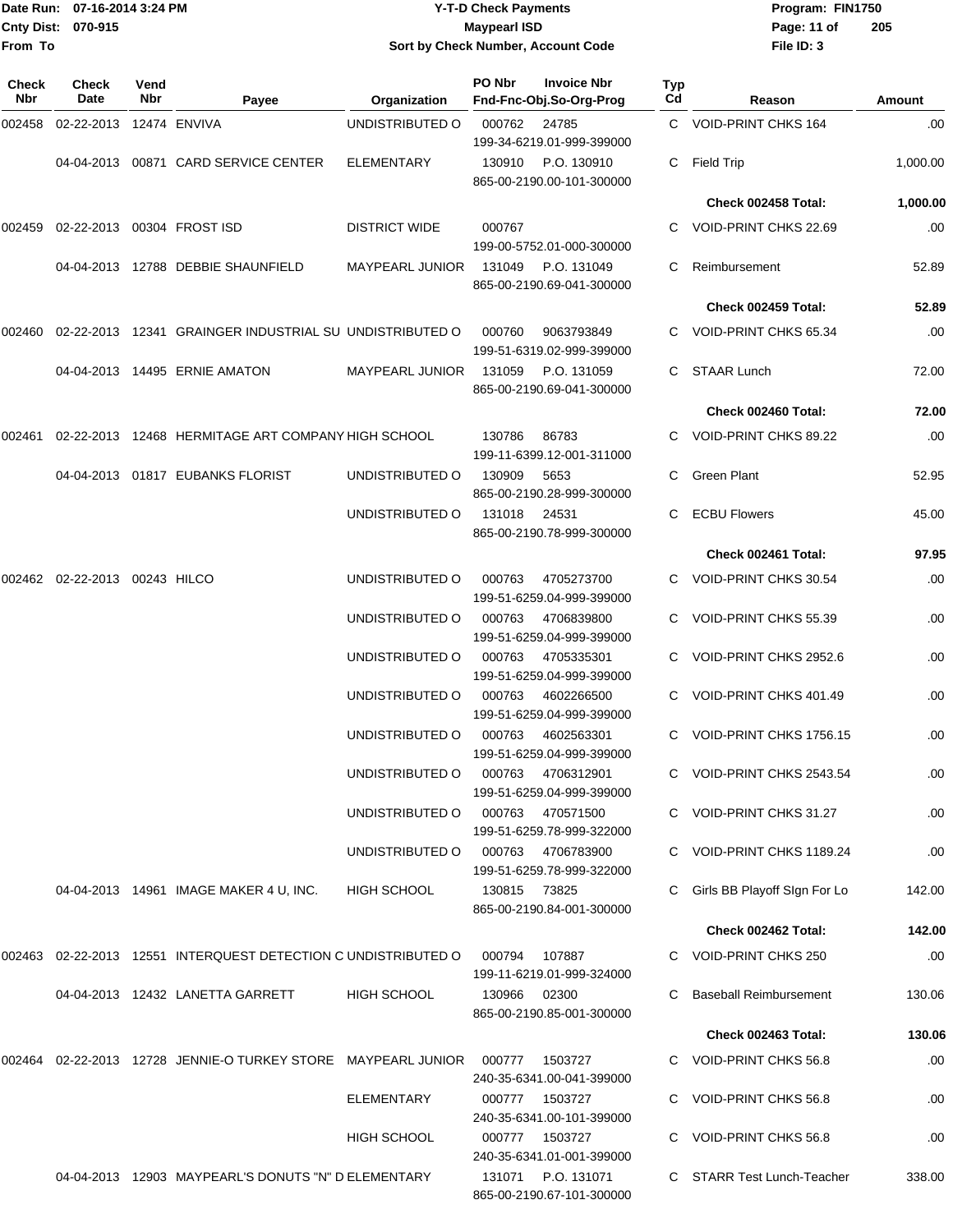| From To      | Date Run: 07-16-2014 3:24 PM<br>Cnty Dist: 070-915 |             |                                                             | <b>Y-T-D Check Payments</b><br><b>Maypearl ISD</b><br>Sort by Check Number, Account Code |                  |                                                 |           | Program: FIN1750<br>Page: 12 of<br>File ID: 3  | 205        |
|--------------|----------------------------------------------------|-------------|-------------------------------------------------------------|------------------------------------------------------------------------------------------|------------------|-------------------------------------------------|-----------|------------------------------------------------|------------|
| Check<br>Nbr | <b>Check</b><br>Date                               | Vend<br>Nbr | Payee                                                       | Organization                                                                             | PO Nbr           | <b>Invoice Nbr</b><br>Fnd-Fnc-Obj.So-Org-Prog   | Typ<br>Cd | Reason                                         | Amount     |
|              |                                                    |             |                                                             |                                                                                          |                  |                                                 |           | Check 002464 Total:                            | 338.00     |
| 002465       |                                                    |             | 02-22-2013 15108 JTM PROVISIONS CO. INC. MAYPEARL JUNIOR    |                                                                                          | 000776           | 357274<br>240-35-6341.00-041-399000             |           | VOID-PRINT CHKS 108                            | .00        |
|              |                                                    |             | 04-04-2013 15281 MINERVA PROMOTIONS                         | <b>HIGH SCHOOL</b>                                                                       | 130686           | 152186<br>865-00-2190.64-001-300000             | C         | t-shirts                                       | 149.00     |
|              |                                                    |             |                                                             |                                                                                          |                  |                                                 |           | Check 002465 Total:                            | 149.00     |
| 002466       |                                                    |             | 02-22-2013 01533 KAMICO INSTRUCTION MED HIGH SCHOOL         |                                                                                          | 130698           | 99005<br>199-12-6399.04-001-399000              |           | VOID-PRINT CHKS 87.9                           | .00        |
|              |                                                    |             | 04-04-2013 15379 MISTY EDWARDS                              | <b>HIGH SCHOOL</b>                                                                       | 131065           | P.O. 131065<br>865-00-2190.85-001-300000        | C.        | <b>Reimbursement for Baseball</b>              | 89.70      |
|              |                                                    |             |                                                             |                                                                                          |                  |                                                 |           | Check 002466 Total:                            | 89.70      |
| 002467       |                                                    |             | 02-22-2013 15086 KIMBALL MIDWEST                            | UNDISTRIBUTED O                                                                          | 130769           | 2829204<br>199-51-6319.02-999-399000            | C.        | VOID-PRINT CHKS 242.54                         | .00        |
|              |                                                    |             | 04-04-2013 00590 ORIENTAL TRADING COMP HIGH SCHOOL          |                                                                                          | 131023           | 656628723-01<br>865-00-2190.05-001-300000       | C         | Prom                                           | 170.29     |
|              |                                                    |             |                                                             |                                                                                          |                  |                                                 |           | Check 002467 Total:                            | 170.29     |
|              |                                                    |             | 002468 02-22-2013 15264   KURZ AND COMPANY                  | <b>MAYPEARL JUNIOR</b>                                                                   | 000775           | 240-35-6341.00-041-399000                       |           | VOID-PRINT CHKS 135.3                          | .00        |
|              |                                                    |             |                                                             | <b>ELEMENTARY</b><br><b>HIGH SCHOOL</b>                                                  | 000775<br>000775 | 240-35-6341.00-101-399000                       | C         | VOID-PRINT CHKS 277.2<br>VOID-PRINT CHKS 227.7 | .00<br>.00 |
|              |                                                    |             |                                                             |                                                                                          |                  | 240-35-6341.01-001-399000                       |           |                                                |            |
|              |                                                    |             | 04-04-2013 13837 THE HAMILTON COMPANY                       | UNDISTRIBUTED O                                                                          | 131057           | P.O. 131057<br>865-00-2190.57-999-300000        |           | <b>Secretaries Meeting</b>                     | 81.50      |
|              |                                                    |             |                                                             | MAYPEARL JUNIOR                                                                          | 131076           | P.O. 131076<br>865-00-2190.69-041-300000        | C         | <b>STAAR Teacher lunch</b>                     | 87.50      |
|              |                                                    |             |                                                             |                                                                                          |                  |                                                 |           | Check 002468 Total:                            | 169.00     |
| 002469       |                                                    |             | 02-22-2013  01048  LABATT FOOD SERVICE                      | MAYPEARL JUNIOR                                                                          | 000773           | 240-35-6341.00-041-399000                       |           | VOID-PRINT CHKS 1226.86                        | .00        |
|              |                                                    |             |                                                             | ELEMENTARY                                                                               | 000773           | 240-35-6341.00-101-399000                       |           | C VOID-PRINT CHKS 6122.45                      | .00        |
|              |                                                    |             |                                                             | <b>HIGH SCHOOL</b>                                                                       | 000773           | 240-35-6341.01-001-399000                       |           | C VOID-PRINT CHKS 4896.82                      | .00        |
|              |                                                    |             | 04-11-2013 00287 OFFICE DEPOT                               | UNDISTRIBUTED O 131033 651001425001                                                      |                  | 865-00-2190.57-999-300000                       |           | C Coffee and Tea                               | 146.28     |
|              |                                                    |             |                                                             |                                                                                          |                  |                                                 |           | Check 002469 Total:                            | 146.28     |
|              |                                                    |             | 002470 02-22-2013 01113  LAKEVIEW CAMP AND CON  HIGH SCHOOL |                                                                                          | 130836           | 199-31-6339.00-001-399000                       |           | C VOID-PRINT CHKS 225                          | .00        |
|              |                                                    |             | 04-11-2013 12704 REBEKAH HYATT                              | <b>HIGH SCHOOL</b>                                                                       |                  | 131098 P.O. 131098<br>865-00-2190.04-001-300000 |           | C Reimbursement                                | 197.00     |
|              |                                                    |             |                                                             |                                                                                          |                  |                                                 |           | Check 002470 Total:                            | 197.00     |
|              |                                                    |             |                                                             | UNDISTRIBUTED O                                                                          | 000788           | 38981<br>199-51-6249.00-999-399000              |           | C VOID-PRINT CHKS 90                           | .00.       |
|              |                                                    |             | 04-11-2013  01071  RICK'S WORLD OF SPORTS HIGH SCHOOL       |                                                                                          | 131037 3226      | 865-00-2190.86-001-300000                       |           | C Shirts                                       | 480.00     |
|              |                                                    |             |                                                             |                                                                                          |                  |                                                 |           | Check 002471 Total:                            | 480.00     |
|              |                                                    |             |                                                             | UNDISTRIBUTED O                                                                          | 000792 2819      | 199-51-6249.00-999-399000                       |           | C VOID-PRINT CHKS 396                          | .00        |
|              |                                                    |             |                                                             | UNDISTRIBUTED O                                                                          | 000792 2819      | 199-51-6319.02-999-399000                       |           | C VOID-PRINT CHKS 226                          | .00        |
|              |                                                    |             | 04-11-2013  00274  SCHOOL MATE/STUDENT A ELEMENTARY         |                                                                                          | 131013           | IN000364485<br>865-00-2190.00-101-300000        |           | C Planners                                     | 918.00     |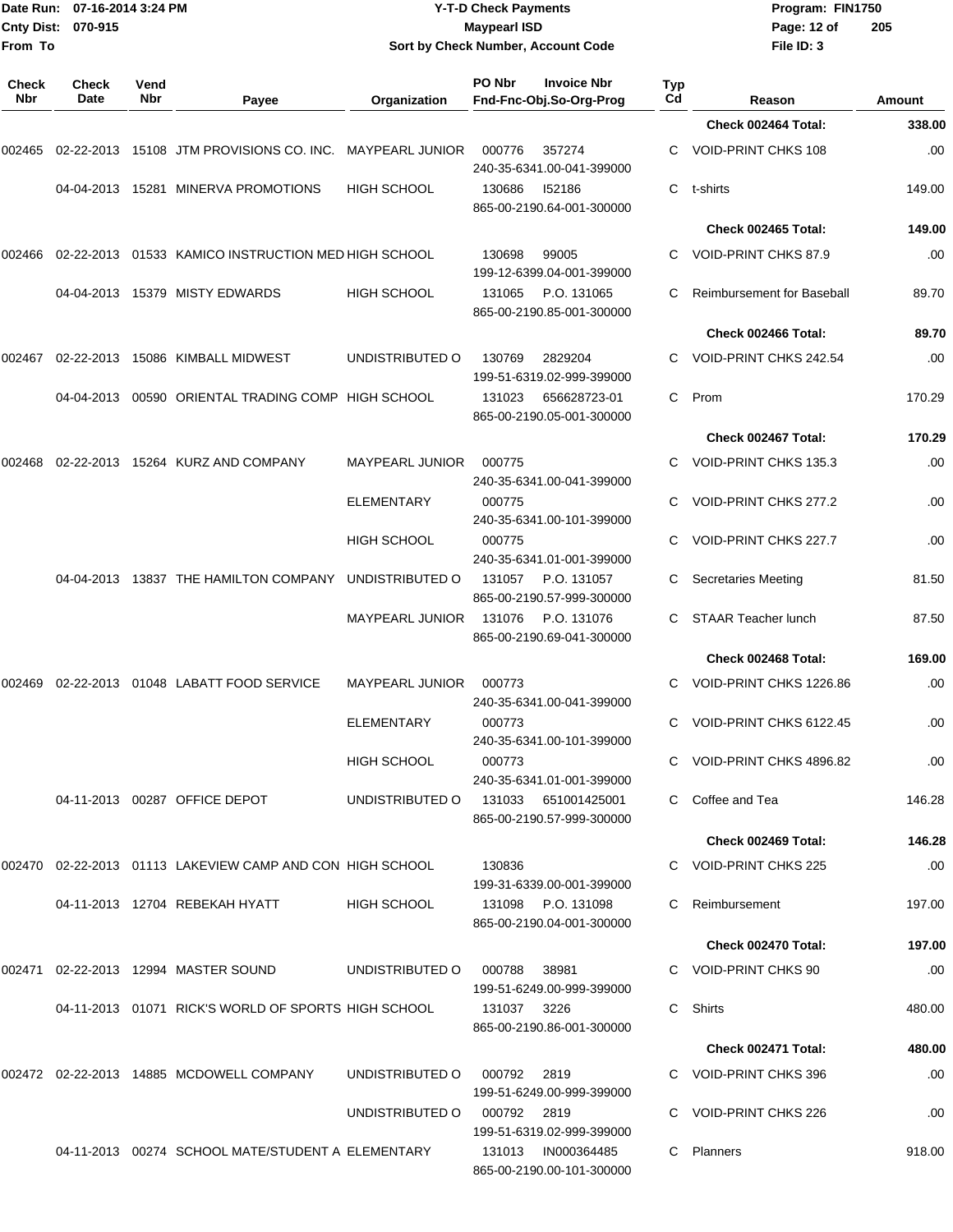| Date Run:<br><b>Cnty Dist:</b><br>From To | 07-16-2014 3:24 PM<br>070-915 |             |                                                                   | <b>Y-T-D Check Payments</b><br><b>Maypearl ISD</b><br>Sort by Check Number, Account Code |               |                                                 |           |                                         | Program: FIN1750<br>205 |  |
|-------------------------------------------|-------------------------------|-------------|-------------------------------------------------------------------|------------------------------------------------------------------------------------------|---------------|-------------------------------------------------|-----------|-----------------------------------------|-------------------------|--|
| <b>Check</b><br>Nbr                       | <b>Check</b><br>Date          | Vend<br>Nbr | Payee                                                             | Organization                                                                             | PO Nbr        | <b>Invoice Nbr</b><br>Fnd-Fnc-Obj.So-Org-Prog   | Typ<br>Cd | Reason                                  | <b>Amount</b>           |  |
|                                           |                               |             |                                                                   | <b>MAYPEARL JUNIOR</b>                                                                   | 131036        | IN000364613<br>865-00-2190.05-041-300000        | C.        | School student Agendas 201              | 675.00                  |  |
|                                           |                               |             |                                                                   |                                                                                          |               |                                                 |           | Check 002472 Total:                     | 1,593.00                |  |
| 002473                                    |                               |             | 02-22-2013  00297  NARDONE BROS. BAKING C MAYPEARL JUNIOR         |                                                                                          | 000772        | 72368<br>240-35-6341.00-041-399000              |           | VOID-PRINT CHKS 163.07                  | .00                     |  |
|                                           |                               |             |                                                                   | <b>ELEMENTARY</b>                                                                        | 000772        | 72368<br>240-35-6341.00-101-399000              |           | VOID-PRINT CHKS 163.07                  | .00                     |  |
|                                           |                               |             |                                                                   | HIGH SCHOOL                                                                              | 000772        | 72368<br>240-35-6341.01-001-399000              |           | VOID-PRINT CHKS 163.06                  | .00                     |  |
|                                           |                               |             | 04-11-2013 14918 SPORTS CENTER MESQUIT HIGH SCHOOL                |                                                                                          | 130669        | MB00000423<br>865-00-2190.85-001-300000         | C         | <b>Baseball Equipment</b>               | 503.00                  |  |
|                                           |                               |             |                                                                   |                                                                                          |               |                                                 |           | Check 002473 Total:                     | 503.00                  |  |
| 002474                                    |                               |             | 02-22-2013 13198 NATIONAL GEOGRAPHIC E ELEMENTARY                 |                                                                                          | 000758        | 01071120234<br>199-11-6399.11-101-311000        |           | VOID-PRINT CHKS 129.88                  | .00                     |  |
|                                           |                               |             | 04-18-2013  00871  CARD SERVICE CENTER                            | ELEMENTARY                                                                               | 130910        | P.O. 130910<br>865-00-2190.00-101-300000        | C         | <b>Field Trip</b>                       | 824.00                  |  |
|                                           |                               |             |                                                                   |                                                                                          |               |                                                 |           | Check 002474 Total:                     | 824.00                  |  |
| 002475                                    |                               |             | 02-22-2013 14075 NATIONAL TELESYSTEMS, I UNDISTRIBUTED O          |                                                                                          | 000793        | 203353-11<br>199-51-6249.02-999-399000          |           | <b>VOID-PRINT CHKS 194</b>              | .00                     |  |
|                                           |                               |             | 04-18-2013 15386 COGSWELL CREATIONS, IN HIGH SCHOOL               |                                                                                          | 131141        | 1552<br>865-00-2190.01-001-300000               | C         | <b>Mascot Tunnel</b>                    | 2,000.00                |  |
|                                           |                               |             |                                                                   |                                                                                          |               |                                                 |           | Check 002475 Total:                     | 2,000.00                |  |
| 002476                                    |                               |             | 02-22-2013 14369 NORTH TEXAS TOLLWAY A UNDISTRIBUTED O            |                                                                                          | 000787        | 33454747<br>199-34-6494.00-999-399000           |           | VOID-PRINT CHKS 10.01                   | .00                     |  |
|                                           |                               |             | 04-18-2013 00950 DRAMATIC PUBLISHING                              | <b>HIGH SCHOOL</b>                                                                       | 131079        | 1520333<br>865-00-2190.94-001-300000            | C         | Manuscript: ARK 5                       | 47.02                   |  |
|                                           |                               |             |                                                                   |                                                                                          |               |                                                 |           | Check 002476 Total:                     | 47.02                   |  |
| 002477                                    |                               |             | 02-22-2013 14093 PC & MACEXCHANGE                                 | <b>ELEMENTARY</b>                                                                        | 130710        | 199-11-6639.45-101-311000                       | C         | <b>VOID-PRINT CHKS 1831</b>             | .00                     |  |
|                                           |                               |             |                                                                   | UNDISTRIBUTED O                                                                          | 130803 72847  | 199-53-6249.05-999-399000                       |           | C VOID-PRINT CHKS 248                   | .00                     |  |
|                                           |                               |             |                                                                   | UNDISTRIBUTED O                                                                          | 130803 72848  | 199-53-6249.05-999-399000                       |           | C VOID-PRINT CHKS 338.5                 | .00                     |  |
|                                           |                               |             | 04-18-2013 14961 IMAGE MAKER 4 U. INC.                            | HIGH SCHOOL                                                                              | 130942 73890  | 865-00-2190.84-001-300000                       |           | C Girls Basketball Post Seaso           | 330.00                  |  |
|                                           |                               |             |                                                                   |                                                                                          |               |                                                 |           | Check 002477 Total:                     | 330.00                  |  |
|                                           |                               |             | 002478  02-22-2013  14604  PEARSON CLINICAL ASSES UNDISTRIBUTED O |                                                                                          | 130775        | 41-08550527<br>199-11-6399.00-999-323000        |           | C VOID-PRINT CHKS 613.2                 | .00.                    |  |
|                                           |                               |             |                                                                   | ELEMENTARY                                                                               | 130793        | 3912092<br>199-11-6399.06-101-324000            |           | C VOID-PRINT CHKS 130                   | .00                     |  |
|                                           |                               |             |                                                                   | UNDISTRIBUTED O                                                                          |               | 130789 3911735<br>199-31-6399.00-999-323000     |           | C VOID-PRINT CHKS 86.5                  | .00                     |  |
|                                           |                               |             | 04-18-2013 15393 MUSEUM OF NATURE AND ELEMENTARY                  |                                                                                          | 131152 965071 | 865-00-2190.00-101-300000                       | C.        | 5th Field Trip                          | 995.00                  |  |
|                                           |                               |             |                                                                   |                                                                                          |               |                                                 |           | Check 002478 Total:                     | 995.00                  |  |
|                                           |                               |             | 002479 02-22-2013 14574 PERMA-BOUND BOOKS                         | ELEMENTARY                                                                               | 130729        | 199-12-6399.00-101-399000                       |           | C VOID-PRINT CHKS 351.36                | .00.                    |  |
|                                           |                               |             | 04-18-2013 12704 REBEKAH HYATT                                    | <b>HIGH SCHOOL</b>                                                                       |               | 131148 P.O. 131148<br>865-00-2190.04-001-300000 |           | C food allowance<br>Check 002479 Total: | 350.00<br>350.00        |  |
|                                           |                               |             |                                                                   |                                                                                          |               |                                                 |           |                                         |                         |  |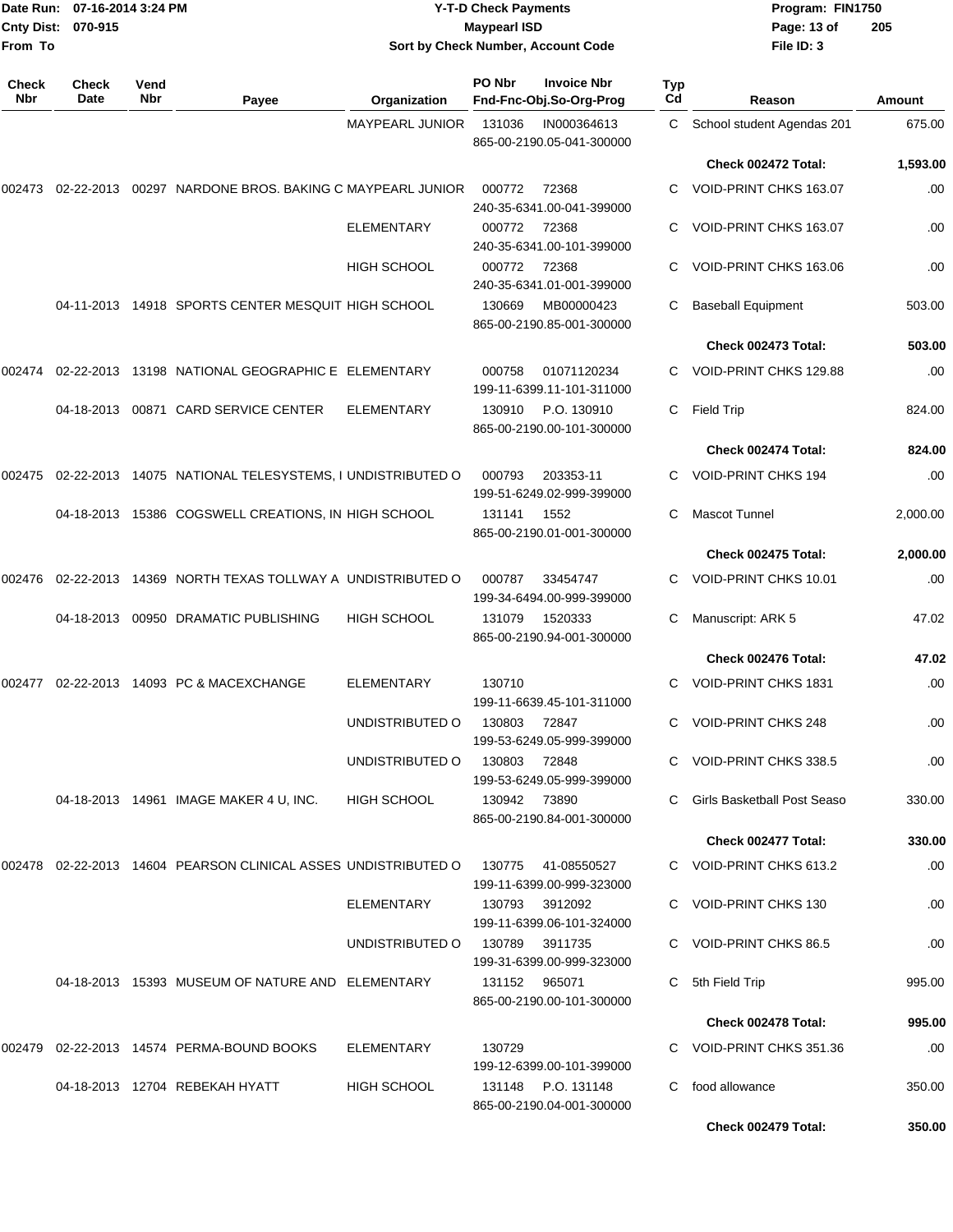|                     | Date Run: 07-16-2014 3:24 PM |             |                                                                   |                                    | <b>Y-T-D Check Payments</b> |                                                 |           | Program: FIN1750                  |          |
|---------------------|------------------------------|-------------|-------------------------------------------------------------------|------------------------------------|-----------------------------|-------------------------------------------------|-----------|-----------------------------------|----------|
|                     | Cnty Dist: 070-915           |             |                                                                   | <b>Maypearl ISD</b>                | Page: 14 of                 | 205                                             |           |                                   |          |
| From To             |                              |             |                                                                   | Sort by Check Number, Account Code | File ID: 3                  |                                                 |           |                                   |          |
| <b>Check</b><br>Nbr | Check<br>Date                | Vend<br>Nbr | Payee                                                             | Organization                       | PO Nbr                      | <b>Invoice Nbr</b><br>Fnd-Fnc-Obj.So-Org-Prog   | Typ<br>Cd | Reason                            | Amount   |
| 002480              | 02-22-2013                   |             | 13117 PIEPER ENTERPRISES, INC. UNDISTRIBUTED O                    |                                    | 000761                      | 30029<br>199-51-6249.00-999-399000              | C.        | VOID-PRINT CHKS 212.12            | .00      |
|                     | 04-18-2013                   |             | 13837 THE HAMILTON COMPANY MAYPEARL JUNIOR                        |                                    | 131137                      | Receipt<br>865-00-2190.69-041-300000            | C.        | Teacher lunch                     | 77.00    |
|                     |                              |             |                                                                   |                                    |                             |                                                 |           | Check 002480 Total:               | 77.00    |
| 002481              | 02-22-2013                   |             | 00367 PROMAXIMA MANUFACTUR UNDISTRIBUTED O                        |                                    | 130752                      | 0060922-IN<br>199-36-6399.15-999-399000         | C         | <b>VOID-PRINT CHKS 6207</b>       | .00      |
|                     |                              |             | 04-25-2013 15158 ATHLETES WORLD, INC.                             | <b>HIGH SCHOOL</b>                 | 130974                      | BBH003841-BK03<br>865-00-2190.85-001-300000     | C.        | HotJacket&NewBlendTShirt          | 3.50     |
|                     |                              |             |                                                                   |                                    |                             |                                                 |           | Check 002481 Total:               | 3.50     |
| 002482              | 02-22-2013                   |             | 01071 RICK'S WORLD OF SPORTS ELEMENTARY                           |                                    | 130727                      | 199-12-6399.06-101-399000                       |           | <b>VOID-PRINT CHKS 1755</b>       | .00      |
|                     |                              |             | 04-25-2013 13425 MIDLOTHIAN CONFERENCE HIGH SCHOOL                |                                    | 131181                      | P.O. 131181<br>865-00-2190.05-001-300000        | C         | Prom                              | 2,286.00 |
|                     |                              |             |                                                                   |                                    |                             |                                                 |           | Check 002482 Total:               | 2,286.00 |
| 002483              |                              |             | 02-22-2013 15345 ROBERT BLENDED                                   | UNDISTRIBUTED O                    | 000769                      | 199-36-6219.00-999-399000                       |           | <b>VOID-PRINT CHKS 75</b>         | .00      |
|                     |                              |             |                                                                   | UNDISTRIBUTED O                    | 000769                      | 199-36-6219.00-999-399000                       | С         | VOID-PRINT CHKS 83.25             | .00      |
|                     |                              |             | 04-25-2013  00273  PRESTON HASTINGS                               | <b>HIGH SCHOOL</b>                 | 131172                      | P.O. 131172<br>865-00-2190.89-001-300000        | С         | <b>Reimbursement for Golf Mea</b> | 45.50    |
|                     |                              |             |                                                                   |                                    |                             |                                                 |           | Check 002483 Total:               | 45.50    |
| 002484              |                              |             | 02-22-2013  00088  SAMUEL FRENCH, INC.                            | <b>HIGH SCHOOL</b>                 | 130839                      | 5454<br>199-11-6399.06-001-311000               | C         | <b>VOID-PRINT CHKS 125</b>        | .00      |
|                     |                              |             | 04-25-2013 12827 THOMAS CREATIVE APPAR ELEMENTARY                 |                                    | 131134                      | 45304<br>865-00-2190.00-101-300000              |           | Kindergarten-Graduation           | 438.55   |
|                     |                              |             |                                                                   |                                    |                             |                                                 |           | Check 002484 Total:               | 438.55   |
|                     |                              |             | 002485 02-22-2013 15234 HANDS OF HOPE THERAPY, UNDISTRIBUTED O    |                                    | 130821                      | 199-31-6219.02-999-323000                       |           | C VOID-PRINT CHKS 945             | .00      |
|                     |                              |             | 04-25-2013  01560  WARDS NATURAL SCIENCE HIGH SCHOOL              |                                    |                             | 131080 8053657853<br>865-00-2190.04-001-300000  |           | C Supplies                        | 23.22    |
|                     |                              |             |                                                                   |                                    |                             |                                                 |           | Check 002485 Total:               | 23.22    |
|                     |                              |             | 002486 02-22-2013 00973 TARVER TROPHIES                           | UNDISTRIBUTED O                    | 130824                      | 5625<br>199-13-6299.00-999-399000               |           | C VOID-PRINT CHKS 13.52           | .00      |
|                     |                              |             | 05-01-2013  01798  CINDY REED                                     | UNDISTRIBUTED O                    |                             | 131216 P.O. 131216<br>865-00-2190.57-999-300000 |           | C Mileage Reimbursement           | 32.63    |
|                     |                              |             |                                                                   |                                    |                             |                                                 |           | Check 002486 Total:               | 32.63    |
|                     |                              |             | 002487 02-22-2013 13497 THE LINCOLN NAT. LIFE INS UNDISTRIBUTED O |                                    | 000781                      | 199-41-6429.01-999-399000                       |           | C VOID-PRINT CHKS 715.6           | .00      |
|                     |                              |             | 05-01-2013 13840 FOUR STORY GRAPHICS                              | <b>HIGH SCHOOL</b>                 | 131120 2338                 | 865-00-2190.04-001-300000                       |           | C Shirts                          | 221.00   |
|                     |                              |             |                                                                   | <b>HIGH SCHOOL</b>                 | 131078 2341                 | 865-00-2190.94-001-300000                       | C.        | Shirts                            | 132.60   |
|                     |                              |             |                                                                   |                                    |                             |                                                 |           | Check 002487 Total:               | 353.60   |
|                     |                              |             | 002488 02-22-2013 14289 TRUDIE HEAD                               | UNDISTRIBUTED O                    | 130849                      | 224-11-6219.00-999-323000                       |           | C VOID-PRINT CHKS 2378.52         | .00      |
|                     |                              |             | 05-01-2013 01717 FT. WORTH MUSEUM SCIEN HIGH SCHOOL               |                                    |                             | 131196 P.O. 131196                              |           | C Ft. Worth Science/History FT    | 136.00   |

865-00-2190.22-001-300000

**Check 002488 Total: 136.00**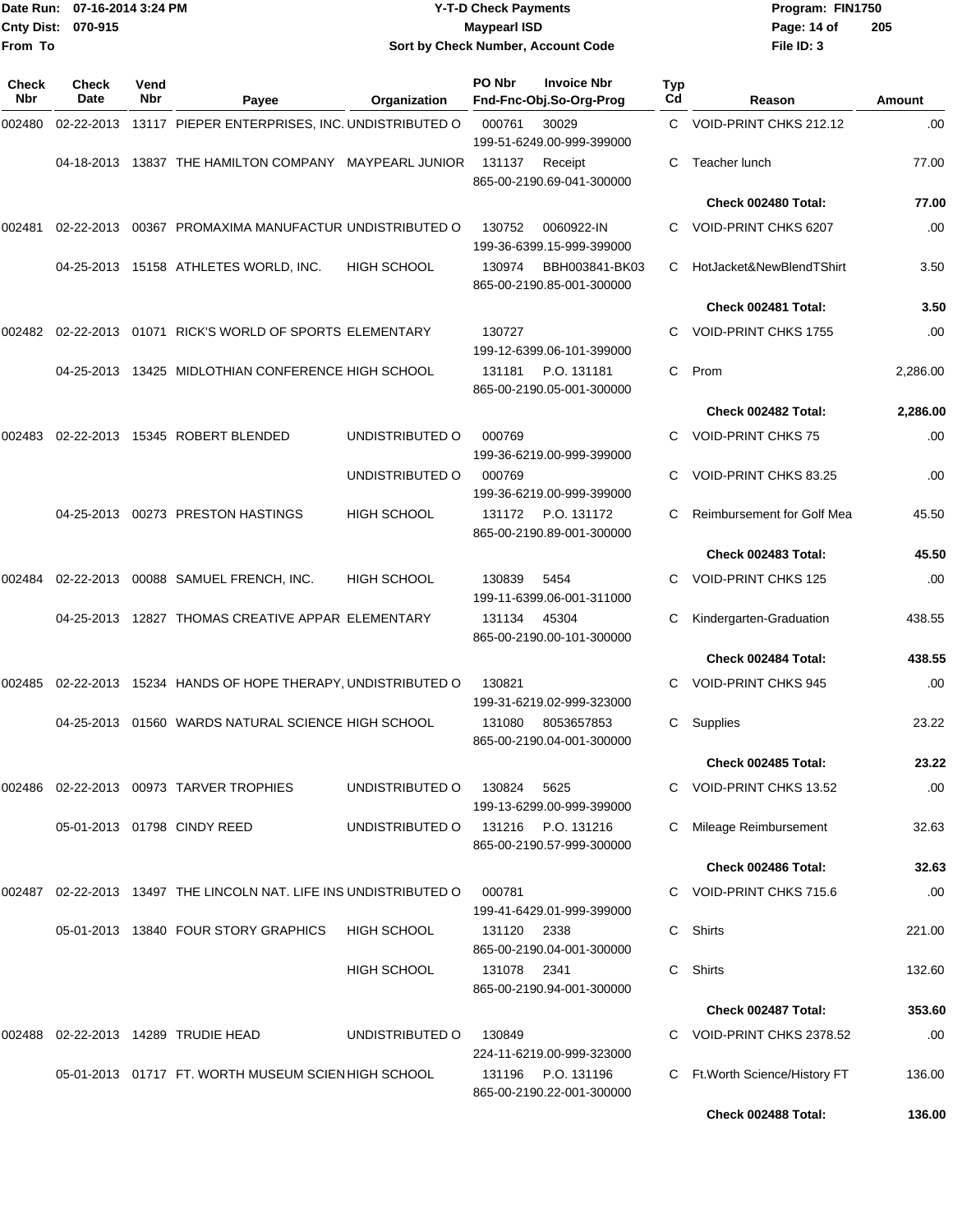## Date Run: 07-16-2014 3:24 PM **Program:** FIN1750 **Cnty Dist:** 070-915 **Page: 15 of MaypearI ISD Page: 15 of Y-T-D Check Payments 070-915 Maypearl ISD Sort by Check Number, Account Code**

| Check<br><b>Nbr</b> | <b>Check</b><br>Date      | Vend<br>Nbr | Payee                                                   | Organization           | PO Nbr | <b>Invoice Nbr</b><br>Fnd-Fnc-Obj.So-Org-Prog     | <b>Typ</b><br>Cd | Reason                          | Amount   |
|---------------------|---------------------------|-------------|---------------------------------------------------------|------------------------|--------|---------------------------------------------------|------------------|---------------------------------|----------|
| 002489              |                           |             | 02-22-2013  00781  TYSON FOOD, INC                      | <b>MAYPEARL JUNIOR</b> | 000771 | 09376326<br>240-35-6341.00-041-399000             | C                | VOID-PRINT CHKS 128.39          | .00      |
|                     |                           |             |                                                         | <b>ELEMENTARY</b>      | 000771 | 09376326<br>240-35-6341.00-101-399000             | С                | VOID-PRINT CHKS 128.39          | .00      |
|                     |                           |             |                                                         | <b>HIGH SCHOOL</b>     | 000771 | 09376326<br>240-35-6341.01-001-399000             | С                | VOID-PRINT CHKS 128.38          | .00      |
|                     |                           |             | 05-01-2013  14734  MARK KLENTZMAN                       | <b>HIGH SCHOOL</b>     | 131217 | P.O. 131217<br>865-00-2190.05-001-300000          | C                | DJ for prom                     | 600.00   |
|                     |                           |             |                                                         |                        |        |                                                   |                  | Check 002489 Total:             | 600.00   |
| 002490              |                           |             | 02-22-2013  01058  UNIVERSITY INTERSCHOLA DISTRICT WIDE |                        | 000786 | 199-00-5752.01-000-300000                         |                  | VOID-PRINT CHKS 107.36          | .00      |
|                     |                           |             | 05-01-2013 14676 MESQUITE CHAMPIONSHIP ELEMENTARY       |                        | 131188 | 434522<br>865-00-2190.00-101-300000               | С                | 3rd Grade Field Trip            | 1,485.00 |
|                     |                           |             |                                                         |                        |        |                                                   |                  | Check 002490 Total:             | 1,485.00 |
| 002491              |                           |             | 02-22-2013 15349 UNIVERSITY OF NORTH TE HIGH SCHOOL     |                        | 130840 | 199-23-6411.05-001-399000                         | C                | <b>VOID-PRINT CHKS 100</b>      | .00      |
|                     |                           |             |                                                         | <b>HIGH SCHOOL</b>     | 130840 | 255-11-6419.00-001-324000                         | С                | VOID-PRINT CHKS 400             | .00      |
|                     |                           |             | 05-01-2013  01071  RICK'S WORLD OF SPORTS HIGH SCHOOL   |                        | 131184 | 3260<br>865-00-2190.88-001-300000                 | С                | Softball Playoff Shirts         | 1,020.00 |
|                     |                           |             |                                                         |                        |        |                                                   |                  | Check 002491 Total:             | 1,020.00 |
| 002492              |                           |             | 02-22-2013 15053 VISUAL CANDY RESOURCE UNDISTRIBUTED O  |                        | 130665 | <b>VCR11280</b><br>199-11-6639.50-999-399000      |                  | VOID-PRINT CHKS 4000            | .00      |
|                     | 05-01-2013 15374 SHINDIGZ |             |                                                         | <b>HIGH SCHOOL</b>     | 131165 | W22074780001<br>865-00-2190.05-001-300000         | С                | Prom                            | 100.88   |
|                     |                           |             |                                                         |                        |        |                                                   |                  | Check 002492 Total:             | 100.88   |
| 002493              |                           |             | 02-22-2013  00141  WAL MART                             | <b>HIGH SCHOOL</b>     | 130659 | P9273001001R43F<br>199-11-6399.11-001-311000      | C                | VOID-PRINT CHKS 26.51           | .00      |
|                     |                           |             |                                                         | <b>HIGH SCHOOL</b>     | 130659 | P927300V01L3X2P<br>199-11-6399.11-001-311000      | C                | VOID-PRINT CHKS 174.76          | .00      |
|                     |                           |             |                                                         | <b>HIGH SCHOOL</b>     | 130593 | P9273001001R43F<br>199-11-6399.12-001-311000      | C                | VOID-PRINT CHKS 101.52          | .00      |
|                     |                           |             |                                                         | <b>HIGH SCHOOL</b>     | 130593 | P927300L01FEBN<br>199-11-6399.12-001-311000       |                  | VOID-PRINT CHKS 108.34          | .00      |
|                     |                           |             |                                                         | <b>ELEMENTARY</b>      | 130730 | P9273001700YZ7V<br>199-12-6399.00-101-399000      |                  | C VOID-PRINT CHKS 58.36         | .00      |
|                     |                           |             | 05-01-2013 15400 T.G.I. FRIDAYS                         | <b>HIGH SCHOOL</b>     | 131197 | P.O. 131197<br>865-00-2190.22-001-300000          |                  | Ft.WorthScience/HistoryFTF      | 188.96   |
|                     |                           |             |                                                         |                        |        |                                                   |                  | Check 002493 Total:             | 188.96   |
|                     |                           |             | 002494 02-22-2013 00385 WAXAHACHIE ISD                  | <b>HIGH SCHOOL</b>     | 130837 | 199-36-6499.01-001-399000                         |                  | <b>VOID-PRINT CHKS 150</b>      | .00      |
|                     |                           |             | 05-10-2013 00851 BURGERS LAKE                           | <b>HIGH SCHOOL</b>     |        | 131218 P.O. 131218<br>865-00-2190.08-001-300000   |                  | Senior Trip Admission           | 630.00   |
|                     |                           |             |                                                         |                        |        |                                                   |                  | Check 002494 Total:             | 630.00   |
| 002495              |                           |             | 05-10-2013 00871 CARD SERVICE CENTER                    | UNDISTRIBUTED O        | 001060 | EIE007708977124<br>865-00-2190.78-999-300000      | C.               | <b>Retirement Luncheon</b>      | 12.81    |
|                     |                           |             | 002496 05-10-2013 13531 DEBBIE GRIFFIN                  | <b>HIGH SCHOOL</b>     | 131244 | <b>Mult Receipts</b><br>865-00-2190.05-001-300000 |                  | <b>Reimbursement for Travel</b> | 101.94   |
|                     |                           |             | 002497  05-10-2013  00040  FLATT STATIONERS, INC.       | HIGH SCHOOL            | 131191 | 228487-00<br>865-00-2190.94-001-300000            |                  | Elmers Glue-All                 | 14.15    |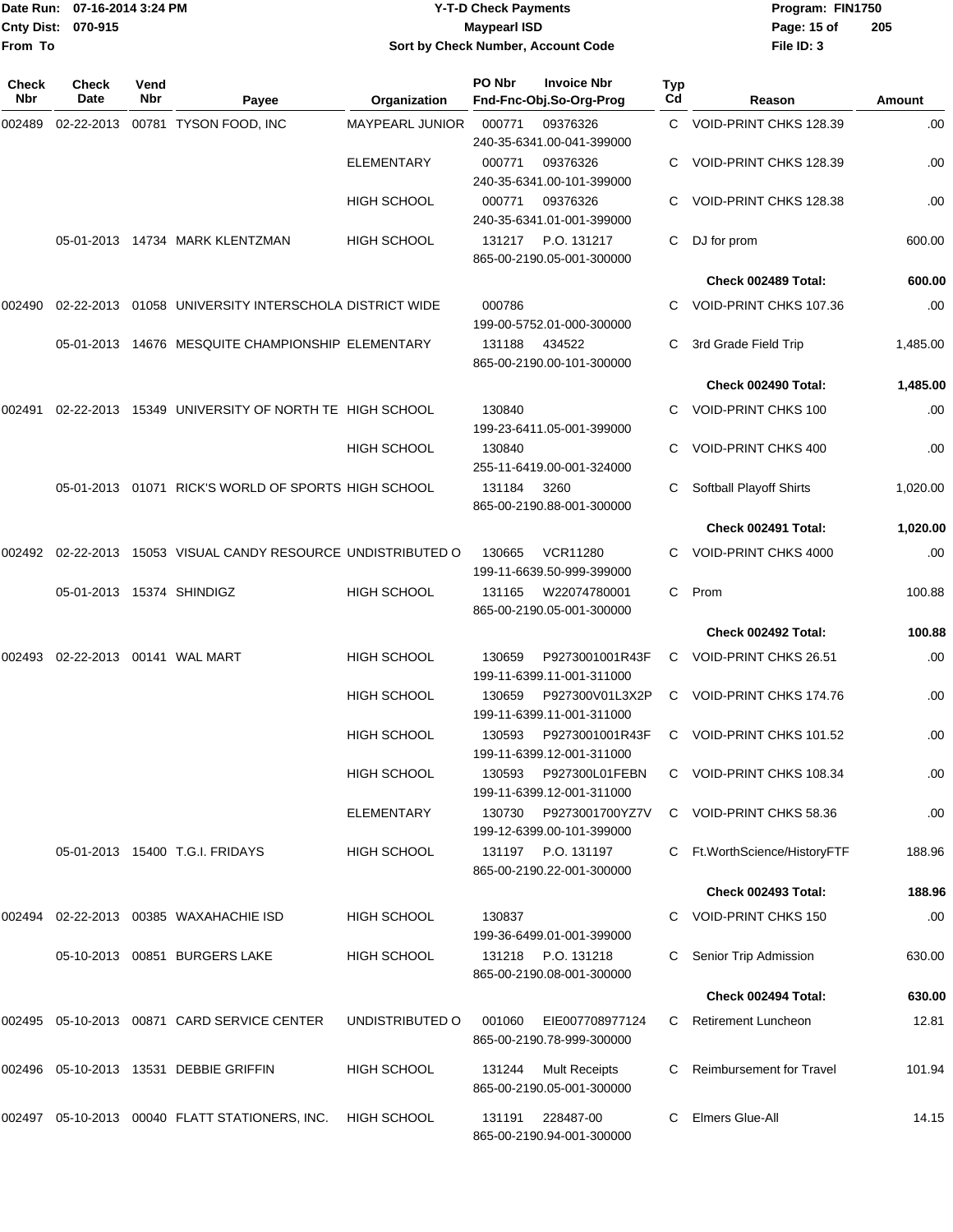## Date Run: 07-16-2014 3:24 PM **Program:** FIN1750 **Cnty Dist:** 070-915 **Page: 16 of** Maypearl ISD **Contract ISD Y-T-D Check Payments 070-915 Maypearl ISD Sort by Check Number, Account Code**

| <b>Check</b><br>Nbr | <b>Check</b><br>Date            | Vend<br><b>Nbr</b> | Payee                                                                            | Organization       | PO Nbr | <b>Invoice Nbr</b><br>Fnd-Fnc-Obj.So-Org-Prog | <b>Typ</b><br>Cd | Reason                           | Amount   |
|---------------------|---------------------------------|--------------------|----------------------------------------------------------------------------------|--------------------|--------|-----------------------------------------------|------------------|----------------------------------|----------|
| 002498              | 05-10-2013                      |                    | 13840 FOUR STORY GRAPHICS                                                        | <b>HIGH SCHOOL</b> | 131208 | 2378<br>865-00-2190.85-001-300000             | C                | <b>Baseball Playoff T Shirts</b> | 1,066.56 |
| 002499              |                                 |                    | 05-10-2013  01717  FT. WORTH MUSEUM SCIEN MAYPEARL JUNIOR                        |                    | 131253 | 884457<br>865-00-2190.05-041-300000           | С                | 8th Grade Field Trip             | 686.50   |
| 002500              |                                 |                    | 05-10-2013 15375 QUALITY LAPEL PINS, INC. HIGH SCHOOL                            |                    | 131031 | <b>HDHY-3658</b><br>865-00-2190.05-001-300000 | C                | Red Lanyard - Prom               | 232.50   |
| 002501              |                                 |                    | 05-10-2013  01071  RICK'S WORLD OF SPORTS HIGH SCHOOL                            |                    | 131226 | 3266<br>865-00-2190.88-001-300000             |                  | Softball Playoff T Shirts        | 216.00   |
| 002502              |                                 |                    | 05-15-2013 14400 ALLEY CATS                                                      | <b>ELEMENTARY</b>  | 131240 | P.O. 131240<br>865-00-2190.00-101-300000      | C.               | AR Reward Trip                   | 3,672.00 |
| 002503              |                                 |                    | 05-15-2013 01615 CICI'S PIZZA                                                    | <b>ELEMENTARY</b>  | 131294 | p.o. 131294<br>865-00-2190.00-101-300000      | С                | <b>Boxtops Rewards Party</b>     | 60.00    |
| 002504              | 05-15-2013                      |                    | 13963 DALLAS HERITAGE VILLAG MAYPEARL JUNIOR                                     |                    | 131295 | P.O. 131295<br>865-00-2190.05-041-300000      | С                | 6th & 7th grade field trip       | 797.00   |
| 002505              |                                 |                    | 05-15-2013  14071  EVENTOS SILVA                                                 | <b>ELEMENTARY</b>  | 131290 | P.o. 131290<br>865-00-2190.00-101-300000      | С                | <b>Beach Party</b>               | 150.00   |
| 002506              |                                 |                    | 05-15-2013 13840 FOUR STORY GRAPHICS                                             | <b>HIGH SCHOOL</b> | 131262 | 2381<br>865-00-2190.85-001-300000             | С                | <b>Baseball Playoff Shiirts</b>  | 447.12   |
| 002507              | 05-15-2013                      |                    | 00375 GTM SPORTSWEAR                                                             | <b>HIGH SCHOOL</b> | 131232 | 7199918<br>865-00-2190.01-001-300000          | C                | <b>Illusion Warm-Ups</b>         | 803.00   |
| 002508              |                                 |                    | 05-15-2013 00287 OFFICE DEPOT                                                    | UNDISTRIBUTED O    | 131234 | 656294335001<br>865-00-2190.57-999-300000     | C                | Coffee Order                     | 146.28   |
| 002509              |                                 |                    | 05-15-2013 00590 ORIENTAL TRADING COMP HIGH SCHOOL                               |                    | 131215 | 657173295-01<br>865-00-2190.08-001-300000     | C                | <b>Senior Gifts</b>              | 67.56    |
|                     |                                 |                    |                                                                                  | <b>HIGH SCHOOL</b> | 131231 | 657224569-01<br>865-00-2190.94-001-300000     | C                | Drama Banquet                    | 185.49   |
|                     |                                 |                    |                                                                                  |                    |        |                                               |                  | Check 002509 Total:              | 253.05   |
| 002510              | 05-15-2013                      |                    | 00032 TEXAS RANGERS BASEBAL MAYPEARL JUNIOR                                      |                    | 131275 | P.O. 131275<br>865-00-2190.05-041-300000      |                  | C AR Trip                        | 492.00   |
|                     |                                 |                    | 002511 05-15-2013 00218 THE COWBOY BANK OF TE MAYPEARL JUNIOR 131279 P.O. 131279 |                    |        | 865-00-2190.05-041-300000                     |                  | C Parking for Ranger game        | 40.00    |
|                     |                                 |                    | 002512 05-17-2013 13605 TERRY'S CAKES AND CATE HIGH SCHOOL                       |                    | 131301 | Invoice<br>865-00-2190.94-001-300000          |                  | Banquet                          | 490.00   |
|                     | 002513 05-22-2013 00493 BALFOUR |                    |                                                                                  | HIGH SCHOOL        | 131323 | 25766<br>865-00-2190.02-001-300000            |                  | C Payment - Elementary Yearb     | 274.38   |
|                     |                                 |                    | 002514 05-22-2013 15160 BALLOONS & HELIUM                                        | <b>HIGH SCHOOL</b> | 131306 | 23689<br>865-00-2190.05-001-300000            |                  | C Balloons for Prom              | 850.00   |
|                     |                                 |                    | 002515 05-22-2013 12945 CHEERLEADING COMPANY HIGH SCHOOL                         |                    | 131233 | 310568<br>865-00-2190.01-001-300000           |                  | Cheer 2013-2014                  | 754.97   |
|                     |                                 |                    | 002516 05-22-2013 01817 EUBANKS FLORIST                                          | UNDISTRIBUTED O    | 131270 | 23961<br>865-00-2190.28-999-300000            |                  | C Green Plant & Fees - E.        | 45.00    |
|                     |                                 |                    | 002517 05-22-2013 01844 J.W. PEPPER & SON, INC. HIGH SCHOOL                      |                    | 131235 | 05762138&3306<br>865-00-2190.94-001-300000    | C.               | music                            | 488.95   |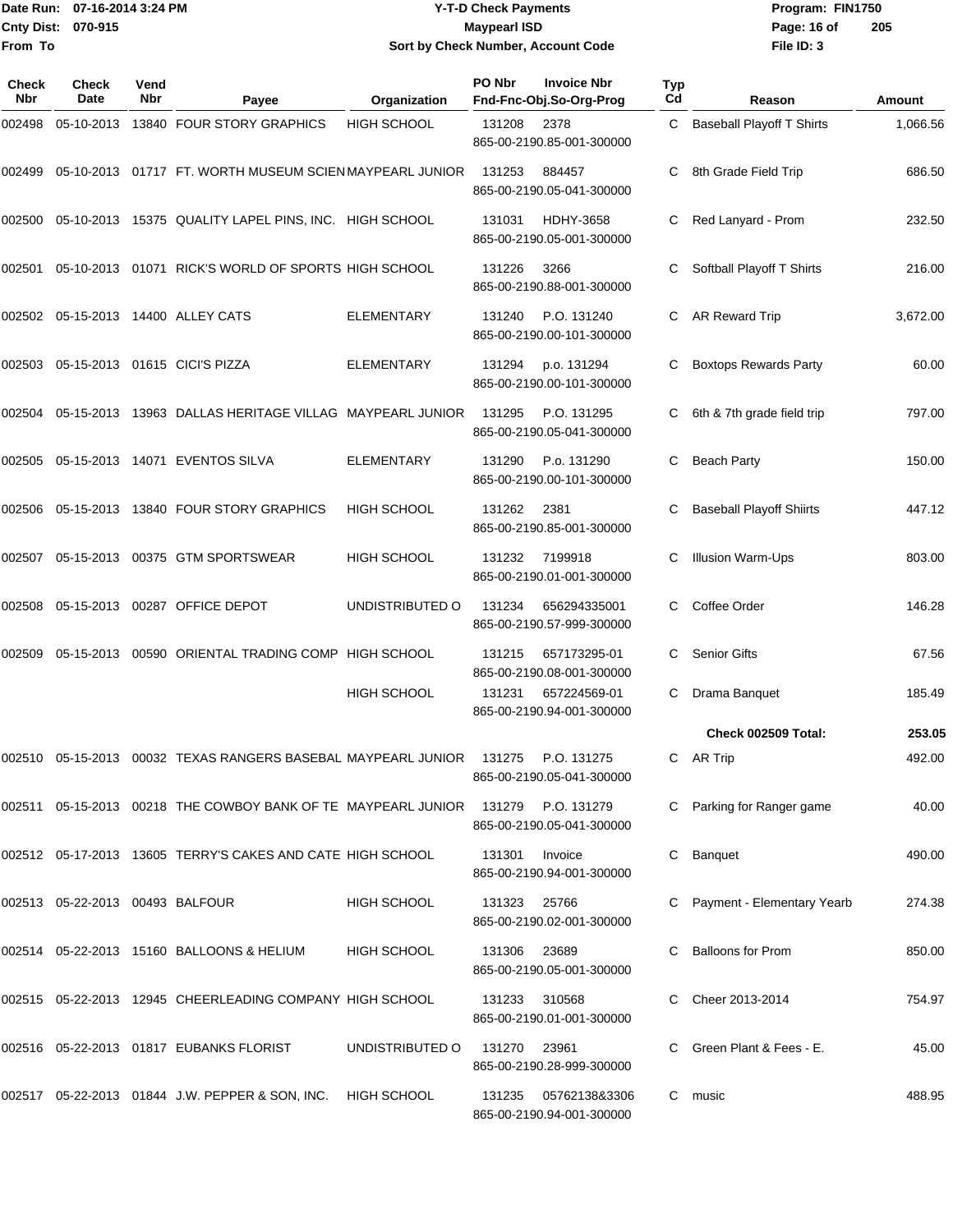|                    | Date Run: 07-16-2014 3:24 PM |
|--------------------|------------------------------|
| Cnty Dist: 070-915 |                              |
| From To            |                              |

## **Date Run: Program: FIN1750 07-16-2014 3:24 PM Y-T-D Check Payments Cnty Dist: Page: 17 of 070-915 Maypearl ISD Sort by Check Number, Account Code**

| Check<br><b>Nbr</b> | <b>Check</b><br>Date | Vend<br><b>Nbr</b> | Payee                                                   | Organization           | PO Nbr        | <b>Invoice Nbr</b><br>Fnd-Fnc-Obj.So-Org-Prog | <b>Typ</b><br>Cd | Reason                       | Amount    |
|---------------------|----------------------|--------------------|---------------------------------------------------------|------------------------|---------------|-----------------------------------------------|------------------|------------------------------|-----------|
| 002518              |                      |                    | 05-22-2013 14415 NCA RESORT/HOTEL CAMP MAYPEARL JUNIOR  |                        | 131319        | 514882_INV 003<br>865-00-2190.09-041-300000   | C.               | Deposit for Cheer Camp       | 1,500.00  |
| 002519              |                      |                    | 05-22-2013 13700 THE FISH PHYSICIAN                     | <b>ELEMENTARY</b>      | 131325        | 11581<br>865-00-2190.00-101-300000            | C.               | Aquarium Care                | 95.00     |
| 002520              |                      |                    | 05-22-2013  00141  WAL MART                             | <b>ELEMENTARY</b>      | 131229        | 312900418877<br>865-00-2190.04-101-399000     | C                | Plants                       | 118.98    |
|                     |                      |                    |                                                         | <b>HIGH SCHOOL</b>     | 130913        | 312100709942<br>865-00-2190.05-001-300000     | C.               | Prom Food Supplies           | 354.66    |
|                     |                      |                    |                                                         |                        |               |                                               |                  | Check 002520 Total:          | 473.64    |
| 002521              |                      |                    | 05-30-2013 01869 ALL SPORTS TROPHIES                    | <b>HIGH SCHOOL</b>     | 131304        | 7098<br>865-00-2190.94-001-300000             | C.               | Trophies                     | 59.75     |
| 002522              |                      |                    | 05-30-2013 15416 AMERICA'S BEST VALUE IN HIGH SCHOOL    |                        | 131344        | P.O. 131344<br>865-00-2190.85-001-300000      | С                | State Baseball Tourney Roo   | 126.26    |
|                     |                      |                    |                                                         | <b>HIGH SCHOOL</b>     | 131344        | P.O. 131344<br>865-00-2190.85-001-300000      | D                | CK WAS NOT NEEDED            | $-126.26$ |
|                     |                      |                    |                                                         |                        |               |                                               |                  | Check 002522 Total:          | .00       |
| 002523              |                      |                    | 05-30-2013 00612 HOME DEPOT CREDIT SER HIGH SCHOOL      |                        | 130717        | 012186/25411402<br>865-00-2190.64-001-300000  | C                | <b>Barn Materials</b>        | 486.15    |
| 002524              |                      |                    | 05-30-2013 15413 MISSION DORADO BAPTIST UNDISTRIBUTED O |                        | 131331        | P.O. 131331<br>865-00-2190.28-999-300000      | С                | DonationInLieuofFlowers-BJ   | 50.00     |
| 002525              |                      |                    | 05-30-2013 15327 R&K CATERING                           | <b>HIGH SCHOOL</b>     | 131341        | P.O. 131341<br>865-00-2190.83-001-300000      |                  | <b>Football Banquet</b>      | 218.82    |
|                     |                      |                    |                                                         | HIGH SCHOOL            | 131341        | P.O. 131341<br>865-00-2190.90-001-300000      | С                | <b>Football Banquet</b>      | 1,572.18  |
|                     |                      |                    |                                                         |                        |               |                                               |                  | Check 002525 Total:          | 1,791.00  |
| 002526              |                      |                    | 05-30-2013 15414 REBECCA STRICKLAND                     | MAYPEARL JUNIOR        | 131333        | P.O. 131333<br>865-00-2190.05-041-300000      | С                | Reimbursement-Snacks AR      | 30.95     |
| 002527              |                      |                    | 06-06-2013  00088  SAMUEL FRENCH, INC.                  | <b>HIGH SCHOOL</b>     | 131090        | W126219<br>865-00-2190.94-001-300000          | С                | Supplies                     | 43.60     |
|                     |                      |                    | 002528 06-06-2013 00871 CARD SERVICE CENTER             | UNDISTRIBUTED O        | 001143        | Receipt<br>865-00-2190.57-999-300000          |                  | C Superintendent Breakfast M | 8.80      |
|                     |                      |                    | 002529 06-06-2013 01817 EUBANKS FLORIST                 | UNDISTRIBUTED O        | 131285        | 23972<br>865-00-2190.28-999-300000            |                  | C Arrangement - GDyess       | 40.00     |
|                     |                      |                    |                                                         | UNDISTRIBUTED O        | 131350 24914  | 865-00-2190.28-999-300000                     |                  | Arrangement - TMowrey        | 50.00     |
|                     |                      |                    |                                                         | UNDISTRIBUTED O        | 131255 SJI054 | 865-00-2190.28-999-300000                     |                  | C Arrangement - CBreedon     | 52.95     |
|                     |                      |                    |                                                         | UNDISTRIBUTED O        | 131237 23849  | 865-00-2190.78-999-300000                     |                  | C Arrangement - Jlvy         | 57.50     |
|                     |                      |                    |                                                         |                        |               |                                               |                  | Check 002529 Total:          | 200.45    |
| 002530              |                      |                    | 06-06-2013 12111 PATRICE GILSDORF                       | <b>ELEMENTARY</b>      | 131375        | 372341<br>865-00-2190.00-101-300000           |                  | C Reimbursement-BoxTopsPiz   | 12.98     |
| 002531              |                      |                    | 06-06-2013 14495 ERNIE AMATON                           | MAYPEARL JUNIOR        | 131366        | 3 Receipts<br>865-00-2190.05-041-300000       |                  | Reimbursemen-ForClub Bre     | 60.43     |
|                     |                      |                    |                                                         | <b>MAYPEARL JUNIOR</b> | 131373        | 00000009<br>865-00-2190.69-041-300000         |                  | Reimbursement-TeacherBre     | 16.00     |
|                     |                      |                    |                                                         |                        |               |                                               |                  | <b>Check 002531 Total:</b>   | 76.43     |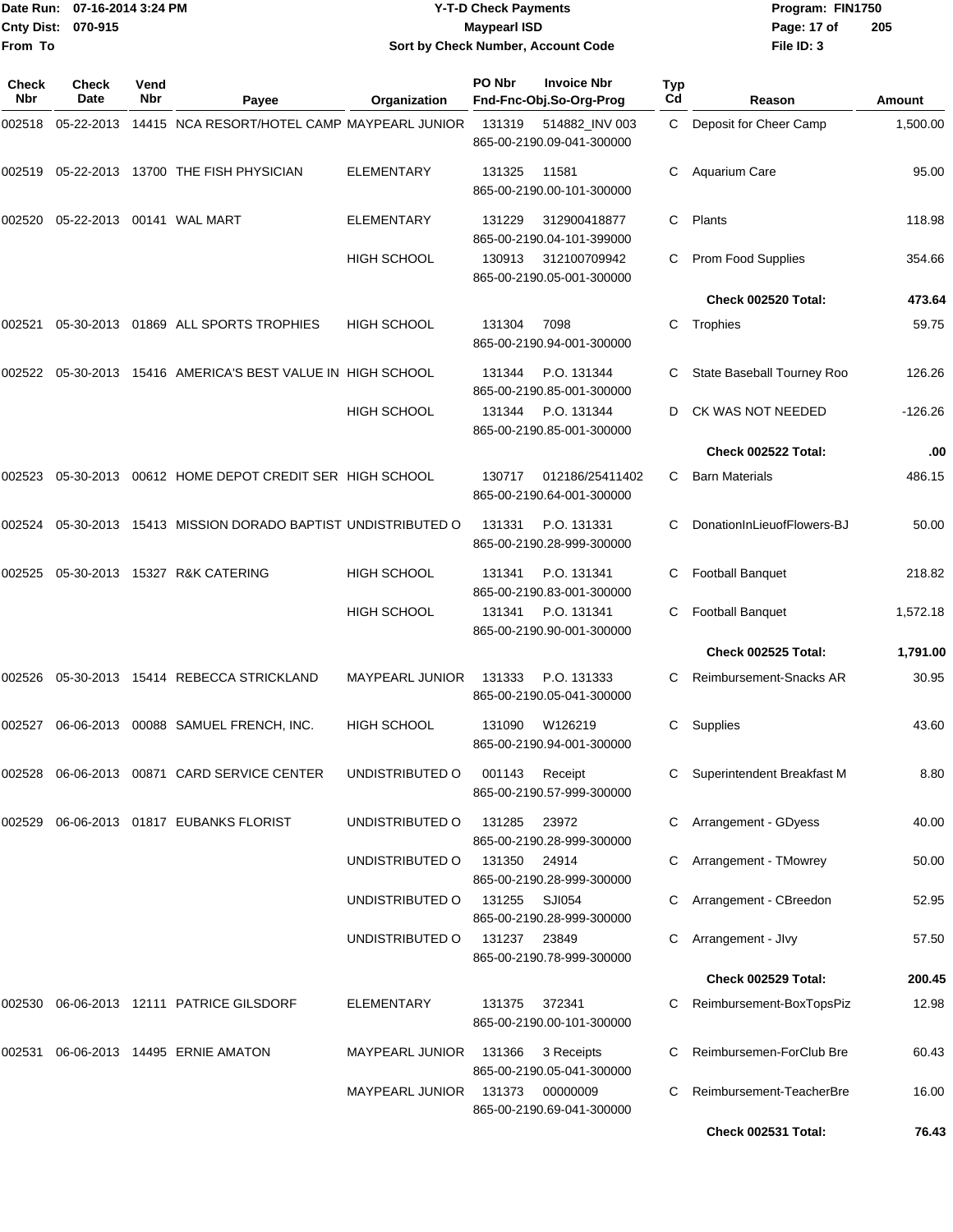|                     | ■Date Run: 07-16-2014 3:24 PM | <b>Y-T-D Check Payments</b>        | Program: I  |
|---------------------|-------------------------------|------------------------------------|-------------|
| 1Cntv Dist: 070-915 |                               | Maypearl ISD                       | Page: 18 of |
| From To             |                               | Sort by Check Number, Account Code | File ID: 3  |

## **0** Payments **Sort by Check Number, Account Code**

**Date Run: Program: FIN1750 File ID: 3 205**

| <b>Check</b><br><b>Nbr</b> | Check<br>Date | Vend<br>Nbr | Payee                                                          | Organization       | PO Nbr | <b>Invoice Nbr</b><br>Fnd-Fnc-Obj.So-Org-Prog    | Typ<br>Cd | Reason                        | Amount   |
|----------------------------|---------------|-------------|----------------------------------------------------------------|--------------------|--------|--------------------------------------------------|-----------|-------------------------------|----------|
| 002532                     | 06-06-2013    |             | 14960 EDUCATIONAL THEATER A HIGH SCHOOL                        |                    | 131367 | P.O. 131367<br>865-00-2190.94-001-300000         | C.        | Memberships                   | 161.00   |
| 002533                     |               |             | 06-13-2013  14463  JASON WALLEN                                | <b>HIGH SCHOOL</b> | 131399 | 06112013<br>865-00-2190.84-001-300000            |           | Girls Basketball Camp         | 300.00   |
| 002534                     |               |             | 06-13-2013 15018 STACEY TIGUE                                  | <b>HIGH SCHOOL</b> | 131398 | 06122013<br>865-00-2190.84-001-300000            |           | Girls Basketball Camp Work    | 350.00   |
| 002535                     |               |             | 06-20-2013 01798 CINDY REED                                    | <b>HIGH SCHOOL</b> | 131388 | 865-00-2190.08-001-300000                        | C         | <b>Graduation Roses</b>       | 29.98    |
| 002536                     |               |             | 06-20-2013 15224 DIVINE FLOWERS & MORE HIGH SCHOOL             |                    | 131316 | 865-00-2190.08-001-300000                        |           | <b>Graduation Flowers</b>     | 450.00   |
|                            |               |             |                                                                | <b>HIGH SCHOOL</b> | 131397 | 865-00-2190.08-001-300000                        | С         | graduation                    | 462.00   |
|                            |               |             |                                                                | <b>HIGH SCHOOL</b> | 131316 | 865-00-2190.08-001-300000                        | D         | <b>WRONG AMOUNT</b>           | -450.00  |
|                            |               |             |                                                                | <b>HIGH SCHOOL</b> | 131397 | 865-00-2190.08-001-300000                        | D         | <b>WRONG AMOUNT</b>           | -462.00  |
|                            |               |             |                                                                |                    |        |                                                  |           | Check 002536 Total:           | .00      |
| 002537                     |               |             | 06-20-2013 13840 FOUR STORY GRAPHICS                           | <b>HIGH SCHOOL</b> | 131362 | 2422<br>865-00-2190.04-001-300000                |           | T-Shirts for Rocket Camp      | 221.00   |
| 002538                     |               |             | 06-20-2013 01875 KIM OLDHAM                                    | MAYPEARL JUNIOR    | 131382 | 06062013<br>865-00-2190.69-041-300000            | С         | teacher lunch                 | 2.90     |
| 002539                     |               |             | 06-20-2013 14808 MELISSA RIBINSKAS                             | <b>HIGH SCHOOL</b> | 131408 | <b>VBCAMPWRKER</b><br>865-00-2190.91-001-300000  | C         | Volleyball Camp               | 595.00   |
| 002540                     |               |             | 06-20-2013 00516 NAVARRO COLLEGE                               | <b>HIGH SCHOOL</b> | 131407 | 865-00-2190.73-001-300000                        |           | <b>General Scholarship</b>    | 100.00   |
|                            |               |             |                                                                | <b>HIGH SCHOOL</b> | 131407 | 865-00-2190.76-001-300000                        | С         | Lisa Miller Scholarship       | 1,500.00 |
|                            |               |             |                                                                |                    |        |                                                  |           | Check 002540 Total:           | 1,600.00 |
| 002541                     |               |             | 06-20-2013 14415 NCA RESORT/HOTEL CAMP HIGH SCHOOL             |                    | 131404 | 865-00-2190.01-001-300000                        | C         | Cheer Camp                    | 4,593.00 |
|                            |               |             |                                                                | <b>HIGH SCHOOL</b> | 131404 | 865-00-2190.22-001-300000                        |           | Cheer Camp                    | 464.00   |
|                            |               |             |                                                                |                    |        |                                                  |           | Check 002541 Total:           | 5,057.00 |
|                            |               |             | 002542 06-20-2013 13315 REALLY GOOD STUFF                      | ELEMENTARY         | 131377 | 4275282<br>865-00-2190.00-101-300000             | C         | Supplies                      | 322.50   |
|                            |               |             | 002543 06-20-2013 15018 STACEY TIGUE                           | <b>HIGH SCHOOL</b> | 131409 | <b>VBCAMPWRKER2</b><br>865-00-2190.91-001-300000 | C.        | Volleyball Camp Work          | 170.00   |
| 002544                     |               |             | 06-20-2013 15423 TAYLOR DAUGHERTY                              | <b>HIGH SCHOOL</b> | 131411 | <b>VBCAMPWRKER3</b><br>865-00-2190.91-001-300000 |           | C Volleyball Camp Work        | 225.00   |
|                            |               |             | 002545 06-20-2013 15224 DIVINE FLOWERS & MORE HIGH SCHOOL      |                    | 001184 | 322<br>865-00-2190.08-001-300000                 |           | C Flowers and Plants Graduati | 420.00   |
|                            |               |             |                                                                | <b>HIGH SCHOOL</b> | 001184 | 322<br>865-00-2190.08-001-300000                 |           | Corsages, Roses Graduatio     | 462.00   |
|                            |               |             |                                                                |                    |        |                                                  |           | Check 002545 Total:           | 882.00   |
|                            |               |             | 002546  06-27-2013  15428  ABILENE CHRISTIAN UNIVE HIGH SCHOOL |                    | 131451 | 865-00-2190.73-001-300000                        |           | <b>MISD Scholarship</b>       | 100.00   |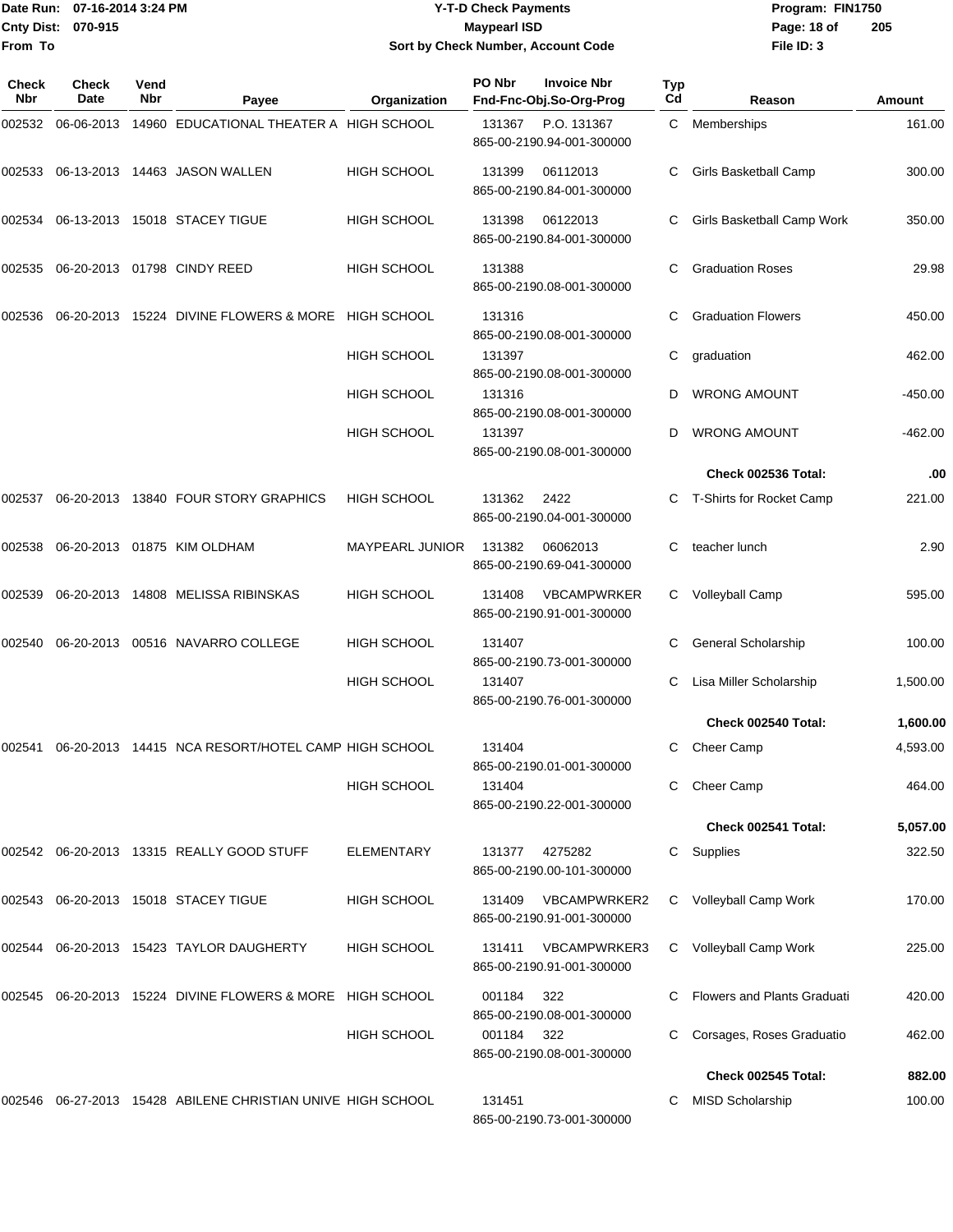## Date Run: 07-16-2014 3:24 PM **Program:** FIN1750 **Cnty Dist:** 070-915 **Page: 19 of** Maypearl ISD **CONTEX 19 of** Maypearl ISD **Page: 19 of Y-T-D Check Payments 070-915 Maypearl ISD Sort by Check Number, Account Code**

| Check<br><b>Nbr</b> | <b>Check</b><br>Date             | Vend<br>Nbr | Payee                                                  | Organization       | PO Nbr        | <b>Invoice Nbr</b><br>Fnd-Fnc-Obj.So-Org-Prog | Typ<br>Cd | Reason                         | Amount   |
|---------------------|----------------------------------|-------------|--------------------------------------------------------|--------------------|---------------|-----------------------------------------------|-----------|--------------------------------|----------|
| 002547              |                                  |             | 06-27-2013 15158 ATHLETES WORLD, INC.                  | <b>HIGH SCHOOL</b> | 131390        | BBL004231-BK05<br>865-00-2190.84-001-300000   |           | C Girls BB Camp Shirts         | 102.00   |
| 002548              |                                  |             | 06-27-2013 14487 BLOOMS & MORE                         | <b>HIGH SCHOOL</b> | 131421        | 003611<br>865-00-2190.85-001-300000           | C         | Senior Night for Baseball      | 103.00   |
| 002549              |                                  |             | 06-27-2013 14983 BRIAN BILBREY                         | <b>HIGH SCHOOL</b> | 131449        | 865-00-2190.85-001-300000                     | С         | baseball camp work             | 192.00   |
| 002550              |                                  |             | 06-27-2013 12687 JEREMY WALKER                         | HIGH SCHOOL        | 131448        | 865-00-2190.85-001-300000                     | С         | <b>Baseball Camp</b>           | 192.00   |
| 002551              |                                  |             | 06-27-2013 15303 KARA COKERHAM                         | <b>HIGH SCHOOL</b> | 131432        | - 1<br>865-00-2190.70-001-300000              | С         | Guard camp                     | 452.00   |
| 002552              |                                  |             | 06-27-2013 13079 MAYPEARL BAND BOOSTE HIGH SCHOOL      |                    | 131429        | 865-00-2190.70-001-300000                     | C         | T-Shirts for Colorguard Cam    | 140.00   |
|                     |                                  |             |                                                        | <b>HIGH SCHOOL</b> | 131430        | 865-00-2190.70-001-300000                     |           | Meals for Colorguard Camp      | 204.47   |
|                     |                                  |             |                                                        |                    |               |                                               |           | Check 002552 Total:            | 344.47   |
| 002553              |                                  |             | 06-27-2013 15302 MEGAN LEANN CUNNIFF M HIGH SCHOOL     |                    | 131431        | 06242013<br>865-00-2190.70-001-300000         |           | <b>Guard Camp Teaching</b>     | 452.00   |
| 002554              |                                  |             | 06-27-2013 14415 NCA RESORT/HOTEL CAMP MAYPEARL JUNIOR |                    | 131444        | 514882INV004<br>865-00-2190.09-041-300000     | C         | Cheer Camp                     | 3,780.00 |
| 002555              |                                  |             | 06-27-2013 15429 RUSSELL HENSEL                        | <b>HIGH SCHOOL</b> | 131453        | 865-00-2190.85-001-300000                     | С         | baseball camp work             | 150.00   |
| 002556              |                                  |             | 06-27-2013 12327 SEITZ GIFT FRUIT                      | HIGH SCHOOL        | 130674        | W13238<br>865-00-2190.64-001-300000           | C         | Seitz Fundraiser for FFA       | 124.80   |
| 002557              |                                  |             | 06-27-2013 01458 THE GREENERY                          | <b>HIGH SCHOOL</b> | 131410        | 314319<br>865-00-2190.85-001-300000           | C.        | <b>Baseball Field Grass</b>    | 250.00   |
| 002558              |                                  |             | 06-27-2013 00655 VARSITY SPIRIT FASHIONS HIGH SCHOOL   |                    | 131354        | 17700066<br>865-00-2190.01-001-300000         | C         | Uniforms                       | 3,883.05 |
| 002559              |                                  |             |                                                        | <b>HIGH SCHOOL</b> | 001193        | 1RL24Y2<br>865-00-2190.08-001-300000          | C         | Food and Drinks for Senior T   | 1.00     |
|                     |                                  |             |                                                        | <b>HIGH SCHOOL</b> | 001193        | 1RL24Y2<br>865-00-2190.08-001-300000          |           | C Food and Drinks for Senior T | 25.57    |
|                     |                                  |             |                                                        | <b>HIGH SCHOOL</b> | 131150 RL24Y2 | 865-00-2190.08-001-300000                     |           | C Food and Drinks for Senior T | 73.98    |
|                     |                                  |             |                                                        | <b>HIGH SCHOOL</b> | 131150        | R3D24Z<br>865-00-2190.08-001-300000           |           | Food and Drinks for Senior T   | 226.02   |
|                     |                                  |             |                                                        | UNDISTRIBUTED O    | 131243        | 9273004B01R390L<br>865-00-2190.57-999-300000  | C         | Cases of Water                 | 87.00    |
|                     |                                  |             |                                                        |                    |               |                                               |           | <b>Check 002559 Total:</b>     | 413.57   |
|                     |                                  |             | 002560  07-11-2013  13840  FOUR STORY GRAPHICS         | <b>HIGH SCHOOL</b> | 131450        | 2474<br>865-00-2190.85-001-300000             |           | baseball camp shirts           | 228.00   |
|                     |                                  |             | 002561  07-11-2013  00287  OFFICE DEPOT                | UNDISTRIBUTED O    | 131402        | 662193008001<br>865-00-2190.57-999-300000     | C         | coffee                         | 121.90   |
|                     | 002562 07-11-2013 15374 SHINDIGZ |             |                                                        | <b>HIGH SCHOOL</b> | 131027        | w2160873003<br>865-00-2190.05-001-300000      | C.        | Prom                           | 665.85   |
|                     |                                  |             | 002563 07-18-2013 15158 ATHLETES WORLD, INC.           | <b>HIGH SCHOOL</b> | 130747        | BBL003993BK09<br>865-00-2190.85-001-300000    | C         | Baseball                       | 288.00   |
|                     |                                  |             |                                                        | <b>HIGH SCHOOL</b> | 131167        | BBL004098BK04<br>865-00-2190.88-001-300000    |           | C Softball                     | 205.00   |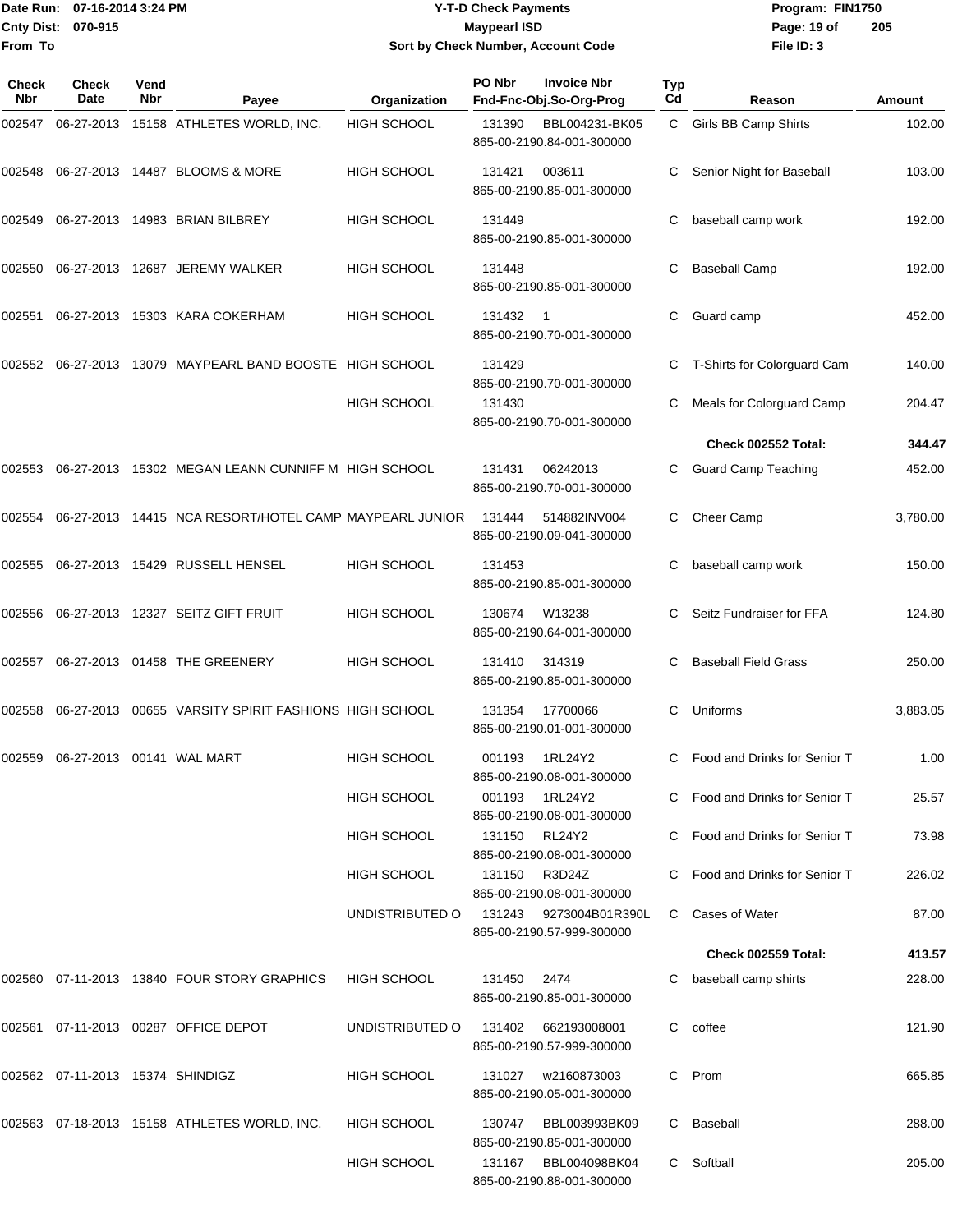|                    | Date Run: 07-16-2014 3:24 PM |
|--------------------|------------------------------|
| Cnty Dist: 070-915 |                              |
| From To            |                              |

## **Date Run: Program: FIN1750 07-16-2014 3:24 PM Y-T-D Check Payments Cnty Dist: Page: 20 of 070-915 Maypearl ISD Sort by Check Number, Account Code**

| Check<br>Nbr | <b>Check</b><br>Date | Vend<br><b>Nbr</b> | Payee                                                | Organization       | PO Nbr | <b>Invoice Nbr</b><br>Fnd-Fnc-Obj.So-Org-Prog | <b>Typ</b><br>Cd | Reason                       | <b>Amount</b> |
|--------------|----------------------|--------------------|------------------------------------------------------|--------------------|--------|-----------------------------------------------|------------------|------------------------------|---------------|
|              |                      |                    |                                                      | <b>HIGH SCHOOL</b> | 131406 | BBL004252BK04<br>865-00-2190.91-001-300000    | C                | Volleyball Camp Shirts       | 300.00        |
|              |                      |                    |                                                      |                    |        |                                               |                  | Check 002563 Total:          | 793.00        |
| 002564       |                      |                    | 07-18-2013 00516 NAVARRO COLLEGE                     | <b>HIGH SCHOOL</b> | 131473 | Admin CS<br>865-00-2190.73-001-300000         |                  | PO Created by Req: 001497    | 100.00        |
|              |                      |                    |                                                      | <b>HIGH SCHOOL</b> | 131473 | Admin CS<br>865-00-2190.75-001-300000         | С                | PO Created by Req: 001497    | 1,000.00      |
|              |                      |                    |                                                      | <b>HIGH SCHOOL</b> | 131473 | Admin CS<br>865-00-2190.81-001-300000         | C                | PO Created by Req: 001497    | 500.00        |
|              |                      |                    |                                                      |                    |        |                                               |                  | Check 002564 Total:          | 1,600.00      |
| 002566       |                      |                    | 07-24-2013 15428 ABILENE CHRISTIAN UNIVE HIGH SCHOOL |                    | 131484 | wakeland, brett<br>865-00-2190.73-001-300000  | C                | SCHOLARSHIP B. WAKELA        | 100.00        |
| 002567       |                      |                    | 07-24-2013 15439 BRADY RIBINSKAS                     | <b>HIGH SCHOOL</b> | 131497 | fb campt<br>865-00-2190.90-001-300000         |                  | <b>FOOTBALL CAMP</b>         | 80.00         |
| 002568       |                      |                    | 07-24-2013 14983 BRIAN BILBREY                       | <b>HIGH SCHOOL</b> | 131496 | camp<br>865-00-2190.90-001-300000             | C                | <b>FOOTBALL CAMP</b>         | 80.00         |
| 002569       |                      |                    | 07-24-2013  15440  CALVIN UNDERWOOD                  | <b>HIGH SCHOOL</b> | 131498 | fb camp<br>865-00-2190.90-001-300000          | C                | <b>FOOTBALL CAMP</b>         | 80.00         |
| 002570       |                      |                    | 07-24-2013 15437 DALLAS CHRISTIAN COLLE HIGH SCHOOL  |                    | 131485 | Wade, Halley<br>865-00-2190.73-001-300000     |                  | SCHOLARSHIPS H. WADE         | 600.00        |
| 002571       |                      |                    | 07-24-2013 12687 JEREMY WALKER                       | <b>HIGH SCHOOL</b> | 131495 | fb camp<br>865-00-2190.90-001-300000          | C                | FOOTBALL CAMP                | 80.00         |
|              |                      |                    | 00067 LEIGHANNE MCALISTER                            | <b>HIGH SCHOOL</b> | 131500 | 582013<br>865-00-2190.01-001-300000           | C                | <b>REIMBURSEMENT</b>         | 300.00        |
| 002573       |                      |                    | 07-24-2013 15438 NORTH LAKE COLLEGE                  | <b>HIGH SCHOOL</b> | 131486 | Fisher, Jordan<br>865-00-2190.73-001-300000   |                  | MISD SCHOLARSHIP             | 100.00        |
| 002574       |                      |                    | 07-24-2013 13789 TEXAS A & M UNIVERSITY              | <b>HIGH SCHOOL</b> | 131488 | lehew, blake<br>865-00-2190.73-001-300000     |                  | SHOLARSHIPS B. LEHEW         | 600.00        |
|              |                      |                    |                                                      | <b>HIGH SCHOOL</b> | 131488 | lehew, blake<br>865-00-2190.73-001-300000     | D                | SENT TO WRONG ADDRE          | $-600.00$     |
|              |                      |                    |                                                      | <b>HIGH SCHOOL</b> | 131488 | lehew, blake<br>865-00-2190.75-001-300000     |                  | C SHOLARSHIPS B. LEHEW       | 1,000.00      |
|              |                      |                    |                                                      | <b>HIGH SCHOOL</b> | 131488 | lehew, blake<br>865-00-2190.75-001-300000     | D                | SENT TO WRONG ADDRE          | $-1,000.00$   |
|              |                      |                    |                                                      |                    |        |                                               |                  | Check 002574 Total:          | .00           |
|              |                      |                    | 002575 08-01-2013 14961 IMAGE MAKER 4 U, INC.        | <b>HIGH SCHOOL</b> | 131422 | 74124<br>865-00-2190.84-001-300000            |                  | Lewis Basketball Award       | 36.00         |
| 002576       |                      |                    | 08-01-2013 12135 STEPHEN F. AUSTIN STATE HIGH SCHOOL |                    | 131508 | STANDRIDGE, F<br>865-00-2190.73-001-300000    | C.               | <b>SCHOLARSHIPS F. STAND</b> | 1,100.00      |
| 002577       |                      |                    | 08-01-2013 15443 UNIVERSITY OF TEXAS SAN HIGH SCHOOL |                    | 131507 | wyant, tori<br>865-00-2190.73-001-300000      |                  | SCHOLARSHIP T. WYANT         | 1,100.00      |
| 002578       |                      |                    | 08-08-2013 15158 ATHLETES WORLD, INC.                | <b>HIGH SCHOOL</b> | 131494 | BBL004321KL04<br>865-00-2190.88-001-300000    |                  | SOFTBALL CAMP SHIRTS         | 72.00         |
| 002579       |                      |                    | 08-08-2013  01817  EUBANKS FLORIST                   | UNDISTRIBUTED O    | 131505 | 30726<br>865-00-2190.28-999-300000            |                  | Flowers-Acre & Stubblefield  | 32.00         |
|              |                      |                    |                                                      | UNDISTRIBUTED O    | 131505 | AQ1324<br>865-00-2190.28-999-300000           |                  | Flowers-Acre & Stubblefield  | 57.95         |
|              |                      |                    |                                                      | UNDISTRIBUTED O    | 131461 | 30663<br>865-00-2190.28-999-300000            |                  | PO Created by Req: 001487    | 160.00        |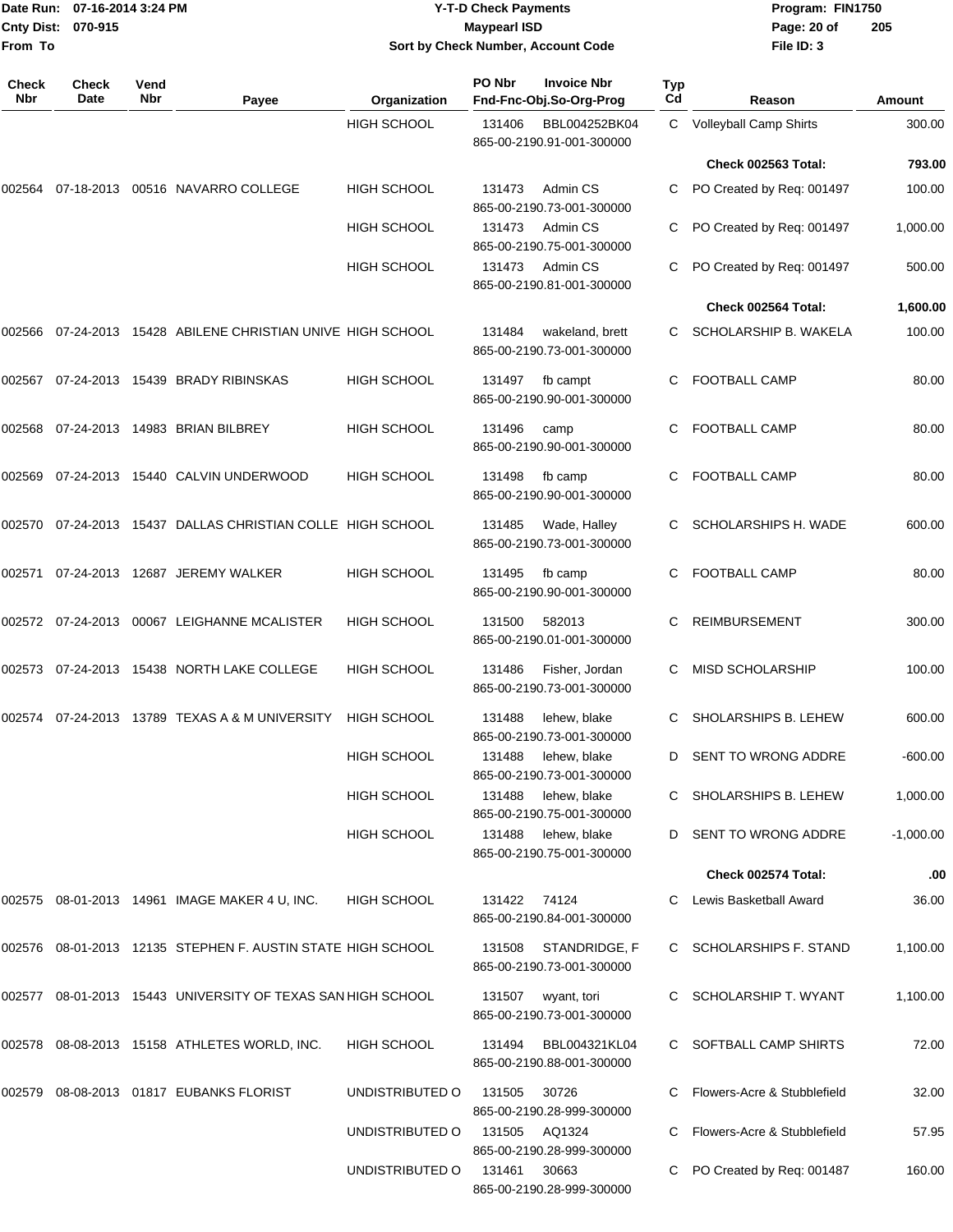| Cnty Dist:          | Date Run: 07-16-2014 3:24 PM<br>070-915 |             |                                                                           |                    | <b>Y-T-D Check Payments</b><br><b>Maypearl ISD</b> |                                                   |           | Program: FIN1750<br>Page: 21 of | 205      |
|---------------------|-----------------------------------------|-------------|---------------------------------------------------------------------------|--------------------|----------------------------------------------------|---------------------------------------------------|-----------|---------------------------------|----------|
| From To             |                                         |             |                                                                           |                    |                                                    | Sort by Check Number, Account Code                |           | File ID: 3                      |          |
| <b>Check</b><br>Nbr | <b>Check</b><br>Date                    | Vend<br>Nbr | Payee                                                                     | Organization       | PO Nbr                                             | <b>Invoice Nbr</b><br>Fnd-Fnc-Obj.So-Org-Prog     | Typ<br>Cd | Reason                          | Amount   |
|                     |                                         |             |                                                                           |                    |                                                    |                                                   |           | Check 002579 Total:             | 249.95   |
| 002580              |                                         |             | 08-08-2013 00694 JERRY'S J & W CARPETS                                    | <b>HIGH SCHOOL</b> | 131531                                             | preston p/u<br>865-00-2190.89-001-300000          | С         | Golf                            | 150.00   |
| 002581              |                                         |             | 08-08-2013 00516 NAVARRO COLLEGE                                          | HIGH SCHOOL        | 131530                                             | JOHN FLORES JR<br>865-00-2190.73-001-300000       | С         | PO Created by Req: 001553       | 100.00   |
|                     |                                         |             | 002582  08-08-2013  12135  STEPHEN F. AUSTIN STATE HIGH SCHOOL            |                    | 131529                                             | MCGINN,<br>865-00-2190.72-001-300000              | С         | <b>SCHOLARSHIPS</b>             | 1,500.00 |
|                     |                                         |             |                                                                           | HIGH SCHOOL        | 131529                                             | MCGINN,<br>865-00-2190.73-001-300000              | С         | <b>SCHOLARSHIPS</b>             | 100.00   |
|                     |                                         |             |                                                                           | <b>HIGH SCHOOL</b> | 131529                                             | MCGINN,<br>865-00-2190.77-001-300000              | С         | <b>SCHOLARSHIPS</b>             | 500.00   |
|                     |                                         |             |                                                                           | HIGH SCHOOL        | 131529                                             | MCGINN,<br>865-00-2190.95-001-300000              | С         | <b>SCHOLARSHIPS</b>             | 1,000.00 |
|                     |                                         |             |                                                                           |                    |                                                    |                                                   |           | Check 002582 Total:             | 3,100.00 |
| 002583              |                                         |             | 08-08-2013 12774 TARLETON STATE UNIVERS HIGH SCHOOL                       |                    | 131528                                             | GARRETT,<br>865-00-2190.73-001-300000             | С         | <b>SCHOLARSHIP</b>              | 600.00   |
| 002584              |                                         |             | 08-08-2013 12774 TARLETON STATE UNIVERS HIGH SCHOOL                       |                    | 131532                                             | DEARING,<br>865-00-2190.73-001-300000             | С         | <b>SCHOLARSHIP</b>              | 100.00   |
| 002585              |                                         |             | 08-08-2013 15349 UNIVERSITY OF NORTH TE HIGH SCHOOL                       |                    | 131518                                             | MARTINEZ,<br>865-00-2190.73-001-300000            | С         | <b>SCHOLARSHIPS</b>             | 600.00   |
|                     |                                         |             |                                                                           | HIGH SCHOOL        | 131518                                             | MARTINEZ,<br>865-00-2190.82-001-300000            | С         | <b>SCHOLARSHIPS</b>             | 1,000.00 |
|                     |                                         |             |                                                                           |                    |                                                    |                                                   |           | Check 002585 Total:             | 1,600.00 |
| 002586              |                                         |             | 08-08-2013 15390 UNIVERSITY OF TEXAS AT HIGH SCHOOL                       |                    | 131517                                             | <b>GARRIS, RENEE</b><br>865-00-2190.73-001-300000 | С         | <b>SCHOLARSHIP</b>              | 100.00   |
|                     |                                         |             |                                                                           | HIGH SCHOOL        | 131517                                             | <b>GARRIS, RENEE</b><br>865-00-2190.75-001-300000 | С         | <b>SCHOLARSHIP</b>              | 500.00   |
|                     |                                         |             |                                                                           |                    |                                                    |                                                   |           | Check 002586 Total:             | 600.00   |
|                     |                                         |             | 002588  08-15-2013  15158  ATHLETES WORLD, INC.                           | HIGH SCHOOL        | 131459                                             | BBL004266-BK02<br>865-00-2190.91-001-300000       |           | C Volleyball Equp               | 416.00   |
|                     |                                         |             | 002589  08-15-2013  00516  NAVARRO COLLEGE                                | <b>HIGH SCHOOL</b> |                                                    | 131544 WESTON S<br>865-00-2190.73-001-300000      |           | C Scholarships                  | 100.00   |
|                     |                                         |             | 002590 08-15-2013 15453 RANGER COLLEGE                                    | HIGH SCHOOL        |                                                    | 131539 YVONNE<br>865-00-2190.73-001-300000        |           | C SCHOLARSHIP                   | 100.00   |
|                     | 002591 08-15-2013 13150 RIDDELL         |             |                                                                           | HIGH SCHOOL        | 131514                                             | 95862145<br>865-00-2190.90-001-300000             |           | <b>Nick Gonzales Helmet</b>     | 260.27   |
|                     |                                         |             | 002592    08-15-2013    13789    TEXAS A & M    UNIVERSITY    HIGH SCHOOL |                    | 001301                                             | UIN 422005552<br>865-00-2190.73-001-300000        |           | C SCHOLARSHIP/LEHEW             | 600.00   |
|                     |                                         |             |                                                                           | <b>HIGH SCHOOL</b> | 001301                                             | UNI 422005552<br>865-00-2190.75-001-300000        |           | C SCHOLARSHIP/LEHEW             | 1,000.00 |
|                     |                                         |             |                                                                           |                    |                                                    |                                                   |           | Check 002592 Total:             | 1,600.00 |
|                     |                                         |             | 002593 08-15-2013 00959   TEXAS TECH UNIVERSITY    HIGH SCHOOL            |                    | 131543                                             | SHELBI<br>865-00-2190.73-001-300000               |           | C Scholarships                  | 600.00   |
|                     |                                         |             | 002594  08-15-2013  14900  TURF SERVICES, INC.                            | <b>HIGH SCHOOL</b> |                                                    | 131515 13048-1<br>865-00-2190.89-001-300000       | C         | turf                            | 1,255.50 |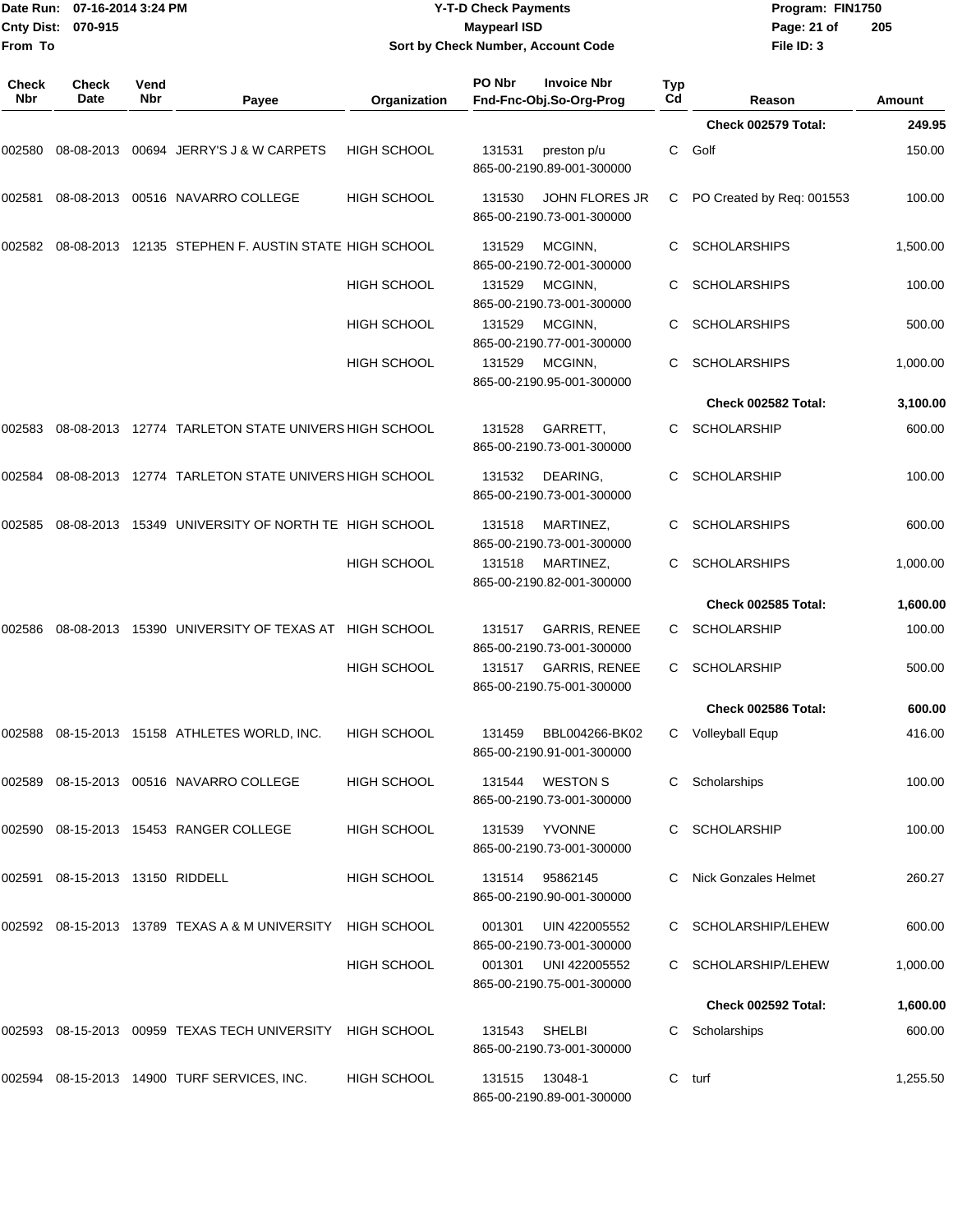## Date Run: 07-16-2014 3:24 PM **Program:** FIN1750 **Cnty Dist:** 070-915 **Page: 22 of MaypearI ISD Page: 22 of Y-T-D Check Payments 070-915 Maypearl ISD Sort by Check Number, Account Code**

| Check<br>Nbr | Check<br>Date         | Vend<br>Nbr | Payee                                                       | Organization           | PO Nbr | <b>Invoice Nbr</b><br>Fnd-Fnc-Obj.So-Org-Prog | Typ<br>Cd | Reason                             | Amount   |
|--------------|-----------------------|-------------|-------------------------------------------------------------|------------------------|--------|-----------------------------------------------|-----------|------------------------------------|----------|
| 002595       | 08-15-2013            |             | 00655 VARSITY SPIRIT FASHIONS MAYPEARL JUNIOR               |                        | 131320 | 17700072<br>865-00-2190.09-041-300000         | C         | PO Created by Req: 001342          | 4,372.46 |
| 002596       |                       |             | 08-23-2013 15158 ATHLETES WORLD, INC.                       | <b>HIGH SCHOOL</b>     | 131480 | BBK004605-GK02<br>865-00-2190.88-001-300000   | C         | softball camp                      | 80.00    |
| 002597       |                       |             | 08-23-2013 15158 ATHLETES WORLD, INC.                       | <b>HIGH SCHOOL</b>     | 131555 | BBK004664-BK04<br>865-00-2190.91-001-300000   | C         | VBall Shirts M. Ribinskas          | 1,312.00 |
| 002598       | 08-23-2013 14724 CASH |             |                                                             | <b>HIGH SCHOOL</b>     | 001333 | panther depot<br>865-00-2190.12-001-300000    | C         | START UP MONEY LIFE                | 50.00    |
| 002599       | 08-23-2013            |             | 15458 DOTTI'S SAND AND                                      | <b>HIGH SCHOOL</b>     | 001311 | 710048<br>865-00-2190.89-001-300000           | C         | 3.5 tons of sand/golf              | 150.00   |
| 002600       |                       |             | 08-23-2013 13394 MAYPEARL EDUCATION FO UNDISTRIBUTED O      |                        | 001319 | Tricia Ikard<br>865-00-2190.28-999-300000     | C         | In Memory of Ruby Sivadon          | 50.00    |
| 002601       | 08-23-2013            |             | 15407 MERIDIAN SCHOOL PLANN HIGH SCHOOL                     |                        | 131250 | 70318<br>865-00-2190.22-001-300000            | C         | PO Created by Reg: 001272          | 430.37   |
| 002602       | 08-23-2013            |             | 15457 MIDWESTERN STATE UNIV HIGH SCHOOL                     |                        | 131554 | M20057540<br>865-00-2190.73-001-300000        | C         | Scholarship/emily stovall          | 100.00   |
| 002603       |                       |             | 08-23-2013  00516  NAVARRO COLLEGE                          | <b>HIGH SCHOOL</b>     | 131553 | SI 0307767<br>865-00-2190.73-001-300000       | C         | Scholarship/BRAD RHEA              | 100.00   |
| 002604       |                       |             | 08-23-2013  00516  NAVARRO COLLEGE                          | <b>HIGH SCHOOL</b>     | 001331 | SI 0307762<br>865-00-2190.73-001-300000       | С         | scholarship/Carly Timms            | 100.00   |
| 002605       | 08-23-2013            |             | 14918 SPORTS CENTER MESQUIT HIGH SCHOOL                     |                        | 131513 | mb000000498<br>865-00-2190.90-001-300000      | С         | Football Jersey Replacemen         | 190.00   |
| 002606       |                       |             | 08-28-2013 15459 BLINN COLLEGE                              | <b>HIGH SCHOOL</b>     | 001335 | SI B00535935<br>865-00-2190.73-001-300000     | C         | Brazos Serpert/Maypearl Sc         | 100.00   |
|              |                       |             |                                                             | <b>HIGH SCHOOL</b>     | 001335 | SI B00535935<br>865-00-2190.73-001-300000     | C         | <b>Brazos Sepert/Weatherford</b>   | 500.00   |
|              |                       |             |                                                             | <b>HIGH SCHOOL</b>     | 001335 | SI B00535935<br>865-00-2190.73-001-300000     | C         | <b>Brazos Serpert/Athl Booster</b> | 500.00   |
|              |                       |             |                                                             |                        |        |                                               |           | Check 002606 Total:                | 1,100.00 |
| 002607       |                       |             | 08-28-2013 15347 JASON LAWSON                               | <b>HIGH SCHOOL</b>     | 001340 | tabc san antoni<br>865-00-2190.83-001-300000  | C         | reimburse mileage/tabc clini       | 82.82    |
| 002608       |                       |             | 08-28-2013  00516  NAVARRO COLLEGE                          | <b>HIGH SCHOOL</b>     | 001341 | SI 0359939<br>865-00-2190.73-001-300000       | C         | Scholarship/Valentina Guerr        | 100.00   |
|              |                       |             | 011013 01-07-2013 00200 CLAIMS ADMINISTRATIVE S HIGH SCHOOL |                        | 000662 | 01102013<br>199-11-6143.00-001-311000         | D         | <b>Workers Compensation</b>        | 365.30   |
|              |                       |             |                                                             | MAYPEARL JUNIOR        | 000662 | 01102013<br>199-11-6143.00-041-311000         | D         | <b>Workers Compensation</b>        | 365.30   |
|              |                       |             |                                                             | <b>ELEMENTARY</b>      | 000662 | 01102013<br>199-11-6143.00-101-311000         | D         | <b>Workers Compensation</b>        | 365.29   |
|              |                       |             |                                                             |                        |        |                                               |           | Check 011013 Total:                | 1,095.89 |
| 011113       |                       |             | 01-11-2013 00200 CLAIMS ADMINISTRATIVE S HIGH SCHOOL        |                        | 000663 | 01112013<br>199-11-6143.00-001-311000         | D         | <b>Workmens Compensation</b>       | 216.20   |
|              |                       |             |                                                             | <b>MAYPEARL JUNIOR</b> | 000663 | 01112013<br>199-11-6143.00-041-311000         | D         | <b>Workmens Compensation</b>       | 216.18   |
|              |                       |             |                                                             | ELEMENTARY             | 000663 | 01112013<br>199-11-6143.00-101-311000         | D         | <b>Workmens Compensation</b>       | 216.18   |
|              |                       |             |                                                             |                        |        |                                               |           | Check 011113 Total:                | 648.56   |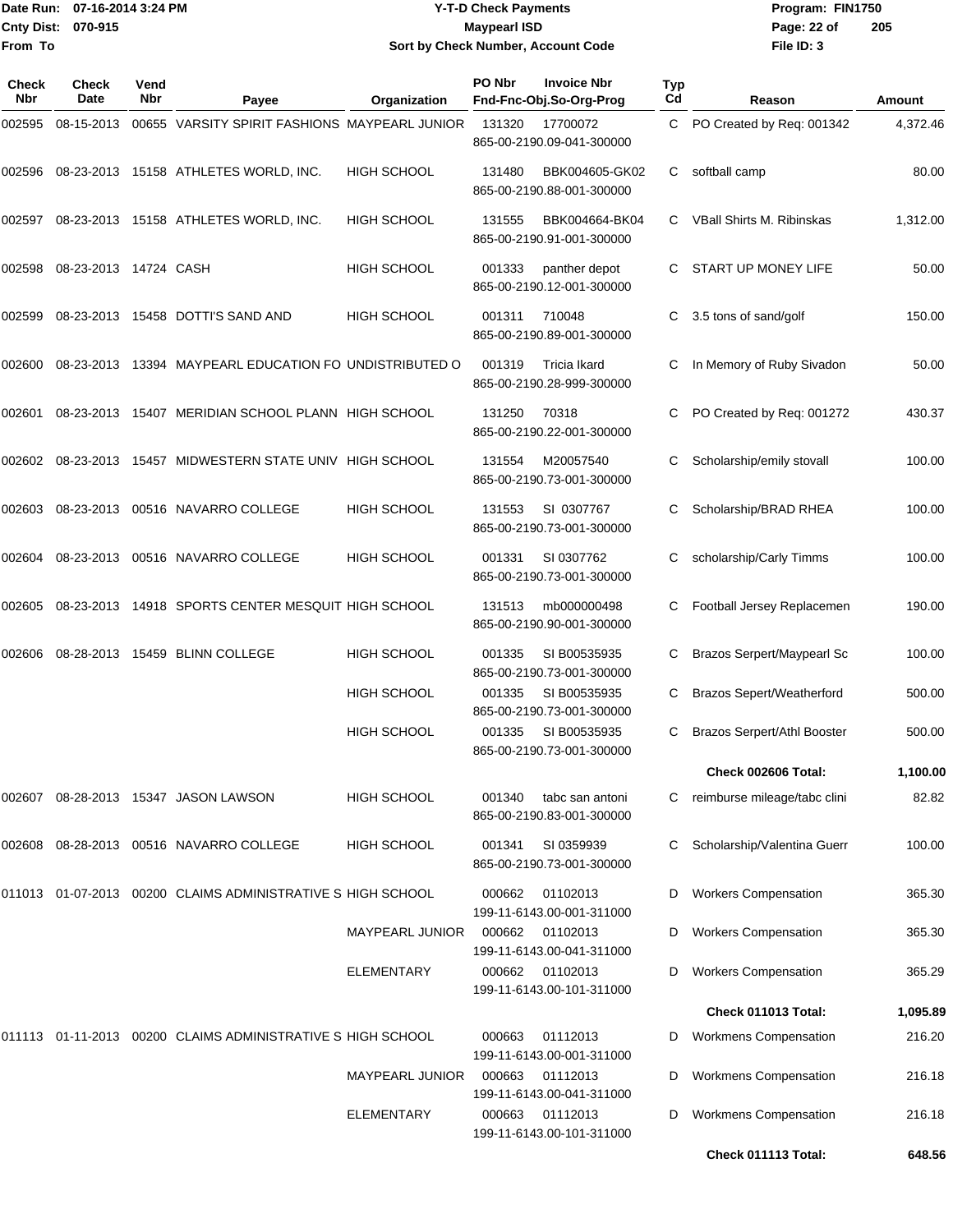| <b>Cnty Dist:</b><br>From To | Date Run: 07-16-2014 3:24 PM<br>070-915 |             |                                                                 |                        | <b>Y-T-D Check Payments</b><br><b>Maypearl ISD</b> | Sort by Check Number, Account Code            |           | Program: FIN1750<br>Page: 23 of<br>File ID: 3 | 205           |
|------------------------------|-----------------------------------------|-------------|-----------------------------------------------------------------|------------------------|----------------------------------------------------|-----------------------------------------------|-----------|-----------------------------------------------|---------------|
|                              |                                         |             |                                                                 |                        |                                                    |                                               |           |                                               |               |
| Check<br>Nbr                 | Check<br>Date                           | Vend<br>Nbr | Payee                                                           | Organization           | PO Nbr                                             | <b>Invoice Nbr</b><br>Fnd-Fnc-Obj.So-Org-Prog | Typ<br>Cd | Reason                                        | <b>Amount</b> |
|                              | 011213 01-11-2013                       |             | 00200 CLAIMS ADMINISTRATIVE S HIGH SCHOOL                       |                        | 000665                                             | 01152013                                      | D         | Workmens Compensation                         | 82.47         |
|                              |                                         |             |                                                                 | <b>MAYPEARL JUNIOR</b> | 000665                                             | 199-11-6143.00-001-311000<br>01152013         | D         | <b>Workmens Compensation</b>                  | 82.45         |
|                              |                                         |             |                                                                 |                        |                                                    | 199-11-6143.00-041-311000                     |           |                                               |               |
|                              |                                         |             |                                                                 | ELEMENTARY             | 000665                                             | 01152013<br>199-11-6143.00-101-311000         | D         | <b>Workmens Compensation</b>                  | 82.45         |
|                              |                                         |             |                                                                 |                        |                                                    |                                               |           | Check 011213 Total:                           | 247.37        |
| 011513                       |                                         |             | 01-15-2013 00200 CLAIMS ADMINISTRATIVE S HIGH SCHOOL            |                        | 000664                                             | 01092013<br>199-11-6143.00-001-311000         | D         | <b>Workmens Compensation</b>                  | 184.68        |
|                              |                                         |             |                                                                 | <b>MAYPEARL JUNIOR</b> | 000664                                             | 01092013<br>199-11-6143.00-041-311000         | D         | <b>Workmens Compensation</b>                  | 184.66        |
|                              |                                         |             |                                                                 | <b>ELEMENTARY</b>      | 000664                                             | 01092013<br>199-11-6143.00-101-311000         | D         | <b>Workmens Compensation</b>                  | 184.66        |
|                              |                                         |             |                                                                 |                        |                                                    |                                               |           | Check 011513 Total:                           | 554.00        |
|                              |                                         |             | 011613 01-16-2013 00200 CLAIMS ADMINISTRATIVE S HIGH SCHOOL     |                        | 000666                                             | 01162013<br>199-11-6143.00-001-311000         | D         | <b>Workmens Compensation</b>                  | 318.57        |
|                              |                                         |             |                                                                 | <b>MAYPEARL JUNIOR</b> | 000666                                             | 01162013<br>199-11-6143.00-041-311000         | D         | <b>Workmens Compensation</b>                  | 318.55        |
|                              |                                         |             |                                                                 | <b>ELEMENTARY</b>      | 000666                                             | 01162013<br>199-11-6143.00-101-311000         | D         | <b>Workmens Compensation</b>                  | 318.55        |
|                              |                                         |             |                                                                 |                        |                                                    |                                               |           | Check 011613 Total:                           | 955.67        |
| 011813                       |                                         |             | 01-18-2013 00200 CLAIMS ADMINISTRATIVE S HIGH SCHOOL            |                        | 000669                                             | 01182013<br>199-11-6143.00-001-311000         | D         | <b>Workmens Compensation</b>                  | 79.20         |
|                              |                                         |             |                                                                 | <b>MAYPEARL JUNIOR</b> | 000669                                             | 01182013<br>199-11-6143.00-041-311000         | D         | <b>Workmens Compensation</b>                  | 79.18         |
|                              |                                         |             |                                                                 | ELEMENTARY             | 000669                                             | 01182013<br>199-11-6143.00-101-311000         | D         | <b>Workmens Compensation</b>                  | 79.18         |
|                              |                                         |             |                                                                 |                        |                                                    |                                               |           | Check 011813 Total:                           | 237.56        |
| 012311                       | 01-23-2013                              |             | 00200 CLAIMS ADMINISTRATIVE S HIGH SCHOOL                       |                        | 000667                                             | 01232013<br>199-11-6143.00-001-311000         | D         | <b>Workmens Compensation</b>                  | 86.45         |
|                              |                                         |             | 012313 01-23-2013 00200 CLAIMS ADMINISTRATIVE S MAYPEARL JUNIOR |                        | 000667                                             | 01232013<br>199-11-6143.00-041-311000         | D         | <b>Workmens Compensation</b>                  | 86.44         |
|                              |                                         |             |                                                                 | <b>ELEMENTARY</b>      | 000667                                             | 01232013<br>199-11-6143.00-101-311000         | D         | <b>Workmens Compensation</b>                  | 86.44         |
|                              |                                         |             |                                                                 |                        |                                                    |                                               |           | Check 012313 Total:                           | 172.88        |
|                              |                                         |             | 012813 01-28-2013 00200 CLAIMS ADMINISTRATIVE S HIGH SCHOOL     |                        | 000668                                             | 01282013<br>199-11-6143.00-001-311000         | D         | <b>Workmens Compensation</b>                  | 540.00        |
|                              |                                         |             |                                                                 | MAYPEARL JUNIOR        | 000668                                             | 01282013<br>199-11-6143.00-041-311000         | D         | <b>Workmens Compensation</b>                  | 540.00        |
|                              |                                         |             |                                                                 | <b>ELEMENTARY</b>      | 000668                                             | 01282013<br>199-11-6143.00-101-311000         | D         | <b>Workmens Compensation</b>                  | 540.00        |
|                              |                                         |             |                                                                 |                        |                                                    |                                               |           | Check 012813 Total:                           | 1,620.00      |
|                              |                                         |             | 013013 01-30-2013 00200 CLAIMS ADMINISTRATIVE S HIGH SCHOOL     |                        | 000670                                             | 01302013<br>199-11-6143.00-001-311000         |           | <b>Workmens Compensation</b>                  | 180.00        |
|                              |                                         |             | 013113  01-31-2013  15276  MONERIS SOLUTIONS                    | <b>DISTRICT WIDE</b>   | 000671                                             | 01312013<br>240-00-5749.00-000-300000         | D         | Convenience Fee Charges                       | 93.18         |
| 016928                       |                                         |             | 09-13-2012 15142 ACHIEVEMENT PRODUCTS ELEMENTARY                |                        | 000033                                             | D16366100101<br>199-11-6399.00-101-311PTO     | С         | Special Ed Supplies                           | 289.87        |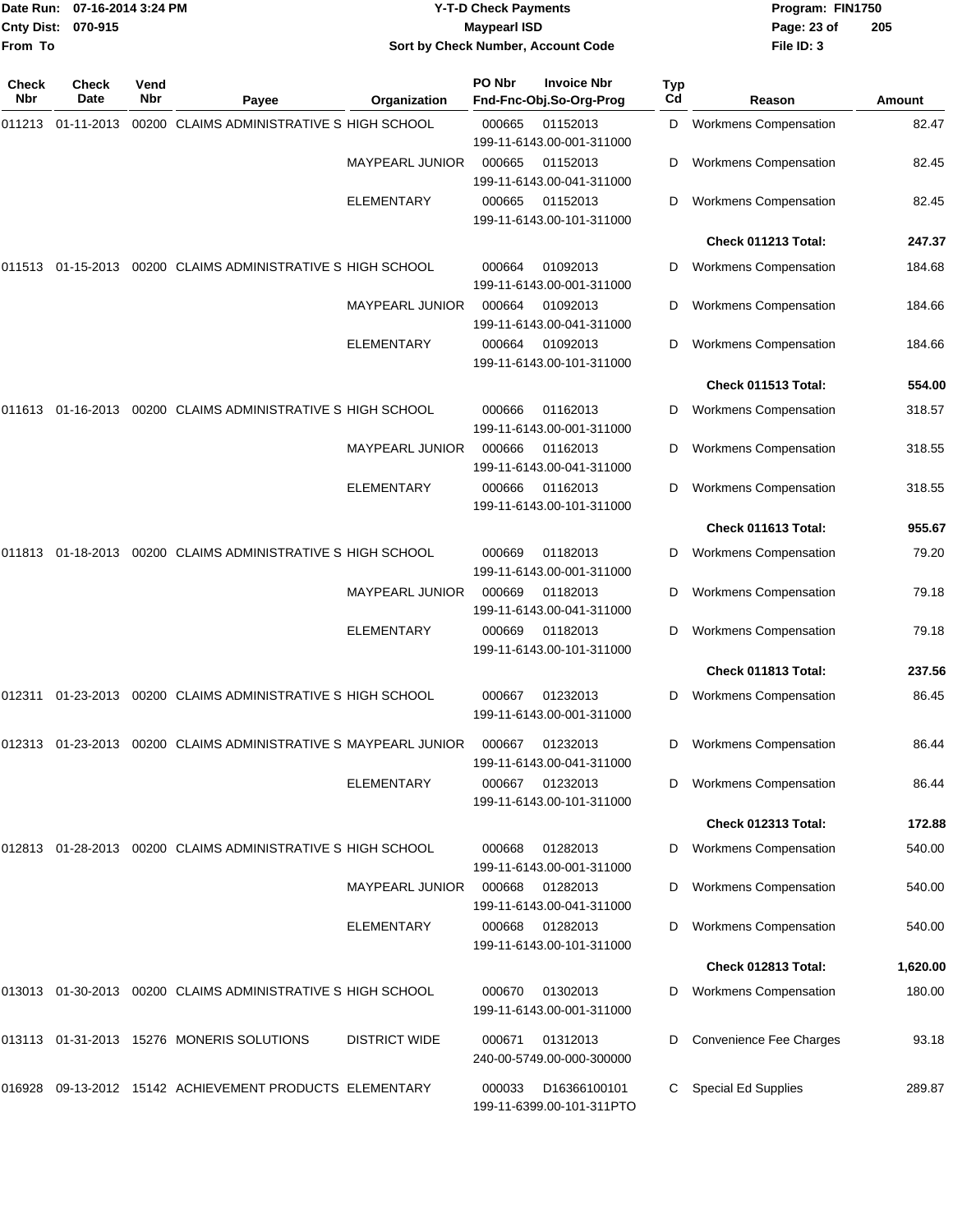|              | Date Run: 07-16-2014 3:24 PM |             |                                                             |                                    | <b>Y-T-D Check Payments</b> |                                               |           | Program: FIN1750                  |          |
|--------------|------------------------------|-------------|-------------------------------------------------------------|------------------------------------|-----------------------------|-----------------------------------------------|-----------|-----------------------------------|----------|
|              | Cnty Dist: 070-915           |             |                                                             |                                    | <b>Maypearl ISD</b>         |                                               |           | Page: 24 of                       | 205      |
| From To      |                              |             |                                                             | Sort by Check Number, Account Code |                             |                                               |           | File ID: 3                        |          |
| Check<br>Nbr | <b>Check</b><br>Date         | Vend<br>Nbr | Payee                                                       | Organization                       | PO Nbr                      | <b>Invoice Nbr</b><br>Fnd-Fnc-Obj.So-Org-Prog | Typ<br>Cd | Reason                            | Amount   |
| 016929       |                              |             | 09-13-2012 14927 ALLIED WASTE                               | UNDISTRIBUTED O                    | 000044                      | 0794-007260710                                | C         | BasicGarbageService09/01-         | 592.33   |
|              |                              |             |                                                             |                                    |                             | 199-51-6259.03-999-399000                     |           |                                   |          |
| 016930       |                              |             | 09-13-2012 15216 ARTHUR WILLIAM GIBBINS I UNDISTRIBUTED O   |                                    | 000062                      | Itasca<br>199-36-6219.00-999-399000           | C.        | SubVar FB Gate                    | 17.50    |
| 016931       |                              |             | 09-13-2012 01256 AT&T MOBILITY                              | UNDISTRIBUTED O                    | 000019                      | 824711164<br>199-52-6259.00-999-399000        |           | <b>Bus Cell Phone Service</b>     | 123.77   |
| 016932       |                              |             | 09-13-2012 00069 ATMOS ENERGY                               | UNDISTRIBUTED O                    | 000005                      | 000622831<br>199-51-6259.00-999-399000        |           | Gas Service @ LSK                 | 42.08    |
|              |                              |             |                                                             | UNDISTRIBUTED O                    | 000005                      | 000145352<br>199-51-6259.00-999-399000        | С         | Gas Service @ MMS                 | 24.36    |
|              |                              |             |                                                             | UNDISTRIBUTED O                    | 000005                      | 117485883<br>199-51-6259.00-999-399000        |           | Gas Service @ WPA Buildin         | 24.93    |
|              |                              |             |                                                             | UNDISTRIBUTED O                    | 000005                      | 000925333<br>199-51-6259.00-999-399000        |           | Gas Service @ High School         | 131.27   |
|              |                              |             |                                                             |                                    |                             |                                               |           | Check 016932 Total:               | 222.64   |
| 016933       |                              |             | 09-13-2012 15217 BAYLOR INSTITUTE OF REH UNDISTRIBUTED O    |                                    | 000028                      | 13012<br>199-36-6219.00-999-399000            |           | <b>Athletic Training Services</b> | 847.50   |
| 016934       |                              |             | 09-13-2012 00871 CARD SERVICE CENTER                        | UNDISTRIBUTED O                    | 000035                      | Receipt<br>199-13-6299.00-999-399000          | С         | <b>Teacher Inservice</b>          | 254.89   |
|              |                              |             |                                                             | UNDISTRIBUTED O                    | 000035                      | Reg # 121401<br>199-51-6319.01-999-399000     |           | Fingerprinting - M. Davilla       | 48.77    |
|              |                              |             |                                                             |                                    |                             |                                               |           | Check 016934 Total:               | 303.66   |
| 016935       |                              |             | 09-13-2012  14453  CIPA FILTER                              | UNDISTRIBUTED O                    | 130014                      | 222957<br>199-53-6249.04-999-399000           |           | filter maintenance renewal        | 3,300.00 |
| 016936       |                              |             | 09-13-2012 00217 CITY OF MAYPEARL                           | UNDISTRIBUTED O                    | 000017                      | 1081<br>199-51-6259.01-999-399000             |           | Water Service @ LSK Yard          | 21.00    |
|              |                              |             |                                                             | UNDISTRIBUTED O                    | 000017 1394                 | 199-51-6259.01-999-399000                     |           | C Water Service @ HS              | 41.00    |
|              |                              |             |                                                             | UNDISTRIBUTED O                    | 000017 383                  | 199-51-6259.01-999-399000                     |           | C Water Service @ High Scho       | 63.20    |
|              |                              |             |                                                             | UNDISTRIBUTED O                    |                             | 000015 00000665<br>199-51-6259.01-999-399000  |           | C Water @ Sports Complex          | 94.66    |
|              |                              |             |                                                             | UNDISTRIBUTED O                    | 000017 595                  | 199-51-6259.01-999-399000                     |           | C Water Service @ Middle Sch      | 69.80    |
|              |                              |             |                                                             | UNDISTRIBUTED O                    | 000017 574                  | 199-51-6259.01-999-399000                     |           | C Water Service @ Old Junior      | 79.85    |
|              |                              |             |                                                             | UNDISTRIBUTED O                    | 000017 82                   | 199-51-6259.01-999-399000                     |           | C Water Service @ WPA Buildi      | 209.00   |
|              |                              |             |                                                             | UNDISTRIBUTED O                    | 000017 80                   | 199-51-6259.01-999-399000                     |           | C Water Service @ Ballfield       | 1,171.60 |
|              |                              |             |                                                             | UNDISTRIBUTED O                    | 000017 1080                 | 199-51-6259.01-999-399000                     |           | Water Service @ LSK               | 102.80   |
|              |                              |             |                                                             |                                    |                             |                                               |           | Check 016936 Total:               | 1,852.91 |
|              |                              |             | 016937 09-13-2012 00217 CITY OF MAYPEARL                    | UNDISTRIBUTED O                    | 000052                      | Italy<br>199-52-6259.01-999-399000            |           | <b>Security Varsity FB</b>        | 100.00   |
|              |                              |             | 016938 09-13-2012 00200 CLAIMS ADMINISTRATIVE S HIGH SCHOOL |                                    | 000059                      | 101636<br>199-11-6143.00-001-311000           |           | C Wrkrs Comp Fixed Cost 1st       | 2,186.42 |
|              |                              |             |                                                             | MAYPEARL JUNIOR                    | 000059                      | 101636<br>199-11-6143.00-041-311000           |           | Wrkrs Comp Fixed Cost 1st         | 2,186.40 |
|              |                              |             |                                                             | ELEMENTARY                         | 000059                      | 101636<br>199-11-6143.00-101-311000           |           | Wrkrs Comp Fixed Cost 1st         | 2,186.40 |

**Check 016938 Total: 6,559.22**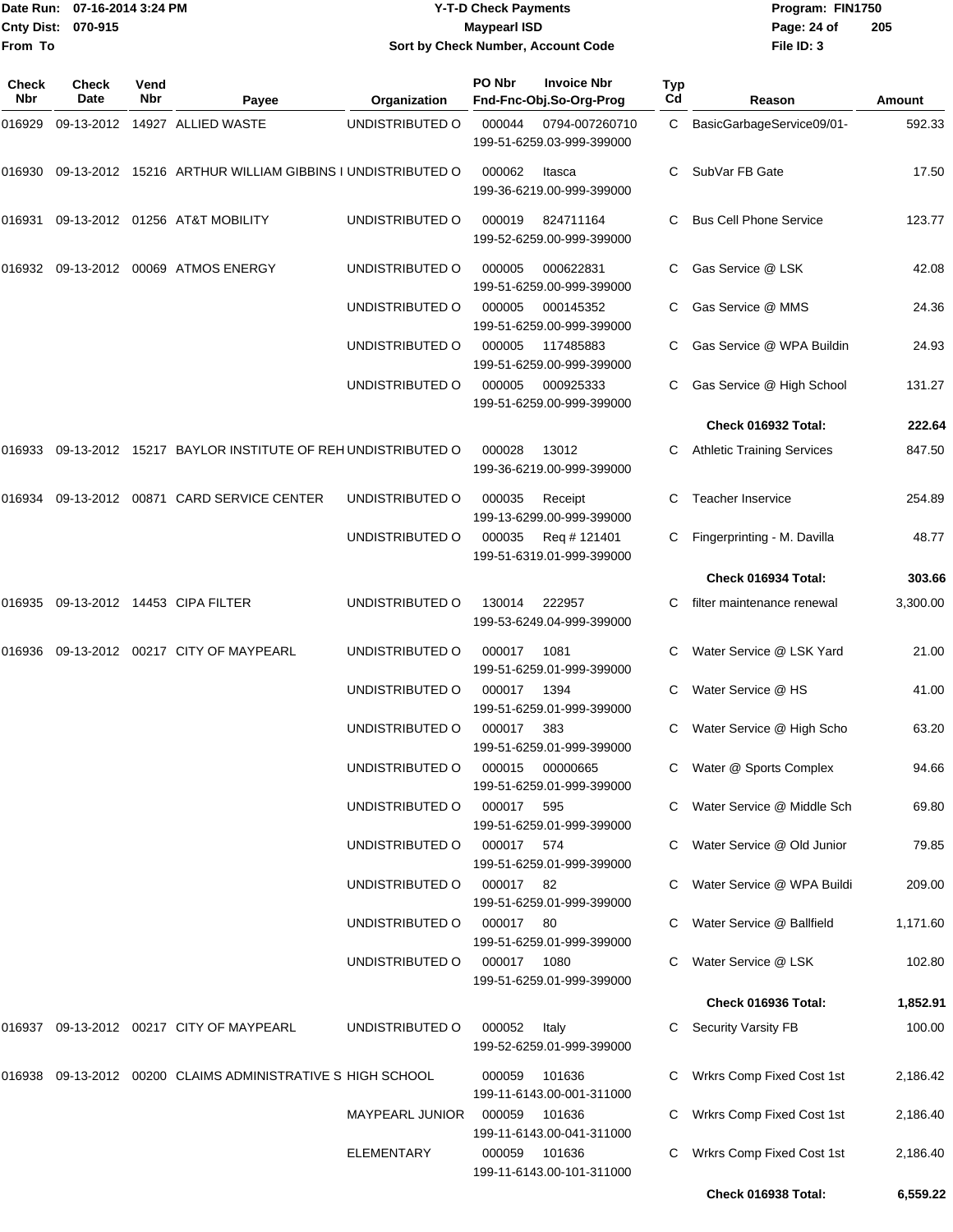## Date Run: 07-16-2014 3:24 PM **Program:** FIN1750 **Cnty Dist:** 070-915 **Page: 25 of MaypearI ISD Page: 25 of Y-T-D Check Payments 070-915 Maypearl ISD Sort by Check Number, Account Code**

| Check<br>Nbr | <b>Check</b><br>Date | Vend<br>Nbr | Payee                                                  | Organization      | PO Nbr | <b>Invoice Nbr</b><br>Fnd-Fnc-Obj.So-Org-Prog       | Typ<br>Cd | Reason                        | Amount   |
|--------------|----------------------|-------------|--------------------------------------------------------|-------------------|--------|-----------------------------------------------------|-----------|-------------------------------|----------|
| 016939       |                      |             | 09-13-2012 13566 CONNIE D. HAGEN, INC.                 | UNDISTRIBUTED O   | 000011 | 88427<br>199-34-6219.01-999-399000                  | C         | <b>DOT Testing</b>            | 115.00   |
|              |                      |             | 016940 09-13-2012 13785 CORRIE BOOKER                  | UNDISTRIBUTED O   | 000057 | Itasca<br>199-36-6219.00-999-399000                 |           | SubVar FB Official            | 40.00    |
|              |                      |             |                                                        | UNDISTRIBUTED O   | 000057 | Itasca<br>199-36-6219.00-999-399000                 |           | SubVar FB Official Driver     | 43.70    |
|              |                      |             |                                                        |                   |        |                                                     |           | Check 016940 Total:           | 83.70    |
| 016941       |                      |             | 09-13-2012 14211 CRAIG WILSON                          | UNDISTRIBUTED O   | 000048 | Italy<br>199-36-6219.00-999-399000                  |           | Varsity FB Official Riders Fe | 10.00    |
|              |                      |             |                                                        | UNDISTRIBUTED O   | 000048 | Italy<br>199-36-6219.00-999-399000                  |           | Varsity FB Official           | 70.00    |
|              |                      |             |                                                        |                   |        |                                                     |           | Check 016941 Total:           | 80.00    |
| 016942       |                      |             | 09-13-2012 12536 DESOTO JANITORIAL                     | UNDISTRIBUTED O   | 000042 | 119180-00v<br>199-51-6319.01-999-399000             | C.        | Red/Green/Yellow Cloth        | 92.16    |
|              |                      |             |                                                        | UNDISTRIBUTED O   | 000042 | 119186-00<br>199-51-6319.01-999-399000              | С         | <b>Floor Pads</b>             | 66.20    |
|              |                      |             |                                                        | UNDISTRIBUTED O   | 000042 | 118347-02<br>199-51-6319.01-999-399000              |           | <b>Isolation Gown</b>         | 72.80    |
|              |                      |             |                                                        | UNDISTRIBUTED O   | 000042 | 119173-00<br>199-51-6319.01-999-399000              | С         | <b>Floor Supplies</b>         | 282.13   |
|              |                      |             |                                                        |                   |        |                                                     |           | Check 016942 Total:           | 513.29   |
| 016943       |                      |             | 09-13-2012 12885 DIRECT ENERGY                         | UNDISTRIBUTED O   | 000004 | 122360015765819<br>199-51-6259.04-999-399000        | C         | Electric Service @ HS Porta   | 73.00    |
|              |                      |             |                                                        | UNDISTRIBUTED O   | 000004 | 122360015765819<br>199-51-6259.04-999-399000        | C         | Electric Service @ OldElem    | 12.02    |
|              |                      |             |                                                        | UNDISTRIBUTED O   | 000004 | 122360015765819<br>199-51-6259.04-999-399000        | C         | Electric Service @ CN Stora   | 11.48    |
|              |                      |             |                                                        | UNDISTRIBUTED O   | 000004 | 122360015765819<br>199-51-6259.04-999-399000        | C         | Electric Service @ Old Elem   | 9.67     |
|              |                      |             |                                                        | UNDISTRIBUTED O   | 000004 | 122360015765819<br>199-51-6259.04-999-399000        | C         | Electric Service @ OldElem    | 180.24   |
|              |                      |             |                                                        | UNDISTRIBUTED O   |        | 000004 122360015765819<br>199-51-6259.04-999-399000 |           | C Electric Service @ Bus Barn | 241.37   |
|              |                      |             |                                                        | UNDISTRIBUTED O   | 000004 | 122360015765819<br>199-51-6259.04-999-399000        | C         | Electric Service @ WPA Bld    | 1,555.56 |
|              |                      |             |                                                        | UNDISTRIBUTED O   | 000004 | 122360015765863<br>199-51-6259.04-999-399000        | C         | Electric Service @ Downtow    | 485.64   |
|              |                      |             |                                                        | UNDISTRIBUTED O   | 000004 | 122360015765819<br>199-51-6259.04-999-399000        |           | C Electric Service @ HS Ballp | 256.69   |
|              |                      |             |                                                        | UNDISTRIBUTED O   | 000004 | 122360015765819<br>199-51-6259.04-999-399000        | C         | Electric Service @ Old HS BI  | 3,820.72 |
|              |                      |             |                                                        |                   |        |                                                     |           | Check 016943 Total:           | 6,646.39 |
| 016944       |                      |             | 09-13-2012 13639 EAST TEXAS COPY SYSTE MAYPEARL JUNIOR |                   | 000060 | 144227<br>199-11-6269.00-041-311000                 | С         | <b>Copier Charges</b>         | 1.88     |
|              |                      |             |                                                        | ELEMENTARY        | 000060 | 144227<br>199-11-6269.00-101-311000                 | С         | <b>Copier Charges</b>         | 58.46    |
|              |                      |             |                                                        | ELEMENTARY        |        | 000060 144227<br>199-11-6269.00-101-399000          |           | <b>Copier Charges</b>         | .59      |
|              |                      |             |                                                        | <b>ELEMENTARY</b> | 000060 | 144227<br>199-11-6269.00-101-399000                 |           | <b>Color Copier Charges</b>   | 2.40     |
|              |                      |             |                                                        | HIGH SCHOOL       | 000060 | 144227<br>199-11-6269.01-001-311000                 | С         | <b>Copier Charges</b>         | 8.24     |
|              |                      |             |                                                        | HIGH SCHOOL       |        | 000060 144227<br>199-11-6269.01-001-311000          |           | <b>Color Copier Charges</b>   | 7.65     |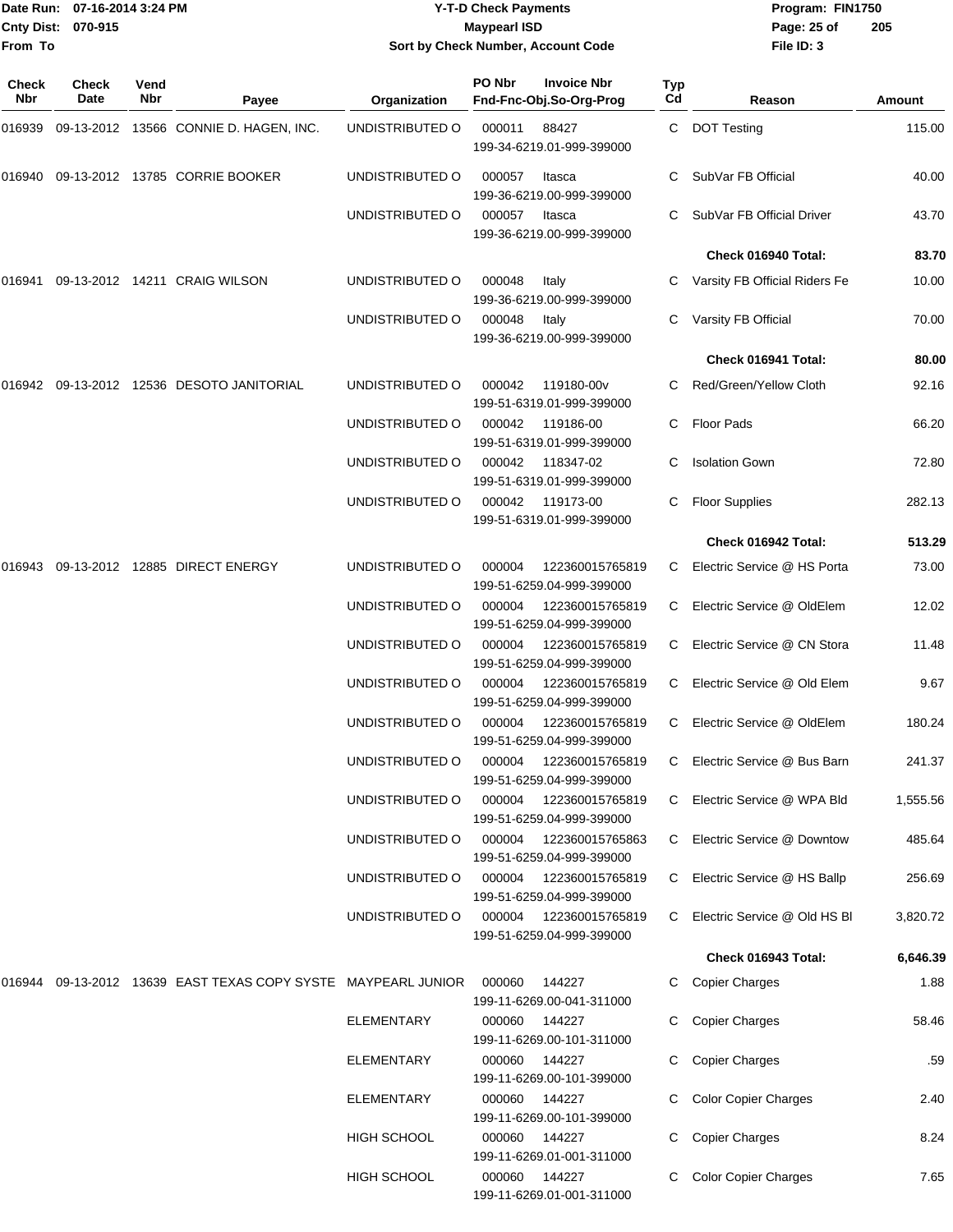| From To             | Date Run: 07-16-2014 3:24 PM<br>Cnty Dist: 070-915 |             |                                                             |                       | <b>Y-T-D Check Payments</b><br><b>Maypearl ISD</b> | Sort by Check Number, Account Code            |           | Program: FIN1750<br>Page: 26 of<br>File ID: 3 | 205           |
|---------------------|----------------------------------------------------|-------------|-------------------------------------------------------------|-----------------------|----------------------------------------------------|-----------------------------------------------|-----------|-----------------------------------------------|---------------|
| <b>Check</b><br>Nbr | Check<br>Date                                      | Vend<br>Nbr | Payee                                                       | Organization          | PO Nbr                                             | <b>Invoice Nbr</b><br>Fnd-Fnc-Obj.So-Org-Prog | Typ<br>Cd | Reason                                        | <b>Amount</b> |
|                     |                                                    |             |                                                             | MAYPEARL JUNIOR       | 000060                                             | 144227<br>199-11-6269.01-041-311000           | C.        | <b>Copier Charges</b>                         | .64           |
|                     |                                                    |             |                                                             | DIR COST-ADMINIS      | 000060                                             | 144227<br>199-41-6249.00-720-399000           | C.        | <b>Copier Charges</b>                         | 89.85         |
|                     |                                                    |             |                                                             |                       |                                                    |                                               |           | Check 016944 Total:                           | 169.71        |
| 016945              |                                                    |             | 09-13-2012 00099 EDUCATION SERVICE CENT HIGH SCHOOL         |                       | 000023                                             | 113587<br>199-23-6411.05-001-399000           | C.        | Online ILD Registration Fee-                  | 200.00        |
|                     |                                                    |             |                                                             | <b>ADMINISTRATIVE</b> | 000031                                             | 113575<br>199-41-6219.10-701-399000           |           | DCS Quick Searches/Courth                     | 164.80        |
|                     |                                                    |             |                                                             |                       |                                                    |                                               |           | Check 016945 Total:                           | 364.80        |
|                     |                                                    |             |                                                             |                       | 000012                                             | 42357<br>199-41-6211.00-720-399000            | С         | <b>Legal Services</b>                         | 1,643.85      |
| 016947              |                                                    |             | 09-13-2012 12186 ELLIOTT ELECTRIC                           | UNDISTRIBUTED O       | 000040                                             | 09-31940-04<br>199-51-6319.02-999-399000      | С         | Supplies                                      | 454.52        |
|                     |                                                    |             |                                                             | UNDISTRIBUTED O       | 000043                                             | 09-32000-01<br>199-51-6319.05-999-399000      | C.        | <b>High School</b>                            | 158.53        |
|                     |                                                    |             |                                                             |                       |                                                    |                                               |           | Check 016947 Total:                           | 613.05        |
| 016948              |                                                    |             | 09-13-2012  00038  ELLIS CENTRAL APPRAISAL TAX COLLECTION   |                       | 000002                                             | 2012-4-167<br>199-41-6213.00-703-399000       | C         | 4th Qtr. Payment 2012 EAD                     | 8,027.01      |
| 016949              | 09-13-2012 12474 ENVIVA                            |             |                                                             | UNDISTRIBUTED O       | 000003                                             | 23324<br>199-34-6219.01-999-399000            | С         | <b>DOT Testing</b>                            | 63.00         |
|                     |                                                    |             |                                                             | UNDISTRIBUTED O       | 000006                                             | 23384<br>199-34-6219.01-999-399000            | С         | <b>DOT Testing</b>                            | 82.00         |
|                     |                                                    |             |                                                             |                       |                                                    |                                               |           | Check 016949 Total:                           | 145.00        |
| 016950              |                                                    |             | 09-13-2012 15215 FRANKLIN BROWN                             | UNDISTRIBUTED O       | 000050                                             | Italy<br>199-36-6219.00-999-399000            | С         | Varsity FB Official                           | 70.00         |
|                     |                                                    |             |                                                             | UNDISTRIBUTED O       | 000050                                             | Italy<br>199-36-6219.00-999-399000            | C.        | Varsity FB Official Driver                    | 89.06         |
|                     |                                                    |             |                                                             |                       |                                                    |                                               |           | Check 016950 Total:                           | 159.06        |
|                     |                                                    |             | 016951 09-13-2012 13020 G&K SERVICES                        | UNDISTRIBUTED O       | 000020                                             | 0001563965<br>199-51-6319.02-999-399000       | C         | Mat Services - July & Augus                   | 434.12        |
|                     |                                                    |             | 016952 09-13-2012 15213 GEOFFREY G. GLIDDEN                 | UNDISTRIBUTED O       | 000047                                             | Italy<br>199-36-6219.00-999-399000            |           | C Varsity FB Official Riders Fe               | 10.00         |
|                     |                                                    |             |                                                             | UNDISTRIBUTED O       | 000047                                             | Italy<br>199-36-6219.00-999-399000            | С         | Varsity FB Official                           | 70.00         |
|                     |                                                    |             |                                                             |                       |                                                    |                                               |           | Check 016952 Total:                           | 80.00         |
|                     |                                                    |             | 016953 09-13-2012 14120 HARRIS COMPUTER SYSTE DISTRICT WIDE |                       | 000037                                             | XT00071152<br>240-00-5751.00-000-300000       | C         | EZSchoolPay Fees 08/01-08                     | 2.50          |
|                     |                                                    |             |                                                             | <b>DISTRICT WIDE</b>  | 000037                                             | XT00071152<br>240-00-5751.01-000-300000       | С         | EZSchoolPay Fees 08/01-08                     | 2.50          |
|                     |                                                    |             |                                                             | <b>DISTRICT WIDE</b>  | 000037                                             | XT00071152<br>240-00-5751.03-000-300000       |           | EZSchoolPay Fees 08/01-08                     | 2.50          |
|                     |                                                    |             |                                                             |                       |                                                    |                                               |           | Check 016953 Total:                           | 7.50          |
|                     |                                                    |             |                                                             | UNDISTRIBUTED O       | 000021                                             | 4706839800<br>199-51-6259.04-999-399000       | C         | Electric Service @ Marquee                    | 54.35         |
|                     |                                                    |             |                                                             | UNDISTRIBUTED O       | 000021                                             | 4705171500<br>199-51-6259.04-999-399000       | C         | Electric Service@SecurityLig                  | 10.40         |
|                     |                                                    |             |                                                             | UNDISTRIBUTED O       | 000021                                             | 4705273700<br>199-51-6259.04-999-399000       | C         | Electric Service @ Fuel Tan                   | 29.43         |
|                     |                                                    |             |                                                             | UNDISTRIBUTED O       | 000021                                             | 4705335301<br>199-51-6259.04-999-399000       | C         | Electric Service @ MMS                        | 3,346.47      |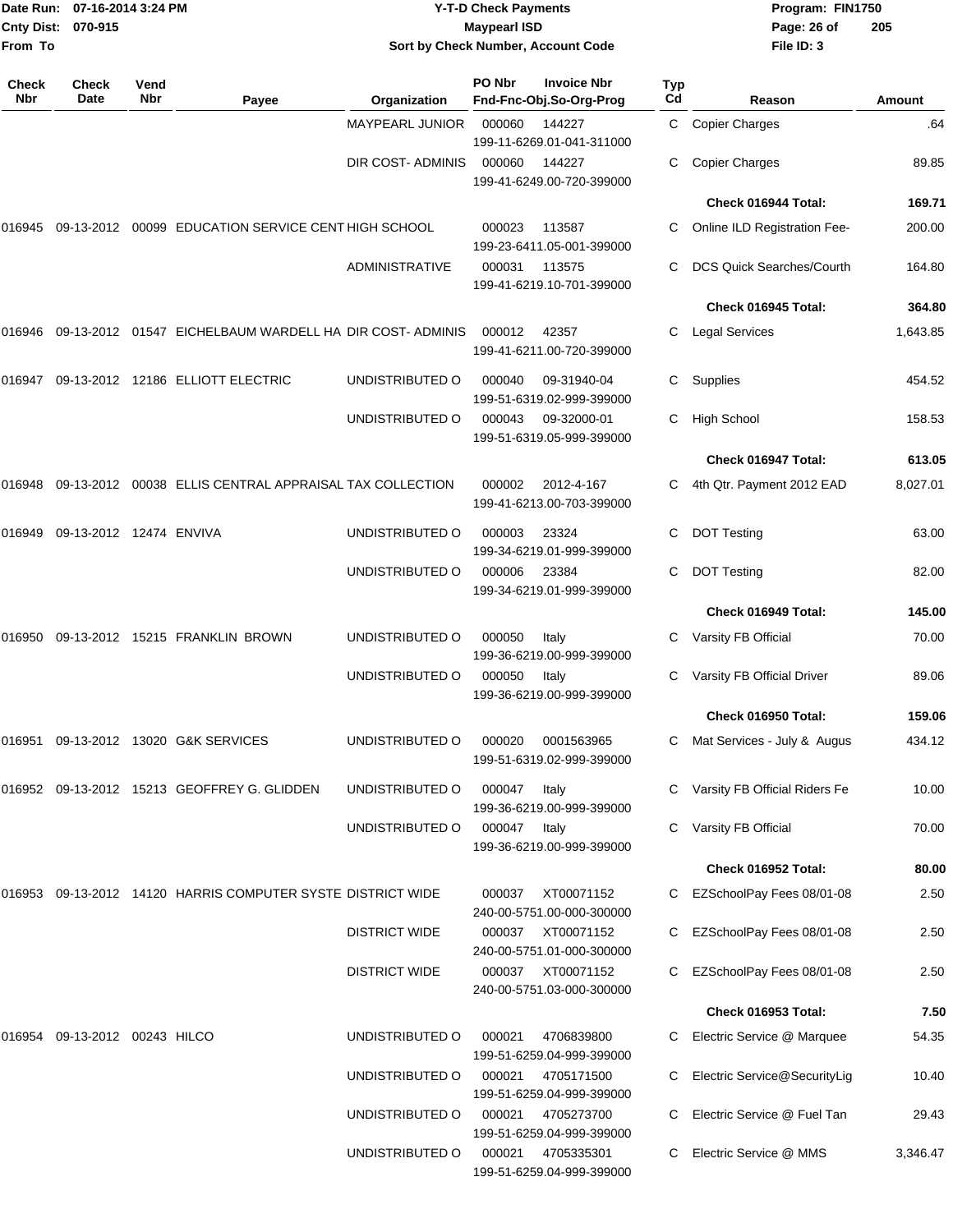|                    | Date Run: 07-16-2014 3:24 PM |
|--------------------|------------------------------|
| Cnty Dist: 070-915 |                              |
| lFrom To           |                              |

## **Date Run: Program: FIN1750 07-16-2014 3:24 PM Y-T-D Check Payments Cnty Dist: Page: 27 of 070-915 Maypearl ISD Sort by Check Number, Account Code**

| Check<br>Nbr | <b>Check</b><br>Date    | Vend<br>Nbr | Payee                                                  | Organization          | PO Nbr | <b>Invoice Nbr</b><br>Fnd-Fnc-Obj.So-Org-Prog   | <b>Typ</b><br>Cd | Reason                         | Amount    |
|--------------|-------------------------|-------------|--------------------------------------------------------|-----------------------|--------|-------------------------------------------------|------------------|--------------------------------|-----------|
|              |                         |             |                                                        | UNDISTRIBUTED O       | 000021 | 4706312901<br>199-51-6259.04-999-399000         |                  | C Electric Service @ LSK       | 4,047.54  |
|              |                         |             |                                                        | UNDISTRIBUTED O       | 000021 | 4602266500<br>199-51-6259.04-999-399000         |                  | C Electric @ Athletic Facility | 982.62    |
|              |                         |             |                                                        | UNDISTRIBUTED O       | 000021 | 4602563301<br>199-51-6259.04-999-399000         |                  | C Electric @ High School       | 2,706.84  |
|              |                         |             |                                                        | UNDISTRIBUTED O       | 000021 | 4706783900<br>199-51-6259.78-999-322000         |                  | C Electric Service @ Ag Buildi | 386.25    |
|              |                         |             |                                                        |                       |        |                                                 |                  | Check 016954 Total:            | 11,563.90 |
| 016955       |                         |             | 09-13-2012 13904 JERRY D. DAVIS                        | UNDISTRIBUTED O       | 000055 | Itasca<br>199-36-6219.00-999-399000             |                  | SubVar FB Official             | 40.00     |
| 016956       |                         |             | 09-13-2012 13097 JOE RENTLER                           | UNDISTRIBUTED O       | 000056 | Itasca<br>199-36-6219.00-999-399000             |                  | SubVar FB Official             | 40.00     |
| 016957       |                         |             | 09-13-2012  13940  JOHN E. MARTINEZ                    | UNDISTRIBUTED O       | 000053 | Italy<br>199-36-6219.00-999-399000              |                  | Varsity FB Announcer           | 25.00     |
|              |                         |             |                                                        | UNDISTRIBUTED O       | 000058 | Itasca<br>199-36-6219.00-999-399000             |                  | SubVar FB Announcer            | 17.50     |
|              |                         |             |                                                        |                       |        |                                                 |                  | Check 016957 Total:            | 42.50     |
| 016958       |                         |             | 09-13-2012 00184 KEENE ISD                             | HIGH SCHOOL           | 130018 | P.O. 130018<br>199-36-6499.01-001-399000        |                  | <b>Cross Country Meet</b>      | 100.00    |
| 016959       | 09-13-2012 15098 LOWE'S |             |                                                        | UNDISTRIBUTED O       | 000039 | 902353<br>199-51-6319.02-999-399000             | C                | Supplies                       | 239.97    |
|              |                         |             |                                                        | UNDISTRIBUTED O       | 000039 | 2075246<br>199-51-6319.03-999-399000            | C.               | Supplies                       | 188.42    |
|              |                         |             |                                                        | UNDISTRIBUTED O       | 000039 | 88130657<br>199-51-6319.03-999-399000           |                  | C Supplies                     | 573.61    |
|              |                         |             |                                                        | UNDISTRIBUTED O       | 000039 | 2477045<br>199-51-6319.04-999-399000            |                  | Supplies                       | 117.95    |
|              |                         |             |                                                        | UNDISTRIBUTED O       | 000039 | 88981242<br>199-51-6319.05-999-399000           | C                | <b>HS Kitchen</b>              | 1,382.08  |
|              |                         |             |                                                        | UNDISTRIBUTED O       | 000039 | 901709<br>199-51-6319.05-999-399000             | C.               | Special Ed Room                | 373.36    |
|              |                         |             |                                                        |                       |        |                                                 |                  | Check 016959 Total:            | 2,875.39  |
| 016960       | 09-13-2012 00631 MCI    |             |                                                        | UNDISTRIBUTED O       | 000009 | 08638700105<br>199-51-6259.02-999-399000        |                  | C Long Distance Service        | 156.51    |
| 016961       |                         |             | 09-13-2012 01700 MIDLOTHIAN ISD                        | <b>HIGH SCHOOL</b>    |        | 130019 P.O. 130019<br>199-36-6499.01-001-399000 |                  | <b>Cross Country meet</b>      | 175.00    |
| 016962       |                         |             | 09-13-2012 13306 MOUNTAIN PEAK SPECIAL UNDISTRIBUTED O |                       | 000016 | 11-0788-00<br>199-51-6259.79-999-322000         |                  | Water Service @ Ag Facility    | 82.68     |
| 016963       |                         |             | 09-13-2012 14093 PC & MACEXCHANGE                      | UNDISTRIBUTED O       | 000034 | 68459<br>199-11-6399.46-999-311000              |                  | Intel SLABZ 2.13 GHZ Proce     | 189.00    |
|              |                         |             |                                                        | <b>ADMINISTRATIVE</b> | 000030 | 68371<br>199-53-6399.00-701-399000              |                  | System Board For Proliant      | 369.00    |
|              |                         |             |                                                        |                       |        |                                                 |                  | Check 016963 Total:            | 558.00    |
| 016964       |                         |             | 09-13-2012 01084 PEARMAN OIL & GAS                     | UNDISTRIBUTED O       | 000041 | 121963<br>199-34-6311.01-999-399000             |                  | 20 gallons L.P. Gas            | 15.00     |
| 016965       |                         |             | 09-13-2012 14970 RAY PETTY                             | UNDISTRIBUTED O       | 000054 | Italy<br>199-36-6219.00-999-399000              |                  | Varsity FB Clock/Scoreboard    | 25.00     |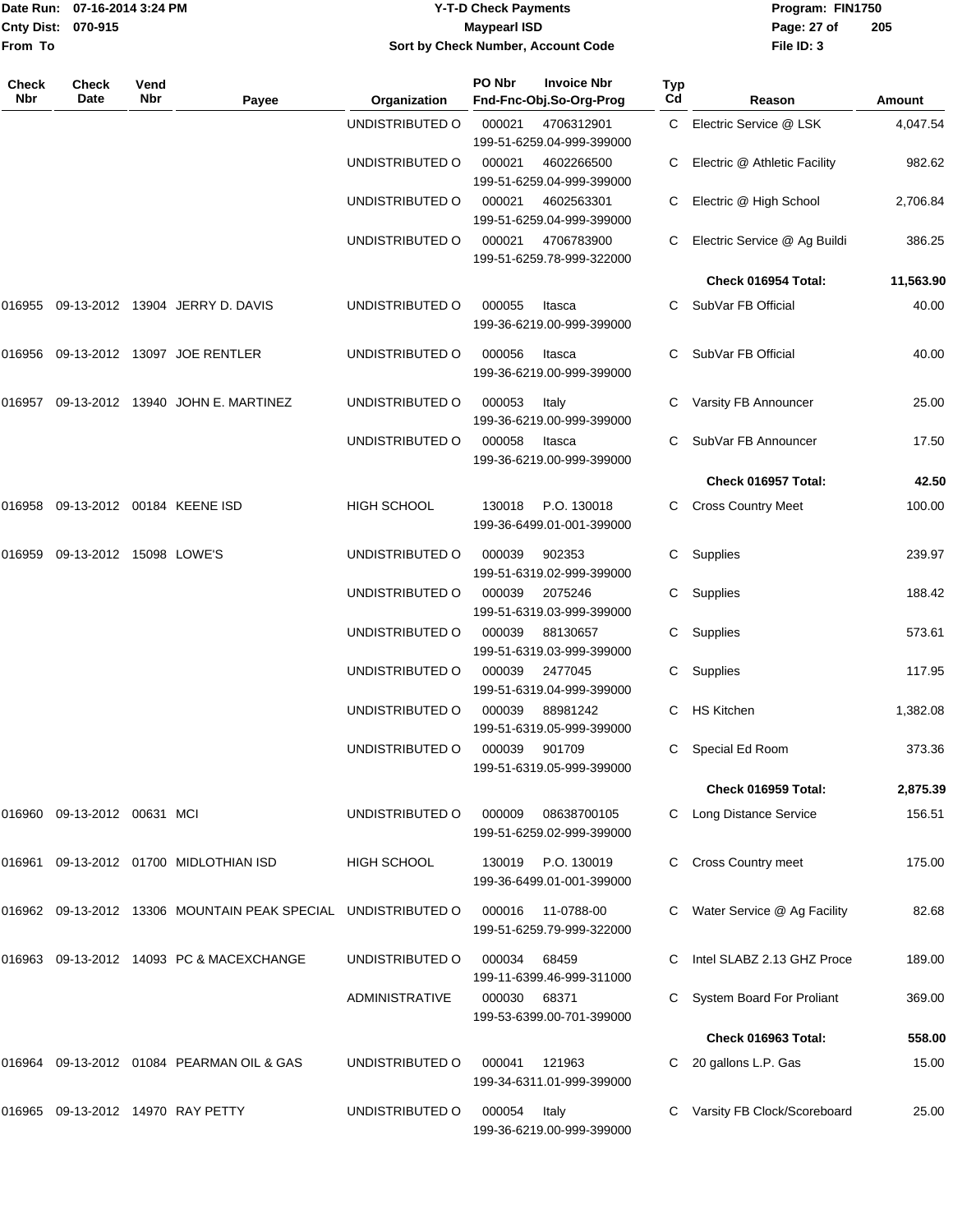| <b>Cnty Dist:</b><br>From To | Date Run: 07-16-2014 3:24 PM<br>070-915 |             |                                                               |                     | <b>Y-T-D Check Payments</b><br><b>Maypearl ISD</b> | Sort by Check Number, Account Code                 |           | Program: FIN1750<br>Page: 28 of<br>File ID: 3 | 205      |
|------------------------------|-----------------------------------------|-------------|---------------------------------------------------------------|---------------------|----------------------------------------------------|----------------------------------------------------|-----------|-----------------------------------------------|----------|
| <b>Check</b><br>Nbr          | Check<br>Date                           | Vend<br>Nbr | Payee                                                         | Organization        | PO Nbr                                             | <b>Invoice Nbr</b><br>Fnd-Fnc-Obj.So-Org-Prog      | Typ<br>Cd | Reason                                        | Amount   |
| 016966                       |                                         |             | 09-13-2012 15219 RICHARD MICHAEL TERRY, UNDISTRIBUTED O       |                     | 000064                                             | Italy<br>199-36-6219.00-999-399000                 | C         | Varsity FB Clock/Scoreboard                   | 25.00    |
|                              |                                         |             |                                                               | UNDISTRIBUTED O     | 000064                                             | Itasca<br>199-36-6219.00-999-399000                |           | SubVar FB Clock/Scoreboar                     | 17.50    |
|                              |                                         |             |                                                               |                     |                                                    |                                                    |           | Check 016966 Total:                           | 42.50    |
| 016967                       |                                         |             | 09-13-2012 15214 RICK MOYER                                   | UNDISTRIBUTED O     | 000046                                             | Italy<br>199-36-6219.00-999-399000                 | C         | Varsity FB Riders Fee                         | 10.00    |
|                              |                                         |             |                                                               | UNDISTRIBUTED O     | 000046                                             | Italy<br>199-36-6219.00-999-399000                 | C         | Varsity FB Official                           | 70.00    |
|                              |                                         |             |                                                               |                     |                                                    |                                                    |           | Check 016967 Total:                           | 80.00    |
|                              | 016968 09-13-2012 00720 RISO, INC       |             |                                                               | UNDISTRIBUTED O     | 000032                                             | 5239263<br>199-41-6219.07-999-399000               | C         | Riso Copy Charges                             | 103.46   |
| 016969                       |                                         |             | 09-13-2012 14340 SHANNON BACHMAN                              | UNDISTRIBUTED O     | 000051                                             | Italy<br>199-52-6259.01-999-399000                 | С         | <b>Security Varsity FB</b>                    | 100.00   |
|                              |                                         |             | 016970 09-13-2012 13432 SHAWN BREWER                          | UNDISTRIBUTED O     | 000049                                             | Italy<br>199-36-6219.00-999-399000                 |           | Varsity FB Official                           | 70.00    |
|                              |                                         |             |                                                               | UNDISTRIBUTED O     | 000049                                             | Italy<br>199-36-6219.00-999-399000                 | C         | Varsity FB Official Driver                    | 33.29    |
|                              |                                         |             |                                                               |                     |                                                    |                                                    |           | Check 016970 Total:                           | 103.29   |
| 016971                       |                                         |             | 09-13-2012 15220 SIMONE HASTINGS                              | UNDISTRIBUTED O     | 000063                                             | Italy<br>199-36-6219.00-999-399000                 | C         | Varsity FB Gate                               | 25.00    |
|                              |                                         |             |                                                               | UNDISTRIBUTED O     | 000063                                             | Itasca<br>199-36-6219.00-999-399000                | С         | SubVar FB Gate                                | 17.50    |
|                              |                                         |             |                                                               |                     |                                                    |                                                    |           | Check 016971 Total:                           | 42.50    |
|                              |                                         |             | 016972 09-13-2012 13383 SKYBEAM TEXAS                         | UNDISTRIBUTED O     | 000008                                             | 813710001004619<br>199-53-6249.04-999-399000       | C         | Internet-09/08/12-10/07/12                    | 3,800.00 |
|                              |                                         |             | 016973 09-13-2012 15065 SOUTH HILLS HIGH SCHOO HIGH SCHOOL    |                     | 130028                                             | P.O. 130028<br>199-36-6499.01-001-399000           |           | JV Volleyball Tournament                      | 125.00   |
|                              | 016974 09-13-2012 00552 TASB            |             |                                                               | DIR COST-ADMINIS    | 000013                                             | 431499<br>199-41-6219.02-720-399000                |           | Service Membership Renew                      | 650.00   |
|                              |                                         |             |                                                               | DIR COST-ADMINIS    | 000010                                             | 433491<br>199-41-6219.02-720-399000                |           | On Site Annual Membership                     | 1,465.00 |
|                              |                                         |             |                                                               | DIR COST-ADMINIS    | 000001                                             | 430358<br>199-41-6219.04-720-399000                |           | <b>HR Subscription Renewal</b>                | 1,100.00 |
|                              |                                         |             |                                                               |                     |                                                    |                                                    |           | Check 016974 Total:                           | 3,215.00 |
|                              | 016975 09-13-2012 00784 TASBO           |             |                                                               | <b>IND COST-ADM</b> | 000022                                             | <b>Renewal Notice</b><br>199-41-6499.00-750-399000 |           | C TASBO Renewal - LM                          | 130.00   |
|                              |                                         |             | 016976 09-13-2012 00959 TEXAS TECH UNIVERSITY HIGH SCHOOL     |                     | 000029                                             | 407836<br>199-31-6339.00-001-399000                | C         | <b>CBE Exams</b>                              | 160.00   |
|                              |                                         |             | 016977 09-13-2012 14268 THOMAS JAMES MCLEMOR UNDISTRIBUTED O  |                     | 000061                                             | Itasca<br>199-36-6219.00-999-399000                |           | SubVar FB Official                            | 40.00    |
|                              |                                         |             | 016978 09-13-2012 15211 THOMAS SOUTHALL ELECT UNDISTRIBUTED O |                     | 000045                                             | Contractors Inv<br>199-51-6249.00-999-399000       |           | New Score Board@Football                      | 2,250.00 |
|                              |                                         |             | 016979 09-13-2012 01049 THYSSENKRUPP ELEVATO UNDISTRIBUTED O  |                     | 000007                                             | 3000234415<br>199-51-6319.02-999-399000            |           | <b>HS Elevator Maintenance</b>                | 268.06   |
|                              |                                         |             |                                                               | UNDISTRIBUTED O     | 000007                                             | 3000234416<br>199-51-6319.02-999-399000            |           | <b>LSK Elevator Maintenance</b>               | 268.06   |
|                              |                                         |             |                                                               |                     |                                                    |                                                    |           | Check 016979 Total:                           | 536.12   |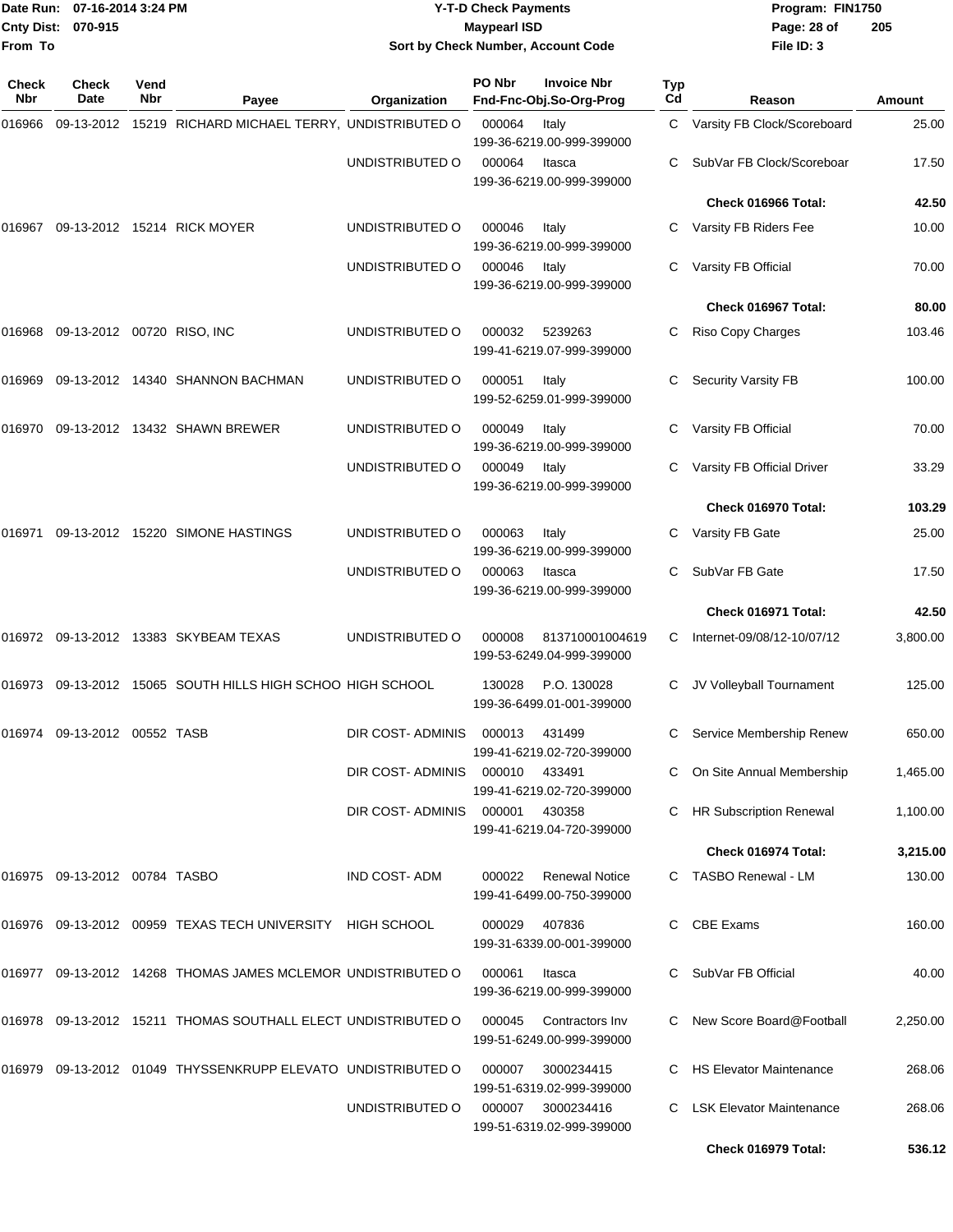|                    | Date Run: 07-16-2014 3:24 PM | Y-T-D Check Payments               | Program: FIN1750              |
|--------------------|------------------------------|------------------------------------|-------------------------------|
| Cnty Dist: 070-915 |                              | <b>Mavpearl ISD</b>                | 2 <sup>0</sup><br>Page: 29 of |
| From To            |                              | Sort by Check Number, Account Code | File ID: 3                    |

# **Sort by Check Number, Account Code**

| Check<br><b>Nbr</b> | <b>Check</b><br>Date            | Vend<br>Nbr | Payee                                                     | Organization           | PO Nbr     | <b>Invoice Nbr</b><br>Fnd-Fnc-Obj.So-Org-Prog       | <b>Typ</b><br>Cd | Reason                            | Amount   |
|---------------------|---------------------------------|-------------|-----------------------------------------------------------|------------------------|------------|-----------------------------------------------------|------------------|-----------------------------------|----------|
| 016980              |                                 |             | 09-13-2012 00479 TRACTOR SUPPLY COMPA UNDISTRIBUTED O     |                        | 000038     | 118454<br>199-51-6319.02-999-399000                 | C                | Supplies                          | 41.99    |
|                     |                                 |             |                                                           | UNDISTRIBUTED O        | 000038     | 117960<br>199-51-6319.03-999-399000                 | С                | Supplies                          | 18.52    |
|                     |                                 |             |                                                           | UNDISTRIBUTED O        | 000038     | 117790<br>199-51-6319.03-999-399000                 | С                | Supplies                          | 287.54   |
|                     |                                 |             |                                                           |                        |            |                                                     |                  | Check 016980 Total:               | 348.05   |
| 016981              |                                 |             | 09-13-2012 12092 UIL ORDER DEPT.                          | <b>ELEMENTARY</b>      | 130034     | <b>UIL Finance Dep</b><br>199-11-6399.13-101-311000 | C                | Spelling Word List 3-8 (12)       | 13.25    |
|                     | 016982 09-13-2012 13063 US BANK |             |                                                           | UNDISTRIBUTED O        | 000025     | 3202564<br>599-71-6599.00-999-399000                | С                | <b>Bond Fees</b>                  | 431.00   |
| 016983              |                                 |             | 09-13-2012  00253  VERIZON SOUTHWEST                      | UNDISTRIBUTED O        | 000014     | 416580379500217<br>199-51-6259.02-999-399000        | C                | Marquee                           | 52.02    |
|                     |                                 |             |                                                           | UNDISTRIBUTED O        | 000018     | 416580372500039<br>199-51-6259.02-999-399000        | C                | <b>Telephone Service</b>          | 840.85   |
|                     |                                 |             |                                                           |                        |            |                                                     |                  | Check 016983 Total:               | 892.87   |
| 016984              |                                 |             | 09-13-2012 00144 WAXAHACHIE DAILY LIGHT UNDISTRIBUTED O   |                        | 000026     | 132714<br>199-41-6219.02-999-399000                 | C                | Ad for Tax Rate                   | 519.75   |
| 016985              |                                 |             | 09-13-2012 00298 WHITNEY ISD                              | <b>HIGH SCHOOL</b>     | 130022     | P.O. 130222<br>199-36-6499.01-001-399000            | C                | <b>Whitney Cross Country Meet</b> | 220.00   |
| 016986              |                                 |             | 09-20-2012 12211 ADVANCE PIERRE FOODS                     | <b>MAYPEARL JUNIOR</b> | 000083     | 1117024<br>240-35-6341.00-041-399000                |                  | <b>Campus Beef Products</b>       | 93.20    |
|                     |                                 |             |                                                           | ELEMENTARY             | 000083     | 1117024<br>240-35-6341.00-101-399000                | C                | <b>Campus Beef Products</b>       | 93.20    |
|                     |                                 |             |                                                           | <b>HIGH SCHOOL</b>     | 000083     | 1117024<br>240-35-6341.01-001-399000                | C.               | <b>Campus Beef Products</b>       | 93.20    |
|                     |                                 |             |                                                           |                        |            |                                                     |                  | Check 016986 Total:               | 279.60   |
| 016987              |                                 |             | 09-20-2012 15209 AIR CLINIC ELLIS COUNTY LUNDISTRIBUTED O |                        | 000078     | 588<br>199-51-6249.01-999-399000                    | C.               | Labor to Replace Comp/Swit        | 25.00    |
|                     |                                 |             |                                                           | UNDISTRIBUTED O        | 000078     | 590<br>199-51-6249.01-999-399000                    | C                | Repair and Labor                  | 156.20   |
|                     |                                 |             |                                                           | UNDISTRIBUTED O        | 000078     | 597<br>199-51-6319.02-999-399000                    |                  | AC Unit #9 in HS Gym              | 59.95    |
|                     |                                 |             |                                                           | UNDISTRIBUTED O        | 000078     | 588<br>199-51-6319.02-999-399000                    |                  | <b>Replaced Compressor/Switc</b>  | 3,220.00 |
|                     |                                 |             |                                                           | UNDISTRIBUTED O        | 000078 591 | 199-51-6319.02-999-399000                           |                  | Chemically cleaned Mike Far       | 450.00   |
|                     |                                 |             |                                                           | UNDISTRIBUTED O        | 000078 598 | 199-51-6319.02-999-399000                           |                  | High School Roof Top Unit #       | 569.95   |
|                     |                                 |             |                                                           |                        |            |                                                     |                  | Check 016987 Total:               | 4,481.10 |
| 016988              |                                 |             | 09-20-2012 15196 ALL PHASE COMMUNICATI UNDISTRIBUTED O    |                        | 000075     | 4137<br>199-51-6319.03-999-399000                   |                  | Repair for outdoor/indoorfibe     | 3,568.33 |
| 016989              |                                 |             | 09-20-2012 14893 ALLI WATKINS                             | UNDISTRIBUTED O        | 000101     | Grandview<br>199-36-6219.00-999-399000              | C.               | <b>MMS Volleyball</b>             | 127.75   |
|                     |                                 |             | 016990 09-20-2012 13663 ARTS EDUCATION IDEAS              | <b>ELEMENTARY</b>      | 130023     | 23770<br>199-11-6399.13-101-311000                  |                  | UIL - Music Memory Total P        | 102.00   |
| 016991              |                                 |             | 09-20-2012 15228 ASHLEY CAIN                              | UNDISTRIBUTED O        | 000100     | Tolar<br>199-36-6219.00-999-399000                  |                  | Varsity/SubVarsity Volleyball     | 76.65    |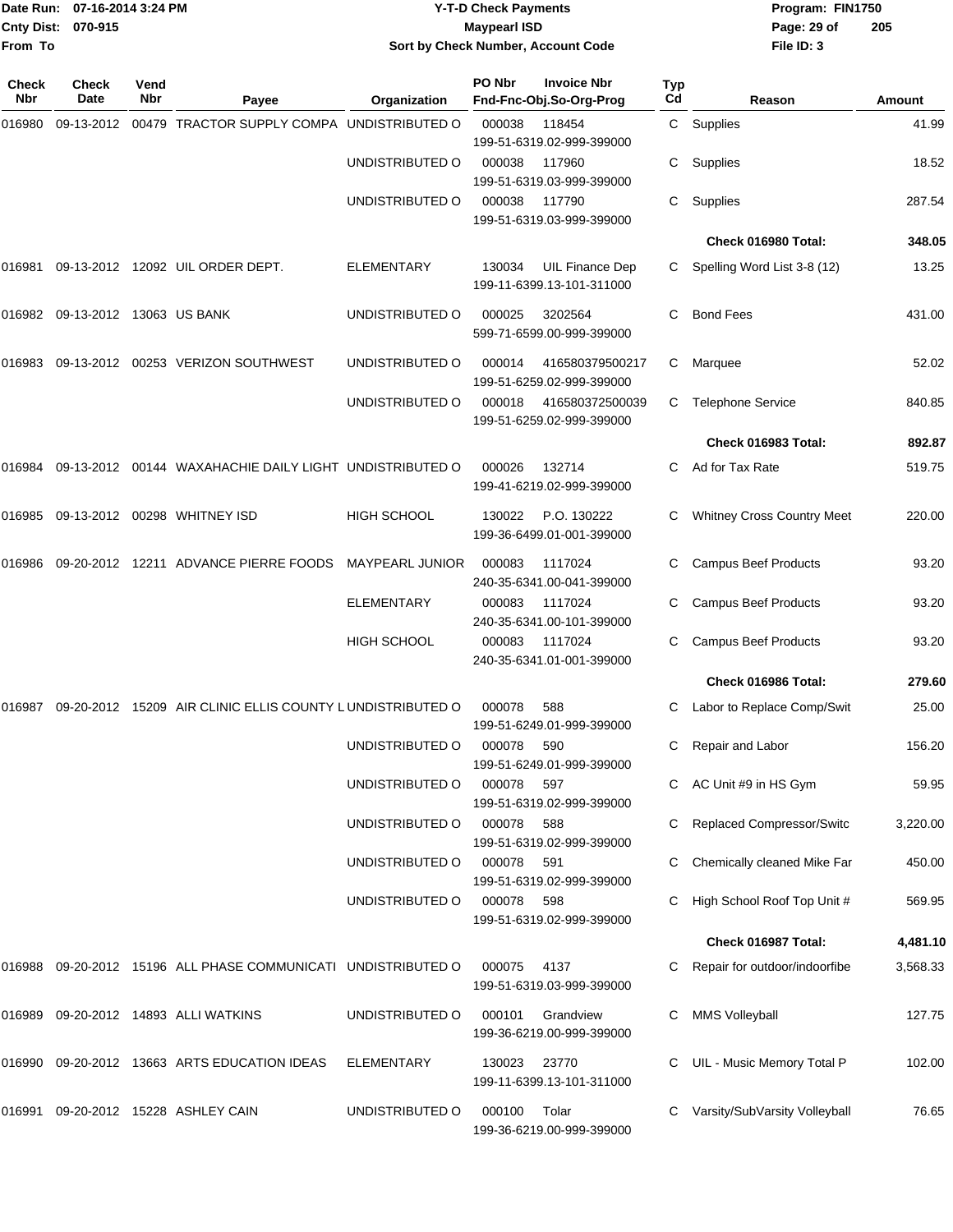| Date Run: 07-16-2014 3:24 PM |                      | <b>Y-T-D Check Payments</b> |                                                                 |                    |                     | Program: FIN1750                              |           |                              |          |
|------------------------------|----------------------|-----------------------------|-----------------------------------------------------------------|--------------------|---------------------|-----------------------------------------------|-----------|------------------------------|----------|
|                              | Cnty Dist: 070-915   |                             |                                                                 |                    | <b>Maypearl ISD</b> |                                               |           | Page: 30 of                  | 205      |
| From To                      |                      |                             |                                                                 |                    |                     | Sort by Check Number, Account Code            |           | File ID: 3                   |          |
| Check<br>Nbr                 | <b>Check</b><br>Date | Vend<br><b>Nbr</b>          | Payee                                                           | Organization       | PO Nbr              | <b>Invoice Nbr</b><br>Fnd-Fnc-Obj.So-Org-Prog | Typ<br>Cd | Reason                       | Amount   |
| 016992                       | 09-20-2012           |                             | 00677 ASW ENTERPRISES                                           | <b>ELEMENTARY</b>  | 130026              | 23207                                         | C         | UIL - Computer Spelling      | 83.40    |
|                              |                      |                             |                                                                 |                    |                     | 199-11-6399.13-101-311000                     |           |                              |          |
| 016993                       |                      |                             | 09-20-2012  00901  AVENUE FUEL DISTRIBUTO UNDISTRIBUTED O       |                    | 000076              | 50536<br>199-34-6311.01-999-399000            |           | 476gal unleaded&917gal die   | 4,778.90 |
| 016994                       | 09-20-2012           |                             | 00466 BARBARA PINSON                                            | <b>HIGH SCHOOL</b> | 130081              | Various Invoice<br>199-11-6411.04-001-311000  | С         | Reimbursement                | 325.00   |
| 016995                       |                      |                             | 09-20-2012 00593 BLUE BELL CREAMERIES                           | <b>ELEMENTARY</b>  | 000084              | 43092372219<br>240-35-6341.00-101-399000      | С         | Middle School Ice Cream      | 243.48   |
| 016996                       |                      |                             | 09-20-2012 00956 BORDENS, INC.                                  | MAYPEARL JUNIOR    | 000085              | 427943<br>240-35-6341.00-041-399000           | С         | Campus Milk Items            | 271.36   |
|                              |                      |                             |                                                                 | <b>ELEMENTARY</b>  | 000085              | 427943<br>240-35-6341.00-101-399000           | С         | Campus Milk Items            | 482.40   |
|                              |                      |                             |                                                                 | <b>HIGH SCHOOL</b> | 000085              | 427943<br>240-35-6341.01-001-399000           | С         | Campus Mile Items            | 286.43   |
|                              |                      |                             |                                                                 |                    |                     |                                               |           | Check 016996 Total:          | 1,040.19 |
| 016997                       |                      |                             | 09-20-2012 14221 BRIAN CUPP                                     | HIGH SCHOOL        | 130087              | P.O. 130087<br>199-11-6499.01-001-311000      | С         | Dues Reimbursement           | 35.00    |
| 016998                       |                      |                             | 09-20-2012 15232 CLARK D. RODGERS                               | UNDISTRIBUTED O    | 000109              | Venus<br>199-36-6219.00-999-399000            | С         | Varsity FB Official          | 70.00    |
|                              |                      |                             |                                                                 | UNDISTRIBUTED O    | 000109              | Venus<br>199-36-6219.00-999-399000            | С         | Varsity FB Official Driver   | 40.62    |
|                              |                      |                             |                                                                 |                    |                     |                                               |           | Check 016998 Total:          | 110.62   |
| 016999                       |                      |                             | 09-20-2012 15229 D.R. WILKES CONSULTING UNDISTRIBUTED O         |                    | 130099              | P.O. 130099<br>224-13-6219.02-999-323000      | C         | Staff Training-8/20-08/22/12 | 2,400.00 |
| 017000                       | 09-20-2012           |                             | 14020 DALLAS COUNTY SCHOOLS UNDISTRIBUTED O                     |                    | 130024              | 9541572<br>199-11-6399.45-999-399000          | С         | video subscription           | 980.00   |
|                              |                      |                             | 017001 09-20-2012 00031 DE SOTO JANITORIAL SUPP UNDISTRIBUTED O |                    | 000080              | 119173-01<br>199-51-6319.01-999-399000        |           | C Eraser Floor Pads          | 70.34    |
|                              |                      |                             |                                                                 | UNDISTRIBUTED O    | 000080              | 118808-00<br>199-51-6319.01-999-399000        |           | C Supplies                   | 81.68    |
|                              |                      |                             |                                                                 | UNDISTRIBUTED O    | 000080              | 119475-00<br>199-51-6319.01-999-399000        |           | C Supplies                   | 566.88   |
|                              |                      |                             |                                                                 |                    |                     |                                               |           | Check 017001 Total:          | 718.90   |
|                              |                      |                             | 017002 09-20-2012 14884 DIRECT SERVICE COMPAN UNDISTRIBUTED O   |                    | 000079              | 53254<br>199-51-6249.00-999-399000            |           | C Service Call & Labor       | 159.90   |
|                              |                      |                             | 017003 09-20-2012 15224 DIVINE FLOWERS & MORE HIGH SCHOOL       |                    | 130085              | P.O. 130085<br>199-36-6399.10-001-399000      |           | Induction ceremony           | 75.00    |
|                              |                      |                             |                                                                 | HIGH SCHOOL        | 130085              | P.O. 130085<br>199-36-6399.12-001-399000      |           | Induction ceremony           | 75.00    |
|                              |                      |                             |                                                                 |                    |                     |                                               |           | <b>Check 017003 Total:</b>   | 150.00   |
|                              |                      |                             | 017004 09-20-2012 12186 ELLIOTT ELECTRIC                        | UNDISTRIBUTED O    | 000081              | 09-32754-01<br>199-51-6319.02-999-399000      |           | C Supplies                   | 98.00    |
|                              |                      |                             |                                                                 | UNDISTRIBUTED O    | 000081              | 09-32346-02<br>199-51-6319.02-999-399000      |           | C Middle School Supplies     | 13.06    |
|                              |                      |                             |                                                                 | UNDISTRIBUTED O    | 000081              | 09-32324-01<br>199-51-6319.02-999-399000      | C.        | Supplies                     | 9.32     |
|                              |                      |                             |                                                                 | UNDISTRIBUTED O    | 000081              | 09-32346-01<br>199-51-6319.02-999-399000      |           | C Middle School Supplies     | 87.57    |

UNDISTRIBUTED O 000081 09-32346-03 C Middle School Supplies 615.33

199-51-6319.02-999-399000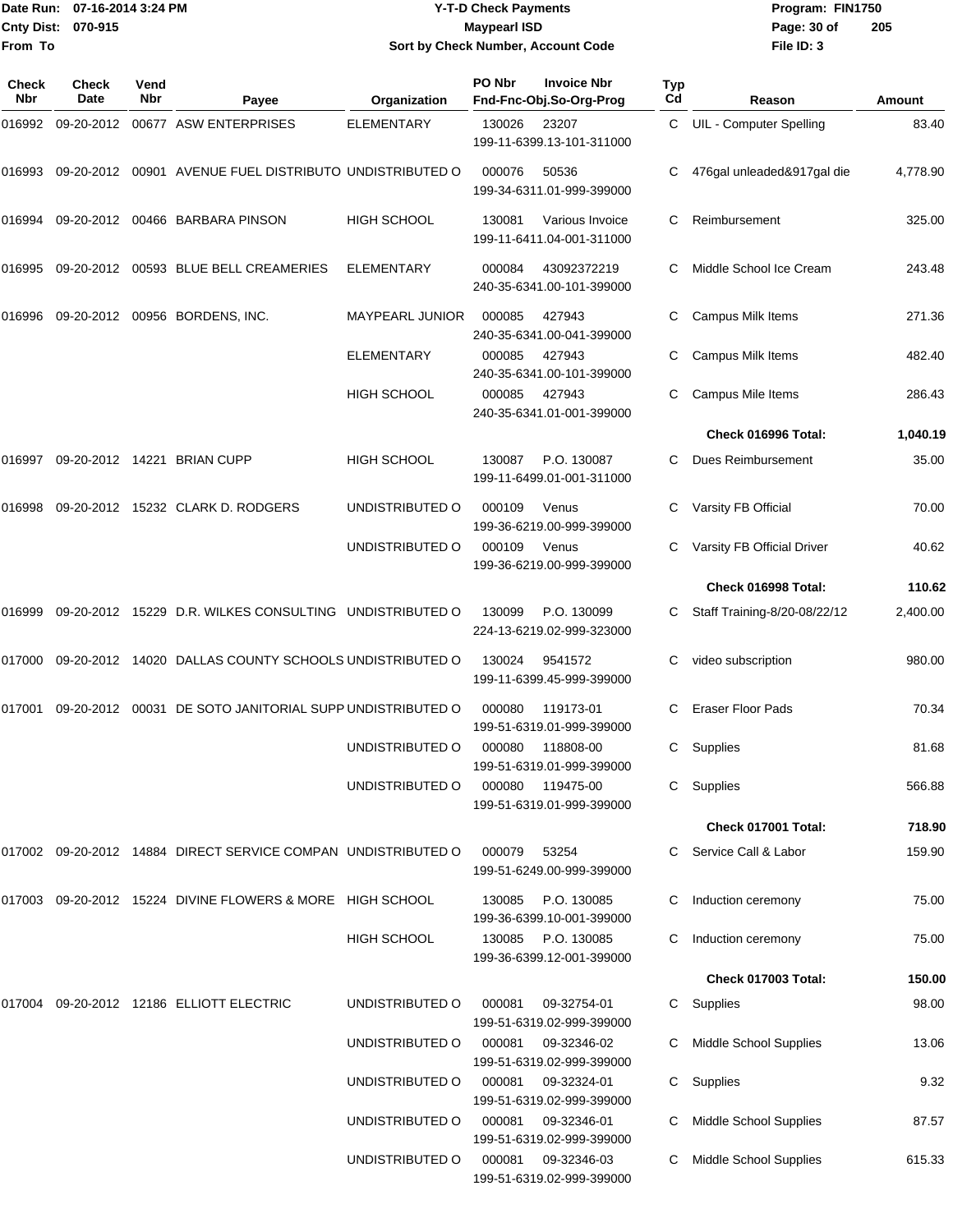|                     | Date Run: 07-16-2014 3:24 PM   |             |                                                                |                    | <b>Y-T-D Check Payments</b> | Program: FIN1750                              |              |                                 |          |
|---------------------|--------------------------------|-------------|----------------------------------------------------------------|--------------------|-----------------------------|-----------------------------------------------|--------------|---------------------------------|----------|
| <b>Cnty Dist:</b>   | 070-915                        |             |                                                                |                    | <b>Maypearl ISD</b>         |                                               |              | Page: 31 of                     | 205      |
| From To             |                                |             |                                                                |                    |                             | Sort by Check Number, Account Code            |              | File ID: 3                      |          |
| <b>Check</b><br>Nbr | <b>Check</b><br>Date           | Vend<br>Nbr | Payee                                                          | Organization       | PO Nbr                      | <b>Invoice Nbr</b><br>Fnd-Fnc-Obj.So-Org-Prog | Typ<br>Cd    | Reason                          | Amount   |
|                     |                                |             |                                                                | UNDISTRIBUTED O    | 000081                      | 09-32528-01                                   | $\mathsf{C}$ | Supplies                        | 1,078.62 |
|                     |                                |             |                                                                |                    |                             | 199-51-6319.02-999-399000                     |              |                                 |          |
|                     |                                |             |                                                                | UNDISTRIBUTED O    | 000081                      | 09-32187-01<br>199-51-6319.03-999-399000      | C.           | Supplies - New Score Board      | 930.59   |
|                     |                                |             |                                                                | UNDISTRIBUTED O    | 000081                      | 09-32187-03<br>199-51-6319.03-999-399000      |              | Supplies - New Score Board      | 4,186.82 |
|                     |                                |             |                                                                |                    |                             |                                               |              | Check 017004 Total:             | 7,019.31 |
|                     | 017005 09-20-2012 12474 ENVIVA |             |                                                                | UNDISTRIBUTED O    | 000067                      | 23438<br>199-34-6219.01-999-399000            | С            | <b>DOT Testing</b>              | 208.00   |
|                     |                                |             | 017006 09-20-2012 00040 FLATT STATIONERS, INC.                 | UNDISTRIBUTED O    | 130032                      | 208856-00<br>199-11-6399.01-999-323000        | С            | Shredder for HS Special Ed-     | 366.11   |
|                     |                                |             | 017007 09-20-2012 12341 GRAINGER INDUSTRIAL SU UNDISTRIBUTED O |                    | 000074                      | 9919233891<br>199-51-6319.02-999-399000       | С            | Supplies                        | 508.94   |
| 017008              |                                |             | 09-20-2012 14935 HEART OF TEXAS PRODUC MAYPEARL JUNIOR         |                    | 000086                      | 358743<br>240-35-6341.00-041-399000           |              | Campus Fresh Produce            | 320.00   |
|                     |                                |             |                                                                | ELEMENTARY         | 000086                      | 358742<br>240-35-6341.00-101-399000           | C            | Campus Fresh Produce            | 522.50   |
|                     |                                |             |                                                                | <b>HIGH SCHOOL</b> | 000086                      | 358741<br>240-35-6341.01-001-399000           | C            | Campus Fresh Produce            | 320.00   |
|                     |                                |             |                                                                |                    |                             |                                               |              | Check 017008 Total:             | 1,162.50 |
| 017009              |                                |             | 09-20-2012 15221 HERITAGE FOOD SERVICE UNDISTRIBUTED O         |                    | 130051                      | 0001751594-IN<br>199-51-6319.02-999-399000    | C            | <b>Blower Assembly Traulsen</b> | 377.48   |
|                     |                                |             | 017010 09-20-2012 00467 HEXCO ACADEMIC                         | ELEMENTARY         | 130042                      | 12931-1<br>199-11-6399.13-101-311000          | C            | UIL                             | 193.75   |
| 017011              |                                |             | 09-20-2012 12728 JENNIE-O TURKEY STORE MAYPEARL JUNIOR         |                    | 000082                      | 1438852<br>240-35-6341.00-041-399000          | C            | <b>Campus Turkey Products</b>   | 70.60    |
|                     |                                |             |                                                                | <b>ELEMENTARY</b>  |                             | 000082 1438852<br>240-35-6341.00-101-399000   |              | C Campus Turkey Products        | 70.60    |
|                     |                                |             |                                                                | <b>HIGH SCHOOL</b> |                             | 000082 1438852<br>240-35-6341.01-001-399000   |              | C Campus Turkey Products        | 70.60    |
|                     |                                |             |                                                                |                    |                             |                                               |              | Check 017011 Total:             | 211.80   |
|                     |                                |             | 017012 09-20-2012 13097 JOE RENTLER                            | UNDISTRIBUTED O    | 000110                      | Itasca<br>199-36-6219.00-999-399000           |              | C SubVar FB Rider Fee           | 10.00    |
|                     |                                |             | 017013 09-20-2012 13940 JOHN E. MARTINEZ                       | UNDISTRIBUTED O    | 000094                      | Venus<br>199-36-6219.00-999-399000            |              | C SubVar FB Clock/Scoreboar     | 25.00    |
|                     |                                |             |                                                                | UNDISTRIBUTED O    | 000094                      | Itasca<br>199-36-6219.00-999-399000           |              | C SubVar FB Clock/Scoreboar     | 7.50     |
|                     |                                |             |                                                                |                    |                             |                                               |              | Check 017013 Total:             | 32.50    |
|                     |                                |             | 017014 09-20-2012 15108 JTM PROVISIONS CO. INC. ELEMENTARY     |                    | 000087                      | 346270<br>240-35-6341.00-101-399000           |              | <b>Campus Beef Products</b>     | 108.00   |
|                     |                                |             |                                                                | <b>HIGH SCHOOL</b> | 000087                      | 347701<br>240-35-6341.01-001-399000           |              | <b>Campus Beef Products</b>     | 108.00   |
|                     |                                |             |                                                                |                    |                             |                                               |              | Check 017014 Total:             | 216.00   |
|                     |                                |             | 017015 09-20-2012 12014 KENNEDALE HIGH SCHOOL HIGH SCHOOL      |                    | 130094                      | P.O. 130094<br>199-36-6499.01-001-399000      | C.           | <b>Golf Tournament</b>          | 360.00   |
|                     |                                |             | 017016 09-20-2012 15231 KEVIN COFFEY                           | UNDISTRIBUTED O    | 000097                      | Venus                                         | C.           | <b>Security Varsity FB</b>      | 100.00   |

199-52-6259.01-999-399000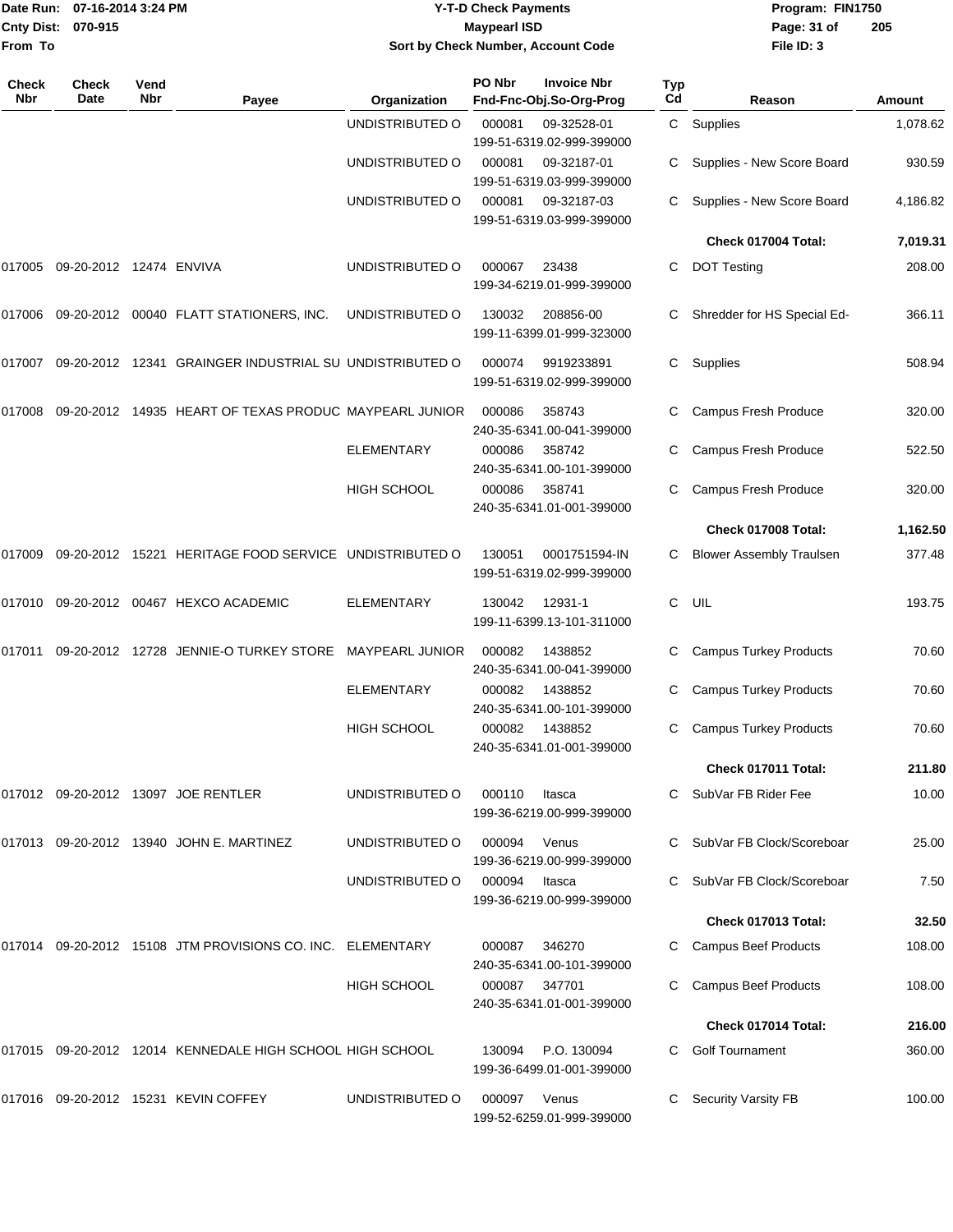|                    | Date Run: 07-16-2014 3:24 PM |
|--------------------|------------------------------|
| Cnty Dist: 070-915 |                              |
| From To            |                              |

## **Date Run: Program: FIN1750 07-16-2014 3:24 PM Y-T-D Check Payments Cnty Dist: Page: 32 of 070-915 Maypearl ISD Sort by Check Number, Account Code**

| Check<br>Nbr | <b>Check</b><br>Date | Vend<br><b>Nbr</b> | Payee                                                          | Organization      | PO Nbr       | <b>Invoice Nbr</b><br>Fnd-Fnc-Obj.So-Org-Prog | <b>Typ</b><br>Cd | Reason                        | Amount   |
|--------------|----------------------|--------------------|----------------------------------------------------------------|-------------------|--------------|-----------------------------------------------|------------------|-------------------------------|----------|
| 017017       | 09-20-2012           |                    | 01048 LABATT FOOD SERVICE                                      | MAYPEARL JUNIOR   | 000088       | Misc. Invoices<br>240-35-6341.00-041-399000   | C.               | <b>Campus Grocery Items</b>   | 1,783.29 |
|              |                      |                    |                                                                | <b>ELEMENTARY</b> | 000088       | Misc. Invoices<br>240-35-6341.00-101-399000   | С                | Campus Grocery Items          | 3,686.72 |
|              |                      |                    |                                                                | HIGH SCHOOL       | 000088       | Misc. Invoices<br>240-35-6341.01-001-399000   | С                | <b>Campus Grocery Items</b>   | 1,576.76 |
|              |                      |                    |                                                                |                   |              |                                               |                  | Check 017017 Total:           | 7,046.77 |
| 017018       |                      |                    | 09-20-2012 01113 LAKEVIEW CAMP AND CON HIGH SCHOOL             |                   | 130065       | P.O. 130065<br>199-31-6399.01-001-399000      | C                | Testing                       | 90.00    |
| 017019       |                      |                    | 09-20-2012 14204 LANDMARK EQUIPMENT RE UNDISTRIBUTED O         |                   | 000077       | <b>RW7277</b><br>199-51-6319.03-999-399000    | C                | RT40 Trencher Dit             | 311.00   |
|              |                      |                    |                                                                | UNDISTRIBUTED O   | 000077       | RW7283<br>199-51-6319.03-999-399000           | С                | B95 Rental 4WD/CA             | 561.00   |
|              |                      |                    |                                                                | UNDISTRIBUTED O   | 000077       | <b>RW7286</b><br>199-51-6319.03-999-399000    | C                | 45' Boom Lift                 | 1,072.20 |
|              |                      |                    |                                                                |                   |              |                                               |                  | Check 017019 Total:           | 1,944.20 |
|              |                      |                    | 017020 09-20-2012 15012 Liliana Rodriguez                      | UNDISTRIBUTED O   | 000092       | Venus<br>199-36-6219.00-999-399000            |                  | SubVar FB Gate                | 17.50    |
| 017021       |                      |                    | 09-20-2012 00112 LISA HALBERT                                  | UNDISTRIBUTED O   | 000102       | Grandview<br>199-36-6219.00-999-399000        | С                | <b>MMS Volleyball</b>         | 124.98   |
| 017022       |                      |                    | 09-20-2012 00060 LUCKIES AUTO AND TRUCK UNDISTRIBUTED O        |                   | 000073       | 000077006<br>199-34-6219.00-999-399000        | С                | Annual Inspection Bus #1      | 62.00    |
|              |                      |                    |                                                                | UNDISTRIBUTED O   | 000073       | 000077074<br>199-34-6219.00-999-399000        |                  | State Inspection 99 Chevy Si  | 39.75    |
|              |                      |                    |                                                                | UNDISTRIBUTED O   | 000073       | 000076992<br>199-34-6219.00-999-399000        | С                | Annual Inspection Bus #21     | 362.00   |
|              |                      |                    |                                                                |                   |              |                                               |                  | Check 017022 Total:           | 463.75   |
| 017023       |                      |                    | 09-20-2012 15225 MANSFIELD BAND BOOSTE HIGH SCHOOL             |                   | 130083       | P.O. 130083<br>199-11-6499.01-001-311000      | С                | <b>Entry Fee</b>              | 300.00   |
| 017024       |                      |                    | 09-20-2012 15222 MARK A. HOLLOWAY                              | UNDISTRIBUTED O   | 000106       | Venus<br>199-36-6219.00-999-399000            | С                | Varsity FB Official           | 70.00    |
|              |                      |                    |                                                                | UNDISTRIBUTED O   | 000106       | Venus<br>199-36-6219.00-999-399000            |                  | Varsity FB Official Driver    | 33.83    |
|              |                      |                    |                                                                |                   |              |                                               |                  | Check 017024 Total:           | 103.83   |
|              |                      |                    | 017025 09-20-2012 15182 MATERA PAPER COMPANY, UNDISTRIBUTED O  |                   | 000068       | D018190<br>199-51-6319.01-999-399000          |                  | C Heavy Duty Plastic Grip Fac | 63.89    |
|              |                      |                    | 017026  09-20-2012  15223  MICHAEL MCHALE                      | UNDISTRIBUTED O   | 000107       | Venus<br>199-36-6219.00-999-399000            |                  | Varsity FB Official           | 70.00    |
|              |                      |                    |                                                                | UNDISTRIBUTED O   | 000107 Venus | 199-36-6219.00-999-399000                     |                  | Varsity FB Official Driver    | 36.63    |
|              |                      |                    |                                                                |                   |              |                                               |                  | Check 017026 Total:           | 106.63   |
| 017027       |                      |                    | 09-20-2012 15226 MIDLOTHIAN BAND BOOST HIGH SCHOOL             |                   | 130092       | P.O. 130092<br>199-11-6499.01-001-311000      | C                | <b>Entry Fee</b>              | 300.00   |
|              |                      |                    | 017028 09-20-2012 00297 NARDONE BROS. BAKING C MAYPEARL JUNIOR |                   | 000090       | 143775<br>240-35-6341.00-041-399000           |                  | <b>Pizza Products</b>         | 163.06   |
|              |                      |                    |                                                                | <b>ELEMENTARY</b> | 000090       | 143775<br>240-35-6341.00-101-399000           | C.               | <b>Pizza Products</b>         | 163.06   |
|              |                      |                    |                                                                | HIGH SCHOOL       | 000090       | 143775<br>240-35-6341.01-001-399000           | C                | Pizza Products                | 163.08   |
|              |                      |                    |                                                                |                   |              |                                               |                  | Check 017028 Total:           | 489.20   |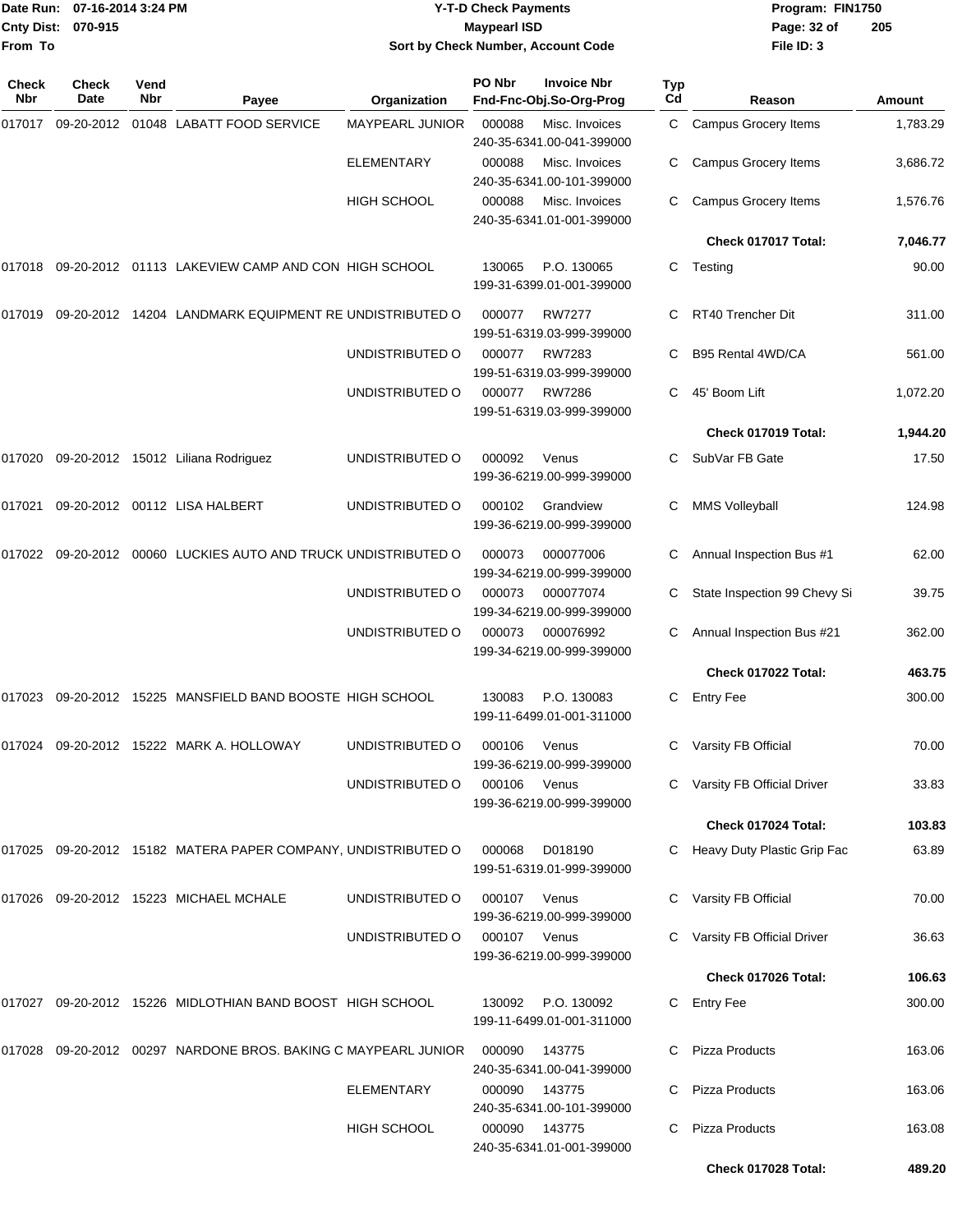|                     | Date Run: 07-16-2014 3:24 PM |             | <b>Y-T-D Check Payments</b>                                    |                                    |                     |                                                 | Program: FIN1750 |                                                                |                |
|---------------------|------------------------------|-------------|----------------------------------------------------------------|------------------------------------|---------------------|-------------------------------------------------|------------------|----------------------------------------------------------------|----------------|
| <b>Cnty Dist:</b>   | 070-915                      |             |                                                                |                                    | <b>Maypearl ISD</b> |                                                 |                  | Page: 33 of                                                    | 205            |
| From To             |                              |             |                                                                |                                    |                     | Sort by Check Number, Account Code              |                  | File ID: 3                                                     |                |
| <b>Check</b><br>Nbr | <b>Check</b><br>Date         | Vend<br>Nbr | Payee                                                          | Organization                       | PO Nbr              | <b>Invoice Nbr</b><br>Fnd-Fnc-Obj.So-Org-Prog   | Typ<br>Cd        | Reason                                                         | Amount         |
| 017029              |                              |             | 09-20-2012 15197 NORTHEAST TEXAS DISTRI UNDISTRIBUTED O        |                                    | 130036              | 12160613<br>199-36-6399.17-999-399000           | C.               | Gear Drive Bellows Water R                                     | 3,300.00       |
| 017030              |                              |             | 09-20-2012 14093 PC & MACEXCHANGE                              | <b>MAYPEARL JUNIOR</b>             | 130016              | 68585<br>199-11-6639.48-041-311000              | C                | hardware                                                       | 1,326.00       |
|                     |                              |             |                                                                | UNDISTRIBUTED O                    | 130016              | 68585<br>199-53-6249.05-999-399000              | С                | hardware                                                       | 351.04         |
|                     |                              |             |                                                                |                                    |                     |                                                 |                  | <b>Check 017030 Total:</b>                                     | 1,677.04       |
| 017031              |                              |             | 09-20-2012 14970 RAY PETTY                                     | UNDISTRIBUTED O                    | 000095              | Venus<br>199-36-6219.00-999-399000              | C                | Varsity FB Clock/Scoreboard                                    | 25.00          |
|                     |                              |             | 017032 09-20-2012 13799 REGINAL ALBERT                         | UNDISTRIBUTED O                    | 000103              | Venus<br>199-36-6219.00-999-399000              | C                | SubVar FB Official                                             | 40.00          |
|                     |                              |             |                                                                | UNDISTRIBUTED O                    | 000103              | Venus<br>199-36-6219.00-999-399000              |                  | SubVar FB Official Driver                                      | 28.71          |
|                     |                              |             |                                                                |                                    |                     |                                                 |                  | Check 017032 Total:                                            | 68.71          |
|                     |                              |             | 017033 09-20-2012 15219 RICHARD MICHAEL TERRY, UNDISTRIBUTED O |                                    | 000093              | Venus<br>199-36-6219.00-999-399000              |                  | SubVar FB Clock/Scoreboar                                      | 25.00          |
|                     |                              |             |                                                                | UNDISTRIBUTED O                    | 000093              | Venus<br>199-36-6219.00-999-399000              | C                | Varsity FB Clock/Scoreboard                                    | 25.00          |
|                     |                              |             |                                                                | UNDISTRIBUTED O                    | 000093              | Itasca<br>199-36-6219.00-999-399000             |                  | SubVar FB Clock/Scoreboar                                      | 7.50           |
|                     |                              |             |                                                                |                                    |                     |                                                 |                  | <b>Check 017033 Total:</b>                                     | 57.50          |
| 017034              |                              |             | 09-20-2012 12984 ROGER GRANTHAM                                | UNDISTRIBUTED O                    | 000099              | Grandview<br>199-36-6219.00-999-399000          |                  | Varsity/SubVarsity Volleyball                                  | 131.62         |
| 017035              |                              |             | 09-20-2012 13067 SCOTT SUTHERLAND                              | UNDISTRIBUTED O                    | 000105              | Venus<br>199-36-6219.00-999-399000              |                  | Varsity FB Official Riders Fe                                  | 10.00          |
|                     |                              |             |                                                                | UNDISTRIBUTED O                    | 000105              | Venus<br>199-36-6219.00-999-399000              | С                | Varsity FB Official                                            | 70.00          |
|                     |                              |             |                                                                |                                    |                     |                                                 |                  | Check 017035 Total:                                            | 80.00          |
|                     |                              |             | 017036 09-20-2012 14340 SHANNON BACHMAN                        | UNDISTRIBUTED O                    | 000096              | Venus<br>199-52-6259.01-999-399000              | C.               | <b>Seurity Varsity FB</b>                                      | 100.00         |
|                     |                              |             | 017037 09-20-2012 15220 SIMONE HASTINGS                        | UNDISTRIBUTED O                    | 000091              | Venus<br>199-36-6219.00-999-399000              |                  | Varsity FB Gate                                                | 25.00          |
|                     |                              |             |                                                                | UNDISTRIBUTED O                    | 000091              | Venus<br>199-36-6219.00-999-399000              |                  | SubVar FB Gate                                                 | 17.52          |
|                     |                              |             |                                                                |                                    |                     |                                                 |                  | Check 017037 Total:                                            | 42.52          |
| 017038              |                              |             | 09-20-2012  00234  SOUTHWEST INTERNATION UNDISTRIBUTED O       |                                    | 000071              | 300932-1<br>199-34-6219.00-999-399000           | C.               | Labor for Bus Repair                                           | 254.00         |
|                     |                              |             |                                                                | UNDISTRIBUTED O                    | 000071              | 300932-1<br>199-34-6219.00-999-399000           | D                | ALL WARRANTY WORK.                                             | $-254.00$      |
|                     |                              |             |                                                                | UNDISTRIBUTED O                    | 000071              | 300932-1<br>199-34-6311.00-999-399000           |                  | Supplies for Bus Repair                                        | 31.50          |
|                     |                              |             |                                                                | UNDISTRIBUTED O                    | 000071              | 300932-1<br>199-34-6311.00-999-399000           |                  | ALL WARRANTY WORK.                                             | $-31.50$       |
|                     |                              |             |                                                                |                                    |                     |                                                 |                  | Check 017038 Total:                                            | .00            |
| 017039              |                              |             | 09-20-2012 01781 SYLVIA MILLER                                 | UNDISTRIBUTED O<br>UNDISTRIBUTED O | 000098<br>000098    | Tolar<br>199-36-6219.00-999-399000<br>Grandview | С                | Varsity/SubVarsity Volleyball<br>Varsity/SubVarsity Volleyball | 60.00<br>95.00 |
|                     |                              |             |                                                                |                                    |                     | 199-36-6219.00-999-399000                       |                  | Check 017039 Total:                                            | 155.00         |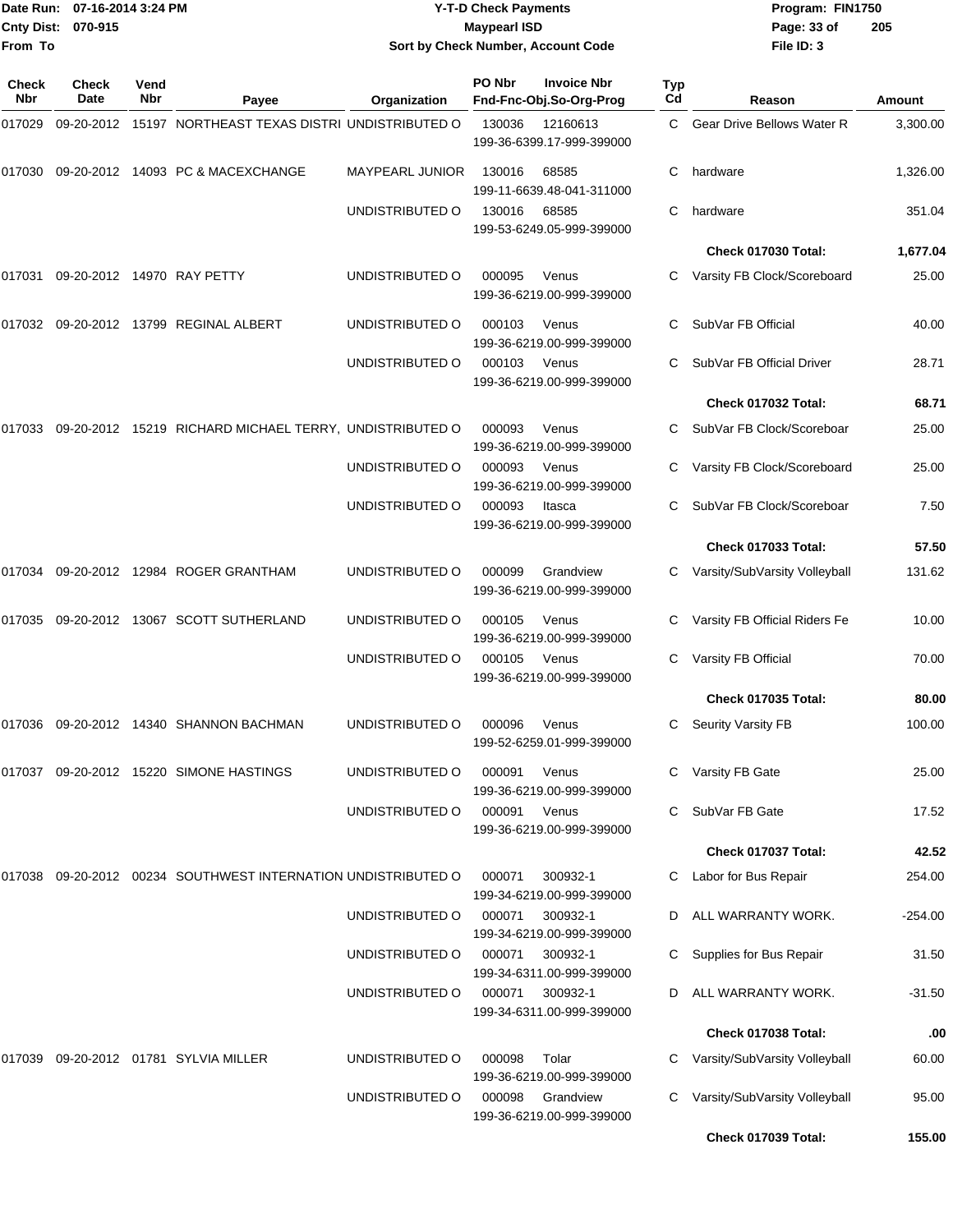| From To      | Date Run: 07-16-2014 3:24 PM<br>Cnty Dist: 070-915 |                    |                                                               | Sort by Check Number, Account Code | <b>Y-T-D Check Payments</b><br><b>Maypearl ISD</b> |                                                 |           | Program: FIN1750<br>Page: 34 of<br>File ID: 3    | 205             |  |
|--------------|----------------------------------------------------|--------------------|---------------------------------------------------------------|------------------------------------|----------------------------------------------------|-------------------------------------------------|-----------|--------------------------------------------------|-----------------|--|
|              |                                                    |                    |                                                               |                                    | PO Nbr                                             | <b>Invoice Nbr</b>                              |           |                                                  |                 |  |
| Check<br>Nbr | <b>Check</b><br>Date                               | Vend<br><b>Nbr</b> | Payee                                                         | Organization                       |                                                    | Fnd-Fnc-Obj.So-Org-Prog                         | Typ<br>Cd | Reason                                           | <b>Amount</b>   |  |
| 017040       | 09-20-2012                                         | 00975 TABC         |                                                               | <b>HIGH SCHOOL</b>                 | 130035                                             | P.O. 130035<br>199-36-6499.01-001-399000        | C         | <b>Basketball Coaches Member</b>                 | 160.00          |  |
| 017041       |                                                    |                    | 09-20-2012 12495 TARLETON STATE UNIVERS HIGH SCHOOL           |                                    | 130069                                             | P.O. 130069<br>199-11-6499.01-001-311000        | C         | <b>Band Fees/Dues</b>                            | 250.00          |  |
|              |                                                    |                    |                                                               | <b>HIGH SCHOOL</b>                 | 130069                                             | P.O. 130069<br>199-11-6499.01-001-311000        | D         | P.O. WAS TO WROND VEN                            | $-250.00$       |  |
|              |                                                    |                    |                                                               |                                    |                                                    |                                                 |           | Check 017041 Total:                              | .00             |  |
|              |                                                    |                    | 017042 09-20-2012 14268 THOMAS JAMES MCLEMOR UNDISTRIBUTED O  |                                    | 000104                                             | Itasca<br>199-36-6219.00-999-399000             |           | SubVar FB Official Rider                         | 10.00           |  |
|              |                                                    |                    |                                                               | UNDISTRIBUTED O                    | 000108                                             | Venus<br>199-36-6219.00-999-399000              |           | Varsity FB Official Riders Fe                    | 10.00           |  |
|              |                                                    |                    |                                                               | UNDISTRIBUTED O                    | 000104                                             | Venus<br>199-36-6219.00-999-399000              | С         | SubVar FB Official                               | 40.00           |  |
|              |                                                    |                    |                                                               | UNDISTRIBUTED O                    | 000108                                             | Venus<br>199-36-6219.00-999-399000              |           | Varsity FB Official                              | 70.00           |  |
|              |                                                    |                    |                                                               | UNDISTRIBUTED O                    | 000104                                             | Venus<br>199-36-6219.00-999-399000              |           | SubVar FB Official Driver<br>Check 017042 Total: | 18.72<br>148.72 |  |
|              |                                                    |                    |                                                               |                                    |                                                    |                                                 |           |                                                  |                 |  |
| 017043       |                                                    |                    | 09-20-2012 15211 THOMAS SOUTHALL ELECT UNDISTRIBUTED O        |                                    | 000069                                             | Contractors Inv<br>199-51-6249.00-999-399000    |           | New Score Board@Football                         | 450.00          |  |
|              |                                                    |                    |                                                               | UNDISTRIBUTED O                    | 000069                                             | Contractors Inv<br>199-51-6319.03-999-399000    | С         | New Score Board@Football                         | 15.00           |  |
|              |                                                    |                    |                                                               |                                    |                                                    |                                                 |           | Check 017043 Total:                              | 465.00          |  |
| 017044       |                                                    |                    | 09-20-2012 14947 TIGER PRIDE BAND BOOST HIGH SCHOOL           |                                    | 130074                                             | P.O. 130074<br>199-11-6499.01-001-311000        | С         | <b>Entry Fee</b>                                 | 250.00          |  |
| 017045       |                                                    |                    | 09-20-2012  14900 TURF SERVICES, INC.                         | UNDISTRIBUTED O                    | 130054                                             | 12086-1<br>199-36-6399.05-999-399000            |           | <b>Football Field Stencil</b>                    | 595.00          |  |
|              |                                                    |                    | 017046 09-20-2012 00781 TYSON FOOD, INC                       | MAYPEARL JUNIOR                    | 000089                                             | 8999569<br>240-35-6341.00-041-399000            |           | C Commodity Chicken Items                        | 128.39          |  |
|              |                                                    |                    |                                                               | MAYPEARL JUNIOR                    | 000089                                             | 9060174<br>240-35-6341.00-041-399000            |           | C Commodity Chicken Items                        | 128.39          |  |
|              |                                                    |                    |                                                               | ELEMENTARY                         | 000089                                             | 8999569<br>240-35-6341.00-101-399000            |           | <b>Commodity Chicken Items</b>                   | 128.39          |  |
|              |                                                    |                    |                                                               | <b>ELEMENTARY</b>                  | 000089                                             | 9060174<br>240-35-6341.00-101-399000            |           | C Commodity Chicken Items                        | 128.39          |  |
|              |                                                    |                    |                                                               | <b>HIGH SCHOOL</b>                 | 000089                                             | 8999569<br>240-35-6341.01-001-399000            |           | C Commodity Chicken Items                        | 128.38          |  |
|              |                                                    |                    |                                                               | <b>HIGH SCHOOL</b>                 | 000089                                             | 9060174<br>240-35-6341.01-001-399000            |           | <b>Commodity Chicken Items</b>                   | 128.38          |  |
|              |                                                    |                    |                                                               |                                    |                                                    |                                                 |           | Check 017046 Total:                              | 770.32          |  |
|              |                                                    |                    | 017047 09-20-2012 13926 WAXAHACHIE FORD MERC UNDISTRIBUTED O  |                                    | 000070                                             | 33676<br>199-34-6219.00-999-399000              |           | C Key Pats                                       | 76.80           |  |
|              |                                                    |                    | 017048 09-20-2012 15165 WAXAHACHIE GLASS CORP UNDISTRIBUTED O |                                    | 000072                                             | 2991<br>199-34-6219.00-999-399000               | С         | Labor for Repair                                 | 95.00           |  |
|              |                                                    |                    |                                                               | UNDISTRIBUTED O                    | 000072 2991                                        | 199-34-6311.00-999-399000                       |           | 491/2x313/4 1/4 inch Bronze                      | 81.25           |  |
|              |                                                    |                    |                                                               |                                    |                                                    |                                                 |           | Check 017048 Total:                              | 176.25          |  |
|              |                                                    |                    | 017049 09-27-2012 15244 ALVARADO HIGH SCHOOL HIGH SCHOOL      |                                    |                                                    | 130135 P.O. 130135<br>199-36-6499.01-001-399000 |           | C JV Tennis Tournament                           | 125.00          |  |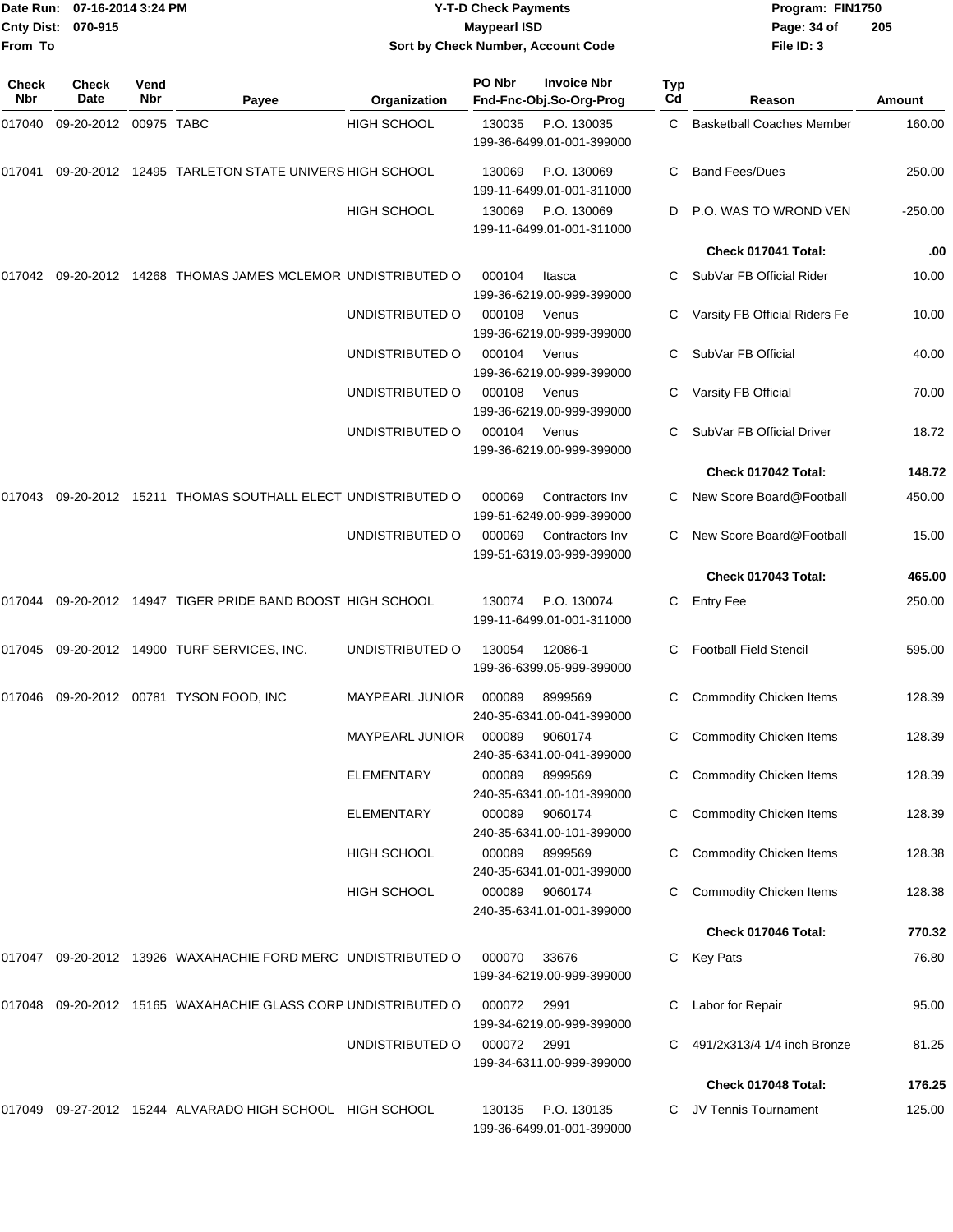|                    | Date Run: 07-16-2014 3:24 PM |
|--------------------|------------------------------|
| Cnty Dist: 070-915 |                              |
| lFrom To           |                              |

## **Date Run: Program: FIN1750 07-16-2014 3:24 PM Y-T-D Check Payments Cnty Dist: Page: 35 of 070-915 Maypearl ISD Sort by Check Number, Account Code**

| <b>Check</b><br><b>Nbr</b> | Check<br>Date | Vend<br>Nbr | Payee                                                     | Organization          | PO Nbr       | <b>Invoice Nbr</b><br>Fnd-Fnc-Obj.So-Org-Prog | Typ<br>Cd | Reason                           | Amount |
|----------------------------|---------------|-------------|-----------------------------------------------------------|-----------------------|--------------|-----------------------------------------------|-----------|----------------------------------|--------|
| 017050                     |               |             | 09-27-2012 13598 AMERICAN BOOK COMPAN HIGH SCHOOL         |                       | 130101       | 1127405-IN<br>199-11-6399.38-001-311000       |           | C supplies                       | 307.72 |
| 017051                     |               |             | 09-27-2012 12521 BAND SHOPPE                              | <b>HIGH SCHOOL</b>    | 130086       | 553769-01<br>199-11-6399.29-001-311000        | C.        | Band Equipment/Instrument        | 587.35 |
|                            |               |             | 017052 09-27-2012 14221 BRIAN CUPP                        | <b>HIGH SCHOOL</b>    | 130088       | P.O. 130088<br>199-11-6499.01-001-311000      | C         | Dues Reimbursement               | 50.00  |
|                            |               |             | 017053 09-27-2012 00217 CITY OF MAYPEARL                  | UNDISTRIBUTED O       | 000113       | 4602105300<br>199-51-6259.04-999-399000       |           | Electric @ Sports Complex        | 51.99  |
| 017054                     |               |             | 09-27-2012 13740 CLASSROOM DIRECT                         | <b>HIGH SCHOOL</b>    | 130080       | 208109248229<br>199-12-6399.00-001-399000     | С         | Headphones                       | 119.55 |
|                            |               |             |                                                           | <b>HIGH SCHOOL</b>    | 130080       | 208109248229<br>199-12-6399.02-001-399000     | С         | Headphones                       | 119.55 |
|                            |               |             |                                                           |                       |              |                                               |           | Check 017054 Total:              | 239.10 |
| 017055                     |               |             | 09-27-2012 13566 CONNIE D. HAGEN, INC.                    | UNDISTRIBUTED O       | 000114       | 89897<br>199-34-6219.01-999-399000            | С         | <b>DOT Testing</b>               | 57.50  |
|                            |               |             |                                                           | UNDISTRIBUTED O       | 000112 89583 | 199-34-6219.01-999-399000                     | С         | <b>DOT Testing</b>               | 81.50  |
|                            |               |             |                                                           |                       |              |                                               |           | Check 017055 Total:              | 139.00 |
| 017056                     |               |             | 09-27-2012 15239 CURTIS POLK                              | UNDISTRIBUTED O       | 000128       | Sunnyvale<br>199-36-6219.00-999-399000        |           | Varsity FB Official              | 70.00  |
|                            |               |             |                                                           | UNDISTRIBUTED O       | 000128       | Sunnyvale<br>199-36-6219.00-999-399000        |           | Varsity FB Official Driver       | 30.63  |
|                            |               |             |                                                           |                       |              |                                               |           | Check 017056 Total:              | 100.63 |
| 017057                     |               |             | 09-27-2012 12952 D & H EDUCATIONAL SALES HIGH SCHOOL      |                       | 130100       | 44405086<br>199-11-6399.42-001-311000         | С         | supplies                         | 953.80 |
| 017058                     |               |             | 09-27-2012 15241 DALLAS DEES                              | <b>HIGH SCHOOL</b>    | 130130       | 30152<br>199-11-6399.22-001-311000            | C         | Reimbursement                    | 81.50  |
| 017059                     |               |             | 09-27-2012 13639 EAST TEXAS COPY SYSTE ADMINISTRATIVE     |                       | 130058       | 147575/146985<br>199-41-6399.01-701-399000    | С         | Toner-Printer-NotOnContrac       | 68.00  |
|                            |               |             | 017060 09-27-2012 00040 FLATT STATIONERS, INC.            | UNDISTRIBUTED O       | 130046       | 208986-00<br>199-31-6399.01-999-323000        |           | C Supplies + Fuel Charge         | 692.69 |
|                            |               |             |                                                           | <b>ADMINISTRATIVE</b> | 130108       | 209512-00<br>199-41-6399.01-701-399000        | C.        | Supplies + Fuel Charge           | 13.50  |
|                            |               |             |                                                           | UNDISTRIBUTED O       | 130108       | 209512-00<br>199-51-6319.02-999-399000        |           | Supplies + Fuel Charge           | 123.00 |
|                            |               |             |                                                           |                       |              |                                               |           | Check 017060 Total:              | 829.19 |
|                            |               |             | 017061 09-27-2012 12540 FREESTYLE PHOTOGRAPHI HIGH SCHOOL |                       | 130089       | 319748<br>199-11-6399.39-001-311000           |           | C Supplies                       | 436.12 |
|                            |               |             | 017062 09-27-2012 15127 GLEN ROSE HS                      | HIGH SCHOOL           | 130107       | P.O. 130107<br>199-36-6499.01-001-399000      |           | C Cross Country Meet             | 250.00 |
|                            |               |             | 017063 09-27-2012 15238 GRADY DALE                        | UNDISTRIBUTED O       | 000125       | Sunnyvale<br>199-36-6219.00-999-399000        |           | C Varsity FB Official Riders Fe  | 10.00  |
|                            |               |             |                                                           | UNDISTRIBUTED O       | 000125       | Sunnyvale<br>199-36-6219.00-999-399000        |           | C Varsity FB Official            | 70.00  |
|                            |               |             |                                                           |                       |              |                                               |           | Check 017063 Total:              | 80.00  |
|                            |               |             | 017064 09-27-2012 00467 HEXCO ACADEMIC                    | <b>ELEMENTARY</b>     | 130047       | 12949-1<br>199-11-6399.01-101-321000          |           | C UIL - 3rd, 4th, and 5th grades | 173.75 |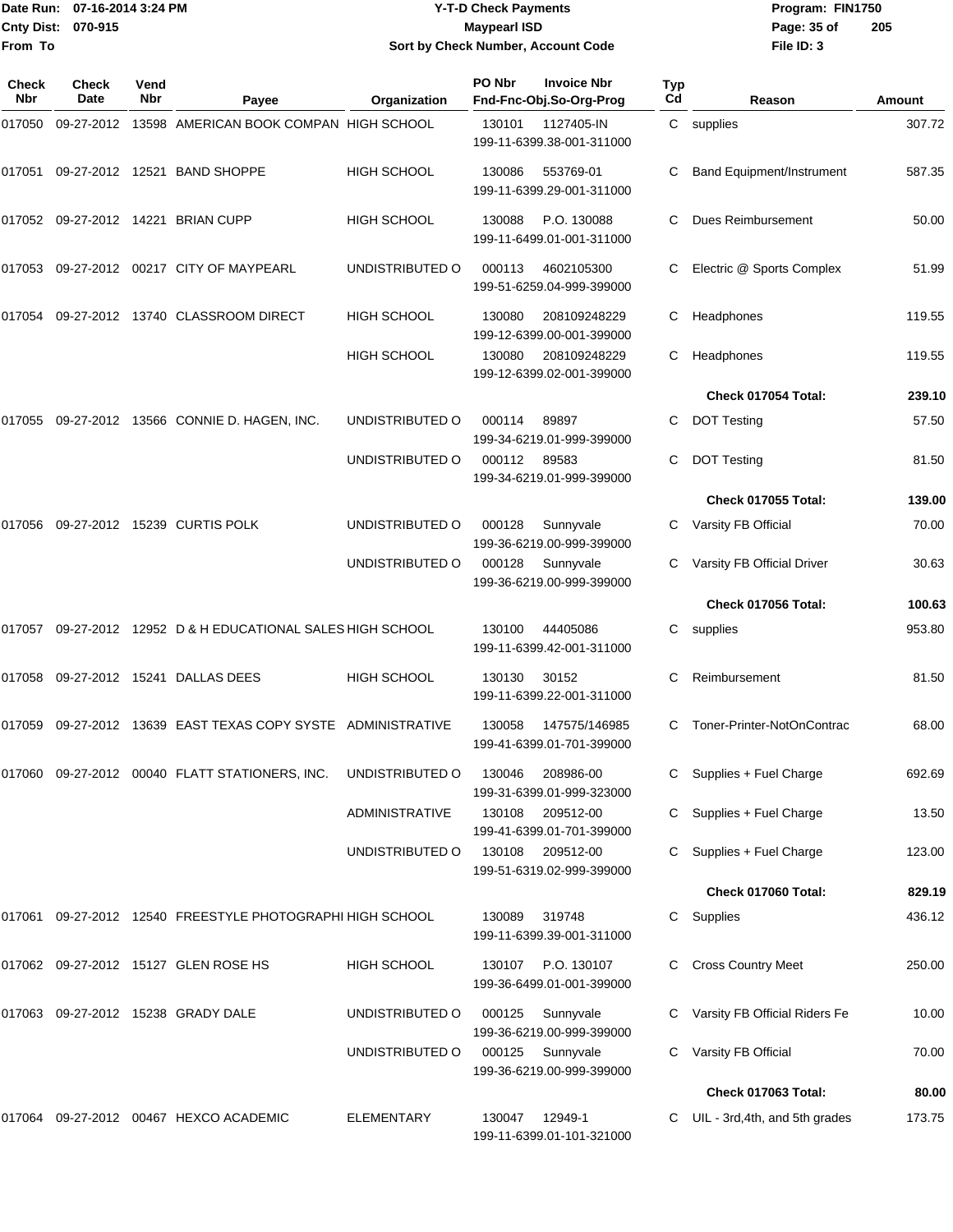|                   | Date Run: 07-16-2014 3:24 PM     |             |                                                                |                                  | <b>Y-T-D Check Payments</b> |                                               |                  | Program: FIN1750               |          |
|-------------------|----------------------------------|-------------|----------------------------------------------------------------|----------------------------------|-----------------------------|-----------------------------------------------|------------------|--------------------------------|----------|
| <b>Cnty Dist:</b> | 070-915                          |             |                                                                |                                  | <b>Maypearl ISD</b>         |                                               |                  | Page: 36 of                    | 205      |
| From To           |                                  |             |                                                                |                                  |                             | Sort by Check Number, Account Code            |                  | File ID: 3                     |          |
| Check<br>Nbr      | <b>Check</b><br>Date             | Vend<br>Nbr | Payee                                                          | Organization                     | PO Nbr                      | <b>Invoice Nbr</b><br>Fnd-Fnc-Obj.So-Org-Prog | <b>Typ</b><br>Cd | Reason                         | Amount   |
| 017065            | 09-27-2012                       |             | 00612 HOME DEPOT CREDIT SER UNDISTRIBUTED O                    |                                  | 000116                      | 65050000782375<br>199-51-6319.02-999-399000   |                  | C Supplies                     | 39.17    |
|                   |                                  |             |                                                                | UNDISTRIBUTED O                  | 000116                      | 65050000269845<br>199-51-6319.02-999-399000   | C                | Supplies                       | 46.72    |
|                   |                                  |             |                                                                | UNDISTRIBUTED O                  | 000116                      | 65050000292466<br>199-51-6319.02-999-399000   | C                | Supplies                       | 204.20   |
|                   |                                  |             |                                                                | UNDISTRIBUTED O                  | 000116                      | 65050000142489<br>199-51-6319.02-999-399000   | C.               | Supplies                       | 114.87   |
|                   |                                  |             |                                                                |                                  |                             |                                               |                  | Check 017065 Total:            | 404.96   |
| 017066            |                                  |             | 09-27-2012 13772 JARRED GOODALL                                | UNDISTRIBUTED O                  | 000127                      | Sunnyvale<br>199-36-6219.00-999-399000        | C.               | Varsity FB Official Riders Fe  | 10.00    |
|                   |                                  |             |                                                                | UNDISTRIBUTED O                  | 000127                      | Sunnyvale<br>199-36-6219.00-999-399000        |                  | Varsity FB Official            | 70.00    |
|                   |                                  |             |                                                                |                                  |                             |                                               |                  | Check 017066 Total:            | 80.00    |
| 017067            |                                  |             | 09-27-2012 13904 JERRY D. DAVIS                                | UNDISTRIBUTED O                  | 000122                      | Itasca<br>199-36-6219.00-999-399000           | C                | SubVar FB Official Rider       | 10.00    |
|                   |                                  |             |                                                                | UNDISTRIBUTED O                  | 000122                      | Sunnyvale<br>199-36-6219.00-999-399000        |                  | SubVar FB Official Rider       | 10.00    |
|                   |                                  |             |                                                                | UNDISTRIBUTED O                  | 000122                      | Sunnyv<br>199-36-6219.00-999-399000           | C                | SubVar FB Official             | 40.00    |
|                   |                                  |             |                                                                |                                  |                             |                                               |                  | Check 017067 Total:            | 60.00    |
|                   |                                  |             | 017068 09-27-2012 15240 JOHN DOLMAN                            | UNDISTRIBUTED O                  | 000126                      | Sunnyvale<br>199-36-6219.00-999-399000        | C.               | Varsity FB Official            | 70.00    |
|                   |                                  |             |                                                                | UNDISTRIBUTED O                  | 000126                      | Sunnyvale<br>199-36-6219.00-999-399000        | C                | Varsity FB Official Driver     | 77.25    |
|                   |                                  |             |                                                                |                                  |                             |                                               |                  | Check 017068 Total:            | 147.25   |
| 017069            |                                  |             | 09-27-2012 13940 JOHN E. MARTINEZ                              | UNDISTRIBUTED O                  | 000118                      | Sunnyvale<br>199-36-6219.00-999-399000        | C.               | SubVar FB Announcer            | 25.00    |
|                   |                                  |             |                                                                | UNDISTRIBUTED O 000118 Sunnyvale |                             | 199-36-6219.00-999-399000                     |                  | C Vasity FB Announcer          | 25.00    |
|                   |                                  |             |                                                                |                                  |                             |                                               |                  | Check 017069 Total:            | 50.00    |
|                   | 017070 09-27-2012 15242 JOY BUSH |             |                                                                | UNDISTRIBUTED O                  | 130133                      | 100<br>199-31-6219.01-999-323000              |                  | C Service - LPC                | 1,600.00 |
|                   |                                  |             | 017071 09-27-2012 14969 LORENZO LEAKE                          | UNDISTRIBUTED O                  | 000123                      | Sunnyvale<br>199-36-6219.00-999-399000        |                  | C SubVar FB Official           | 40.00    |
|                   |                                  |             |                                                                | UNDISTRIBUTED O                  | 000123                      | Sunnyvale<br>199-36-6219.00-999-399000        |                  | C SubVar FB Official Driver    | 35.37    |
|                   |                                  |             |                                                                |                                  |                             |                                               |                  | Check 017071 Total:            | 75.37    |
|                   |                                  |             | 017072 09-27-2012 13717 MAKEMUSIC                              | HIGH SCHOOL                      | 130110                      | 1495858<br>199-11-6399.29-001-311BAN          |                  | Subscriptions                  | 284.00   |
|                   |                                  |             | 017073 09-27-2012 15197 NORTHEAST TEXAS DISTRI UNDISTRIBUTED O |                                  | 130037                      | 12156621<br>199-36-6399.17-999-399000         |                  | C Valves, Bellows and Hose+Fre | 676.55   |
|                   |                                  |             | 017074 09-27-2012 12087 OAK CLIFF OFFICE SUPPLY HIGH SCHOOL    |                                  | 130075                      | 314071-0<br>199-11-6399.12-001-311000         |                  | <b>Underdesk Keyboard</b>      | 151.98   |
|                   |                                  |             | 017075 09-27-2012 14093 PC & MACEXCHANGE                       | UNDISTRIBUTED O                  | 130061                      | 68824<br>199-11-6399.46-999-311000            | C                | parts                          | 192.00   |
|                   |                                  |             |                                                                | <b>ELEMENTARY</b>                | 130061                      | 68824<br>199-11-6639.48-101-311000            |                  | C parts                        | 177.00   |

**Check 017075 Total: 369.00**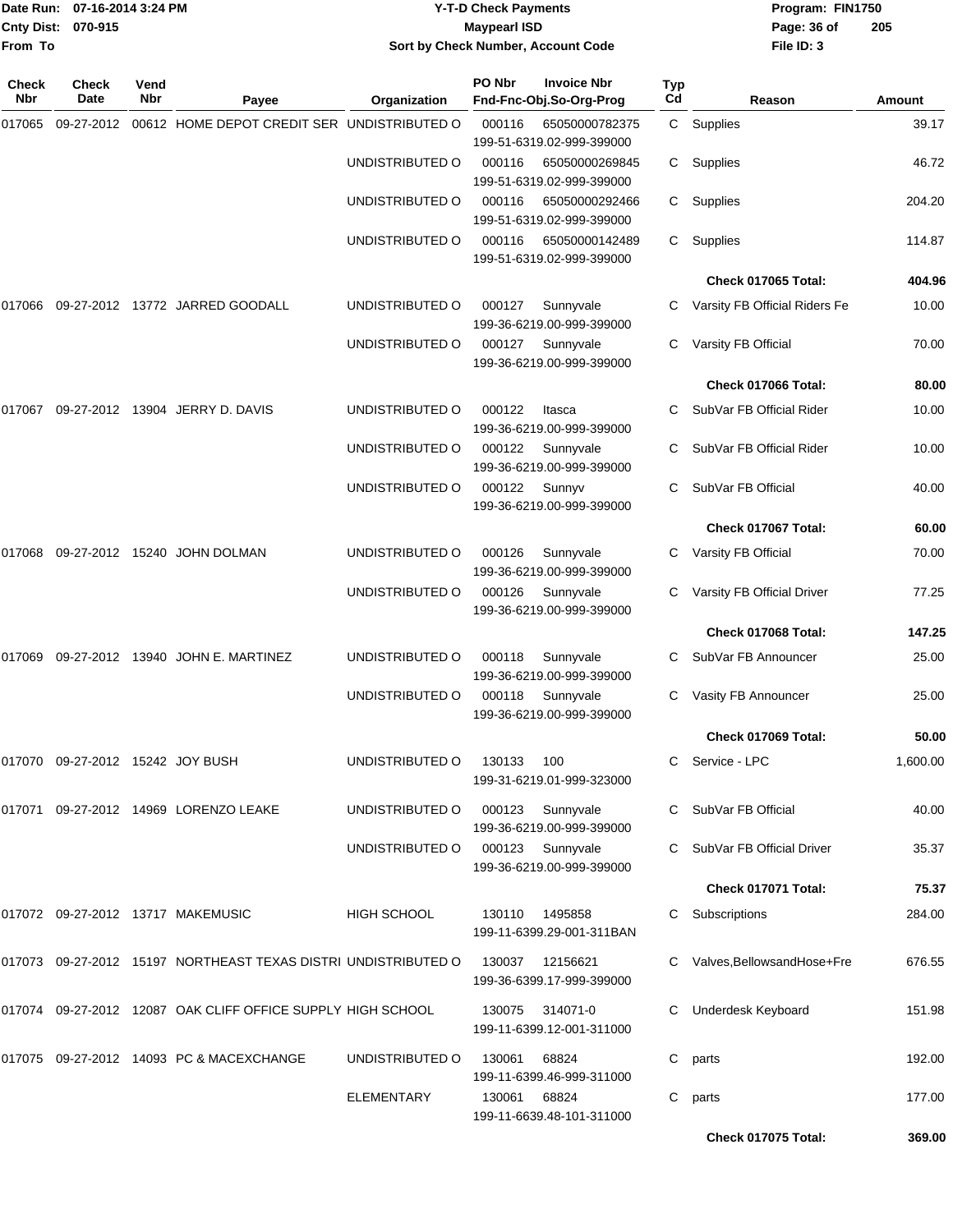|         | Date Run: 07-16-2014 3:24 PM |      |                                                                   |                        | <b>Y-T-D Check Payments</b> |                                                  |     | Program: FIN1750                 |          |
|---------|------------------------------|------|-------------------------------------------------------------------|------------------------|-----------------------------|--------------------------------------------------|-----|----------------------------------|----------|
|         | Cnty Dist: 070-915           |      |                                                                   |                        | <b>Maypearl ISD</b>         |                                                  |     | Page: 37 of                      | 205      |
| From To |                              |      |                                                                   |                        |                             | Sort by Check Number, Account Code               |     | File ID: 3                       |          |
| Check   | Check                        | Vend |                                                                   |                        | PO Nbr                      | <b>Invoice Nbr</b>                               | Typ |                                  |          |
| Nbr     | Date                         | Nbr  | Payee                                                             | Organization           |                             | Fnd-Fnc-Obj.So-Org-Prog                          | Cd  | Reason                           | Amount   |
|         |                              |      | 017076  09-27-2012  14188  PIONEER ATHLETICS                      | UNDISTRIBUTED O        | 130039                      | <b>INV458061</b><br>199-36-6399.05-999-399000    |     | C Field Paint                    | 3,899.00 |
| 017077  | 09-27-2012 14314 RAPTOR      |      |                                                                   | <b>MAYPEARL JUNIOR</b> | 130063                      | 32923<br>199-11-6639.48-041-311000               | С   | replacement hardware             | 139.00   |
|         |                              |      | 017078 09-27-2012 14970 RAY PETTY                                 | UNDISTRIBUTED O        | 000120                      | Sunnyvale<br>199-36-6219.00-999-399000           | C   | Varsity FB Clock/Scoreboard      | 25.00    |
| 017079  |                              |      | 09-27-2012 15219 RICHARD MICHAEL TERRY, UNDISTRIBUTED O           |                        | 000119                      | Sunnyvale<br>199-36-6219.00-999-399000           | C   | SubVar FB Clock/Scoreboar        | 25.00    |
|         |                              |      |                                                                   | UNDISTRIBUTED O        | 000119                      | Sunnyvale<br>199-36-6219.00-999-399000           |     | Varsity FB Clock/Scoreboard      | 25.00    |
|         |                              |      |                                                                   |                        |                             |                                                  |     | Check 017079 Total:              | 50.00    |
| 017080  |                              |      | 09-27-2012 13869 RICKEY R. HERRON II                              | UNDISTRIBUTED O        | 000129                      | Sunnyvale<br>199-36-6219.00-999-399000           | С   | Varsity FB Official              | 70.00    |
|         |                              |      |                                                                   | UNDISTRIBUTED O        | 000129                      | Sunnyvale<br>199-36-6219.00-999-399000           |     | Varsity FB Official Driver       | 29.97    |
|         |                              |      |                                                                   |                        |                             |                                                  |     | Check 017080 Total:              | 99.97    |
| 017081  |                              |      | 09-27-2012 14913 RIVERSIDE                                        | UNDISTRIBUTED O        | 130030                      | 948827191<br>199-31-6399.00-999-323000           | C   | WJ III NU Tests                  | 1,085.70 |
| 017082  |                              |      | 09-27-2012 14399 ROBERT HODGE JR.                                 | UNDISTRIBUTED O        | 000124                      | Sunnyvale<br>199-36-6219.00-999-399000           | C   | SubVar FB Official               | 40.00    |
|         |                              |      |                                                                   | UNDISTRIBUTED O        | 000124                      | Sunnyvale<br>199-36-6219.00-999-399000           | C   | SubVar FB Official Driver        | 12.48    |
|         |                              |      |                                                                   |                        |                             |                                                  |     | Check 017082 Total:              | 52.48    |
|         |                              |      | 017083 09-27-2012 15234 HANDS OF HOPE THERAPY, UNDISTRIBUTED O    |                        | 130119                      | Invoice<br>199-31-6219.02-999-323000             |     | <b>Physical Therapy Services</b> | 840.00   |
| 017084  |                              |      | 09-27-2012 00316 SCHOOL SPECIALTY INC.                            | UNDISTRIBUTED O        | 130044                      | 208109240893<br>199-11-6399.02-999-323000        | С   | Supplies                         | 438.82   |
|         |                              |      |                                                                   | <b>ELEMENTARY</b>      | 130048                      | 308101446423<br>199-11-6399.08-101-323000        |     | C Pre-K                          | 121.92   |
|         |                              |      |                                                                   | <b>ELEMENTARY</b>      |                             | 130049 208109240894<br>199-11-6399.13-101-311000 |     | UIL - Mirriam Webster Int        | 96.90    |
|         |                              |      |                                                                   |                        |                             |                                                  |     | Check 017084 Total:              | 657.64   |
| 017085  |                              |      | 09-27-2012  15220  SIMONE HASTINGS                                | UNDISTRIBUTED O        | 000121                      | Sunnyvale<br>199-36-6219.00-999-399000           | C   | Varsity FB Gate                  | 25.00    |
|         |                              |      | 017086 09-27-2012 00575 TASA, MEMBERSHIP                          | <b>ADMINISTRATIVE</b>  | 130113                      | 201209200006138<br>199-41-6499.00-701-399000     | C   | TASA Membership - RNeill         | 300.00   |
|         |                              |      | 017087 09-27-2012 12471 TEXAS DEPARTMENT OF P ADMINISTRATIVE      |                        | 000111                      | CR-11208-0943<br>199-41-6219.10-701-399000       |     | <b>Criminal Records Service</b>  | 3.00     |
|         |                              |      | 017088 09-27-2012 13497 THE LINCOLN NAT. LIFE INS UNDISTRIBUTED O |                        | 000117                      | TASBMISD-BL-595<br>199-41-6429.01-999-399000     | C   | Employee Life Insurance Pre      | 698.90   |
|         |                              |      | 017089 09-27-2012 00135 TMEA REGION VII-VOCAL DI HIGH SCHOOL      |                        | 130106                      | P.O. 130106<br>199-11-6499.29-001-311000         | C   | <b>Entry Fees</b>                | 65.00    |
|         |                              |      | 017090 09-27-2012 14289 TRUDIE HEAD                               | UNDISTRIBUTED O        | 130129 Invoice              |                                                  |     | C Services - Reading             | 2,976.15 |

017091 09-27-2012 00134 TXU ENERGY UNDISTRIBUTED O 000115 104437200047013 C Security Lights @ Bus Barn 20.04 199-51-6259.04-999-399000 UNDISTRIBUTED O 000115 104437200046467 C Security Light @ LSK 61.55

224-11-6219.00-999-323000

199-51-6259.04-999-399000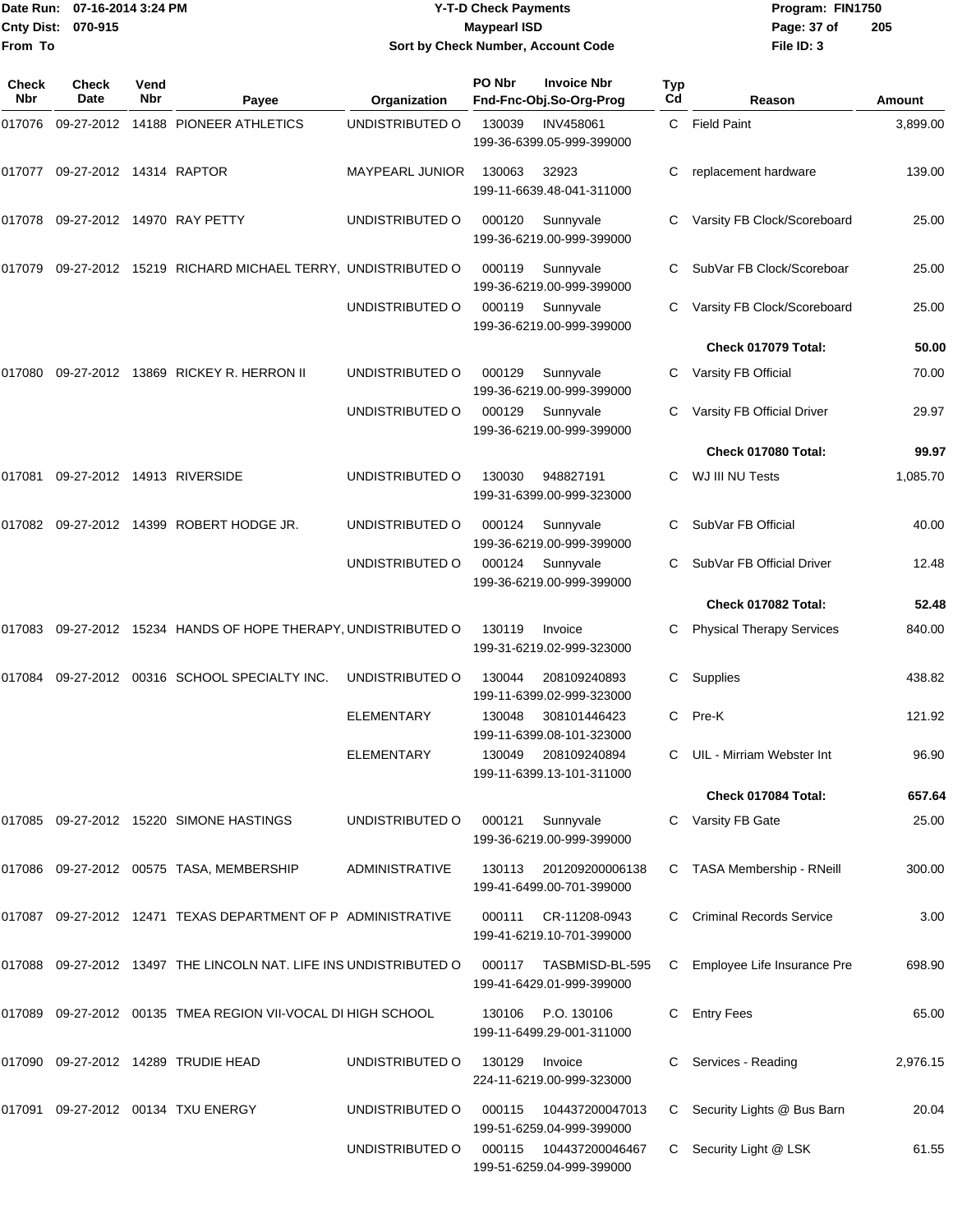| From To             | Date Run: 07-16-2014 3:24 PM<br>Cnty Dist: 070-915 |             |                                                              |                 | <b>Y-T-D Check Payments</b><br><b>Maypearl ISD</b> | Sort by Check Number, Account Code            |           | Program: FIN1750<br>Page: 38 of<br>File ID: 3 | 205      |  |
|---------------------|----------------------------------------------------|-------------|--------------------------------------------------------------|-----------------|----------------------------------------------------|-----------------------------------------------|-----------|-----------------------------------------------|----------|--|
| <b>Check</b><br>Nbr | <b>Check</b><br>Date                               | Vend<br>Nbr | Payee                                                        | Organization    | PO Nbr                                             | <b>Invoice Nbr</b><br>Fnd-Fnc-Obj.So-Org-Prog | Typ<br>Cd | Reason                                        | Amount   |  |
|                     |                                                    |             |                                                              | UNDISTRIBUTED O | 000115                                             | 104437200046463<br>199-51-6259.04-999-399000  | C         | Security Lights @ HS Ballpa                   | 61.55    |  |
|                     |                                                    |             |                                                              | UNDISTRIBUTED O | 000115                                             | 104437200046784<br>199-51-6259.04-999-399000  | C.        | Security Light @ Admin                        | 55.85    |  |
|                     |                                                    |             |                                                              | UNDISTRIBUTED O | 000115                                             | 104437200044069<br>199-51-6259.78-999-322000  | C.        | SecurityLight@AgBldg#1                        | 24.06    |  |
|                     |                                                    |             |                                                              | UNDISTRIBUTED O | 000115                                             | 104437200044069<br>199-51-6259.78-999-322000  | C.        | Security Light@Ag Bldg #2                     | 133.81   |  |
|                     |                                                    |             |                                                              |                 |                                                    |                                               |           | Check 017091 Total:                           | 356.86   |  |
|                     |                                                    |             | 017092 09-27-2012 01538 WESTERN PSYCHOLOGICA UNDISTRIBUTED O |                 | 130050                                             | 680125<br>199-31-6399.00-999-323000           | С         | Scoring Forms and Sum She                     | 250.80   |  |
| 017093              |                                                    |             | 10-05-2012 15074 ABIBOW RECYCLING LLC                        | UNDISTRIBUTED O | 000165                                             | 82-1074819<br>199-51-6259.03-999-399000       | С         | Recycling Dumpster Fees @                     | 17.24    |  |
|                     |                                                    |             |                                                              | UNDISTRIBUTED O | 000165                                             | 82-1074819<br>199-51-6259.03-999-399000       | C         | Recycling Dumpster Fees @                     | 15.28    |  |
|                     |                                                    |             |                                                              | UNDISTRIBUTED O | 000165                                             | 82-1074819<br>199-51-6259.03-999-399000       | С         | Recycling Dumpster Fees @                     | 36.28    |  |
|                     |                                                    |             |                                                              | UNDISTRIBUTED O | 000165                                             | 82-1074819<br>199-51-6259.03-999-399000       | C         | Recycling Dumpster Fees @                     | 58.36    |  |
|                     |                                                    |             |                                                              | UNDISTRIBUTED O | 000165                                             | 82-1074819<br>199-51-6259.03-999-399000       | C.        | Recycling Dumpster Fees @                     | 16.47    |  |
|                     |                                                    |             |                                                              |                 |                                                    |                                               |           | Check 017093 Total:                           | 143.63   |  |
| 017094              |                                                    |             | 10-05-2012 15209 AIR CLINIC ELLIS COUNTY LUNDISTRIBUTED O    |                 | 000173                                             | 612<br>199-51-6249.01-999-399000              |           | Labor - Installed 2 Driers                    | 50.00    |  |
|                     |                                                    |             |                                                              | UNDISTRIBUTED O | 000173                                             | 612<br>199-51-6249.01-999-399000              | C         | Labor                                         | 400.00   |  |
|                     |                                                    |             |                                                              | UNDISTRIBUTED O | 000171                                             | 611<br>199-51-6249.01-999-399000              | С         | Diag                                          | 59.95    |  |
|                     |                                                    |             |                                                              | UNDISTRIBUTED O | 000173                                             | 612<br>199-51-6249.01-999-399000              | C         | Diag. Fee - Compressor                        | 59.95    |  |
|                     |                                                    |             |                                                              | UNDISTRIBUTED O | 000173 612                                         | 199-51-6249.01-999-399000                     |           | C Diag Fee - Unit SSHP-4 Circ                 | 59.95    |  |
|                     |                                                    |             |                                                              | UNDISTRIBUTED O | 000174 557                                         | 199-51-6249.01-999-399000                     |           | C Maintenance Office                          | 210.00   |  |
|                     |                                                    |             |                                                              | UNDISTRIBUTED O | 000172 609                                         | 199-51-6249.01-999-399000                     |           | C Labor                                       | 225.00   |  |
|                     |                                                    |             |                                                              | UNDISTRIBUTED O | 000171 611                                         | 199-51-6249.01-999-399000                     |           | C Labor                                       | 350.00   |  |
|                     |                                                    |             |                                                              | UNDISTRIBUTED O | 000172 609                                         | 199-51-6319.02-999-399000                     |           | <b>Blower Bracket</b>                         | 25.00    |  |
|                     |                                                    |             |                                                              | UNDISTRIBUTED O | 000173 612                                         | 199-51-6319.02-999-399000                     | C.        | <b>Misc Material</b>                          | 55.00    |  |
|                     |                                                    |             |                                                              | UNDISTRIBUTED O | 000172 609                                         | 199-51-6319.02-999-399000                     |           | C MMS BoysLockerRmBlower                      | 90.00    |  |
|                     |                                                    |             |                                                              | UNDISTRIBUTED O | 000173 612                                         | 199-51-6319.02-999-399000                     |           | C Replaced Reversing Valve                    | 120.00   |  |
|                     |                                                    |             |                                                              | UNDISTRIBUTED O | 000171 611                                         | 199-51-6319.02-999-399000                     |           | C Freon and TXV                               | 225.00   |  |
|                     |                                                    |             |                                                              | UNDISTRIBUTED O | 000173 612                                         | 199-51-6319.02-999-399000                     |           | C Freon R-22                                  | 150.00   |  |
|                     |                                                    |             |                                                              | UNDISTRIBUTED O | 000173 612                                         | 199-51-6319.02-999-399000                     | C         | Replace Compressor                            | 3,075.00 |  |
|                     |                                                    |             |                                                              |                 |                                                    |                                               |           | Check 017094 Total:                           | 5,154.85 |  |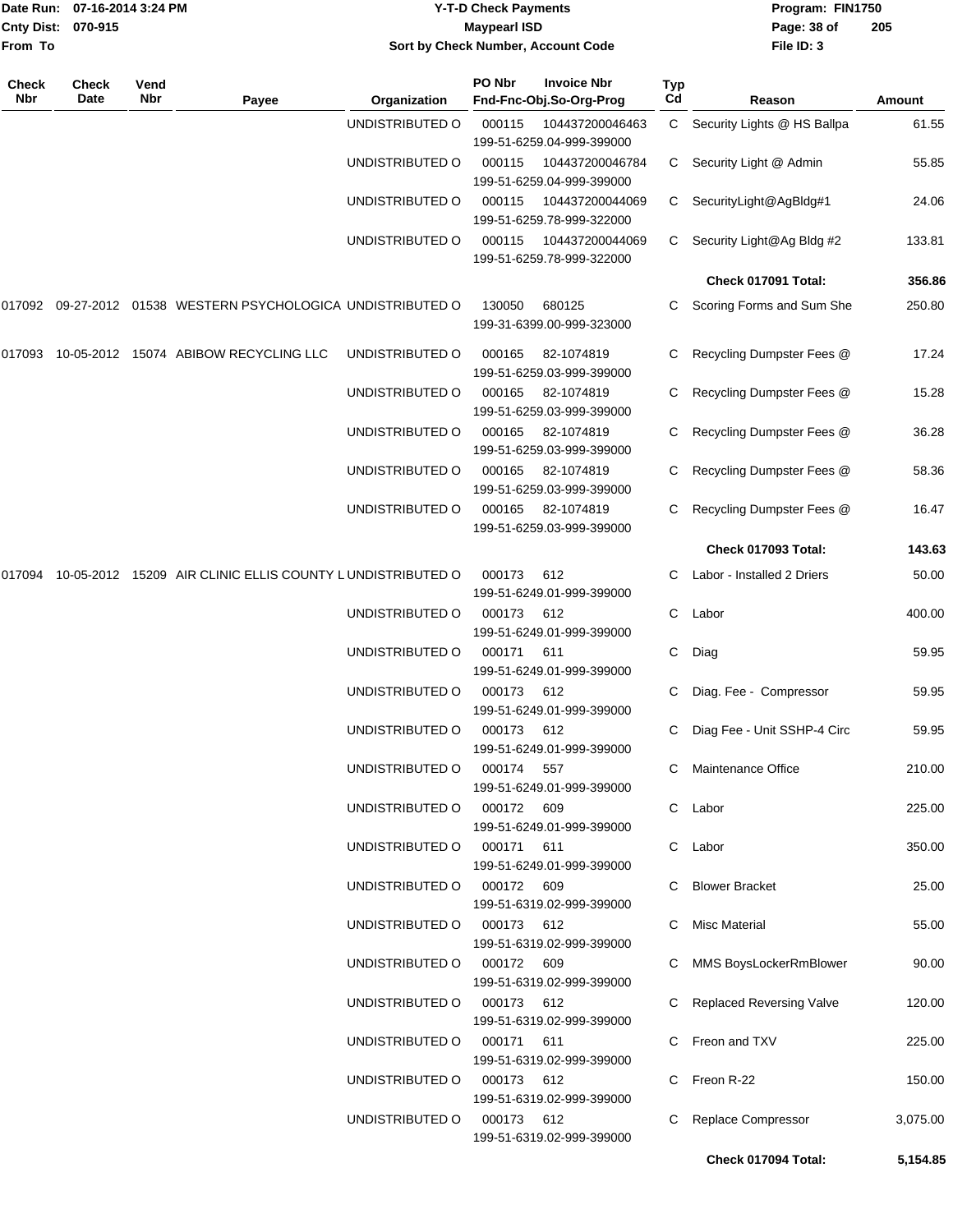| From To             | Date Run: 07-16-2014 3:24 PM<br>Cnty Dist: 070-915 |                    |                                                                | <b>Y-T-D Check Payments</b><br><b>Maypearl ISD</b><br>Sort by Check Number, Account Code |              |                                               |           | Program: FIN1750<br>Page: 39 of<br>File ID: 3 | 205       |
|---------------------|----------------------------------------------------|--------------------|----------------------------------------------------------------|------------------------------------------------------------------------------------------|--------------|-----------------------------------------------|-----------|-----------------------------------------------|-----------|
| <b>Check</b><br>Nbr | <b>Check</b><br>Date                               | Vend<br><b>Nbr</b> | Payee                                                          | Organization                                                                             | PO Nbr       | <b>Invoice Nbr</b><br>Fnd-Fnc-Obj.So-Org-Prog | Typ<br>Cd | Reason                                        | Amount    |
| 017095              |                                                    |                    | 10-05-2012  14894  ANGIE HUGHES                                | UNDISTRIBUTED O                                                                          | 000158       | Godley<br>199-36-6219.00-999-399000           | C.        | Var/SubVar VB Official Rider                  | 10.00     |
|                     |                                                    |                    |                                                                | UNDISTRIBUTED O                                                                          | 000158       | Godley<br>199-36-6219.00-999-399000           |           | SubVar Volleyball Official                    | 25.00     |
|                     |                                                    |                    |                                                                | UNDISTRIBUTED O                                                                          | 000158       | Godley<br>199-36-6219.00-999-399000           |           | Varsity Volleyball Official                   | 35.00     |
|                     |                                                    |                    |                                                                |                                                                                          |              |                                               |           | <b>Check 017095 Total:</b>                    | 70.00     |
| 017096              |                                                    |                    | 10-05-2012    15247    ANTHONY JEFFERSON                       | UNDISTRIBUTED O                                                                          | 000160       | Godley<br>199-36-6219.00-999-399000           | C.        | SubVar FB Official                            | 40.00     |
|                     |                                                    |                    |                                                                | UNDISTRIBUTED O                                                                          | 000160       | Godley<br>199-36-6219.00-999-399000           |           | SubVar FB Official Driver                     | 16.65     |
|                     |                                                    |                    |                                                                |                                                                                          |              |                                               |           | Check 017096 Total:                           | 56.65     |
|                     |                                                    |                    | 017097 10-05-2012 15228 ASHLEY CAIN                            | UNDISTRIBUTED O                                                                          | 000180       | Keene<br>199-36-6219.00-999-399000            |           | SubVar Volleyball Official                    | 25.00     |
|                     |                                                    |                    |                                                                | UNDISTRIBUTED O                                                                          | 000180       | Keene<br>199-36-6219.00-999-399000            |           | Varsity Volleyball Official                   | 45.00     |
|                     |                                                    |                    |                                                                | UNDISTRIBUTED O                                                                          | 000180       | Keene<br>199-36-6219.00-999-399000            |           | Var/SubVar VB Official Drive                  | 31.08     |
|                     |                                                    |                    |                                                                |                                                                                          |              |                                               |           | Check 017097 Total:                           | 101.08    |
|                     |                                                    |                    | 017098 10-05-2012 00901 AVENUE FUEL DISTRIBUTO UNDISTRIBUTED O |                                                                                          | 000144       | 50724<br>199-34-6311.01-999-399000            | C.        | 858 Gallons - LS Diesel                       | 2,942.08  |
| 017099              |                                                    |                    | 10-05-2012 13576 CANON FINANCIAL SERVIC HIGH SCHOOL            |                                                                                          | 000187       | 12142915<br>199-11-6269.00-001-311000         |           | Canon Lease Agreement                         | 427.73    |
|                     |                                                    |                    |                                                                | MAYPEARL JUNIOR                                                                          | 000187       | 12142915<br>199-11-6269.00-041-311000         | C         | Canon Lease Agreement                         | 427.73    |
|                     |                                                    |                    |                                                                | <b>ELEMENTARY</b>                                                                        | 000187       | 12142915<br>199-11-6269.00-101-311000         | C         | Canon Lease Agreement                         | 427.73    |
|                     |                                                    |                    |                                                                | <b>ELEMENTARY</b>                                                                        | 000187       | 12142915<br>199-11-6269.00-101-399000         |           | Canon Lease Agreement                         | 427.73    |
|                     |                                                    |                    |                                                                | <b>HIGH SCHOOL</b>                                                                       | 000187       | 12142915<br>199-11-6269.01-001-311000         |           | C Canon Lease Agreement                       | 427.73    |
|                     |                                                    |                    |                                                                | MAYPEARL JUNIOR                                                                          |              | 000187 12142915<br>199-11-6269.01-041-311000  |           | Canon Lease Agreement                         | 427.73    |
|                     |                                                    |                    |                                                                | DIR COST-ADMINIS 000187 12142915                                                         |              | 199-41-6249.00-720-399000                     |           | Canon Lease Agreement                         | 427.73    |
|                     |                                                    |                    |                                                                |                                                                                          |              |                                               |           | Check 017099 Total:                           | 2,994.11  |
|                     |                                                    |                    | 017100 10-05-2012 00527 CDWG INC.                              | UNDISTRIBUTED O                                                                          | 130117       | R300041<br>199-11-6639.50-999-399000          |           | C Unitrends-Recvy, Surestart, S               | 13,435.00 |
|                     |                                                    |                    | 017101 10-05-2012 00510 CEE DEE'S LOCKS AND                    | UNDISTRIBUTED O                                                                          | 000168       | 16410<br>199-51-6249.00-999-399000            |           | C Service Trip                                | 45.00     |
|                     |                                                    |                    |                                                                | UNDISTRIBUTED O                                                                          | 000167 16426 | 199-51-6249.00-999-399000                     |           | C Service call                                | 45.00     |
|                     |                                                    |                    |                                                                | UNDISTRIBUTED O                                                                          | 000168       | 16410<br>199-51-6319.02-999-399000            |           | C 1 - 215 Room                                | 3.00      |
|                     |                                                    |                    |                                                                | UNDISTRIBUTED O                                                                          | 000168       | 16410<br>199-51-6319.02-999-399000            |           | C 2 - 7-8 Room Key                            | 8.00      |
|                     |                                                    |                    |                                                                | UNDISTRIBUTED O                                                                          | 000168       | 16410<br>199-51-6319.02-999-399000            |           | C 5 - EC-1                                    | 15.00     |
|                     |                                                    |                    |                                                                | UNDISTRIBUTED O                                                                          | 000168       | 16410<br>199-51-6319.02-999-399000            |           | C 5 - Pad Lock Gym Keys                       | 15.00     |
|                     |                                                    |                    |                                                                | UNDISTRIBUTED O                                                                          | 000167 16426 | 199-51-6319.02-999-399000                     |           | C Tail PCS-BoysLockerRm                       | 15.00     |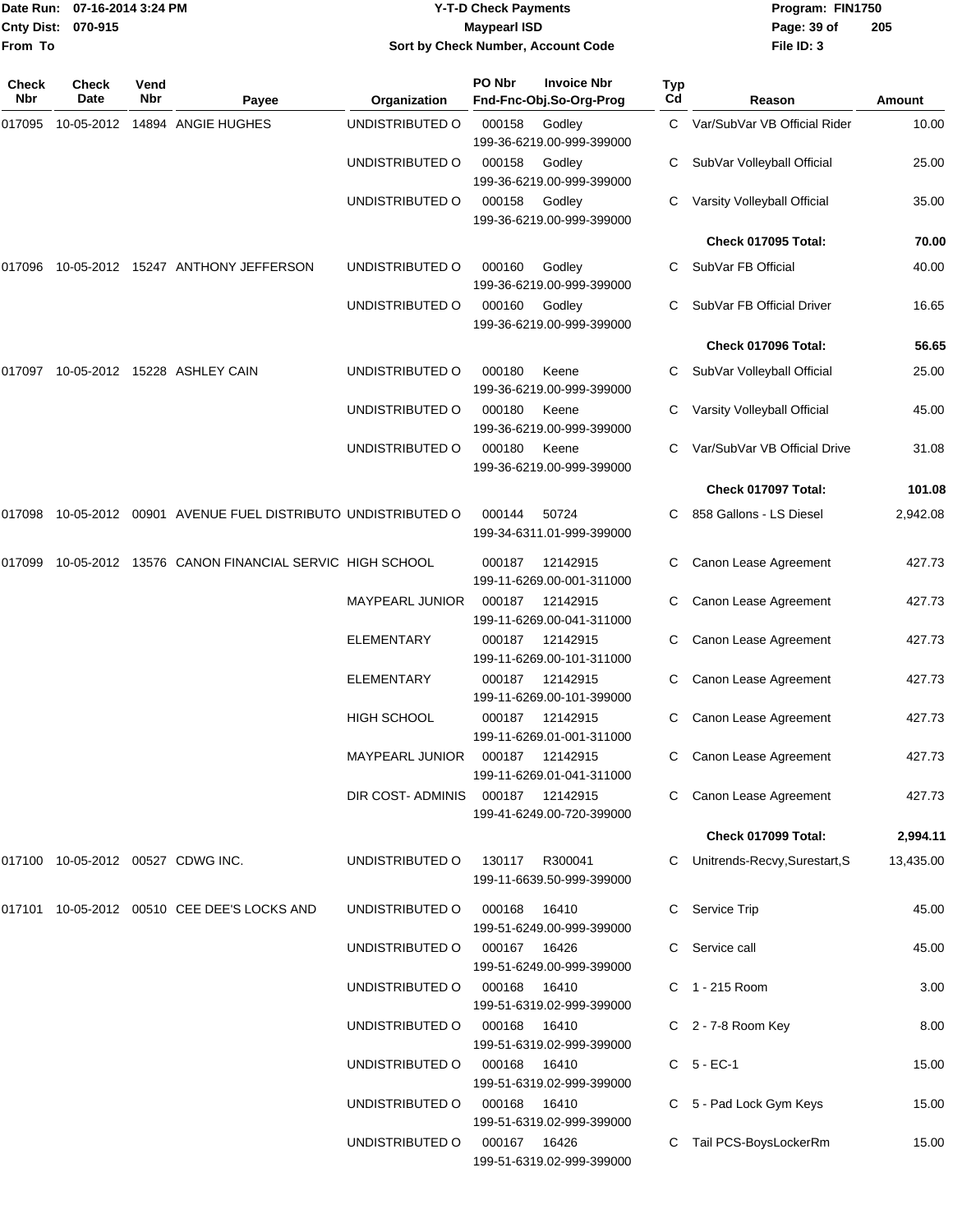| Cnty Dist:   | Date Run: 07-16-2014 3:24 PM<br>070-915 |             |                                                               |                      | <b>Y-T-D Check Payments</b><br><b>Maypearl ISD</b> |                                               |           | Program: FIN1750<br>Page: 40 of    | 205      |
|--------------|-----------------------------------------|-------------|---------------------------------------------------------------|----------------------|----------------------------------------------------|-----------------------------------------------|-----------|------------------------------------|----------|
| From To      |                                         |             |                                                               |                      |                                                    | Sort by Check Number, Account Code            |           | File ID: 3                         |          |
| Check<br>Nbr | <b>Check</b><br>Date                    | Vend<br>Nbr | Payee                                                         | Organization         | PO Nbr                                             | <b>Invoice Nbr</b><br>Fnd-Fnc-Obj.So-Org-Prog | Typ<br>Cd | Reason                             | Amount   |
|              |                                         |             |                                                               | UNDISTRIBUTED O      | 000168                                             | 16410                                         |           | C 5 - Concession Stand Keys        | 15.00    |
|              |                                         |             |                                                               |                      |                                                    | 199-51-6319.02-999-399000                     |           |                                    |          |
|              |                                         |             |                                                               | UNDISTRIBUTED O      | 000168                                             | 16410                                         |           | C 4-AEB                            | 16.00    |
|              |                                         |             |                                                               |                      |                                                    | 199-51-6319.02-999-399000                     |           |                                    |          |
|              |                                         |             |                                                               | UNDISTRIBUTED O      | 000168                                             | 16410<br>199-51-6319.02-999-399000            |           | C 4-AEG                            | 16.00    |
|              |                                         |             |                                                               | UNDISTRIBUTED O      | 000168                                             | 16410                                         |           | C 8 - Elevator Keys                | 24.00    |
|              |                                         |             |                                                               |                      |                                                    | 199-51-6319.02-999-399000                     |           |                                    |          |
|              |                                         |             |                                                               | UNDISTRIBUTED O      | 000167                                             | 16426                                         | C         | Reset Lock 248                     | 45.00    |
|              |                                         |             |                                                               |                      |                                                    | 199-51-6319.02-999-399000                     |           |                                    |          |
|              |                                         |             |                                                               |                      |                                                    |                                               |           | Check 017101 Total:                | 262.00   |
|              |                                         |             |                                                               | <b>DISTRICT WIDE</b> | 000137                                             | Sunnyvale                                     |           | Y Security Var FB - Bill Crews     | 100.00   |
|              |                                         |             |                                                               |                      |                                                    | 199-52-6259.01-999-399000                     |           |                                    |          |
|              |                                         |             |                                                               | <b>DISTRICT WIDE</b> | 000137                                             | Sunnyvale                                     | Y.        | Security Var FB - Michael          | 100.00   |
|              |                                         |             |                                                               |                      |                                                    | 199-52-6259.01-999-399000                     |           |                                    |          |
|              |                                         |             |                                                               | <b>DISTRICT WIDE</b> | 000136                                             | 1081                                          | Y         | Water Service @ LSK Yard           | 34.20    |
|              |                                         |             |                                                               |                      |                                                    | 199-51-6259.01-999-399000                     |           |                                    |          |
|              |                                         |             |                                                               | <b>DISTRICT WIDE</b> | 000136                                             | 383<br>199-51-6259.01-999-399000              |           | Water Service @ High Scho          | 93.20    |
|              |                                         |             |                                                               | <b>DISTRICT WIDE</b> | 000136                                             | 574                                           |           | Y Water Service @ Old Junior       | 42.45    |
|              |                                         |             |                                                               |                      |                                                    | 199-51-6259.01-999-399000                     |           |                                    |          |
|              |                                         |             |                                                               | <b>DISTRICT WIDE</b> | 000136                                             | 1080                                          |           | Y Water Service @ LSK              | 453.20   |
|              |                                         |             |                                                               |                      |                                                    | 199-51-6259.01-999-399000                     |           |                                    |          |
|              |                                         |             |                                                               | <b>DISTRICT WIDE</b> | 000136                                             | 82                                            |           | Water Service @ WPA Buildi         | 148.40   |
|              |                                         |             |                                                               |                      |                                                    | 199-51-6259.01-999-399000                     |           |                                    |          |
|              |                                         |             |                                                               | <b>DISTRICT WIDE</b> | 000136                                             | 1394                                          | Y.        | Water Service @ HS                 | 190.40   |
|              |                                         |             |                                                               |                      |                                                    | 199-51-6259.01-999-399000                     |           |                                    |          |
|              |                                         |             |                                                               | <b>DISTRICT WIDE</b> | 000136                                             | 595                                           |           | Y Water Service @ Middle Sch       | 147.80   |
|              |                                         |             |                                                               | <b>DISTRICT WIDE</b> | 000136                                             | 199-51-6259.01-999-399000<br>- 80             |           | Y Water Service @ Ballfield        | 1,713.90 |
|              |                                         |             |                                                               |                      |                                                    | 199-51-6259.01-999-399000                     |           |                                    |          |
|              |                                         |             |                                                               | UNDISTRIBUTED O      | 000146 Godley                                      |                                               |           | C Security Var FB - Bill Crews     | 100.00   |
|              |                                         |             |                                                               |                      |                                                    | 199-52-6259.01-999-399000                     |           |                                    |          |
|              |                                         |             |                                                               |                      |                                                    |                                               |           | Check 017102 Total:                | 3,123.55 |
|              |                                         |             | 017103 10-05-2012 13279 CROSS COUNTRY PEST CO UNDISTRIBUTED O |                      | 000164                                             | 14298                                         | C.        | <b>Monthly Pest Control</b>        | 250.00   |
|              |                                         |             |                                                               |                      |                                                    | 199-51-6319.02-999-399000                     |           |                                    |          |
|              |                                         |             |                                                               | UNDISTRIBUTED O      | 000164                                             | 15001                                         |           | <b>Administration Bldg Treatme</b> | 324.75   |
|              |                                         |             |                                                               |                      |                                                    | 199-51-6319.02-999-399000                     |           |                                    |          |
|              |                                         |             |                                                               |                      |                                                    |                                               |           | Check 017103 Total:                | 574.75   |
|              |                                         |             | 017104 10-05-2012 00931 D.J. BESEDA                           | UNDISTRIBUTED O      | 000166                                             | Godley                                        | C.        | SubVar Volleyball Official         | 25.00    |
|              |                                         |             |                                                               |                      |                                                    | 199-36-6219.00-999-399000                     |           |                                    |          |
|              |                                         |             |                                                               | UNDISTRIBUTED O      | 000166                                             | Godley                                        |           | C Varsity Volleyball Official      | 35.00    |
|              |                                         |             |                                                               |                      |                                                    | 199-36-6219.00-999-399000                     |           |                                    |          |
|              |                                         |             |                                                               | UNDISTRIBUTED O      | 000166                                             | Godley                                        |           | C Var/SubVar VB Official Drive     | 44.40    |
|              |                                         |             |                                                               |                      |                                                    | 199-36-6219.00-999-399000                     |           |                                    |          |
|              |                                         |             |                                                               |                      |                                                    |                                               |           | Check 017104 Total:                | 104.40   |
|              | 017105 10-05-2012 15250 DEL KLINE       |             |                                                               | UNDISTRIBUTED O      | 000154                                             | Godley<br>199-36-6219.00-999-399000           | C.        | Varsity FB Official                | 70.00    |

UNDISTRIBUTED O 000154 Godley C Varsity FB Official Driver 39.96

**Check 017105 Total: 109.96**

199-36-6219.00-999-399000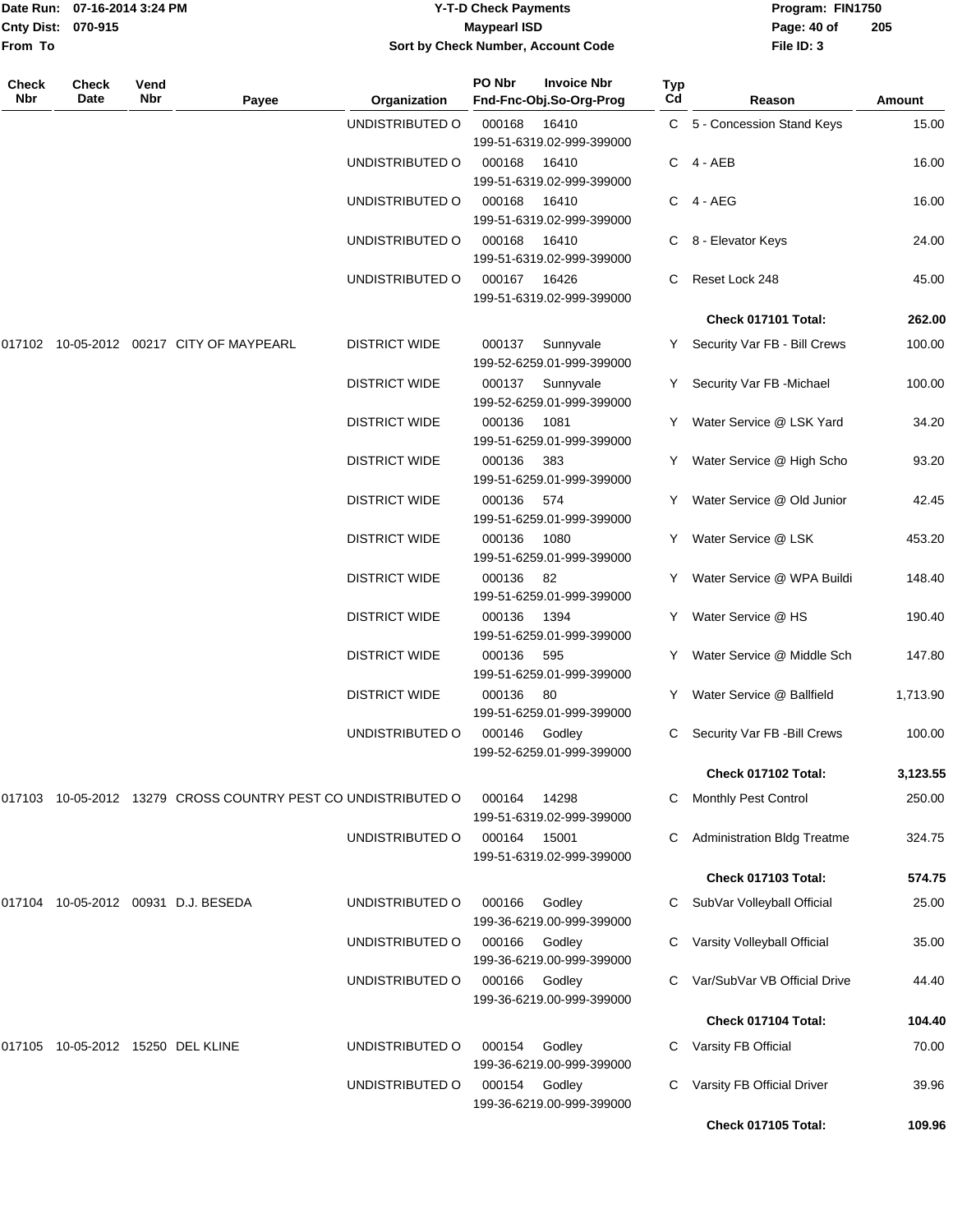|                   | Date Run: 07-16-2014 3:24 PM |             |                                                                   |                        | <b>Y-T-D Check Payments</b> |                                               |           | Program: FIN1750                |          |
|-------------------|------------------------------|-------------|-------------------------------------------------------------------|------------------------|-----------------------------|-----------------------------------------------|-----------|---------------------------------|----------|
| <b>Cnty Dist:</b> | 070-915                      |             |                                                                   |                        | <b>Maypearl ISD</b>         |                                               |           | Page: 41 of                     | 205      |
| From To           |                              |             |                                                                   |                        |                             | Sort by Check Number, Account Code            |           | File ID: 3                      |          |
| Check<br>Nbr      | Check<br>Date                | Vend<br>Nbr | Payee                                                             | Organization           | PO Nbr                      | <b>Invoice Nbr</b><br>Fnd-Fnc-Obj.So-Org-Prog | Typ<br>Cd | Reason                          | Amount   |
| 017106            |                              |             | 10-05-2012 00242 DEMCO, INC.                                      | UNDISTRIBUTED O        | 130045                      | 4737658<br>199-31-6399.01-999-323000          | C         | Ultra-Aggressive/ClearGloss     | 69.46    |
|                   |                              |             |                                                                   | UNDISTRIBUTED O        | 000178                      | 119753-00<br>199-51-6319.01-999-399000        | C         | Supplies                        | 810.05   |
|                   |                              |             |                                                                   | UNDISTRIBUTED O        | 000178                      | 119653-00<br>199-51-6319.01-999-399000        | С         | Supplies                        | 1,549.07 |
|                   |                              |             |                                                                   | UNDISTRIBUTED O        | 000178                      | 119814-00<br>199-51-6319.01-999-399000        | С         | Supplies                        | 1,570.75 |
|                   |                              |             |                                                                   |                        |                             |                                               |           | Check 017107 Total:             | 3,929.87 |
| 017108            |                              |             | 10-05-2012  12885  DIRECT ENERGY                                  | <b>DISTRICT WIDE</b>   | 000138                      | 1066294<br>199-51-6259.04-999-399000          | Y         | Electric Service @ Downtow      | 432.76   |
|                   |                              |             |                                                                   | UNDISTRIBUTED O        | 000189                      | 1024180<br>199-51-6259.04-999-399000          | C         | Electric Service@ OldElemC      | 12.05    |
|                   |                              |             |                                                                   | UNDISTRIBUTED O        | 000189                      | 1024180<br>199-51-6259.04-999-399000          |           | Electric Service @ HS Porta     | 97.31    |
|                   |                              |             |                                                                   | UNDISTRIBUTED O        | 000189                      | 1024180<br>199-51-6259.04-999-399000          |           | Electric Service @ CN Stora     | 11.51    |
|                   |                              |             |                                                                   | UNDISTRIBUTED O        | 000189                      | 1024180<br>199-51-6259.04-999-399000          |           | Electric Service @ Old Elem     | 9.69     |
|                   |                              |             |                                                                   | UNDISTRIBUTED O        | 000189                      | 1024180<br>199-51-6259.04-999-399000          |           | Electric Service @ HS Ballp     | 54.94    |
|                   |                              |             |                                                                   | UNDISTRIBUTED O        | 000189                      | 1024180<br>199-51-6259.04-999-399000          |           | Electric Service @ Old HS BI    | 3,952.19 |
|                   |                              |             |                                                                   | UNDISTRIBUTED O        | 000189                      | 1024180<br>199-51-6259.04-999-399000          | C         | Electric Service @ WPA Bld      | 1,439.22 |
|                   |                              |             |                                                                   | UNDISTRIBUTED O        | 000189                      | 1024180<br>199-51-6259.04-999-399000          | C         | Electric Service @ Bus Barn     | 302.23   |
|                   |                              |             |                                                                   | UNDISTRIBUTED O        | 000189                      | 1024180<br>199-51-6259.04-999-399000          | C.        | Electric Service @ OldElem      | 194.41   |
|                   |                              |             |                                                                   |                        |                             |                                               |           | Check 017108 Total:             | 6,506.31 |
|                   |                              |             | 017109 10-05-2012 15251 DON REE GLASCO, JR.                       | UNDISTRIBUTED O        | 000156                      | Godley<br>199-36-6219.00-999-399000           |           | C Varsity FB Official Riders Fe | 10.00    |
|                   |                              |             |                                                                   | UNDISTRIBUTED O        | 000156                      | Godley<br>199-36-6219.00-999-399000           |           | C Varsity FB Official           | 70.00    |
|                   |                              |             |                                                                   |                        |                             |                                               |           | Check 017109 Total:             | 80.00    |
|                   |                              |             | 017110  10-05-2012  13639  EAST TEXAS COPY SYSTE  UNDISTRIBUTED O |                        | 000185                      | 145887<br>199-11-6219.00-999-323000           |           | C Copy Charges - Canon - B&     | 50.83    |
|                   |                              |             |                                                                   | <b>HIGH SCHOOL</b>     |                             | 000186 147736<br>199-11-6269.00-001-311000    |           | Copy Charges - Canon - B&       | 70.28    |
|                   |                              |             |                                                                   | HIGH SCHOOL            |                             | 000185 145887<br>199-11-6269.00-001-311000    |           | C Copy Charges - Canon - B&     | 94.72    |
|                   |                              |             |                                                                   | <b>MAYPEARL JUNIOR</b> | 000185                      | 145887<br>199-11-6269.00-041-311000           |           | C Copy Charges - Canon - B&     | 13.28    |
|                   |                              |             |                                                                   | <b>ELEMENTARY</b>      |                             | 000185 145887<br>199-11-6269.00-101-311000    |           | C Copy Charges - Canon - B&     | 54.84    |
|                   |                              |             |                                                                   | ELEMENTARY             | 000186                      | 147736<br>199-11-6269.00-101-311000           |           | C Copy Charges - Canon - B&     | 147.76   |
|                   |                              |             |                                                                   | ELEMENTARY             | 000186                      | 147736                                        |           | C Copy Charges - Canon - B&     | 78.06    |

199-11-6269.00-101-399000

199-11-6269.00-101-399000

199-11-6269.00-101-399000

ELEMENTARY 000185 145887 C Copy Charges - Canon - B& 51.63

ELEMENTARY 000186 147736 C Copy Charges - Canon B&W 72.68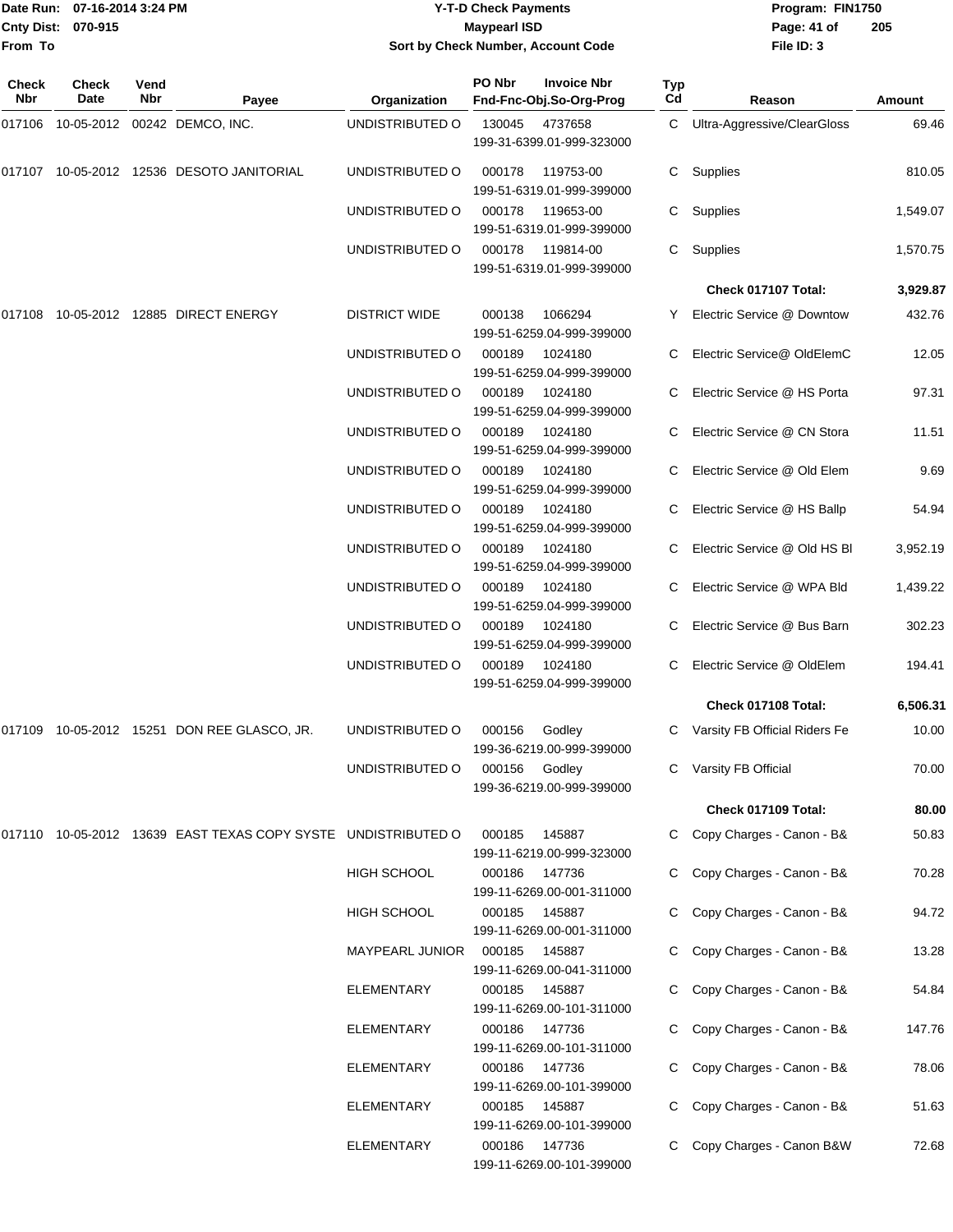|                           | Date Run: 07-16-2014 3:24 PM | <b>Y-T-D Check Payments</b>        | Program: FIN1750              |
|---------------------------|------------------------------|------------------------------------|-------------------------------|
| <b>Cnty Dist: 070-915</b> |                              | <b>Maypearl ISD</b>                | 2 <sup>0</sup><br>Page: 42 of |
| <b>From To</b>            |                              | Sort by Check Number, Account Code | File ID: 3                    |
|                           |                              |                                    |                               |

**205**

| Check<br>Nbr | Check<br>Date | Vend<br>Nbr | Payee                                                          | Organization            | PO Nbr | <b>Invoice Nbr</b><br>Fnd-Fnc-Obj.So-Org-Prog | <b>Typ</b><br>Cd | Reason                          | Amount   |
|--------------|---------------|-------------|----------------------------------------------------------------|-------------------------|--------|-----------------------------------------------|------------------|---------------------------------|----------|
|              |               |             |                                                                | <b>ELEMENTARY</b>       | 000186 | 147736<br>199-11-6269.00-101-399000           |                  | C Copy Charges - Canon - Col    | 10.87    |
|              |               |             |                                                                | HIGH SCHOOL             | 000186 | 147736<br>199-11-6269.01-001-311000           |                  | Copy Charges - Canon - B&       | 91.36    |
|              |               |             |                                                                | HIGH SCHOOL             | 000186 | 147736<br>199-11-6269.01-001-311000           |                  | Copy Charges - Canon - Col      | 14.71    |
|              |               |             |                                                                | HIGH SCHOOL             | 000185 | 145887<br>199-11-6269.01-001-311000           |                  | Copy Charges - Canon - B&       | 410.86   |
|              |               |             |                                                                | MAYPEARL JUNIOR         | 000186 | 147736<br>199-11-6269.01-041-311000           |                  | C Copy Charges - Canon - B&     | 76.00    |
|              |               |             |                                                                | MAYPEARL JUNIOR         | 000185 | 145887<br>199-11-6269.01-041-311000           |                  | Copy Charges - Canon - B&       | 35.08    |
|              |               |             |                                                                | DIR COST- ADMINIS       | 000185 | 145887<br>199-41-6249.00-720-399000           |                  | C Copy Charges - Canon - B&     | 98.28    |
|              |               |             |                                                                | DIR COST- ADMINIS       | 000185 | 145887<br>199-41-6249.00-720-399000           |                  | C Copy Charges - Canon - Col    | 332.85   |
|              |               |             |                                                                | <b>DIR COST-ADMINIS</b> | 000186 | 147736<br>199-41-6249.00-720-399000           |                  | Copy Charges - Canon - B&       | 113.86   |
|              |               |             |                                                                |                         |        |                                               |                  | Check 017110 Total:             | 1,817.95 |
|              |               |             | 017111 10-05-2012 00101 FIRST FINANCIAL GROUP O HIGH SCHOOL    |                         | 130177 | P.O. 130177<br>199-23-6119.00-001-311000      | С                | American Fidelity Disability    | 69.60    |
|              |               |             | 017112 10-05-2012 00040 FLATT STATIONERS, INC.                 | <b>HIGH SCHOOL</b>      | 130148 | 210189-00<br>199-11-6399.12-001-311000        | C.               | supplies                        | 188.92   |
|              |               |             |                                                                | UNDISTRIBUTED O         | 000182 | 208986-00<br>199-31-6399.01-999-323000        |                  | C Supplies - P.O. 130046        | 282.60   |
|              |               |             |                                                                |                         |        |                                               |                  | Check 017112 Total:             | 471.52   |
|              |               |             | 017113 10-05-2012 12394 FROG STREET PRESS                      | <b>ELEMENTARY</b>       | 130091 | 0160914-IN<br>199-11-6399.08-101-323000       | C.               | Pre-K                           | 137.97   |
|              |               |             | 017114 10-05-2012 12341 GRAINGER INDUSTRIAL SU UNDISTRIBUTED O |                         | 000176 | 9925817398<br>199-51-6319.02-999-399000       | С                | Run Capacitor                   | 5.02     |
|              |               |             |                                                                | UNDISTRIBUTED O         | 000177 | 9931382288<br>199-51-6319.02-999-399000       | С                | 6 - Caution Signs               | 49.68    |
|              |               |             |                                                                | UNDISTRIBUTED O         | 000175 | 9938105526<br>199-51-6319.02-999-399000       |                  | C Supplies                      | 107.82   |
|              |               |             |                                                                | UNDISTRIBUTED O         | 000177 | 9931382288<br>199-51-6319.02-999-399000       |                  | Drinking Fountain               | 155.93   |
|              |               |             |                                                                |                         |        |                                               |                  | Check 017114 Total:             | 318.45   |
|              |               |             | 017115 10-05-2012 00375 GTM SPORTSWEAR                         | <b>DISTRICT WIDE</b>    | 130096 | Two Invoices<br>199-36-6399.07-999-399000     |                  | Y Golf Polo's                   | 421.20   |
|              |               |             | 017116 10-05-2012 15233 HEUER PUBLISHING                       | <b>DISTRICT WIDE</b>    | 130123 | 28806<br>199-11-6399.07-001-311000            | Y.               | supplies                        | 480.25   |
|              |               |             | 017117 10-05-2012 13940 JOHN E. MARTINEZ                       | UNDISTRIBUTED O         | 000148 | Godley<br>199-36-6121.00-999-391000           |                  | C SubVar FB Announcer           | 25.00    |
|              |               |             |                                                                | UNDISTRIBUTED O         | 000148 | Godley<br>199-36-6121.00-999-391000           |                  | C Varsity FB Announcer          | 25.00    |
|              |               |             |                                                                |                         |        |                                               |                  | Check 017117 Total:             | 50.00    |
|              |               |             | 017118 10-05-2012 15252 JUSTIN PRINGLE                         | UNDISTRIBUTED O         | 000153 | Godley<br>199-36-6219.00-999-399000           |                  | C Varsity FB Official Riders Fe | 10.00    |
|              |               |             |                                                                | UNDISTRIBUTED O         | 000153 | Godley<br>199-36-6219.00-999-399000           |                  | Varsity FB Official             | 70.00    |
|              |               |             |                                                                |                         |        |                                               |                  | Check 017118 Total:             | 80.00    |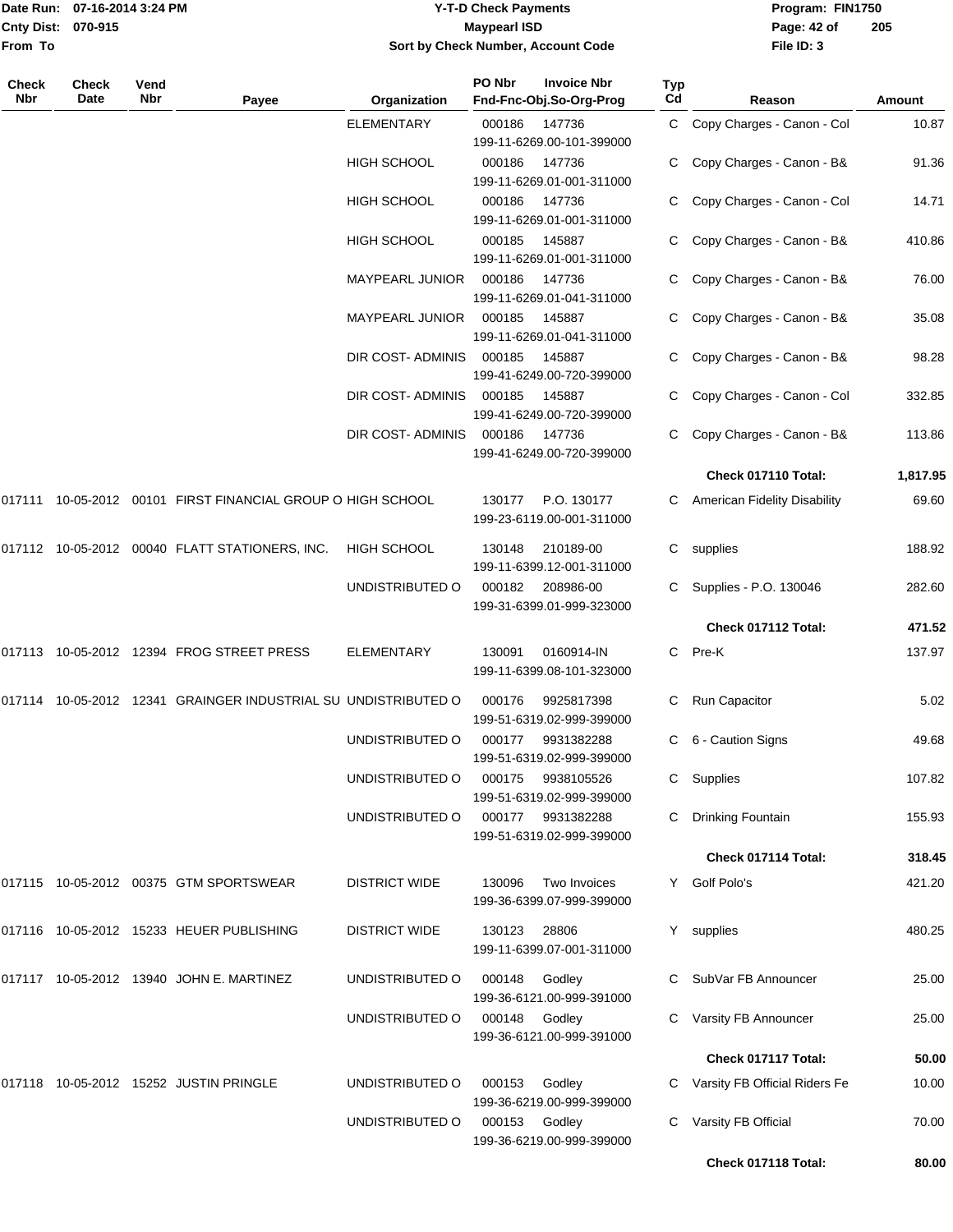| Date Run:         | 07-16-2014 3:24 PM             |             |                                                                            |                      | <b>Y-T-D Check Payments</b> |                                               |           | Program: FIN1750               |               |
|-------------------|--------------------------------|-------------|----------------------------------------------------------------------------|----------------------|-----------------------------|-----------------------------------------------|-----------|--------------------------------|---------------|
| <b>Cnty Dist:</b> | 070-915                        |             |                                                                            |                      | <b>Maypearl ISD</b>         |                                               |           | Page: 43 of                    | 205           |
| From To           |                                |             |                                                                            |                      |                             | Sort by Check Number, Account Code            |           | File ID: 3                     |               |
| Check<br>Nbr      | <b>Check</b><br>Date           | Vend<br>Nbr | Payee                                                                      | Organization         | PO Nbr                      | <b>Invoice Nbr</b><br>Fnd-Fnc-Obj.So-Org-Prog | Typ<br>Cd | Reason                         | <b>Amount</b> |
|                   |                                |             | 017119  10-05-2012  13461  KILGO CONSULTING, INC.                          | <b>DISTRICT WIDE</b> | 121359                      | 12092595                                      |           | Y K-12 Workshop                | 840.00        |
|                   |                                |             |                                                                            |                      |                             | 211-13-6411.00-999-324000                     |           |                                |               |
| 017120            |                                |             | 10-05-2012  15248  JACQUELYN KOCH                                          | UNDISTRIBUTED O      | 130160                      | Invoice-Sept15<br>224-31-6219.00-999-323000   |           | Services-Diag 0827/12-09/2     | 2,708.33      |
|                   |                                |             | 017121  10-05-2012  00353  KORNEY BOARD AIDS, INC. UNDISTRIBUTED O         |                      | 130033                      | 122309<br>199-11-6399.02-999-323000           | C         | Blue Panel, Mounting& Freigh   | 2,244.00      |
|                   |                                |             | 017122 10-05-2012 00112   LISA HALBERT                                     | UNDISTRIBUTED O      | 000157                      | Tolar<br>199-36-6219.00-999-399000            |           | MMS Volleyball Official        | 75.00         |
|                   |                                |             |                                                                            | UNDISTRIBUTED O      | 000157                      | Tolar<br>199-36-6219.00-999-399000            | C         | MMS Volleyball Official Drive  | 46.62         |
|                   |                                |             |                                                                            |                      |                             |                                               |           | Check 017122 Total:            | 121.62        |
| 017123            |                                |             | 10-05-2012 14969 LORENZO LEAKE                                             | UNDISTRIBUTED O      | 000159                      | Godley<br>199-36-6219.00-999-399000           | C         | SubVar FB Official             | 40.00         |
|                   |                                |             |                                                                            | UNDISTRIBUTED O      | 000159                      | Godley<br>199-36-6219.00-999-399000           | C         | SubVar FB Official Driver      | 28.30         |
|                   |                                |             |                                                                            |                      |                             |                                               |           | Check 017123 Total:            | 68.30         |
|                   |                                |             |                                                                            |                      | 130072                      | IN0418398<br>199-33-6399.00-101-399000        | Y         | <b>Clinic Supplies</b>         | 289.53        |
| 017125            |                                |             | 10-05-2012  15249  MARIA ISABEL GREEN                                      | UNDISTRIBUTED O      | 000169                      | Godley<br>199-36-6219.00-999-399000           |           | SubVar VB Official Rider Fe    | 10.00         |
|                   |                                |             |                                                                            | UNDISTRIBUTED O      | 000170                      | Tolar<br>199-36-6219.00-999-399000            |           | MMS Volleyball Official Ride   | 10.00         |
|                   |                                |             |                                                                            | UNDISTRIBUTED O      | 000169                      | Godley<br>199-36-6219.00-999-399000           | C         | SubVar VB Official Line        | 15.00         |
|                   |                                |             |                                                                            | UNDISTRIBUTED O      | 000169                      | Godley<br>199-36-6219.00-999-399000           |           | SubVar Volleyball Official     | 25.00         |
|                   |                                |             |                                                                            | UNDISTRIBUTED O      | 000170                      | Tolar<br>199-36-6219.00-999-399000            | C         | <b>MMS Volleyball Official</b> | 75.00         |
|                   |                                |             |                                                                            |                      |                             |                                               |           | Check 017125 Total:            | 135.00        |
|                   |                                |             | 017126  10-05-2012  12505  MAYPEARL FEED STORE                             | UNDISTRIBUTED O      | 000163                      | 237515<br>199-51-6319.03-999-399000           |           | C Supplies                     | 10.98         |
|                   | 017127  10-05-2012  00631  MCI |             |                                                                            | UNDISTRIBUTED O      | 000151                      | 08638700105<br>199-51-6259.02-999-399000      |           | C Long Distance Service        | 211.08        |
|                   |                                |             | 017128  10-05-2012  14641  MICKEY BARBA                                    | UNDISTRIBUTED O      | 000155                      | Godley<br>199-36-6219.00-999-399000           |           | C Varsity FB Official          | 70.00         |
|                   |                                |             |                                                                            | UNDISTRIBUTED O      | 000155                      | Godley<br>199-36-6219.00-999-399000           |           | C Varsity FB Official Driver   | 43.29         |
|                   |                                |             |                                                                            |                      |                             |                                               |           | Check 017128 Total:            | 113.29        |
|                   |                                |             | 017129    10-05-2012    13306    MOUNTAIN PEAK SPECIAL    DISTRICT    WIDE |                      | 000139                      | 11-0788-0<br>199-51-6259.79-999-322000        |           | Y Water Service @ Ag Facility  | 86.48         |
|                   |                                |             | 017130  10-05-2012  14184  ODYSSEY WARE                                    | UNDISTRIBUTED O      | 130178                      | 02294469-00001<br>199-11-6399.45-999-399000   |           | C SOFTWARE RENEWAL             | 9,500.00      |
|                   |                                |             |                                                                            | <b>DISTRICT WIDE</b> | 130078                      | Three Invoices<br>199-11-6399.39-001-311000   |           | Y Supplies                     | 138.72        |
|                   |                                |             |                                                                            | <b>DISTRICT WIDE</b> | 130109                      | Two Invoices<br>199-31-6399.01-999-323000     | Y         | Swingline Stapler & Staples    | 295.89        |
|                   |                                |             |                                                                            | <b>DISTRICT WIDE</b> |                             | 130059 625390766001                           |           | Y File Cabinets                | 1,481.94      |

199-31-6399.01-999-323000

**Check 017131 Total: 1,916.55**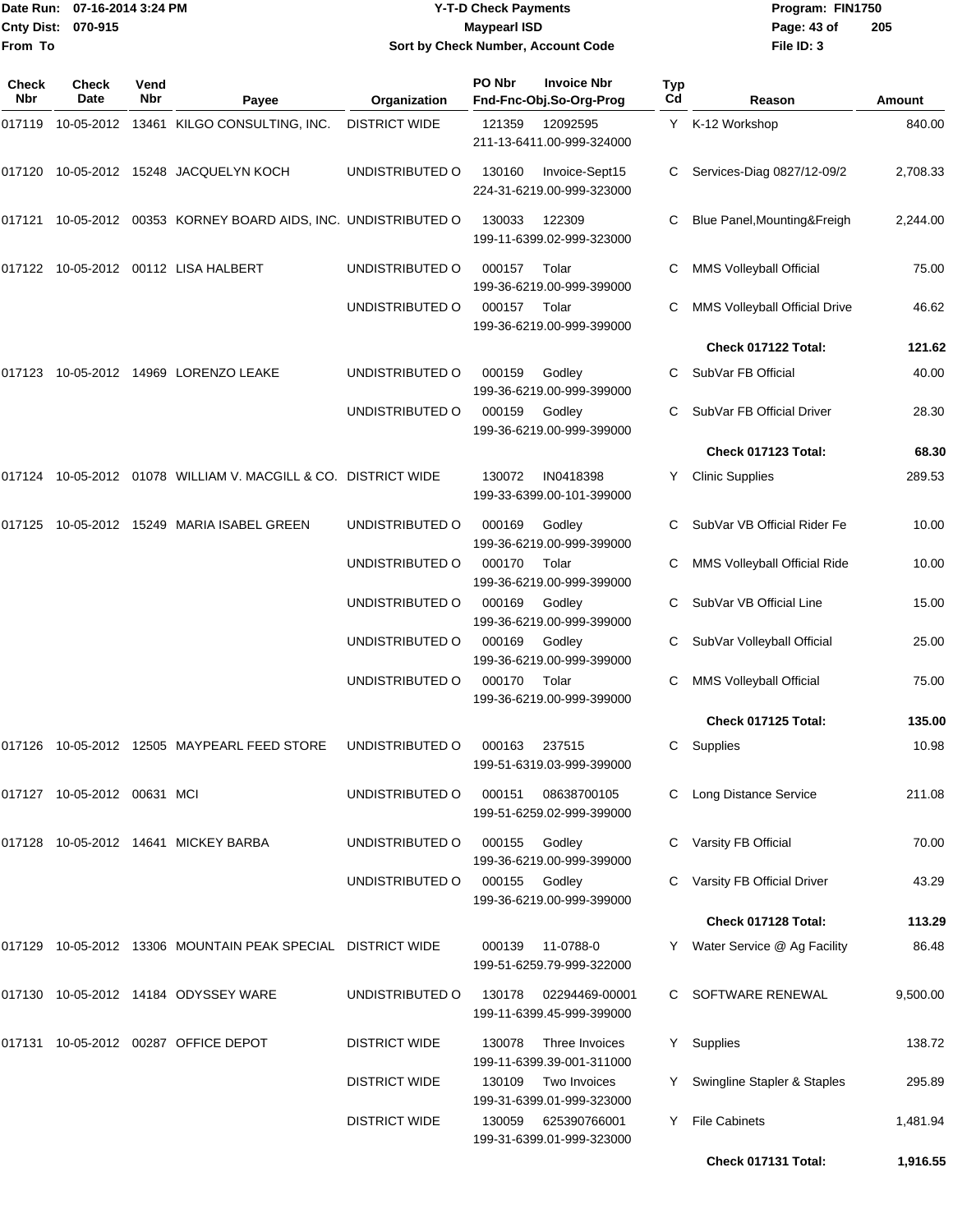**From To**

#### Date Run: 07-16-2014 3:24 PM **Program:** FIN1750 **Cnty Dist:** 070-915 **Page: 44 of Maypearl ISD Page: 44 of Y-T-D Check Payments 070-915 Maypearl ISD Sort by Check Number, Account Code**

| Check<br>Nbr | <b>Check</b><br>Date       | Vend<br><b>Nbr</b> | Payee                                                          | Organization         | PO Nbr | <b>Invoice Nbr</b><br>Fnd-Fnc-Obj.So-Org-Prog | Typ<br>Cd | Reason                            | Amount   |
|--------------|----------------------------|--------------------|----------------------------------------------------------------|----------------------|--------|-----------------------------------------------|-----------|-----------------------------------|----------|
| 017132       |                            |                    | 10-05-2012 14093 PC & MACEXCHANGE                              | UNDISTRIBUTED O      | 000143 | 68459<br>199-11-6399.46-999-311000            | C         | Intel Processor Freigt Charg      | 25.00    |
|              |                            |                    | 017133 10-05-2012 12059 PEOPLES EDUCATION                      | <b>HIGH SCHOOL</b>   | 130102 | 10442545<br>199-11-6399.38-001-311000         | C         | <b>Books</b>                      | 303.65   |
| 017134       |                            |                    | 10-05-2012 14919 POSSIBILITIES CONSULTIN ELEMENTARY            |                      | 130170 | Invoice-Sept27<br>199-21-6219.00-101-311000   | C         | Services - SPED                   | 7,410.00 |
|              |                            |                    | 017135 10-05-2012 15173 RADISSON BEACH HOTEL                   | <b>DISTRICT WIDE</b> | 130147 | P.O. 130147<br>255-11-6419.00-001-324000      | Y.        | <b>Cast Accomodations</b>         | 236.72   |
| 017136       |                            |                    |                                                                | UNDISTRIBUTED O      | 000147 | Godley<br>199-36-6121.00-999-391000           |           | Varsity FB Clock/Scoreboard       | 25.00    |
| 017137       |                            |                    | 10-05-2012 01291 REGION 7 UIL MUSIC                            | <b>DISTRICT WIDE</b> | 130146 | P.O. 130146<br>199-11-6499.01-001-311000      | Y         | <b>Entry Fee</b>                  | 280.00   |
|              |                            |                    | 017138 10-05-2012 15219 RICHARD MICHAEL TERRY, UNDISTRIBUTED O |                      | 000149 | Godley<br>199-36-6121.00-999-391000           | С         | SubVar FB Clock/Scoreboar         | 25.00    |
|              |                            |                    |                                                                | UNDISTRIBUTED O      | 000149 | Godley<br>199-36-6121.00-999-391000           |           | Varsity FB Clock/Scoreboard       | 25.00    |
|              |                            |                    |                                                                |                      |        |                                               |           | Check 017138 Total:               | 50.00    |
| 017139       | 10-05-2012 00720 RISO, INC |                    |                                                                | UNDISTRIBUTED O      | 000184 | 5240313<br>199-41-6219.07-999-399000          |           | Riso Copy Charges                 | 44.71    |
| 017140       |                            |                    | 10-05-2012  14940  ROBERT GARCIA                               | UNDISTRIBUTED O      | 130179 | P.O. 130179<br>199-51-6319.02-999-399000      | С         | Reimbursement-BusinessCa          | 98.51    |
| 017141       |                            |                    | 10-05-2012 14399 ROBERT HODGE JR.                              | UNDISTRIBUTED O      | 000161 | Godley<br>199-36-6219.00-999-399000           | C         | SubVar FB Official                | 40.00    |
|              |                            |                    |                                                                | UNDISTRIBUTED O      | 000161 | Godley<br>199-36-6219.00-999-399000           |           | SubVar FB Official Driver         | 12.65    |
|              |                            |                    |                                                                |                      |        |                                               |           | Check 017141 Total:               | 52.65    |
|              |                            |                    | 017142 10-05-2012 00252 SCHOOL SPECIALTY                       | UNDISTRIBUTED O      | 130111 | 308101457754<br>199-11-6399.02-999-323000     |           | Writing Center&ChineseChe         | 51.07    |
|              |                            |                    |                                                                | <b>ELEMENTARY</b>    | 000181 | P.O. 121096<br>199-11-6399.05-101-311000      | C         | <b>Book Practice Assesses Mat</b> | 18.89    |
|              |                            |                    |                                                                |                      |        |                                               |           | Check 017142 Total:               | 69.96    |
|              |                            |                    | 017143 10-05-2012 14340 SHANNON BACHMAN                        | UNDISTRIBUTED O      | 000145 | Godley<br>199-52-6259.01-999-399000           | C.        | <b>Security Varsity FB</b>        | 100.00   |
|              |                            |                    | 017144 10-05-2012 15220 SIMONE HASTINGS                        | UNDISTRIBUTED O      | 000150 | Godley<br>199-36-6121.00-999-391000           |           | Varsity FB Gate                   | 25.00    |
|              |                            |                    |                                                                | UNDISTRIBUTED O      | 000150 | Godley<br>199-36-6121.00-999-391000           |           | SubVar FB Gate                    | 17.50    |
|              |                            |                    |                                                                |                      |        |                                               |           | Check 017144 Total:               | 42.50    |
|              |                            |                    | 017145 10-05-2012 13383 SKYBEAM TEXAS                          | UNDISTRIBUTED O      | 000142 | 813710001004619<br>199-53-6249.04-999-399000  | C.        | Internet-10/08/12-11/07/12        | 3,000.00 |
|              |                            |                    | 017146 10-05-2012 15246 SUNRISE ROTARY                         | <b>DISTRICT WIDE</b> | 130150 | P.O. 130150<br>199-36-6499.01-001-399000      |           | <b>Girls Volleyball Tourney</b>   | 200.00   |
| 017147       |                            |                    | 10-05-2012 01781 SYLVIA MILLER                                 | UNDISTRIBUTED O      | 000179 | Keene<br>199-36-6219.00-999-399000            | С         | SubVar Volleyball Official        | 25.00    |
|              |                            |                    |                                                                | UNDISTRIBUTED O      | 000179 | Keene<br>199-36-6219.00-999-399000            |           | Varsity Volleyball Official       | 45.00    |
|              |                            |                    |                                                                |                      |        |                                               |           | Check 017147 Total:               | 70.00    |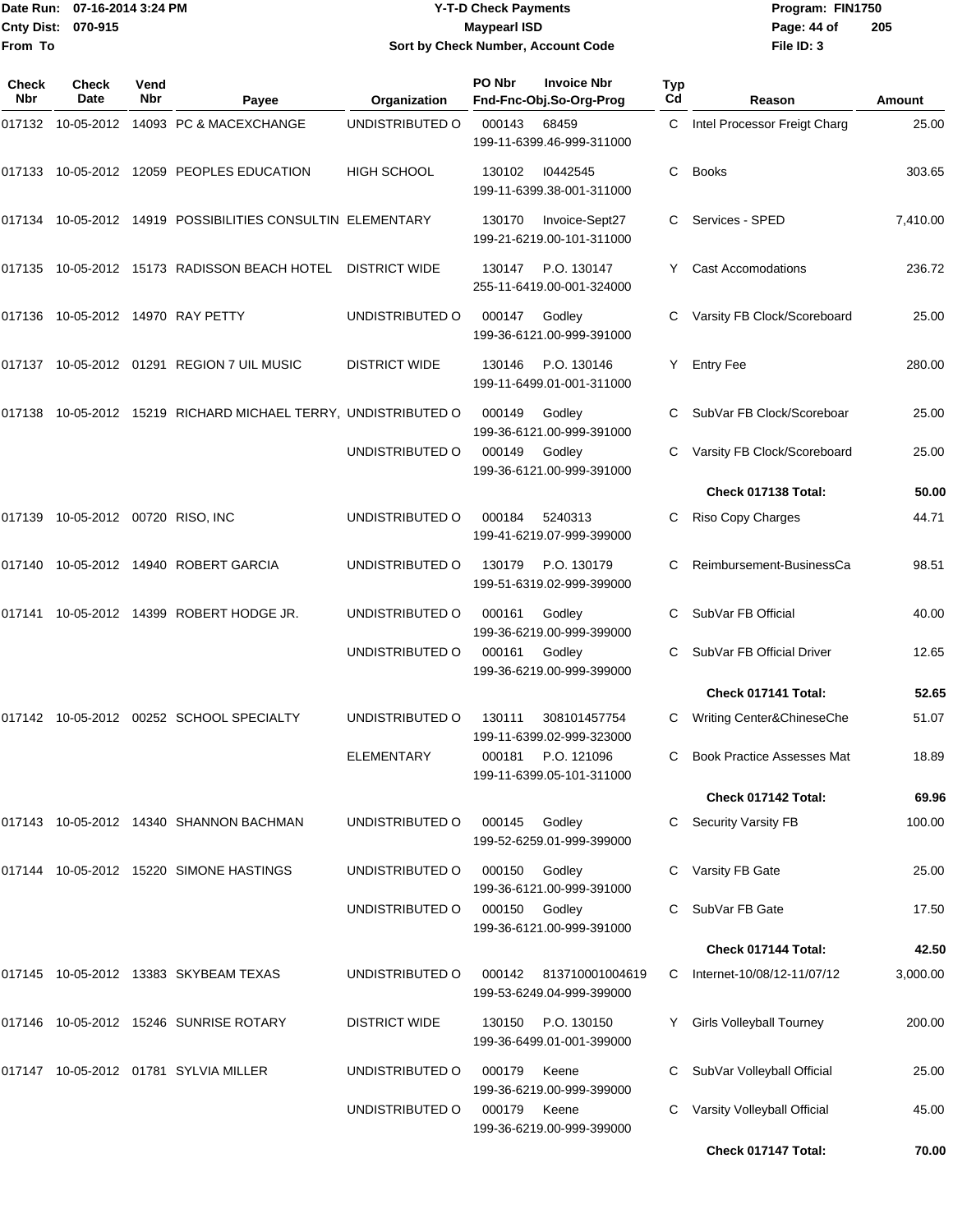| Cnty Dist:<br>From To | Date Run: 07-16-2014 3:24 PM<br>070-915 |             |                                                                    |                      | <b>Y-T-D Check Payments</b><br><b>Maypearl ISD</b> | Sort by Check Number, Account Code                  |           | Program: FIN1750<br>Page: 45 of<br>File ID: 3 | 205           |  |
|-----------------------|-----------------------------------------|-------------|--------------------------------------------------------------------|----------------------|----------------------------------------------------|-----------------------------------------------------|-----------|-----------------------------------------------|---------------|--|
| Check<br><b>Nbr</b>   | <b>Check</b><br>Date                    | Vend<br>Nbr | Payee                                                              | Organization         | PO Nbr                                             | <b>Invoice Nbr</b><br>Fnd-Fnc-Obj.So-Org-Prog       | Typ<br>Cd | Reason                                        | <b>Amount</b> |  |
|                       |                                         |             |                                                                    | UNDISTRIBUTED O      | 000152                                             | Godley<br>199-36-6219.00-999-399000                 |           | C Varsity FB Official                         | 70.00         |  |
|                       |                                         |             |                                                                    | UNDISTRIBUTED O      | 000152                                             | Godley<br>199-36-6219.00-999-399000                 |           | Varsity FB Official Driver                    | 46.62         |  |
|                       |                                         |             |                                                                    |                      |                                                    |                                                     |           | Check 017148 Total:                           | 116.62        |  |
|                       |                                         |             | 017149 10-05-2012 00479   TRACTOR SUPPLY COMPA   DISTRICT WIDE     |                      | 000140                                             | 134151<br>199-51-6319.02-999-399000                 | Y.        | Supplies                                      | 19.77         |  |
|                       |                                         |             |                                                                    | <b>DISTRICT WIDE</b> | 000140                                             | 76612\122101<br>199-51-6319.03-999-399000           | Y.        | Supplies                                      | 187.07        |  |
|                       |                                         |             |                                                                    | <b>DISTRICT WIDE</b> | 000140                                             | 120067<br>199-51-6319.03-999-399000                 | Y.        | Supplies                                      | 214.85        |  |
|                       |                                         |             |                                                                    |                      |                                                    |                                                     |           | Check 017149 Total:                           | 421.69        |  |
|                       | 017150 10-05-2012 13063  US BANK        |             |                                                                    | UNDISTRIBUTED O      | 000183                                             | 3224351<br>599-71-6599.00-999-399000                | C         | <b>Bond Fees</b>                              | 323.25        |  |
|                       |                                         |             | 017151  10-05-2012  00253  VERIZON SOUTHWEST                       | <b>DISTRICT WIDE</b> | 000141                                             | 416580379500217<br>199-51-6259.02-999-399000        | Y.        | Marquee - Sept                                | 57.02         |  |
|                       |                                         |             | 017152 10-05-2012 00460 VINEYARD'S AUTO SUPPLY_UNDISTRIBUTED O     |                      | 000162                                             | D347192<br>199-34-6311.00-999-399000                |           | Supplies for vehicles                         | 146.44        |  |
|                       |                                         |             | 017153  10-05-2012  01145  WELDERS WAREHOUSE CO UNDISTRIBUTED O    |                      | 000188                                             | 18033<br>199-51-6319.02-999-399000                  |           | Tank Rental 08/01/12-08/31/                   | 72.00         |  |
|                       |                                         |             | 017154  10-11-2012  13546  ACP DIRECT                              | <b>HIGH SCHOOL</b>   | 130201                                             | 0153094<br>199-12-6399.02-001-399000                |           | Av Equipment                                  | 100.30        |  |
|                       |                                         |             | 017155 10-11-2012 14927  ALLIED WASTE                              | UNDISTRIBUTED O      | 000197                                             | 0794-007316257<br>199-51-6259.03-999-399000         | C         | BasicGarbageService10/01-                     | 501.92        |  |
|                       |                                         |             | 017156 10-11-2012 00069  ATMOS ENERGY                              | UNDISTRIBUTED O      | 000206                                             | 117485883<br>199-51-6259.00-999-399000              |           | Gas Service @ WPA Buildin                     | 10.07         |  |
|                       |                                         |             |                                                                    | UNDISTRIBUTED O      |                                                    | 000206 000145352<br>199-51-6259.00-999-399000       |           | C Gas Service @ MMS                           | 43.58         |  |
|                       |                                         |             |                                                                    | UNDISTRIBUTED O      | 000206                                             | 000622831<br>199-51-6259.00-999-399000              |           | C Gas Service @ LSK                           | 306.18        |  |
|                       |                                         |             |                                                                    | UNDISTRIBUTED O      |                                                    | 000206 000925333<br>199-51-6259.00-999-399000       |           | Gas Service @ High School                     | 111.76        |  |
|                       |                                         |             |                                                                    |                      |                                                    |                                                     |           | Check 017156 Total:                           | 471.59        |  |
|                       |                                         |             |                                                                    | <b>HIGH SCHOOL</b>   | 130194                                             | Customer #15110<br>199-11-6399.30-001-311000        |           | C last installment for 2012 yb                | 671.49        |  |
|                       |                                         |             | 017158  10-11-2012  15217  BAYLOR INSTITUTE OF REH UNDISTRIBUTED O |                      | 000192                                             | 13027<br>199-36-6219.00-999-399000                  |           | C Athletic TrainingServices-Se                | 1,552.50      |  |
|                       |                                         |             | 017159  10-11-2012  00871  CARD SERVICE CENTER                     | MAYPEARL JUNIOR      | 000214                                             | 2476197LP610NE0<br>199-21-6239.04-041-311000        |           | C Scripps Spelling Bee                        | 115.00        |  |
|                       |                                         |             |                                                                    | <b>ELEMENTARY</b>    | 000214                                             | 2476197LP610NE0<br>199-21-6239.04-101-311000        | C         | <b>Scripps Spelling Bee</b>                   | 115.00        |  |
|                       |                                         |             |                                                                    | <b>SCHOOL BOARD</b>  | 000213                                             | 504801<br>199-41-6499.02-702-399000                 |           | Auditors - Lunch                              | 29.01         |  |
|                       |                                         |             |                                                                    | UNDISTRIBUTED O      |                                                    | 130114  120920-2265-39<br>199-51-6319.02-999-399000 |           | Steam Pan & Premium                           | 90.85         |  |
|                       |                                         |             |                                                                    | <b>HIGH SCHOOL</b>   | 130008                                             | 104-1169090-068<br>410-11-6321.00-001-311000        |           | C Supplies                                    | 276.72        |  |
|                       |                                         |             |                                                                    |                      |                                                    |                                                     |           | Check 017159 Total:                           | 626.58        |  |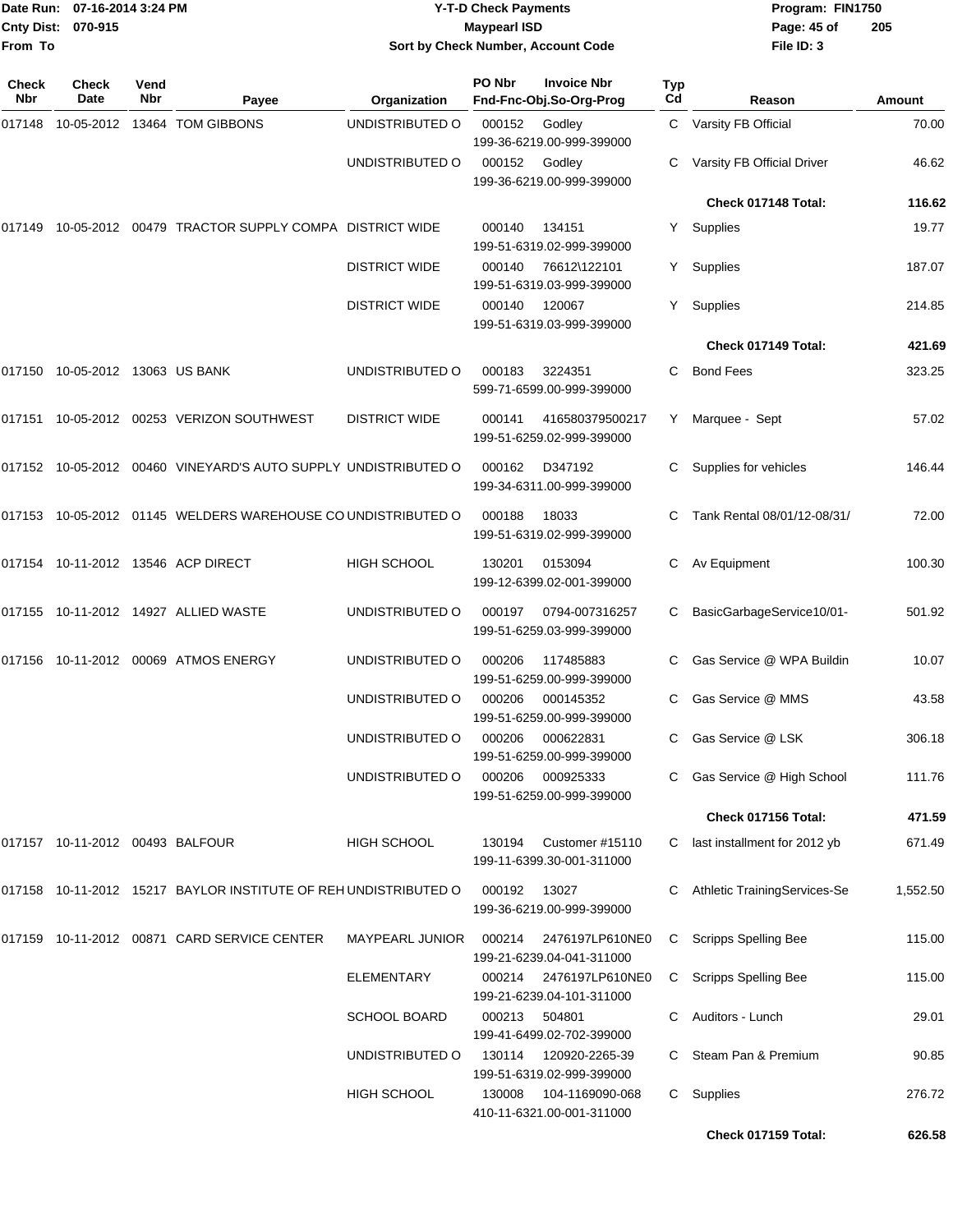|                              | Date Run: 07-16-2014 3:24 PM |             |                                                                   |                        | <b>Y-T-D Check Payments</b> |                                                |           | Program: FIN1750                 |          |
|------------------------------|------------------------------|-------------|-------------------------------------------------------------------|------------------------|-----------------------------|------------------------------------------------|-----------|----------------------------------|----------|
| <b>Cnty Dist:</b><br>From To | 070-915                      |             |                                                                   |                        | <b>Maypearl ISD</b>         | Sort by Check Number, Account Code             |           | Page: 46 of<br>File ID: 3        | 205      |
| Check<br>Nbr                 | <b>Check</b><br>Date         | Vend<br>Nbr | Payee                                                             | Organization           | PO Nbr                      | <b>Invoice Nbr</b><br>Fnd-Fnc-Obj.So-Org-Prog  | Typ<br>Cd | Reason                           | Amount   |
| 017160                       | 10-11-2012                   |             | 00527 CDWG INC.                                                   | <b>HIGH SCHOOL</b>     | 130166                      | R501945<br>199-11-6639.48-001-311000           | C.        | hardware                         | 956.67   |
|                              |                              |             |                                                                   | <b>MAYPEARL JUNIOR</b> | 130166                      | R501945<br>199-11-6639.48-041-311000           | С         | hardware                         | 956.20   |
|                              |                              |             |                                                                   | <b>ELEMENTARY</b>      | 130166                      | R501945<br>199-11-6639.48-101-311000           | С         | hardware                         | 956.20   |
|                              |                              |             |                                                                   |                        |                             |                                                |           | Check 017160 Total:              | 2,869.07 |
|                              |                              |             |                                                                   | MAYPEARL JUNIOR        | 130206                      | P.O. 130206<br>255-11-6419.00-041-324000       | С         | Conference - Texas Dyslexia      | 260.00   |
|                              |                              |             | 017162 10-11-2012 00217  CITY OF MAYPEARL                         | UNDISTRIBUTED O        | 000195                      | 000000665<br>199-51-6259.01-999-399000         | С         | Water @ Sports Complex           | 222.07   |
|                              |                              |             | 017163  10-11-2012  14233  DEVON DARDEN                           | UNDISTRIBUTED O        | 000203                      | Grandview<br>199-36-6219.00-999-399000         | С         | SubVar FB Official               | 40.00    |
|                              |                              |             |                                                                   | UNDISTRIBUTED O        | 000203                      | Grandview<br>199-36-6219.00-999-399000         | С         | SubVar FB Official Driver        | 18.98    |
|                              |                              |             |                                                                   |                        |                             |                                                |           | Check 017163 Total:              | 58.98    |
| 017164                       |                              |             | 10-11-2012 00099 EDUCATION SERVICE CENT HIGH SCHOOL               |                        | 000210                      | 114061<br>199-12-6239.00-001-399000            |           | <b>Library Serv Coop Members</b> | 200.00   |
|                              |                              |             |                                                                   | <b>MAYPEARL JUNIOR</b> | 000210                      | 114061<br>199-12-6239.00-041-399000            | С         | Library Serv Coop Members        | 200.00   |
|                              |                              |             |                                                                   | <b>ELEMENTARY</b>      | 000210                      | 114061<br>199-12-6239.00-101-399000            |           | Library Serv Coop Members        | 200.00   |
|                              |                              |             |                                                                   | UNDISTRIBUTED O        | 130020                      | 114737<br>199-13-6230.00-999-311000            | С         | Reg Coop Services -1st quar      | 526.00   |
|                              |                              |             |                                                                   |                        |                             |                                                |           | Check 017164 Total:              | 1,126.00 |
| 017165                       |                              |             | 10-11-2012 12814 EDUCATIONAL INNOVATION HIGH SCHOOL               |                        | 130153                      | DP555343<br>199-11-6399.14-001-311000          | С         | supplies                         | 322.69   |
|                              |                              |             | 017166 10-11-2012 13336 ELLIS COUNTY MUSIC CEN HIGH SCHOOL        |                        | 130082                      | 3 Invoices<br>199-11-6249.01-001-311000        |           | C Instrument Repair              | 563.00   |
|                              |                              |             | 017167  10-11-2012  15253  ERIC HARRIS                            | UNDISTRIBUTED O        | 000202                      | Grandview<br>199-36-6219.00-999-399000         |           | C SubVar FB Official             | 40.00    |
|                              |                              |             |                                                                   | UNDISTRIBUTED O        |                             | 000202 Grandview<br>199-36-6219.00-999-399000  |           | C SubVar FB Official Driver      | 27.97    |
|                              |                              |             |                                                                   |                        |                             |                                                |           | Check 017167 Total:              | 67.97    |
|                              |                              |             | 017168  10-11-2012  00040  FLATT STATIONERS, INC.                 | <b>HIGH SCHOOL</b>     | 130187                      | 210893-00<br>199-11-6399.12-001-311000         |           | C supplies                       | 152.10   |
|                              |                              |             | 017169  10-11-2012  00376  FLINN SCIENTIFIC                       | <b>HIGH SCHOOL</b>     | 130155                      | 1593245<br>199-11-6399.14-001-311000           |           | C Science Supplies               | 247.03   |
|                              |                              |             | 017170  10-11-2012  14295  FRONTLINE PLACEMENT TE UNDISTRIBUTED O |                        | 000191                      | <b>INVUS16030</b><br>199-11-6399.45-999-399000 |           | C Veritime Monthly Fee - Sept    | 193.50   |
|                              |                              |             | 017171  10-11-2012  13020  G&K SERVICES                           | UNDISTRIBUTED O        | 000205                      | 0001563965<br>199-51-6319.02-999-399000        |           | C Mat Services - September       | 217.06   |
|                              |                              |             |                                                                   | UNDISTRIBUTED O        | 000207                      | 4705171500<br>199-51-6259.04-999-399000        |           | C Electric Service@SecurityLig   | 11.08    |
|                              |                              |             |                                                                   | UNDISTRIBUTED O        | 000207                      | 4706839800<br>199-51-6259.04-999-399000        |           | C Electric Service @ Marquee     | 59.54    |
|                              |                              |             |                                                                   | UNDISTRIBUTED O        |                             | 000207 4705273700                              |           | C Electric Service @ Fuel Tan    | 29.60    |

199-51-6259.04-999-399000

199-51-6259.04-999-399000

UNDISTRIBUTED O 000207 47063129001 C Electric Service @ LSK 5,120.18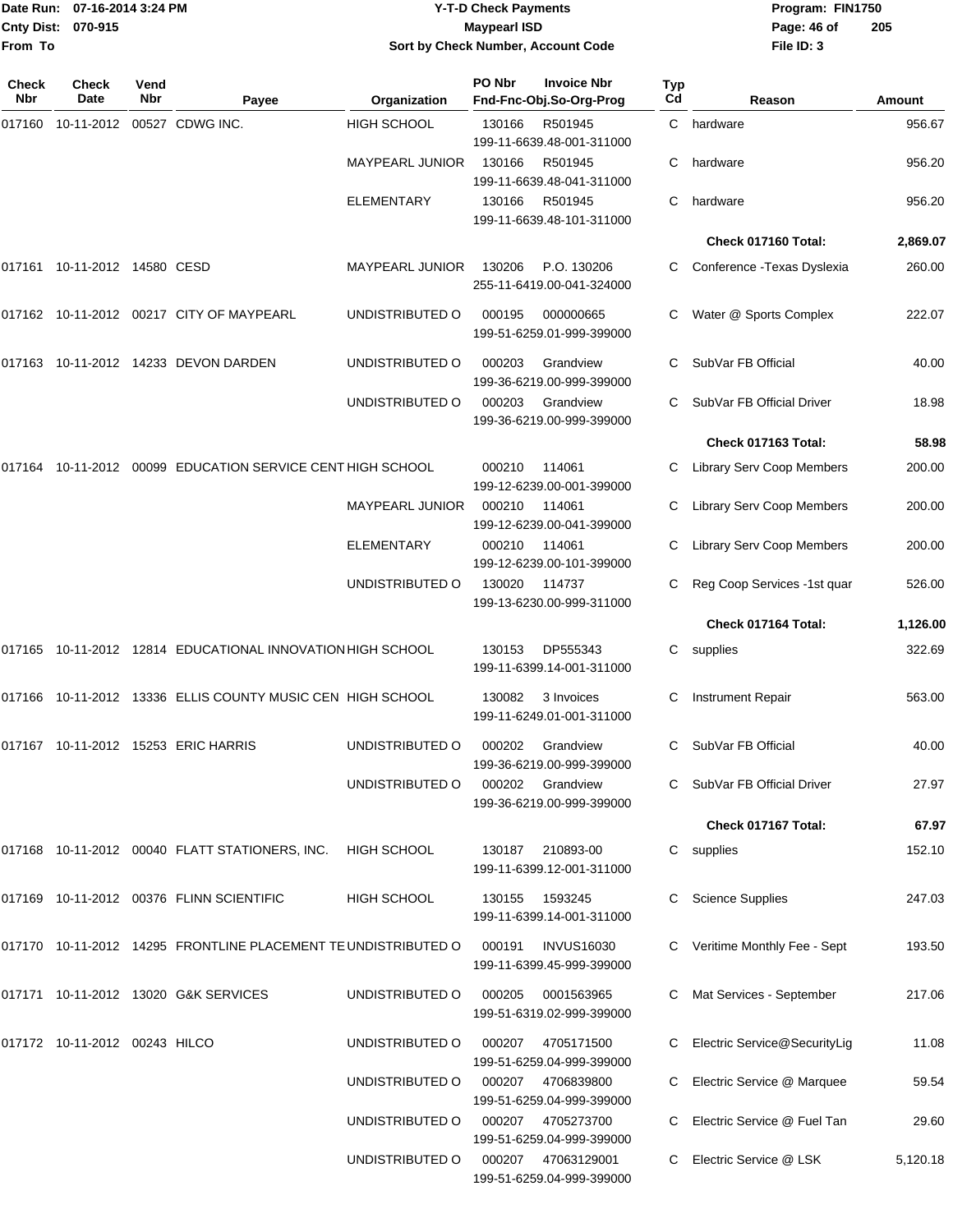|                     | Date Run: 07-16-2014 3:24 PM<br>Cnty Dist: 070-915 |             |                                                                  |                                    | <b>Y-T-D Check Payments</b><br><b>Maypearl ISD</b> |                                                 |                  | Program: FIN1750<br>Page: 47 of | 205       |
|---------------------|----------------------------------------------------|-------------|------------------------------------------------------------------|------------------------------------|----------------------------------------------------|-------------------------------------------------|------------------|---------------------------------|-----------|
| From To             |                                                    |             |                                                                  |                                    |                                                    | Sort by Check Number, Account Code              |                  | File ID: 3                      |           |
| <b>Check</b><br>Nbr | <b>Check</b><br>Date                               | Vend<br>Nbr | Payee                                                            | Organization                       | PO Nbr                                             | <b>Invoice Nbr</b><br>Fnd-Fnc-Obj.So-Org-Prog   | <b>Typ</b><br>Cd | Reason                          | Amount    |
|                     |                                                    |             |                                                                  | UNDISTRIBUTED O                    | 000207                                             | 4602563301<br>199-51-6259.04-999-399000         | C                | Electric @ High School          | 3,102.36  |
|                     |                                                    |             |                                                                  | UNDISTRIBUTED O                    | 000207                                             | 4602266500<br>199-51-6259.04-999-399000         | C                | Electric @ Athletic Facility    | 1,047.51  |
|                     |                                                    |             |                                                                  | UNDISTRIBUTED O                    | 000207                                             | 4705335301<br>199-51-6259.04-999-399000         | C.               | Electric Service @ MMS          | 4,010.82  |
|                     |                                                    |             |                                                                  | UNDISTRIBUTED O                    | 000207                                             | 4706783900<br>199-51-6259.78-999-322000         | С                | Electric Service @ Ag Buildi    | 654.57    |
|                     |                                                    |             |                                                                  |                                    |                                                    |                                                 |                  | Check 017172 Total:             | 14,035.66 |
|                     |                                                    |             | 017173  10-11-2012  12551 INTERQUEST DETECTION C UNDISTRIBUTED O |                                    | 000211                                             | 107728<br>199-11-6219.01-999-324000             | С                | Half Day Detection Service      | 250.00    |
|                     |                                                    |             | 017174  10-11-2012  13940  JOHN E. MARTINEZ                      | UNDISTRIBUTED O                    | 000199                                             | Grandview<br>199-36-6121.00-999-391000          |                  | SubVar FB Clock/Scoreboar       | 25.00     |
|                     |                                                    |             | 017175  10-11-2012  00063 LAKESHORE EQUIPMENT C UNDISTRIBUTED O  |                                    | 130136                                             | 4205891012<br>199-11-6399.02-999-323000         | C                | <b>Educational Supplies</b>     | 257.30    |
|                     |                                                    |             |                                                                  | UNDISTRIBUTED O                    | 130137                                             | 4205831012<br>199-11-6399.02-999-323000         | C                | Supplies                        | 138.35    |
|                     |                                                    |             |                                                                  |                                    |                                                    |                                                 |                  | Check 017175 Total:             | 395.65    |
|                     |                                                    |             | 017176 10-11-2012 14538 LANDMARK PRINT FINISHIN HIGH SCHOOL      |                                    | 130121                                             | 10430<br>199-11-6399.12-001-311000              | С                | <b>Laminating Film</b>          | 114.40    |
|                     |                                                    |             | 017177 10-11-2012 14468  LEGO EDUCATION                          | HIGH SCHOOL                        | 130079                                             | 419267-1<br>199-11-6399.01-001-321000           | C.               | Supplies                        | 208.00    |
|                     |                                                    |             |                                                                  | <b>HIGH SCHOOL</b>                 | 130079                                             | 419267-1<br>199-11-6399.06-001-324000           | C.               | Supplies                        | 208.00    |
|                     |                                                    |             |                                                                  | <b>HIGH SCHOOL</b>                 | 130079                                             | 419267-1<br>199-11-6399.14-001-311000           | С                | Supplies                        | 415.99    |
|                     |                                                    |             |                                                                  |                                    |                                                    |                                                 |                  | Check 017177 Total:             | 831.99    |
|                     |                                                    |             | 017178 10-11-2012 01212 LIFETRACK SERVICES, INC. HIGH SCHOOL     |                                    | 130076                                             | 24209<br>199-11-6399.12-001-311000              | С                | Surveys                         | 56.25     |
|                     |                                                    |             |                                                                  | <b>HIGH SCHOOL</b>                 | 130076                                             | 24209<br>199-31-6399.03-001-399000              |                  | C Surveys                       | 900.00    |
|                     |                                                    |             |                                                                  |                                    |                                                    |                                                 |                  | Check 017178 Total:             | 956.25    |
|                     | 017179  10-11-2012  15098  LOWE'S                  |             |                                                                  | UNDISTRIBUTED O                    | 000194                                             | 88374434<br>199-51-6319.02-999-399000           |                  | C Supplies                      | 83.08     |
|                     |                                                    |             |                                                                  | UNDISTRIBUTED O                    |                                                    | 000194 2996362<br>199-51-6319.02-999-399000     |                  | C Supplies                      | 131.97    |
|                     |                                                    |             |                                                                  |                                    |                                                    |                                                 |                  | Check 017179 Total:             | 215.05    |
|                     |                                                    |             | 017180  10-11-2012  01700  MIDLOTHIAN ISD                        | HIGH SCHOOL                        | 130095                                             | P.O. 130095<br>199-36-6499.01-001-399000        | C.               | Boys and Girls Golf             | 370.00    |
|                     | 017181  10-11-2012  14745  N2Y, INC.               |             |                                                                  | UNDISTRIBUTED O                    | 130149                                             | S07724<br>199-11-6399.01-999-323000             |                  | C Online Subscription           | 1,713.00  |
|                     | 017182  10-11-2012  15259  NCTM                    |             |                                                                  | HIGH SCHOOL                        |                                                    | 130212 P.O. 130212<br>255-11-6419.00-001-324000 |                  | C NCTM Conference               | 358.00    |
|                     |                                                    |             |                                                                  | MAYPEARL JUNIOR 130212 P.O. 130212 |                                                    | 255-11-6419.00-041-324000                       |                  | C NCTM Conference               | 358.00    |
|                     |                                                    |             |                                                                  |                                    |                                                    |                                                 |                  | Check 017182 Total:             | 716.00    |
|                     |                                                    |             | 017183  10-11-2012  00287  OFFICE DEPOT                          | UNDISTRIBUTED O                    | 130125                                             | 626469643001<br>199-31-6399.01-999-323000       |                  | C OD Brand Hanging Folders      | 83.60     |
|                     |                                                    |             |                                                                  | UNDISTRIBUTED O                    | 130067                                             | 625487888001<br>199-31-6399.01-999-323000       | C                | Leather Chairs                  | 494.97    |
|                     |                                                    |             |                                                                  |                                    |                                                    |                                                 |                  | Check 017183 Total:             | 578.57    |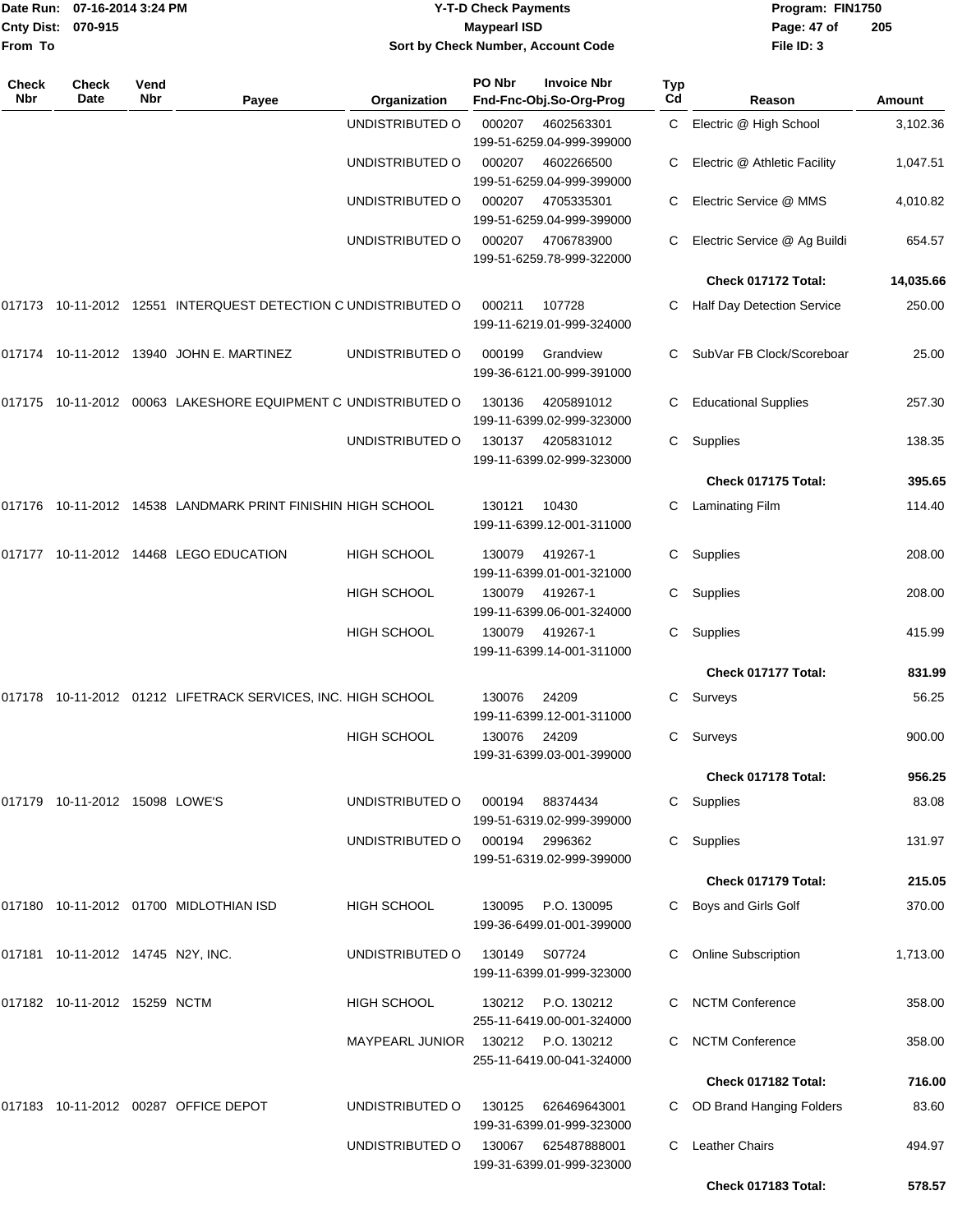|                    | Date Run: 07-16-2014 3:24 PM |
|--------------------|------------------------------|
| Cnty Dist: 070-915 |                              |
| <b>From To</b>     |                              |

## **Date Run: Program: FIN1750 07-16-2014 3:24 PM Y-T-D Check Payments Cnty Dist: Page: 48 of 070-915 Maypearl ISD Sort by Check Number, Account Code**

| Check<br><b>Nbr</b> | Check<br>Date                | Vend<br><b>Nbr</b> | Payee                                                            | Organization           | PO Nbr | <b>Invoice Nbr</b><br>Fnd-Fnc-Obj.So-Org-Prog | Typ<br>C <sub>d</sub> | Reason                              | Amount      |
|---------------------|------------------------------|--------------------|------------------------------------------------------------------|------------------------|--------|-----------------------------------------------|-----------------------|-------------------------------------|-------------|
|                     |                              |                    | 017184 10-11-2012 12230 OFFICE OF THE SECRETAR SCHOOL BOARD      |                        | 130180 | P.O. 130180<br>199-41-6439.00-702-399000      | C                     | <b>Election Seminar Registerati</b> | 155.00      |
|                     |                              |                    | 017185 10-11-2012 15083 OLMSTED-KIRK PAPER CO UNDISTRIBUTED O    |                        | 000208 | 2971688<br>199-51-6319.01-999-399000          | С                     | Kleenguard                          | 100.00      |
| 017186              |                              |                    | 10-11-2012 15059 PEASTER HIGH SCHOOL                             | <b>HIGH SCHOOL</b>     | 130207 | P.O. 130207<br>199-36-6499.01-001-399000      | C                     | <b>Boys Basketball Tourney</b>      | 185.00      |
|                     |                              |                    | 017187  10-11-2012  01125  PSYCHOLOGY SERVICES C UNDISTRIBUTED O |                        | 130052 | 3766818<br>199-31-6399.00-999-323000          | C.                    | RecordForms, Booklets, Scori        | 3,310.43    |
|                     |                              |                    |                                                                  | UNDISTRIBUTED O        | 130052 | 3766818<br>199-31-6399.00-999-323000          | D                     | P.O. WAS TO WRONG VEN               | $-3,310.43$ |
|                     |                              |                    |                                                                  |                        |        |                                               |                       | Check 017187 Total:                 | .00         |
|                     |                              |                    |                                                                  | MAYPEARL JUNIOR        | 130186 | 33445<br>199-11-6399.07-041-311000            | C                     | <b>Vistor Slips</b>                 | 200.00      |
|                     |                              |                    | 017189 10-11-2012 15219 RICHARD MICHAEL TERRY, UNDISTRIBUTED O   |                        | 000198 | Grandview<br>199-36-6121.00-999-391000        | C.                    | SubVar FB Clock/Scoreboar           | 25.00       |
|                     |                              |                    | 017190 10-11-2012 14237 RYAN MCLEMORE                            | UNDISTRIBUTED O        | 000200 | Grandview<br>199-36-6219.00-999-399000        | C.                    | SubVar FB Official                  | 40.00       |
|                     |                              |                    |                                                                  | UNDISTRIBUTED O        | 000200 | Grandview<br>199-36-6219.00-999-399000        |                       | SubVar FB Official Driver           | 26.64       |
|                     |                              |                    |                                                                  |                        |        |                                               |                       | Check 017190 Total:                 | 66.64       |
|                     |                              |                    | 017191 10-11-2012 00088 SAMUEL FRENCH, INC.                      | <b>HIGH SCHOOL</b>     | 130120 | 004334<br>199-11-6399.06-001-311000           | C                     | Actin Ed.-The MiracleWorker         | 271.05      |
|                     |                              |                    | 017192 10-11-2012 00843 SCHOLASTIC BOOK FAIRS                    | <b>MAYPEARL JUNIOR</b> | 000204 | 568007<br>199-12-6399.00-041-399000           | C                     | <b>Book Fair</b>                    | 890.94      |
|                     |                              |                    | 017193 10-11-2012 00252 SCHOOL SPECIALTY                         | UNDISTRIBUTED O        | 130138 | 308101460828<br>199-11-6399.02-999-323000     | C                     | Supplies                            | 325.58      |
|                     |                              |                    | 017194 10-11-2012 01441 SERAFIN TORRES                           | UNDISTRIBUTED O        | 130217 | P.O. 130217<br>199-51-6319.03-999-399000      | C.                    | Yard Work @ 201 Bowers              | 400.00      |
|                     | 017195 10-11-2012 00477 TCEA |                    |                                                                  | UNDISTRIBUTED O        | 130168 | 3923540<br>199-53-6499.01-999-399000          |                       | Conference                          | 195.00      |
|                     |                              |                    | 017196 10-11-2012 15057 TEXAS ASCD                               | UNDISTRIBUTED O        | 130200 | P.O. 130200<br>211-13-6411.00-999-324000      |                       | <b>Conference Registration</b>      | 479.00      |
|                     |                              |                    | 017197 10-11-2012 13653 TEXAS ASSOC. OF STUDEN HIGH SCHOOL       |                        | 130195 | P.O. 130195<br>199-36-6399.10-001-399000      |                       | Membership dues                     | 80.00       |
|                     |                              |                    |                                                                  | <b>MAYPEARL JUNIOR</b> | 130211 | P.O. 130211<br>199-36-6399.12-041-399000      |                       | Membership Renewal                  | 80.00       |
|                     |                              |                    |                                                                  |                        |        |                                               |                       | Check 017197 Total:                 | 160.00      |
|                     |                              |                    | 017198 10-11-2012 00672 TEXAS SCHOOL ADMINISTR UNDISTRIBUTED O   |                        | 000190 | 1321<br>199-21-6411.00-999-323000             |                       | Legall Digest Annual Subscri        | 140.00      |
|                     |                              |                    | 017199 10-11-2012 14268 THOMAS JAMES MCLEMOR UNDISTRIBUTED O     |                        | 000201 | Grandview<br>199-36-6219.00-999-399000        | С                     | SubVar FB Official Rider            | 10.00       |
|                     |                              |                    |                                                                  | UNDISTRIBUTED O        | 000201 | Grandview<br>199-36-6219.00-999-399000        |                       | SubVar FB Official                  | 40.00       |
|                     |                              |                    |                                                                  |                        |        |                                               |                       | Check 017199 Total:                 | 50.00       |
|                     |                              |                    | 017200 10-11-2012 01049 THYSSENKRUPP ELEVATO UNDISTRIBUTED O     |                        | 000196 | 3000257953<br>199-51-6319.02-999-399000       |                       | <b>HS Elevator Maintenance</b>      | 268.06      |
|                     |                              |                    |                                                                  | UNDISTRIBUTED O        | 000196 | 3000257954<br>199-51-6319.02-999-399000       |                       | <b>LSK Elevator Maintenance</b>     | 268.06      |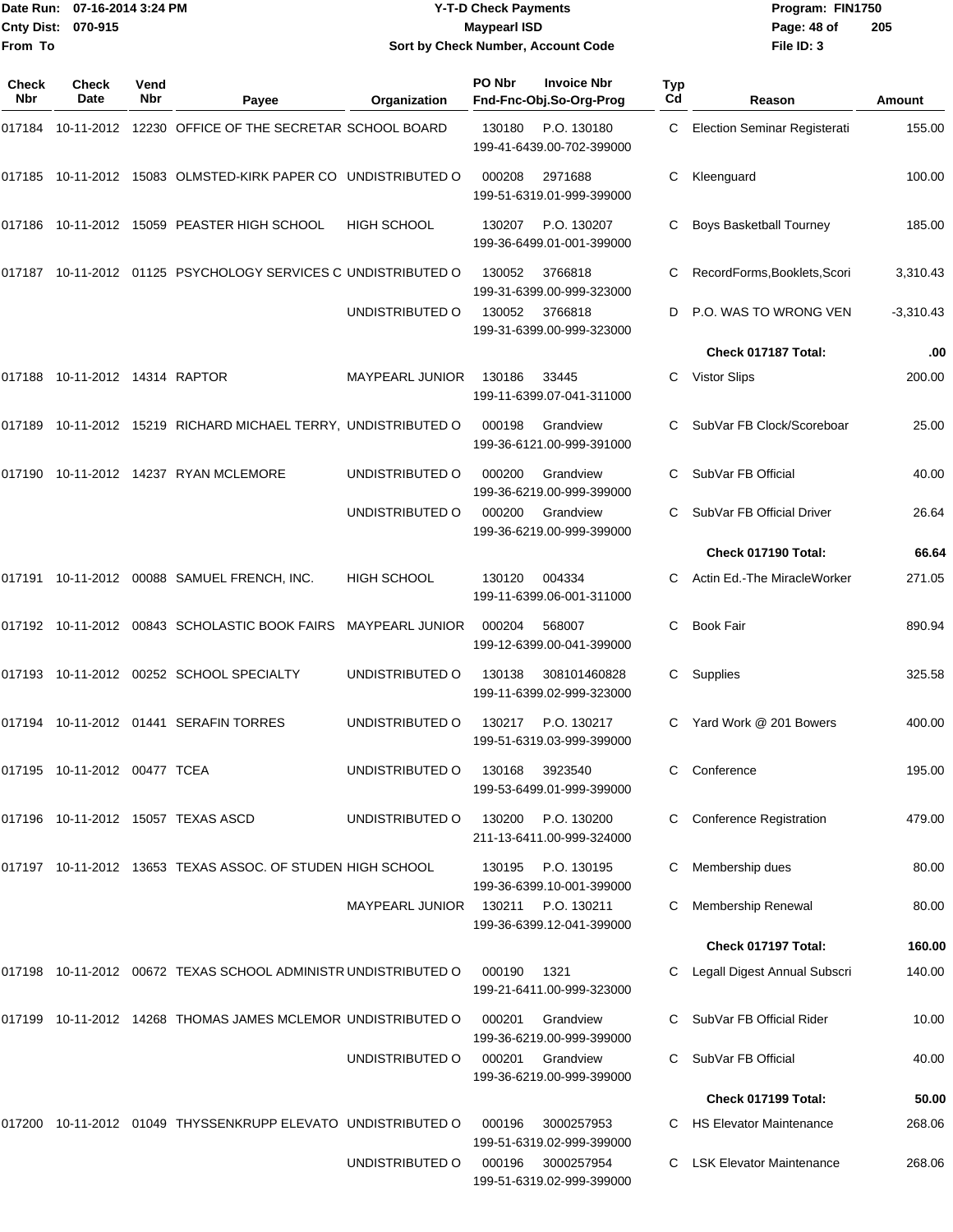| From To             | Date Run: 07-16-2014 3:24 PM<br>Cnty Dist: 070-915 |             |                                                                     | <b>Y-T-D Check Payments</b><br><b>Maypearl ISD</b><br>Sort by Check Number, Account Code |        |                                               |           | Program: FIN1750<br>Page: 49 of<br>File ID: 3 | 205           |  |
|---------------------|----------------------------------------------------|-------------|---------------------------------------------------------------------|------------------------------------------------------------------------------------------|--------|-----------------------------------------------|-----------|-----------------------------------------------|---------------|--|
| <b>Check</b><br>Nbr | <b>Check</b><br>Date                               | Vend<br>Nbr | Payee                                                               | Organization                                                                             | PO Nbr | <b>Invoice Nbr</b><br>Fnd-Fnc-Obj.So-Org-Prog | Typ<br>Cd | Reason                                        | <b>Amount</b> |  |
|                     |                                                    |             |                                                                     |                                                                                          |        |                                               |           | Check 017200 Total:                           | 536.12        |  |
| 017201              |                                                    |             | 10-11-2012  00253  VERIZON SOUTHWEST                                | UNDISTRIBUTED O                                                                          | 000193 | 416580372500039<br>199-51-6259.02-999-399000  |           | C Telephone Service                           | 799.12        |  |
|                     |                                                    |             | 017202 10-11-2012 00460 VINEYARD'S AUTO SUPPLY UNDISTRIBUTED O      |                                                                                          | 000209 | D347192<br>199-34-6311.00-999-399000          | C.        | Supplies                                      | 2.20          |  |
|                     |                                                    |             |                                                                     | UNDISTRIBUTED O                                                                          | 000209 | D347500<br>199-34-6311.00-999-399000          |           | Fule Line Hose and                            | 21.30         |  |
|                     |                                                    |             |                                                                     | UNDISTRIBUTED O                                                                          | 000209 | D347813<br>199-34-6311.00-999-399000          | C         | Supplies                                      | 3.45          |  |
|                     |                                                    |             |                                                                     | UNDISTRIBUTED O                                                                          | 000209 | D347577<br>199-34-6311.00-999-399000          |           | 88 Ford Truck F100-350P/U                     | 21.88         |  |
|                     |                                                    |             |                                                                     | UNDISTRIBUTED O                                                                          | 000209 | D347550<br>199-34-6311.00-999-399000          | C         | 96 Ford Truck E250 Van V8-                    | 202.29        |  |
|                     |                                                    |             |                                                                     | UNDISTRIBUTED O                                                                          | 000209 | D347416<br>199-34-6311.00-999-399000          | C         | Battery 84                                    | 108.43        |  |
|                     |                                                    |             |                                                                     | UNDISTRIBUTED O                                                                          | 000209 | D348245<br>199-34-6311.00-999-399000          | C.        | Automotive Battery & WD 40                    | 111.63        |  |
|                     |                                                    |             |                                                                     | UNDISTRIBUTED O                                                                          | 000209 | D347547<br>199-34-6311.00-999-399000          | C.        | 88 Ford Truck F100-350 P/U                    | 144.89        |  |
|                     |                                                    |             |                                                                     | UNDISTRIBUTED O                                                                          | 000209 | D347812<br>199-34-6311.00-999-399000          | C         | Supplies                                      | 168.91        |  |
|                     |                                                    |             |                                                                     |                                                                                          |        |                                               |           | Check 017202 Total:                           | 784.98        |  |
|                     |                                                    |             | 017203 10-11-2012 01560   WARDS NATURAL SCIENCE HIGH SCHOOL         |                                                                                          | 130156 | 4219-437-00<br>199-11-6399.14-001-311000      | C         | Science                                       | 335.94        |  |
|                     |                                                    |             | 017204  10-11-2012  00144  WAXAHACHIE DAILY LIGHT  UNDISTRIBUTED  O |                                                                                          | 000212 | E101270<br>199-41-6219.02-999-399000          | C         | Advertisement-FinanRating                     | 57.38         |  |
|                     |                                                    |             | 017205  10-11-2012  01145  WELDERS WAREHOUSE CO UNDISTRIBUTED O     |                                                                                          | 130139 | 552061<br>199-51-6630.00-999-399000           | C         | Ranger, Cable, Amp, Clamp, L                  | 4,134.77      |  |
|                     |                                                    |             | 017206 10-18-2012 15074  ABIBOW RECYCLING LLC                       | UNDISTRIBUTED O                                                                          | 000220 | 92-1074819<br>199-51-6259.03-999-399000       |           | C Recycling Dumpster Fees @                   | 23.28         |  |
|                     |                                                    |             |                                                                     | UNDISTRIBUTED O                                                                          | 000220 | 92-1074819<br>199-51-6259.03-999-399000       |           | C Recycling Dumpster Fees @                   | 18.58         |  |
|                     |                                                    |             |                                                                     | UNDISTRIBUTED O                                                                          | 000220 | 92-1074819<br>199-51-6259.03-999-399000       |           | C Recycling Dumpster Fees @                   | 63.70         |  |
|                     |                                                    |             |                                                                     | UNDISTRIBUTED O                                                                          | 000220 | 92-1074819<br>199-51-6259.03-999-399000       | C         | Recycling Dumpster Fees @                     | 39.86         |  |
|                     |                                                    |             |                                                                     | UNDISTRIBUTED O                                                                          | 000220 | 92-1074819<br>199-51-6259.03-999-399000       |           | C Recycling Dumpster Fees @                   | 20.91         |  |
|                     |                                                    |             |                                                                     |                                                                                          |        |                                               |           | Check 017206 Total:                           | 166.33        |  |
|                     |                                                    |             | 017207  10-18-2012  14905    ACE EDUCATIONAL SUPPLI ELEMENTARY      |                                                                                          | 130176 | 1640098<br>199-11-6399.08-101-323000          |           | C Pre K                                       | 93.55         |  |
|                     | 017208  10-18-2012  00391  ACT PLAN                |             |                                                                     | <b>HIGH SCHOOL</b>                                                                       | 130077 | 31154126<br>199-11-6399.00-001-321000         |           | C Plan test                                   | 36.25         |  |
|                     |                                                    |             |                                                                     | <b>HIGH SCHOOL</b>                                                                       | 130077 | 31154126<br>199-31-6399.01-001-399000         |           | C Plan test                                   | 36.25         |  |
|                     |                                                    |             |                                                                     |                                                                                          |        |                                               |           | Check 017208 Total:                           | 72.50         |  |
|                     |                                                    |             | 017209  10-18-2012  12211  ADVANCE PIERRE FOODS  MAYPEARL JUNIOR    |                                                                                          | 000236 | 1135026<br>240-35-6341.00-041-399000          |           | <b>Campus Beef Products</b>                   | 126.57        |  |
|                     |                                                    |             |                                                                     | <b>ELEMENTARY</b>                                                                        | 000236 | 1135026<br>240-35-6341.00-101-399000          |           | <b>Campus Beef Products</b>                   | 126.57        |  |
|                     |                                                    |             |                                                                     | <b>HIGH SCHOOL</b>                                                                       | 000236 | 1135026<br>240-35-6341.01-001-399000          | C.        | <b>Campus Beef Products</b>                   | 126.58        |  |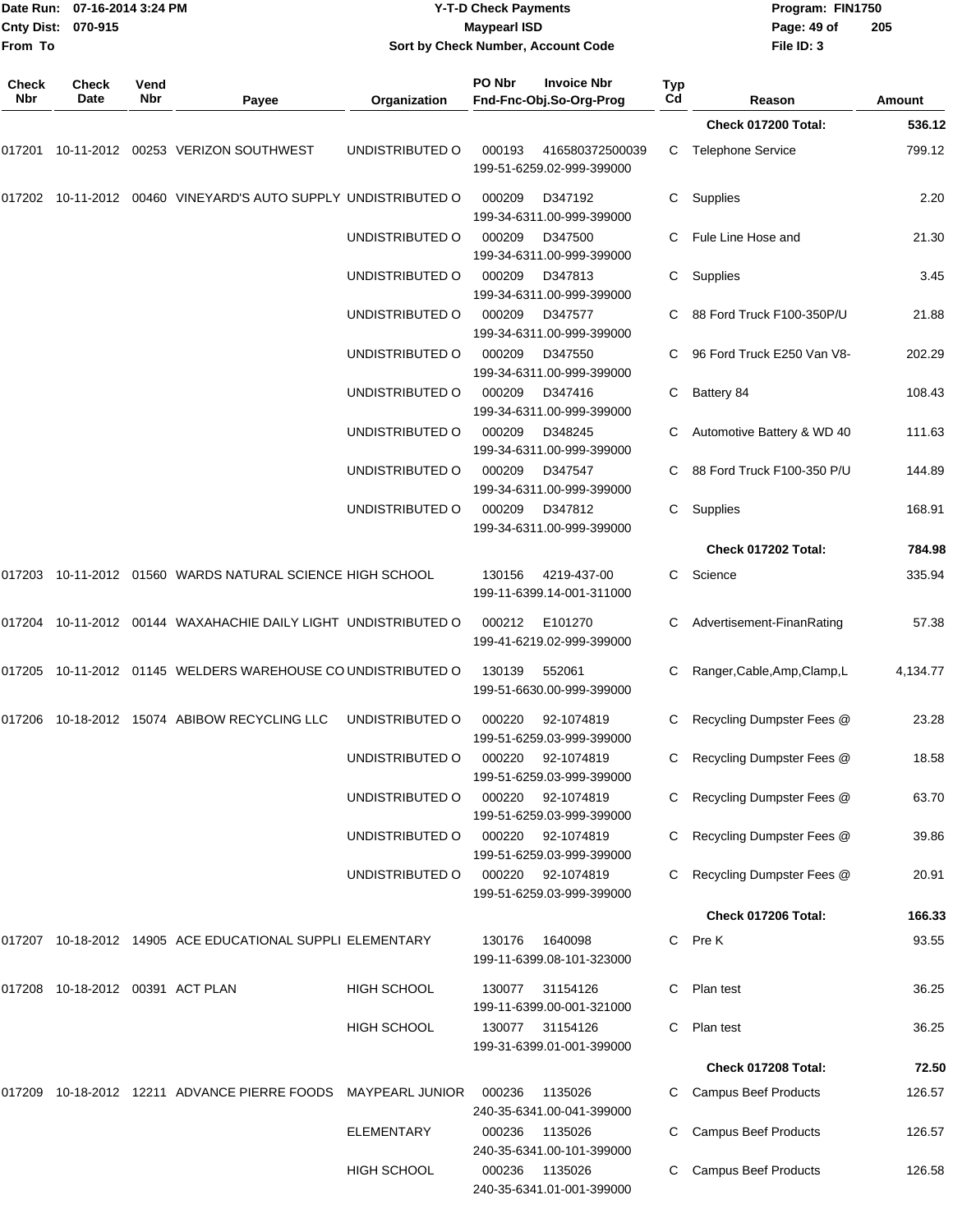|                    | Date Run: 07-16-2014 3:24 PM |
|--------------------|------------------------------|
| Cnty Dist: 070-915 |                              |
| From To            |                              |

## **Date Run: Program: FIN1750 07-16-2014 3:24 PM Y-T-D Check Payments Cnty Dist: Page: 50 of 070-915 Maypearl ISD Sort by Check Number, Account Code**

| Check<br>Nbr | Check<br>Date | Vend<br>Nbr |                                                                   |                                    | PO Nbr           | <b>Invoice Nbr</b><br>Fnd-Fnc-Obj.So-Org-Prog     | Typ<br>Cd | Reason                                                    |                  |
|--------------|---------------|-------------|-------------------------------------------------------------------|------------------------------------|------------------|---------------------------------------------------|-----------|-----------------------------------------------------------|------------------|
|              |               |             | Payee                                                             | Organization                       |                  |                                                   |           | Check 017209 Total:                                       | Amount<br>379.72 |
| 017210       |               |             | 10-18-2012 15257 AFCA HOUSING/WYNDHAM HIGH SCHOOL                 |                                    | 130227           | P.O. 130227<br>199-36-6499.05-001-399000          | С         | <b>Football Coaches Clinic</b>                            | 253.55           |
|              |               |             | 017211 10-18-2012 15256 AFCA MEMBERSHIP                           | <b>HIGH SCHOOL</b>                 | 130226           | P.O. 130226<br>199-36-6499.05-001-399000          | С         | <b>Football Coaches Membersh</b>                          | 230.00           |
|              |               |             | 017212  10-18-2012  00004  ALERT SERVICES                         | UNDISTRIBUTED O                    | 130208           | 47978300<br>199-36-6399.05-999-399000             | С         | Football                                                  | 289.82           |
| 017213       |               |             | 10-18-2012 15258 ALLAN D. PERKINGS                                | MAYPEARL JUNIOR                    | 130215           | 935511<br>199-11-6399.29-041-311000               | С         | Tune Piano/repair                                         | 250.00           |
| 017214       |               |             | 10-18-2012  01530  ANDERSON, MARX & BOHL, DIR COST-ADMINIS        |                                    | 000216           | 28215<br>199-41-6212.00-720-399000                |           | <b>Advisement MGMT Discuss/</b>                           | 1,045.00         |
|              |               |             |                                                                   | DIR COST-ADMINIS                   | 000216           | 28215<br>199-41-6212.00-720-399000                |           | Audit - Year Ended 08/31/12                               | 12,450.00        |
|              |               |             |                                                                   |                                    |                  |                                                   |           | Check 017214 Total:                                       | 13,495.00        |
| 017215       |               |             | 10-18-2012  01256  AT&T MOBILITY                                  | UNDISTRIBUTED O                    | 000222           | 824711164X10102<br>199-52-6259.00-999-399000      | С         | <b>Bus Cell Phone Service</b>                             | 125.59           |
| 017216       |               |             | 10-18-2012  15158  ATHLETES WORLD, INC.                           | UNDISTRIBUTED O                    | 130062           | BBK003774-BK02<br>199-36-6399.06-999-399HS0       | C         | <b>Cross Country</b>                                      | 354.00           |
|              |               |             | 017217  10-18-2012  00901  AVENUE FUEL DISTRIBUTO UNDISTRIBUTED O |                                    | 000219           | 50844<br>199-34-6311.01-999-399000                | С         | 255gal-UnleadedGas/500gal                                 | 2,595.55         |
| 017218       |               |             | 10-18-2012  00593  BLUE BELL CREAMERIES                           | <b>MAYPEARL JUNIOR</b>             | 000237           | 43082582381<br>240-35-6341.00-041-399000          | С         | Ice Cream Products                                        | 212.16           |
| 017219       |               |             | 10-18-2012 00956 BORDENS, INC.                                    | MAYPEARL JUNIOR                    | 000238           | 482298<br>240-35-6341.00-041-399000               |           | <b>Campus Milk Items</b>                                  | 889.44           |
|              |               |             |                                                                   | <b>ELEMENTARY</b>                  | 000238           | 482298<br>240-35-6341.00-101-399000               |           | Campus Milk Items                                         | 1,462.31         |
|              |               |             |                                                                   | HIGH SCHOOL                        | 000238           | 482298<br>240-35-6341.01-001-399000               | С         | Campus Mile Items                                         | 633.20           |
|              |               |             |                                                                   |                                    |                  |                                                   |           | Check 017219 Total:                                       | 2,984.95         |
|              |               |             |                                                                   | UNDISTRIBUTED O                    | 000229           | 2962<br>199-51-6259.79-999-322000                 |           | Inspect.AerobicsSyst.-05/16/                              | 85.00            |
|              |               |             |                                                                   | UNDISTRIBUTED O                    | 000229           | 2962<br>199-51-6259.79-999-322000                 | С         | Inspect.AerobicsSyst.-06/11/                              | 85.00            |
|              |               |             |                                                                   | UNDISTRIBUTED O                    | 000229           | 2962<br>199-51-6259.79-999-322000                 |           | Inspect.AerobicsSyst.-07/19/                              | 85.00            |
|              |               |             |                                                                   | UNDISTRIBUTED O                    | 000229           | 2962<br>199-51-6259.79-999-322000                 |           | Inspect.AerobicsSyst.-08/20/                              | 85.00            |
|              |               |             |                                                                   |                                    |                  |                                                   |           | Check 017220 Total:                                       | 340.00           |
| 017221       |               |             | 10-18-2012  01800  BRUCE W. URBANOVSKY                            | UNDISTRIBUTED O                    | 000231           | Rio Vista<br>199-36-6219.00-999-399000            |           | Varsity Volleyball Official                               | 45.00            |
|              |               |             |                                                                   | UNDISTRIBUTED O<br>UNDISTRIBUTED O | 000233<br>000231 | Whitney<br>199-36-6219.00-999-399000<br>Rio Vista |           | Varsity Volleyball Official<br>SubVar Volleyball Official | 45.00<br>50.00   |
|              |               |             |                                                                   |                                    |                  | 199-36-6219.00-999-399000                         |           |                                                           |                  |
|              |               |             |                                                                   | UNDISTRIBUTED O                    | 000233           | Whitney<br>199-36-6219.00-999-399000              |           | SubVar Volleyball Official                                | 50.00            |
|              |               |             |                                                                   | UNDISTRIBUTED O                    | 000231           | Rio Vista<br>199-36-6219.00-999-399000            |           | Var/SubVar VB Official Rider                              | 33.30            |
|              |               |             |                                                                   | UNDISTRIBUTED O                    | 000233           | Whitney<br>199-36-6219.00-999-399000              |           | Var/SubVar VB Official Drive                              | 33.30            |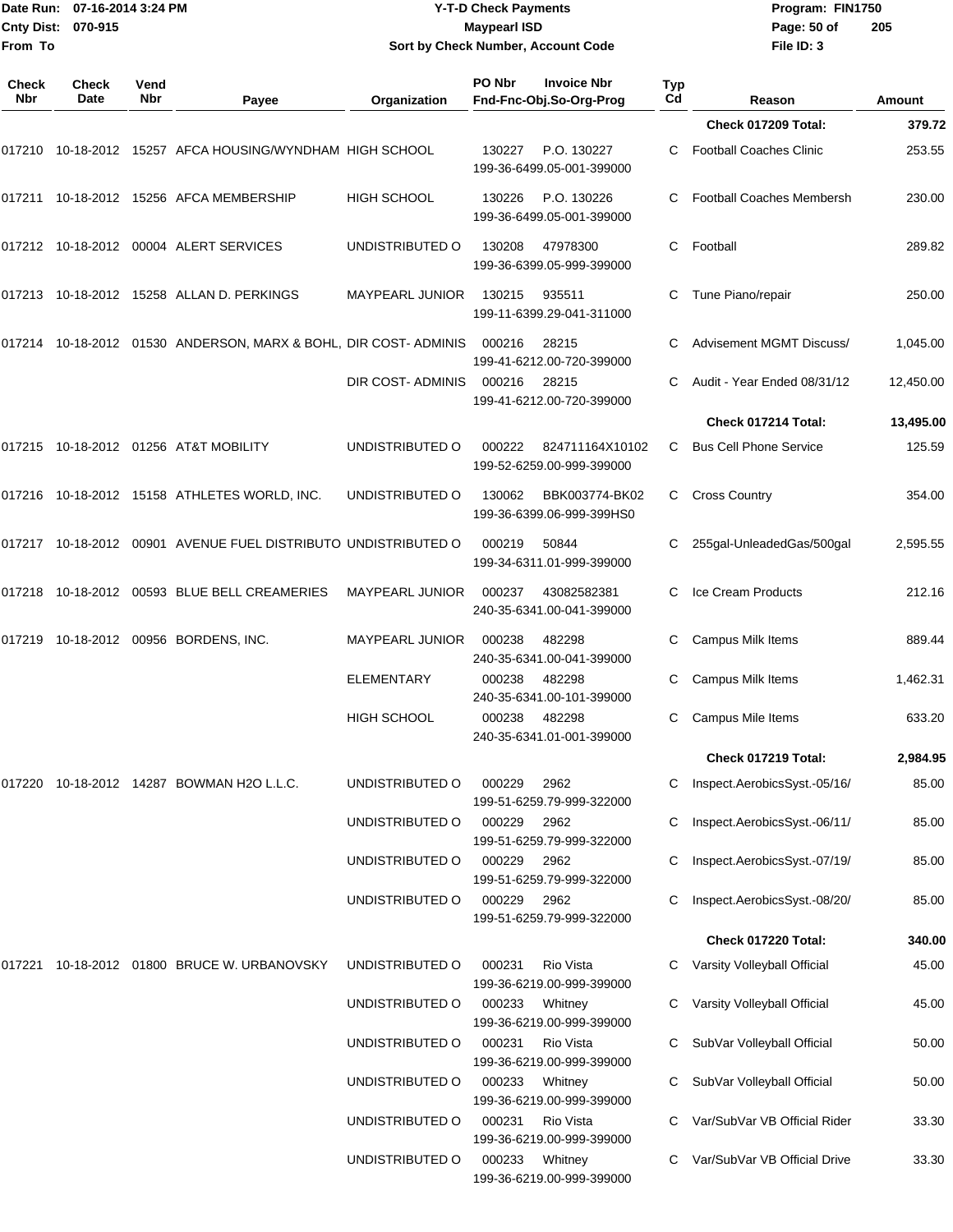|                    | Date Run: 07-16-2014 3:24 PM |
|--------------------|------------------------------|
| Cnty Dist: 070-915 |                              |
| From To            |                              |

### **Date Run: Program: FIN1750 07-16-2014 3:24 PM Y-T-D Check Payments Cnty Dist: Page: 51 of 070-915 Maypearl ISD Sort by Check Number, Account Code**

| Check<br>Nbr | Check<br><b>Date</b>           | Vend<br>Nbr | Payee                                                          | Organization           | PO Nbr | <b>Invoice Nbr</b><br>Fnd-Fnc-Obj.So-Org-Prog | <b>Typ</b><br>Cd | Reason                            | Amount    |
|--------------|--------------------------------|-------------|----------------------------------------------------------------|------------------------|--------|-----------------------------------------------|------------------|-----------------------------------|-----------|
|              |                                |             |                                                                |                        |        |                                               |                  | Check 017221 Total:               | 256.60    |
| 017222       | 10-18-2012 14724 CASH          |             |                                                                | <b>DISTRICT WIDE</b>   | 000228 | OCT172012<br>199-00-5752.01-000-300000        | C                | Start up Gate Bag for BB          | 1,000.00  |
| 017223       | 10-18-2012 14580 CESD          |             |                                                                | HIGH SCHOOL            | 130259 | P.O. 130259<br>199-11-6411.04-001-311000      |                  | 16 Annual Southwest 504 C         | 260.00    |
|              |                                |             |                                                                | <b>MAYPEARL JUNIOR</b> | 130239 | P.O. 130239<br>199-11-6411.05-041-311000      | С                | Conference Registration           | 260.00    |
|              |                                |             |                                                                |                        |        |                                               |                  | Check 017223 Total:               | 520.00    |
|              |                                |             | 017224 10-18-2012 01411 CHARLES CATE                           | <b>ELEMENTARY</b>      | 130249 | MGLSXDF1N1/MG<br>199-11-6399.11-101-311000    | С                | <b>PE</b>                         | 30.68     |
| 017225       |                                |             | 10-18-2012  00217  CITY OF MAYPEARL                            | UNDISTRIBUTED O        | 000223 | 4602105300<br>199-51-6259.04-999-399000       | С                | Electric @ Sports Complex         | 53.27     |
| 017226       |                                |             | 10-18-2012 00200 CLAIMS ADMINISTRATIVE S HIGH SCHOOL           |                        | 000225 | 103697<br>199-11-6143.00-001-311000           |                  | <b>CAS Fixed Cost Final Audit</b> | 555.00    |
|              |                                |             |                                                                | <b>HIGH SCHOOL</b>     | 000226 | 101636<br>199-11-6143.00-001-311000           |                  | <b>CAS Fixed Cost Annual</b>      | 6,546.39  |
|              |                                |             |                                                                | <b>MAYPEARL JUNIOR</b> | 000225 | 103697<br>199-11-6143.00-041-311000           |                  | <b>CAS Fixed Cost Final Audit</b> | 555.00    |
|              |                                |             |                                                                | <b>MAYPEARL JUNIOR</b> | 000226 | 101636<br>199-11-6143.00-041-311000           |                  | <b>CAS Fixed Cost Annual</b>      | 6,546.38  |
|              |                                |             |                                                                | <b>ELEMENTARY</b>      | 000225 | 103697<br>199-11-6143.00-101-311000           |                  | <b>CAS Fixed Cost Final Audit</b> | 555.00    |
|              |                                |             |                                                                | <b>ELEMENTARY</b>      | 000226 | 101636<br>199-11-6143.00-101-311000           |                  | <b>CAS Fixed Cost Annual</b>      | 6,546.38  |
|              |                                |             |                                                                |                        |        |                                               |                  | Check 017226 Total:               | 21,304.15 |
| 017227       |                                |             | 10-18-2012 12536 DESOTO JANITORIAL                             | UNDISTRIBUTED O        | 000217 | 119753-01<br>199-51-6319.01-999-399000        | С                | Blue Microfiber Cloth/MopCo       | 71.68     |
| 017228       |                                |             | 10-18-2012 00099 EDUCATION SERVICE CENT UNDISTRIBUTED O        |                        | 130237 | 114399<br>199-11-6399.45-999-399000           |                  | Discovery renewal                 | 3,000.00  |
|              |                                |             |                                                                | UNDISTRIBUTED O        | 130235 | 113740<br>199-11-6399.45-999-399000           | С                | renewal-video                     | 4,500.00  |
|              |                                |             |                                                                | UNDISTRIBUTED O        | 130236 | 114586<br>199-11-6399.45-999-399000           |                  | C software renewal-Eduphoria      | 4,950.00  |
|              |                                |             |                                                                | HIGH SCHOOL            | 000218 | 114329<br>199-31-6239.00-001-399000           |                  | C 12-13 Couns Initiat&Stdnt       | 2,000.00  |
|              |                                |             |                                                                |                        |        |                                               |                  | Check 017228 Total:               | 14,450.00 |
|              |                                |             | 017229 10-18-2012 00558 EMBASSY SUITE                          | <b>MAYPEARL JUNIOR</b> | 130258 | P.O. 130258<br>199-11-6411.05-041-311000      |                  | <b>Dyslexia Conference</b>        | 202.40    |
|              |                                |             |                                                                | MAYPEARL JUNIOR        | 130258 | P.O. 130258<br>199-11-6411.05-041-311000      |                  | CHECK WAS NOT USED.               | -202.40   |
|              |                                |             |                                                                |                        |        |                                               |                  | Check 017229 Total:               | .00       |
|              |                                |             | 017230 10-18-2012 13991 ENCHANTED LEARNING, LL UNDISTRIBUTED O |                        | 130015 | 121011-133110D<br>199-11-6399.45-999-399000   |                  | C Subscription Renewal            | 125.00    |
|              | 017231 10-18-2012 12474 ENVIVA |             |                                                                | UNDISTRIBUTED O        | 000224 | 23857<br>199-34-6219.01-999-399000            | С                | <b>DOT Testing</b>                | 82.00     |
|              | 017232 10-18-2012 00315 EPS    |             |                                                                | ELEMENTARY             | 130191 | 10686686<br>199-11-6399.06-101-324000         | C.               | Dyslexia                          | 468.00    |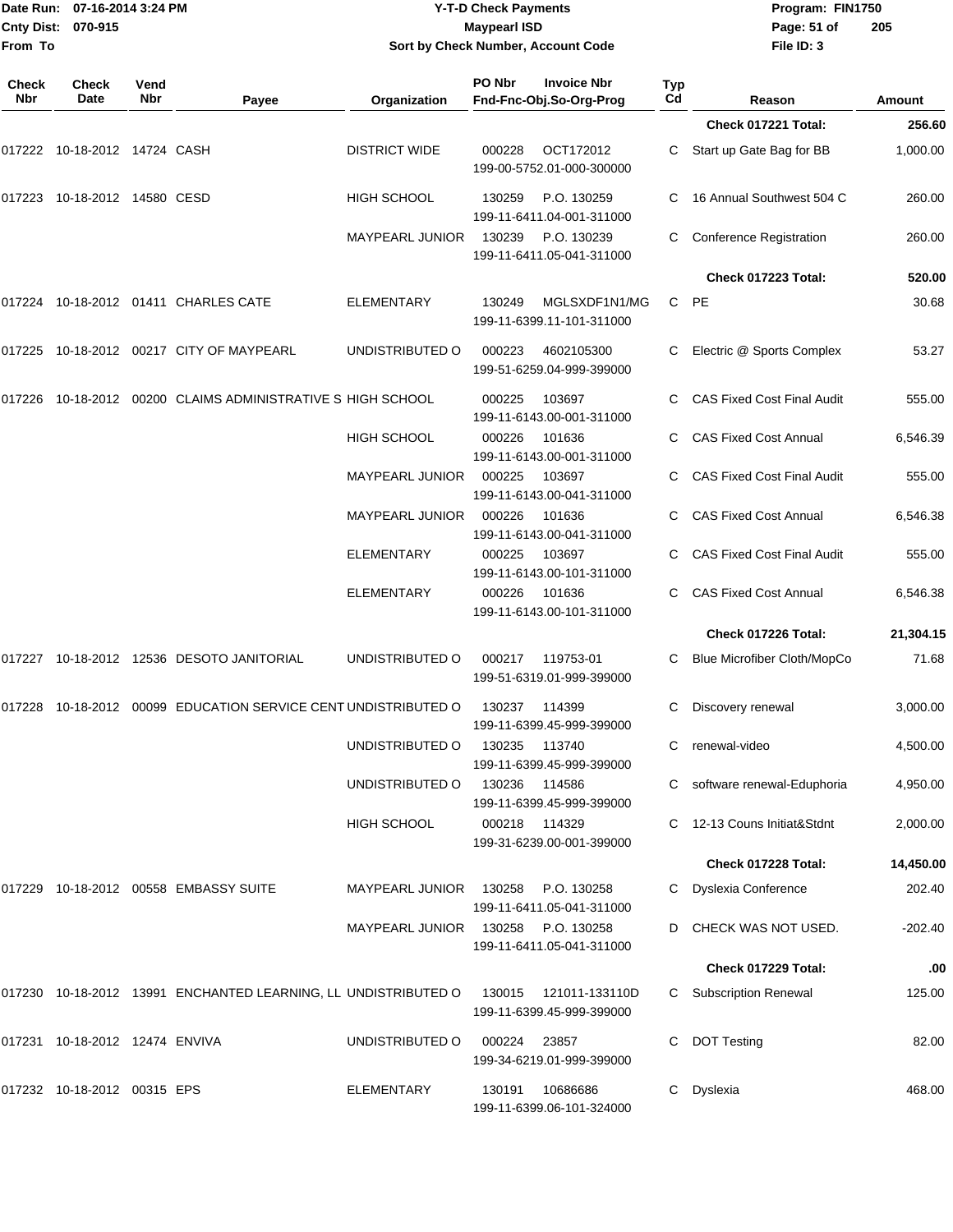| <b>Cnty Dist:</b><br>From To | Date Run: 07-16-2014 3:24 PM<br>070-915 |             |                                                                               |                        | <b>Y-T-D Check Payments</b><br><b>Maypearl ISD</b> | Sort by Check Number, Account Code            |           | Program: FIN1750<br>Page: 52 of<br>File ID: 3 | 205      |
|------------------------------|-----------------------------------------|-------------|-------------------------------------------------------------------------------|------------------------|----------------------------------------------------|-----------------------------------------------|-----------|-----------------------------------------------|----------|
| Check<br>Nbr                 | <b>Check</b><br>Date                    | Vend<br>Nbr | Payee                                                                         | Organization           | PO Nbr                                             | <b>Invoice Nbr</b><br>Fnd-Fnc-Obj.So-Org-Prog | Typ<br>Cd | Reason                                        | Amount   |
| 017233                       |                                         |             | 10-18-2012 00454 FOLLETT LIBRARY RESOUR UNDISTRIBUTED O                       |                        | 130238                                             | 1035383<br>199-11-6399.45-999-399000          |           | C Follett Renewal                             | 3,453.12 |
|                              |                                         |             | 017234    10-18-2012    13619    FSC DISCLUSURE    SERVICE UNDISTRIBUTED    O |                        | 000215                                             | Email From LMc<br>599-71-6599.00-999-399000   | С         | <b>Continuing Disclosure Fee</b>              | 3,500.00 |
|                              |                                         |             | 017235   10-18-2012  14126   GANDY INK SCREEN PRINTI ELEMENTARY               |                        | 130174                                             | 258769<br>199-11-6399.11-101-311000           |           | <b>Friday Shirts</b>                          | 192.00   |
| 017236                       |                                         |             | 10-18-2012 14120 HARRIS COMPUTER SYSTE DISTRICT WIDE                          |                        | 000235                                             | XT00072275<br>240-00-5749.00-000-300000       | С         | EZSchoolPay Fees 08/29-09                     | 101.25   |
|                              |                                         |             |                                                                               |                        | 000239                                             | 5018<br>240-35-6341.00-041-399000             |           | Campus Fresh Produce                          | 392.50   |
|                              |                                         |             |                                                                               | <b>ELEMENTARY</b>      | 000239                                             | 5017<br>240-35-6341.00-101-399000             |           | Campus Fresh Produce                          | 541.75   |
|                              |                                         |             |                                                                               | <b>HIGH SCHOOL</b>     | 000239                                             | 5019<br>240-35-6341.01-001-399000             |           | Campus Fresh Produce                          | 417.00   |
|                              |                                         |             |                                                                               |                        |                                                    |                                               |           | Check 017237 Total:                           | 1,351.25 |
| 017238                       |                                         |             | 10-18-2012 15221 HERITAGE FOOD SERVICE UNDISTRIBUTED O                        |                        | 130213                                             | 0001789464-IN<br>199-51-6319.02-999-399000    |           | Part-Kitchen Equip. Repair                    | 9.47     |
| 017239                       |                                         |             | 10-18-2012  14961  IMAGE MAKER 4 U, INC.                                      | UNDISTRIBUTED O        | 130029                                             | 73355<br>199-36-6399.01-999-399GHS            | С         | Girls Basketball Locker Tags                  | 52.00    |
|                              |                                         |             |                                                                               | UNDISTRIBUTED O        | 130103                                             | 73356<br>199-36-6399.01-999-399GMS            |           | <b>Girls Basketball</b>                       | 10.00    |
|                              |                                         |             |                                                                               |                        |                                                    |                                               |           | Check 017239 Total:                           | 62.00    |
|                              |                                         |             | 017240 10-18-2012 12349 JBS TRADING INTERNATIO MAYPEARL JUNIOR                |                        | 000240                                             | 916359314<br>240-35-6341.00-041-399000        |           | <b>Commodity Processing/Deliv</b>             | 90.47    |
|                              |                                         |             |                                                                               | <b>ELEMENTARY</b>      | 000240                                             | 916359314<br>240-35-6341.00-101-399000        | С         | <b>Commodtiy Processing/Deliv</b>             | 90.47    |
|                              |                                         |             |                                                                               | <b>HIGH SCHOOL</b>     | 000240                                             | 916359314<br>240-35-6341.01-001-399000        | С         | <b>Commodity Processing/Deliv</b>             | 90.47    |
|                              |                                         |             |                                                                               |                        |                                                    |                                               |           | Check 017240 Total:                           | 271.41   |
|                              |                                         |             | 017241 10-18-2012 00184  KEENE ISD                                            | HIGH SCHOOL            | 130248                                             | P.O. 130248<br>199-36-6499.05-001-399000      | С         | <b>Cross Country Meet Fees</b>                | 160.00   |
|                              |                                         |             | 017242 10-18-2012 15261 KRISTI R. COVEY                                       | UNDISTRIBUTED O        | 000232                                             | Rio Vista<br>199-36-6219.00-999-399000        |           | Varsity Volleyball Official                   | 45.00    |
|                              |                                         |             |                                                                               | UNDISTRIBUTED O        | 000232                                             | Rio Vista<br>199-36-6219.00-999-399000        |           | SubVar Volleyball Official                    | 50.00    |
|                              |                                         |             |                                                                               | UNDISTRIBUTED O        | 000232                                             | Rio Vista<br>199-36-6219.00-999-399000        |           | Var/SubVar VB Official Drive                  | 23.87    |
|                              |                                         |             |                                                                               |                        |                                                    |                                               |           | Check 017242 Total:                           | 118.87   |
|                              |                                         |             |                                                                               | <b>MAYPEARL JUNIOR</b> | 000243                                             | Misc. Inv.<br>240-35-6341.00-041-399000       |           | <b>Campus Bread Products</b>                  | 165.00   |
|                              |                                         |             |                                                                               | <b>ELEMENTARY</b>      | 000243                                             | Misc. Inv.<br>240-35-6341.00-101-399000       |           | <b>Campus Bread Products</b>                  | 349.80   |
|                              |                                         |             |                                                                               | HIGH SCHOOL            | 000243                                             | Misc. Inv.<br>240-35-6341.01-001-399000       |           | <b>Campus Bread Products</b>                  | 316.80   |
|                              |                                         |             |                                                                               |                        |                                                    |                                               |           | Check 017243 Total:                           | 831.60   |
|                              |                                         |             | 017244  10-18-2012  01048  LABATT FOOD SERVICE                                | MAYPEARL JUNIOR        | 000241                                             | Misc. invoices<br>240-35-6341.00-041-399000   |           | Campus Grocery Items                          | 1,571.05 |
|                              |                                         |             |                                                                               | <b>ELEMENTARY</b>      | 000241                                             | Misc. invoices<br>240-35-6341.00-101-399000   | С         | Campus Grocery Items                          | 6,210.14 |
|                              |                                         |             |                                                                               | <b>HIGH SCHOOL</b>     | 000241                                             | Misc. invoices<br>240-35-6341.01-001-399000   |           | Campus Grocery Items                          | 4,757.68 |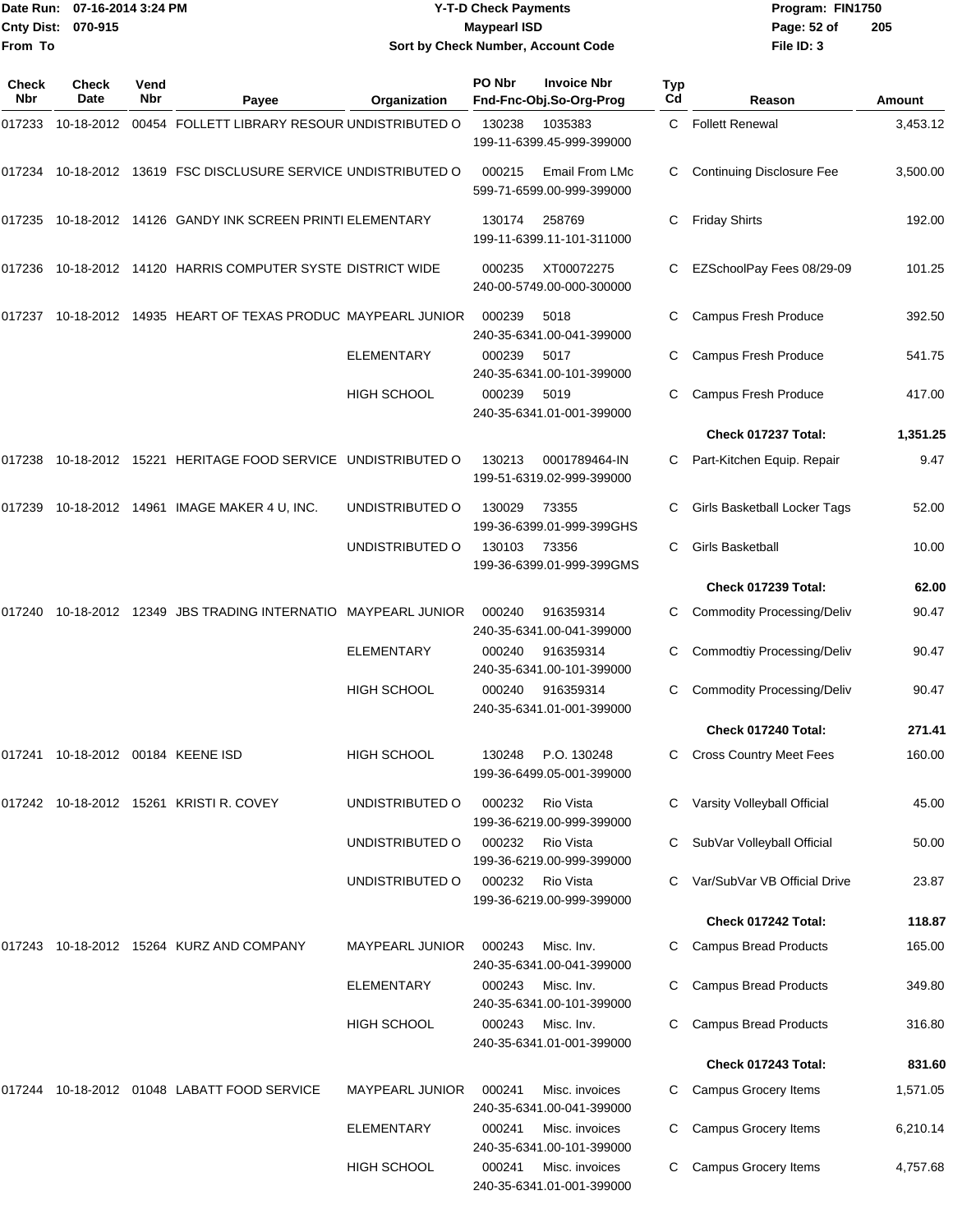| From To             | Date Run: 07-16-2014 3:24 PM<br>Cnty Dist: 070-915 |             |                                                                               |                        | <b>Y-T-D Check Payments</b><br><b>Maypearl ISD</b><br>Sort by Check Number, Account Code |                  | Program: FIN1750<br>Page: 53 of<br>File ID: 3 | 205           |
|---------------------|----------------------------------------------------|-------------|-------------------------------------------------------------------------------|------------------------|------------------------------------------------------------------------------------------|------------------|-----------------------------------------------|---------------|
| <b>Check</b><br>Nbr | Check<br>Date                                      | Vend<br>Nbr | Payee                                                                         | Organization           | PO Nbr<br><b>Invoice Nbr</b><br>Fnd-Fnc-Obj.So-Org-Prog                                  | <b>Typ</b><br>Cd | Reason                                        | <b>Amount</b> |
|                     |                                                    |             |                                                                               |                        |                                                                                          |                  | Check 017244 Total:                           | 12,538.87     |
|                     |                                                    |             |                                                                               | MAYPEARL JUNIOR        | P.O. 130243<br>130243<br>199-11-6399.07-041-323000                                       | C                | Supplies Reimbursement                        | 24.99         |
|                     |                                                    |             | 017246  10-18-2012  01078  WILLIAM V. MACGILL & CO. HIGH SCHOOL               |                        | 130055<br>IN0419026<br>199-33-6399.00-001-399000                                         | C                | Supplies                                      | 25.30         |
|                     |                                                    |             |                                                                               | <b>MAYPEARL JUNIOR</b> | 130055<br>IN0419026<br>199-33-6399.00-041-399000                                         | C                | Supplies                                      | 290.91        |
|                     |                                                    |             |                                                                               |                        |                                                                                          |                  | Check 017246 Total:                           | 316.21        |
|                     | 017247 10-18-2012 12730 NAEIR                      |             |                                                                               | HIGH SCHOOL            | 130145<br>H487172<br>199-11-6399.12-001-311000                                           |                  | C supplies                                    | 638.25        |
|                     | 017248 10-18-2012 00079  NASCO                     |             |                                                                               | HIGH SCHOOL            | 130198<br>106593<br>199-11-6399.01-001-311000                                            | C                | Supplies                                      | 1,117.58      |
|                     |                                                    |             | 017249    10-18-2012    14075         NATIONAL TELESYSTEMS, I UNDISTRIBUTED O |                        | 000230<br>257871<br>199-51-6249.02-999-399000                                            | С                | Phone extension repair&Upd                    | 710.00        |
|                     |                                                    |             |                                                                               | DIR COST-ADMINIS       | 000221<br>9619198-OT12<br>199-41-6269.00-720-399000                                      | С                | Lease-07/30/12-10/30/12                       | 447.00        |
|                     |                                                    |             | 017251  10-18-2012  00154  QUILL CORPORATION                                  | MAYPEARL JUNIOR        | 130214<br>22466/22467<br>199-11-6399.07-041-311000                                       | C                | Office supplies                               | 168.79        |
|                     |                                                    |             |                                                                               | <b>HIGH SCHOOL</b>     | 130218<br>33556<br>199-11-6399.12-001-311000                                             | С                | Supplies                                      | 392.00        |
|                     |                                                    |             |                                                                               | UNDISTRIBUTED O        | 130162<br>308101465306<br>199-11-6399.02-999-323000                                      | C                | Supplies                                      | 46.81         |
|                     |                                                    |             | 017254 10-18-2012 00316 SCHOOL SPECIALTY INC.                                 | <b>ELEMENTARY</b>      | 130175<br>208109350802<br>199-11-6399.08-101-323000                                      | C.               | Pre-K                                         | 45.93         |
|                     |                                                    |             | 017255    10-18-2012    00178    SCIENCE KIT & BOREAL LA HIGH SCHOOL          |                        | 130205<br>3985-166-00<br>199-11-6399.13-001-311000                                       | С                | Supplies                                      | 10.18         |
|                     |                                                    |             |                                                                               | <b>HIGH SCHOOL</b>     | 130205<br>3985-166-00<br>199-11-6399.14-001-311000                                       |                  | C Supplies                                    | 77.51         |
|                     |                                                    |             |                                                                               | HIGH SCHOOL            | 130205 3985-166-00<br>199-31-6399.02-001-311000                                          |                  | C Supplies                                    | 43.46         |
|                     |                                                    |             |                                                                               |                        |                                                                                          |                  | Check 017255 Total:                           | 131.15        |
|                     |                                                    |             | 017256 10-18-2012 15097 SUPER TEACHER WORKSH ELEMENTARY                       |                        | 130255 P.O. 130255<br>199-11-6399.00-101-323000                                          |                  | C Special Services                            | 39.90         |
|                     | 017257  10-18-2012  00810  TASSP                   |             |                                                                               |                        | MAYPEARL JUNIOR 130234 P.O. 130234<br>199-23-6499.00-041-399000                          |                  | C Membership Dues                             | 200.00        |
|                     |                                                    |             | 017258 10-18-2012 15255 THE GREEN GROUP                                       | HIGH SCHOOL            | 130196 4448<br>199-11-6399.01-001-311000                                                 |                  | C 4" Light Sticks - Green                     | 197.82        |
|                     |                                                    |             | 017259  10-18-2012  00781  TYSON FOOD, INC                                    | <b>MAYPEARL JUNIOR</b> | 9113803<br>000242<br>240-35-6341.00-041-399000                                           |                  | C Chicken Prdoucts                            | 118.39        |
|                     |                                                    |             |                                                                               | <b>ELEMENTARY</b>      | 000242 9113803<br>240-35-6341.00-101-399000                                              | C.               | <b>Chicken Products</b>                       | 118.39        |
|                     |                                                    |             |                                                                               | HIGH SCHOOL            | 000242 9113803<br>240-35-6341.01-001-399000                                              | C.               | <b>Chicken Products</b>                       | 118.38        |
|                     |                                                    |             |                                                                               |                        |                                                                                          |                  | Check 017259 Total:                           | 355.16        |
|                     |                                                    |             |                                                                               | <b>HIGH SCHOOL</b>     | 130077 31182224<br>199-11-6399.00-001-321000                                             |                  | C Plan test                                   | 280.00        |
|                     |                                                    |             |                                                                               | HIGH SCHOOL            | 130077 31182224<br>199-31-6399.01-001-399000                                             |                  | C Plan test                                   | 280.00        |
|                     |                                                    |             |                                                                               |                        |                                                                                          |                  | Check 017260 Total:                           | 560.00        |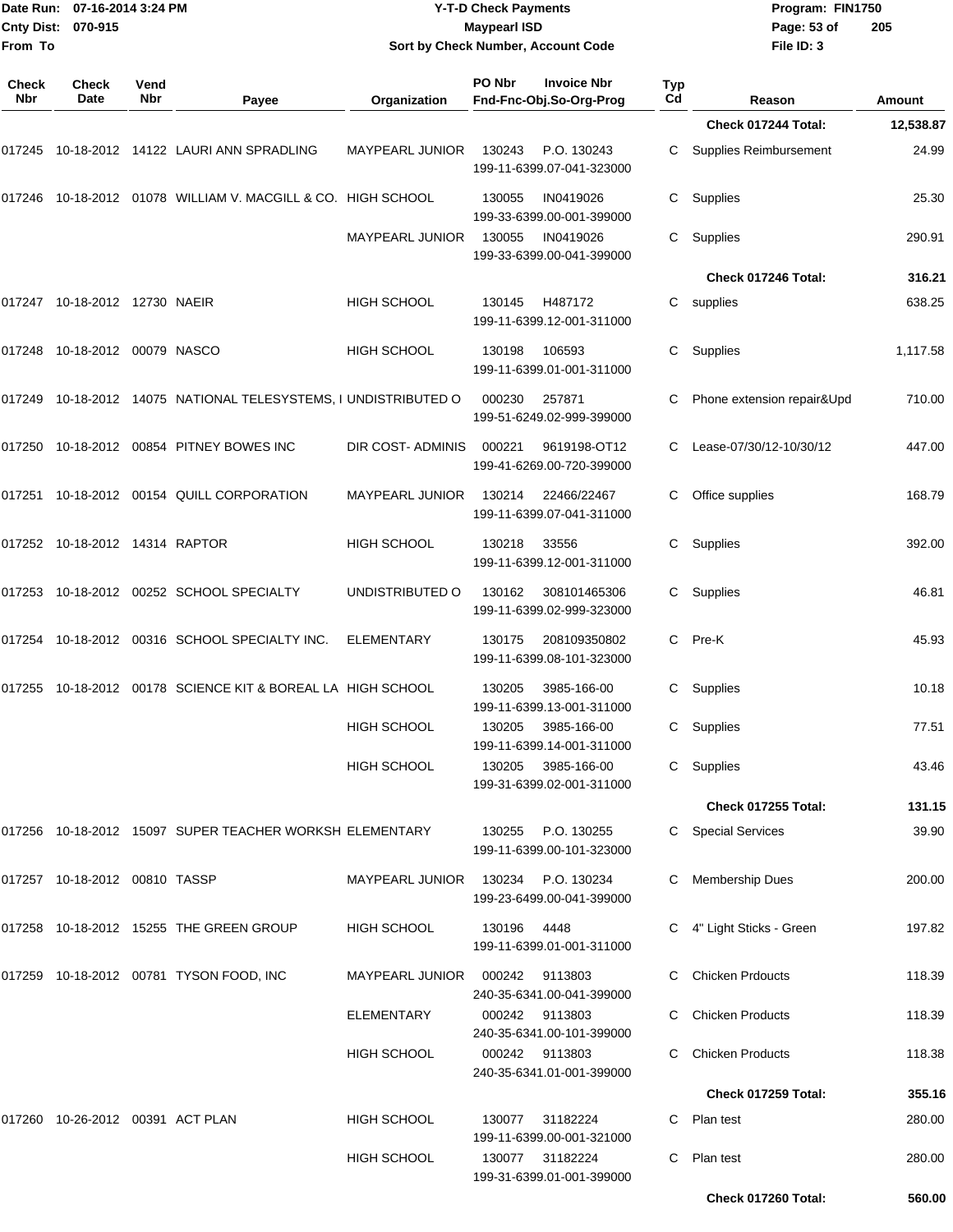**From To**

#### Date Run: 07-16-2014 3:24 PM **Program:** FIN1750 **Cnty Dist:** 070-915 **Page: 54 of MaypearI ISD Page: 54 of Y-T-D Check Payments 070-915 Maypearl ISD Sort by Check Number, Account Code**

| Check<br>Nbr | Check<br>Date | Vend<br>Nbr | Payee                                                     | Organization           | PO Nbr | <b>Invoice Nbr</b><br>Fnd-Fnc-Obj.So-Org-Prog | Typ<br>Cd | Reason                             | Amount   |
|--------------|---------------|-------------|-----------------------------------------------------------|------------------------|--------|-----------------------------------------------|-----------|------------------------------------|----------|
| 017261       | 10-26-2012    |             | 15209 AIR CLINIC ELLIS COUNTY LUNDISTRIBUTED O            |                        | 000270 | 589<br>199-51-6249.01-999-399000              | C         | Diag on Roof Top #4                | 59.95    |
|              |               |             | 017262  10-26-2012  00004  ALERT SERVICES                 | UNDISTRIBUTED O        | 130143 | 47893700&67600<br>199-36-6399.05-999-399000   | C         | <b>Athletic Girls Med Supplies</b> | 688.45   |
| 017263       |               |             | 10-26-2012 15216 ARTHUR WILLIAM GIBBINS I UNDISTRIBUTED O |                        | 000267 | Whitney<br>199-36-6121.00-999-391000          |           | <b>MMS Football Announcer</b>      | 25.00    |
| 017264       |               |             | 10-26-2012 13185 BEST BUY GOV LLC                         | <b>HIGH SCHOOL</b>     | 130228 | 1037986<br>244-11-6399.00-001-322000          | С         | supplies                           | 479.99   |
| 017265       |               |             | 10-26-2012  15271  BRETT WAKELAND                         | UNDISTRIBUTED O        | 000275 | Email<br>199-51-6128.00-999-399000            | C         | Stadium Cleanup 09/21/201          | 40.00    |
| 017266       |               |             | 10-26-2012 13576 CANON FINANCIAL SERVIC HIGH SCHOOL       |                        | 000246 | 12213241<br>199-11-6269.00-001-311000         |           | Canon Lease Agreement              | 418.45   |
|              |               |             |                                                           | <b>MAYPEARL JUNIOR</b> | 000246 | 12213241<br>199-11-6269.00-041-311000         | С         | Canon Lease Agreement              | 418.45   |
|              |               |             |                                                           | <b>ELEMENTARY</b>      | 000246 | 12213241<br>199-11-6269.00-101-311000         | С         | Canon Lease Agreement              | 418.44   |
|              |               |             |                                                           | <b>ELEMENTARY</b>      | 000246 | 12213241<br>199-11-6269.00-101-399000         |           | Canon Lease Agreement              | 418.45   |
|              |               |             |                                                           | <b>HIGH SCHOOL</b>     | 000246 | 12213241<br>199-11-6269.01-001-311000         | C         | Canon Lease Agreement              | 418.44   |
|              |               |             |                                                           | <b>MAYPEARL JUNIOR</b> | 000246 | 12213241<br>199-11-6269.01-041-311000         | C         | Canon Lease Agreement              | 418.44   |
|              |               |             |                                                           | DIR COST- ADMINIS      | 000246 | 12213241<br>199-41-6249.00-720-399000         |           | Canon Lease Agreement              | 418.44   |
|              |               |             |                                                           |                        |        |                                               |           | Check 017266 Total:                | 2,929.11 |
| 017267       |               |             | 10-26-2012 13765 CARGILL KITCHEN SOLUTIO MAYPEARL JUNIOR  |                        | 000245 | 624055<br>240-35-6341.00-041-399000           | С         | Egg Products                       | 85.89    |
|              |               |             |                                                           | <b>ELEMENTARY</b>      | 000245 | 624055<br>240-35-6341.00-101-399000           | С         | Egg Products                       | 85.89    |
|              |               |             |                                                           | <b>HIGH SCHOOL</b>     | 000245 | 624055<br>240-35-6341.01-001-399000           | С         | Egg Products                       | 85.88    |
|              |               |             |                                                           |                        |        |                                               |           | Check 017267 Total:                | 257.66   |
|              |               |             | 017268  10-26-2012  01798  CINDY REED                     | UNDISTRIBUTED O        | 130293 | P.O. 130293<br>199-53-6411.02-999-399000      | C         | Mileage Reimbursement to           | 53.60    |
|              |               |             | 017269 10-26-2012 00217 CITY OF MAYPEARL                  | UNDISTRIBUTED O        | 000254 | Whitney<br>199-52-6259.01-999-399000          |           | SecurityVarsityFB-JasonLav         | 100.00   |
|              |               |             | 017270 10-26-2012 13566 CONNIE D. HAGEN, INC.             | UNDISTRIBUTED O        | 000259 | 9600T<br>199-34-6219.01-999-399000            | C         | <b>DOT Testing</b>                 | 131.52   |
|              |               |             | 017271 10-26-2012 14285 DANIEL M. AMOS                    | UNDISTRIBUTED O        | 000264 | Whitney<br>199-36-6219.00-999-399000          | C         | Varsity FB Official Riders Fe      | 10.00    |
|              |               |             |                                                           | UNDISTRIBUTED O        | 000264 | Whitney<br>199-36-6219.00-999-399000          |           | Varsity FB Official                | 70.00    |
|              |               |             |                                                           |                        |        |                                               |           | Check 017271 Total:                | 80.00    |
|              |               |             | 017272 10-26-2012 15267 DAVID E. GREGORY                  | UNDISTRIBUTED O        | 000261 | Whitney                                       |           | C Varsity FB Official              | 70.00    |
|              |               |             |                                                           | UNDISTRIBUTED O        | 000261 | 199-36-6219.00-999-399000<br>Whitney          | C         | Varsity FB Official Driver         | 70.33    |
|              |               |             |                                                           |                        |        | 199-36-6219.00-999-399000                     |           | Check 017272 Total:                | 140.33   |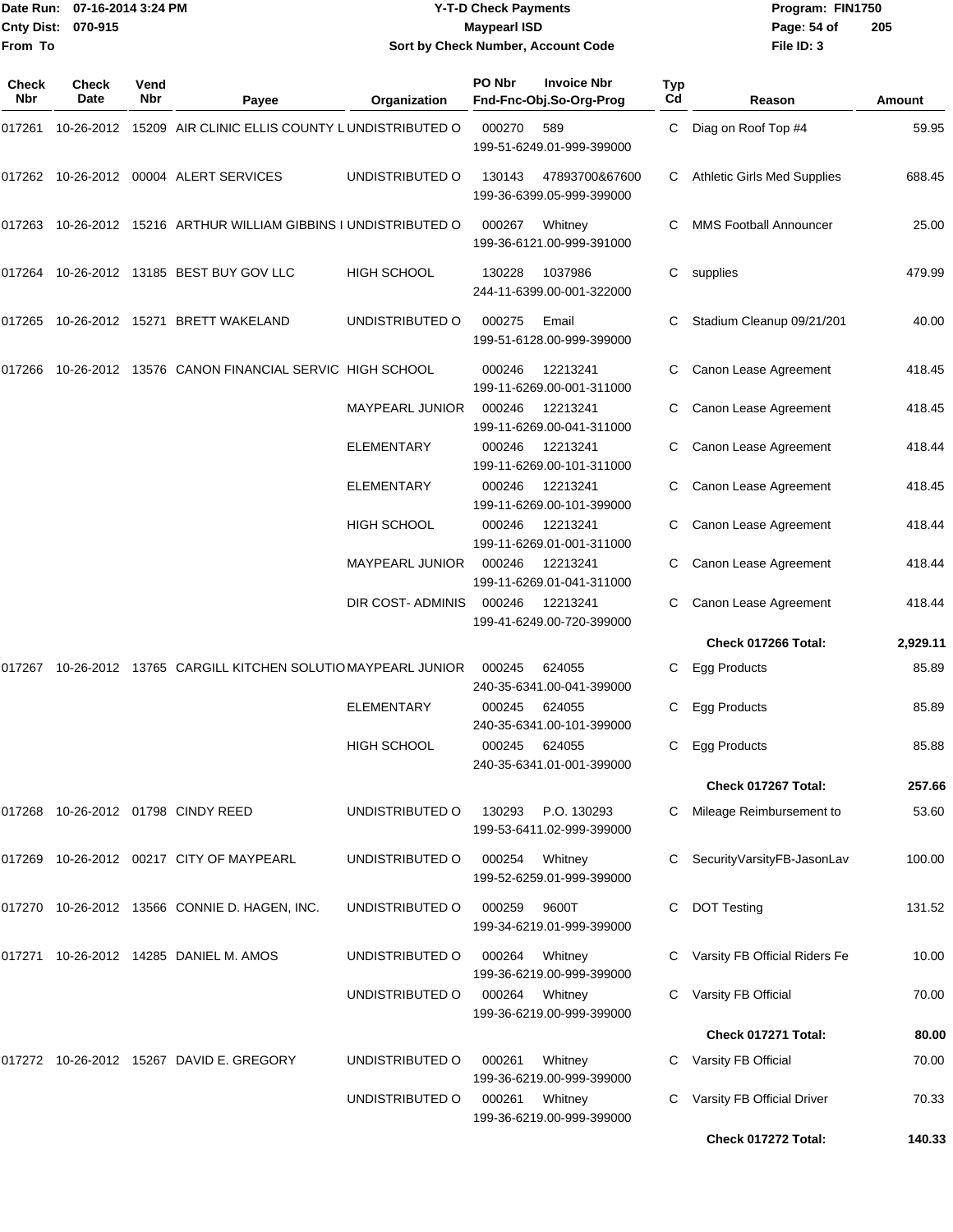|                           | Date Run: 07-16-2014 3:24 PM | Program: FIN1750<br><b>Y-T-D Check Payments</b> |             |     |  |  |
|---------------------------|------------------------------|-------------------------------------------------|-------------|-----|--|--|
| <b>Cnty Dist: 070-915</b> |                              | Maypearl ISD                                    | Page: 55 of | 205 |  |  |
| <b>IFrom To</b>           |                              | Sort by Check Number, Account Code              | File ID: 3  |     |  |  |

| Check<br>Nbr | Check<br>Date | Vend<br>Nbr | Payee                                                            | Organization           | PO Nbr | <b>Invoice Nbr</b><br>Fnd-Fnc-Obj.So-Org-Prog | Typ<br>Cd | Reason                           | Amount   |
|--------------|---------------|-------------|------------------------------------------------------------------|------------------------|--------|-----------------------------------------------|-----------|----------------------------------|----------|
| 017273       |               |             | 10-26-2012 00242 DEMCO, INC.                                     | <b>MAYPEARL JUNIOR</b> | 130189 | 4768752                                       |           | C Laminator Film                 | 399.44   |
|              |               |             |                                                                  |                        |        | 199-11-6399.32-041-311000                     |           |                                  |          |
| 017274       |               |             | 10-26-2012  12885  DIRECT ENERGY                                 | UNDISTRIBUTED O        | 000248 | 122900016211175<br>199-51-6259.04-999-399000  | C.        | Electric Service@ OldElemC       | 12.39    |
|              |               |             |                                                                  | UNDISTRIBUTED O        | 000248 | 122900016211175<br>199-51-6259.04-999-399000  | C.        | Electric Service @ Old Elem      | 25.54    |
|              |               |             |                                                                  | UNDISTRIBUTED O        | 000248 | 122900016211175<br>199-51-6259.04-999-399000  | C.        | Electric Service @ CN Stora      | 11.68    |
|              |               |             |                                                                  | UNDISTRIBUTED O        | 000248 | 122900016211175<br>199-51-6259.04-999-399000  | C.        | Electric Service @ HS Porta      | 88.70    |
|              |               |             |                                                                  | UNDISTRIBUTED O        | 000248 | 122900016211175<br>199-51-6259.04-999-399000  |           | C Electric @ Old High School     | 3,368.00 |
|              |               |             |                                                                  | UNDISTRIBUTED O        | 000248 | 122900016211175<br>199-51-6259.04-999-399000  | C.        | Electric Service @ WPA Bld       | 1,197.34 |
|              |               |             |                                                                  | UNDISTRIBUTED O        | 000249 | 122910016212054<br>199-51-6259.04-999-399000  | C.        | Electric Service @ Downtow       | 348.64   |
|              |               |             |                                                                  | UNDISTRIBUTED O        | 000248 | 122900016211175<br>199-51-6259.04-999-399000  | C.        | Electric Service @ Bus Barn      | 186.67   |
|              |               |             |                                                                  | UNDISTRIBUTED O        | 000248 | 122900016211175<br>199-51-6259.04-999-399000  | C         | Electric Service @ HS Ballp      | 285.70   |
|              |               |             |                                                                  | UNDISTRIBUTED O        | 000248 | 122900016211175<br>199-51-6259.04-999-399000  |           | Electric Service @ OldElem       | 152.98   |
|              |               |             |                                                                  |                        |        |                                               |           | Check 017274 Total:              | 5,677.64 |
| 017275       |               |             | 10-26-2012 14884 DIRECT SERVICE COMPAN UNDISTRIBUTED O           |                        | 000272 | 55992<br>199-51-6249.01-999-399000            |           | Service Call & Labor             | 399.75   |
|              |               |             |                                                                  | UNDISTRIBUTED O        | 000272 | 55992<br>199-51-6319.02-999-399000            | C.        | Walk In Freezer HS/LSK           | 147.76   |
|              |               |             |                                                                  |                        |        |                                               |           | Check 017275 Total:              | 547.51   |
| 017276       |               |             | 10-26-2012 13452 DOUGLAS PADS & SPORTS UNDISTRIBUTED O           |                        | 130241 | 745212<br>199-36-6399.02-999-399000           | C         | Football                         | 808.00   |
| 017277       |               |             | 10-26-2012 00099 EDUCATION SERVICE CENT UNDISTRIBUTED O          |                        | 130154 | 115137                                        | C         | 20 hour bus driving cert. clas   | 105.00   |
|              |               |             |                                                                  |                        |        | 199-34-6219.01-999-399000                     |           |                                  |          |
|              |               |             |                                                                  | UNDISTRIBUTED O        | 130184 | 115136<br>199-34-6219.01-999-399000           |           | C 20 hour bus driving cert. clas | 105.00   |
|              |               |             |                                                                  | UNDISTRIBUTED O        | 130203 | 115134<br>199-34-6219.01-999-399000           |           | 20 hour bus driving cert. clas   | 105.00   |
|              |               |             |                                                                  | UNDISTRIBUTED O        |        | 130210 115135<br>199-34-6219.01-999-399000    |           | 20 hour bus driving cert. clas   | 105.00   |
|              |               |             |                                                                  |                        |        |                                               |           | Check 017277 Total:              | 420.00   |
|              |               |             | 017278 10-26-2012 00040 FLATT STATIONERS, INC.                   | ELEMENTARY             | 130251 | 211847-00<br>199-11-6399.11-101-311000        | C         | Office                           | 232.04   |
|              |               |             |                                                                  | HIGH SCHOOL            |        | 130252 211850-00<br>199-11-6399.12-001-311000 |           | Supplies                         | 160.09   |
|              |               |             |                                                                  |                        |        |                                               |           | Check 017278 Total:              | 392.13   |
|              |               |             | 017279 10-26-2012 14126 GANDY INK SCREEN PRINTI ELEMENTARY       |                        |        | 130164 258649<br>199-11-6399.11-101-311000    |           | <b>MOM Shirts</b>                | 645.15   |
|              |               |             | 017280 10-26-2012 15221 HERITAGE FOOD SERVICE UNDISTRIBUTED O    |                        | 130254 | 0001798967-IN<br>199-51-6319.02-999-399000    |           | C Part-Kitchen Equip. Repair     | 30.77    |
|              |               |             | 017281  10-26-2012  00612  HOME DEPOT CREDIT SER UNDISTRIBUTED O |                        | 000247 | 65050000209759<br>199-51-6319.02-999-399000   |           | Jumbo Debris & Lobby Dust        | 31.96    |
|              |               |             |                                                                  | UNDISTRIBUTED O        | 000247 | 65050000286229<br>199-51-6319.02-999-399000   |           | <b>Concession Stand Power Co</b> | 415.54   |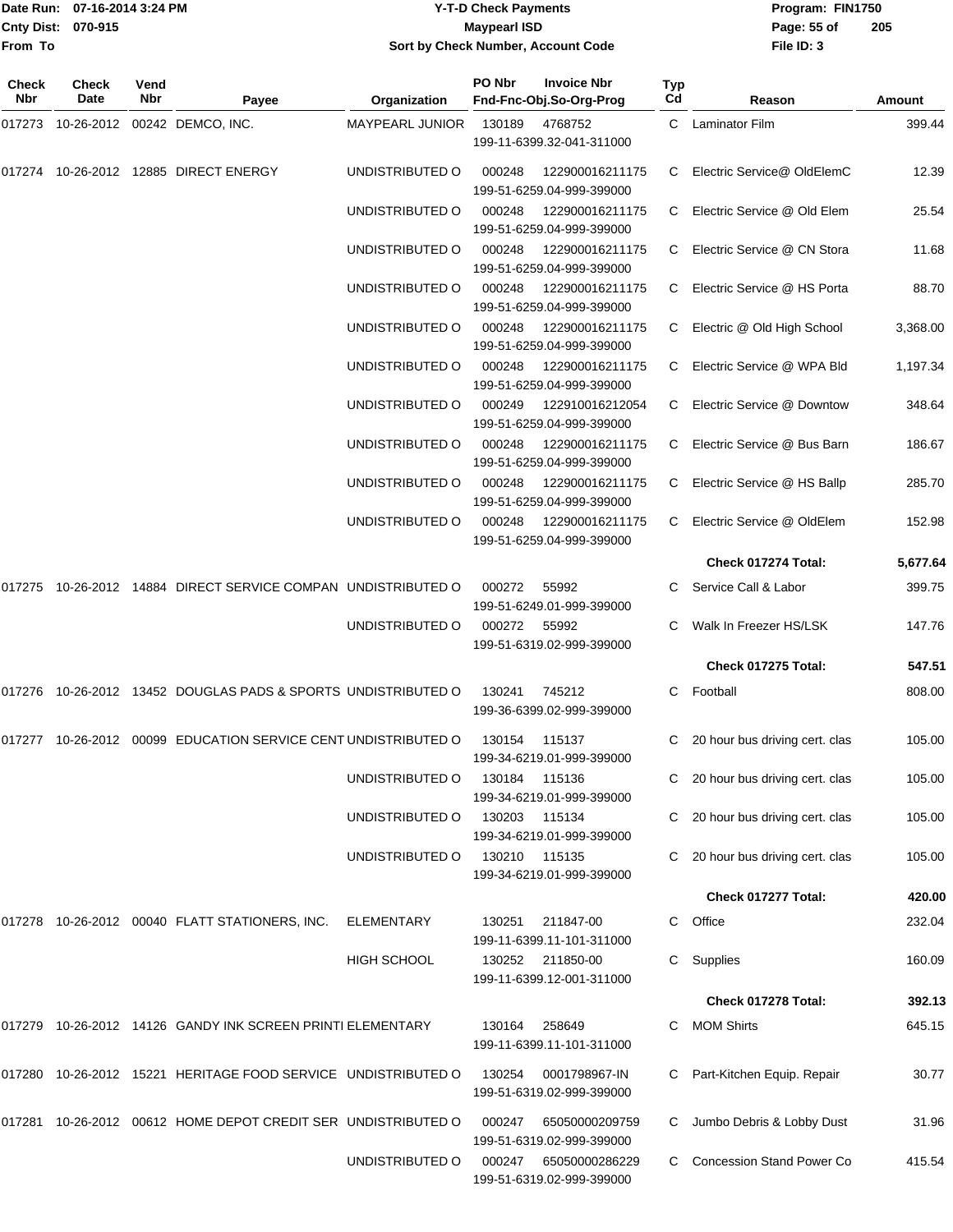| From To             | Date Run: 07-16-2014 3:24 PM<br>Cnty Dist: 070-915 |             |                                                                 |                        | <b>Y-T-D Check Payments</b><br><b>Maypearl ISD</b> | Sort by Check Number, Account Code            |           | Program: FIN1750<br>Page: 56 of<br>File ID: 3          | 205             |
|---------------------|----------------------------------------------------|-------------|-----------------------------------------------------------------|------------------------|----------------------------------------------------|-----------------------------------------------|-----------|--------------------------------------------------------|-----------------|
| <b>Check</b><br>Nbr | Check<br>Date                                      | Vend<br>Nbr | Payee                                                           | Organization           | PO Nbr                                             | <b>Invoice Nbr</b><br>Fnd-Fnc-Obj.So-Org-Prog | Typ<br>Cd | Reason                                                 | <b>Amount</b>   |
|                     |                                                    |             |                                                                 |                        |                                                    |                                               |           | Check 017281 Total:                                    | 447.50          |
|                     |                                                    |             | 017282 10-26-2012 15268 HOWARD SHEARER                          | UNDISTRIBUTED O        | 000263                                             | Whitney<br>199-36-6219.00-999-399000          | С         | Varsity FB Official Riders Fe                          | 10.00           |
|                     |                                                    |             |                                                                 | UNDISTRIBUTED O        | 000263                                             | Whitney<br>199-36-6219.00-999-399000          | С         | Varsity FB Official                                    | 70.00           |
|                     |                                                    |             |                                                                 |                        |                                                    |                                               |           | Check 017282 Total:                                    | 80.00           |
| 017283              |                                                    |             | 10-26-2012  12406  ITASCA ISD                                   | HIGH SCHOOL            | 130277                                             | P.O. 130277<br>199-36-6499.01-001-399000      | C.        | JH Girls BB Tourney                                    | 125.00          |
|                     |                                                    |             |                                                                 | <b>HIGH SCHOOL</b>     | 130278                                             | P.O. 130278<br>199-36-6499.01-001-399000      | С         | JV Girls BB Tourney                                    | 125.00          |
|                     |                                                    |             |                                                                 |                        |                                                    |                                               |           | Check 017283 Total:                                    | 250.00          |
|                     |                                                    |             | 017284 10-26-2012 01844 J.W. PEPPER & SON, INC.                 | <b>HIGH SCHOOL</b>     | 130230                                             | 05727067&6984<br>199-11-6399.07-001-311000    | C.        | music                                                  | 483.79          |
| 017285              |                                                    |             | 10-26-2012  13305  JAGUAR EDUCATIONAL                           | <b>MAYPEARL JUNIOR</b> | 130245                                             | 79736P<br>199-11-6399.41-041-311000           | С         | Posters                                                | 305.15          |
|                     |                                                    |             | 017286 10-26-2012 13940 JOHN E. MARTINEZ                        | UNDISTRIBUTED O        | 000251                                             | Whitney<br>199-36-6121.00-999-391000          | С         | Varsity FB Announcer                                   | 25.00           |
|                     |                                                    |             | 017287 10-26-2012 15020 KIMBERLY RYAN VINES                     | <b>HIGH SCHOOL</b>     | 130273                                             | 2 Receipts<br>199-11-6399.09-001-322000       | С         | reimbursement                                          | 129.28          |
| 017288              |                                                    |             | 10-26-2012  15248  JACQUELYN KOCH                               | UNDISTRIBUTED O        | 130287                                             | P.O. 130287<br>224-31-6219.00-999-323000      | C.        | SPED Services - Diag                                   | 2,708.33        |
| 017289              |                                                    |             | 10-26-2012 00067 LEIGHANNE MCALISTER                            | DIR COST-ADMINIS       | 130298                                             | P.O. 130298<br>199-41-6411.01-720-399000      | С         | Mileage Reimbursement                                  | 172.77          |
| 017290              |                                                    |             | 10-26-2012 15269 LENNY ADRIAN                                   | UNDISTRIBUTED O        | 000262                                             | Whitney<br>199-36-6219.00-999-399000          | С         | Varsity FB Official Riders Fe                          | 10.00           |
|                     |                                                    |             |                                                                 | UNDISTRIBUTED O        | 000262                                             | Whitney<br>199-36-6219.00-999-399000          | С         | Varsity FB Official                                    | 70.00           |
|                     |                                                    |             |                                                                 |                        |                                                    |                                               |           | Check 017290 Total:                                    | 80.00           |
|                     |                                                    |             | 017291 10-26-2012 14969 LORENZO LEAKE                           | UNDISTRIBUTED O        | 000265                                             | Whitney<br>199-36-6219.00-999-399000          | C         | <b>MMS Football Official Driver</b>                    | 23.31           |
|                     |                                                    |             |                                                                 | UNDISTRIBUTED O        | 000265                                             | Whitney<br>199-36-6219.00-999-399000          | C.        | MMS Football Official-3 Gam                            | 120.00          |
|                     |                                                    |             | 017292 10-26-2012 15249 MARIA ISABEL GREEN                      | UNDISTRIBUTED O        |                                                    |                                               |           | Check 017291 Total:                                    | 143.31          |
|                     |                                                    |             |                                                                 | UNDISTRIBUTED O        | 000258<br>000258                                   | Godley<br>199-36-6219.00-999-399000<br>Godley | C.<br>С   | MMS Volleyball Official Drive<br><b>MMS Volleyball</b> | 10.00<br>100.00 |
|                     |                                                    |             |                                                                 |                        |                                                    | 199-36-6219.00-999-399000                     |           | Check 017292 Total:                                    | 110.00          |
|                     |                                                    |             | 017293 10-26-2012 00386 NATIONAL HONOR SOCIET HIGH SCHOOL       |                        | 130272                                             | P.O. 130272                                   |           | C renewal fees                                         | 85.00           |
|                     |                                                    |             |                                                                 |                        |                                                    | 199-36-6399.12-001-399000                     |           |                                                        |                 |
|                     |                                                    |             | 017294 10-26-2012 12087 OAK CLIFF OFFICE SUPPLY MAYPEARL JUNIOR |                        | 130260                                             | 315585-0<br>199-33-6399.00-041-399000         | C         | Supplies                                               | 5.98            |
|                     |                                                    |             | 017295 10-26-2012 12657 PAM FUCHS                               | UNDISTRIBUTED O        | 000256                                             | Whitney<br>199-36-6219.00-999-399000          |           | Var/SubVar VB Official Rider                           | 10.00           |
|                     |                                                    |             |                                                                 | UNDISTRIBUTED O        | 000256                                             | Whitney<br>199-36-6219.00-999-399000          | C.        | Varsity Volleyball Official                            | 45.00           |
|                     |                                                    |             |                                                                 | UNDISTRIBUTED O        | 000256                                             | Whitney<br>199-36-6219.00-999-399000          | С         | SubVar Volleyball Official<br>Check 017295 Total:      | 50.00<br>105.00 |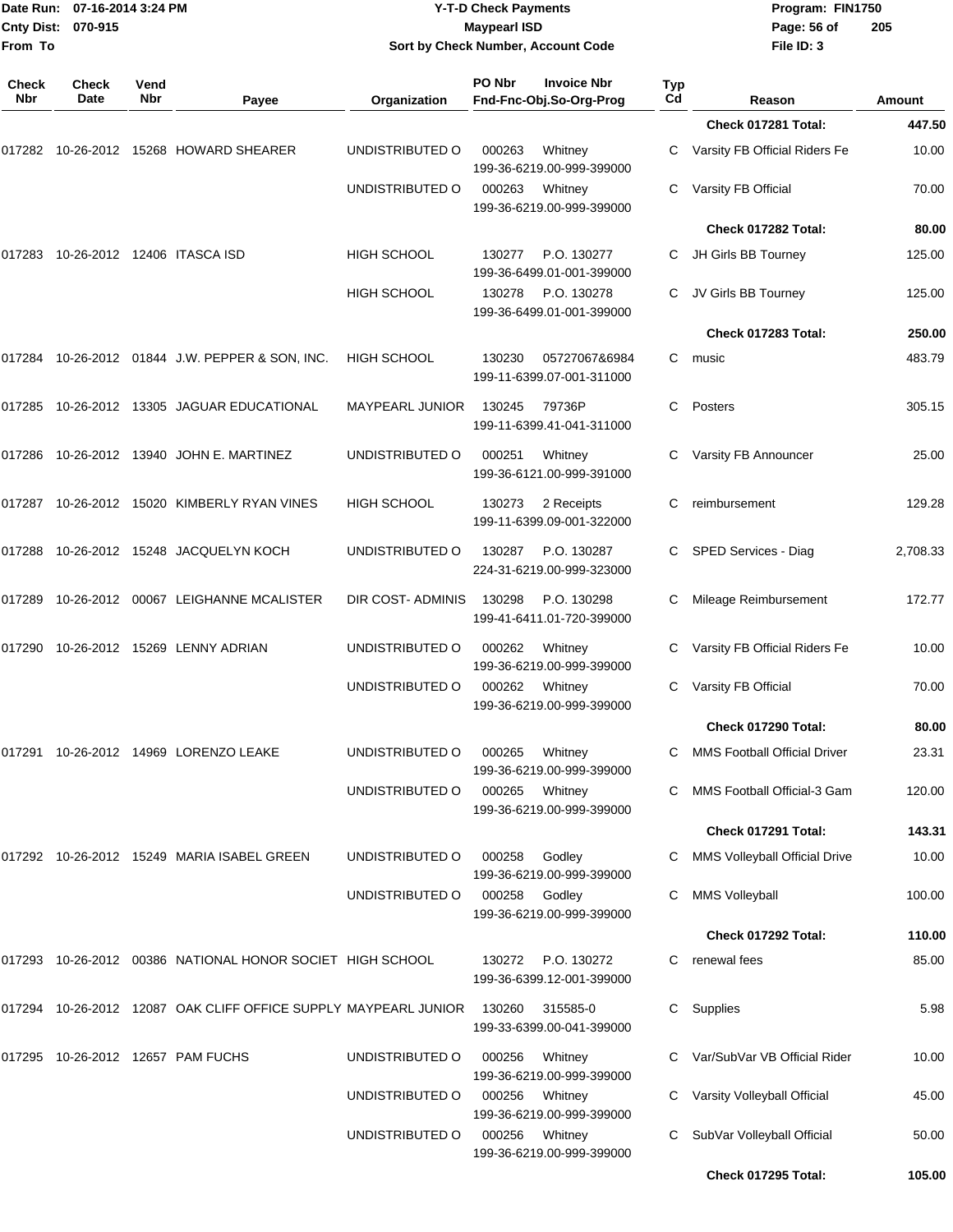| <b>Cnty Dist:</b><br>From To | Date Run: 07-16-2014 3:24 PM<br>070-915 |             |                                                                | Sort by Check Number, Account Code | <b>Y-T-D Check Payments</b><br><b>Maypearl ISD</b> |                                                 |           | Program: FIN1750<br>Page: 57 of<br>File ID: 3 | 205    |
|------------------------------|-----------------------------------------|-------------|----------------------------------------------------------------|------------------------------------|----------------------------------------------------|-------------------------------------------------|-----------|-----------------------------------------------|--------|
| <b>Check</b><br>Nbr          | Check<br>Date                           | Vend<br>Nbr | Payee                                                          | Organization                       | PO Nbr                                             | <b>Invoice Nbr</b><br>Fnd-Fnc-Obj.So-Org-Prog   | Typ<br>Cd | Reason                                        | Amount |
| 017296                       |                                         |             | 10-26-2012  15266  RANDY DANIEL                                | UNDISTRIBUTED O                    | 000260                                             | Whitney<br>199-36-6219.00-999-399000            |           | C Varsity FB Official                         | 70.00  |
|                              |                                         |             |                                                                | UNDISTRIBUTED O                    | 000260                                             | Whitney<br>199-36-6219.00-999-399000            |           | Varsity FB Official Driver                    | 58.26  |
|                              |                                         |             |                                                                |                                    |                                                    |                                                 |           | Check 017296 Total:                           | 128.26 |
|                              |                                         |             | 017297 10-26-2012 14970 RAY PETTY                              | UNDISTRIBUTED O                    | 000252                                             | Whitney<br>199-36-6121.00-999-391000            |           | Varsity FB Clock/Scoreboard                   | 25.00  |
| 017298                       |                                         |             | 10-26-2012 15219 RICHARD MICHAEL TERRY, UNDISTRIBUTED O        |                                    | 000253                                             | Whitney<br>199-36-6121.00-999-391000            | С         | MMS FB Clock/Scoreboard                       | 25.00  |
|                              |                                         |             |                                                                | UNDISTRIBUTED O                    | 000253                                             | Whitney<br>199-36-6121.00-999-391000            |           | Varsity FB Clock/Scoreboard                   | 25.00  |
|                              |                                         |             |                                                                |                                    |                                                    |                                                 |           | Check 017298 Total:                           | 50.00  |
| 017299                       |                                         |             | 10-26-2012 14399 ROBERT HODGE JR.                              | UNDISTRIBUTED O                    | 000266                                             | Whitney<br>199-36-6219.00-999-399000            |           | <b>MMS Football Official Driver</b>           | 12.65  |
|                              |                                         |             |                                                                | UNDISTRIBUTED O                    | 000266                                             | Whitney<br>199-36-6219.00-999-399000            | C         | MMS Football Official-3 Gam                   | 120.00 |
|                              |                                         |             |                                                                |                                    |                                                    |                                                 |           | Check 017299 Total:                           | 132.65 |
| 017300                       |                                         |             | 10-26-2012  12984  ROGER GRANTHAM                              | UNDISTRIBUTED O                    | 000257                                             | Godley<br>199-36-6219.00-999-399000             | C         | <b>MMS Volleyball Official</b>                | 100.00 |
|                              |                                         |             |                                                                | UNDISTRIBUTED O                    | 000257                                             | Godley<br>199-36-6219.00-999-399000             | C         | MMS Volleyball Official Drive                 | 45.51  |
|                              |                                         |             |                                                                |                                    |                                                    |                                                 |           | Check 017300 Total:                           | 145.51 |
|                              |                                         |             | 017301 10-26-2012 15234 HANDS OF HOPE THERAPY, UNDISTRIBUTED O |                                    | 130286                                             | P.O. 130286<br>199-31-6219.02-999-323000        | C         | <b>PT Services</b>                            | 350.00 |
|                              |                                         |             | 017302 10-26-2012 00316 SCHOOL SPECIALTY INC.                  | <b>MAYPEARL JUNIOR</b>             | 130250                                             | 308101472894<br>199-11-6399.32-041-311000       | C         | <b>Art Supplies</b>                           | 550.10 |
|                              |                                         |             | 017303 10-26-2012 14340 SHANNON BACHMAN                        | UNDISTRIBUTED O                    | 000255                                             | Whitney<br>199-52-6259.01-999-399000            | C.        | <b>Security Varsity FB</b>                    | 100.00 |
|                              |                                         |             | 017304 10-26-2012 15262 SHI GOVERNMENT SOLUTI UNDISTRIBUTED O  |                                    | 130246                                             | GB00067745<br>199-11-6399.45-999-399000         |           | C software upgrade                            | 201.00 |
|                              |                                         |             | 017305 10-26-2012 14013 SYSTEMS GO                             | HIGH SCHOOL                        | 130202                                             | 1527<br>199-31-6399.02-001-311000               |           | C Supplies                                    | 164.41 |
|                              | 017306 10-26-2012 00131 TASA            |             |                                                                | DIR COST-ADMINIS                   | 130291                                             | P.O. 130291<br>199-41-6411.01-720-399000        |           | Mid-Winter                                    | 220.00 |
|                              |                                         |             |                                                                | ADMINISTRATIVE                     |                                                    | 130291 P.O. 130291<br>199-41-6499.00-701-399000 | C         | Mid-Winter                                    | 220.00 |
|                              |                                         |             |                                                                |                                    |                                                    |                                                 |           | Check 017306 Total:                           | 440.00 |
|                              | 017307 10-26-2012 00552 TASB            |             |                                                                | DIR COST-ADMINIS 000268            |                                                    | 435117<br>199-41-6219.02-720-399000             |           | C TASB Localized Update 95                    | 360.28 |
|                              | 017308 10-26-2012 00784 TASBO           |             |                                                                | UNDISTRIBUTED O                    | 000273                                             | Paper Invoice<br>240-35-6411.00-999-399000      |           | C TASBO Renewal - RL                          | 110.00 |
|                              |                                         |             | 017309 10-26-2012 13756 TCAT/TEXTBOOK COOR. AS UNDISTRIBUTED O |                                    | 130282                                             | P.O. 130282<br>410-11-6411.00-999-311000        |           | Conference                                    | 295.00 |
|                              |                                         |             | 017310 10-26-2012 12471 TEXAS DEPARTMENT OF P ADMINISTRATIVE   |                                    | 000269                                             | CR-11209-0921<br>199-41-6219.10-701-399000      |           | C Criminal Records Service                    | 12.00  |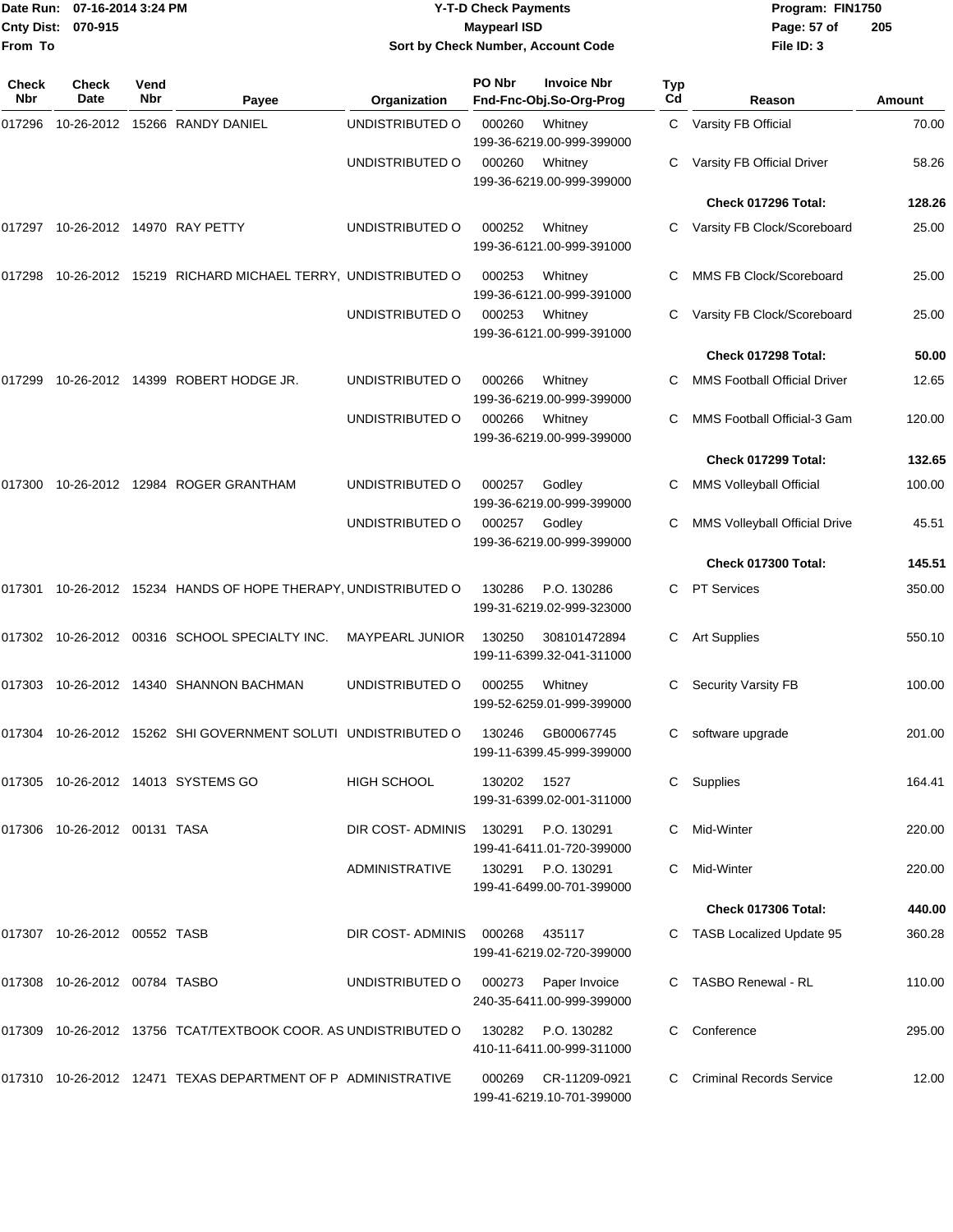|                           | ■Date Run: 07-16-2014 3:24 PM | <b>Y-T-D Check Payments</b>        | Program: FIN1750 |                |
|---------------------------|-------------------------------|------------------------------------|------------------|----------------|
| <b>Cnty Dist: 070-915</b> |                               | Maypearl ISD                       | Page: 58 of      | $\overline{2}$ |
| <b>From To</b>            |                               | Sort by Check Number, Account Code | File $ID: 3$     |                |

# **Sort by Check Number, Account Code**

| Check<br>Nbr | <b>Check</b><br>Date               | Vend<br><b>Nbr</b> | Payee                                                         | Organization       | PO Nbr        | <b>Invoice Nbr</b><br>Fnd-Fnc-Obj.So-Org-Prog    | <b>Typ</b><br>Cd | Reason                        | Amount      |
|--------------|------------------------------------|--------------------|---------------------------------------------------------------|--------------------|---------------|--------------------------------------------------|------------------|-------------------------------|-------------|
| 017311       |                                    |                    | 10-26-2012 13497 THE LINCOLN NAT. LIFE INS UNDISTRIBUTED O    |                    | 000274        | TASBMISD-BL-595<br>199-41-6429.01-999-399000     | C.               | Employee Life Insurance Pre   | 782.30      |
|              |                                    |                    | 017312 10-26-2012 15270 TMH SOFTBALL                          | HIGH SCHOOL        | 130288        | P.O. 130288<br>199-36-6499.05-001-399000         | C.               | <b>Softball Clinic</b>        | 90.00       |
|              |                                    |                    | 017313 10-26-2012 00617 TOWNSEND PRESS                        | MAYPEARL JUNIOR    | 130257        | 287261<br>199-31-6399.00-041-399000              |                  | Teacher Guide to Bully Serie  | 21.00       |
|              |                                    |                    | 017314 10-26-2012 14289 TRUDIE HEAD                           | UNDISTRIBUTED O    | 130300        | P.O. 130300<br>224-11-6219.00-999-323000         |                  | C SPED Services - Reading     | 2,976.15    |
|              | 017315  10-26-2012  00418  TUNE IN |                    |                                                               | <b>ELEMENTARY</b>  | 130232        | 936273<br>199-11-6399.11-101-311000              | C                | UIL                           | 119.90      |
|              |                                    |                    | 017316 10-26-2012 00134 TXU ENERGY                            | UNDISTRIBUTED O    | 000250        | 104437200046467<br>199-51-6259.04-999-399000     | C.               | Security Light @ LSK          | 69.23       |
|              |                                    |                    |                                                               | UNDISTRIBUTED O    | 000250        | 104437200046463<br>199-51-6259.04-999-399000     |                  | C Security Lights @ HS Ballpa | 69.23       |
|              |                                    |                    |                                                               | UNDISTRIBUTED O    | 000250        | 104372000467843<br>199-51-6259.04-999-399000     |                  | C Security Light @ Admin      | 63.53       |
|              |                                    |                    |                                                               | UNDISTRIBUTED O    | 000250        | 104437200047013<br>199-51-6259.04-999-399000     | C.               | Security Lights @ Bus Barn    | 27.72       |
|              |                                    |                    |                                                               | UNDISTRIBUTED O    | 000250        | 104437200044069<br>199-51-6259.78-999-322000     | C.               | Security Light @ Ag Bldg #1   | 31.74       |
|              |                                    |                    |                                                               | UNDISTRIBUTED O    | 000250        | 104437200044069<br>199-51-6259.78-999-322000     |                  | C Security Light @Ag Bldg #2  | 141.49      |
|              |                                    |                    |                                                               |                    |               |                                                  |                  | Check 017316 Total:           | 402.94      |
|              |                                    |                    |                                                               | HIGH SCHOOL        | 130197        | 228500330437<br>199-11-6399.01-001-311000        |                  | Items to Promote Safe Drivin  | 148.46      |
|              |                                    |                    |                                                               | <b>ELEMENTARY</b>  | 130098        | 22640075256<br>199-11-6399.08-101-323000         | C                | Pre-K                         | 59.88       |
|              |                                    |                    |                                                               | <b>HIGH SCHOOL</b> | 130118        | 226900079816<br>199-11-6399.14-001-311000        | C                | <b>Science Supplies</b>       | 153.34      |
|              |                                    |                    |                                                               | <b>HIGH SCHOOL</b> | 130040        | 2 Receipts<br>199-31-6399.00-001-399000          |                  | C Food for College Reps       | 123.45      |
|              |                                    |                    |                                                               | <b>HIGH SCHOOL</b> | 130056        | 226300754335<br>199-33-6399.00-001-399000        |                  | Supplies - Nurse              | 23.70       |
|              |                                    |                    |                                                               | <b>HIGH SCHOOL</b> | 130066        | 226800595102<br>199-36-6399.10-001-399000        |                  | MASG/NHS Induction            | 19.43       |
|              |                                    |                    |                                                               | HIGH SCHOOL        |               | 130066 226800595102<br>199-36-6399.12-001-399000 |                  | C MASG/NHS Induction          | 19.43       |
|              |                                    |                    |                                                               |                    |               |                                                  |                  | Check 017317 Total:           | 547.69      |
|              |                                    |                    | 017318 10-26-2012 15165 WAXAHACHIE GLASS CORP UNDISTRIBUTED O |                    | 000271        | 2905<br>199-51-6319.02-999-399000                |                  | C High School Kitchen         | 136.83      |
|              |                                    |                    | 017319 10-26-2012 01145 WELDERS WAREHOUSE CO HIGH SCHOOL      |                    | 130192 552311 | 199-11-6399.09-001-322000                        | C.               | supplies                      | 542.00      |
|              |                                    |                    | 017320 11-02-2012 14927 ALLIED WASTE                          | UNDISTRIBUTED O    | 000292        | 0794-007369436<br>199-51-6259.03-999-399000      | C                | BasicGarbageService11/01-     | 501.92      |
|              |                                    |                    | 017321 11-02-2012 15158 ATHLETES WORLD, INC.                  | UNDISTRIBUTED O    | 130060        | BBK00374-BK04<br>199-36-6399.00-999-399000       |                  | <b>Coaches Clothes</b>        | 1,352.00    |
|              |                                    |                    |                                                               | UNDISTRIBUTED O    | 130060        | BBK00374-BK04<br>199-36-6399.00-999-399000       | D                | PAID PA 000280 TO WRON        | $-1,352.00$ |
|              |                                    |                    |                                                               | UNDISTRIBUTED O    | 000281        | BBK003496-BY07<br>199-36-6399.02-999-399000      |                  | C Supplies - No P.O.          | 234.00      |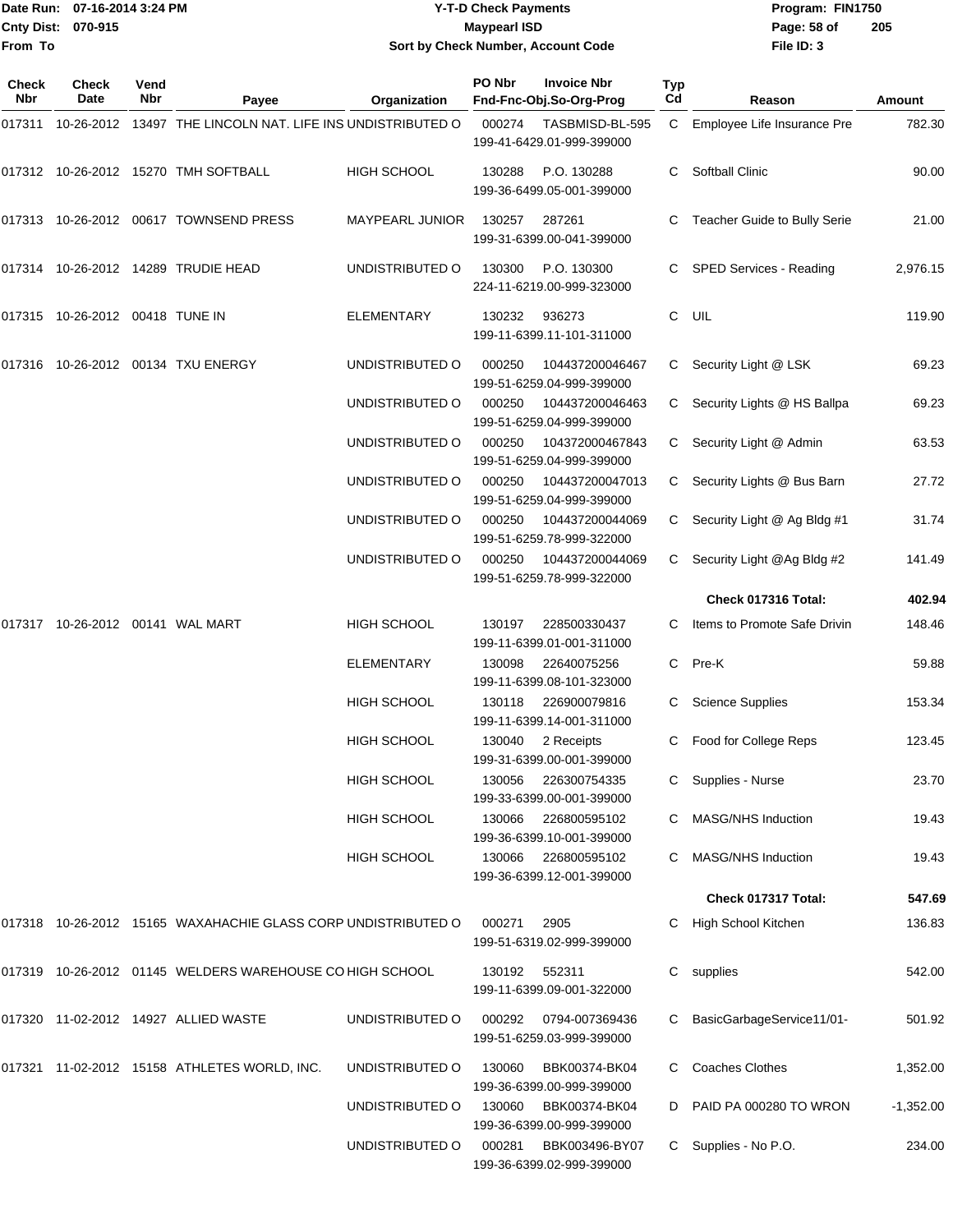|                   | Date Run: 07-16-2014 3:24 PM    |             |                                                                   |                         | <b>Y-T-D Check Payments</b> |                                               |           | Program: FIN1750                |           |
|-------------------|---------------------------------|-------------|-------------------------------------------------------------------|-------------------------|-----------------------------|-----------------------------------------------|-----------|---------------------------------|-----------|
| <b>Cnty Dist:</b> | 070-915                         |             |                                                                   |                         | <b>Maypearl ISD</b>         |                                               |           | Page: 59 of                     | 205       |
| From To           |                                 |             |                                                                   |                         |                             | Sort by Check Number, Account Code            |           | File ID: 3                      |           |
| Check<br>Nbr      | <b>Check</b><br>Date            | Vend<br>Nbr | Payee                                                             | Organization            | PO Nbr                      | <b>Invoice Nbr</b><br>Fnd-Fnc-Obj.So-Org-Prog | Typ<br>Cd | Reason                          | Amount    |
|                   |                                 |             |                                                                   | UNDISTRIBUTED O         | 000281                      | BBK003496-BY07<br>199-36-6399.02-999-399000   | D         | PAID PA 000280 TO WRON          | $-234.00$ |
|                   |                                 |             |                                                                   | UNDISTRIBUTED O         | 130229                      | BBK003878-BK01<br>199-36-6399.05-999-399000   | C         | <b>Basketball Scorers Penny</b> | 10.00     |
|                   |                                 |             |                                                                   | UNDISTRIBUTED O         | 000280                      | 23766<br>199-36-6399.05-999-399000            |           | Repair-MMS Scoreboard           | 100.86    |
|                   |                                 |             |                                                                   | UNDISTRIBUTED O         | 130229                      | BBK003878-BK01<br>199-36-6399.05-999-399000   | D         | PAID PA 000280 TO WRON          | $-10.00$  |
|                   |                                 |             |                                                                   | UNDISTRIBUTED O         | 000280                      | 23766<br>199-36-6399.05-999-399000            | D         | PAID PA 000280 TO WRON          | $-100.86$ |
|                   |                                 |             |                                                                   |                         |                             |                                               |           | Check 017321 Total:             | .00       |
|                   |                                 |             | 017322 11-02-2012 00901   AVENUE FUEL DISTRIBUTO  UNDISTRIBUTED O |                         | 000299                      | 50968<br>199-34-6311.01-999-399000            | C         | 860 gallons - LS Diesel         | 2,923.14  |
|                   |                                 |             | 017323 11-02-2012 12519  B&H PHOTO                                | <b>HIGH SCHOOL</b>      | 130264                      | 64943242<br>199-11-6399.39-001-311000         | C.        | supplies                        | 101.53    |
|                   | 017324  11-02-2012  14724  CASH |             |                                                                   | HIGH SCHOOL             | 000300                      | P.O. 130315<br>199-36-6499.01-001-399000      | С         | Meal Money - Vollyball/Coac     | 208.00    |
|                   | 017325 11-02-2012 14076 CDI     |             |                                                                   | MAYPEARL JUNIOR         | 130221                      | 344240<br>199-11-6639.45-041-311000           | C.        | hardware                        | 6,750.00  |
|                   |                                 |             |                                                                   | <b>ELEMENTARY</b>       | 130221                      | 344240<br>199-11-6639.45-101-311000           | C         | hardware                        | 1,289.70  |
|                   |                                 |             |                                                                   |                         |                             |                                               |           | Check 017325 Total:             | 8,039.70  |
|                   |                                 |             | 017326  11-02-2012  01411  CHARLES CATE                           | HIGH SCHOOL             | 130313                      | 817729<br>199-36-6499.01-001-399000           |           | XC Meal Reimbursement           | 88.61     |
|                   |                                 |             | 017327  11-02-2012  01798  CINDY REED                             | UNDISTRIBUTED O         | 130334                      | P.O. 130334<br>199-41-6399.02-999-399000      | С         | Reimbursement - Mailing Sc      | 15.00     |
|                   |                                 |             | 017328  11-02-2012  14624  DAVID L. MCDANIEL, JR                  | UNDISTRIBUTED O         | 000303 RO Life              | 199-36-6219.00-999-399000                     |           | C SubVar FB Official            | 40.00     |
|                   |                                 |             |                                                                   | UNDISTRIBUTED O         | 000303 RO Life              | 199-36-6219.00-999-399000                     |           | C MMS 8th grade FB Official     | 40.00     |
|                   |                                 |             |                                                                   | UNDISTRIBUTED O         | 000303                      | RO Life<br>199-36-6219.00-999-399000          |           | C SubVar/MMS FB Official Dri    | 21.64     |
|                   |                                 |             |                                                                   |                         |                             |                                               |           | Check 017328 Total:             | 101.64    |
|                   |                                 |             | 017329 11-02-2012 00031 DE SOTO JANITORIAL SUPP UNDISTRIBUTED O   |                         | 000287                      | 119753-02<br>199-51-6319.01-999-399000        |           | C Blue Microfiber Cloth         | 23.04     |
|                   |                                 |             | 017330 11-02-2012 01580 DICK BLICK COMPANY                        | <b>HIGH SCHOOL</b>      | 130266                      | 1159935<br>199-11-6399.39-001-311000          |           | C supplies                      | 199.01    |
|                   |                                 |             | 017331  11-02-2012  13639  EAST TEXAS COPY SYSTE  ELEMENTARY      |                         | 000305                      | 152024<br>199-11-6269.00-101-311000           |           | C Copier Charges                | 764.01    |
|                   |                                 |             |                                                                   | HIGH SCHOOL             | 000305 152024               | 199-11-6269.01-001-311000                     |           | C Copier Charges                | 376.27    |
|                   |                                 |             |                                                                   | MAYPEARL JUNIOR 000305  |                             | 152024<br>199-11-6269.01-041-311000           |           | C Copier Charges                | 412.62    |
|                   |                                 |             |                                                                   | HIGH SCHOOL             | 000305                      | Email fromCShaw<br>199-11-6399.01-001-311000  |           | C Copy Charges 400 color        | 30.00     |
|                   |                                 |             |                                                                   | DIR COST-ADMINIS        | 000305                      | 152024<br>199-41-6249.00-720-399000           |           | C Copier Charges - Special Ed   | 80.73     |
|                   |                                 |             |                                                                   | DIR COST-ADMINIS        | 000305                      | 152024<br>199-41-6249.00-720-399000           |           | C Copier Charges                | 50.79     |
|                   |                                 |             |                                                                   | DIR COST-ADMINIS 000305 |                             | 152024                                        |           | C Copy Charges - Canon - Col    | 126.00    |

199-41-6249.00-720-399000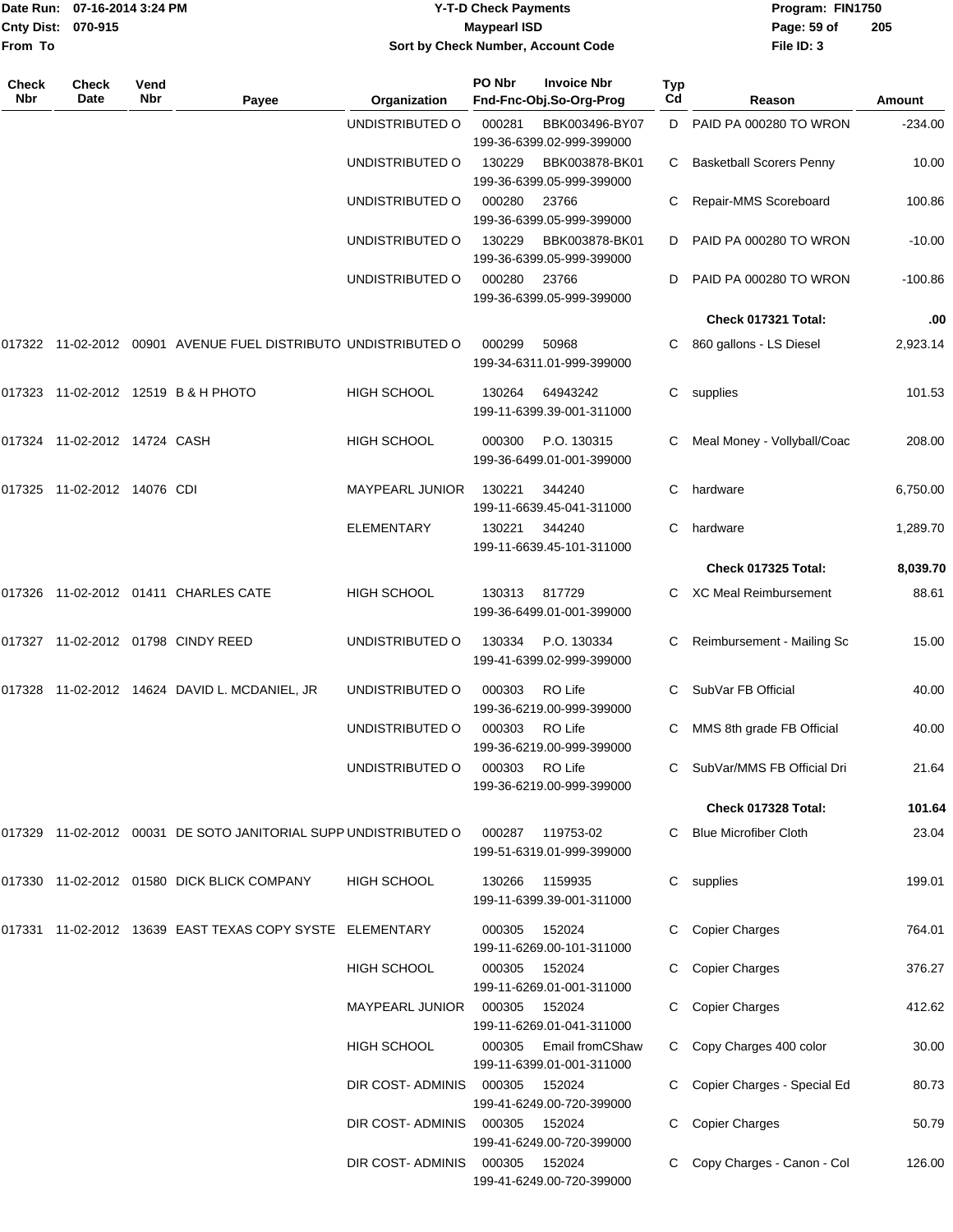| <b>Cnty Dist:</b><br>From To | Date Run: 07-16-2014 3:24 PM<br>070-915<br>Check<br>Vend |     |                                                                    |                         | <b>Y-T-D Check Payments</b><br><b>Maypearl ISD</b><br>Sort by Check Number, Account Code |                  | Program: FIN1750<br>Page: 60 of<br>File ID: 3 | 205           |
|------------------------------|----------------------------------------------------------|-----|--------------------------------------------------------------------|-------------------------|------------------------------------------------------------------------------------------|------------------|-----------------------------------------------|---------------|
| <b>Check</b><br>Nbr          | Date                                                     | Nbr | Payee                                                              | Organization            | PO Nbr<br><b>Invoice Nbr</b><br>Fnd-Fnc-Obj.So-Org-Prog                                  | <b>Typ</b><br>Cd | Reason                                        | <b>Amount</b> |
|                              |                                                          |     |                                                                    |                         |                                                                                          |                  | Check 017331 Total:                           | 1,840.42      |
|                              |                                                          |     | 017332 11-02-2012 01547   EICHELBAUM WARDELL HA  DIR COST- ADMINIS |                         | 42976<br>000297<br>199-41-6211.00-720-399000                                             | С                | <b>Legal Services</b>                         | 1,190.40      |
|                              |                                                          |     |                                                                    | DIR COST- ADMINIS       | 000297<br>42975<br>199-41-6211.00-720-399000                                             | С                | <b>Legal Services</b>                         | 1,468.50      |
|                              |                                                          |     |                                                                    |                         |                                                                                          |                  | Check 017332 Total:                           | 2,658.90      |
|                              |                                                          |     | 017333 11-02-2012 13336   ELLIS COUNTY MUSIC CEN  HIGH SCHOOL      |                         | 130295<br>15937/15938<br>199-11-6249.01-001-311000                                       | C                | repair                                        | 60.00         |
|                              | 017334 11-02-2012 15210  FED EX                          |     |                                                                    | UNDISTRIBUTED O         | 000288<br>2-053-12888<br>199-36-6399.05-999-399000                                       | C                | Freight-MMSScoreboard-Re                      | 47.67         |
|                              |                                                          |     | 017335  11-02-2012  00040  FLATT STATIONERS, INC.                  | <b>HIGH SCHOOL</b>      | 130301<br>212773-00<br>199-11-6399.12-001-311000                                         |                  | C supplies                                    | 295.54        |
|                              |                                                          |     | 017336 11-02-2012 15275 GERAD'S OVERHEAD DOOR UNDISTRIBUTED O      |                         | 000291<br>355076<br>199-51-6249.00-999-399000                                            | С                | Overhead Door/Install - Ag                    | 2,800.00      |
|                              |                                                          |     | 017337 11-02-2012 14644 HOLIDAY INN EXPRESS-CHI HIGH SCHOOL        |                         | P.O. 130269<br>130269<br>199-11-6411.04-001-322000                                       | С                | Hotel Room-2 nights-Pig Sal                   | 154.00        |
|                              |                                                          |     | 017338 11-02-2012 13940 JOHN E. MARTINEZ                           | UNDISTRIBUTED O         | 000295<br>RO Life<br>199-36-6121.00-999-391000                                           | C                | SubVar FB Announcer                           | 25.00         |
|                              |                                                          |     |                                                                    | UNDISTRIBUTED O         | 000304<br>RO Life<br>199-36-6219.00-999-399000                                           | C                | SubVar FB Official                            | 40.00         |
|                              |                                                          |     |                                                                    | UNDISTRIBUTED O         | RO Life<br>000304<br>199-36-6219.00-999-399000                                           | С                | MMS 8th grade FB Official                     | 40.00         |
|                              |                                                          |     |                                                                    | UNDISTRIBUTED O         | 000304<br>RO Life<br>199-36-6219.00-999-399000                                           | C                | SubVar/MMS FB Official Dri                    | 35.29         |
|                              |                                                          |     |                                                                    |                         |                                                                                          |                  | Check 017339 Total:                           | 115.29        |
|                              | 017340 11-02-2012 15242 JOY BUSH                         |     |                                                                    | UNDISTRIBUTED O         | 130335<br>P.O. 130335<br>199-31-6219.01-999-323000                                       |                  | C SPED Services - LPG                         | 1,600.00      |
|                              |                                                          |     | 017341  11-02-2012  00063 LAKESHORE EQUIPMENT C ELEMENTARY         |                         | 4572251012<br>130256<br>199-11-6399.17-101-311000                                        | C.               | 5th Science                                   | 242.41        |
|                              | 017342  11-02-2012  00631  MCI                           |     |                                                                    | UNDISTRIBUTED O         | 000278<br>08638700105<br>199-51-6259.02-999-399000                                       |                  | C Long Distance Service                       | 243.13        |
|                              |                                                          |     | 017343  11-02-2012  13306  MOUNTAIN PEAK SPECIAL UNDISTRIBUTED O   |                         | 000293<br>11-0788-00<br>199-51-6259.79-999-322000                                        | C.               | Water Service @ Ag Facility                   | 57.37         |
|                              |                                                          |     |                                                                    | <b>ADMINISTRATIVE</b>   | 130328 P.O. 130328<br>199-41-6399.01-701-399000                                          | C                | Reimbrsmnt Mileage & Supp                     | 7.92          |
|                              |                                                          |     |                                                                    | DIR COST-ADMINIS 130328 | P.O. 130328<br>199-41-6411.01-720-399000                                                 |                  | Reimbrsmnt Mileage & Supp                     | 15.20         |
|                              |                                                          |     |                                                                    |                         |                                                                                          |                  | Check 017344 Total:                           | 23.12         |
|                              |                                                          |     | 017345 11-02-2012 14604 PEARSON CLINICAL ASSES ELEMENTARY          |                         | 130275<br>3807076<br>199-11-6399.00-101-323000                                           |                  | C Spec. Ed. Roesler                           | 63.00         |
|                              |                                                          |     | 017346 11-02-2012 12836 R B SPORTING GOODS                         | UNDISTRIBUTED O         | 0354751-IN<br>000284<br>199-36-6399.02-999-399000                                        |                  | C Supplies - P.O. 120597                      | 2,823.00      |
|                              |                                                          |     |                                                                    | UNDISTRIBUTED O         | 000283<br>0354302-IN<br>199-36-6399.02-999-399000                                        |                  | Supplies - P.O. 120586                        | 1,063.00      |
|                              |                                                          |     |                                                                    | UNDISTRIBUTED O         | 000285<br>0361278-IN<br>199-36-6399.02-999-399000                                        |                  | Supplies - P.O. 120587                        | 897.00        |
|                              |                                                          |     |                                                                    | UNDISTRIBUTED O         | 000282<br>0357069-IN<br>199-36-6399.05-999-399000                                        | C.               | Supplies - P.O. 120796                        | 136.79        |
|                              |                                                          |     |                                                                    |                         |                                                                                          |                  | Check 017346 Total:                           | 4,919.79      |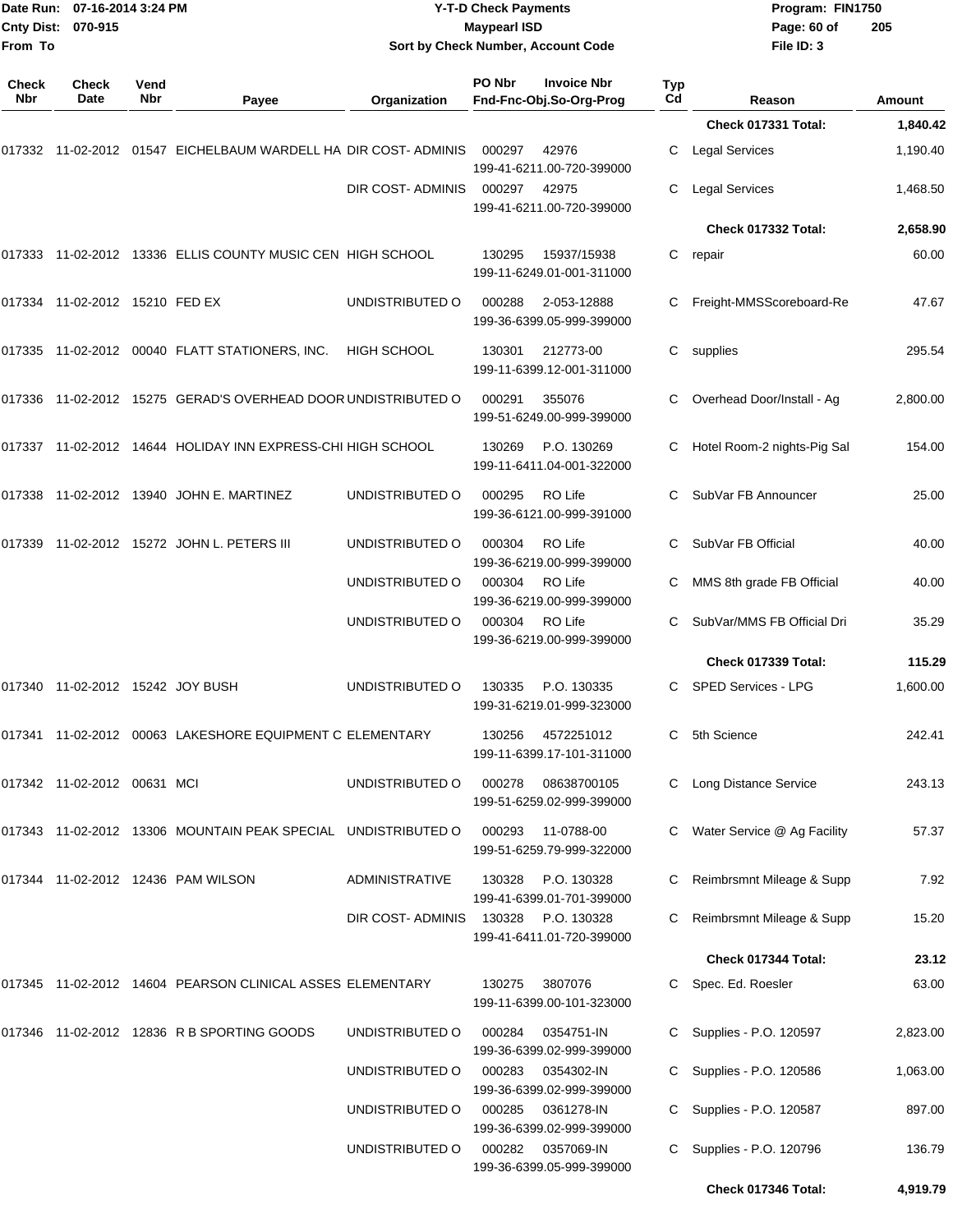**From To**

#### Date Run: 07-16-2014 3:24 PM **Program:** FIN1750 **Cnty Dist:** 070-915 **Page: 61 of** Maypearl ISD **CONTEX 150 Page: 61 of Y-T-D Check Payments 070-915 Maypearl ISD Sort by Check Number, Account Code**

| Check<br>Nbr | <b>Check</b><br>Date               | Vend<br>Nbr | Payee                                                                       | Organization       | PO Nbr        | <b>Invoice Nbr</b><br>Fnd-Fnc-Obj.So-Org-Prog       | Typ<br>Cd | Reason                            | Amount   |
|--------------|------------------------------------|-------------|-----------------------------------------------------------------------------|--------------------|---------------|-----------------------------------------------------|-----------|-----------------------------------|----------|
|              |                                    |             | 017347 11-02-2012 15219 RICHARD MICHAEL TERRY, UNDISTRIBUTED O              |                    | 000296        | RO Life<br>199-36-6121.00-999-391000                |           | C SubVar FB Clock/Scoreboar       | 25.00    |
|              |                                    |             | 017348 11-02-2012 13339 ROWDY MYERS                                         | <b>HIGH SCHOOL</b> | 130297        | P.O. 130297<br>199-11-6411.04-001-322000            | С         | mileage (gas)                     | 239.13   |
| 017349       |                                    |             | 11-02-2012  14237  RYAN MCLEMORE                                            | UNDISTRIBUTED O    | 000302        | RO Life<br>199-36-6219.00-999-399000                |           | SubVar FB Official                | 40.00    |
|              |                                    |             |                                                                             | UNDISTRIBUTED O    | 000302        | RO Life<br>199-36-6219.00-999-399000                | C         | MMS 8th grade FB Official         | 40.00    |
|              |                                    |             |                                                                             | UNDISTRIBUTED O    | 000302        | RO Life<br>199-36-6219.00-999-399000                | C         | SubVar/MMS FB Official Dri        | 33.30    |
|              |                                    |             |                                                                             |                    |               |                                                     |           | Check 017349 Total:               | 113.30   |
| 017350       |                                    |             | 11-02-2012  00252  SCHOOL SPECIALTY                                         | <b>ELEMENTARY</b>  | 130294        | 308101478053<br>199-11-6399.07-101-311000           | C         | Classroom                         | 129.37   |
|              |                                    |             |                                                                             | <b>HIGH SCHOOL</b> | 130265        | 308101475106<br>199-11-6399.39-001-311000           | C.        | supplies                          | 188.78   |
|              |                                    |             |                                                                             |                    |               |                                                     |           | Check 017350 Total:               | 318.15   |
|              |                                    |             | 017351 11-02-2012 13383 SKYBEAM TEXAS                                       | UNDISTRIBUTED O    | 000279        | 813710001004619<br>199-53-6249.04-999-399000        | C         | Internet-11/08/12-12/07/12        | 3,000.00 |
|              |                                    |             | 017352  11-02-2012  15265  STOP.WALK.TALK                                   | <b>HIGH SCHOOL</b> | 130268        | 7882<br>199-31-6499.00-001-399000                   |           | <b>Certification Course</b>       | 145.00   |
|              |                                    |             | 017353 11-02-2012 15273 TENNESSEE BROWN                                     | <b>HIGH SCHOOL</b> | 130337        | P.O. 130337<br>199-36-6499.01-001-399000            | C         | <b>Scouting Mileage Reimburse</b> | 116.79   |
|              | 017354 11-02-2012 12319 TETA, INC. |             |                                                                             | <b>HIGH SCHOOL</b> | 130305        | P.O. 130305<br>199-11-6399.07-001-311000            | С         | Membership                        | 175.00   |
|              |                                    |             | 017355 11-02-2012 14268 THOMAS JAMES MCLEMOR UNDISTRIBUTED O                |                    | 000301        | RO Life<br>199-36-6219.00-999-399000                | C         | SubVar FB Official Driver         | 10.00    |
|              |                                    |             |                                                                             | UNDISTRIBUTED O    | 000301        | RO Life<br>199-36-6219.00-999-399000                | C         | SubVar FB Official                | 40.00    |
|              |                                    |             |                                                                             | UNDISTRIBUTED O    | 000301        | RO Life<br>199-36-6219.00-999-399000                | C         | MMS 8th grade FB Official         | 40.00    |
|              |                                    |             |                                                                             |                    |               |                                                     |           | <b>Check 017355 Total:</b>        | 90.00    |
|              |                                    |             | 017356    11-02-2012    00479    TRACTOR SUPPLY COMPA    UNDISTRIBUTED    O |                    | 130223        | 260077<br>199-51-6630.00-999-399000                 | C.        | Drag Harrow                       | 599.94   |
|              |                                    |             | 017357 11-02-2012 13547 TRIUMPH LEARNING                                    | HIGH SCHOOL        | 130281        | IV909772<br>410-11-6321.00-001-311000               | C.        | EOC                               | 917.72   |
|              |                                    |             | 017358 11-02-2012 00253 VERIZON SOUTHWEST                                   | UNDISTRIBUTED O    |               | 000294 416580379500217<br>199-51-6259.02-999-399000 |           | C Marquee - Noveember             | 52.19    |
|              |                                    |             | 017359 11-02-2012 01145 WELDERS WAREHOUSE CO HIGH SCHOOL                    |                    | 130296        | 552940<br>199-11-6399.09-001-322000                 |           | C supplies                        | 575.00   |
|              |                                    |             |                                                                             | <b>HIGH SCHOOL</b> | 130303        | 552941<br>199-11-6399.09-001-322000                 |           | C welder                          | 414.22   |
|              |                                    |             |                                                                             | HIGH SCHOOL        | 130303 552941 | 244-11-6399.00-001-322000                           | C         | welder                            | 2,884.78 |
|              |                                    |             |                                                                             |                    |               |                                                     |           | <b>Check 017359 Total:</b>        | 3,874.00 |
|              |                                    |             | 017360 11-08-2012 00004 ALERT SERVICES                                      | UNDISTRIBUTED O    |               | 000348 P.O. 130143<br>199-36-6399.05-999-399000     |           | C 5 Gallon Coolers                | 98.85    |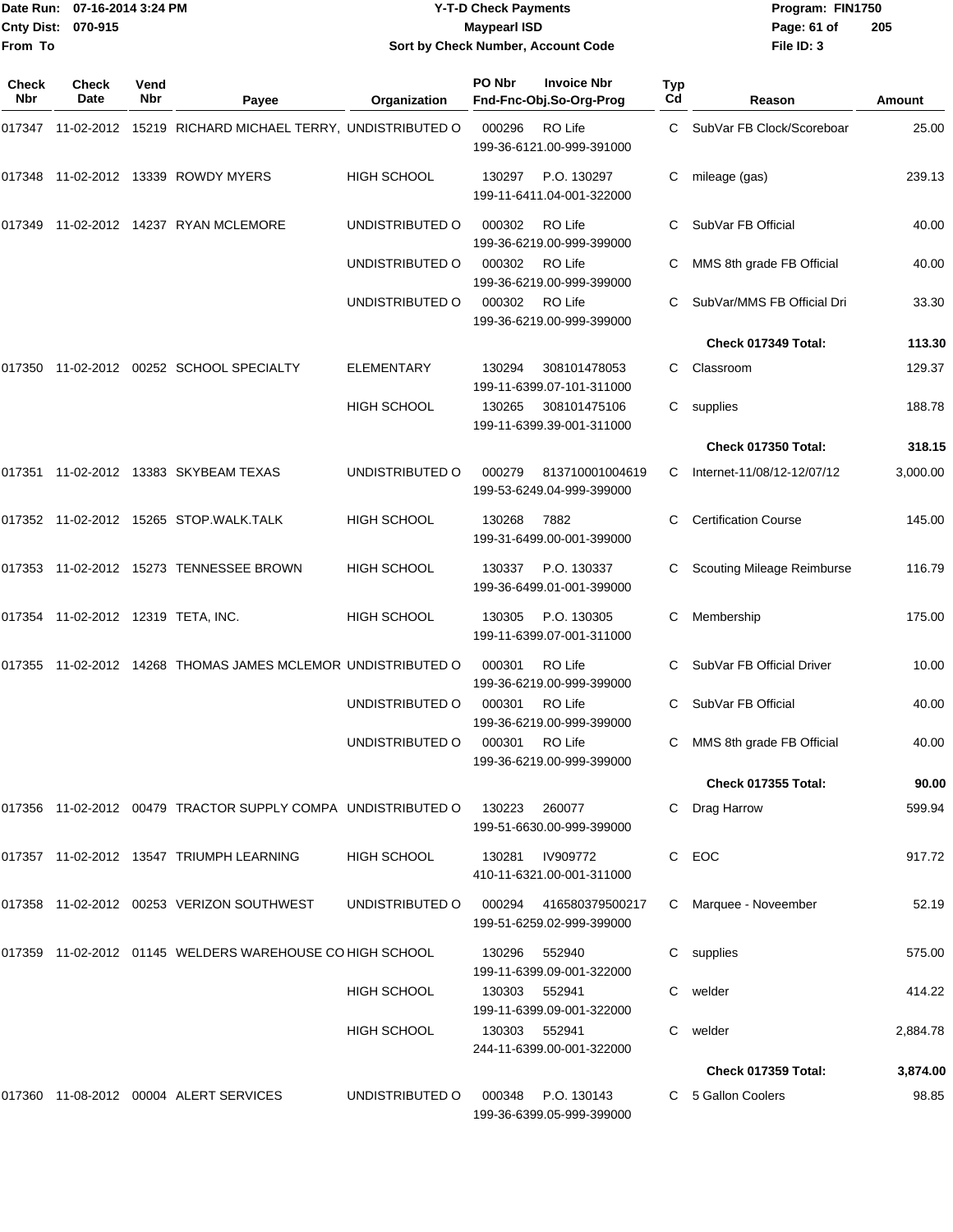| From To      | Date Run: 07-16-2014 3:24 PM<br>Cnty Dist: 070-915 |                    |                                               |                        | <b>Y-T-D Check Payments</b><br><b>Maypearl ISD</b> | Sort by Check Number, Account Code                                       |           | Program: FIN1750<br>Page: 62 of<br>File ID: 3 | 205           |
|--------------|----------------------------------------------------|--------------------|-----------------------------------------------|------------------------|----------------------------------------------------|--------------------------------------------------------------------------|-----------|-----------------------------------------------|---------------|
| Check<br>Nbr | Check<br>Date                                      | Vend<br><b>Nbr</b> | Payee                                         | Organization           | PO Nbr                                             | <b>Invoice Nbr</b><br>Fnd-Fnc-Obj.So-Org-Prog                            | Typ<br>Cd | Reason                                        | <b>Amount</b> |
| 017361       |                                                    |                    | 11-08-2012  15158  ATHLETES WORLD, INC.       | UNDISTRIBUTED O        | 000308                                             | BBK003744-BK05                                                           |           | C P.O. 130060                                 | 1,352.00      |
|              |                                                    |                    |                                               | UNDISTRIBUTED O        | 000308                                             | 199-36-6399.00-999-399000<br>BBK003496-BY07<br>199-36-6399.02-999-399000 | C         | Supplies - No P.O.                            | 234.00        |
|              |                                                    |                    |                                               | UNDISTRIBUTED O        | 000308                                             | BBK003878-BK01<br>199-36-6399.05-999-399000                              | C         | P.O. 130229                                   | 10.00         |
|              |                                                    |                    |                                               |                        |                                                    |                                                                          |           | Check 017361 Total:                           | 1,596.00      |
| 017362       |                                                    |                    | 11-08-2012 00069 ATMOS ENERGY                 | UNDISTRIBUTED O        | 000331                                             | 117485883<br>199-51-6259.00-999-399000                                   |           | Gas Service @ WPA Buildin                     | 29.03         |
|              |                                                    |                    |                                               | UNDISTRIBUTED O        | 000331                                             | 000145352<br>199-51-6259.00-999-399000                                   |           | Gas Service @ MMS                             | 88.48         |
|              |                                                    |                    |                                               | UNDISTRIBUTED O        | 000331                                             | 000622831<br>199-51-6259.00-999-399000                                   | C         | Gas Service @ LSK                             | 368.18        |
|              |                                                    |                    |                                               | UNDISTRIBUTED O        | 000331                                             | 000925333<br>199-51-6259.00-999-399000                                   |           | Gas Service @ High School                     | 212.26        |
|              |                                                    |                    |                                               |                        |                                                    |                                                                          |           | Check 017362 Total:                           | 697.95        |
|              |                                                    |                    | 017363 11-08-2012 15043 BLACKBOARD            | UNDISTRIBUTED O        | 130344                                             | 1113938<br>199-11-6399.45-999-399000                                     |           | AlertNow Premium User Ren                     | 2,830.50      |
| 017364       |                                                    |                    | 11-08-2012  15050 BRIAN BUNGE                 | UNDISTRIBUTED O        | 000312                                             | Palmer<br>199-36-6219.00-999-399000                                      |           | Varsity FB Official Riders Fe                 | 10.00         |
|              |                                                    |                    |                                               | UNDISTRIBUTED O        | 000312                                             | Palmer<br>199-36-6219.00-999-399000                                      | С         | Varsity FB Official                           | 65.00         |
|              |                                                    |                    |                                               |                        |                                                    |                                                                          |           | Check 017364 Total:                           | 75.00         |
|              |                                                    |                    | 017365 11-08-2012 00015 C AND C REFRIGERATION | UNDISTRIBUTED O        | 000334                                             | 22964<br>199-51-6249.01-999-399000                                       | С         | Labor for A/C Unit Repair                     | 240.00        |
|              |                                                    |                    |                                               | UNDISTRIBUTED O        | 000334                                             | 22964<br>199-51-6319.02-999-399000                                       | С         | 5 Lbs of R-22 Freon                           | 150.00        |
|              |                                                    |                    |                                               |                        |                                                    |                                                                          |           | Check 017365 Total:                           | 390.00        |
|              |                                                    |                    | 017366 11-08-2012 00871 CARD SERVICE CENTER   | <b>MAYPEARL JUNIOR</b> | 130225                                             | Mult Invoices<br>199-11-6399.09-041-311000                               |           | C Amazon Order                                | 217.58        |
|              |                                                    |                    |                                               | UNDISTRIBUTED O        |                                                    | 130158 P.O. 130158<br>199-51-6319.02-999-399000                          |           | C Edilble Arrangements&Deliv                  | 107.00        |
|              |                                                    |                    |                                               |                        |                                                    |                                                                          |           | Check 017366 Total:                           | 324.58        |
|              |                                                    |                    | 017367 11-08-2012 00527 CDWG INC.             | UNDISTRIBUTED O        |                                                    | 130163 S777420<br>199-11-6399.45-999-399000                              |           | subscription renewal                          | 7,770.62      |
|              |                                                    |                    |                                               | UNDISTRIBUTED O        |                                                    | 130165 S799182<br>199-11-6639.50-999-399000                              |           | C software                                    | 4,482.50      |
|              |                                                    |                    |                                               |                        |                                                    |                                                                          |           | Check 017367 Total:                           | 12,253.12     |
|              |                                                    |                    | 017368 11-08-2012 00217 CITY OF MAYPEARL      | UNDISTRIBUTED O        | 000324                                             | 1081<br>199-51-6259.01-999-399000                                        |           | C Water Service @ LSK Yard                    | 78.20         |
|              |                                                    |                    |                                               | UNDISTRIBUTED O        | 000324 574                                         | 199-51-6259.01-999-399000                                                |           | C Water Service @ Old Junior                  | 45.75         |
|              |                                                    |                    |                                               | UNDISTRIBUTED O        | 000324 383                                         | 199-51-6259.01-999-399000                                                |           | C Water Service @ High Scho                   | 99.80         |
|              |                                                    |                    |                                               | UNDISTRIBUTED O        | 000324                                             | 595<br>199-51-6259.01-999-399000                                         |           | C Water Service @ Middle Sch                  | 141.20        |
|              |                                                    |                    |                                               | UNDISTRIBUTED O        | 000324                                             | 1080<br>199-51-6259.01-999-399000                                        |           | C Water Service @ LSK                         | 456.20        |
|              |                                                    |                    |                                               | UNDISTRIBUTED O        | 000324 82                                          | 199-51-6259.01-999-399000                                                |           | C Water Service @ WPA Buildi                  | 192.20        |
|              |                                                    |                    |                                               | UNDISTRIBUTED O        | 000324 1394                                        | 199-51-6259.01-999-399000                                                |           | C Water Service @ HS                          | 118.40        |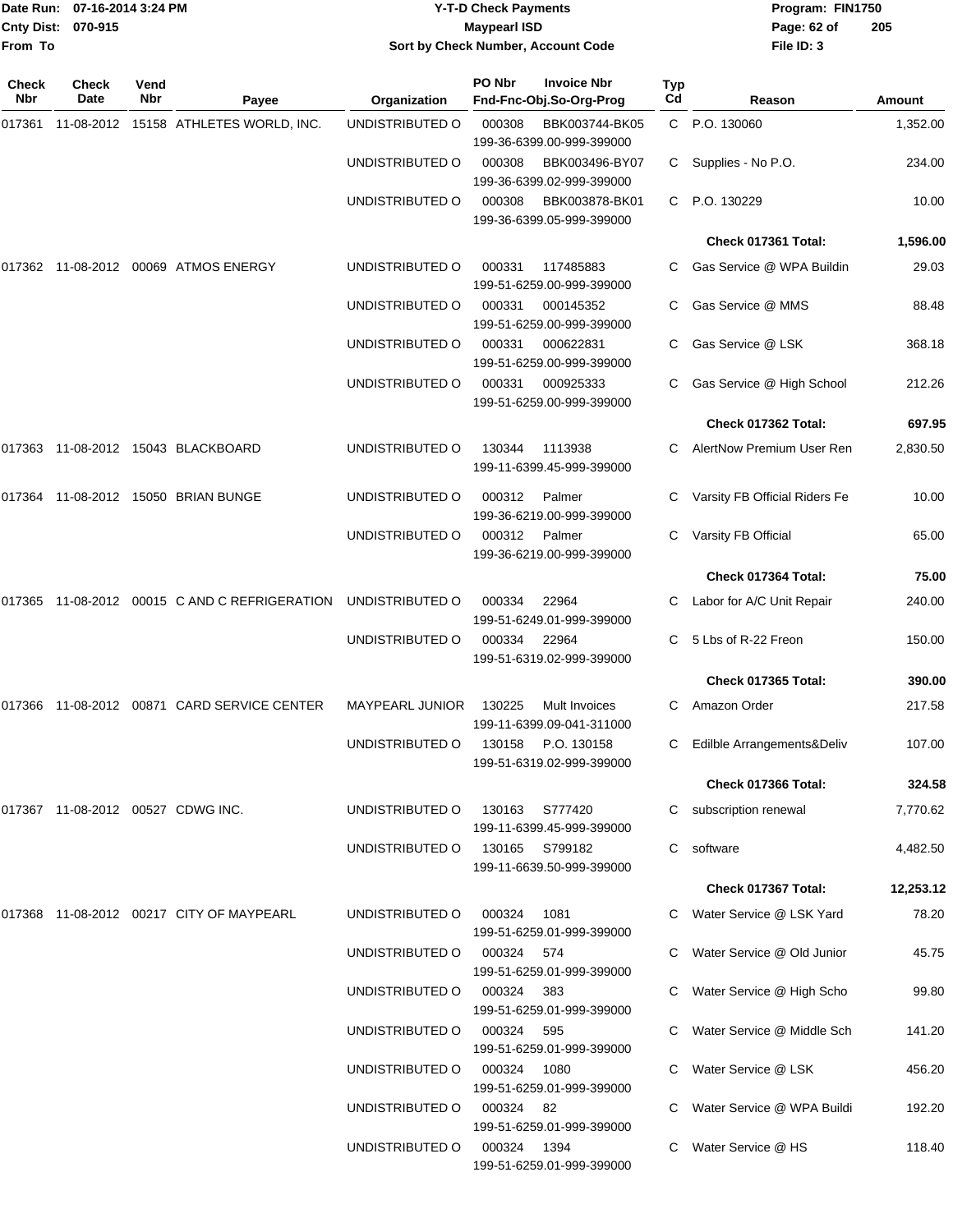| From To             | Date Run: 07-16-2014 3:24 PM<br>Cnty Dist: 070-915 |             |                                                                 |                                       | <b>Y-T-D Check Payments</b><br><b>Maypearl ISD</b> | Sort by Check Number, Account Code                      |           | Program: FIN1750<br>Page: 63 of<br>File ID: 3 | 205              |
|---------------------|----------------------------------------------------|-------------|-----------------------------------------------------------------|---------------------------------------|----------------------------------------------------|---------------------------------------------------------|-----------|-----------------------------------------------|------------------|
| <b>Check</b><br>Nbr | Check<br>Date                                      | Vend<br>Nbr | Payee                                                           | Organization                          | PO Nbr                                             | <b>Invoice Nbr</b><br>Fnd-Fnc-Obj.So-Org-Prog           | Typ<br>Cd | Reason                                        | Amount           |
|                     |                                                    |             |                                                                 | UNDISTRIBUTED O                       | 000324                                             | 80<br>199-51-6259.01-999-399000                         | C.        | Water Service @ Ballfield                     | 426.90           |
|                     |                                                    |             |                                                                 | UNDISTRIBUTED O                       | 000318                                             | Palmer<br>199-52-6259.01-999-399000                     | C.        | <b>Security Varsity FB</b>                    | 100.00           |
|                     |                                                    |             |                                                                 |                                       |                                                    |                                                         |           | Check 017368 Total:                           | 1,658.65         |
| 017369              |                                                    |             | 11-08-2012  13566  CONNIE D. HAGEN, INC.                        | UNDISTRIBUTED O                       | 000323                                             | 10057<br>199-34-6219.01-999-399000                      | C         | <b>DOT Testing</b>                            | 57.50            |
|                     |                                                    |             | 017370 11-08-2012 12652 COURTYARD AUSTIN-ROUN HIGH SCHOOL       |                                       | 130353                                             | P.O. 130353<br>199-36-6499.01-001-399000                | C         | <b>Cross Country State Meet</b>               | 183.12           |
|                     |                                                    |             | 017371 11-08-2012 14624 DAVID L. MCDANIEL, JR                   | UNDISTRIBUTED O                       | 000339                                             | Palmer<br>199-36-6219.00-999-399000                     | C         | <b>MMS Football Official</b>                  | 40.00            |
|                     |                                                    |             |                                                                 | UNDISTRIBUTED O                       | 000339                                             | Palmer<br>199-36-6219.00-999-399000                     | C         | MMS Football Official Driver                  | 19.98            |
|                     |                                                    |             |                                                                 |                                       |                                                    |                                                         |           | Check 017371 Total:                           | 59.98            |
|                     |                                                    |             | 017372 11-08-2012 00031 DE SOTO JANITORIAL SUPP UNDISTRIBUTED O |                                       | 000335                                             | 120457-00<br>199-51-6319.01-999-399000                  | C         | Supplies                                      | 2,500.37         |
|                     |                                                    |             | 017373 11-08-2012 00242 DEMCO, INC.                             | <b>MAYPEARL JUNIOR</b>                | 130173                                             | 4789761<br>199-11-6399.41-041-311000                    | C         | Noise Monitors/cafe/library                   | 268.69           |
|                     |                                                    |             |                                                                 | <b>MAYPEARL JUNIOR</b>                | 130172                                             | 4789761<br>199-12-6399.00-041-399000                    |           | <b>Library Supplies</b>                       | 209.39           |
|                     |                                                    |             |                                                                 |                                       |                                                    |                                                         |           | Check 017373 Total:                           | 478.08           |
|                     |                                                    |             | 017374 11-08-2012 12776 DEVELOPMENTAL RESOUR ELEMENTARY         |                                       | 130347                                             | P.O. 130347<br>199-11-6411.03-101-324000                | C         | Wired Differently Seminar                     | 298.00           |
|                     |                                                    |             | 017375 11-08-2012 00950 DRAMATIC PUBLISHING                     | <b>HIGH SCHOOL</b>                    | 130073                                             | 2103964<br>199-11-6399.07-001-311000                    | C         | Plays                                         | 75.00            |
|                     |                                                    |             | 017376 11-08-2012 13639 EAST TEXAS COPY SYSTE HIGH SCHOOL       |                                       | 000329                                             | 152023<br>199-11-6269.00-001-311000                     | C         | <b>Printer Charges</b>                        | 102.95           |
|                     |                                                    |             |                                                                 | MAYPEARL JUNIOR                       | 000329                                             | 152023<br>199-11-6269.00-041-311000                     |           | <b>Printer Charges</b>                        | 102.95           |
|                     |                                                    |             |                                                                 | <b>ELEMENTARY</b>                     | 000329                                             | 152023<br>199-11-6269.00-101-311000                     | C.        | <b>Printer Charges</b>                        | 102.95           |
|                     |                                                    |             |                                                                 | ELEMENTARY                            | 000329                                             | 152023<br>199-11-6269.00-101-399000                     |           | C Printer Charges                             | 102.95           |
|                     |                                                    |             |                                                                 | HIGH SCHOOL<br><b>MAYPEARL JUNIOR</b> | 000329<br>000329                                   | 152023<br>199-11-6269.01-001-311000<br>152023           |           | C Printer Charges<br>C Printer Charges        | 102.95<br>102.95 |
|                     |                                                    |             |                                                                 |                                       |                                                    | 199-11-6269.01-041-311000                               |           |                                               |                  |
|                     |                                                    |             |                                                                 | DIR COST-ADMINIS                      | 000329                                             | 152023<br>199-41-6249.00-720-399000                     |           | C Printer Charges                             | 102.95           |
|                     |                                                    |             |                                                                 |                                       |                                                    |                                                         |           | Check 017376 Total:                           | 720.65           |
|                     |                                                    |             | 017377 11-08-2012 00558 EMBASSY SUITE                           | HIGH SCHOOL                           | 130318                                             | 80839824<br>199-11-6411.04-001-311000                   |           | C 504 Conference                              | 124.20           |
|                     |                                                    |             |                                                                 | <b>MAYPEARL JUNIOR</b>                | 130318                                             | 80839824<br>199-11-6411.05-041-311000                   |           | 504 Conference                                | 124.20           |
|                     |                                                    |             |                                                                 |                                       |                                                    |                                                         |           | Check 017377 Total:                           | 248.40           |
|                     |                                                    |             | 017378 11-08-2012 14229 EMILY JETT                              | HIGH SCHOOL<br><b>HIGH SCHOOL</b>     | 130279<br>130132                                   | P.O. 130279<br>199-31-6499.00-001-399000<br>P.O. 130132 | C<br>C.   | reimbursement<br>Online Registration-Reimbur  | 29.00<br>100.00  |
|                     |                                                    |             |                                                                 |                                       |                                                    | 199-31-6499.00-001-399000                               |           | Check 017378 Total:                           | 129.00           |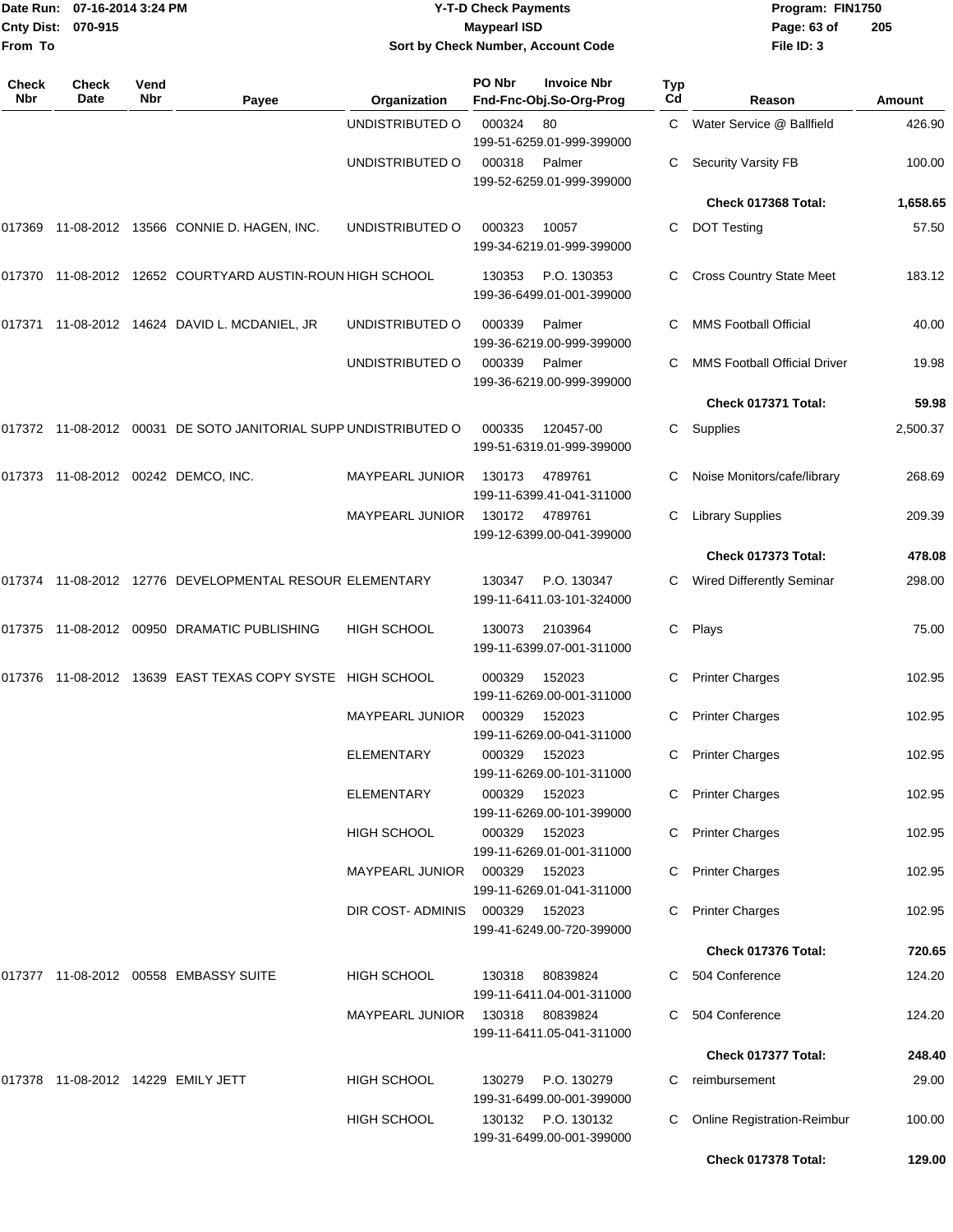|                    | Date Run: 07-16-2014 3:24 PM |
|--------------------|------------------------------|
| Cnty Dist: 070-915 |                              |
| From To            |                              |

## **Date Run: Program: FIN1750 07-16-2014 3:24 PM Y-T-D Check Payments Cnty Dist: Page: 64 of 070-915 Maypearl ISD Sort by Check Number, Account Code**

| Check<br>Nbr | <b>Check</b><br>Date              | Vend<br>Nbr | Payee                                                   | Organization       | PO Nbr | <b>Invoice Nbr</b><br>Fnd-Fnc-Obj.So-Org-Prog | Typ<br>Cd | Reason                          | Amount    |
|--------------|-----------------------------------|-------------|---------------------------------------------------------|--------------------|--------|-----------------------------------------------|-----------|---------------------------------|-----------|
| 017379       |                                   |             | 11-08-2012 15107 ENNIS ISD TENNIS TEAM                  | HIGH SCHOOL        | 130357 | P.O. 130357<br>199-36-6499.01-001-399000      |           | C Tennis Tourney 1-31-13        | 150.00    |
|              |                                   |             |                                                         | <b>HIGH SCHOOL</b> | 130356 | P.O. 130356<br>199-36-6499.01-001-399000      | С         | Tennis tourney 1-17-13          | 150.00    |
|              |                                   |             |                                                         | <b>HIGH SCHOOL</b> | 130359 | P.O. 130359<br>199-36-6499.01-001-399000      | C.        | Tennis Tourney on 2-28-13       | 150.00    |
|              |                                   |             |                                                         | <b>HIGH SCHOOL</b> | 130358 | P.O. 130358<br>199-36-6499.01-001-399000      | C.        | Tennis Tourney on 2/21/13       | 150.00    |
|              |                                   |             |                                                         |                    |        |                                               |           | Check 017379 Total:             | 600.00    |
| 017380       |                                   |             | 11-08-2012 00699 FERRIS ISD                             | <b>HIGH SCHOOL</b> | 130367 | P.O. 130367<br>199-36-6499.01-001-399000      |           | Boys Basketball JV Tourney      | 150.00    |
|              |                                   |             |                                                         | <b>HIGH SCHOOL</b> | 130367 | P.O. 130367<br>199-36-6499.01-001-399000      | D         | P.O. WAS TO WRONG VEN           | $-150.00$ |
|              |                                   |             |                                                         |                    |        |                                               |           | Check 017380 Total:             | .00       |
| 017381       |                                   |             | 11-08-2012  13783  FOLLETT SOFTWARE                     | UNDISTRIBUTED O    | 130371 | P.O. 130371<br>199-11-6399.45-999-399000      | C.        | <b>Follett Hosted Services</b>  | 5,017.10  |
|              |                                   |             | 017382 11-08-2012 00339 GODLEY ISD                      | <b>HIGH SCHOOL</b> | 000352 | Invoice<br>199-36-6499.01-001-399000          | С         | District 10-AA Start-Up         | 2,750.00  |
| 017383       |                                   |             | 11-08-2012 12341 GRAINGER INDUSTRIAL SU UNDISTRIBUTED O |                    | 000341 | 9964659958<br>199-51-6319.02-999-399000       | С         | Hid Ballast Kit, Core & Coil    | 41.35     |
|              |                                   |             |                                                         | UNDISTRIBUTED O    | 000343 | 9963412334<br>199-51-6319.02-999-399000       | С         | Rotary Volume Control           | 22.82     |
|              |                                   |             |                                                         | UNDISTRIBUTED O    | 000332 | 9959093163<br>199-51-6319.02-999-399000       | С         | Run Capacitor                   | 4.87      |
|              |                                   |             |                                                         | UNDISTRIBUTED O    | 000328 | 9954185519<br>199-51-6319.02-999-399000       | С         | V-Belt Pulley                   | 20.94     |
|              |                                   |             |                                                         | UNDISTRIBUTED O    | 000328 | 9951378745<br>199-51-6319.02-999-399000       | C         | Cabinet, Vest, Compressor M     | 310.19    |
|              |                                   |             |                                                         | UNDISTRIBUTED O    | 000344 | 9964426226<br>199-51-6319.02-999-399000       | С         | Extension Ladder & Cover Ki     | 317.22    |
|              |                                   |             |                                                         | UNDISTRIBUTED O    | 000342 | 9963412326<br>199-51-6319.02-999-399000       | С         | Cabinet, Extinguisher           | 150.40    |
|              |                                   |             |                                                         | UNDISTRIBUTED O    | 000340 | 9966642879<br>199-51-6319.02-999-399000       |           | C Toilet Seat & Connector       | 165.83    |
|              |                                   |             |                                                         |                    |        |                                               |           | Check 017383 Total:             | 1,033.62  |
|              | 017384 11-08-2012 00686 ITALY ISD |             |                                                         | <b>HIGH SCHOOL</b> | 130360 | P.O. 130360<br>199-36-6499.01-001-399000      |           | C Varsity Girls Basketball Tour | 175.00    |
|              |                                   |             | 017385 11-08-2012 01229 JENIFER ZIPP                    | <b>HIGH SCHOOL</b> | 130375 | P.O. 130375<br>199-11-6399.12-001-311000      |           | reimbursement                   | 16.00     |
|              |                                   |             | 017386 11-08-2012 00671 JESSE RAMON                     | UNDISTRIBUTED O    | 000316 | Palmer<br>199-36-6219.00-999-399000           |           | C Varsity FB Official           | 65.00     |
|              |                                   |             |                                                         | UNDISTRIBUTED O    | 000316 | Palmer<br>199-36-6219.00-999-399000           |           | C Varsity FB Official Driver    | 39.96     |
|              |                                   |             |                                                         |                    |        |                                               |           | Check 017386 Total:             | 104.96    |
|              |                                   |             | 017387 11-08-2012 13940 JOHN E. MARTINEZ                | UNDISTRIBUTED O    | 000319 | Palmer<br>199-36-6121.00-999-391000           |           | C Varsity FB Announcer          | 25.00     |
|              |                                   |             |                                                         | UNDISTRIBUTED O    | 000321 | Palmer<br>199-36-6121.00-999-391000           |           | <b>MMS Football Announcer</b>   | 25.00     |
|              |                                   |             |                                                         |                    |        |                                               |           | Check 017387 Total:             | 50.00     |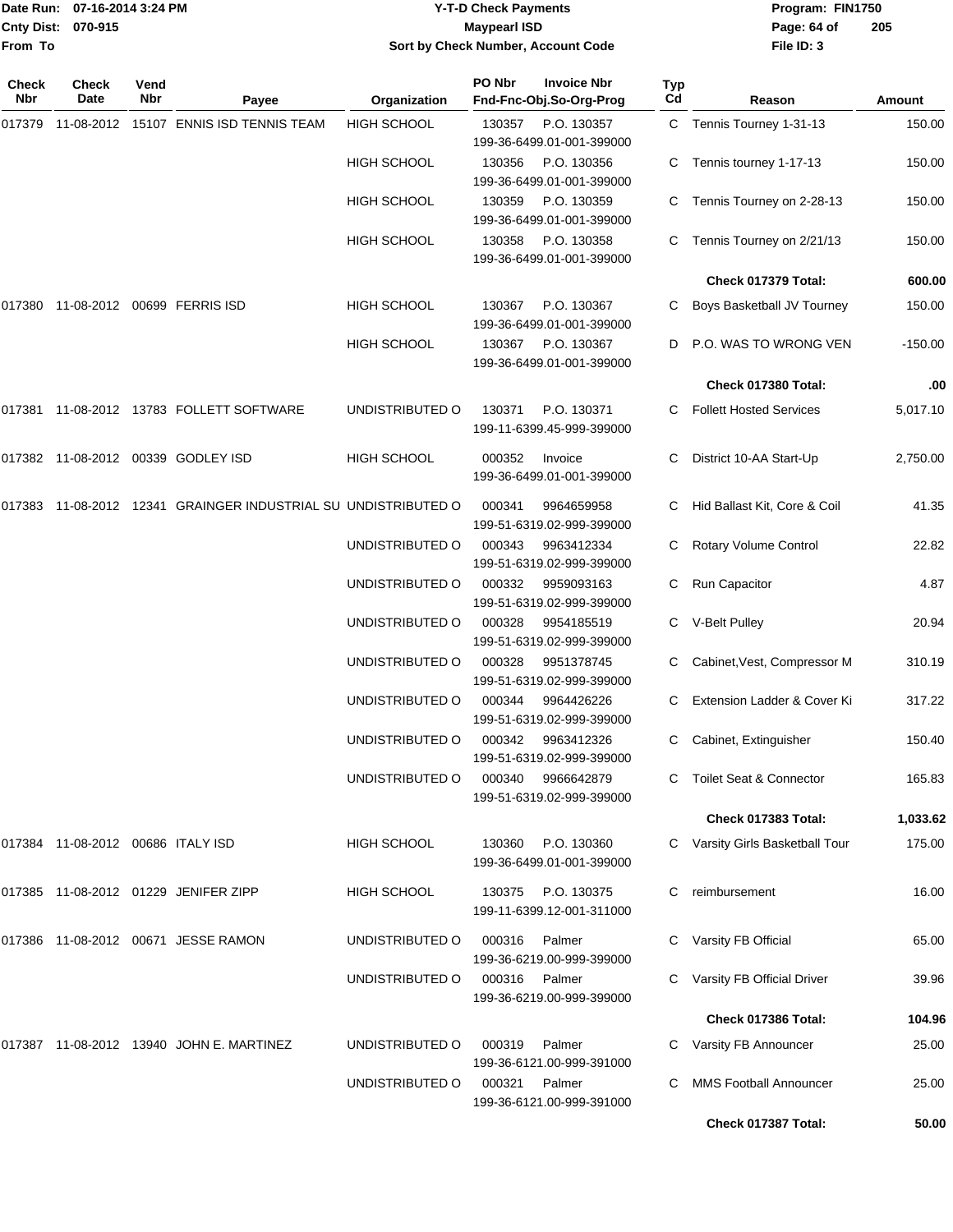| <b>Cnty Dist:</b><br>From To | Date Run: 07-16-2014 3:24 PM<br>070-915 |             |                                                                 |                        | <b>Y-T-D Check Payments</b><br><b>Maypearl ISD</b> | Sort by Check Number, Account Code            |                  | Program: FIN1750<br>Page: 65 of<br>File ID: 3 | 205           |
|------------------------------|-----------------------------------------|-------------|-----------------------------------------------------------------|------------------------|----------------------------------------------------|-----------------------------------------------|------------------|-----------------------------------------------|---------------|
| <b>Check</b><br>Nbr          | <b>Check</b><br>Date                    | Vend<br>Nbr | Payee                                                           | Organization           | PO Nbr                                             | <b>Invoice Nbr</b><br>Fnd-Fnc-Obj.So-Org-Prog | <b>Typ</b><br>Cd | Reason                                        | <b>Amount</b> |
| 017388                       |                                         |             | 11-08-2012  14636  KEVIN PATIENCE                               | UNDISTRIBUTED O        | 000313                                             | Palmer<br>199-36-6219.00-999-399000           |                  | C Varsity FB Official                         | 65.00         |
|                              |                                         |             |                                                                 | UNDISTRIBUTED O        | 000313                                             | Palmer<br>199-36-6219.00-999-399000           |                  | Varsity FB Official Driver                    | 41.29         |
|                              |                                         |             |                                                                 |                        |                                                    |                                               |                  | Check 017388 Total:                           | 106.29        |
| 017389                       |                                         |             | 11-08-2012  15086  KIMBALL MIDWEST                              | UNDISTRIBUTED O        | 130199                                             | 03691709<br>199-51-6319.04-999-399000         | C                | <b>Shop Supplies</b>                          | 911.75        |
|                              |                                         |             | 017390 11-08-2012 14122 LAURI ANN SPRADLING                     | <b>MAYPEARL JUNIOR</b> | 130321                                             | P.O. 130321<br>199-11-6411.05-041-311000      |                  | Reibursement for Dyslexia C                   | 183.60        |
|                              |                                         |             | 017391 11-08-2012 00067 LEIGHANNE MCALISTER                     | DIR COST-ADMINIS       | 130348                                             | P.O. 130348<br>199-41-6411.01-720-399000      | C                | Mileage Reimbursement                         | 248.77        |
|                              |                                         |             | 017392 11-08-2012 14969 LORENZO LEAKE                           | UNDISTRIBUTED O        | 000337                                             | Palmer<br>199-36-6219.00-999-399000           |                  | <b>MMS Football Official</b>                  | 40.00         |
|                              |                                         |             |                                                                 | UNDISTRIBUTED O        | 000337                                             | Palmer<br>199-36-6219.00-999-399000           | C                | <b>MMS Football Official Driver</b>           | 24.97         |
|                              |                                         |             |                                                                 |                        |                                                    |                                               |                  | Check 017392 Total:                           | 64.97         |
|                              | 017393  11-08-2012  15098  LOWE'S       |             |                                                                 | UNDISTRIBUTED O        | 000346                                             | 88090450<br>199-51-6319.02-999-399000         | C                | Maximizer concrete&Pallet C                   | 202.31        |
|                              |                                         |             |                                                                 | UNDISTRIBUTED O        | 000345                                             | 88492127<br>199-51-6319.02-999-399000         | C                | Supplies                                      | 242.78        |
|                              |                                         |             |                                                                 |                        |                                                    |                                               |                  | Check 017393 Total:                           | 445.09        |
|                              |                                         |             | 017394 11-08-2012 01078 WILLIAM V. MACGILL & CO. ELEMENTARY     |                        | 130283                                             | IN0422545<br>199-33-6399.00-101-399000        | C.               | Nurse                                         | 222.85        |
|                              |                                         |             | 017395 11-08-2012 12959 MAVERICK METAL TRADING UNDISTRIBUTED O  |                        | 130317                                             | 74236<br>199-51-6319.04-999-399000            | C                | Red Tube & Delivery Fee                       | 1,141.76      |
|                              |                                         |             | 017396 11-08-2012 13826 MICHAEL HUGH PHILIPPUS UNDISTRIBUTED O  |                        | 000315                                             | Palmer<br>199-36-6219.00-999-399000           |                  | Varsity FB Official                           | 65.00         |
|                              |                                         |             |                                                                 | UNDISTRIBUTED O        | 000315                                             | Palmer<br>199-36-6219.00-999-399000           |                  | C Varsity FB Official Driver                  | 16.65         |
|                              |                                         |             |                                                                 |                        |                                                    |                                               |                  | Check 017396 Total:                           | 81.65         |
|                              |                                         |             | 017397 11-08-2012 14906 MORRISON SUPPLY                         | UNDISTRIBUTED O        | 000325                                             | 63040152<br>199-51-6319.02-999-399000         |                  | C Supplies                                    | 94.18         |
|                              | 017398 11-08-2012 12730 NAEIR           |             |                                                                 | HIGH SCHOOL            | 130361                                             | M201210<br>199-11-6399.12-001-311000          | C                | Membership                                    | 59.00         |
|                              |                                         |             |                                                                 | UNDISTRIBUTED O        | 130284                                             | H489978<br>199-21-6399.00-999-399000          | C                | Supplies                                      | 22.00         |
|                              |                                         |             |                                                                 |                        |                                                    |                                               |                  | Check 017398 Total:                           | 81.00         |
|                              |                                         |             | 017399 11-08-2012 15278 HEARTLAND PAYMENT SYS UNDISTRIBUTED O   |                        | 130350                                             | NKD0000001841<br>240-35-6342.00-999-399000    |                  | C Menu Planning/Shipping&Ha                   | 600.00        |
|                              |                                         |             | 017400 11-08-2012 12087 OAK CLIFF OFFICE SUPPLY MAYPEARL JUNIOR |                        | 130340                                             | 316248-0<br>199-11-6399.07-041-311000         |                  | Supplies / folders                            | 113.02        |
|                              |                                         |             | 017401 11-08-2012 00093 OLEN WILLIAMS, INC.                     | UNDISTRIBUTED O        | 000309                                             | 23766<br>199-36-6399.05-999-399000            |                  | Repair - MMS Scoreboard                       | 100.86        |
|                              |                                         |             | 017402 11-08-2012 15083 OLMSTED-KIRK PAPER CO UNDISTRIBUTED O   |                        | 000336                                             | 2992002<br>199-51-6319.01-999-399000          |                  | OptionSystmGoldAntibact.F                     | 825.00        |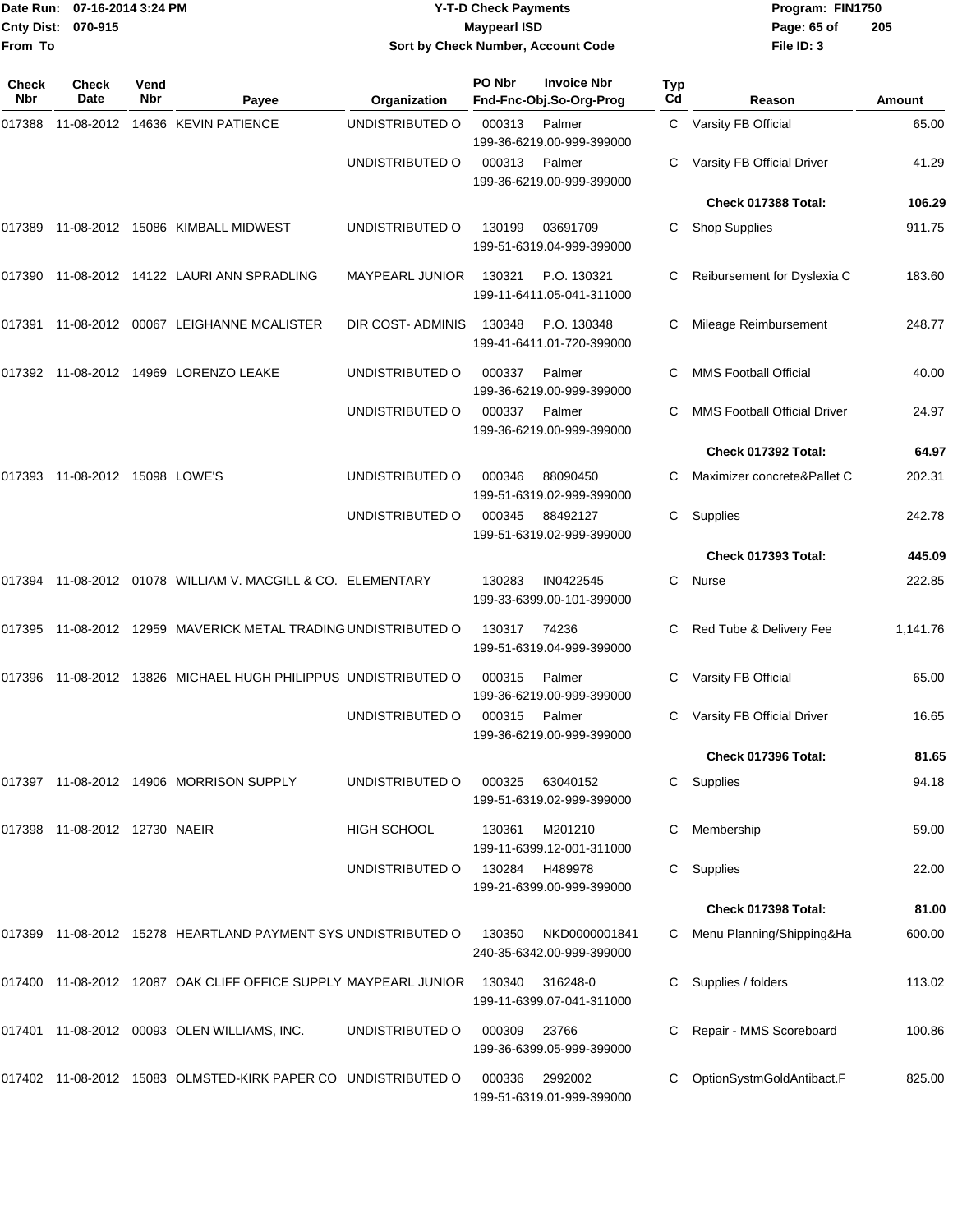| Date Run: 07-16-2014 3:24 PM<br>Cnty Dist: 070-915<br>From To |                                   |             | <b>Y-T-D Check Payments</b><br><b>Maypearl ISD</b><br>Sort by Check Number, Account Code |                        | Program: FIN1750<br>Page: 66 of<br>File ID: 3                                | 205       |                                     |          |
|---------------------------------------------------------------|-----------------------------------|-------------|------------------------------------------------------------------------------------------|------------------------|------------------------------------------------------------------------------|-----------|-------------------------------------|----------|
| <b>Check</b><br>Nbr                                           | Check<br>Date                     | Vend<br>Nbr | Payee                                                                                    | Organization           | PO Nbr<br><b>Invoice Nbr</b><br>Fnd-Fnc-Obj.So-Org-Prog                      | Typ<br>Cd | Reason                              | Amount   |
|                                                               |                                   |             | 017403 11-08-2012 12657 PAM FUCHS                                                        | UNDISTRIBUTED O        | 000310<br>Alvarado                                                           | C         | Varsity Volleyball Driver Fee       | 10.00    |
|                                                               |                                   |             |                                                                                          | UNDISTRIBUTED O        | 199-36-6219.00-999-399000<br>000310<br>Alvarado<br>199-36-6219.00-999-399000 | C         | Varsity Volleyball Official         | 45.00    |
|                                                               |                                   |             |                                                                                          |                        |                                                                              |           | Check 017403 Total:                 | 55.00    |
|                                                               |                                   |             | 017404 11-08-2012 14093 PC & MACEXCHANGE                                                 | UNDISTRIBUTED O        | 130333<br>70200<br>199-11-6399.45-999-399000                                 | C         | hardware                            | 255.00   |
|                                                               |                                   |             |                                                                                          | HIGH SCHOOL            | 130320<br>70144<br>199-11-6639.45-001-311000                                 | C         | hardware                            | 267.50   |
|                                                               |                                   |             |                                                                                          | UNDISTRIBUTED O        | 130333<br>70200<br>199-11-6639.50-999-399000                                 | C         | hardware                            | 2,375.00 |
|                                                               |                                   |             |                                                                                          | <b>HIGH SCHOOL</b>     | 130285<br>70072<br>199-53-6249.00-001-399000                                 | С         | Epson lamps                         | 315.00   |
|                                                               |                                   |             |                                                                                          | <b>MAYPEARL JUNIOR</b> | 130285<br>70072<br>199-53-6249.00-041-399000                                 | C         | Epson lamps                         | 315.00   |
|                                                               |                                   |             |                                                                                          | <b>ELEMENTARY</b>      | 130285<br>70072<br>199-53-6249.00-101-399000                                 | C         | Epson lamps                         | 315.00   |
|                                                               |                                   |             |                                                                                          |                        |                                                                              |           | Check 017404 Total:                 | 3,842.50 |
|                                                               |                                   |             | 017405 11-08-2012 15279 RANDALL ANTHONY MOOS UNDISTRIBUTED O                             |                        | 000314<br>Palmer<br>199-36-6219.00-999-399000                                | C         | Varsity FB Official                 | 65.00    |
|                                                               |                                   |             |                                                                                          | UNDISTRIBUTED O        | 000314<br>Palmer<br>199-36-6219.00-999-399000                                |           | Varsity FB Official Driver          | 40.29    |
|                                                               |                                   |             |                                                                                          |                        |                                                                              |           | Check 017405 Total:                 | 105.29   |
|                                                               |                                   |             | 017406 11-08-2012 15219 RICHARD MICHAEL TERRY, UNDISTRIBUTED O                           |                        | 000320<br>Palmer<br>199-36-6121.00-999-391000                                | C.        | Varsity FB Clock/Scoreboard         | 25.00    |
|                                                               |                                   |             |                                                                                          | UNDISTRIBUTED O        | 000322<br>Palmer<br>199-36-6121.00-999-391000                                | C.        | <b>MMS Football Clock/Scoreb</b>    | 25.00    |
|                                                               |                                   |             |                                                                                          |                        |                                                                              |           | Check 017406 Total:                 | 50.00    |
|                                                               | 017407 11-08-2012 00720 RISO, INC |             |                                                                                          | UNDISTRIBUTED O        | 000330<br>5241078<br>199-41-6219.07-999-399000                               | C         | <b>Riso Copy Charges</b>            | 26.41    |
|                                                               |                                   |             | 017408 11-08-2012 12984 ROGER GRANTHAM                                                   | UNDISTRIBUTED O        | 000311<br>Alvarado<br>199-36-6219.00-999-399000                              |           | C Varsity Volleyball Official       | 45.00    |
|                                                               |                                   |             |                                                                                          | UNDISTRIBUTED O        | 000311<br>Alvarado<br>199-36-6219.00-999-399000                              |           | Varsity Volleyball Driver Fee       | 45.92    |
|                                                               |                                   |             |                                                                                          |                        |                                                                              |           | Check 017408 Total:                 | 90.92    |
|                                                               |                                   |             | 017409 11-08-2012 15277 RONALD QUEEN                                                     | UNDISTRIBUTED O        | Palmer<br>000338<br>199-36-6219.00-999-399000                                |           | <b>MMS Football Official</b>        | 40.00    |
|                                                               |                                   |             |                                                                                          | UNDISTRIBUTED O        | 000338<br>Palmer<br>199-36-6219.00-999-399000                                |           | <b>MMS Football Official Driver</b> | 38.29    |
|                                                               |                                   |             |                                                                                          |                        |                                                                              |           | Check 017409 Total:                 | 78.29    |
|                                                               |                                   |             | 017410 11-08-2012 14340 SHANNON BACHMAN                                                  | UNDISTRIBUTED O        | 000317<br>Palmer<br>199-52-6259.01-999-399000                                |           | C Security Varsity FB               | 100.00   |
|                                                               | 017411 11-08-2012 00477 TCEA      |             |                                                                                          | UNDISTRIBUTED O        | 130336<br>P.O. 130336<br>199-53-6499.01-999-399000                           |           | tec sig membership                  | 20.00    |
|                                                               |                                   |             | 017412 11-08-2012 00122 TEXAS ASSOC OF RURAL S ADMINISTRATIVE                            |                        | 000350<br>Invoice<br>199-41-6499.00-701-399000                               |           | <b>Membership Dues</b>              | 300.00   |
|                                                               |                                   |             | 017413 11-08-2012 00132 TEXAS EDUCATIONAL CON ELEMENTARY                                 |                        | 000351<br>2653<br>211-21-6219.00-101-324000                                  |           | C ESEA Title I, Part A              | 1,504.00 |
|                                                               |                                   |             |                                                                                          | UNDISTRIBUTED O        | 000351<br>2653<br>255-21-6219.00-999-324000                                  | C         | ESEA Title II, Part A               | 500.00   |
|                                                               |                                   |             |                                                                                          |                        |                                                                              |           | Check 017413 Total:                 | 2,004.00 |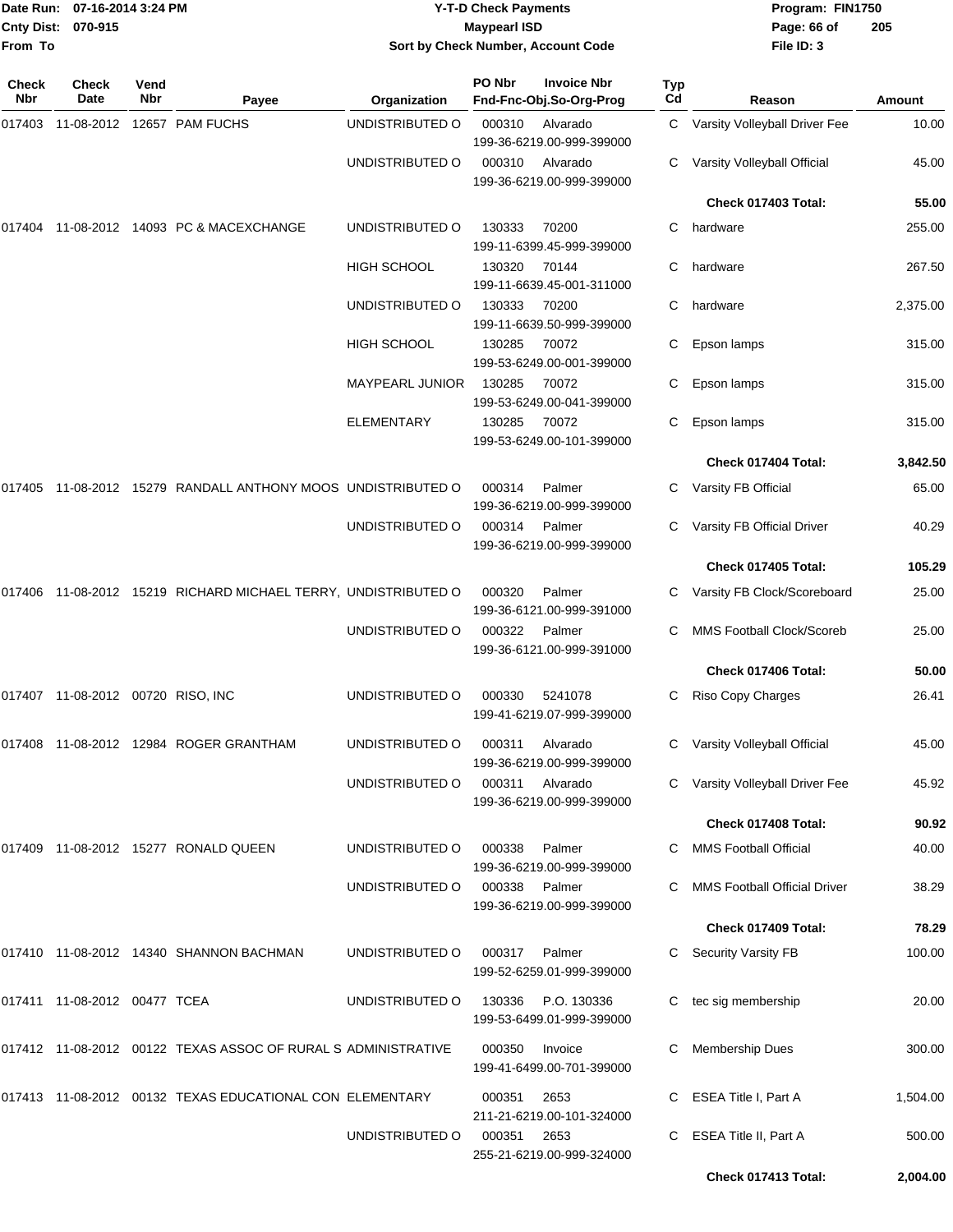|                    | Date Run: 07-16-2014 3:24 PM |
|--------------------|------------------------------|
| Cnty Dist: 070-915 |                              |
| From To            |                              |

## **Date Run: Program: FIN1750 07-16-2014 3:24 PM Y-T-D Check Payments Cnty Dist: Page: 67 of 070-915 Maypearl ISD Sort by Check Number, Account Code**

| Check<br>Nbr | <b>Check</b><br>Date | Vend<br>Nbr | Payee                                                             | Organization       | PO Nbr | <b>Invoice Nbr</b><br>Fnd-Fnc-Obj.So-Org-Prog  | <b>Typ</b><br>Cd | Reason                          | <b>Amount</b> |
|--------------|----------------------|-------------|-------------------------------------------------------------------|--------------------|--------|------------------------------------------------|------------------|---------------------------------|---------------|
| 017414       |                      |             | 11-08-2012 00218 THE COWBOY BANK OF TE HIGH SCHOOL                |                    | 130374 | P.O. 130374<br>199-36-6399.08-001-399000       |                  | C Food - Last Football Game     | 66.00         |
|              |                      |             |                                                                   | <b>HIGH SCHOOL</b> | 130354 | P.O. 130354<br>199-36-6499.01-001-399000       | C                | State XC Meal Money             | 66.00         |
|              |                      |             |                                                                   | <b>HIGH SCHOOL</b> | 130368 | P.O. 130368<br>199-36-6499.01-001-399000       |                  | Meal Money for last football    | 326.00        |
|              |                      |             |                                                                   |                    |        |                                                |                  | Check 017414 Total:             | 458.00        |
| 017415       |                      |             | 11-08-2012 01049 THYSSENKRUPP ELEVATO UNDISTRIBUTED O             |                    | 000327 | 3000285274<br>199-51-6319.02-999-399000        | C                | <b>HS Elevator Maintenance</b>  | 289.50        |
|              |                      |             |                                                                   | UNDISTRIBUTED O    | 000327 | 3000285275<br>199-51-6319.02-999-399000        | C                | <b>LSK Elevator Maintenance</b> | 289.50        |
|              |                      |             |                                                                   |                    |        |                                                |                  | Check 017415 Total:             | 579.00        |
| 017416       |                      |             | 11-08-2012  00460  VINEYARD'S AUTO SUPPLY UNDISTRIBUTED O         |                    | 000347 | D349983<br>199-34-6311.00-999-399000           | C                | 65.98                           | 65.98         |
|              |                      |             |                                                                   | UNDISTRIBUTED O    | 000347 | D349072<br>199-34-6311.00-999-399000           | С                | Battery 84 month                | 247.38        |
|              |                      |             |                                                                   | UNDISTRIBUTED O    | 000347 | D348932<br>199-34-6311.00-999-399000           |                  | Chevy 99 Truck - Fuel Pump      | 213.58        |
|              |                      |             |                                                                   | UNDISTRIBUTED O    | 000347 | D350356<br>199-34-6311.00-999-399000           | С                | Checy 01 Suburban               | 100.70        |
|              |                      |             |                                                                   | UNDISTRIBUTED O    | 000347 | D349829<br>199-34-6311.00-999-399000           |                  | Shop Truck/Kitchen Suburba      | 399.90        |
|              |                      |             |                                                                   | UNDISTRIBUTED O    | 000347 | D349133<br>199-51-6319.02-999-399000           |                  | <b>Shop Supplies</b>            | 110.04        |
|              |                      |             |                                                                   | UNDISTRIBUTED O    | 000347 | D350319<br>199-51-6319.03-999-399000           | C.               | Supplies                        | 45.72         |
|              |                      |             |                                                                   |                    |        |                                                |                  | Check 017416 Total:             | 1,183.30      |
|              |                      |             | 017417  11-08-2012  00144  WAXAHACHIE DAILY LIGHT UNDISTRIBUTED O |                    | 000349 | c1551560<br>199-41-6219.02-999-399000          | C.               | Ad - State Financial Rating     | 57.38         |
|              |                      |             |                                                                   | UNDISTRIBUTED O    | 000349 | a5555890<br>199-41-6219.02-999-399000          | С                | Ad - Maypearl ISD Is taki       | 220.00        |
|              |                      |             |                                                                   |                    |        |                                                |                  | Check 017417 Total:             | 277.38        |
|              |                      |             | 017418 11-08-2012 01145 WELDERS WAREHOUSE CO UNDISTRIBUTED O      |                    | 000333 | 18268<br>199-51-6319.02-999-399000             |                  | C Tank Rental 09/01/12-09/30/   | 72.00         |
|              |                      |             | 017419 11-08-2012 15243 WOLTERS KLUWER                            | HIGH SCHOOL        |        | 130134 B007858801<br>199-11-6399.38-001-311000 | C                | <b>Books</b>                    | 118.80        |
|              |                      |             |                                                                   | <b>HIGH SCHOOL</b> |        | 130134 B007858801<br>410-11-6321.00-001-311000 | C                | <b>Books</b>                    | 960.00        |
|              |                      |             |                                                                   |                    |        |                                                |                  | Check 017419 Total:             | 1,078.80      |
|              |                      |             | 017420 11-15-2012 12211 ADVANCE PIERRE FOODS MAYPEARL JUNIOR      |                    | 000364 | 1142905<br>240-35-6341.00-041-399000           | C                | <b>Campus Beef Products</b>     | 93.20         |
|              |                      |             |                                                                   | <b>ELEMENTARY</b>  | 000364 | 1142905<br>240-35-6341.00-101-399000           |                  | <b>Campus Beef Products</b>     | 93.20         |
|              |                      |             |                                                                   | <b>HIGH SCHOOL</b> | 000364 | 1142905<br>240-35-6341.01-001-399000           |                  | <b>Campus Beef Products</b>     | 93.20         |
|              |                      |             |                                                                   |                    |        |                                                |                  | Check 017420 Total:             | 279.60        |
|              |                      |             | 017421 11-15-2012 15209 AIR CLINIC ELLIS COUNTY LUNDISTRIBUTED O  |                    | 130311 | 649<br>199-51-6249.01-999-399000               |                  | A/C Repair HS Gym               | 2,800.00      |
|              |                      |             | 017422 11-15-2012 13517 ALAN TITTLE                               | UNDISTRIBUTED O    | 000391 | Nolan Catholic<br>199-36-6219.00-999-399000    |                  | SubVar GBBall Official          | 40.00         |
|              |                      |             |                                                                   | UNDISTRIBUTED O    | 000391 | Nolan Catholic<br>199-36-6219.00-999-399000    | C                | Varsity GBBall Official         | 55.00         |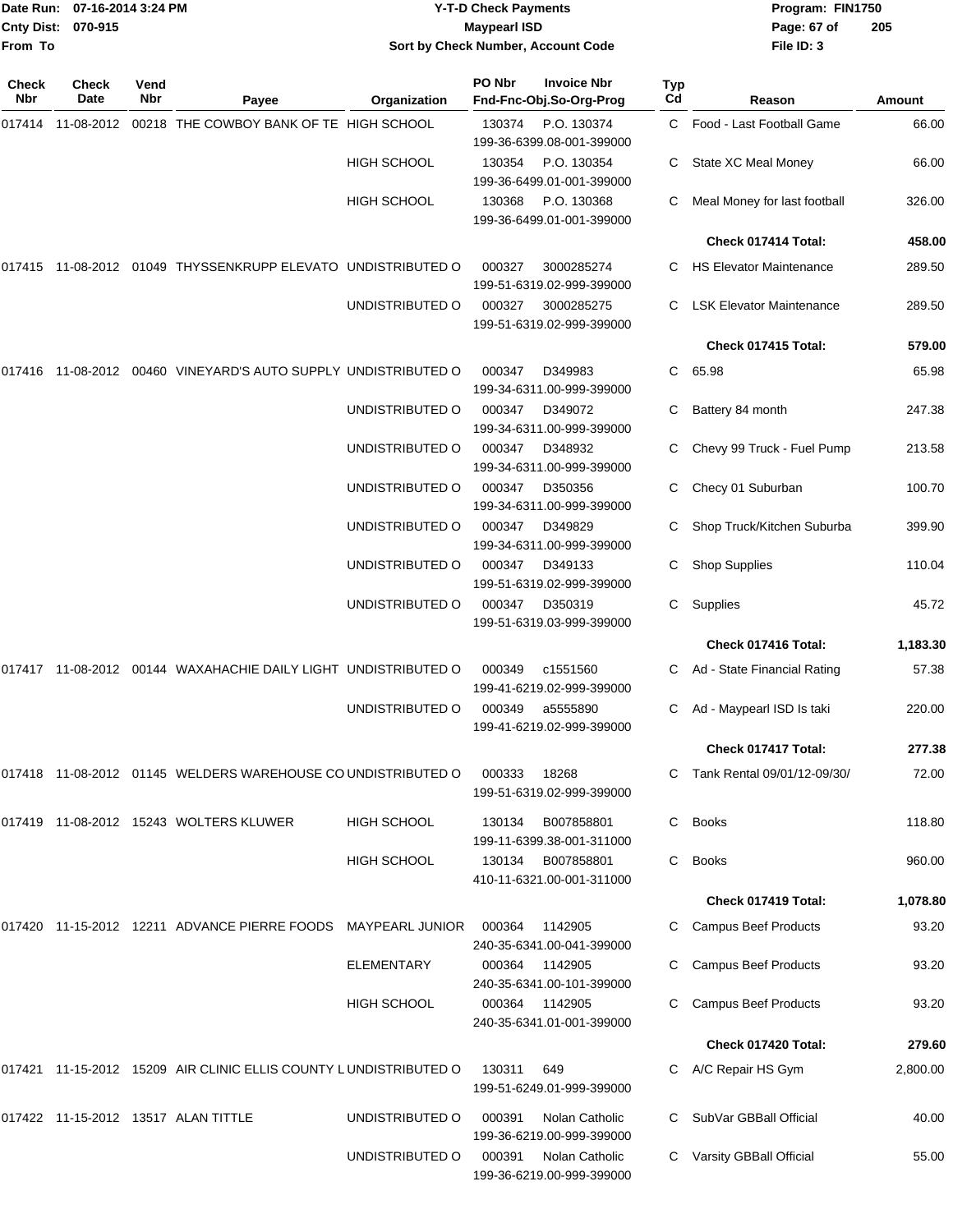| From To             | Date Run: 07-16-2014 3:24 PM<br>Cnty Dist: 070-915 |             | <b>Y-T-D Check Payments</b><br><b>Maypearl ISD</b><br>Sort by Check Number, Account Code |                        |        |                                               | Program: FIN1750<br>Page: 68 of<br>File ID: 3 | 205                               |               |
|---------------------|----------------------------------------------------|-------------|------------------------------------------------------------------------------------------|------------------------|--------|-----------------------------------------------|-----------------------------------------------|-----------------------------------|---------------|
| <b>Check</b><br>Nbr | <b>Check</b><br>Date                               | Vend<br>Nbr | Payee                                                                                    | Organization           | PO Nbr | <b>Invoice Nbr</b><br>Fnd-Fnc-Obj.So-Org-Prog | Typ<br>Cd                                     | Reason                            | <b>Amount</b> |
|                     |                                                    |             |                                                                                          | UNDISTRIBUTED O        | 000391 | Nolan Catholic                                |                                               | C Var/SubVar GBB Official Dri     | 15.81         |
|                     |                                                    |             |                                                                                          |                        |        | 199-36-6219.00-999-399000                     |                                               | Check 017422 Total:               | 110.81        |
|                     |                                                    |             | 017423 11-15-2012 15247 ANTHONY JEFFERSON                                                | UNDISTRIBUTED O        | 000398 | Clifton                                       | C                                             | SubVar FB Official                | 40.00         |
|                     |                                                    |             |                                                                                          |                        |        | 199-36-6219.00-999-399000                     |                                               |                                   |               |
|                     |                                                    |             |                                                                                          | UNDISTRIBUTED O        | 000398 | Clifton<br>199-36-6219.00-999-399000          | C.                                            | SubVar FB Official Driver         | 23.31         |
|                     |                                                    |             |                                                                                          |                        |        |                                               |                                               | Check 017423 Total:               | 63.31         |
|                     |                                                    |             |                                                                                          | <b>MAYPEARL JUNIOR</b> | 130388 | 0011001293<br>199-23-6499.00-041-399000       | С                                             | Membership                        | 79.00         |
| 017425              |                                                    |             | 11-15-2012  01256  AT&T MOBILITY                                                         | UNDISTRIBUTED O        | 000357 | 824711164X11102<br>199-52-6259.00-999-399000  | С                                             | <b>Bus Cell Phone Service</b>     | 125.39        |
|                     |                                                    |             | 017426 11-15-2012 15158 ATHLETES WORLD, INC.                                             | UNDISTRIBUTED O        | 130057 | BBH003812-BK05<br>199-36-6399.01-999-399BHS   | С                                             | Boys Basketball                   | 2,676.00      |
|                     |                                                    |             |                                                                                          | UNDISTRIBUTED O        | 130017 | BBK003639-BK06<br>199-36-6399.01-999-399GHS   | С                                             | <b>Girls Basketball</b>           | 800.00        |
|                     |                                                    |             |                                                                                          | UNDISTRIBUTED O        | 130038 | BBH003813-BK08<br>199-36-6399.01-999-399GHS   | С                                             | <b>Girls Basketball</b>           | 2,147.68      |
|                     |                                                    |             |                                                                                          | UNDISTRIBUTED O        | 130038 | BBH003813-BK08<br>199-36-6399.01-999-399GMS   | C                                             | Girls Basketball                  | 148.32        |
|                     |                                                    |             |                                                                                          |                        |        |                                               |                                               | Check 017426 Total:               | 5,772.00      |
|                     |                                                    |             | 017427 11-15-2012 00901 AVENUE FUEL DISTRIBUTO UNDISTRIBUTED O                           |                        | 000372 | 51246<br>199-34-6311.01-999-399000            |                                               | 975 gallons LS Diesel             | 3,275.03      |
|                     |                                                    |             | 017428 11-15-2012 15227 AXTELL HIGH SCHOOL                                               | <b>HIGH SCHOOL</b>     | 130090 | P.O. 130090<br>199-36-6499.01-001-399000      | C                                             | Girls Varsity' Basketball Tour    | 200.00        |
| 017429              |                                                    |             | 11-15-2012   00593   BLUE   BELL   CREAMERIES                                            | <b>MAYPEARL JUNIOR</b> | 000363 | Misc. Invoices<br>240-35-6341.00-041-399000   | С                                             | Ice Cream Products                | 981.62        |
|                     |                                                    |             |                                                                                          | <b>HIGH SCHOOL</b>     | 000363 | Misc. Invoices<br>240-35-6341.01-001-399000   | C.                                            | Ice Cream Products                | 731.04        |
|                     |                                                    |             |                                                                                          |                        |        |                                               |                                               | Check 017429 Total:               | 1,712.66      |
|                     |                                                    |             | 017430 11-15-2012 00956 BORDENS, INC.                                                    | <b>MAYPEARL JUNIOR</b> | 000365 | 533660<br>240-35-6341.00-041-399000           |                                               | Campus Milk Items                 | 1,292.07      |
|                     |                                                    |             |                                                                                          | <b>ELEMENTARY</b>      | 000365 | 533660<br>240-35-6341.00-101-399000           |                                               | Campus Milk Items                 | 2,220.04      |
|                     |                                                    |             |                                                                                          | HIGH SCHOOL            | 000365 | 533660<br>240-35-6341.01-001-399000           |                                               | Campus Milk Items                 | 807.73        |
|                     |                                                    |             |                                                                                          |                        |        |                                               |                                               | Check 017430 Total:               | 4,319.84      |
|                     |                                                    |             | 017431  11-15-2012  00527  CDWG INC.                                                     | ELEMENTARY             | 130319 | S917165<br>199-11-6639.48-101-311000          | C.                                            | Qwizdom                           | 1,397.96      |
|                     |                                                    |             | 017432 11-15-2012 15033 CHARLES BROWN                                                    | UNDISTRIBUTED O        | 000396 | Clifton<br>199-36-6219.00-999-399000          |                                               | SubVar FB Official                | 40.00         |
|                     |                                                    |             |                                                                                          | UNDISTRIBUTED O        | 000396 | Clifton<br>199-36-6219.00-999-399000          |                                               | C SubVar FB Official Driver       | 26.64         |
|                     |                                                    |             |                                                                                          |                        |        |                                               |                                               | Check 017432 Total:               | 66.64         |
|                     |                                                    |             | 017433 11-15-2012 00217 CITY OF MAYPEARL                                                 | UNDISTRIBUTED O        | 000358 | 000000665<br>199-51-6259.01-999-399000        |                                               | Water @ Sports Complex            | 98.05         |
|                     |                                                    |             | 017434 11-15-2012 15282 COLORADO BOXED BEEF C MAYPEARL JUNIOR                            |                        | 000361 | 916512123<br>240-35-6341.00-041-399000        |                                               | <b>Commodity Processing/Deliv</b> | 54.60         |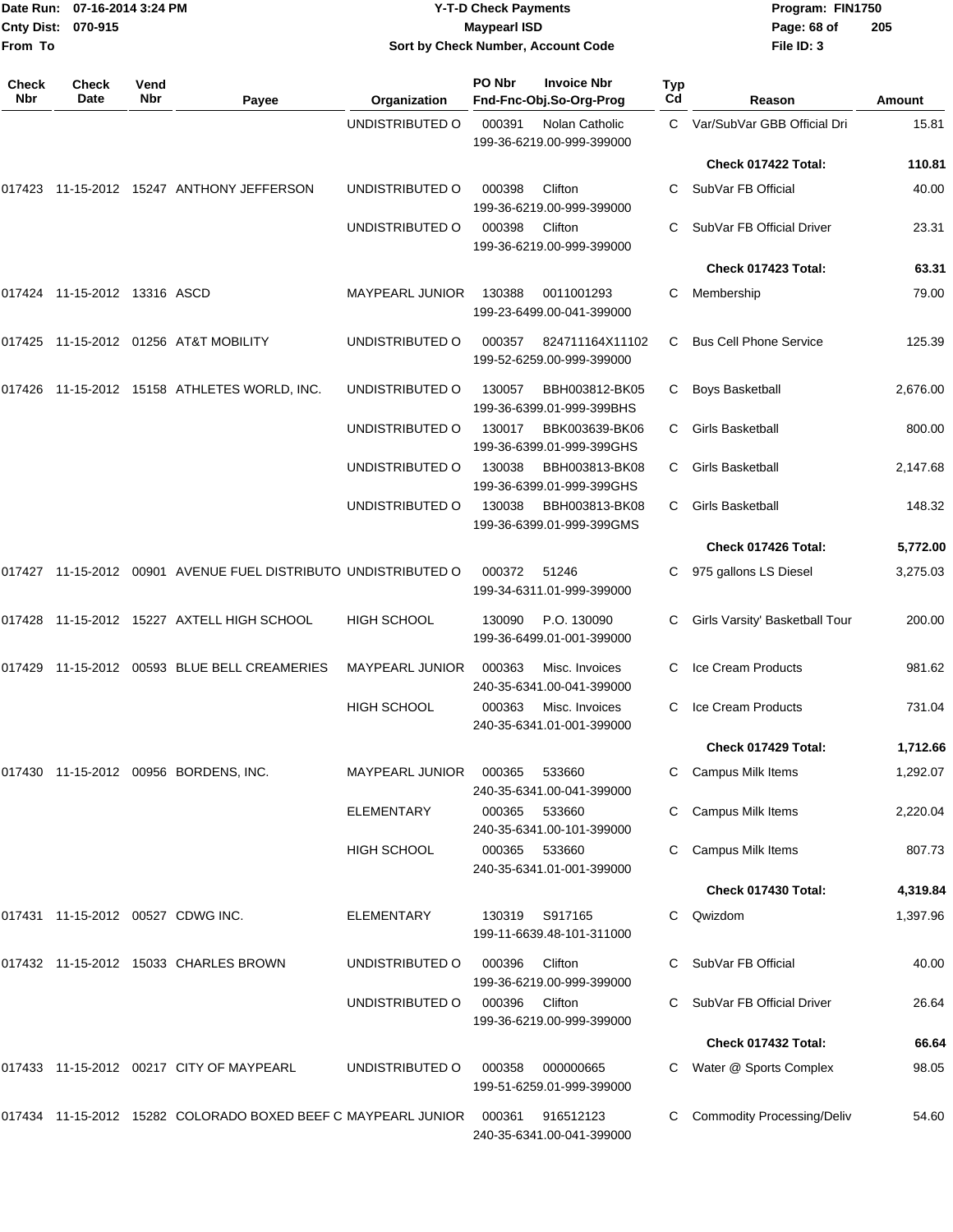| From To      | Date Run: 07-16-2014 3:24 PM<br>Cnty Dist: 070-915 |             |                                                                | <b>Y-T-D Check Payments</b><br><b>Maypearl ISD</b><br>Sort by Check Number, Account Code |              |                                                                          |           | Program: FIN1750<br>Page: 69 of<br>File ID: 3 | 205      |
|--------------|----------------------------------------------------|-------------|----------------------------------------------------------------|------------------------------------------------------------------------------------------|--------------|--------------------------------------------------------------------------|-----------|-----------------------------------------------|----------|
| Check<br>Nbr | <b>Check</b><br>Date                               | Vend<br>Nbr | Payee                                                          | Organization                                                                             | PO Nbr       | <b>Invoice Nbr</b><br>Fnd-Fnc-Obj.So-Org-Prog                            | Typ<br>Cd | Reason                                        | Amount   |
|              |                                                    |             | 017435 11-15-2012 00440 CONNIE GRANT                           | UNDISTRIBUTED O                                                                          | 000388       | Ft.Worth&Brock                                                           |           | C SubVar GBBall Official                      | 80.00    |
|              |                                                    |             |                                                                | UNDISTRIBUTED O                                                                          | 000388       | 199-36-6219.00-999-399000<br>Ft.Worth&Brock<br>199-36-6219.00-999-399000 |           | SubVar GBBall Official Drive                  | 27.46    |
|              |                                                    |             |                                                                |                                                                                          |              |                                                                          |           | Check 017435 Total:                           | 107.46   |
|              |                                                    |             | 017436 11-15-2012 13908 COURTYARD AUSTIN SOUT HIGH SCHOOL      |                                                                                          | 130421       | P.O. 130421<br>199-11-6411.04-001-311000                                 | C.        | <b>TASA Conference</b>                        | 82.81    |
|              |                                                    |             |                                                                | <b>MAYPEARL JUNIOR</b>                                                                   | 130421       | P.O. 130421<br>199-11-6411.05-041-311000                                 |           | <b>TASA Conference</b>                        | 229.80   |
|              |                                                    |             |                                                                | UNDISTRIBUTED O                                                                          | 130421       | P.O. 130421<br>199-21-6411.00-999-323000                                 | C.        | <b>TASA Conference</b>                        | 184.28   |
|              |                                                    |             |                                                                | <b>HIGH SCHOOL</b>                                                                       | 130421       | P.O. 130421<br>199-31-6411.01-001-399000                                 | C         | <b>TASA Conference</b>                        | 165.63   |
|              |                                                    |             |                                                                | <b>ELEMENTARY</b>                                                                        | 130421       | P.O. 130421<br>199-31-6411.01-101-399000                                 |           | <b>TASA Conference</b>                        | 165.63   |
|              |                                                    |             |                                                                |                                                                                          |              |                                                                          |           | Check 017436 Total:                           | 828.15   |
|              |                                                    |             | 017437 11-15-2012 13279 CROSS COUNTRY PEST CO UNDISTRIBUTED O  |                                                                                          | 000383       | 15333<br>199-51-6319.02-999-399000                                       |           | <b>Monthly District Pest Control</b>          | 250.00   |
|              |                                                    |             | 017438 11-15-2012 14624 DAVID L. MCDANIEL, JR                  | UNDISTRIBUTED O                                                                          | 000395       | Palmer<br>199-36-6219.00-999-399000                                      |           | <b>MMS Football Official</b>                  | 40.00    |
|              |                                                    |             | 017439 11-15-2012 12776 DEVELOPMENTAL RESOUR MAYPEARL JUNIOR   |                                                                                          | 130394       | P.O. 130394<br>199-31-6399.00-041-399000                                 | C.        | <b>Mean Girls Seminar</b>                     | 278.00   |
|              |                                                    |             | 017440 11-15-2012 01580 DICK BLICK COMPANY                     | <b>MAYPEARL JUNIOR</b>                                                                   | 130339       | 1187162<br>199-11-6399.32-041-311000                                     | C         | <b>Art Supplies</b>                           | 188.95   |
|              |                                                    |             |                                                                | <b>HIGH SCHOOL</b>                                                                       | 130329       | 1185779<br>199-11-6399.39-001-311000                                     | C         | supplies                                      | 291.06   |
|              |                                                    |             |                                                                |                                                                                          |              |                                                                          |           | Check 017440 Total:                           | 480.01   |
|              | 017441 11-15-2012 12474 ENVIVA                     |             |                                                                | UNDISTRIBUTED O                                                                          | 000360       | 23069<br>199-34-6219.01-999-399000                                       |           | C DOT Testing                                 | 63.00    |
|              |                                                    |             |                                                                | UNDISTRIBUTED O                                                                          | 000360 23082 | 199-34-6219.01-999-399000                                                |           | C DOT Testing                                 | 82.00    |
|              |                                                    |             |                                                                |                                                                                          |              |                                                                          |           | Check 017441 Total:                           | 145.00   |
|              | 017442 11-15-2012 00315 EPS                        |             |                                                                | ELEMENTARY                                                                               | 130343       | 10690847<br>199-11-6399.00-101-323000                                    |           | C Supplies                                    | 1,150.60 |
|              |                                                    |             | 017443 11-15-2012 01044 FOLLETT EDUCATIONAL SE HIGH SCHOOL     |                                                                                          | 130193       | 680674F-2<br>199-12-6399.04-001-399000                                   |           | C audio books                                 | 192.72   |
|              |                                                    |             | 017444 11-15-2012 12540 FREESTYLE PHOTOGRAPHI HIGH SCHOOL      |                                                                                          | 130316       | 330766<br>199-11-6399.39-001-311000                                      |           | C supplies                                    | 72.14    |
|              |                                                    |             | 017445 11-15-2012 14295 FRONTLINE PLACEMENT TE UNDISTRIBUTED O |                                                                                          | 000355       | <b>INVUS16307</b><br>199-11-6399.45-999-399000                           |           | C Veritime Monthly Fee - Octo                 | 201.00   |
|              |                                                    |             | 017446 11-15-2012 13020 G&K SERVICES                           | UNDISTRIBUTED O                                                                          | 000359       | 0001563965<br>199-51-6319.02-999-399000                                  |           | C Mat Services - October                      | 217.06   |
|              |                                                    |             | 017447 11-15-2012 12005 GLEN ROSE ISD                          | <b>HIGH SCHOOL</b>                                                                       | 130377       | P.O. 130377<br>199-36-6499.01-001-399000                                 |           | C JH Girls Volleyball Tourney                 | 200.00   |
|              |                                                    |             | 017448 11-15-2012 12341 GRAINGER INDUSTRIAL SU UNDISTRIBUTED O |                                                                                          | 000375       | 9966923170<br>199-51-6319.02-999-399000                                  |           | C Safety Glasses                              | 59.20    |
|              |                                                    |             |                                                                | UNDISTRIBUTED O                                                                          |              | 000378 9970232808<br>199-51-6319.02-999-399000                           |           | C Safety Glasses                              | 11.38    |
|              |                                                    |             |                                                                | UNDISTRIBUTED O                                                                          |              | 000377 9970232816<br>199-51-6319.02-999-399000                           |           | C Door stop w/keeper                          | 315.00   |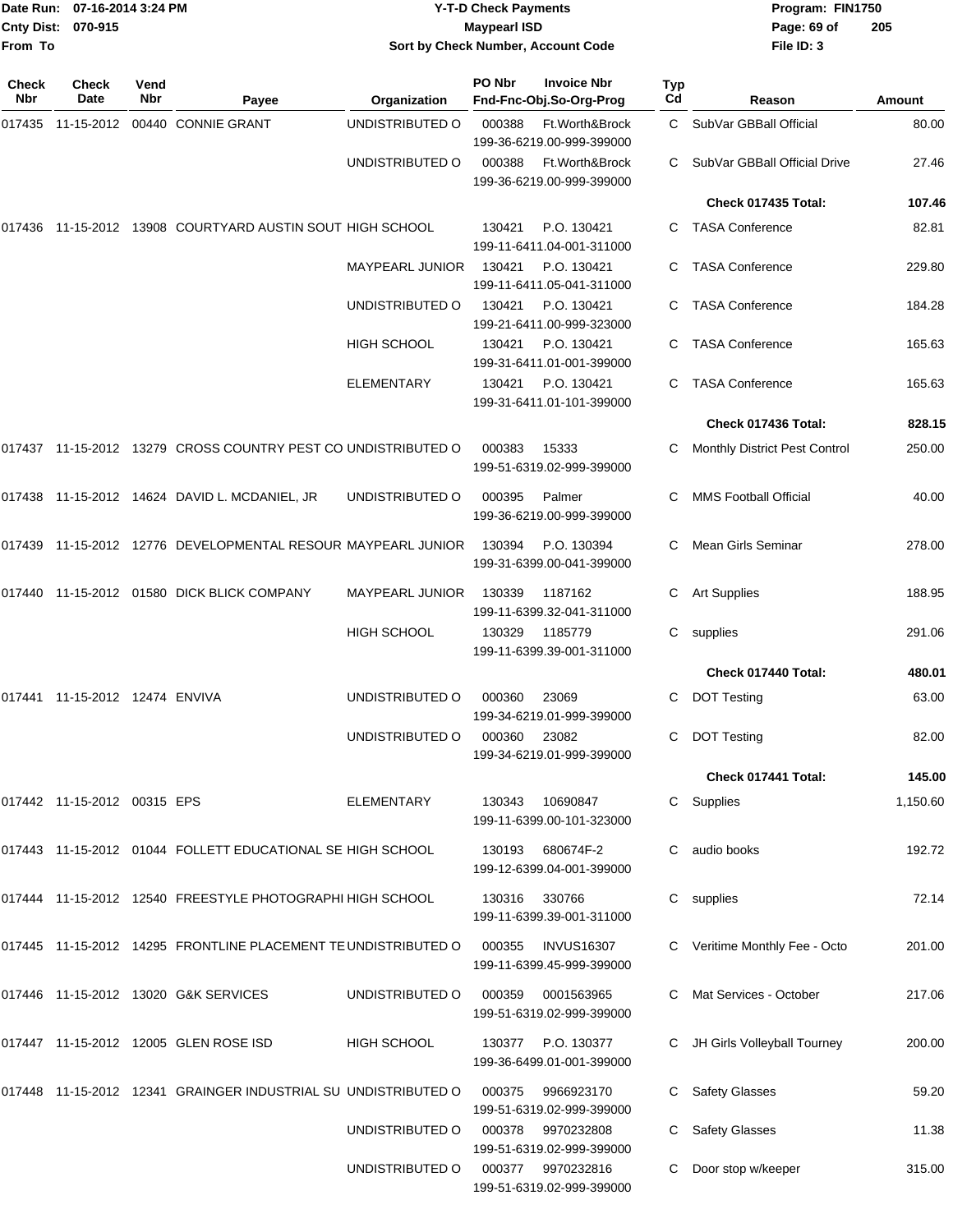| Date Run: 07-16-2014 3:24 PM<br>Cnty Dist: 070-915<br>From To |                      |             |                                                                     | <b>Y-T-D Check Payments</b><br><b>Maypearl ISD</b><br>Sort by Check Number, Account Code |        |                                               |           | Program: FIN1750<br>Page: 70 of<br>File ID: 3 | 205       |
|---------------------------------------------------------------|----------------------|-------------|---------------------------------------------------------------------|------------------------------------------------------------------------------------------|--------|-----------------------------------------------|-----------|-----------------------------------------------|-----------|
| <b>Check</b><br>Nbr                                           | <b>Check</b><br>Date | Vend<br>Nbr | Payee                                                               | Organization                                                                             | PO Nbr | <b>Invoice Nbr</b><br>Fnd-Fnc-Obj.So-Org-Prog | Typ<br>Cd | Reason                                        | Amount    |
|                                                               |                      |             |                                                                     | UNDISTRIBUTED O                                                                          | 000379 | 9970232782<br>199-51-6319.02-999-399000       |           | C Fire Extinguisher Cabinet                   | 270.00    |
|                                                               |                      |             |                                                                     | UNDISTRIBUTED O                                                                          | 000376 | 9970232790<br>199-51-6319.02-999-399000       |           | C Supplies                                    | 116.78    |
|                                                               |                      |             |                                                                     | UNDISTRIBUTED O                                                                          | 000381 | 9972735089<br>199-51-6319.02-999-399000       | C.        | <b>Green Pleat Filter</b>                     | 163.92    |
|                                                               |                      |             |                                                                     |                                                                                          |        |                                               |           | Check 017448 Total:                           | 936.28    |
|                                                               |                      |             | 017449   11-15-2012   14935   HEART OF TEXAS PRODUC MAYPEARL JUNIOR |                                                                                          | 000362 | 5018<br>240-35-6341.00-041-399000             | C         | Campus Fresh Produce                          | 368.20    |
|                                                               |                      |             |                                                                     | <b>ELEMENTARY</b>                                                                        | 000362 | 5017<br>240-35-6341.00-101-399000             | С         | Campus Fresh Produce                          | 1,009.30  |
|                                                               |                      |             |                                                                     | HIGH SCHOOL                                                                              | 000362 | 5019<br>240-35-6341.01-001-399000             | С         | Campus Fresh Produce                          | 672.90    |
|                                                               |                      |             |                                                                     |                                                                                          |        |                                               |           | Check 017449 Total:                           | 2,050.40  |
|                                                               |                      |             |                                                                     | UNDISTRIBUTED O                                                                          | 000374 | 4705171500<br>199-51-6259.04-999-399000       | С         | Electric Service@SecurityLig                  | 11.08     |
|                                                               |                      |             |                                                                     | UNDISTRIBUTED O                                                                          | 000374 | 4705273700<br>199-51-6259.04-999-399000       | C         | Electric Service @ Fuel Tan                   | 29.60     |
|                                                               |                      |             |                                                                     | UNDISTRIBUTED O                                                                          | 000374 | 4706839800<br>199-51-6259.04-999-399000       | С         | Electric Service @ Marquee                    | 59.78     |
|                                                               |                      |             |                                                                     | UNDISTRIBUTED O                                                                          | 000374 | 4602266500<br>199-51-6259.04-999-399000       | C.        | Electric @ Athletic Facility                  | 777.14    |
|                                                               |                      |             |                                                                     | UNDISTRIBUTED O                                                                          | 000374 | 4602563301<br>199-51-6259.04-999-399000       | C.        | Electric @ High School                        | 2,345.31  |
|                                                               |                      |             |                                                                     | UNDISTRIBUTED O                                                                          | 000374 | 4706312901<br>199-51-6259.04-999-399000       | C         | Electric Service @ LSK                        | 3,631.68  |
|                                                               |                      |             |                                                                     | UNDISTRIBUTED O                                                                          | 000374 | 4705335301<br>199-51-6259.04-999-399000       | С         | Electric Service @ MMS                        | 3,199.70  |
|                                                               |                      |             |                                                                     | UNDISTRIBUTED O                                                                          | 000374 | 4706783900<br>199-51-6259.78-999-322000       | C.        | Electric Service @ Ag Buildi                  | 560.84    |
|                                                               |                      |             |                                                                     |                                                                                          |        |                                               |           | Check 017450 Total:                           | 10,615.13 |
|                                                               |                      |             | 017451 11-15-2012 15283 HULL DAISETTA ISD                           | UNDISTRIBUTED O                                                                          | 130378 | P.O. 130378<br>199-36-6399.02-999-399000      | C.        | <b>Headsets for Football</b>                  | 1,000.00  |
|                                                               |                      |             | 017452 11-15-2012 12728 JENNIE-O TURKEY STORE MAYPEARL JUNIOR       |                                                                                          | 000366 | 1462122<br>240-35-6341.00-041-399000          | C         | <b>Campus Turkey Products</b>                 | 117.47    |
|                                                               |                      |             |                                                                     | <b>ELEMENTARY</b>                                                                        | 000366 | 1462122<br>240-35-6341.00-101-399000          | C         | <b>Campus Turkey Products</b>                 | 117.47    |
|                                                               |                      |             |                                                                     | <b>HIGH SCHOOL</b>                                                                       | 000366 | 1462122<br>240-35-6341.01-001-399000          | C.        | <b>Campus Turkey Products</b>                 | 117.47    |
|                                                               |                      |             |                                                                     |                                                                                          |        |                                               |           | Check 017452 Total:                           | 352.41    |
|                                                               |                      |             | 017453 11-15-2012 00248  JONATHAN DAVIS                             | UNDISTRIBUTED O                                                                          | 000386 | Ft.Worth&Brock<br>199-36-6219.00-999-399000   |           | C Varsity GBBall Official Driver              | 14.98     |
|                                                               |                      |             |                                                                     | UNDISTRIBUTED O                                                                          | 000386 | Ft.Worth&Brock<br>199-36-6219.00-999-399000   | C         | Varsity GBBall Official                       | 110.00    |
|                                                               |                      |             |                                                                     |                                                                                          |        |                                               |           | Check 017453 Total:                           | 124.98    |
|                                                               |                      |             | 017454 11-15-2012 13500 JONATHAN REAGOR                             | UNDISTRIBUTED O                                                                          | 000389 | Ft.Worth&Brock<br>199-36-6219.00-999-399000   | C.        | SubVar GBBall Official                        | 80.00     |
|                                                               |                      |             |                                                                     | UNDISTRIBUTED O                                                                          | 000389 | Ft.Worth&Brock<br>199-36-6219.00-999-399000   | C         | SubVar GBBall Official Drive                  | 11.65     |
|                                                               |                      |             |                                                                     |                                                                                          |        |                                               |           | Check 017454 Total:                           | 91.65     |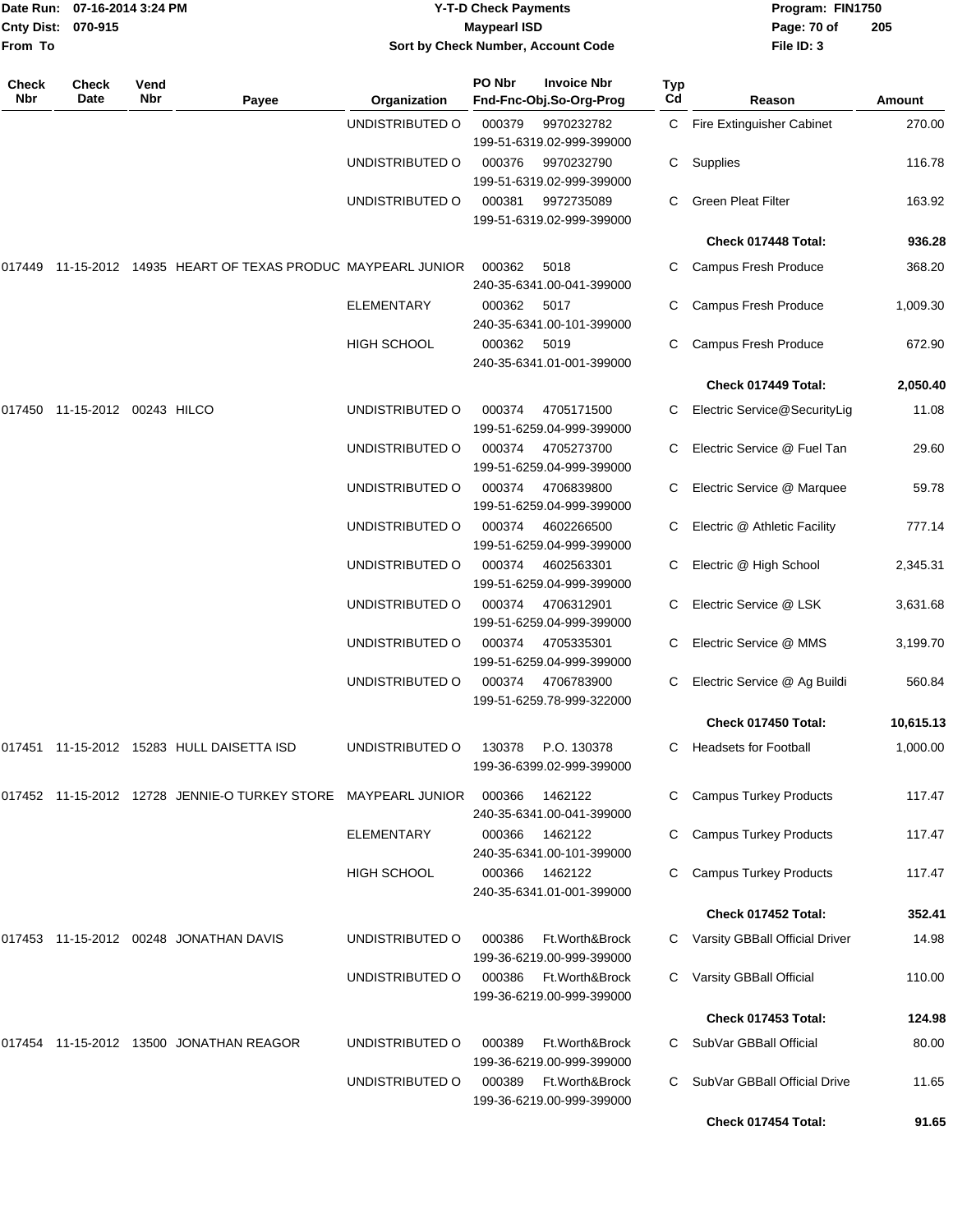| From To             | Date Run: 07-16-2014 3:24 PM<br>Cnty Dist: 070-915 |             |                                                           |                        | <b>Y-T-D Check Payments</b><br><b>Maypearl ISD</b> | Sort by Check Number, Account Code                 | Program: FIN1750<br>Page: 71 of<br>File ID: 3 | 205                            |               |
|---------------------|----------------------------------------------------|-------------|-----------------------------------------------------------|------------------------|----------------------------------------------------|----------------------------------------------------|-----------------------------------------------|--------------------------------|---------------|
|                     |                                                    |             |                                                           |                        |                                                    |                                                    |                                               |                                |               |
| <b>Check</b><br>Nbr | <b>Check</b><br>Date                               | Vend<br>Nbr | Payee                                                     | Organization           | PO Nbr                                             | <b>Invoice Nbr</b><br>Fnd-Fnc-Obj.So-Org-Prog      | Typ<br>Cd                                     | Reason                         | <b>Amount</b> |
| 017455              | 11-15-2012                                         |             | 14309 JOSH LOGAN MORGAN                                   | UNDISTRIBUTED O        | 000387                                             | Ft.Worth&Brock<br>199-36-6219.00-999-399000        | C.                                            | Varsity GBBall Official Driver | 5.94          |
|                     |                                                    |             |                                                           | UNDISTRIBUTED O        | 000387                                             | Ft.Worth&Brock<br>199-36-6219.00-999-399000        | C                                             | Varsity GBBall Official        | 110.00        |
|                     |                                                    |             |                                                           |                        |                                                    |                                                    |                                               | Check 017455 Total:            | 115.94        |
|                     |                                                    |             | 017456 11-15-2012 15108 JTM PROVISIONS CO. INC.           | <b>MAYPEARL JUNIOR</b> | 000367                                             | 352703<br>240-35-6341.00-041-399000                | С                                             | <b>Campus Beef Products</b>    | 108.00        |
|                     |                                                    |             | 017457    11-15-2012    15086    KIMBALL    MIDWEST       | UNDISTRIBUTED O        | 130351                                             | 2700135/2696200<br>199-51-6319.02-999-399000       | С                                             | <b>Maintenance Supplies</b>    | 419.18        |
|                     |                                                    |             |                                                           | UNDISTRIBUTED O        | 130351                                             | 2700135/2696200<br>199-51-6319.02-999-399000       | D                                             | OVERPAYMENT FOR P.O.           | -419.18       |
|                     |                                                    |             |                                                           |                        |                                                    |                                                    |                                               | Check 017457 Total:            | .00           |
|                     |                                                    |             | 017458    11-15-2012    15020    KIMBERLY RYAN VINES      | <b>HIGH SCHOOL</b>     | 130326                                             | 0275756-IN<br>199-11-6399.09-001-322000            | C                                             | reimbursement                  | 185.91        |
|                     |                                                    |             | 017459    11-15-2012    15284    KRISTA WALLEN            | UNDISTRIBUTED O        | 000390                                             | Nolan Catholic<br>199-36-6121.00-999-391000        | С                                             | Varsity GBBall Gate            | 17.50         |
|                     |                                                    |             |                                                           | <b>MAYPEARL JUNIOR</b> | 000371                                             | Misc. Invoices<br>240-35-6341.00-041-399000        | C                                             | <b>Campus Bread Products</b>   | 138.60        |
|                     |                                                    |             |                                                           | ELEMENTARY             | 000371                                             | Misc. Invoices<br>240-35-6341.00-101-399000        | C                                             | <b>Campus Bread Products</b>   | 273.90        |
|                     |                                                    |             |                                                           | <b>HIGH SCHOOL</b>     | 000371                                             | Misc. Invoices<br>240-35-6341.01-001-399000        | С                                             | <b>Campus Bread Products</b>   | 382.80        |
|                     |                                                    |             |                                                           |                        |                                                    |                                                    |                                               | Check 017460 Total:            | 795.30        |
|                     |                                                    |             | 017461  11-15-2012  01048  LABATT FOOD SERVICE            | <b>MAYPEARL JUNIOR</b> | 000370                                             | Misc. Invoices<br>240-35-6341.00-041-399000        | С                                             | <b>Campus Grocery Items</b>    | 3,497.10      |
|                     |                                                    |             |                                                           | ELEMENTARY             | 000370                                             | Misc. Invoices<br>240-35-6341.00-101-399000        | С                                             | <b>Campus Grocery Items</b>    | 7,149.19      |
|                     |                                                    |             |                                                           | <b>HIGH SCHOOL</b>     |                                                    | 000370 Misc. Invoices<br>240-35-6341.01-001-399000 |                                               | C Campus Grocery Items         | 5,639.16      |
|                     |                                                    |             |                                                           |                        |                                                    |                                                    |                                               | Check 017461 Total:            | 16,285.45     |
|                     |                                                    |             | 017462 11-15-2012 00511 SAFARI MONTAGE:SCHLES HIGH SCHOOL |                        | 130372                                             | Y00640040001<br>199-12-6399.04-001-399000          |                                               | C library                      | 36.90         |
|                     |                                                    |             | 017463  11-15-2012  14969  LORENZO LEAKE                  | UNDISTRIBUTED O        | 000393 Palmer                                      | 199-36-6219.00-999-399000                          |                                               | C MMS Football Official        | 40.00         |
|                     | 017464 11-15-2012 15098 LOWE'S                     |             |                                                           | UNDISTRIBUTED O        | 000399                                             | 88065032<br>199-51-6319.02-999-399000              |                                               | C Supplies                     | 499.74        |
|                     |                                                    |             |                                                           | UNDISTRIBUTED O        | 000399                                             | 88375064<br>199-51-6319.02-999-399000              |                                               | C Supplies                     | 338.79        |
|                     |                                                    |             |                                                           |                        |                                                    |                                                    |                                               | Check 017464 Total:            | 838.53        |
|                     |                                                    |             | 017465 11-15-2012 01099 MACKIN LIBRARY MEDIA              | <b>MAYPEARL JUNIOR</b> | 130171                                             | 335606/336937<br>199-12-6399.05-041-399000         |                                               | C Book Order                   | 1,354.54      |
|                     |                                                    |             | 017466  11-15-2012  14356  MALCOLM WILLIAMS               | UNDISTRIBUTED O        | 000392                                             | Nolan Catholic<br>199-36-6219.00-999-399000        |                                               | C SubVar GBBall Official       | 40.00         |
|                     |                                                    |             |                                                           | UNDISTRIBUTED O        | 000392                                             | Nolan Catholic<br>199-36-6219.00-999-399000        |                                               | Varsity GBBall Official        | 55.00         |
|                     |                                                    |             |                                                           | UNDISTRIBUTED O        | 000392                                             | Nolan Catholic<br>199-36-6219.00-999-399000        |                                               | C Var/SubVar GBB Official Dri  | 35.46         |
|                     |                                                    |             |                                                           |                        |                                                    |                                                    |                                               | Check 017466 Total:            | 130.46        |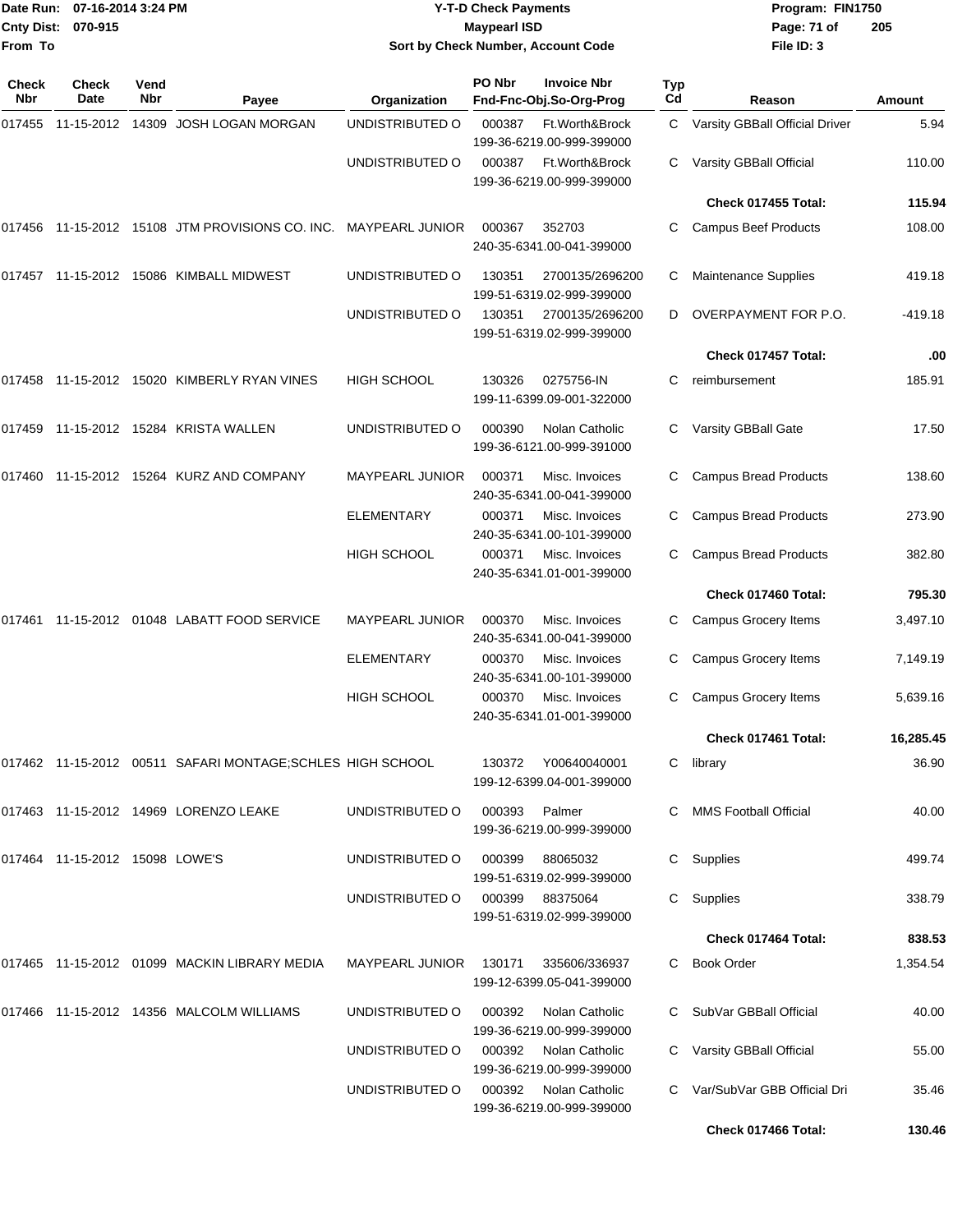|                     | Date Run: 07-16-2014 3:24 PM      |             |                                                                  | <b>Y-T-D Check Payments</b>        |        |                                                    |                  |                                  | Program: FIN1750 |  |
|---------------------|-----------------------------------|-------------|------------------------------------------------------------------|------------------------------------|--------|----------------------------------------------------|------------------|----------------------------------|------------------|--|
|                     | Cnty Dist: 070-915                |             |                                                                  | <b>Maypearl ISD</b>                |        |                                                    |                  | Page: 72 of                      | 205              |  |
| From To             |                                   |             |                                                                  | Sort by Check Number, Account Code |        |                                                    |                  | File ID: 3                       |                  |  |
|                     |                                   |             |                                                                  |                                    |        |                                                    |                  |                                  |                  |  |
| <b>Check</b><br>Nbr | Check<br>Date                     | Vend<br>Nbr | Payee                                                            | Organization                       | PO Nbr | <b>Invoice Nbr</b><br>Fnd-Fnc-Obj.So-Org-Prog      | <b>Typ</b><br>Cd | Reason                           | Amount           |  |
|                     |                                   |             | 017467 11-15-2012 12505 MAYPEARL FEED STORE                      | UNDISTRIBUTED O                    | 000380 | 563                                                | C                | Rings, Keys, Sink Repair         | 28.80            |  |
|                     |                                   |             |                                                                  |                                    |        | 199-51-6319.02-999-399000                          |                  |                                  |                  |  |
|                     |                                   |             | 017468 11-15-2012 14645 MOUNTAIN MATH/LANGUAG ELEMENTARY         |                                    | 130341 | 57195                                              | С                | <b>Special Services</b>          | 227.85           |  |
|                     |                                   |             |                                                                  |                                    |        | 199-11-6399.00-101-323000                          |                  |                                  |                  |  |
|                     |                                   |             | 017469 11-15-2012 00297 NARDONE BROS, BAKING C MAYPEARL JUNIOR   |                                    | 000368 | 71551/71703                                        | C                | <b>Pizza Products</b>            | 333.37           |  |
|                     |                                   |             |                                                                  |                                    |        | 240-35-6341.00-041-399000                          |                  |                                  |                  |  |
|                     |                                   |             |                                                                  | <b>ELEMENTARY</b>                  | 000368 | 71551/71703                                        | C                | <b>Pizza Products</b>            | 333.37           |  |
|                     |                                   |             |                                                                  | HIGH SCHOOL                        | 000368 | 240-35-6341.00-101-399000<br>71551/71703           | C                | Pizza Products                   | 333.36           |  |
|                     |                                   |             |                                                                  |                                    |        | 240-35-6341.01-001-399000                          |                  |                                  |                  |  |
|                     |                                   |             |                                                                  |                                    |        |                                                    |                  | Check 017469 Total:              | 1,000.10         |  |
|                     |                                   |             | 017470 11-15-2012 15048 NBI TRUCK TIRE & SERVICE UNDISTRIBUTED O |                                    | 000382 | 7981                                               | С                | <b>Tires and Fees</b>            | 326.62           |  |
|                     |                                   |             |                                                                  |                                    |        | 199-34-6311.00-999-399000                          |                  |                                  |                  |  |
|                     |                                   |             | 017471 11-15-2012 12087 OAK CLIFF OFFICE SUPPLY MAYPEARL JUNIOR  |                                    | 130392 | 316660-0                                           | C.               | LA supplies                      | 56.98            |  |
|                     |                                   |             |                                                                  |                                    |        | 199-11-6399.02-041-311000                          |                  |                                  |                  |  |
|                     |                                   |             |                                                                  | <b>MAYPEARL JUNIOR</b>             | 130373 | 316524-0<br>199-11-6399.02-041-311000              | C                | <b>LA Supplies</b>               | 278.78           |  |
|                     |                                   |             |                                                                  |                                    |        |                                                    |                  | Check 017471 Total:              | 335.76           |  |
|                     |                                   |             | 017472 11-15-2012 14798 OMNI CORPUS CHRISTI -                    | <b>HIGH SCHOOL</b>                 | 130271 | P.O. 130271                                        | С                | <b>IMCAT Conference</b>          | 264.00           |  |
|                     |                                   |             |                                                                  |                                    |        | 199-12-6411.00-001-399000                          |                  |                                  |                  |  |
|                     |                                   |             | 017473 11-15-2012 14093 PC & MACEXCHANGE                         | MAYPEARL JUNIOR                    | 130364 | 70377                                              | С                | parts                            | 255.00           |  |
|                     |                                   |             |                                                                  |                                    |        | 199-11-6639.45-041-311000                          |                  |                                  |                  |  |
|                     |                                   |             |                                                                  | ELEMENTARY                         | 130345 | 70310<br>199-53-6249.00-101-399000                 | C                | parts                            | 567.00           |  |
|                     |                                   |             |                                                                  |                                    |        |                                                    |                  | Check 017473 Total:              | 822.00           |  |
|                     |                                   |             | 017474 11-15-2012 13149 PEARSON EDUCATION INC. ELEMENTARY        |                                    | 130365 | 4021955625                                         | C                | textbooks                        | 145.15           |  |
|                     |                                   |             |                                                                  |                                    |        | 410-11-6321.00-101-311000                          |                  |                                  |                  |  |
|                     | 017475  11-15-2012  14314  RAPTOR |             |                                                                  | UNDISTRIBUTED O                    | 130395 | 30278 RN                                           | C.               | license renewal                  | 1,296.00         |  |
|                     |                                   |             |                                                                  |                                    |        | 199-11-6399.45-999-399000                          |                  |                                  |                  |  |
|                     |                                   |             | 017476 11-15-2012 12704 REBEKAH HYATT                            | <b>HIGH SCHOOL</b>                 | 130407 | 6 receipts                                         |                  | reimbursement                    | 61.51            |  |
|                     |                                   |             |                                                                  |                                    |        | 255-11-6419.00-001-324000                          |                  |                                  |                  |  |
|                     |                                   |             | 017477 11-15-2012 00372 RENAISSANCE AUSTIN HOT SCHOOL BOARD      |                                    | 130263 | 82876201                                           | C.               | <b>Election Seminar</b>          | 353.16           |  |
|                     |                                   |             |                                                                  |                                    |        | 199-41-6439.00-702-399000                          |                  |                                  |                  |  |
|                     |                                   |             | 017478 11-15-2012 14399 ROBERT HODGE JR.                         | UNDISTRIBUTED O                    | 000385 | Ft.Worth&Brock                                     |                  | C Varsity GBBall Official Driver | 12.65            |  |
|                     |                                   |             |                                                                  |                                    |        | 199-36-6219.00-999-399000                          |                  |                                  |                  |  |
|                     |                                   |             |                                                                  | UNDISTRIBUTED O                    |        | 000385 Ft.Worth&Brock<br>199-36-6219.00-999-399000 |                  | C Varsity GBBall Official        | 110.00           |  |
|                     |                                   |             |                                                                  |                                    |        |                                                    |                  | Check 017478 Total:              | 122.65           |  |
|                     |                                   |             | 017479 11-15-2012 15277 RONALD QUEEN                             | UNDISTRIBUTED O                    | 000394 | Palmer                                             |                  | C MMS Football Official          | 40.00            |  |
|                     |                                   |             |                                                                  |                                    |        | 199-36-6219.00-999-399000                          |                  |                                  |                  |  |
|                     |                                   |             | 017480 11-15-2012 14237 RYAN MCLEMORE                            | UNDISTRIBUTED O                    | 000397 | Clifton                                            |                  | C SubVar FB Official             | 40.00            |  |
|                     |                                   |             |                                                                  |                                    |        | 199-36-6219.00-999-399000                          |                  |                                  |                  |  |
|                     |                                   |             |                                                                  | UNDISTRIBUTED O                    | 000397 | Clifton                                            |                  | C SubVar FB Official Driver      | 33.30            |  |
|                     |                                   |             |                                                                  |                                    |        | 199-36-6219.00-999-399000                          |                  | Check 017480 Total:              | 73.30            |  |
|                     |                                   |             | 017481 11-15-2012 00252 SCHOOL SPECIALTY                         | UNDISTRIBUTED O                    | 130380 | 208109497869                                       |                  | C Supplies                       | 70.18            |  |
|                     |                                   |             |                                                                  |                                    |        |                                                    |                  |                                  |                  |  |

199-11-6399.04-999-323000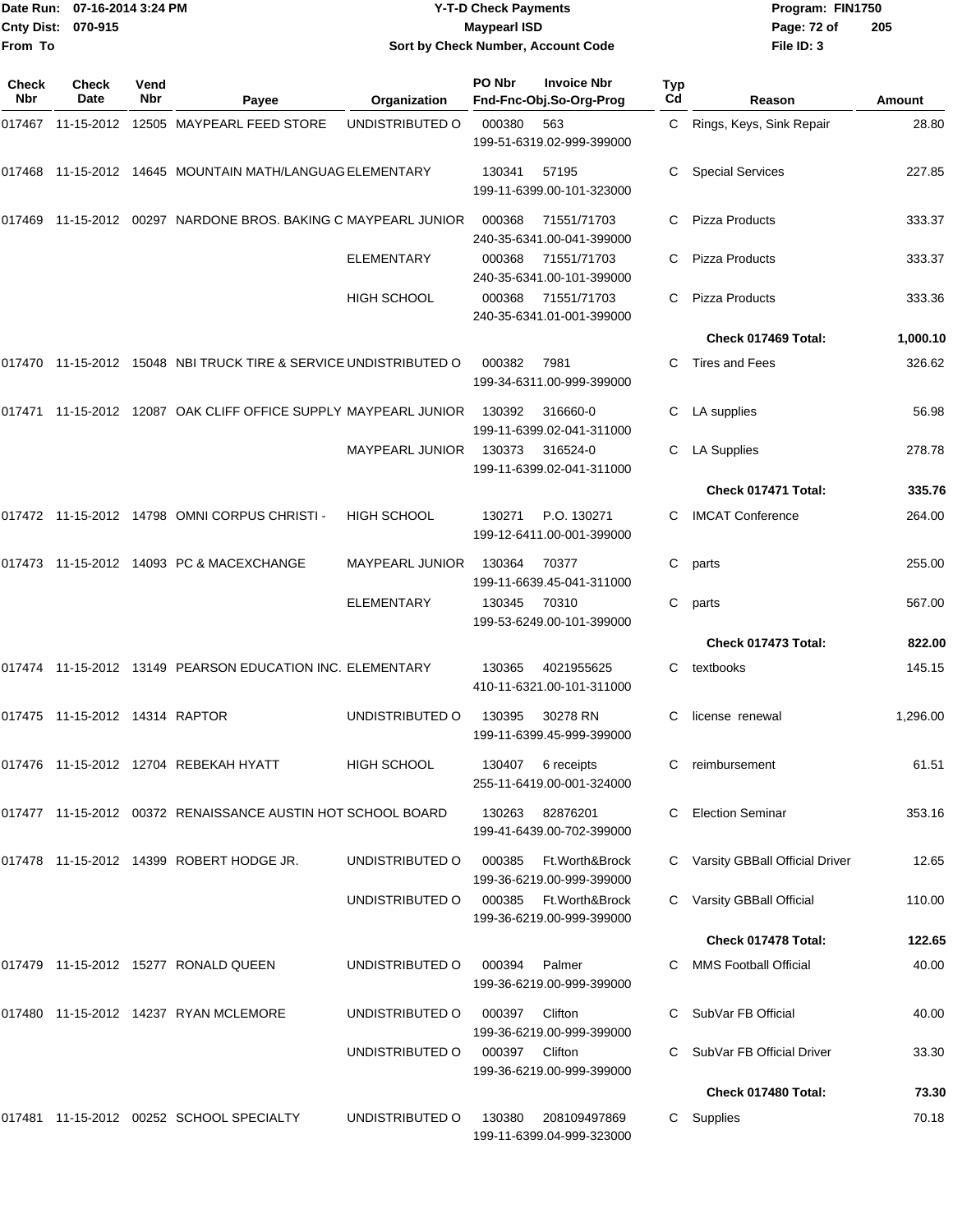|                           | ■Date Run: 07-16-2014 3:24 PM | <b>Y-T-D Check Payments</b>        | Program: FIN1750 |                |
|---------------------------|-------------------------------|------------------------------------|------------------|----------------|
| <b>Cnty Dist: 070-915</b> |                               | Maypearl ISD                       | Page: 73 of      | $\overline{2}$ |
| <b>From To</b>            |                               | Sort by Check Number, Account Code | File $ID: 3$     |                |

# **Sort by Check Number, Account Code**

| <b>Check</b><br>Nbr | Check<br>Date                | Vend<br>Nbr | Payee                                                    | Organization       | PO Nbr | <b>Invoice Nbr</b><br>Fnd-Fnc-Obj.So-Org-Prog | <b>Typ</b><br>Cd | Reason                         | Amount |
|---------------------|------------------------------|-------------|----------------------------------------------------------|--------------------|--------|-----------------------------------------------|------------------|--------------------------------|--------|
| 017482              |                              |             | 11-15-2012    12642    SCURRY-ROSSER ISD                 | <b>HIGH SCHOOL</b> | 130411 | P.O. 130411<br>199-36-6499.01-001-399000      | C.               | Varsity Boys Basketball Tour   | 250.00 |
| 017483              |                              |             | 11-15-2012 15287 TARLETON STATE UNIVERS HIGH SCHOOL      |                    | 000373 | P.O. 130069<br>199-11-6499.01-001-311000      | C                | Entry Fee Tarleton Invitation  | 250.00 |
|                     | 017484 11-15-2012 00131 TASA |             |                                                          | UNDISTRIBUTED O    | 130418 | 201211140009065<br>199-21-6411.00-999-323000  | С                | PO Created by Req: 000428      | 580.00 |
|                     |                              |             |                                                          | UNDISTRIBUTED O    | 130418 | 201211140009065<br>199-31-6411.00-999-323000  | C.               | PO Created by Req: 000428      | 145.00 |
|                     |                              |             |                                                          |                    |        |                                               |                  | Check 017484 Total:            | 725.00 |
| 017485              | 11-15-2012 00810 TASSP       |             |                                                          | <b>HIGH SCHOOL</b> | 130425 | P.O. 130425<br>199-23-6499.00-001-399000      | C.               | membership                     | 200.00 |
| 017486              | 11-15-2012 00174 THSBCA      |             |                                                          | <b>HIGH SCHOOL</b> | 130404 | P.O. 130404<br>199-36-6499.05-001-399000      | C                | <b>Baseball Coaches Clinic</b> | 195.00 |
|                     |                              |             | 017487 11-15-2012 01211 TIRE TOWN                        | UNDISTRIBUTED O    | 000384 | 762314<br>199-34-6219.00-999-399000           | С                | Flat Tire Repair               | 15.00  |
| 017488              |                              |             | 11-15-2012 14987 Tonya Colman                            | <b>HIGH SCHOOL</b> | 130406 | 3 receipts<br>255-11-6419.00-001-324000       | С                | reimbursement                  | 42.25  |
| 017489              |                              |             | 11-15-2012    13547    TRIUMPH LEARNING                  | HIGH SCHOOL        | 130379 | <b>INV911945</b><br>410-11-6321.00-001-311000 | С                | EOC                            | 498.30 |
| 017490              |                              |             | 11-15-2012 00781 TYSON FOOD, INC                         | MAYPEARL JUNIOR    | 000369 | 9186762<br>240-35-6341.00-041-399000          | С                | <b>Chicken Prdoucts</b>        | 96.29  |
|                     |                              |             |                                                          | <b>ELEMENTARY</b>  | 000369 | 9186762<br>240-35-6341.00-101-399000          | C                | <b>Chicken Products</b>        | 96.29  |
|                     |                              |             |                                                          | <b>HIGH SCHOOL</b> | 000369 | 9186762<br>240-35-6341.01-001-399000          | C                | <b>Chicken Products</b>        | 96.29  |
|                     |                              |             |                                                          |                    |        |                                               |                  | Check 017490 Total:            | 288.87 |
| 017491              |                              |             | 11-15-2012 01058 UNIVERSITY INTERSCHOLA MAYPEARL JUNIOR  |                    | 130159 | 130159<br>199-11-6499.03-041-311000           | C                | <b>UIL Supplies</b>            | 156.00 |
|                     |                              |             | 017492 11-15-2012 00253 VERIZON SOUTHWEST                | UNDISTRIBUTED O    | 000356 | 416580372500039<br>199-51-6259.02-999-399000  | С                | <b>Telephone Service</b>       | 849.98 |
|                     |                              |             | 017493 11-15-2012 01145 WELDERS WAREHOUSE CO HIGH SCHOOL |                    | 130355 | 553215<br>199-11-6399.09-001-322000           | С                | supplies                       | 376.50 |
| 017494              |                              |             | 11-29-2012  15074  ABIBOW RECYCLING LLC                  | UNDISTRIBUTED O    | 000425 | 1012-1074819<br>199-51-6259.03-999-399000     | C                | Recycling Dumpster Fees @      | 49.41  |
|                     |                              |             |                                                          | UNDISTRIBUTED O    | 000425 | 1012-1074819<br>199-51-6259.03-999-399000     | C                | Recycling Dumpster Fees @      | 78.51  |
|                     |                              |             |                                                          | UNDISTRIBUTED O    | 000425 | 1012-1074819<br>199-51-6259.03-999-399000     | C                | Recycling Dumpster Fees @      | 18.72  |
|                     |                              |             |                                                          | UNDISTRIBUTED O    | 000425 | 1012-1074819<br>199-51-6259.03-999-399000     | С                | Recycling Dumpster Fees @      | 25.72  |
|                     |                              |             |                                                          | UNDISTRIBUTED O    | 000425 | 1012-1074819<br>199-51-6259.03-999-399000     | С                | Recycling Dumpster Fees @      | 28.94  |
|                     |                              |             |                                                          |                    |        |                                               |                  | Check 017494 Total:            | 201.30 |
| 017495              |                              |             | 11-29-2012 14693 AGILE SPORTS TECHNOLO UNDISTRIBUTED O   |                    | 130439 | INV-62994-G7D8<br>199-36-6399.01-999-399BMS   | C                | <b>Basketball HUDL Renew</b>   | 400.00 |
|                     |                              |             |                                                          | UNDISTRIBUTED O    | 130439 | INV-62994-G7D8<br>199-36-6399.01-999-399GMS   | C                | <b>Basketball HUDL Renew</b>   | 400.00 |
|                     |                              |             |                                                          |                    |        |                                               |                  | Check 017495 Total:            | 800.00 |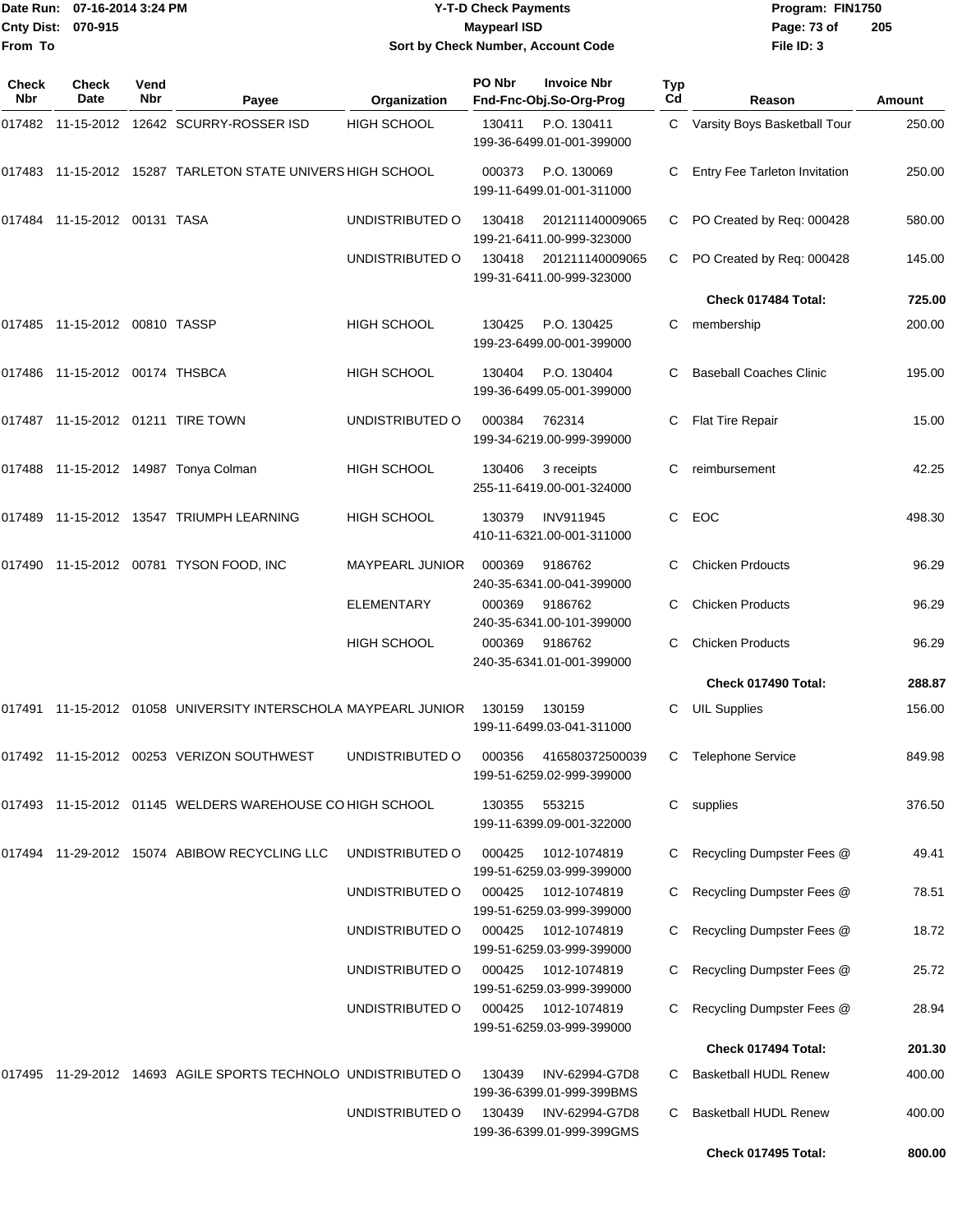| Date Run:         | 07-16-2014 3:24 PM   |                    |                                                            |                        | <b>Y-T-D Check Payments</b> | Program: FIN1750                              |           |                                   |               |
|-------------------|----------------------|--------------------|------------------------------------------------------------|------------------------|-----------------------------|-----------------------------------------------|-----------|-----------------------------------|---------------|
| <b>Cnty Dist:</b> | 070-915              |                    |                                                            |                        | <b>Maypearl ISD</b>         |                                               |           | Page: 74 of                       | 205           |
| From To           |                      |                    |                                                            |                        |                             | Sort by Check Number, Account Code            |           | File ID: 3                        |               |
| Check<br>Nbr      | <b>Check</b><br>Date | Vend<br><b>Nbr</b> | Payee                                                      | Organization           | PO Nbr                      | <b>Invoice Nbr</b><br>Fnd-Fnc-Obj.So-Org-Prog | Typ<br>Cd | Reason                            | <b>Amount</b> |
| 017496            |                      |                    | 11-29-2012 15289 BENJI L. NEWMAN                           | UNDISTRIBUTED O        | 000414                      | Star<br>199-36-6219.00-999-399000             | C         | MHS BBBall SubVarsity             | 35.00         |
|                   |                      |                    |                                                            | UNDISTRIBUTED O        | 000414                      | Star<br>199-36-6219.00-999-399000             | С         | <b>MHS BBBall Varsity</b>         | 50.00         |
|                   |                      |                    |                                                            | UNDISTRIBUTED O        | 000414                      | Star<br>199-36-6219.00-999-399000             |           | MHS BBBall Sub/Varsity Dri        | 18.86         |
|                   |                      |                    |                                                            |                        |                             |                                               |           | Check 017496 Total:               | 103.86        |
|                   |                      |                    | 017497 11-29-2012 13576 CANON FINANCIAL SERVIC HIGH SCHOOL |                        | 000419                      | 12315125<br>199-11-6269.00-001-311000         |           | Canon Lease Agreement             | 420.76        |
|                   |                      |                    |                                                            | <b>MAYPEARL JUNIOR</b> | 000419                      | 12315125<br>199-11-6269.00-041-311000         | С         | Canon Lease Agreement             | 420.75        |
|                   |                      |                    |                                                            | <b>ELEMENTARY</b>      | 000419                      | 12315125<br>199-11-6269.00-101-311000         | С         | Canon Lease Agreement             | 420.76        |
|                   |                      |                    |                                                            | ELEMENTARY             | 000419                      | 12315125<br>199-11-6269.00-101-399000         |           | Canon Lease Agreement             | 420.75        |
|                   |                      |                    |                                                            | <b>HIGH SCHOOL</b>     | 000419                      | 12315125<br>199-11-6269.01-001-311000         | С         | Canon Lease Agreement             | 420.75        |
|                   |                      |                    |                                                            | MAYPEARL JUNIOR        | 000419                      | 12315125<br>199-11-6269.01-041-311000         | С         | Canon Lease Agreement             | 420.75        |
|                   |                      |                    |                                                            | DIR COST- ADMINIS      | 000419                      | 12315125<br>199-41-6249.00-720-399000         |           | Canon Lease Agreement             | 420.75        |
|                   |                      |                    |                                                            |                        |                             |                                               |           | Check 017497 Total:               | 2,945.27      |
|                   |                      |                    | 017498 11-29-2012 14669  CHADWICK O. BOYD                  | UNDISTRIBUTED O        | 000408                      | Grandview<br>199-36-6219.00-999-399000        |           | <b>MMS GBBall Official Driver</b> | 32.80         |
|                   |                      |                    |                                                            | UNDISTRIBUTED O        | 000408                      | Grandview<br>199-36-6219.00-999-399000        | С         | MMS GBBall Official - 4 gam       | 120.00        |
|                   |                      |                    |                                                            |                        |                             |                                               |           | Check 017498 Total:               | 152.80        |
|                   |                      |                    |                                                            | UNDISTRIBUTED O        | 000410                      | Itasca<br>199-36-6219.00-999-399000           | С         | MMS BBBall Official - 3 gam       | 90.00         |
|                   |                      |                    |                                                            | UNDISTRIBUTED O        | 000410                      | Itasca<br>199-36-6219.00-999-399000           |           | C MMS BBBall Official Driver      | 39.36         |
|                   |                      |                    |                                                            |                        |                             |                                               |           | Check 017499 Total:               | 129.36        |
|                   |                      |                    |                                                            | UNDISTRIBUTED O        | 000403                      | 4602105300<br>199-51-6259.04-999-399000       |           | C Electric @ Sports Complex       | 48.06         |
|                   |                      |                    | 017501  11-29-2012  13531  DEBBIE GRIFFIN                  | HIGH SCHOOL            |                             | 130267 4759212<br>199-23-6499.00-001-399000   |           | C Reimbursement                   | 200.00        |
|                   |                      |                    | 017502  11-29-2012  00242  DEMCO, INC.                     | ELEMENTARY             | 130400                      | 4800797<br>199-12-6399.00-101-399000          |           | C Library                         | 63.92         |
|                   |                      |                    |                                                            | UNDISTRIBUTED O        | 000417                      | 1024180<br>199-51-6259.04-999-399000          |           | C Electric Service @ Old Elem     | 20.28         |
|                   |                      |                    |                                                            | UNDISTRIBUTED O        |                             | 000417 1024180<br>199-51-6259.04-999-399000   |           | C Electric Service @ OldElem      | 12.33         |
|                   |                      |                    |                                                            | UNDISTRIBUTED O        |                             | 000417 1024180<br>199-51-6259.04-999-399000   |           | C Electric Service @ HS Porta     | 82.37         |
|                   |                      |                    |                                                            | UNDISTRIBUTED O        |                             | 000417 1024180<br>199-51-6259.04-999-399000   |           | C Electric Service @ Bus Barn     | 94.51         |
|                   |                      |                    |                                                            | UNDISTRIBUTED O        |                             | 000417 1024180<br>199-51-6259.04-999-399000   |           | C Electric Service @ CN Stora     | 14.55         |
|                   |                      |                    |                                                            | UNDISTRIBUTED O        |                             | 000417 1066294<br>199-51-6259.04-999-399000   |           | C Electric Service @ Downtow      | 314.03        |

UNDISTRIBUTED O 000417 1024180 C Electric Service @ OldElem 237.26

199-51-6259.04-999-399000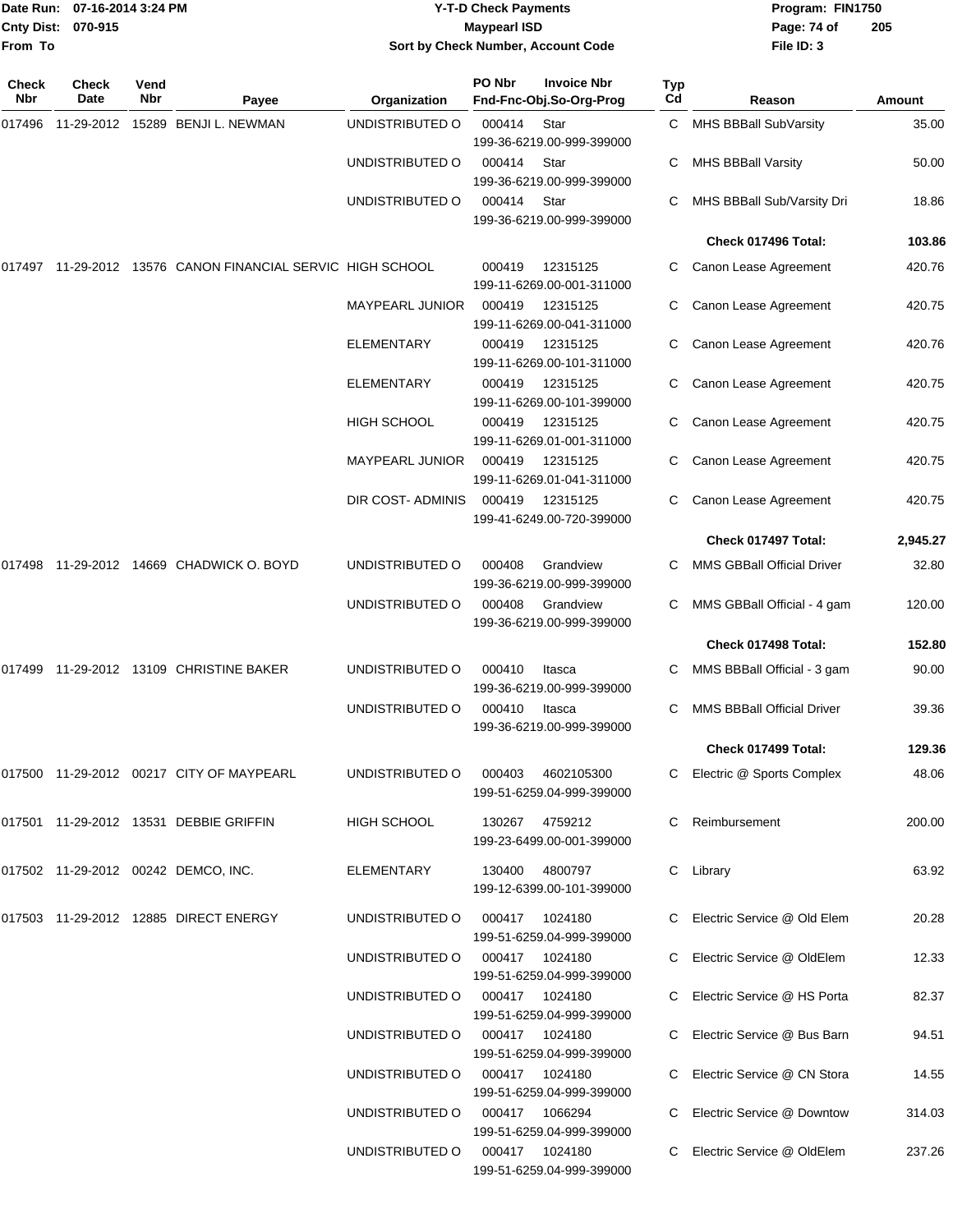| From To             | Date Run: 07-16-2014 3:24 PM<br>Cnty Dist: 070-915 |             |                                                                |                        | <b>Y-T-D Check Payments</b><br><b>Maypearl ISD</b> | Sort by Check Number, Account Code            |           | Program: FIN1750<br>Page: 75 of<br>205<br>File ID: 3 |          |  |
|---------------------|----------------------------------------------------|-------------|----------------------------------------------------------------|------------------------|----------------------------------------------------|-----------------------------------------------|-----------|------------------------------------------------------|----------|--|
| <b>Check</b><br>Nbr | Check<br>Date                                      | Vend<br>Nbr | Payee                                                          | Organization           | PO Nbr                                             | <b>Invoice Nbr</b><br>Fnd-Fnc-Obj.So-Org-Prog | Typ<br>Cd | Reason                                               | Amount   |  |
|                     |                                                    |             |                                                                | UNDISTRIBUTED O        | 000417                                             | 1024180<br>199-51-6259.04-999-399000          | C         | Electric Service @ HS Ballp                          | 307.32   |  |
|                     |                                                    |             |                                                                | UNDISTRIBUTED O        | 000417                                             | 1024180<br>199-51-6259.04-999-399000          | C         | Electric Service @ Old HS BI                         | 3,245.58 |  |
|                     |                                                    |             |                                                                | UNDISTRIBUTED O        | 000417                                             | 1024180<br>199-51-6259.04-999-399000          |           | Electric Service @ WPA Bld                           | 1,295.72 |  |
|                     |                                                    |             |                                                                |                        |                                                    |                                               |           | Check 017503 Total:                                  | 5,623.95 |  |
|                     |                                                    |             | 017504 11-29-2012 13639 EAST TEXAS COPY SYSTE HIGH SCHOOL      |                        | 000420                                             | 155443<br>199-11-6269.00-001-311000           | C         | Copy Charges - Canon - B&                            | 280.56   |  |
|                     |                                                    |             |                                                                | <b>MAYPEARL JUNIOR</b> | 000420                                             | 155443<br>199-11-6269.00-041-311000           | C         | Copy Charges - Canon - B&                            | 80.30    |  |
|                     |                                                    |             |                                                                | <b>ELEMENTARY</b>      | 000420                                             | 155443<br>199-11-6269.00-101-311000           | C         | Copy Charges - Canon - B&                            | 833.38   |  |
|                     |                                                    |             |                                                                | <b>ELEMENTARY</b>      | 000420                                             | 155443<br>199-11-6269.00-101-399000           |           | Copy Charges - Canon - B&                            | 166.53   |  |
|                     |                                                    |             |                                                                | HIGH SCHOOL            | 000420                                             | 155443<br>199-11-6269.01-001-311000           | C         | Copy Charges - Canon - B&                            | 389.01   |  |
|                     |                                                    |             |                                                                | <b>MAYPEARL JUNIOR</b> | 000420                                             | 155443<br>199-11-6269.01-041-311000           | C.        | Copy Charges - Canon - B&                            | 813.59   |  |
|                     |                                                    |             |                                                                | DIR COST- ADMINIS      | 000420                                             | 155443<br>199-41-6249.00-720-399000           |           | Copy Charges-Canon-B&W-                              | 42.16    |  |
|                     |                                                    |             |                                                                | DIR COST-ADMINIS       | 000420                                             | 155443<br>199-41-6249.00-720-399000           | C         | Copy Charges-Canon-Color-                            | 396.08   |  |
|                     |                                                    |             |                                                                | DIR COST- ADMINIS      | 000420                                             | 155443<br>199-41-6249.00-720-399000           | C         | Copy Charges-Canon-B&W-                              | 161.73   |  |
|                     |                                                    |             |                                                                |                        |                                                    |                                               |           | Check 017504 Total:                                  | 3,163.34 |  |
|                     |                                                    |             | 017505 11-29-2012 00099 EDUCATION SERVICE CENT UNDISTRIBUTED O |                        | 130393                                             | 115552<br>199-34-6219.01-999-399000           | C.        | 8 hour bus driving class                             | 55.00    |  |
|                     | 017506  11-29-2012  12474  ENVIVA                  |             |                                                                | UNDISTRIBUTED O        | 000404                                             | 24128<br>199-34-6219.01-999-399000            | C         | <b>DOT Testing</b>                                   | 82.00    |  |
|                     |                                                    |             |                                                                | UNDISTRIBUTED O        | 000402                                             | 24099<br>199-34-6219.01-999-399000            |           | C DOT Testing                                        | 164.00   |  |
|                     |                                                    |             |                                                                |                        |                                                    |                                               |           | Check 017506 Total:                                  | 246.00   |  |
|                     | 017507 11-29-2012 15210 FED EX                     |             |                                                                | UNDISTRIBUTED O        | 000423                                             | 0-082-33788<br>199-41-6399.02-999-399000      |           | C Freight-SeagateTechnorvice                         | 14.01    |  |
|                     |                                                    |             |                                                                | UNDISTRIBUTED O        | 000423                                             | 0-082-33788<br>199-41-6399.02-999-399000      |           | C Freight-Fullbright&JawarskiL                       | 25.82    |  |
|                     |                                                    |             |                                                                |                        |                                                    |                                               |           | Check 017507 Total:                                  | 39.83    |  |
|                     |                                                    |             | 017508 11-29-2012 14661 FRANKIE JOE GARCIA                     | UNDISTRIBUTED O        | 000412                                             | Venus<br>199-36-6219.00-999-399000            |           | C MHS BBBall SubVarsity                              | 35.00    |  |
|                     |                                                    |             |                                                                | UNDISTRIBUTED O        | 000412                                             | Venus<br>199-36-6219.00-999-399000            |           | <b>MHS BBBall Varsity</b>                            | 50.00    |  |
|                     |                                                    |             |                                                                | UNDISTRIBUTED O        | 000412                                             | Venus<br>199-36-6219.00-999-399000            | C         | MHS BBBall Sub/Varsity Dri                           | 16.40    |  |
|                     |                                                    |             |                                                                |                        |                                                    |                                               |           | Check 017508 Total:                                  | 101.40   |  |
|                     |                                                    |             | 017509 11-29-2012 12341 GRAINGER INDUSTRIAL SU UNDISTRIBUTED O |                        | 000426                                             | 9978485168<br>199-51-6319.02-999-399000       |           | C Supplies                                           | 71.88    |  |
|                     |                                                    |             |                                                                | UNDISTRIBUTED O        | 000426                                             | 9975271629<br>199-51-6319.02-999-399000       | C.        | Supplies                                             | 173.65   |  |
|                     |                                                    |             |                                                                |                        |                                                    |                                               |           | Check 017509 Total:                                  | 245.53   |  |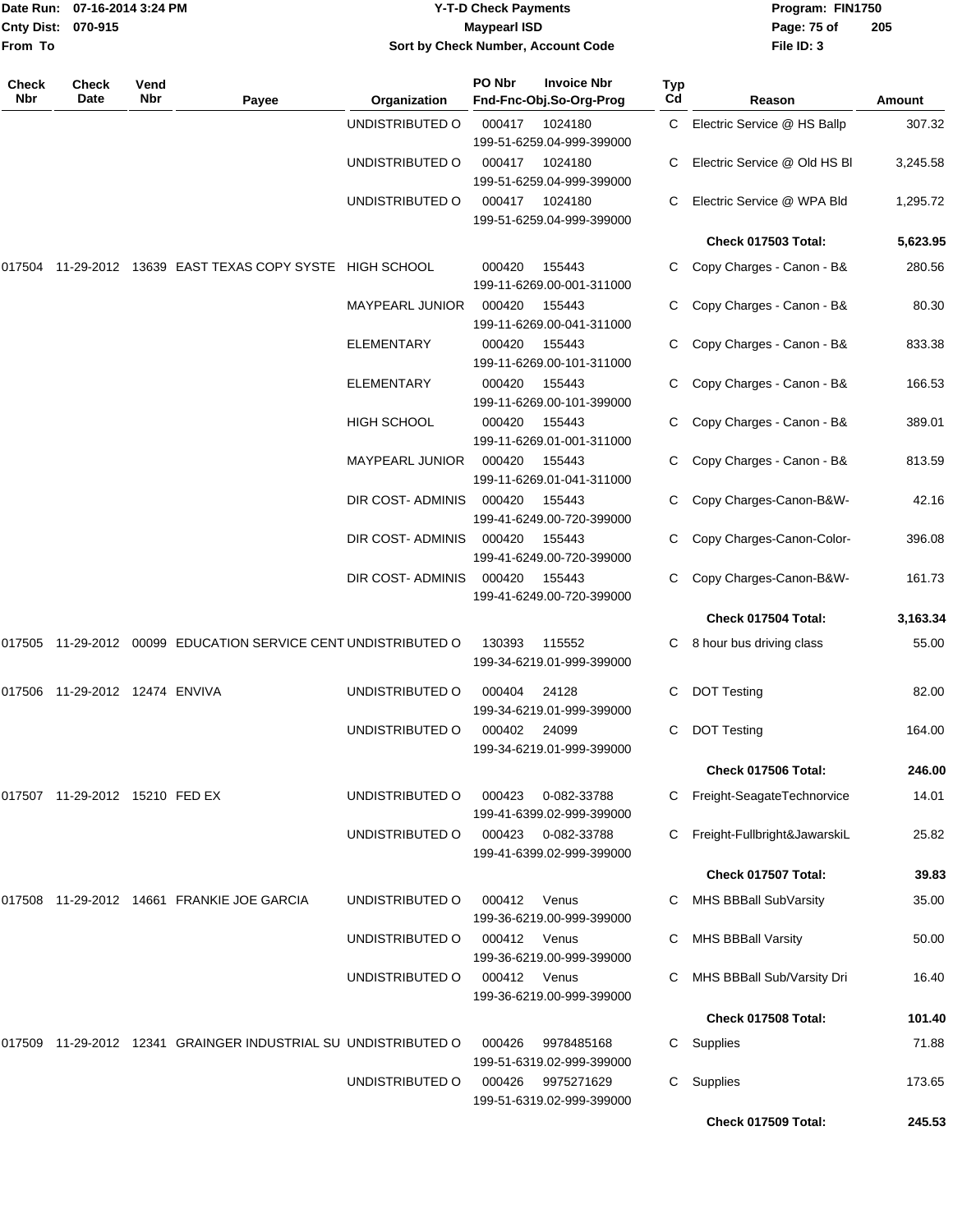|                     | Date Run: 07-16-2014 3:24 PM |                    |                                                              |                        | <b>Y-T-D Check Payments</b> | Program: FIN1750                                |                  |                                   |               |
|---------------------|------------------------------|--------------------|--------------------------------------------------------------|------------------------|-----------------------------|-------------------------------------------------|------------------|-----------------------------------|---------------|
| From To             | Cnty Dist: 070-915           |                    |                                                              |                        | <b>Maypearl ISD</b>         | Sort by Check Number, Account Code              |                  | Page: 76 of<br>File ID: 3         | 205           |
| Check<br><b>Nbr</b> | Check<br>Date                | Vend<br><b>Nbr</b> | Payee                                                        | Organization           | PO Nbr                      | <b>Invoice Nbr</b><br>Fnd-Fnc-Obj.So-Org-Prog   | <b>Typ</b><br>Cd | Reason                            | <b>Amount</b> |
| 017510              |                              |                    | 11-29-2012 15288 GREG YEARGAN                                | <b>MAYPEARL JUNIOR</b> | 130426                      | P.O. 130426<br>199-12-6399.05-041-399000        | C.               | Refund-Hanna Yeargan              | 13.00         |
| 017511              |                              |                    | 11-29-2012  13538  HUMAN KINETICS                            | UNDISTRIBUTED O        | 130363                      | 33851107<br>199-11-6399.45-999-399000           | С                | subscription upgrade              | 1,188.37      |
|                     |                              |                    | 017512 11-29-2012 15079 JEREMY MORGAN                        | UNDISTRIBUTED O        | 000415                      | Star<br>199-36-6219.00-999-399000               | С                | MHS BBBall SubVarsity             | 35.00         |
|                     |                              |                    |                                                              | UNDISTRIBUTED O        | 000415                      | Star<br>199-36-6219.00-999-399000               | С                | <b>MHS BBBall Varsity</b>         | 50.00         |
|                     |                              |                    |                                                              | UNDISTRIBUTED O        | 000415                      | Star<br>199-36-6219.00-999-399000               | С                | MHS BBBall Sub/Varsity Dri        | 12.71         |
|                     |                              |                    |                                                              |                        |                             |                                                 |                  | Check 017512 Total:               | 97.71         |
|                     |                              |                    | 017513  11-29-2012  13896  JOE NIMOCK                        | UNDISTRIBUTED O        | 000409                      | Itasca<br>199-36-6219.00-999-399000             | С                | MMS BBBall Official - 3 gam       | 90.00         |
|                     |                              |                    |                                                              | UNDISTRIBUTED O        | 000409                      | Itasca<br>199-36-6219.00-999-399000             | С                | <b>MMS BBBall Official Driver</b> | 24.60         |
|                     |                              |                    |                                                              |                        |                             |                                                 |                  | Check 017513 Total:               | 114.60        |
| 017514              |                              |                    | 11-29-2012  13940  JOHN E. MARTINEZ                          | UNDISTRIBUTED O        | 000405                      | Clifton<br>199-36-6121.00-999-391000            | С                | SubVar FB Announcer               | 25.00         |
| 017515              |                              |                    | 11-29-2012 00248 JONATHAN DAVIS                              | UNDISTRIBUTED O        | 000411                      | Venus<br>199-36-6219.00-999-399000              | С                | MHS BBBall SubVarsity             | 35.00         |
|                     |                              |                    |                                                              | UNDISTRIBUTED O        | 000411                      | Venus<br>199-36-6219.00-999-399000              | С                | <b>MHS BBBall Varsity</b>         | 50.00         |
|                     |                              |                    |                                                              | UNDISTRIBUTED O        | 000411                      | Venus<br>199-36-6219.00-999-399000              | С                | MHS BBBall Var/SubVar Dri         | 18.45         |
|                     |                              |                    |                                                              |                        |                             |                                                 |                  | Check 017515 Total:               | 103.45        |
|                     |                              |                    | 017516  11-29-2012  15086  KIMBALL MIDWEST                   | UNDISTRIBUTED O        | 000416                      | 2696200<br>199-51-6319.02-999-399000            | С                | MaintenanceSupplies P.O.1         | 360.02        |
|                     |                              |                    | 017517    11-29-2012    15248    JACQUELYN KOCH              | UNDISTRIBUTED O        |                             | 130452 P.O. 130452<br>224-31-6219.00-999-323000 |                  | C SPED Services - Diag            | 2,708.33      |
|                     |                              |                    | 017518 11-29-2012 15284 KRISTA WALLEN                        | UNDISTRIBUTED O        | 000413                      | Venus<br>199-36-6121.00-999-391000              | С                | Sub/Varsity GBBall Gate           | 17.50         |
|                     |                              |                    | 017519 11-29-2012 01885 LINDA ZWICK                          | HIGH SCHOOL            |                             | 130270 P.O. 130270<br>199-11-6499.01-001-311000 | C.               | reimbursement                     | 100.00        |
|                     |                              |                    | 017520 11-29-2012 01078 WILLIAM V. MACGILL & CO. HIGH SCHOOL |                        |                             | 130417 IN0424621                                |                  | C Supplies                        | 111.36        |

199-33-6399.00-001-399000 017521 11-29-2012 14075 NATIONAL TELESYSTEMS, I UNDISTRIBUTED O 000421 300401 C Troubleshoot&FixFaxLine@ 194.00 199-51-6249.02-999-399000 017522 11-29-2012 14369 NORTH TEXAS TOLLWAY A UNDISTRIBUTED O 000427 30940339 C Toll for Surburban #2 4.53 199-34-6311.00-999-399000 017523 11-29-2012 12087 OAK CLIFF OFFICE SUPPLY HIGH SCHOOL 130443 317141-0 C supplies 6 C supplies 73.24 199-31-6399.00-001-399000 017524 11-29-2012 00287 OFFICE DEPOT ADMINISTRATIVE 130410 2 Invoices C Supplies C Supplies 468.96

199-41-6399.01-701-399000 017525 11-29-2012 15083 OLMSTED-KIRK PAPER CO UNDISTRIBUTED O 000424 3009204 C Sensor VSP Bags 55.24 199-51-6319.01-999-399000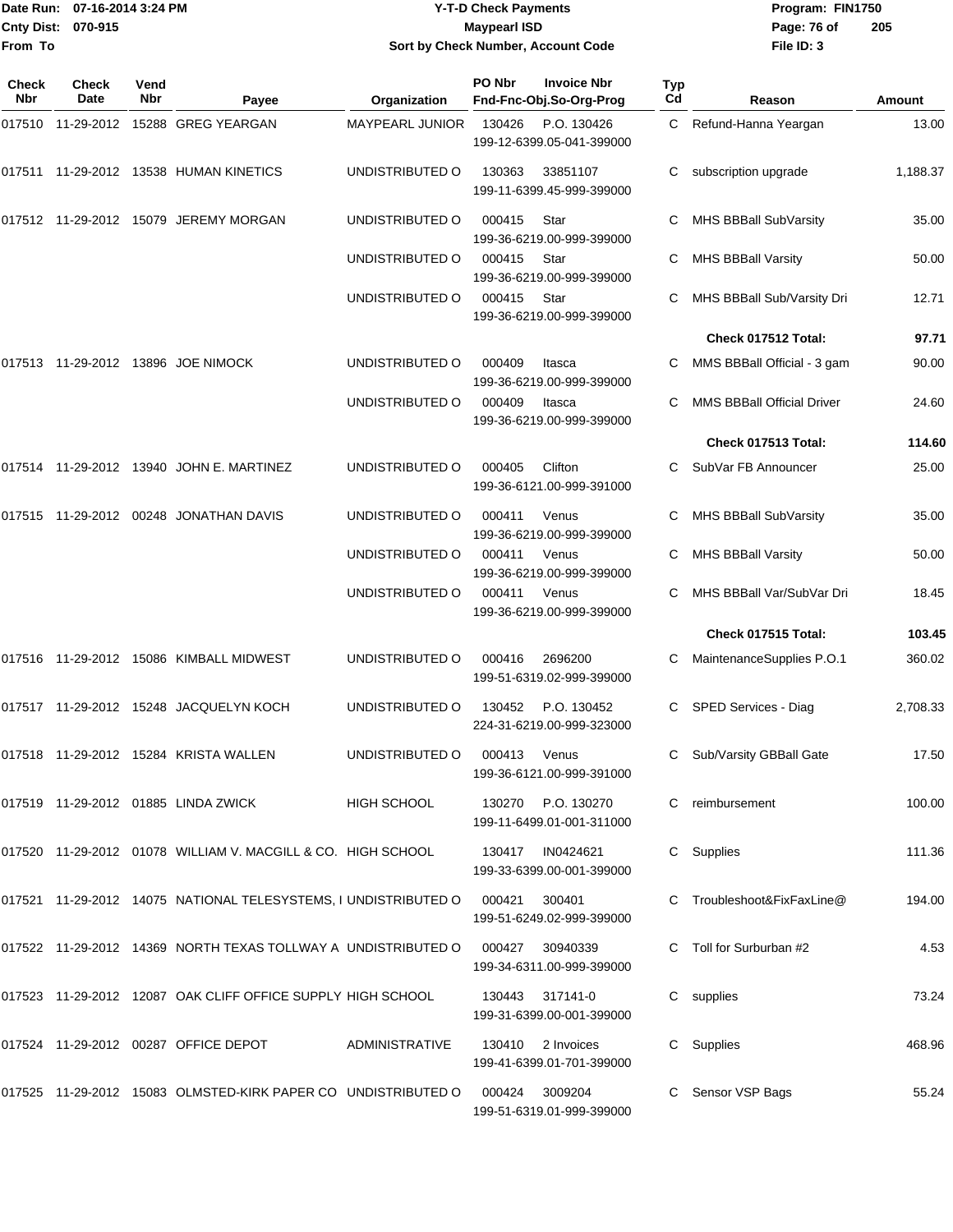| <b>Cnty Dist:</b><br>From To | 070-915                          | Date Run: 07-16-2014 3:24 PM |                                                                      | <b>Y-T-D Check Payments</b><br><b>Maypearl ISD</b><br>Sort by Check Number, Account Code |        |                                               |           | Program: FIN1750<br>Page: 77 of<br>File ID: 3 | 205      |
|------------------------------|----------------------------------|------------------------------|----------------------------------------------------------------------|------------------------------------------------------------------------------------------|--------|-----------------------------------------------|-----------|-----------------------------------------------|----------|
| Check<br>Nbr                 | <b>Check</b><br>Date             | Vend<br>Nbr                  | Payee                                                                | Organization                                                                             | PO Nbr | <b>Invoice Nbr</b><br>Fnd-Fnc-Obj.So-Org-Prog | Typ<br>Cd | Reason                                        | Amount   |
| 017526                       |                                  |                              | 11-29-2012 14093 PC & MACEXCHANGE                                    | <b>ELEMENTARY</b>                                                                        | 130383 | 70450<br>199-53-6249.00-101-399000            |           | C Parts                                       | 162.00   |
|                              |                                  |                              |                                                                      | <b>ADMINISTRATIVE</b>                                                                    | 130167 | 3 Invoices<br>199-53-6399.00-701-399000       | С         | Hardware                                      | 988.80   |
|                              |                                  |                              |                                                                      |                                                                                          |        |                                               |           | Check 017526 Total:                           | 1,150.80 |
|                              |                                  |                              | 017527  11-29-2012  14604  PEARSON CLINICAL ASSES UNDISTRIBUTED O    |                                                                                          | 130399 | 3826661<br>199-11-6399.00-999-323000          | С         | Basic2AssessmntPlus&Ship                      | 628.75   |
|                              |                                  |                              |                                                                      | UNDISTRIBUTED O                                                                          | 130399 | 3826661<br>199-11-6399.01-999-323000          | С         | Basic2AssessmntPlus&Ship                      | 473.75   |
|                              |                                  |                              |                                                                      |                                                                                          |        |                                               |           | Check 017527 Total:                           | 1,102.50 |
|                              |                                  |                              | 017528 11-29-2012 12775  PENDERS MUSIC CO.                           | <b>HIGH SCHOOL</b>                                                                       | 130331 | 0003035972<br>199-11-6399.29-001-311000       | С         | <b>Band Equipment</b>                         | 253.45   |
|                              |                                  |                              |                                                                      | HIGH SCHOOL                                                                              | 130332 | 0003035977&7498<br>199-11-6399.29-001-311000  | С         | <b>Band Equipment</b>                         | 498.45   |
|                              |                                  |                              |                                                                      | <b>HIGH SCHOOL</b>                                                                       | 130409 | 0003038983<br>199-11-6399.29-001-311000       | С         | <b>Band Equipment</b>                         | 136.49   |
|                              |                                  |                              |                                                                      | <b>HIGH SCHOOL</b>                                                                       | 130408 | 0003037492<br>199-11-6399.29-001-311000       | С         | <b>Band Equipment</b>                         | 115.86   |
|                              |                                  |                              |                                                                      |                                                                                          |        |                                               |           | Check 017528 Total:                           | 1,004.25 |
| 017529                       | 11-29-2012 00824 PRO-ED          |                              |                                                                      | ELEMENTARY                                                                               | 130403 | 2089458<br>199-11-6399.00-101-323000          |           | <b>Special Services</b>                       | 47.30    |
|                              |                                  |                              | 017530  11-29-2012  00829  REGION 12  ESC                            | UNDISTRIBUTED O                                                                          | 130424 | P.O. 130424<br>199-31-6411.00-999-323000      | С         | Annual SWEP Conference                        | 320.00   |
|                              |                                  |                              | 017531 11-29-2012 15219 RICHARD MICHAEL TERRY, UNDISTRIBUTED O       |                                                                                          | 000406 | Clifton<br>199-36-6121.00-999-391000          |           | SubVar FB Clock/Scoreboar                     | 25.00    |
|                              |                                  |                              |                                                                      | UNDISTRIBUTED O                                                                          | 000407 | Grandview<br>199-36-6219.00-999-399000        | С         | MMS GBBall Official Driver                    | 8.20     |
|                              |                                  |                              |                                                                      | UNDISTRIBUTED O                                                                          |        | 000407 Grandview<br>199-36-6219.00-999-399000 |           | C MMS GBBall Official - 4 gam                 | 120.00   |
|                              |                                  |                              |                                                                      |                                                                                          |        |                                               |           | Check 017532 Total:                           | 128.20   |
|                              |                                  |                              | 017533 11-29-2012 00843 SCHOLASTIC BOOK FAIRS ELEMENTARY             |                                                                                          | 000429 | 3001426<br>199-12-6399.06-101-399000          | C.        | <b>Book Fair</b>                              | 6,654.64 |
|                              |                                  |                              | 017534  11-29-2012  00252  SCHOOL SPECIALTY                          | <b>ELEMENTARY</b>                                                                        | 130397 | 308101485132<br>199-11-6399.00-101-323000     | С         | <b>Special Services</b>                       | 214.46   |
|                              | 017535 11-29-2012 00131 TASA     |                              |                                                                      | UNDISTRIBUTED O                                                                          | 130430 | 10220007887<br>199-21-6411.00-999-323000      |           | Non-Supt TASA/TCPEA Due                       | 89.66    |
|                              |                                  |                              |                                                                      | UNDISTRIBUTED O                                                                          | 130430 | 10220007887<br>199-21-6411.00-999-399000      |           | Non-Supt TASA/TCPEA Due                       | 89.66    |
|                              |                                  |                              |                                                                      | UNDISTRIBUTED O                                                                          | 130430 | 10220007887<br>199-21-6411.01-999-399000      |           | Non-Supt TASA/TCPEA Due                       | 89.68    |
|                              |                                  |                              |                                                                      |                                                                                          |        |                                               |           | Check 017535 Total:                           | 269.00   |
|                              | 017536  11-29-2012  00552  TASB  |                              |                                                                      | <b>SCHOOL BOARD</b>                                                                      | 000422 | 437406<br>199-41-6419.00-702-399000           | С         | Membership Fee                                | 1,749.10 |
|                              |                                  |                              | 017537  11-29-2012  13497  THE LINCOLN NAT. LIFE INS UNDISTRIBUTED O |                                                                                          | 000428 | TASB-MISD-BL-59<br>199-41-6429.01-999-399000  | С         | Employee Life Insurance Pre                   | 713.50   |
|                              | 017538  11-29-2012  00475  THSPA |                              |                                                                      | HIGH SCHOOL                                                                              | 130151 | P.O. 130151<br>199-36-6499.01-001-399000      | С         | <b>Powerlifting Membership</b>                | 75.00    |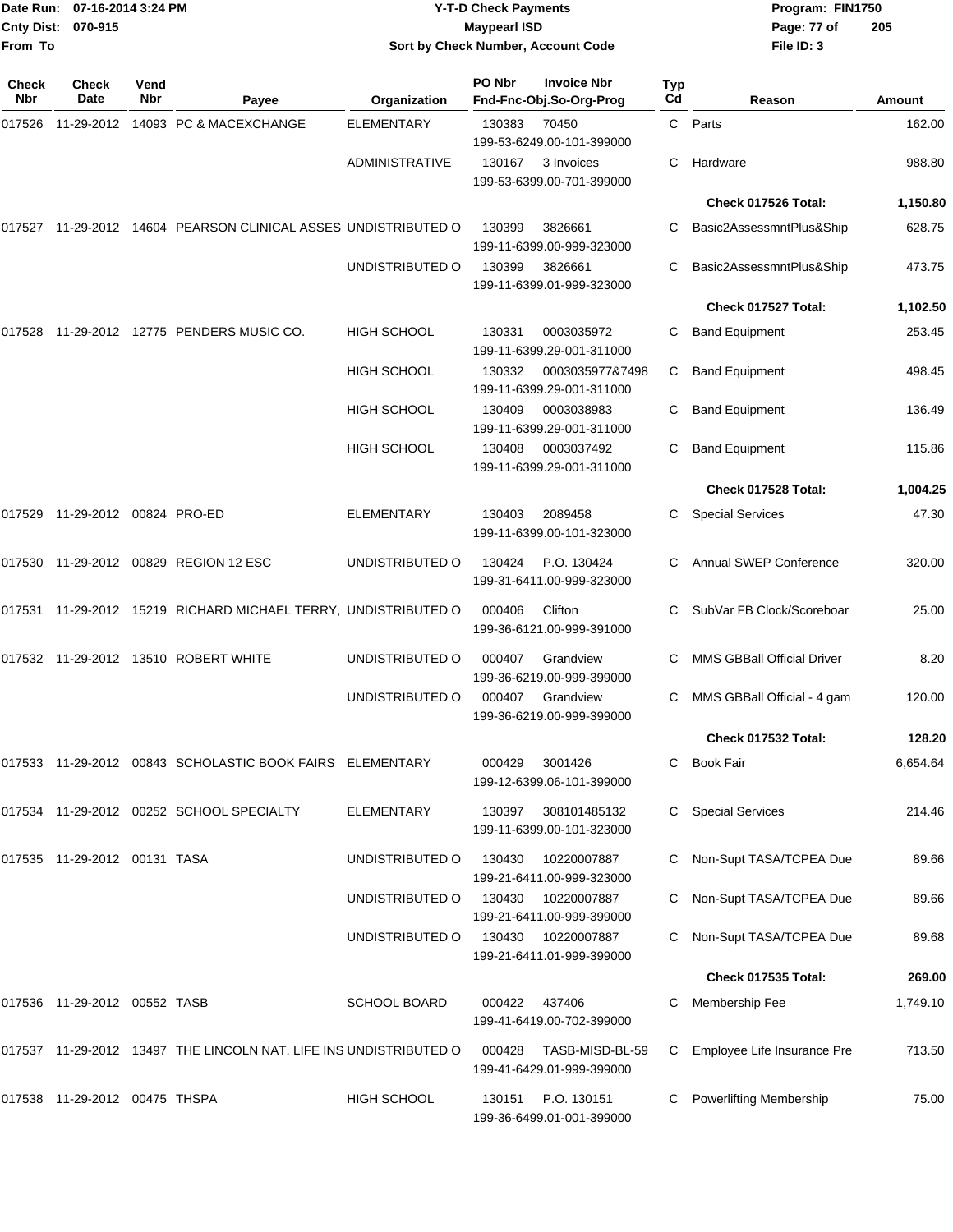#### Date Run: 07-16-2014 3:24 PM **Program:** FIN1750 **Cnty Dist:** 070-915 **Page: 78 of MaypearI ISD Page: 78 of Y-T-D Check Payments 070-915 Maypearl ISD Sort by Check Number, Account Code**

| Check<br><b>Nbr</b> | Check<br><b>Date</b>         | Vend<br><b>Nbr</b> | Payee                                                          | Organization        | PO Nbr | <b>Invoice Nbr</b><br>Fnd-Fnc-Obj.So-Org-Prog | Typ<br>Cd | Reason                              | <b>Amount</b> |
|---------------------|------------------------------|--------------------|----------------------------------------------------------------|---------------------|--------|-----------------------------------------------|-----------|-------------------------------------|---------------|
| 017539              | 11-29-2012 00474 THSWPA      |                    |                                                                | <b>HIGH SCHOOL</b>  | 130152 | P.O. 130152<br>199-36-6499.01-001-399000      | C.        | <b>Girls Powerlifting Membershi</b> | 75.00         |
| 017540              |                              |                    | 11-29-2012    13547    TRIUMPH LEARNING                        | <b>HIGH SCHOOL</b>  | 130423 | 404566<br>410-11-6321.00-001-311000           |           | Textbooks for B.Pinson              | 101.09        |
| 017541              |                              |                    | 11-29-2012 00134 TXU ENERGY                                    | UNDISTRIBUTED O     | 000418 | 646784<br>199-51-6259.04-999-399000           |           | Security Light @ LSK                | 69.20         |
|                     |                              |                    |                                                                | UNDISTRIBUTED O     | 000418 | 646319<br>199-51-6259.04-999-399000           | C.        | Security Lights @ HS Ballpa         | 69.20         |
|                     |                              |                    |                                                                | UNDISTRIBUTED O     | 000418 | 678435<br>199-51-6259.04-999-399000           | С         | Security Lights @ Admin             | 63.50         |
|                     |                              |                    |                                                                | UNDISTRIBUTED O     | 000418 | 701313<br>199-51-6259.04-999-399000           |           | Security Lights @ Bus Barn          | 27.71         |
|                     |                              |                    |                                                                | UNDISTRIBUTED O     | 000418 | 406906<br>199-51-6259.04-999-399000           | С         | Security Light @ Old Ag Bld         | 31.73         |
|                     |                              |                    |                                                                | UNDISTRIBUTED O     | 000418 | 406937<br>199-51-6259.04-999-399000           |           | Security Light @ Old Ag Bld         | 141.42        |
|                     |                              |                    |                                                                |                     |        |                                               |           | Check 017541 Total:                 | 402.76        |
| 017542              |                              |                    |                                                                | <b>HIGH SCHOOL</b>  | 130302 | 2 Receipts<br>199-11-6399.11-001-311000       | С         | Supplies                            | 175.86        |
|                     |                              |                    |                                                                | <b>ELEMENTARY</b>   | 130299 | 230000485790<br>199-11-6399.11-101-311000     | С         | Office/Clinic                       | 88.47         |
|                     |                              |                    |                                                                |                     |        |                                               |           | Check 017542 Total:                 | 264.33        |
|                     |                              |                    | 017543 11-29-2012 00144 WAXAHACHIE DAILY LIGHT UNDISTRIBUTED O |                     | 000430 | e101270<br>199-41-6219.02-999-399000          |           | Reroofing ad - 2 times              | 166.10        |
| 017544              |                              |                    | 11-29-2012 01538 WESTERN PSYCHOLOGICA UNDISTRIBUTED O          |                     | 130398 | 688246<br>199-11-6399.00-999-323000           | С         | School Kit w/Scoring/Ship&H         | 420.20        |
|                     |                              |                    |                                                                | UNDISTRIBUTED O     | 130381 | 688070<br>199-11-6399.04-999-323000           | С         | SPMCombKit&AutismConv&              | 366.95        |
|                     |                              |                    |                                                                |                     |        |                                               |           | Check 017544 Total:                 | 787.15        |
|                     | 017545 11-30-2012 14724 CASH |                    |                                                                | UNDISTRIBUTED O     | 000431 | 11/30/2012<br>199-51-6319.03-999-399000       | C         | <b>Baseball Field Conditioning</b>  | 2,488.66      |
|                     |                              |                    |                                                                | UNDISTRIBUTED O     | 000431 | 11/30/2012<br>199-51-6319.03-999-399000       |           | TAX WAS INCLUDED                    | $-2,488.66$   |
|                     |                              |                    |                                                                |                     |        |                                               |           | Check 017545 Total:                 | .00           |
|                     | 017546 11-30-2012 14724 CASH |                    |                                                                | UNDISTRIBUTED O     | 000432 | 11/30/2012<br>199-51-6319.03-999-399000       |           | <b>Baseball Field Conditioning</b>  | 2,299.00      |
|                     |                              |                    | 017547 12-06-2012 12783 AMANDA STINSON                         | <b>ELEMENTARY</b>   | 130486 | P.O. 130486<br>199-31-6411.01-101-399000      |           | Conference Reimbursement            | 91.59         |
|                     |                              |                    | 017548 12-06-2012 15158 ATHLETES WORLD, INC.                   | UNDISTRIBUTED O     | 130304 | BBK003913-BK02<br>199-36-6399.01-999-399BMS   | С         | JH Boys Basketball                  | 1,200.00      |
|                     |                              |                    | 017549 12-06-2012 01106 CAROLE UPCHURCH                        | UNDISTRIBUTED O     | 130466 | P.O. 130466<br>199-53-6411.00-999-399000      |           | travel reimbursement                | 76.25         |
| 017550              |                              |                    | 12-06-2012 00527 CDWG INC.                                     | UNDISTRIBUTED O     | 000456 | R483677<br>199-11-6399.45-999-399000          |           | HP 2 Yr. Warranty - P.O.130         | 1,349.51      |
|                     |                              |                    | 017551 12-06-2012 01203 CINDY SHAW                             | <b>SCHOOL BOARD</b> | 130485 | P.O. 130485<br>199-41-6439.00-702-399000      | C         | Election Seminar mileage/fo         | 125.41        |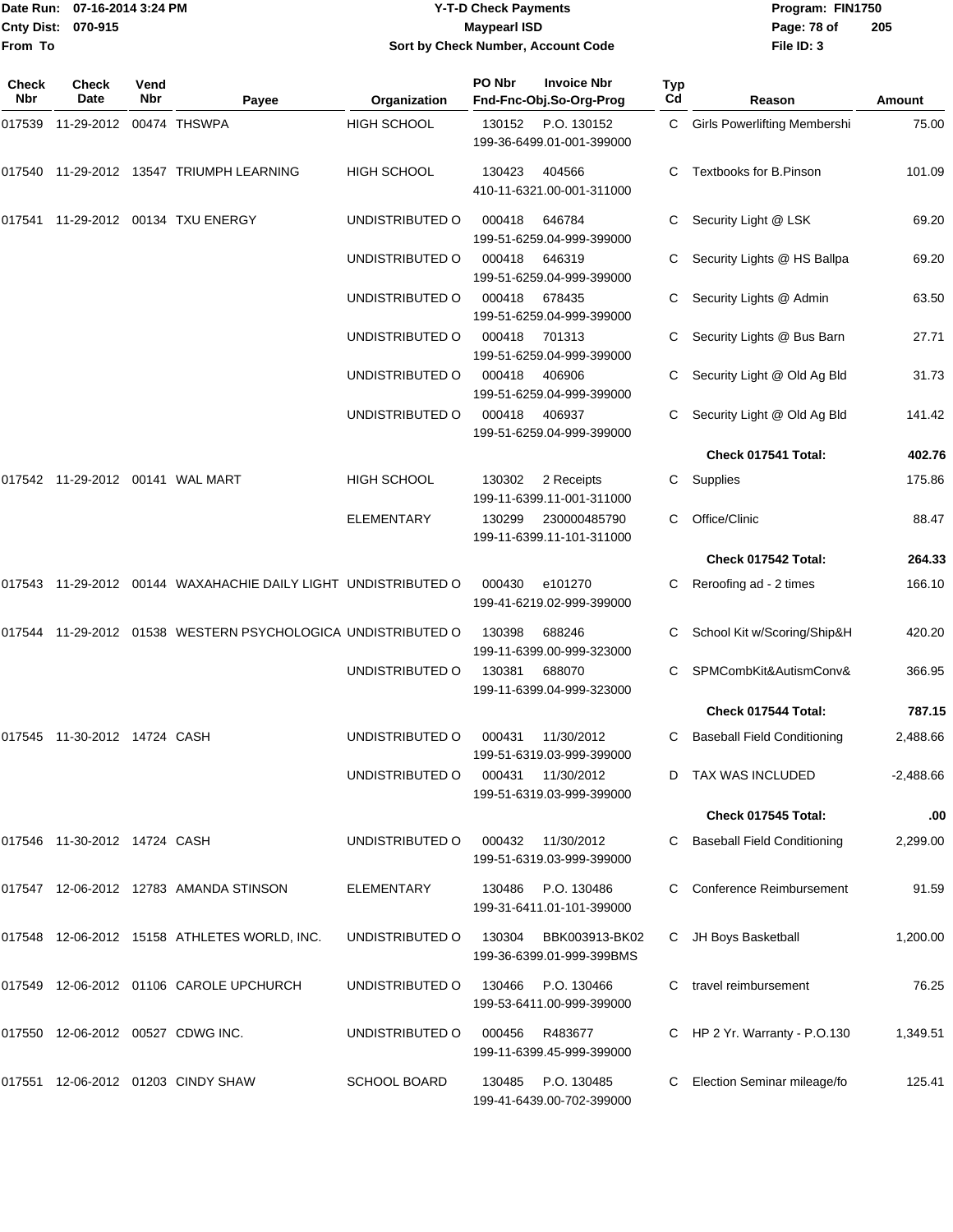#### Date Run: 07-16-2014 3:24 PM **Program:** FIN1750 **Cnty Dist:** 070-915 **Page: 79 of MaypearI ISD Page: 79 of Y-T-D Check Payments 070-915 Maypearl ISD Sort by Check Number, Account Code**

| <b>Check</b><br><b>Nbr</b> | <b>Check</b><br>Date           | Vend<br>Nbr | Payee                                                             | Organization           | PO Nbr | <b>Invoice Nbr</b><br>Fnd-Fnc-Obj.So-Org-Prog     | <b>Typ</b><br>Cd | Reason                       | Amount   |
|----------------------------|--------------------------------|-------------|-------------------------------------------------------------------|------------------------|--------|---------------------------------------------------|------------------|------------------------------|----------|
| 017552                     |                                |             | 12-06-2012 00217 CITY OF MAYPEARL                                 | UNDISTRIBUTED O        | 000444 | 80<br>199-51-6259.01-999-399000                   | C.               | Water Service @ Ballfield    | 21.00    |
|                            |                                |             |                                                                   | UNDISTRIBUTED O        | 000444 | 1081<br>199-51-6259.01-999-399000                 |                  | Water Service @ LSK Yard     | 21.00    |
|                            |                                |             |                                                                   | UNDISTRIBUTED O        | 000444 | 1394<br>199-51-6259.01-999-399000                 |                  | Water Service @ HS           | 41.00    |
|                            |                                |             |                                                                   | UNDISTRIBUTED O        | 000444 | 383<br>199-51-6259.01-999-399000                  | C.               | Water Service @ High Scho    | 93.20    |
|                            |                                |             |                                                                   | UNDISTRIBUTED O        | 000444 | 574<br>199-51-6259.01-999-399000                  |                  | Water Service @ Old Junior   | 35.30    |
|                            |                                |             |                                                                   | UNDISTRIBUTED O        | 000444 | 82<br>199-51-6259.01-999-399000                   |                  | Water Service @ WPA Buildi   | 223.40   |
|                            |                                |             |                                                                   | UNDISTRIBUTED O        | 000444 | 1080<br>199-51-6259.01-999-399000                 | C                | Water Service @ LSK          | 274.40   |
|                            |                                |             |                                                                   | UNDISTRIBUTED O        | 000444 | 595<br>199-51-6259.01-999-399000                  | C                | Water Service @ Middle Sch   | 141.80   |
|                            |                                |             |                                                                   |                        |        |                                                   |                  | Check 017552 Total:          | 851.10   |
|                            |                                |             | 017553 12-06-2012 15291 DALAINE FLETCHER                          | UNDISTRIBUTED O        | 130475 | P.O. 130475<br>199-31-6219.04-999-323000          |                  | C SPED Services - OT         | 1,108.33 |
| 017554                     |                                |             | 12-06-2012 01580 DICK BLICK COMPANY                               | <b>HIGH SCHOOL</b>     | 000452 | 1193701<br>199-11-6399.39-001-311000              |                  | C Tru-Ray Const Paper P.O.13 | 12.64    |
| 017555                     |                                |             | 12-06-2012 00950 DRAMATIC PUBLISHING                              | <b>MAYPEARL JUNIOR</b> | 130433 | 5171560<br>199-11-6399.32-041-311000              | C                | Theater                      | 253.23   |
|                            |                                |             | 017556 12-06-2012 15202 EASY WAY SAFETY SERVIC ELEMENTARY         |                        | 130449 | 22704<br>199-11-6399.01-101-323000                |                  | Orange Care Seat/Shipping    | 188.00   |
|                            |                                |             | 017557  12-06-2012  01547  EICHELBAUM WARDELL HA DIR COST-ADMINIS |                        | 000448 | 43221<br>199-41-6211.00-720-399000                | C.               | Spec Ed Due Process Heari    | 340.50   |
|                            |                                |             |                                                                   | DIR COST-ADMINIS       | 000448 | 43220<br>199-41-6211.00-720-399000                | C.               | <b>Legal Services</b>        | 641.90   |
|                            |                                |             |                                                                   |                        |        |                                                   |                  | Check 017557 Total:          | 982.40   |
|                            | 017558 12-06-2012 12474 ENVIVA |             |                                                                   | UNDISTRIBUTED O        | 000451 | 24193<br>199-34-6219.01-999-399000                | C.               | <b>DOT Testing</b>           | 82.00    |
|                            |                                |             | 017559  12-06-2012  00040  FLATT STATIONERS, INC.                 | ELEMENTARY             |        | 130432 214732/215092<br>199-11-6399.11-101-311000 |                  | C Supplies                   | 109.44   |
| 017560                     |                                |             | 12-06-2012  15274  GARLAND/DBS, INC.                              | UNDISTRIBUTED O        | 130330 | 251102312<br>199-51-6319.04-999-399000            | C –              | Signed&Sealed & Eagle Vie    | 1,026.00 |
| 017561                     | 12-06-2012 15242 JOY BUSH      |             |                                                                   | UNDISTRIBUTED O        | 130474 | P.O. 130474<br>199-31-6219.01-999-323000          |                  | C SPED Services - LPC        | 1,600.00 |
|                            |                                |             | 017562 12-06-2012 13498 KENNETH WILLIAMS                          | UNDISTRIBUTED O        | 000447 | Axtell<br>199-36-6219.00-999-399000               |                  | MHS GBBall Sub Varsity       | 35.00    |
|                            |                                |             |                                                                   | UNDISTRIBUTED O        | 000447 | Axtell<br>199-36-6219.00-999-399000               |                  | <b>MHS GBBall Varsity</b>    | 40.00    |
|                            |                                |             |                                                                   | UNDISTRIBUTED O        | 000447 | Axtell<br>199-36-6219.00-999-399000               | C                | MHS GBBall Sub/Varsity Dri   | 31.98    |
|                            |                                |             |                                                                   |                        |        |                                                   |                  | Check 017562 Total:          | 106.98   |
|                            |                                |             | 017563 12-06-2012 15025 LAURI SPRADLING                           | <b>MAYPEARL JUNIOR</b> | 130497 | P.O. 130497<br>199-12-6411.00-041-399000          | C                | Reimbursements ALT Traini    | 53.61    |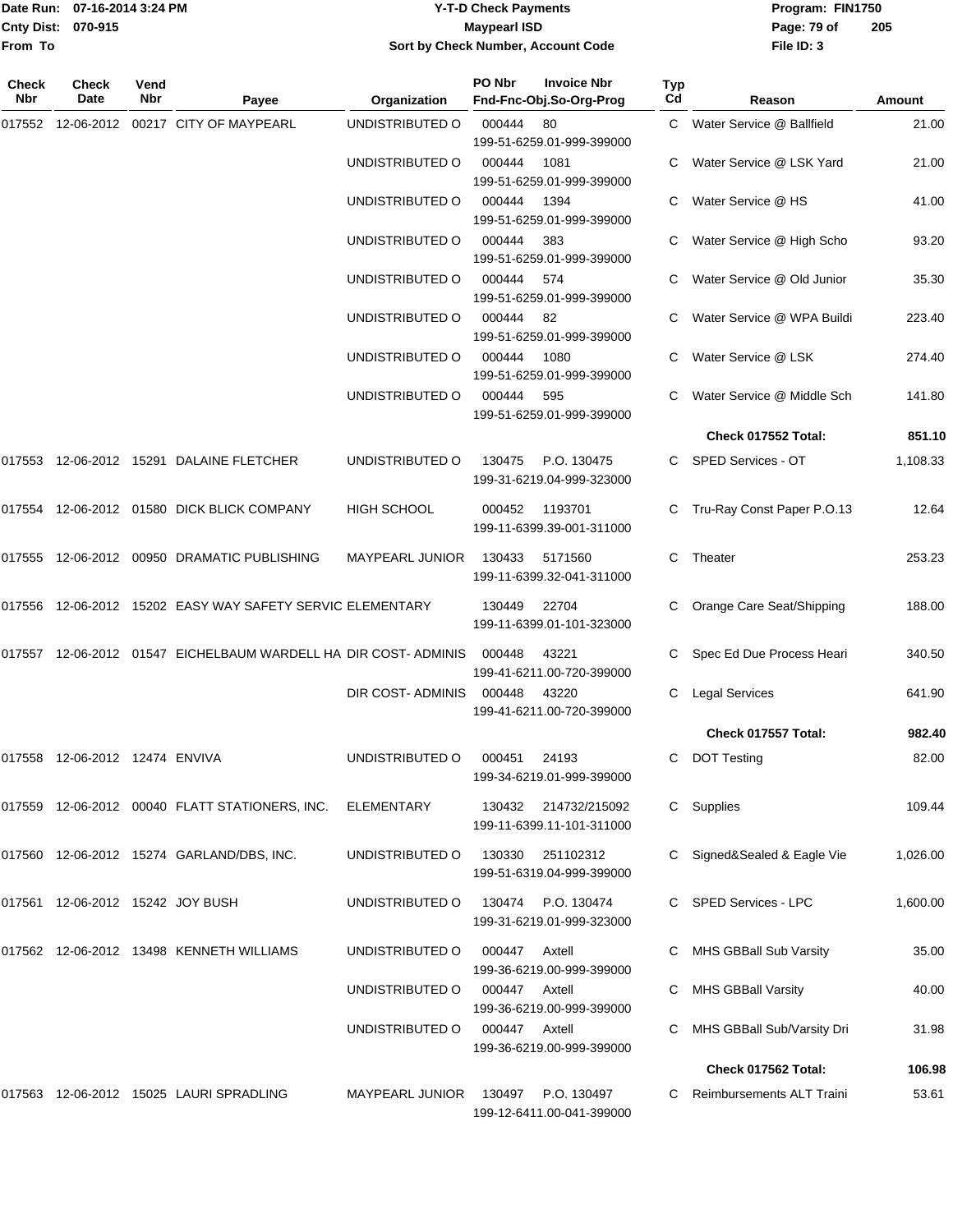Date Run: 07-16-2014 3:24 PM **Program:** FIN1750 **Cnty Dist:** 070-915 **Page: 80 of MaypearI ISD Page: 80 of From To**

## **07-16-2014 3:24 PM Y-T-D Check Payments 070-915 Maypearl ISD Sort by Check Number, Account Code**

| Check<br>Nbr | <b>Check</b><br>Date                 | Vend<br>Nbr | Payee                                                            | Organization       | PO Nbr | <b>Invoice Nbr</b><br>Fnd-Fnc-Obj.So-Org-Prog | Typ<br>Cd | Reason                            | Amount   |
|--------------|--------------------------------------|-------------|------------------------------------------------------------------|--------------------|--------|-----------------------------------------------|-----------|-----------------------------------|----------|
| 017564       |                                      |             | 12-06-2012 00067 LEIGHANNE MCALISTER                             | DIR COST-ADMINIS   | 130483 | P.O. 130483<br>199-41-6411.01-720-399000      |           | C Travel Reimbursement            | 134.02   |
|              |                                      |             | 017565 12-06-2012 13549 LONGHORN LOCKER CO.                      | UNDISTRIBUTED O    | 000450 | 12-301<br>199-51-6319.02-999-399000           | С         | 2kits-plasticstalls&lockerpart    | 326.10   |
|              |                                      |             | 017566 12-06-2012 01719 MAYPEARL LUNCHROOM                       | <b>HIGH SCHOOL</b> | 130463 | P.O. 130463<br>199-31-6339.00-001-399000      | С         | snacks for testing                | 51.58    |
|              | 017567  12-06-2012  00631  MCI       |             |                                                                  | UNDISTRIBUTED O    | 000442 | 08638700105<br>199-51-6259.02-999-399000      |           | Long Distance Service             | 203.60   |
| 017568       |                                      |             | 12-06-2012  14650  MISTY MAYSE                                   | UNDISTRIBUTED O    | 000446 | Axtell<br>199-36-6219.00-999-399000           | С         | MHS GBBall Sub Varsity            | 35.00    |
|              |                                      |             |                                                                  | UNDISTRIBUTED O    | 000446 | Axtell<br>199-36-6219.00-999-399000           | С         | <b>MHS GBBall Varsity</b>         | 40.00    |
|              |                                      |             |                                                                  | UNDISTRIBUTED O    | 000446 | Axtell<br>199-36-6219.00-999-399000           |           | MHS GBBall Sub/Varsity Dri        | 11.48    |
|              |                                      |             |                                                                  |                    |        |                                               |           | Check 017568 Total:               | 86.48    |
|              |                                      |             | 017569 12-06-2012 14093 PC & MACEXCHANGE                         | <b>HIGH SCHOOL</b> | 130216 | 69627<br>199-53-6249.00-001-399000            | С         | parts                             | 255.00   |
|              |                                      |             | 017570 12-06-2012 13117 PIEPER ENTERPRISES, INC. UNDISTRIBUTED O |                    | 000454 | 29958<br>199-51-6249.00-999-399000            |           | Labor for Baseball FieldRep       | 500.00   |
|              | 017571  12-06-2012  14913  RIVERSIDE |             |                                                                  | <b>ELEMENTARY</b>  | 130434 | 948986115<br>199-11-6399.23-101-325000        | С         | Normative Update Lang. Sur        | 249.70   |
|              |                                      |             | 017572 12-06-2012 13510 ROBERT WHITE                             | UNDISTRIBUTED O    | 000441 | Whitney<br>199-36-6219.00-999-399000          | С         | MMS GBBall Official - 4 gam       | 120.00   |
|              |                                      |             | 017573 12-06-2012 15234 HANDS OF HOPE THERAPY, UNDISTRIBUTED O   |                    | 130472 | P.O. 130472<br>199-31-6219.02-999-323000      | C.        | SPED Services - PT                | 455.00   |
|              |                                      |             | 017574 12-06-2012 15295 SARAH GLENN                              | UNDISTRIBUTED O    | 130504 | P.O>130504<br>199-11-6219.01-999-323000       | C.        | SPED Services - Speech            | 400.00   |
|              |                                      |             | 017575 12-06-2012 15292 SHANNON SAMPLES                          | UNDISTRIBUTED O    | 130476 | P.O. 130476<br>199-31-6219.04-999-323000      | C.        | SPED Services - OT - Sub          | 440.00   |
|              |                                      |             | 017576  12-06-2012  15293  SNOOPY THOMPSON                       | UNDISTRIBUTED O    | 000440 | Whitney<br>199-36-6219.00-999-399000          |           | <b>MMS GBBall Official Driver</b> | 62.70    |
|              |                                      |             |                                                                  | UNDISTRIBUTED O    | 000440 | Whitney<br>199-36-6219.00-999-399000          |           | MMS GBBall Official - 4 gam       | 120.00   |
|              |                                      |             |                                                                  |                    |        |                                               |           | Check 017576 Total:               | 182.70   |
|              | 017577 12-06-2012 00552 TASB         |             |                                                                  | DIR COST-ADMINIS   | 000449 | 439650<br>199-41-6219.02-720-399000           |           | <b>TASB Local District Update</b> | 28.48    |
|              |                                      |             | 017578 12-06-2012 00043 TASB, RISK MANAGEMENT UNDISTRIBUTED O    |                    | 000455 | 432511<br>199-41-6429.00-999-399000           |           | UCC Oct. 2012- Sept. 2013         | 7,434.00 |
|              | 017579  12-06-2012  00784  TASBO     |             |                                                                  | IND COST-ADM       | 130484 | P.O. 130484<br>199-41-6499.00-750-399000      | С         | <b>Membership Dues</b>            | 110.00   |
|              |                                      |             | 017580  12-06-2012  15211 THOMAS SOUTHALL ELECT UNDISTRIBUTED O  |                    | 000453 | Invoice<br>199-51-6249.00-999-399000          |           | Repairs at LSK                    | 300.00   |
|              |                                      |             |                                                                  | UNDISTRIBUTED O    | 000453 | Invoice<br>199-51-6249.00-999-399000          | С         | Repairs at WPA Gym                | 500.00   |
|              |                                      |             |                                                                  |                    |        |                                               |           | Check 017580 Total:               | 800.00   |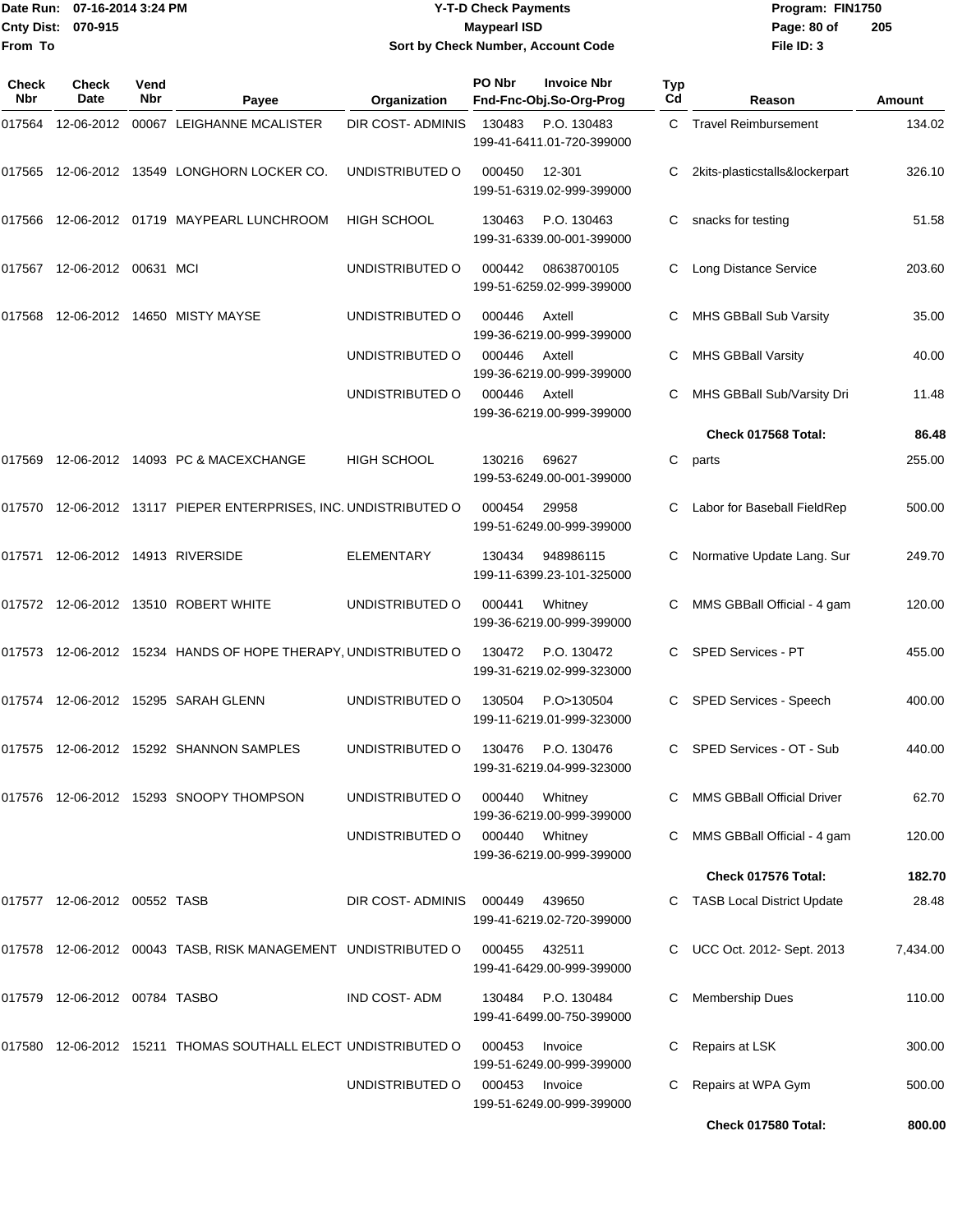|                     | Date Run: 07-16-2014 3:24 PM<br>Cnty Dist: 070-915 |             |                                                                   | <b>Y-T-D Check Payments</b><br><b>Maypearl ISD</b> |        |                                               |           | Page: 81 of                        | Program: FIN1750<br>205 |  |
|---------------------|----------------------------------------------------|-------------|-------------------------------------------------------------------|----------------------------------------------------|--------|-----------------------------------------------|-----------|------------------------------------|-------------------------|--|
| From To             |                                                    |             |                                                                   |                                                    |        | Sort by Check Number, Account Code            |           | File ID: 3                         |                         |  |
| <b>Check</b><br>Nbr | Check<br>Date                                      | Vend<br>Nbr | Payee                                                             | Organization                                       | PO Nbr | <b>Invoice Nbr</b><br>Fnd-Fnc-Obj.So-Org-Prog | Typ<br>Cd | Reason                             | Amount                  |  |
| 017581              |                                                    |             | 12-06-2012 01049 THYSSENKRUPP ELEVATO UNDISTRIBUTED O             |                                                    | 000439 | 3000320744<br>199-51-6319.02-999-399000       |           | C HS Elevator Maintenance          | 289.50                  |  |
|                     |                                                    |             |                                                                   | UNDISTRIBUTED O                                    | 000439 | 3000320745<br>199-51-6319.02-999-399000       | C.        | <b>LSK Elevator Maintenance</b>    | 289.50                  |  |
|                     |                                                    |             |                                                                   |                                                    |        |                                               |           | Check 017581 Total:                | 579.00                  |  |
|                     |                                                    |             | 017582    12-06-2012    00253    VERIZON SOUTHWEST                | UNDISTRIBUTED O                                    | 000443 | 416580379500217<br>199-51-6259.02-999-399000  | C.        | Marquee                            | 52.19                   |  |
|                     |                                                    |             |                                                                   | UNDISTRIBUTED O                                    | 000445 | 416580372500039<br>199-51-6259.02-999-399000  | С         | <b>Telephone Service</b>           | 820.10                  |  |
|                     |                                                    |             |                                                                   |                                                    |        |                                               |           | Check 017582 Total:                | 872.29                  |  |
| 017583              |                                                    |             | 12-13-2012 12211 ADVANCE PIERRE FOODS                             | <b>MAYPEARL JUNIOR</b>                             | 000462 | 1153770<br>240-35-6341.00-041-399000          | С         | <b>Campus Beef Products</b>        | 126.57                  |  |
|                     |                                                    |             |                                                                   | ELEMENTARY                                         | 000462 | 1153770<br>240-35-6341.00-101-399000          | С         | <b>Campus Beef Products</b>        | 126.57                  |  |
|                     |                                                    |             |                                                                   | <b>HIGH SCHOOL</b>                                 | 000462 | 1153770<br>240-35-6341.01-001-399000          | С         | <b>Campus Beef Products</b>        | 126.58                  |  |
|                     |                                                    |             |                                                                   |                                                    |        |                                               |           | Check 017583 Total:                | 379.72                  |  |
|                     |                                                    |             | 017584 12-13-2012 15209 AIR CLINIC ELLIS COUNTY LUNDISTRIBUTED O  |                                                    | 000470 | 666<br>199-51-6249.01-999-399000              | С         | <b>HVAC Service Call/Capac.F</b>   | 30.00                   |  |
|                     |                                                    |             |                                                                   | UNDISTRIBUTED O                                    | 000470 | 666<br>199-51-6249.01-999-399000              | С         | <b>HVAC Service Call/Diagnosti</b> | 59.95                   |  |
|                     |                                                    |             |                                                                   | UNDISTRIBUTED O                                    | 000471 | 667<br>199-51-6319.02-999-399000              |           | Chemically Clean 6 Conden-         | 300.00                  |  |
|                     |                                                    |             |                                                                   |                                                    |        |                                               |           | Check 017584 Total:                | 389.95                  |  |
| 017585              |                                                    |             |                                                                   | UNDISTRIBUTED O                                    | 000489 | 0794-007422480<br>199-51-6259.03-999-399000   | С         | BasicGarbageService12/01-          | 501.92                  |  |
|                     |                                                    |             |                                                                   | UNDISTRIBUTED O                                    | 000490 | 82471164X121020<br>199-52-6259.00-999-399000  | С         | <b>Bus Cell Phone Service</b>      | 125.39                  |  |
|                     |                                                    |             |                                                                   | UNDISTRIBUTED O                                    | 000473 | 117485883<br>199-51-6259.00-999-399000        |           | Gas Service @ WPA Buildin          | 62.18                   |  |
|                     |                                                    |             |                                                                   | UNDISTRIBUTED O                                    | 000473 | 000145352<br>199-51-6259.00-999-399000        |           | Gas Service @ MMS                  | 164.00                  |  |
|                     |                                                    |             |                                                                   | UNDISTRIBUTED O                                    | 000473 | 000622831<br>199-51-6259.00-999-399000        |           | Gas Service @ LSK                  | 585.82                  |  |
|                     |                                                    |             |                                                                   | UNDISTRIBUTED O                                    | 000473 | 000925333<br>199-51-6259.00-999-399000        |           | C Gas Service @ High School        | 420.90                  |  |
|                     |                                                    |             |                                                                   |                                                    |        |                                               |           | Check 017587 Total:                | 1,232.90                |  |
|                     |                                                    |             | 017588  12-13-2012  00901  AVENUE FUEL DISTRIBUTO UNDISTRIBUTED O |                                                    | 000476 | 51192<br>199-34-6311.01-999-399000            |           | C 850Gal-LSDiesel&850GalUn         | 5,268.30                |  |
|                     |                                                    |             | 017589 12-13-2012 12519 B & H PHOTO                               | HIGH SCHOOL                                        | 130280 | 65001767<br>244-11-6399.00-001-322000         |           | C supplies                         | 489.00                  |  |
|                     |                                                    |             | 017590  12-13-2012  00593  BLUE BELL CREAMERIES                   | <b>MAYPEARL JUNIOR</b>                             | 000463 | Misc. Invoices<br>240-35-6341.00-041-399000   |           | Ice Cream Products                 | 266.94                  |  |
|                     |                                                    |             |                                                                   | <b>HIGH SCHOOL</b>                                 | 000463 | Misc. Invoices<br>240-35-6341.01-001-399000   |           | Ice Cream Products                 | 195.93                  |  |
|                     |                                                    |             |                                                                   |                                                    |        |                                               |           | Check 017590 Total:                | 462.87                  |  |
|                     |                                                    |             | 017591  12-13-2012  00956  BORDENS, INC.                          | <b>MAYPEARL JUNIOR</b>                             | 000464 | 588229<br>240-35-6341.00-041-399000           |           | C Campus Milk Items                | 899.63                  |  |
|                     |                                                    |             |                                                                   | ELEMENTARY                                         | 000464 | 588229<br>240-35-6341.00-101-399000           |           | Campus Milk Items                  | 2,049.04                |  |
|                     |                                                    |             |                                                                   | <b>HIGH SCHOOL</b>                                 | 000464 | 588229<br>240-35-6341.01-001-399000           |           | Campus Milk Items                  | 1,056.79                |  |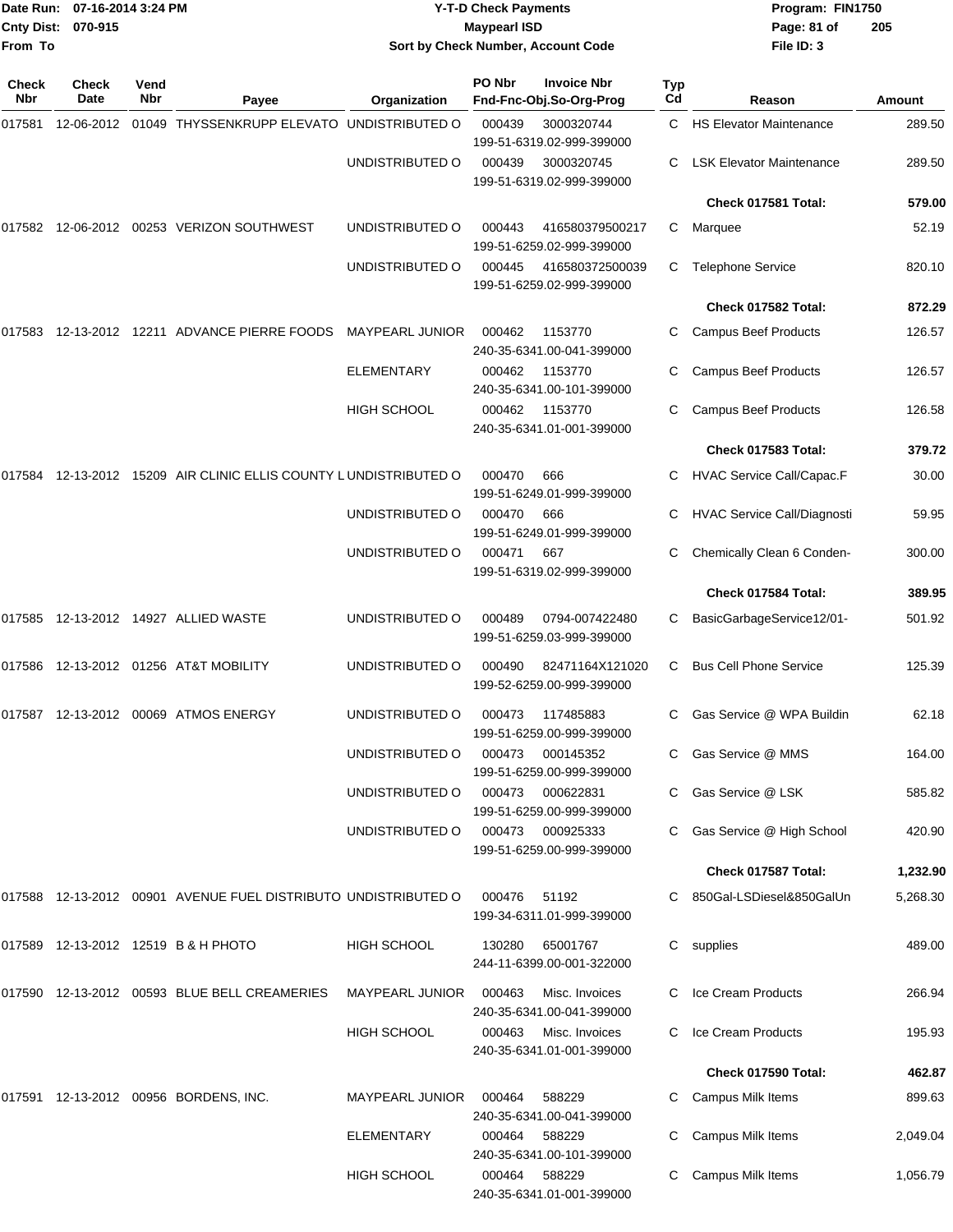| From To             | Date Run: 07-16-2014 3:24 PM<br>Cnty Dist: 070-915 |             |                                                               | <b>Y-T-D Check Payments</b><br><b>Maypearl ISD</b><br>Sort by Check Number, Account Code |                  |                                               | Program: FIN1750<br>Page: 82 of<br>File ID: 3 |                                          |                |
|---------------------|----------------------------------------------------|-------------|---------------------------------------------------------------|------------------------------------------------------------------------------------------|------------------|-----------------------------------------------|-----------------------------------------------|------------------------------------------|----------------|
| <b>Check</b><br>Nbr | <b>Check</b><br>Date                               | Vend<br>Nbr | Payee                                                         | Organization                                                                             | PO Nbr           | <b>Invoice Nbr</b><br>Fnd-Fnc-Obj.So-Org-Prog | Typ<br>Cd                                     | Reason                                   | <b>Amount</b>  |
|                     |                                                    |             |                                                               |                                                                                          |                  |                                               |                                               | Check 017591 Total:                      | 4,005.46       |
|                     |                                                    |             | 017592 12-13-2012 00871  CARD SERVICE CENTER                  | DIR COST-ADMINIS                                                                         | 130349           | 842990<br>199-41-6411.01-720-399000           | C                                             | <b>TASBO Purchasing Academ</b>           | 68.27          |
|                     |                                                    |             |                                                               | DIR COST-ADMINIS                                                                         | 000497           | 2469216MW0054N<br>199-41-6411.01-720-399000   | C                                             | Mid-Winter                               | 716.28         |
|                     |                                                    |             |                                                               |                                                                                          |                  |                                               |                                               | Check 017592 Total:                      | 784.55         |
|                     |                                                    |             | 017593  12-13-2012  13566  CONNIE D. HAGEN, INC.              | UNDISTRIBUTED O                                                                          | 000460           | 11645<br>199-34-6219.01-999-399000            | C                                             | <b>DOT Testing</b>                       | 57.50          |
|                     |                                                    |             |                                                               | UNDISTRIBUTED O                                                                          | 000460           | 11412<br>199-34-6219.01-999-399000            | C                                             | <b>DOT Testing</b>                       | 115.00         |
|                     |                                                    |             |                                                               |                                                                                          |                  |                                               |                                               | Check 017593 Total:                      | 172.50         |
|                     |                                                    |             | 017594 12-13-2012 13279 CROSS COUNTRY PEST CO UNDISTRIBUTED O |                                                                                          | 000472           | 16342<br>199-51-6319.02-999-399000            | C                                             | Monthly District Pest Control            | 250.00         |
|                     |                                                    |             | 017595  12-13-2012  00242  DEMCO, INC.                        | <b>HIGH SCHOOL</b>                                                                       | 130389           | 4808362<br>199-12-6399.00-001-399000          | C                                             | Supplies                                 | 234.93         |
|                     |                                                    |             |                                                               | <b>HIGH SCHOOL</b>                                                                       | 130389           | 4808362<br>199-12-6399.02-001-399000          | C                                             | Supplies                                 | 234.93         |
|                     |                                                    |             |                                                               |                                                                                          |                  |                                               |                                               | Check 017595 Total:                      | 469.86         |
|                     |                                                    |             | 017596 12-13-2012 12536  DESOTO JANITORIAL                    | UNDISTRIBUTED O                                                                          | 000498           | 121096-00<br>199-51-6319.01-999-399000        | C.                                            | Supplies                                 | 4,566.52       |
|                     |                                                    |             | 017597 12-13-2012 14884 DIRECT SERVICE COMPAN UNDISTRIBUTED O |                                                                                          | 000478           | 56754<br>199-51-6249.00-999-399000            | C.                                            | Service Call & Labor                     | 249.85         |
|                     |                                                    |             |                                                               | UNDISTRIBUTED O                                                                          | 000478           | 56754<br>199-51-6319.02-999-399000            | C                                             | Walk In Freezer HS                       | 291.60         |
|                     |                                                    |             |                                                               |                                                                                          |                  |                                               |                                               | Check 017597 Total:                      | 541.45         |
| 017598              |                                                    |             | 12-13-2012 13639 EAST TEXAS COPY SYSTE HIGH SCHOOL            |                                                                                          | 000461           | 156583<br>199-11-6269.00-001-311000           | C.                                            | Copier Charges - Color                   | 15.38          |
|                     |                                                    |             |                                                               | HIGH SCHOOL                                                                              | 000461           | 156583<br>199-11-6269.00-001-311000           |                                               | C Copier Charges - B&W                   | 92.86          |
|                     |                                                    |             |                                                               | MAYPEARL JUNIOR                                                                          | 000461           | 156583<br>199-11-6269.00-041-311000           | C                                             | C Copier Charges - B&W                   | 92.86          |
|                     |                                                    |             |                                                               | ELEMENTARY                                                                               | 000461           | 156583<br>199-11-6269.00-101-311000           |                                               | Copier Charges - Color                   | 81.31          |
|                     |                                                    |             |                                                               | <b>ELEMENTARY</b>                                                                        | 000461           | 156583<br>199-11-6269.00-101-311000           |                                               | C Copier Charges - B&W                   | 92.86          |
|                     |                                                    |             |                                                               | ELEMENTARY                                                                               | 000461           | 156583<br>199-11-6269.00-101-399000           |                                               | C Copier Charges - Color                 | 9.60           |
|                     |                                                    |             |                                                               | <b>ELEMENTARY</b>                                                                        | 000461           | 156583<br>199-11-6269.00-101-399000           |                                               | Copier Charges - B&W                     | 92.86          |
|                     |                                                    |             |                                                               | HIGH SCHOOL                                                                              | 000461           | 156583<br>199-11-6269.01-001-311000           |                                               | Copier Charges - Color                   | 12.74          |
|                     |                                                    |             |                                                               | <b>HIGH SCHOOL</b>                                                                       | 000461           | 156583<br>199-11-6269.01-001-311000           | C.                                            | Copier Charges - B&W                     | 92.85          |
|                     |                                                    |             |                                                               | <b>MAYPEARL JUNIOR</b><br>ELEMENTARY                                                     | 000461           | 156583<br>199-11-6269.01-041-311000           |                                               | Copier Charges - B&W                     | 92.86          |
|                     |                                                    |             |                                                               | DIR COST-ADMINIS                                                                         | 130499<br>000461 | 157655<br>199-11-6399.11-101-311000<br>156583 | C<br>C                                        | Office - Staples<br>Copier Charges - B&W | 59.00<br>92.85 |
|                     |                                                    |             |                                                               |                                                                                          |                  | 199-41-6249.00-720-399000                     |                                               | Check 017598 Total:                      | 828.03         |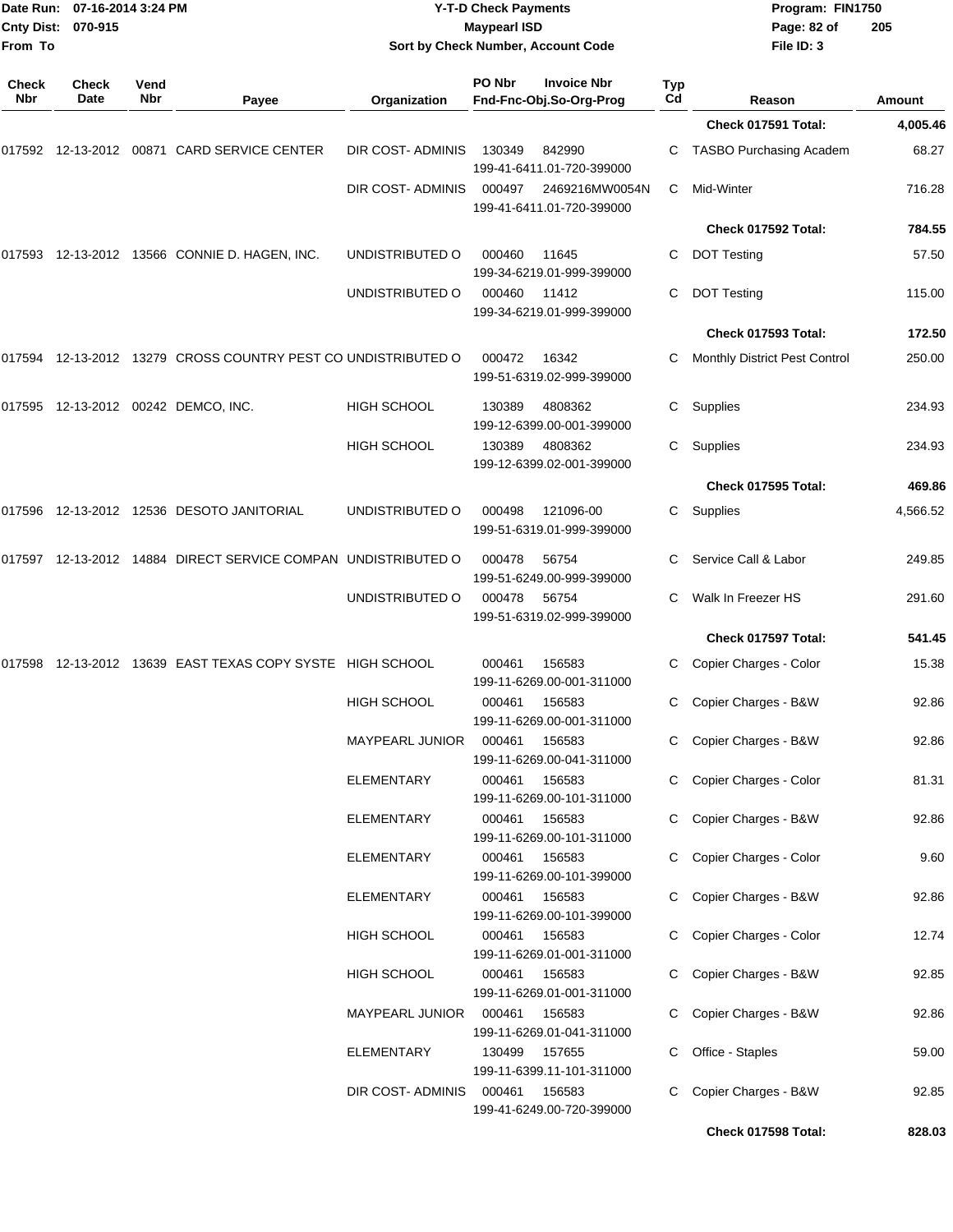|                           | Date Run: 07-16-2014 3:24 PM | Y-T-D Check Payments               | Program: I  |
|---------------------------|------------------------------|------------------------------------|-------------|
| <b>Cnty Dist: 070-915</b> |                              | <b>Maypearl ISD</b>                | Page: 83 of |
| <b>From To</b>            |                              | Sort by Check Number, Account Code | File ID: 3  |

**Date Run: Program: FIN1750 File ID: 3 205**

| Check<br><b>Nbr</b> | Check<br>Date                  | Vend<br>Nbr | Payee                                                          | Organization    | PO Nbr | <b>Invoice Nbr</b><br>Fnd-Fnc-Obj.So-Org-Prog  | <b>Typ</b><br>Cd | Reason                        | Amount |
|---------------------|--------------------------------|-------------|----------------------------------------------------------------|-----------------|--------|------------------------------------------------|------------------|-------------------------------|--------|
| 017599              |                                |             | 12-13-2012 15202 EASY WAY SAFETY SERVIC UNDISTRIBUTED O        |                 | 130451 | 22703<br>199-34-6311.00-999-399000             |                  | C car seats                   | 255.55 |
| 017600              |                                |             | 12-13-2012 00099 EDUCATION SERVICE CENT UNDISTRIBUTED O        |                 | 130025 | 115570<br>199-34-6219.01-999-399000            | C.               | 8 Hour Bus Recertification    | 80.00  |
|                     |                                |             | 017601 12-13-2012 12186 ELLIOTT ELECTRIC                       | UNDISTRIBUTED O | 000477 | 09-36522-01<br>199-51-6319.02-999-399000       |                  | C Supplies                    | 57.00  |
|                     |                                |             |                                                                | UNDISTRIBUTED O | 000477 | 09-36548-01<br>199-51-6319.02-999-399000       | C                | Supplies                      | 59.22  |
|                     |                                |             |                                                                | UNDISTRIBUTED O | 000477 | 09-36657-01<br>199-51-6319.02-999-399000       | C.               | Supplies                      | 73.36  |
|                     |                                |             |                                                                | UNDISTRIBUTED O | 000477 | 09-35870-01<br>199-51-6319.02-999-399000       | C.               | Supllies                      | 31.42  |
|                     |                                |             |                                                                | UNDISTRIBUTED O | 000477 | 09-36266-01<br>199-51-6319.02-999-399000       | C.               | Supplies                      | 37.59  |
|                     |                                |             |                                                                | UNDISTRIBUTED O | 000477 | 09-36175-02<br>199-51-6319.02-999-399000       | C.               | Supplies                      | 74.71  |
|                     |                                |             |                                                                | UNDISTRIBUTED O | 000477 | 09-36175-01<br>199-51-6319.02-999-399000       |                  | C Supplies                    | 556.18 |
|                     |                                |             |                                                                |                 |        |                                                |                  | Check 017601 Total:           | 889.48 |
|                     |                                |             | 017602 12-13-2012 13336 ELLIS COUNTY MUSIC CEN HIGH SCHOOL     |                 | 000496 | 5 Invoices<br>199-11-6249.01-001-311000        |                  | Instrument Repairs-P.O. 130   | 363.00 |
|                     | 017603 12-13-2012 12474 ENVIVA |             |                                                                | UNDISTRIBUTED O | 000459 | 24270<br>199-34-6219.01-999-399000             | C.               | <b>DOT Testing</b>            | 69.00  |
|                     |                                |             |                                                                | UNDISTRIBUTED O | 000459 | 24232<br>199-34-6219.01-999-399000             | C.               | <b>DOT Testing</b>            | 82.00  |
|                     |                                |             |                                                                |                 |        |                                                |                  | Check 017603 Total:           | 151.00 |
|                     |                                |             | 017604 12-13-2012 15300 FERRIS ALL SPORTS CLUB HIGH SCHOOL     |                 | 130524 | P.O. 130524<br>199-36-6499.01-001-399000       | C.               | Tourney                       | 150.00 |
|                     |                                |             | 017605 12-13-2012 12540 FREESTYLE PHOTOGRAPHI HIGH SCHOOL      |                 | 130487 | 338705<br>199-11-6399.39-001-311000            | C                | Supplies                      | 96.68  |
|                     |                                |             | 017606 12-13-2012 14295 FRONTLINE PLACEMENT TE UNDISTRIBUTED O |                 | 000481 | <b>INVUS16451</b><br>199-11-6399.45-999-399000 |                  | C Veritime Monthly Fee - Nove | 206.25 |
|                     |                                |             | 017607    12-13-2012    13020    G&K    SERVICES               | UNDISTRIBUTED O | 000486 | 0001563965<br>199-51-6319.02-999-399000        | C.               | Mat Service - December        | 217.06 |
|                     |                                |             |                                                                | UNDISTRIBUTED O | 000486 | 0001563965<br>199-51-6319.02-999-399000        |                  | Mat Service - November        | 217.06 |
|                     |                                |             |                                                                |                 |        |                                                |                  | Check 017607 Total:           | 434.12 |
|                     |                                |             | 017608 12-13-2012 12341 GRAINGER INDUSTRIAL SU UNDISTRIBUTED O |                 | 000487 | 9003823722<br>199-51-6319.02-999-399000        |                  | Anchor, Toggle, PK50          | 98.28  |
|                     |                                |             |                                                                | UNDISTRIBUTED O | 000487 | 9971043774<br>199-51-6319.02-999-399000        |                  | VacuumBreakerAssemblyKit      | 26.78  |
|                     |                                |             |                                                                | UNDISTRIBUTED O | 000487 | 9007328132<br>199-51-6319.02-999-399000        | C                | ElectBallast/ProfSharpenSta   | 280.55 |
|                     |                                |             |                                                                |                 |        |                                                |                  | Check 017608 Total:           | 405.61 |
| 017609              |                                |             | 12-13-2012 00255 HARRIS RATINGS WEEKLY HIGH SCHOOL             |                 | 130510 | 1867<br>199-36-6499.05-001-399000              |                  | Athletic Newsletters 2012-20  | 99.00  |
|                     |                                |             | 017610 12-13-2012 14120 HARRIS COMPUTER SYSTE DISTRICT WIDE    |                 | 000480 | XT00074198<br>240-00-5749.00-000-300000        |                  | EZSchoolPay Fees 11/01-11     | 85.00  |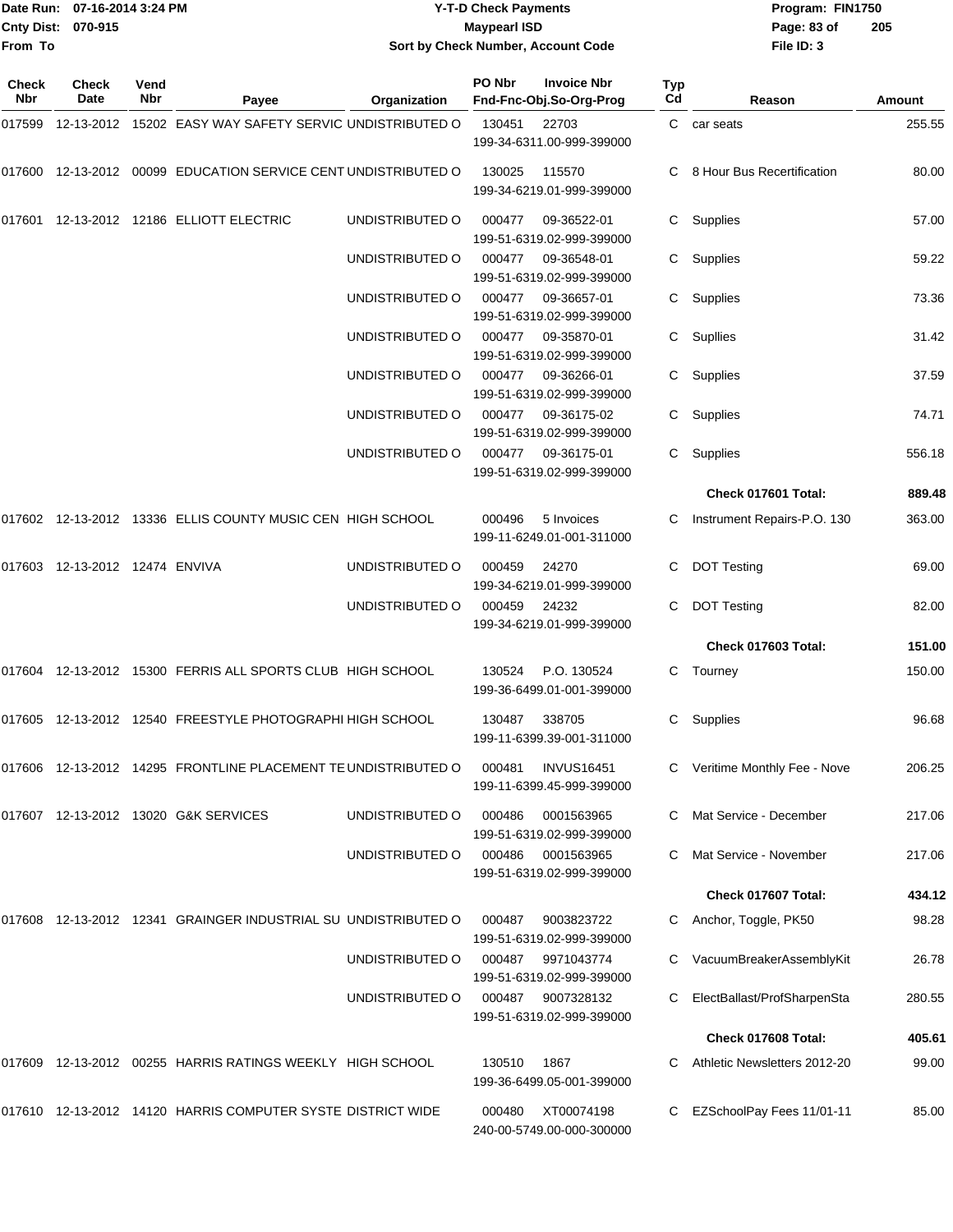|                   | Date Run: 07-16-2014 3:24 PM     |             |                                                        |                    | <b>Y-T-D Check Payments</b> |                                                   |           | Program: FIN1750                  |          |  |
|-------------------|----------------------------------|-------------|--------------------------------------------------------|--------------------|-----------------------------|---------------------------------------------------|-----------|-----------------------------------|----------|--|
| <b>Cnty Dist:</b> | 070-915                          |             |                                                        |                    | <b>Maypearl ISD</b>         |                                                   |           | Page: 84 of                       | 205      |  |
| From To           |                                  |             |                                                        |                    |                             | Sort by Check Number, Account Code                |           | File ID: 3                        |          |  |
| Check<br>Nbr      | <b>Check</b><br>Date             | Vend<br>Nbr | Payee                                                  | Organization       | PO Nbr                      | <b>Invoice Nbr</b><br>Fnd-Fnc-Obj.So-Org-Prog     | Typ<br>Cd | Reason                            | Amount   |  |
| 017611            |                                  |             | 12-13-2012 14935 HEART OF TEXAS PRODUC MAYPEARL JUNIOR |                    | 000465                      | Misc. Invoices                                    | C.        | Campus Fresh Produce              | 455.50   |  |
|                   |                                  |             |                                                        |                    |                             | 240-35-6341.00-041-399000                         |           |                                   |          |  |
|                   |                                  |             |                                                        | <b>ELEMENTARY</b>  | 000465                      | Misc. Invoices<br>240-35-6341.00-101-399000       | C         | Campus Fresh Produce              | 1,255.75 |  |
|                   |                                  |             |                                                        | <b>HIGH SCHOOL</b> | 000465                      | Misc. Invoices<br>240-35-6341.01-001-399000       | C         | Campus Fresh Produce              | 607.45   |  |
|                   |                                  |             |                                                        |                    |                             |                                                   |           | Check 017611 Total:               | 2,318.70 |  |
|                   | 017612  12-13-2012  00243  HILCO |             |                                                        | UNDISTRIBUTED O    | 000491                      | 4705171500<br>199-51-6259.04-999-399000           | C         | Electric Service@SecurityLig      | 11.08    |  |
|                   |                                  |             |                                                        | UNDISTRIBUTED O    | 000491                      | 4706839800<br>199-51-6259.04-999-399000           |           | Electric Service @ Marquee        | 60.35    |  |
|                   |                                  |             |                                                        | UNDISTRIBUTED O    | 000491                      | 4705273700<br>199-51-6259.04-999-399000           |           | Electric Service @ Fuel Tan       | 29.60    |  |
|                   |                                  |             |                                                        | UNDISTRIBUTED O    | 000491                      | 4706312901<br>199-51-6259.04-999-399000           | C         | Electric Service @ LSK            | 2,803.11 |  |
|                   |                                  |             |                                                        | UNDISTRIBUTED O    | 000491                      | 4602266500<br>199-51-6259.04-999-399000           |           | Electric @ Athletic Facility      | 539.21   |  |
|                   |                                  |             |                                                        | UNDISTRIBUTED O    | 000491                      | 4705335301<br>199-51-6259.04-999-399000           | C         | Electric Service @ MMS            | 3,221.33 |  |
|                   |                                  |             |                                                        | UNDISTRIBUTED O    | 000491                      | 4602563301<br>199-51-6259.04-999-399000           | C.        | Electric @ High School            | 1,923.53 |  |
|                   |                                  |             |                                                        | UNDISTRIBUTED O    | 000491                      | 4706783900<br>199-51-6259.78-999-322000           |           | Electric Service @ Ag Buildi      | 683.41   |  |
|                   |                                  |             |                                                        |                    |                             |                                                   |           | Check 017612 Total:               | 9,271.62 |  |
|                   |                                  |             | 017613 12-13-2012 14961 IMAGE MAKER 4 U, INC.          | UNDISTRIBUTED O    | 130413                      | 73618<br>199-36-6399.01-999-399GMS                | C.        | Girls Basketball Playoff Sign     | 142.00   |  |
| 017614            |                                  |             | 12-13-2012  00248  JONATHAN DAVIS                      | UNDISTRIBUTED O    | 000457                      | <b>Scurry Rosser</b><br>199-36-6219.00-999-399000 |           | MHS BBBall SubVarsity             | 35.00    |  |
|                   |                                  |             |                                                        | UNDISTRIBUTED O    |                             | 000457 Scurry Rosser<br>199-36-6219.00-999-399000 |           | C MHS BBall Varsity               | 50.00    |  |
|                   |                                  |             |                                                        | UNDISTRIBUTED O    |                             | 000457 Scurry Rosser<br>199-36-6219.00-999-399000 |           | C MHS BBBall Sub/Varsity Dri      | 24.75    |  |
|                   |                                  |             |                                                        |                    |                             |                                                   |           | Check 017614 Total:               | 109.75   |  |
|                   |                                  |             | 017615 12-13-2012 13498 KENNETH WILLIAMS               | UNDISTRIBUTED O    | 000484                      | Tolar<br>199-36-6219.00-999-399000                |           | C MMS BBBall Official - 3 gam     | 90.00    |  |
|                   |                                  |             |                                                        | UNDISTRIBUTED O    | 000484                      | Tolar<br>199-36-6219.00-999-399000                |           | <b>MMS BBBall Official Driver</b> | 28.70    |  |
|                   |                                  |             |                                                        |                    |                             |                                                   |           | Check 017615 Total:               | 118.70   |  |
|                   |                                  |             | 017616 12-13-2012 15086 KIMBALL MIDWEST                | UNDISTRIBUTED O    | 130481                      | 2733883<br>199-51-6319.02-999-399000              |           | C Supplies                        | 289.30   |  |
|                   |                                  |             | 017617 12-13-2012 15264 KURZ AND COMPANY               | MAYPEARL JUNIOR    | 000466                      | Misc. Invoices<br>240-35-6341.00-041-399000       |           | <b>Campus Bread Products</b>      | 191.40   |  |
|                   |                                  |             |                                                        | ELEMENTARY         | 000466                      | Misc. Invoices<br>240-35-6341.00-101-399000       |           | <b>Campus Bread Products</b>      | 293.70   |  |
|                   |                                  |             |                                                        | <b>HIGH SCHOOL</b> | 000466                      | Misc. Invoices<br>240-35-6341.01-001-399000       |           | <b>Campus Bread Products</b>      | 151.80   |  |
|                   |                                  |             |                                                        |                    |                             |                                                   |           | Check 017617 Total:               | 636.90   |  |

**Check 017617 Total: 636.90** 017618 12-13-2012 01048 LABATT FOOD SERVICE MAYPEARL JUNIOR 000467 Misc. Invoices C Campus Grocery Items 2,488.50 240-35-6341.00-041-399000 ELEMENTARY 000467 Misc. Invoices C Campus Grocery Items 4,633.30 240-35-6341.00-101-399000 HIGH SCHOOL 000467 Misc. Invoices C Campus Grocery Items 4,820.57 240-35-6341.01-001-399000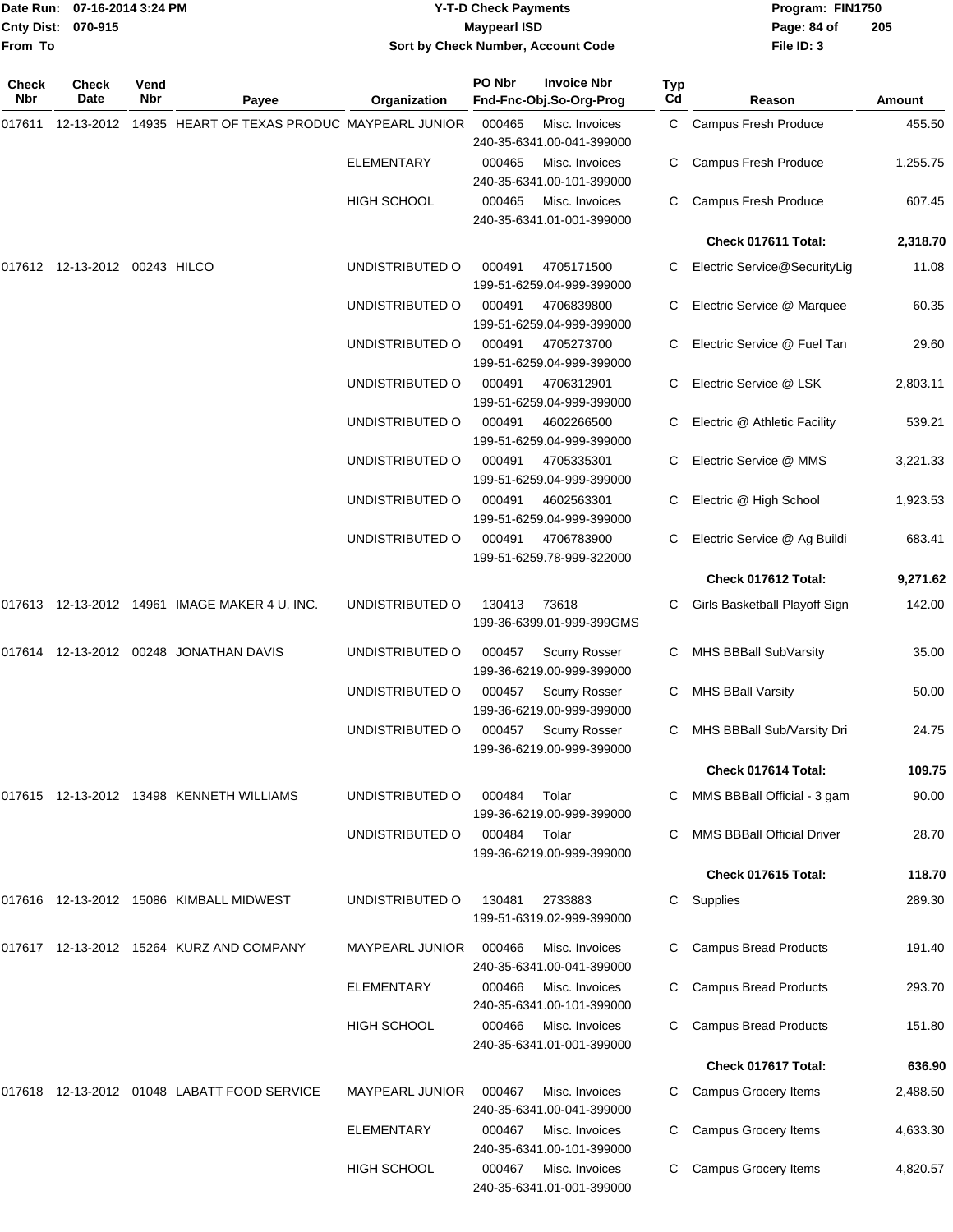| <b>Cnty Dist:</b><br>From To | Date Run: 07-16-2014 3:24 PM<br>070-915 |             |                                                                   |                    | <b>Y-T-D Check Payments</b><br><b>Maypearl ISD</b><br>Sort by Check Number, Account Code |           | Program: FIN1750<br>Page: 85 of<br>205<br>File ID: 3 |                  |  |
|------------------------------|-----------------------------------------|-------------|-------------------------------------------------------------------|--------------------|------------------------------------------------------------------------------------------|-----------|------------------------------------------------------|------------------|--|
| <b>Check</b><br>Nbr          | <b>Check</b><br>Date                    | Vend<br>Nbr | Payee                                                             | Organization       | PO Nbr<br><b>Invoice Nbr</b><br>Fnd-Fnc-Obj.So-Org-Prog                                  | Typ<br>Cd | Reason                                               | Amount           |  |
|                              |                                         |             |                                                                   |                    |                                                                                          |           | Check 017618 Total:                                  | 11,942.37        |  |
|                              |                                         |             | 017619 12-13-2012 14122  LAURI ANN SPRADLING                      | MAYPEARL JUNIOR    | 130526<br>2 Receipts<br>199-12-6411.00-041-399000                                        | C         | Reimbursement for 504 Con                            | 36.85            |  |
| 017620                       |                                         |             | 12-13-2012  13110  LEGRANT CLARK                                  | UNDISTRIBUTED O    | 000485<br>Tolar<br>199-36-6219.00-999-399000                                             | С         | MMS BBBall Official - 3 gam                          | 90.00            |  |
|                              |                                         |             |                                                                   | UNDISTRIBUTED O    | 000485<br>Tolar<br>199-36-6219.00-999-399000                                             | С         | <b>MMS BBBall Official Driver</b>                    | 9.84             |  |
|                              |                                         |             |                                                                   |                    |                                                                                          |           | Check 017620 Total:                                  | 99.84            |  |
| 017621                       |                                         |             | 12-13-2012 00067 LEIGHANNE MCALISTER                              | DIR COST-ADMINIS   | 130516<br>P.O. 130516<br>199-41-6411.01-720-399000                                       | С         | Mileage Reimbursement                                | 57.59            |  |
|                              | 017622 12-13-2012 15098 LOWE'S          |             |                                                                   | UNDISTRIBUTED O    | 000475<br>88707814<br>199-51-6319.02-999-399000                                          | C         | Supplies                                             | 183.32           |  |
|                              |                                         |             |                                                                   | UNDISTRIBUTED O    | 000475<br>2930151<br>199-51-6319.02-999-399000                                           | С         | Supplies                                             | 103.66           |  |
|                              |                                         |             |                                                                   |                    |                                                                                          |           | Check 017622 Total:                                  | 286.98           |  |
| 017623                       |                                         |             | 12-13-2012  00297  NARDONE BROS. BAKING C MAYPEARL JUNIOR         |                    | 000468<br>71929<br>240-35-6341.00-041-399000                                             | С         | Campus Pizza Products                                | 163.07           |  |
|                              |                                         |             |                                                                   | <b>ELEMENTARY</b>  | 000468<br>71929<br>240-35-6341.00-101-399000                                             | С         | Campus Pizza Products                                | 163.07           |  |
|                              |                                         |             |                                                                   | HIGH SCHOOL        | 000468<br>71929<br>240-35-6341.01-001-399000                                             | С         | Campus Pizza Products<br><b>Check 017623 Total:</b>  | 163.06<br>489.20 |  |
|                              |                                         |             |                                                                   |                    |                                                                                          |           |                                                      |                  |  |
|                              |                                         |             | 017624 12-13-2012 00772 NCS PEARSON, INC                          | UNDISTRIBUTED O    | 000500<br>3766818/3775893<br>199-31-6399.00-999-323000                                   | C.        | RcdFrms, Boklts, Scrg-P.O.13                         | 3,310.43         |  |
|                              |                                         |             |                                                                   | ELEMENTARY         | 130448<br>634008101001&19<br>199-11-6399.01-101-323000                                   |           | C Supplies                                           | 126.84           |  |
|                              |                                         |             | 017626 12-13-2012 15083   OLMSTED-KIRK PAPER CO   UNDISTRIBUTED O |                    | 000488<br>3012137<br>199-51-6319.01-999-399000                                           | C.        | Supplies                                             | 130.24           |  |
|                              |                                         |             | 017627 12-13-2012 14093 PC & MACEXCHANGE                          | <b>ELEMENTARY</b>  | 000482<br>63060<br>199-53-6249.00-101-399000                                             |           | C AmntOwed-P.O.120507-01/                            | 100.00           |  |
|                              |                                         |             | 017628 12-13-2012 14604 PEARSON CLINICAL ASSES UNDISTRIBUTED O    |                    | 3847604<br>130467<br>199-11-6399.00-999-323000                                           | C         | CASLKit/PearsCarry/GFTA-                             | 483.89           |  |
|                              |                                         |             |                                                                   | UNDISTRIBUTED O    | 3846408<br>130453<br>199-31-6399.00-999-323000                                           | C         | <b>WIAT-III Enhanc RF/RB Co</b>                      | 264.47           |  |
|                              |                                         |             |                                                                   |                    |                                                                                          |           | Check 017628 Total:                                  | 748.36           |  |
|                              |                                         |             | 017629 12-13-2012 14574 PERMA-BOUND BOOKS                         | <b>ELEMENTARY</b>  | 130289<br>1504012-00<br>199-12-6399.06-101-399000                                        |           | C Library                                            | 5,819.30         |  |
|                              |                                         |             | 017630 12-13-2012 14919 POSSIBILITIES CONSULTIN UNDISTRIBUTED O   |                    | P.O. 130505<br>130505<br>199-11-6639.00-999-323000                                       | C.        | Supplies                                             | 425.00           |  |
|                              |                                         |             |                                                                   | <b>HIGH SCHOOL</b> | 130509 P.O. 1305009<br>199-21-6219.00-001-311000                                         |           | C SERVICES                                           | 1,950.00         |  |
|                              |                                         |             |                                                                   |                    |                                                                                          |           | Check 017630 Total:                                  | 2,375.00         |  |
|                              | 017631  12-13-2012  00720  RISO, INC    |             |                                                                   | UNDISTRIBUTED O    | 000474<br>5241814<br>199-41-6219.07-999-399000                                           | C.        | <b>Copier Charges</b>                                | 23.33            |  |
|                              |                                         |             | 017632    12-13-2012    13510    ROBERT WHITE                     | UNDISTRIBUTED O    | <b>Scurry Rosser</b><br>000458<br>199-36-6219.00-999-399000                              | C.        | MHS BBBall SubVarsity                                | 35.00            |  |
|                              |                                         |             |                                                                   | UNDISTRIBUTED O    | 000458<br><b>Scurry Rosser</b><br>199-36-6219.00-999-399000                              | C.        | <b>MHS BBall Varsity</b>                             | 50.00            |  |
|                              |                                         |             |                                                                   |                    |                                                                                          |           | Check 017632 Total:                                  | 85.00            |  |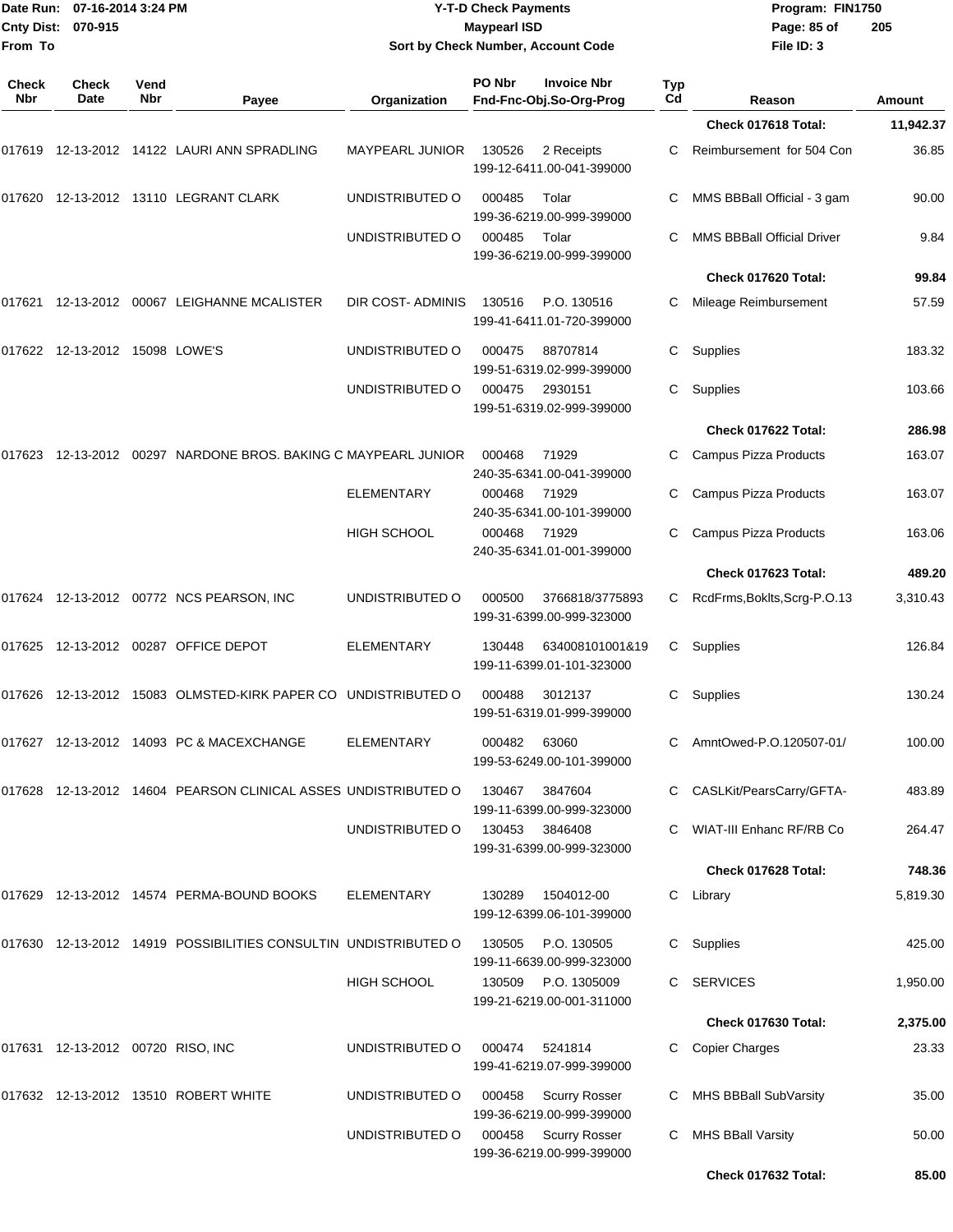|              | Date Run: 07-16-2014 3:24 PM     |             |                                                                   |                                    | <b>Y-T-D Check Payments</b> |                                               |                  | Program: FIN1750                |          |  |
|--------------|----------------------------------|-------------|-------------------------------------------------------------------|------------------------------------|-----------------------------|-----------------------------------------------|------------------|---------------------------------|----------|--|
| From To      | Cnty Dist: 070-915               |             |                                                                   |                                    | <b>Maypearl ISD</b>         |                                               |                  | Page: 86 of                     | 205      |  |
|              |                                  |             |                                                                   | Sort by Check Number, Account Code |                             |                                               |                  | File ID: 3                      |          |  |
| Check<br>Nbr | Check<br>Date                    | Vend<br>Nbr | Payee                                                             | Organization                       | PO Nbr                      | <b>Invoice Nbr</b><br>Fnd-Fnc-Obj.So-Org-Prog | <b>Typ</b><br>Cd | Reason                          | Amount   |  |
|              |                                  |             | 017633 12-13-2012 13383 SKYBEAM TEXAS                             | UNDISTRIBUTED O                    | 000493                      | 813710001004619<br>199-53-6249.04-999-399000  | C.               | Internet-12/08/12-01/07/13      | 3,000.00 |  |
|              |                                  |             | 017634 12-13-2012 01721 SUPER DUPER PUBLICATIO UNDISTRIBUTED O    |                                    | 130468                      | 1831914A<br>199-11-6399.00-999-323000         | C.               | Supplies                        | 842.96   |  |
|              | 017635  12-13-2012  00784  TASBO |             |                                                                   | DIR COST-ADMINIS                   | 130384                      | 235212<br>199-41-6411.01-720-399000           | С                | Conference                      | 310.00   |  |
|              |                                  |             |                                                                   | <b>IND COST-ADM</b>                | 130324                      | 233858<br>199-41-6499.00-750-399000           | С                | <b>Budget Academy</b>           | 260.00   |  |
|              |                                  |             |                                                                   | <b>IND COST-ADM</b>                | 130352                      | 234387<br>199-41-6499.00-750-399000           | С                | <b>Business Mgr Academy</b>     | 260.00   |  |
|              |                                  |             |                                                                   | <b>IND COST-ADM</b>                | 130185                      | 233139<br>199-41-6499.00-750-399000           | C                | <b>Purchasing Academy</b>       | 180.00   |  |
|              |                                  |             |                                                                   |                                    |                             |                                               |                  | Check 017635 Total:             | 1,010.00 |  |
|              |                                  |             | 017636 12-13-2012 12471 TEXAS DEPARTMENT OF P ADMINISTRATIVE      |                                    | 000494                      | CR-11210-0913<br>199-41-6219.10-701-399000    | C                | <b>Criminal Records Service</b> | 6.00     |  |
|              |                                  |             | 017637 12-13-2012 15211 THOMAS SOUTHALL ELECT UNDISTRIBUTED O     |                                    | 000483                      | Contractor Inv<br>199-51-6249.00-999-399000   | C                | Labor for Repair                | 750.00   |  |
|              |                                  |             |                                                                   | UNDISTRIBUTED O                    | 000483                      | Contractor Inv<br>199-51-6319.02-999-399000   | C                | Material for Repair             | 60.00    |  |
|              |                                  |             |                                                                   |                                    |                             |                                               |                  | Check 017637 Total:             | 810.00   |  |
|              |                                  |             | 017638 12-13-2012 00479 TRACTOR SUPPLY COMPA UNDISTRIBUTED O      |                                    | 000495                      | 130062<br>199-51-6319.03-999-399000           | C                | Assembly w Drive Line 48 in     | 299.99   |  |
| 017639       |                                  |             | 12-13-2012  14289  TRUDIE HEAD                                    | UNDISTRIBUTED O                    | 130532                      | P.O. 130352<br>224-11-6219.00-999-323000      | C                | Services - SPED - Novembe       | 2,579.33 |  |
|              |                                  |             |                                                                   | UNDISTRIBUTED O                    | 130532                      | P.O. 130352<br>224-11-6219.00-999-323000      |                  | Services - SPED - Decembe       | 793.64   |  |
|              |                                  |             |                                                                   |                                    |                             |                                               |                  | Check 017639 Total:             | 3,372.97 |  |
|              |                                  |             | 017640 12-13-2012 00781 TYSON FOOD, INC                           | MAYPEARL JUNIOR                    | 000469                      | 09243704<br>240-35-6341.00-041-399000         |                  | <b>Campus Chicken Products</b>  | 140.10   |  |
|              |                                  |             |                                                                   | <b>ELEMENTARY</b>                  | 000469                      | 09243704<br>240-35-6341.00-101-399000         | C.               | <b>Campus Chicken Products</b>  | 140.10   |  |
|              |                                  |             |                                                                   | HIGH SCHOOL                        | 000469                      | 09243704<br>240-35-6341.01-001-399000         | C                | <b>Campus Chicken Products</b>  | 140.10   |  |
|              |                                  |             |                                                                   |                                    |                             |                                               |                  | Check 017640 Total:             | 420.30   |  |
|              |                                  |             | 017641  12-13-2012  00460  VINEYARD'S AUTO SUPPLY UNDISTRIBUTED O |                                    | 000479                      | D351550<br>199-34-6311.00-999-399000          | C.               | GAT 9630 Automotive XL-V-       | 37.82    |  |
|              |                                  |             | 017642 12-13-2012 15053 VISUAL CANDY RESOURCE MAYPEARL JUNIOR     |                                    | 130292                      | <b>VCRI1209</b><br>199-11-6639.45-041-311000  |                  | hardware moves                  | 200.00   |  |
|              |                                  |             |                                                                   | <b>ELEMENTARY</b>                  | 130292                      | <b>VCRI1209</b><br>199-11-6639.45-101-311000  | C                | hardware moves                  | 300.00   |  |
|              |                                  |             |                                                                   | UNDISTRIBUTED O                    | 130031                      | <b>VCRI1228</b><br>199-11-6639.50-999-399000  | C                | VM ware installation            | 1,200.00 |  |
|              |                                  |             |                                                                   | UNDISTRIBUTED O                    |                             | 130327 VCRI1224<br>199-11-6639.50-999-399000  |                  | infrastructure labor            | 3,600.00 |  |
|              |                                  |             |                                                                   | <b>HIGH SCHOOL</b>                 | 130292                      | <b>VCRI1209</b><br>199-53-6249.00-001-399000  | C                | hardware moves                  | 300.00   |  |
|              |                                  |             |                                                                   |                                    |                             |                                               |                  | Check 017642 Total:             | 5,600.00 |  |
|              |                                  |             | 017643 12-13-2012 00144 WAXAHACHIE DAILY LIGHT UNDISTRIBUTED O    |                                    | 000499                      | C1554340<br>199-41-6219.02-999-399000         | C.               | <b>Bus Driver Employment Ad</b> | 310.30   |  |
|              |                                  |             |                                                                   | UNDISTRIBUTED O                    |                             | 000499 A555970/C155047                        | C                | Reroofing Ad 2 times            | 298.52   |  |

199-41-6219.02-999-399000

**Check 017643 Total: 608.82**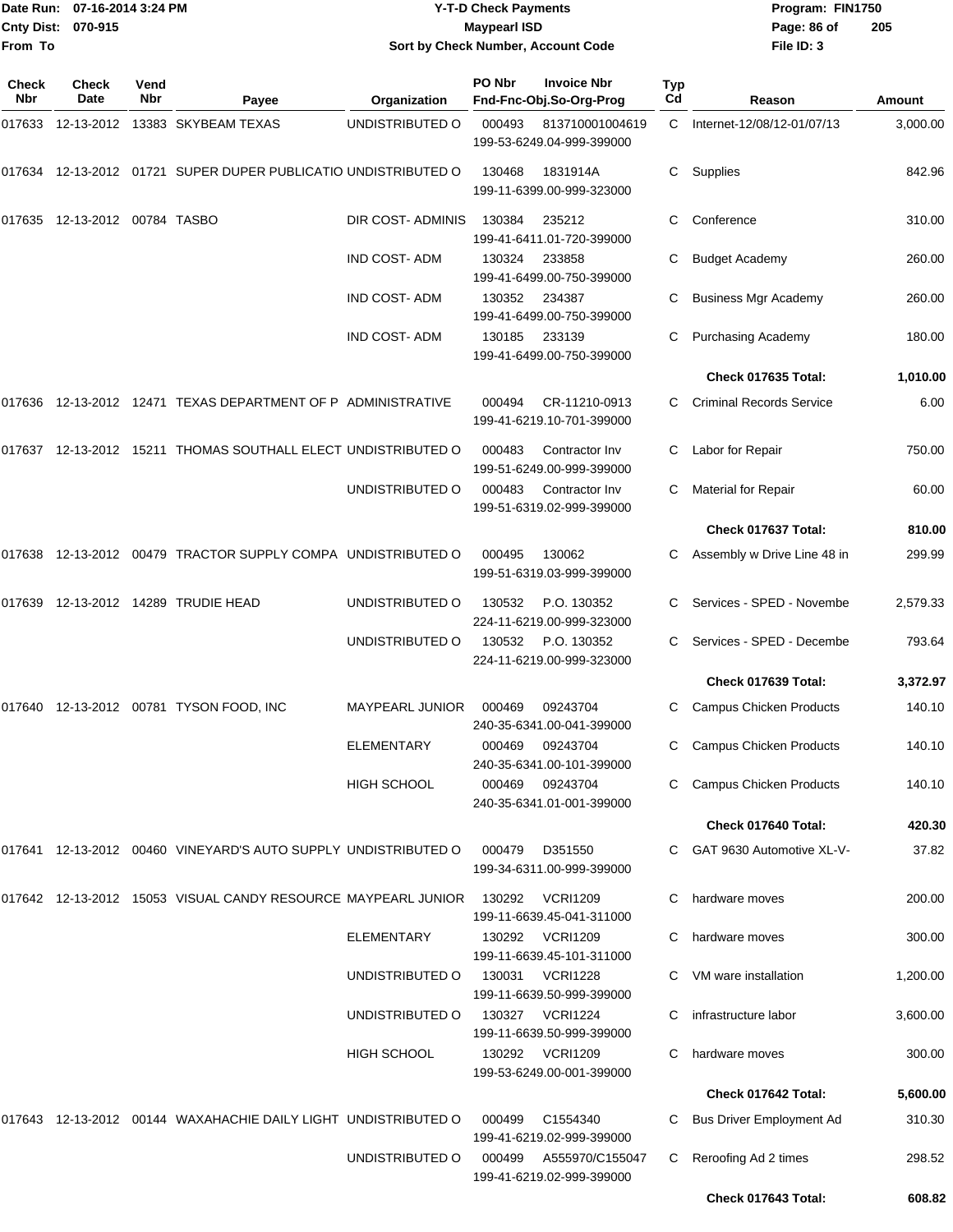#### Date Run: 07-16-2014 3:24 PM **Program:** FIN1750 **Cnty Dist:** 070-915 **Page: 87 of** Maypearl ISD Maypearl ISD **Y-T-D Check Payments 070-915 Maypearl ISD Sort by Check Number, Account Code**

| <b>Check</b><br>Nbr | <b>Check</b><br>Date | Vend<br>Nbr | Payee                                                        | Organization                     | PO Nbr        | <b>Invoice Nbr</b><br>Fnd-Fnc-Obj.So-Org-Prog | <b>Typ</b><br>Cd | Reason                        | Amount   |
|---------------------|----------------------|-------------|--------------------------------------------------------------|----------------------------------|---------------|-----------------------------------------------|------------------|-------------------------------|----------|
| 017644              |                      |             | 12-13-2012 01145 WELDERS WAREHOUSE CO UNDISTRIBUTED O        |                                  | 000492        | 18488<br>199-51-6319.02-999-399000            | C.               | Tank Rental 10/01/12-10/31/   | 72.00    |
|                     |                      |             | 017645 12-13-2012 01538 WESTERN PSYCHOLOGICA UNDISTRIBUTED O |                                  | 130455        | 690155<br>199-11-6399.00-999-323000           |                  | ADOS-2 Software Kit           | 2,304.50 |
| 017646              | 12-20-2012           |             | 15074 ABIBOW RECYCLING LLC                                   | UNDISTRIBUTED O                  | 000503        | 1112-1074819<br>199-51-6259.03-999-399000     | C                | Recycling Dumpster Fees @     | 12.02    |
|                     |                      |             |                                                              | UNDISTRIBUTED O                  | 000503        | 1112-1074819<br>199-51-6259.03-999-399000     |                  | Recycling Dumpster Fees @     | 62.29    |
|                     |                      |             |                                                              | UNDISTRIBUTED O                  | 000503        | 1112-1074819<br>199-51-6259.03-999-399000     | C.               | Recycling Dumpster Fees @     | 20.46    |
|                     |                      |             |                                                              | UNDISTRIBUTED O                  | 000503        | 1112-1074819<br>199-51-6259.03-999-399000     | C                | Recycling Dumpster Fees @     | 23.66    |
|                     |                      |             |                                                              | UNDISTRIBUTED O                  | 000503        | 1112-1074819<br>199-51-6259.03-999-399000     |                  | Recycling Dumpster Fees @     | 40.92    |
|                     |                      |             |                                                              |                                  |               |                                               |                  | Check 017646 Total:           | 159.35   |
|                     |                      |             | 017647 12-20-2012 15158 ATHLETES WORLD, INC.                 | UNDISTRIBUTED O                  | 130415        | BBK003816-BK02<br>199-36-6399.03-999-399BHS   | C                | <b>Track Gloves</b>           | 210.00   |
| 017648              |                      |             | 12-20-2012    00466    BARBARA PINSON                        | <b>HIGH SCHOOL</b>               | 130543        | P.O. 130543<br>199-12-6411.00-001-399000      | С                | Reimbursement                 | 255.76   |
| 017649              |                      |             | 12-20-2012 14888 BRAZOS VALLEY EQUIPME UNDISTRIBUTED O       |                                  | 130482        | 29647<br>199-51-6630.00-999-399000            | C                | 2012 Frontier Pallet Fork     | 995.00   |
| 017650              |                      |             | 12-20-2012 13576 CANON FINANCIAL SERVIC HIGH SCHOOL          |                                  | 000504        | 12383476<br>199-11-6269.00-001-311000         |                  | Canon Lease Agreement         | 420.76   |
|                     |                      |             |                                                              | MAYPEARL JUNIOR                  | 000504        | 12383476<br>199-11-6269.00-041-311000         | C                | Canon Lease Agreement         | 420.75   |
|                     |                      |             |                                                              | ELEMENTARY                       | 000504        | 12383476<br>199-11-6269.00-101-311000         | C                | Canon Lease Agreement         | 420.75   |
|                     |                      |             |                                                              | <b>ELEMENTARY</b>                | 000504        | 12383476<br>199-11-6269.00-101-399000         | C                | Canon Lease Agreement         | 420.75   |
|                     |                      |             |                                                              | <b>HIGH SCHOOL</b>               | 000504        | 12383476<br>199-11-6269.01-001-311000         | C                | Canon Lease Agreement         | 420.76   |
|                     |                      |             |                                                              |                                  |               | 199-11-6269.01-041-311000                     |                  | C Canon Lease Agreement       | 420.75   |
|                     |                      |             |                                                              | DIR COST-ADMINIS 000504 12383476 |               | 199-41-6249.00-720-399000                     |                  | Canon Lease Agreement         | 420.75   |
|                     |                      |             |                                                              |                                  |               |                                               |                  | Check 017650 Total:           | 2,945.27 |
|                     |                      |             | 017651 12-20-2012 00897 CATHY BATES                          | HIGH SCHOOL                      | 130555        | P.O. 130555<br>199-11-6411.04-001-311000      |                  | C Reimbursement               | 67.09    |
|                     |                      |             | 017652 12-20-2012 13109 CHRISTINE BAKER                      | UNDISTRIBUTED O                  | 000510 Godley | 199-36-6219.00-999-399000                     |                  | C MMS GBBall Official Driver  | 28.70    |
|                     |                      |             |                                                              | UNDISTRIBUTED O                  | 000510 Godley | 199-36-6219.00-999-399000                     |                  | C MMS GBBall Official - 4 gam | 120.00   |
|                     |                      |             |                                                              |                                  |               |                                               |                  | Check 017652 Total:           | 148.70   |
|                     |                      |             | 017653 12-20-2012 00217 CITY OF MAYPEARL                     | UNDISTRIBUTED O                  | 000506        | 4602105300<br>199-51-6259.04-999-399000       |                  | C Electric @ Sports Complex   | 172.41   |
|                     |                      |             | 017654 12-20-2012 13566 CONNIE D. HAGEN, INC.                | UNDISTRIBUTED O                  | 000505        | 11840<br>199-34-6219.01-999-399000            |                  | <b>DOT Testing</b>            | 57.50    |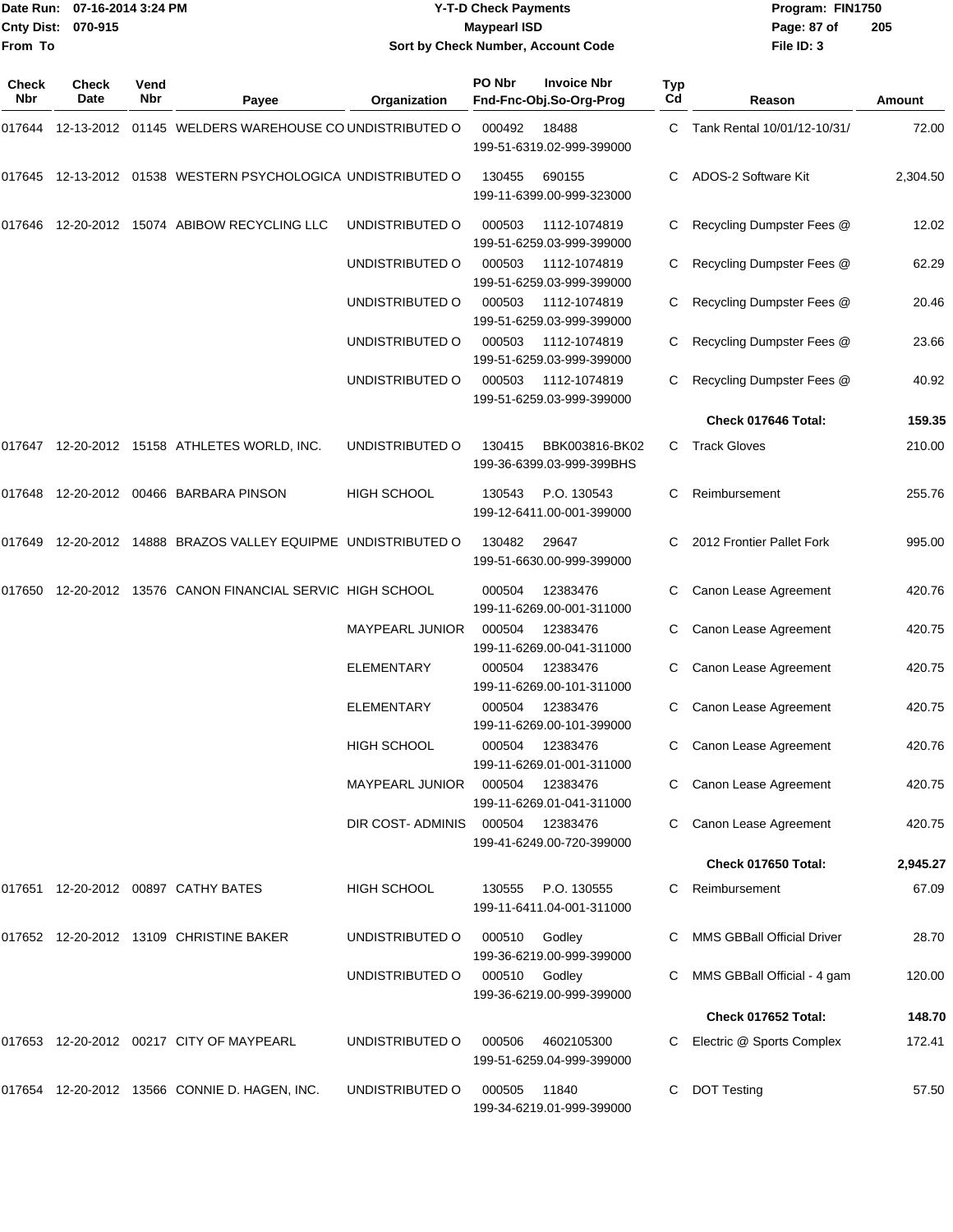#### Date Run: 07-16-2014 3:24 PM **Program:** FIN1750 **Cnty Dist:** 070-915 **Page: 88 of Y-T-D Check Payments 070-915 Maypearl ISD Sort by Check Number, Account Code**

| Check<br>Nbr | <b>Check</b><br>Date                | Vend<br><b>Nbr</b> | Payee                                                      | Organization           | PO Nbr        | <b>Invoice Nbr</b><br>Fnd-Fnc-Obj.So-Org-Prog | <b>Typ</b><br>Cd | Reason                            | <b>Amount</b> |
|--------------|-------------------------------------|--------------------|------------------------------------------------------------|------------------------|---------------|-----------------------------------------------|------------------|-----------------------------------|---------------|
| 017655       | 12-20-2012                          |                    | 00950 DRAMATIC PUBLISHING                                  | MAYPEARL JUNIOR        | 130498        | 2104794<br>199-11-6399.32-041-311000          |                  | C MS Theatre                      | 38.30         |
| 017656       |                                     |                    | 12-20-2012 13639 EAST TEXAS COPY SYSTE HIGH SCHOOL         |                        | 000502        | 159100<br>199-11-6269.00-001-311000           |                  | Copy Charges - Canon - B&         | 38.65         |
|              |                                     |                    |                                                            | <b>HIGH SCHOOL</b>     | 000502        | 159100<br>199-11-6269.01-001-311000           |                  | Copy Charges - Canon - B&         | 147.24        |
|              |                                     |                    |                                                            | <b>MAYPEARL JUNIOR</b> | 000502        | 159100<br>199-11-6269.01-041-311000           |                  | Copy Charges - Canon - B&         | 195.48        |
|              |                                     |                    |                                                            | DIR COST-ADMINIS       | 000502        | 159100<br>199-41-6249.00-720-399000           |                  | Copy Charges - Canon - B&         | 68.97         |
|              |                                     |                    |                                                            | DIR COST-ADMINIS       | 000502        | 159100<br>199-41-6249.00-720-399000           |                  | Copy Charges - Canon - Col        | 154.65        |
|              |                                     |                    |                                                            |                        |               |                                               |                  | Check 017656 Total:               | 604.99        |
| 017657       |                                     |                    | 12-20-2012 00099 EDUCATION SERVICE CENT UNDISTRIBUTED O    |                        | 130013        | 115138<br>199-34-6219.01-999-399000           |                  | 20 hour bus driving cert. clas    | 105.00        |
|              |                                     |                    |                                                            | UNDISTRIBUTED O        | 000516        | 115918<br>199-41-6239.02-999-399000           | C                | 2012-2013 Admin ServicePa         | 6,702.00      |
|              |                                     |                    |                                                            | UNDISTRIBUTED O        | 000513        | 114997<br>199-53-6239.00-999-399000           | C                | 2012-2013 TXEIS                   | 17,367.00     |
|              |                                     |                    |                                                            |                        |               |                                               |                  | Check 017657 Total:               | 24,174.00     |
|              |                                     |                    | 017658  12-20-2012  00337  ELLIS COUNTY TAX A/C            | <b>TAX COLLECTION</b>  | 000514        | 165132<br>199-41-6219.04-703-399000           | C.               | Taxes for Lot 4-6BLK17 OT         | 3,296.36      |
| 017659       | 12-20-2012 12474 ENVIVA             |                    |                                                            | UNDISTRIBUTED O        | 000501        | 34309<br>199-34-6219.01-999-399000            | C                | <b>DOT Testing</b>                | 164.00        |
|              |                                     |                    | 017660 12-20-2012 15304 HILTON GARDEN INN HOUS HIGH SCHOOL |                        | 130548        | P.O. 130548<br>199-36-6499.05-001-399000      | C                | Merritt SB Clinic Hotel           | 80.25         |
|              |                                     |                    | 017661 12-20-2012 15079 JEREMY MORGAN                      | UNDISTRIBUTED O        | 000512        | <b>Rio Vista</b><br>199-36-6219.00-999-399000 |                  | MHS GBBall Sub Varsity            | 35.00         |
|              |                                     |                    |                                                            | UNDISTRIBUTED O        | 000512        | <b>Rio Vista</b><br>199-36-6219.00-999-399000 | C                | <b>MHS GBBall Varsity</b>         | 50.00         |
|              |                                     |                    |                                                            | UNDISTRIBUTED O        | 000512        | Rio Vista<br>199-36-6219.00-999-399000        | C                | MHS GBBall Sub/Varsity Dri        | 12.91         |
|              |                                     |                    |                                                            |                        |               |                                               |                  | Check 017661 Total:               | 97.91         |
|              |                                     |                    | 017662  12-20-2012  15080  JOE T. RAMIREZ                  | UNDISTRIBUTED O        | 000509        | Godley<br>199-36-6219.00-999-399000           |                  | <b>MMS GBBall Official Driver</b> | 13.12         |
|              |                                     |                    |                                                            | UNDISTRIBUTED O        | 000509 Godley | 199-36-6219.00-999-399000                     |                  | MMS GBBall Official - 4 gam       | 120.00        |
|              |                                     |                    |                                                            |                        |               |                                               |                  | Check 017662 Total:               | 133.12        |
|              |                                     |                    | 017663    12-20-2012    00248    JONATHAN DAVIS            | UNDISTRIBUTED O        | 000511        | Rio Vista<br>199-36-6219.00-999-399000        |                  | MHS GBBall Sub Varsity            | 35.00         |
|              |                                     |                    |                                                            | UNDISTRIBUTED O        | 000511        | Rio Vista<br>199-36-6219.00-999-399000        | C                | <b>MHS GBBall Varsity</b>         | 50.00         |
|              |                                     |                    |                                                            | UNDISTRIBUTED O        | 000511        | Rio Vista<br>199-36-6219.00-999-399000        |                  | MHS GBBall Sub/Varsity Dri        | 18.45         |
|              |                                     |                    |                                                            |                        |               |                                               |                  | <b>Check 017663 Total:</b>        | 103.45        |
|              | 017664  12-20-2012  15242  JOY BUSH |                    |                                                            | UNDISTRIBUTED O        | 130541        | P.O. 130541<br>199-31-6219.01-999-323000      |                  | SPED Services - LPC               | 1,400.00      |
|              |                                     |                    | 017665 12-20-2012 15303   KARA COKERHAM                    | HIGH SCHOOL            | 130546        | P.O. 130546<br>199-11-6219.00-001-311000      |                  | Instruction/Show Design           | 720.00        |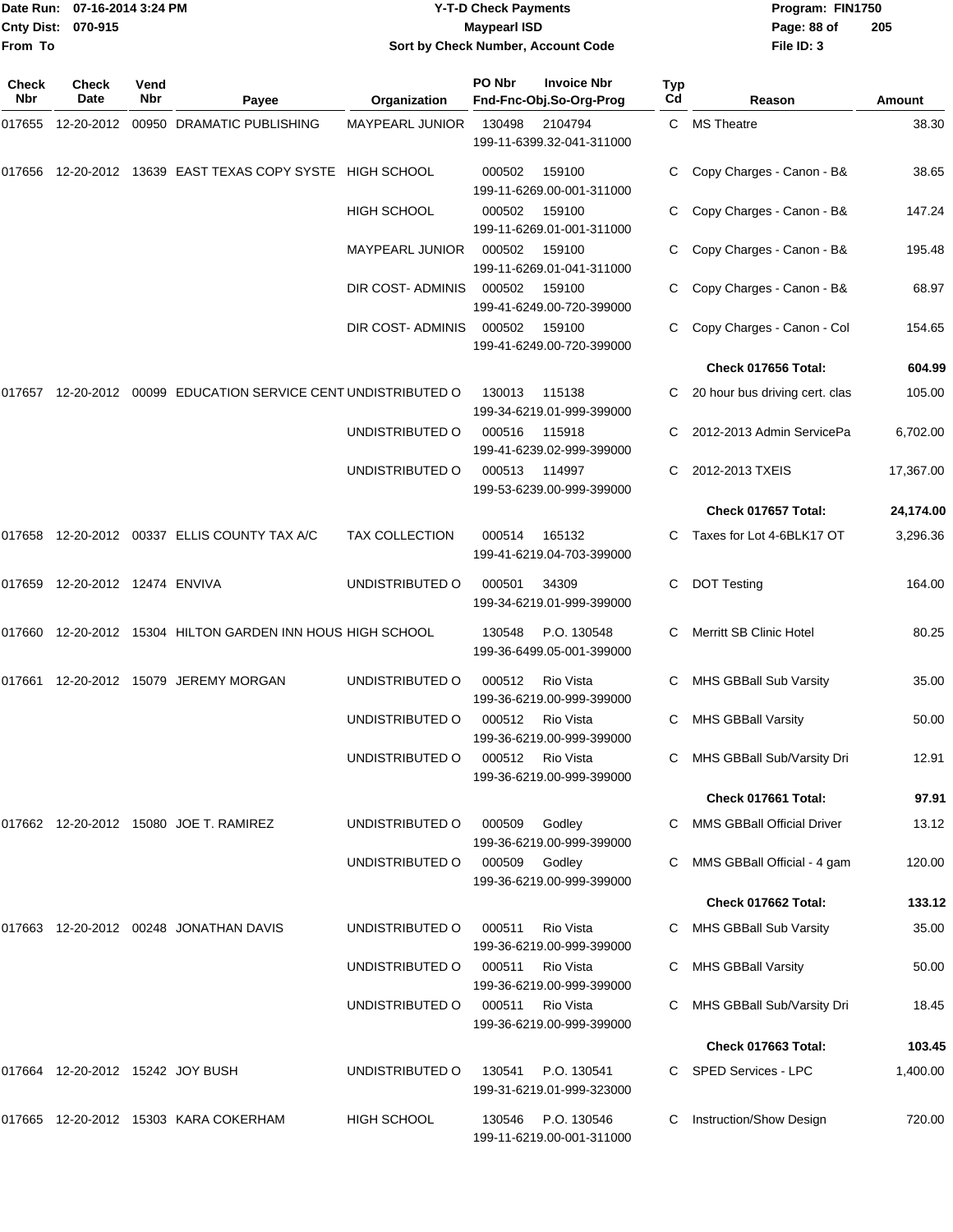|                    | Date Run: 07-16-2014 3:24 PM |
|--------------------|------------------------------|
| Cnty Dist: 070-915 |                              |
| From To            |                              |

## **Date Run: Program: FIN1750 07-16-2014 3:24 PM Y-T-D Check Payments Cnty Dist: Page: 89 of 070-915 Maypearl ISD Sort by Check Number, Account Code**

| <b>Check</b><br><b>Nbr</b> | Check<br>Date                  | Vend<br>Nbr | Payee                                                          | Organization                  | PO Nbr        | <b>Invoice Nbr</b><br>Fnd-Fnc-Obj.So-Org-Prog | Typ<br>Cd | Reason                        | Amount   |
|----------------------------|--------------------------------|-------------|----------------------------------------------------------------|-------------------------------|---------------|-----------------------------------------------|-----------|-------------------------------|----------|
| 017666                     |                                |             | 12-20-2012 15248 JACQUELYN KOCH                                | UNDISTRIBUTED O               | 130562        | P.O. 130562<br>224-31-6219.00-999-323000      | C         | SPED Services-Diag            | 2,708.33 |
| 017667                     |                                |             | 12-20-2012 13306 MOUNTAIN PEAK SPECIAL UNDISTRIBUTED O         |                               | 000508        | 11-0788-00<br>199-51-6259.79-999-322000       |           | Water Service @ Ag Facility   | 45.21    |
| 017668                     |                                |             | 12-20-2012 00442 MOVIE LICENSING USA                           | <b>ELEMENTARY</b>             | 130554        | 1760417<br>199-12-6411.01-101-311000          | С         | Movie License Renewal         | 375.00   |
| 017669                     | 12-20-2012 12730 NAEIR         |             |                                                                | <b>ELEMENTARY</b>             | 130492        | H4944459<br>199-11-6399.01-101-323000         | С         | Supplies                      | 50.00    |
|                            |                                |             |                                                                | UNDISTRIBUTED O               | 130514        | H494540<br>199-11-6399.01-999-323000          | С         | Supplies                      | 60.00    |
|                            |                                |             |                                                                | UNDISTRIBUTED O               | 130513        | H494810<br>199-11-6399.01-999-323000          | С         | Supplies                      | 30.25    |
|                            |                                |             |                                                                |                               |               |                                               |           | Check 017669 Total:           | 140.25   |
| 017670                     |                                |             | 12-20-2012 00287 OFFICE DEPOT                                  | <b>ELEMENTARY</b>             | 130490        | 635424780001<br>199-11-6399.01-101-323000     | С         | Mobile Folding File Cart w/Li | 20.50    |
|                            |                                |             |                                                                | <b>ELEMENTARY</b>             | 130489        | 3 Invoices<br>199-11-6399.01-101-323000       | С         | Supplies                      | 98.67    |
|                            |                                |             |                                                                | UNDISTRIBUTED O               | 130496        | 2 Invoices<br>199-11-6399.01-999-323000       |           | Headphones & Speaker Syst     | 123.84   |
|                            |                                |             |                                                                | ELEMENTARY                    | 130480        | 635424780001<br>199-11-6399.11-101-311000     |           | Wireless Numerica Pad         | 16.49    |
|                            |                                |             |                                                                | <b>HIGH SCHOOL</b>            | 130488        | 635435273001<br>199-11-6399.39-001-311000     | С         | Supplies                      | 57.75    |
|                            |                                |             |                                                                |                               |               |                                               |           | Check 017670 Total:           | 317.25   |
|                            |                                |             | 017671 12-20-2012 14093 PC & MACEXCHANGE                       | UNDISTRIBUTED O               | 000515        | 69633<br>199-11-6399.46-999-311000            | С         | Parts                         | 49.00    |
|                            |                                |             | 017672 12-20-2012 14604 PEARSON CLINICAL ASSES UNDISTRIBUTED O |                               | 130469        | 3848557<br>199-31-6399.00-999-323000          | С         | CARS2 Kit/Shipping            | 168.00   |
| 017673                     |                                |             | 12-20-2012  00854  PITNEY BOWES INC                            | UNDISTRIBUTED O               | 130479        | 5502086211<br>199-41-6399.02-999-399000       | С         | postage machine supplies      | 154.00   |
|                            |                                |             | 017674 12-20-2012 00401 POSITIVE PROMOTIONS                    | <b>ELEMENTARY</b>             | 130401        | 04595659<br>199-12-6399.00-101-399000         |           | C Library                     | 189.10   |
|                            | 017675 12-20-2012 00824 PRO-ED |             |                                                                | <b>ELEMENTARY</b>             |               | 130494 2093307<br>199-11-6399.00-101-323000   |           | Spec. Services                | 137.50   |
|                            |                                |             | 017676 12-20-2012 12125 REGION IV ESC                          | MAYPEARL JUNIOR               | 130465        | F41481<br>199-11-6399.01-041-321000           |           | C TAKS Supplies               | 374.01   |
|                            |                                |             |                                                                | <b>MAYPEARL JUNIOR</b>        | 130465 F41481 | 199-11-6399.06-041-324000                     |           | TAKS Supplies                 | 374.00   |
|                            |                                |             |                                                                | MAYPEARL JUNIOR 130465 F41481 |               | 199-11-6399.23-041-325000                     |           | <b>TAKS Supplies</b>          | 373.99   |
|                            |                                |             |                                                                |                               |               |                                               |           | Check 017676 Total:           | 1,122.00 |
|                            |                                |             | 017677 12-20-2012 15295 SARAH GLENN                            | UNDISTRIBUTED O               | 130556        | P.O. 130556<br>199-11-6219.01-999-323000      |           | C SPED Services-Speech        | 600.00   |
|                            |                                |             | 017678 12-20-2012 00316 SCHOOL SPECIALTY INC.                  | <b>HIGH SCHOOL</b>            | 130506        | 208109613484<br>199-11-6399.39-001-311000     |           | C Art                         | 174.55   |
|                            |                                |             | 017679 12-20-2012 01458 THE GREENERY                           | UNDISTRIBUTED O               | 130547 301952 | 199-51-6319.03-999-399000                     |           | C 5 - 95 gal Live Oak Trees   | 2,000.00 |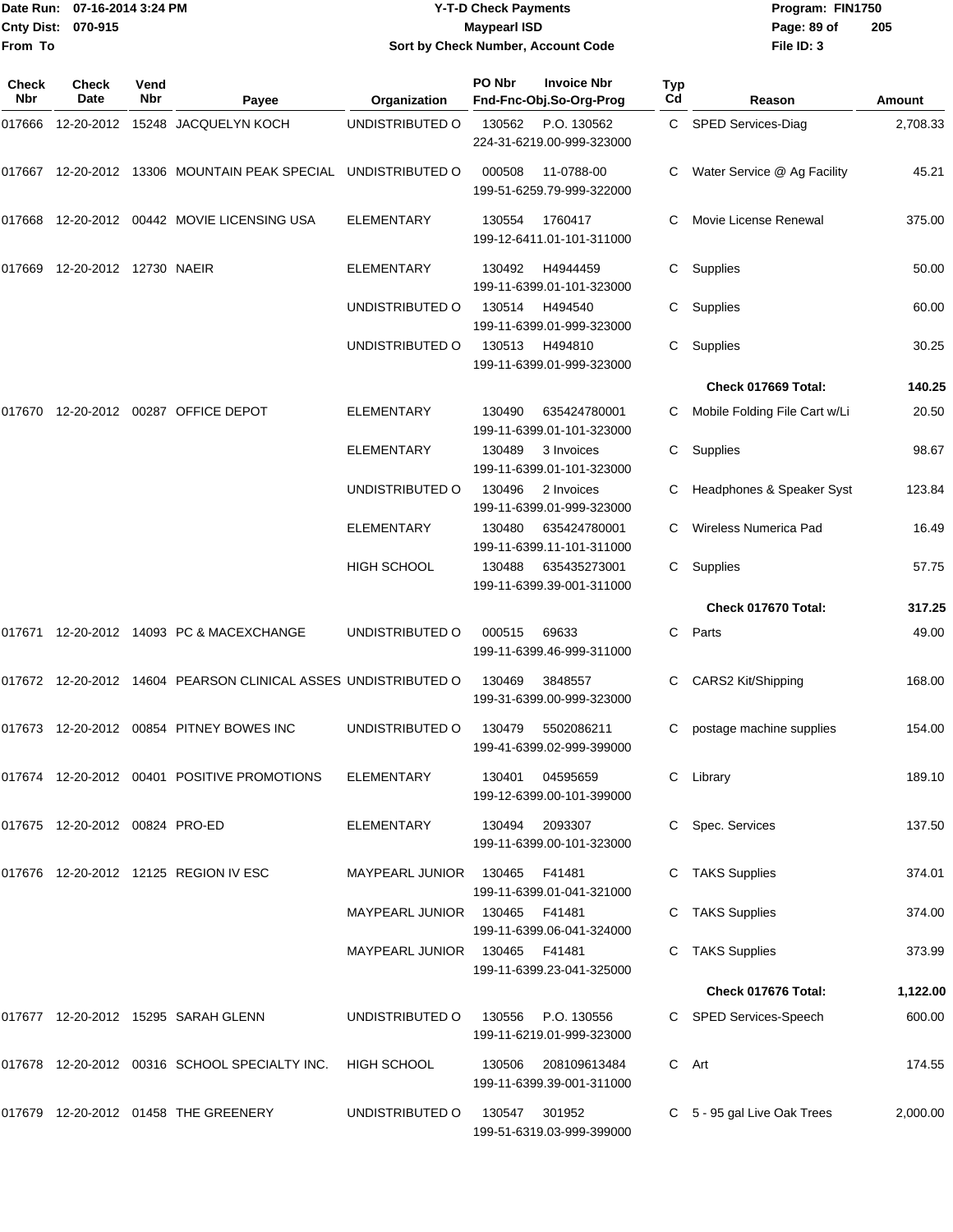| From To      | Date Run: 07-16-2014 3:24 PM<br>Cnty Dist: 070-915 |      |                                                                 |                      | <b>Y-T-D Check Payments</b><br><b>Maypearl ISD</b> | Sort by Check Number, Account Code           |     | Program: FIN1750<br>Page: 90 of<br>205<br>File ID: 3 |          |  |
|--------------|----------------------------------------------------|------|-----------------------------------------------------------------|----------------------|----------------------------------------------------|----------------------------------------------|-----|------------------------------------------------------|----------|--|
| <b>Check</b> | <b>Check</b>                                       | Vend |                                                                 |                      | PO Nbr                                             | <b>Invoice Nbr</b>                           | Typ |                                                      |          |  |
| Nbr          | Date                                               | Nbr  | Payee                                                           | Organization         |                                                    | Fnd-Fnc-Obj.So-Org-Prog                      | Cd  | Reason                                               | Amount   |  |
| 017680       |                                                    |      | 12-20-2012 13497 THE LINCOLN NAT. LIFE INS UNDISTRIBUTED O      |                      | 000507                                             | TASBMISD-BL-595<br>199-41-6429.01-999-399000 | C   | Employee Life Insurance Pre                          | 722.10   |  |
| 017681       |                                                    |      | 01-09-2013  14927  ALLIED WASTE                                 | <b>DISTRICT WIDE</b> | 000538                                             | 0794-007477422<br>199-51-6259.03-999-399000  | Y   | BasicGarbageService01/01-                            | 501.92   |  |
|              |                                                    |      | 017682 01-09-2013 13532 ANCHOR SPORTS                           | <b>DISTRICT WIDE</b> | 130522                                             | 3304<br>199-51-6319.03-999-399000            |     | Infield Conditioner for SB/BB                        | 1,645.00 |  |
|              |                                                    |      |                                                                 | <b>DISTRICT WIDE</b> | 130584                                             | 3318<br>199-51-6319.03-999-399000            | Y   | <b>Turface for Practice Field</b>                    | 1,150.00 |  |
|              |                                                    |      |                                                                 |                      |                                                    |                                              |     | Check 017682 Total:                                  | 2,795.00 |  |
| 017683       |                                                    |      | 01-09-2013 01530 ANDERSON, MARX & BOHL, DIR COST-ADMINIS        |                      | 000567                                             | 28440<br>199-41-6212.00-720-399000           | C   | Filling, Prep & Unload Servic                        | 625.00   |  |
|              |                                                    |      | 017684 01-09-2013 15158 ATHLETES WORLD, INC.                    | <b>DISTRICT WIDE</b> | 130431                                             | BBI003013-BK03<br>199-36-6399.04-999-399000  | Y   | Off Season Tee Shirts                                | 120.00   |  |
|              |                                                    |      |                                                                 | <b>DISTRICT WIDE</b> | 130396                                             | BBK003931-BK03<br>199-36-6399.03-999-399GHS  | Y   | <b>Girls Track Uniforms</b>                          | 1,125.00 |  |
|              |                                                    |      |                                                                 | <b>DISTRICT WIDE</b> | 130440                                             | BBC020710-BK04<br>199-36-6399.03-999-399BHS  | Y.  | <b>Track Equipment</b>                               | 135.00   |  |
|              |                                                    |      |                                                                 | <b>DISTRICT WIDE</b> | 130414                                             | BBI003014-BK03<br>199-36-6399.03-999-399BHS  | Y   | Johnson Track                                        | 147.00   |  |
|              |                                                    |      |                                                                 | <b>DISTRICT WIDE</b> | 130431                                             | BBI003013-BK03<br>199-36-6399.02-999-399000  | Y   | Off Season Tee Shirts                                | 180.00   |  |
|              |                                                    |      |                                                                 |                      |                                                    |                                              |     | Check 017684 Total:                                  | 1,707.00 |  |
| 017685       |                                                    |      | 01-09-2013 00069 ATMOS ENERGY                                   | <b>DISTRICT WIDE</b> | 000562                                             | 000925333<br>199-51-6259.00-999-399000       | Y   | Gas Service @ High School                            | 828.25   |  |
|              |                                                    |      |                                                                 | <b>DISTRICT WIDE</b> | 000562                                             | 000622831<br>199-51-6259.00-999-399000       | Y   | Gas Service @ LSK                                    | 1,339.28 |  |
|              |                                                    |      |                                                                 | <b>DISTRICT WIDE</b> | 000562                                             | 000145352<br>199-51-6259.00-999-399000       | Y   | Gas Service @ MMS                                    | 453.47   |  |
|              |                                                    |      |                                                                 | <b>DISTRICT WIDE</b> | 000562                                             | 117485883<br>199-51-6259.00-999-399000       |     | Y Gas Service @ WPA Buildin                          | 477.78   |  |
|              |                                                    |      |                                                                 |                      |                                                    |                                              |     | Check 017685 Total:                                  | 3,098.78 |  |
|              |                                                    |      | 017686  01-09-2013  00901  AVENUE FUEL DISTRIBUTO DISTRICT WIDE |                      | 000531                                             | 51338<br>199-34-6311.01-999-399000           |     | Y 925 gallons LS Diesel                              | 3,051.58 |  |
|              |                                                    |      | 017687 01-09-2013 15217 BAYLOR INSTITUTE OF REH DISTRICT WIDE   |                      | 000521                                             | 13073<br>199-36-6219.00-999-399000           |     | Y Athletic TrainingServices-No                       | 720.00   |  |
|              |                                                    |      | 017688  01-09-2013  14882  BETSY ROSS FLAG GIRLS  DISTRICT WIDE |                      | 130553                                             | 802228-T<br>199-41-6399.01-701-399000        | Y.  | New Flags                                            | 149.10   |  |
|              |                                                    |      | 017689 01-09-2013 00871 CARD SERVICE CENTER                     | <b>DISTRICT WIDE</b> | 000542                                             | 2469216MW0054N<br>199-41-6411.01-720-399000  |     | Y Mid-Winter                                         | 11.19    |  |
|              |                                                    |      | 017690 01-09-2013 00501 CHANNING BETE COMPANY DISTRICT WIDE     |                      | 130533                                             | 52583557<br>199-33-6399.00-001-399000        |     | Y CPR Class Literature                               | 178.90   |  |
|              |                                                    |      | 017691 01-09-2013 00217 CITY OF MAYPEARL                        | <b>DISTRICT WIDE</b> | 000524                                             | 1081<br>199-51-6259.01-999-399000            |     | Y Water Service @ LSK Yard                           | 21.00    |  |
|              |                                                    |      |                                                                 | <b>DISTRICT WIDE</b> | 000524 574                                         | 199-51-6259.01-999-399000                    |     | Y Water Service @ Old Junior                         | 32.00    |  |
|              |                                                    |      |                                                                 | <b>DISTRICT WIDE</b> | 000524                                             | 1394<br>199-51-6259.01-999-399000            |     | Y Water Service @ HS                                 | 41.00    |  |
|              |                                                    |      |                                                                 | <b>DISTRICT WIDE</b> | 000524                                             | - 383<br>199-51-6259.01-999-399000           |     | Y Water Service @ High Scho                          | 59.00    |  |
|              |                                                    |      |                                                                 | <b>DISTRICT WIDE</b> | 000524 82                                          | 199-51-6259.01-999-399000                    |     | Y Water Service @ WPA Buildi                         | 107.00   |  |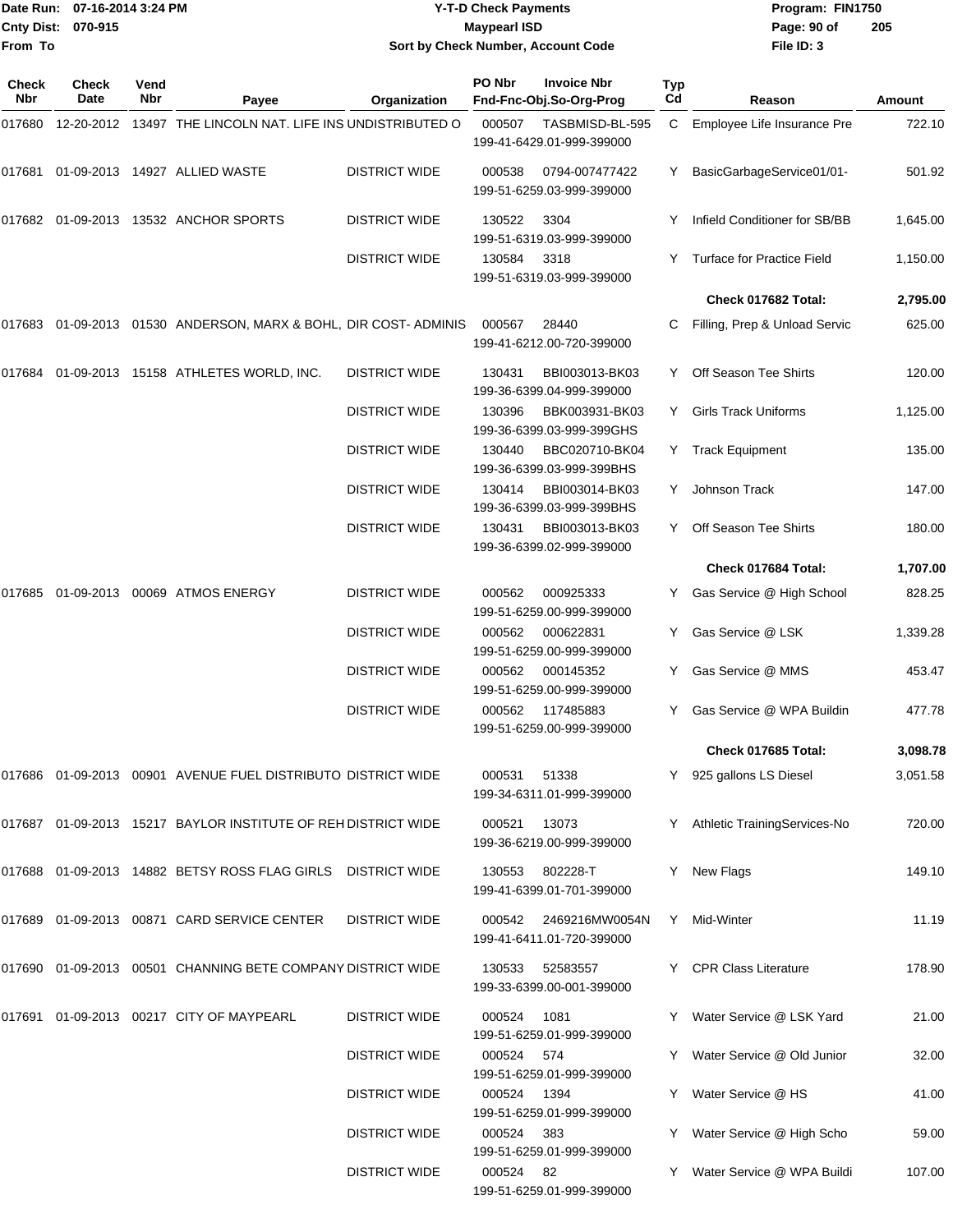|              | Date Run: 07-16-2014 3:24 PM |             |                                                         | <b>Y-T-D Check Payments</b> | Program: FIN1750    |                                               |           |                              |           |
|--------------|------------------------------|-------------|---------------------------------------------------------|-----------------------------|---------------------|-----------------------------------------------|-----------|------------------------------|-----------|
| From To      | Cnty Dist: 070-915           |             |                                                         |                             | <b>Maypearl ISD</b> | Sort by Check Number, Account Code            |           | Page: 91 of<br>File ID: 3    | 205       |
| Check<br>Nbr | <b>Check</b><br>Date         | Vend<br>Nbr | Payee                                                   | Organization                | PO Nbr              | <b>Invoice Nbr</b><br>Fnd-Fnc-Obj.So-Org-Prog | Typ<br>Cd | Reason                       | Amount    |
|              |                              |             |                                                         | <b>DISTRICT WIDE</b>        | 000524              | 1080<br>199-51-6259.01-999-399000             | Y         | Water Service @ LSK          | 236.60    |
|              |                              |             |                                                         | <b>DISTRICT WIDE</b>        | 000524              | 595<br>199-51-6259.01-999-399000              |           | Water Service @ Middle Sch   | 114.80    |
|              |                              |             |                                                         | <b>DISTRICT WIDE</b>        | 000524              | 80<br>199-51-6259.01-999-399000               | Y         | Water Service @ Ballfield    | 102.95    |
|              |                              |             |                                                         |                             |                     |                                               |           | Check 017691 Total:          | 714.35    |
| 017692       |                              |             | 01-09-2013  13566  CONNIE D. HAGEN, INC.                | <b>DISTRICT WIDE</b>        | 000528              | 38776T<br>199-34-6219.01-999-399000           | Y         | <b>DOT Testing</b>           | 96.20     |
|              |                              |             |                                                         | <b>DISTRICT WIDE</b>        | 000528              | 38700<br>199-34-6219.01-999-399000            | Y         | <b>DOT Testing</b>           | 57.50     |
|              |                              |             |                                                         | <b>DISTRICT WIDE</b>        | 000536              | 39027<br>199-34-6219.01-999-399000            | Y         | <b>DOT Testing</b>           | 115.00    |
|              |                              |             |                                                         |                             |                     |                                               |           | Check 017692 Total:          | 268.70    |
| 017693       |                              |             | 01-09-2013 15291 DALAINE FLETCHER                       | <b>DISTRICT WIDE</b>        | 130572              | P.O. 130572<br>199-31-6219.04-999-323000      | Y         | SPED Services-OT             | 2,065.00  |
| 017694       |                              |             | 01-09-2013 14524 DALLAS FREIGHTLINER-WE UNDISTRIBUTED O |                             | 130590              | P.O. 130590<br>199-34-6631.00-999-399000      | C         | MISD Van                     | 41,666.00 |
| 017695       |                              |             | 01-09-2013 12536 DESOTO JANITORIAL                      | <b>DISTRICT WIDE</b>        | 000537              | 119653-01<br>199-51-6319.01-999-399000        | Y         | Supplies                     | 395.00    |
|              |                              |             |                                                         | <b>DISTRICT WIDE</b>        | 000537              | 121490-00<br>199-51-6319.01-999-399000        | Y.        | Supplies                     | 250.07    |
|              |                              |             |                                                         | <b>DISTRICT WIDE</b>        | 130512              | 121679-00<br>199-36-6399.05-999-399000        | Y         | <b>Athletic Laundry</b>      | 550.31    |
|              |                              |             |                                                         | <b>DISTRICT WIDE</b>        | 000537              | 118905-00<br>199-51-6319.01-999-399000        | Y         | Supplies                     | 278.67    |
|              |                              |             |                                                         |                             |                     |                                               |           | Check 017695 Total:          | 1,474.05  |
|              |                              |             | 017696  01-09-2013  12885  DIRECT ENERGY                | <b>DISTRICT WIDE</b>        | 000526              | 1024180<br>199-51-6259.04-999-399000          |           | Y Electric Service@ OldElemC | 12.57     |
|              |                              |             |                                                         | <b>DISTRICT WIDE</b>        | 000526              | 1024180<br>199-51-6259.04-999-399000          | Y         | Electric Service @ CN Stora  | 11.68     |
|              |                              |             |                                                         | <b>DISTRICT WIDE</b>        | 000526              | 1024180<br>199-51-6259.04-999-399000          | Y         | Electric Service @ HS Ballp  | 49.83     |
|              |                              |             |                                                         | <b>DISTRICT WIDE</b>        | 000526              | 1024180<br>199-51-6259.04-999-399000          | Y         | Electric Service @ Old Elem  | 14.96     |
|              |                              |             |                                                         | <b>DISTRICT WIDE</b>        | 000526              | 1024180<br>199-51-6259.04-999-399000          |           | Electric Service @ Bus Barn  | 118.10    |
|              |                              |             |                                                         | <b>DISTRICT WIDE</b>        | 000522              | 1066294<br>199-51-6259.04-999-399000          | Y         | Electric Service @ Downtow   | 337.13    |
|              |                              |             |                                                         | <b>DISTRICT WIDE</b>        | 000526              | 1024180<br>199-51-6259.04-999-399000          | Y         | Electric Service @ OldElem   | 353.18    |
|              |                              |             |                                                         | <b>DISTRICT WIDE</b>        | 000526              | 1024180<br>199-51-6259.04-999-399000          | Y         | Electric Service @ WPA Bld   | 1,555.18  |
|              |                              |             |                                                         | <b>DISTRICT WIDE</b>        | 000526              | 1024180<br>199-51-6259.04-999-399000          | Y         | Electric Service @ HS Porta  | 105.74    |
|              |                              |             |                                                         | <b>DISTRICT WIDE</b>        | 000526              | 1024180<br>199-51-6259.04-999-399000          | Y         | Electric Service @ Old HS BI | 3,378.96  |
|              |                              |             |                                                         |                             |                     |                                               |           | Check 017696 Total:          | 5,937.33  |
|              |                              |             | 017697 01-09-2013 00950 DRAMATIC PUBLISHING             | <b>DISTRICT WIDE</b>        | 130519              | 1230807                                       |           | Y Theatre                    | 36.00     |

199-11-6399.32-041-311000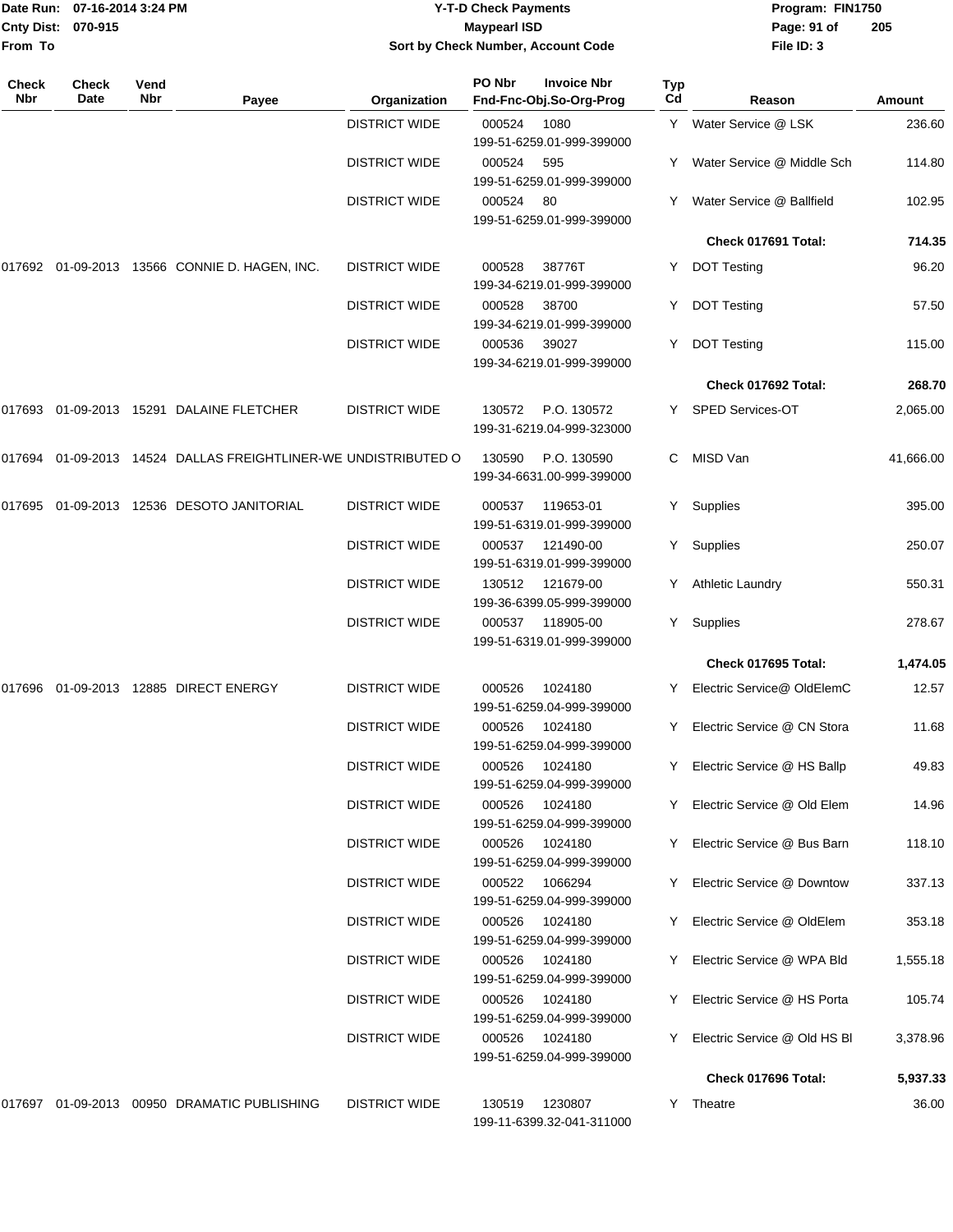|                    | Date Run: 07-16-2014 3:24 PM |
|--------------------|------------------------------|
| Cnty Dist: 070-915 |                              |
| From To            |                              |

## **Date Run: Program: FIN1750 07-16-2014 3:24 PM Y-T-D Check Payments Cnty Dist: Page: 92 of 070-915 Maypearl ISD Sort by Check Number, Account Code**

| Check<br>Nbr | <b>Check</b><br>Date   | Vend<br>Nbr | Payee                                                           | Organization             | PO Nbr | <b>Invoice Nbr</b><br>Fnd-Fnc-Obj.So-Org-Prog  | <b>Typ</b><br>Cd | Reason                       | Amount     |
|--------------|------------------------|-------------|-----------------------------------------------------------------|--------------------------|--------|------------------------------------------------|------------------|------------------------------|------------|
| 017698       | 01-09-2013             |             | 13639 EAST TEXAS COPY SYSTE                                     | <b>DISTRICT WIDE</b>     | 130540 | 159589<br>199-11-6399.12-001-311000            |                  | Y staples                    | 243.50     |
|              |                        |             |                                                                 | <b>HIGH SCHOOL</b>       | 000565 | 160487<br>199-11-6269.00-001-311000            |                  | <b>Copier Charges</b>        | 69.24      |
|              |                        |             |                                                                 | <b>MAYPEARL JUNIOR</b>   | 000565 | 160487<br>199-11-6269.00-041-311000            |                  | <b>Copier Charges</b>        | 76.62      |
|              |                        |             |                                                                 | <b>ELEMENTARY</b>        | 000565 | 160487<br>199-11-6269.00-101-311000            | С                | <b>Copier Charges</b>        | 134.45     |
|              |                        |             |                                                                 | <b>ELEMENTARY</b>        | 000565 | 160487<br>199-11-6269.00-101-399000            |                  | <b>Copier Charges</b>        | 80.25      |
|              |                        |             |                                                                 | <b>HIGH SCHOOL</b>       | 000565 | 160487<br>199-11-6269.01-001-311000            | С                | <b>Copier Charges</b>        | 111.84     |
|              |                        |             |                                                                 | MAYPEARL JUNIOR          | 000565 | 160487<br>199-11-6269.01-041-311000            | С                | <b>Copier Charges</b>        | 88.67      |
|              |                        |             |                                                                 | <b>DIR COST- ADMINIS</b> | 000565 | 160487<br>199-41-6249.00-720-399000            | С                | <b>Copier Charges</b>        | 117.81     |
|              |                        |             |                                                                 |                          |        |                                                |                  | Check 017698 Total:          | 922.38     |
| 017699       |                        |             | 01-09-2013  00099  EDUCATION SERVICE CENT DISTRICT WIDE         |                          | 000530 | 116097<br>199-13-6230.00-999-311000            |                  | Reg Coop Services -2nd qua   | 526.00     |
| 017700       |                        |             | 01-09-2013 01547 EICHELBAUM WARDELL HA DIR COST- ADMINIS        |                          | 000568 | 43442<br>199-41-6211.00-720-399000             | C.               | <b>Legal Services</b>        | 493.50     |
| 017701       |                        |             | 01-09-2013 00038 ELLIS CENTRAL APPRAISAL DISTRICT WIDE          |                          | 000543 | $13 - 1 - 13$<br>199-41-6213.00-703-399000     | Y                | 1st Qtr. Payment 2013 EAD    | 7,709.88   |
|              |                        |             | 017702 01-09-2013 00337 ELLIS COUNTY TAX A/C                    | <b>DISTRICT WIDE</b>     | 000544 | Invoice<br>199-41-6213.00-703-399000           |                  | Fee-Collection Ad Valorem T  | 2,820.00   |
| 017703       |                        |             | 01-09-2013 14295 FRONTLINE PLACEMENT TE DISTRICT WIDE           |                          | 000547 | <b>INVUS16647</b><br>199-11-6399.45-999-399000 | Y                | Veritime Monthly Fee - Dece  | 205.50     |
|              |                        |             | 017704 01-09-2013 00626 GALE GROUP                              | <b>DISTRICT WIDE</b>     | 130537 | 97988612<br>199-12-6329.00-001-399000          | Y                | subscription renewal         | 776.73     |
| 017705       |                        |             | 01-09-2013 12341 GRAINGER INDUSTRIAL SU DISTRICT WIDE           |                          | 000539 | 9017285827<br>199-51-6319.02-999-399000        | Y                | Run Capacitor                | 6.26       |
|              |                        |             |                                                                 | <b>DISTRICT WIDE</b>     | 000532 | 823919279<br>199-51-6319.02-999-399000         |                  | Y Supplies                   | 106.38     |
|              |                        |             |                                                                 |                          |        |                                                |                  | Check 017705 Total:          | 112.64     |
|              |                        |             | 017706  01-09-2013  14120  HARRIS COMPUTER SYSTE DISTRICT WIDE  |                          | 000569 | XT00075123<br>240-00-5749.00-000-300000        | C.               | EZSchoolPay Fees 12/01-12    | 58.75      |
|              |                        |             | 017707  01-09-2013  15310  HERITAGEONE ROOFING, I DISTRICT WIDE |                          | 000546 | CertifofPayment<br>199-51-6629.00-999-399000   | Y                | Initial Roof Payment         | 179,460.00 |
| 017708       | 01-09-2013 00243 HILCO |             |                                                                 | UNDISTRIBUTED O          | 000570 | 4706839800<br>199-51-6259.04-999-399000        |                  | Electric Service @ Marquee   | 57.08      |
|              |                        |             |                                                                 | UNDISTRIBUTED O          | 000570 | 4705171500<br>199-51-6259.04-999-399000        |                  | Electric Service@SecurityLig | 31.27      |
|              |                        |             |                                                                 | UNDISTRIBUTED O          | 000570 | 4705273700<br>199-51-6259.04-999-399000        |                  | Electric Service @ Fuel Tan  | 30.54      |
|              |                        |             |                                                                 | UNDISTRIBUTED O          | 000570 | 4602563301<br>199-51-6259.04-999-399000        |                  | Electric @ High School       | 1,667.16   |
|              |                        |             |                                                                 | UNDISTRIBUTED O          | 000570 | 4705335301<br>199-51-6259.04-999-399000        |                  | Electric Service @ MMS       | 3,239.35   |
|              |                        |             |                                                                 | UNDISTRIBUTED O          | 000570 | 4602266500<br>199-51-6259.04-999-399000        | С                | Electric @ Athletic Facility | 401.49     |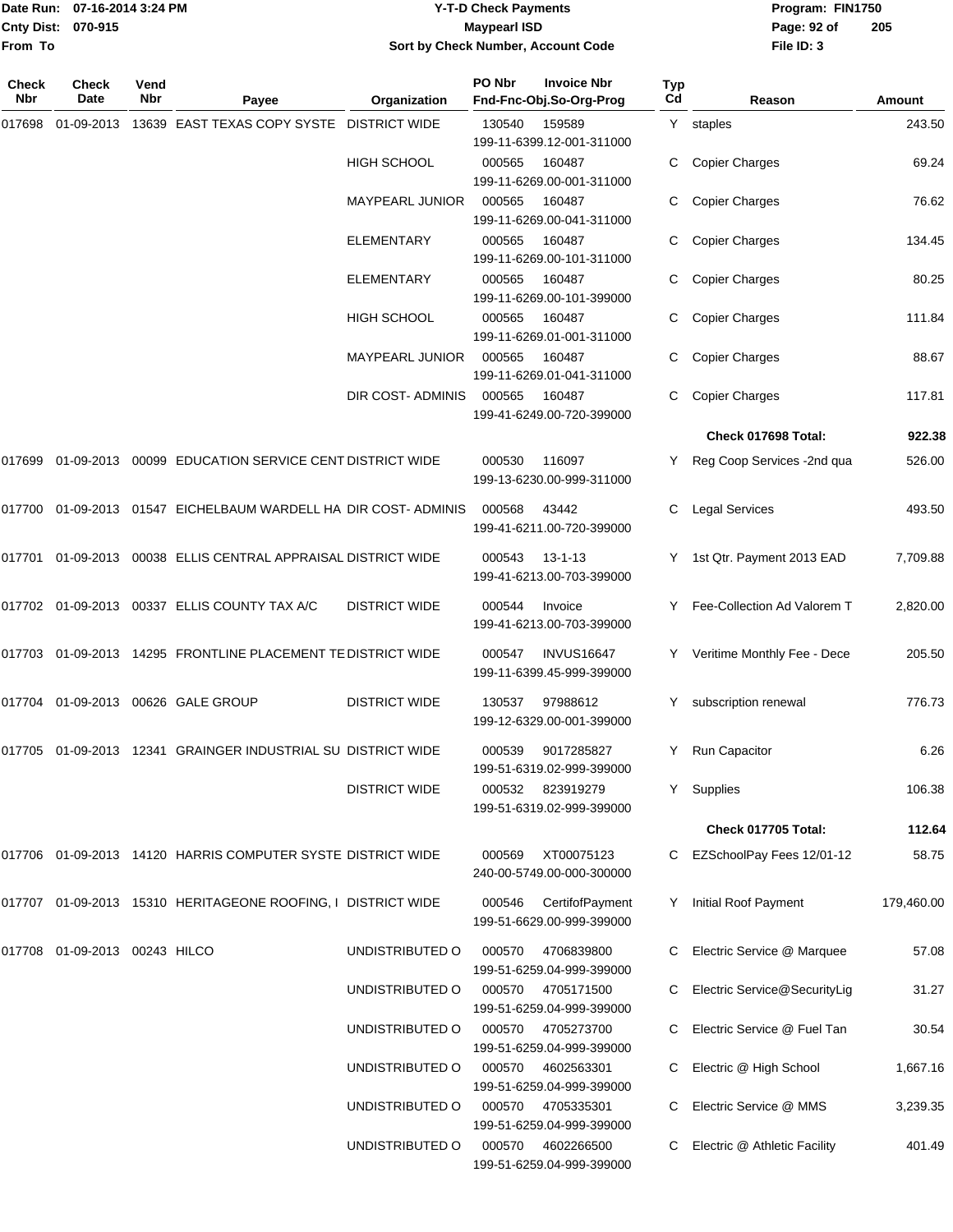| From To             | Date Run: 07-16-2014 3:24 PM<br>Cnty Dist: 070-915 |             |                                                                            |                      | <b>Y-T-D Check Payments</b><br><b>Maypearl ISD</b> | Sort by Check Number, Account Code              |           | Program: FIN1750<br>Page: 93 of<br>File ID: 3 | 205      |
|---------------------|----------------------------------------------------|-------------|----------------------------------------------------------------------------|----------------------|----------------------------------------------------|-------------------------------------------------|-----------|-----------------------------------------------|----------|
| <b>Check</b><br>Nbr | Check<br>Date                                      | Vend<br>Nbr | Payee                                                                      | Organization         | PO Nbr                                             | <b>Invoice Nbr</b><br>Fnd-Fnc-Obj.So-Org-Prog   | Typ<br>Cd | Reason                                        | Amount   |
|                     |                                                    |             |                                                                            | UNDISTRIBUTED O      | 000570                                             | 4706312901<br>199-51-6259.04-999-399000         | C.        | Electric Service @ LSK                        | 2,194.93 |
|                     |                                                    |             |                                                                            | UNDISTRIBUTED O      | 000570                                             | 4706783900<br>199-51-6259.78-999-322000         | С         | Electric Service @ Ag Buildi                  | 1,034.33 |
|                     |                                                    |             |                                                                            |                      |                                                    |                                                 |           | Check 017708 Total:                           | 8,656.15 |
| 017709              |                                                    |             | 01-09-2013  00612  HOME DEPOT CREDIT SER  DISTRICT WIDE                    |                      | 130436                                             | 65050002052769<br>199-51-6319.03-999-399000     | Y.        | <b>MEF LIVING LAB</b>                         | 599.65   |
|                     |                                                    |             |                                                                            | <b>DISTRICT WIDE</b> | 130515                                             | 65050000895334<br>199-11-6399.01-999-323000     | Y.        | Supplies                                      | 112.96   |
|                     |                                                    |             |                                                                            |                      |                                                    |                                                 |           | Check 017709 Total:                           | 712.61   |
|                     |                                                    |             |                                                                            | <b>DISTRICT WIDE</b> | 130427                                             | 232100630687<br>199-11-6399.01-101-323000       | Y.        | Reimbursement-Supplies                        | 47.47    |
| 017711              |                                                    |             | 01-09-2013 12505 MAYPEARL FEED STORE                                       | UNDISTRIBUTED O      | 000566                                             | 584209<br>199-51-6319.02-999-399000             | С         | 6 Keys                                        | 12.00    |
|                     |                                                    |             |                                                                            | UNDISTRIBUTED O      | 000566                                             | 584218<br>199-51-6319.02-999-399000             | С         | 12 Keys                                       | 24.00    |
|                     |                                                    |             |                                                                            |                      |                                                    |                                                 |           | Check 017711 Total:                           | 36.00    |
|                     | 017712 01-09-2013 00631 MCI                        |             |                                                                            | <b>DISTRICT WIDE</b> | 000527                                             | 08638700105<br>199-51-6259.02-999-399000        | Y.        | Long Distance Service                         | 175.10   |
|                     |                                                    |             | 017713 01-09-2013 13306 MOUNTAIN PEAK SPECIAL DISTRICT WIDE                |                      | 000534                                             | 11-0788-00<br>199-51-6259.79-999-322000         |           | Water Service @ Ag Facility                   | 42.12    |
| 017714              |                                                    |             | 01-09-2013 15306 MUSIC IS ELEMENTARY                                       | <b>ELEMENTARY</b>    | 130565                                             | 202129<br>199-11-6399.10-101-311000             | С         | <b>Music Supplies</b>                         | 442.20   |
|                     |                                                    |             | 017715 01-09-2013 15048 NBI TRUCK TIRE & SERVICE DISTRICT WIDE             |                      | 000545                                             | 8288<br>199-34-6311.00-999-399000               | Y         | Tires and Fees - F250                         | 1,134.10 |
|                     |                                                    |             |                                                                            | <b>DISTRICT WIDE</b> | 000545                                             | 8261<br>199-34-6311.00-999-399000               | Y         | Tires and Fees-Suburban                       | 870.44   |
|                     |                                                    |             |                                                                            |                      |                                                    |                                                 |           | Check 017715 Total:                           | 2,004.54 |
|                     |                                                    |             | 017716 01-09-2013 00287 OFFICE DEPOT                                       | <b>DISTRICT WIDE</b> | 130544                                             | 637339996001<br>199-11-6399.01-101-323000       |           | Y Supplies                                    | 184.01   |
|                     |                                                    |             | 017717 01-09-2013 14604 PEARSON CLINICAL ASSES DISTRICT WIDE               |                      | 130525                                             | 3855906<br>199-31-6399.00-999-323000            |           | Y Conners 3 Software Kit/S/H                  | 682.50   |
|                     |                                                    |             | 017718 01-09-2013 13117 PIEPER ENTERPRISES, INC. DISTRICT WIDE             |                      | 000533                                             | 29962<br>199-51-6249.00-999-399000              |           | Y MISD Ballfield                              | 791.00   |
|                     |                                                    |             | 017719  01-09-2013  14543  RENAISSANCE LEARNING, I MAYPEARL JUNIOR  130592 |                      |                                                    | P.O. 130592<br>199-11-6639.48-041-311000        |           | C subscription addition                       | 715.47   |
|                     |                                                    |             | 017720 01-09-2013 15307 RESIDENCE INN WACO                                 | <b>DISTRICT WIDE</b> | 130583                                             | P.O. 130583<br>199-36-6499.05-001-399000        | Y.        | <b>Baseball Clinic Hotel</b>                  | 271.18   |
|                     |                                                    |             | 017721 01-09-2013 15297 RICHARD L. PECK                                    | UNDISTRIBUTED O      | 130587                                             | P.O. 130587<br>199-31-6219.00-999-323000        |           | C SPED Services-Peck                          | 1,350.00 |
|                     | 017722 01-09-2013 00720 RISO, INC                  |             |                                                                            | <b>DISTRICT WIDE</b> | 000535                                             | 5242504<br>199-41-6219.07-999-399000            |           | Y Riso Copy Charges                           | 27.74    |
|                     |                                                    |             | 017723 01-09-2013 00316 SCHOOL SPECIALTY INC. ELEMENTARY                   |                      | 130564                                             | 308101501085<br>199-11-6399.00-101-311MEF       |           | C Supplies                                    | 608.16   |
|                     |                                                    |             | 017724 01-09-2013 14794 SCOTT AND WHITE HEALTH MAYPEARL JUNIOR             |                      | 130597                                             | P.O. 130597<br>199-11-6399.05-041-311000        |           | C Training                                    | 150.00   |
|                     |                                                    |             |                                                                            | MAYPEARL JUNIOR      |                                                    | 130597 P.O. 130597<br>199-31-6399.00-041-399000 |           | C Training                                    | 150.00   |

**Check 017724 Total: 300.00**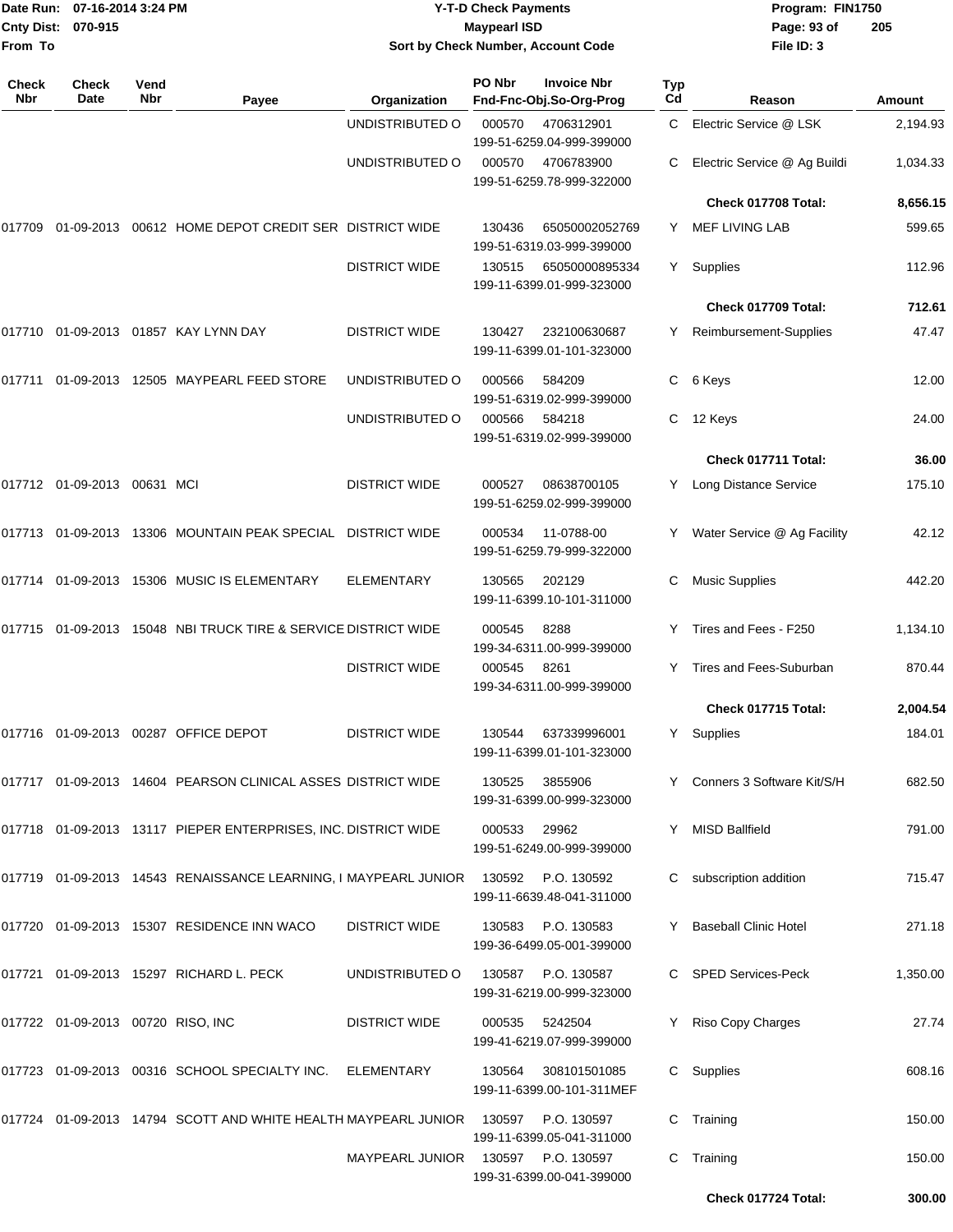#### Date Run: 07-16-2014 3:24 PM **Program:** FIN1750 **Cnty Dist:** 070-915 **Page: 94 of MaypearI ISD Page: 94 of Y-T-D Check Payments 070-915 Maypearl ISD Sort by Check Number, Account Code**

| Check<br>Nbr | Check<br>Date | Vend<br>Nbr | Payee                                                    | Organization         | PO Nbr | <b>Invoice Nbr</b><br>Fnd-Fnc-Obj.So-Org-Prog | Typ<br>Cd | Reason                              | Amount   |
|--------------|---------------|-------------|----------------------------------------------------------|----------------------|--------|-----------------------------------------------|-----------|-------------------------------------|----------|
| 017725       | 01-09-2013    |             | 15292 SHANNON SAMPLES                                    | <b>DISTRICT WIDE</b> | 130570 | P.O. 130570<br>199-31-6219.04-999-323000      | Y.        | SPED Services-OT sub                | 380.00   |
| 017726       |               |             | 01-09-2013 15290 SIMPLEXGRINNELL, LP                     | <b>DISTRICT WIDE</b> | 130503 | 68462799<br>199-51-6319.02-999-399000         | Y         | Fire Extinguisher                   | 850.00   |
|              |               |             |                                                          | <b>DISTRICT WIDE</b> | 130450 | 75807585<br>199-51-6319.02-999-399000         | Y         | services                            | 900.46   |
|              |               |             |                                                          |                      |        |                                               |           | Check 017726 Total:                 | 1,750.46 |
| 017727       |               |             | 01-09-2013 13383 SKYBEAM TEXAS                           | <b>DISTRICT WIDE</b> | 000523 | 813710001004619<br>199-53-6249.04-999-399000  | Y         | Internet-01/08/13-02/07/13          | 3,000.00 |
| 017728       |               |             | 01-09-2013 15296 SOIL EXPRESS                            | <b>DISTRICT WIDE</b> | 130511 | 7574<br>199-51-6319.04-999-399000             | Y         | <b>Maintenance Supplies</b>         | 3,784.20 |
| 017729       |               |             | 01-09-2013 15308 SPARTAN VOLLEYBALL CLUHIGH SCHOOL       |                      | 130589 | P.O. 130589<br>199-36-6499.01-001-399000      | С         | JV Volleyball Tourney               | 150.00   |
| 017730       |               |             | 01-09-2013 15309 SPECTRUM TRAINING SYST ELEMENTARY       |                      | 130595 | P.O. 130595<br>199-11-6399.06-101-324000      | С         | Training                            | 440.00   |
| 017731       |               |             | 01-09-2013 00997 TAMMY ODGERS                            | <b>ELEMENTARY</b>    | 130585 | P.O. 130585<br>199-11-6399.01-101-321000      | С         | <b>UIL Reimbursement</b>            | 210.62   |
| 017732       |               |             | 01-09-2013 12471 TEXAS DEPARTMENT OF P DISTRICT WIDE     |                      | 000529 | CR-11211-0858<br>199-41-6219.10-701-399000    | Y         | <b>Criminal Records Service</b>     | 6.00     |
| 017733       |               |             | 01-09-2013  01295  TEXAS LIBRARY ASSOCIATI DISTRICT WIDE |                      | 130566 | P.O. 130566<br>199-12-6411.00-001-399000      | Y         | Membership/Dues                     | 125.00   |
|              |               |             |                                                          | <b>DISTRICT WIDE</b> | 130566 | P.O. 130566<br>199-12-6399.04-001-399000      | Y         | Membership/Dues                     | 250.00   |
|              |               |             |                                                          |                      |        |                                               |           | Check 017733 Total:                 | 375.00   |
| 017734       |               |             | 01-09-2013 15294 THE COOPER INSTITUTE                    | <b>DISTRICT WIDE</b> | 130521 | 44515<br>199-11-6399.45-999-399000            | Y         | software hosting                    | 1,068.00 |
| 017735       |               |             | 01-09-2013  01049 THYSSENKRUPP ELEVATO DISTRICT WIDE     |                      | 000549 | 3000349410<br>199-51-6319.02-999-399000       | Y         | <b>HS Elevator Maintenance</b>      | 289.50   |
|              |               |             |                                                          | <b>DISTRICT WIDE</b> | 000549 | 3000349411<br>199-51-6319.02-999-399000       |           | Y LSK Elevator Maintenance          | 289.50   |
|              |               |             |                                                          |                      |        |                                               |           | Check 017735 Total:                 | 579.00   |
| 017736       |               |             | 01-09-2013 14610 TIMOTHY T. HAYASHI                      | <b>DISTRICT WIDE</b> | 000519 | Whitney<br>199-36-6219.00-999-399000          | Y.        | <b>MMS Football Official Driver</b> | 16.65    |
|              |               |             |                                                          | <b>DISTRICT WIDE</b> | 000519 | Whitney<br>199-36-6219.00-999-399000          | Y         | MMS Football Official -             | 120.00   |
|              |               |             |                                                          |                      |        |                                               |           | Check 017736 Total:                 | 136.65   |
| 017737       |               |             | 01-09-2013 13035 TRACY SHEFFER                           | UNDISTRIBUTED O      | 130591 | 10657166<br>199-51-6319.03-999-399000         | C         | <b>Pond Supplies</b>                | 98.60    |
| 017738       |               |             | 01-09-2013 14289 TRUDIE HEAD                             | <b>DISTRICT WIDE</b> | 130571 | P.O. 130571<br>224-11-6219.00-999-323000      |           | Y SPED Services-Reading             | 793.64   |
| 017739       |               |             | 01-09-2013 00134 TXU ENERGY                              | <b>DISTRICT WIDE</b> | 000525 | 4646784<br>199-51-6259.04-999-399000          | Y.        | Security Light @ LSK                | 69.20    |
|              |               |             |                                                          | <b>DISTRICT WIDE</b> | 000525 | 4646319<br>199-51-6259.04-999-399000          | Y         | Security Lights @ HS Ballpa         | 69.20    |
|              |               |             |                                                          | <b>DISTRICT WIDE</b> | 000525 | 4678435<br>199-51-6259.04-999-399000          | Y         | Security Lights @ Admin             | 63.50    |
|              |               |             |                                                          | <b>DISTRICT WIDE</b> | 000525 | 4701313<br>199-51-6259.04-999-399000          |           | Security Lights @ Bus Barn          | 27.71    |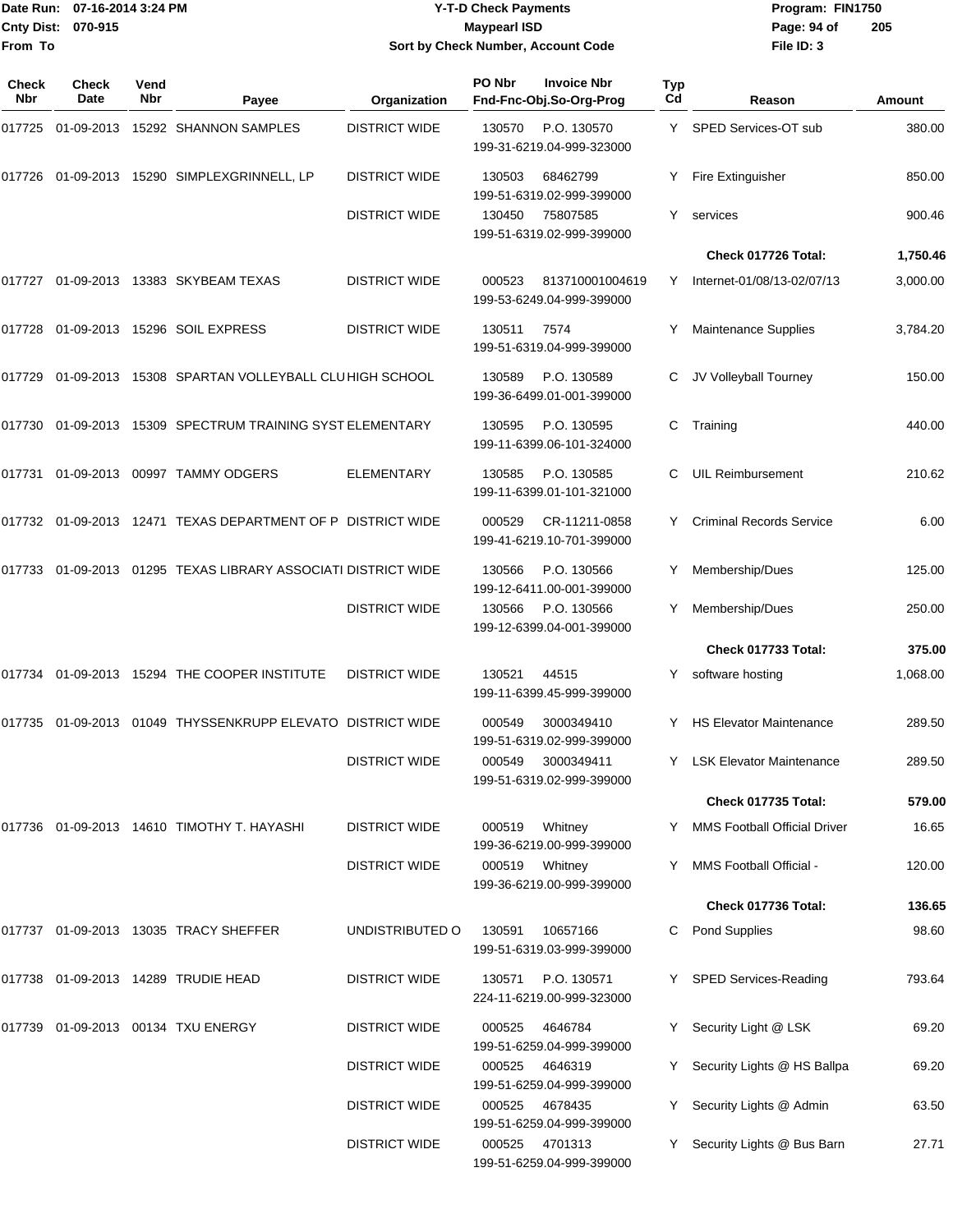| From To             | Date Run: 07-16-2014 3:24 PM<br>Cnty Dist: 070-915 |                    |                                                                     |                      | <b>Y-T-D Check Payments</b><br><b>Maypearl ISD</b> | Sort by Check Number, Account Code                                |           | Program: FIN1750<br>Page: 95 of<br>File ID: 3 | 205      |
|---------------------|----------------------------------------------------|--------------------|---------------------------------------------------------------------|----------------------|----------------------------------------------------|-------------------------------------------------------------------|-----------|-----------------------------------------------|----------|
| <b>Check</b><br>Nbr | Check<br>Date                                      | Vend<br><b>Nbr</b> | Payee                                                               | Organization         | PO Nbr                                             | <b>Invoice Nbr</b><br>Fnd-Fnc-Obj.So-Org-Prog                     | Typ<br>Cd | Reason                                        | Amount   |
|                     |                                                    |                    |                                                                     | <b>DISTRICT WIDE</b> | 000525                                             | 4406906                                                           |           | Y Security Light @ Old Ag Bld                 | 31.73    |
|                     |                                                    |                    |                                                                     | <b>DISTRICT WIDE</b> | 000525                                             | 199-51-6259.04-999-399000<br>4406937<br>199-51-6259.04-999-399000 |           | Security Light @ Old Ag Bld                   | 141.42   |
|                     |                                                    |                    |                                                                     |                      |                                                    |                                                                   |           | Check 017739 Total:                           | 402.76   |
|                     | 017740 01-09-2013 13063 US BANK                    |                    |                                                                     | <b>DISTRICT WIDE</b> | 000548                                             | 3292325<br>599-71-6599.00-999-399000                              | Y         | <b>Bond Fees</b>                              | 323.25   |
|                     |                                                    |                    | 017741 01-09-2013 00253 VERIZON SOUTHWEST                           | <b>DISTRICT WIDE</b> | 000555                                             | 416580372500039<br>199-51-6259.02-999-399000                      |           | Y Telephone Service                           | 794.20   |
|                     |                                                    |                    | 017742 01-09-2013 00460 VINEYARD'S AUTO SUPPLY DISTRICT WIDE        |                      | 000541                                             | D353210<br>199-34-6219.00-999-399000                              |           | Oil, FuelFilter, AirFilter&Batte              | 764.84   |
|                     | 017743  01-09-2013  00141  WAL MART                |                    |                                                                     | <b>DISTRICT WIDE</b> | 130435                                             | 00000238<br>199-11-6399.11-001-311000                             | Y.        | Thanksgiving supplies                         | 49.07    |
|                     |                                                    |                    |                                                                     | <b>DISTRICT WIDE</b> | 130460                                             | 234000867961<br>199-11-6399.12-001-323000                         | Y.        | supplies for Life Skills                      | 93.40    |
|                     |                                                    |                    |                                                                     | <b>DISTRICT WIDE</b> | 130493                                             | 234000498487<br>199-31-6339.00-001-399000                         | Y.        | supplies                                      | 84.55    |
|                     |                                                    |                    |                                                                     | <b>DISTRICT WIDE</b> | 130459                                             | 234000042086<br>199-11-6399.11-001-311000                         | Y.        | supplies                                      | 173.66   |
|                     |                                                    |                    |                                                                     | <b>DISTRICT WIDE</b> | 130502                                             | 234100385280<br>240-35-6342.00-999-399000                         |           | Y CN-R. Leal                                  | 142.13   |
|                     |                                                    |                    |                                                                     |                      |                                                    |                                                                   |           | Check 017743 Total:                           | 542.81   |
|                     |                                                    |                    | 017744 01-09-2013 13926 WAXAHACHIE FORD MERC DISTRICT WIDE          |                      | 000540                                             | 35612<br>199-34-6219.00-999-399000                                |           | Y Valve and Latches                           | 159.72   |
|                     |                                                    |                    | 017745 01-09-2013 01145 WELDERS WAREHOUSE CO DISTRICT WIDE          |                      | 000550                                             | 18713<br>199-51-6319.02-999-399000                                | Y.        | Tank Rental 11/01/12-11/30/                   | 76.00    |
|                     |                                                    |                    | 017746  01-17-2013  15209  AIR CLINIC ELLIS COUNTY LUNDISTRIBUTED O |                      | 000610                                             | 656<br>199-51-6249.01-999-399000                                  | C         | Chemically Clean10-MS                         | 500.00   |
|                     |                                                    |                    |                                                                     | UNDISTRIBUTED O      | 000610                                             | 657<br>199-51-6249.01-999-399000                                  |           | C Chemically Clean16Conden                    | 800.00   |
|                     |                                                    |                    |                                                                     |                      |                                                    |                                                                   |           | Check 017746 Total:                           | 1,300.00 |
|                     |                                                    |                    | 017747 01-17-2013 13517 ALAN TITTLE                                 | UNDISTRIBUTED O      | 000577                                             | Keene<br>199-36-6219.00-999-399000                                |           | C MMS GBBall Official - 3 gam                 | 90.00    |
|                     |                                                    |                    |                                                                     | UNDISTRIBUTED O      | 000577                                             | Keene<br>199-36-6219.00-999-399000                                |           | <b>MMS GBBall Official Driver</b>             | 15.58    |
|                     |                                                    |                    |                                                                     |                      |                                                    |                                                                   |           | Check 017747 Total:                           | 105.58   |
|                     |                                                    |                    | 017748 01-17-2013 15247 ANTHONY JEFFERSON                           | UNDISTRIBUTED O      | 000585                                             | Godley<br>199-36-6219.00-999-399000                               |           | MHS BBBall SubVarsity                         | 35.00    |
|                     |                                                    |                    |                                                                     | UNDISTRIBUTED O      | 000585                                             | Godley<br>199-36-6219.00-999-399000                               |           | MHS BBBall SubVar Driver                      | 22.14    |
|                     |                                                    |                    |                                                                     |                      |                                                    |                                                                   |           | Check 017748 Total:                           | 57.14    |
|                     |                                                    |                    | 017749 01-17-2013 12951 ARCHIPELAGO LEARNING                        | UNDISTRIBUTED O      | 130603                                             | <b>INV0070451</b><br>199-11-6399.45-999-399000                    | С         | subscription renewal                          | 4,889.65 |
|                     |                                                    |                    | 017750 01-17-2013 01256 AT&T MOBILITY                               | UNDISTRIBUTED O      | 000591                                             | 824711164<br>199-52-6259.00-999-399000                            |           | <b>Bus Cell Phone Service</b>                 | 127.41   |
|                     |                                                    |                    | 017751 01-17-2013 15158 ATHLETES WORLD, INC.                        | UNDISTRIBUTED O      | 130558                                             | BBH003826-BK04<br>199-36-6399.02-999-399FOO                       | С         | offseason shirts                              | 201.00   |
|                     |                                                    |                    |                                                                     | UNDISTRIBUTED O      | 130523                                             | BBI003023-BK02<br>199-36-6399.03-999-399GHS                       | C         | <b>Girls Track Undershirts</b>                | 375.00   |
|                     |                                                    |                    |                                                                     | UNDISTRIBUTED O      | 130558                                             | BBH003826-BK04<br>199-36-6399.04-999-399000                       |           | C offseason shirts                            | 99.00    |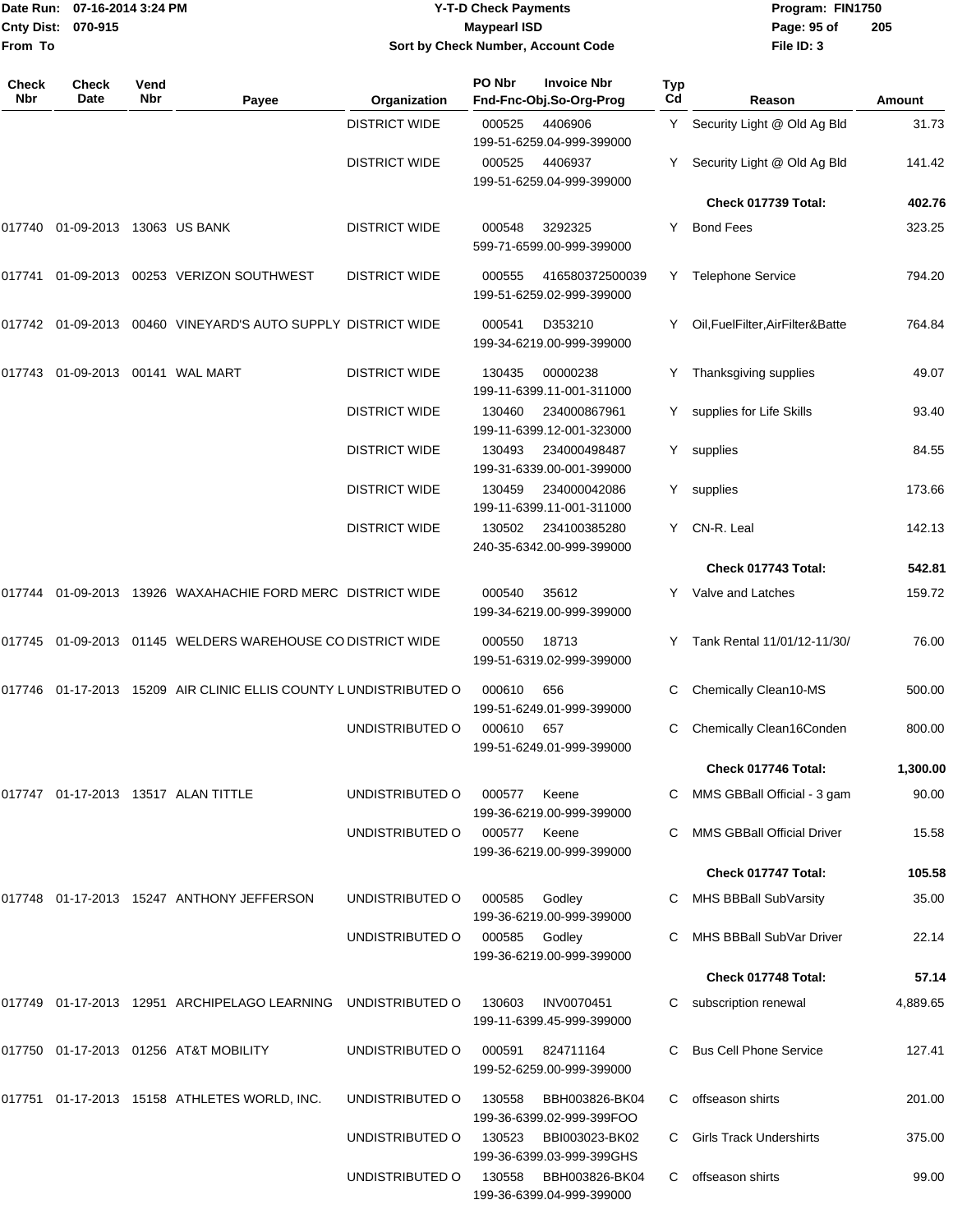|                              | Date Run: 07-16-2014 3:24 PM |             |                                                                 |                    | <b>Y-T-D Check Payments</b> |                                                |                  | Program: FIN1750                  |          |
|------------------------------|------------------------------|-------------|-----------------------------------------------------------------|--------------------|-----------------------------|------------------------------------------------|------------------|-----------------------------------|----------|
| <b>Cnty Dist:</b><br>From To | 070-915                      |             |                                                                 |                    | <b>Maypearl ISD</b>         | Sort by Check Number, Account Code             |                  | Page: 96 of<br>File ID: 3         | 205      |
| Check<br>Nbr                 | Check<br>Date                | Vend<br>Nbr | Payee                                                           | Organization       | PO Nbr                      | <b>Invoice Nbr</b><br>Fnd-Fnc-Obj.So-Org-Prog  | <b>Typ</b><br>Cd | Reason                            | Amount   |
|                              |                              |             |                                                                 | <b>HIGH SCHOOL</b> | 130560                      | BBL003922-BK02                                 | C.               | Softball Equip                    | 164.00   |
|                              |                              |             |                                                                 |                    |                             | 199-36-6399.13-001-399000                      |                  |                                   |          |
|                              |                              |             |                                                                 |                    |                             |                                                |                  | Check 017751 Total:               | 839.00   |
|                              |                              |             | 017752 01-17-2013 15217 BAYLOR INSTITUTE OF REH UNDISTRIBUTED O |                    | 000580                      | 13054<br>199-36-6219.00-999-399000             | С                | Athletic TrainingServices-Oc      | 1,155.00 |
|                              |                              |             | 017753 01-17-2013 15280 BEST WESTERN PLUS SUN HIGH SCHOOL       |                    | 130390                      | P.O. 130390<br>199-11-6411.29-001-311B00       | С                | <b>Band Clinic</b>                | 190.50   |
|                              |                              |             | 017754 01-17-2013 00593 BLUE BELL CREAMERIES                    | ELEMENTARY         | 000600                      | Misc. Invoices<br>240-35-6341.00-101-399000    | С                | Ice Cream Products                | 607.05   |
|                              |                              |             |                                                                 | ELEMENTARY         | 000600                      | Misc. Invoices<br>240-35-6341.00-101-399000    | С                | Ice Cream Products                | 161.10   |
|                              |                              |             |                                                                 | HIGH SCHOOL        | 000600                      | Misc. Invoices<br>240-35-6341.01-001-399000    | С                | Ice Cream Products                | 511.02   |
|                              |                              |             |                                                                 |                    |                             |                                                |                  | Check 017754 Total:               | 1,279.17 |
| 017755                       |                              |             | 01-17-2013 00956 BORDENS, INC.                                  | MAYPEARL JUNIOR    | 000601                      | 655458<br>240-35-6341.00-041-399000            | С                | <b>Milk Products</b>              | 522.20   |
|                              |                              |             |                                                                 | ELEMENTARY         | 000601                      | 655458<br>240-35-6341.00-101-399000            | С                | <b>Milk Products</b>              | 1,310.93 |
|                              |                              |             |                                                                 | <b>HIGH SCHOOL</b> | 000601                      | 655458<br>240-35-6341.01-001-399000            | С                | <b>Milk Products</b>              | 516.28   |
|                              |                              |             |                                                                 |                    |                             |                                                |                  | Check 017755 Total:               | 2,349.41 |
|                              |                              |             | 017756 01-17-2013 00871 CARD SERVICE CENTER                     | <b>ELEMENTARY</b>  | 000596                      | 2416407PK2LR820<br>199-11-6399.01-101-321000   | C.               | Keyboards - Target                | 309.99   |
|                              |                              |             |                                                                 | HIGH SCHOOL        | 130518                      | 105-1994263-895<br>199-12-6399.04-001-399000   | C.               | <b>HS Book</b>                    | 128.24   |
|                              |                              |             |                                                                 |                    |                             |                                                |                  | Check 017756 Total:               | 438.23   |
|                              |                              |             | 017757 01-17-2013 13765 CARGILL KITCHEN SOLUTIO MAYPEARL JUNIOR |                    | 000602                      | 791660<br>240-35-6341.00-041-399000            | C.               | <b>Egg Products</b>               | 85.89    |
|                              |                              |             |                                                                 | <b>ELEMENTARY</b>  | 000602                      | 791660<br>240-35-6341.00-101-399000            |                  | C Egg Products                    | 85.89    |
|                              |                              |             |                                                                 | HIGH SCHOOL        | 000602                      | 791660<br>240-35-6341.01-001-399000            | C                | Egg Products                      | 85.88    |
|                              |                              |             |                                                                 |                    |                             |                                                |                  | Check 017757 Total:               | 257.66   |
|                              |                              |             | 017758 01-17-2013 01615 CICI'S PIZZA                            | UNDISTRIBUTED O    | 130623                      | P.O. 130623<br>199-13-6299.00-999-399000       |                  | C District Wide Meal              | 1,048.50 |
|                              |                              |             | 017759 01-17-2013 00217 CITY OF MAYPEARL                        | UNDISTRIBUTED O    | 000592                      | 00000665<br>199-51-6259.01-999-399000          | C.               | Water @ Sports Complex            | 1,038.00 |
|                              |                              |             |                                                                 | UNDISTRIBUTED O    |                             | 000592 4602105300<br>199-51-6259.04-999-399000 | C.               | Electric @ Sports Complex         | 46.44    |
|                              |                              |             |                                                                 |                    |                             |                                                |                  | Check 017759 Total:               | 1,084.44 |
|                              |                              |             | 017760 01-17-2013 00847 CLIFTON ISD                             | HIGH SCHOOL        | 130627                      | P.O. 130627<br>199-36-6499.01-001-399000       | С                | Boys Basketball Tourn             | 100.00   |
|                              |                              |             | 017761 01-17-2013 15282 COLORADO BOXED BEEF C ELEMENTARY        |                    | 000604                      | 6235663<br>240-35-6341.00-101-399000           | C                | <b>Commodtiy Processing/Deliv</b> | 223.20   |
|                              |                              |             |                                                                 | HIGH SCHOOL        | 000604                      | 6235663<br>240-35-6341.01-001-399000           | C.               | <b>Commodity Processing/Deliv</b> | 156.21   |
|                              |                              |             |                                                                 |                    |                             |                                                |                  | Check 017761 Total:               | 379.41   |
|                              |                              |             | 017762 01-17-2013 15312 CONNAILUS MCCOWAN                       | UNDISTRIBUTED O    | 000579                      | Tolar<br>199-36-6219.00-999-399000             |                  | C MHS GBBall Sub Varsity          | 35.00    |
|                              |                              |             |                                                                 | UNDISTRIBUTED O    | 000579 Tolar                |                                                |                  | C MHS GBBall Varsity              | 40.00    |

199-36-6219.00-999-399000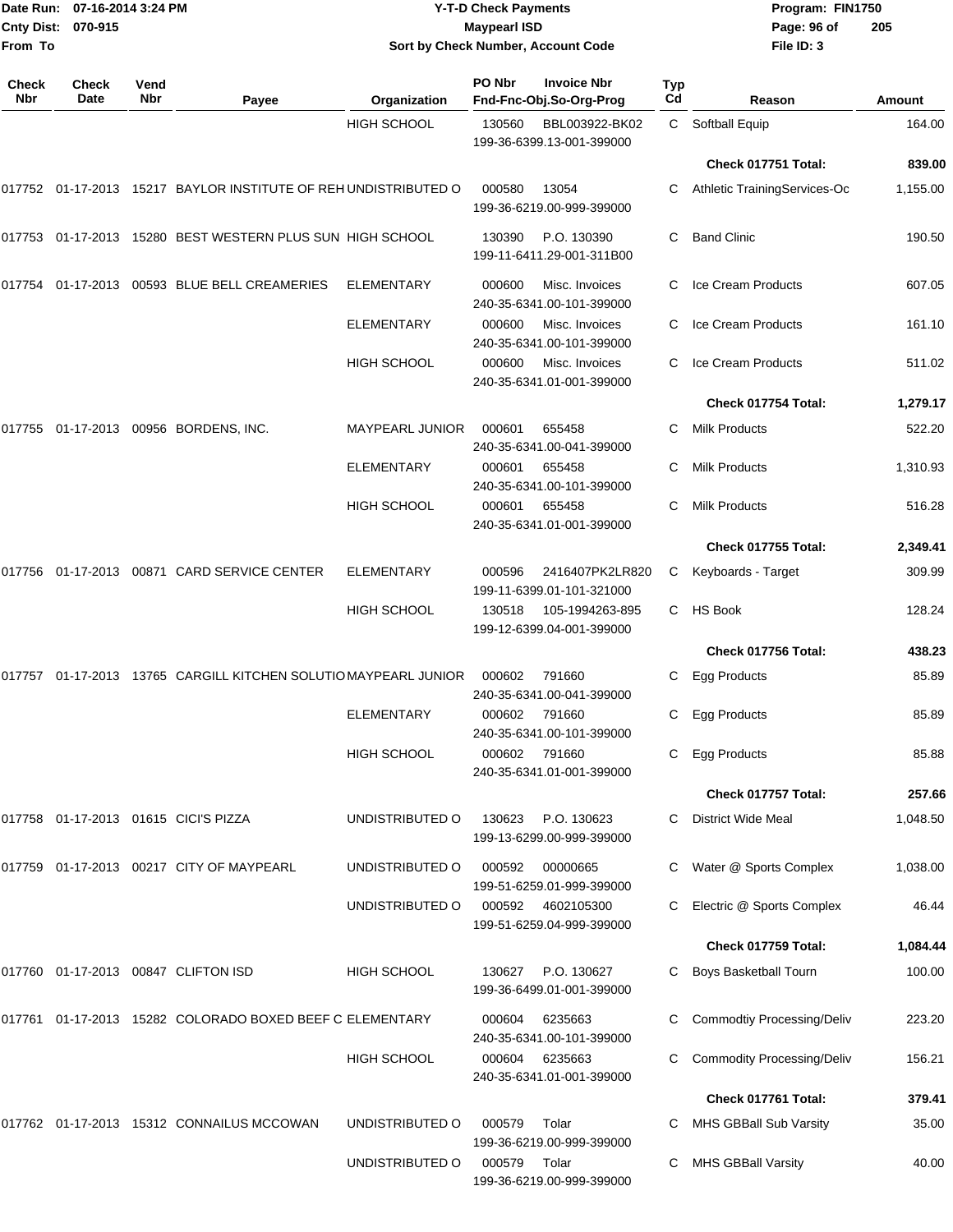| From To      | Date Run: 07-16-2014 3:24 PM<br>Cnty Dist: 070-915 |             |                                                                   |                                    | <b>Y-T-D Check Payments</b><br><b>Maypearl ISD</b> | Sort by Check Number, Account Code            |                  | Program: FIN1750<br>Page: 97 of<br>File ID: 3 | 205            |
|--------------|----------------------------------------------------|-------------|-------------------------------------------------------------------|------------------------------------|----------------------------------------------------|-----------------------------------------------|------------------|-----------------------------------------------|----------------|
| Check<br>Nbr | <b>Check</b><br>Date                               | Vend<br>Nbr | Payee                                                             | Organization                       | PO Nbr                                             | <b>Invoice Nbr</b><br>Fnd-Fnc-Obj.So-Org-Prog | <b>Typ</b><br>Cd | Reason                                        | <b>Amount</b>  |
|              |                                                    |             |                                                                   | UNDISTRIBUTED O                    | 000579                                             | Tolar<br>199-36-6219.00-999-399000            | C.               | MHS GBBall Sub/Varsity Dri                    | 15.58          |
|              |                                                    |             |                                                                   |                                    |                                                    |                                               |                  | Check 017762 Total:                           | 90.58          |
|              |                                                    |             | 017763 01-17-2013 13566 CONNIE D. HAGEN, INC.                     | UNDISTRIBUTED O                    | 000590                                             | 39049T<br>199-34-6219.01-999-399000           | C                | Annual Randon Program DO                      | 4,657.50       |
| 017764       |                                                    |             | 01-17-2013  15305  DELL MARKETING LP                              | <b>HIGH SCHOOL</b>                 | 130574                                             | XJ2FRPNT6/XM3J<br>410-11-6321.00-001-311000   | C.               | Computers                                     | 25,021.12      |
|              |                                                    |             |                                                                   | <b>MAYPEARL JUNIOR</b>             | 130574                                             | XJ2FRPNT6/XM3J<br>410-11-6321.00-041-311000   | C                | Computers                                     | 14,932.48      |
|              |                                                    |             |                                                                   |                                    |                                                    |                                               |                  | Check 017764 Total:                           | 39,953.60      |
| 017765       |                                                    |             | 01-17-2013 15099 DELTON BROWN                                     | UNDISTRIBUTED O                    | 000587                                             | Godley<br>199-36-6219.00-999-399000           | С                | <b>MHS BBBall Varsity</b>                     | 32.50          |
|              |                                                    |             |                                                                   | UNDISTRIBUTED O                    | 000587                                             | Godley<br>199-36-6219.00-999-399000           | C                | MHS GBBall Varsity                            | 32.50          |
|              |                                                    |             |                                                                   | UNDISTRIBUTED O                    | 000587                                             | Godley<br>199-36-6219.00-999-399000           | C                | MHS BBBall/GBBallVarsityD                     | 32.80          |
|              |                                                    |             |                                                                   |                                    |                                                    |                                               |                  | Check 017765 Total:                           | 97.80          |
|              |                                                    |             | 017766  01-17-2013  14884  DIRECT SERVICE COMPAN  UNDISTRIBUTED O |                                    | 000594                                             | 56632<br>199-51-6249.00-999-399000            | C                | 3 hours labor& fuel                           | 262.02         |
|              |                                                    |             |                                                                   | UNDISTRIBUTED O                    | 000595                                             | 56573<br>199-51-6249.00-999-399000            | C                | Service Call and 1 1/2hr Lab                  | 199.88         |
|              |                                                    |             |                                                                   | UNDISTRIBUTED O                    | 000608                                             | 57051<br>199-51-6249.01-999-399000            | C.               | 1 1/2 hr. HR Labor                            | 126.75         |
|              |                                                    |             |                                                                   | UNDISTRIBUTED O                    | 000594                                             | 56632<br>199-51-6319.02-999-399000            | С                | 1-Vac Charge                                  | 36.00          |
|              |                                                    |             |                                                                   | UNDISTRIBUTED O<br>UNDISTRIBUTED O | 000594<br>000595                                   | 56632<br>199-51-6319.02-999-399000<br>56573   | С<br>C           | 1-Rechain Charge<br>1-VAC Charge              | 50.00<br>19.50 |
|              |                                                    |             |                                                                   |                                    |                                                    | 199-51-6319.02-999-399000                     |                  |                                               |                |
|              |                                                    |             |                                                                   | UNDISTRIBUTED O                    | 000594                                             | 56632<br>199-51-6319.02-999-399000            |                  | C 1-Torch Fee                                 | 89.50          |
|              |                                                    |             |                                                                   | UNDISTRIBUTED O                    | 000594 56632                                       | 199-51-6319.02-999-399000                     |                  | C 8-Refrigerant R-22lbs.                      | 284.00         |
|              |                                                    |             |                                                                   |                                    |                                                    |                                               |                  | Check 017766 Total:                           | 1,067.65       |
|              |                                                    |             | 017767 01-17-2013 00099 EDUCATION SERVICE CENT UNDISTRIBUTED O    |                                    | 130577                                             | 116528<br>199-34-6219.01-999-399000           |                  | C bus driving class                           | 55.00          |
|              |                                                    |             |                                                                   | UNDISTRIBUTED O                    | 130240                                             | 116540<br>199-41-6219.02-999-399000           |                  | Printing Authentic Learning                   | 60.00          |
|              |                                                    |             |                                                                   |                                    |                                                    |                                               |                  | Check 017767 Total:                           | 115.00         |
|              |                                                    |             | 017768 01-17-2013 12540 FREESTYLE PHOTOGRAPHI HIGH SCHOOL         |                                    | 130402                                             | 334271/344110<br>199-11-6399.39-001-311000    |                  | C supplies                                    | 102.96         |
|              |                                                    |             | 017769 01-17-2013 13020 G&K SERVICES                              | UNDISTRIBUTED O                    | 000597                                             | 0001563965<br>199-51-6319.02-999-399000       |                  | Mat Service - December                        | 217.06         |
|              |                                                    |             | 017770  01-17-2013  14935  HEART OF TEXAS PRODUC MAYPEARL JUNIOR  |                                    | 000603                                             | Misc. Invoices<br>240-35-6341.00-041-399000   | C.               | Campus Fresh Produce                          | 543.00         |
|              |                                                    |             |                                                                   | <b>ELEMENTARY</b>                  | 000603                                             | Misc. Invoices<br>240-35-6341.00-101-399000   | C                | Campus Fresh Produce                          | 543.55         |
|              |                                                    |             |                                                                   | HIGH SCHOOL                        | 000603                                             | Misc. Invoices<br>240-35-6341.01-001-399000   | C                | Campus Fresh Produce                          | 543.00         |
|              |                                                    |             |                                                                   |                                    |                                                    |                                               |                  | Check 017770 Total:                           | 1,629.55       |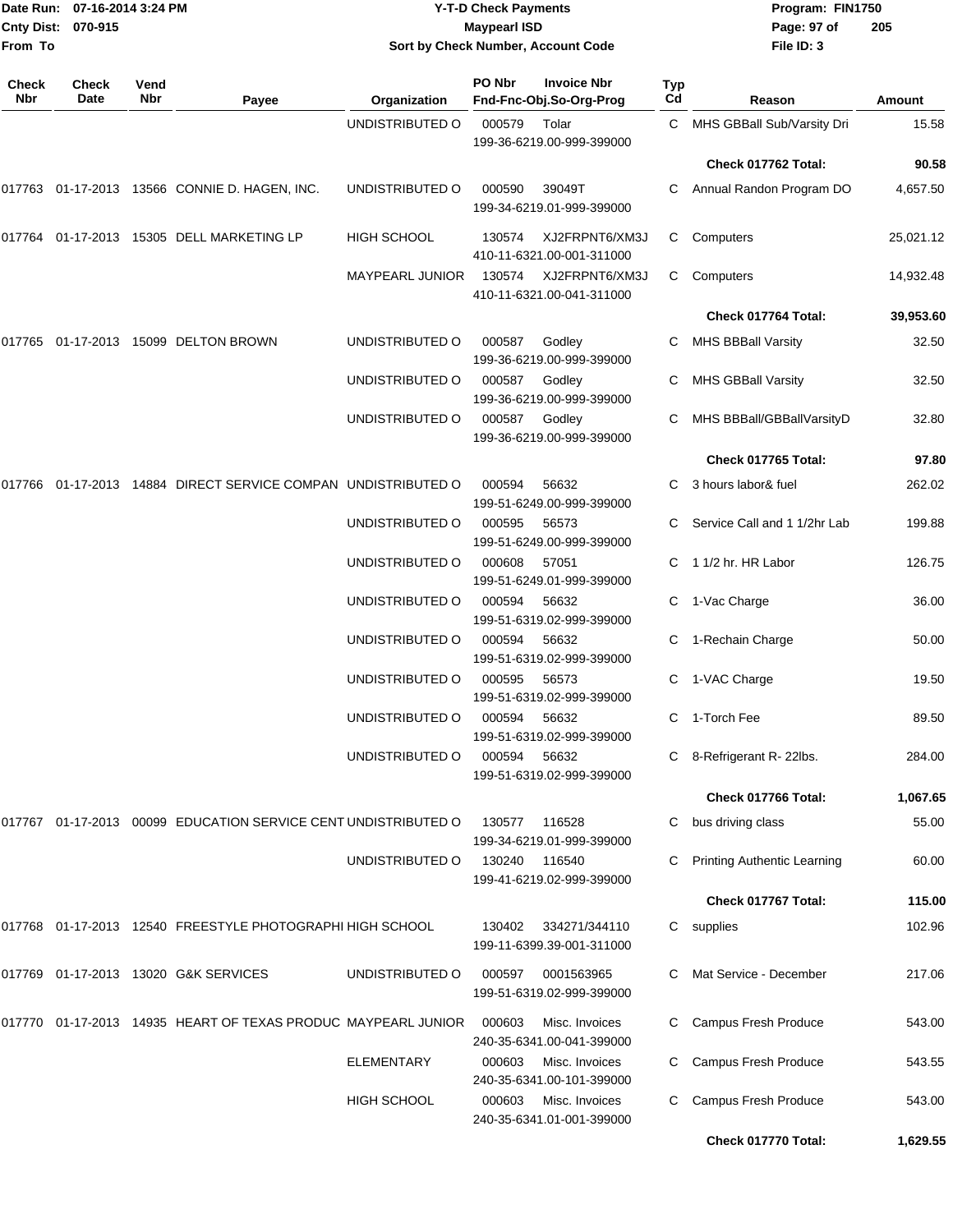|                     | Date Run: 07-16-2014 3:24 PM<br>Cnty Dist: 070-915 |             |                                                           |                                    | <b>Y-T-D Check Payments</b><br><b>Maypearl ISD</b> |                                               |           | Program: FIN1750<br>Page: 98 of   | 205           |
|---------------------|----------------------------------------------------|-------------|-----------------------------------------------------------|------------------------------------|----------------------------------------------------|-----------------------------------------------|-----------|-----------------------------------|---------------|
| From To             |                                                    |             |                                                           | Sort by Check Number, Account Code |                                                    |                                               |           | File ID: 3                        |               |
| Check<br><b>Nbr</b> | <b>Check</b><br>Date                               | Vend<br>Nbr | Payee                                                     | Organization                       | PO Nbr                                             | <b>Invoice Nbr</b><br>Fnd-Fnc-Obj.So-Org-Prog | Typ<br>Cd | Reason                            | <b>Amount</b> |
| 017771              |                                                    |             | 01-17-2013 12349 JBS TRADING INTERNATIO MAYPEARL JUNIOR   |                                    | 000598                                             | 916512124<br>240-35-6341.00-041-399000        | C.        | <b>Commodity Processing/Deliv</b> | 113.68        |
|                     |                                                    |             | 017772 01-17-2013 13896 JOE NIMOCK                        | UNDISTRIBUTED O                    | 000578                                             | Keene<br>199-36-6219.00-999-399000            |           | MMS GBBall Official - 3 gam       | 90.00         |
|                     |                                                    |             |                                                           | UNDISTRIBUTED O                    | 000578                                             | Keene<br>199-36-6219.00-999-399000            | С         | <b>MMS GBBall Official Driver</b> | 24.60         |
|                     |                                                    |             |                                                           |                                    |                                                    |                                               |           | Check 017772 Total:               | 114.60        |
|                     |                                                    |             | 017773 01-17-2013 13500 JONATHAN REAGOR                   | UNDISTRIBUTED O                    | 000583                                             | Tolar<br>199-36-6219.00-999-399000            | C         | MHS BBBall SubVarsity             | 40.00         |
| 017774              |                                                    |             | 01-17-2013  14309  JOSH LOGAN MORGAN                      | UNDISTRIBUTED O                    | 000582                                             | Tolar<br>199-36-6219.00-999-399000            | C         | MHS GBBall SubVarsity             | 35.00         |
|                     |                                                    |             |                                                           | UNDISTRIBUTED O                    | 000582                                             | Tolar<br>199-36-6219.00-999-399000            |           | <b>MHS BBBall Varsity</b>         | 40.00         |
|                     |                                                    |             |                                                           | UNDISTRIBUTED O                    | 000588                                             | Godley<br>199-36-6219.00-999-399000           |           | MHS BBBall/GBBallVarsityD         | 11.48         |
|                     |                                                    |             |                                                           | UNDISTRIBUTED O                    | 000588                                             | Godley<br>199-36-6219.00-999-399000           | C         | <b>MHS BBBall Varsity</b>         | 32.50         |
|                     |                                                    |             |                                                           | UNDISTRIBUTED O                    | 000588                                             | Godley<br>199-36-6219.00-999-399000           |           | MHS GBBall Varsity                | 32.50         |
|                     |                                                    |             |                                                           | UNDISTRIBUTED O                    | 000582                                             | Tolar<br>199-36-6219.00-999-399000            | С         | <b>MHS BBall Driver</b>           | 11.89         |
|                     |                                                    |             |                                                           |                                    |                                                    |                                               |           | Check 017774 Total:               | 163.37        |
| 017775              | 01-17-2013 13045 KEN SILVIA                        |             |                                                           | UNDISTRIBUTED O                    | 000589                                             | Godley<br>199-36-6219.00-999-399000           |           | MHS BBBall/GBBallVarsityR         | 10.00         |
|                     |                                                    |             |                                                           | UNDISTRIBUTED O                    | 000589                                             | Godley<br>199-36-6219.00-999-399000           | С         | MHS BBBall Varsity                | 32.50         |
|                     |                                                    |             |                                                           | UNDISTRIBUTED O                    | 000589                                             | Godley<br>199-36-6219.00-999-399000           |           | <b>MHS GBBall Varsity</b>         | 32.50         |
|                     |                                                    |             |                                                           |                                    |                                                    |                                               |           | Check 017775 Total:               | 75.00         |
|                     |                                                    |             | 017776 01-17-2013 12014 KENNEDALE HIGH SCHOOL HIGH SCHOOL |                                    | 130629                                             | P.O. 130629<br>199-36-6499.01-001-399000      |           | Girls and Boys HS Track Me        | 400.00        |
|                     |                                                    |             | 017777 01-17-2013 13498 KENNETH WILLIAMS                  | UNDISTRIBUTED O                    | 000586                                             | Godley<br>199-36-6219.00-999-399000           |           | MHS GBBall SubVarsity             | 35.00         |
|                     |                                                    |             |                                                           | UNDISTRIBUTED O                    | 000586                                             | Godley<br>199-36-6219.00-999-399000           |           | MHS GBBall SubVar Driver          | 28.70         |
|                     |                                                    |             |                                                           |                                    |                                                    |                                               |           | Check 017777 Total:               | 63.70         |
|                     |                                                    |             | 017778 01-17-2013 01048 LABATT FOOD SERVICE               | <b>MAYPEARL JUNIOR</b>             | 000605                                             | Misc. Invoices<br>240-35-6341.00-041-399000   |           | <b>Campus Grocery Items</b>       | 1,107.09      |
|                     |                                                    |             |                                                           | <b>ELEMENTARY</b>                  | 000605                                             | Misc. Invoices<br>240-35-6341.00-101-399000   |           | Campus Grocery Items              | 3,834.50      |
|                     |                                                    |             |                                                           | <b>HIGH SCHOOL</b>                 | 000605                                             | Misc. Invoices<br>240-35-6341.01-001-399000   |           | Campus Grocery Items              | 3,582.91      |
|                     |                                                    |             |                                                           |                                    |                                                    |                                               |           | Check 017778 Total:               | 8,524.50      |
|                     |                                                    |             | 017779 01-17-2013 00063 LAKESHORE EQUIPMENT C ELEMENTARY  |                                    | 130559                                             | 1274041212<br>199-11-6399.00-101-311MEF       | C         | Supplies                          | 292.62        |
|                     |                                                    |             | 017780 01-17-2013 00067 LEIGHANNE MCALISTER               | DIR COST-ADMINIS                   | 130614                                             | P.O. 130614<br>199-41-6411.01-720-399000      |           | Mileage Reimbursement             | 115.18        |
|                     | 017781  01-17-2013  15098  LOWE'S                  |             |                                                           | UNDISTRIBUTED O                    | 000613                                             | 01322<br>199-51-6319.02-999-399000            | C         | Supplies                          | 38.68         |
|                     |                                                    |             |                                                           | UNDISTRIBUTED O                    | 000613 01902                                       |                                               |           | C Supplies                        | 192.05        |

199-51-6319.02-999-399000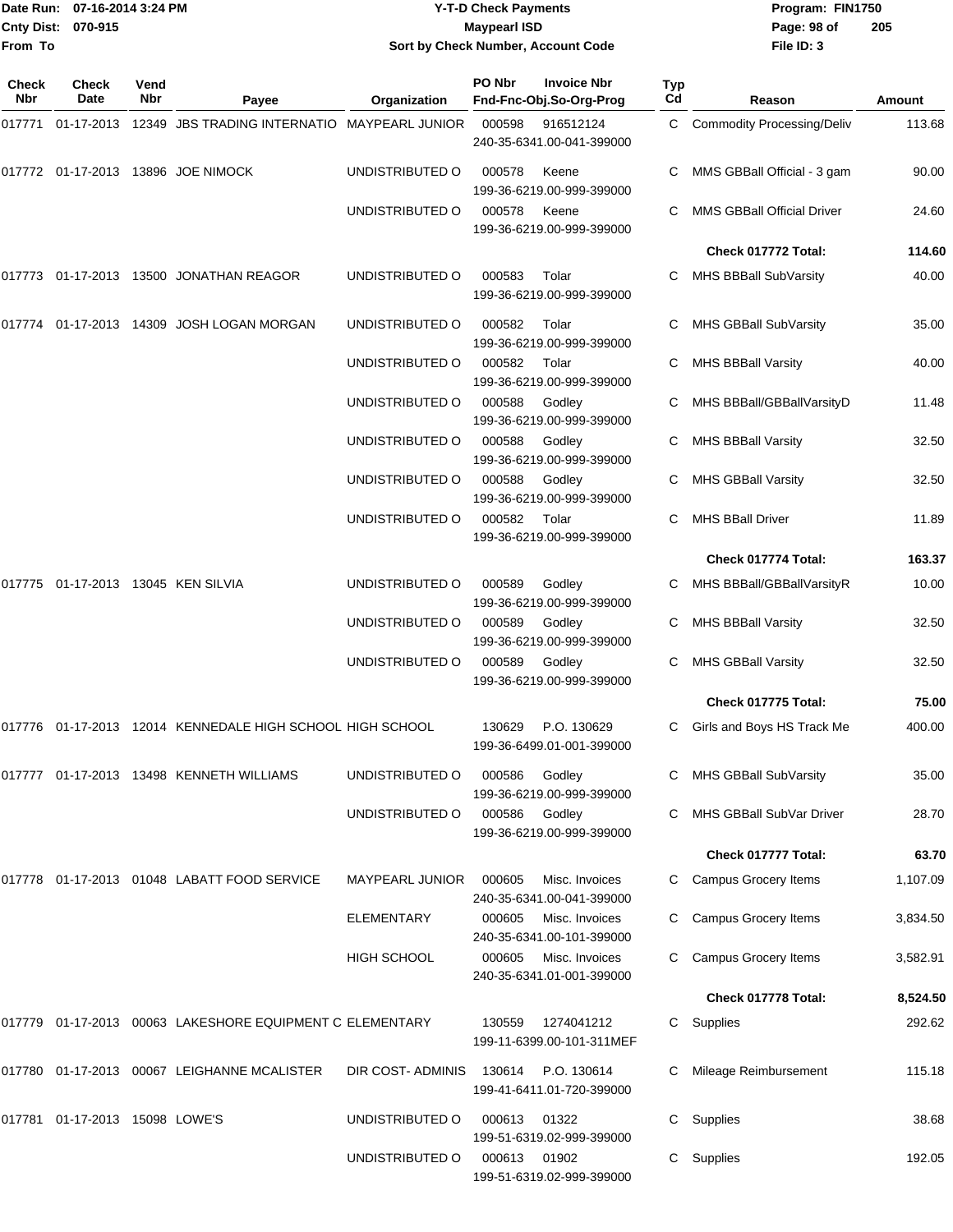| From To             | Date Run: 07-16-2014 3:24 PM<br>Cnty Dist: 070-915 |             |                                                                |                    | <b>Y-T-D Check Payments</b><br><b>Maypearl ISD</b> | Sort by Check Number, Account Code             |           | Program: FIN1750<br>Page: 99 of<br>File ID: 3 | 205      |
|---------------------|----------------------------------------------------|-------------|----------------------------------------------------------------|--------------------|----------------------------------------------------|------------------------------------------------|-----------|-----------------------------------------------|----------|
| <b>Check</b><br>Nbr | Check<br>Date                                      | Vend<br>Nbr | Payee                                                          | Organization       | PO Nbr                                             | <b>Invoice Nbr</b><br>Fnd-Fnc-Obj.So-Org-Prog  | Typ<br>Cd | Reason                                        | Amount   |
|                     |                                                    |             |                                                                | UNDISTRIBUTED O    | 000613                                             | 01748<br>199-51-6319.02-999-399000             |           | C Supplies                                    | 262.15   |
|                     |                                                    |             |                                                                | UNDISTRIBUTED O    | 000613                                             | 01732<br>199-51-6319.02-999-399000             | C         | Supplies                                      | 275.78   |
|                     |                                                    |             |                                                                |                    |                                                    |                                                |           | Check 017781 Total:                           | 768.66   |
|                     |                                                    |             | 017782 01-17-2013 15286 MECA SPORTSWEAR                        | <b>HIGH SCHOOL</b> | 130422                                             | SIP48558/48355<br>199-36-6499.01-001-399000    | C         | Extra Curricular Letter Jacke                 | 1,740.00 |
|                     |                                                    |             | 017783 01-17-2013 00297 NARDONE BROS. BAKING C MAYPEARL JUNIOR |                    | 000607                                             | 72136<br>240-35-6341.00-041-399000             | C         | Campus Pizza Products                         | 163.07   |
|                     |                                                    |             |                                                                | <b>ELEMENTARY</b>  | 000607                                             | 72136<br>240-35-6341.00-101-399000             | C         | Campus Pizza Products                         | 163.07   |
|                     |                                                    |             |                                                                | <b>HIGH SCHOOL</b> | 000607                                             | 72136<br>240-35-6341.01-001-399000             | C         | Campus Pizza Products                         | 163.06   |
|                     |                                                    |             |                                                                |                    |                                                    |                                                |           | Check 017783 Total:                           | 489.20   |
| 017784              |                                                    |             | 01-17-2013 14698 NATHAN KIRKPATRICK                            | UNDISTRIBUTED O    | 000581                                             | Tolar<br>199-36-6219.00-999-399000             | C         | MHS BBBall/GBBallVarsityD                     | 10.00    |
|                     |                                                    |             |                                                                | UNDISTRIBUTED O    | 000581                                             | Tolar<br>199-36-6219.00-999-399000             | C         | MHS BBBall Varsity                            | 40.00    |
|                     |                                                    |             |                                                                | UNDISTRIBUTED O    | 000581                                             | Tolar<br>199-36-6219.00-999-399000             | С         | <b>MHS GBBall Varsity</b>                     | 40.00    |
|                     |                                                    |             |                                                                |                    |                                                    |                                                |           | Check 017784 Total:                           | 90.00    |
|                     |                                                    |             | 017785 01-17-2013 14604 PEARSON CLINICAL ASSES UNDISTRIBUTED O |                    | 130567                                             | 3862842<br>199-11-6399.00-999-323000           | C         | <b>ASRS KitwSoftware&amp;Shippin</b>          | 507.74   |
|                     |                                                    |             | 017786 01-17-2013 15059 PEASTER HIGH SCHOOL                    | <b>HIGH SCHOOL</b> | 130628                                             | P.O. 130628<br>199-36-6499.01-001-399000       | C         | <b>Girls Softball Tournament</b>              | 250.00   |
|                     |                                                    |             | 017787 01-17-2013 12775 PENDERS MUSIC CO.                      | <b>HIGH SCHOOL</b> | 130366                                             | 0003037493<br>199-11-6399.22-001-311000        | С         | <b>Choir Supplies</b>                         | 100.00   |
|                     |                                                    |             |                                                                | <b>HIGH SCHOOL</b> |                                                    | 000612 0003039634<br>199-11-6399.29-001-311000 |           | Band Equipment - P.O. 1303                    | 68.00    |
|                     |                                                    |             |                                                                | <b>HIGH SCHOOL</b> |                                                    | 000612 0003037497<br>199-11-6399.29-001-311000 |           | C Band Equipment - P.O. 1303                  | 285.00   |
|                     |                                                    |             |                                                                |                    |                                                    |                                                |           | Check 017787 Total:                           | 453.00   |
|                     |                                                    |             | 017788 01-17-2013 14689 SCHLITTERBAHN GROUP S MAYPEARL JUNIOR  |                    | 130598                                             | P.O. 130598<br>199-11-6399.29-041-311000       | C         | Band                                          | 250.00   |
|                     |                                                    |             | 017789 01-17-2013 00316 SCHOOL SPECIALTY INC.                  | ELEMENTARY         | 130569                                             | 2 Invoices<br>199-11-6399.11-101-311000        |           | C Supplies                                    | 58.53    |
|                     |                                                    |             |                                                                | <b>ELEMENTARY</b>  | 130557                                             | 308101500086<br>199-11-6399.39-101-311000      |           | C Art                                         | 469.25   |
|                     |                                                    |             |                                                                |                    |                                                    |                                                |           | Check 017789 Total:                           | 527.78   |
|                     |                                                    |             | 017790 01-17-2013 15290 SIMPLEXGRINNELL, LP                    | UNDISTRIBUTED O    | 000609                                             | 75874347<br>199-51-6319.02-999-399000          |           | C SprinklerTest&Inspect-WetS                  | 200.00   |
|                     |                                                    |             |                                                                | UNDISTRIBUTED O    | 000609                                             | 75874347<br>199-51-6319.02-999-399000          |           | C SprinklerTest&Inspect-Backfl                | 190.20   |
|                     |                                                    |             |                                                                |                    |                                                    |                                                |           | Check 017790 Total:                           | 390.20   |
|                     |                                                    |             | 017791  01-17-2013  15293  SNOOPY THOMPSON                     | UNDISTRIBUTED O    | 000584                                             | Tolar<br>199-36-6219.00-999-399000             | C.        | MHS BBBall SubVarsity                         | 40.00    |
|                     |                                                    |             |                                                                | UNDISTRIBUTED O    | 000584                                             | Tolar<br>199-36-6219.00-999-399000             | C         | MHS BBBall SubVar Driver                      | 42.64    |
|                     |                                                    |             |                                                                |                    |                                                    |                                                |           | Check 017791 Total:                           | 82.64    |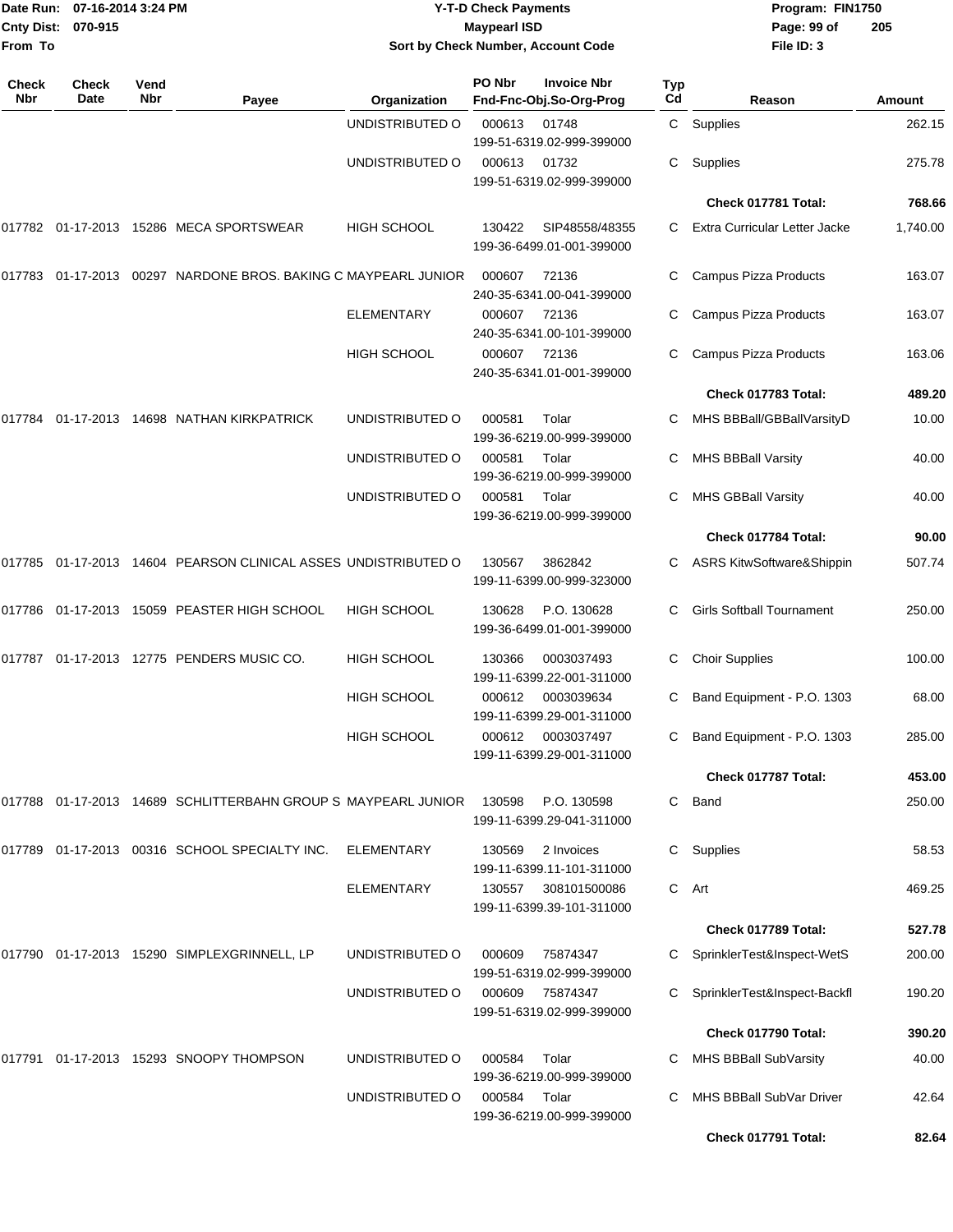**Cnty Dist:** 070-915 **Page:** 100 of **From To**

### Date Run: 07-16-2014 3:24 PM **Program:** FIN1750 **Y-T-D Check Payments 070-915 Maypearl ISD Sort by Check Number, Account Code**

| Check<br><b>Nbr</b> | <b>Check</b><br>Date       | Vend<br>Nbr | Payee                                                           | Organization       | PO Nbr | <b>Invoice Nbr</b><br>Fnd-Fnc-Obj.So-Org-Prog | Typ<br>Cd | Reason                                | <b>Amount</b> |
|---------------------|----------------------------|-------------|-----------------------------------------------------------------|--------------------|--------|-----------------------------------------------|-----------|---------------------------------------|---------------|
| 017792              |                            |             | 01-17-2013 00973 TARVER TROPHIES                                | <b>HIGH SCHOOL</b> | 130594 | 5589<br>199-36-6499.05-001-399000             |           | C Volleyball District Champ Tr        | 256.00        |
|                     |                            |             | 017793 01-17-2013 00043 TASB, RISK MANAGEMENT UNDISTRIBUTED O   |                    | 000576 | 125722<br>199-34-6429.00-999-399000           | С         | Auto Physical Damage                  | 2,329.00      |
|                     |                            |             |                                                                 | UNDISTRIBUTED O    | 000576 | 125722<br>199-34-6429.00-999-399000           | С         | <b>Auto Liability</b>                 | 4,598.00      |
|                     |                            |             |                                                                 | UNDISTRIBUTED O    | 000575 | 125729<br>199-51-6429.00-999-399000           | С         | Crime                                 | 100.00        |
|                     |                            |             |                                                                 | UNDISTRIBUTED O    | 000574 | 125725<br>199-51-6429.00-999-399000           | С         | Legal Liability                       | 6,413.00      |
|                     |                            |             |                                                                 | UNDISTRIBUTED O    | 000575 | 125729<br>199-51-6429.00-999-399000           |           | <b>Pr-Band Fltr</b>                   | 230.00        |
|                     |                            |             |                                                                 | UNDISTRIBUTED O    | 000574 | 125725<br>199-51-6429.00-999-399000           | С         | <b>General Liability</b>              | 631.00        |
|                     |                            |             |                                                                 | UNDISTRIBUTED O    | 000574 | 125725<br>199-51-6429.00-999-399000           |           | Sexual Misconduct Claims E            | 140.00        |
|                     |                            |             |                                                                 | UNDISTRIBUTED O    | 000575 | 125729<br>199-51-6429.00-999-399000           |           | Pr-Other Equip Fltr                   | 350.00        |
|                     |                            |             |                                                                 | UNDISTRIBUTED O    | 000575 | 125729<br>199-51-6429.00-999-399000           | С         | Pr-EDP Floater                        | 1,679.00      |
|                     |                            |             |                                                                 | UNDISTRIBUTED O    | 000575 | 125729<br>199-51-6429.00-999-399000           | С         | Property                              | 42,027.00     |
|                     |                            |             |                                                                 |                    |        |                                               |           | Check 017793 Total:                   | 58,497.00     |
|                     |                            |             | 017794 01-17-2013 13417 TEXAS DEPT. OF STATE HE MAYPEARL JUNIOR |                    | 000599 | Letter<br>240-35-6341.00-041-399000           | С         | Health Inspection                     | 300.00        |
|                     |                            |             |                                                                 | <b>ELEMENTARY</b>  | 000599 | Letter<br>240-35-6341.00-101-399000           |           | Health Inspection                     | 300.00        |
|                     |                            |             |                                                                 | HIGH SCHOOL        | 000599 | Letter<br>240-35-6341.01-001-399000           | С         | <b>Health Inspection</b>              | 300.00        |
|                     |                            |             |                                                                 |                    |        |                                               |           | Check 017794 Total:                   | 900.00        |
| 017795              |                            |             | 01-17-2013 00479 TRACTOR SUPPLY COMPA UNDISTRIBUTED O           |                    | 000611 | 200135012<br>199-51-6319.02-999-399000        | С         | Content Acetylene/Oxygen              | 119.98        |
|                     |                            |             | 017796 01-17-2013 00781 TYSON FOOD, INC                         | MAYPEARL JUNIOR    | 000606 | 09302104<br>240-35-6341.00-041-399000         |           | <b>Campus Chicken Products</b>        | 128.39        |
|                     |                            |             |                                                                 | <b>ELEMENTARY</b>  | 000606 | 09302104<br>240-35-6341.00-101-399000         |           | <b>Campus Chicken Products</b>        | 128.39        |
|                     |                            |             |                                                                 | <b>HIGH SCHOOL</b> | 000606 | 09302104<br>240-35-6341.01-001-399000         | С         | <b>Campus Chicken Products</b>        | 128.38        |
|                     |                            |             |                                                                 |                    |        |                                               |           | Check 017796 Total:                   | 385.16        |
| 017797              | 01-17-2013 00091 VENUS ISD |             |                                                                 | HIGH SCHOOL        | 130625 | P.O. 130625<br>199-36-6499.01-001-399000      | С         | <b>Powerlifting Meet</b>              | 275.00        |
|                     |                            |             | 017798 01-17-2013 00460 VINEYARD'S AUTO SUPPLY UNDISTRIBUTED O  |                    | 000593 | D354158<br>199-34-6311.00-999-399000          |           | Supplies 03 GMC Truck Sier            | 328.63        |
|                     |                            |             |                                                                 | UNDISTRIBUTED O    | 000593 | D354165<br>199-34-6311.00-999-399000          |           | <b>NASCAR Batteries &amp; Battery</b> | 104.95        |
|                     |                            |             |                                                                 |                    |        |                                               |           | Check 017798 Total:                   | 433.58        |
| 017799              |                            |             | 01-17-2013 01538 WESTERN PSYCHOLOGICA UNDISTRIBUTED O           |                    | 130568 | 692521<br>199-11-6399.00-999-323000           |           | SRS-2 Software Kit&Shippin            | 374.00        |
| 017800              |                            |             | 01-17-2013 01862 WESTIN GALLERIA HOUSTO UNDISTRIBUTED O         |                    | 130420 | P.O. 130420<br>199-31-6411.00-999-323000      |           | Hotel Room - 2 nights                 | 286.38        |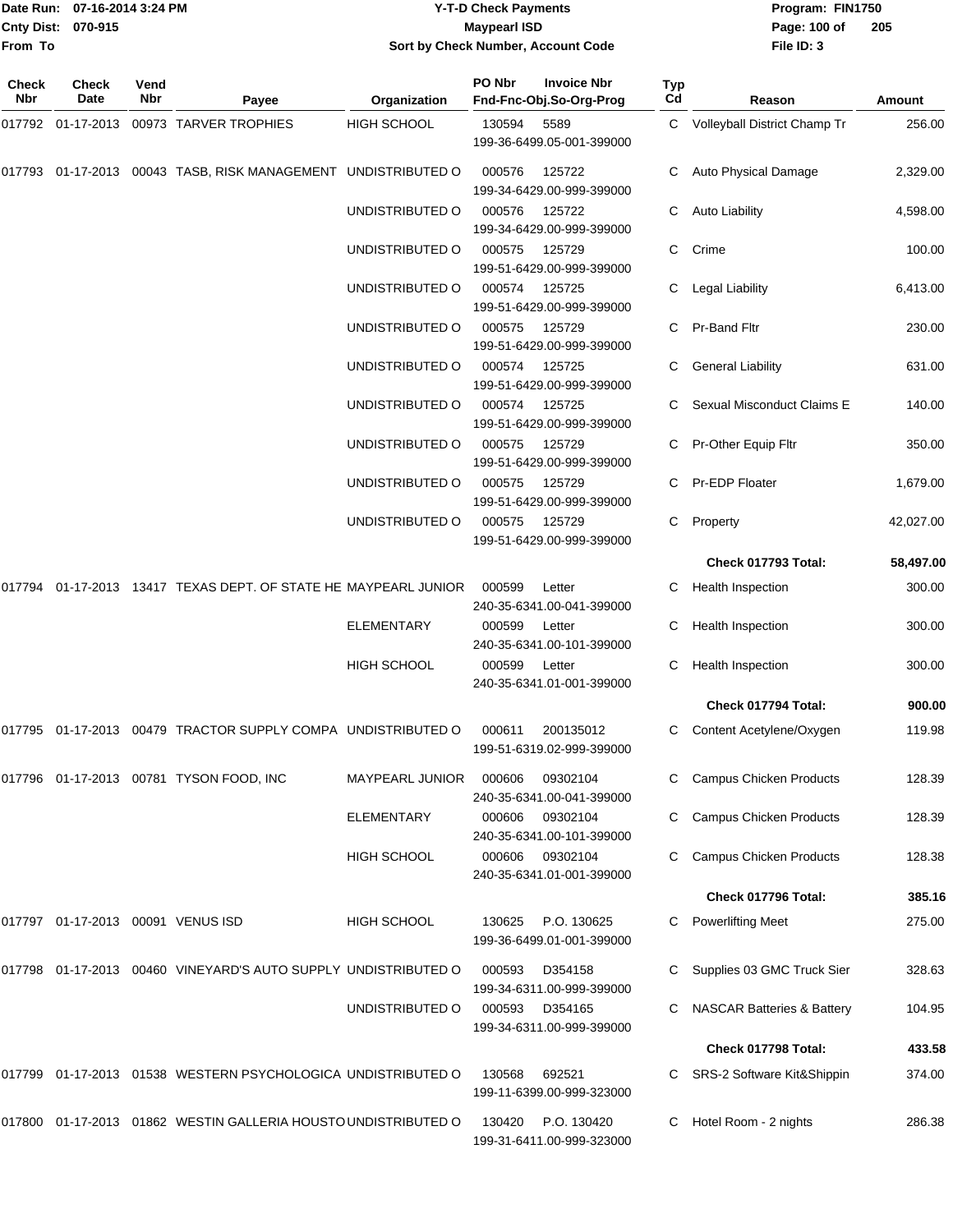|                    | Date Run: 07-16-2014 3:24 PM |
|--------------------|------------------------------|
| Cnty Dist: 070-915 |                              |
| <b>From To</b>     |                              |

### **Date Run: Program: FIN1750 07-16-2014 3:24 PM Y-T-D Check Payments Cnty Dist: Page: 101 of 070-915 Maypearl ISD Sort by Check Number, Account Code**

| Check<br>Nbr | <b>Check</b><br>Date | Vend<br>Nbr | Payee                                                                           | Organization                 | PO Nbr       | <b>Invoice Nbr</b><br>Fnd-Fnc-Obj.So-Org-Prog | <b>Typ</b><br>C <sub>d</sub> | Reason                         | Amount   |
|--------------|----------------------|-------------|---------------------------------------------------------------------------------|------------------------------|--------------|-----------------------------------------------|------------------------------|--------------------------------|----------|
| 017801       | 01-23-2013           |             | 15074 ABIBOW RECYCLING LLC                                                      | UNDISTRIBUTED O              | 000622       | 1212-1074819<br>199-51-6259.03-999-399000     | C                            | Recycling Dumpster Fees @      | 19.00    |
|              |                      |             |                                                                                 | UNDISTRIBUTED O              | 000622       | 1212-1074819<br>199-51-6259.03-999-399000     | С                            | Recycling Dumpster Fees @      | 22.01    |
|              |                      |             |                                                                                 | UNDISTRIBUTED O              | 000622       | 1212-1074819<br>199-51-6259.03-999-399000     |                              | Recycling Dumpster Fees @      | 38.04    |
|              |                      |             |                                                                                 | UNDISTRIBUTED O              | 000622       | 1212-1074819<br>199-51-6259.03-999-399000     |                              | Recycling Dumpster Fees @      | 62.45    |
|              |                      |             |                                                                                 | UNDISTRIBUTED O              | 000622       | 1212-1074819<br>199-51-6259.03-999-399000     | С                            | Recycling Dumpster Fees @      | 20.48    |
|              |                      |             |                                                                                 |                              |              |                                               |                              | Check 017801 Total:            | 161.98   |
|              |                      |             | 017802 01-23-2013 00901 AVENUE FUEL DISTRIBUTO UNDISTRIBUTED O                  |                              | 000624       | 51447<br>199-34-6311.01-999-399000            |                              | 645 gallons LS Diesel          | 2,127.86 |
| 017803       |                      |             | 01-23-2013  00844  BLOOMING GROVE ISD                                           | <b>HIGH SCHOOL</b>           | 130653       | P.O. 130653<br>199-36-6499.01-001-399000      | С                            | Softball Entry Fee             | 250.00   |
|              |                      |             | 017804 01-23-2013 14983 BRIAN BILBREY                                           | HIGH SCHOOL                  | 130651       | P.O. 130651<br>199-36-6499.05-001-399000      |                              | <b>THSBCA Clinic Reimburse</b> | 30.16    |
| 017805       | 01-23-2013           |             | 13576 CANON FINANCIAL SERVIC HIGH SCHOOL                                        |                              | 000616       | 12454110<br>199-11-6269.00-001-311000         | С                            | Canon Lease Agreement          | 420.76   |
|              |                      |             |                                                                                 | MAYPEARL JUNIOR              | 000616       | 12454110<br>199-11-6269.00-041-311000         |                              | Canon Lease Agreement          | 420.75   |
|              |                      |             |                                                                                 | <b>ELEMENTARY</b>            | 000616       | 12454110<br>199-11-6269.00-101-311000         |                              | Canon Lease Agreement          | 420.75   |
|              |                      |             |                                                                                 | ELEMENTARY                   | 000616       | 12454110<br>199-11-6269.00-101-399000         | С                            | Canon Lease Agreement          | 420.76   |
|              |                      |             |                                                                                 | <b>HIGH SCHOOL</b>           | 000616       | 12454110<br>199-11-6269.01-001-311000         |                              | Canon Lease Agreement          | 420.75   |
|              |                      |             |                                                                                 | MAYPEARL JUNIOR              | 000616       | 12454110<br>199-11-6269.01-041-311000         |                              | Canon Lease Agreement          | 420.75   |
|              |                      |             |                                                                                 | DIR COST- ADMINIS            | 000616       | 12454110<br>199-41-6249.00-720-399000         | С                            | Canon Lease Agreement          | 420.75   |
|              |                      |             |                                                                                 |                              |              |                                               |                              | Check 017805 Total:            | 2,945.27 |
|              |                      |             | 017806  01-23-2013  15313  CARROLL MARVIN SMITH  UNDISTRIBUTED   000630  Godley |                              |              | 199-36-6121.00-999-391000                     |                              | C MHS Basketball - 2 games -   | 17.50    |
|              |                      |             | 017807 01-23-2013 00510 CEE DEE'S LOCKS AND                                     | UNDISTRIBUTED O              | 000621       | 16630<br>199-51-6249.00-999-399000            |                              | C Service Call                 | 55.00    |
|              |                      |             |                                                                                 | UNDISTRIBUTED O              | 000631       | 16493<br>199-51-6249.00-999-399000            |                              | C Service Call                 | 55.00    |
|              |                      |             |                                                                                 | UNDISTRIBUTED O              | 000631       | 16493<br>199-51-6319.02-999-399000            |                              | C 1 - RU94 Lock                | 15.00    |
|              |                      |             |                                                                                 | UNDISTRIBUTED O              | 000631       | 16493<br>199-51-6319.02-999-399000            |                              | C 2 - Pantre Device Reapairs   | 85.00    |
|              |                      |             |                                                                                 | UNDISTRIBUTED O              | 000621       | 16630<br>199-51-6319.02-999-399000            |                              | C 5 - Doors Boked&Lock         | 150.00   |
|              |                      |             |                                                                                 | UNDISTRIBUTED O              | 000621 16630 | 199-51-6319.02-999-399000                     |                              | C 5 - USCAN CYLINDERS MG       | 142.50   |
|              |                      |             |                                                                                 | UNDISTRIBUTED 0 000621 16630 |              | 199-51-6319.02-999-399000                     |                              | C 5 - Deadbolts                | 342.50   |
|              |                      |             |                                                                                 |                              |              |                                               |                              | Check 017807 Total:            | 845.00   |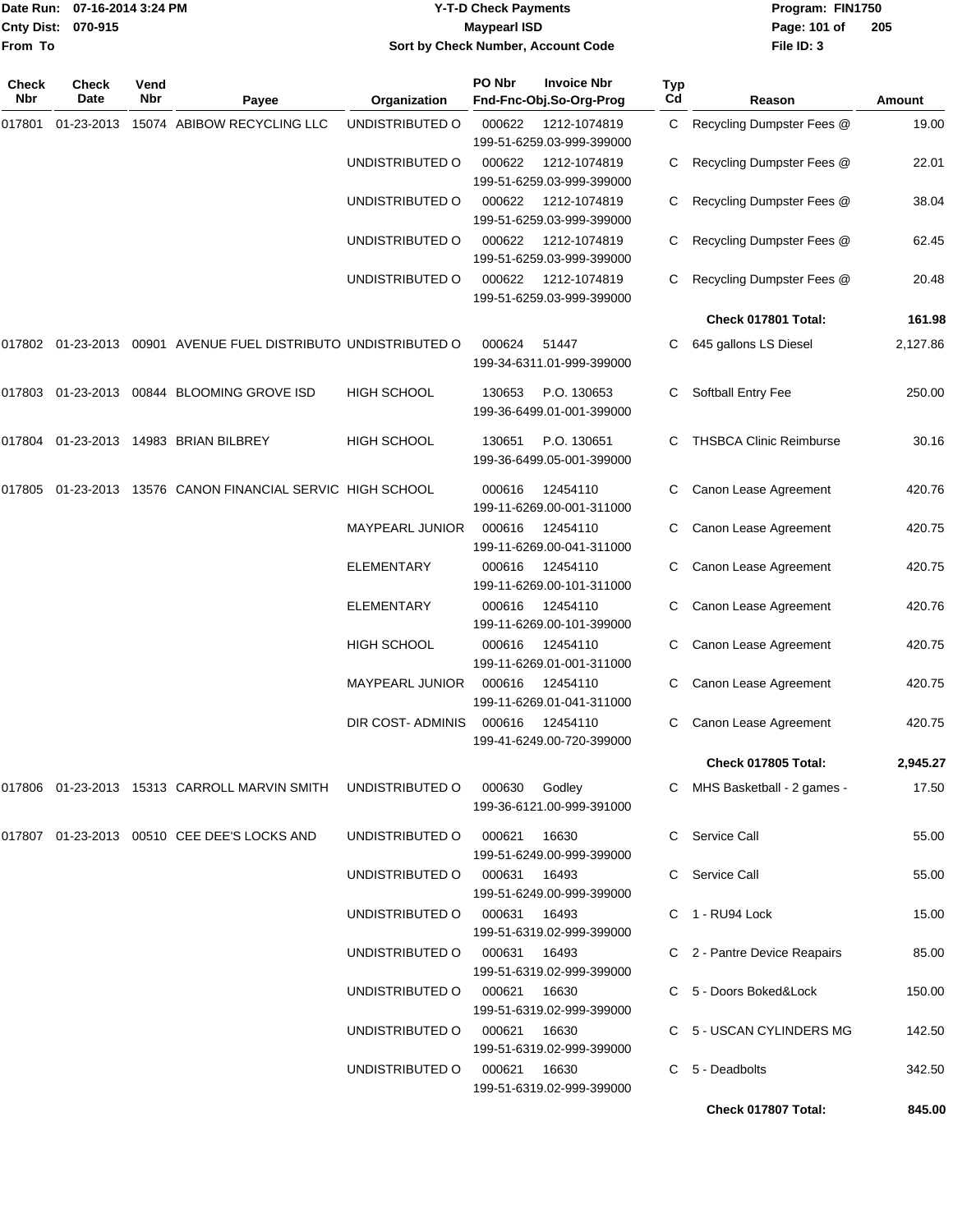#### Date Run: 07-16-2014 3:24 PM **Program:** FIN1750 **Cnty Dist:** 070-915 **Page: 102 of MaypearI ISD Page: 102 of Y-T-D Check Payments 070-915 Maypearl ISD Sort by Check Number, Account Code**

| Check<br>Nbr | Check<br>Date                     | Vend<br>Nbr | Payee                                                          | Organization                      | PO Nbr      | <b>Invoice Nbr</b><br>Fnd-Fnc-Obj.So-Org-Prog   | <b>Typ</b><br>Cd | Reason                        | Amount    |
|--------------|-----------------------------------|-------------|----------------------------------------------------------------|-----------------------------------|-------------|-------------------------------------------------|------------------|-------------------------------|-----------|
| 017808       |                                   |             | 01-23-2013 00217 CITY OF MAYPEARL                              | UNDISTRIBUTED O                   | 000637      | 00000665<br>199-51-6259.01-999-399000           |                  | C Water @ Sports Complex      | 121.39    |
| 017809       |                                   |             | 01-23-2013 14884 DIRECT SERVICE COMPAN UNDISTRIBUTED O         |                                   | 000632      | 59315<br>199-51-6620.00-999-399000              |                  | Move all gas line on top of H | 12,839.60 |
| 017810       |                                   |             | 01-23-2013 13639 EAST TEXAS COPY SYSTE HIGH SCHOOL             |                                   | 000620      | 163800<br>199-11-6269.00-001-311000             | С                | Copier Charges - B&W          | 73.43     |
|              |                                   |             |                                                                | <b>HIGH SCHOOL</b>                | 000619      | 163799<br>199-11-6269.00-001-311000             |                  | Canon Lease Agreement         | 599.62    |
|              |                                   |             |                                                                | <b>MAYPEARL JUNIOR</b>            | 000620      | 163800<br>199-11-6269.00-041-311000             |                  | Copier Charges - B&W          | 75.60     |
|              |                                   |             |                                                                | MAYPEARL JUNIOR                   | 000619      | 163799<br>199-11-6269.00-041-311000             | С                | Canon Lease Agreement         | 597.28    |
|              |                                   |             |                                                                | <b>ELEMENTARY</b>                 | 000619      | 163799<br>199-11-6269.00-101-311000             | С                | Canon Lease Agreement         | 10.92     |
|              |                                   |             |                                                                | ELEMENTARY                        | 000620      | 163800<br>199-11-6269.00-101-311000             |                  | Copier Charges - B&W &        | 129.65    |
|              |                                   |             |                                                                | <b>ELEMENTARY</b>                 | 000620      | 163800<br>199-11-6269.00-101-399000             | С                | Copier Charges - B&W &        | 80.19     |
|              |                                   |             |                                                                | <b>ELEMENTARY</b>                 | 000619      | 163799<br>199-11-6269.00-101-399000             | C.               | Canon Lease Agreement         | 10.92     |
|              |                                   |             |                                                                | <b>HIGH SCHOOL</b>                | 000619      | 163799<br>199-11-6269.01-001-311000             |                  | Canon Lease Agreement         | 348.17    |
|              |                                   |             |                                                                | <b>HIGH SCHOOL</b>                | 000620      | 163800<br>199-11-6269.01-001-311000             | С                | Copier Charges - B&W &        | 102.30    |
|              |                                   |             |                                                                | MAYPEARL JUNIOR                   | 000619      | 163799<br>199-11-6269.01-041-311000             |                  | Canon Lease Agreement         | 72.33     |
|              |                                   |             |                                                                | MAYPEARL JUNIOR                   | 000620      | 163800<br>199-11-6269.01-041-311000             |                  | Copier Charges - B&W          | 106.26    |
|              |                                   |             |                                                                | DIR COST- ADMINIS                 | 000619      | 163799<br>199-41-6249.00-720-399000             | С                | Canon Lease Agreement         | 10.91     |
|              |                                   |             |                                                                | DIR COST- ADMINIS                 | 000620      | 163800<br>199-41-6249.00-720-399000             | С                | Copier Charges - B&W          | 104.10    |
|              |                                   |             |                                                                |                                   |             |                                                 |                  | Check 017810 Total:           | 2,321.68  |
|              | 017811  01-23-2013  12474  ENVIVA |             |                                                                | UNDISTRIBUTED O                   | 000636      | 24450<br>199-34-6219.01-999-399000              |                  | C DOT Testing                 | 82.00     |
|              |                                   |             |                                                                | UNDISTRIBUTED O 000636            |             | 24491<br>199-34-6219.01-999-399000              |                  | <b>DOT Testing</b>            | 82.00     |
|              |                                   |             |                                                                |                                   |             |                                                 |                  | Check 017811 Total:           | 164.00    |
|              |                                   |             | 017812 01-23-2013 15316 ESTR PUBLICATIONS                      | HIGH SCHOOL                       | 130620 5794 | 199-11-6399.01-001-323000                       |                  | Supplies                      | 180.39    |
|              |                                   |             | 017813 01-23-2013 15320 EXPRESS SERVICES, INC. UNDISTRIBUTED O |                                   | 000629      | 11933562-8<br>199-51-6319.03-999-399000         |                  | C General Labor               | 351.12    |
|              |                                   |             |                                                                | UNDISTRIBUTED O 000629 11911273-8 |             | 199-51-6319.03-999-399000                       |                  | C General Labor               | 921.69    |
|              |                                   |             |                                                                |                                   |             |                                                 |                  | Check 017813 Total:           | 1,272.81  |
|              |                                   |             |                                                                |                                   |             |                                                 |                  |                               |           |
|              |                                   |             | 017814 01-23-2013 15198 FRED ANTHONY JOHNSON HIGH SCHOOL       |                                   |             | 130648 P.O. 130648<br>199-36-6499.05-001-399000 |                  | C AFCA Clinic Reimbursement   | 152.55    |
|              |                                   |             | 017815 01-23-2013 13535 GLEN TENNISON                          | HIGH SCHOOL                       |             | 130647 P.O. 130647<br>199-36-6499.01-001-399000 |                  | C Reimbursement AFCA Clinic   | 139.56    |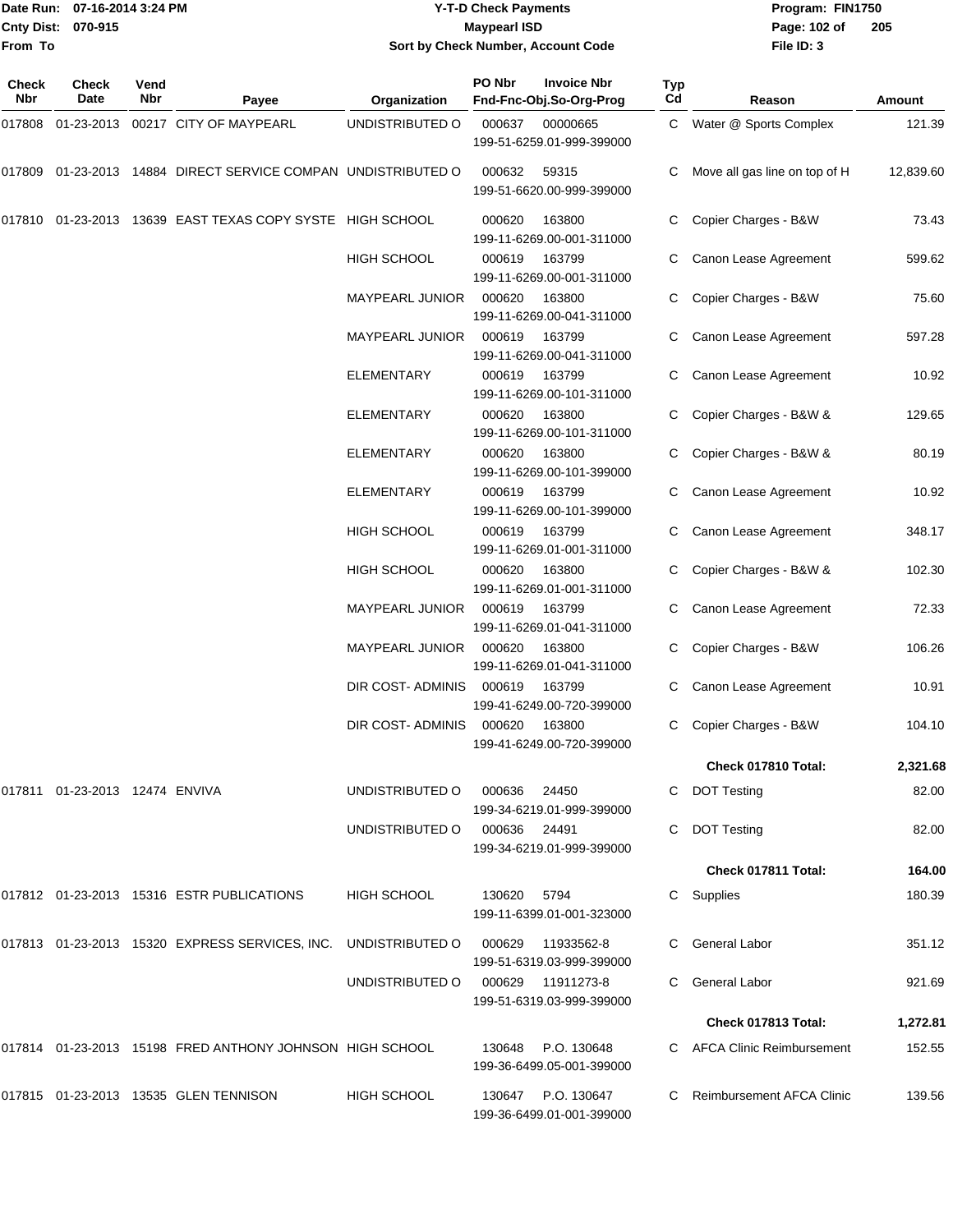|                           | Date Run: 07-16-2014 3:24 PM | <b>Y-T-D Check Payments</b>        | Program: FIN1750 |                |
|---------------------------|------------------------------|------------------------------------|------------------|----------------|
| <b>Cnty Dist: 070-915</b> |                              | <b>Maypearl ISD</b>                | Page: 103 of     | $\overline{2}$ |
| lFrom To                  |                              | Sort by Check Number, Account Code | File $ID: 3$     |                |

# **by Check Number, Account Code**

| Check<br>Nbr | <b>Check</b><br>Date | Vend<br>Nbr | Payee                                                           | Organization                 | PO Nbr       | <b>Invoice Nbr</b><br>Fnd-Fnc-Obj.So-Org-Prog | Typ<br>Cd | Reason                            | Amount   |
|--------------|----------------------|-------------|-----------------------------------------------------------------|------------------------------|--------------|-----------------------------------------------|-----------|-----------------------------------|----------|
|              | 017816 01-23-2013    |             | 12551 INTERQUEST DETECTION C DISTRICT WIDE                      |                              | 000520       | 107959<br>199-11-6219.01-999-324000           |           | Y Half Day Detection Service      | 250.00   |
|              |                      |             | 017817  01-23-2013  12687  JEREMY WALKER                        | <b>HIGH SCHOOL</b>           | 130649       | P.O. 130649<br>199-36-6499.05-001-399000      | C         | <b>THSBCA Clinic Reimburse</b>    | 31.09    |
|              |                      |             | 017818  01-23-2013  15080  JOE T. RAMIREZ                       | UNDISTRIBUTED O              | 000627       | Rio Vista<br>199-36-6219.00-999-399000        | C         | MMS BBBall Official - 3 gam       | 90.00    |
|              |                      |             |                                                                 | UNDISTRIBUTED O              | 000627       | Rio Vista<br>199-36-6219.00-999-399000        |           | <b>MMS BBBall Official Driver</b> | 6.15     |
|              |                      |             |                                                                 |                              |              |                                               |           | Check 017818 Total:               | 96.15    |
|              |                      |             | 017819 01-23-2013 15248 JACQUELYN KOCH                          | UNDISTRIBUTED O              | 130638       | Invoice<br>224-31-6219.00-999-323000          | C         | SPED Services - Diag              | 2,708.33 |
|              |                      |             | 017820 01-23-2013 00511 SAFARI MONTAGE;SCHLES HIGH SCHOOL       |                              | 130538       | N30361970001<br>199-12-6399.04-001-399000     | C         | video                             | 21.90    |
| 017821       |                      |             | 01-23-2013 15322 MATTHEW ROBERTS                                | UNDISTRIBUTED O              | 000626       | Rio Vista<br>199-36-6219.00-999-399000        | C         | MMS BBBall Official - 3 gam       | 90.00    |
|              |                      |             |                                                                 | UNDISTRIBUTED O              | 000626       | Rio Vista<br>199-36-6219.00-999-399000        | C         | <b>MMS BBBall Official Driver</b> | 12.30    |
|              |                      |             |                                                                 |                              |              |                                               |           | Check 017821 Total:               | 102.30   |
|              |                      |             | 017822 01-23-2013 14075 NATIONAL TELESYSTEMS, I UNDISTRIBUTED O |                              | 000628       | 202452<br>199-51-6249.02-999-399000           | C         | Phone Repair @HS MDF              | 516.50   |
|              |                      |             | 017823 01-23-2013 00590 ORIENTAL TRADING COMP ELEMENTARY        |                              | 130616       | 655374139-01<br>199-11-6399.00-101-311000     | С         | Kindergarten                      | 64.71    |
|              |                      |             | 017824 01-23-2013 14093 PC & MACEXCHANGE                        | <b>HIGH SCHOOL</b>           | 130596       | 3 Invoices<br>199-11-6639.45-001-311000       | C         | hardware                          | 3,625.00 |
| 017825       |                      |             | 01-23-2013 13117 PIEPER ENTERPRISES, INC. UNDISTRIBUTED O       |                              | 000633       | 29988<br>199-51-6249.00-999-399000            | С         | Sports Complex - Parts            | 5.00     |
|              |                      |             |                                                                 | UNDISTRIBUTED O              | 000633       | 29988<br>199-51-6249.00-999-399000            |           | Sports Complex - Parts            | 15.00    |
|              |                      |             |                                                                 | UNDISTRIBUTED O              | 000633       | 29988<br>199-51-6249.00-999-399000            | C         | Labor - Sports Complex            | 85.00    |
|              |                      |             |                                                                 | UNDISTRIBUTED O              | 000633       | 29988<br>199-51-6249.00-999-399000            |           | C Labor - Sports Complex          | 300.00   |
|              |                      |             |                                                                 | UNDISTRIBUTED O 000633 29988 |              | 199-51-6249.00-999-399000                     |           | Labor - Sports Complex            | 110.00   |
|              |                      |             |                                                                 | UNDISTRIBUTED O              | 000633 29988 | 199-51-6249.00-999-399000                     |           | Sports Complex - Parts            | 295.00   |
|              |                      |             |                                                                 |                              |              |                                               |           | Check 017825 Total:               | 810.00   |
|              |                      |             | 017826  01-23-2013  00854  PITNEY BOWES INC                     | DIR COST-ADMINIS             | 000618       | 9619198-JA13<br>199-41-6269.00-720-399000     |           | C Lease-10/30/2012-01/30/201      | 447.00   |
|              |                      |             | 017827 01-23-2013 12125 REGION IV ESC                           | <b>MAYPEARL JUNIOR</b>       | 130528       | 2 Invoices<br>199-11-6399.01-041-321000       |           | C TAKS books                      | 149.65   |
|              |                      |             |                                                                 | MAYPEARL JUNIOR              | 130528       | 2 Invoices<br>199-11-6399.06-041-324000       |           | C TAKS books                      | 149.58   |
|              |                      |             |                                                                 | MAYPEARL JUNIOR              | 130528       | 2 Invoices<br>199-11-6399.23-041-325000       | C         | <b>TAKS books</b>                 | 149.57   |
|              |                      |             |                                                                 |                              |              |                                               |           | Check 017827 Total:               | 448.80   |
|              |                      |             | 017828  01-23-2013  12925  ROBERT MERRITT                       | HIGH SCHOOL                  | 130655       | 2 Receipts<br>199-36-6499.05-001-399000       |           | C Reimbursement Softball Clin     | 23.90    |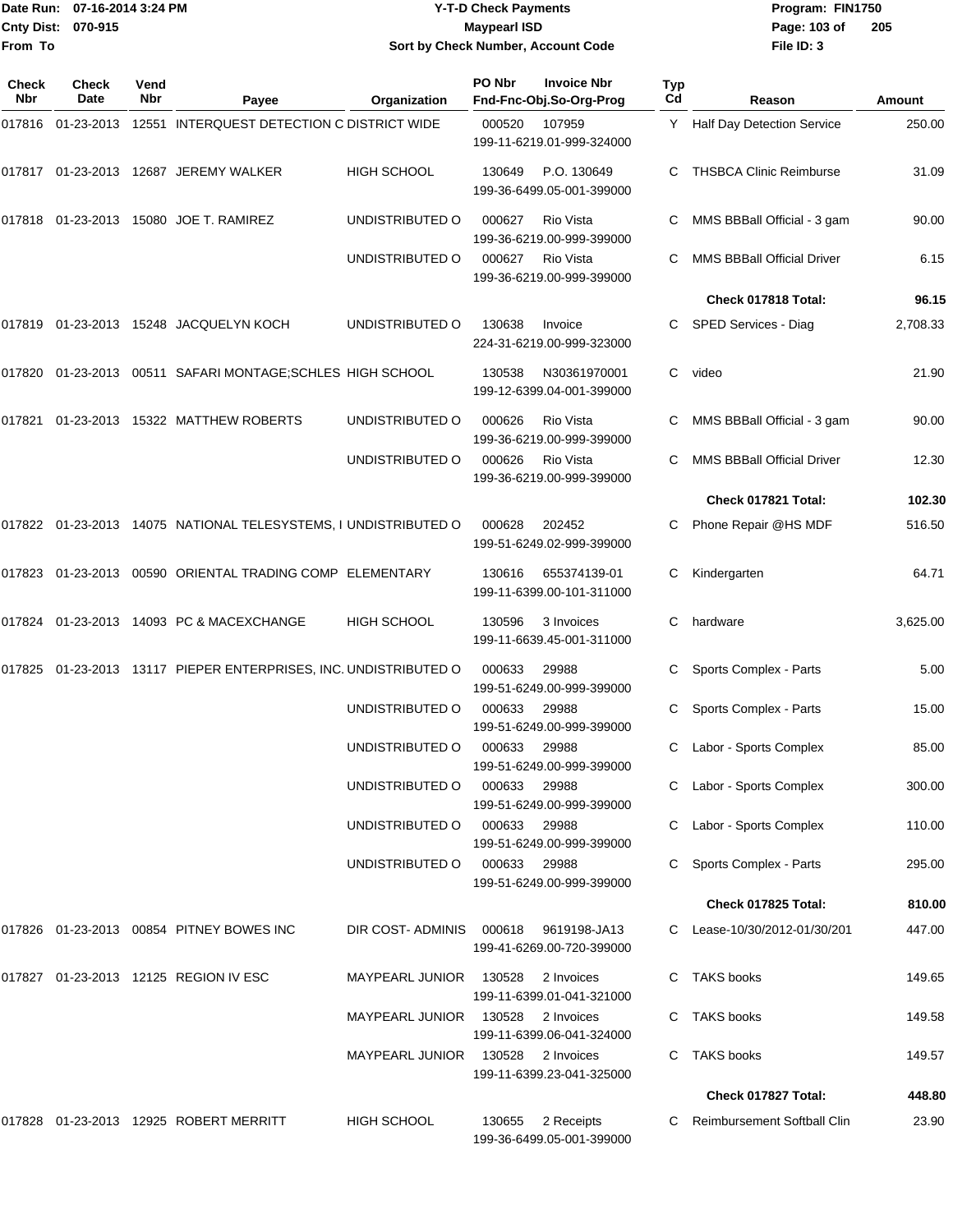| From To | Date Run: 07-16-2014 3:24 PM<br>Cnty Dist: 070-915 |      |                                                                      | <b>Y-T-D Check Payments</b><br><b>Maypearl ISD</b><br>Sort by Check Number, Account Code |                  |                                                 |          | Program: FIN1750<br>Page: 104 of<br>File ID: 3          | 205             |
|---------|----------------------------------------------------|------|----------------------------------------------------------------------|------------------------------------------------------------------------------------------|------------------|-------------------------------------------------|----------|---------------------------------------------------------|-----------------|
| Check   | Check                                              | Vend |                                                                      |                                                                                          | PO Nbr           | <b>Invoice Nbr</b>                              | Typ      |                                                         |                 |
| Nbr     | Date                                               | Nbr  | Payee                                                                | Organization                                                                             |                  | Fnd-Fnc-Obj.So-Org-Prog                         | Cd       | Reason                                                  | Amount          |
| 017829  | 01-23-2013                                         |      | 15321 RODEWAY INN DOWNTOW HIGH SCHOOL                                |                                                                                          | 130642           | 265503878<br>199-11-6411.06-001-311000          | C.       | <b>Hotel for Conference</b>                             | 190.45          |
|         |                                                    |      |                                                                      | <b>HIGH SCHOOL</b>                                                                       | 130642           | 265503878<br>199-11-6411.06-001-311000          | D        | HOTLE DOESN'T ACCEPT                                    | $-190.45$       |
|         |                                                    |      |                                                                      |                                                                                          |                  |                                                 |          | Check 017829 Total:                                     | .00             |
|         |                                                    |      | 017830   01-23-2013   00536   SCOTT FORESMAN                         | <b>ELEMENTARY</b>                                                                        | 130609           | 4022049405<br>410-11-6321.00-101-311000         | С        | Textbooks                                               | 1,397.56        |
|         |                                                    |      | 017831  01-23-2013  12471  TEXAS DEPARTMENT OF P ADMINISTRATIVE      |                                                                                          | 000625           | CR-11212-0774<br>199-41-6219.10-701-399000      | С        | <b>Criminal Records Service</b>                         | 1.00            |
|         |                                                    |      | 017832  01-23-2013  01714  TEXAS DEPT OF LICENSING UNDISTRIBUTED O   |                                                                                          | 000635           | 038742<br>199-51-6319.02-999-399000             | C.       | <b>HS Elevator Fee</b>                                  | 20.00           |
|         |                                                    |      |                                                                      | UNDISTRIBUTED O                                                                          | 000635           | 064741<br>199-51-6319.02-999-399000             | C.       | <b>LSK Elevator Fee</b>                                 | 20.00           |
|         |                                                    |      |                                                                      |                                                                                          |                  |                                                 |          | Check 017832 Total:                                     | 40.00           |
|         |                                                    |      | 017833  01-23-2013  13497  THE LINCOLN NAT. LIFE INS UNDISTRIBUTED O |                                                                                          | 000615           | TASBMISD-BL-595<br>199-41-6429.01-999-399000    | C        | Employee Life Insurance Pre                             | 724.10          |
|         |                                                    |      | 017834 01-23-2013 01049 THYSSENKRUPP ELEVATO UNDISTRIBUTED O         |                                                                                          | 000623           | 6000021420<br>199-51-6319.02-999-399000         | C.       | <b>HS Elevator Maintenance</b>                          | 425.00          |
|         |                                                    |      |                                                                      | UNDISTRIBUTED O                                                                          | 000623           | 6000021421<br>199-51-6319.02-999-399000         | C.       | <b>LSK Elevator Maintenance</b>                         | 425.00          |
|         |                                                    |      |                                                                      |                                                                                          |                  |                                                 |          | Check 017834 Total:                                     | 850.00          |
| 017835  |                                                    |      | 01-23-2013  14289  TRUDIE HEAD                                       | UNDISTRIBUTED O                                                                          | 130646           | P.O. 130646<br>224-11-6219.00-999-323000        | C.       | SPED Services-Reading                                   | 595.23          |
|         |                                                    |      | 017836  01-23-2013  00134  TXU ENERGY                                | UNDISTRIBUTED O                                                                          | 000617           | 646784<br>199-51-6259.04-999-399000             | С        | Security Light @ LSK                                    | 69.20           |
|         |                                                    |      |                                                                      | UNDISTRIBUTED O                                                                          | 000617           | 4646319<br>199-51-6259.04-999-399000            | С        | <b>HS Ballpark Security Lights</b>                      | 69.20           |
|         |                                                    |      |                                                                      | UNDISTRIBUTED O                                                                          | 000617           | 678435<br>199-51-6259.04-999-399000             |          | C Security Lights @ Admin                               | 63.50           |
|         |                                                    |      |                                                                      | UNDISTRIBUTED O                                                                          | 000617           | 4701313<br>199-51-6259.04-999-399000            | C.       | <b>Bus Barn Security Lights</b>                         | 27.71           |
|         |                                                    |      |                                                                      | UNDISTRIBUTED O                                                                          | 000617           | 4406906<br>199-51-6259.04-999-399000            | C.       | Security Light @ Old Ag Bld                             | 31.73           |
|         |                                                    |      |                                                                      | UNDISTRIBUTED O                                                                          | 000617           | 4406937<br>199-51-6259.04-999-399000            |          | Security Light @ Old Ag Bld                             | 141.42          |
|         |                                                    |      |                                                                      |                                                                                          |                  |                                                 |          | Check 017836 Total:                                     | 402.76          |
|         |                                                    |      | 017837  01-23-2013  00460  VINEYARD'S AUTO SUPPLY UNDISTRIBUTED O    |                                                                                          | 000634           | D354677<br>199-34-6311.00-999-399000            | C        | EngMGMT,12Volt,BatteryAlli                              | 47.03           |
|         |                                                    |      |                                                                      | UNDISTRIBUTED O                                                                          | 000634           | D354522<br>199-34-6311.00-999-399000            | C        | Switches                                                | 5.35            |
|         |                                                    |      |                                                                      | UNDISTRIBUTED O<br>UNDISTRIBUTED O                                                       | 000634<br>000634 | D354550<br>199-34-6311.00-999-399000<br>D354284 | C.<br>C. | Switches & Drivealign Autom<br>2006 Ford Truck Explorer | 53.97<br>207.45 |
|         |                                                    |      |                                                                      |                                                                                          |                  | 199-34-6311.00-999-399000                       |          | Check 017837 Total:                                     | 313.80          |
|         | 017838    01-23-2013    00141   WAL MART           |      |                                                                      | HIGH SCHOOL                                                                              | 130535           | 235200253676                                    | C.       | <b>Culinary Luncheon</b>                                | 180.46          |
|         |                                                    |      |                                                                      | <b>HIGH SCHOOL</b>                                                                       | 130527           | 199-11-6399.11-001-311000<br>235100658560       | C.       | Yearbook                                                | 76.67           |
|         |                                                    |      |                                                                      | <b>ELEMENTARY</b>                                                                        | 130582           | 199-11-6399.30-001-311000<br>300800134234       | C.       | Blk Print Cartridge & 3 Color                           | 52.95           |
|         |                                                    |      |                                                                      |                                                                                          |                  | 199-11-6399.40-101-311000                       |          | Check 017838 Total:                                     | 310.08          |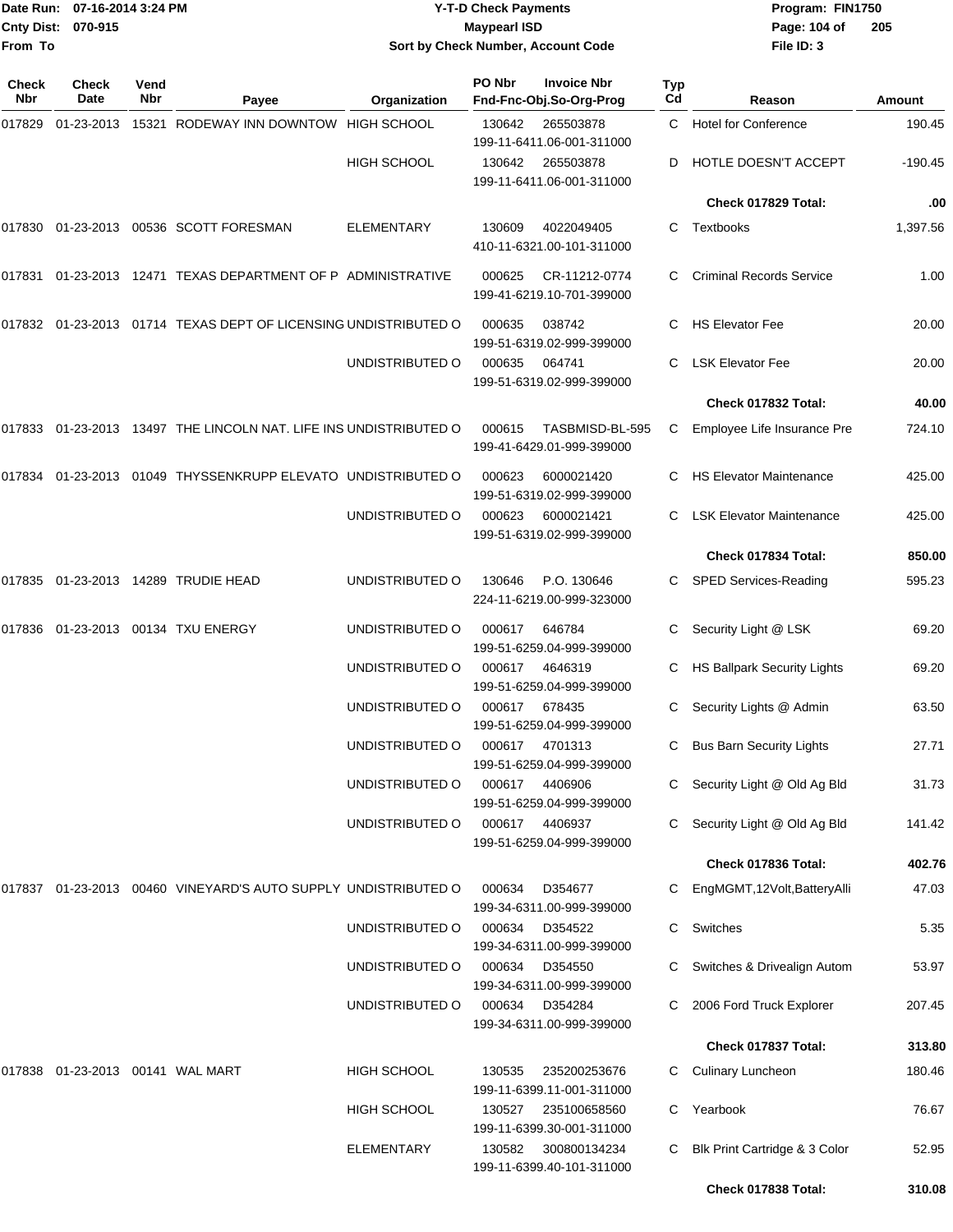#### Date Run: 07-16-2014 3:24 PM **Program:** FIN1750 **Cnty Dist:** 070-915 **Page:** 105 of **Y-T-D Check Payments 070-915 Maypearl ISD Sort by Check Number, Account Code**

| <b>Check</b><br><b>Nbr</b> | <b>Check</b><br>Date | Vend<br><b>Nbr</b> | Payee                                                             | Organization       | PO Nbr<br><b>Invoice Nbr</b><br>Fnd-Fnc-Obj.So-Org-Prog | Typ<br>Cd | Reason                       | Amount   |
|----------------------------|----------------------|--------------------|-------------------------------------------------------------------|--------------------|---------------------------------------------------------|-----------|------------------------------|----------|
| 017839                     |                      |                    | 01-23-2013 15317 WATCH D.O.G.S.                                   | <b>ELEMENTARY</b>  | 130637<br>W1002979<br>199-31-6399.00-101-399000         |           | C Supplies                   | 205.51   |
|                            |                      |                    | 017840  01-31-2013  15247  ANTHONY JEFFERSON                      | UNDISTRIBUTED O    | 000648<br>199-36-6219.00-999-399000                     | C         | <b>Basketball Official</b>   | 45.00    |
| 017841                     |                      |                    | 01-31-2013 15329 ARCHIE SMITH                                     | UNDISTRIBUTED O    | 000660<br>199-36-6219.00-999-399000                     | C.        | <b>Basketball Official</b>   | 90.00    |
|                            |                      |                    | 017842  01-31-2013  15158  ATHLETES WORLD, INC.                   | <b>HIGH SCHOOL</b> | 130457<br>BB1003017-BK11<br>199-36-6399.13-001-399000   | C         | Softball                     | 486.00   |
|                            |                      |                    | 017843 01-31-2013 15313 CARROLL MARVIN SMITH                      | UNDISTRIBUTED O    | 000642<br>199-36-6219.00-999-399000                     | C.        | <b>Basketball Official</b>   | 20.00    |
|                            |                      |                    | 017844 01-31-2013 12472 CHRIS GLOVER                              | UNDISTRIBUTED O    | 000646<br>199-36-6219.00-999-399000                     | C.        | <b>Basketball official</b>   | 111.16   |
| 017845                     |                      |                    | 01-31-2013  13566  CONNIE D. HAGEN, INC.                          | UNDISTRIBUTED O    | 000641<br>130990<br>199-34-6219.01-999-399000           | C         | Pre Employment Drug Test     | 57.50    |
|                            |                      |                    |                                                                   | UNDISTRIBUTED O    | 000654<br>131125<br>199-34-6219.01-999-399000           |           | DOT Pre-employment drug t    | 57.50    |
|                            |                      |                    |                                                                   |                    |                                                         |           | Check 017845 Total:          | 115.00   |
|                            |                      |                    | 017846 01-31-2013 00440 CONNIE GRANT                              | UNDISTRIBUTED O    | 000661<br>199-36-6219.00-999-399000                     | C         | <b>Basketball Official</b>   | 90.00    |
|                            |                      |                    | 017847 01-31-2013 15324 DEMARIO STEWARD                           | UNDISTRIBUTED O    | 000649<br>199-36-6219.00-999-399000                     | C         | <b>Basketball Official</b>   | 109.90   |
| 017848                     |                      |                    | 01-31-2013  12885  DIRECT ENERGY                                  | UNDISTRIBUTED O    | 000651<br>199-51-6259.04-999-399000                     | C         | Old Elementary               | 9.54     |
|                            |                      |                    |                                                                   | UNDISTRIBUTED O    | 000651<br>199-51-6259.04-999-399000                     |           | Cafeteria Storage            | 11.54    |
|                            |                      |                    |                                                                   | UNDISTRIBUTED O    | 000651<br>199-51-6259.04-999-399000                     |           | Old Elementary Cafeteria     | 12.60    |
|                            |                      |                    |                                                                   | UNDISTRIBUTED O    | 000651<br>199-51-6259.04-999-399000                     | C         | high School Portable         | 52.76    |
|                            |                      |                    |                                                                   | UNDISTRIBUTED O    | 000651<br>199-51-6259.04-999-399000                     | C.        | <b>Bus Bart</b>              | 95.91    |
|                            |                      |                    |                                                                   | UNDISTRIBUTED O    | 000651<br>199-51-6259.04-999-399000                     |           | <b>WPA Bulding</b>           | 2,139.48 |
|                            |                      |                    |                                                                   | UNDISTRIBUTED O    | 000651<br>199-51-6259.04-999-399000                     |           | Old High School Bldg         | 3,689.50 |
|                            |                      |                    |                                                                   | UNDISTRIBUTED O    | 000651<br>199-51-6259.04-999-399000                     |           | Old Elementary Portable      | 459.76   |
|                            |                      |                    |                                                                   | UNDISTRIBUTED O    | 000650<br>199-51-6259.04-999-399000                     |           | Electric Service down town b | 416.81   |
|                            |                      |                    |                                                                   | UNDISTRIBUTED O    | 000651<br>199-51-6259.78-999-322000                     | C.        | High School Ball Park        | 54.78    |
|                            |                      |                    |                                                                   |                    |                                                         |           | Check 017848 Total:          | 6,942.68 |
|                            |                      |                    | 017849  01-31-2013  14884  DIRECT SERVICE COMPAN  UNDISTRIBUTED O |                    | 000639<br>59351<br>199-51-6249.00-999-399000            | C.        | <b>HVAC Repairs</b>          | 200.00   |
|                            |                      |                    | 017850  01-31-2013  13639  EAST TEXAS COPY SYSTE  MAYPEARL JUNIOR |                    | 130667<br>164582<br>199-11-6399.42-041-311000           | C         | copier staples               | 59.00    |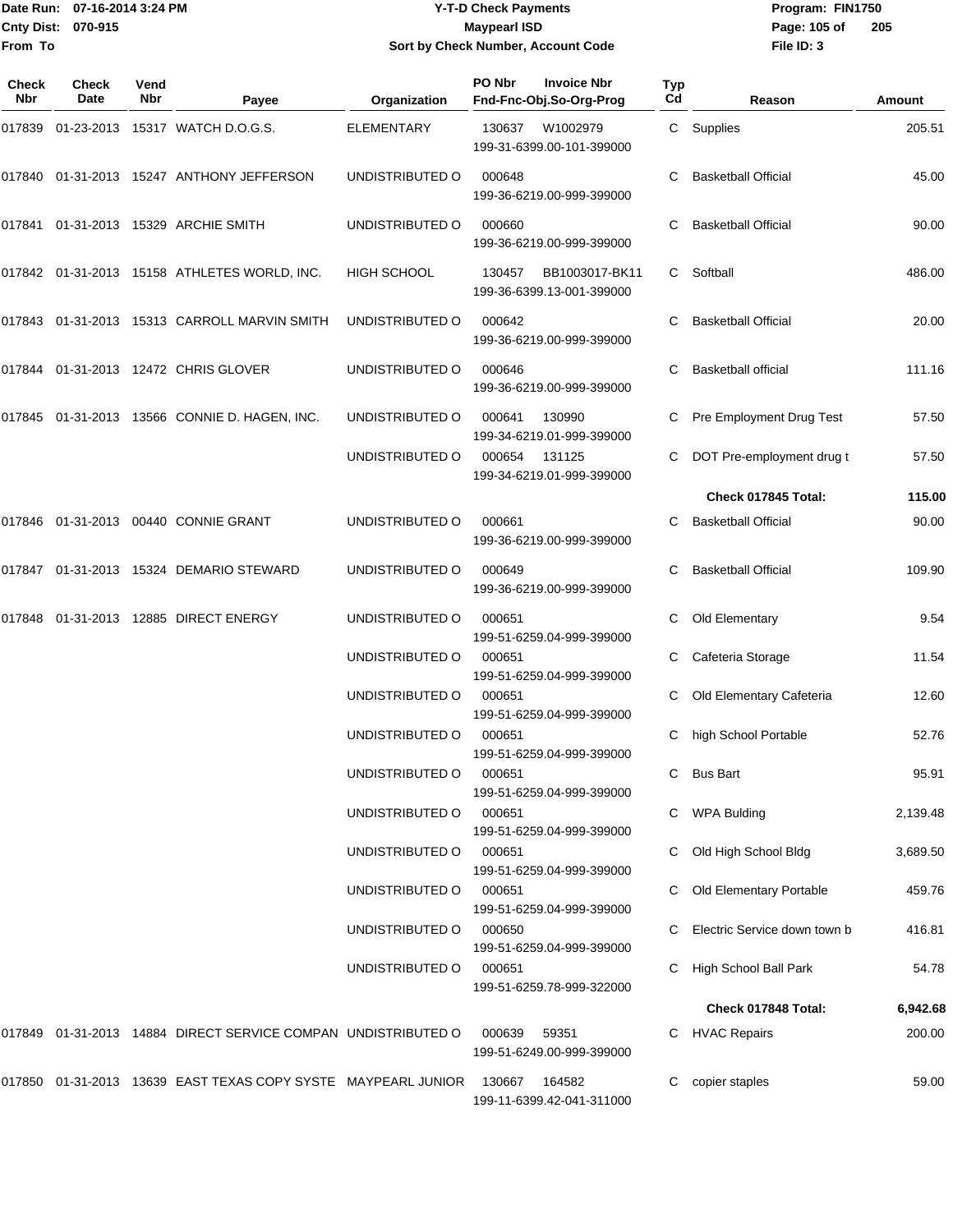| 07-16-2014 3:24 PM<br>Date Run:<br>Cnty Dist:<br>070-915 |                                      |             | <b>Y-T-D Check Payments</b><br><b>Maypearl ISD</b>                            |                        |        |                                               | Program: FIN1750<br>Page: 106 of | 205                        |          |
|----------------------------------------------------------|--------------------------------------|-------------|-------------------------------------------------------------------------------|------------------------|--------|-----------------------------------------------|----------------------------------|----------------------------|----------|
| From To                                                  |                                      |             |                                                                               |                        |        | Sort by Check Number, Account Code            |                                  | File ID: 3                 |          |
| Check<br><b>Nbr</b>                                      | <b>Check</b><br>Date                 | Vend<br>Nbr | Payee                                                                         | Organization           | PO Nbr | <b>Invoice Nbr</b><br>Fnd-Fnc-Obj.So-Org-Prog | Typ<br>Cd                        | Reason                     | Amount   |
|                                                          |                                      |             | 017851  01-31-2013  00099  EDUCATION SERVICE CENT HIGH SCHOOL                 |                        | 000658 | 116600<br>199-33-6399.00-001-399000           | C                                | registration fee           | 50.00    |
|                                                          |                                      |             | 017852  01-31-2013  12186  ELLIOTT ELECTRIC                                   | UNDISTRIBUTED O        | 000640 | 199-51-6319.02-999-399000                     | С                                | Supplies                   | 72.86    |
|                                                          |                                      |             |                                                                               | UNDISTRIBUTED O        | 000640 | 199-51-6319.04-999-399000                     | C.                               | supplies                   | 402.87   |
|                                                          |                                      |             |                                                                               |                        |        |                                               |                                  | Check 017852 Total:        | 475.73   |
|                                                          | 017853 01-31-2013 12474 ENVIVA       |             |                                                                               | UNDISTRIBUTED O        | 000657 | 24599<br>199-34-6219.01-999-399000            | С                                | Drug Screen                | 82.00    |
|                                                          |                                      |             |                                                                               | <b>MAYPEARL JUNIOR</b> | 130695 | 199-11-6399.07-041-323000                     | С                                | supplies                   | 33.88    |
|                                                          |                                      |             | 017855  01-31-2013  00040  FLATT STATIONERS, INC.                             | <b>ELEMENTARY</b>      | 130670 | 220279-00<br>199-11-6399.11-101-311000        | С                                | Elementary school supplies | 262.88   |
|                                                          |                                      |             |                                                                               | <b>HIGH SCHOOL</b>     | 130673 | 220278-00<br>199-11-6399.12-001-311000        | C.                               | Supplies                   | 364.30   |
|                                                          |                                      |             |                                                                               | HIGH SCHOOL            | 130677 | 22306-00<br>199-11-6399.39-001-311000         | С                                | supplies                   | 101.97   |
|                                                          |                                      |             |                                                                               |                        |        |                                               |                                  | <b>Check 017855 Total:</b> | 729.15   |
|                                                          |                                      |             | 017856  01-31-2013  13535  GLEN TENNISON                                      | MAYPEARL JUNIOR        | 130694 | 199-11-6411.05-041-311000                     | С                                | Mileagae reimbursement     | 110.56   |
|                                                          |                                      |             | 017857   01-31-2013   00612   HOME   DEPOT   CREDIT   SER   UNDISTRIBUTED   O |                        | 000652 | 199-51-6319.05-999-399000                     | С                                | supplies                   | 1,378.21 |
|                                                          |                                      |             | 017858 01-31-2013 15326 JAMES F. PERRY                                        | UNDISTRIBUTED O        | 130679 | 199-51-6249.00-999-399000                     | С                                | Dirt work at Ag Facility   | 200.00   |
| 017859                                                   |                                      |             | 01-31-2013  15080  JOE T. RAMIREZ                                             | UNDISTRIBUTED O        | 000647 | 199-36-6219.00-999-399000                     |                                  | <b>Basketball Official</b> | 45.00    |
|                                                          | 017860  01-31-2013  15242  JOY  BUSH |             |                                                                               | UNDISTRIBUTED O        | 130704 | 199-31-6219.01-999-323000                     |                                  | C Sped Services            | 1,600.00 |
|                                                          |                                      |             | 017861  01-31-2013  01533  KAMICO INSTRUCTION  MED ELEMENTARY                 |                        | 130608 | 98476<br>410-11-6321.00-101-311000            |                                  | C Textbooks for B.Pinson   | 1,096.90 |
|                                                          |                                      |             | 017862  01-31-2013  00067  LEIGHANNE MCALISTER                                | DIR COST- ADMINIS      | 130657 | 199-41-6411.01-720-399000                     |                                  | Mileage Reimbursement      | 257.14   |
|                                                          | 017863  01-31-2013  12730  NAEIR     |             |                                                                               | MAYPEARL JUNIOR 130622 |        | H498490<br>199-11-6399.01-041-323000          |                                  | C Office Supplies          | 141.25   |
|                                                          |                                      |             | 017864 01-31-2013 14075  NATIONAL TELESYSTEMS, I UNDISTRIBUTED O              |                        | 000656 | 301435<br>199-51-6249.02-999-399000           |                                  | C Telephone repairs        | 516.50   |
|                                                          |                                      |             | 017865  01-31-2013  12087  OAK CLIFF OFFICE SUPPLY MAYPEARL JUNIOR            |                        | 130672 | 320174-0<br>199-11-6399.07-041-311000         |                                  | C office supplies          | 128.95   |
|                                                          |                                      |             | 017866  01-31-2013  00287  OFFICE DEPOT                                       | ELEMENTARY             | 130613 | 640488835001<br>199-11-6399.01-101-323000     |                                  | C Supplies                 | 23.25    |
|                                                          |                                      |             |                                                                               | <b>HIGH SCHOOL</b>     | 130635 | 641448038001<br>199-11-6399.39-001-311000     |                                  | C Art supplies             | 127.99   |
|                                                          |                                      |             |                                                                               |                        |        |                                               |                                  | Check 017866 Total:        | 151.24   |
|                                                          | 017867  01-31-2013  00824  PRO-ED    |             |                                                                               | <b>HIGH SCHOOL</b>     | 130599 | 628857<br>199-11-6399.01-001-323000           |                                  | C High School supplies     | 374.00   |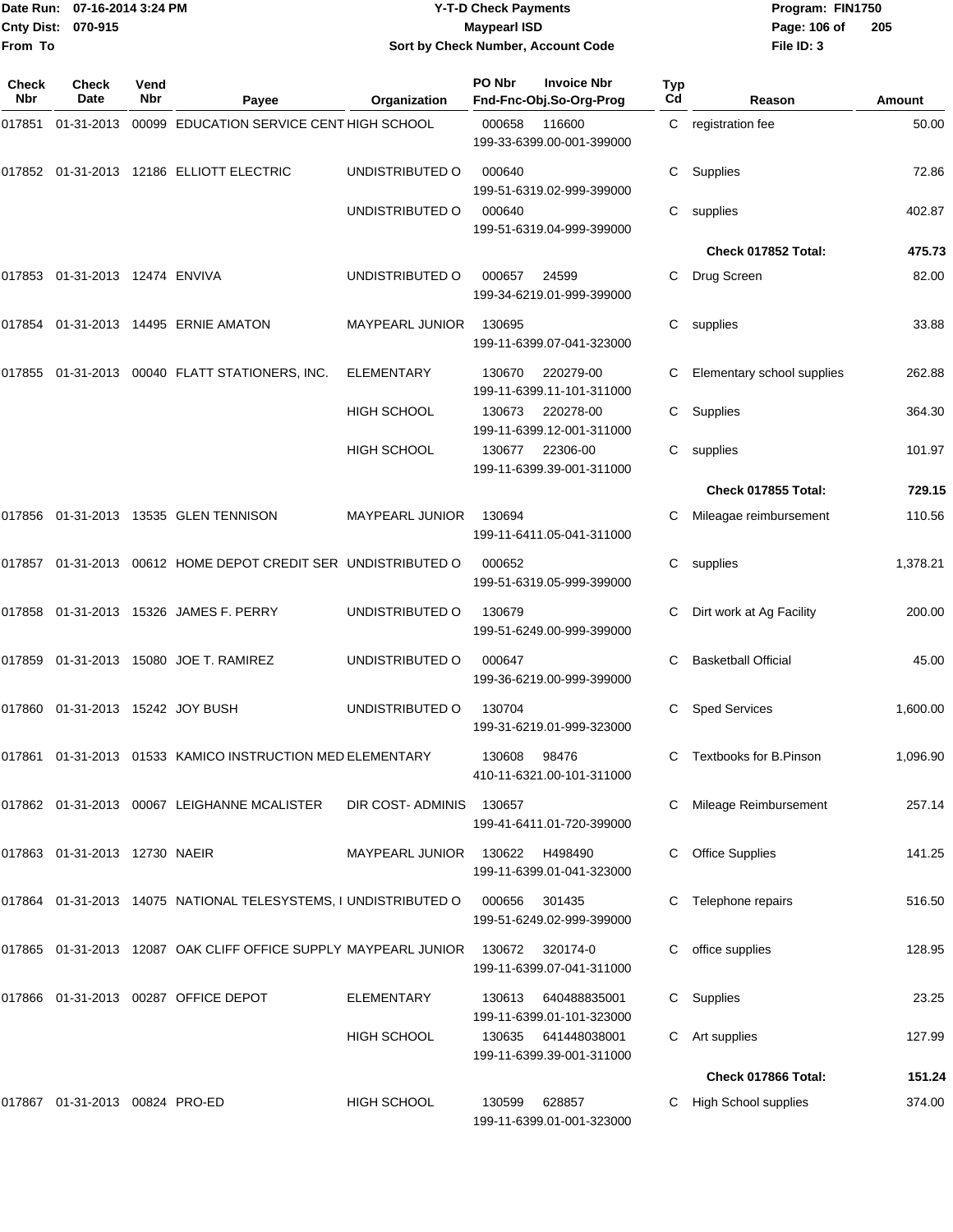#### Date Run: 07-16-2014 3:24 PM **Program:** FIN1750 **Cnty Dist:** 070-915 **Page:** 107 of **Y-T-D Check Payments 070-915 Maypearl ISD Sort by Check Number, Account Code**

| Check<br>Nbr | <b>Check</b><br><b>Date</b>       | Vend<br>Nbr | Payee                                                            | Organization       | PO Nbr      | <b>Invoice Nbr</b><br>Fnd-Fnc-Obj.So-Org-Prog | <b>Typ</b><br>Cd | Reason                     | Amount   |
|--------------|-----------------------------------|-------------|------------------------------------------------------------------|--------------------|-------------|-----------------------------------------------|------------------|----------------------------|----------|
|              |                                   |             | 017868 01-31-2013 14399 ROBERT HODGE JR.                         | UNDISTRIBUTED O    | 000643      | 199-36-6219.00-999-399000                     | C                | <b>Basketball Official</b> | 112.54   |
| 017869       |                                   |             | 01-31-2013 00252 SCHOOL SPECIALTY                                | <b>ELEMENTARY</b>  | 130621      | 22649350<br>199-11-6399.00-101-311000         | С                | Kindergarten supplies      | 29.81    |
|              |                                   |             |                                                                  | ELEMENTARY         | 130619      | 308101510352<br>199-11-6399.00-101-311000     |                  | Kindergarten supplies      | 415.78   |
|              |                                   |             |                                                                  | <b>ELEMENTARY</b>  | 130645      | 208109749605<br>199-11-6399.00-101-323000     | C                | Supplies                   | 104.36   |
|              |                                   |             |                                                                  |                    |             |                                               |                  | Check 017869 Total:        | 549.95   |
|              |                                   |             | 017870 01-31-2013 00316 SCHOOL SPECIALTY INC.                    | <b>HIGH SCHOOL</b> | 130639      | 208109737818<br>199-11-6399.39-001-311000     | C                | Art supplies               | 193.58   |
|              |                                   |             | 017871 01-31-2013 13383 SKYBEAM TEXAS                            | UNDISTRIBUTED O    | 000659      | 199-53-6249.04-999-399000                     | С                | Web services               | 3,000.00 |
|              |                                   |             | 017872 01-31-2013 14918 SPORTS CENTER MESQUIT UNDISTRIBUTED O    |                    | 130611      | 199-36-6399.04-999-399000                     | C                | Baseball                   | 1,810.00 |
|              |                                   |             | 017873 01-31-2013 15315 SPORTS FIELD SOLUTIONS UNDISTRIBUTED O   |                    | 130612      | 199-51-6319.03-999-399000                     | C                | baseball softball fields   | 588.00   |
|              |                                   |             | 017874 01-31-2013 01235 SULLIVAN SUPPLY SOUTH, HIGH SCHOOL       |                    | 130662      | 0282595IN<br>199-11-6399.09-001-322000        | C.               | supplies                   | 58.11    |
|              |                                   |             | 017875 01-31-2013 01211 TIRE TOWN                                | UNDISTRIBUTED O    | 000655      | 199-34-6219.00-999-399000                     | С                | Repairs                    | 15.00    |
|              |                                   |             | 017876 01-31-2013 01058 UNIVERSITY INTERSCHOLA HIGH SCHOOL       |                    | 130071      | 13-0696<br>199-11-6399.27-001-311000          | C                | UIL                        | 656.75   |
|              |                                   |             | 017877 01-31-2013 01145 WELDERS WAREHOUSE CO HIGH SCHOOL         |                    | 130680      | 199-11-6399.09-001-322000                     | С                | Supplies                   | 383.00   |
|              |                                   |             | 017878  01-31-2013  14964  WORTH AVE. GROUP&STU  HIGH SCHOOL     |                    | 130708      | 199-12-6399.04-001-399000                     | С                | <b>IPad Insurance</b>      | 156.00   |
|              |                                   |             | 017879 02-07-2013 15209 AIR CLINIC ELLIS COUNTY LUNDISTRIBUTED O |                    | 000685      | 705<br>199-51-6399.05-999-399000              | C                | A/C repairs                | 240.00   |
|              |                                   |             |                                                                  | UNDISTRIBUTED O    | 000708 715  | 199-51-6399.05-999-399000                     |                  | C HVAC Repairs             | 494.85   |
|              |                                   |             |                                                                  |                    |             |                                               |                  | Check 017879 Total:        | 734.85   |
|              |                                   |             | 017880 02-07-2013 01869 ALL SPORTS TROPHIES                      | <b>ELEMENTARY</b>  | 130696      | 6741<br>199-11-6399.01-101-321000             |                  | C Supplies                 | 88.50    |
|              |                                   |             |                                                                  | <b>ELEMENTARY</b>  | 130697 6742 | 199-11-6399.01-101-321000                     |                  | C Supplies                 | 134.50   |
|              |                                   |             |                                                                  |                    |             |                                               |                  | Check 017880 Total:        | 223.00   |
|              |                                   |             | 017881 02-07-2013 14927 ALLIED WASTE                             | UNDISTRIBUTED O    | 000680      | 0794-007528885<br>199-51-6259.03-999-399000   |                  | C Trash service            | 501.92   |
|              |                                   |             | 017882 02-07-2013 15313 CARROLL MARVIN SMITH                     | UNDISTRIBUTED O    | 000716      | 199-36-6219.00-999-399000                     |                  | Clock official             | 25.00    |
|              | 017883 02-07-2013 00527 CDWG INC. |             |                                                                  | HIGH SCHOOL        | 130664      | W856764<br>199-11-6639.48-001-311000          |                  | software upgrade           | 1,481.92 |
|              |                                   |             | 017884 02-07-2013 00510 CEE DEE'S LOCKS AND                      | UNDISTRIBUTED O    | 000706      | 16660<br>199-51-6319.04-999-399000            | C                | Repairs                    | 293.40   |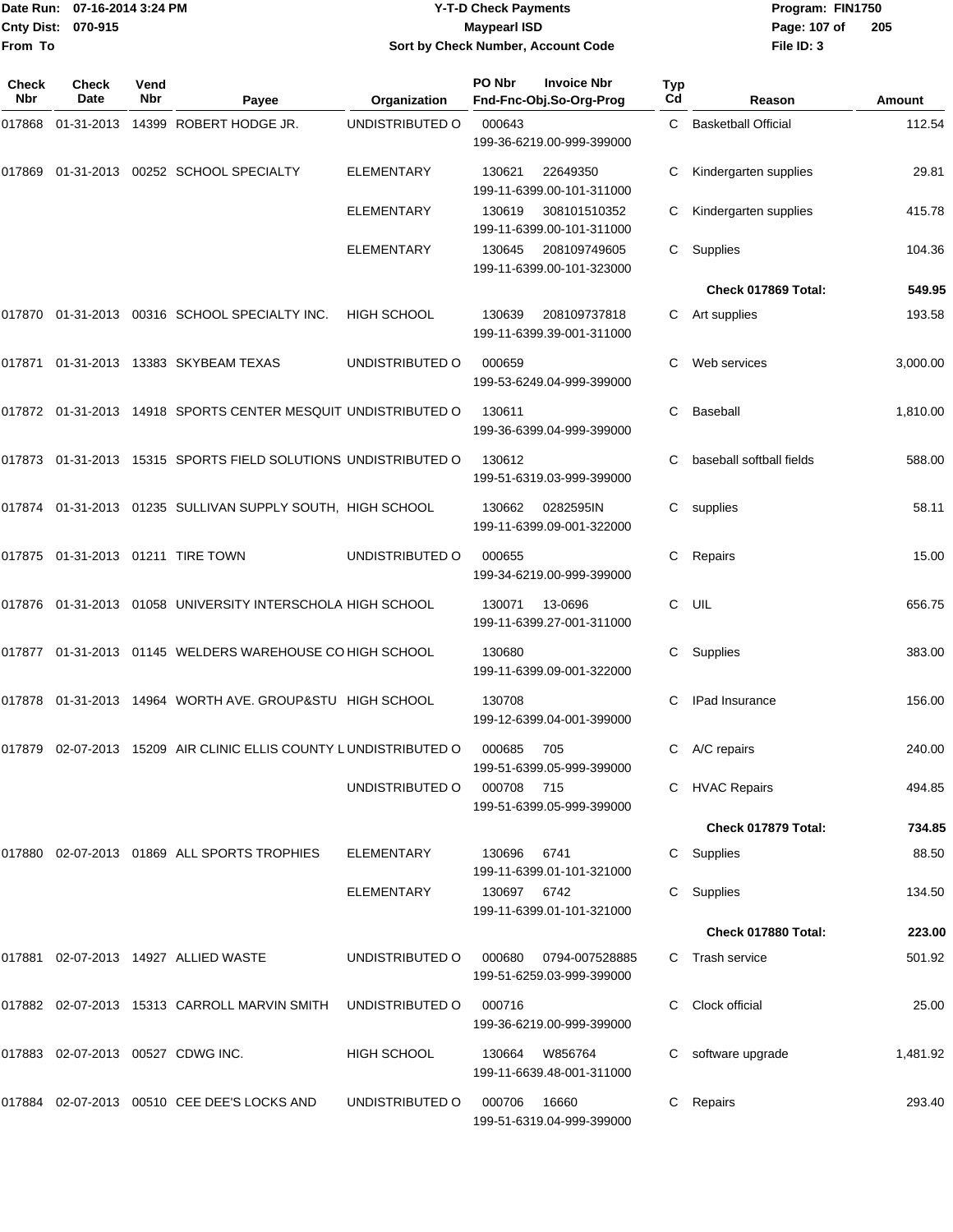| Date Run: 07-16-2014 3:24 PM<br>Cnty Dist: 070-915<br>From To |               |             |                                                                          | <b>Y-T-D Check Payments</b><br><b>Maypearl ISD</b><br>Sort by Check Number, Account Code |                                                         |           | Program: FIN1750<br>Page: 108 of<br>File ID: 3 | 205      |
|---------------------------------------------------------------|---------------|-------------|--------------------------------------------------------------------------|------------------------------------------------------------------------------------------|---------------------------------------------------------|-----------|------------------------------------------------|----------|
| Check<br><b>Nbr</b>                                           | Check<br>Date | Vend<br>Nbr | Payee                                                                    | Organization                                                                             | PO Nbr<br><b>Invoice Nbr</b><br>Fnd-Fnc-Obj.So-Org-Prog | Typ<br>Cd | Reason                                         | Amount   |
| 017885                                                        |               |             | 02-07-2013  14669  CHADWICK O. BOYD                                      | UNDISTRIBUTED O                                                                          | 000722<br>199-36-6219.00-999-399000                     | C.        | <b>Basketball Official</b>                     | 63.70    |
|                                                               |               |             |                                                                          | UNDISTRIBUTED O                                                                          | 000677<br>199-36-6219.00-999-399000                     | С         | <b>Basketball Official</b>                     | 67.80    |
|                                                               |               |             |                                                                          |                                                                                          |                                                         |           | Check 017885 Total:                            | 131.50   |
| 017886                                                        |               |             | 02-07-2013  00217  CITY OF MAYPEARL                                      | UNDISTRIBUTED O                                                                          | 000691<br>199-51-6259.01-999-399000                     | C         | <b>LSK Yard Meter</b>                          | 26.00    |
|                                                               |               |             |                                                                          | UNDISTRIBUTED O                                                                          | 000691<br>199-51-6259.01-999-399000                     |           | High Sch Concession/Bathro                     | 51.00    |
|                                                               |               |             |                                                                          | UNDISTRIBUTED O                                                                          | 000691<br>199-51-6259.01-999-399000                     | С         | Junior High Yard Meter                         | 33.15    |
|                                                               |               |             |                                                                          | UNDISTRIBUTED O                                                                          | 000691<br>199-51-6259.01-999-399000                     | С         | High School Ball Park                          | 59.55    |
|                                                               |               |             |                                                                          | UNDISTRIBUTED O                                                                          | 000691<br>199-51-6259.01-999-399000                     | С         | <b>LSK Elementary</b>                          | 162.00   |
|                                                               |               |             |                                                                          | UNDISTRIBUTED O                                                                          | 000691<br>199-51-6259.01-999-399000                     |           | Middle School                                  | 301.80   |
|                                                               |               |             |                                                                          | UNDISTRIBUTED O                                                                          | 000691<br>199-51-6259.01-999-399000                     | С         | <b>High School</b>                             | 127.80   |
|                                                               |               |             |                                                                          |                                                                                          |                                                         |           | Check 017886 Total:                            | 761.30   |
|                                                               |               |             | 017887  02-07-2013  13279  CROSS COUNTRY PEST CO UNDISTRIBUTED O         |                                                                                          | 000692<br>15605<br>199-51-6249.00-999-399000            | C         | <b>Pest Control</b>                            | 250.00   |
|                                                               |               |             | 017888 02-07-2013 15291 DALAINE FLETCHER                                 | UNDISTRIBUTED O                                                                          | 130754<br>199-31-6219.04-999-323000                     | С         | <b>Contracted Services</b>                     | 1,470.00 |
|                                                               |               |             | 017889  02-07-2013  00031  DE SOTO JANITORIAL SUPP UNDISTRIBUTED O       |                                                                                          | 000683<br>121825-00<br>199-51-6319.02-999-399000        | С         | Maintenance supplies                           | 3,428.82 |
| 017890                                                        |               |             | 02-07-2013  12536  DESOTO JANITORIAL                                     | UNDISTRIBUTED O                                                                          | 122352-00<br>000704<br>199-51-6319.01-999-399000        | С         | Supplies                                       | 2,621.07 |
|                                                               |               |             |                                                                          | UNDISTRIBUTED O                                                                          | 000704 122412-00<br>199-51-6319.01-999-399000           |           | C Supplies                                     | 191.90   |
|                                                               |               |             |                                                                          |                                                                                          |                                                         |           | Check 017890 Total:                            | 2,812.97 |
|                                                               |               |             | 017891  02-07-2013  14884  DIRECT SERVICE COMPAN  UNDISTRIBUTED O        |                                                                                          | 000711 59355<br>199-51-6249.00-999-399000               |           | C Labor                                        | 1,317.45 |
|                                                               |               |             |                                                                          | UNDISTRIBUTED O                                                                          | 000682<br>199-51-6319.02-999-399000                     |           | C Repairs                                      | 58.50    |
|                                                               |               |             |                                                                          | UNDISTRIBUTED O                                                                          | 000711 59355<br>199-51-6319.02-999-399000               |           | C Supplies                                     | 547.66   |
|                                                               |               |             |                                                                          |                                                                                          |                                                         |           | Check 017891 Total:                            | 1,923.61 |
|                                                               |               |             | 017892 02-07-2013 00099 EDUCATION SERVICE CENT HIGH SCHOOL               |                                                                                          | 130601<br>116620<br>199-33-6399.00-001-399000           |           | C Workshop                                     | 50.00    |
|                                                               |               |             | 017893 02-07-2013 01547 EICHELBAUM WARDELL HA DIR COST- ADMINIS          |                                                                                          | 000696<br>199-41-6211.00-720-399000                     |           | C Legal services                               | 649.50   |
|                                                               |               |             |                                                                          | MAYPEARL JUNIOR                                                                          | 130725<br>199-36-6499.00-041-399000                     |           | C JH Ribbon Track Meet                         | 300.00   |
|                                                               |               |             | 017895 02-07-2013 00375 GTM SPORTSWEAR                                   | MAYPEARL JUNIOR 130630 7114793                                                           | 199-36-6399.09-041-399000                               |           | C Cheerleading                                 | 178.20   |
|                                                               |               |             | 017896  02-07-2013  14935  HEART OF TEXAS PRODUC MAYPEARL JUNIOR  000702 |                                                                                          | 364015<br>240-35-6341.00-041-399000                     |           | C Supplies                                     | 26.50    |
|                                                               |               |             |                                                                          | MAYPEARL JUNIOR  000702  363720                                                          | 240-35-6341.00-041-399000                               |           | C supplies                                     | 179.00   |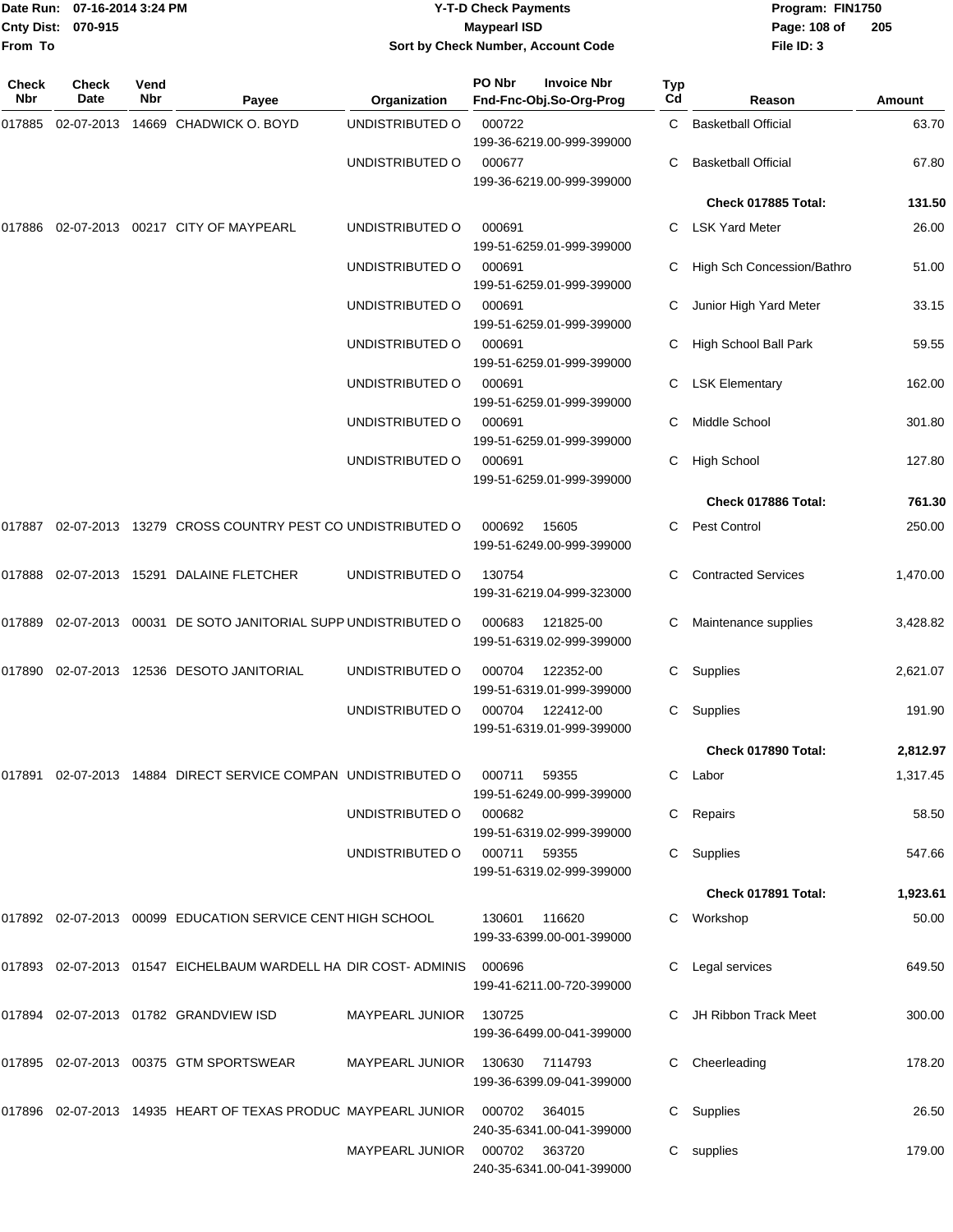|                    | Date Run: 07-16-2014 3:24 PM | <b>Y-T-D Check Payments</b>        | Program: FIN1750 |                |
|--------------------|------------------------------|------------------------------------|------------------|----------------|
| Cnty Dist: 070-915 |                              | <b>Mavpearl ISD</b>                | Page: 109 of     | $\overline{2}$ |
| From To            |                              | Sort by Check Number, Account Code | File ID: 3       |                |

# **Sort by Check Number, Account Code**

| Check<br><b>Nbr</b> | Check<br>Date               | Vend<br>Nbr | Payee                                                         | Organization           | PO Nbr | <b>Invoice Nbr</b><br>Fnd-Fnc-Obj.So-Org-Prog | Typ<br>Cd | Reason                      | Amount   |
|---------------------|-----------------------------|-------------|---------------------------------------------------------------|------------------------|--------|-----------------------------------------------|-----------|-----------------------------|----------|
|                     |                             |             |                                                               | <b>ELEMENTARY</b>      | 000702 | 364557                                        |           | C Supplies                  | 3.40     |
|                     |                             |             |                                                               | <b>ELEMENTARY</b>      | 000702 | 240-35-6341.00-101-399000<br>364266           |           | C Supplies                  | 40.50    |
|                     |                             |             |                                                               |                        |        | 240-35-6341.00-101-399000                     |           |                             |          |
|                     |                             |             |                                                               | <b>ELEMENTARY</b>      | 000702 | 364556                                        |           | C Supplies                  | 241.00   |
|                     |                             |             |                                                               | ELEMENTARY             | 000702 | 240-35-6341.00-101-399000<br>364017           |           | C Supplies                  | 292.55   |
|                     |                             |             |                                                               |                        |        | 240-35-6341.00-101-399000                     |           |                             |          |
|                     |                             |             |                                                               | <b>ELEMENTARY</b>      | 000702 | 363721                                        |           | C Supplies                  | 399.75   |
|                     |                             |             |                                                               | HIGH SCHOOL            | 000701 | 240-35-6341.00-101-399000<br>364016           |           | C Supplies                  | 68.50    |
|                     |                             |             |                                                               |                        |        | 240-35-6341.01-001-399000                     |           |                             |          |
|                     |                             |             |                                                               | HIGH SCHOOL            | 000701 | 364555                                        | C.        | Supplies                    | 223.05   |
|                     |                             |             |                                                               |                        |        | 240-35-6341.01-001-399000                     |           |                             |          |
|                     |                             |             |                                                               | <b>HIGH SCHOOL</b>     | 000701 | 363722<br>240-35-6341.01-001-399000           |           | C Supplies                  | 429.35   |
|                     |                             |             |                                                               |                        |        |                                               |           | Check 017896 Total:         | 1,903.60 |
|                     |                             |             | 017897  02-07-2013  15333  JONATHAN OSBORN                    | UNDISTRIBUTED O        | 000723 |                                               | C         | <b>Basketball Official</b>  | 75.00    |
|                     |                             |             |                                                               |                        |        | 199-36-6219.00-999-399000                     |           |                             |          |
| 017898              |                             |             | 02-07-2013 13045 KEN SILVIA                                   | UNDISTRIBUTED O        | 000675 |                                               |           | <b>Basketball Official</b>  | 86.88    |
|                     |                             |             |                                                               |                        |        | 199-36-6219.00-999-399000                     |           |                             |          |
|                     |                             |             |                                                               | UNDISTRIBUTED O        | 000719 | 199-36-6219.00-999-399000                     | C.        | <b>Basketball Official</b>  | 118.70   |
|                     |                             |             |                                                               |                        |        |                                               |           | Check 017898 Total:         | 205.58   |
| 017899              |                             |             | 02-07-2013 13498 KENNETH WILLIAMS                             | UNDISTRIBUTED O        | 000721 |                                               | С         | <b>Basketball Official</b>  | 116.40   |
|                     |                             |             |                                                               |                        |        | 199-36-6219.00-999-399000                     |           |                             |          |
|                     |                             |             | 017900 02-07-2013 15086 KIMBALL MIDWEST                       | UNDISTRIBUTED O        | 000686 | 2797270                                       | С         | Bus repairs                 | 511.87   |
|                     |                             |             |                                                               |                        |        | 199-34-6311.00-999-399000                     |           |                             |          |
|                     |                             |             | 017901 02-07-2013 14356 MALCOLM WILLIAMS                      | UNDISTRIBUTED O        | 000676 |                                               |           | <b>Basketball Official</b>  | 98.10    |
|                     |                             |             |                                                               |                        |        | 199-36-6219.00-999-399000                     |           |                             |          |
|                     | 017902 02-07-2013 00631 MCI |             |                                                               | UNDISTRIBUTED O        | 000693 |                                               | С         | Telephone service           | 135.44   |
|                     |                             |             |                                                               |                        |        | 199-51-6249.02-999-399000                     |           |                             |          |
|                     |                             |             | 017903 02-07-2013 15092 MCLENNAN COMMUNITY C HIGH SCHOOL      |                        | 130749 |                                               |           | One Act Play                | 200.00   |
|                     |                             |             |                                                               |                        |        | 199-11-6399.06-001-311000                     |           |                             |          |
|                     |                             |             | 017904 02-07-2013 14650 MISTY MAYSE                           | UNDISTRIBUTED O        | 000699 | 199-36-6219.00-999-399000                     | C.        | <b>Basketball Official</b>  | 39.30    |
|                     |                             |             |                                                               | UNDISTRIBUTED O        | 000700 |                                               | C.        | <b>Basketball Official</b>  | 45.66    |
|                     |                             |             |                                                               |                        |        | 199-36-6219.00-999-399000                     |           |                             |          |
|                     |                             |             |                                                               |                        |        |                                               |           | Check 017904 Total:         | 84.96    |
|                     |                             |             | 017905 02-07-2013 13306 MOUNTAIN PEAK SPECIAL UNDISTRIBUTED O |                        | 000689 |                                               | С         | Water to Ag Facility        | 33.61    |
|                     |                             |             |                                                               |                        |        | 199-51-6259.79-999-322000                     |           |                             |          |
|                     |                             |             | 017906 02-07-2013 15278 HEARTLAND PAYMENT SYS UNDISTRIBUTED O |                        | 000698 | NKD0000002674                                 | C.        | Nutrikids Menu Planning ses | 120.00   |
|                     |                             |             |                                                               |                        |        | 240-35-6219.00-999-399000                     |           |                             |          |
|                     |                             |             | 017907 02-07-2013 00287 OFFICE DEPOT                          | <b>MAYPEARL JUNIOR</b> | 130666 | 643014012001<br>199-11-6399.01-041-323000     | C.        | Supplies                    | 72.52    |
|                     |                             |             |                                                               | MAYPEARL JUNIOR        | 130666 | 643013964001                                  |           | C Supplies                  | 363.52   |
|                     |                             |             |                                                               |                        |        | 199-11-6399.01-041-323000                     |           |                             |          |
|                     |                             |             |                                                               |                        |        |                                               |           | Check 017907 Total:         | 436.04   |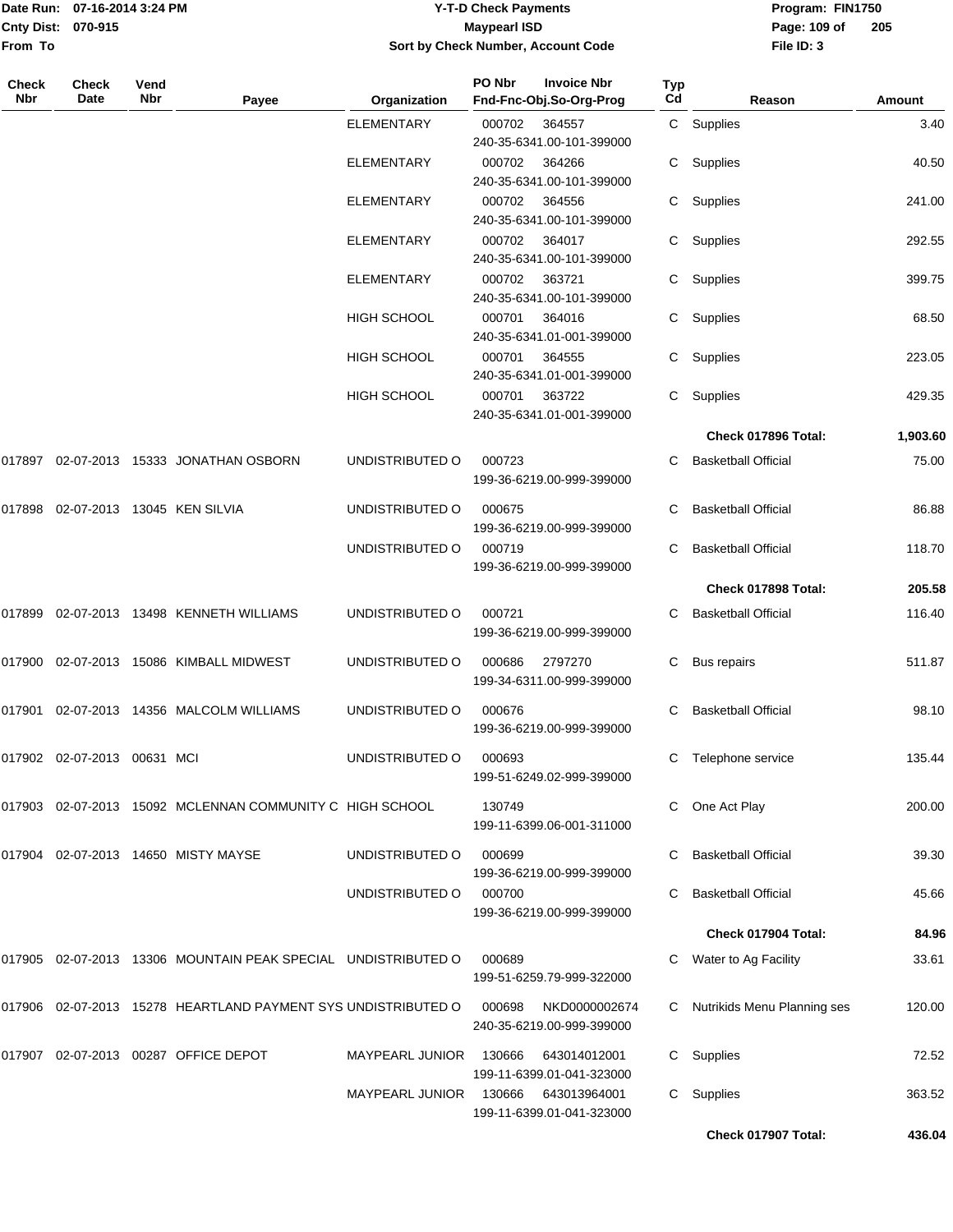| From To             | Date Run: 07-16-2014 3:24 PM<br>Cnty Dist: 070-915 |             |                                                                        | <b>Y-T-D Check Payments</b><br><b>Maypearl ISD</b><br>Sort by Check Number, Account Code |        |                                               |                  | Program: FIN1750<br>Page: 110 of<br>File ID: 3 | 205      |
|---------------------|----------------------------------------------------|-------------|------------------------------------------------------------------------|------------------------------------------------------------------------------------------|--------|-----------------------------------------------|------------------|------------------------------------------------|----------|
| <b>Check</b><br>Nbr | Check<br>Date                                      | Vend<br>Nbr | Payee                                                                  | Organization                                                                             | PO Nbr | <b>Invoice Nbr</b><br>Fnd-Fnc-Obj.So-Org-Prog | <b>Typ</b><br>Cd | Reason                                         | Amount   |
| 017908              |                                                    |             | 02-07-2013 13117 PIEPER ENTERPRISES, INC. UNDISTRIBUTED O              |                                                                                          | 000714 | 29998<br>199-51-6249.00-999-399000            |                  | C Labor                                        | 85.00    |
|                     |                                                    |             |                                                                        | UNDISTRIBUTED O                                                                          | 000714 | 29998<br>199-51-6319.03-999-399000            | C                | Supplies                                       | 318.65   |
|                     |                                                    |             |                                                                        |                                                                                          |        |                                               |                  | Check 017908 Total:                            | 403.65   |
| 017909              | 02-07-2013  01726  REGION XI                       |             |                                                                        | UNDISTRIBUTED O                                                                          | 000710 | 232135<br>199-34-6219.01-999-399000           | C                | <b>Bus supplies</b>                            | 10.00    |
|                     |                                                    |             | 017910 02-07-2013 00044 RICK DAVIS                                     | UNDISTRIBUTED O                                                                          | 000674 | 199-36-6219.00-999-399000                     | C                | <b>Basketball Official</b>                     | 91.50    |
|                     |                                                    |             |                                                                        | UNDISTRIBUTED O                                                                          | 000720 | 199-36-6219.00-999-399000                     | C                | <b>Basketball Official</b>                     | 123.00   |
|                     |                                                    |             |                                                                        |                                                                                          |        |                                               |                  | Check 017910 Total:                            | 214.50   |
|                     |                                                    |             | 017911 02-07-2013 00556 RIESEL ISD                                     | <b>HIGH SCHOOL</b>                                                                       | 130714 | 199-36-6499.01-001-399000                     | C                | <b>Powerlifting Meet</b>                       | 370.00   |
|                     | 017912 02-07-2013 00720 RISO, INC                  |             |                                                                        | UNDISTRIBUTED O                                                                          | 000703 | 5243101<br>199-41-6219.07-999-399000          | C                | Riso supplies                                  | 21.30    |
|                     |                                                    |             | 017913 02-07-2013 15295 SARAH GLENN                                    | UNDISTRIBUTED O                                                                          | 130721 | 199-11-6219.01-999-323000                     | C                | Sp Ed Services                                 | 800.00   |
|                     |                                                    |             | 017914 02-07-2013 15292 SHANNON SAMPLES                                | UNDISTRIBUTED O                                                                          | 130755 | 199-31-6219.04-999-323000                     | C                | <b>Contracted Services</b>                     | 620.00   |
|                     |                                                    |             | 017915  02-07-2013  00234  SOUTHWEST INTERNATION UNDISTRIBUTED O       |                                                                                          | 000679 | 301480<br>199-34-6311.00-999-399000           | С                | <b>Transportation supplies</b>                 | 419.10   |
|                     |                                                    |             | 017916 02-07-2013 14918 SPORTS CENTER MESQUIT UNDISTRIBUTED O          |                                                                                          | 130471 | MB00000416<br>199-36-6399.04-999-399000       | С                | <b>Baseball Equip</b>                          | 1,602.50 |
| 017917              |                                                    |             | 02-07-2013  14330  TAMMY BLAKE                                         | UNDISTRIBUTED O                                                                          | 000715 | 199-36-6219.00-999-399000                     | C                | <b>Basketball Official</b>                     | 90.00    |
|                     |                                                    |             | 017918 02-07-2013 15235 TEXAS STATE BILLING SER UNDISTRIBUTED O 000687 |                                                                                          |        | 12057<br>199-31-6299.00-999-323000            |                  | C Special Education                            | 41.62    |
|                     |                                                    |             | 017919 02-07-2013 00218 THE COWBOY BANK OF TE HIGH SCHOOL              |                                                                                          | 130753 | 199-36-6499.01-001-399000                     | C.               | <b>Girls BB Playoff Meals</b>                  | 120.00   |
|                     |                                                    |             | 017920 02-07-2013 15211 THOMAS SOUTHALL ELECT UNDISTRIBUTED O          |                                                                                          | 000712 | 199-51-6249.00-999-399000                     |                  | C Labor                                        | 187.50   |
|                     |                                                    |             |                                                                        | UNDISTRIBUTED O                                                                          | 000712 | 199-51-6319.02-999-399000                     |                  | C Supplies                                     | 25.00    |
|                     |                                                    |             |                                                                        |                                                                                          |        |                                               |                  | Check 017920 Total:                            | 212.50   |
|                     |                                                    |             | 017921 02-07-2013 01211 TIRE TOWN                                      | HIGH SCHOOL                                                                              | 000681 | 199-11-6399.09-001-322000                     |                  | C Ag trailer tire                              | 100.00   |
|                     |                                                    |             | 017922 02-07-2013 15332 TODD N. BRUNER                                 | UNDISTRIBUTED O                                                                          | 000717 | 199-36-6219.00-999-399000                     | C                | <b>Basketball Official</b>                     | 90.00    |
|                     | 017923 02-07-2013 13063 US BANK                    |             |                                                                        | UNDISTRIBUTED O                                                                          | 000695 | 3317843<br>199-71-6523.01-999-399000          | C.               | Bond fee                                       | 1,250.00 |
|                     |                                                    |             | 017924 02-07-2013 00253 VERIZON SOUTHWEST                              | UNDISTRIBUTED O                                                                          | 000690 | 199-51-6249.02-999-399000                     | C                | Telephone service                              | 109.25   |
|                     |                                                    |             | 017925 02-07-2013 00460 VINEYARD'S AUTO SUPPLY UNDISTRIBUTED O         |                                                                                          | 000678 | 199-34-6311.00-999-399000                     |                  | C Transportation supplies                      | 129.78   |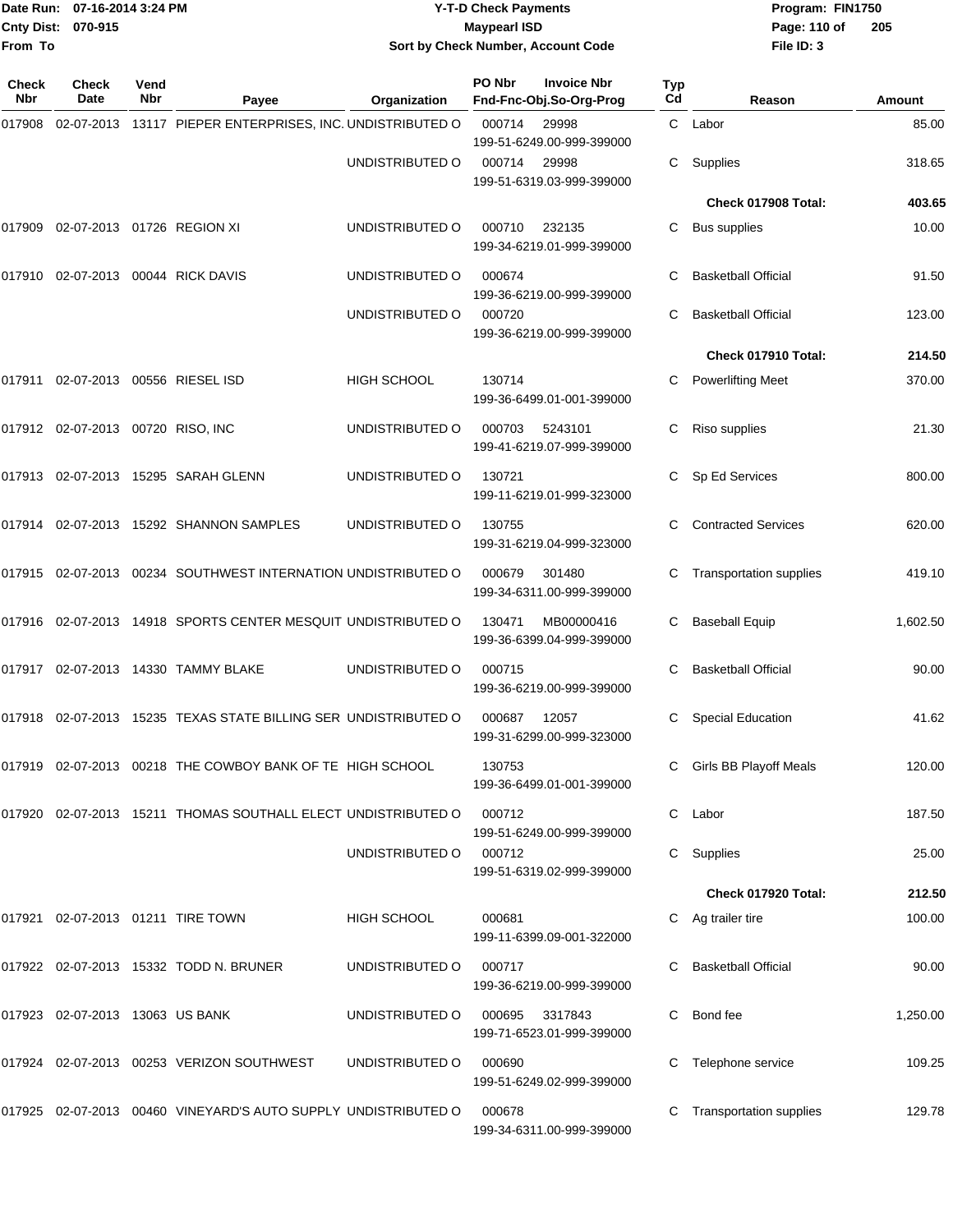| Date Run: 07-16-2014 3:24 PM<br>Cnty Dist: 070-915<br>From To |               |             | <b>Y-T-D Check Payments</b><br><b>Maypearl ISD</b><br>Sort by Check Number, Account Code | Program: FIN1750<br>Page: 111 of<br>File ID: 3 | 205                                                     |                       |                            |          |
|---------------------------------------------------------------|---------------|-------------|------------------------------------------------------------------------------------------|------------------------------------------------|---------------------------------------------------------|-----------------------|----------------------------|----------|
| <b>Check</b><br>Nbr                                           | Check<br>Date | Vend<br>Nbr | Payee                                                                                    | Organization                                   | PO Nbr<br><b>Invoice Nbr</b><br>Fnd-Fnc-Obj.So-Org-Prog | Typ<br>C <sub>d</sub> | Reason                     | Amount   |
|                                                               |               |             | 017926 02-07-2013 15165 WAXAHACHIE GLASS CORP UNDISTRIBUTED O                            |                                                | 000713<br>2959<br>199-34-6219.00-999-399000             | $\mathbf{C}$          | Labor                      | 65.00    |
|                                                               |               |             | 017927 02-07-2013 01145 WELDERS WAREHOUSE CO HIGH SCHOOL                                 |                                                | 000697<br>18938<br>199-11-6399.09-001-322000            | C                     | Ag supplies                | 76.00    |
|                                                               |               |             | 017928 02-14-2013 15340 1910 MERCANTILE                                                  | <b>ADMINISTRATIVE</b>                          | 000749<br>199-41-6399.01-701-399000                     |                       | Principal/Supt meeting     | 32.13    |
|                                                               |               |             | 017929 02-14-2013 01256 AT&T MOBILITY                                                    | UNDISTRIBUTED O                                | 000744<br>199-51-6249.02-999-399000                     | С                     | Cell service               | 125.41   |
|                                                               |               |             | 017930 02-14-2013 15158 ATHLETES WORLD, INC.                                             | UNDISTRIBUTED O                                | 130588<br>199-36-6399.05-999-399000                     | BBK004087-BK05<br>C   | <b>Softball Field</b>      | 260.75   |
|                                                               |               |             |                                                                                          | HIGH SCHOOL                                    | 130456<br>199-36-6399.13-001-399000                     | BB1003016-BK13<br>C   | <b>Athletics Softball</b>  | 1,736.00 |
|                                                               |               |             |                                                                                          | HIGH SCHOOL                                    | 130588<br>199-36-6399.13-001-399000                     | BBk004087-BK05<br>C   | Softball Field             | 260.75   |
|                                                               |               |             |                                                                                          | UNDISTRIBUTED O                                | 130473<br>199-36-6399.16-999-399000                     | BBH003824-BK07<br>C.  | Tennis                     | 535.00   |
|                                                               |               |             |                                                                                          |                                                |                                                         |                       | Check 017930 Total:        | 2,792.50 |
| 017931                                                        |               |             | 02-14-2013 00069 ATMOS ENERGY                                                            | UNDISTRIBUTED O                                | 000731<br>117485883<br>199-51-6259.00-999-399000        | C                     | Admin Office               | 578.12   |
|                                                               |               |             |                                                                                          | UNDISTRIBUTED O                                | 000731<br>000622831<br>199-51-6259.00-999-399000        | C.                    | <b>LSK Elementary</b>      | 1,372.21 |
|                                                               |               |             |                                                                                          | UNDISTRIBUTED O                                | 000145352<br>000731<br>199-51-6259.00-999-399000        | С                     | Middle School              | 493.29   |
|                                                               |               |             |                                                                                          | UNDISTRIBUTED O                                | 000925333<br>000731<br>199-51-6259.00-999-399000        | С                     | <b>High School</b>         | 1,239.32 |
|                                                               |               |             |                                                                                          |                                                |                                                         |                       | Check 017931 Total:        | 3,682.94 |
|                                                               |               |             | 017932 02-14-2013 00901 AVENUE FUEL DISTRIBUTO UNDISTRIBUTED O                           |                                                | 000730<br>199-34-6311.01-999-399000                     |                       | C Fuel                     | 4,692.62 |
|                                                               |               |             | 017933 02-14-2013 00956 BORDENS, INC.                                                    | MAYPEARL JUNIOR                                | 000726<br>710712<br>240-35-6341.00-041-399000           |                       | C Dairy Products           | 1,102.80 |
|                                                               |               |             |                                                                                          | <b>ELEMENTARY</b>                              | 000726 710712<br>240-35-6341.00-101-399000              |                       | Dairy Products             | 2,036.05 |
|                                                               |               |             |                                                                                          | HIGH SCHOOL                                    | 000726 710712<br>240-35-6341.01-001-399000              |                       | Dairy Products             | 875.91   |
|                                                               |               |             |                                                                                          |                                                |                                                         |                       | Check 017933 Total:        | 4,014.76 |
|                                                               |               |             | 017934 02-14-2013 14221 BRIAN CUPP                                                       | <b>HIGH SCHOOL</b>                             | 130762<br>199-11-6411.29-001-311B00                     |                       | C TMEA Reimbursement       | 50.00    |
|                                                               |               |             | 017935 02-14-2013 00871 CARD SERVICE CENTER                                              | HIGH SCHOOL                                    | 130617<br>199-11-6399.06-001-311000                     |                       | C OAP and Theatre Supplies | 68.55    |
|                                                               |               |             |                                                                                          | <b>HIGH SCHOOL</b>                             | 130617<br>199-11-6399.07-001-311000                     |                       | C OAP and Theatre Supplies | 80.00    |
|                                                               |               |             |                                                                                          | HIGH SCHOOL                                    | 130640<br>199-12-6399.02-001-399000                     |                       | C supplies                 | 388.56   |
|                                                               |               |             |                                                                                          | DIR COST- ADMINIS                              | 000740<br>199-41-6411.01-720-399000                     |                       | C Parking                  | 74.00    |
|                                                               |               |             |                                                                                          | <b>ADMINISTRATIVE</b>                          | 130687<br>199-53-6399.00-701-399000                     |                       | C supplies                 | 76.84    |
|                                                               |               |             |                                                                                          | <b>HIGH SCHOOL</b>                             | 130663<br>244-11-6399.00-001-322000                     |                       | C supplies                 | 21.15    |

HIGH SCHOOL 130663 C supplies 36.21

244-11-6399.00-001-322000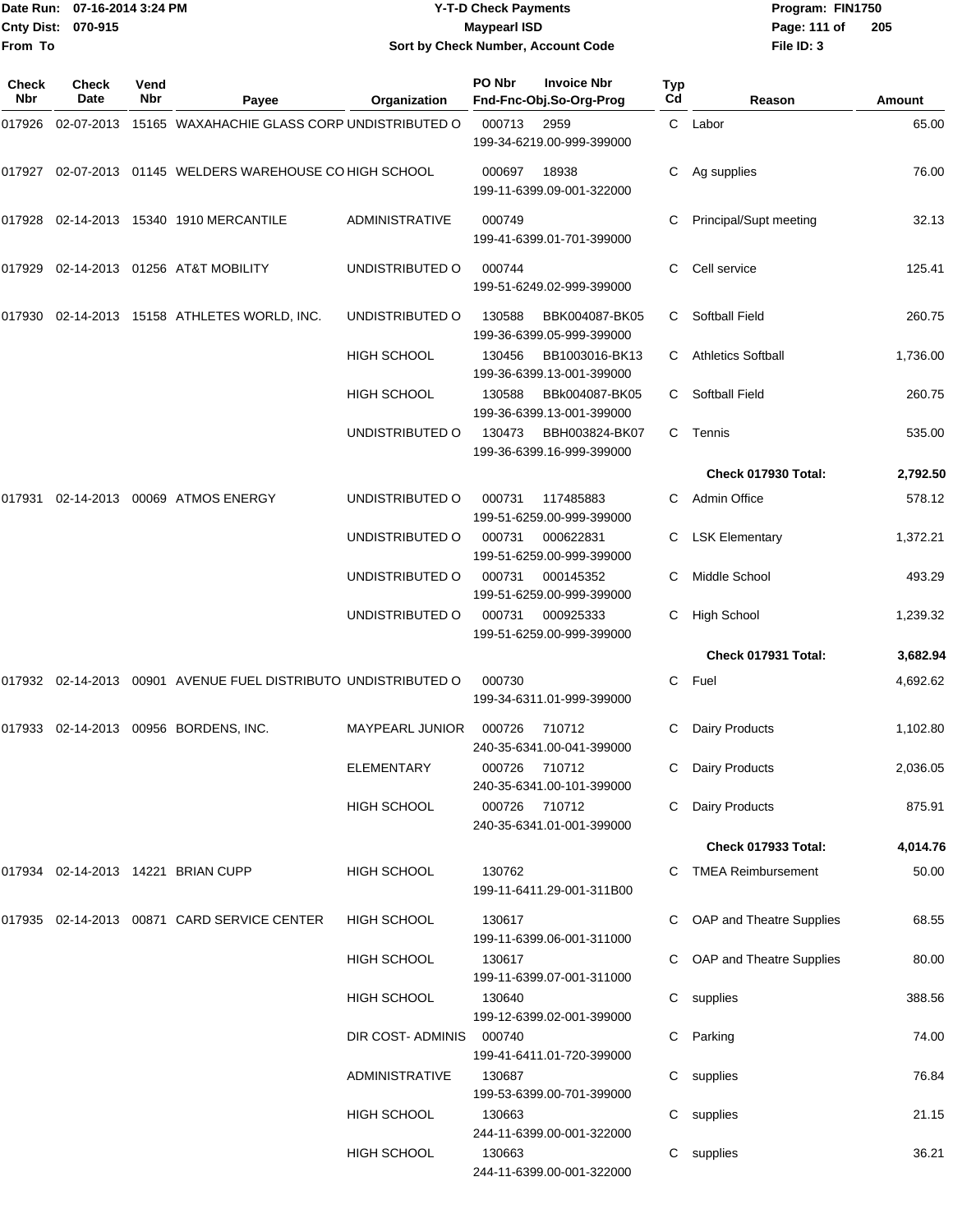| From To             | Date Run: 07-16-2014 3:24 PM<br>Cnty Dist: 070-915 |             |                                                               |                        | <b>Y-T-D Check Payments</b><br><b>Maypearl ISD</b> | Sort by Check Number, Account Code            |           | Program: FIN1750<br>Page: 112 of<br>File ID: 3 | 205      |
|---------------------|----------------------------------------------------|-------------|---------------------------------------------------------------|------------------------|----------------------------------------------------|-----------------------------------------------|-----------|------------------------------------------------|----------|
| <b>Check</b><br>Nbr | Check<br>Date                                      | Vend<br>Nbr | Payee                                                         | Organization           | PO Nbr                                             | <b>Invoice Nbr</b><br>Fnd-Fnc-Obj.So-Org-Prog | Typ<br>Cd | Reason                                         | Amount   |
|                     |                                                    |             |                                                               | <b>HIGH SCHOOL</b>     | 130663                                             | 244-11-6399.00-001-322000                     |           | C supplies                                     | 27.37    |
|                     |                                                    |             |                                                               |                        |                                                    |                                               |           | Check 017935 Total:                            | 772.68   |
| 017936              |                                                    |             | 02-14-2013 01106 CAROLE UPCHURCH                              | UNDISTRIBUTED O        | 130771                                             | 199-53-6411.00-999-399000                     | С         | travel reimbursement                           | 215.00   |
| 017937              |                                                    |             | 02-14-2013 00527 CDWG INC.                                    | <b>HIGH SCHOOL</b>     | 130641                                             | 199-11-6639.48-001-311000                     | С         | <b>Technology Supplies</b>                     | 2,000.00 |
|                     |                                                    |             |                                                               | <b>MAYPEARL JUNIOR</b> | 130641                                             | 199-11-6639.48-041-311000                     | С         | Technology supplies                            | 1,863.33 |
|                     |                                                    |             |                                                               | ELEMENTARY             | 130641                                             | 199-11-6639.48-101-311000                     | С         | Technology supplies                            | 229.37   |
|                     |                                                    |             |                                                               | UNDISTRIBUTED O        | 130715                                             | X194310<br>199-11-6639.50-999-399000          | С         | hardware                                       | 500.47   |
|                     |                                                    |             |                                                               |                        |                                                    |                                               |           | Check 017937 Total:                            | 4,593.17 |
| 017938              |                                                    |             | 02-14-2013 15082 CEDAR HILL HS ATHLETICS HIGH SCHOOL          |                        | 130796                                             | 199-36-6499.01-001-399000                     | C         | <b>Powerlifting Meet</b>                       | 200.00   |
| 017939              |                                                    |             | 02-14-2013 14737 CLEBURNE GOLF LINKS                          | HIGH SCHOOL            | 130738                                             | 199-36-6499.01-001-399000                     | C.        | <b>Golf Entry Fees</b>                         | 390.00   |
| 017940              |                                                    |             | 02-14-2013 12478 COLLEGE BOARD                                | <b>HIGH SCHOOL</b>     | 130068                                             | 382008958<br>199-31-6399.01-001-321000        | С         | <b>Testing Materials</b>                       | 1,134.00 |
|                     |                                                    |             |                                                               | <b>HIGH SCHOOL</b>     | 130068                                             | 382008958<br>199-31-6399.01-001-399000        | С         | <b>Testing Materials</b>                       | 21.00    |
|                     |                                                    |             |                                                               |                        |                                                    |                                               |           | Check 017940 Total:                            | 1,155.00 |
| 017941              |                                                    |             | 02-14-2013  13566  CONNIE D. HAGEN, INC.                      | <b>ADMINISTRATIVE</b>  | 000743                                             | 131666<br>199-41-6219.10-701-399000           | С         | Pre Employment Drug Test                       | 81.50    |
|                     |                                                    |             | 017942 02-14-2013 15341 COOPER ISD ATHLETICS                  | <b>HIGH SCHOOL</b>     | 130798                                             | 199-36-6499.01-001-399000                     |           | <b>Boys Baseball Tourney</b>                   | 250.00   |
|                     |                                                    |             | 017943 02-14-2013 15241 DALLAS DEES                           | <b>HIGH SCHOOL</b>     | 130761                                             | 199-11-6411.29-001-311B00                     |           | <b>TMEA Reimbursement</b>                      | 100.00   |
|                     |                                                    |             | 017944 02-14-2013 15109 DESOTO BASEBALL BOOST HIGH SCHOOL     |                        | 130794                                             | 199-36-6499.01-001-399000                     | C.        | <b>Baseball Tournament</b>                     | 200.00   |
|                     |                                                    |             | 017945 02-14-2013 12536 DESOTO JANITORIAL                     | UNDISTRIBUTED O        | 000737                                             | 122578-00<br>199-51-6319.01-999-399000        |           | Janitorial Supplies                            | 172.85   |
|                     |                                                    |             |                                                               | UNDISTRIBUTED O        | 000738                                             | 122527-00<br>199-51-6319.01-999-399000        | C         | Janitorial Supplies                            | 222.87   |
|                     |                                                    |             |                                                               |                        |                                                    |                                               |           | Check 017945 Total:                            | 395.72   |
|                     |                                                    |             | 017946 02-14-2013 13639 EAST TEXAS COPY SYSTE UNDISTRIBUTED O |                        | 000741                                             | 166271<br>199-11-6219.00-999-323000           |           | C Sp Ed Copy Charges                           | 74.18    |
|                     |                                                    |             |                                                               | UNDISTRIBUTED O        | 000741                                             | 166271<br>199-11-6219.00-999-323000           |           | C Ag copy Charges                              | 14.25    |
|                     |                                                    |             |                                                               | <b>HIGH SCHOOL</b>     | 000741                                             | 166271<br>199-11-6269.00-001-311000           |           | High School Principal Copy                     | 36.05    |
|                     |                                                    |             |                                                               | <b>HIGH SCHOOL</b>     | 000741                                             | 166271<br>199-11-6269.00-001-311000           |           | High School Copy Charges                       | 191.04   |
|                     |                                                    |             |                                                               | MAYPEARL JUNIOR        | 000741                                             | 166271<br>199-11-6269.00-041-311000           |           | High School Copy Charages                      | 55.37    |
|                     |                                                    |             |                                                               | MAYPEARL JUNIOR        | 000741                                             | 166271<br>199-11-6269.00-041-311000           |           | C Middle School Principal Cop                  | 26.97    |
|                     |                                                    |             |                                                               | <b>MAYPEARL JUNIOR</b> | 000741                                             | 166271<br>199-11-6269.00-041-311000           | C         | Middle School Copy Charge                      | 211.68   |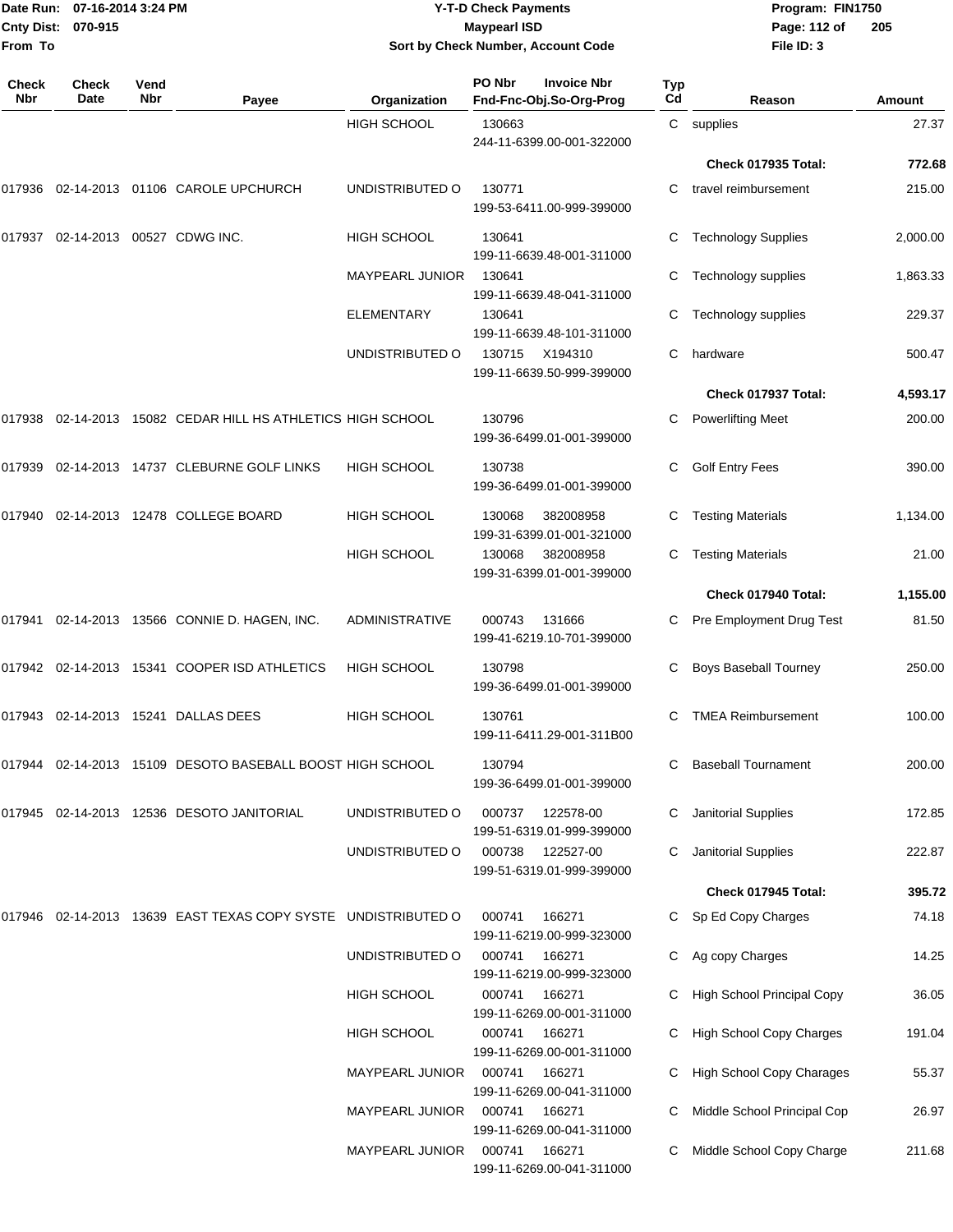|                    | Date Run: 07-16-2014 3:24 PM |
|--------------------|------------------------------|
| Cnty Dist: 070-915 |                              |
| From To            |                              |

#### **Date Run: Program: FIN1750 07-16-2014 3:24 PM Y-T-D Check Payments Cnty Dist: Page: 113 of 070-915 Maypearl ISD Sort by Check Number, Account Code**

| Check<br><b>Nbr</b> | Check<br>Date | Vend<br><b>Nbr</b> | Payee                                                         | Organization           | PO Nbr        | <b>Invoice Nbr</b><br>Fnd-Fnc-Obj.So-Org-Prog | Typ<br>Cd | Reason                      | Amount   |
|---------------------|---------------|--------------------|---------------------------------------------------------------|------------------------|---------------|-----------------------------------------------|-----------|-----------------------------|----------|
|                     |               |                    |                                                               | <b>ELEMENTARY</b>      | 000741        | 166271<br>199-11-6269.00-101-311000           |           | C Copy Charges LKS          | 964.34   |
|                     |               |                    |                                                               | <b>ELEMENTARY</b>      | 000741        | 166271<br>199-11-6269.00-101-399000           | C         | <b>LSK Copy Charges</b>     | 42.86    |
|                     |               |                    |                                                               | HIGH SCHOOL            | 000741        | 166271<br>199-11-6269.01-001-311000           |           | High School Copy Charages   | 3.00     |
|                     |               |                    |                                                               | MAYPEARL JUNIOR        | 000741        | 166271<br>199-11-6269.01-041-311000           | C         | Middle School Copy Charge   | 749.56   |
|                     |               |                    |                                                               | UNDISTRIBUTED O        | 000741        | 166271<br>199-41-6219.02-999-399000           | C         | Copy Charges Admin          | 49.88    |
|                     |               |                    |                                                               | DIR COST-ADMINIS       | 000741        | 166271<br>199-41-6249.00-720-399000           |           | Color copies                | 144.15   |
|                     |               |                    |                                                               |                        |               |                                               |           | Check 017946 Total:         | 2,563.33 |
| 017947              |               |                    | 02-14-2013 00099 EDUCATION SERVICE CENT UNDISTRIBUTED O       |                        | 130691        | 116656<br>199-34-6219.01-999-399000           |           | <b>Bus Driver Training</b>  | 210.00   |
|                     |               |                    |                                                               | <b>ADMINISTRATIVE</b>  | 000725        | 199-41-6219.10-701-399000                     | C         | <b>TxEIS Support</b>        | 1,750.00 |
|                     |               |                    |                                                               | UNDISTRIBUTED O        | 000725        | 240-35-6219.00-999-399000                     | C         | child Nutition Program      | 250.00   |
|                     |               |                    |                                                               |                        |               |                                               |           | Check 017947 Total:         | 2,210.00 |
| 017948              |               |                    | 02-14-2013  14495  ERNIE AMATON                               | <b>MAYPEARL JUNIOR</b> | 130764        | 199-11-6399.07-041-323000                     | C         | books                       | 81.64    |
|                     |               |                    |                                                               | <b>MAYPEARL JUNIOR</b> | 130764        | 199-11-6399.23-041-325000                     | C         | books                       | 81.64    |
|                     |               |                    |                                                               |                        |               |                                               |           | Check 017948 Total:         | 163.28   |
| 017949              |               |                    | 02-14-2013 15338 EROL OKTAY                                   | HIGH SCHOOL            | 130785        | 199-11-6219.00-001-311000                     | C         | <b>Band Clinician</b>       | 140.00   |
| 017950              |               |                    | 02-14-2013 00040 FLATT STATIONERS, INC.                       | <b>ELEMENTARY</b>      | 130726        | 199-11-6399.11-101-311000                     | C         | Supplies                    | 72.99    |
|                     |               |                    |                                                               | <b>HIGH SCHOOL</b>     | 130767        | 221796-00<br>199-11-6399.12-001-311000        | С         | Supplies                    | 66.47    |
|                     |               |                    |                                                               |                        |               |                                               |           | Check 017950 Total:         | 139.46   |
|                     |               |                    | 017951 02-14-2013 01044 FOLLETT EDUCATIONAL SE HIGH SCHOOL    |                        | 130370        | 700593f<br>199-12-6399.04-001-399000          | C         | books                       | 60.99    |
|                     |               |                    | 017952 02-14-2013 00454 FOLLETT LIBRARY RESOUR HIGH SCHOOL    |                        | 130444 711775 | 199-12-6399.04-001-399000                     | C.        | audiobooks                  | 1,171.36 |
|                     |               |                    | 017953 02-14-2013 14295 FRONTLINE PLACEMENT TE ADMINISTRATIVE |                        |               | 000742 us16843<br>199-41-6219.10-701-399000   |           | C VeriTime                  | 203.25   |
|                     |               |                    | 017954 02-14-2013 15274 GARLAND/DBS, INC.                     | UNDISTRIBUTED O        | 000746        | CI-GUS0082668<br>199-51-6319.02-999-399000    |           | C Construction supplies     | 155.40   |
|                     |               |                    | 017955 02-14-2013 12005 GLEN ROSE ISD                         | HIGH SCHOOL            | 130795        | 199-36-6499.01-001-399000                     |           | Varsity Baseball Tournament | 200.00   |
|                     |               |                    | 017956 02-14-2013 01782 GRANDVIEW ISD                         | MAYPEARL JUNIOR        | 130781        | 199-36-6499.00-041-399000                     |           | JH Track Meet               | 300.00   |
|                     |               |                    |                                                               | <b>HIGH SCHOOL</b>     | 130782        | 199-36-6499.01-001-399000                     | C         | <b>HS Track Entry</b>       | 500.00   |
|                     |               |                    |                                                               |                        |               |                                               |           | Check 017956 Total:         | 800.00   |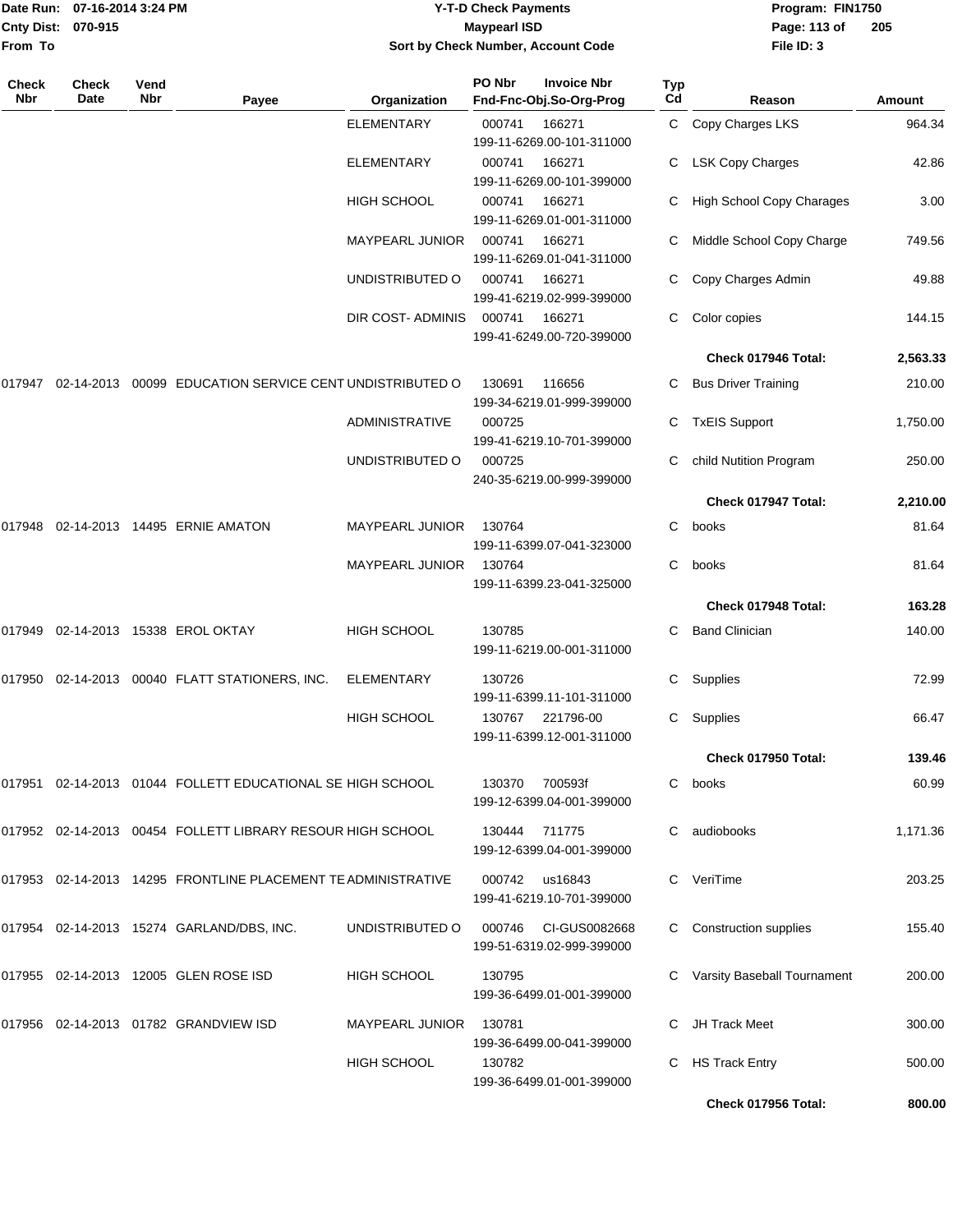#### Date Run: 07-16-2014 3:24 PM **Program:** FIN1750 **Cnty Dist:** 070-915 **Page: 114 of** Maypearl ISD **Page: 114 of Y-T-D Check Payments 070-915 Maypearl ISD Sort by Check Number, Account Code**

| Check<br><b>Nbr</b> | <b>Check</b><br>Date    | Vend<br>Nbr | Payee                                                                            | Organization           | PO Nbr | <b>Invoice Nbr</b><br>Fnd-Fnc-Obj.So-Org-Prog | <b>Typ</b><br>Cd | Reason                      | Amount   |
|---------------------|-------------------------|-------------|----------------------------------------------------------------------------------|------------------------|--------|-----------------------------------------------|------------------|-----------------------------|----------|
| 017957              | 02-14-2013              |             | 00311 GREAT SOURCE                                                               | <b>MAYPEARL JUNIOR</b> | 130740 | 949136695<br>199-11-6399.07-041-323000        | C.               | math supplies               | 827.53   |
|                     |                         |             | 017958 02-14-2013 13568 HARLAND TECHNOLOGY S HIGH SCHOOL                         |                        | 130757 | 199-31-6339.00-001-399000                     | C                | Maint. renewal              | 227.00   |
| 017959              |                         |             | 02-14-2013 14120 HARRIS COMPUTER SYSTE DISTRICT WIDE                             |                        | 000736 | XT00076483<br>240-00-5749.00-000-300000       | C                | EZ School Pay System        | 82.50    |
|                     |                         |             | 017960  02-14-2013  12247  HUBBARD ISD                                           | <b>HIGH SCHOOL</b>     | 130783 | 199-36-6499.01-001-399000                     | C.               | <b>JH Track Meet</b>        | 250.00   |
|                     |                         |             | 017961  02-14-2013  14782  INSTANT ASSESSMENT LEA ELEMENTARY                     |                        | 130744 | IAL-1051<br>199-11-6639.45-101-311000         | C                | hardware                    | 2,741.00 |
|                     |                         |             | 017962 02-14-2013 12014 KENNEDALE HIGH SCHOOL HIGH SCHOOL                        |                        | 130737 | 199-36-6499.01-001-399000                     | C                | HS Golf Tourney Boys and    | 370.00   |
|                     |                         |             | 017963  02-14-2013  15086  KIMBALL MIDWEST                                       | UNDISTRIBUTED O        | 130746 | 2821381<br>199-51-6319.02-999-399000          | C.               | Supplies                    | 122.84   |
| 017964              |                         |             | 02-14-2013 15248 JACQUELYN KOCH                                                  | UNDISTRIBUTED O        | 130773 | 199-31-6411.00-999-323000                     | C                | <b>Travel Reimbursement</b> | 154.71   |
|                     |                         |             | 017965  02-14-2013  14143  LONE STAR FURNISHINGS  UNDISTRIBUTED                O |                        | 130563 | 20130043<br>199-51-6399.04-999-399000         | C.               | Furniture                   | 2,950.00 |
| 017966              | 02-14-2013 15098 LOWE'S |             |                                                                                  | UNDISTRIBUTED O        | 000745 | 902868<br>199-51-6319.02-999-399000           | C                | Construction                | 1,062.41 |
|                     |                         |             |                                                                                  | UNDISTRIBUTED O        | 000745 | 901681<br>199-51-6319.02-999-399000           | C                | Construction                | 287.41   |
|                     |                         |             |                                                                                  | UNDISTRIBUTED O        | 000745 | 902559<br>199-51-6319.02-999-399000           | C.               | Construction                | 245.86   |
|                     |                         |             |                                                                                  |                        |        |                                               |                  | Check 017966 Total:         | 1,595.68 |
| 017967              |                         |             | 02-14-2013 01078 WILLIAM V. MACGILL & CO. HIGH SCHOOL                            |                        | 130713 | IN0431027<br>199-33-6399.00-001-399000        | C.               | Supplies                    | 65.78    |
|                     |                         |             |                                                                                  | <b>ELEMENTARY</b>      | 130692 | In0430850<br>199-33-6399.00-101-399000        | C.               | Supplies                    | 188.62   |
|                     |                         |             |                                                                                  |                        |        |                                               |                  | Check 017967 Total:         | 254.40   |
|                     |                         |             | 017968  02-14-2013  13901  MARK PICKELL                                          | HIGH SCHOOL            | 130748 | 199-11-6399.06-001-311000                     |                  | One Act Judge               | 275.00   |
|                     |                         |             | 017969 02-14-2013 00409 MAYPEARL ISD GEN ACTIVI ADMINISTRATIVE                   |                        | 000724 | 199-41-6219.10-701-399000                     |                  | Ellis Co Bus Officials Dues | 25.00    |
|                     |                         |             | 017970 02-14-2013 14885 MCDOWELL COMPANY                                         | UNDISTRIBUTED O        | 000733 | 2819<br>199-51-6249.00-999-399000             | C                | Laboar                      | 440.00   |
|                     |                         |             |                                                                                  | UNDISTRIBUTED O        | 000733 | 2819<br>199-51-6319.02-999-399000             | C                | Supplies                    | 182.00   |
|                     |                         |             |                                                                                  |                        |        |                                               |                  | Check 017970 Total:         | 622.00   |
|                     |                         |             | 017971  02-14-2013  15048  NBI TRUCK TIRE & SERVICE UNDISTRIBUTED O              |                        | 000728 | 8638<br>199-34-6311.00-999-399000             | C                | <b>Bus Supplies</b>         | 304.20   |
|                     |                         |             | 017972 02-14-2013 13541 NORCOSTCO-TEXAS COST MAYPEARL JUNIOR 130633              |                        |        | 628405<br>199-11-6399.32-041-311000           | C                | <b>MS Theater</b>           | 213.73   |
|                     |                         |             |                                                                                  | MAYPEARL JUNIOR        | 130632 | 628471<br>199-11-6399.32-041-311000           | C.               | <b>MS Theatre</b>           | 108.90   |
|                     |                         |             |                                                                                  |                        |        |                                               |                  | Check 017972 Total:         | 322.63   |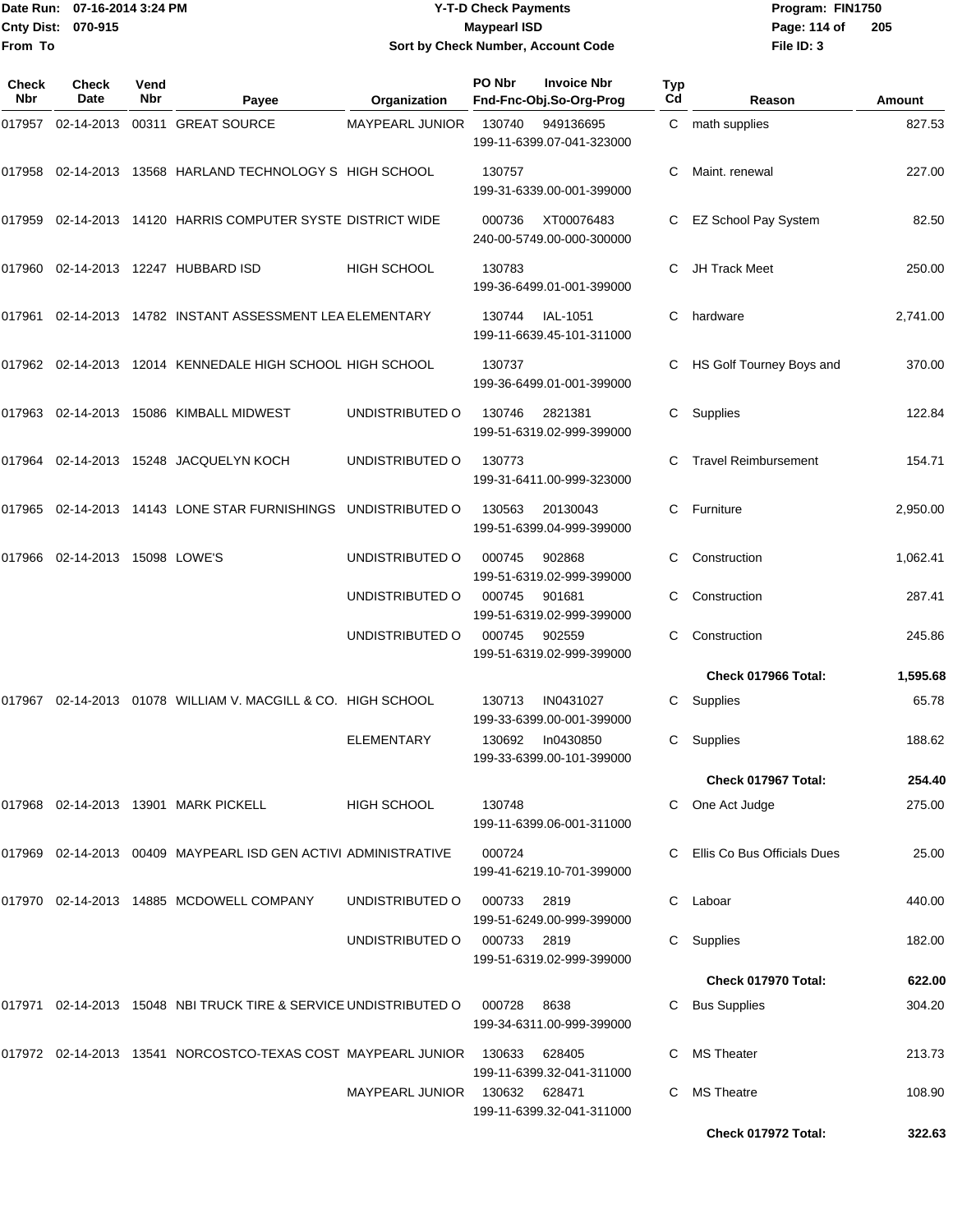|                    | Date Run: 07-16-2014 3:24 PM |
|--------------------|------------------------------|
| Cnty Dist: 070-915 |                              |
| From To            |                              |

#### **Date Run: Program: FIN1750 07-16-2014 3:24 PM Y-T-D Check Payments Cnty Dist: Page: 115 of 070-915 Maypearl ISD Sort by Check Number, Account Code**

| Check<br><b>Nbr</b> | Check<br>Date                | Vend<br><b>Nbr</b> | Payee                                                           | Organization           | PO Nbr | <b>Invoice Nbr</b><br>Fnd-Fnc-Obj.So-Org-Prog | Typ<br>Cd | Reason                            | <b>Amount</b> |
|---------------------|------------------------------|--------------------|-----------------------------------------------------------------|------------------------|--------|-----------------------------------------------|-----------|-----------------------------------|---------------|
| 017973              | 02-14-2013                   |                    | 00287 OFFICE DEPOT                                              | MAYPEARL JUNIOR        | 130700 | 643519637001<br>199-11-6399.01-041-323000     |           | C supplies                        | 7.75          |
|                     |                              |                    |                                                                 | <b>MAYPEARL JUNIOR</b> | 130700 | 643519635001<br>199-11-6399.01-041-323000     | C         | supplies                          | 33.95         |
|                     |                              |                    |                                                                 | <b>ELEMENTARY</b>      | 130742 | 644026610001<br>199-11-6399.01-101-323000     | C         | Supplies                          | 8.58          |
|                     |                              |                    |                                                                 | ELEMENTARY             | 130742 | 644026545001<br>199-11-6399.01-101-323000     | C         | Supplies                          | 78.72         |
|                     |                              |                    |                                                                 | <b>ELEMENTARY</b>      | 130544 | 637339875001<br>199-11-6399.01-101-323000     | C         | Supplies                          | 119.99        |
|                     |                              |                    |                                                                 | UNDISTRIBUTED O        | 130702 | 643519636001<br>199-11-6639.00-999-323000     |           | <b>Specail Education Supplies</b> | 265.67        |
|                     |                              |                    |                                                                 | UNDISTRIBUTED O        | 130702 | 643519487001<br>199-11-6639.00-999-323000     | C         | <b>Spec Education Supplies</b>    | 223.96        |
|                     |                              |                    |                                                                 |                        |        |                                               |           | Check 017973 Total:               | 738.62        |
| 017974              |                              |                    | 02-14-2013 00698 PALMER ISD                                     | MAYPEARL JUNIOR        | 130779 | 199-36-6499.00-041-399000                     | C         | JH Track Meet                     | 200.00        |
|                     |                              |                    |                                                                 | <b>HIGH SCHOOL</b>     | 130780 | 199-36-6499.01-001-399000                     | C         | HS Boys and Girls Track           | 350.00        |
|                     |                              |                    |                                                                 |                        |        |                                               |           | Check 017974 Total:               | 550.00        |
| 017975              |                              |                    | 02-14-2013 14188 PIONEER ATHLETICS                              | UNDISTRIBUTED O        | 130743 | 467682<br>199-36-6399.05-999-399000           | C         | <b>Field Chalk</b>                | 700.00        |
|                     |                              |                    | 017976 02-14-2013 13074 REGINALD W. OSBORNE                     | UNDISTRIBUTED O        | 000748 | 199-36-6219.00-999-399000                     | C.        | <b>Basketball Official</b>        | 125.02        |
| 017977              |                              |                    | 02-14-2013  01291  REGION 7 UIL MUSIC                           | MAYPEARL JUNIOR        | 130765 | 199-11-6399.29-041-311000                     | C         | <b>Band Concert Entry Fee</b>     | 280.00        |
|                     |                              |                    |                                                                 | <b>HIGH SCHOOL</b>     | 130759 | 199-11-6499.01-001-311000                     | C         | <b>Entry Fee</b>                  | 280.00        |
|                     |                              |                    |                                                                 |                        |        |                                               |           | Check 017977 Total:               | 560.00        |
| 017978              |                              |                    | 02-14-2013 01071 RICK'S WORLD OF SPORTS HIGH SCHOOL             |                        | 130733 | 3170<br>199-36-6399.13-001-399000             | C         | ath/softball                      | 45.00         |
|                     |                              |                    | 017979 02-14-2013 14399 ROBERT HODGE JR.                        | UNDISTRIBUTED O        | 000747 | 199-36-6219.00-999-399000                     |           | <b>Basketball Official</b>        | 90.58         |
|                     |                              |                    | 017980 02-14-2013 00316 SCHOOL SPECIALTY INC.                   | ELEMENTARY             | 130718 | 199-11-6399.12-101-311000                     | C.        | Supplies                          | 258.74        |
|                     | 017981 02-14-2013 00552 TASB |                    |                                                                 | DIR COST- ADMINIS      | 000729 | 435789<br>199-41-6211.00-720-399000           |           | Legal Assistance Fund             | 200.00        |
|                     |                              |                    | 017982 02-14-2013 00218 THE COWBOY BANK OF TE HIGH SCHOOL       |                        | 130790 | 199-36-6499.01-001-399000                     |           | C Girls Basketball Playoff Meal   | 120.00        |
|                     |                              |                    | 017983 02-14-2013 00050 THE LIBRARY STORE, INC. MAYPEARL JUNIOR |                        | 130722 | 45057<br>199-11-6399.01-041-321000            |           | headsets for computer             | 138.18        |
|                     |                              |                    |                                                                 | MAYPEARL JUNIOR        | 130722 | 45057<br>199-11-6399.06-041-324000            |           | headsets for computer             | 137.30        |
|                     |                              |                    |                                                                 | MAYPEARL JUNIOR        | 130722 | 45057<br>199-11-6399.23-041-325000            |           | headsets for computer             | 137.73        |
|                     |                              |                    |                                                                 | MAYPEARL JUNIOR 130719 |        | 45039<br>199-12-6399.05-041-399000            |           | library Supplies                  | 146.05        |
|                     |                              |                    |                                                                 |                        |        |                                               |           | Check 017983 Total:               | 559.26        |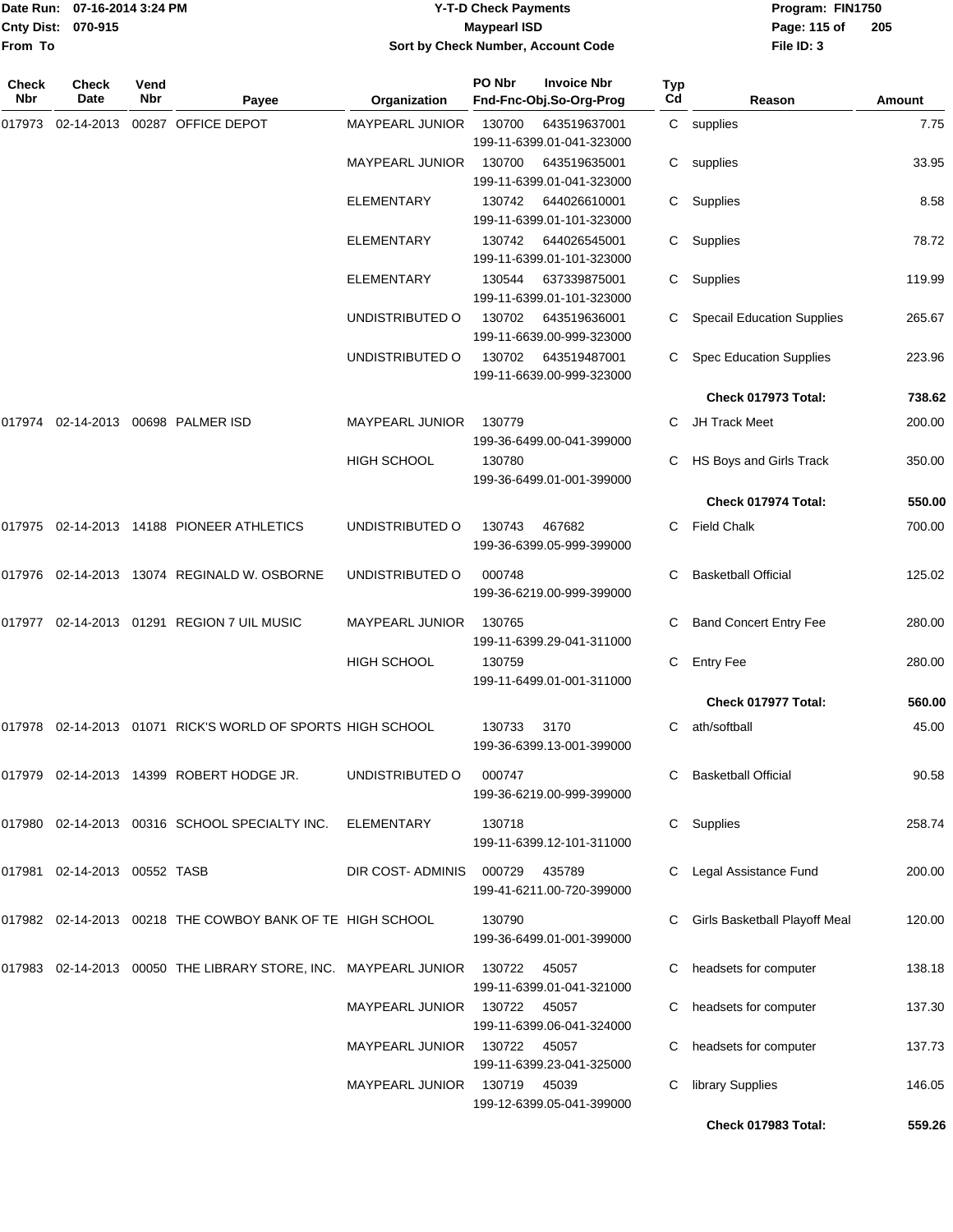|              | Date Run: 07-16-2014 3:24 PM |             |                                                                  | <b>Y-T-D Check Payments</b>      |                     |                                                  |           | Program: FIN1750                        |                 |  |
|--------------|------------------------------|-------------|------------------------------------------------------------------|----------------------------------|---------------------|--------------------------------------------------|-----------|-----------------------------------------|-----------------|--|
|              | Cnty Dist: 070-915           |             |                                                                  |                                  | <b>Maypearl ISD</b> |                                                  |           | Page: 116 of                            | 205             |  |
| From To      |                              |             |                                                                  |                                  |                     | Sort by Check Number, Account Code               |           | File ID: 3                              |                 |  |
| Check<br>Nbr | Check<br>Date                | Vend<br>Nbr | Payee                                                            | Organization                     | PO Nbr              | <b>Invoice Nbr</b><br>Fnd-Fnc-Obj.So-Org-Prog    | Typ<br>Cd | Reason                                  | <b>Amount</b>   |  |
| 017984       |                              |             | 02-14-2013 01049 THYSSENKRUPP ELEVATO UNDISTRIBUTED O            |                                  | 000739              | 3000393205<br>199-51-6319.02-999-399000          | C.        | <b>Elevator Service</b>                 | 289.50          |  |
|              |                              |             |                                                                  | UNDISTRIBUTED O                  | 000739              | 3000393206<br>199-51-6319.02-999-399000          | C.        | <b>Elevator Service</b>                 | 289.50          |  |
|              |                              |             |                                                                  |                                  |                     |                                                  |           | Check 017984 Total:                     | 579.00          |  |
|              |                              |             | 017985 02-14-2013 14289 TRUDIE HEAD                              | UNDISTRIBUTED O                  | 130741              | 224-11-6219.00-999-323000                        | С         | <b>SPED Services-Reading</b>            | 1,984.10        |  |
|              |                              |             | 017986 02-14-2013 00253 VERIZON SOUTHWEST                        | UNDISTRIBUTED O                  | 000727              | 199-51-6249.02-999-399000                        | С         | Telephone service                       | 793.33          |  |
|              |                              |             | 017987 02-14-2013 13926 WAXAHACHIE FORD MERC UNDISTRIBUTED O     |                                  | 000732              | 36638<br>199-34-6311.00-999-399000               | C.        | Supplies                                | 116.00          |  |
|              |                              |             | 017988 02-22-2013 15074 ABIBOW RECYCLING LLC                     | UNDISTRIBUTED O                  | 000759              | 13-1074819<br>199-51-6259.03-999-399000          | С         | Recycling                               | 182.81          |  |
| 017989       |                              |             | 02-22-2013 12211 ADVANCE PIERRE FOODS                            | MAYPEARL JUNIOR                  | 000779              | 1181446<br>240-35-6341.00-041-399000             | С         | Cafeteria Food                          | 93.20           |  |
|              |                              |             |                                                                  | <b>MAYPEARL JUNIOR</b>           | 000780              | 1181446<br>240-35-6341.00-041-399000             | C.        | Cafeteria Food                          | 93.20           |  |
|              |                              |             |                                                                  | <b>MAYPEARL JUNIOR</b>           | 000779              | 1181446<br>240-35-6341.00-041-399000             | D         | CHECKWASNOT FOR COR                     | -93.20          |  |
|              |                              |             |                                                                  | <b>MAYPEARL JUNIOR</b>           | 000780              | 1181446<br>240-35-6341.00-041-399000             | D         | CHECKWASNOT FOR COR                     | -93.20          |  |
|              |                              |             |                                                                  | <b>ELEMENTARY</b>                | 000779              | 1181446<br>240-35-6341.00-101-399000             | С         | Cafeteria Food                          | 93.20           |  |
|              |                              |             |                                                                  | <b>ELEMENTARY</b>                | 000780              | 1181446<br>240-35-6341.00-101-399000             | С         | Cafeteria Food                          | 93.20           |  |
|              |                              |             |                                                                  | <b>ELEMENTARY</b>                | 000779              | 1181446<br>240-35-6341.00-101-399000             | D         | CHECKWASNOT FOR COR                     | -93.20          |  |
|              |                              |             |                                                                  | ELEMENTARY<br><b>HIGH SCHOOL</b> | 000780<br>000780    | 1181446<br>240-35-6341.00-101-399000<br>1181446  | D         | CHECKWASNOT FOR COR<br>C Cafeteria Food | -93.20<br>83.20 |  |
|              |                              |             |                                                                  |                                  |                     | 240-35-6341.01-001-399000                        |           |                                         |                 |  |
|              |                              |             |                                                                  | HIGH SCHOOL                      |                     | 000779 1181446<br>240-35-6341.01-001-399000      | C.        | Cafeteria Food                          | 93.20           |  |
|              |                              |             |                                                                  | HIGH SCHOOL                      |                     | 000780 1181446<br>240-35-6341.01-001-399000      |           | D CHECKWASNOT FOR COR                   | $-83.20$        |  |
|              |                              |             |                                                                  | <b>HIGH SCHOOL</b>               |                     | 000779 1181446<br>240-35-6341.01-001-399000      |           | D CHECKWASNOT FOR COR                   | $-93.20$        |  |
|              |                              |             |                                                                  |                                  |                     |                                                  |           | Check 017989 Total:                     | .00             |  |
|              |                              |             | 017990 02-22-2013 15209 AIR CLINIC ELLIS COUNTY LUNDISTRIBUTED O |                                  | 000764              | 721<br>199-51-6249.01-999-399000                 |           | C HVAC                                  | 600.00          |  |
|              |                              |             |                                                                  | UNDISTRIBUTED O                  | 000764 722          | 199-51-6249.01-999-399000                        |           | C HVAC Repairs                          | 450.00          |  |
|              |                              |             |                                                                  |                                  |                     |                                                  |           | Check 017990 Total:                     | 1,050.00        |  |
|              |                              |             | 017991 02-22-2013 00259 AMERICAN LIBRARY ASSOC HIGH SCHOOL       |                                  | 130728              | 199-12-6399.04-001-399000                        |           | C Posters                               | 265.00          |  |
|              |                              |             | 017992 02-22-2013 15158 ATHLETES WORLD, INC.                     | UNDISTRIBUTED O                  | 130500              | BBL003961-BK06<br>199-36-6399.03-999-399GHS      |           | C Track Coaches                         | 54.00           |  |
|              |                              |             | 017993 02-22-2013 00593 BLUE BELL CREAMERIES                     | MAYPEARL JUNIOR                  | 000778              | 043080253461<br>240-35-6341.00-041-399000        |           | C Cafeteria Food                        | 134.88          |  |
|              |                              |             |                                                                  | ELEMENTARY                       |                     | 000778 043080253460<br>240-35-6341.00-101-399000 | C.        | Cafeteria Food                          | 582.57          |  |
|              |                              |             |                                                                  |                                  |                     |                                                  |           | Check 017993 Total:                     | 717.45          |  |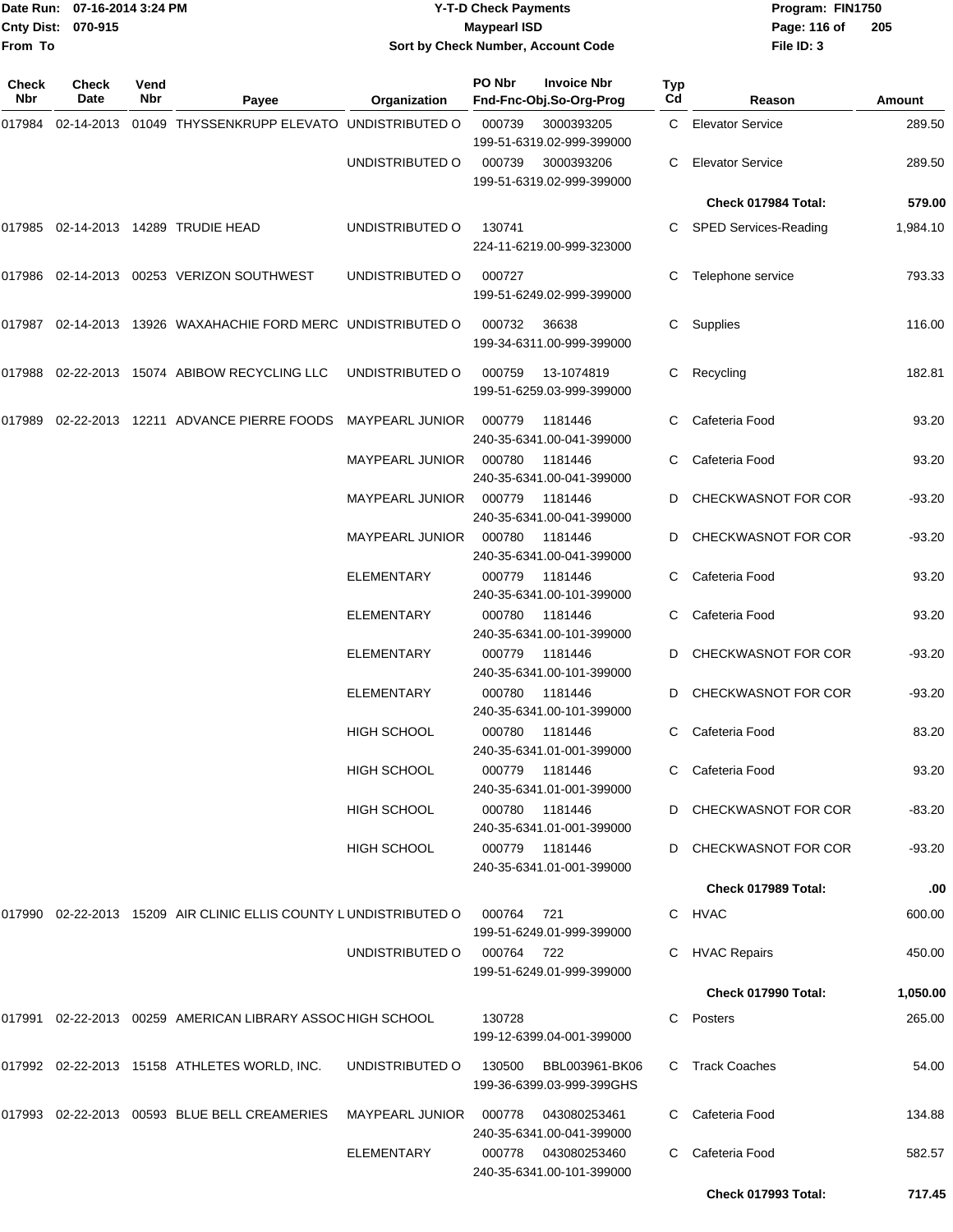#### Date Run: 07-16-2014 3:24 PM **Program:** FIN1750 **Cnty Dist:** 070-915 **Page: 117 of** Maypearl ISD **CONTEX IS A REPORT OF A REPORT OF A REPORT OF A REPORT OF A REPORT OF Y-T-D Check Payments 070-915 Maypearl ISD Sort by Check Number, Account Code**

| Check<br>Nbr | Check<br>Date                     | Vend<br><b>Nbr</b> | Payee                                                          | Organization         | PO Nbr<br>Fnd-Fnc-Obj.So-Org-Prog   | <b>Invoice Nbr</b> | Typ<br>Cd | Reason                        | Amount    |
|--------------|-----------------------------------|--------------------|----------------------------------------------------------------|----------------------|-------------------------------------|--------------------|-----------|-------------------------------|-----------|
| 017994       | 02-22-2013                        |                    | 15344 BLUM ISD                                                 | <b>DISTRICT WIDE</b> | 000768<br>199-00-5752.01-000-300000 |                    | C.        | Playoff game proceeds         | 22.69     |
| 017995       |                                   |                    | 02-22-2013 13576 CANON FINANCIAL SERVIC DIR COST-ADMINIS       |                      | 000782<br>199-41-6249.00-720-399000 | 12536724           | С         | copier                        | 2,945.27  |
|              | 017996 02-22-2013 00527 CDWG INC. |                    |                                                                | UNDISTRIBUTED O      | 130792<br>199-11-6399.45-999-399000 | X773930            |           | server license                | 557.73    |
| 017997       |                                   |                    | 02-22-2013 15346 CHARLES STEIN                                 | UNDISTRIBUTED O      | 000770<br>199-36-6219.00-999-399000 |                    | C         | <b>Basketball Official</b>    | 85.00     |
| 017998       |                                   |                    | 02-22-2013  00217  CITY OF MAYPEARL                            | UNDISTRIBUTED O      | 000757<br>199-51-6259.04-999-399000 |                    | C         | Reim for Electric Service B P | 135.14    |
| 017999       |                                   |                    | 02-22-2013 15282 COLORADO BOXED BEEF C ELEMENTARY              |                      | 000774<br>240-35-6341.00-101-399000 | 6284851            |           | Cafeteria Food                | 127.71    |
|              |                                   |                    |                                                                | HIGH SCHOOL          | 000774<br>240-35-6341.01-001-399000 | 6284852            | C         | Cafeteria Food                | 162.54    |
|              |                                   |                    |                                                                |                      |                                     |                    |           | Check 017999 Total:           | 290.25    |
| 018000       |                                   |                    | 02-22-2013 00031 DE SOTO JANITORIAL SUPP UNDISTRIBUTED O       |                      | 000766<br>199-51-6319.01-999-399000 | 122640-00          | С         | Janitorial Supplies           | 54.99     |
| 018001       |                                   |                    | 02-22-2013 13639 EAST TEXAS COPY SYSTE ELEMENTARY              |                      | 000790<br>199-11-6269.00-101-311000 | 167994             | C         | Copies                        | 230.67    |
|              |                                   |                    |                                                                | HIGH SCHOOL          | 000790<br>199-11-6269.01-001-311000 | 167994             | C         | Copies                        | 230.69    |
|              |                                   |                    |                                                                | MAYPEARL JUNIOR      | 000790<br>199-11-6269.01-041-311000 | 167994             | С         | Copies                        | 230.66    |
|              |                                   |                    |                                                                |                      |                                     |                    |           | Check 018001 Total:           | 692.02    |
| 018002       |                                   |                    | 02-22-2013 15319 EDMENTUM, INC                                 | <b>HIGH SCHOOL</b>   | 000756<br>199-11-6399.06-001-324000 | <b>INV0056091</b>  | C         | testing                       | 329.00    |
|              |                                   |                    |                                                                | <b>HIGH SCHOOL</b>   | 000756<br>199-11-6399.12-001-311000 | <b>INV0056091</b>  | C         | Testing                       | 843.00    |
|              |                                   |                    |                                                                | HIGH SCHOOL          | 000756<br>199-11-6399.23-001-325000 | <b>INV0056091</b>  | C.        | testing                       | 160.00    |
|              |                                   |                    |                                                                |                      |                                     |                    |           | Check 018002 Total:           | 1,332.00  |
|              |                                   |                    | 018003 02-22-2013 00099 EDUCATION SERVICE CENT UNDISTRIBUTED O |                      | 000791<br>199-13-6230.00-999-311000 | 116886             |           | Title 2 Regional coop         | 526.00    |
|              |                                   |                    | 018004 02-22-2013 12816 ELLIS COUNTY TREASURE SCHOOL BOARD     |                      | 130841<br>199-41-6439.00-702-399000 |                    | C.        | Lease Auto Mark               | 324.17    |
|              |                                   |                    | 018005 02-22-2013 00558 EMBASSY SUITE                          | HIGH SCHOOL          | 000796<br>199-36-6499.05-001-399000 |                    |           | UIL STATE BASKETBALL T        | 225.00    |
|              |                                   |                    |                                                                | <b>HIGH SCHOOL</b>   | 130817<br>199-36-6499.05-001-399000 |                    |           | UIL State BB Tourn and Clini  | 225.00    |
|              |                                   |                    |                                                                | <b>HIGH SCHOOL</b>   | 000796<br>199-36-6499.05-001-399000 |                    | D         | <b>CHECK RUN ERROR</b>        | $-225.00$ |
|              |                                   |                    |                                                                | HIGH SCHOOL          | 130817<br>199-36-6499.05-001-399000 |                    | D         | <b>CHECK RUN ERROR</b>        | $-225.00$ |
|              |                                   |                    |                                                                |                      |                                     |                    |           | Check 018005 Total:           | .00       |
|              | 018006 02-22-2013 12474 ENVIVA    |                    |                                                                | UNDISTRIBUTED O      | 000762<br>199-34-6219.01-999-399000 | 24785              | C         | Drug testing                  | 164.00    |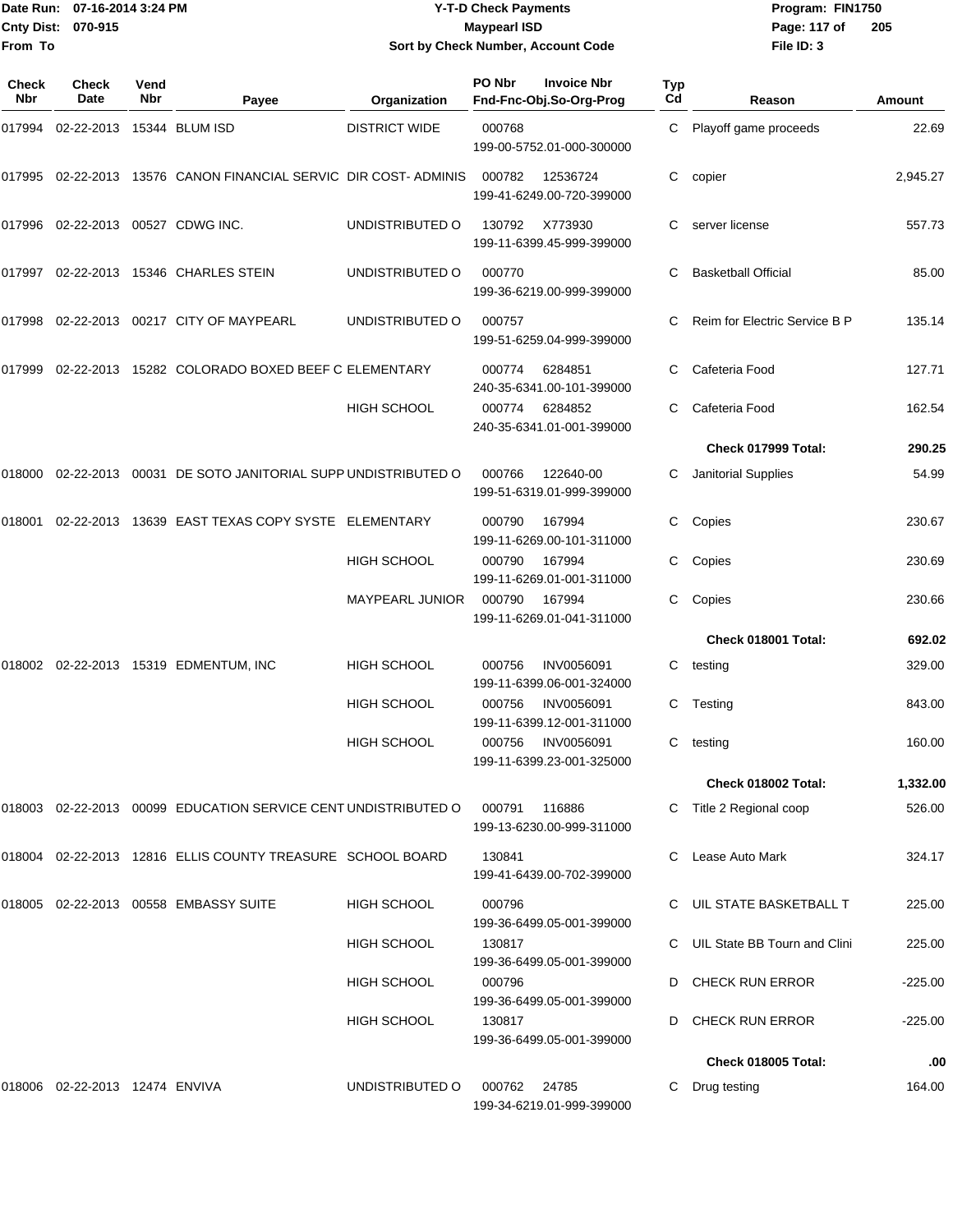|                              | Date Run: 07-16-2014 3:24 PM |             |                                                                            |                        | <b>Y-T-D Check Payments</b> | Program: FIN1750                              |           |                            |               |  |
|------------------------------|------------------------------|-------------|----------------------------------------------------------------------------|------------------------|-----------------------------|-----------------------------------------------|-----------|----------------------------|---------------|--|
| <b>Cnty Dist:</b><br>From To | 070-915                      |             |                                                                            |                        | <b>Maypearl ISD</b>         | Sort by Check Number, Account Code            |           | Page: 118 of<br>File ID: 3 | 205           |  |
| Check<br>Nbr                 | <b>Check</b><br>Date         | Vend<br>Nbr | Payee                                                                      | Organization           | PO Nbr                      | <b>Invoice Nbr</b><br>Fnd-Fnc-Obj.So-Org-Prog | Typ<br>Cd | Reason                     | <b>Amount</b> |  |
| 018007                       | 02-22-2013                   |             | 00304 FROST ISD                                                            | <b>DISTRICT WIDE</b>   | 000767                      | 199-00-5752.01-000-300000                     | C         | Proceeds from Playoff game | 22.69         |  |
| 018008                       |                              |             | 02-22-2013 12341 GRAINGER INDUSTRIAL SU UNDISTRIBUTED O                    |                        | 000760                      | 9063793849<br>199-51-6319.02-999-399000       | С         | Supplies                   | 65.34         |  |
| 018009                       |                              |             | 02-22-2013 12468 HERMITAGE ART COMPANY HIGH SCHOOL                         |                        | 130786                      | 86783<br>199-11-6399.12-001-311000            |           | Program Cover (1000)       | 89.22         |  |
| 018010                       | 02-22-2013 00243 HILCO       |             |                                                                            | UNDISTRIBUTED O        | 000763                      | 4706839800<br>199-51-6259.04-999-399000       | C         | Marquee                    | 55.39         |  |
|                              |                              |             |                                                                            | UNDISTRIBUTED O        | 000763                      | 4705273700<br>199-51-6259.04-999-399000       | С         | <b>Fuel Tanks</b>          | 30.54         |  |
|                              |                              |             |                                                                            | UNDISTRIBUTED O        | 000763                      | 4602563301<br>199-51-6259.04-999-399000       | С         | High School                | 1,756.15      |  |
|                              |                              |             |                                                                            | UNDISTRIBUTED O        | 000763                      | 4602266500<br>199-51-6259.04-999-399000       | С         | <b>Athletic Facility</b>   | 401.49        |  |
|                              |                              |             |                                                                            | UNDISTRIBUTED O        | 000763                      | 4706312901<br>199-51-6259.04-999-399000       | С         | <b>LSK Elementary</b>      | 2,543.54      |  |
|                              |                              |             |                                                                            | UNDISTRIBUTED O        | 000763                      | 4705335301<br>199-51-6259.04-999-399000       |           | Middle School              | 2,952.60      |  |
|                              |                              |             |                                                                            | UNDISTRIBUTED O        | 000763                      | 470571500<br>199-51-6259.78-999-322000        | С         | <b>Security Light</b>      | 31.27         |  |
|                              |                              |             |                                                                            | UNDISTRIBUTED O        | 000763                      | 4706783900<br>199-51-6259.78-999-322000       | C         | Ag Facility                | 1,189.24      |  |
|                              |                              |             |                                                                            |                        |                             |                                               |           | Check 018010 Total:        | 8,960.22      |  |
| 018011                       |                              |             | 02-22-2013 12551 INTERQUEST DETECTION C UNDISTRIBUTED O                    |                        | 000794                      | 107887<br>199-11-6219.01-999-324000           | С         | Drug Program               | 250.00        |  |
|                              |                              |             | 018012 02-22-2013 12728 JENNIE-O TURKEY STORE MAYPEARL JUNIOR              |                        | 000777                      | 1503727<br>240-35-6341.00-041-399000          |           | Cafeteria Food             | 56.80         |  |
|                              |                              |             |                                                                            | <b>ELEMENTARY</b>      |                             | 000777 1503727<br>240-35-6341.00-101-399000   |           | C Cafeteria Food           | 56.80         |  |
|                              |                              |             |                                                                            | <b>HIGH SCHOOL</b>     |                             | 000777 1503727<br>240-35-6341.01-001-399000   |           | C Cafeteria Food           | 56.80         |  |
|                              |                              |             |                                                                            |                        |                             |                                               |           | Check 018012 Total:        | 170.40        |  |
|                              |                              |             | 018013  02-22-2013  15108  JTM PROVISIONS CO. INC. MAYPEARL JUNIOR  000776 |                        |                             | 357274<br>240-35-6341.00-041-399000           |           | C Cafeteria Food           | 108.00        |  |
|                              |                              |             | 018014 02-22-2013 01533 KAMICO INSTRUCTION MED HIGH SCHOOL                 |                        | 130698 99005                | 199-12-6399.04-001-399000                     |           | <b>Starr Testing</b>       | 87.90         |  |
|                              |                              |             | 018015 02-22-2013 15086 KIMBALL MIDWEST                                    | UNDISTRIBUTED O        | 130769 2829204              | 199-51-6319.02-999-399000                     |           | C supplies                 | 242.54        |  |
|                              |                              |             | 018016 02-22-2013 15264 KURZ AND COMPANY                                   | MAYPEARL JUNIOR 000775 |                             | 240-35-6341.00-041-399000                     |           | C Cafeteria Food           | 135.30        |  |
|                              |                              |             |                                                                            | ELEMENTARY             | 000775                      | 240-35-6341.00-101-399000                     |           | Cafeteria Food             | 277.20        |  |
|                              |                              |             |                                                                            | HIGH SCHOOL            | 000775                      | 240-35-6341.01-001-399000                     | C         | Cafeteria Food             | 227.70        |  |

018017 02-22-2013 01048 LABATT FOOD SERVICE MAYPEARL JUNIOR 000773 C Cafeteria Food 1,226.86 240-35-6341.00-041-399000 ELEMENTARY 000773 C Cafeteria Food 6,122.45 240-35-6341.00-101-399000 HIGH SCHOOL 000773 C Cafeteria Food 4,896.82 240-35-6341.01-001-399000

**Check 018016 Total: 640.20**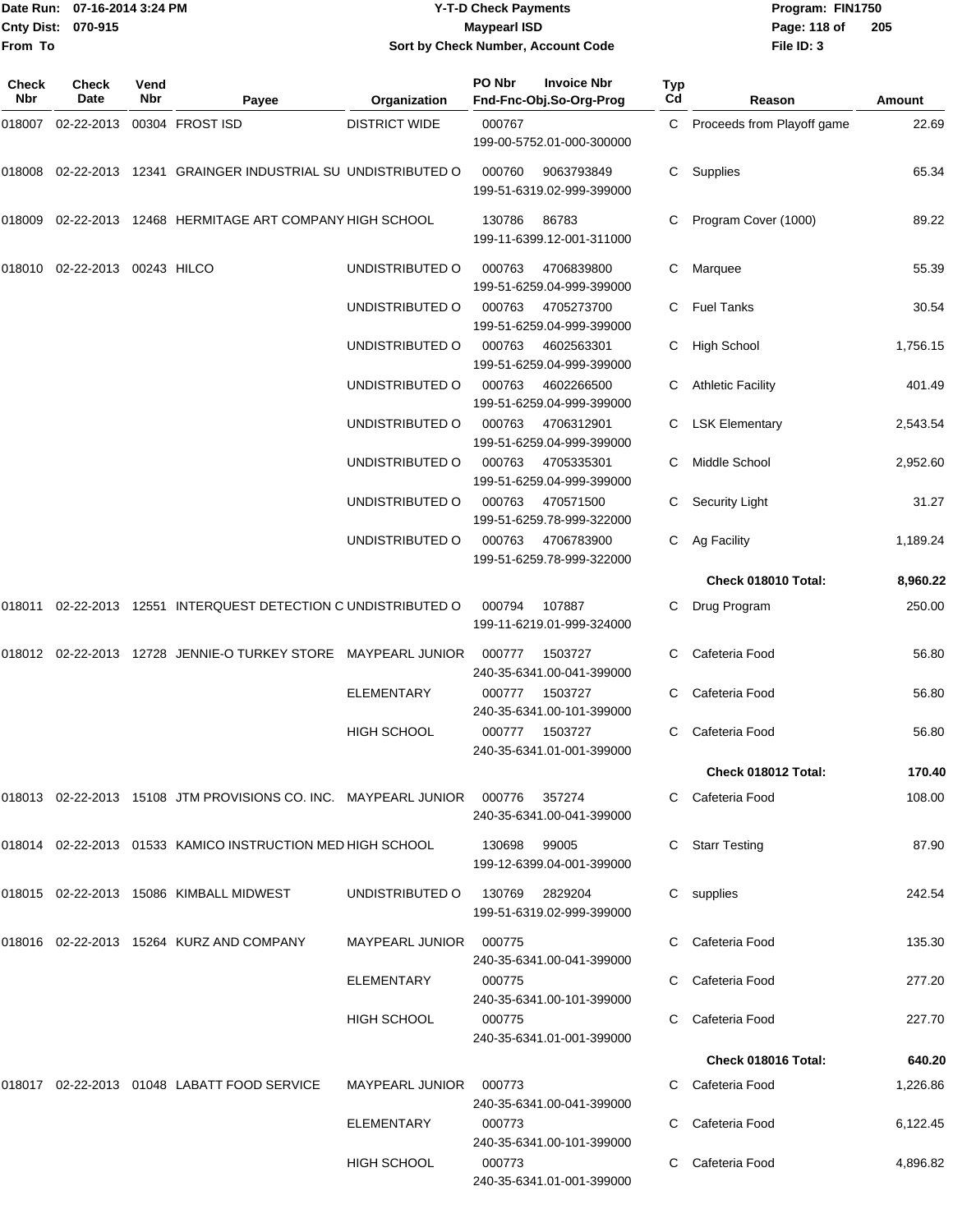| <b>Cnty Dist:</b><br>From To | Date Run: 07-16-2014 3:24 PM<br>070-915 |             |                                                                         |                    | <b>Y-T-D Check Payments</b><br><b>Maypearl ISD</b> | Sort by Check Number, Account Code            |           | Program: FIN1750<br>Page: 119 of<br>File ID: 3 | 205       |
|------------------------------|-----------------------------------------|-------------|-------------------------------------------------------------------------|--------------------|----------------------------------------------------|-----------------------------------------------|-----------|------------------------------------------------|-----------|
| <b>Check</b><br>Nbr          | <b>Check</b><br>Date                    | Vend<br>Nbr | Payee                                                                   | Organization       | PO Nbr                                             | <b>Invoice Nbr</b><br>Fnd-Fnc-Obj.So-Org-Prog | Typ<br>Cd | Reason                                         | Amount    |
|                              |                                         |             |                                                                         |                    |                                                    |                                               |           | Check 018017 Total:                            | 12,246.13 |
|                              |                                         |             | 018018 02-22-2013 01113  LAKEVIEW CAMP AND CON  HIGH SCHOOL             |                    | 130836                                             | 199-31-6339.00-001-399000                     | С         | testing                                        | 225.00    |
|                              |                                         |             | 018019 02-22-2013 12994  MASTER SOUND                                   | UNDISTRIBUTED O    | 000788                                             | 38981<br>199-51-6249.00-999-399000            | С         | Repairs                                        | 90.00     |
| 018020                       |                                         |             | 02-22-2013 14885 MCDOWELL COMPANY                                       | UNDISTRIBUTED O    | 000792                                             | 2819<br>199-51-6249.00-999-399000             | С         | Repairs                                        | 396.00    |
|                              |                                         |             |                                                                         | UNDISTRIBUTED O    | 000792                                             | 2819<br>199-51-6249.00-999-399000             | D         | PAID WITH CHECK #01797                         | -396.00   |
|                              |                                         |             |                                                                         | UNDISTRIBUTED O    | 000792                                             | 2819<br>199-51-6319.02-999-399000             | С         | Supplies                                       | 226.00    |
|                              |                                         |             |                                                                         | UNDISTRIBUTED O    | 000792                                             | 2819<br>199-51-6319.02-999-399000             | D         | PAID WITH CHECK #01797                         | $-226.00$ |
|                              |                                         |             |                                                                         |                    |                                                    |                                               |           | Check 018020 Total:                            | .00       |
| 018021                       |                                         |             | 02-22-2013  00297  NARDONE BROS. BAKING C MAYPEARL JUNIOR               |                    | 000772                                             | 72368<br>240-35-6341.00-041-399000            |           | Cafeteria Food                                 | 163.07    |
|                              |                                         |             |                                                                         | <b>ELEMENTARY</b>  | 000772                                             | 72368<br>240-35-6341.00-101-399000            | С         | Cafeteria Food                                 | 163.07    |
|                              |                                         |             |                                                                         | <b>HIGH SCHOOL</b> | 000772                                             | 72368<br>240-35-6341.01-001-399000            | С         | Cafeteria Food                                 | 163.06    |
|                              |                                         |             |                                                                         |                    |                                                    |                                               |           | Check 018021 Total:                            | 489.20    |
|                              |                                         |             | 018022 02-22-2013 13198  NATIONAL GEOGRAPHIC E ELEMENTARY               |                    | 000758                                             | 01071120234<br>199-11-6399.11-101-311000      | C.        | Supplies                                       | 129.88    |
|                              |                                         |             | 018023    02-22-2013    14075   NATIONAL TELESYSTEMS, I UNDISTRIBUTED O |                    | 000793                                             | 203353-11<br>199-51-6249.02-999-399000        | С         | Repairs                                        | 194.00    |
| 018024                       |                                         |             | 02-22-2013 14369 NORTH TEXAS TOLLWAY A UNDISTRIBUTED O                  |                    | 000787                                             | 33454747<br>199-34-6494.00-999-399000         | С         | NTTA tolls                                     | 10.01     |
|                              |                                         |             | 018025  02-22-2013  14093  PC & MACEXCHANGE                             | <b>ELEMENTARY</b>  | 130710                                             | 199-11-6639.45-101-311000                     |           | hardware/parts                                 | 1,831.00  |
|                              |                                         |             |                                                                         | UNDISTRIBUTED O    | 130803                                             | 72847<br>199-53-6249.05-999-399000            |           | C Technology supplies                          | 248.00    |
|                              |                                         |             |                                                                         | UNDISTRIBUTED O    | 130803 72848                                       | 199-53-6249.05-999-399000                     | C.        | <b>Technology Supplies</b>                     | 338.50    |
|                              |                                         |             |                                                                         |                    |                                                    |                                               |           | <b>Check 018025 Total:</b>                     | 2,417.50  |
|                              |                                         |             | 018026 02-22-2013 14604   PEARSON CLINICAL ASSES  UNDISTRIBUTED O       |                    | 130775                                             | 41-08550527<br>199-11-6399.00-999-323000      |           | C Supplies                                     | 613.20    |
|                              |                                         |             |                                                                         | <b>ELEMENTARY</b>  | 130793                                             | 3912092<br>199-11-6399.06-101-324000          |           | C Supplies                                     | 130.00    |
|                              |                                         |             |                                                                         | UNDISTRIBUTED O    | 130789                                             | 3911735<br>199-31-6399.00-999-323000          |           | C Supplies                                     | 86.50     |
|                              |                                         |             |                                                                         |                    |                                                    |                                               |           | Check 018026 Total:                            | 829.70    |
|                              |                                         |             | 018027  02-22-2013  14574  PERMA-BOUND BOOKS                            | ELEMENTARY         | 130729                                             | 199-12-6399.00-101-399000                     | С         | Library books                                  | 351.36    |
|                              |                                         |             | 018028  02-22-2013  13117  PIEPER ENTERPRISES, INC. UNDISTRIBUTED O     |                    | 000761                                             | 30029<br>199-51-6249.00-999-399000            |           | <b>Repairs City Ball Fields</b>                | 212.12    |
|                              |                                         |             | 018029  02-22-2013  00367  PROMAXIMA MANUFACTUR UNDISTRIBUTED O         |                    | 130752                                             | 0060922-IN<br>199-36-6399.15-999-399000       |           | C Weight Room Equipment                        | 6,207.00  |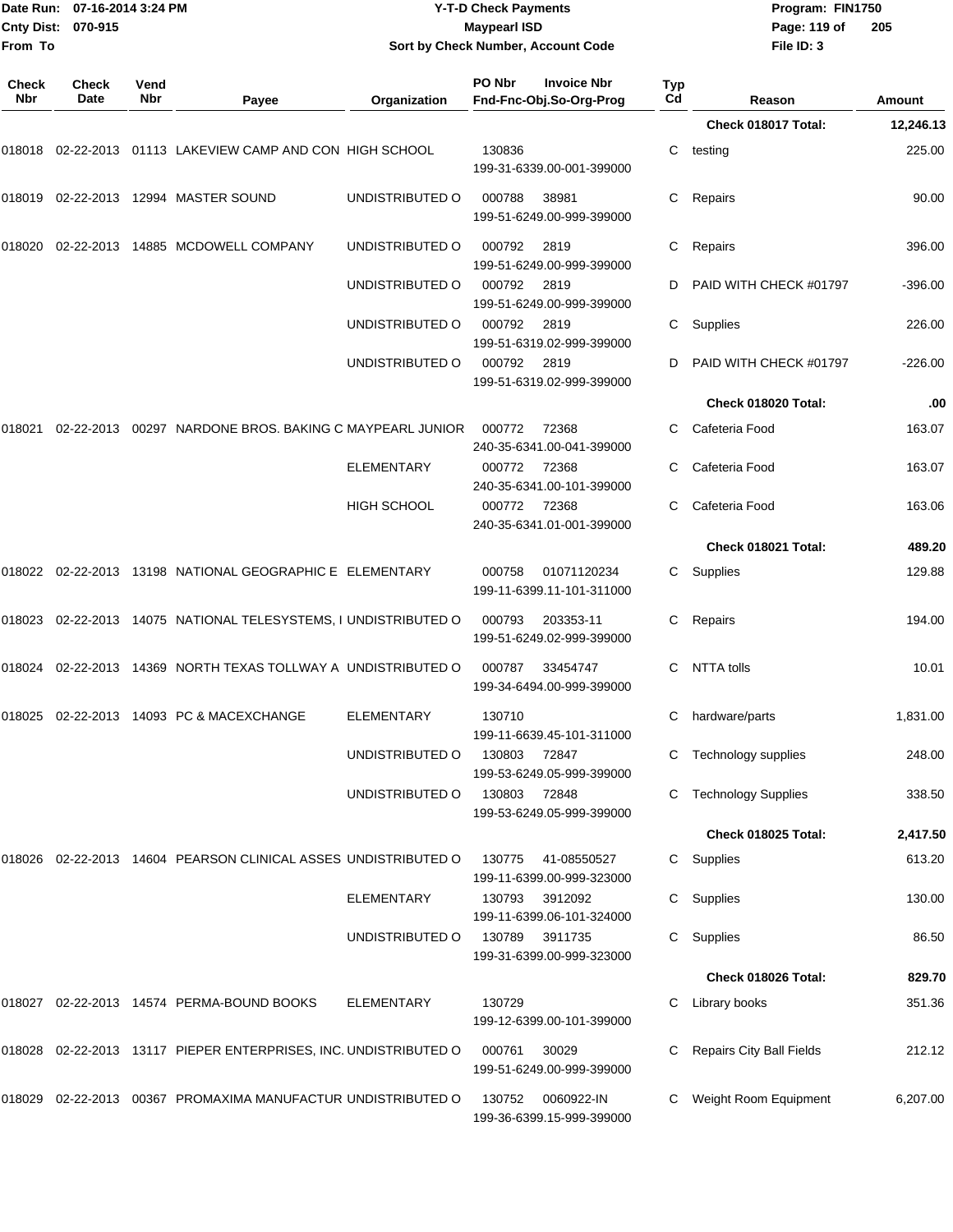|              | Date Run: 07-16-2014 3:24 PM<br>Cnty Dist: 070-915 |             |                                                                   |                                          | <b>Y-T-D Check Payments</b> |                                                                | Program: FIN1750 |                                                                 |                  |
|--------------|----------------------------------------------------|-------------|-------------------------------------------------------------------|------------------------------------------|-----------------------------|----------------------------------------------------------------|------------------|-----------------------------------------------------------------|------------------|
| From To      |                                                    |             |                                                                   |                                          | <b>Maypearl ISD</b>         | Sort by Check Number, Account Code                             |                  | Page: 120 of<br>File ID: 3                                      | 205              |
|              |                                                    |             |                                                                   |                                          |                             |                                                                |                  |                                                                 |                  |
| Check<br>Nbr | <b>Check</b><br>Date                               | Vend<br>Nbr | Payee                                                             | Organization                             | PO Nbr                      | <b>Invoice Nbr</b><br>Fnd-Fnc-Obj.So-Org-Prog                  | Typ<br>Cd        | Reason                                                          | Amount           |
| 018030       |                                                    |             | 02-22-2013  01071  RICK'S WORLD OF SPORTS ELEMENTARY              |                                          | 130727                      | 199-12-6399.06-101-399000                                      |                  | C Supplies                                                      | 1,755.00         |
| 018031       |                                                    |             | 02-22-2013 15345 ROBERT BLENDED                                   | UNDISTRIBUTED O                          | 000769                      | 199-36-6219.00-999-399000                                      | С                | <b>Basketball Official</b>                                      | 75.00            |
|              |                                                    |             |                                                                   | UNDISTRIBUTED O                          | 000769                      | 199-36-6219.00-999-399000                                      | С                | <b>Basketball Official</b>                                      | 83.25            |
|              |                                                    |             |                                                                   |                                          |                             |                                                                |                  | Check 018031 Total:                                             | 158.25           |
|              |                                                    |             | 018032  02-22-2013  00088  SAMUEL FRENCH, INC.                    | <b>HIGH SCHOOL</b>                       | 130839                      | 5454<br>199-11-6399.06-001-311000                              | С                | Royalties                                                       | 125.00           |
|              |                                                    |             | 018033 02-22-2013 15234 HANDS OF HOPE THERAPY, UNDISTRIBUTED O    |                                          | 130821                      | 199-31-6219.02-999-323000                                      |                  | <b>SPED Services</b>                                            | 945.00           |
|              |                                                    |             | 018034 02-22-2013 00973 TARVER TROPHIES                           | UNDISTRIBUTED O                          | 130824                      | 5625<br>199-13-6299.00-999-399000                              | С                | trophies                                                        | 13.52            |
|              |                                                    |             | 018035 02-22-2013 13497 THE LINCOLN NAT. LIFE INS UNDISTRIBUTED O |                                          | 000781                      | 199-41-6429.01-999-399000                                      |                  | Employee Life Insurance                                         | 715.60           |
|              |                                                    |             | 018036 02-22-2013 14289   TRUDIE HEAD                             | UNDISTRIBUTED O                          | 130849                      | 224-11-6219.00-999-323000                                      |                  | <b>SPED Services</b>                                            | 2,378.52         |
|              |                                                    |             |                                                                   | UNDISTRIBUTED O                          | 000797                      | 224-11-6219.00-999-323000                                      | С                | sped SERVICES                                                   | 2,378.52         |
|              |                                                    |             |                                                                   | UNDISTRIBUTED O                          | 000797                      | 224-11-6219.00-999-323000                                      | D                | <b>CHECK RUN ERROR</b>                                          | $-2,378.52$      |
|              |                                                    |             |                                                                   | UNDISTRIBUTED O                          | 130849                      | 224-11-6219.00-999-323000                                      | D                | <b>CHECK RUN ERROR</b>                                          | $-2,378.52$      |
|              |                                                    |             |                                                                   |                                          |                             |                                                                |                  | Check 018036 Total:                                             | .00              |
|              |                                                    |             | 018037  02-22-2013  00781  TYSON FOOD, INC                        | <b>MAYPEARL JUNIOR</b>                   | 000771                      | 09376326<br>240-35-6341.00-041-399000                          | С                | Cafeteria Food                                                  | 128.39           |
|              |                                                    |             |                                                                   | <b>ELEMENTARY</b>                        | 000771                      | 09376326<br>240-35-6341.00-101-399000                          | C.               | Cafeteria Food                                                  | 128.39           |
|              |                                                    |             |                                                                   | <b>HIGH SCHOOL</b>                       | 000771                      | 09376326<br>240-35-6341.01-001-399000                          | С                | Cafeteria Food                                                  | 128.38           |
|              |                                                    |             |                                                                   |                                          |                             |                                                                |                  | Check 018037 Total:                                             | 385.16           |
|              |                                                    |             | 018038  02-22-2013  01058  UNIVERSITY INTERSCHOLA DISTRICT WIDE   |                                          | 000786                      | 199-00-5752.01-000-300000                                      | С                | UIL Fee for Playoff game                                        | 107.36           |
|              |                                                    |             | 018039 02-22-2013 15349 UNIVERSITY OF NORTH TE HIGH SCHOOL        |                                          | 130840                      | 199-23-6411.05-001-399000                                      | С                | Workshop                                                        | 100.00           |
|              |                                                    |             |                                                                   | <b>HIGH SCHOOL</b>                       | 130840                      | 255-11-6419.00-001-324000                                      | С                | Workshop                                                        | 400.00           |
|              |                                                    |             |                                                                   |                                          |                             |                                                                |                  | Check 018039 Total:                                             | 500.00           |
| 018040       |                                                    |             | 02-22-2013 15053 VISUAL CANDY RESOURCE UNDISTRIBUTED O            |                                          | 130665                      | <b>VCR11280</b><br>199-11-6639.50-999-399000                   | С                | Server upgrades                                                 | 4,000.00         |
|              | 018041    02-22-2013    00141   WAL MART           |             |                                                                   | <b>HIGH SCHOOL</b>                       | 130659                      | P9273001001R43F<br>199-11-6399.11-001-311000                   | С                | supplies for luncheon                                           | 26.51            |
|              |                                                    |             |                                                                   | <b>HIGH SCHOOL</b>                       | 130659                      | P927300V01L3X2P<br>199-11-6399.11-001-311000                   | C                | supplies for luncheon                                           | 174.76           |
|              |                                                    |             |                                                                   | <b>HIGH SCHOOL</b><br><b>HIGH SCHOOL</b> | 130593<br>130593            | P927300L01FEBN<br>199-11-6399.12-001-311000<br>P9273001001R43F | C.               | C School Board Appreciation<br><b>School Board Appreciation</b> | 108.34<br>101.52 |
|              |                                                    |             |                                                                   | <b>ELEMENTARY</b>                        | 130730                      | 199-11-6399.12-001-311000<br>P9273001700YZ7V                   |                  | C Supplies                                                      | 58.36            |
|              |                                                    |             |                                                                   |                                          |                             | 199-12-6399.00-101-399000                                      |                  | Check 018041 Total:                                             | 469.49           |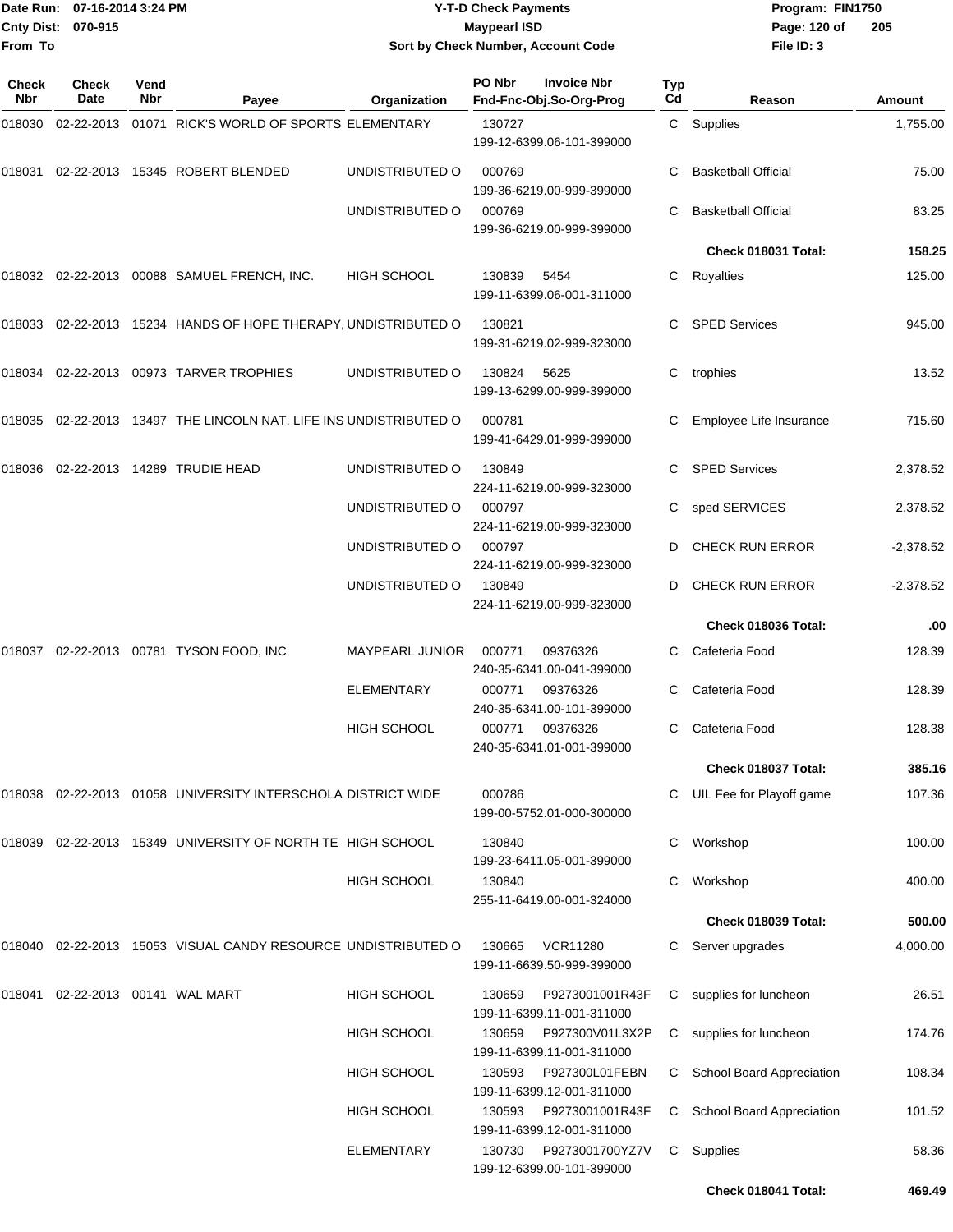#### Date Run: 07-16-2014 3:24 PM **Program:** FIN1750 **Cnty Dist:** 070-915 **Page: 121 of** Maypearl ISD **Contract Contract Page: 121 of Y-T-D Check Payments 070-915 Maypearl ISD Sort by Check Number, Account Code**

| Check<br>Nbr | <b>Check</b><br>Date | Vend<br>Nbr | Payee                                                     | Organization       | PO Nbr | <b>Invoice Nbr</b><br>Fnd-Fnc-Obj.So-Org-Prog | <b>Typ</b><br>Cd | Reason                             | Amount    |
|--------------|----------------------|-------------|-----------------------------------------------------------|--------------------|--------|-----------------------------------------------|------------------|------------------------------------|-----------|
| 018042       |                      |             | 02-22-2013 00385 WAXAHACHIE ISD                           | <b>HIGH SCHOOL</b> | 000799 | 199-36-6499.01-001-399000                     | C.               | JV BASEBALL TOURNEY                | 150.00    |
|              |                      |             |                                                           | <b>HIGH SCHOOL</b> | 130837 | 199-36-6499.01-001-399000                     | С                | JV Baseball Tourney                | 150.00    |
|              |                      |             |                                                           | <b>HIGH SCHOOL</b> | 000799 | 199-36-6499.01-001-399000                     | D                | <b>CHECK RUN ERROR</b>             | $-150.00$ |
|              |                      |             |                                                           | <b>HIGH SCHOOL</b> | 130837 | 199-36-6499.01-001-399000                     | D                | <b>CHECK RUN ERROR</b>             | $-150.00$ |
|              |                      |             |                                                           |                    |        |                                               |                  | Check 018042 Total:                | .00       |
| 018043       |                      |             | 02-22-2013 14221 BRIAN CUPP                               | <b>HIGH SCHOOL</b> | 130832 | 199-11-6411.29-001-311B00                     | С                | <b>Meal Reimbursement</b>          | 82.72     |
| 018044       |                      |             | 02-22-2013 15241 DALLAS DEES                              | <b>HIGH SCHOOL</b> | 130829 | 199-11-6411.06-001-311000                     |                  | reimbursement                      | 85.61     |
|              |                      |             |                                                           | <b>HIGH SCHOOL</b> | 130828 | 199-11-6411.06-001-311000                     | С                | Reimbursement                      | 190.45    |
|              |                      |             |                                                           |                    |        |                                               |                  | Check 018044 Total:                | 276.06    |
| 018045       |                      |             | 02-22-2013 00558 EMBASSY SUITE                            | <b>HIGH SCHOOL</b> | 000800 | 199-36-6499.05-001-399000                     | C                | Room for 3 Nights BB State         | 225.00    |
| 018046       |                      |             | 02-22-2013 14289 TRUDIE HEAD                              | UNDISTRIBUTED O    | 000801 | 224-11-6219.00-999-323000                     | С                | <b>SPED Services Reading</b>       | 2,378.52  |
| 018047       |                      |             | 02-22-2013 00385 WAXAHACHIE ISD                           | <b>HIGH SCHOOL</b> | 000802 | 199-36-6499.01-001-399000                     | С                | JV Baseball Tourney                | 150.00    |
| 018048       |                      |             | 02-27-2013 15356 ELKHART ISD                              | <b>HIGH SCHOOL</b> | 130873 | 199-36-6499.01-001-399000                     |                  | Boys Regional Powerlifting E       | 90.00     |
| 018049       |                      |             | 02-27-2013 00218 THE COWBOY BANK OF TE HIGH SCHOOL        |                    | 130872 | 199-36-6499.01-001-399000                     | С                | <b>Regional Powerlifting Meals</b> | 48.00     |
| 018050       |                      |             | 02-27-2013 15357 WILLS POINT HIGH SCHOOL HIGH SCHOOL      |                    | 130874 | 199-36-6499.01-001-399000                     | С                | <b>Girls Regional Powerlifting</b> | 35.00     |
| 018051       |                      |             | 03-07-2013 15209 AIR CLINIC ELLIS COUNTY LUNDISTRIBUTED O |                    | 000831 | 743<br>199-51-6249.01-999-399000              | C                | <b>HVAC Service Call/Repair</b>    | 1,000.00  |
|              |                      |             |                                                           | UNDISTRIBUTED O    | 000838 | - 723<br>199-51-6249.01-999-399000            |                  | C AC Repair - unit SSAC #26        | 3,975.00  |
|              |                      |             |                                                           |                    |        |                                               |                  | Check 018051 Total:                | 4,975.00  |
|              |                      |             | 018052 03-07-2013 14927 ALLIED WASTE                      | UNDISTRIBUTED O    | 000827 | 0794-007580289<br>199-51-6259.03-999-399000   | C                | BasicGarbageService03/01-          | 501.92    |
|              |                      |             | 018053 03-07-2013 15343 AMERICAN ROBOTICS ACA ELEMENTARY  |                    | 130869 | 173432958201222<br>199-11-6399.17-101-311000  | С                | Robotics Program                   | 1,740.00  |
|              |                      |             | 018054 03-07-2013 13258 ATHLETIC SUPPLY INC.              | UNDISTRIBUTED O    | 130441 | 42598<br>199-36-6399.02-999-399FOO            |                  | <b>Recertify JH Helmets</b>        | 1,323.00  |
|              |                      |             |                                                           | UNDISTRIBUTED O    | 130442 | 42597<br>199-36-6399.02-999-399FOO            |                  | <b>HS Helmet Recertify</b>         | 2,730.00  |
|              |                      |             |                                                           |                    |        |                                               |                  | Check 018054 Total:                | 4,053.00  |
| 018055       |                      |             | 03-07-2013 00069 ATMOS ENERGY                             | UNDISTRIBUTED O    | 000839 | 117485883<br>199-51-6259.00-999-399000        |                  | Gas Service @ WPA Buildin          | 359.04    |
|              |                      |             |                                                           | UNDISTRIBUTED O    | 000839 | 000622831<br>199-51-6259.00-999-399000        | С                | Gas Service @ LSK                  | 876.11    |
|              |                      |             |                                                           | UNDISTRIBUTED O    | 000839 | 000145352<br>199-51-6259.00-999-399000        |                  | Gas Service @ MMS                  | 355.30    |
|              |                      |             |                                                           | UNDISTRIBUTED O    | 000839 | 000925333<br>199-51-6259.00-999-399000        |                  | Gas Service @ High School          | 778.70    |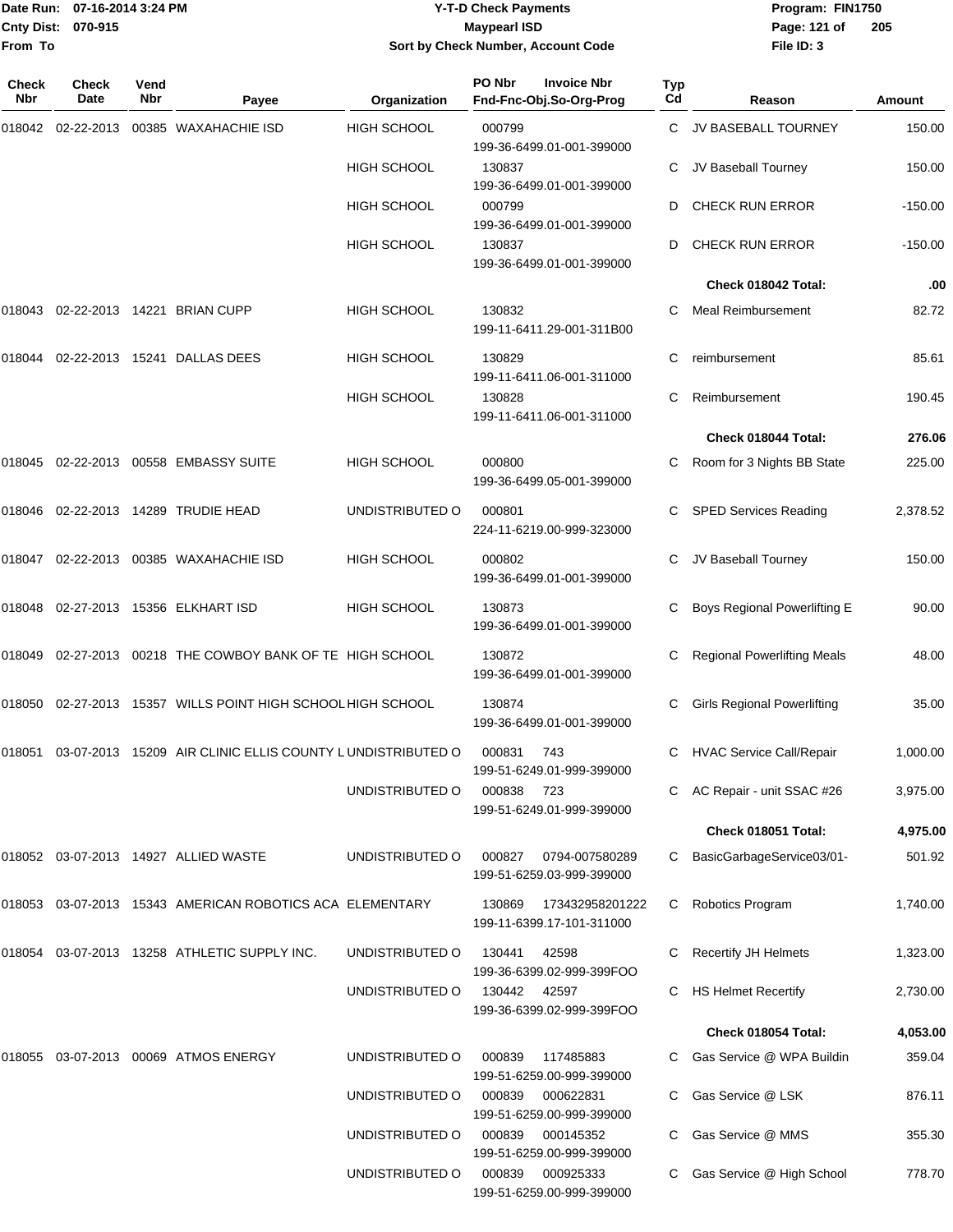|              | Date Run: 07-16-2014 3:24 PM |             |                                                                                  |                                    | <b>Y-T-D Check Payments</b> |                                               |           | Program: FIN1750                                  |                  |  |
|--------------|------------------------------|-------------|----------------------------------------------------------------------------------|------------------------------------|-----------------------------|-----------------------------------------------|-----------|---------------------------------------------------|------------------|--|
| Cnty Dist:   | 070-915                      |             |                                                                                  |                                    | <b>Maypearl ISD</b>         |                                               |           | Page: 122 of                                      | 205              |  |
| From To      |                              |             |                                                                                  |                                    |                             | Sort by Check Number, Account Code            |           | File ID: 3                                        |                  |  |
| Check<br>Nbr | <b>Check</b><br>Date         | Vend<br>Nbr | Payee                                                                            | Organization                       | PO Nbr                      | <b>Invoice Nbr</b><br>Fnd-Fnc-Obj.So-Org-Prog | Typ<br>Cd | Reason                                            | Amount           |  |
|              |                              |             |                                                                                  |                                    |                             |                                               |           | Check 018055 Total:                               | 2,369.15         |  |
|              |                              |             |                                                                                  |                                    | 000832                      | 51678<br>199-34-6311.01-999-399000            |           | C 900 gallons LS Diesel                           | 3,239.10         |  |
|              |                              |             | 018057  03-07-2013  15362  BRADY HENRY BAUER                                     | UNDISTRIBUTED O                    | 000860                      | Palmer<br>199-36-6219.00-999-399000           |           | MHS Baseball Scrimmage                            | 80.14            |  |
|              |                              |             | 018058  03-07-2013  14888  BRAZOS VALLEY EQUIPME  UNDISTRIBUTED                O |                                    | 000844                      | 04 30 5525<br>199-51-6319.03-999-399000       | С         | <b>Rental-Mower</b>                               | 59.51            |  |
|              |                              |             | 018059  03-07-2013  15355  BRYAN COLLEGE STATION  HIGH SCHOOL                    |                                    | 130876                      | P.O. 130876<br>199-36-6499.01-001-399000      |           | Girls Basketball Tourn Depo                       | 100.00           |  |
| 018060       |                              |             | 03-07-2013  00510  CEE DEE'S LOCKS AND                                           | UNDISTRIBUTED O                    | 000837                      | 16690<br>199-51-6249.00-999-399000            | С         | Service Call                                      | 60.00            |  |
|              |                              |             |                                                                                  | UNDISTRIBUTED O                    | 000837                      | 16690<br>199-51-6319.02-999-399000            | C.        | Repairs                                           | 400.70           |  |
|              |                              |             |                                                                                  |                                    |                             |                                               |           | Check 018060 Total:                               | 460.70           |  |
| 018061       |                              |             | 03-07-2013  00217  CITY OF MAYPEARL                                              | UNDISTRIBUTED O                    | 000826                      | 1081<br>199-51-6259.01-999-399000             |           | Water Service @ LSK Yard                          | 26.00            |  |
|              |                              |             |                                                                                  | UNDISTRIBUTED O                    | 000826                      | 80<br>199-51-6259.01-999-399000               |           | Water Service @ Ballfield                         | 37.00            |  |
|              |                              |             |                                                                                  | UNDISTRIBUTED O                    | 000826                      | 574<br>199-51-6259.01-999-399000              | С         | Water Service @ Old Junior                        | 37.00            |  |
|              |                              |             |                                                                                  | UNDISTRIBUTED O                    | 000826                      | 1394<br>199-51-6259.01-999-399000             | С         | Water Service @ HS                                | 51.00            |  |
|              |                              |             |                                                                                  | UNDISTRIBUTED O                    | 000826                      | 595<br>199-51-6259.01-999-399000              |           | Water Service @ Middle Sch                        | 186.00           |  |
|              |                              |             |                                                                                  | UNDISTRIBUTED O<br>UNDISTRIBUTED O | 000826<br>000826            | 1080<br>199-51-6259.01-999-399000<br>82       | С         | Water Service @ LSK<br>Water Service @ WPA Buildi | 202.20<br>238.20 |  |
|              |                              |             |                                                                                  | UNDISTRIBUTED O                    | 000850                      | 199-51-6259.01-999-399000<br>00000665         |           | C Water @ Sports Complex                          | 1,678.55         |  |
|              |                              |             |                                                                                  | UNDISTRIBUTED O                    | 000826                      | 199-51-6259.01-999-399000<br>383              |           | C Water Service @ High Scho                       | 120.60           |  |
|              |                              |             |                                                                                  |                                    |                             | 199-51-6259.01-999-399000                     |           |                                                   |                  |  |
|              |                              |             |                                                                                  |                                    |                             |                                               |           | Check 018061 Total:                               | 2,576.55         |  |
|              |                              |             | 018062 03-07-2013 13566 CONNIE D. HAGEN, INC.                                    | UNDISTRIBUTED O                    | 000813                      | 132319<br>199-34-6219.01-999-399000           |           | <b>DOT Testing</b>                                | 115.00           |  |
|              |                              |             | 018063  03-07-2013  13279  CROSS COUNTRY PEST CO UNDISTRIBUTED O                 |                                    | 000833                      | 16547<br>199-51-6319.02-999-399000            |           | <b>Monthly District Pest Control</b>              | 250.00           |  |
|              |                              |             | 018064  03-07-2013  15291  DALAINE FLETCHER                                      | UNDISTRIBUTED O                    | 130902                      | Invoice<br>199-31-6219.04-999-323000          |           | C SPED Services-OT                                | 1,330.00         |  |
|              |                              |             | 018065 03-07-2013 15241 DALLAS DEES                                              | <b>MAYPEARL JUNIOR</b>             | 130844                      | P.O. 130844<br>199-11-6399.32-041-311000      |           | C MS Theater Arts                                 | 150.00           |  |
|              |                              |             | 018066  03-07-2013  13207  DALLAS MISENHIMER                                     | UNDISTRIBUTED O                    | 000856                      | Italy<br>199-36-6219.00-999-399000            |           | C MHS Softball V/SubVar                           | 80.00            |  |
|              |                              |             |                                                                                  | UNDISTRIBUTED O                    | 000856                      | Italy<br>199-36-6219.00-999-399000            |           | C MHS Softball V/SubVarMilea                      | 14.90            |  |
|              |                              |             |                                                                                  |                                    |                             |                                               |           | Check 018066 Total:                               | 94.90            |  |
|              |                              |             | 018067  03-07-2013  00031  DE SOTO JANITORIAL SUPP UNDISTRIBUTED O               |                                    | 000862                      | 123038-00<br>199-51-6319.01-999-399000        |           | C Supplies                                        | 2,907.55         |  |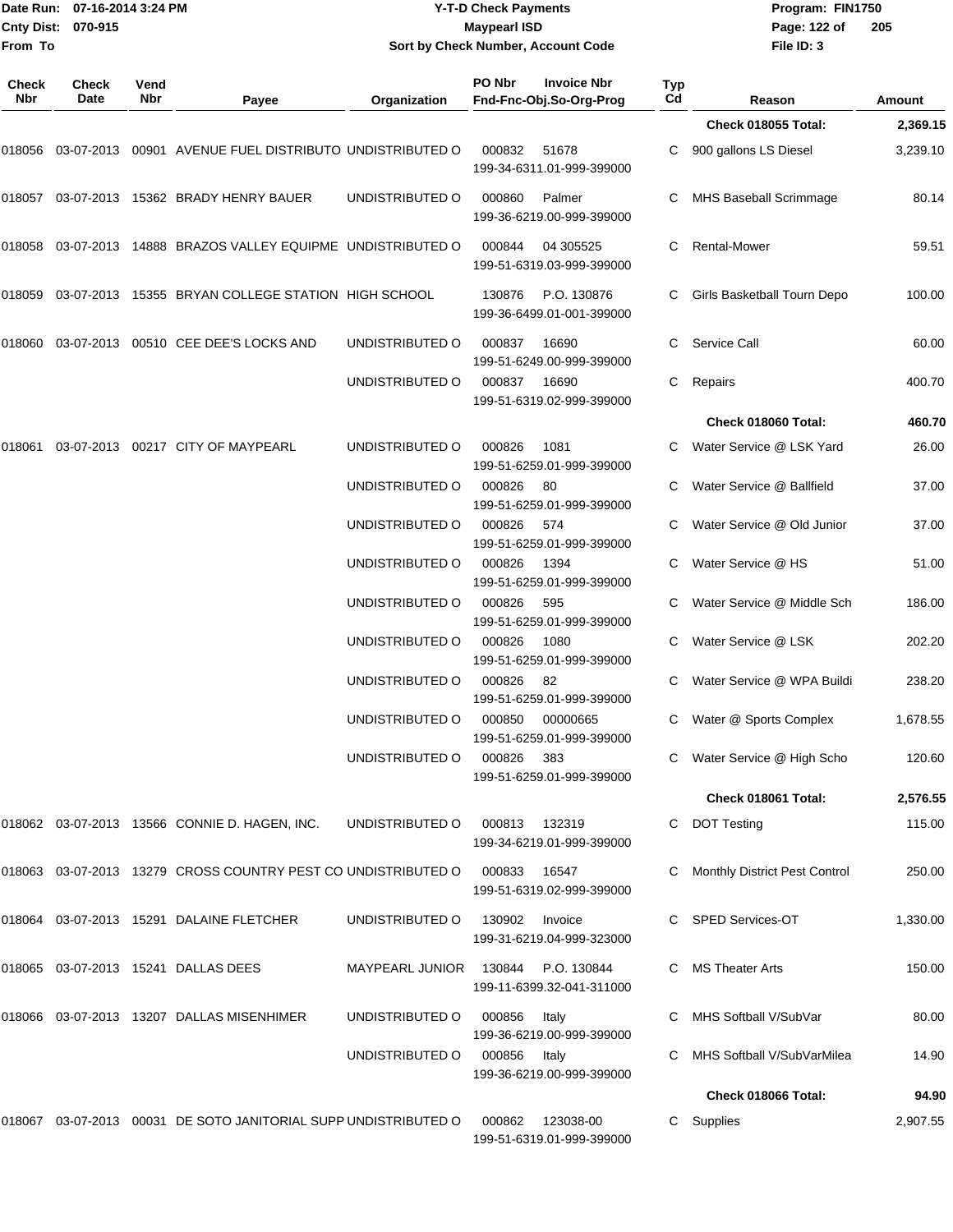|                    | Date Run: 07-16-2014 3:24 PM |
|--------------------|------------------------------|
| Cnty Dist: 070-915 |                              |
| <b>From To</b>     |                              |

#### **Date Run: Program: FIN1750 07-16-2014 3:24 PM Y-T-D Check Payments Cnty Dist: Page: 123 of 070-915 Maypearl ISD Sort by Check Number, Account Code**

| Check<br>Nbr | Check<br>Date          | Vend<br>Nbr | Payee                                                         | Organization           | PO Nbr | <b>Invoice Nbr</b><br>Fnd-Fnc-Obj.So-Org-Prog | <b>Typ</b><br>Cd | Reason                       | <b>Amount</b> |
|--------------|------------------------|-------------|---------------------------------------------------------------|------------------------|--------|-----------------------------------------------|------------------|------------------------------|---------------|
| 018068       |                        |             | 03-07-2013  12788  DEBBIE SHAUNFIELD                          | <b>MAYPEARL JUNIOR</b> | 130847 | P.O. 130847<br>199-31-6399.00-041-399000      |                  | C Totes for STAAR            | 17.50         |
| 018069       |                        |             | 03-07-2013 00242 DEMCO, INC.                                  | <b>ELEMENTARY</b>      | 130814 | 4886233<br>199-12-6399.06-101-399000          | C                | Supplies                     | 365.94        |
| 018070       |                        |             | 03-07-2013  12536  DESOTO JANITORIAL                          | UNDISTRIBUTED O        | 000828 | 122857-01<br>199-51-6319.01-999-399000        |                  | Janitoral Supplies           | 63.12         |
|              |                        |             |                                                               | UNDISTRIBUTED O        | 000828 | 122857-00<br>199-51-6319.01-999-399000        | С                | Janitoral Supplies           | 2,004.89      |
|              |                        |             |                                                               |                        |        |                                               |                  | Check 018070 Total:          | 2,068.01      |
| 018071       |                        |             | 03-07-2013 12885 DIRECT ENERGY                                | UNDISTRIBUTED O        | 000821 | 4178304<br>199-51-6259.04-999-399000          | C.               | Electric Service @ Bus Barn  | 94.06         |
|              |                        |             |                                                               | UNDISTRIBUTED O        | 000821 | 4178180<br>199-51-6259.04-999-399000          |                  | Electric Service@ OldElemC   | 12.43         |
|              |                        |             |                                                               | UNDISTRIBUTED O        | 000821 | 4178242<br>199-51-6259.04-999-399000          |                  | Electric Service @ CN Stora  | 11.46         |
|              |                        |             |                                                               | UNDISTRIBUTED O        | 000821 | 4178273<br>199-51-6259.04-999-399000          | С                | Electric Service @ OldElem   | 68.65         |
|              |                        |             |                                                               | UNDISTRIBUTED O        | 000821 | 4178149<br>199-51-6259.04-999-399000          | C                | Electric Service @ HS Ballp  | 54.78         |
|              |                        |             |                                                               | UNDISTRIBUTED O        | 000821 | 4178211<br>199-51-6259.04-999-399000          |                  | Electric Service @ Old Elem  | 93.97         |
|              |                        |             |                                                               | UNDISTRIBUTED O        | 000821 | 4183419<br>199-51-6259.04-999-399000          | С                | Electric Service @ WPA Bld   | 1,919.05      |
|              |                        |             |                                                               | UNDISTRIBUTED O        | 000821 | 6613013<br>199-51-6259.04-999-399000          | C.               | Electric Service @ HS Porta  | 202.44        |
|              |                        |             |                                                               | UNDISTRIBUTED O        | 000820 | 1066294<br>199-51-6259.04-999-399000          |                  | Electric Service @ Downtow   | 401.47        |
|              |                        |             |                                                               | UNDISTRIBUTED O        | 000821 | 4178118<br>199-51-6259.04-999-399000          | С                | Electric Service @ Old HS BI | 3,991.66      |
|              |                        |             |                                                               |                        |        |                                               |                  | Check 018071 Total:          | 6,849.97      |
| 018072       |                        |             | 03-07-2013 00950 DRAMATIC PUBLISHING                          | <b>MAYPEARL JUNIOR</b> | 130845 | 5175486<br>199-11-6399.32-041-311000          | С                | <b>MMS Theater</b>           | 209.20        |
|              |                        |             | 018073 03-07-2013 15358 DUNLAP INDUSTRIES                     | UNDISTRIBUTED O        | 130878 | 13963<br>199-51-6319.02-999-399000            |                  | C Grey 30x60 Floor Covering  | 2,400.00      |
| 018074       | 03-07-2013 15334 DYCEM |             |                                                               | ELEMENTARY             | 130760 | 39755<br>199-11-6399.01-101-323000            |                  | C Supplies                   | 198.68        |
|              |                        |             | 018075  03-07-2013  15339  DYNASTUDY, INC.                    | <b>HIGH SCHOOL</b>     | 130863 | 6289<br>199-11-6399.12-001-323000             |                  | <b>EOC</b> Review Guides     | 366.12        |
|              |                        |             |                                                               | <b>HIGH SCHOOL</b>     | 130865 | 6290<br>199-11-6399.12-001-323000             |                  | <b>EOC Review Guides</b>     | 316.44        |
|              |                        |             |                                                               |                        |        |                                               |                  | Check 018075 Total:          | 682.56        |
|              |                        |             | 018076 03-07-2013 01547 EICHELBAUM WARDELL HA MAYPEARL JUNIOR |                        | 130810 | 43848<br>199-36-6399.09-041-399000            |                  | Cheer law legal issues       | 175.00        |
|              |                        |             |                                                               | DIR COST-ADMINIS       | 000835 | 43995<br>199-41-6211.00-720-399000            |                  | <b>Legal Services</b>        | 1,033.50      |
|              |                        |             |                                                               |                        |        |                                               |                  | Check 018076 Total:          | 1,208.50      |
| 018077       |                        |             | 03-07-2013  12186  ELLIOTT ELECTRIC                           | UNDISTRIBUTED O        | 000863 | 09-39951-00<br>199-51-6319.02-999-399000      | C.               | <b>Centron BKR</b>           | 865.00        |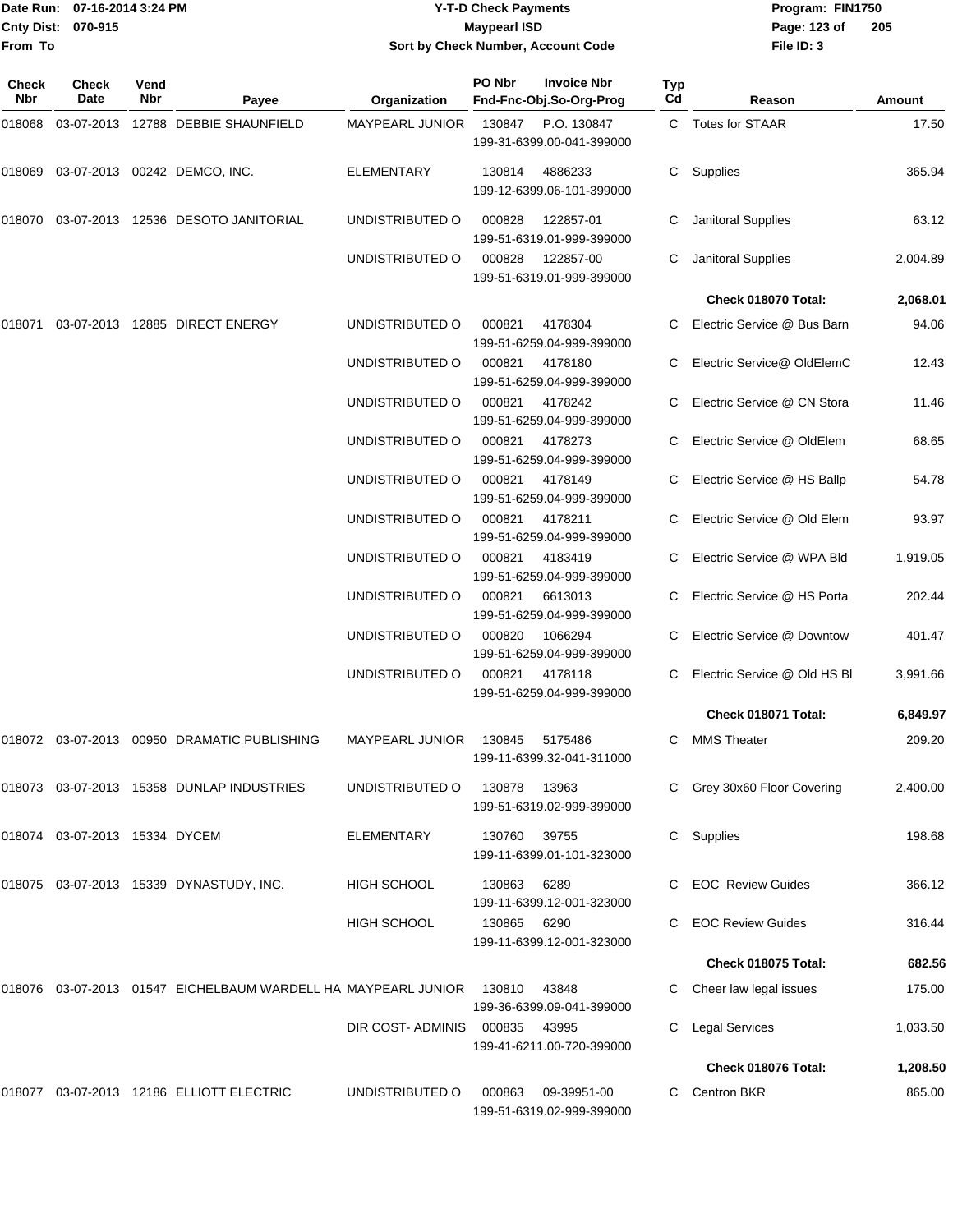| <b>Cnty Dist:</b><br>From To | Date Run: 07-16-2014 3:24 PM<br>070-915 |             |                                                                | <b>Y-T-D Check Payments</b><br><b>Maypearl ISD</b><br>Sort by Check Number, Account Code |        |                                               |                  | Program: FIN1750<br>Page: 124 of<br>File ID: 3 | 205        |  |
|------------------------------|-----------------------------------------|-------------|----------------------------------------------------------------|------------------------------------------------------------------------------------------|--------|-----------------------------------------------|------------------|------------------------------------------------|------------|--|
| Check<br><b>Nbr</b>          | <b>Check</b><br>Date                    | Vend<br>Nbr | Payee                                                          | Organization                                                                             | PO Nbr | <b>Invoice Nbr</b><br>Fnd-Fnc-Obj.So-Org-Prog | <b>Typ</b><br>Cd | Reason                                         | Amount     |  |
| 018078                       | 03-07-2013                              |             | 00038 ELLIS CENTRAL APPRAISAL TAX COLLECTION                   |                                                                                          | 000817 | 13-2-64<br>199-41-6213.00-703-399000          | C                | 2nd Qtr. Payment 2013 EAD                      | 7,709.88   |  |
| 018079                       |                                         |             | 03-07-2013 12805 ELLIS COUNTY UMPIRES A UNDISTRIBUTED O        |                                                                                          | 000811 | 02/08/2013<br>199-36-6219.00-999-399000       |                  | MHS Softball Scrimmage Fe                      | 82.00      |  |
|                              |                                         |             |                                                                | UNDISTRIBUTED O                                                                          | 000811 | 02/21-23/2013<br>199-36-6219.00-999-399000    | C                | MHS Varsity Tournament -K                      | 1,376.00   |  |
|                              |                                         |             |                                                                |                                                                                          |        |                                               |                  | Check 018079 Total:                            | 1,458.00   |  |
| 018080                       | 03-07-2013 12474 ENVIVA                 |             |                                                                | UNDISTRIBUTED O                                                                          | 000815 | 24862<br>199-34-6219.01-999-399000            | C                | <b>DOT Testing</b>                             | 82.00      |  |
|                              |                                         |             |                                                                | UNDISTRIBUTED O                                                                          | 000822 | 24934<br>199-34-6219.01-999-399000            | C                | <b>DOT Testing</b>                             | 82.00      |  |
|                              |                                         |             |                                                                |                                                                                          |        |                                               |                  | Check 018080 Total:                            | 164.00     |  |
| 018081                       | 03-07-2013 15210 FED EX                 |             |                                                                | DIR COST- ADMINIS                                                                        | 000843 | 2-183-95261<br>199-41-6211.00-720-399000      |                  | Shipping-KSavant-Fulbright                     | 30.80      |  |
|                              |                                         |             | 018082 03-07-2013 12540   FREESTYLE PHOTOGRAPHI HIGH SCHOOL    |                                                                                          | 130825 | 355836<br>199-11-6399.39-001-311000           | С                | Supplies                                       | 132.45     |  |
| 018083                       |                                         |             | 03-07-2013 15348 GANDER PUBLISHING INC. ELEMENTARY             |                                                                                          | 130846 | 0157942-IN<br>199-11-6399.06-101-324000       | C                | V/V Kit Visual/Verbal                          | 483.95     |  |
| 018084                       |                                         |             | 03-07-2013 12341 GRAINGER INDUSTRIAL SU UNDISTRIBUTED O        |                                                                                          | 000848 | 9080613822<br>199-51-6319.02-999-399000       |                  | Pump, Circulator, 1/6 HP                       | 308.70     |  |
|                              |                                         |             |                                                                | UNDISTRIBUTED O                                                                          | 000848 | 9072487839<br>199-51-6319.02-999-399000       |                  | PressureSwitch, Gauge, Reg                     | 168.76     |  |
|                              |                                         |             |                                                                |                                                                                          |        |                                               |                  | Check 018084 Total:                            | 477.46     |  |
| 018085                       |                                         |             | 03-07-2013 00046 HART INTERCIVIC                               | <b>SCHOOL BOARD</b>                                                                      | 130852 | 052772<br>199-41-6439.00-702-399000           | C                | <b>Election Suppies</b>                        | 104.00     |  |
| 018086                       | 03-07-2013                              |             | 15310 HERITAGEONE ROOFING, I UNDISTRIBUTED O                   |                                                                                          | 000812 | App&CertForPay<br>199-51-6629.00-999-399000   | C                | Second Payment-HS Roof R                       | 111,060.00 |  |
|                              |                                         |             | 018087 03-07-2013 00612 HOME DEPOT CREDIT SER HIGH SCHOOL      |                                                                                          | 130631 | 6410276<br>199-11-6399.07-001-311000          |                  | C UIL Flats and Staging                        | 198.84     |  |
|                              |                                         |             |                                                                | <b>HIGH SCHOOL</b>                                                                       | 130631 | 6410276<br>199-11-6399.12-001-311000          |                  | <b>UIL Flats and Staging</b>                   | 115.93     |  |
|                              |                                         |             |                                                                | UNDISTRIBUTED O                                                                          | 000841 | 6432306<br>199-51-6319.03-999-399000          |                  | <b>Baseball Field Maintenance</b>              | 150.00     |  |
|                              |                                         |             |                                                                |                                                                                          |        |                                               |                  | Check 018087 Total:                            | 464.77     |  |
|                              |                                         |             | 018088 03-07-2013 15350 INFOBASE LEARNING                      | <b>HIGH SCHOOL</b>                                                                       | 130853 | 210956<br>199-12-6399.04-001-399000           |                  | Bloom's How to Write                           | 963.00     |  |
|                              |                                         |             | 018089 03-07-2013 12551 INTERQUEST DETECTION C UNDISTRIBUTED O |                                                                                          | 000810 | 108132<br>199-11-6219.01-999-324000           |                  | Half Day Detection Service                     | 250.00     |  |
|                              |                                         |             | 018090 03-07-2013 14463 JASON WALLEN                           | <b>HIGH SCHOOL</b>                                                                       | 130895 | P.O. 130895<br>199-36-6499.05-001-399000      |                  | <b>State Tournament Reimb</b>                  | 168.66     |  |
| 018091                       |                                         |             | 03-07-2013 15122 JEREMEY JETT                                  | UNDISTRIBUTED O                                                                          | 000853 | Venus<br>199-36-6219.00-999-399000            |                  | MHS Baseball V/SubVar                          | 95.00      |  |
|                              |                                         |             |                                                                | UNDISTRIBUTED O                                                                          | 000853 | Venus<br>199-36-6219.00-999-399000            |                  | MHS Baseball V/SubVar Mil                      | 75.48      |  |
|                              |                                         |             |                                                                |                                                                                          |        |                                               |                  | Check 018091 Total:                            | 170.48     |  |
|                              |                                         |             | 018092 03-07-2013 14945 JODIE FORTIZ                           | <b>ELEMENTARY</b>                                                                        | 130927 | P.O. 130927<br>199-11-6399.11-101-311000      |                  | Supplies - Nurse                               | 14.50      |  |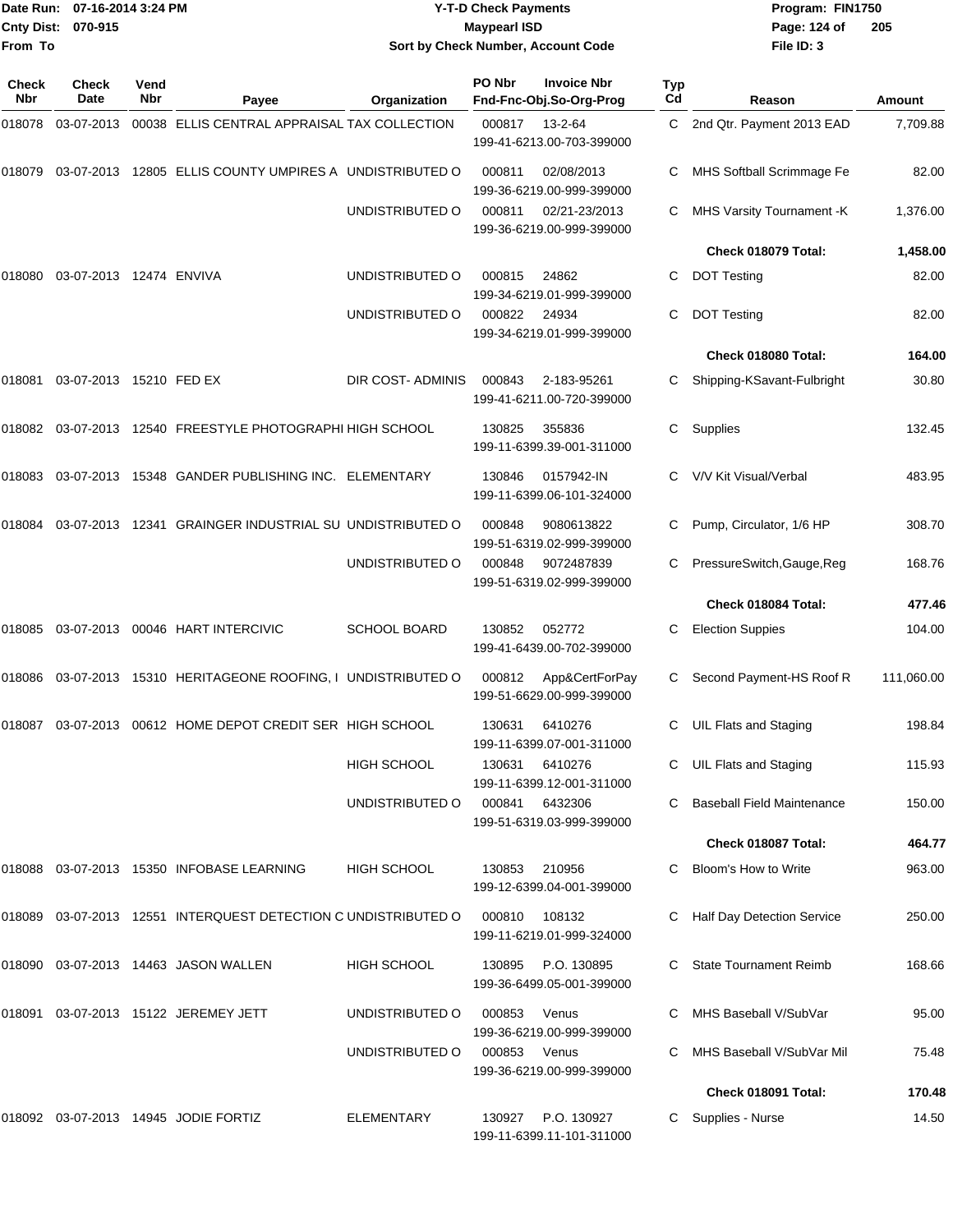|                    | Date Run: 07-16-2014 3:24 PM |
|--------------------|------------------------------|
| Cnty Dist: 070-915 |                              |
| lFrom To           |                              |

#### **Date Run: Program: FIN1750 07-16-2014 3:24 PM Y-T-D Check Payments Cnty Dist: Page: 125 of 070-915 Maypearl ISD Sort by Check Number, Account Code**

| <b>Check</b><br><b>Nbr</b> | <b>Check</b><br>Date             | Vend<br><b>Nbr</b> | Payee                                                          | Organization       | PO Nbr       | <b>Invoice Nbr</b><br>Fnd-Fnc-Obj.So-Org-Prog     | <b>Typ</b><br>Cd | Reason                       | Amount   |
|----------------------------|----------------------------------|--------------------|----------------------------------------------------------------|--------------------|--------------|---------------------------------------------------|------------------|------------------------------|----------|
| 018093                     |                                  |                    | 03-07-2013  15361  JOHNSTONE SUPPLY                            | UNDISTRIBUTED O    | 130890       | 400-S100100024<br>199-51-6319.02-999-399000       |                  | C Freon                      | 4,323.70 |
| 018094                     | 03-07-2013 15242 JOY BUSH        |                    |                                                                | UNDISTRIBUTED O    | 130903       | Invoice<br>199-31-6219.01-999-323000              | C.               | <b>SPED Services LPC</b>     | 1,200.00 |
| 018095                     |                                  |                    | 03-07-2013  00402  JUNIOR LIBRARY GUILD                        | <b>HIGH SCHOOL</b> | 130924       | <b>Request Form</b><br>199-12-6329.00-001-399000  | C                | <b>Library Subscription</b>  | 88.99    |
| 018096                     |                                  |                    | 03-07-2013 14706 KEVIN KRUSE                                   | UNDISTRIBUTED O    | 000857       | Italy<br>199-36-6219.00-999-399000                | C.               | MHS Softball V/SubVar        | 80.00    |
|                            |                                  |                    |                                                                | UNDISTRIBUTED O    | 000857       | Italy<br>199-36-6219.00-999-399000                |                  | MHS Softball V/SubVarMilea   | 14.90    |
|                            |                                  |                    |                                                                |                    |              |                                                   |                  | Check 018096 Total:          | 94.90    |
| 018097                     |                                  |                    | 03-07-2013 15086 KIMBALL MIDWEST                               | UNDISTRIBUTED O    | 130778       | 2835571<br>199-51-6319.02-999-399000              | C.               | Supplies                     | 94.53    |
| 018098                     |                                  |                    | 03-07-2013 15248 JACQUELYN KOCH                                | UNDISTRIBUTED O    | 130877       | Invoice<br>224-31-6219.00-999-323000              | С                | SPED Services-Diag           | 2,708.33 |
| 018099                     |                                  |                    | 03-07-2013 13610 LEE WACHTENDORF                               | UNDISTRIBUTED O    | 000855       | <b>Scurry Rosser</b><br>199-36-6219.00-999-399000 | C                | MHS Baseball V/SubVar        | 95.00    |
|                            |                                  |                    |                                                                | UNDISTRIBUTED O    | 000855       | <b>Scurry Rosser</b><br>199-36-6219.00-999-399000 |                  | MHS Baseball V/SubVar Mil    | 83.25    |
|                            |                                  |                    |                                                                |                    |              |                                                   |                  | Check 018099 Total:          | 178.25   |
| 018100                     |                                  |                    | 03-07-2013 00067 LEIGHANNE MCALISTER                           | DIR COST-ADMINIS   | 130891       | P.O. 130891<br>199-41-6411.01-720-399000          | C                | <b>Travel Reimbursement</b>  | 341.41   |
|                            |                                  |                    |                                                                | IND COST-ADM       | 130898       | P.O. 130898<br>199-41-6499.00-750-399000          | C                | <b>Reimbursement - Meals</b> | 8.75     |
|                            |                                  |                    |                                                                |                    |              |                                                   |                  | Check 018100 Total:          | 350.16   |
| 018101                     | 03-07-2013 15098 LOWE'S          |                    |                                                                | UNDISTRIBUTED O    | 000849       | 01928<br>199-51-6319.02-999-399000                | С                | Supplies                     | 478.04   |
|                            |                                  |                    |                                                                | UNDISTRIBUTED O    | 000849       | 01904<br>199-51-6319.02-999-399000                | С                | Supplies                     | 219.12   |
|                            |                                  |                    |                                                                | UNDISTRIBUTED O    | 000849       | 01183<br>199-51-6319.04-999-399000                | С                | Supplies                     | 233.41   |
|                            |                                  |                    |                                                                | UNDISTRIBUTED O    | 000849       | 01882<br>199-51-6319.04-999-399000                | C.               | Supplies                     | 297.44   |
|                            |                                  |                    |                                                                | UNDISTRIBUTED O    |              | 000849 82440/82441<br>199-51-6319.04-999-399000   | C                | Supplies                     | 753.76   |
|                            |                                  |                    |                                                                | UNDISTRIBUTED O    | 000849 01979 | 199-51-6319.04-999-399000                         | C.               | Supplies                     | 216.87   |
|                            |                                  |                    |                                                                |                    |              |                                                   |                  | Check 018101 Total:          | 2,198.64 |
|                            |                                  |                    | 018102 03-07-2013 00060 LUCKIES AUTO AND TRUCK UNDISTRIBUTED O |                    | 000830       | 000077910<br>199-34-6219.00-999-399000            |                  | State Inspection Bus #3      | 14.50    |
|                            | 018103 03-07-2013 00631 MCI      |                    |                                                                | UNDISTRIBUTED O    | 000840       | 08638700105<br>199-51-6259.02-999-399000          |                  | Long Distance Service        | 233.83   |
|                            |                                  |                    | 018104 03-07-2013 13306 MOUNTAIN PEAK SPECIAL UNDISTRIBUTED O  |                    | 000823       | 11-0788-00<br>199-51-6259.79-999-322000           |                  | Water Service @ Ag Facility  | 44.43    |
|                            | 018105  03-07-2013  12730  NAEIR |                    |                                                                | <b>ELEMENTARY</b>  | 130735       | H502052<br>199-11-6399.01-101-323000              | C.               | Supplies                     | 70.25    |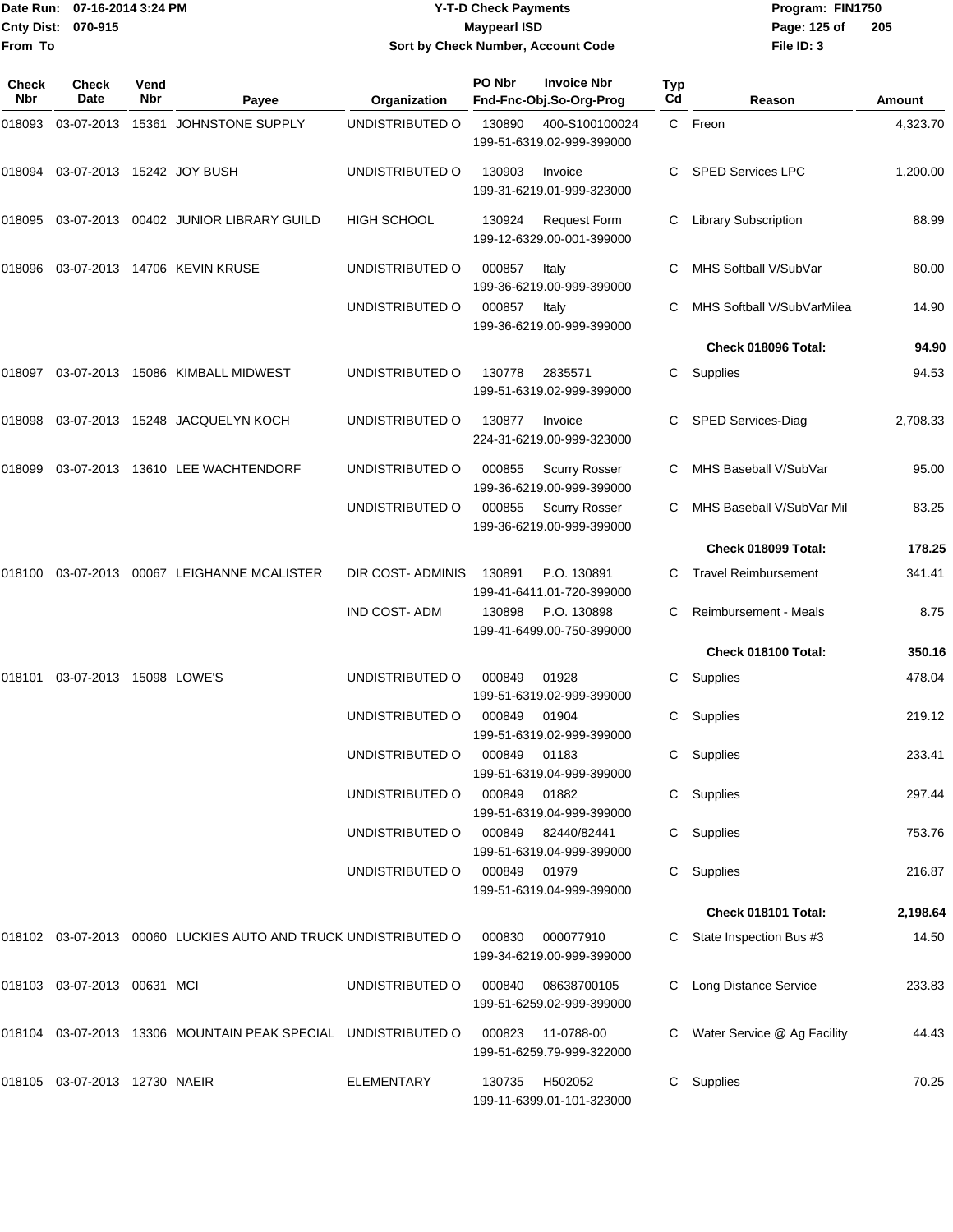#### Date Run: 07-16-2014 3:24 PM **Program:** FIN1750 **Cnty Dist:** 070-915 **Page:** 126 of **Y-T-D Check Payments 070-915 Maypearl ISD Sort by Check Number, Account Code**

| Check<br>Nbr | <b>Check</b><br>Date | Vend<br>Nbr | Payee                                                         | Organization       | PO Nbr | <b>Invoice Nbr</b><br>Fnd-Fnc-Obj.So-Org-Prog | Typ<br>Cd | Reason                          | Amount   |
|--------------|----------------------|-------------|---------------------------------------------------------------|--------------------|--------|-----------------------------------------------|-----------|---------------------------------|----------|
|              | 018106 03-07-2013    |             | 14075 NATIONAL TELESYSTEMS, I UNDISTRIBUTED O                 |                    | 000825 | 302084<br>199-51-6249.02-999-399000           | C         | <b>Phone Repairs</b>            | 510.95   |
|              | 018107 03-07-2013    |             | 13541 NORCOSTCO-TEXAS COST MAYPEARL JUNIOR                    |                    | 130766 | 628572<br>199-11-6399.32-041-311000           | С         | <b>MMS Theater</b>              | 219.45   |
| 018108       |                      |             | 03-07-2013 00287 OFFICE DEPOT                                 | HIGH SCHOOL        | 130808 | 645588024001<br>199-11-6399.01-001-323000     | C         | Board, Marker, Cork             | 103.86   |
|              |                      |             |                                                               | <b>ELEMENTARY</b>  | 130613 | 640488919001<br>199-11-6399.01-101-323000     | C         | Supplies                        | 142.38   |
|              |                      |             |                                                               | <b>HIGH SCHOOL</b> | 130823 | 646414777001<br>199-11-6399.39-001-311000     | C         | Supplies                        | 67.30    |
|              |                      |             |                                                               | <b>HIGH SCHOOL</b> | 130262 | 3 Invoices<br>199-11-6399.39-001-311000       | C.        | Supplies                        | 39.48    |
|              |                      |             |                                                               | UNDISTRIBUTED O    | 130805 | 2 Invoices<br>199-11-6639.00-999-323000       |           | Register, Audio Visual Cart, Pa | 455.32   |
|              |                      |             |                                                               | UNDISTRIBUTED O    | 130819 | 646332628001<br>199-11-6639.00-999-323000     | C.        | Commerical Table 72"x30"        | 209.99   |
|              |                      |             |                                                               |                    |        |                                               |           | Check 018108 Total:             | 1,018.33 |
|              |                      |             | 018109 03-07-2013 00093 OLEN WILLIAMS, INC.                   | UNDISTRIBUTED O    | 130851 | 24261<br>199-36-6399.05-999-399000            | C.        | Score Card for Baseball         | 20.45    |
|              |                      |             | 018110 03-07-2013 15352 PALCO SPECIALTIES, INC.               | HIGH SCHOOL        | 130854 | 13627<br>199-11-6399.06-001-311000            | С         | OAP                             | 70.15    |
|              |                      |             | 018111  03-07-2013  12436  PAM WILSON                         | DIR COST- ADMINIS  | 130916 | P.O. 130916<br>199-41-6411.01-720-399000      |           | <b>MEF Grant Presentation</b>   | 25.18    |
|              |                      |             | 018112 03-07-2013 14093 PC & MACEXCHANGE                      | <b>ELEMENTARY</b>  | 130710 | 72603<br>199-11-6639.45-101-311000            | С         | hardware/parts                  | 175.00   |
|              |                      |             |                                                               | <b>ELEMENTARY</b>  | 130579 | 71861<br>410-11-6321.00-101-311000            | C.        | Carts LSK/HS                    | 2,978.00 |
|              |                      |             |                                                               |                    |        |                                               |           | Check 018112 Total:             | 3,153.00 |
| 018113       |                      |             | 03-07-2013 00010 PRESTWICK HOUSE                              | <b>HIGH SCHOOL</b> | 130864 | 231018<br>199-12-6399.04-001-399000           | C.        | <b>Books</b>                    | 53.98    |
|              |                      |             |                                                               | HIGH SCHOOL        | 130831 | 230479<br>199-12-6399.04-001-399000           | C         | Supplies                        | 35.99    |
|              |                      |             |                                                               |                    |        |                                               |           | Check 018113 Total:             | 89.97    |
|              |                      |             | 018114 03-07-2013 00367 PROMAXIMA MANUFACTUR UNDISTRIBUTED O  |                    | 130458 | 0059565-IN<br>199-36-6399.02-999-399000       | С         | Ath Boys Weight Room            | 226.05   |
|              |                      |             |                                                               | UNDISTRIBUTED O    | 130458 | 0059565-IN<br>199-36-6399.03-999-399BHS       | С         | Ath Boys Weight Room            | 232.90   |
|              |                      |             |                                                               | <b>HIGH SCHOOL</b> | 130458 | 0059565-IN<br>199-36-6399.14-001-399000       | С         | Ath Boys Weight Room            | 226.05   |
|              |                      |             |                                                               | UNDISTRIBUTED O    | 130470 | 0059641-IN<br>199-36-6399.15-999-399000       |           | Ath Boys Weight Room            | 254.00   |
|              |                      |             |                                                               |                    |        |                                               |           | Check 018114 Total:             | 939.00   |
|              |                      |             | 018115 03-07-2013 00417 QEP PROFESSIONAL BOOK UNDISTRIBUTED O |                    | 130791 | 23988<br>199-31-6399.00-999-323000            |           | EssentialsSpecificLrnDisIde     | 73.20    |
|              |                      |             | 018116 03-07-2013 12826 RACHEL BROWN                          | <b>HIGH SCHOOL</b> | 130855 | P.O. 130855<br>199-11-6399.06-001-311000      | С         | Reimbursement for Hotel&M       | 251.70   |
|              |                      |             | 018117 03-07-2013 01291 REGION 7 UIL MUSIC                    | <b>HIGH SCHOOL</b> | 130861 | P.O. 130861<br>199-11-6499.29-001-311000      | С         | <b>Student Entry Fee-Late</b>   | 115.00   |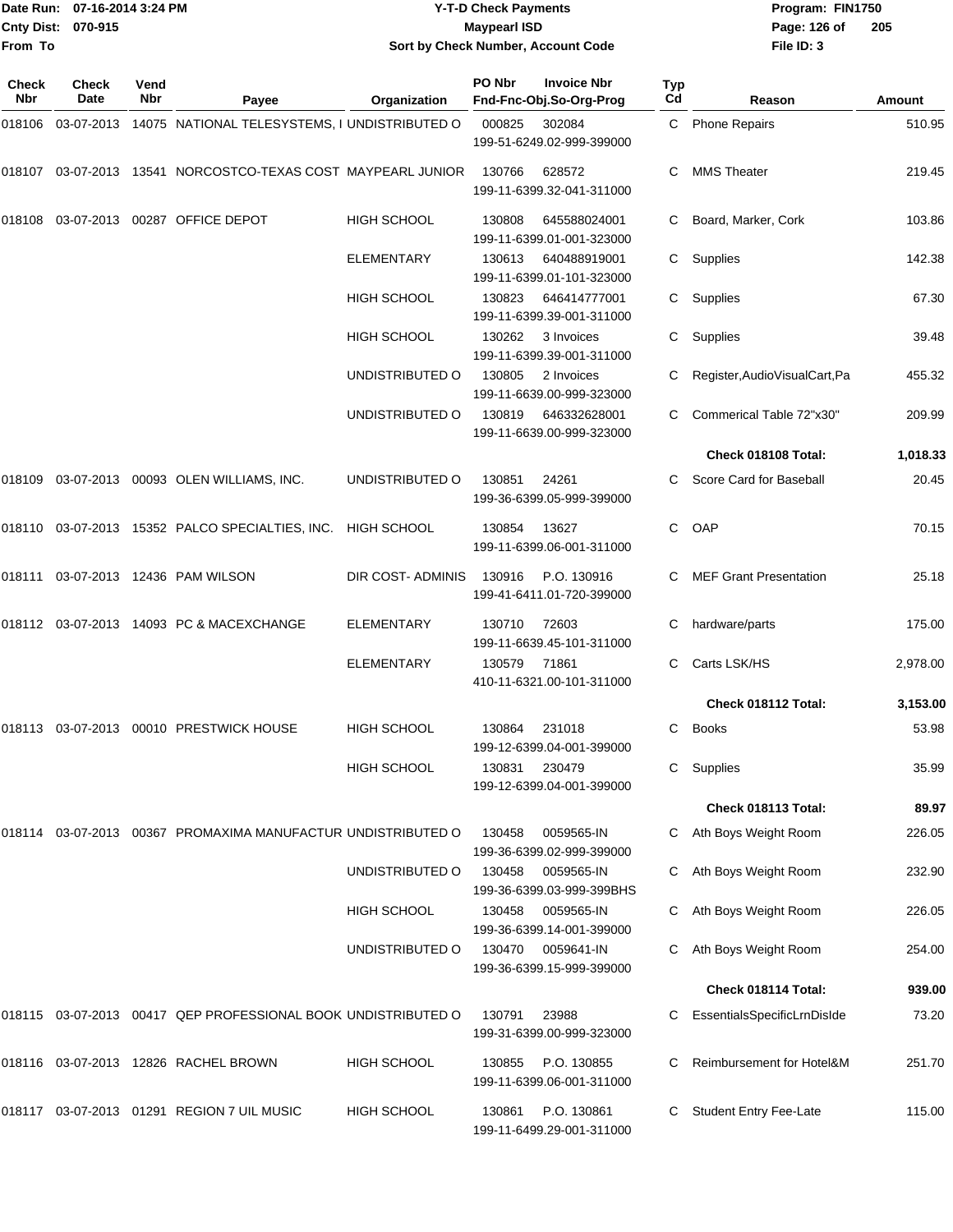| Date Run:<br><b>Cnty Dist:</b> | 07-16-2014 3:24 PM<br>070-915   |             |                                                               | <b>Y-T-D Check Payments</b><br><b>Maypearl ISD</b> |        |                                               | Program: FIN1750<br>Page: 127 of<br>205 |                                   |          |
|--------------------------------|---------------------------------|-------------|---------------------------------------------------------------|----------------------------------------------------|--------|-----------------------------------------------|-----------------------------------------|-----------------------------------|----------|
| From To                        |                                 |             |                                                               |                                                    |        | Sort by Check Number, Account Code            |                                         | File ID: 3                        |          |
| <b>Check</b><br>Nbr            | Check<br>Date                   | Vend<br>Nbr | Payee                                                         | Organization                                       | PO Nbr | <b>Invoice Nbr</b><br>Fnd-Fnc-Obj.So-Org-Prog | <b>Typ</b><br>Cd                        | Reason                            | Amount   |
|                                |                                 |             | 018118 03-07-2013 14743 ROBERT E. BROOKS                      | UNDISTRIBUTED O                                    | 000858 | Dawson<br>199-36-6219.00-999-399000           | C                                       | MHS Softball V/SubVar             | 80.00    |
|                                |                                 |             |                                                               | UNDISTRIBUTED O                                    | 000858 | Dawson<br>199-36-6219.00-999-399000           | C                                       | MHS Softball V/SubVarMilea        | 20.35    |
|                                |                                 |             |                                                               |                                                    |        |                                               |                                         | Check 018118 Total:               | 100.35   |
|                                |                                 |             | 018119  03-07-2013  15295  SARAH GLENN                        | UNDISTRIBUTED O                                    | 130905 | Invoice<br>199-11-6219.01-999-323000          | C                                       | SPED Services-Speech              | 800.00   |
| 018120                         |                                 |             | 03-07-2013  00252  SCHOOL SPECIALTY                           | ELEMENTARY                                         | 130703 | 308101522751<br>199-11-6399.08-101-323000     | C.                                      | Supplies                          | 67.13    |
| 018121                         |                                 |             | 03-07-2013 00316 SCHOOL SPECIALTY INC.                        | <b>ELEMENTARY</b>                                  | 130848 | 308101531689<br>199-11-6399.06-101-324000     | C                                       | Supplies                          | 51.06    |
|                                |                                 |             |                                                               | <b>HIGH SCHOOL</b>                                 | 130826 | 208109879086<br>199-11-6399.15-001-311000     | C                                       | Supplies                          | 143.77   |
|                                |                                 |             |                                                               | HIGH SCHOOL                                        | 130826 | 208109879086<br>199-11-6399.39-001-311000     | C.                                      | Supplies                          | 35.06    |
|                                |                                 |             |                                                               |                                                    |        |                                               |                                         | Check 018121 Total:               | 229.89   |
|                                |                                 |             | 018122 03-07-2013 15292 SHANNON SAMPLES                       | UNDISTRIBUTED O                                    | 130904 | Invoice<br>199-31-6219.04-999-323000          | C                                       | SPED Services-OT sub              | 1,010.00 |
|                                |                                 |             | 018123 03-07-2013 13383 SKYBEAM TEXAS                         | UNDISTRIBUTED O                                    | 000818 | 813710001004619<br>199-53-6249.04-999-399000  | C                                       | Internet-03/08/13-04/07/13        | 3,000.00 |
|                                |                                 |             | 018124 03-07-2013 00234 SOUTHWEST INTERNATION UNDISTRIBUTED O |                                                    | 000836 | 302202-1<br>199-34-6219.00-999-399000         | C                                       | <b>Bus Repair</b>                 | 573.52   |
|                                |                                 |             | 018125 03-07-2013 13219 STACEY CARPENTER                      | UNDISTRIBUTED O                                    | 000859 | Dawson<br>199-36-6219.00-999-399000           |                                         | MHS Softball V/SubVarMilea        | 22.00    |
|                                |                                 |             |                                                               | UNDISTRIBUTED O                                    | 000859 | Dawson<br>199-36-6219.00-999-399000           |                                         | MHS Softball V/SubVar             | 80.00    |
|                                |                                 |             |                                                               |                                                    |        |                                               |                                         | Check 018125 Total:               | 102.00   |
|                                |                                 |             | 018126 03-07-2013 12813 STORM LAWN AND GARDE UNDISTRIBUTED O  |                                                    | 000861 | 130531<br>199-51-6319.03-999-399000           | С                                       | <b>Blades</b>                     | 101.88   |
|                                |                                 |             |                                                               | UNDISTRIBUTED O                                    | 000861 | 130249<br>199-51-6319.03-999-399000           | C                                       | <b>Supplies for Mowers</b>        | 205.97   |
|                                |                                 |             |                                                               |                                                    |        |                                               |                                         | Check 018126 Total:               | 307.85   |
|                                |                                 |             | 018127 03-07-2013 00909 SUSAN KEARBEY                         | <b>ELEMENTARY</b>                                  | 130883 | P.O. 130883<br>199-11-6399.21-101-311000      | C                                       | Reimbursement - Awards            | 26.95    |
|                                | 018128 03-07-2013 00975 TABC    |             |                                                               | <b>HIGH SCHOOL</b>                                 | 130859 | P.O. 130859<br>199-36-6499.05-001-399000      | C.                                      | Spring Coaches Clinic             | 340.00   |
|                                | 018129  03-07-2013  00552  TASB |             |                                                               | DIR COST- ADMINIS                                  | 000816 | 441845<br>199-41-6219.02-720-399000           |                                         | <b>TASB Local District Update</b> | 328.68   |
|                                |                                 |             | 018130 03-07-2013 15323 TAYLOR MUSIC                          | HIGH SCHOOL                                        | 130671 | 2065970-IN<br>199-11-6399.29-001-311000       |                                         | Adams Symphonic Chimes            | 3,837.00 |
|                                |                                 |             |                                                               | HIGH SCHOOL                                        | 130671 | 2065970-IN<br>199-11-6399.29-001-311BAN       | C.                                      | Adams Symphonic Chimes            | 351.00   |
|                                |                                 |             |                                                               |                                                    |        |                                               |                                         | Check 018130 Total:               | 4,188.00 |
|                                |                                 |             | 018131 03-07-2013 12471 TEXAS DEPARTMENT OF P ADMINISTRATIVE  |                                                    | 000842 | CRS-201301-0009<br>199-41-6219.10-701-399000  | C                                       | <b>Clearinghouse Record Rene</b>  | 6.00     |
|                                |                                 |             | 018132 03-07-2013 01049 THYSSENKRUPP ELEVATO UNDISTRIBUTED O  |                                                    | 000834 | 3000428727<br>199-51-6319.02-999-399000       |                                         | C HS Elevator Maintenance         | 289.50   |
|                                |                                 |             |                                                               | UNDISTRIBUTED O                                    | 000834 | 3000428728<br>199-51-6319.02-999-399000       | C                                       | <b>LSK Elevator Maintenance</b>   | 289.50   |
|                                |                                 |             |                                                               |                                                    |        |                                               |                                         | Check 018132 Total:               | 579.00   |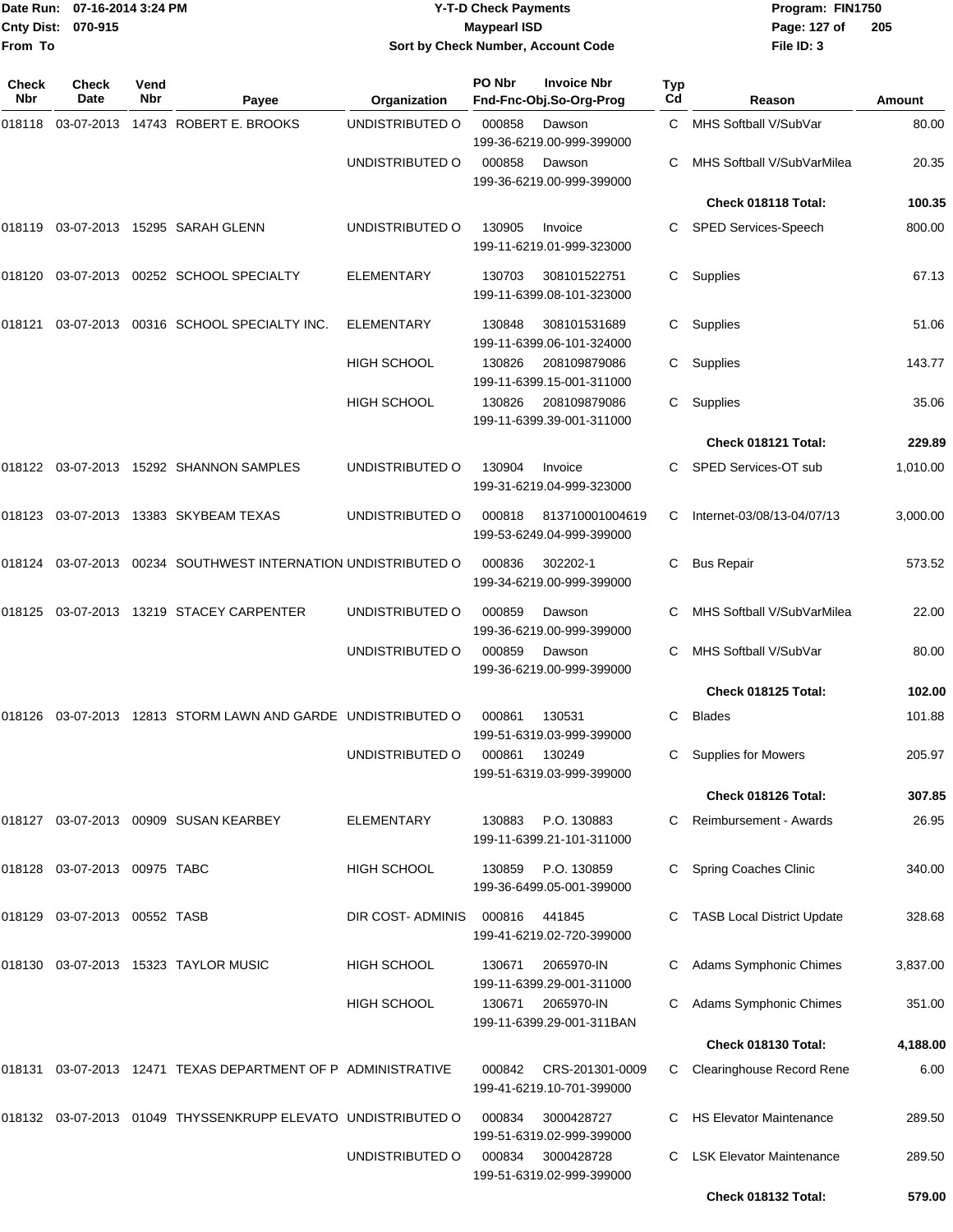| From To             | Date Run: 07-16-2014 3:24 PM<br><b>Cnty Dist:</b><br>070-915 |             |                                                                  | Sort by Check Number, Account Code | <b>Y-T-D Check Payments</b><br><b>Maypearl ISD</b> |                                                   | Program: FIN1750<br>Page: 128 of<br>File ID: 3 | 205                                |           |
|---------------------|--------------------------------------------------------------|-------------|------------------------------------------------------------------|------------------------------------|----------------------------------------------------|---------------------------------------------------|------------------------------------------------|------------------------------------|-----------|
| Check<br><b>Nbr</b> | <b>Check</b><br>Date                                         | Vend<br>Nbr | Payee                                                            | Organization                       | PO Nbr                                             | <b>Invoice Nbr</b><br>Fnd-Fnc-Obj.So-Org-Prog     | Typ<br>Cd                                      | Reason                             | Amount    |
| 018133              |                                                              |             | 03-07-2013 15360 TRAVIS APEL                                     | UNDISTRIBUTED O                    | 000854                                             | <b>Scurry Rosser</b><br>199-36-6219.00-999-399000 | C                                              | MHS Baseball V/SubVar Rid          | 10.00     |
|                     |                                                              |             |                                                                  | UNDISTRIBUTED O                    | 000854                                             | <b>Scurry Rosser</b><br>199-36-6219.00-999-399000 |                                                | MHS Baseball V/SubVar              | 95.00     |
|                     |                                                              |             |                                                                  |                                    |                                                    |                                                   |                                                | Check 018133 Total:                | 105.00    |
| 018134              | 03-07-2013                                                   |             | 00134 TXU ENERGY                                                 | UNDISTRIBUTED O                    | 000819                                             | 4646784<br>199-51-6259.04-999-399000              | C                                              | Security Light @ LSK               | 69.20     |
|                     |                                                              |             |                                                                  | UNDISTRIBUTED O                    | 000819                                             | 4646319<br>199-51-6259.04-999-399000              | C                                              | <b>HS Ballpark Security Lights</b> | 69.20     |
|                     |                                                              |             |                                                                  | UNDISTRIBUTED O                    | 000819                                             | 4678435<br>199-51-6259.04-999-399000              |                                                | Security Lights @ Admin            | 63.50     |
|                     |                                                              |             |                                                                  | UNDISTRIBUTED O                    | 000819                                             | 4701313<br>199-51-6259.04-999-399000              |                                                | <b>Bus Barn Security Lights</b>    | 27.71     |
|                     |                                                              |             |                                                                  | UNDISTRIBUTED O                    | 000819                                             | 4406906<br>199-51-6259.04-999-399000              | C                                              | Security Light @ Old Ag Bld        | 31.73     |
|                     |                                                              |             |                                                                  | UNDISTRIBUTED O                    | 000819                                             | 4406937<br>199-51-6259.04-999-399000              |                                                | Security Light @ Old Ag Bld        | 141.42    |
|                     |                                                              |             |                                                                  |                                    |                                                    |                                                   |                                                | Check 018134 Total:                | 402.76    |
| 018135              |                                                              |             | 03-07-2013 12092 UIL ORDER DEPT.                                 | <b>HIGH SCHOOL</b>                 | 130536                                             | 13-2622<br>199-11-6399.27-001-311000              | C                                              | Supplies                           | 39.00     |
| 018136              |                                                              |             | 03-07-2013  00253  VERIZON SOUTHWEST                             | UNDISTRIBUTED O                    | 000824                                             | 416580372500039<br>199-51-6259.02-999-399000      | C                                              | <b>Telephone Service</b>           | 799.30    |
| 018137              |                                                              |             | 03-07-2013  00460  VINEYARD'S AUTO SUPPLY UNDISTRIBUTED O        |                                    | 000847                                             | D355561<br>199-34-6311.00-999-399000              | C                                              | Supplies                           | 61.44     |
|                     |                                                              |             |                                                                  | UNDISTRIBUTED O                    | 000847                                             | D356200<br>199-34-6311.00-999-399000              | C                                              | Supplies                           | 276.04    |
|                     |                                                              |             |                                                                  |                                    |                                                    |                                                   |                                                | Check 018137 Total:                | 337.48    |
| 018138              |                                                              |             | 03-07-2013 15169 WAXAHACHIE ALTERNATO UNDISTRIBUTED O            |                                    | 000846                                             | 20876<br>199-34-6311.00-999-399000                | C                                              | Alternator-wai8322n                | 450.00    |
|                     |                                                              |             | 018139 03-07-2013 01145 WELDERS WAREHOUSE CO UNDISTRIBUTED O     |                                    | 000829                                             | 19165<br>199-51-6319.02-999-399000                |                                                | C Tank Rental 01/01/13-01/31/      | 76.00     |
|                     |                                                              |             | 018204  03-21-2013  12211  ADVANCE PIERRE FOODS  MAYPEARL JUNIOR |                                    | 000878                                             | 1195142<br>240-35-6341.00-041-399000              |                                                | C Campus Beef Products             | 527.60    |
|                     |                                                              |             |                                                                  | <b>MAYPEARL JUNIOR</b>             | 000878                                             | 1195142<br>240-35-6341.00-041-399000              |                                                | CK LOST IN MAIL                    | $-527.60$ |
|                     |                                                              |             |                                                                  | ELEMENTARY                         | 000878                                             | 1195142<br>240-35-6341.00-101-399000              |                                                | <b>Campus Beef Products</b>        | 527.60    |
|                     |                                                              |             |                                                                  | ELEMENTARY                         |                                                    | 000878 1195142<br>240-35-6341.00-101-399000       | D                                              | CK LOST IN MAIL                    | -527.60   |
|                     |                                                              |             |                                                                  | HIGH SCHOOL                        |                                                    | 000878 1195142<br>240-35-6341.01-001-399000       |                                                | <b>Campus Beef Products</b>        | 527.60    |
|                     |                                                              |             |                                                                  | <b>HIGH SCHOOL</b>                 |                                                    | 000878 1195142<br>240-35-6341.01-001-399000       | D                                              | CK LOST IN MAIL                    | $-527.60$ |
|                     |                                                              |             |                                                                  |                                    |                                                    |                                                   |                                                | Check 018204 Total:                | .00       |
|                     |                                                              |             | 018205 03-21-2013 14693 AGILE SPORTS TECHNOLO HIGH SCHOOL        |                                    | 130937                                             | 3860-4S-41425<br>199-36-6499.05-001-399000        |                                                | C School Renewal HUDL              | 400.00    |
|                     |                                                              |             | 018206 03-21-2013 01256 AT&T MOBILITY                            | UNDISTRIBUTED O                    | 000873                                             | 824711164<br>199-52-6259.00-999-399000            | C.                                             | <b>Bus Cell Phone Service</b>      | 125.01    |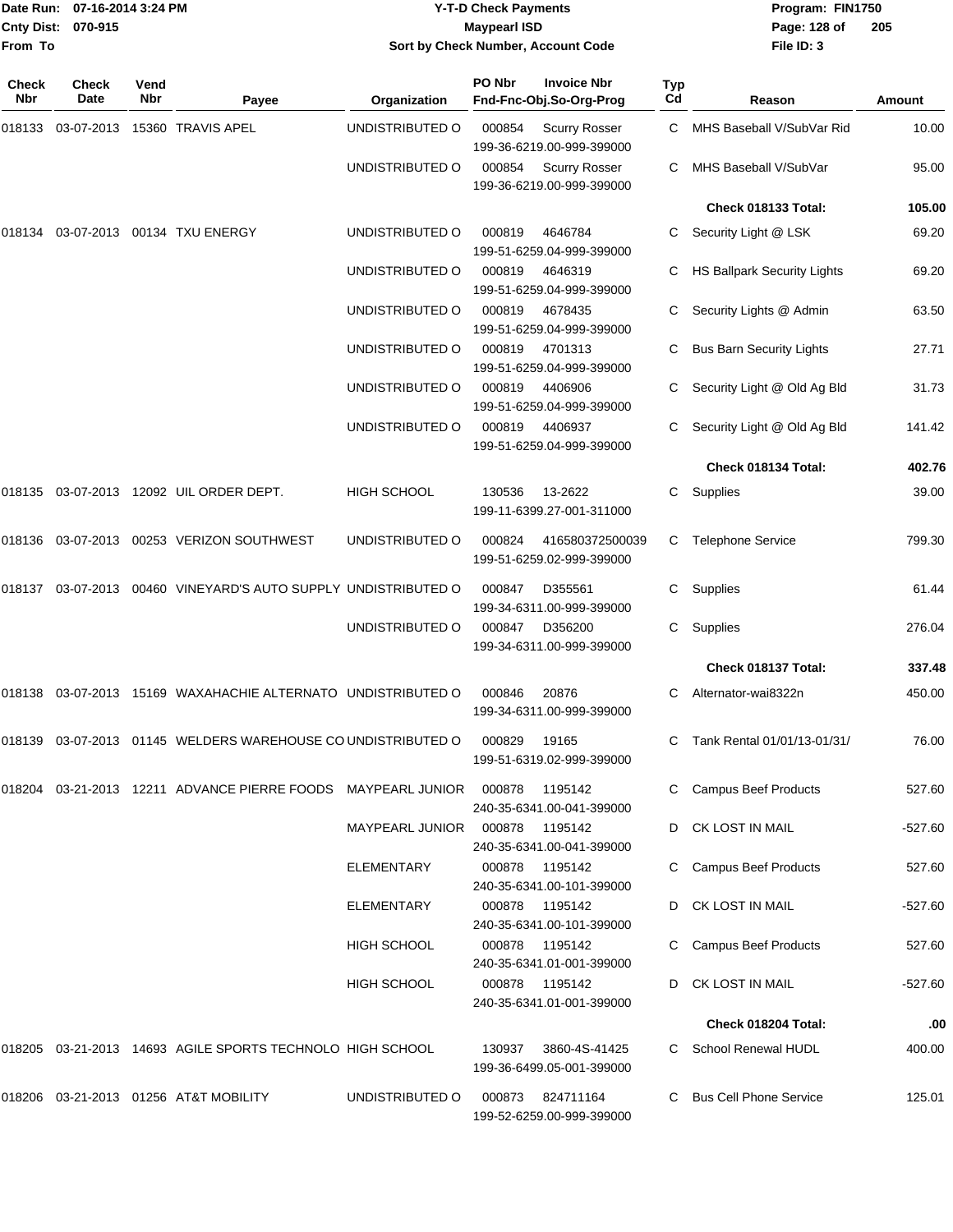|                    | Date Run: 07-16-2014 3:24 PM |
|--------------------|------------------------------|
| Cnty Dist: 070-915 |                              |
| From To            |                              |

## **Date Run: Program: FIN1750 07-16-2014 3:24 PM Y-T-D Check Payments Cnty Dist: Page: 129 of 070-915 Maypearl ISD Sort by Check Number, Account Code**

| Check<br>Nbr | <b>Check</b><br>Date              | Vend<br>Nbr | Payee                                               | Organization           | PO Nbr | <b>Invoice Nbr</b><br>Fnd-Fnc-Obj.So-Org-Prog | <b>Typ</b><br>Cd | Reason                           | Amount   |
|--------------|-----------------------------------|-------------|-----------------------------------------------------|------------------------|--------|-----------------------------------------------|------------------|----------------------------------|----------|
| 018207       |                                   |             | 03-21-2013  15158  ATHLETES WORLD, INC.             | UNDISTRIBUTED O        | 130862 | BBK004281-BK02<br>199-36-6399.00-999-399000   | C                | boys jh track uniforms           | 250.00   |
|              |                                   |             |                                                     | UNDISTRIBUTED O        | 130626 | BBK004117-BK05<br>199-36-6399.03-999-399BHS   | C.               | JH and HS Boys Track Unis        | 1,075.10 |
|              |                                   |             |                                                     | UNDISTRIBUTED O        | 130626 | BBK004117-BK05<br>199-36-6399.03-999-399BMS   | C                | JH and HS Boys Track Unis        | 900.00   |
|              |                                   |             |                                                     | UNDISTRIBUTED O        | 130856 | BBI003026-BK04<br>199-36-6399.04-999-399000   | C                | Baseball                         | 1,612.00 |
|              |                                   |             |                                                     | UNDISTRIBUTED O        | 130626 | BBK004117-BK05<br>199-36-6399.06-999-399HS0   | C.               | JH and HS Boys Track Unis        | 474.90   |
|              |                                   |             |                                                     | <b>HIGH SCHOOL</b>     | 130813 | BBK004238-BK03<br>199-36-6499.01-001-399000   | C                | Girls BB UIL Trophy              | 225.00   |
|              |                                   |             |                                                     |                        |        |                                               |                  | Check 018207 Total:              | 4,537.00 |
| 018208       |                                   |             | 03-21-2013  00593  BLUE BELL CREAMERIES             | <b>MAYPEARL JUNIOR</b> | 000879 | Misc. Invoices<br>240-35-6341.00-041-399000   |                  | Ice Cream Products               | 254.40   |
|              |                                   |             |                                                     | ELEMENTARY             | 000879 | Misc. Invoices<br>240-35-6341.00-101-399000   | C                | Ice Cream Products               | 247.23   |
|              |                                   |             |                                                     | <b>HIGH SCHOOL</b>     | 000879 | Misc. Invoices<br>240-35-6341.01-001-399000   | C                | Ice Cream Products               | 296.73   |
|              |                                   |             |                                                     |                        |        |                                               |                  | Check 018208 Total:              | 798.36   |
| 018209       |                                   |             | 03-21-2013 00956 BORDENS, INC.                      | MAYPEARL JUNIOR        | 000880 | 766787<br>240-35-6341.00-041-399000           | C                | <b>Milk Products</b>             | 831.58   |
|              |                                   |             |                                                     | <b>ELEMENTARY</b>      | 000880 | 766787<br>240-35-6341.00-101-399000           |                  | <b>Milk Products</b>             | 1,858.54 |
|              |                                   |             |                                                     | <b>HIGH SCHOOL</b>     | 000880 | 766787<br>240-35-6341.01-001-399000           | C                | <b>Milk Products</b>             | 753.97   |
|              |                                   |             |                                                     |                        |        |                                               |                  | Check 018209 Total:              | 3,444.09 |
| 018210       |                                   |             | 03-21-2013 13576 CANON FINANCIAL SERVIC HIGH SCHOOL |                        | 000874 | 12607547<br>199-11-6269.00-001-311000         | C                | Canon Lease Agreement            | 736.31   |
|              |                                   |             |                                                     | MAYPEARL JUNIOR        | 000874 | 12607547<br>199-11-6269.00-041-311000         | C                | Canon Lease Agreement            | 736.32   |
|              |                                   |             |                                                     | ELEMENTARY             | 000874 | 12607547<br>199-11-6269.00-101-311000         | C                | Canon Lease Agreement            | 736.33   |
|              |                                   |             |                                                     | <b>HIGH SCHOOL</b>     |        | 000874 12607547<br>199-11-6269.01-001-311000  |                  | C Canon Lease Agreement          | 736.31   |
|              |                                   |             |                                                     |                        |        |                                               |                  | Check 018210 Total:              | 2,945.27 |
| 018211       |                                   |             | 03-21-2013  00871  CARD SERVICE CENTER              | <b>HIGH SCHOOL</b>     | 130799 | P.O. 130799<br>199-11-6399.06-001-311000      |                  | C Tumbler & Enamelware           | 103.85   |
|              |                                   |             |                                                     | <b>IND COST-ADM</b>    | 130896 | 53359<br>199-41-6499.00-750-399000            |                  | C Business Lunch                 | 27.53    |
|              |                                   |             |                                                     | ADMINISTRATIVE         | 130897 | P.O. 130897<br>199-41-6499.04-701-399000      |                  | <b>Hotel for TASBO Confernce</b> | 298.40   |
|              |                                   |             |                                                     | UNDISTRIBUTED O        | 000888 | 69725502<br>199-53-6411.00-999-399000         |                  | C Hotel for TCEA Conference      | 206.07   |
|              |                                   |             |                                                     |                        |        |                                               |                  | Check 018211 Total:              | 635.85   |
|              | 018212 03-21-2013 00527 CDWG INC. |             |                                                     | <b>HIGH SCHOOL</b>     | 130843 | 199-11-6639.45-001-311000                     | C                | replacements                     | 1,500.00 |
|              |                                   |             |                                                     | <b>MAYPEARL JUNIOR</b> |        | 199-11-6639.45-041-311000                     |                  | C hardware                       | 543.15   |
|              |                                   |             |                                                     | ELEMENTARY             | 130843 | 199-11-6639.45-101-311000                     |                  | replacements                     | 1,500.00 |
|              |                                   |             |                                                     | HIGH SCHOOL            |        | 130842 Z548367<br>199-11-6639.48-001-311000   | C.               | hardware                         | 520.68   |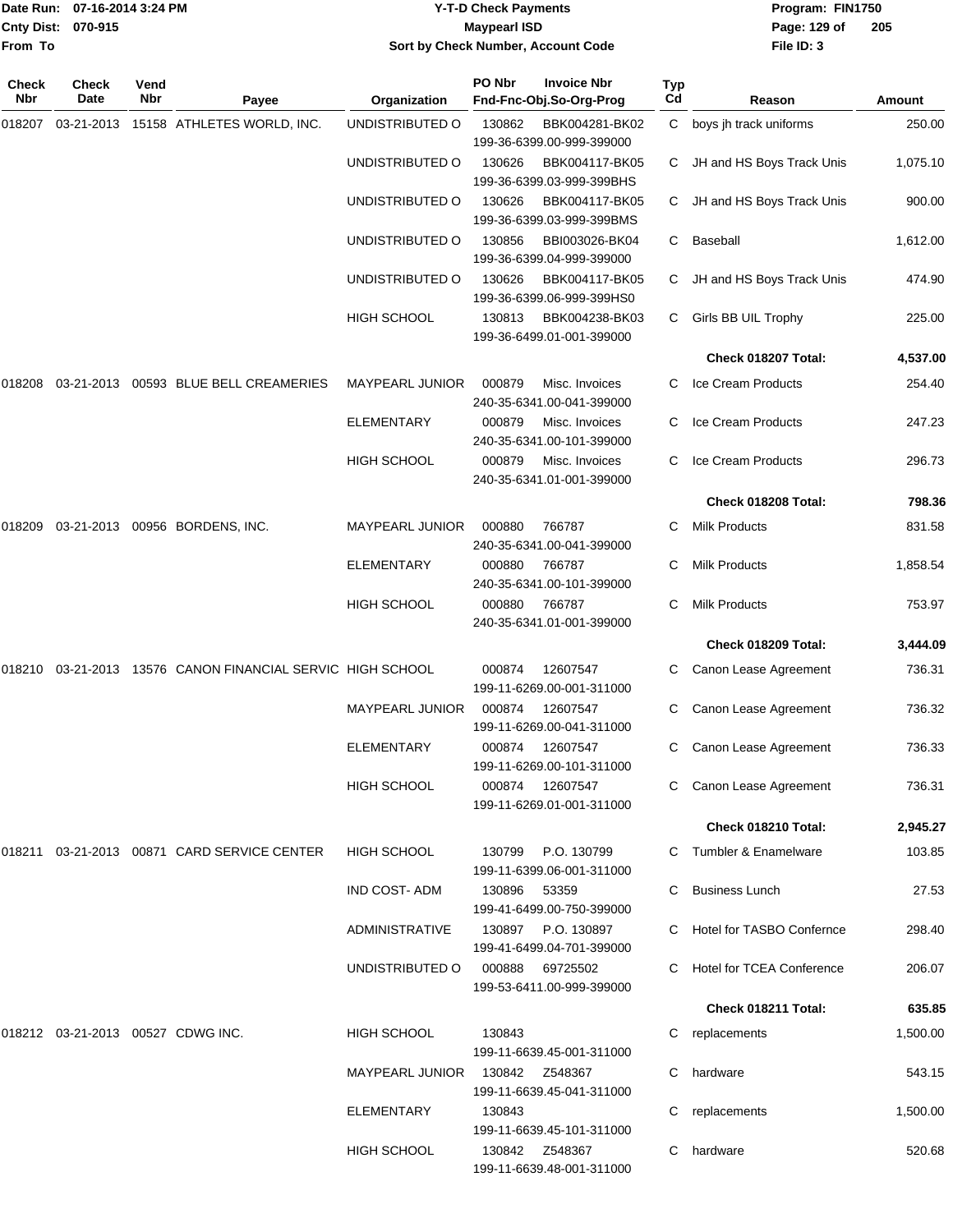| Date Run:         | 07-16-2014 3:24 PM   |             |                                                                                                      |                                    | <b>Y-T-D Check Payments</b>         | Program: FIN1750                              |           |                                   |          |
|-------------------|----------------------|-------------|------------------------------------------------------------------------------------------------------|------------------------------------|-------------------------------------|-----------------------------------------------|-----------|-----------------------------------|----------|
| <b>Cnty Dist:</b> | 070-915              |             |                                                                                                      |                                    | <b>Maypearl ISD</b>                 |                                               |           | Page: 130 of                      | 205      |
| From To           |                      |             |                                                                                                      | Sort by Check Number, Account Code |                                     | File ID: 3                                    |           |                                   |          |
| Check<br>Nbr      | <b>Check</b><br>Date | Vend<br>Nbr | Payee                                                                                                | Organization                       | PO Nbr                              | <b>Invoice Nbr</b><br>Fnd-Fnc-Obj.So-Org-Prog | Typ<br>Cd | Reason                            | Amount   |
|                   |                      |             |                                                                                                      | <b>HIGH SCHOOL</b>                 | 130843<br>199-53-6249.00-001-399000 |                                               | С         | replacements                      | 105.60   |
|                   |                      |             |                                                                                                      | <b>ELEMENTARY</b>                  | 130842                              | Z548367<br>199-53-6249.00-101-399000          | С         | hardware                          | 601.38   |
|                   |                      |             |                                                                                                      | <b>ADMINISTRATIVE</b>              | 130842                              | Z548367<br>199-53-6399.00-701-399000          | C         | hardware                          | 875.83   |
|                   |                      |             |                                                                                                      |                                    |                                     |                                               |           | Check 018212 Total:               | 5,646.64 |
|                   |                      |             | 018213  03-21-2013  00217  CITY OF MAYPEARL                                                          | UNDISTRIBUTED O                    | 000869                              | 00000665<br>199-51-6259.01-999-399000         | C         | Water @ Sports Complex            | 554.41   |
|                   |                      |             | 018214  03-21-2013  13740  CLASSROOM DIRECT                                                          | <b>ELEMENTARY</b>                  | 130732                              | 308101532314<br>199-11-6399.01-101-323000     | C         | Supplies                          | 74.23    |
|                   |                      |             |                                                                                                      | <b>ELEMENTARY</b>                  | 130867                              | 308101536784<br>199-11-6399.01-101-323000     | C         | Supplies                          | 166.86   |
|                   |                      |             |                                                                                                      |                                    |                                     |                                               |           | Check 018214 Total:               | 241.09   |
|                   |                      |             | 018215   03-21-2013   15282   COLORADO BOXED BEEF C ELEMENTARY                                       |                                    | 000881                              | 6308367<br>240-35-6341.00-101-399000          | C         | <b>Commodity Processing/Deliv</b> | 165.44   |
|                   |                      |             |                                                                                                      | <b>HIGH SCHOOL</b>                 | 000881                              | 6308365<br>240-35-6341.01-001-399000          |           | <b>Commodity Processing/Deliv</b> | 201.30   |
|                   |                      |             |                                                                                                      |                                    |                                     |                                               |           | Check 018215 Total:               | 366.74   |
|                   |                      |             | 018216  03-21-2013  13566  CONNIE D. HAGEN, INC.                                                     | UNDISTRIBUTED O                    | 000867                              | 132642<br>199-34-6219.01-999-399000           | C         | <b>DOT Testing</b>                | 57.50    |
|                   |                      |             |                                                                                                      | UNDISTRIBUTED O                    | 000867                              | 132894<br>199-34-6219.01-999-399000           | C         | <b>DOT Testing</b>                | 57.50    |
|                   |                      |             |                                                                                                      | UNDISTRIBUTED O                    | 000867                              | 132864T<br>199-34-6219.01-999-399000          | С         | <b>DOT Testing Mileage</b>        | 22.60    |
|                   |                      |             |                                                                                                      | UNDISTRIBUTED O                    | 000867                              | 132524<br>199-34-6219.01-999-399000           | С         | <b>DOT Testing</b>                | 190.94   |
|                   |                      |             |                                                                                                      |                                    |                                     |                                               |           | Check 018216 Total:               | 328.54   |
|                   |                      |             | 018217  03-21-2013  13718  CREATIVE TEACHING PRES ELEMENTARY                                         |                                    | 130615                              | 0764282<br>199-11-6399.00-101-311000          |           | C Kindergarten-Supplies           | 26.72    |
|                   |                      |             | 018218  03-21-2013  12952  D & H EDUCATIONAL SALES MAYPEARL JUNIOR  130885                           |                                    |                                     | 47220857<br>199-11-6399.06-041-324000         |           | C Yellow Calculators              | 351.90   |
|                   |                      |             |                                                                                                      | MAYPEARL JUNIOR 130885             |                                     | 47220857<br>199-11-6399.38-041-311000         |           | C Yellow Calculators              | 351.90   |
|                   |                      |             |                                                                                                      | MAYPEARL JUNIOR 130885             |                                     | 47220857<br>199-11-6399.44-041-311000         |           | C Yellow Calculators              | 250.00   |
|                   |                      |             |                                                                                                      |                                    |                                     |                                               |           | Check 018218 Total:               | 953.80   |
|                   |                      |             | 018219  03-21-2013  12512  DELTA EDUCATION                                                           | ELEMENTARY                         | 130938                              | 202500971321<br>199-11-6399.07-101-311000     |           | C Supplies                        | 243.88   |
|                   |                      |             | 018220  03-21-2013  00242  DEMCO, INC.                                                               | HIGH SCHOOL                        | 130936                              | 4905620<br>199-12-6399.00-001-399000          |           | C supplies                        | 95.63    |
|                   |                      |             |                                                                                                      | <b>HIGH SCHOOL</b>                 | 130936                              | 4905620<br>199-12-6399.02-001-399000          |           | C supplies                        | 50.64    |
|                   |                      |             |                                                                                                      |                                    |                                     |                                               |           | Check 018220 Total:               | 146.27   |
|                   |                      |             | 018221 03-21-2013 01580 DICK BLICK COMPANY                                                           | <b>HIGH SCHOOL</b>                 | 130887                              | 1574183<br>199-11-6399.15-001-311000          |           | C supplies                        | 58.31    |
|                   |                      |             | 018222   03-21-2013   13639   EAST TEXAS   COPY                                SYSTE   HIGH   SCHOOL |                                    | 000877                              | 170673<br>199-11-6269.00-001-311000           |           | C Copier Charges                  | 930.08   |
|                   |                      |             |                                                                                                      | <b>ELEMENTARY</b>                  | 000877 170673                       | 199-11-6269.00-101-311000                     | C.        | <b>Copier Charges</b>             | 606.41   |
|                   |                      |             |                                                                                                      | HIGH SCHOOL                        |                                     | 000877 170673                                 |           | C Copier Charges                  | 15.29    |

199-11-6269.01-001-311000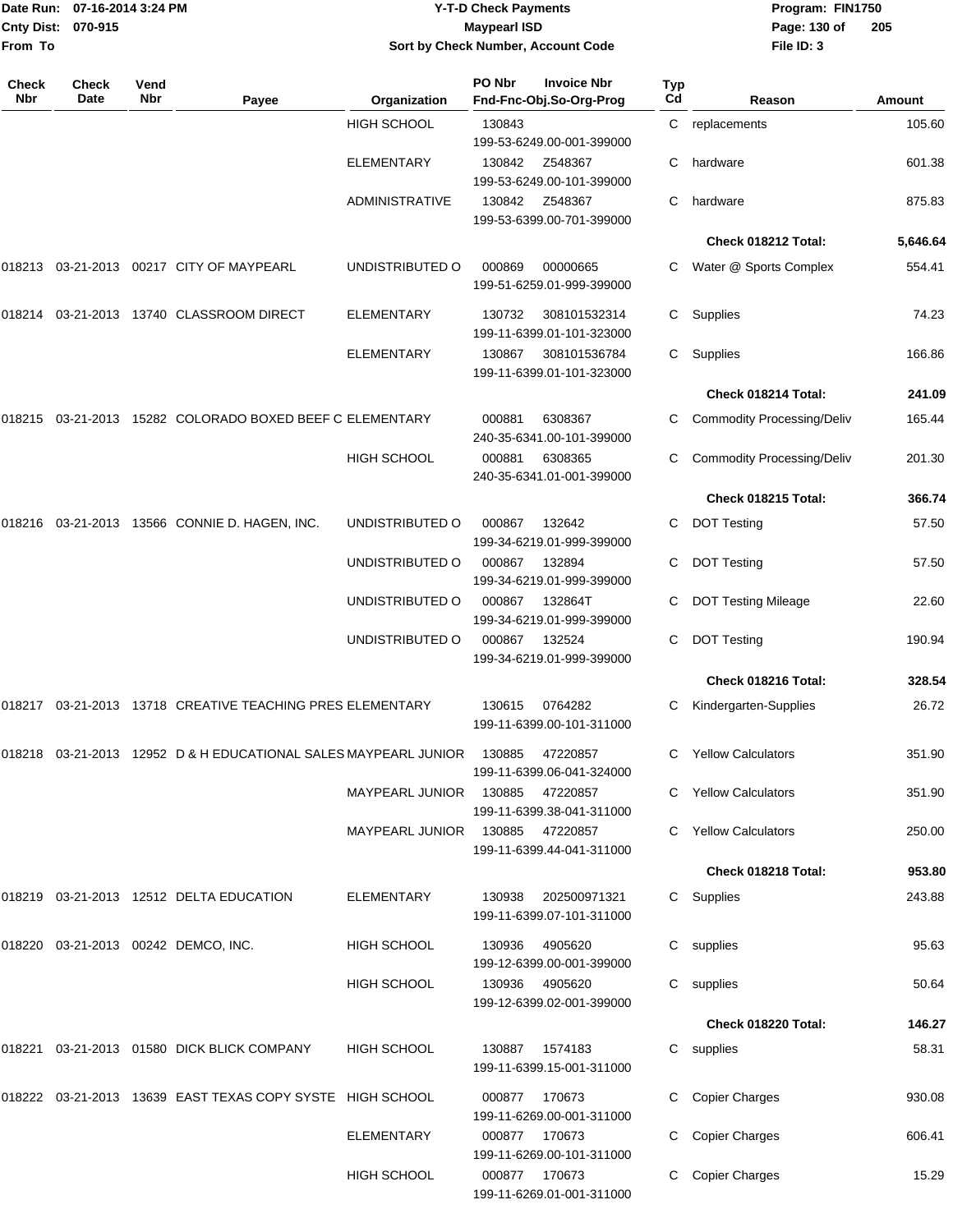| From To             | Date Run: 07-16-2014 3:24 PM<br><b>Cnty Dist:</b><br>070-915 |             |                                                         | Sort by Check Number, Account Code | <b>Y-T-D Check Payments</b><br><b>Maypearl ISD</b> |                                                | Program: FIN1750<br>Page: 131 of<br>File ID: 3 | 205                            |           |
|---------------------|--------------------------------------------------------------|-------------|---------------------------------------------------------|------------------------------------|----------------------------------------------------|------------------------------------------------|------------------------------------------------|--------------------------------|-----------|
| <b>Check</b><br>Nbr | Check<br>Date                                                | Vend<br>Nbr | Payee                                                   | Organization                       | PO Nbr                                             | <b>Invoice Nbr</b><br>Fnd-Fnc-Obj.So-Org-Prog  | Typ<br>Cd                                      | Reason                         | Amount    |
|                     |                                                              |             |                                                         | DIR COST- ADMINIS                  | 000877                                             | 170673<br>199-41-6249.00-720-399000            |                                                | C Copier Charges               | 403.67    |
|                     |                                                              |             |                                                         |                                    |                                                    |                                                |                                                | Check 018222 Total:            | 1,955.45  |
| 018223              | 03-21-2013 12474 ENVIVA                                      |             |                                                         | UNDISTRIBUTED O                    | 000872                                             | 24989<br>199-34-6219.01-999-399000             | С                                              | <b>DOT Testing</b>             | 82.00     |
|                     |                                                              |             | 018224 03-21-2013 00040 FLATT STATIONERS, INC.          | <b>ELEMENTARY</b>                  | 130931                                             | 224186-00<br>199-11-6399.05-101-311000         | C                                              | 4th Grade-Supplies             | 312.86    |
| 018225              |                                                              |             | 03-21-2013 14295 FRONTLINE PLACEMENT TE UNDISTRIBUTED O |                                    | 000870                                             | <b>INVUS17077</b><br>199-11-6399.45-999-399000 |                                                | Veritime Monthly Fee - Feb.    | 198.75    |
|                     |                                                              |             | 018226  03-21-2013  13944  GARY B. GOLDMAN              | UNDISTRIBUTED O                    | 000891                                             | Italy<br>199-36-6219.00-999-399000             |                                                | MHS Baseball V/SubVar          | 95.00     |
|                     |                                                              |             |                                                         | UNDISTRIBUTED O                    | 000891                                             | Italy<br>199-36-6219.00-999-399000             | С                                              | MHS Baseball V/SubVar Mil      | 77.70     |
|                     |                                                              |             |                                                         |                                    |                                                    |                                                |                                                | Check 018226 Total:            | 172.70    |
|                     |                                                              |             | 018227 03-21-2013 14534 GUARDIAN TAG & LABEL            | UNDISTRIBUTED O                    | 130501                                             | 38237<br>240-35-6342.00-999-399000             | C                                              | <b>Labels and Plates</b>       | 697.00    |
| 018228              |                                                              |             | 03-21-2013 14120 HARRIS COMPUTER SYSTE DISTRICT WIDE    |                                    | 000871                                             | XT00077316<br>240-00-5749.00-000-300000        |                                                | EZSchoolPay Fees 02/01-02      | 93.75     |
| 018229              |                                                              |             | 03-21-2013 14935 HEART OF TEXAS PRODUC MAYPEARL JUNIOR  |                                    | 000882                                             | Misc. Invoices<br>240-35-6341.00-041-399000    |                                                | Campus Fresh Produce           | 92.00     |
|                     |                                                              |             |                                                         | ELEMENTARY                         | 000882                                             | Misc. Invoices<br>240-35-6341.00-101-399000    | C                                              | Campus Fresh Produce           | 345.15    |
|                     |                                                              |             |                                                         | <b>HIGH SCHOOL</b>                 | 000882                                             | Misc. Invoices<br>240-35-6341.01-001-399000    |                                                | Campus Fresh Produce           | 377.25    |
|                     |                                                              |             |                                                         |                                    |                                                    |                                                |                                                | Check 018229 Total:            | 814.40    |
| 018230              |                                                              |             | 03-21-2013 15310 HERITAGEONE ROOFING, I UNDISTRIBUTED O |                                    | 000875                                             | App&CerForPay<br>199-51-6629.00-999-399000     |                                                | C Final Payment-HS Roof Rep    | 32,280.00 |
|                     | 018231  03-21-2013  00243  HILCO                             |             |                                                         | UNDISTRIBUTED O                    | 000868                                             | 4705171500<br>199-51-6259.04-999-399000        |                                                | C Electric Service@SecurityLig | 31.55     |
|                     |                                                              |             |                                                         | UNDISTRIBUTED O                    | 000868                                             | 4706839800<br>199-51-6259.04-999-399000        |                                                | C Electric Service @ Marquee   | 55.57     |
|                     |                                                              |             |                                                         | UNDISTRIBUTED O                    | 000868                                             | 4705273700<br>199-51-6259.04-999-399000        |                                                | C Electric Service @ Fuel Tan  | 30.80     |
|                     |                                                              |             |                                                         | UNDISTRIBUTED O                    | 000868                                             | 4602563301<br>199-51-6259.04-999-399000        |                                                | C Electric @ High School       | 1,798.17  |
|                     |                                                              |             |                                                         | UNDISTRIBUTED O                    | 000868                                             | 4705335301<br>199-51-6259.04-999-399000        |                                                | C Electric Service @ MMS       | 2,754.22  |
|                     |                                                              |             |                                                         | UNDISTRIBUTED O                    | 000868                                             | 4602266500<br>199-51-6259.04-999-399000        |                                                | C Electric @ Athletic Facility | 453.41    |
|                     |                                                              |             |                                                         | UNDISTRIBUTED O                    | 000868                                             | 4706312901<br>199-51-6259.04-999-399000        |                                                | Electric Service @ LSK         | 2,683.48  |
|                     |                                                              |             |                                                         | UNDISTRIBUTED O                    | 000868                                             | 4706783900<br>199-51-6259.78-999-322000        |                                                | C Electric Service @ Ag Buildi | 985.71    |
|                     |                                                              |             |                                                         |                                    |                                                    |                                                |                                                | Check 018231 Total:            | 8,792.91  |
|                     |                                                              |             | 018232 03-21-2013 15350 INFOBASE LEARNING               | <b>HIGH SCHOOL</b>                 | 130933                                             | 212018<br>199-11-6399.01-001-311000            |                                                | C videos                       | 65.97     |
|                     |                                                              |             |                                                         | HIGH SCHOOL                        | 130918 212016                                      | 199-12-6399.04-001-399000                      |                                                | C Library                      | 327.29    |

**Check 018232 Total: 393.26**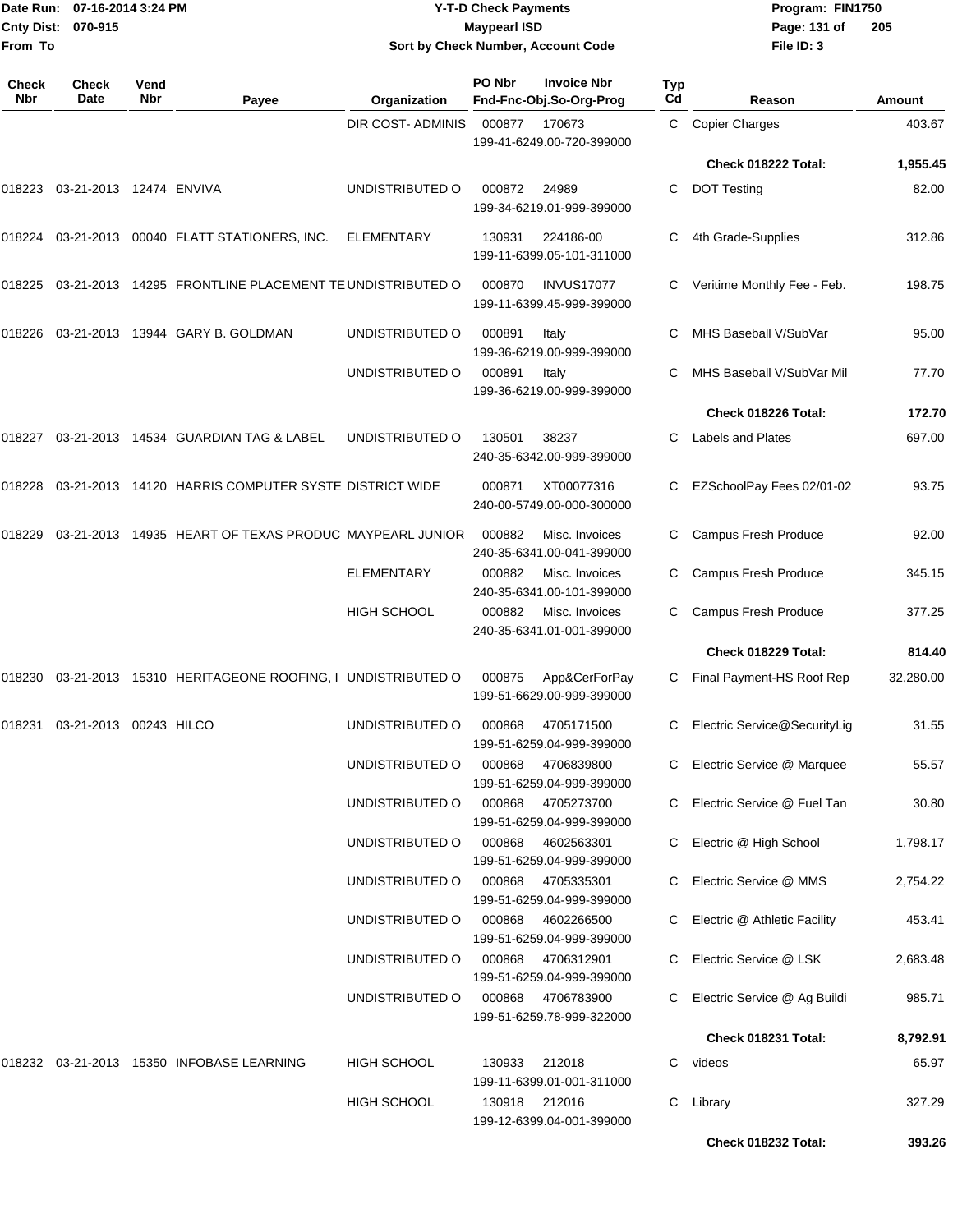|              | Date Run: 07-16-2014 3:24 PM     |             |                                                                        |                                    | <b>Y-T-D Check Payments</b> | Program: FIN1750                                    |           |                                      |               |
|--------------|----------------------------------|-------------|------------------------------------------------------------------------|------------------------------------|-----------------------------|-----------------------------------------------------|-----------|--------------------------------------|---------------|
|              | Cnty Dist: 070-915               |             |                                                                        |                                    | <b>Maypearl ISD</b>         |                                                     |           | Page: 132 of                         | 205           |
| From To      |                                  |             |                                                                        | Sort by Check Number, Account Code |                             |                                                     |           | File ID: 3                           |               |
| Check<br>Nbr | Check<br>Date                    | Vend<br>Nbr | Payee                                                                  | Organization                       | PO Nbr                      | <b>Invoice Nbr</b><br>Fnd-Fnc-Obj.So-Org-Prog       | Typ<br>Cd | Reason                               | <b>Amount</b> |
| 018233       |                                  |             | 03-21-2013  15363  INNOCORP LTD.                                       | <b>HIGH SCHOOL</b>                 | 130943                      | 31728                                               | C.        | <b>Fatal Reaction &amp; Distract</b> | 1,417.95      |
|              |                                  |             |                                                                        |                                    |                             | 199-11-6399.01-001-311000                           |           |                                      |               |
| 018234       |                                  |             | 03-21-2013 15264 KURZ AND COMPANY                                      | MAYPEARL JUNIOR                    | 000883                      | Misc. Invoices<br>240-35-6341.00-041-399000         | С         | <b>Campus Bread Products</b>         | 26.40         |
|              |                                  |             |                                                                        | <b>ELEMENTARY</b>                  | 000883                      | Misc. Invoices<br>240-35-6341.00-101-399000         | С         | <b>Campus Bread Products</b>         | 158.40        |
|              |                                  |             |                                                                        | <b>HIGH SCHOOL</b>                 | 000883                      | Misc. Invoices<br>240-35-6341.01-001-399000         | С         | <b>Campus Bread Products</b>         | 198.00        |
|              |                                  |             |                                                                        |                                    |                             |                                                     |           | Check 018234 Total:                  | 382.80        |
| 018235       |                                  |             | 03-21-2013    01048    LABATT FOOD SERVICE                             | <b>MAYPEARL JUNIOR</b>             | 000884                      | Misc. Invoices<br>240-35-6341.00-041-399000         | С         | Campus Grocery Items                 | 1,841.01      |
|              |                                  |             |                                                                        | <b>ELEMENTARY</b>                  | 000884                      | Misc. Invoices<br>240-35-6341.00-101-399000         | С         | <b>Campus Grocery Items</b>          | 4,883.85      |
|              |                                  |             |                                                                        | <b>HIGH SCHOOL</b>                 | 000884                      | Misc. Invoices<br>240-35-6341.01-001-399000         | С         | Campus Grocery Items                 | 4,724.66      |
|              |                                  |             |                                                                        |                                    |                             |                                                     |           | Check 018235 Total:                  | 11,449.52     |
| 018236       |                                  |             | 03-21-2013 00063 LAKESHORE EQUIPMENT C ELEMENTARY                      |                                    | 130930                      | 2550500313<br>199-11-6399.05-101-311000             | C.        | 4th Grade                            | 57.48         |
|              |                                  |             | 018237 03-21-2013 01143 LEARNING LINKS, INC.                           | <b>MAYPEARL JUNIOR</b>             | 130947                      | 595003<br>199-11-6399.02-041-311000                 | С         | Supplies                             | 667.07        |
| 018238       |                                  |             | 03-21-2013 15337 MAYER-JOHNSON LLC                                     | UNDISTRIBUTED O                    | 130784                      | 88921-MJI-84116<br>199-11-6399.00-999-323000        | С         | EntireWorldProgSet&Board             | 609.99        |
| 018239       |                                  |             | 03-21-2013 00297 NARDONE BROS. BAKING C MAYPEARL JUNIOR                |                                    | 000885                      | 72530<br>240-35-6341.00-041-399000                  | С         | Campus Pizza Products                | 163.07        |
|              |                                  |             |                                                                        | <b>ELEMENTARY</b>                  | 000885                      | 72530<br>240-35-6341.00-101-399000                  | С         | Campus Pizza Products                | 163.07        |
|              |                                  |             |                                                                        | HIGH SCHOOL                        | 000885                      | 72530<br>240-35-6341.01-001-399000                  | С         | <b>Campus Pizza Products</b>         | 163.06        |
|              |                                  |             |                                                                        |                                    |                             |                                                     |           | <b>Check 018239 Total:</b>           | 489.20        |
|              | 018240  03-21-2013  00079  NASCO |             |                                                                        | ELEMENTARY                         | 130901                      | 272559<br>199-11-6399.07-101-311000                 |           | C Supplies                           | 83.52         |
|              |                                  |             | 018241 03-21-2013 12087 OAK CLIFF OFFICE SUPPLY MAYPEARL JUNIOR 130948 |                                    |                             | 322834-0<br>199-11-6399.04-041-311000               |           | C Supplies                           | 40.84         |
|              |                                  |             | 018242 03-21-2013 00287 OFFICE DEPOT                                   | ELEMENTARY                         | 130866                      | 647511246001<br>199-11-6399.01-101-323000           |           | C Supplies                           | 59.66         |
|              |                                  |             |                                                                        | UNDISTRIBUTED O                    | 130806                      | 647373348001<br>199-11-6399.01-999-323000           |           | C Ink Roller                         | 38.04         |
|              |                                  |             |                                                                        | UNDISTRIBUTED O                    | 130880                      | 4 Invoices<br>199-11-6639.00-999-323000             |           | C Supplies                           | 663.16        |
|              |                                  |             |                                                                        | UNDISTRIBUTED O                    |                             | 130818 646332053001<br>199-11-6639.00-999-323000    |           | C Supplies                           | 222.69        |
|              |                                  |             |                                                                        | UNDISTRIBUTED O                    |                             | 130939 648936272001/30<br>199-31-6399.01-999-323000 |           | C Supplies                           | 89.00         |
|              |                                  |             |                                                                        |                                    |                             |                                                     |           | Check 018242 Total:                  | 1,072.55      |
|              |                                  |             | 018243 03-21-2013 00590 ORIENTAL TRADING COMP ELEMENTARY               |                                    | 130900                      | 656210857-01<br>199-11-6399.07-101-311000           |           | C Supplies                           | 85.43         |
|              |                                  |             | 018244 03-21-2013 14604 PEARSON CLINICAL ASSES UNDISTRIBUTED O         |                                    | 130875                      | 3928522<br>199-31-6399.00-999-323000                |           | C WIAT-III Audio CD&Shipping         | 27.00         |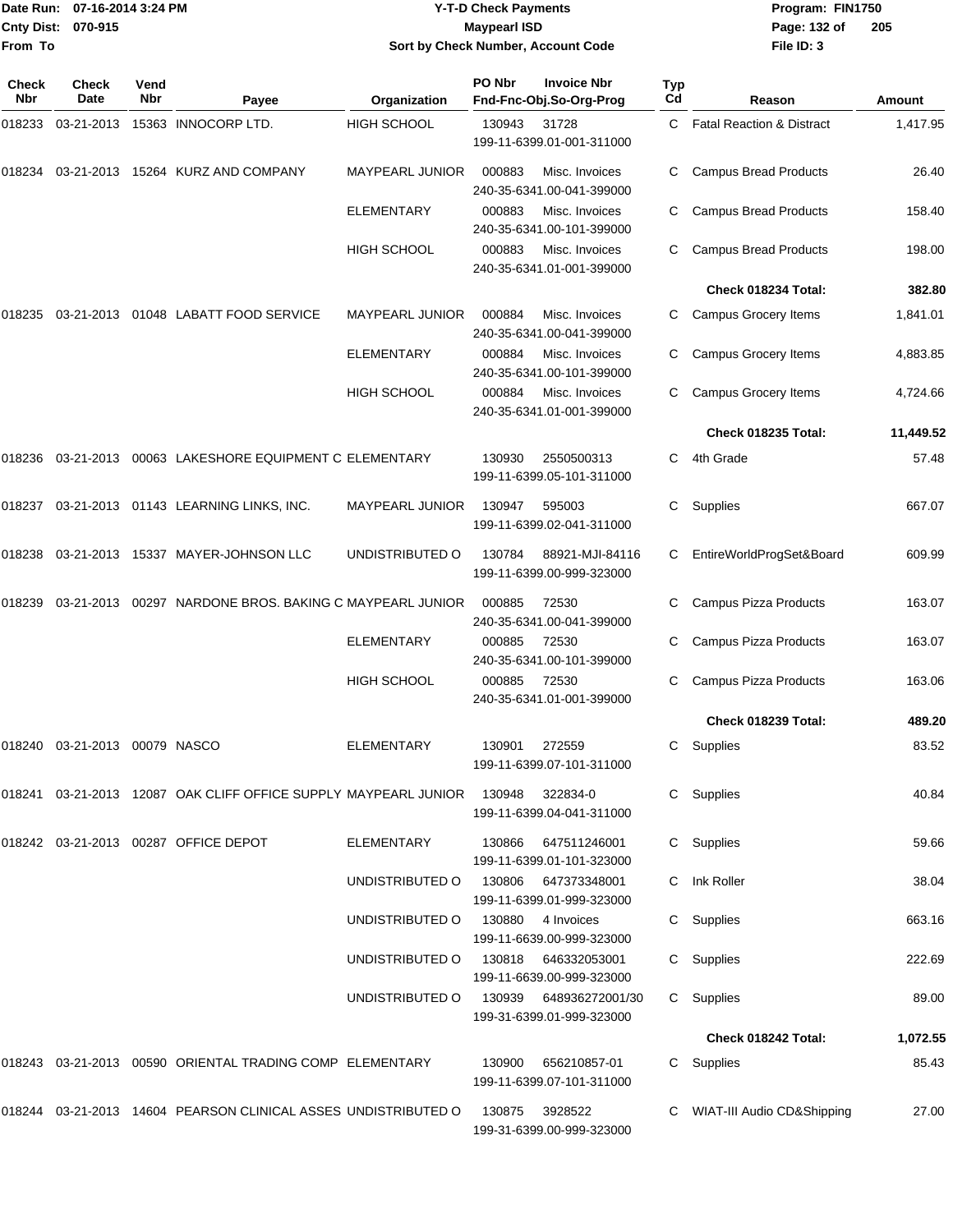|                    | Date Run: 07-16-2014 3:24 PM |
|--------------------|------------------------------|
| Cnty Dist: 070-915 |                              |
| <b>From To</b>     |                              |

## **Date Run: Program: FIN1750 07-16-2014 3:24 PM Y-T-D Check Payments Cnty Dist: Page: 133 of 070-915 Maypearl ISD Sort by Check Number, Account Code**

| Check<br>Nbr | <b>Check</b><br><b>Date</b>       | Vend<br>Nbr | Payee                                                         | Organization       | PO Nbr | <b>Invoice Nbr</b><br>Fnd-Fnc-Obj.So-Org-Prog | Typ<br>Cd | Reason                             | Amount   |
|--------------|-----------------------------------|-------------|---------------------------------------------------------------|--------------------|--------|-----------------------------------------------|-----------|------------------------------------|----------|
| 018245       | 03-21-2013                        |             | 12059 PEOPLES EDUCATION                                       | <b>ELEMENTARY</b>  | 130610 | 10449983/104503<br>410-11-6321.00-101-311000  |           | C Textbooks for B.Pinson           | 7,202.50 |
|              |                                   |             | 018246  03-21-2013  14741  PHILIP TRIPP                       | UNDISTRIBUTED O    | 000892 | Rio Vista<br>199-36-6219.00-999-399000        | C         | <b>MHS Softball Varsity</b>        | 40.00    |
|              |                                   |             |                                                               | UNDISTRIBUTED O    | 000895 | Grandview<br>199-36-6219.00-999-399000        | C         | <b>MHS Softball Varsity</b>        | 40.00    |
|              |                                   |             |                                                               | UNDISTRIBUTED O    | 000892 | Rio Vista<br>199-36-6219.00-999-399000        | С         | <b>MHS Softball Varsity Mileag</b> | 22.05    |
|              |                                   |             |                                                               | UNDISTRIBUTED O    | 000895 | Grandview<br>199-36-6219.00-999-399000        | C         | <b>MHS Softball Varsity Mileag</b> | 22.05    |
|              |                                   |             |                                                               |                    |        |                                               |           | Check 018246 Total:                | 124.10   |
| 018247       |                                   |             | 03-21-2013 00854 PITNEY BOWES INC                             | UNDISTRIBUTED O    | 130858 | 15614051884<br>199-41-6399.02-999-399000      | C         | Postage Refill                     | 1,000.00 |
| 018248       |                                   |             | 03-21-2013 00401 POSITIVE PROMOTIONS                          | <b>HIGH SCHOOL</b> | 130879 | 04645689<br>199-11-6399.12-001-311000         | С         | 2 GB USB                           | 296.69   |
|              |                                   |             | 018249 03-21-2013 12704 REBEKAH HYATT                         | <b>HIGH SCHOOL</b> | 130908 | 065131<br>199-12-6399.04-001-399000           | С         | editing                            | 25.45    |
|              | 018250 03-21-2013 00720 RISO, INC |             |                                                               | UNDISTRIBUTED O    | 000887 | 5243722<br>199-41-6219.07-999-399000          | С         | Riso Copy Charges                  | 50.01    |
| 018251       |                                   |             | 03-21-2013 14399 ROBERT HODGE JR.                             | UNDISTRIBUTED O    | 000896 | Grandview<br>199-36-6219.00-999-399000        | C         | <b>MHS Softball Varsity</b>        | 40.00    |
|              |                                   |             |                                                               | UNDISTRIBUTED O    | 000896 | Grandview<br>199-36-6219.00-999-399000        | C         | <b>MHS Softball Varsity Mileag</b> | 22.05    |
|              |                                   |             |                                                               |                    |        |                                               |           | Check 018251 Total:                | 62.05    |
| 018252       |                                   |             | 03-21-2013  15367  RONALD L. WERNER                           | UNDISTRIBUTED O    | 000893 | Rio Vista<br>199-36-6219.00-999-399000        | С         | <b>MHS Softball Varsity</b>        | 40.00    |
|              |                                   |             |                                                               | UNDISTRIBUTED O    | 000893 | Rio Vista<br>199-36-6219.00-999-399000        | C         | <b>MHS Softball Varsity Mileag</b> | 22.05    |
|              |                                   |             |                                                               |                    |        |                                               |           | Check 018252 Total:                | 62.05    |
|              |                                   |             | 018253 03-21-2013 00357 SCHOOL HEALTH CORP.                   | <b>HIGH SCHOOL</b> | 130530 | 2620635-00&01<br>199-11-6399.32-001-311000    | С         | Supplies                           | 1,756.80 |
|              |                                   |             | 018254 03-21-2013 00252 SCHOOL SPECIALTY                      | UNDISTRIBUTED O    | 130606 | 308101529256<br>199-11-6399.04-999-323000     |           | C Supplies                         | 376.91   |
|              |                                   |             | 018255 03-21-2013 00316 SCHOOL SPECIALTY INC.                 | <b>ELEMENTARY</b>  | 130868 | 2 Invoices<br>199-11-6399.02-101-311000       | C         | Second Grade-Supplies              | 575.54   |
|              |                                   |             |                                                               | ELEMENTARY         | 130929 | 208109985565<br>199-11-6399.05-101-311000     | С         | 4th Grade-Supplies                 | 106.03   |
|              |                                   |             |                                                               | <b>ELEMENTARY</b>  | 130899 | 308101541912<br>199-11-6399.07-101-311000     | C         | Supplies                           | 77.71    |
|              |                                   |             |                                                               | <b>ELEMENTARY</b>  | 130884 | 208109946394<br>199-11-6399.08-101-323000     | C         | Supplies                           | 68.08    |
|              |                                   |             |                                                               | <b>ELEMENTARY</b>  | 130907 | 308101542046<br>199-11-6399.12-101-311000     | C         | Supplies                           | 246.46   |
|              |                                   |             |                                                               |                    |        |                                               |           | Check 018255 Total:                | 1,073.82 |
|              |                                   |             | 018256 03-21-2013 15372 SLEEP INN-NORTH                       | <b>HIGH SCHOOL</b> | 130985 | P.O. 130985<br>199-36-6499.05-001-399000      | C         | state powerlifting rooms           | 183.98   |
|              |                                   |             | 018257 03-21-2013 00234 SOUTHWEST INTERNATION UNDISTRIBUTED O |                    | 000897 | HP2116<br>199-51-6319.02-999-399000           | C         | Filter                             | 440.50   |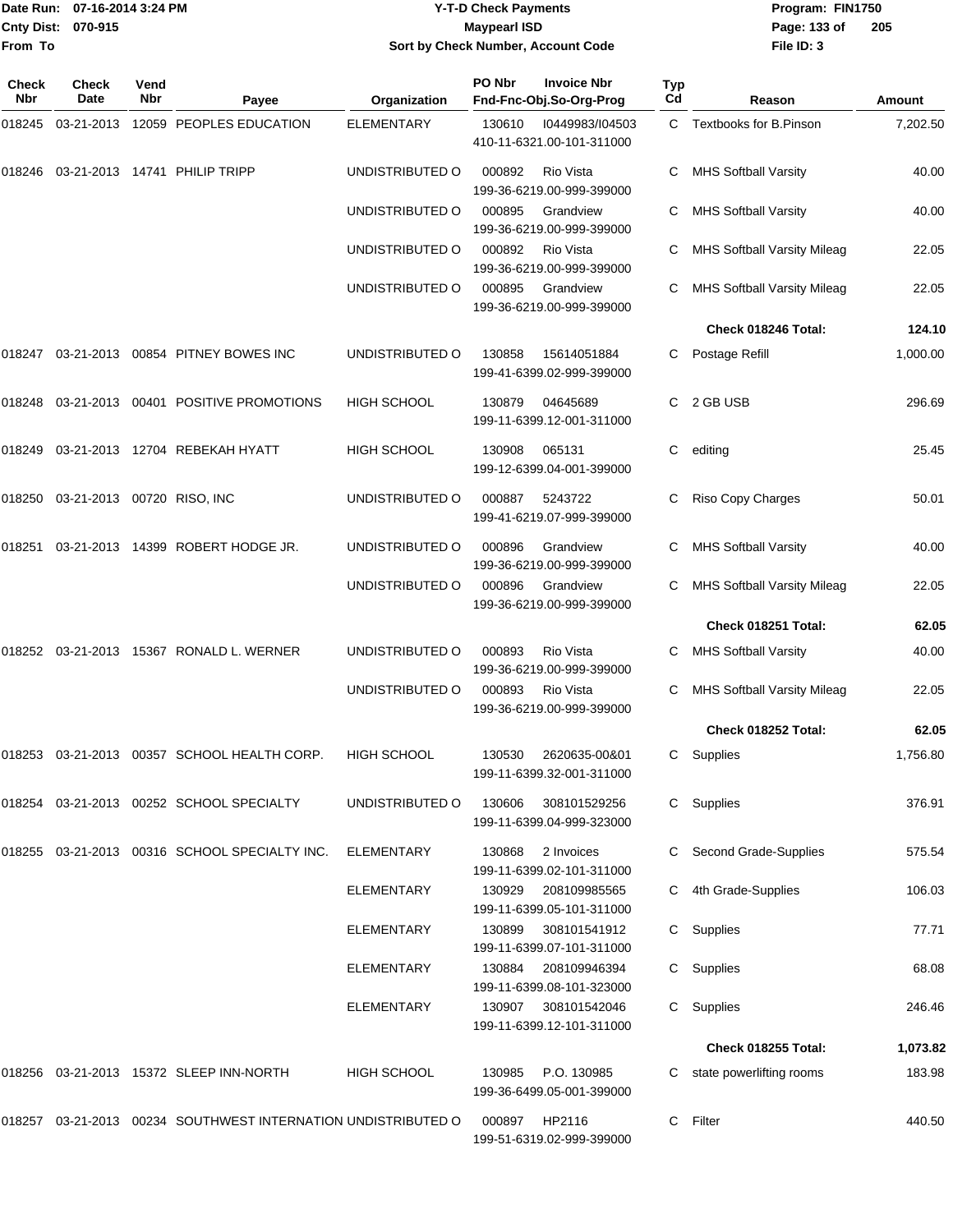#### Date Run: 07-16-2014 3:24 PM **Program:** FIN1750 **Cnty Dist:** 070-915 **Page: 134 of** Maypearl ISD **Contract ISD Y-T-D Check Payments 070-915 Maypearl ISD Sort by Check Number, Account Code**

| Check<br><b>Nbr</b> | Check<br><b>Date</b>   | Vend<br><b>Nbr</b> | Payee                                                      | Organization             | PO Nbr | <b>Invoice Nbr</b><br>Fnd-Fnc-Obj.So-Org-Prog | Typ<br>Cd | Reason                              | <b>Amount</b> |
|---------------------|------------------------|--------------------|------------------------------------------------------------|--------------------------|--------|-----------------------------------------------|-----------|-------------------------------------|---------------|
| 018258              | 03-21-2013             |                    | 00784 TASBO                                                | <b>DIR COST- ADMINIS</b> | 130745 | 238,125<br>199-41-6411.01-720-399000          |           | C conference                        | 310.00        |
| 018259              |                        |                    | 03-21-2013 00218 THE COWBOY BANK OF TE HIGH SCHOOL         |                          | 130984 | P.O. 130984<br>199-36-6499.01-001-399000      |           | <b>State Powerlifting Meet Meal</b> | 96.00         |
| 018260              |                        |                    | 03-21-2013 00050 THE LIBRARY STORE, INC. MAYPEARL JUNIOR   |                          | 130912 | 49352<br>199-11-6399.06-041-324000            |           | Computer supplies                   | 257.79        |
| 018261              |                        |                    | 03-21-2013 13497 THE LINCOLN NAT. LIFE INS UNDISTRIBUTED O |                          | 000876 | TASBMISD-BL-595<br>199-41-6429.01-999-399000  | С         | Employee Life Insurance Pre         | 922.20        |
| 018262              | 03-21-2013 00475 THSPA |                    |                                                            | <b>HIGH SCHOOL</b>       | 130982 | P.O. 130982<br>199-36-6499.01-001-399000      | C         | State Entry Blake Lehew             | 30.00         |
|                     |                        |                    |                                                            | <b>HIGH SCHOOL</b>       | 130983 | P.O. 130983<br>199-36-6499.01-001-399000      |           | State Entry Alt Brazos Seper        | 30.00         |
|                     |                        |                    |                                                            | <b>HIGH SCHOOL</b>       | 130982 | P.O. 130982<br>199-36-6499.01-001-399000      | D         | NEED TWO SERPERATE C                | $-30.00$      |
|                     |                        |                    |                                                            | <b>HIGH SCHOOL</b>       | 130983 | P.O. 130983<br>199-36-6499.01-001-399000      |           | NEED TWO SERPERATE C                | $-30.00$      |
|                     |                        |                    |                                                            |                          |        |                                               |           | Check 018262 Total:                 | .00           |
| 018263              |                        |                    | 03-21-2013 13035 TRACY SHEFFER                             | <b>MAYPEARL JUNIOR</b>   | 130969 | 108887<br>199-11-6399.09-041-311000           | С         | science supplies                    | 58.78         |
| 018264              |                        |                    | 03-21-2013 15360 TRAVIS APEL                               | UNDISTRIBUTED O          | 000894 | Grandview<br>199-36-6219.00-999-399000        |           | MHS Baseball V/SubVar               | 95.00         |
|                     |                        |                    |                                                            | UNDISTRIBUTED O          | 000894 | Grandview<br>199-36-6219.00-999-399000        | C         | MHS Baseball V/SubVar Mil           | 73.26         |
|                     |                        |                    |                                                            |                          |        |                                               |           | Check 018264 Total:                 | 168.26        |
| 018265              |                        |                    | 03-21-2013  00781  TYSON FOOD, INC                         | MAYPEARL JUNIOR          | 000886 | 09426866<br>240-35-6341.00-041-399000         | С         | <b>Campus Chicken Products</b>      | 162.00        |
|                     |                        |                    |                                                            | <b>ELEMENTARY</b>        | 000886 | 09426866<br>240-35-6341.00-101-399000         | С         | <b>Campus Chicken Products</b>      | 162.00        |
|                     |                        |                    |                                                            | <b>HIGH SCHOOL</b>       | 000886 | 09426866<br>240-35-6341.01-001-399000         |           | <b>Campus Chicken Products</b>      | 162.59        |
|                     |                        |                    |                                                            |                          |        |                                               |           | Check 018265 Total:                 | 486.59        |
| 018266              |                        |                    |                                                            | HIGH SCHOOL              | 130758 | 304900829442<br>199-11-6399.10-001-322000     | С         | February Culinary Luncheon          | 45.75         |
|                     |                        |                    |                                                            | HIGH SCHOOL              | 130758 | 304900829442<br>199-11-6399.11-001-311000     | C         | February Culinary Luncheon          | 45.75         |
|                     |                        |                    |                                                            | ELEMENTARY               | 130812 | 305000755863<br>199-11-6399.21-101-311000     | С         | AR Reading Awards 500 pts           | 50.00         |
|                     |                        |                    |                                                            | <b>HIGH SCHOOL</b>       | 130820 | 305000285850<br>199-21-6239.04-001-311000     | С         | <b>Shelves Tubs</b>                 | 101.50        |
|                     |                        |                    |                                                            | <b>HIGH SCHOOL</b>       | 130833 | 306200548494<br>199-31-6339.00-001-399000     | C         | Lunches for TAKS days               | 130.66        |
|                     |                        |                    |                                                            | <b>HIGH SCHOOL</b>       | 130894 | 306400375791<br>199-36-6399.13-001-399000     | С         | Softball Pitching Machine           | 449.00        |
|                     |                        |                    |                                                            |                          |        |                                               |           | Check 018266 Total:                 | 822.66        |
| 018267              |                        |                    | 03-21-2013 15366 WILLIAM GRAVES                            | UNDISTRIBUTED O          | 000889 | Venus<br>199-36-6219.00-999-399000            | C         | MHS Baseball V/SubVar Rid           | 10.00         |
|                     |                        |                    |                                                            | UNDISTRIBUTED O          | 000890 | Italy<br>199-36-6219.00-999-399000            |           | MHS Baseball V/SubVar Rid           | 10.00         |
|                     |                        |                    |                                                            | UNDISTRIBUTED O          | 000889 | Venus<br>199-36-6219.00-999-399000            | С         | MHS Baseball V/SubVar               | 95.00         |
|                     |                        |                    |                                                            | UNDISTRIBUTED O          | 000890 | Italy<br>199-36-6219.00-999-399000            | С         | MHS Baseball V/SubVar               | 95.00         |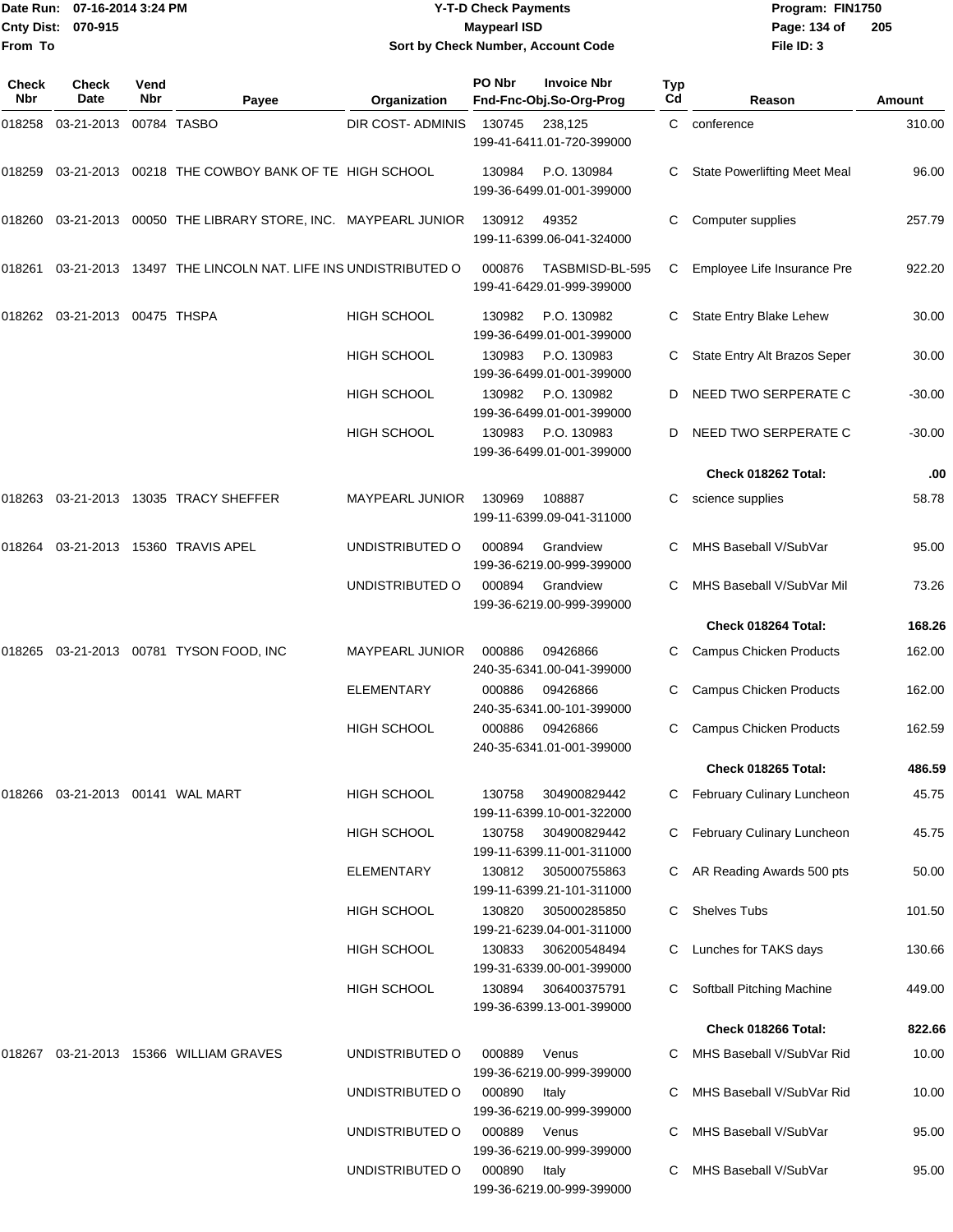| Date Run: 07-16-2014 3:24 PM |                        |             |                                                                |                    | <b>Y-T-D Check Payments</b> |                                               |           | Program: FIN1750             |          |  |
|------------------------------|------------------------|-------------|----------------------------------------------------------------|--------------------|-----------------------------|-----------------------------------------------|-----------|------------------------------|----------|--|
| <b>Cnty Dist:</b>            | 070-915                |             |                                                                |                    | <b>Maypearl ISD</b>         |                                               |           | Page: 135 of                 | 205      |  |
| From To                      |                        |             |                                                                |                    |                             | Sort by Check Number, Account Code            |           | File ID: 3                   |          |  |
| <b>Check</b><br>Nbr          | <b>Check</b><br>Date   | Vend<br>Nbr | Payee                                                          | Organization       | PO Nbr                      | <b>Invoice Nbr</b><br>Fnd-Fnc-Obj.So-Org-Prog | Typ<br>Cd | Reason                       | Amount   |  |
|                              |                        |             |                                                                |                    |                             |                                               |           | Check 018267 Total:          | 210.00   |  |
| 018268                       | 03-21-2013 00475 THSPA |             |                                                                | <b>HIGH SCHOOL</b> | 000899                      | P.O. 130982<br>199-36-6499.01-001-399000      | C.        | State Entry Blake Lehew      | 30.00    |  |
| 018269                       | 03-21-2013 00475 THSPA |             |                                                                | HIGH SCHOOL        | 000899                      | P.O. 130983<br>199-36-6499.01-001-399000      |           | State Entry Alt Brazos Seper | 30.00    |  |
|                              |                        |             |                                                                | <b>HIGH SCHOOL</b> | 000899                      | P.O. 130983<br>199-36-6499.01-001-399000      | D         | STUDENT DID NOT COMP         | $-30.00$ |  |
|                              |                        |             |                                                                |                    |                             |                                               |           | Check 018269 Total:          | .00      |  |
| 018270                       |                        |             | 03-28-2013 15074 ABIBOW RECYCLING LLC                          | UNDISTRIBUTED O    | 000907                      | 23-1074819<br>199-51-6259.03-999-399000       |           | C Ag Bldg Recycling Fee      | 11.06    |  |
|                              |                        |             |                                                                | UNDISTRIBUTED O    | 000907                      | 23-1074819<br>199-51-6259.03-999-399000       | С         | <b>LSK Recycling Fee</b>     | 38.15    |  |
|                              |                        |             |                                                                | UNDISTRIBUTED O    | 000907                      | 23-1074819<br>199-51-6259.03-999-399000       |           | Admin Recycling Fee          | 28.18    |  |
|                              |                        |             |                                                                | UNDISTRIBUTED O    | 000907                      | 23-1074819<br>199-51-6259.03-999-399000       | С         | MS Recycling Fee             | 13.36    |  |
|                              |                        |             |                                                                | UNDISTRIBUTED O    | 000907                      | 23-1074819<br>199-51-6259.03-999-399000       | C         | <b>HS Recycling Fee</b>      | 10.95    |  |
|                              |                        |             |                                                                |                    |                             |                                               |           | Check 018270 Total:          | 101.70   |  |
| 018271                       |                        |             | 03-28-2013 13962 APOGEE COMPONENTS                             | <b>HIGH SCHOOL</b> | 131007                      | 00053119<br>199-11-6399.01-001-321000         | C         | Supplies                     | 61.57    |  |
|                              |                        |             | 018272 03-28-2013 15158 ATHLETES WORLD, INC.                   | UNDISTRIBUTED O    | 130668                      | BBL003983-BK05<br>199-36-6399.00-999-399000   | C         | windsuits                    | 960.00   |  |
|                              |                        |             |                                                                | UNDISTRIBUTED O    | 130871                      | BBH003837-BK03<br>199-36-6399.01-999-399BHS   | C.        | boys basketball              | 324.00   |  |
|                              |                        |             |                                                                | UNDISTRIBUTED O    | 130871                      | BBH003837-BK03<br>199-36-6399.01-999-399BMS   | C.        | boys basketball              | 199.93   |  |
|                              |                        |             |                                                                | HIGH SCHOOL        | 130751                      | BBH003830-BK07<br>199-36-6399.13-001-399000   |           | C Softball                   | 1,727.00 |  |
|                              |                        |             |                                                                | HIGH SCHOOL        | 131003                      | BBK004357-BK02<br>199-36-6399.13-001-399000   | C.        | softball bats                | 711.70   |  |
|                              |                        |             |                                                                |                    |                             |                                               |           | Check 018272 Total:          | 3,922.63 |  |
|                              |                        |             | 018273 03-28-2013 00901 AVENUE FUEL DISTRIBUTO UNDISTRIBUTED O |                    | 000909                      | 51612<br>199-34-6311.01-999-399000            |           | C 933 gallons LS Diesel      | 3,171.27 |  |
|                              |                        |             |                                                                | UNDISTRIBUTED O    | 000904                      | 51743<br>199-34-6311.01-999-399000            |           | 620 gallons LS Diesel        | 2,094.98 |  |
|                              |                        |             |                                                                |                    |                             |                                               |           | Check 018273 Total:          | 5,266.25 |  |
|                              |                        |             | 018274 03-28-2013 00527 CDWG INC.                              | <b>HIGH SCHOOL</b> | 130941                      | BC14043<br>199-53-6249.00-001-399000          | C         | wireless access point        | 497.85   |  |
|                              |                        |             |                                                                | MAYPEARL JUNIOR    | 130941                      | BC88395<br>410-11-6321.00-041-311000          |           | wireless access point        | 2,494.73 |  |
|                              |                        |             |                                                                |                    |                             |                                               |           | Check 018274 Total:          | 2,992.58 |  |
|                              |                        |             | 018275 03-28-2013 01798 CINDY REED                             | UNDISTRIBUTED O    | 131028                      | P.O. 131028<br>199-53-6411.02-999-399000      |           | C Mileage Reimbursement      | 53.59    |  |
|                              |                        |             | 018276 03-28-2013 00217 CITY OF MAYPEARL                       | UNDISTRIBUTED O    | 000910                      | 4602105300<br>199-51-6259.04-999-399000       | C.        | Electric @ Sports Complex    | 1,161.26 |  |
|                              |                        |             | 018277 03-28-2013 13566 CONNIE D. HAGEN, INC.                  | UNDISTRIBUTED O    | 000902                      | 133122                                        |           | C DOT Testing                | 57.50    |  |

199-34-6219.01-999-399000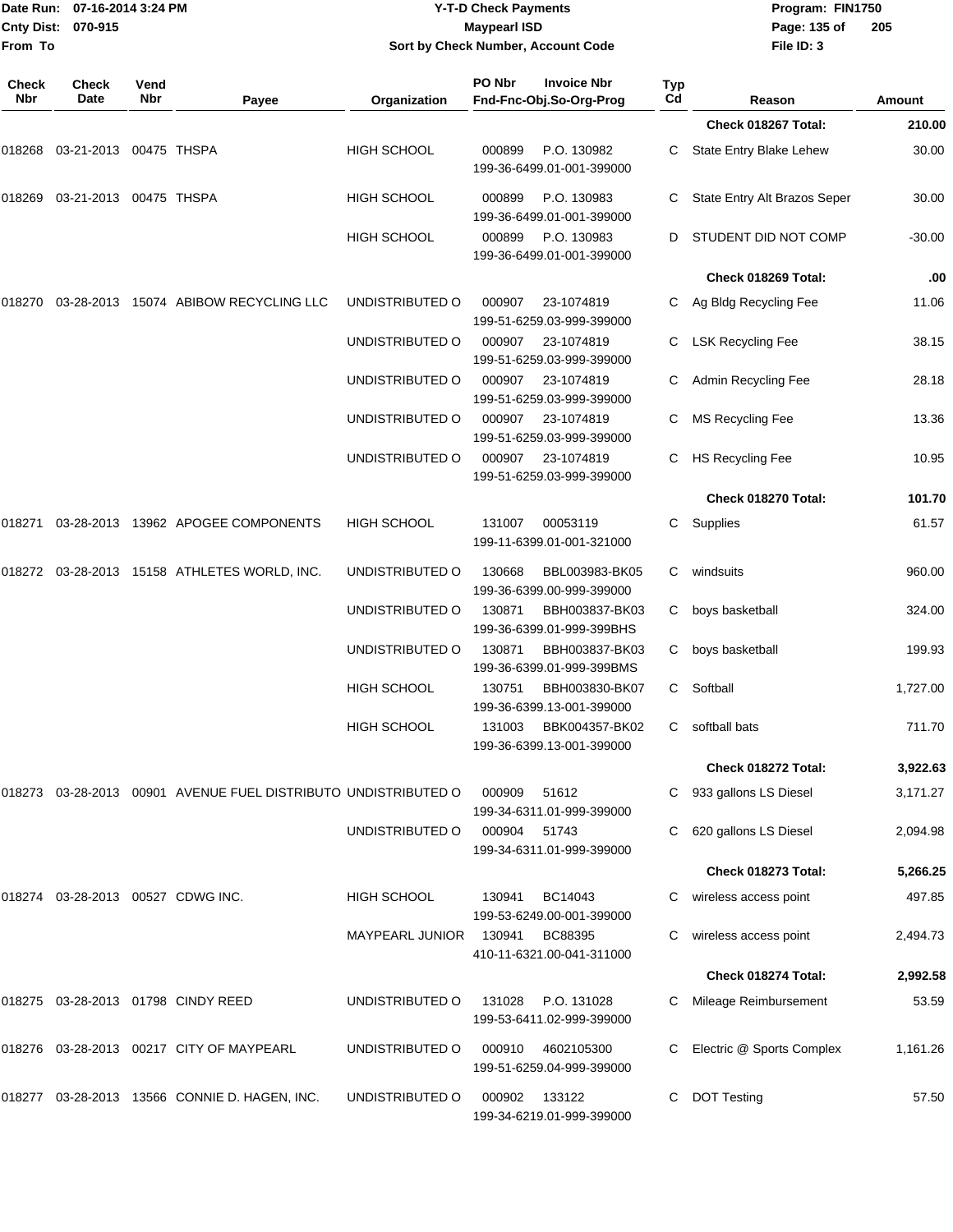|                    | Date Run: 07-16-2014 3:24 PM |
|--------------------|------------------------------|
| Cnty Dist: 070-915 |                              |
| <b>From To</b>     |                              |

# **Date Run: Program: FIN1750 07-16-2014 3:24 PM Y-T-D Check Payments Cnty Dist: Page: 136 of 070-915 Maypearl ISD Sort by Check Number, Account Code**

| Check<br>Nbr | Check<br>Date           | Vend<br>Nbr | Payee                                                                           | Organization             | PO Nbr | <b>Invoice Nbr</b><br>Fnd-Fnc-Obj.So-Org-Prog | <b>Typ</b><br>Cd | Reason                      | Amount    |
|--------------|-------------------------|-------------|---------------------------------------------------------------------------------|--------------------------|--------|-----------------------------------------------|------------------|-----------------------------|-----------|
| 018278       | 03-28-2013              |             | 13718 CREATIVE TEACHING PRES ELEMENTARY                                         |                          | 130615 | 0765597<br>199-11-6399.00-101-311000          |                  | C Kindergarten              | 3.99      |
| 018279       |                         |             | 03-28-2013 13279 CROSS COUNTRY PEST CO UNDISTRIBUTED O                          |                          | 000903 | 16797<br>199-51-6319.02-999-399000            |                  | FireAntTreatmnt-AllCampus/  | 300.00    |
| 018280       |                         |             | 03-28-2013 14020 DALLAS COUNTY SCHOOLS UNDISTRIBUTED O                          |                          | 131024 | 9541673<br>199-53-6249.04-999-399000          | C.               | <b>Contracted Personnel</b> | 40,000.00 |
| 018281       |                         |             | 03-28-2013  00242  DEMCO, INC.                                                  | HIGH SCHOOL              | 130946 | 4914885<br>199-12-6329.00-001-399000          | C                | magazines                   | 68.30     |
|              |                         |             |                                                                                 | <b>HIGH SCHOOL</b>       | 130946 | 4914885<br>199-12-6399.04-001-399000          | С                | magazines                   | 18.70     |
|              |                         |             |                                                                                 |                          |        |                                               |                  | Check 018281 Total:         | 87.00     |
|              |                         |             | 018282 03-28-2013 12885 DIRECT ENERGY                                           | UNDISTRIBUTED O          | 000901 | 1066294<br>199-51-6259.04-999-399000          | C                | Electric Service@Downtown   | 365.53    |
| 018283       |                         |             | 03-28-2013 00319 ECS LEARNING SYSTEMS, I MAYPEARL JUNIOR                        |                          | 131001 | 197824<br>199-11-6399.01-041-321000           | C                | Math supplies               | 96.59     |
|              |                         |             |                                                                                 | MAYPEARL JUNIOR          | 131000 | 197823<br>199-11-6399.01-041-321000           | C                | Math supplies               | 72.76     |
|              |                         |             |                                                                                 | MAYPEARL JUNIOR          | 131001 | 197824<br>199-11-6399.06-041-324000           |                  | Math supplies               | 96.58     |
|              |                         |             |                                                                                 | MAYPEARL JUNIOR          | 131000 | 197823<br>199-11-6399.06-041-324000           | C                | Math supplies               | 72.75     |
|              |                         |             |                                                                                 | <b>MAYPEARL JUNIOR</b>   | 130964 | 197776<br>199-11-6399.08-041-311000           | C.               | supplies                    | 500.25    |
|              |                         |             |                                                                                 | <b>MAYPEARL JUNIOR</b>   | 131001 | 197824<br>199-11-6399.23-041-325000           |                  | Math supplies               | 96.58     |
|              |                         |             |                                                                                 | <b>MAYPEARL JUNIOR</b>   | 131000 | 197823<br>199-11-6399.23-041-325000           | C                | Math supplies               | 72.75     |
|              |                         |             |                                                                                 |                          |        |                                               |                  | Check 018283 Total:         | 1,008.26  |
| 018284       | 03-28-2013 15210 FED EX |             |                                                                                 | <b>DIR COST- ADMINIS</b> | 000900 | 2-213-91132<br>199-41-6211.00-720-399000      | C.               | Shipping-KSavant-Fulbright  | 34.16     |
|              |                         |             | 018285 03-28-2013 00040 FLATT STATIONERS, INC. MAYPEARL JUNIOR 130995 225287-00 |                          |        | 199-11-6399.03-041-311000                     |                  | C Math supplies             | 98.77     |
|              |                         |             |                                                                                 | ELEMENTARY               |        | 130906 223893-00<br>199-11-6399.36-101-311000 |                  | C Supplies                  | 574.98    |
|              |                         |             |                                                                                 |                          |        |                                               |                  | Check 018285 Total:         | 673.75    |
|              |                         |             | 018286 03-28-2013 00376 FLINN SCIENTIFIC                                        | HIGH SCHOOL              | 130953 | 1632252<br>199-11-6399.13-001-311000          |                  | C supplies                  | 207.82    |
|              |                         |             |                                                                                 | <b>HIGH SCHOOL</b>       | 130953 | 1632252<br>199-11-6399.14-001-311000          |                  | C supplies                  | 197.50    |
|              |                         |             |                                                                                 |                          |        |                                               |                  | Check 018286 Total:         | 405.32    |
|              |                         |             | 018287 03-28-2013 00454 FOLLETT LIBRARY RESOUR HIGH SCHOOL                      |                          | 130934 | 780407F-4<br>199-12-6329.00-001-399000        |                  | C Subscription              | 370.00    |
|              |                         |             | 018288 03-28-2013 13020 G&K SERVICES                                            | UNDISTRIBUTED O          | 000908 | 0001563965<br>199-51-6319.02-999-399000       |                  | Mat Service - January       | 217.06    |
|              |                         |             |                                                                                 | UNDISTRIBUTED O          | 000908 | 0001563965<br>199-51-6319.02-999-399000       |                  | Mat Service - February      | 217.06    |
|              |                         |             |                                                                                 |                          |        |                                               |                  | Check 018288 Total:         | 434.12    |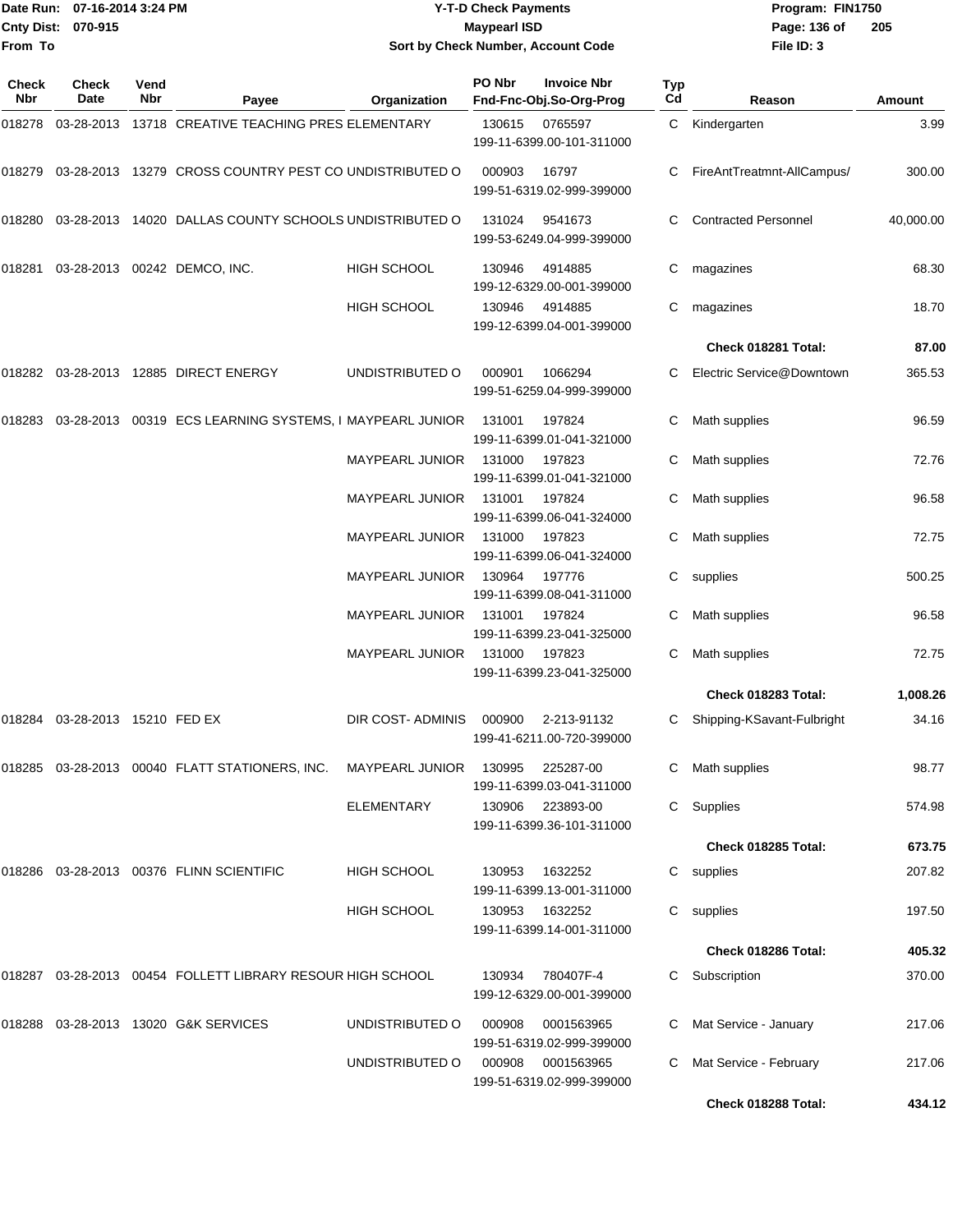#### Date Run: 07-16-2014 3:24 PM **Program:** FIN1750 **Cnty Dist:** 070-915 **Page: 137 of** Maypearl ISD **CONTEX 150 Page: 137 of Y-T-D Check Payments 070-915 Maypearl ISD Sort by Check Number, Account Code**

| <b>Check</b><br>Nbr | Check<br>Date                     | Vend<br><b>Nbr</b> | Payee                                                     | Organization           | PO Nbr | <b>Invoice Nbr</b><br>Fnd-Fnc-Obj.So-Org-Prog   | Typ<br>Cd | Reason                           | Amount   |
|---------------------|-----------------------------------|--------------------|-----------------------------------------------------------|------------------------|--------|-------------------------------------------------|-----------|----------------------------------|----------|
| 018289              | 03-28-2013                        |                    | 15350 INFOBASE LEARNING                                   | HIGH SCHOOL            | 130915 | 211941/211941/1<br>199-12-6329.00-001-399000    |           | C books                          | 327.30   |
|                     |                                   |                    |                                                           | <b>HIGH SCHOOL</b>     |        | 130918 212016/1<br>199-12-6399.04-001-399000    | C.        | Library                          | 750.79   |
|                     |                                   |                    |                                                           |                        |        |                                                 |           | Check 018289 Total:              | 1,078.09 |
| 018290              |                                   |                    | 03-28-2013 15248 JACQUELYN KOCH                           | UNDISTRIBUTED O        | 131015 | 224-31-6219.00-999-323000                       | C.        | SPED Services Diag               | 2,708.33 |
| 018291              |                                   |                    | 03-28-2013 00063 LAKESHORE EQUIPMENT C ELEMENTARY         |                        | 130921 | 2552140313<br>199-11-6399.03-101-311000         | С         | Supplies                         | 643.45   |
| 018292              |                                   |                    | 03-28-2013 14122 LAURI ANN SPRADLING                      | MAYPEARL JUNIOR        | 131021 | 99010040<br>199-31-6339.00-041-399000           |           | <b>STAAR ALT Testing supplie</b> | 17.05    |
| 018293              |                                   |                    | 03-28-2013 00067 LEIGHANNE MCALISTER                      | <b>SCHOOL BOARD</b>    | 131010 | P.O. 131010<br>199-41-6419.00-702-399000        | С         | <b>Board Meal</b>                | 47.00    |
| 018294              |                                   |                    | 03-28-2013 15311 LONE STAR PERCUSSION                     | <b>MAYPEARL JUNIOR</b> | 130604 | <b>INV-20195</b><br>199-11-6399.29-041-311000   | С         | Supplies                         | 215.87   |
| 018295              |                                   |                    | 03-28-2013 15364 MOMETRIX MEDIA LLC                       | MAYPEARL JUNIOR        | 130959 | 6470<br>199-11-6399.04-041-311000               | С         | <b>Test Prep</b>                 | 192.86   |
| 018296              |                                   |                    | 03-28-2013 00401 POSITIVE PROMOTIONS                      | <b>HIGH SCHOOL</b>     | 130731 | 04659996<br>199-11-6399.12-001-311000           | С         | Supplies                         | 255.00   |
| 018297              |                                   |                    | 03-28-2013 12836 R B SPORTING GOODS                       | UNDISTRIBUTED O        | 130027 | 0379027-IN<br>199-36-6399.02-999-399000         | С         | Supplies                         | 739.85   |
| 018298              |                                   |                    | 03-28-2013 14915 SCHOOL OUTFITTERS                        | MAYPEARL JUNIOR        | 130968 | INV11139306<br>199-11-6399.08-041-311000        | C         | supplies                         | 91.58    |
| 018299              |                                   |                    | 03-28-2013 01721 SUPER DUPER PUBLICATIO UNDISTRIBUTED O   |                        | 130978 | 1857563A<br>199-11-6399.00-999-323000           | С         | Supplies                         | 367.55   |
| 018300              |                                   |                    | 03-28-2013 00134 TXU ENERGY                               | UNDISTRIBUTED O        | 000911 | 4646784<br>199-51-6259.04-999-399000            | С         | Security Lights @ LSK            | 69.20    |
|                     |                                   |                    |                                                           | UNDISTRIBUTED O        | 000911 | 4646319<br>199-51-6259.04-999-399000            | C         | Security Lights @ HS Ballpa      | 69.20    |
|                     |                                   |                    |                                                           | UNDISTRIBUTED O        |        | 000911 4678435<br>199-51-6259.04-999-399000     |           | C Security Lights @ WPA Bldg     | 63.50    |
|                     |                                   |                    |                                                           | UNDISTRIBUTED O        |        | 000911 4701313<br>199-51-6259.04-999-399000     |           | Security Lights @ Bus Barn       | 27.71    |
|                     |                                   |                    |                                                           | UNDISTRIBUTED O        | 000911 | 4406906<br>199-51-6259.04-999-399000            |           | C Security Lights @ Old AgBld    | 31.73    |
|                     |                                   |                    |                                                           | UNDISTRIBUTED O        |        | 000911 4406937<br>199-51-6259.04-999-399000     |           | C Security Lights @ Old AgBld    | 141.42   |
|                     |                                   |                    |                                                           |                        |        |                                                 |           | Check 018300 Total:              | 402.76   |
|                     | 018301 03-28-2013 00091 VENUS ISD |                    |                                                           | HIGH SCHOOL            | 131019 | P.O. 131019<br>199-36-6499.01-001-399000        |           | C MS Track Meet                  | 400.00   |
|                     |                                   |                    |                                                           | <b>HIGH SCHOOL</b>     |        | 131020 P.O. 131020<br>199-36-6499.01-001-399000 |           | <b>HS Track Meet</b>             | 475.00   |
|                     |                                   |                    |                                                           |                        |        |                                                 |           | Check 018301 Total:              | 875.00   |
|                     |                                   |                    | 018302 03-28-2013 01560 WARDS NATURAL SCIENCE HIGH SCHOOL |                        | 130952 | 1360-553-00/01<br>199-11-6399.13-001-311000     | C         | supplies                         | 100.65   |
|                     |                                   |                    | 018303 04-04-2013 12051 ABDO PUBLISHING                   | HIGH SCHOOL            | 130958 | 171586<br>199-11-6399.38-001-311000             | С         | books                            | 112.05   |
|                     |                                   |                    |                                                           | HIGH SCHOOL            |        | 130958 171586<br>199-12-6399.04-001-399000      | C         | books                            | 324.85   |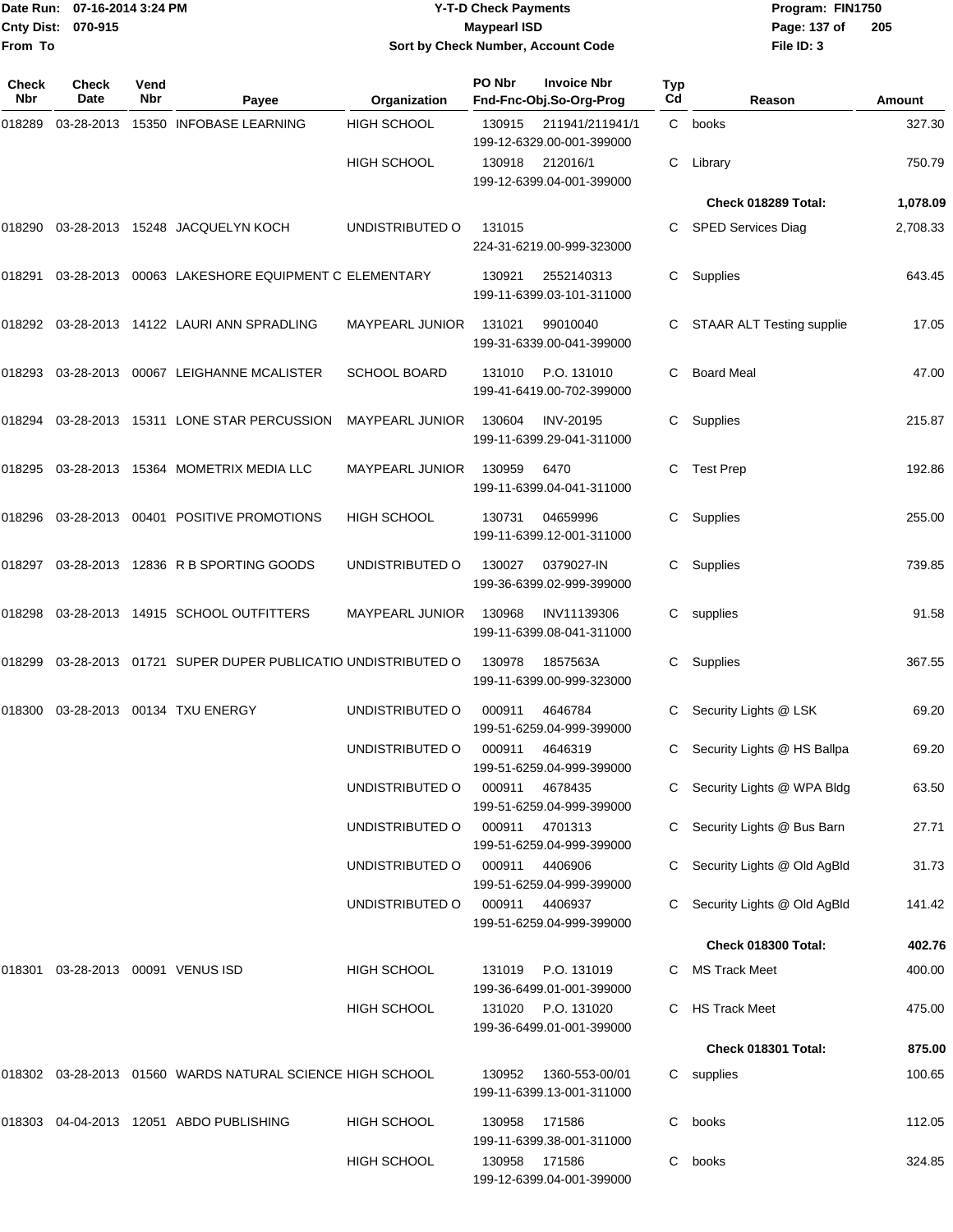|                     | Date Run: 07-16-2014 3:24 PM |             |                                                                                                |                   | <b>Y-T-D Check Payments</b> | Program: FIN1750                              |           |                                    |               |
|---------------------|------------------------------|-------------|------------------------------------------------------------------------------------------------|-------------------|-----------------------------|-----------------------------------------------|-----------|------------------------------------|---------------|
| From To             | Cnty Dist: 070-915           |             |                                                                                                |                   | <b>Maypearl ISD</b>         | Sort by Check Number, Account Code            |           | Page: 138 of<br>File ID: 3         | 205           |
|                     |                              |             |                                                                                                |                   |                             |                                               |           |                                    |               |
| <b>Check</b><br>Nbr | <b>Check</b><br>Date         | Vend<br>Nbr | Payee                                                                                          | Organization      | PO Nbr                      | <b>Invoice Nbr</b><br>Fnd-Fnc-Obj.So-Org-Prog | Typ<br>Cd | Reason                             | <b>Amount</b> |
|                     |                              |             |                                                                                                |                   |                             |                                               |           | Check 018303 Total:                | 436.90        |
|                     |                              |             | 018304  04-04-2013  15376  ALL ABOUT TIRES, LLC                                                | UNDISTRIBUTED O   | 131041                      | 24833<br>199-34-6311.00-999-399000            | C         | <b>Bus Maintenance</b>             | 545.00        |
|                     |                              |             |                                                                                                | UNDISTRIBUTED O   | 000932                      | 0794-007634709<br>199-51-6259.03-999-399000   |           | BasicGarbageService04/01-          | 501.92        |
|                     |                              |             | 018306    04-04-2013    00212   AMSTERDAM                                                      | <b>ELEMENTARY</b> | 130993                      | 3509272<br>199-11-6399.11-101-311000          |           | <b>Academic Calendars</b>          | 126.04        |
|                     |                              |             |                                                                                                | UNDISTRIBUTED O   | 000939                      | 117485883<br>199-51-6259.00-999-399000        |           | Gas Service @ WPA Buildin          | 226.28        |
|                     |                              |             |                                                                                                | UNDISTRIBUTED O   | 000939                      | 000145352<br>199-51-6259.00-999-399000        |           | Gas Service @ MMS                  | 264.34        |
|                     |                              |             |                                                                                                | UNDISTRIBUTED O   | 000939                      | 000925333<br>199-51-6259.00-999-399000        |           | Gas Service @ High School          | 624.37        |
|                     |                              |             |                                                                                                | UNDISTRIBUTED O   | 000939                      | 000622831<br>199-51-6259.00-999-399000        | C.        | Gas Service @ LSK                  | 736.46        |
|                     |                              |             |                                                                                                |                   |                             |                                               |           | Check 018307 Total:                | 1,851.45      |
|                     |                              |             | 018308  04-04-2013  00035  BUCK'S WHEEL & EQUIPME                              UNDISTRIBUTED O |                   | 000924                      | 27682<br>199-34-6311.00-999-399000            |           | Supplies and Freight               | 26.69         |
| 018309              |                              |             | 04-04-2013 00217 CITY OF MAYPEARL                                                              | UNDISTRIBUTED O   | 000929                      | 80<br>199-51-6259.01-999-399000               |           | Water Service @ Ballfield          | 26.00         |
|                     |                              |             |                                                                                                | UNDISTRIBUTED O   | 000929                      | 1081<br>199-51-6259.01-999-399000             |           | Water Service @ LSK Yard           | 26.00         |
|                     |                              |             |                                                                                                | UNDISTRIBUTED O   | 000929                      | 574<br>199-51-6259.01-999-399000              | C         | Water Service @ Old Junior         | 37.00         |
|                     |                              |             |                                                                                                | UNDISTRIBUTED O   | 000929                      | 1394<br>199-51-6259.01-999-399000             |           | Water Service @ HS                 | 51.00         |
|                     |                              |             |                                                                                                | UNDISTRIBUTED O   | 000929                      | 383<br>199-51-6259.01-999-399000              |           | C Water Service @ High Scho        | 97.80         |
|                     |                              |             |                                                                                                | UNDISTRIBUTED O   | 000929                      | - 82<br>199-51-6259.01-999-399000             |           | C Water Service @ WPA Buildi       | 119.40        |
|                     |                              |             |                                                                                                | UNDISTRIBUTED O   | 000929                      | 595<br>199-51-6259.01-999-399000              |           | Water Service @ Middle Sch         | 191.40        |
|                     |                              |             |                                                                                                | UNDISTRIBUTED O   | 000929                      | 1080<br>199-51-6259.01-999-399000             |           | Water Service @ LSK                | 195.60        |
|                     |                              |             |                                                                                                |                   |                             |                                               |           | Check 018309 Total:                | 744.20        |
|                     |                              |             | 018310  04-04-2013  00817  CONVENTION HOUSING MA SCHOOL BOARD                                  |                   | 131042                      | 30257<br>199-41-6419.00-702-399000            |           | Deposit for SLI                    | 1,408.80      |
|                     |                              |             | 018311  04-04-2013  13279  CROSS COUNTRY PEST CO UNDISTRIBUTED O                               |                   | 000927                      | 16848<br>199-51-6319.02-999-399000            | C         | Monthly District Pest Control      | 250.00        |
|                     |                              |             |                                                                                                | UNDISTRIBUTED O   | 000937                      | Whitney<br>199-36-6219.00-999-399000          |           | <b>MHS Softball Varsity</b>        | 40.00         |
|                     |                              |             |                                                                                                | UNDISTRIBUTED O   | 000937 Whitney              | 199-36-6219.00-999-399000                     | C         | <b>MHS Softball Varsity Mileag</b> | 16.55         |
|                     |                              |             |                                                                                                |                   |                             |                                               |           | Check 018312 Total:                | 56.55         |
|                     |                              |             |                                                                                                | UNDISTRIBUTED O   | 000942                      | Whitney<br>199-36-6219.00-999-399000          | C         | <b>MHS Softball Varsity</b>        | 40.00         |
|                     |                              |             |                                                                                                | UNDISTRIBUTED O   | 000942                      | Whitney<br>199-36-6219.00-999-399000          | C         | MHS Softball Varsity Mileag        | 16.55         |
|                     |                              |             |                                                                                                |                   |                             |                                               |           | Check 018313 Total:                | 56.55         |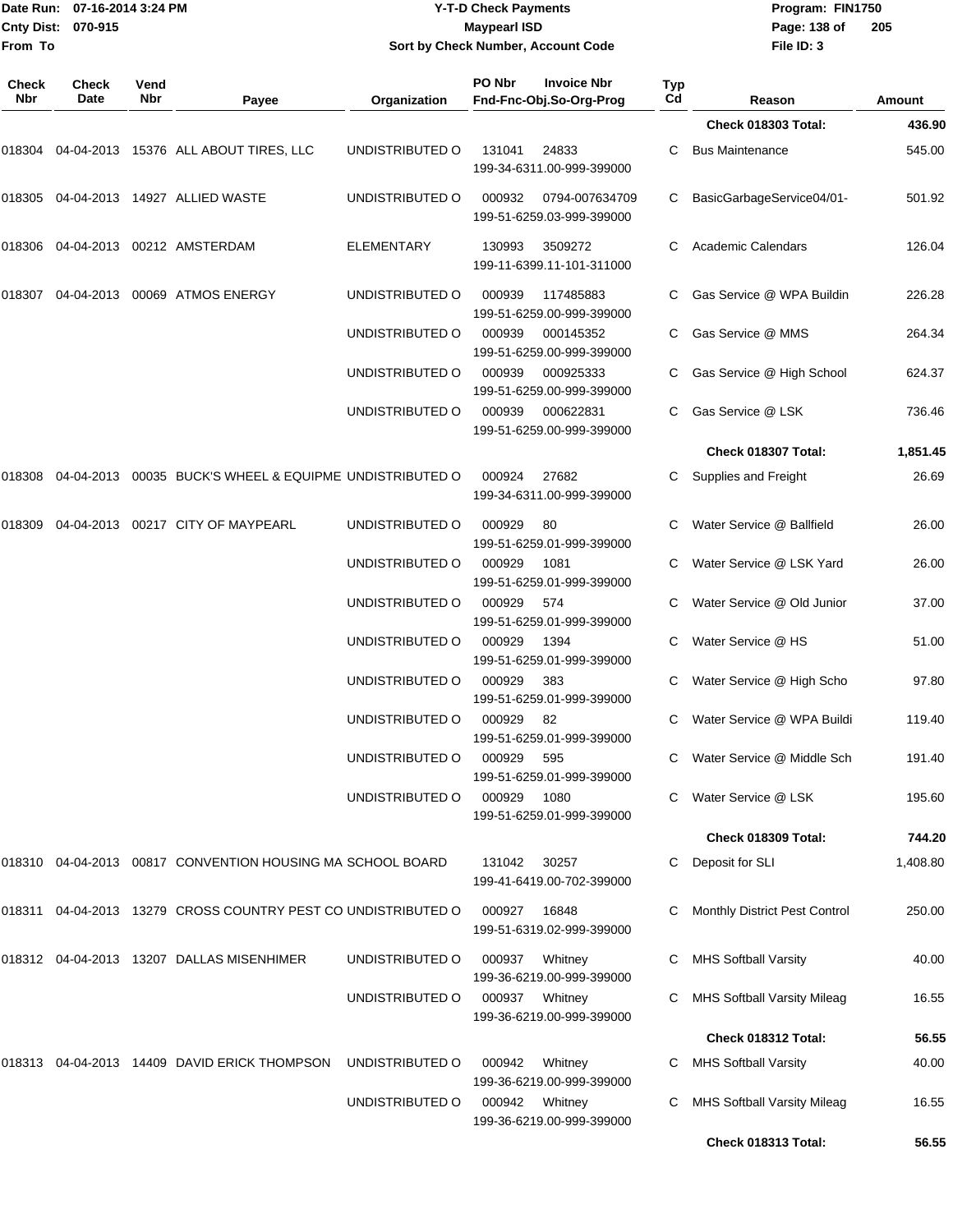| Date Run:           | 07-16-2014 3:24 PM   |             |                         |                                    | <b>Y-T-D Check Payments</b> |                                               |            | Program: FIN1750           |               |
|---------------------|----------------------|-------------|-------------------------|------------------------------------|-----------------------------|-----------------------------------------------|------------|----------------------------|---------------|
| <b>Cnty Dist:</b>   | 070-915              |             |                         | Maypearl ISD                       |                             |                                               |            |                            | 205           |
| lFrom To            |                      |             |                         | Sort by Check Number, Account Code |                             |                                               | File ID: 3 |                            |               |
| <b>Check</b><br>Nbr | <b>Check</b><br>Date | Vend<br>Nbr | Pavee                   | <b>Organization</b>                | PO Nbr                      | <b>Invoice Nbr</b><br>Fnd-Fnc-Obj.So-Org-Prog | Typ<br>Cd  | Reason                     | <b>Amount</b> |
| 018314              | 04-04-2013           |             | 12536 DESOTO JANITORIAL | UNDISTRIBUTED O                    | 000925                      | 150169<br>199-51-6319.01-999-399000           | C.         | Supplies                   | 2,875.17      |
| 018315              | 04-04-2013           | 12885       | DIRECT ENERGY           | UNDISTRIBUTED O                    | 000938                      | 4178180                                       | C.         | Electric Service@ OldElemC | 12.26         |

|  | 018315  04-04-2013  12885  DIRECT ENERGY                                   | UNDISTRIBUTED O     | 000938        | 4178180<br>199-51-6259.04-999-399000       |    | C Electric Service@ OldElemC    | 12.26    |
|--|----------------------------------------------------------------------------|---------------------|---------------|--------------------------------------------|----|---------------------------------|----------|
|  |                                                                            | UNDISTRIBUTED O     | 000938        | 4178242<br>199-51-6259.04-999-399000       |    | C Electric Service @ CN Stora   | 11.36    |
|  |                                                                            | UNDISTRIBUTED O     | 000938        | 4178273<br>199-51-6259.04-999-399000       |    | C Electric Service @ OldElem    | 67.44    |
|  |                                                                            | UNDISTRIBUTED O     | 000938        | 4178304<br>199-51-6259.04-999-399000       |    | C Electric Service @ Bus Barn   | 98.59    |
|  |                                                                            | UNDISTRIBUTED O     | 000938        | 4178149<br>199-51-6259.04-999-399000       |    | C Electric Service @ HS Ballp   | 54.78    |
|  |                                                                            | UNDISTRIBUTED O     | 000938        | 4178211<br>199-51-6259.04-999-399000       |    | C Electric Service @ Old Elem   | 14.80    |
|  |                                                                            | UNDISTRIBUTED O     | 000938        | 4178118<br>199-51-6259.04-999-399000       |    | C Electric Service @ Old HS BI  | 3,513.08 |
|  |                                                                            | UNDISTRIBUTED O     | 000938        | 6613013<br>199-51-6259.04-999-399000       |    | C Electric Service @ HS Porta   | 276.35   |
|  |                                                                            | UNDISTRIBUTED O     | 000938        | 4183419<br>199-51-6259.04-999-399000       |    | C Electric Service @ WPA Bld    | 1,877.75 |
|  |                                                                            |                     |               |                                            |    | Check 018315 Total:             | 5,926.41 |
|  | 018316  04-04-2013  13639  EAST TEXAS COPY SYSTE  HIGH SCHOOL              |                     | 000941        | 173133<br>199-11-6269.00-001-311000        |    | C Copy Charges - Canon - B&     | 116.24   |
|  |                                                                            | <b>ELEMENTARY</b>   | 000941        | 173133<br>199-11-6269.00-101-311000        |    | C Copy Charges - Canon - B&     | 236.73   |
|  |                                                                            | HIGH SCHOOL         | 000941        | 173133<br>199-11-6269.01-001-311000        |    | C Copy Charges - Canon - B&     | 191.41   |
|  |                                                                            | DIR COST-ADMINIS    | 000941 173133 | 199-41-6249.00-720-399000                  |    | C Copy Charges - Canon - B&     | 132.55   |
|  |                                                                            |                     |               |                                            |    | Check 018316 Total:             | 676.93   |
|  | 018317  04-04-2013  00557  EDUCATORS PUBLISHING S ELEMENTARY               |                     | 131032        | 10708185<br>199-11-6399.06-101-324000      |    | C Student Alpha Sched 11        | 86.35    |
|  | 018318  04-04-2013  01547  EICHELBAUM WARDELL HA  DIR COST- ADMINIS        |                     | 000921        | 44245<br>199-41-6211.00-720-399000         |    | C Field and Turf Project        | 292.50   |
|  |                                                                            | UNDISTRIBUTED O     | 000945        | 09-041238-01<br>199-51-6319.04-999-399000  |    | C Supplies                      | 240.80   |
|  | 018320 04-04-2013 14393   ES&S AUTO MARK                                   | <b>SCHOOL BOARD</b> | 131043        | 847026<br>199-41-6439.00-702-399000        |    | C Election Ballots for AutoMark | 19.61    |
|  |                                                                            | <b>SCHOOL BOARD</b> | 131038        | 846530/845994<br>199-41-6439.00-702-399000 |    | C Election                      | 624.49   |
|  |                                                                            |                     |               |                                            |    | Check 018320 Total:             | 644.10   |
|  | 018321    04-04-2013    00040    FLATT STATIONERS, INC.    MAYPEARL JUNIOR |                     | 130988        | 225210-00<br>199-11-6399.03-041-311000     |    | C Supplies                      | 197.42   |
|  | 018322 04-04-2013 01044 FOLLETT EDUCATIONAL SE HIGH SCHOOL                 |                     | 130923        | 783767F-1<br>199-12-6399.04-001-399000     | C. | <b>Books</b>                    | 564.62   |
|  | 018323  04-04-2013  14961  IMAGE MAKER 4 U, INC.                           | UNDISTRIBUTED O     | 130699        | 73824<br>199-36-6219.00-999-399000         |    | C Gym Banners                   | 7,755.00 |
|  |                                                                            | HIGH SCHOOL         | 130967        | 73823                                      |    | C Superlatives Signs/Image Bo   | 66.00    |

199-36-6499.05-001-399000

**Check 018323 Total: 7,821.00**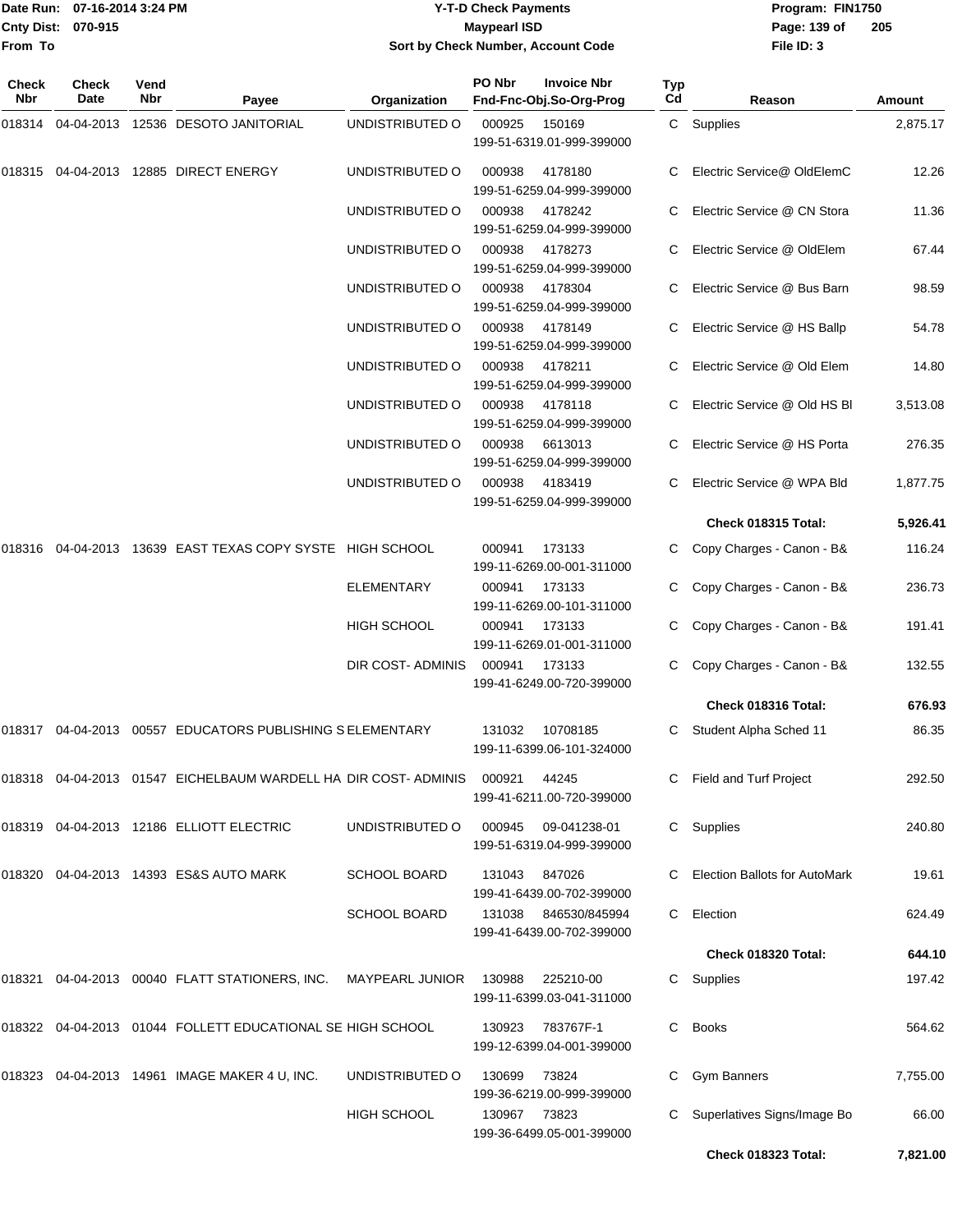| From To      | Date Run: 07-16-2014 3:24 PM<br>Cnty Dist: 070-915 |             |                                                               | Sort by Check Number, Account Code | <b>Y-T-D Check Payments</b><br><b>Maypearl ISD</b> | Program: FIN1750<br>Page: 140 of<br>File ID: 3                    | 205       |                               |          |
|--------------|----------------------------------------------------|-------------|---------------------------------------------------------------|------------------------------------|----------------------------------------------------|-------------------------------------------------------------------|-----------|-------------------------------|----------|
| Check<br>Nbr | Check<br>Date                                      | Vend<br>Nbr | Payee                                                         | Organization                       | PO Nbr                                             | <b>Invoice Nbr</b><br>Fnd-Fnc-Obj.So-Org-Prog                     | Typ<br>Cd | Reason                        | Amount   |
| 018324       | 04-04-2013                                         |             | 15122 JEREMEY JETT                                            | UNDISTRIBUTED O                    | 000935                                             | Whitney                                                           | C.        | MHS Baseball V/SubVar Rid     | 10.00    |
|              |                                                    |             |                                                               | UNDISTRIBUTED O                    | 000935                                             | 199-36-6219.00-999-399000<br>Whitney<br>199-36-6219.00-999-399000 | С         | MHS Baseball V/SubVar         | 95.00    |
|              |                                                    |             |                                                               |                                    |                                                    |                                                                   |           | Check 018324 Total:           | 105.00   |
| 018325       |                                                    |             | 04-04-2013 15377 JOHNNY YGLECIAS                              | UNDISTRIBUTED O                    | 000936                                             | Whitney<br>199-36-6219.00-999-399000                              | С         | MHS Baseball V/SubVar         | 95.00    |
|              |                                                    |             |                                                               | UNDISTRIBUTED O                    | 000936                                             | Whitney<br>199-36-6219.00-999-399000                              |           | MHS Baseball V/SubVar Mil     | 82.14    |
|              |                                                    |             |                                                               |                                    |                                                    |                                                                   |           | Check 018325 Total:           | 177.14   |
| 018326       | 04-04-2013 15242 JOY BUSH                          |             |                                                               | UNDISTRIBUTED O                    | 131055                                             | P.O. 131055<br>199-31-6219.01-999-323000                          |           | SPED Services - LPC           | 1,600.00 |
| 018327       | 04-04-2013                                         |             | 13990 KARL QUEBE                                              | UNDISTRIBUTED O                    | 000931                                             | Grandview<br>199-36-6219.00-999-399000                            | С         | MHS Baseball V/SubVar Rid     | 10.00    |
|              |                                                    |             |                                                               | UNDISTRIBUTED O                    | 000933                                             | Grandview-Rain<br>199-36-6219.00-999-399000                       | С         | <b>MHS Baseball Varsity</b>   | 50.00    |
|              |                                                    |             |                                                               | UNDISTRIBUTED O                    | 000931                                             | Grandview<br>199-36-6219.00-999-399000                            |           | MHS Baseball V/SubVar         | 95.00    |
|              |                                                    |             |                                                               | UNDISTRIBUTED O                    | 000933                                             | Grandview-Rain<br>199-36-6219.00-999-399000                       |           | MHS Baseball Varsity Milea    | 72.15    |
|              |                                                    |             |                                                               |                                    |                                                    |                                                                   |           | Check 018327 Total:           | 227.15   |
| 018328       |                                                    |             | 04-04-2013 15371 KK MUSIC STORE                               | <b>ELEMENTARY</b>                  | 131016                                             | 10145552<br>199-11-6399.01-101-311MEF                             | С         | <b>Beginner Violin</b>        | 89.99    |
| 018329       |                                                    |             | 04-04-2013 00511 SAFARI MONTAGE; SCHLES HIGH SCHOOL           |                                    | 130919                                             | N30372600001&2<br>199-12-6329.00-001-399000                       | С         | <b>Books</b>                  | 434.18   |
| 018330       |                                                    |             | 04-04-2013 01099 MACKIN LIBRARY MEDIA                         | <b>MAYPEARL JUNIOR</b>             | 130768                                             | 348047&350094<br>199-12-6399.05-041-399000                        | С         | <b>Books</b>                  | 1,138.83 |
|              |                                                    |             | 018331 04-04-2013 13079 MAYPEARL BAND BOOSTE HIGH SCHOOL      |                                    | 130962                                             | 3070558/3070866<br>199-11-6399.22-001-311000                      |           | C Supplies                    | 157.44   |
|              | 018332 04-04-2013 00631 MCI                        |             |                                                               | UNDISTRIBUTED O                    | 000919                                             | 08638700105<br>199-51-6259.02-999-399000                          |           | C Long Distance Service       | 156.16   |
|              |                                                    |             | 018333 04-04-2013 15364 MOMETRIX MEDIA LLC                    | <b>MAYPEARL JUNIOR</b>             | 131022                                             | 6510<br>199-11-6399.06-041-324000                                 |           | C STAAR supplies              | 953.44   |
|              |                                                    |             | 018334 04-04-2013 13306 MOUNTAIN PEAK SPECIAL UNDISTRIBUTED O |                                    | 000930                                             | 11-0788-00<br>199-51-6259.79-999-322000                           |           | C Water Service @ Ag Facility | 45.81    |
|              | 018335 04-04-2013 00079 NASCO                      |             |                                                               | <b>HIGH SCHOOL</b>                 | 130961                                             | 298192<br>199-11-6399.00-001-311MEF                               |           | C supplies                    | 480.09   |
|              |                                                    |             | 018336 04-04-2013 00287 OFFICE DEPOT                          | ELEMENTARY                         | 130992                                             | 650241370001<br>199-23-6399.02-101-399000                         |           | C MagnaVisualLusterboard      | 638.99   |
|              |                                                    |             | 018337 04-04-2013 15054 O'REILLY AUTO PARTS                   | UNDISTRIBUTED O                    | 000944                                             | 0645-307262<br>199-34-6311.00-999-399000                          |           | C HeaterHose&HoseClamp        | 27.66    |
|              |                                                    |             |                                                               | UNDISTRIBUTED O                    | 000944                                             | 0645-310235<br>199-34-6311.00-999-399000                          | С         | <b>BrakePads</b>              | 46.99    |
|              |                                                    |             |                                                               |                                    |                                                    |                                                                   |           | Check 018337 Total:           | 74.65    |
|              |                                                    |             | 018338 04-04-2013 14093 PC & MACEXCHANGE                      | <b>ELEMENTARY</b>                  | 131014                                             | 73874<br>199-11-6639.48-101-311000                                |           | C Speakers                    | 328.50   |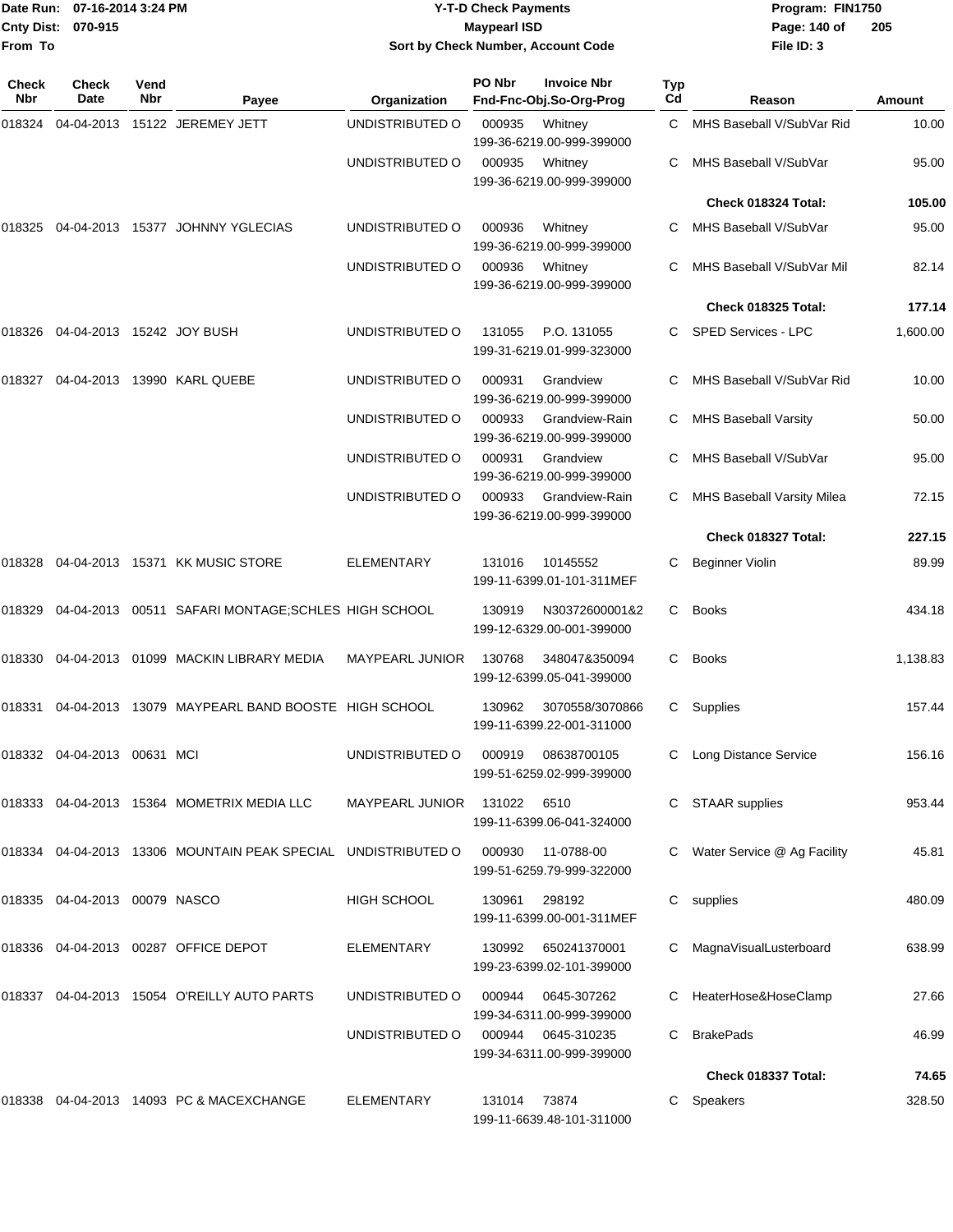|                           | Date Run: 07-16-2014 3:24 PM | <b>Y-T-D Check Payments</b>        | Program: Fl  |
|---------------------------|------------------------------|------------------------------------|--------------|
| <b>Cnty Dist: 070-915</b> |                              | Maypearl ISD                       | Page: 141 of |
| From To                   |                              | Sort by Check Number, Account Code | File ID: 3   |

# **0** Payments **Sort by Check Number, Account Code**

**Date Run: Program: FIN1750 File ID: 3 205**

| Check<br><b>Nbr</b> | <b>Check</b><br>Date              | Vend<br>Nbr | Payee                                                             | Organization        | PO Nbr | <b>Invoice Nbr</b><br>Fnd-Fnc-Obj.So-Org-Prog | Typ<br>Cd | Reason                           | Amount     |
|---------------------|-----------------------------------|-------------|-------------------------------------------------------------------|---------------------|--------|-----------------------------------------------|-----------|----------------------------------|------------|
| 018339              | 04-04-2013                        |             | 00417 QEP PROFESSIONAL BOOK UNDISTRIBUTED O                       |                     | 130777 | 24178<br>199-31-6399.00-999-323000            | C         | EssentialsCross-Batt&Shippi      | 87.30      |
|                     | 018340 04-04-2013 00720 RISO, INC |             |                                                                   | UNDISTRIBUTED O     | 000940 | 5244426<br>199-41-6219.07-999-399000          | С         | RISO Copy Charges                | 3.10       |
| 018341              | 04-04-2013                        |             | 15295 SARAH GLENN                                                 | UNDISTRIBUTED O     | 131040 | P.O. 131040<br>199-11-6219.01-999-323000      | C         | SPED Services - Speech           | 600.00     |
|                     |                                   |             | 018342 04-04-2013 13383 SKYBEAM TEXAS                             | UNDISTRIBUTED O     | 000918 | 813710001004619<br>199-53-6249.04-999-399000  | C         | Internet-04/08/13-05/07/13       | 3,000.00   |
| 018343              |                                   |             | 04-04-2013  00234  SOUTHWEST INTERNATION UNDISTRIBUTED O          |                     | 000923 | 3002238<br>199-34-6219.00-999-399000          | С         | Repair                           | 285.37     |
| 018344              | 04-04-2013                        |             | 15381 SPORTSCAPES CONSTRUC UNDISTRIBUTED O                        |                     | 000943 | -1<br>199-51-6629.01-999-399000               | С         | 1stpaymtTrack&FieldTurfPro       | 308,520.00 |
| 018345              |                                   |             | 04-04-2013 15369 TALK TOOLS LLC                                   | UNDISTRIBUTED O     | 130987 | 17392<br>199-11-6399.00-999-323000            | C         | TalktoolsJawProgram&Shipp        | 300.00     |
| 018346              | 04-04-2013 00784 TASBO            |             |                                                                   | <b>IND COST-ADM</b> | 130945 | 238,517<br>199-41-6499.00-750-399000          | С         | Webinar                          | 70.00      |
| 018347              |                                   |             | 04-04-2013 12471 TEXAS DEPARTMENT OF P ADMINISTRATIVE             |                     | 000920 | CRS-201302-0083<br>199-41-6219.10-701-399000  | С         | Clearinghouse Record Retri       | 1.00       |
| 018348              |                                   |             | 04-04-2013 15211 THOMAS SOUTHALL ELECT UNDISTRIBUTED O            |                     | 000926 | Contractors Inv<br>199-51-6249.00-999-399000  | C         | Labor                            | 300.00     |
| 018349              |                                   |             | 04-04-2013 00479 TRACTOR SUPPLY COMPA HIGH SCHOOL                 |                     | 130860 | 144964<br>199-36-6399.13-001-399000           | С         | Softball                         | 548.39     |
| 018350              | 04-04-2013                        |             | 15360 TRAVIS APEL                                                 | UNDISTRIBUTED O     | 000934 | Grandview-Rain<br>199-36-6219.00-999-399000   | С         | MHS Baseball Varsity Rider       | 10.00      |
|                     |                                   |             |                                                                   | UNDISTRIBUTED O     | 000934 | Grandview-Rain<br>199-36-6219.00-999-399000   | C         | <b>MHS Baseball Varsity</b>      | 50.00      |
|                     |                                   |             |                                                                   |                     |        |                                               |           | Check 018350 Total:              | 60.00      |
| 018351              |                                   |             | 04-04-2013  00253  VERIZON SOUTHWEST                              | UNDISTRIBUTED O     | 000922 | 416580379500217<br>199-51-6259.02-999-399000  | С         | Marquee                          | 112.55     |
|                     |                                   |             | 018352  04-04-2013  00460  VINEYARD'S AUTO SUPPLY UNDISTRIBUTED O |                     | 000928 | D357817<br>199-34-6311.00-999-399000          | C         | Spin-OnFuel, AirFilter-99'Che    | 77.22      |
|                     |                                   |             |                                                                   | UNDISTRIBUTED O     | 000928 | D357696&D357714<br>199-34-6311.00-999-399000  | C         | FuelFilter&Credit for D35771     | 8.60       |
|                     |                                   |             |                                                                   | UNDISTRIBUTED O     | 000928 | D357849<br>199-34-6311.00-999-399000          | C         | Spin-On Hydrauli                 | 9.68       |
|                     |                                   |             |                                                                   | UNDISTRIBUTED O     | 000928 | D357228<br>199-34-6311.00-999-399000          |           | Fuel Filter and Fuel Cartridg    | 36.84      |
|                     |                                   |             |                                                                   | UNDISTRIBUTED O     | 000928 | D357695/D358524<br>199-34-6311.00-999-399000  | C         | Supplies & Credit for D3585      | 253.03     |
|                     |                                   |             |                                                                   | UNDISTRIBUTED O     | 000928 | D358742<br>199-34-6311.00-999-399000          | C         | CoolingSystem&Testers-99         | 128.34     |
|                     |                                   |             |                                                                   | UNDISTRIBUTED O     | 000928 | D357055<br>199-34-6311.00-999-399000          |           | OllFilter, FuelCartridge, Oil, A | 314.44     |
|                     |                                   |             |                                                                   | UNDISTRIBUTED O     | 000928 | D357767<br>199-34-6311.00-999-399000          | С         | Battery, Battery Core, Spin-on   | 367.74     |
|                     |                                   |             |                                                                   | UNDISTRIBUTED O     | 000928 | D358517<br>199-34-6311.00-999-399000          |           | CommericalBatteries&Cores        | 431.80     |
|                     |                                   |             |                                                                   | UNDISTRIBUTED O     | 000928 | D357227<br>199-34-6311.00-999-399000          | C         | <b>Fuel Filter</b>               | 254.80     |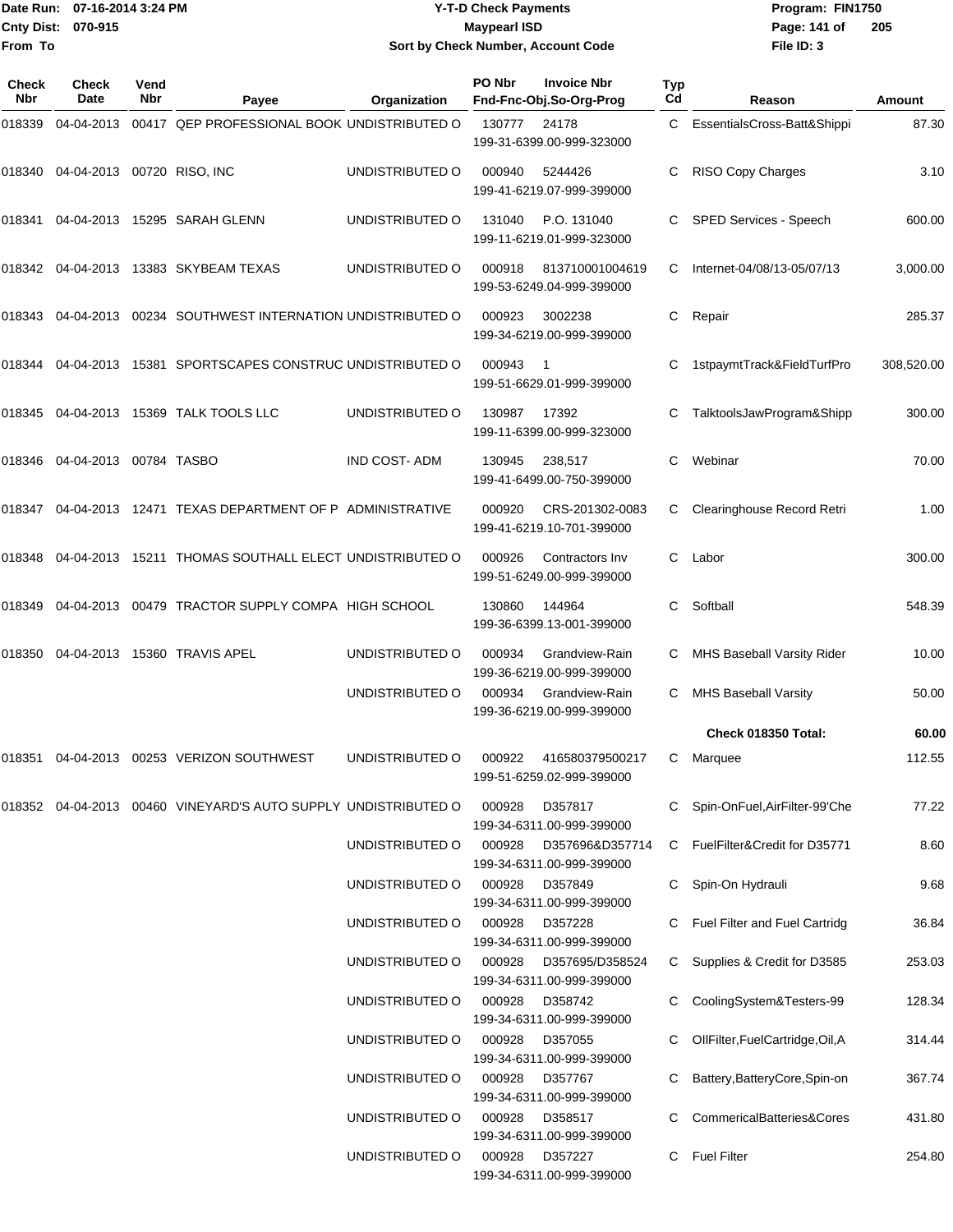|                            | Date Run: 07-16-2014 3:24 PM   |                    |                                                                | <b>Y-T-D Check Payments</b> | Program: FIN1750    |                                                |           |                               |          |  |
|----------------------------|--------------------------------|--------------------|----------------------------------------------------------------|-----------------------------|---------------------|------------------------------------------------|-----------|-------------------------------|----------|--|
| <b>Cnty Dist:</b>          | 070-915                        |                    |                                                                |                             | <b>Maypearl ISD</b> |                                                |           | Page: 142 of                  | 205      |  |
| From To                    |                                |                    |                                                                |                             |                     | Sort by Check Number, Account Code             |           | File ID: 3                    |          |  |
| <b>Check</b><br><b>Nbr</b> | <b>Check</b><br>Date           | Vend<br><b>Nbr</b> | Payee                                                          | Organization                | PO Nbr              | <b>Invoice Nbr</b><br>Fnd-Fnc-Obj.So-Org-Prog  | Typ<br>Cd | Reason                        | Amount   |  |
|                            |                                |                    |                                                                | UNDISTRIBUTED O             | 000928              | D357837<br>199-34-6311.00-999-399000           | C         | Supplies                      | 284.94   |  |
|                            |                                |                    |                                                                |                             |                     |                                                |           | Check 018352 Total:           | 2,167.43 |  |
| 018353                     |                                |                    | 04-11-2013 12783 AMANDA STINSON                                | ELEMENTARY                  | 131100              | 3 Receipts<br>199-31-6339.00-101-399000        | C         | <b>STARR</b> supplies         | 50.68    |  |
| 018354                     |                                |                    | 04-11-2013  15158  ATHLETES WORLD, INC.                        | <b>HIGH SCHOOL</b>          | 130911              | BBK004313-BK03<br>199-36-6399.11-001-399000    | C         | <b>Girls Travel Wear</b>      | 880.00   |  |
|                            |                                |                    |                                                                | <b>HIGH SCHOOL</b>          | 130911              | BBK004313-BK03<br>199-36-6399.11-001-399VOL    | C.        | <b>Girls Travel Wear</b>      | 245.00   |  |
|                            |                                |                    |                                                                |                             |                     |                                                |           | Check 018354 Total:           | 1,125.00 |  |
| 018355                     |                                |                    | 04-11-2013 15365 BWI COMPANIES, INC                            | UNDISTRIBUTED O             | 130970              | 11733591<br>199-51-6319.03-999-399000          | C         | Fertilizer for City Ball Park | 1,384.00 |  |
|                            |                                |                    |                                                                | UNDISTRIBUTED O             | 131106              | 11785556<br>199-51-6319.03-999-399000          | C         | 25-0-10&PanamBermuda          | 542.28   |  |
|                            |                                |                    |                                                                |                             |                     |                                                |           | Check 018355 Total:           | 1,926.28 |  |
| 018356                     | 04-11-2013 12513 CAMT          |                    |                                                                | <b>HIGH SCHOOL</b>          | 130881              | P.O. 130881<br>255-11-6419.00-001-324000       | C         | <b>Math Conference</b>        | 435.00   |  |
|                            |                                |                    |                                                                | <b>MAYPEARL JUNIOR</b>      | 130888              | P.O. 130888<br>255-11-6419.00-041-324000       | C         | CAMT/Workshop                 | 580.00   |  |
|                            |                                |                    |                                                                |                             |                     |                                                |           | Check 018356 Total:           | 1,015.00 |  |
| 018357                     |                                |                    | 04-11-2013 01106 CAROLE UPCHURCH                               | UNDISTRIBUTED O             | 131117              | P.O. 131117<br>199-53-6411.00-999-399000       | C         | travel reimbursement          | 53.00    |  |
| 018358                     |                                |                    | 04-11-2013  00217  CITY OF MAYPEARL                            | UNDISTRIBUTED O             | 000949              | 00000665<br>199-51-6259.01-999-399000          | С         | Water@Sports Complex          | 611.95   |  |
| 018359                     |                                |                    | 04-11-2013 12007 COMMUNICATION CONCEP UNDISTRIBUTED O          |                             | 131122              | W12413<br>199-51-6249.02-999-399000            | C         | <b>Bells Schedules</b>        | 190.00   |  |
|                            |                                |                    | 018360 04-11-2013 15291 DALAINE FLETCHER                       | UNDISTRIBUTED O             | 131085              | P.O. 131085<br>199-31-6219.04-999-323000       |           | C SPED Services OT            | 875.00   |  |
|                            |                                |                    | 018361 04-11-2013 00031 DE SOTO JANITORIAL SUPP ELEMENTARY     |                             | 131068              | 150436<br>199-11-6399.00-101-311PTO            |           | Gray Waste Basket             | 260.00   |  |
|                            |                                |                    |                                                                | UNDISTRIBUTED O             | 000953              | 150433<br>199-51-6319.01-999-399000            |           | C Supplies                    | 2,038.77 |  |
|                            |                                |                    |                                                                |                             |                     |                                                |           | Check 018361 Total:           | 2,298.77 |  |
|                            |                                |                    | 018362 04-11-2013 00445 EAI EDUCATION                          | MAYPEARL JUNIOR             | 130994              | <b>INV0599866</b><br>199-11-6399.03-041-311000 |           | C Supplies                    | 90.91    |  |
|                            |                                |                    | 018363 04-11-2013 13639 EAST TEXAS COPY SYSTE HIGH SCHOOL      |                             | 000955              | 175494<br>199-11-6269.00-001-311000            |           | C Copy Charges                | 503.77   |  |
|                            |                                |                    |                                                                | <b>ELEMENTARY</b>           | 000955              | 175494<br>199-11-6269.00-101-311000            |           | C Copy Charges                | 812.58   |  |
|                            |                                |                    |                                                                | HIGH SCHOOL                 | 000955              | 175494<br>199-11-6269.01-001-311000            |           | C Copy Charges                | 391.39   |  |
|                            |                                |                    |                                                                |                             |                     |                                                |           | Check 018363 Total:           | 1,707.74 |  |
|                            | 018364 04-11-2013 12474 ENVIVA |                    |                                                                | UNDISTRIBUTED O             | 000950              | 25201<br>199-34-6219.01-999-399000             | C.        | <b>DOT Testing</b>            | 63.00    |  |
|                            |                                |                    | 018365 04-11-2013 14295 FRONTLINE PLACEMENT TE UNDISTRIBUTED O |                             | 000952              | <b>INVUS17512</b>                              |           | C Veritime Monthly Fee - Marc | 198.00   |  |

199-11-6399.45-999-399000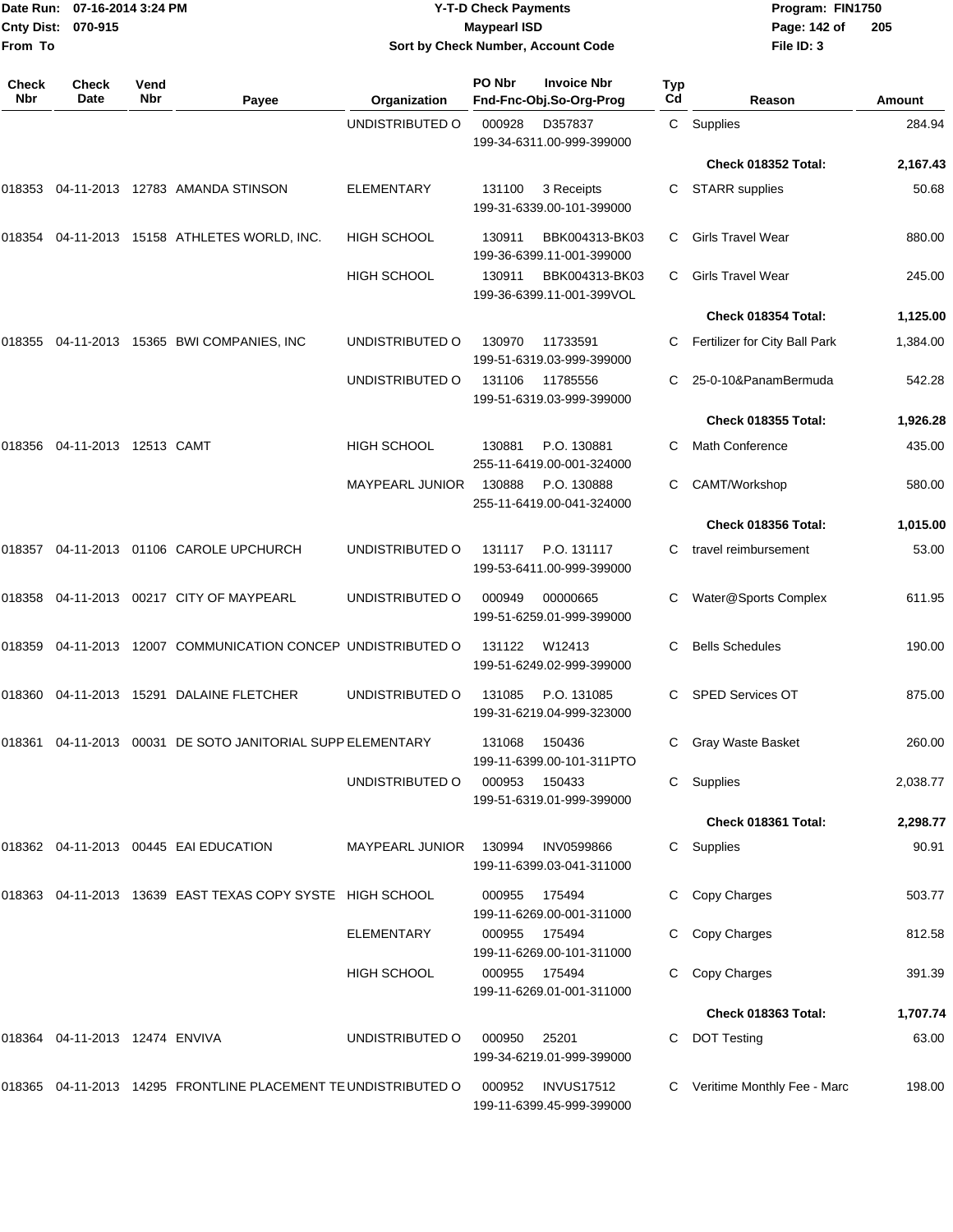#### Date Run: 07-16-2014 3:24 PM **Program:** FIN1750 **Cnty Dist:** 070-915 **Page: 143 of** Maypearl ISD **Contract ISD Y-T-D Check Payments 070-915 Maypearl ISD Sort by Check Number, Account Code**

| Check<br>Nbr | <b>Check</b><br>Date           | Vend<br><b>Nbr</b> | Payee                                                       | Organization           | PO Nbr | <b>Invoice Nbr</b><br>Fnd-Fnc-Obj.So-Org-Prog                                | Typ<br>Cd | Reason                        | Amount   |
|--------------|--------------------------------|--------------------|-------------------------------------------------------------|------------------------|--------|------------------------------------------------------------------------------|-----------|-------------------------------|----------|
| 018366       | 04-11-2013                     |                    | 00339 GODLEY ISD                                            | <b>HIGH SCHOOL</b>     | 131121 | P.O. 131121<br>199-11-6399.27-001-311000                                     |           | C Fees for Prose Regional     | 14.00    |
|              |                                |                    | 018367 04-11-2013 15383 GRAYSON COUNTY COLLE HIGH SCHOOL    |                        | 131086 | 1260<br>199-11-6411.04-001-322000                                            | С         | Workshop                      | 200.00   |
| 018368       |                                |                    | 04-11-2013 14120 HARRIS COMPUTER SYSTE DISTRICT WIDE        |                        | 000946 | XT00078085<br>240-00-5749.00-000-300000                                      | C         | EZSchoolPay Fees 03/01-03     | 63.75    |
| 018369       | 04-11-2013 00243 HILCO         |                    |                                                             | UNDISTRIBUTED O        | 000961 | 4705273700<br>199-51-6259.04-999-399000                                      |           | Electric @ Fuel Tank          | 32.81    |
|              |                                |                    |                                                             | UNDISTRIBUTED O        | 000961 | 4706839800<br>199-51-6259.04-999-399000                                      | C         | Electric @ Marquee            | 58.81    |
|              |                                |                    |                                                             | UNDISTRIBUTED O        | 000961 | 4705171500<br>199-51-6259.04-999-399000                                      |           | Electric @ Security Light     | 31.82    |
|              |                                |                    |                                                             | UNDISTRIBUTED O        | 000961 | 4602266500<br>199-51-6259.04-999-399000                                      |           | Electric @ Ahtletic Facility  | 431.16   |
|              |                                |                    |                                                             | UNDISTRIBUTED O        | 000961 | 4602563301<br>199-51-6259.04-999-399000                                      |           | Electric @ High School        | 2,077.51 |
|              |                                |                    |                                                             | UNDISTRIBUTED O        | 000961 | 4706312901<br>199-51-6259.04-999-399000                                      | C         | Electric @ LSK                | 2,708.62 |
|              |                                |                    |                                                             | UNDISTRIBUTED O        | 000961 | 4705335301<br>199-51-6259.04-999-399000                                      | C         | Electric @ MMS                | 2,544.72 |
|              |                                |                    |                                                             | UNDISTRIBUTED O        | 000961 | 4706783900<br>199-51-6259.78-999-322000                                      | C         | Electric @ AG Facility        | 1,028.15 |
|              |                                |                    |                                                             |                        |        |                                                                              |           | Check 018369 Total:           | 8,913.60 |
|              |                                |                    | 018370 04-11-2013 14405 HOLIDAY INN EXPRESS                 | <b>HIGH SCHOOL</b>     | 131110 | P.O. 131110<br>199-36-6499.05-001-399000                                     | C         | Rooms Regional Golf           | 558.54   |
|              |                                |                    | 018371 04-11-2013 15159 HOLIDAY INN GLEN ROSE               | <b>HIGH SCHOOL</b>     | 131046 | P.O. 131046<br>199-36-6499.05-001-399000                                     | C         | <b>Tennis Regional Rooms</b>  | 173.34   |
|              |                                |                    | 018372 04-11-2013 15385 JUSTIN STINSON                      | <b>DISTRICT WIDE</b>   | 000963 | KeyReturned<br>199-00-5749.00-000-300000                                     | C.        | Gym Key Deposit               | 50.00    |
|              |                                |                    | 018373  04-11-2013  15371  KK MUSIC STORE                   | <b>ELEMENTARY</b>      | 130981 | 10145500<br>199-11-6399.01-101-311MEF                                        | С         | Violins, Violas, Cellos       | 2,370.00 |
|              |                                |                    | 018374 04-11-2013 15387 KNIGHTS INN STEPHENVILL HIGH SCHOOL |                        |        | 131114 P.O. 131114<br>199-36-6499.05-001-399000                              |           | Regional Track Rooms          | 898.80   |
|              |                                |                    | 018375 04-11-2013 14122 LAURI ANN SPRADLING                 | <b>MAYPEARL JUNIOR</b> | 130955 | P.O. 130955<br>199-23-6411.04-041-399000                                     |           | Workshop travel               | 64.80    |
|              |                                |                    | 018376  04-11-2013  13247  LEGAL DIGEST                     | <b>HIGH SCHOOL</b>     | 131105 | P.O. 131105                                                                  |           | Summer Workshop               | 185.00   |
|              |                                |                    |                                                             | <b>HIGH SCHOOL</b>     |        | 199-23-6411.03-001-399000<br>131128 P.O. 131128<br>255-11-6419.00-001-324000 | C         | Workshop                      | 165.00   |
|              |                                |                    |                                                             |                        |        |                                                                              |           | Check 018376 Total:           | 350.00   |
|              |                                |                    | 018377 04-11-2013 01790 LEGENDS COUNTRY CLUB HIGH SCHOOL    |                        | 131111 | P.O. 131111<br>199-36-6499.01-001-399000                                     |           | <b>Regional Golf Practice</b> | 242.50   |
|              |                                |                    | 018378 04-11-2013 00067 LEIGHANNE MCALISTER                 | DIR COST-ADMINIS       | 131125 | P.O. 131125<br>199-41-6411.01-720-399000                                     |           | Mileage Reimbursement         | 74.79    |
|              | 018379 04-11-2013 15098 LOWE'S |                    |                                                             | UNDISTRIBUTED O        | 000956 | 2010442<br>199-51-6319.02-999-399000                                         | C         | Supplies                      | 89.03    |
|              |                                |                    |                                                             | UNDISTRIBUTED O        | 000956 | 2773208<br>199-51-6319.02-999-399000                                         | C         | Supplies                      | 409.23   |
|              |                                |                    |                                                             | UNDISTRIBUTED O        | 000956 | 2200827<br>199-51-6319.02-999-399000                                         | C         | Supplies                      | 205.99   |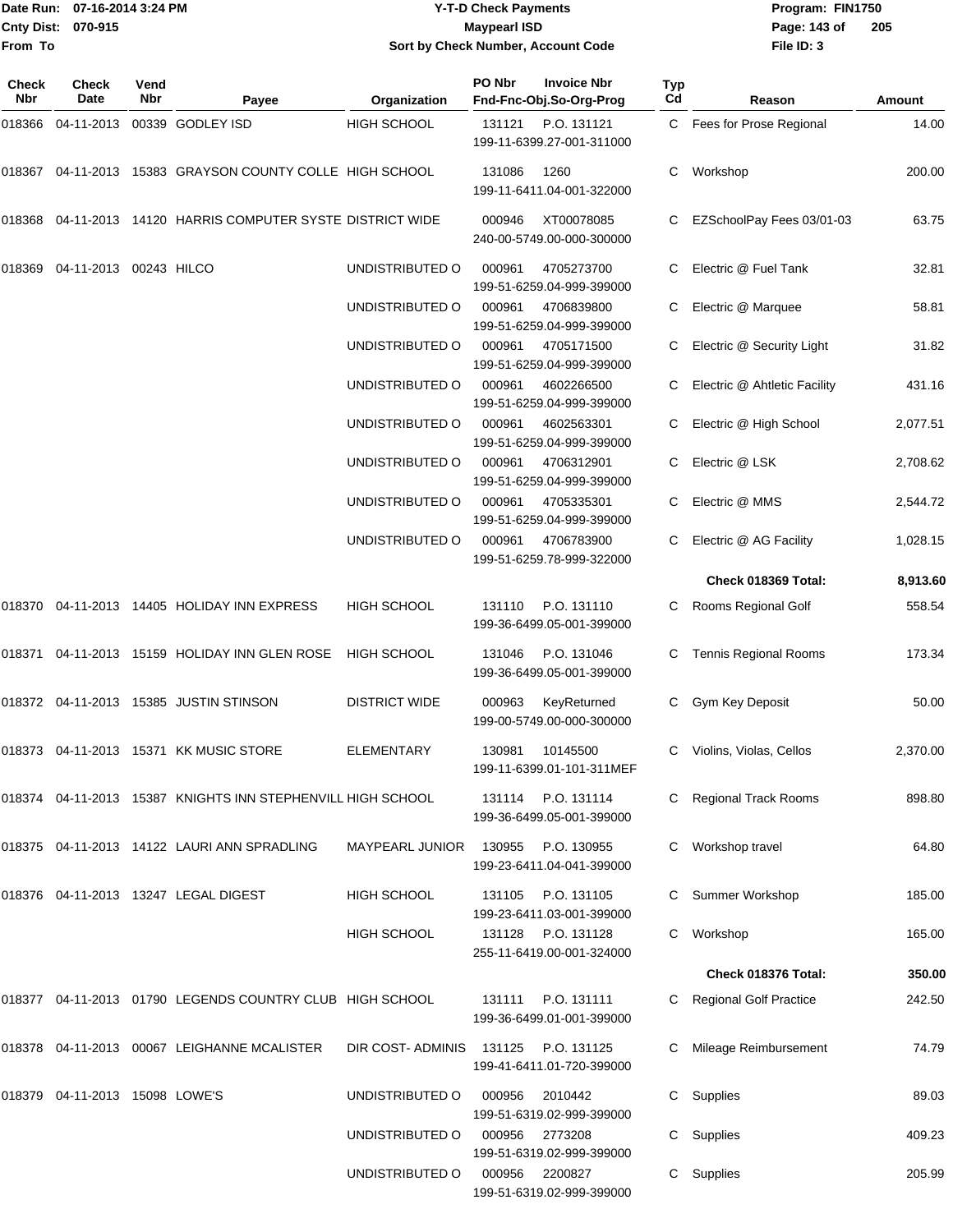| Date Run: 07-16-2014 3:24 PM<br>Cnty Dist:<br>070-915<br>From To |                                       |             |                                                                | <b>Y-T-D Check Payments</b><br><b>Maypearl ISD</b><br>Sort by Check Number, Account Code | Program: FIN1750<br>Page: 144 of<br>205<br>File ID: 3 |                                                                  |           |                                          |                         |
|------------------------------------------------------------------|---------------------------------------|-------------|----------------------------------------------------------------|------------------------------------------------------------------------------------------|-------------------------------------------------------|------------------------------------------------------------------|-----------|------------------------------------------|-------------------------|
| <b>Check</b><br>Nbr                                              | <b>Check</b><br>Date                  | Vend<br>Nbr |                                                                |                                                                                          | PO Nbr                                                | <b>Invoice Nbr</b>                                               | Typ<br>Cd |                                          |                         |
|                                                                  |                                       |             | Payee                                                          | Organization<br>UNDISTRIBUTED O                                                          | 000956                                                | Fnd-Fnc-Obj.So-Org-Prog<br>88074556<br>199-51-6319.04-999-399000 | C         | Reason<br><b>Construction Special Ed</b> | <b>Amount</b><br>264.39 |
|                                                                  |                                       |             |                                                                |                                                                                          |                                                       |                                                                  |           | Check 018379 Total:                      | 968.64                  |
| 018380                                                           |                                       |             | 04-11-2013 12559 MENTORING MINDS                               | <b>ELEMENTARY</b>                                                                        | 131047                                                | 148669<br>199-11-6399.04-101-311000                              | C.        | Flip Chart - STAAR                       | 125.00                  |
|                                                                  |                                       |             |                                                                | <b>ELEMENTARY</b>                                                                        | 131047                                                | 148669<br>199-11-6399.17-101-311000                              | С         | Flip Chart - STAAR                       | 150.00                  |
|                                                                  |                                       |             |                                                                | <b>ELEMENTARY</b>                                                                        | 131047                                                | 148669<br>199-11-6399.23-101-325000                              | С         | Flip Chart - STAAR                       | 199.21                  |
|                                                                  |                                       |             |                                                                |                                                                                          |                                                       |                                                                  |           | Check 018380 Total:                      | 474.21                  |
| 018381                                                           | 04-11-2013 00079 NASCO                |             |                                                                | <b>MAYPEARL JUNIOR</b>                                                                   | 130999                                                | 307058<br>199-11-6399.03-041-311000                              | С         | <b>Math Supplies</b>                     | 197.73                  |
|                                                                  |                                       |             | 018382  04-11-2013  00386  NATIONAL HONOR SOCIET HIGH SCHOOL   |                                                                                          | 131083                                                | P.O. 131083<br>199-36-6399.12-001-399000                         | C.        | Dues                                     | 85.00                   |
|                                                                  |                                       |             |                                                                | <b>MAYPEARL JUNIOR</b>                                                                   | 130979                                                | P.O. 130979<br>255-11-6419.00-041-324000                         | C.        | Workshop                                 | 150.00                  |
| 018384                                                           |                                       |             | 04-11-2013 00287 OFFICE DEPOT                                  | <b>ELEMENTARY</b>                                                                        | 131017                                                | 651062212001<br>199-11-6399.11-101-311000                        | С         | Magnetic Label Roll                      | 106.99                  |
|                                                                  |                                       |             |                                                                | <b>ADMINISTRATIVE</b>                                                                    | 131035                                                | 651003871001<br>199-41-6399.01-701-399000                        | C.        | Supplies                                 | 168.84                  |
|                                                                  |                                       |             |                                                                |                                                                                          |                                                       |                                                                  |           | Check 018384 Total:                      | 275.83                  |
|                                                                  |                                       |             | 018385  04-11-2013  14093  PC & MACEXCHANGE                    | <b>MAYPEARL JUNIOR</b>                                                                   | 131089                                                | 74210<br>199-53-6249.00-041-399000                               | С         | Ipad Cases                               | 60.00                   |
|                                                                  |                                       |             | 018386  04-11-2013  00401  POSITIVE PROMOTIONS                 | <b>MAYPEARL JUNIOR</b>                                                                   | 130920                                                | 04673367<br>199-11-6399.25-041-311000                            | С         | <b>MMS Awards</b>                        | 58.95                   |
|                                                                  |                                       |             | 018387 04-11-2013 00367   PROMAXIMA MANUFACTUR_UNDISTRIBUTED O |                                                                                          | 131044                                                | 0061684-IN<br>199-36-6399.03-999-399GHS                          | С         | Girls Athletic Training                  | 110.00                  |
|                                                                  |                                       |             | 018388  04-11-2013  15299  RB DESIGN                           | UNDISTRIBUTED O                                                                          | 000962                                                | 1978<br>199-34-6311.00-999-399000                                |           | C Decals-Special Services Van            | 1,040.00                |
|                                                                  |                                       |             |                                                                | UNDISTRIBUTED O                                                                          | 000962                                                | 2036<br>199-51-6319.02-999-399000                                | C.        | <b>Employee Uniforms</b>                 | 810.12                  |
|                                                                  |                                       |             |                                                                |                                                                                          |                                                       |                                                                  |           | Check 018388 Total:                      | 1,850.12                |
|                                                                  |                                       |             | 018389  04-11-2013  01291  REGION 7 UIL MUSIC                  | HIGH SCHOOL                                                                              | 131087                                                | P.O. 131087<br>199-11-6499.29-001-311000                         |           | C School Fee                             | 280.00                  |
|                                                                  |                                       |             | 018390 04-11-2013 00316 SCHOOL SPECIALTY INC.                  | ELEMENTARY                                                                               | 131063                                                | 208110103477<br>199-11-6399.00-101-311PTO                        |           | Dry Erase Bd Plain/Ruled                 | 259.17                  |
|                                                                  |                                       |             | 018391  04-11-2013  15292  SHANNON SAMPLES                     | UNDISTRIBUTED O                                                                          | 131084                                                | P.O. 131084<br>199-31-6219.04-999-323000                         |           | C SPED Services OT Sub                   | 800.00                  |
|                                                                  |                                       |             | 018392 04-11-2013 15384 STACEY DUNN                            | HIGH SCHOOL                                                                              | 131102 1                                              | 199-11-6219.00-001-311000                                        | C         | <b>Band Clinician</b>                    | 150.00                  |
|                                                                  |                                       |             | 018393  04-11-2013  00909  SUSAN KEARBEY                       | <b>ELEMENTARY</b>                                                                        | 131054                                                | 1127649<br>199-11-6399.21-101-311000                             | C.        | <b>Reimbursement for Awards</b>          | 156.33                  |
|                                                                  | 018394    04-11-2013    00975    TABC |             |                                                                | HIGH SCHOOL                                                                              | 131116                                                | P.O. 131116<br>199-36-6499.05-001-399000                         |           | C TABCMembershipFees&Clin                | 85.00                   |

018395 04-11-2013 00784 TASBO UNDISTRIBUTED O 130977 239348 C Pre-Recorded Webinar 70.00

199-53-6411.02-999-399000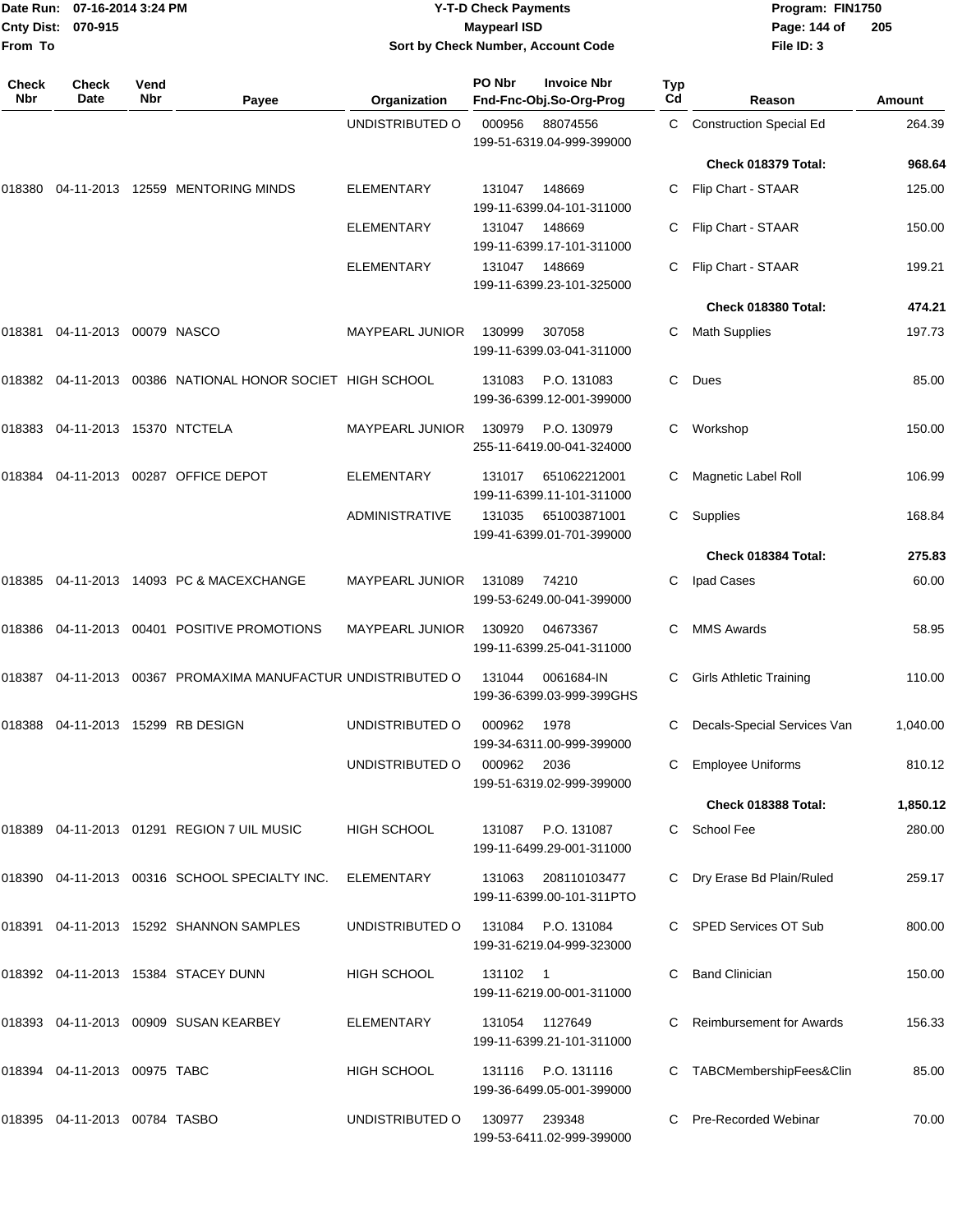|              | Date Run: 07-16-2014 3:24 PM<br>070-915<br><b>Cnty Dist:</b> |             |                                                             |                                        | <b>Y-T-D Check Payments</b><br><b>Maypearl ISD</b> | Program: FIN1750<br>Page: 145 of<br>205                 |                  |                                                               |                 |
|--------------|--------------------------------------------------------------|-------------|-------------------------------------------------------------|----------------------------------------|----------------------------------------------------|---------------------------------------------------------|------------------|---------------------------------------------------------------|-----------------|
| From To      |                                                              |             |                                                             |                                        |                                                    | Sort by Check Number, Account Code                      |                  | File ID: 3                                                    |                 |
| Check<br>Nbr | Check<br>Date                                                | Vend<br>Nbr | Payee                                                       | Organization                           | PO Nbr                                             | <b>Invoice Nbr</b><br>Fnd-Fnc-Obj.So-Org-Prog           | <b>Typ</b><br>Cd | Reason                                                        | Amount          |
| 018396       | 04-11-2013                                                   |             | 00218 THE COWBOY BANK OF TE HIGH SCHOOL                     |                                        | 131126                                             | P.O. 131126<br>199-36-6499.05-001-399000                | C.               | <b>Golf Meals Regionals</b>                                   | 224.00          |
|              |                                                              |             | 018397  04-11-2013  15301  THOMAS PIEPER                    | <b>DISTRICT WIDE</b>                   | 000964                                             | <b>Key Returned</b><br>199-00-5749.00-000-300000        | С                | Gym Key Deposit                                               | 50.00           |
| 018398       |                                                              |             | 04-11-2013 01049 THYSSENKRUPP ELEVATO UNDISTRIBUTED O       |                                        | 000947                                             | 3000478451<br>199-51-6319.02-999-399000                 | С                | <b>HS Elevator Maintenance</b>                                | 289.50          |
|              |                                                              |             |                                                             | UNDISTRIBUTED O                        | 000947                                             | 3000478452<br>199-51-6319.02-999-399000                 | C                | <b>LSK Elevator Maintenance</b>                               | 289.50          |
|              |                                                              |             |                                                             |                                        |                                                    |                                                         |                  | Check 018398 Total:                                           | 579.00          |
| 018399       |                                                              |             | 04-11-2013 13035 TRACY SHEFFER                              | <b>MAYPEARL JUNIOR</b>                 | 131094                                             | 12775<br>199-11-6399.09-041-311000                      | C                | Science Reimbursement                                         | 27.00           |
|              |                                                              |             |                                                             | <b>MAYPEARL JUNIOR</b>                 | 131092                                             | 424847<br>199-11-6399.09-041-311000                     |                  | Science Reimbursement                                         | 40.00           |
|              |                                                              |             |                                                             | <b>MAYPEARL JUNIOR</b>                 | 131093                                             | 309300156239<br>199-11-6399.09-041-311000               |                  | <b>Science Reimbursement</b>                                  | 21.84           |
|              |                                                              |             |                                                             |                                        |                                                    |                                                         |                  | Check 018399 Total:                                           | 88.84           |
| 018400       |                                                              |             | 04-11-2013  14289  TRUDIE HEAD                              | UNDISTRIBUTED O                        | 131104                                             | P.O. 131104<br>224-11-6219.00-999-323000                | C                | <b>SPED Services Reading</b>                                  | 2,777.74        |
| 018401       |                                                              |             | 04-11-2013  00253  VERIZON SOUTHWEST                        | UNDISTRIBUTED O                        | 000951                                             | 416580372500039<br>199-51-6259.02-999-399000            | C                | <b>Telephone Services</b>                                     | 804.46          |
|              |                                                              |             | 018402  04-11-2013  01145  WELDERS WAREHOUSE CO HIGH SCHOOL |                                        | 130892                                             | 556385<br>199-11-6399.09-001-322000                     | С                | Supplies                                                      | 242.50          |
|              |                                                              |             |                                                             | UNDISTRIBUTED O                        | 000954                                             | 19394<br>199-51-6319.02-999-399000                      | С                | Tank Rental 02/01/13-02/28/                                   | 76.00           |
|              |                                                              |             |                                                             |                                        |                                                    |                                                         |                  | Check 018402 Total:                                           | 318.50          |
| 018403       |                                                              |             | 04-18-2013 15074 ABIBOW RECYCLING LLC                       | UNDISTRIBUTED O                        | 000967                                             | 313-1074819<br>199-51-6259.03-999-399000                |                  | Recycling Dumpster Fees @                                     | 20.05           |
|              |                                                              |             |                                                             | UNDISTRIBUTED O                        | 000967                                             | 313-1074819<br>199-51-6259.03-999-399000                |                  | C Recycling Dumpster Fees @                                   | 42.30           |
|              |                                                              |             |                                                             | UNDISTRIBUTED O<br>UNDISTRIBUTED O     | 000967<br>000967                                   | 313-1074819<br>199-51-6259.03-999-399000<br>313-1074819 | C.               | Recycling Dumpster Fees @<br>Recycling Dumpster Fees @        | 15.37<br>22.85  |
|              |                                                              |             |                                                             | UNDISTRIBUTED O                        | 000967                                             | 199-51-6259.03-999-399000<br>313-1074819                |                  | Recycling Dumpster Fees @                                     | 57.98           |
|              |                                                              |             |                                                             |                                        |                                                    | 199-51-6259.03-999-399000                               |                  |                                                               |                 |
|              |                                                              |             |                                                             |                                        |                                                    |                                                         |                  | Check 018403 Total:                                           | 158.55          |
| 018404       |                                                              |             | 04-18-2013 12211 ADVANCE PIERRE FOODS                       | <b>MAYPEARL JUNIOR</b>                 | 000988                                             | 1181446<br>240-35-6341.00-041-399000                    | C.               | <b>Campus Beef Products</b>                                   | 93.20           |
|              |                                                              |             |                                                             | MAYPEARL JUNIOR                        | 000977                                             | 1218617<br>240-35-6341.00-041-399000                    | С                | <b>Campus Beef Commodities</b>                                | 284.00          |
|              |                                                              |             |                                                             | MAYPEARL JUNIOR                        | 000989                                             | 1207906<br>240-35-6341.00-041-399000                    |                  | <b>Campus Beef Products</b>                                   | 505.17          |
|              |                                                              |             |                                                             | <b>ELEMENTARY</b><br><b>ELEMENTARY</b> | 000988<br>000977                                   | 1181446<br>240-35-6341.00-101-399000<br>1218617         |                  | <b>Campus Beef Products</b><br><b>Campus Beef Commodities</b> | 93.20<br>284.00 |
|              |                                                              |             |                                                             | <b>ELEMENTARY</b>                      | 000989                                             | 240-35-6341.00-101-399000<br>1207906                    |                  | <b>Campus Beef Products</b>                                   | 505.17          |
|              |                                                              |             |                                                             | <b>HIGH SCHOOL</b>                     | 000988                                             | 240-35-6341.00-101-399000<br>1181446                    | С                | <b>Campus Beef Products</b>                                   | 93.20           |
|              |                                                              |             |                                                             | HIGH SCHOOL                            | 000989                                             | 240-35-6341.01-001-399000<br>1207906                    |                  | C Campus Beef Products                                        | 505.18          |

240-35-6341.01-001-399000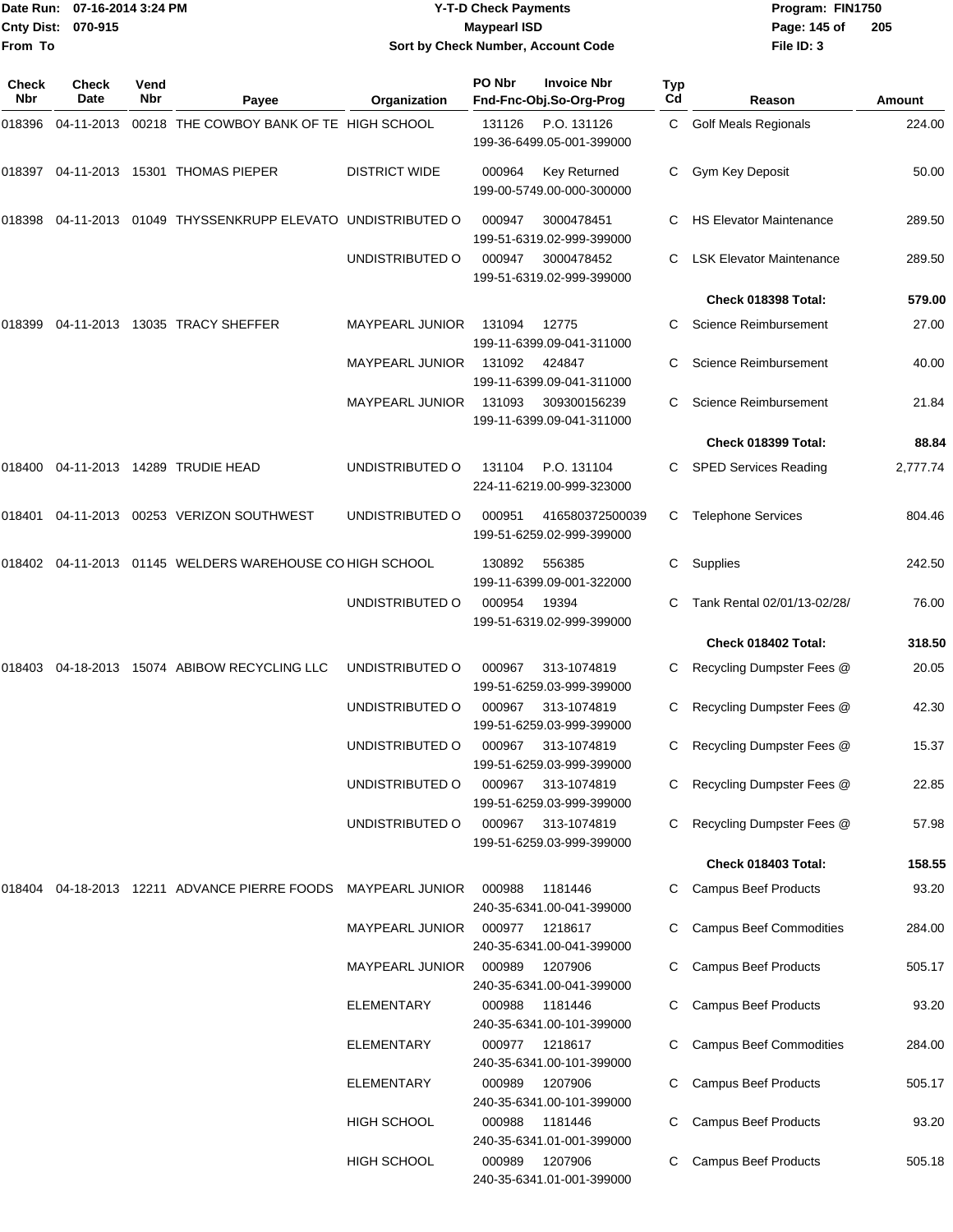|                     | Date Run: 07-16-2014 3:24 PM |             |                                                               |                        | <b>Y-T-D Check Payments</b> |                                               |           | Program: FIN1750                  |               |
|---------------------|------------------------------|-------------|---------------------------------------------------------------|------------------------|-----------------------------|-----------------------------------------------|-----------|-----------------------------------|---------------|
| <b>Cnty Dist:</b>   | 070-915                      |             |                                                               |                        | <b>Maypearl ISD</b>         |                                               |           | Page: 146 of                      | 205           |
| From To             |                              |             |                                                               |                        |                             | Sort by Check Number, Account Code            |           | File ID: 3                        |               |
| <b>Check</b><br>Nbr | Check<br>Date                | Vend<br>Nbr | Payee                                                         | Organization           | PO Nbr                      | <b>Invoice Nbr</b><br>Fnd-Fnc-Obj.So-Org-Prog | Typ<br>Cd | Reason                            | <b>Amount</b> |
|                     |                              |             |                                                               | <b>HIGH SCHOOL</b>     | 000977                      | 1218617<br>240-35-6341.01-001-399000          | С         | <b>Campus Beef Commodities</b>    | 286.80        |
|                     |                              |             |                                                               |                        |                             |                                               |           | Check 018404 Total:               | 2,649.92      |
| 018405              |                              |             | 04-18-2013 01256 AT&T MOBILITY                                | UNDISTRIBUTED O        | 000966                      | 824711164X<br>199-52-6259.00-999-399000       | C.        | <b>Bus Cell Phone Service</b>     | 124.58        |
| 018406              |                              |             | 04-18-2013  00901  AVENUE FUEL DISTRIBUTO UNDISTRIBUTED O     |                        | 000970                      | 51848<br>199-34-6311.01-999-399000            | C.        | 933 gallons LS Diesel             | 3,171.27      |
| 018407              |                              |             | 04-18-2013 12477 BIRD'S RADIATOR                              | UNDISTRIBUTED O        | 000993                      | 39609<br>199-51-6639.00-999-399000            | С         | <b>Stick Hose</b>                 | 99.84         |
|                     |                              |             |                                                               | UNDISTRIBUTED O        | 000993                      | 39609<br>199-51-6639.00-999-399000            |           | TAKEN OUT OF WRONG A              | -99.84        |
|                     |                              |             |                                                               |                        |                             |                                               |           | Check 018407 Total:               | .00           |
| 018408              |                              |             | 04-18-2013 00593 BLUE BELL CREAMERIES                         | <b>MAYPEARL JUNIOR</b> | 000978                      | Misc. Invoices<br>240-35-6341.00-041-399000   |           | Campus Ice Cream                  | 367.44        |
|                     |                              |             |                                                               | <b>HIGH SCHOOL</b>     | 000978                      | Misc. Invoices<br>240-35-6341.01-001-399000   | C.        | Campus Ice Cream                  | 122.64        |
|                     |                              |             |                                                               |                        |                             |                                               |           | Check 018408 Total:               | 490.08        |
| 018409              |                              |             | 04-18-2013 00956 BORDENS, INC.                                | MAYPEARL JUNIOR        | 000979                      | 823440<br>240-35-6341.00-041-399000           | С         | Campus Milk Items                 | 805.29        |
|                     |                              |             |                                                               | ELEMENTARY             | 000979                      | 823440<br>240-35-6341.00-101-399000           | С         | Campus Milk Items                 | 1,351.33      |
|                     |                              |             |                                                               | <b>HIGH SCHOOL</b>     | 000979                      | 823440<br>240-35-6341.01-001-399000           |           | Campus Milk Items                 | 518.08        |
|                     |                              |             |                                                               |                        |                             |                                               |           | Check 018409 Total:               | 2,674.70      |
| 018410              |                              |             | 04-18-2013 13576 CANON FINANCIAL SERVIC HIGH SCHOOL           |                        | 000987                      | 12678999<br>199-11-6269.00-001-311000         | С         | Canon Lease Agreement             | 981.75        |
|                     |                              |             |                                                               | <b>ELEMENTARY</b>      | 000987                      | 12678999<br>199-11-6269.00-101-311000         | С         | Canon Lease Agreement             | 981.76        |
|                     |                              |             |                                                               | <b>HIGH SCHOOL</b>     | 000987                      | 12678999<br>199-11-6269.01-001-311000         | C         | Canon Lease Agreement             | 981.76        |
|                     |                              |             |                                                               |                        |                             |                                               |           | Check 018410 Total:               | 2,945.27      |
|                     |                              |             | 018411 04-18-2013 00217 CITY OF MAYPEARL                      | UNDISTRIBUTED O        | 000968                      | 4602105300<br>199-51-6259.04-999-399000       | C         | Electric @ Sports Complex-        | 1,193.19      |
|                     |                              |             | 018412 04-18-2013 15386 COGSWELL CREATIONS, IN HIGH SCHOOL    |                        | 131141                      | 1552<br>199-36-6399.08-001-399000             |           | <b>Mascot Tunnel</b>              | 1,275.00      |
|                     |                              |             | 018413 04-18-2013 15282 COLORADO BOXED BEEF C MAYPEARL JUNIOR |                        | 000984                      | 6332300<br>240-35-6341.00-041-399000          |           | <b>Commodity Processing/Deliv</b> | 193.88        |
|                     |                              |             |                                                               | <b>ELEMENTARY</b>      | 000984                      | 6332300<br>240-35-6341.00-101-399000          |           | <b>Commodity Processing/Deliv</b> | 193.00        |
|                     |                              |             |                                                               | <b>HIGH SCHOOL</b>     | 000984                      | 6336768<br>240-35-6341.01-001-399000          |           | <b>Commodity Processing/Deliv</b> | 116.70        |
|                     |                              |             |                                                               |                        |                             |                                               |           | Check 018413 Total:               | 503.58        |
|                     |                              |             | 018414 04-18-2013 12536 DESOTO JANITORIAL                     | UNDISTRIBUTED O        | 000973                      | 150519<br>199-51-6319.01-999-399000           |           | C Supplies                        | 1,382.43      |
|                     |                              |             | 018415  04-18-2013  13639  EAST TEXAS COPY SYSTE  ELEMENTARY  |                        | 000992                      | 176472<br>199-11-6269.00-101-311000           |           | <b>Copier Charges</b>             | 334.29        |
|                     |                              |             |                                                               | <b>ELEMENTARY</b>      | 000992                      | 176472<br>199-11-6269.00-101-399000           | С         | <b>Copier Charges</b>             | 123.44        |
|                     |                              |             |                                                               | HIGH SCHOOL            | 000992 176472               |                                               |           | C Copier Charges                  | 204.47        |

199-11-6269.01-001-311000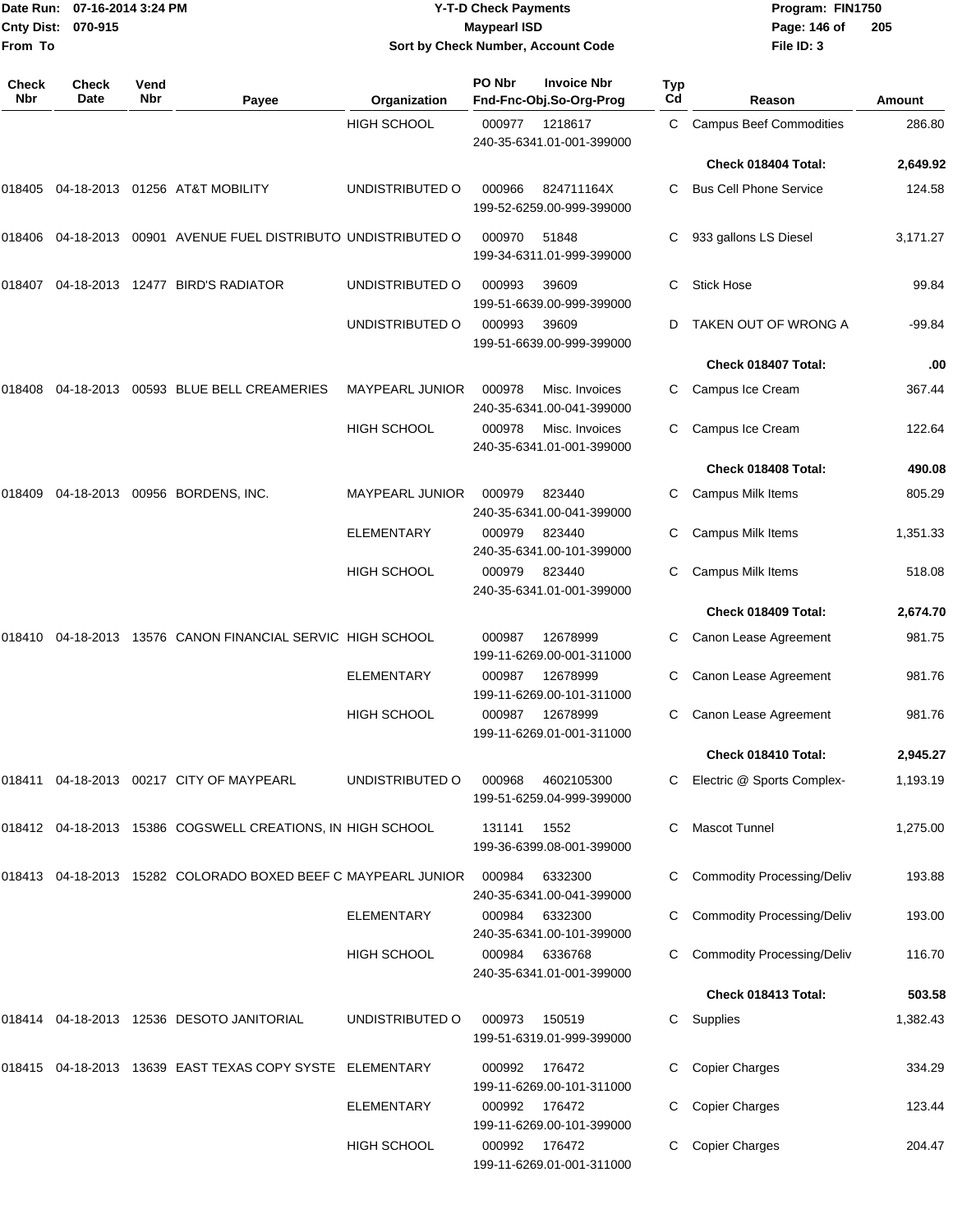| Date Run:<br><b>Cnty Dist:</b><br>From To | 07-16-2014 3:24 PM<br>070-915        |             |                                                                                  |                        | <b>Y-T-D Check Payments</b><br><b>Maypearl ISD</b> | Sort by Check Number, Account Code                               |           | Program: FIN1750<br>Page: 147 of<br>File ID: 3 | 205      |  |
|-------------------------------------------|--------------------------------------|-------------|----------------------------------------------------------------------------------|------------------------|----------------------------------------------------|------------------------------------------------------------------|-----------|------------------------------------------------|----------|--|
| <b>Check</b><br>Nbr                       | <b>Check</b><br>Date                 | Vend<br>Nbr | Payee                                                                            | Organization           | PO Nbr                                             | <b>Invoice Nbr</b><br>Fnd-Fnc-Obj.So-Org-Prog                    | Typ<br>Cd | Reason                                         | Amount   |  |
|                                           |                                      |             |                                                                                  | <b>ELEMENTARY</b>      | 131129                                             | 176886                                                           | C.        | Supplies                                       | 176.00   |  |
|                                           |                                      |             |                                                                                  | DIR COST- ADMINIS      | 000992                                             | 199-11-6399.40-101-311000<br>176472<br>199-41-6249.00-720-399000 |           | <b>Copier Charges</b>                          | 33.55    |  |
|                                           |                                      |             |                                                                                  |                        |                                                    |                                                                  |           | Check 018415 Total:                            | 871.75   |  |
|                                           |                                      |             | 018416  04-18-2013  01052  FUGRO CONSULTANTS, INC UNDISTRIBUTED O                |                        | 000995                                             | 086593<br>199-51-6629.01-999-399000                              |           | Servcs-Propsl-P04.4012-101                     | 2,250.00 |  |
|                                           |                                      |             |                                                                                  | UNDISTRIBUTED O        | 000969                                             | 0001563965<br>199-51-6319.02-999-399000                          | С         | Mat Service - March                            | 217.06   |  |
|                                           |                                      |             | 018418  04-18-2013  14135  HOUGHTON MIFFLIN HARC  UNDISTRIBUTED                O |                        | 131097                                             | 949294737<br>199-31-6399.00-999-323000                           | С         | WMLS-R NU Eng&Span                             | 130.90   |  |
|                                           |                                      |             | 018419    04-18-2013    14416    INN ON BARON'S CREEK                            | <b>HIGH SCHOOL</b>     | 130957                                             | P.O. 130957<br>199-11-6399.00-001-311MEF                         | С         | Rocket Launch                                  | 396.00   |  |
|                                           |                                      |             |                                                                                  | <b>HIGH SCHOOL</b>     | 130957                                             | P.O. 130957<br>199-11-6411.04-001-311000                         | С         | Rocket Launch                                  | 239.58   |  |
|                                           |                                      |             |                                                                                  |                        |                                                    |                                                                  |           | Check 018419 Total:                            | 635.58   |  |
|                                           |                                      |             | 018420  04-18-2013  12728  JENNIE-O TURKEY STORE  ELEMENTARY                     |                        | 000980                                             | 1533254<br>240-35-6341.00-101-399000                             | C         | <b>Campus Turkey Commoditie</b>                | 136.40   |  |
|                                           |                                      |             | 018421 04-18-2013 15108   JTM PROVISIONS CO. INC. MAYPEARL JUNIOR                |                        | 000981                                             | 361182<br>240-35-6341.00-041-399000                              |           | <b>Campus Beef Commodities</b>                 | 108.00   |  |
|                                           |                                      |             | 018422 04-18-2013 01857   KAY LYNN DAY                                           | UNDISTRIBUTED O        | 130578                                             | P.O. 130578<br>199-21-6411.01-999-399000                         | С         | Reimbursement                                  | 190.00   |  |
|                                           |                                      |             | 018423   04-18-2013   15086   KIMBALL   MIDWEST                                  | UNDISTRIBUTED O        | 131108                                             | 2918487<br>199-51-6319.02-999-399000                             | С         | Supplies                                       | 1,393.55 |  |
|                                           |                                      |             | 018424    04-18-2013    15380    JUMPSTART                                       | ELEMENTARY             | 131075                                             | STDINV000001207<br>199-11-6399.04-101-311000                     | С         | MB: Master the Bascis                          | 400.00   |  |
|                                           |                                      |             | 018425 04-18-2013 15264 KURZ AND COMPANY                                         | <b>MAYPEARL JUNIOR</b> | 000983                                             | Misc. Invoices<br>240-35-6341.00-041-399000                      |           | <b>Campus Bread Products</b>                   | 117.00   |  |
|                                           |                                      |             |                                                                                  | ELEMENTARY             | 000983                                             | Misc. Invoices<br>240-35-6341.00-101-399000                      | С         | <b>Campus Bread Products</b>                   | 117.00   |  |
|                                           |                                      |             |                                                                                  | <b>HIGH SCHOOL</b>     | 000983                                             | Misc. Invoices<br>240-35-6341.01-001-399000                      | C         | <b>Campus Bread Products</b>                   | 115.80   |  |
|                                           |                                      |             |                                                                                  |                        |                                                    |                                                                  |           | Check 018425 Total:                            | 349.80   |  |
|                                           |                                      |             | 018426  04-18-2013  01048  LABATT FOOD SERVICE                                   | MAYPEARL JUNIOR        | 000985                                             | Misc. Invoices<br>240-35-6341.00-041-399000                      |           | C Campus Grocery Items                         | 3,279.00 |  |
|                                           |                                      |             |                                                                                  | <b>ELEMENTARY</b>      | 000985                                             | Misc. Invoices<br>240-35-6341.00-101-399000                      |           | Campus Grocery Items                           | 3,279.00 |  |
|                                           |                                      |             |                                                                                  | <b>HIGH SCHOOL</b>     | 000985                                             | Misc. Invoices<br>240-35-6341.01-001-399000                      |           | Campus Grocery Items                           | 3,279.01 |  |
|                                           |                                      |             |                                                                                  |                        |                                                    |                                                                  |           | Check 018426 Total:                            | 9,837.01 |  |
|                                           | 018427    04-18-2013   12730   NAEIR |             |                                                                                  | <b>HIGH SCHOOL</b>     | 131081                                             | H508529<br>199-11-6399.00-001-311SUP                             | C         | supplies                                       | 450.00   |  |
|                                           |                                      |             |                                                                                  | <b>HIGH SCHOOL</b>     | 131052                                             | H507745<br>199-11-6399.01-001-323000                             |           | C PO Created by Req: 001067                    | 48.00    |  |
|                                           |                                      |             |                                                                                  | <b>HIGH SCHOOL</b>     | 131053                                             | H507949<br>199-11-6399.01-001-323000                             | C.        | Supplies                                       | 79.00    |  |
|                                           |                                      |             |                                                                                  | <b>HIGH SCHOOL</b>     | 131067                                             | H508378<br>199-11-6399.01-001-323000                             | C         | Supplies                                       | 112.00   |  |
|                                           |                                      |             |                                                                                  | ELEMENTARY             | 131056                                             | H507971<br>199-11-6399.01-101-323000                             | C.        | Supplies                                       | 83.00    |  |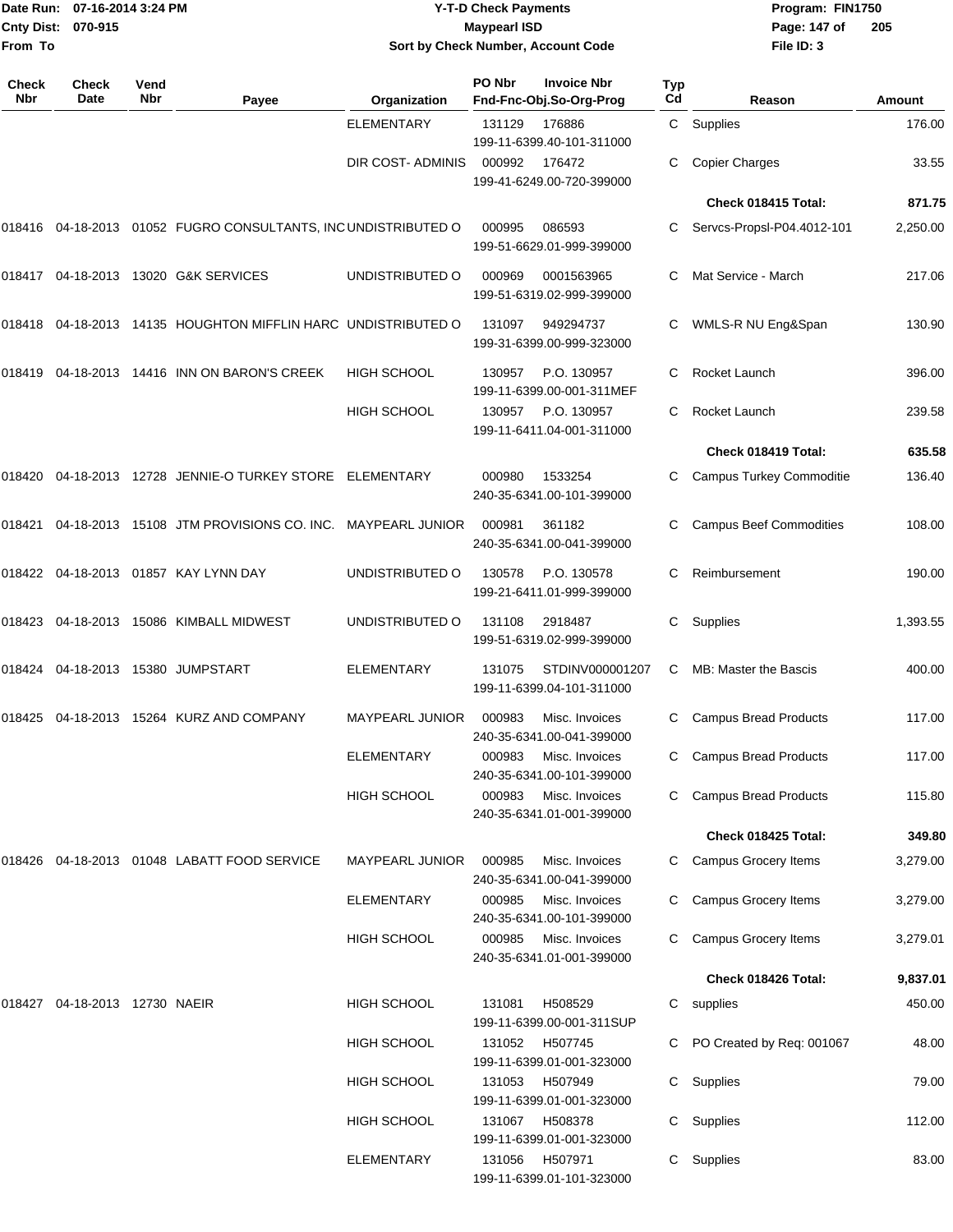| <b>Cnty Dist:</b><br>From To | Date Run: 07-16-2014 3:24 PM<br>070-915 |             |                                                                           |                       | <b>Y-T-D Check Payments</b><br><b>Maypearl ISD</b> | Sort by Check Number, Account Code                                | Program: FIN1750<br>Page: 148 of<br>205<br>File ID: 3 |                                |               |  |
|------------------------------|-----------------------------------------|-------------|---------------------------------------------------------------------------|-----------------------|----------------------------------------------------|-------------------------------------------------------------------|-------------------------------------------------------|--------------------------------|---------------|--|
| Check<br>Nbr                 | <b>Check</b><br>Date                    | Vend<br>Nbr | Payee                                                                     | Organization          | PO Nbr                                             | <b>Invoice Nbr</b><br>Fnd-Fnc-Obj.So-Org-Prog                     | Typ<br>Cd                                             | Reason                         | <b>Amount</b> |  |
|                              |                                         |             |                                                                           | <b>ADMINISTRATIVE</b> | 131060                                             | H508042                                                           | C                                                     | Supplies                       | 36.00         |  |
|                              |                                         |             |                                                                           | <b>ADMINISTRATIVE</b> | 131062                                             | 199-41-6399.01-701-399000<br>H508005<br>199-41-6399.01-701-399000 | C                                                     | Supplies                       | 36.00         |  |
|                              |                                         |             |                                                                           |                       |                                                    |                                                                   |                                                       | Check 018427 Total:            | 844.00        |  |
|                              |                                         |             | 018428   04-18-2013   00297   NARDONE BROS. BAKING C MAYPEARL JUNIOR      |                       | 000986                                             | 109833<br>240-35-6341.00-041-399000                               |                                                       | Campus Pizza Products          | 163.00        |  |
|                              |                                         |             |                                                                           | MAYPEARL JUNIOR       | 000986                                             | 109986<br>240-35-6341.00-041-399000                               | C                                                     | Campus Pizza Products          | 163.00        |  |
|                              |                                         |             |                                                                           | <b>ELEMENTARY</b>     | 000986                                             | 109833<br>240-35-6341.00-101-399000                               |                                                       | Campus Pizza Products          | 163.00        |  |
|                              |                                         |             |                                                                           | <b>ELEMENTARY</b>     | 000986                                             | 109986<br>240-35-6341.00-101-399000                               |                                                       | Campus Pizza Products          | 163.00        |  |
|                              |                                         |             |                                                                           | HIGH SCHOOL           | 000986                                             | 109833<br>240-35-6341.01-001-399000                               | C                                                     | Campus Pizza Products          | 163.20        |  |
|                              |                                         |             |                                                                           | <b>HIGH SCHOOL</b>    | 000986                                             | 109986<br>240-35-6341.01-001-399000                               |                                                       | Campus Pizza Products          | 163.20        |  |
|                              |                                         |             |                                                                           |                       |                                                    |                                                                   |                                                       | Check 018428 Total:            | 978.40        |  |
|                              |                                         |             | 018429 04-18-2013 14744 NATIONAL GUARANTEED VI UNDISTRIBUTED O            |                       | 131112                                             | 18247<br>199-34-6219.00-999-399000                                | C                                                     | <b>Bus Seat Repair</b>         | 1,950.00      |  |
|                              |                                         |             |                                                                           | <b>DISTRICT WIDE</b>  | 000965                                             | <b>Key Deposit</b><br>199-00-5749.00-000-300000                   |                                                       | Gym Key Returned               | 50.00         |  |
|                              |                                         |             | 018431  04-18-2013  00287  OFFICE DEPOT                                   | <b>ELEMENTARY</b>     | 131058                                             | 3 Invoices<br>199-11-6399.01-101-323000                           | C                                                     | Supplies                       | 68.60         |  |
|                              |                                         |             | 018432 04-18-2013 14604   PEARSON CLINICAL ASSES  UNDISTRIBUTED O         |                       | 131091                                             | 3968573<br>199-31-6399.00-999-323000                              |                                                       | KTEA-II Comb FormA&BCas        | 762.83        |  |
|                              |                                         |             | 018433  04-18-2013  13117  PIEPER ENTERPRISES, INC. UNDISTRIBUTED O       |                       | 000971                                             | 30114<br>199-51-6249.00-999-399000                                | C                                                     | Fertilize Baseball Feilds 3/29 | 170.00        |  |
|                              |                                         |             | 018434   04-18-2013   00854   PITNEY BOWES INC                            | DIR COST- ADMINIS     | 000974                                             | 9619198-AP13<br>199-41-6269.00-720-399000                         |                                                       | C Lease-01/30/2013-04/30/201   | 447.00        |  |
|                              |                                         |             | 018435  04-18-2013  14391  PRINCIPALS ESSENTIALS, I UNDISTRIBUTED O       |                       | 131131                                             | 00002453<br>199-13-6299.00-999-399000                             |                                                       | Staff Appreciation Week Ban    | 398.00        |  |
|                              |                                         |             |                                                                           | ELEMENTARY            | 130944                                             | 3 Invoices<br>199-11-6399.01-101-311000                           |                                                       | C Supplies                     | 706.13        |  |
|                              |                                         |             | 018437  04-18-2013  00316  SCHOOL SPECIALTY INC.                          | ELEMENTARY            | 131074                                             | 208110114213<br>199-11-6399.00-101-311PTO                         |                                                       | Dictionaries Elem Hardcover    | 85.25         |  |
|                              |                                         |             |                                                                           | <b>ELEMENTARY</b>     |                                                    | 131072 208110114212<br>199-11-6399.00-101-311PTO                  |                                                       | C Supplies                     | 126.01        |  |
|                              |                                         |             |                                                                           |                       |                                                    |                                                                   |                                                       | Check 018437 Total:            | 211.26        |  |
|                              |                                         |             | 018438   04-18-2013   14794   SCOTT AND WHITE HEALTH ELEMENTARY           |                       | 131145                                             | P.O. 131145<br>199-33-6411.00-101-399000                          |                                                       | C Conference                   | 162.00        |  |
|                              |                                         |             |                                                                           | UNDISTRIBUTED O       | 131143                                             | 50432342<br>199-51-6639.00-999-399000                             |                                                       | C P/U Tires & Trailer Tires    | 1,028.00      |  |
|                              |                                         |             | 018440  04-18-2013  15309  SPECTRUM TRAINING SYST MAYPEARL JUNIOR  130827 |                       |                                                    | P.O. 130827<br>199-11-6399.15-041-311000                          |                                                       | Autism & Mental Health in Cl   | 113.16        |  |
|                              |                                         |             |                                                                           | MAYPEARL JUNIOR       |                                                    | 130827 P.O. 130827<br>199-11-6411.05-041-311000                   |                                                       | Autism & Mental Health in Cl   | 91.84         |  |
|                              |                                         |             |                                                                           |                       |                                                    |                                                                   |                                                       | Check 018440 Total:            | 205.00        |  |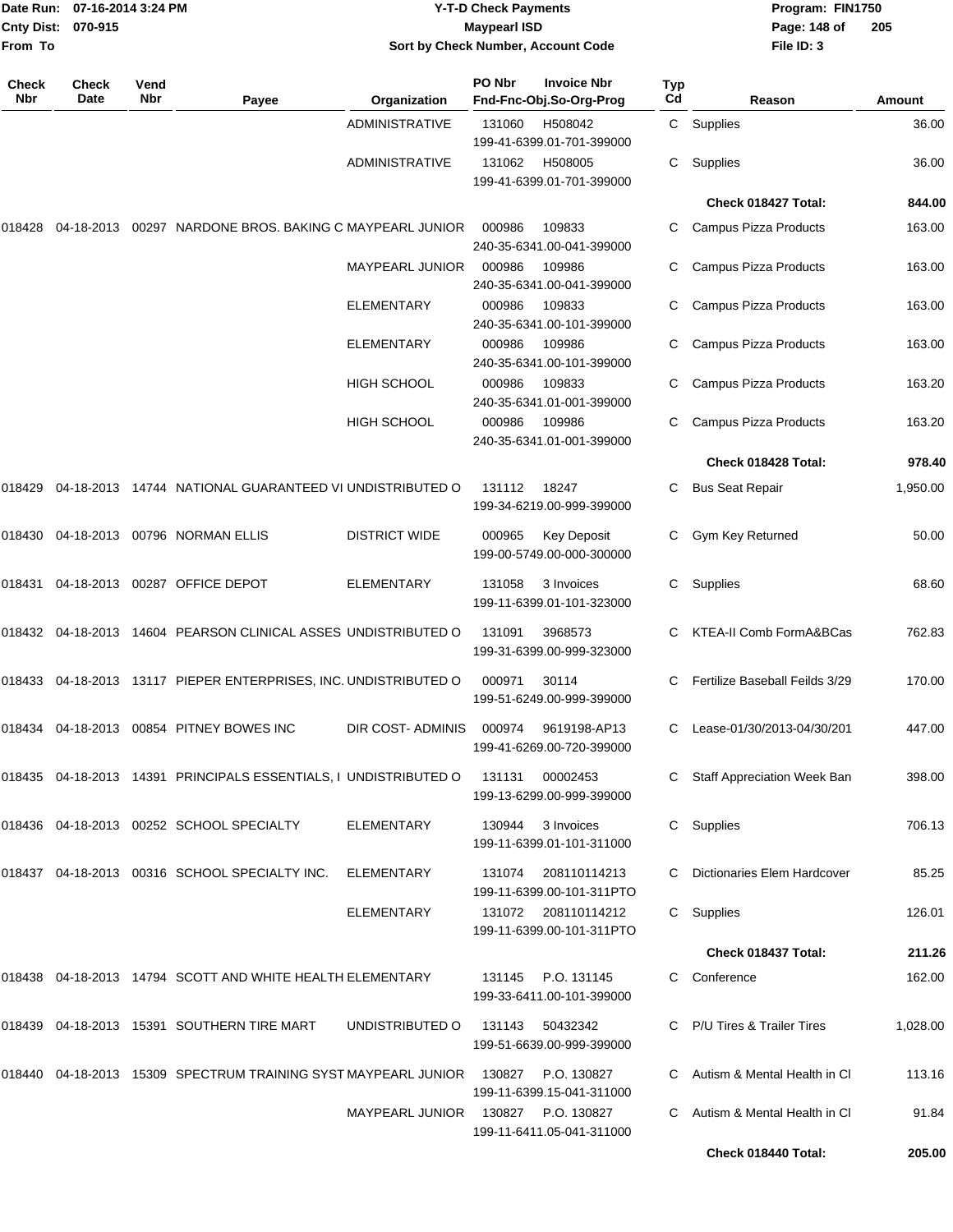|                    | Date Run: 07-16-2014 3:24 PM |
|--------------------|------------------------------|
| Cnty Dist: 070-915 |                              |
| From To            |                              |

#### **Date Run: Program: FIN1750 07-16-2014 3:24 PM Y-T-D Check Payments Cnty Dist: Page: 149 of 070-915 Maypearl ISD Sort by Check Number, Account Code**

**File ID: 3 205**

**Check 018457 Total: 94.39**

| Check<br>Nbr | Check<br>Date                     | Vend<br><b>Nbr</b> | Payee                                                             | Organization        | PO Nbr | <b>Invoice Nbr</b><br>Fnd-Fnc-Obj.So-Org-Prog      | Typ<br>Cd | Reason                       | Amount   |
|--------------|-----------------------------------|--------------------|-------------------------------------------------------------------|---------------------|--------|----------------------------------------------------|-----------|------------------------------|----------|
| 018441       | 04-18-2013                        | 00552 TASB         |                                                                   | DIR COST- ADMINIS   | 000972 | 443272<br>199-41-6219.02-720-399000                | C.        | PolicyOnLneAnnual Support/   | 900.00   |
| 018442       | 04-18-2013 00784 TASBO            |                    |                                                                   | <b>IND COST-ADM</b> | 000990 | <b>Renewal Notice</b><br>199-41-6499.00-750-399000 | C         | <b>TASBO Renewal - CS</b>    | 110.00   |
|              |                                   |                    |                                                                   | UNDISTRIBUTED O     | 000991 | <b>Renewal Notice</b><br>199-53-6411.02-999-399000 | C.        | <b>TASBO Renewal</b>         | 130.00   |
|              |                                   |                    |                                                                   |                     |        |                                                    |           | Check 018442 Total:          | 240.00   |
|              | 018443  04-18-2013  00810  TASSP  |                    |                                                                   | <b>HIGH SCHOOL</b>  | 131103 | P.O. 131103<br>199-23-6411.03-001-399000           | C         | workshop                     | 205.00   |
| 018444       |                                   |                    | 04-18-2013 00672 TEXAS SCHOOL ADMINISTR UNDISTRIBUTED O           |                     | 131162 | P.O. 131162<br>199-31-6411.00-999-323000           | C         | TSA Sp Ed Law Conference     | 330.00   |
|              |                                   |                    | 018445 04-18-2013 13497 THE LINCOLN NAT. LIFE INS UNDISTRIBUTED O |                     | 000975 | TASBMISD-BL-595<br>199-41-6429.01-999-399000       | C         | Employee Life Insurance Pre  | 781.30   |
|              |                                   |                    | 018446  04-18-2013  15390  UNIVERSITY OF TEXAS AT HIGH SCHOOL     |                     | 131136 | P.O. 131136<br>255-11-6419.00-001-324000           | С         | workshop                     | 450.00   |
| 018447       |                                   |                    | 04-18-2013 00144 WAXAHACHIE DAILY LIGHT UNDISTRIBUTED O           |                     | 000976 | c1561290<br>199-41-6219.02-999-399000              | C.        | Ad - School Board Election   | 163.08   |
| 018448       |                                   |                    | 04-18-2013 13926 WAXAHACHIE FORD MERC UNDISTRIBUTED O             |                     | 000994 | 37817<br>199-34-6311.00-999-399000                 | C         | 165 Pump                     | 464.78   |
|              |                                   |                    | 018449  04-18-2013  12477  BIRD'S RADIATOR                        | UNDISTRIBUTED O     | 000996 | 39609<br>199-51-6319.03-999-399000                 | C.        | <b>Stick Hose</b>            | 99.84    |
| 018450       |                                   |                    | 04-25-2013 15209 AIR CLINIC ELLIS COUNTY LUNDISTRIBUTED O         |                     | 000997 | 744<br>199-51-6249.01-999-399000                   | C         | ChemicallyCleanCondenser     | 1,250.00 |
|              |                                   |                    |                                                                   | UNDISTRIBUTED O     | 000997 | 778<br>199-51-6249.01-999-399000                   |           | Diagnostic Unit 15, 16, 17   | 179.85   |
|              |                                   |                    |                                                                   |                     |        |                                                    |           | Check 018450 Total:          | 1,429.85 |
| 018451       |                                   |                    | 04-25-2013 15158 ATHLETES WORLD, INC.                             | UNDISTRIBUTED O     | 130974 | BBH003841-BK03<br>199-36-6399.04-999-399000        | C         | HotJacket&NewBlendTShirt     | 218.50   |
|              |                                   |                    |                                                                   | <b>HIGH SCHOOL</b>  | 130926 | BBH003839-BK04<br>199-36-6399.13-001-399000        | С         | <b>String Free Softballs</b> | 240.00   |
|              |                                   |                    |                                                                   |                     |        |                                                    |           | Check 018451 Total:          | 458.50   |
|              |                                   |                    | 018452  04-25-2013  00901  AVENUE FUEL DISTRIBUTO UNDISTRIBUTED O |                     | 000998 | 51916<br>199-34-6311.01-999-399000                 |           | 986gal-UnleadedGas&842g      | 5,903.61 |
|              | 018453 04-25-2013 12513 CAMT      |                    |                                                                   | ELEMENTARY          | 131168 | P.O. 131168<br>255-11-6419.00-101-324000           | C         | Math Mind Conference         | 145.00   |
|              | 018454 04-25-2013 00527 CDWG INC. |                    |                                                                   | UNDISTRIBUTED O     | 131096 | BQ38033<br>199-11-6639.50-999-399000               | C         | Hardware                     | 326.35   |
|              |                                   |                    | 018455 04-25-2013 01411 CHARLES CATE                              | ELEMENTARY          | 131176 | 311000037883<br>199-11-6399.12-101-311000          | С         | Field Day                    | 43.46    |
|              |                                   |                    | 018456 04-25-2013 13740 CLASSROOM DIRECT                          | ELEMENTARY          | 131061 | 308101570769<br>199-11-6399.00-101-311PTO          | C.        | Supplies                     | 297.35   |
|              |                                   |                    | 018457 04-25-2013 13017 CRAIG CARPENTER                           | UNDISTRIBUTED O     | 001018 | Rio Vista<br>199-36-6219.00-999-399000             |           | <b>MHS Baseball Varsity</b>  | 50.00    |
|              |                                   |                    |                                                                   | UNDISTRIBUTED O     | 001018 | Rio Vista<br>199-36-6219.00-999-399000             | C         | MHS Baseball Varsity Milea   | 44.39    |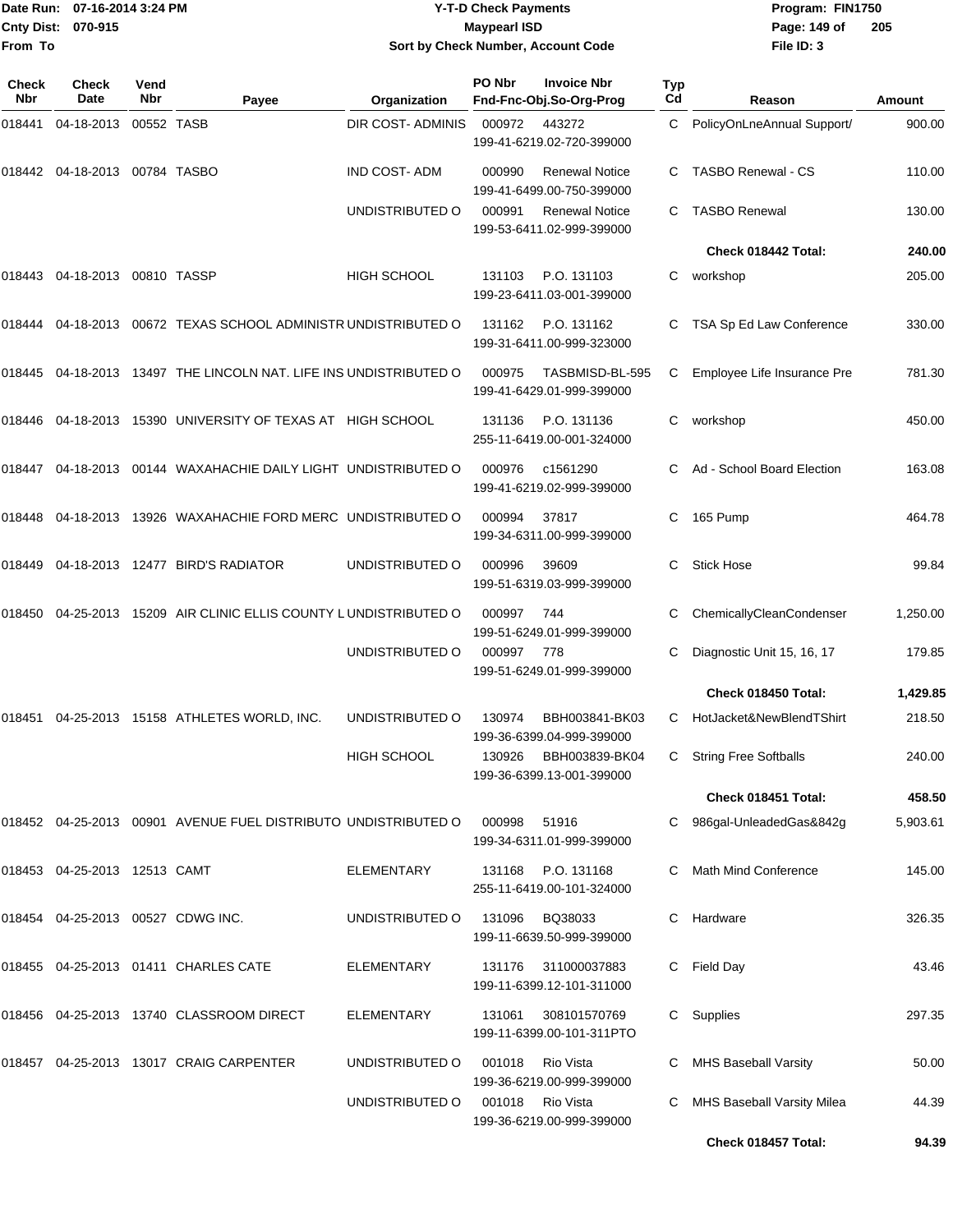| From To      | Date Run: 07-16-2014 3:24 PM<br>Cnty Dist: 070-915 |             |                                                               |                        | <b>Y-T-D Check Payments</b><br><b>Maypearl ISD</b> | Sort by Check Number, Account Code            |           | Program: FIN1750<br>Page: 150 of<br>205<br>File ID: 3 |          |
|--------------|----------------------------------------------------|-------------|---------------------------------------------------------------|------------------------|----------------------------------------------------|-----------------------------------------------|-----------|-------------------------------------------------------|----------|
| Check<br>Nbr | Check<br>Date                                      | Vend<br>Nbr | Payee                                                         | Organization           | PO Nbr                                             | <b>Invoice Nbr</b><br>Fnd-Fnc-Obj.So-Org-Prog | Typ<br>Cd | Reason                                                | Amount   |
| 018458       |                                                    |             | 04-25-2013 12952 D & H EDUCATIONAL SALES HIGH SCHOOL          |                        | 131151                                             | 47839357<br>199-11-6399.05-001-311000         |           | C calculators                                         | 7.60     |
|              |                                                    |             |                                                               | <b>HIGH SCHOOL</b>     | 131151                                             | 47839357<br>199-11-6399.42-001-311000         | C.        | calculators                                           | 946.20   |
|              |                                                    |             |                                                               |                        |                                                    |                                               |           | Check 018458 Total:                                   | 953.80   |
|              |                                                    |             | 018459  04-25-2013  15132  DANIEL GUERRA                      | UNDISTRIBUTED O        | 001016                                             | Godley<br>199-36-6219.00-999-399000           | C.        | MHS Baseball V/SubVar                                 | 95.00    |
|              |                                                    |             |                                                               | UNDISTRIBUTED O        | 001016                                             | Godley<br>199-36-6219.00-999-399000           |           | MHS Baseball V/SubVar Mil                             | 74.37    |
|              |                                                    |             |                                                               |                        |                                                    |                                               |           | Check 018459 Total:                                   | 169.37   |
| 018460       |                                                    |             | 04-25-2013  12885  DIRECT ENERGY                              | UNDISTRIBUTED O        | 001002                                             | 4178211<br>199-51-6259.04-999-399000          |           | Electric Service @ Old Elem                           | 20.06    |
|              |                                                    |             |                                                               | UNDISTRIBUTED O        | 001002                                             | 4178273<br>199-51-6259.04-999-399000          |           | Electric Service @ OldElem                            | 67.43    |
|              |                                                    |             |                                                               | UNDISTRIBUTED O        | 001002                                             | 4178180<br>199-51-6259.04-999-399000          |           | Electric Service@ OldElemC                            | 12.50    |
|              |                                                    |             |                                                               | UNDISTRIBUTED O        | 001002                                             | 4178304<br>199-51-6259.04-999-399000          |           | Electric Service @ Bus Barn                           | 90.62    |
|              |                                                    |             |                                                               | UNDISTRIBUTED O        | 001002                                             | 4178242<br>199-51-6259.04-999-399000          |           | Electric Service @ CN Stora                           | 11.64    |
|              |                                                    |             |                                                               | UNDISTRIBUTED O        | 001002                                             | 4178149<br>199-51-6259.04-999-399000          |           | C Electric Service @ HS Ballp                         | 54.77    |
|              |                                                    |             |                                                               | UNDISTRIBUTED O        | 001002                                             | 4178118<br>199-51-6259.04-999-399000          |           | Electric Service @ Old HS BI                          | 3,225.51 |
|              |                                                    |             |                                                               | UNDISTRIBUTED O        | 001002                                             | 4183419<br>199-51-6259.04-999-399000          |           | Electric Service @ WPA Bld                            | 1,481.52 |
|              |                                                    |             |                                                               | UNDISTRIBUTED O        | 001002                                             | 6613013<br>199-51-6259.04-999-399000          | C         | Electric Service @ HS Porta                           | 257.95   |
|              |                                                    |             |                                                               |                        |                                                    |                                               |           | Check 018460 Total:                                   | 5,222.00 |
|              |                                                    |             | 018461  04-25-2013  13639  EAST TEXAS COPY SYSTE  ELEMENTARY  |                        | 131156                                             | 177405<br>199-11-6399.11-101-311000           |           | C Copier Staples                                      | 184.50   |
|              | 018462 04-25-2013 12474 ENVIVA                     |             |                                                               | UNDISTRIBUTED O        | 001000                                             | 26140<br>199-34-6219.01-999-399000            |           | <b>DOT Testing</b>                                    | 82.00    |
|              | 018463 04-25-2013 15210 FED EX                     |             |                                                               | <b>MAYPEARL JUNIOR</b> | 001001                                             | 609868615000106<br>199-12-6399.00-041-399000  |           | C Shipping-ReturnComputerH                            | 17.84    |
|              |                                                    |             |                                                               | DIR COST- ADMINIS      | 001001                                             | 801809505220<br>199-41-6211.00-720-399000     |           | Shipping-KSavant-Fulbright                            | 34.47    |
|              |                                                    |             |                                                               | DIR COST- ADMINIS      | 001001                                             | 801809505194<br>199-41-6211.00-720-399000     |           | Shipping-DCollah-Fulbright&                           | 26.66    |
|              |                                                    |             |                                                               | DIR COST- ADMINIS      | 001001                                             | 801809505210<br>199-41-6211.00-720-399000     |           | Shipping-KSavant-Fulbright                            | 23.98    |
|              |                                                    |             |                                                               | UNDISTRIBUTED O        | 001001                                             | 609868615000113<br>199-51-6249.02-999-399000  | C.        | Shipping-DamagedPhone                                 | 14.90    |
|              |                                                    |             |                                                               |                        |                                                    |                                               |           | Check 018463 Total:                                   | 117.85   |
|              |                                                    |             | 018464 04-25-2013 14120 HARRIS COMPUTER SYSTE UNDISTRIBUTED O |                        | 001020                                             | MN00063143<br>240-35-6342.00-999-399000       |           | C Annual Renewal Jun2013-M                            | 2,250.00 |
|              |                                                    |             | 018465 04-25-2013 00612 HOME DEPOT CREDIT SER HIGH SCHOOL     |                        | 131034                                             | 2063283<br>199-11-6399.00-001-311MEF          |           | C supplies                                            | 21.14    |
|              |                                                    |             |                                                               | <b>MAYPEARL JUNIOR</b> | 130990                                             | 1082676<br>199-11-6399.09-041-311000          |           | C Science supplies                                    | 282.45   |
|              |                                                    |             |                                                               | <b>MAYPEARL JUNIOR</b> | 130990                                             | 5201702<br>199-11-6399.09-041-311000          |           | C Science supplies                                    | 485.57   |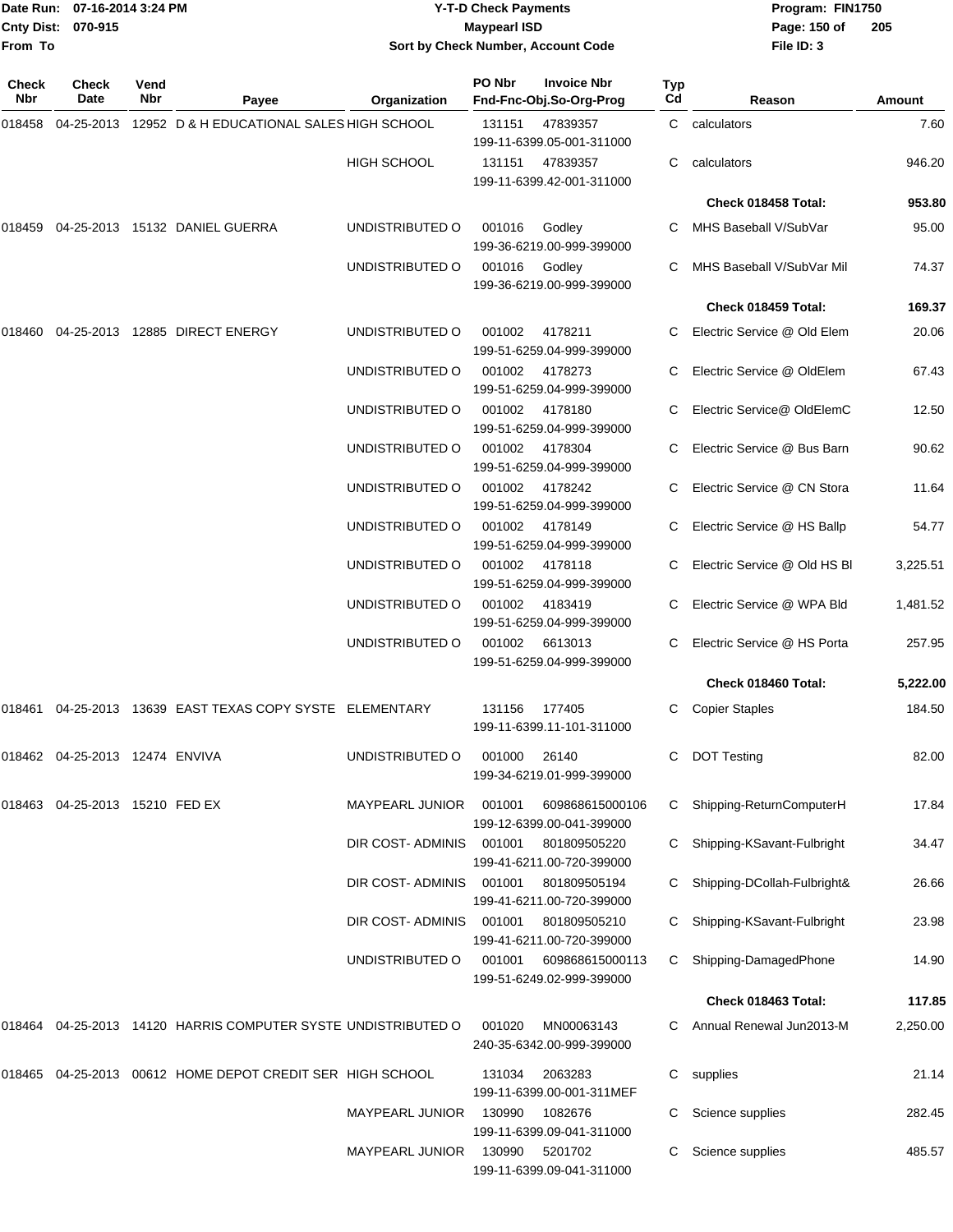|                    | Date Run: 07-16-2014 3:24 PM |
|--------------------|------------------------------|
| Cnty Dist: 070-915 |                              |
| <b>From To</b>     |                              |

#### **Date Run: Program: FIN1750 07-16-2014 3:24 PM Y-T-D Check Payments Cnty Dist: Page: 151 of 070-915 Maypearl ISD Sort by Check Number, Account Code**

| Check<br>Nbr | Check<br>Date                    | Vend<br><b>Nbr</b> | Payee                                                           | Organization           | PO Nbr        | <b>Invoice Nbr</b><br>Fnd-Fnc-Obj.So-Org-Prog | <b>Typ</b><br>Cd | Reason                             | <b>Amount</b> |
|--------------|----------------------------------|--------------------|-----------------------------------------------------------------|------------------------|---------------|-----------------------------------------------|------------------|------------------------------------|---------------|
|              |                                  |                    |                                                                 | <b>HIGH SCHOOL</b>     | 131034        | 2063283<br>199-11-6399.13-001-311000          | C                | supplies                           | 125.08        |
|              |                                  |                    |                                                                 | <b>HIGH SCHOOL</b>     | 131034        | 2063283<br>199-11-6399.14-001-311000          | С                | supplies                           | 54.74         |
|              |                                  |                    |                                                                 | UNDISTRIBUTED O        | 001007        | 4086155<br>199-51-6319.02-999-399000          | C.               | Supplies                           | 69.91         |
|              |                                  |                    |                                                                 | UNDISTRIBUTED O        | 001005        | 8022741<br>199-51-6319.02-999-399000          | C.               | Supplies                           | 174.07        |
|              |                                  |                    |                                                                 | UNDISTRIBUTED O        | 001009        | 8184365<br>199-51-6319.04-999-399000          |                  | Conference Room                    | 1,230.55      |
|              |                                  |                    |                                                                 | <b>MAYPEARL JUNIOR</b> | 130811        | 5410598<br>199-53-6249.00-041-399000          | C.               | supplies                           | 79.40         |
|              |                                  |                    |                                                                 |                        |               |                                               |                  | Check 018465 Total:                | 2,522.91      |
|              |                                  |                    | 018466  04-25-2013  00689  JACKIE VOLENTINE                     | UNDISTRIBUTED O        | 001010        | Godley<br>199-36-6219.00-999-399000           |                  | <b>MHS Softball Varsity</b>        | 40.00         |
|              |                                  |                    |                                                                 | UNDISTRIBUTED O        | 001010        | Godley<br>199-36-6219.00-999-399000           |                  | <b>MHS Softball Varsity Mileag</b> | 18.20         |
|              |                                  |                    |                                                                 |                        |               |                                               |                  | Check 018466 Total:                | 58.20         |
| 018467       |                                  |                    | 04-25-2013 13904 JERRY D. DAVIS                                 | UNDISTRIBUTED O        | 001011        | Godley<br>199-36-6219.00-999-399000           | C                | <b>MHS Softball Varsity</b>        | 40.00         |
|              |                                  |                    |                                                                 | UNDISTRIBUTED O        | 001011        | Godley<br>199-36-6219.00-999-399000           | С                | MHS Softball Varsity Mileag        | 18.20         |
|              |                                  |                    |                                                                 |                        |               |                                               |                  | Check 018467 Total:                | 58.20         |
| 018468       |                                  |                    | 04-25-2013 15397 KERRY HARRIS                                   | UNDISTRIBUTED O        | 001017        | Godley<br>199-36-6219.00-999-399000           | C.               | MHS Baseball V/SubVar              | 95.00         |
|              |                                  |                    |                                                                 | UNDISTRIBUTED O        | 001017 Godley | 199-36-6219.00-999-399000                     |                  | MHS Baseball V/SubVar Mil          | 23.32         |
|              |                                  |                    |                                                                 |                        |               |                                               |                  | Check 018468 Total:                | 118.32        |
| 018469       |                                  |                    | 04-25-2013 13610 LEE WACHTENDORF                                | UNDISTRIBUTED O        | 001014        | Tolar<br>199-36-6219.00-999-399000            |                  | MHS Baseball V/SubVar              | 95.00         |
|              |                                  |                    |                                                                 | UNDISTRIBUTED O        | 001014        | Tolar<br>199-36-6219.00-999-399000            | С                | MHS Baseball V/SubVar Mil          | 33.57         |
|              |                                  |                    |                                                                 |                        |               |                                               |                  | Check 018469 Total:                | 128.57        |
|              |                                  |                    | 018470  04-25-2013  12903  MAYPEARL'S DONUTS "N" D ELEMENTARY   |                        | 131179        | 811<br>199-11-6399.11-101-311000              |                  | <b>Teacher Lunches</b>             | 344.50        |
|              |                                  |                    | 018471 04-25-2013 14906 MORRISON SUPPLY                         | UNDISTRIBUTED O        | 001021        | 063044013<br>199-51-6319.01-999-399000        |                  | C Royal Urinal Kits                | 106.79        |
|              | 018472  04-25-2013  12730  NAEIR |                    |                                                                 | HIGH SCHOOL            | 131133        | H509081<br>199-11-6399.01-001-323000          |                  | C Supplies                         | 24.00         |
|              |                                  |                    | 018473 04-25-2013 12087 OAK CLIFF OFFICE SUPPLY MAYPEARL JUNIOR |                        | 130998        | 323405-0/1<br>199-11-6399.03-041-311000       | C.               | Supplies                           | 67.84         |
|              |                                  |                    | 018474 04-25-2013 00287 OFFICE DEPOT                            | UNDISTRIBUTED O        | 131109        | 3 Invoices<br>199-11-6399.01-999-323000       |                  | C Supplies                         | 69.37         |
|              |                                  |                    | 018475 04-25-2013 14604 PEARSON CLINICAL ASSES UNDISTRIBUTED O  |                        | 131127        | 3977215<br>199-31-6399.00-999-323000          |                  | C DAS-IISchoolAgeRecordFor         | 115.00        |
|              |                                  |                    |                                                                 | UNDISTRIBUTED O        |               | 131132 3975801<br>199-31-6399.00-999-323000   |                  | SAD-II Speed Info Proc Res         | 107.50        |
|              |                                  |                    |                                                                 |                        |               |                                               |                  | Check 018475 Total:                | 222.50        |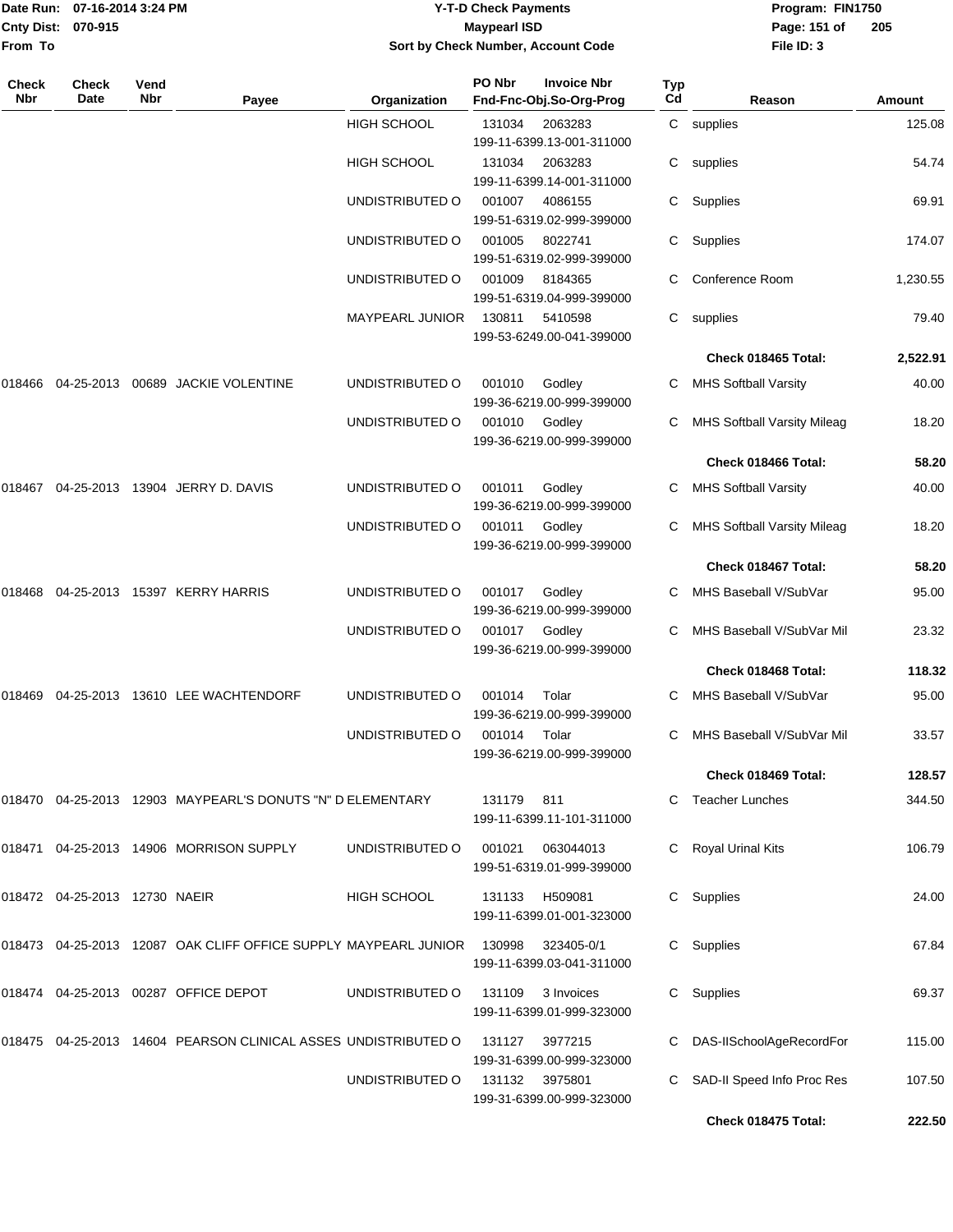| <b>Cnty Dist:</b><br>From To | Date Run: 07-16-2014 3:24 PM<br>070-915 |             |                                                                 |                    | <b>Y-T-D Check Payments</b><br><b>Maypearl ISD</b> | Sort by Check Number, Account Code            |           | Page: 152 of<br>File ID: 3         | Program: FIN1750<br>205 |  |  |
|------------------------------|-----------------------------------------|-------------|-----------------------------------------------------------------|--------------------|----------------------------------------------------|-----------------------------------------------|-----------|------------------------------------|-------------------------|--|--|
| <b>Check</b><br>Nbr          | <b>Check</b><br>Date                    | Vend<br>Nbr | Payee                                                           | Organization       | PO Nbr                                             | <b>Invoice Nbr</b><br>Fnd-Fnc-Obj.So-Org-Prog | Typ<br>Cd | Reason                             | Amount                  |  |  |
| 018476                       | 04-25-2013                              |             | 15368 PLANO ISD DEPT. OF SPED UNDISTRIBUTED O                   |                    | 130976                                             | 00006<br>199-11-6399.00-999-323000            | C.        | <b>LCRM Notebook</b>               | 165.00                  |  |  |
|                              |                                         |             | 018477  04-25-2013  00401  POSITIVE PROMOTIONS                  | <b>ELEMENTARY</b>  | 131101                                             | 04687858<br>199-11-6399.00-101-311PTO         | С         | Draw String Bags                   | 70.95                   |  |  |
|                              |                                         |             |                                                                 | <b>ELEMENTARY</b>  | 131135                                             | 04696261<br>199-11-6399.11-101-311000         | C         | Clear Honeycomb Tumbler            | 82.95                   |  |  |
|                              |                                         |             |                                                                 |                    |                                                    |                                               |           | Check 018477 Total:                | 153.90                  |  |  |
| 018478                       |                                         |             | 04-25-2013  00148  PRECISION BUSINESS MAC HIGH SCHOOL           |                    | 131154                                             | 68772<br>199-11-6399.01-001-321000            | C         | Poster Paper                       | 166.85                  |  |  |
|                              |                                         |             |                                                                 | HIGH SCHOOL        | 131154                                             | 68772<br>199-11-6399.04-001-311000            | С         | Poster Paper                       | 166.86                  |  |  |
|                              |                                         |             |                                                                 | HIGH SCHOOL        | 131154                                             | 68772<br>199-11-6399.05-001-311000            | С         | Poster Paper                       | 166.86                  |  |  |
|                              |                                         |             |                                                                 | <b>HIGH SCHOOL</b> | 131154                                             | 68772<br>199-11-6399.12-001-311000            | C         | Poster Paper                       | 166.86                  |  |  |
|                              |                                         |             |                                                                 | <b>HIGH SCHOOL</b> | 131154                                             | 68772<br>199-11-6399.12-001-323000            |           | Poster Paper                       | 166.85                  |  |  |
|                              |                                         |             |                                                                 |                    |                                                    |                                               |           | Check 018478 Total:                | 834.28                  |  |  |
|                              |                                         |             | 018479  04-25-2013  14675  RACHEL'S CHALLENGE                   | UNDISTRIBUTED O    | 131180                                             | P.O. 131180<br>211-13-6411.00-999-324000      | C         | Rachel'sChallengeEdSummi           | 790.00                  |  |  |
| 018480                       |                                         |             | 04-25-2013 15395 ROBERT G. O'BEIRNE                             | UNDISTRIBUTED O    | 001019                                             | Rio Vista<br>199-36-6219.00-999-399000        | С         | <b>MHS Baseball Varsity</b>        | 50.00                   |  |  |
|                              |                                         |             |                                                                 | UNDISTRIBUTED O    | 001015                                             | Tolar<br>199-36-6219.00-999-399000            | C         | MHS Baseball V/SubVar              | 95.00                   |  |  |
|                              |                                         |             |                                                                 | UNDISTRIBUTED O    | 001019                                             | Rio Vista<br>199-36-6219.00-999-399000        |           | MHS Baseball Varsity Milea         | 64.40                   |  |  |
|                              |                                         |             |                                                                 | UNDISTRIBUTED O    | 001015                                             | Tolar<br>199-36-6219.00-999-399000            | C.        | MHS Baseball V/SubVar Mil          | 58.57                   |  |  |
|                              |                                         |             |                                                                 |                    |                                                    |                                               |           | Check 018480 Total:                | 267.97                  |  |  |
|                              |                                         |             | 018481  04-25-2013  00357  SCHOOL HEALTH CORP.                  | ELEMENTARY         | 131077                                             | 2662405-00/01<br>199-11-6399.00-101-311PTO    |           | C Supplies                         | 299.26                  |  |  |
|                              |                                         |             | 018482  04-25-2013  15378  SLIM GOODBODY CORP.                  | ELEMENTARY         | 131124                                             | 41950<br>199-11-6399.00-101-311PTO            |           | Supplies-5th grade                 | 214.60                  |  |  |
|                              |                                         |             | 018483  04-25-2013  14727  STEVE B. COCHRANE                    | UNDISTRIBUTED O    | 001013                                             | Tolar<br>199-36-6219.00-999-399000            |           | <b>MHS Softball Varsity</b>        | 40.00                   |  |  |
|                              |                                         |             |                                                                 | UNDISTRIBUTED O    | 001013                                             | Tolar<br>199-36-6219.00-999-399000            |           | <b>MHS Softball Varsity Mileag</b> | 17.65                   |  |  |
|                              |                                         |             |                                                                 |                    |                                                    |                                               |           | Check 018483 Total:                | 57.65                   |  |  |
|                              |                                         |             | 018484   04-25-2013   12892   SUPREME SCHOOL SUPPL   ELEMENTARY |                    | 131157                                             | 7982<br>199-11-6399.11-101-311000             |           | C Supplies                         | 96.53                   |  |  |
|                              |                                         |             | 018485  04-25-2013  14013  SYSTEMS  GO                          | HIGH SCHOOL        | 130989                                             | 1558<br>199-11-6399.01-001-321000             | C         | <b>Rocket Supplies</b>             | 815.12                  |  |  |
|                              |                                         |             | 018486  04-25-2013  00973  TARVER TROPHIES                      | UNDISTRIBUTED O    | 131142 5702                                        | 199-13-6299.00-999-399000                     |           | C 5 yrs Service Plaques            | 72.00                   |  |  |
|                              |                                         |             | 018487  04-25-2013  00218  THE COWBOY BANK OF TE HIGH SCHOOL    |                    | 131171                                             | P.O. 131171<br>199-36-6499.05-001-399000      | C         | Meals for Regional Track           | 660.00                  |  |  |
|                              |                                         |             |                                                                 | <b>HIGH SCHOOL</b> |                                                    | 131170 P.O. 131170                            |           | C Softball Playoff Meals           | 182.00                  |  |  |

199-36-6499.05-001-399000

**Check 018487 Total: 842.00**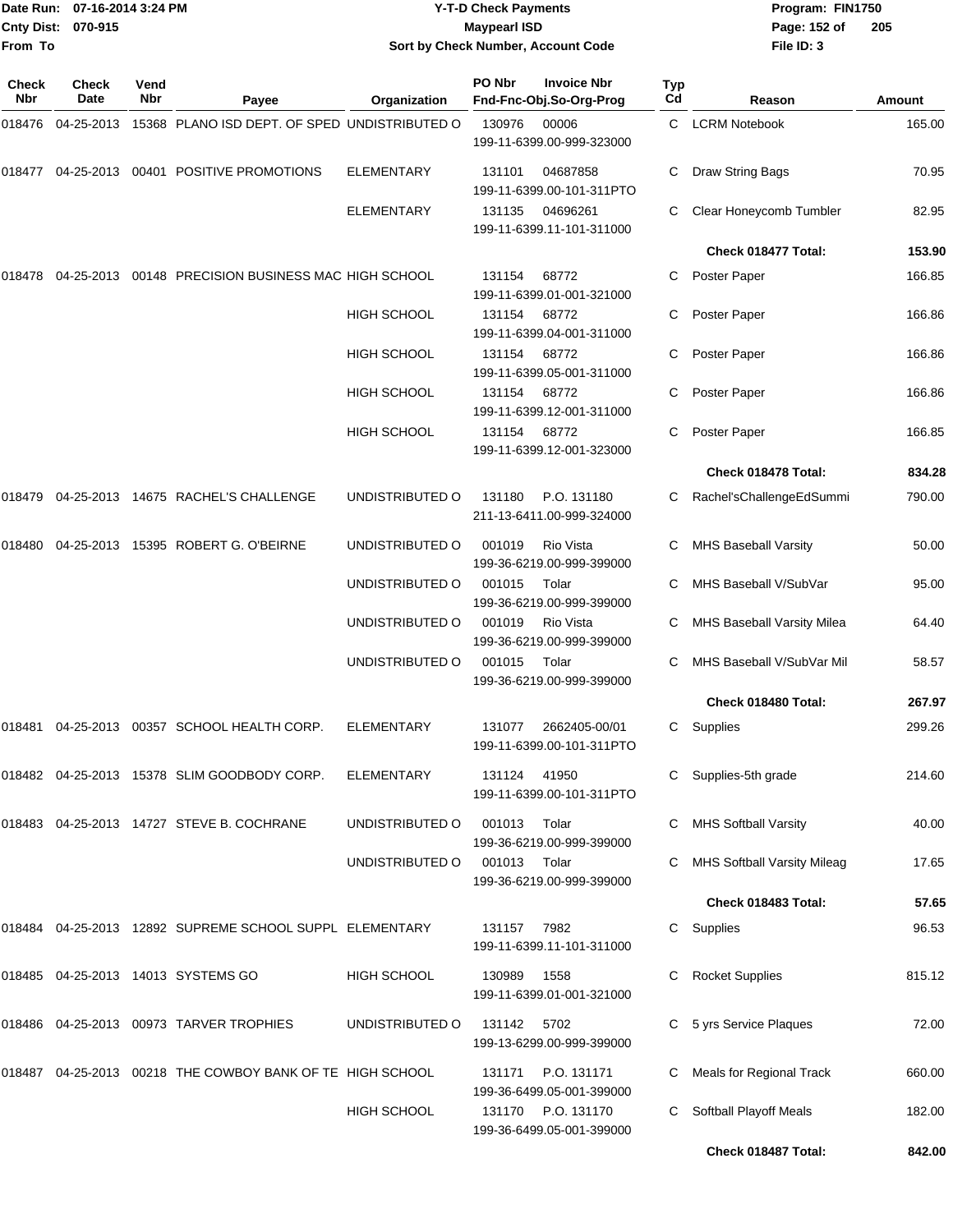|              | Date Run: 07-16-2014 3:24 PM |             |                                                              | <b>Y-T-D Check Payments</b> |                     |                                               | Program: FIN1750 |                                    |          |
|--------------|------------------------------|-------------|--------------------------------------------------------------|-----------------------------|---------------------|-----------------------------------------------|------------------|------------------------------------|----------|
|              | Cnty Dist: 070-915           |             |                                                              |                             | <b>Maypearl ISD</b> |                                               |                  | Page: 153 of                       | 205      |
| From To      |                              |             |                                                              |                             |                     | Sort by Check Number, Account Code            |                  | File ID: 3                         |          |
| Check<br>Nbr | Check<br>Date                | Vend<br>Nbr | Payee                                                        | Organization                | PO Nbr              | <b>Invoice Nbr</b><br>Fnd-Fnc-Obj.So-Org-Prog | Typ<br>Cd        | Reason                             | Amount   |
| 018488       |                              |             | 04-25-2013 12322 TREVOR MCDONALD                             | UNDISTRIBUTED O             | 001012              | Tolar                                         |                  | C MHS Softball Varsity             | 40.00    |
|              |                              |             |                                                              |                             |                     | 199-36-6219.00-999-399000                     |                  |                                    |          |
|              |                              |             |                                                              | UNDISTRIBUTED O             | 001012              | Tolar<br>199-36-6219.00-999-399000            | C.               | <b>MHS Softball Varsity Mileag</b> | 17.65    |
|              |                              |             |                                                              |                             |                     |                                               |                  | Check 018488 Total:                | 57.65    |
| 018489       |                              |             | 04-25-2013 00134 TXU ENERGY                                  | UNDISTRIBUTED O             | 001003              | 4646784<br>199-51-6259.04-999-399000          |                  | C Security Light @ LSK             | 69.20    |
|              |                              |             |                                                              | UNDISTRIBUTED O             | 001003              | 4646319<br>199-51-6259.04-999-399000          |                  | Security Lights @ HS Ballpa        | 69.20    |
|              |                              |             |                                                              | UNDISTRIBUTED O             | 001003              | 4678435<br>199-51-6259.04-999-399000          |                  | Security Lights @WPABldg-          | 63.50    |
|              |                              |             |                                                              | UNDISTRIBUTED O             | 001003              | 4701313<br>199-51-6259.04-999-399000          |                  | Security Lights @ Bus Barn         | 27.71    |
|              |                              |             |                                                              | UNDISTRIBUTED O             | 001003              | 4406937<br>199-51-6259.04-999-399000          |                  | Security Light @ Old Ag Bld        | 31.73    |
|              |                              |             |                                                              | UNDISTRIBUTED O             | 001003              | 4406937<br>199-51-6259.04-999-399000          |                  | Security Light @ Old Ag Bld        | 141.42   |
|              |                              |             |                                                              |                             |                     |                                               |                  | Check 018489 Total:                | 402.76   |
| 018490       |                              |             | 04-25-2013 13975 WACO CHAPTER-TASO                           | UNDISTRIBUTED O             | 000999              | 2100<br>199-36-6219.00-999-399000             |                  | MHS Baseball Scrimmage V           | 75.00    |
| 018491       | 04-25-2013  00141  WAL MART  |             |                                                              | <b>ELEMENTARY</b>           | 131115              | 310300801263<br>199-11-6399.00-101-311PTO     |                  | C AR Rewards and AR Supplie        | 225.00   |
|              |                              |             |                                                              | <b>HIGH SCHOOL</b>          | 131082              | 310000888640<br>199-11-6399.02-001-311MEF     | C                | Iron Chef Food & Awards            | 24.48    |
|              |                              |             |                                                              | <b>HIGH SCHOOL</b>          | 131082              | 309900819670<br>199-11-6399.02-001-311MEF     |                  | Iron Chef Food & Awards            | 34.61    |
|              |                              |             |                                                              | <b>HIGH SCHOOL</b>          | 131099              | 309800485119<br>199-11-6399.02-001-311MEF     | C                | Iron Chef - Awards                 | 28.94    |
|              |                              |             |                                                              | HIGH SCHOOL                 | 131082              | 309800516780<br>199-11-6399.02-001-311MEF     |                  | Iron Chef Food & Awards            | 148.77   |
|              |                              |             |                                                              | <b>HIGH SCHOOL</b>          | 130973              | 007633<br>199-11-6399.10-001-322000           |                  | C Culinary Labs                    | 16.66    |
|              |                              |             |                                                              | <b>HIGH SCHOOL</b>          | 130935              | 308600490854<br>199-11-6399.10-001-322000     |                  | C NutritionClasss-Brownie&He       | 122.82   |
|              |                              |             |                                                              | HIGH SCHOOL                 | 130956              | 308000224793<br>199-11-6399.11-001-311000     |                  | C March Luncheon                   | 36.86    |
|              |                              |             |                                                              | <b>HIGH SCHOOL</b>          | 130956              | 308400212726<br>199-11-6399.11-001-311000     | C                | March Luncheon                     | 209.90   |
|              |                              |             |                                                              | UNDISTRIBUTED O             | 130965              | 199-21-6399.00-999-399000                     | C.               | <b>Chess and Checkers</b>          | 13.70    |
|              |                              |             |                                                              | ADMINISTRATIVE              | 130965              | 199-41-6399.01-701-399000                     |                  | <b>Chess and Checkers</b>          | 13.70    |
|              |                              |             |                                                              | UNDISTRIBUTED O             | 131008              | 309300514135<br>263-11-6399.00-999-311000     |                  | C Adult ESL supplies- Mini Ipa     | 658.00   |
|              |                              |             |                                                              | UNDISTRIBUTED O             | 131008              | 309300898547<br>263-11-6399.00-999-311000     |                  | C Adult ESL supplies-Mini Ipad     | 987.00   |
|              |                              |             |                                                              |                             |                     |                                               |                  | Check 018491 Total:                | 2,520.44 |
|              |                              |             | 018492 04-25-2013 01560 WARDS NATURAL SCIENCE HIGH SCHOOL    |                             | 131080              | 8053657853<br>199-11-6399.13-001-311000       |                  | C Supplies                         | 152.85   |
|              |                              |             | 018493 04-25-2013 01145 WELDERS WAREHOUSE CO UNDISTRIBUTED O |                             | 001004 19632        |                                               |                  | C Tank Rental 03/01/13-03/31/      | 76.00    |

199-51-6319.02-999-399000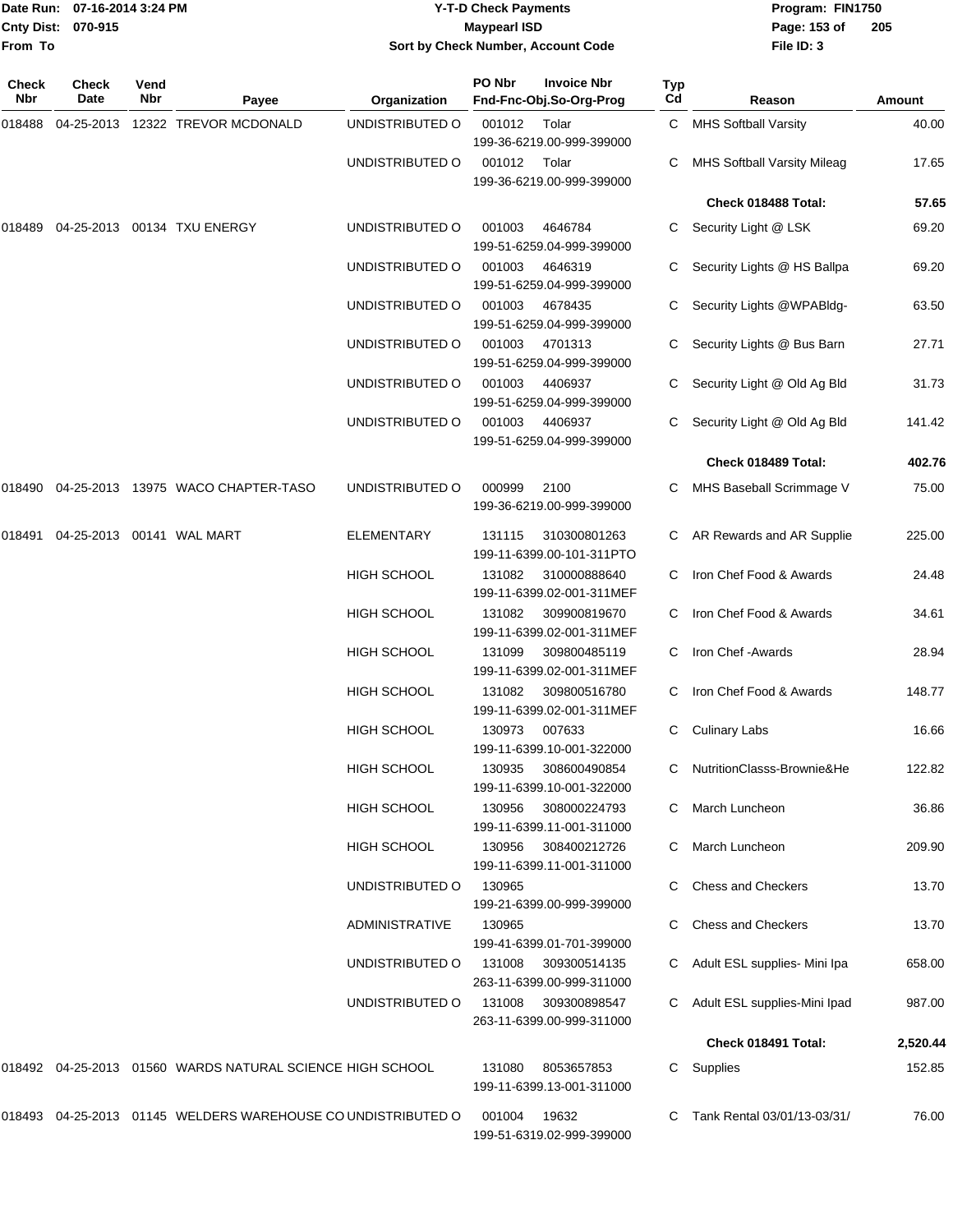| <b>Cnty Dist:</b><br>From To | Date Run: 07-16-2014 3:24 PM<br>070-915 |             |                                                                |                        | <b>Y-T-D Check Payments</b><br><b>Maypearl ISD</b> | Sort by Check Number, Account Code            |           | Program: FIN1750<br>Page: 154 of<br>205<br>File ID: 3 |          |  |
|------------------------------|-----------------------------------------|-------------|----------------------------------------------------------------|------------------------|----------------------------------------------------|-----------------------------------------------|-----------|-------------------------------------------------------|----------|--|
| <b>Check</b><br><b>Nbr</b>   | <b>Check</b><br>Date                    | Vend<br>Nbr | Payee                                                          | Organization           | PO Nbr                                             | <b>Invoice Nbr</b><br>Fnd-Fnc-Obj.So-Org-Prog | Typ<br>Cd | Reason                                                | Amount   |  |
| 018494                       | 04-25-2013                              |             | 00902 WHALEY GRADEBOOK CO                                      | ELEMENTARY             | 131163                                             | 51010A<br>199-11-6399.11-101-311000           | C.        | Gradebooks                                            | 132.00   |  |
| 018495                       |                                         |             | 05-01-2013 15402 ABRON YOUNG                                   | UNDISTRIBUTED O        | 001028                                             | Chapel Hill<br>199-36-6219.00-999-399000      |           | <b>MHS Baseball Varsity</b>                           | 50.00    |  |
| 018496                       | 05-01-2013                              |             | 15209 AIR CLINIC ELLIS COUNTY LUNDISTRIBUTED O                 |                        | 001030                                             | 800<br>199-51-6249.01-999-399000              | С         | ChemicallyCleanElemConde                              | 600.00   |  |
|                              |                                         |             |                                                                | UNDISTRIBUTED O        | 001030                                             | 799<br>199-51-6249.01-999-399000              | C         | <b>HS#7</b>                                           | 809.95   |  |
|                              |                                         |             |                                                                |                        |                                                    |                                               |           | Check 018496 Total:                                   | 1,409.95 |  |
|                              |                                         |             | 018497 05-01-2013 15401 AMERICAN ASSOCIATION O IND COST-ADM    |                        | 131209                                             | P.O. 131209<br>199-41-6499.00-750-399000      | C         | Notary Stamp                                          | 23.90    |  |
| 018498                       |                                         |             | 05-01-2013  01492  BUSY B'S BAKERY                             | UNDISTRIBUTED O        | 131204                                             | P.o. 131204<br>199-13-6299.00-999-399000      | C         | Cake-KLD                                              | 90.00    |  |
| 018499                       | 05-01-2013                              |             | 00871 CARD SERVICE CENTER                                      | UNDISTRIBUTED O        | 001036                                             | 30990923480<br>199-21-6399.00-999-399000      | C         | Frames                                                | 129.84   |  |
| 018500                       |                                         |             | 05-01-2013 15291 DALAINE FLETCHER                              | UNDISTRIBUTED O        | 131198                                             | P.O. 131198<br>199-31-6219.04-999-323000      | C         | SPED Services - OT - Sub                              | 1,015.00 |  |
| 018501                       |                                         |             | 05-01-2013 12885 DIRECT ENERGY                                 | UNDISTRIBUTED O        | 001031                                             | 1066294<br>199-51-6259.04-999-399000          | C         | Electric Service @ Downtow                            | 343.01   |  |
| 018502                       |                                         |             | 05-01-2013 14884 DIRECT SERVICE COMPAN UNDISTRIBUTED O         |                        | 001045                                             | 57062<br>199-51-6249.01-999-399000            | C         | <b>HS Roof Condenser</b>                              | 550.00   |  |
| 018503                       | 05-01-2013                              |             | 00099 EDUCATION SERVICE CENT MAYPEARL JUNIOR                   |                        | 131225                                             | P.O. 131225<br>255-11-6419.00-041-324000      | C         | Abydos Grammar Week Wor                               | 50.00    |  |
| 018504                       |                                         |             | 05-01-2013  14495  ERNIE AMATON                                | <b>MAYPEARL JUNIOR</b> | 131186                                             | P.O. 131186<br>199-31-6399.00-041-399000      |           | <b>STAAR Snacks</b>                                   | 17.50    |  |
|                              |                                         |             | 018505 05-01-2013 12249 FISHER SCIENTIFIC                      | HIGH SCHOOL            | 130960                                             | 3 Invoices<br>199-11-6399.00-001-311MEF       | C.        | supplies                                              | 172.64   |  |
|                              |                                         |             | 018506 05-01-2013 12341 GRAINGER INDUSTRIAL SU UNDISTRIBUTED O |                        | 001046                                             | 9123686397<br>199-51-6319.02-999-399000       |           | <b>Band Saw Blade</b>                                 | 20.10    |  |
|                              |                                         |             |                                                                | UNDISTRIBUTED O        | 001046                                             | 9108012080<br>199-51-6319.02-999-399000       | С         | Run Capacitors                                        | 37.13    |  |
|                              |                                         |             |                                                                | UNDISTRIBUTED O        | 001046                                             | 9104675534<br>199-51-6319.02-999-399000       | С         | Run Capacitor&CondenserM                              | 82.55    |  |
|                              |                                         |             |                                                                | UNDISTRIBUTED O        | 001046                                             | 9111799129<br>199-51-6319.03-999-399000       | C         | Supplies                                              | 468.28   |  |
|                              |                                         |             |                                                                |                        |                                                    |                                               |           | Check 018506 Total:                                   | 608.06   |  |
|                              |                                         |             | 018507 05-01-2013 01591 J. BRANDT RECOGNITION                  | UNDISTRIBUTED O        | 131144                                             | 28185<br>199-13-6299.00-999-399000            |           | <b>Staff Appreciation Awards</b>                      | 322.75   |  |
|                              |                                         |             | 018508 05-01-2013 15403 JENNIFER SWAIM                         | <b>DISTRICT WIDE</b>   | 001044                                             | KeyReturned<br>199-00-5749.00-000-300000      |           | C Gym Key Deposit                                     | 50.00    |  |
|                              | 018509  05-01-2013  15242  JOY BUSH     |             |                                                                | UNDISTRIBUTED O        | 131199                                             | P.O. 131199<br>199-31-6219.01-999-323000      |           | SPED Services - LPC                                   | 1,600.00 |  |
|                              |                                         |             | 018510 05-01-2013 15248 JACQUELYN KOCH                         | UNDISTRIBUTED O        | 131211                                             | P.O. 131211                                   |           | C SPED Services - Diag                                | 2,708.33 |  |

224-31-6219.00-999-323000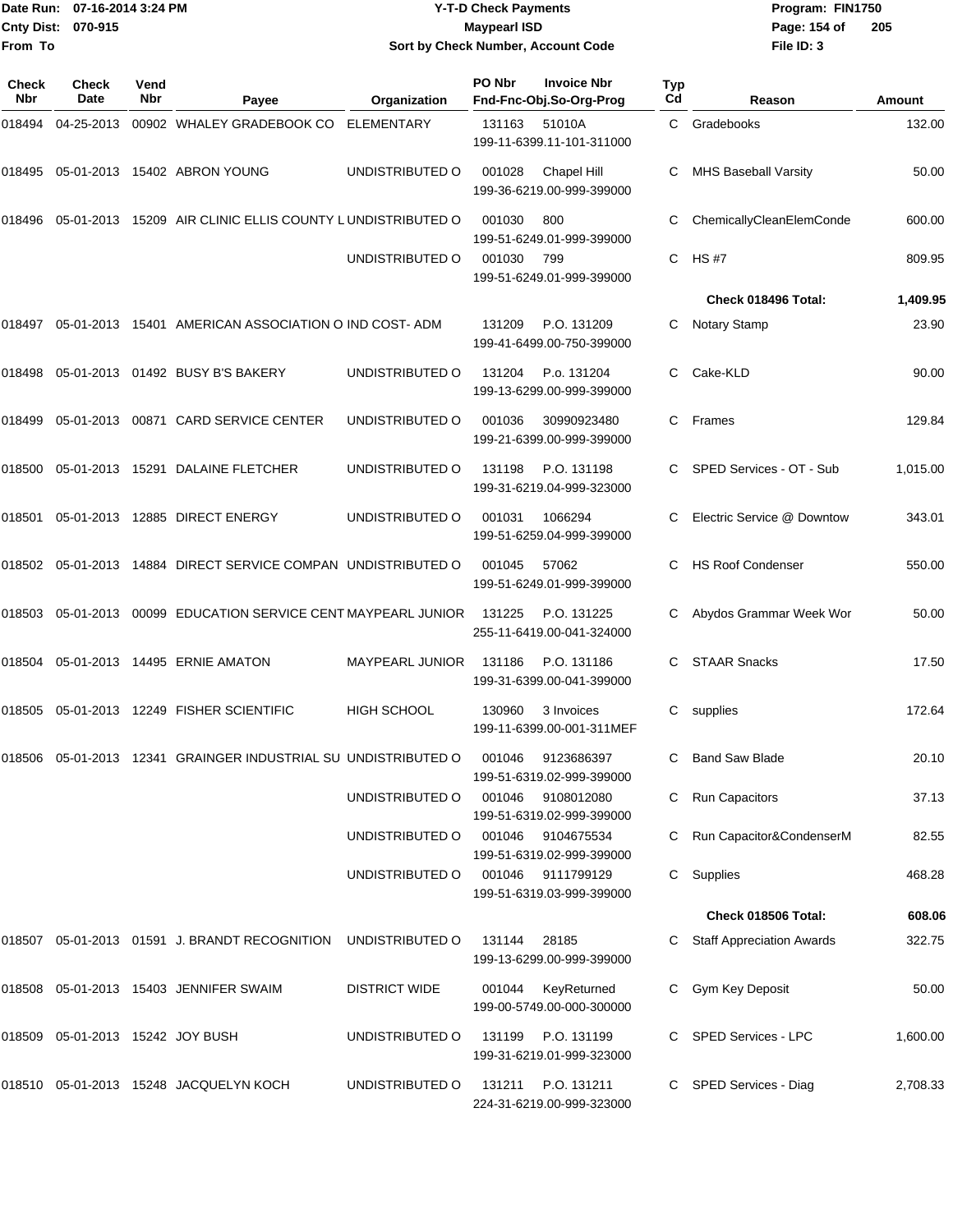**From To**

#### Date Run: 07-16-2014 3:24 PM **Program:** FIN1750 **Cnty Dist:** 070-915 **Page: 155 of** Maypearl ISD **CONTEX IS A RESERVE ASSESS** OF **Y-T-D Check Payments 070-915 Maypearl ISD Sort by Check Number, Account Code**

| Check<br>Nbr | <b>Check</b><br>Date           | Vend<br><b>Nbr</b> | Payee                                                                     | Organization          | PO Nbr        | <b>Invoice Nbr</b><br>Fnd-Fnc-Obj.So-Org-Prog   | Typ<br>Cd | Reason                        | Amount   |
|--------------|--------------------------------|--------------------|---------------------------------------------------------------------------|-----------------------|---------------|-------------------------------------------------|-----------|-------------------------------|----------|
| 018511       | 05-01-2013                     |                    | 00067 LEIGHANNE MCALISTER                                                 | <b>IND COST-ADM</b>   | 131202        | P.O. 131202<br>199-41-6499.00-750-399000        |           | C TASB Risk MGMT Conferen     | 161.68   |
|              |                                |                    | 018512 05-01-2013 00511 SAFARI MONTAGE:SCHLES HIGH SCHOOL                 |                       | 130932        | 2 Invoices<br>199-11-6399.01-001-311000         | C         | videos                        | 100.80   |
| 018513       |                                |                    | 05-01-2013 12506 MAYPEARL CHAMBER OF C ADMINISTRATIVE                     |                       | 001027        | Email From LMc<br>199-41-6499.00-701-399000     | C         | Maypearl ChamberofComme       | 80.00    |
|              |                                |                    | 018514   05-01-2013   00195   MAYPEARL INSURANCE   AG   IND   COST-   ADM |                       | 131210        | 131210<br>199-41-6499.00-750-399000             | C         | Notary Bond                   | 71.00    |
|              | 018515  05-01-2013  00631  MCI |                    |                                                                           | UNDISTRIBUTED O       | 001032        | 08638700105<br>199-51-6259.02-999-399000        |           | Long Distance Service         | 205.26   |
| 018516       | 05-01-2013 12730 NAEIR         |                    |                                                                           | UNDISTRIBUTED O       | 131166        | H510049<br>199-31-6399.01-999-323000            | C         | Supplies                      | 36.00    |
|              |                                |                    | 018517  05-01-2013  00287  OFFICE DEPOT                                   | <b>HIGH SCHOOL</b>    | 131161        | 6541456740001<br>199-11-6399.01-001-323000      | C         | Supplies                      | 152.54   |
|              |                                |                    |                                                                           | <b>ELEMENTARY</b>     | 131159        | 1570561714<br>199-11-6639.48-101-311000         | С         | Ipad Cases                    | 149.96   |
|              |                                |                    |                                                                           | <b>ADMINISTRATIVE</b> | 131160        | 4321001/4427001<br>199-41-6399.01-701-399000    | C         | Supplies                      | 62.41    |
|              |                                |                    |                                                                           |                       |               |                                                 |           | Check 018517 Total:           | 364.91   |
| 018518       |                                |                    | 05-01-2013 12059 PEOPLES EDUCATION                                        | HIGH SCHOOL           | 131178        | 10457033<br>199-11-6399.06-001-324000           | C         | Measuring Up                  | 200.00   |
| 018519       |                                |                    | 05-01-2013 14346 PRIDE OF TEXAS MUSIC FE HIGH SCHOOL                      |                       | 131190        | P.O. 131190<br>199-11-6219.00-001-311000        | С         | <b>Beginner Band</b>          | 145.00   |
| 018520       |                                |                    | 05-01-2013  00879  READ NATURALLY, INC.                                   | UNDISTRIBUTED O       | 131174        | 180203<br>199-11-6399.45-999-399000             |           | Read Live Subscription Ren    | 1,999.00 |
| 018521       |                                |                    | 05-01-2013 00100 RIO VISTA ISD                                            | HIGH SCHOOL           | 131187        | P.O. 131187<br>199-36-6499.01-001-399000        | C         | JH Girls VB Tournament        | 150.00   |
|              |                                |                    | 018522   05-01-2013   15295   SARAH GLENN                                 | UNDISTRIBUTED O       | 131195        | P.O. 131195<br>199-11-6219.01-999-323000        | C         | SPED Services - Speech        | 800.00   |
|              |                                |                    | 018523    05-01-2013    15292    SHANNON SAMPLES                          | UNDISTRIBUTED O       | 131227        | P.O. 131227<br>199-31-6219.04-999-323000        |           | C SPED Services - OT - Sub    | 990.00   |
|              |                                |                    | 018524   05-01-2013   13383   SKYBEAM TEXAS                               | UNDISTRIBUTED O       | 001034        | 813710001004619<br>199-53-6249.04-999-399000    | C.        | Internet-05/08/13-06/07/13    | 3,000.00 |
|              |                                |                    | 018525  05-01-2013  00234  SOUTHWEST INTERNATION UNDISTRIBUTED O          |                       | 001035        | HP2230<br>199-34-6219.00-999-399000             | C         | HP2230                        | 188.43   |
|              |                                |                    | 018526  05-01-2013  12813  STORM LAWN AND GARDE UNDISTRIBUTED O           |                       | 131192 133337 | 199-51-6630.00-999-399000                       |           | 3000 Series 48 in Cut         | 6,117.65 |
|              |                                |                    | 018527  05-01-2013  00132  TEXAS EDUCATIONAL CON ELEMENTARY               |                       | 001026        | 2778<br>211-21-6219.00-101-324000               |           | ESEA Title I, Part A          | 38.00    |
|              |                                |                    |                                                                           | UNDISTRIBUTED O       | 001026        | 2778<br>255-21-6219.00-999-324000               |           | ESEA Title II, Part A         | 13.00    |
|              |                                |                    |                                                                           |                       |               |                                                 |           | Check 018527 Total:           | 51.00    |
| 018528       |                                |                    | 05-01-2013 00218 THE COWBOY BANK OF TE HIGH SCHOOL                        |                       | 131223        | P.O. 131223<br>199-11-6399.01-001-311MEF        |           | C change                      | 57.50    |
|              |                                |                    |                                                                           | <b>HIGH SCHOOL</b>    |               | 131207 P.O. 131207<br>199-36-6499.05-001-399000 |           | <b>Baseball Playoff Meals</b> | 142.00   |
|              |                                |                    |                                                                           | <b>HIGH SCHOOL</b>    |               | 131206 P.O. 131206<br>199-36-6499.05-001-399000 | C.        | Softball Area Meals           | 190.00   |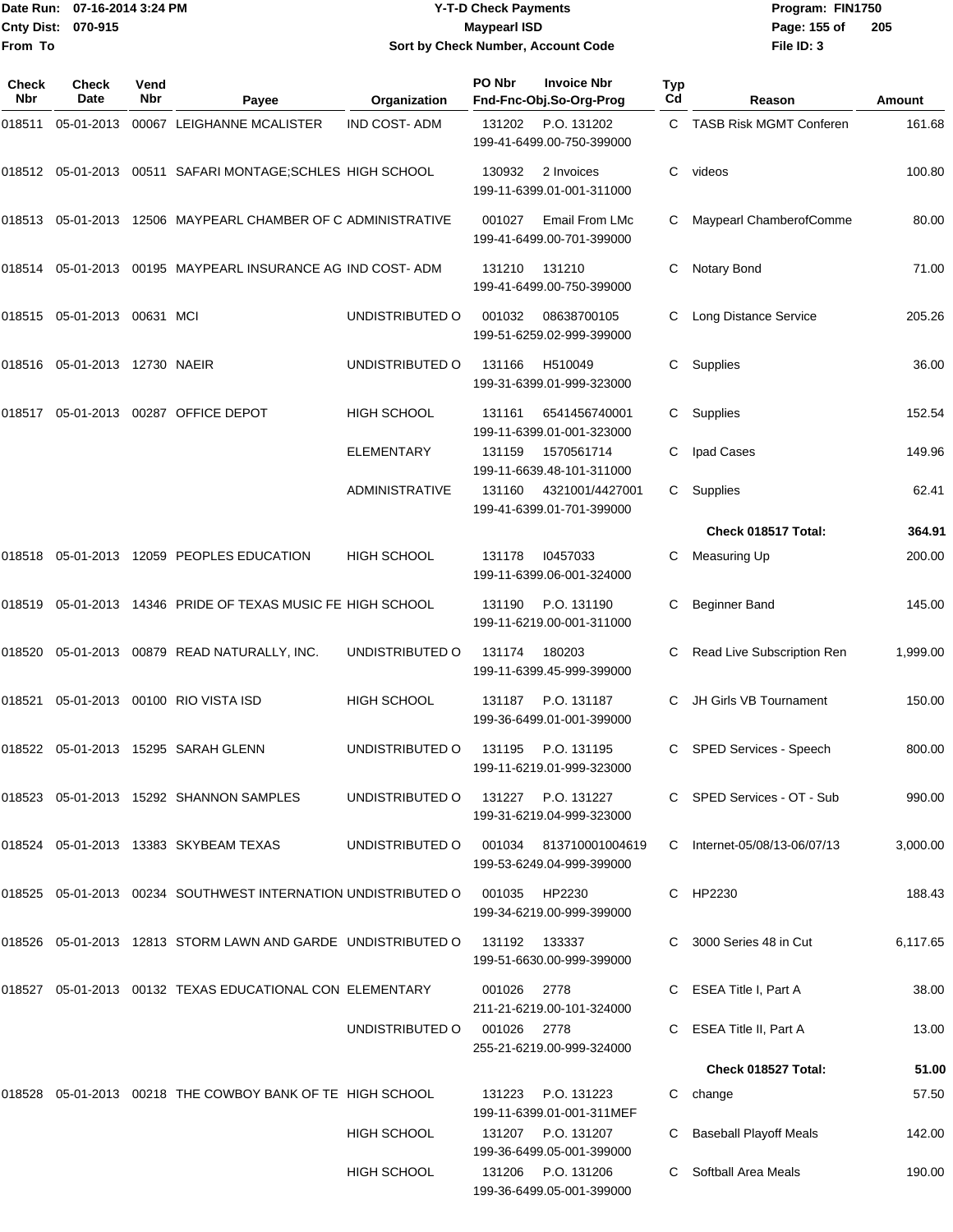|                            | Date Run: 07-16-2014 3:24 PM<br><b>Cnty Dist:</b><br>070-915 |             |                                                               |                        | <b>Y-T-D Check Payments</b><br><b>Maypearl ISD</b> |                                                   |           | Program: FIN1750<br>Page: 156 of<br>205 |          |  |  |
|----------------------------|--------------------------------------------------------------|-------------|---------------------------------------------------------------|------------------------|----------------------------------------------------|---------------------------------------------------|-----------|-----------------------------------------|----------|--|--|
| From To                    |                                                              |             |                                                               |                        |                                                    | Sort by Check Number, Account Code                |           | File ID: 3                              |          |  |  |
| <b>Check</b><br><b>Nbr</b> | <b>Check</b><br>Date                                         | Vend<br>Nbr | Payee                                                         | Organization           | PO Nbr                                             | <b>Invoice Nbr</b><br>Fnd-Fnc-Obj.So-Org-Prog     | Typ<br>Cd | Reason                                  | Amount   |  |  |
|                            |                                                              |             |                                                               |                        |                                                    |                                                   |           | Check 018528 Total:                     | 389.50   |  |  |
| 018529                     |                                                              |             | 05-01-2013  01211  TIRE TOWN                                  | UNDISTRIBUTED O        | 001043                                             | 122406<br>199-51-6639.00-999-399000               | C         | <b>Flat Tire Repair</b>                 | 15.00    |  |  |
|                            |                                                              |             |                                                               | UNDISTRIBUTED O        | 131201                                             | 19362566<br>199-51-6319.05-999-399000             | С         | <b>Pond Supplies</b>                    | 142.97   |  |  |
|                            |                                                              |             | 018531 05-01-2013 14289   TRUDIE HEAD                         | UNDISTRIBUTED O        | 131200                                             | P.O. 131200<br>224-11-6219.00-999-323000          |           | SPED Services - Reading                 | 2,777.74 |  |  |
|                            | 018532    05-01-2013    00421    VATAT                       |             |                                                               | HIGH SCHOOL            | 131214                                             | 580<br>199-11-6411.04-001-322000                  | C         | <b>VATAT Professional Confere</b>       | 440.00   |  |  |
|                            |                                                              |             |                                                               | <b>HIGH SCHOOL</b>     | 131213                                             | 509<br>199-11-6411.04-001-322000                  | С         | <b>VATAT Professional Confere</b>       | 467.00   |  |  |
|                            |                                                              |             |                                                               |                        |                                                    |                                                   |           | Check 018532 Total:                     | 907.00   |  |  |
|                            |                                                              |             | 018533    05-01-2013    00253    VERIZON SOUTHWEST            | UNDISTRIBUTED O        | 001033                                             | 416580379500217<br>199-51-6259.02-999-399000      | С         | Marquee - April                         | 55.43    |  |  |
|                            |                                                              |             | 018534 05-01-2013 13926 WAXAHACHIE FORD MERC  UNDISTRIBUTED O |                        | 001029                                             | 38069<br>199-51-6639.00-999-399000                | C.        | SOP Handl                               | 36.68    |  |  |
| 018535                     |                                                              |             | 05-10-2013 15209 AIR CLINIC ELLIS COUNTY LUNDISTRIBUTED O     |                        | 001075                                             | 802<br>199-51-6249.01-999-399000                  | С         | <b>HVAC Service Call - LSK RT</b>       | 100.00   |  |  |
|                            |                                                              |             | 018536 05-10-2013 14927  ALLIED WASTE                         | UNDISTRIBUTED O        | 001049                                             | 0794-007686422<br>199-51-6259.03-999-399000       | С         | BasicGarbageService05/01-               | 501.92   |  |  |
|                            |                                                              |             | 018537  05-10-2013  15158  ATHLETES WORLD, INC.               | UNDISTRIBUTED O        | 131095                                             | BBK004418-BK02<br>199-36-6399.03-999-399GMS       | С         | Replacement JH GIrls Unifor             | 525.00   |  |  |
| 018538                     |                                                              |             | 05-10-2013 00069 ATMOS ENERGY                                 | UNDISTRIBUTED O        | 001057                                             | 117485883<br>199-51-6259.00-999-399000            | C         | Gas Service @ WPA Buildin               | 226.17   |  |  |
|                            |                                                              |             |                                                               | UNDISTRIBUTED O        | 001057                                             | 000145352<br>199-51-6259.00-999-399000            | C         | Gas Service @ MMS                       | 154.33   |  |  |
|                            |                                                              |             |                                                               | UNDISTRIBUTED O        | 001057                                             | 000925333<br>199-51-6259.00-999-399000            |           | Gas Service @ High School               | 357.33   |  |  |
|                            |                                                              |             |                                                               |                        |                                                    |                                                   |           | Check 018538 Total:                     | 737.83   |  |  |
|                            |                                                              |             | 018539  05-10-2013  00593  BLUE  BELL CREAMERIES              | <b>MAYPEARL JUNIOR</b> | 001064                                             | Misc. Invoices<br>240-35-6341.00-041-399000       |           | Campus Ice Cream                        | 234.69   |  |  |
|                            |                                                              |             |                                                               | ELEMENTARY             | 001064                                             | Misc. Invoices<br>240-35-6341.00-101-399000       | C         | Campus Ice Cream                        | 101.76   |  |  |
|                            |                                                              |             |                                                               |                        |                                                    |                                                   |           | Check 018539 Total:                     | 336.45   |  |  |
| 018540                     |                                                              |             | 05-10-2013 00956 BORDENS, INC.                                | <b>MAYPEARL JUNIOR</b> | 001063                                             | 898676<br>240-35-6341.00-041-399000               |           | <b>Campus Milk Items</b>                | 701.06   |  |  |
|                            |                                                              |             |                                                               | ELEMENTARY             | 001063                                             | 898676<br>240-35-6341.00-101-399000               |           | Campus Milk Items                       | 1,997.00 |  |  |
|                            |                                                              |             |                                                               | <b>HIGH SCHOOL</b>     | 001063                                             | 898676<br>240-35-6341.01-001-399000               |           | <b>Campus Milk Items</b>                | 867.21   |  |  |
|                            |                                                              |             |                                                               |                        |                                                    |                                                   |           | Check 018540 Total:                     | 3,565.27 |  |  |
| 018541                     |                                                              |             | 05-10-2013  00871  CARD SERVICE CENTER                        | <b>ADMINISTRATIVE</b>  | 001061                                             | <b>Mult Receipts</b><br>199-41-6399.01-701-399000 |           | Golfsmith International                 | 609.88   |  |  |
|                            |                                                              |             |                                                               | UNDISTRIBUTED O        | 001061                                             | 130412-2265-42                                    | C         | Banisher bought at Auction              | 20.72    |  |  |

199-51-6319.02-999-399000

**Check 018541 Total: 630.60**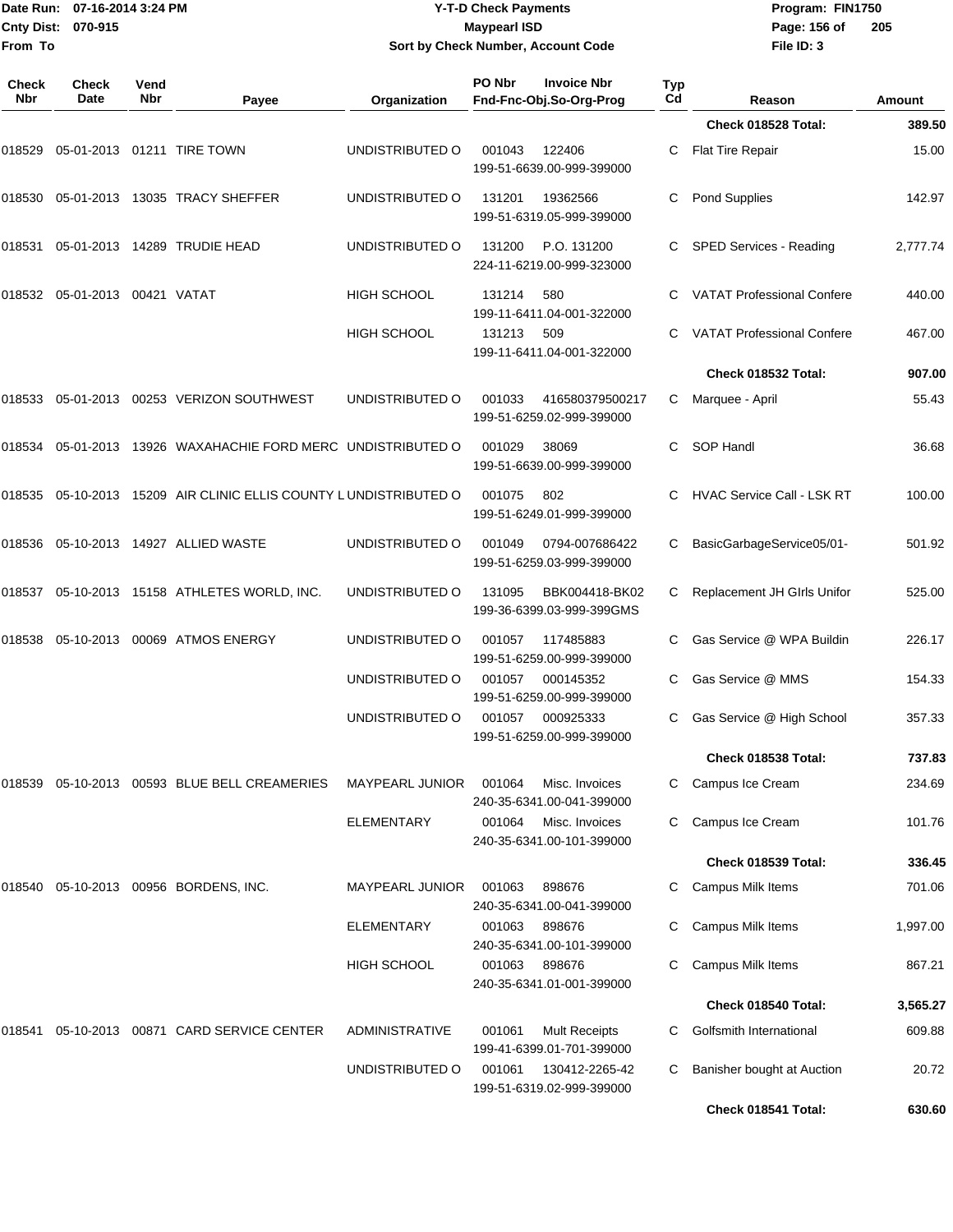|                    | TDate Run: 07-16-2014 3:24 PM | <b>Y-T-D Check Payments</b>        | Program: Fl  |
|--------------------|-------------------------------|------------------------------------|--------------|
| Cnty Dist: 070-915 |                               | Maypearl ISD                       | Page: 157 of |
| From To            |                               | Sort by Check Number, Account Code | File ID: 3   |

**Date Run: Program: FIN1750 File ID: 3 205**

| Check<br>Nbr | Check<br><b>Date</b> | Vend<br><b>Nbr</b> | Payee                                                         | Organization       | PO Nbr | <b>Invoice Nbr</b><br>Fnd-Fnc-Obj.So-Org-Prog     | Typ<br>Cd | Reason                          | Amount   |
|--------------|----------------------|--------------------|---------------------------------------------------------------|--------------------|--------|---------------------------------------------------|-----------|---------------------------------|----------|
| 018542       |                      |                    | 05-10-2013 01106 CAROLE UPCHURCH                              | UNDISTRIBUTED O    | 131238 | P.O. 131238<br>199-53-6411.00-999-399000          | C         | Mileage Reimbursement X 3       | 140.80   |
| 018543       |                      |                    | 05-10-2013 01798 CINDY REED                                   | UNDISTRIBUTED O    | 131246 | P.O. 131246<br>199-53-6411.02-999-399000          |           | Mileage Reimbursement           | 53.59    |
| 018544       |                      |                    | 05-10-2013 00217 CITY OF MAYPEARL                             | UNDISTRIBUTED O    | 001051 | 80<br>199-51-6259.01-999-399000                   |           | Water Service @ Ballfield       | 26.00    |
|              |                      |                    |                                                               | UNDISTRIBUTED O    | 001051 | 1081<br>199-51-6259.01-999-399000                 |           | Water Service @ LSK Yard        | 26.00    |
|              |                      |                    |                                                               | UNDISTRIBUTED O    | 001051 | 1394<br>199-51-6259.01-999-399000                 |           | Water Service @ HS              | 51.00    |
|              |                      |                    |                                                               | UNDISTRIBUTED O    | 001051 | 574<br>199-51-6259.01-999-399000                  |           | Water Service @ Old Junior      | 34.25    |
|              |                      |                    |                                                               | UNDISTRIBUTED O    | 001051 | 82<br>199-51-6259.01-999-399000                   |           | Water Service @ WPA Buildi      | 87.60    |
|              |                      |                    |                                                               | UNDISTRIBUTED O    | 001051 | 595<br>199-51-6259.01-999-399000                  |           | Water Service @ Middle Sch      | 175.20   |
|              |                      |                    |                                                               | UNDISTRIBUTED O    | 001051 | 1080<br>199-51-6259.01-999-399000                 | С         | Water Service @ LSK             | 260.40   |
|              |                      |                    |                                                               | UNDISTRIBUTED O    | 001051 | 383<br>199-51-6259.01-999-399000                  |           | Water Service @ High Scho       | 124.80   |
|              |                      |                    |                                                               |                    |        |                                                   |           | Check 018544 Total:             | 785.25   |
| 018545       |                      |                    | 05-10-2013 15282 COLORADO BOXED BEEF C ELEMENTARY             |                    | 001066 | 6355682<br>240-35-6341.00-101-399000              | С         | Commodities                     | 141.71   |
|              |                      |                    | 018546 05-10-2013 13279 CROSS COUNTRY PEST CO UNDISTRIBUTED O |                    | 001071 | 17462<br>199-51-6319.02-999-399000                |           | Spot Treat - Scorpions          | 250.00   |
|              |                      |                    |                                                               | UNDISTRIBUTED O    | 001071 | 17504<br>199-51-6319.02-999-399000                |           | Monthly District Pest Control   | 250.00   |
|              |                      |                    |                                                               |                    |        |                                                   |           | Check 018546 Total:             | 500.00   |
| 018547       |                      |                    | 05-10-2013 13531 DEBBIE GRIFFIN                               | <b>HIGH SCHOOL</b> | 131244 | <b>Mult Receipts</b><br>199-11-6412.00-001-322000 | С         | <b>Reimbursement for Travel</b> | 1,085.91 |
|              |                      |                    |                                                               | <b>HIGH SCHOOL</b> | 131244 | <b>Mult Receipts</b><br>199-23-6411.03-001-399000 | С         | <b>Reimbursement for Travel</b> | 38.00    |
|              |                      |                    |                                                               |                    |        |                                                   |           | Check 018547 Total:             | 1,123.91 |
| 018548       |                      |                    | 05-10-2013 12536 DESOTO JANITORIAL                            | UNDISTRIBUTED O    | 001076 | 150792<br>199-51-6319.01-999-399000               | C         | Extension Pole and Visa Ver     | 164.67   |
|              |                      |                    |                                                               | UNDISTRIBUTED O    | 001076 | 150805<br>199-51-6319.01-999-399000               | С         | Supplies-Credit                 | 2,866.72 |
|              |                      |                    |                                                               | UNDISTRIBUTED O    | 001076 | 150749<br>199-51-6319.01-999-399000               | С         | 12 Volt Battery                 | 1,318.85 |
|              |                      |                    |                                                               | UNDISTRIBUTED O    | 001076 | 150760<br>199-51-6319.01-999-399000               |           | <b>Brown Mats</b>               | 2,921.95 |
|              |                      |                    |                                                               |                    |        |                                                   |           | Check 018548 Total:             | 7,272.19 |
|              |                      |                    | 018549 05-10-2013 15354 EL TROPICANO RIVERWALK HIGH SCHOOL    |                    | 130925 | P.O. 130925<br>199-36-6499.05-001-399000          | C         | TABC Coaches Clinic             | 468.00   |
|              |                      |                    | 018550 05-10-2013 12186 ELLIOTT ELECTRIC                      | UNDISTRIBUTED O    | 001069 | 09-42617-01<br>199-51-6629.01-999-399000          | C         | <b>PVC</b>                      | 1,674.36 |
| 018551       |                      |                    | 05-10-2013 00040 FLATT STATIONERS, INC.                       | <b>HIGH SCHOOL</b> | 131221 | 228769-00<br>199-11-6399.00-001-311SUP            | С         | supplies                        | 712.52   |
|              |                      |                    |                                                               | HIGH SCHOOL        | 131221 | 228769-00<br>199-11-6399.12-001-323000            | С         | supplies                        | 172.96   |
|              |                      |                    |                                                               | <b>HIGH SCHOOL</b> |        | 131139 227430-00<br>199-11-6399.15-001-311000     |           | 13-14 Paper for District        | 2,800.00 |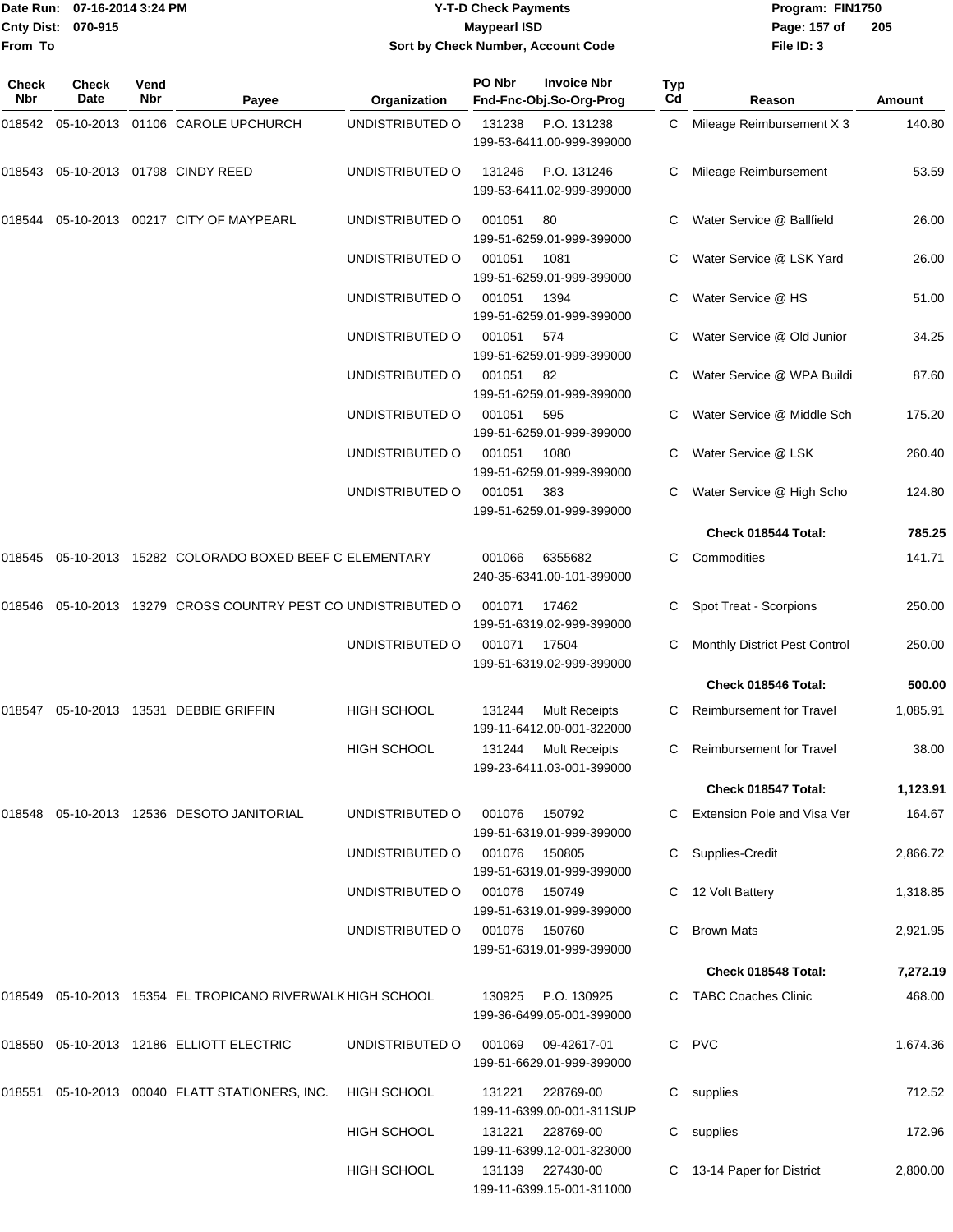|                    | Date Run: 07-16-2014 3:24 PM |
|--------------------|------------------------------|
| Cnty Dist: 070-915 |                              |
| <b>From To</b>     |                              |

## **Date Run: Program: FIN1750 07-16-2014 3:24 PM Y-T-D Check Payments Cnty Dist: Page: 158 of 070-915 Maypearl ISD Sort by Check Number, Account Code**

| Check<br>Nbr | <b>Check</b><br>Date    | Vend<br>Nbr | Payee                                                   | Organization           | PO Nbr | <b>Invoice Nbr</b><br>Fnd-Fnc-Obj.So-Org-Prog | Typ<br>Cd | Reason                       | <b>Amount</b> |
|--------------|-------------------------|-------------|---------------------------------------------------------|------------------------|--------|-----------------------------------------------|-----------|------------------------------|---------------|
|              |                         |             |                                                         | MAYPEARL JUNIOR        | 131139 | 227429-00<br>199-11-6399.15-041-311000        | C         | 13-14 Paper for District     | 2,100.00      |
|              |                         |             |                                                         | <b>ELEMENTARY</b>      | 131139 | 227427-00<br>199-11-6399.15-101-311000        | C         | 13-14 Paper for District     | 3,505.00      |
|              |                         |             |                                                         | <b>ELEMENTARY</b>      | 131164 | 227819-00<br>199-11-6399.36-101-311000        |           | 18' Stack Chair Blk/Chrm     | 1,422.00      |
|              |                         |             |                                                         |                        |        |                                               |           | Check 018551 Total:          | 10,712.48     |
| 018552       |                         |             | 05-10-2013 01052 FUGRO CONSULTANTS, INC UNDISTRIBUTED O |                        | 001062 | 086597-2<br>199-51-6629.01-999-399000         |           | Servcs-Propsl-P04.4012-101   | 2,250.00      |
| 018553       |                         |             | 05-10-2013 15398 HALLMAN EQUIPMENT REN UNDISTRIBUTED O  |                        | 131189 | 199-51-6629.01-999-399000                     | C         | Rental - Ditch Witch & Fuel  | 1,439.12      |
| 018554       |                         |             | 05-10-2013 14120 HARRIS COMPUTER SYSTE DISTRICT WIDE    |                        | 001056 | XT00079073<br>240-00-5749.00-000-300000       | C         | EZSchoolPay Fees 04/01-04    | 87.50         |
| 018555       |                         |             | 05-10-2013 14935 HEART OF TEXAS PRODUC MAYPEARL JUNIOR  |                        | 001065 | Misc. Invoices<br>240-35-6341.00-041-399000   |           | Campus Fresh Produce         | 188.00        |
|              |                         |             |                                                         | <b>ELEMENTARY</b>      | 001065 | Misc. Invoices<br>240-35-6341.00-101-399000   | C         | Campus Fresh Produce         | 937.50        |
|              |                         |             |                                                         | <b>HIGH SCHOOL</b>     | 001065 | Misc. Invoices<br>240-35-6341.01-001-399000   | С         | Campus Fresh Produce         | 582.25        |
|              |                         |             |                                                         |                        |        |                                               |           | Check 018555 Total:          | 1,707.75      |
| 018556       |                         |             | 05-10-2013  14961  IMAGE MAKER 4 U, INC.                | <b>HIGH SCHOOL</b>     | 131050 | 73915<br>199-36-6399.11-001-399VOL            | C         | Volleyball Plaques for Honor | 264.00        |
|              |                         |             |                                                         | <b>HIGH SCHOOL</b>     | 131026 | 73917<br>199-36-6399.11-001-399VOL            | C         | VB Playoff Banner            | 183.00        |
|              |                         |             |                                                         | HIGH SCHOOL            | 131051 | 73916<br>199-36-6499.05-001-399000            | C         | Sport Rec Playoff Banners 2  | 693.00        |
|              |                         |             |                                                         |                        |        |                                               |           | Check 018556 Total:          | 1,140.00      |
| 018557       |                         |             | 05-10-2013 15404 INFINITY PROJECT                       | <b>HIGH SCHOOL</b>     | 131230 | <b>EFTIS5113</b><br>255-11-6419.00-001-324000 |           | Pro Dev Inst for 2 teachers  | 2,000.00      |
|              |                         |             |                                                         | <b>MAYPEARL JUNIOR</b> | 131230 | <b>EFTIS5113</b><br>255-11-6419.00-041-324000 | C         | Pro Dev Inst for 2 teachers  | 2,000.00      |
|              |                         |             |                                                         |                        |        |                                               |           | Check 018557 Total:          | 4,000.00      |
| 018558       |                         |             | 05-10-2013  01857  KAY LYNN DAY                         | UNDISTRIBUTED O        | 130950 | P.O. 130950<br>199-21-6399.00-999-399000      |           | Reimbursement-Moodles        | 226.84        |
| 018559       |                         |             | 05-10-2013 15086 KIMBALL MIDWEST                        | UNDISTRIBUTED O        | 131193 | 2951238<br>199-51-6319.02-999-399000          | C         | Supplies                     | 146.22        |
| 018560       |                         |             | 05-10-2013 01048 LABATT FOOD SERVICE                    | MAYPEARL JUNIOR        | 001067 | Misc. Invoices<br>240-35-6341.00-041-399000   |           | Campus Grocery Items         | 2,539.55      |
|              |                         |             |                                                         | <b>ELEMENTARY</b>      | 001067 | Misc. Invoices<br>240-35-6341.00-101-399000   |           | Campus Grocery Items         | 4,276.22      |
|              |                         |             |                                                         | <b>HIGH SCHOOL</b>     | 001067 | Misc. Invoices<br>240-35-6341.01-001-399000   |           | Campus Grocery Items         | 5,752.78      |
|              |                         |             |                                                         |                        |        |                                               |           | Check 018560 Total:          | 12,568.55     |
| 018561       | 05-10-2013 15098 LOWE'S |             |                                                         | UNDISTRIBUTED O        | 001068 | 2538036<br>199-51-6319.02-999-399000          |           | <b>Gel Ultra Flex</b>        | 21.83         |
|              |                         |             |                                                         | UNDISTRIBUTED O        | 001068 | 2828278<br>199-51-6319.02-999-399000          |           | Hole Saw&RecessedLightIn     | 39.84         |
|              |                         |             |                                                         | UNDISTRIBUTED O        | 001068 | 188225841<br>199-51-6319.02-999-399000        |           | C Supplies                   | 341.16        |
|              |                         |             |                                                         | UNDISTRIBUTED O        | 001068 | 88004629<br>199-51-6319.02-999-399000         |           | Drywall, Spades&Concrete     | 326.27        |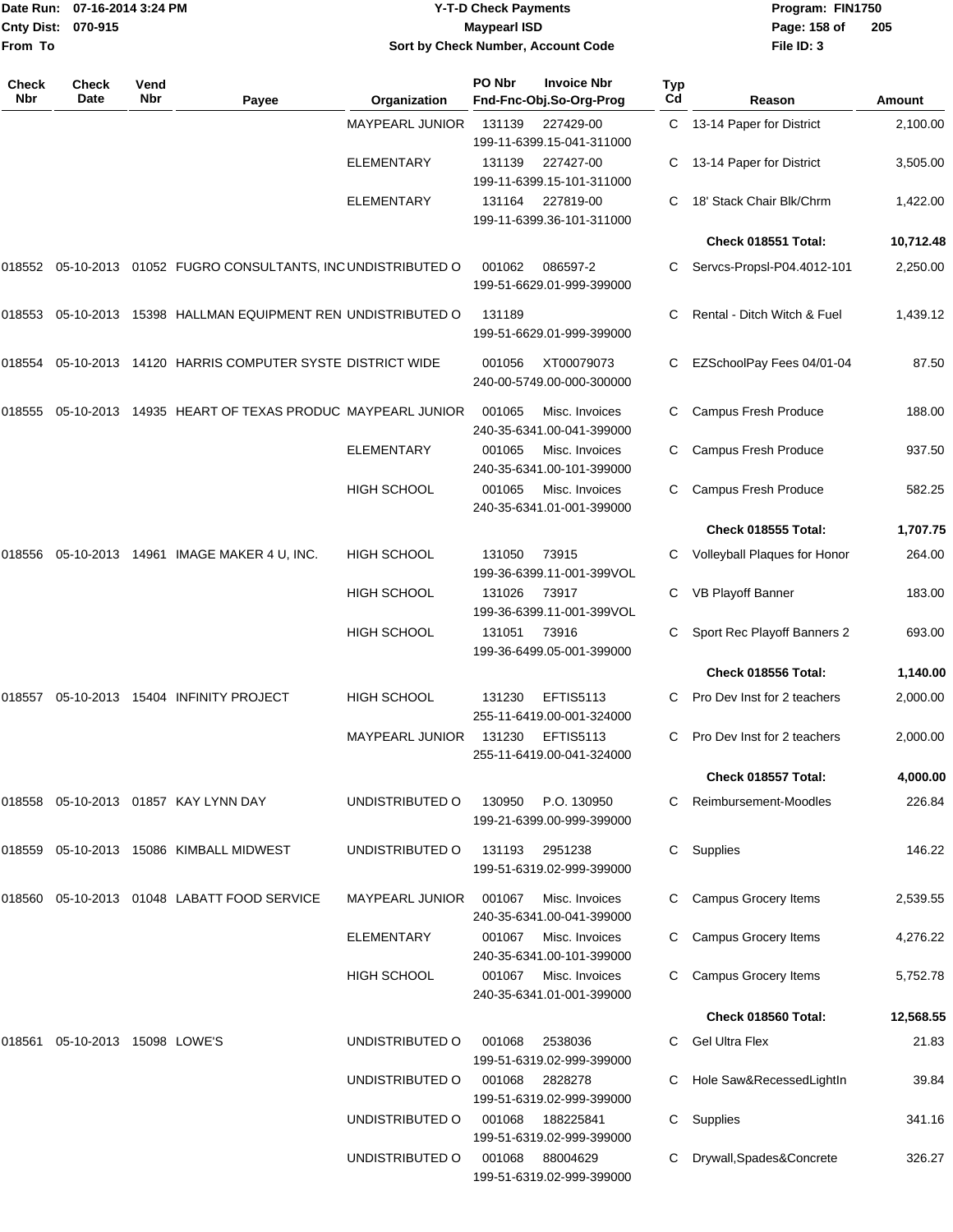|         | Date Run: 07-16-2014 3:24 PM<br>Cnty Dist: 070-915 |      |                                                                          |                     | <b>Y-T-D Check Payments</b><br><b>Maypearl ISD</b> |                                                         |            | Program: FIN1750<br>205       |            |  |
|---------|----------------------------------------------------|------|--------------------------------------------------------------------------|---------------------|----------------------------------------------------|---------------------------------------------------------|------------|-------------------------------|------------|--|
| From To |                                                    |      |                                                                          |                     |                                                    | Sort by Check Number, Account Code                      |            | Page: 159 of<br>File ID: 3    |            |  |
| Check   | <b>Check</b>                                       | Vend |                                                                          |                     | PO Nbr                                             | <b>Invoice Nbr</b>                                      | <b>Typ</b> |                               |            |  |
| Nbr     | Date                                               | Nbr  | Payee                                                                    | Organization        |                                                    | Fnd-Fnc-Obj.So-Org-Prog                                 | Cd         | Reason                        | Amount     |  |
|         |                                                    |      |                                                                          | UNDISTRIBUTED O     | 001068                                             | 88529264<br>199-51-6319.02-999-399000                   |            | C Supplies                    | 320.30     |  |
|         |                                                    |      |                                                                          | UNDISTRIBUTED O     | 001068                                             | 88711477<br>199-51-6319.02-999-399000                   | С          | Supplies                      | 883.91     |  |
|         |                                                    |      |                                                                          | UNDISTRIBUTED O     | 001068                                             | 88139500<br>199-51-6319.04-999-399000                   | C.         | Supplies                      | 357.04     |  |
|         |                                                    |      |                                                                          | UNDISTRIBUTED O     | 001068                                             | 88796454<br>199-51-6319.04-999-399000                   | C.         | Supplies                      | 631.36     |  |
|         |                                                    |      |                                                                          | UNDISTRIBUTED O     | 001068                                             | 88537691<br>199-51-6319.05-999-399000                   | C.         | Conference Room               | 478.47     |  |
|         |                                                    |      |                                                                          | UNDISTRIBUTED O     | 001068                                             | 88263997<br>199-51-6629.01-999-399000                   | C.         | Supplies                      | 56.74      |  |
|         |                                                    |      |                                                                          | UNDISTRIBUTED O     | 001068                                             | 88827810<br>199-51-6629.01-999-399000                   | C.         | Supplies                      | 317.70     |  |
|         |                                                    |      |                                                                          |                     |                                                    |                                                         |            | Check 018561 Total:           | 3,774.62   |  |
|         |                                                    |      | 018562    05-10-2013    12959    MAVERICK METAL TRADING UNDISTRIBUTED O  |                     | 001074                                             | 76378<br>199-51-6319.02-999-399000                      | C.         | Supplies                      | 881.80     |  |
| 018563  |                                                    |      | 05-10-2013  14906  MORRISON SUPPLY                                       | UNDISTRIBUTED O     | 001070                                             | 063044201<br>199-51-6319.02-999-399000                  |            | C XL Regal Exp'd WC FV        | 188.53     |  |
|         |                                                    |      |                                                                          | UNDISTRIBUTED O     | 001070                                             | 063044201<br>199-51-6319.02-999-399000                  | C.         | Royal Urinal Kit              | 117.95     |  |
|         |                                                    |      |                                                                          | UNDISTRIBUTED O     | 001070                                             | 063044201<br>199-51-6629.01-999-399000                  | С          | Pipe Solid Ultra              | 345.82     |  |
|         |                                                    |      |                                                                          |                     |                                                    |                                                         |            | Check 018563 Total:           | 652.30     |  |
|         |                                                    |      | 018564 05-10-2013 13306 MOUNTAIN PEAK SPECIAL UNDISTRIBUTED O            |                     | 001050                                             | 11-0788-00<br>199-51-6259.79-999-322000                 | С          | Water Service @ Ag Facility   | 40.05      |  |
|         |                                                    |      | 018565    05-10-2013    14075   NATIONAL TELESYSTEMS, I UNDISTRIBUTED O  |                     | 001054                                             | 303021<br>199-51-6249.02-999-399000                     | С          | Discuss, Repair, Travel&Labo  | 323.00     |  |
|         |                                                    |      | 018566   05-10-2013   12087   OAK CLIFF OFFICE SUPPLY MAYPEARL JUNIOR    |                     | 131252                                             | 325737-0<br>199-11-6399.07-041-311000                   |            | C supplies                    | 235.14     |  |
|         |                                                    |      | 018567  05-10-2013  14093  PC & MACEXCHANGE                              | MAYPEARL JUNIOR     | 130940                                             | 74493<br>410-11-6321.00-041-311000                      |            | <b>Charging Cart</b>          | 1,489.00   |  |
|         |                                                    |      | 018568  05-10-2013  14604  PEARSON CLINICAL ASSES UNDISTRIBUTED O        |                     | 131185                                             | 3990297<br>199-31-6399.00-999-323000                    |            | C KTEA-II Computer Assist for | 307.40     |  |
|         |                                                    |      | 018569  05-10-2013  14940  ROBERT GARCIA                                 | UNDISTRIBUTED O     | 131248                                             | 3 Receipts<br>199-51-6319.02-999-399000                 |            | C Printer, Ink and Ledger     | 135.67     |  |
|         |                                                    |      | 018570    05-10-2013    13051    SCHOLASTIC & SPORTS RE HIGH SCHOOL      |                     | 001059                                             | 102417<br>199-36-6499.05-001-399000                     |            | C Athletic Letter Jackets     | 1,320.00   |  |
|         |                                                    |      | 018571   05-10-2013   15381   SPORTSCAPES   CONSTRUC   UNDISTRIBUTED   O |                     | 001053                                             | $\overline{\phantom{0}}^2$<br>199-51-6629.01-999-399000 |            | 2ndpaymtTrack&FieldTurfPr     | 149,500.00 |  |
|         | 018572  05-10-2013  00552  TASB                    |      |                                                                          | DIR COST-ADMINIS    | 001058                                             | 444443<br>199-41-6219.02-720-399000                     |            | C School Law Update Newslett  | 110.00     |  |
|         |                                                    |      |                                                                          | <b>IND COST-ADM</b> | 131245                                             | 13270<br>199-41-6499.01-750-399000                      | C.         | <b>Work Sited Posters</b>     | 416.95     |  |

**Check 018572 Total: 526.95** 018573 05-10-2013 00784 TASBO IND COST- ADM 131066 239420 C Open Records & FERPA Wo 570.00 199-41-6499.00-750-399000 UNDISTRIBUTED O 130975 435 C 2 Webinars 140.00 199-53-6411.02-999-399000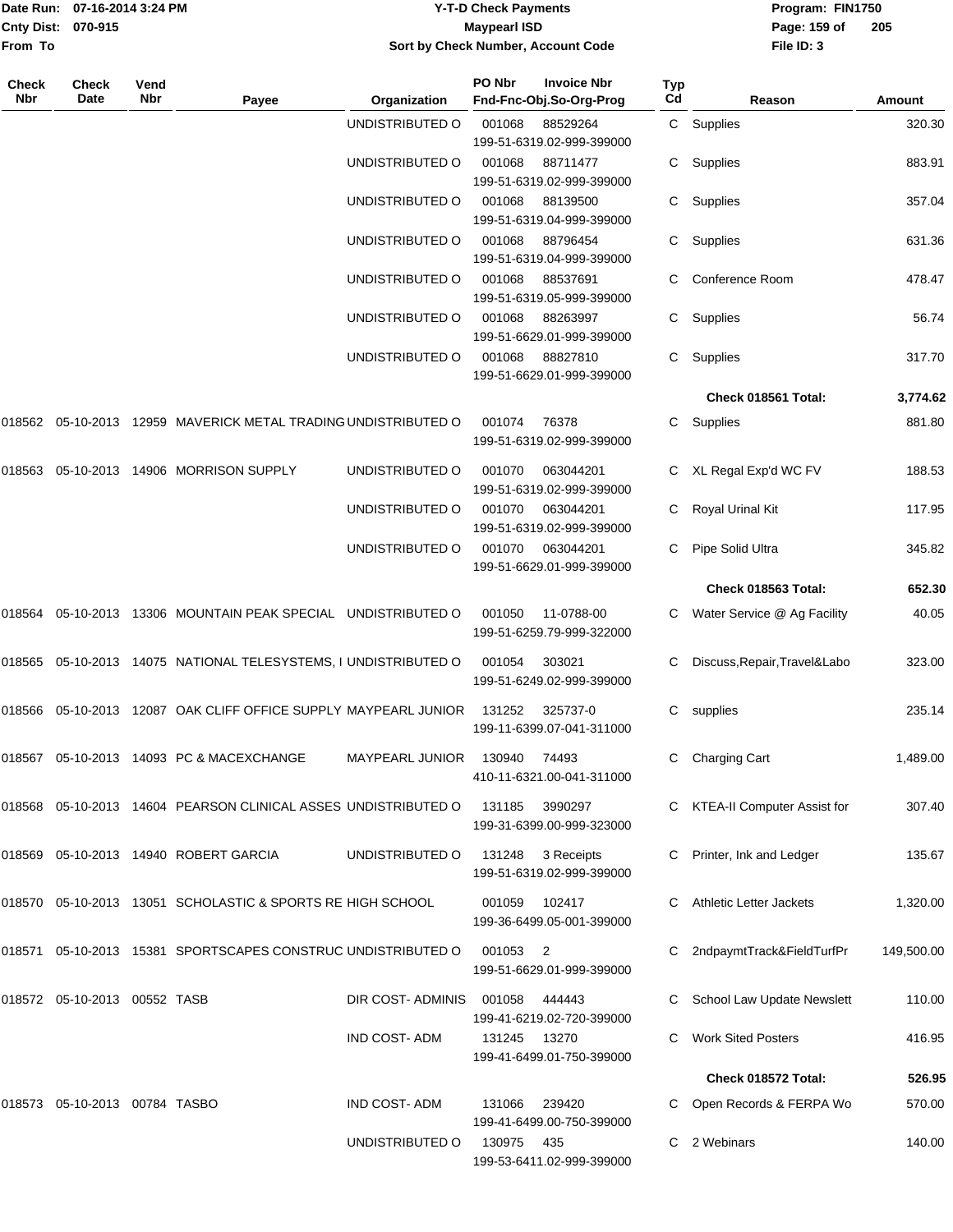| From To             | Date Run: 07-16-2014 3:24 PM<br>Cnty Dist: 070-915 |             |                                                                | Sort by Check Number, Account Code | <b>Y-T-D Check Payments</b><br><b>Maypearl ISD</b> |                                                    |           | Program: FIN1750<br>Page: 160 of<br>File ID: 3 | 205       |
|---------------------|----------------------------------------------------|-------------|----------------------------------------------------------------|------------------------------------|----------------------------------------------------|----------------------------------------------------|-----------|------------------------------------------------|-----------|
| <b>Check</b><br>Nbr | Check<br>Date                                      | Vend<br>Nbr | Payee                                                          | Organization                       | PO Nbr                                             | <b>Invoice Nbr</b><br>Fnd-Fnc-Obj.So-Org-Prog      | Typ<br>Cd | Reason                                         | Amount    |
|                     |                                                    |             |                                                                | UNDISTRIBUTED O                    | 001055                                             | <b>Renewal Notice</b><br>199-53-6499.01-999-399000 |           | C TASBO Renewal                                | 110.00    |
|                     |                                                    |             |                                                                |                                    |                                                    |                                                    |           | Check 018573 Total:                            | 820.00    |
| 018574              |                                                    |             | 05-10-2013 01049 THYSSENKRUPP ELEVATO UNDISTRIBUTED O          |                                    | 001048                                             | 3000564807<br>199-51-6319.02-999-399000            | C         | <b>HS Elevator Maintenance</b>                 | 289.50    |
|                     |                                                    |             |                                                                | UNDISTRIBUTED O                    | 001048                                             | 3000564808<br>199-51-6319.02-999-399000            | C.        | <b>LSK Elevator Maintenance</b>                | 289.50    |
|                     |                                                    |             |                                                                |                                    |                                                    |                                                    |           | Check 018574 Total:                            | 579.00    |
| 018575              |                                                    |             | 05-10-2013  00253  VERIZON SOUTHWEST                           | UNDISTRIBUTED O                    | 001052                                             | 416580372500039<br>199-51-6259.02-999-399000       | C         | <b>Telephone Service</b>                       | 796.11    |
| 018576              | 05-10-2013                                         |             | 00460 VINEYARD'S AUTO SUPPLY UNDISTRIBUTED O                   |                                    | 001072                                             | D359302<br>199-34-6311.00-999-399000               | С         | Supplies                                       | 22.15     |
|                     |                                                    |             |                                                                | UNDISTRIBUTED O                    | 001072                                             | D360024<br>199-34-6311.00-999-399000               | С         | Supplies                                       | 88.31     |
|                     |                                                    |             |                                                                | UNDISTRIBUTED O                    | 001072                                             | D359025<br>199-34-6311.00-999-399000               | С         | Supplies                                       | 93.90     |
|                     |                                                    |             |                                                                | UNDISTRIBUTED O                    | 001072                                             | D358890<br>199-51-6639.00-999-399000               |           | GasTank, RadRep&ScissorT                       | 13.98     |
|                     |                                                    |             |                                                                | UNDISTRIBUTED O                    | 001072                                             | D35032<br>199-51-6639.00-999-399000                | C.        | SGT F1G                                        | 140.23    |
|                     |                                                    |             |                                                                |                                    |                                                    |                                                    |           | Check 018576 Total:                            | 358.57    |
| 018577              |                                                    |             | 05-10-2013 13926 WAXAHACHIE FORD MERC UNDISTRIBUTED O          |                                    | 001073                                             | 38037<br>199-34-6311.00-999-399000                 | С         | Element&Relay                                  | 49.29     |
| 018578              |                                                    |             | 05-15-2013 15074 ABIBOW RECYCLING LLC                          | UNDISTRIBUTED O                    | 001090                                             | 413-1074819<br>199-51-6259.03-999-399000           | С         | Recycling Dumpster Fees @                      | 13.24     |
|                     |                                                    |             |                                                                | UNDISTRIBUTED O                    | 001090                                             | 413-1074819<br>199-51-6259.03-999-399000           | С         | Recycling Dumpster Fees @                      | 29.33     |
|                     |                                                    |             |                                                                | UNDISTRIBUTED O                    | 001090                                             | 413-1074819<br>199-51-6259.03-999-399000           | С         | Recycling Dumpster Fees @                      | 16.46     |
|                     |                                                    |             |                                                                | UNDISTRIBUTED O                    | 001090                                             | 413-1074819<br>199-51-6259.03-999-399000           |           | C Recycling Dumpster Fees @                    | 45.47     |
|                     |                                                    |             |                                                                | UNDISTRIBUTED O                    | 001090                                             | 413-1074819<br>199-51-6259.03-999-399000           |           | Recycling Dumpster Fees @                      | 9.95      |
|                     |                                                    |             |                                                                |                                    |                                                    |                                                    |           | Check 018578 Total:                            | 114.45    |
|                     |                                                    |             | 018579 05-15-2013 01256 AT&T MOBILITY                          | UNDISTRIBUTED O                    | 001077                                             | 824711164X0510<br>199-52-6259.00-999-399000        |           | C Bus Cell Phone Service                       | 124.78    |
|                     |                                                    |             | 018580 05-15-2013 00069 ATMOS ENERGY                           | UNDISTRIBUTED O                    | 001078                                             | 000622831<br>199-51-6259.00-999-399000             |           | Gas Service @ LSK                              | 547.78    |
|                     |                                                    |             | 018581 05-15-2013 00901 AVENUE FUEL DISTRIBUTO UNDISTRIBUTED O |                                    | 001086                                             | 52092<br>199-34-6311.01-999-399000                 |           | C 860 gallons - LS Diesel                      | 2,733.94  |
|                     |                                                    |             | 018582 05-15-2013 00527 CDWG INC.                              | UNDISTRIBUTED O                    | 131183                                             | CC36962<br>199-11-6639.50-999-399000               |           | <b>Storage Device</b>                          | 11,489.00 |
|                     |                                                    |             | 018583 05-15-2013 01203 CINDY SHAW                             | DIR COST- ADMINIS                  | 131273                                             | P.O. 131273<br>199-41-6411.01-720-399000           |           | Mileage Reimbursement                          | 29.64     |
|                     |                                                    |             | 018584 05-15-2013 00217 CITY OF MAYPEARL                       | UNDISTRIBUTED O                    | 001079                                             | 00000665<br>199-51-6259.01-999-399000              |           | Water @ Sports Complex                         | 380.23    |
|                     |                                                    |             | 018585  05-15-2013  13740  CLASSROOM DIRECT                    | <b>HIGH SCHOOL</b>                 | 131220                                             | 208110258555<br>199-11-6399.12-001-311000          |           | C Supplies                                     | 704.35    |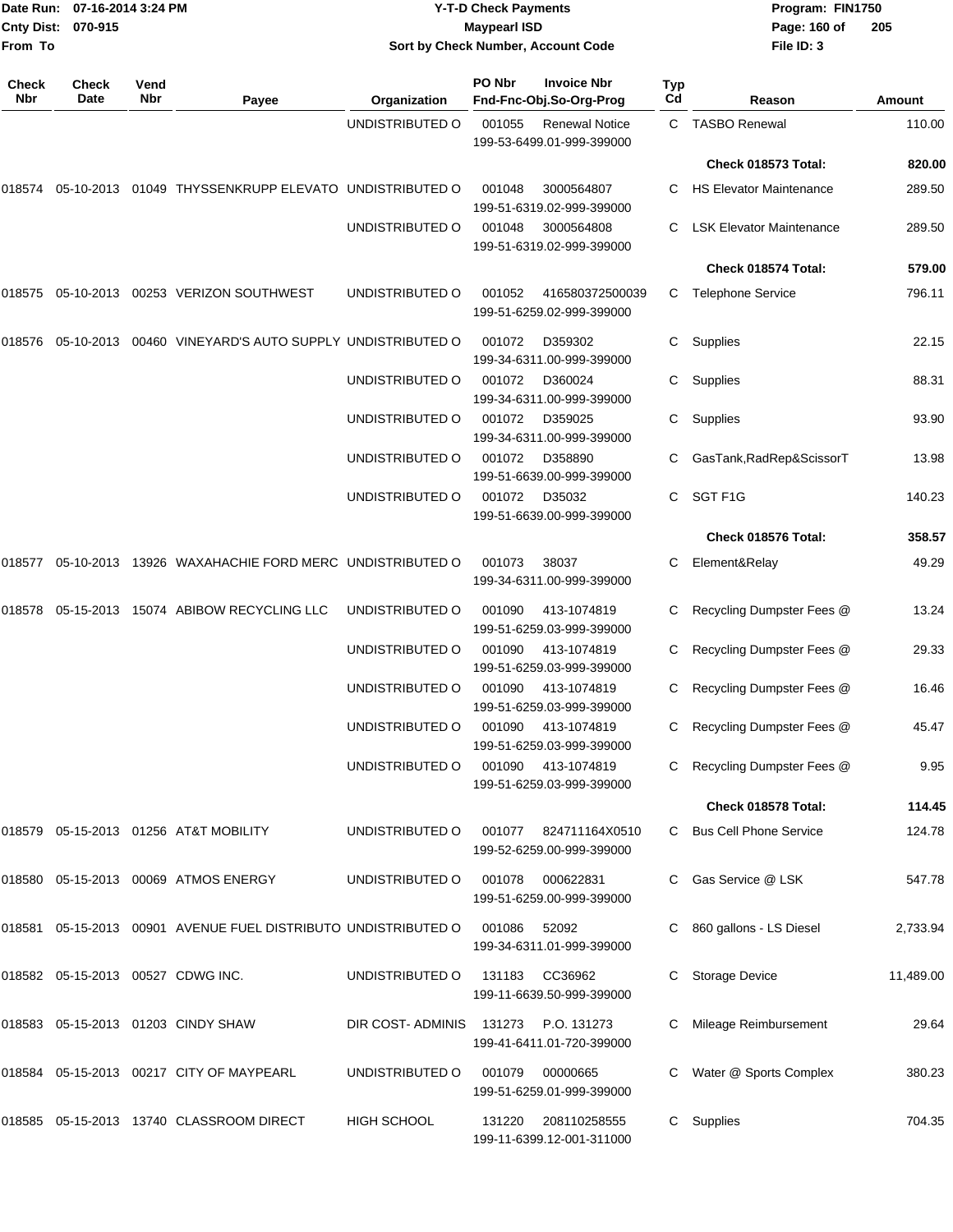**From To**

#### Date Run: 07-16-2014 3:24 PM **Program:** FIN1750 **Cnty Dist:** 070-915 **Page: 161 of** Maypearl ISD **Contract ISD Y-T-D Check Payments 070-915 Maypearl ISD Sort by Check Number, Account Code**

| Check<br>Nbr | <b>Check</b><br>Date          | Vend<br>Nbr | Payee                                                          | Organization           | PO Nbr | <b>Invoice Nbr</b><br>Fnd-Fnc-Obj.So-Org-Prog   | Typ<br>Cd | Reason                        | Amount   |
|--------------|-------------------------------|-------------|----------------------------------------------------------------|------------------------|--------|-------------------------------------------------|-----------|-------------------------------|----------|
| 018586       | 05-15-2013                    |             | 13566 CONNIE D. HAGEN, INC.                                    | UNDISTRIBUTED O        | 001089 | 135543<br>199-34-6219.01-999-399000             |           | C DOT Testing                 | 57.50    |
| 018587       |                               |             | 05-15-2013 12276 CREATIVE MATHEMATICS                          | <b>ELEMENTARY</b>      | 130991 | P.O. 130991<br>255-11-6419.00-101-324000        |           | Love Teaching Math            | 249.00   |
|              |                               |             | 018588 05-15-2013 00242 DEMCO, INC.                            | <b>HIGH SCHOOL</b>     | 130922 | 4917532<br>199-12-6329.00-001-399000            | C         | <b>Magazine Subscriptions</b> | 184.00   |
| 018589       | 05-15-2013                    |             | 13639 EAST TEXAS COPY SYSTE HIGH SCHOOL                        |                        | 001084 | 180054<br>199-11-6269.00-001-311000             | С         | <b>Copier Charges</b>         | 430.83   |
|              |                               |             |                                                                | <b>ELEMENTARY</b>      | 001084 | 180054<br>199-11-6269.00-101-311000             | С         | <b>Copier Charges</b>         | 607.63   |
|              |                               |             |                                                                | <b>ELEMENTARY</b>      | 001084 | 180054<br>199-11-6269.00-101-311000             | C         | <b>Copier Charges</b>         | 370.80   |
|              |                               |             |                                                                | <b>HIGH SCHOOL</b>     | 001084 | 180054<br>199-11-6269.01-001-311000             | C         | <b>Copier Charges</b>         | 679.76   |
|              |                               |             |                                                                |                        |        |                                                 |           | Check 018589 Total:           | 2,089.02 |
| 018590       |                               |             | 05-15-2013 01547 EICHELBAUM WARDELL HA ADMINISTRATIVE          |                        | 131241 | 44585<br>199-41-6499.04-701-399000              | C         | School Finance & Legal        | 395.00   |
| 018591       |                               |             | 05-15-2013  00040  FLATT STATIONERS, INC.                      | <b>ELEMENTARY</b>      | 131261 | 229684-00<br>199-11-6399.11-101-311000          | C         | Supplies                      | 381.59   |
|              |                               |             | 018592 05-15-2013 14295 FRONTLINE PLACEMENT TE UNDISTRIBUTED O |                        | 001083 | <b>INVUS17809</b><br>199-11-6399.45-999-399000  | C         | Veritime Monthly Fee - April  | 195.00   |
|              |                               |             | 018593 05-15-2013 13020 G&K SERVICES                           | UNDISTRIBUTED O        | 001088 | 0001563965<br>199-51-6319.02-999-399000         | С         | Mat Service - April           | 217.06   |
| 018594       |                               |             | 05-15-2013 14120 HARRIS COMPUTER SYSTE DISTRICT WIDE           |                        | 001082 | XT00073258<br>240-00-5749.00-000-300000         | С         | EZSchoolPay Fees 10/01-10     | 110.00   |
|              |                               |             | 018595  05-15-2013  15361  JOHNSTONE SUPPLY                    | UNDISTRIBUTED O        | 131219 | 400-S100116369<br>199-51-6319.04-999-399000     | C         | Digital Manifold              | 395.79   |
| 018596       |                               |             | 05-15-2013 15264 KURZ AND COMPANY                              | <b>MAYPEARL JUNIOR</b> | 001087 | Misc. Invoices<br>240-35-6341.00-041-399000     | С         | <b>Campus Bread Products</b>  | 114.40   |
|              |                               |             |                                                                | ELEMENTARY             | 001087 | Misc. Invoices<br>240-35-6341.00-101-399000     |           | <b>Campus Bread Products</b>  | 114.40   |
|              |                               |             |                                                                | <b>HIGH SCHOOL</b>     | 001087 | Misc. Invoices<br>240-35-6341.01-001-399000     |           | <b>Campus Bread Products</b>  | 114.40   |
|              |                               |             |                                                                |                        |        |                                                 |           | Check 018596 Total:           | 343.20   |
|              |                               |             | 018597 05-15-2013 14885 MCDOWELL COMPANY                       | UNDISTRIBUTED O        | 001094 | 2848<br>199-51-6249.00-999-399000               |           | Service Call and 3.5 hr labor | 352.00   |
|              |                               |             |                                                                | UNDISTRIBUTED O        | 001094 | 2848<br>199-51-6319.02-999-399000               | C         | Off/On Clean Switch           | 42.00    |
|              |                               |             |                                                                |                        |        |                                                 |           | Check 018597 Total:           | 394.00   |
|              | 018598 05-15-2013 00079 NASCO |             |                                                                | <b>MAYPEARL JUNIOR</b> | 131002 | Mult Invoices<br>199-11-6399.09-041-311000      |           | Science supplies              | 995.32   |
| 018599       |                               |             | 05-15-2013 00796 NORMAN ELLIS                                  | <b>SCHOOL BOARD</b>    |        | 131272 P.O. 131272<br>199-41-6439.00-702-399000 |           | <b>Election Work</b>          | 270.00   |
|              |                               |             | 018600 05-15-2013 00287 OFFICE DEPOT                           | <b>MAYPEARL JUNIOR</b> | 131070 | 651831400001<br>199-11-6399.01-041-323000       | C         | Supplies                      | 183.46   |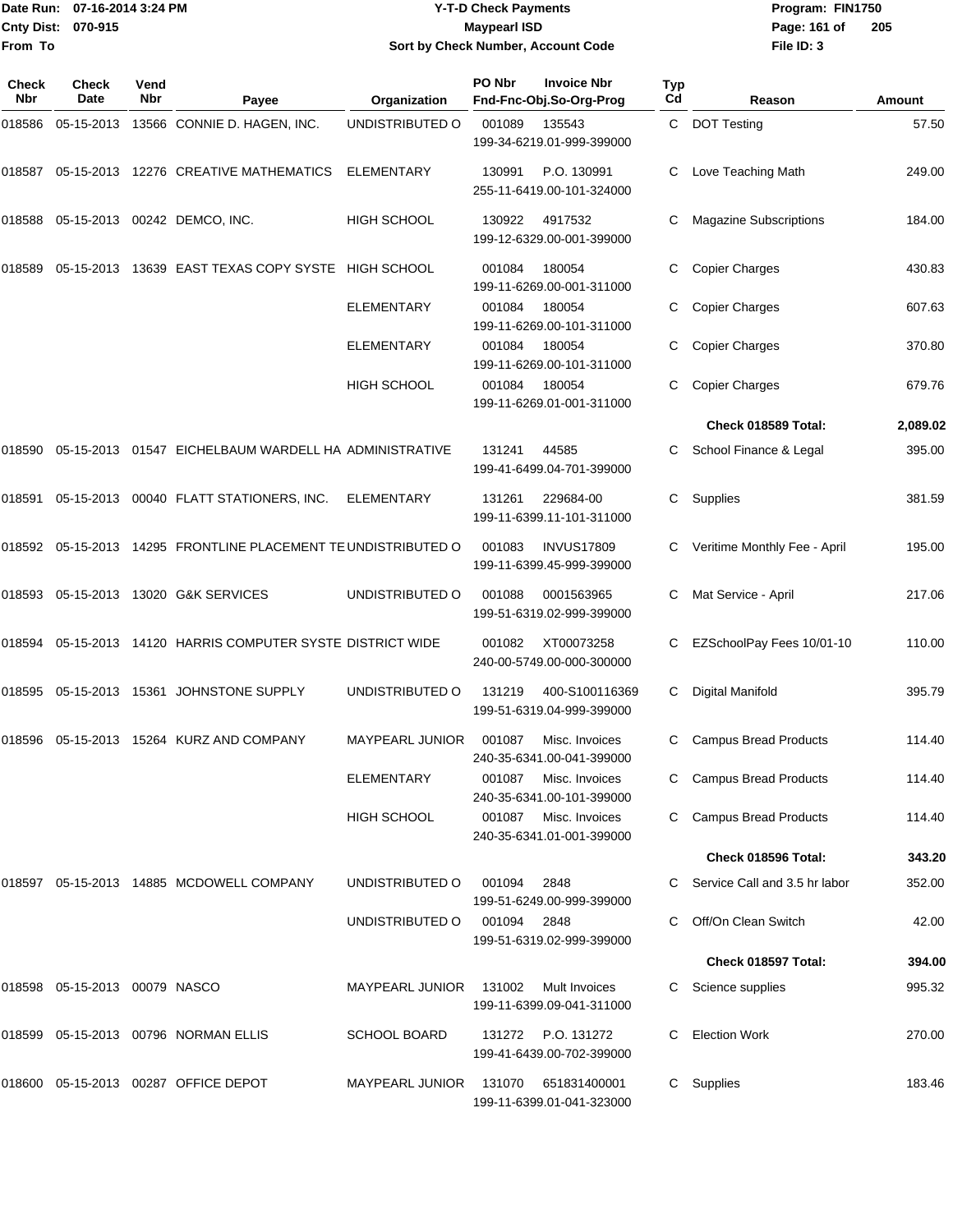|                    | Date Run: 07-16-2014 3:24 PM | <b>Y-T-D Check Payments</b>               | Program: FIN1750 |                |  |
|--------------------|------------------------------|-------------------------------------------|------------------|----------------|--|
| Cnty Dist: 070-915 |                              | Maypearl ISD                              | Page: 162 of     | $\overline{2}$ |  |
| From To            |                              | <b>Sort by Check Number, Account Code</b> | File ID: 3       |                |  |

## **070-915 Maypearl ISD Sort by Check Number, Account Code**

| Check<br>Nbr | <b>Check</b><br>Date | Vend<br>Nbr | Payee                                                         | Organization           | PO Nbr       | <b>Invoice Nbr</b><br>Fnd-Fnc-Obj.So-Org-Prog   | Typ<br>Cd | Reason                     | Amount   |
|--------------|----------------------|-------------|---------------------------------------------------------------|------------------------|--------------|-------------------------------------------------|-----------|----------------------------|----------|
| 018601       | 05-15-2013           |             | 00401 POSITIVE PROMOTIONS                                     | <b>MAYPEARL JUNIOR</b> | 131212       | 04728824<br>199-11-6399.25-041-311000           | C.        | Awards                     | 69.35    |
| 018602       |                      |             | 05-15-2013 15314 RICE UNIVERSITY                              | <b>ELEMENTARY</b>      | 130607       | P.o. 130607<br>410-11-6321.00-101-311000        |           | 3rd & 4th grade online     | 504.60   |
| 018603       |                      |             | 05-15-2013 15297 RICHARD L. PECK                              | UNDISTRIBUTED O        | 131289       | P.O. 131289<br>199-31-6219.00-999-323000        | C         | SPED Services - Psychologi | 1,450.00 |
| 018604       |                      |             | 05-15-2013 00843 SCHOLASTIC BOOK FAIRS MAYPEARL JUNIOR        |                        | 001093       | W3112954BF<br>199-12-6399.00-041-399000         | C.        | <b>Book Fair</b>           | 1,131.29 |
| 018605       |                      |             | 05-15-2013 00252 SCHOOL SPECIALTY                             | <b>ELEMENTARY</b>      | 131222       | 208110258557<br>199-11-6399.11-101-311000       | C.        | Supplies                   | 141.41   |
| 018606       |                      |             | 05-15-2013 14794 SCOTT AND WHITE HEALTH HIGH SCHOOL           |                        | 130951       | P.O. 130951<br>199-11-6399.33-001-311000        | С         | conference                 | 125.00   |
|              |                      |             |                                                               | HIGH SCHOOL            | 130951       | P.O. 130951<br>199-11-6411.04-001-311000        | С         | conference                 | 25.00    |
|              |                      |             |                                                               |                        |              |                                                 |           | Check 018606 Total:        | 150.00   |
| 018607       |                      |             | 05-15-2013 01235 SULLIVAN SUPPLY SOUTH, HIGH SCHOOL           |                        | 131263       | 0288083-IN<br>199-11-6399.09-001-322000         | C.        | Supplies                   | 29.55    |
| 018608       |                      |             | 05-15-2013 13653 TEXAS ASSOC. OF STUDEN MAYPEARL JUNIOR       |                        | 131282       | P.O. 131282<br>199-36-6399.12-041-399000        |           | Membership Dues for 2013-  | 80.00    |
|              |                      |             |                                                               | <b>MAYPEARL JUNIOR</b> | 131281       | P.O. 131281<br>199-36-6399.12-041-399000        | C.        | <b>Advisors Workshop</b>   | 105.00   |
|              |                      |             |                                                               |                        |              |                                                 |           | Check 018608 Total:        | 185.00   |
| 018609       |                      |             | 05-15-2013 13647 TEXAS COMPTROLLER OF ADMINISTRATIVE          |                        | 001085       | Invoice<br>199-41-6499.00-701-399000            |           | StateofTxCo-OpAnnlMembP    | 100.00   |
| 018610       |                      |             | 05-15-2013 15235 TEXAS STATE BILLING SER DISTRICT WIDE        |                        | 001025       | 12138<br>199-31-6299.00-999-323000              |           | <b>Special Education</b>   | 28.17    |
|              |                      |             |                                                               | <b>DISTRICT WIDE</b>   | 001025       | 12240<br>199-31-6299.00-999-323000              | Y         | <b>Special Education</b>   | 60.18    |
|              |                      |             |                                                               | <b>DISTRICT WIDE</b>   | 001025       | 12175<br>199-31-6299.00-999-323000              | Y.        | <b>Special Education</b>   | 112.22   |
|              |                      |             |                                                               | <b>DISTRICT WIDE</b>   | 001025 12305 | 199-31-6299.00-999-323000                       |           | Y Special Education        | 160.33   |
|              |                      |             |                                                               | <b>DISTRICT WIDE</b>   | 001025 12106 | 199-31-6299.00-999-323000                       |           | Y Special Education        | 140.63   |
|              |                      |             |                                                               |                        |              |                                                 |           | Check 018610 Total:        | 501.53   |
|              |                      |             | 018611  05-15-2013  00959  TEXAS TECH UNIVERSITY  HIGH SCHOOL |                        | 130822       | 419014<br>199-31-6399.00-001-399000             |           | C CBE Test - Algebra 1     | 40.00    |
|              |                      |             | 018612 05-15-2013 00218 THE COWBOY BANK OF TE HIGH SCHOOL     |                        |              | 131257 P.O. 131257<br>199-36-6499.05-001-399000 |           | C Meals for TABC Clinic    | 360.00   |
|              |                      |             | 018613 05-15-2013 13837 THE HAMILTON COMPANY SCHOOL BOARD     |                        | 131271       | P.O. 131271<br>199-41-6419.00-702-399000        |           | Meat for Board Meeting     | 51.00    |
|              |                      |             | 018614 05-15-2013 01058 UNIVERSITY INTERSCHOLA HIGH SCHOOL    |                        | 001092       | Application<br>199-36-6499.05-001-399000        |           | Membership Fee             | 1,125.00 |
|              |                      |             | 018615 05-15-2013 15317 WATCH D.O.G.S.                        | ELEMENTARY             | 131228       | W10005119<br>199-11-6399.11-101-311000          |           | C Supplies                 | 99.55    |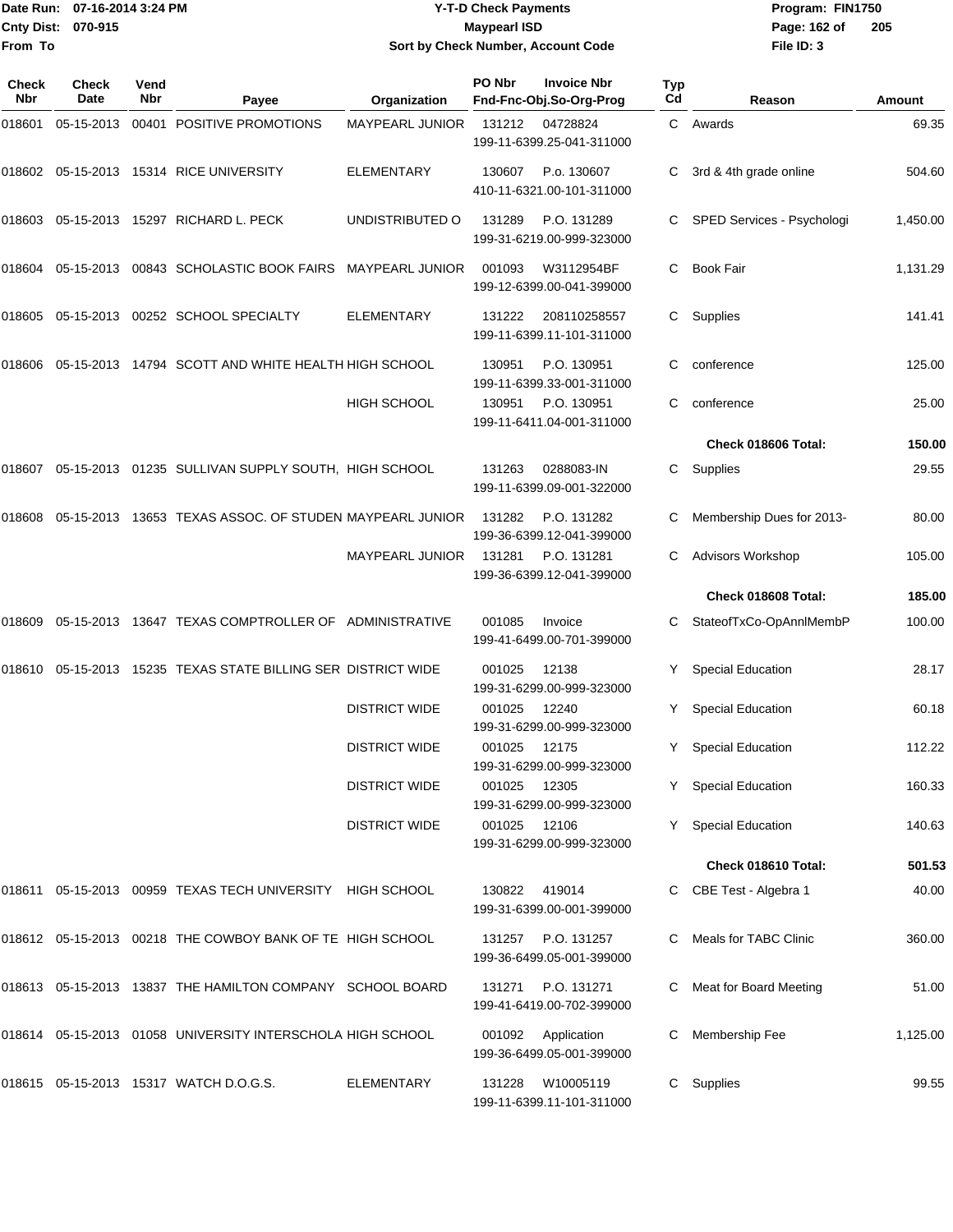**From To**

#### Date Run: 07-16-2014 3:24 PM **Program:** FIN1750 **Cnty Dist:** 070-915 **Page: 163 of** Maypearl ISD **CONTEX IS A RESERVE A Page: 163 of Y-T-D Check Payments 070-915 Maypearl ISD Sort by Check Number, Account Code**

| Check<br>Nbr | Check<br>Date | Vend<br><b>Nbr</b> | Payee                                                   | Organization           | PO Nbr        | <b>Invoice Nbr</b><br>Fnd-Fnc-Obj.So-Org-Prog | Typ<br>Cd | Reason                               | <b>Amount</b> |
|--------------|---------------|--------------------|---------------------------------------------------------|------------------------|---------------|-----------------------------------------------|-----------|--------------------------------------|---------------|
| 018616       | 05-15-2013    |                    | 00144 WAXAHACHIE DAILY LIGHT UNDISTRIBUTED O            |                        | 001091        | Invoice<br>199-41-6219.02-999-399000          | C         | Subscription                         | 124.00        |
| 018617       |               |                    | 05-22-2013 13576 CANON FINANCIAL SERVIC HIGH SCHOOL     |                        | 001100        | 12750714<br>199-11-6269.00-001-311000         | C         | Canon Lease Agreement                | 420.75        |
|              |               |                    |                                                         | MAYPEARL JUNIOR        | 001100        | 12750714<br>199-11-6269.00-041-311000         |           | Canon Lease Agreement                | 420.75        |
|              |               |                    |                                                         | <b>ELEMENTARY</b>      | 001100        | 12750714<br>199-11-6269.00-101-311000         |           | Canon Lease Agreement                | 420.76        |
|              |               |                    |                                                         | <b>ELEMENTARY</b>      | 001100        | 12750714<br>199-11-6269.00-101-399000         | C         | Canon Lease Agreement                | 420.75        |
|              |               |                    |                                                         | <b>HIGH SCHOOL</b>     | 001100        | 12750714<br>199-11-6269.01-001-311000         |           | Canon Lease Agreement                | 420.76        |
|              |               |                    |                                                         | MAYPEARL JUNIOR        | 001100        | 12750714<br>199-11-6269.01-041-311000         | C         | Canon Lease Agreement                | 420.75        |
|              |               |                    |                                                         | DIR COST-ADMINIS       | 001100        | 12750714<br>199-41-6249.00-720-399000         | C         | Canon Lease Agreement                | 420.75        |
|              |               |                    |                                                         |                        |               |                                               |           | Check 018617 Total:                  | 2,945.27      |
| 018618       |               |                    | 05-22-2013  00217  CITY OF MAYPEARL                     | UNDISTRIBUTED O        | 001097        | 4602105300<br>199-51-6259.04-999-399000       | C.        | Electric @ Sports Complex-           | 1,150.08      |
|              |               |                    |                                                         | UNDISTRIBUTED O        | 131326        | P.O. 131326<br>199-51-6629.01-999-399000      |           | <b>Building Permit-Football Fiel</b> | 842.71        |
|              |               |                    |                                                         |                        |               |                                               |           | Check 018618 Total:                  | 1,992.79      |
| 018619       |               |                    | 05-22-2013 14020 DALLAS COUNTY SCHOOLS UNDISTRIBUTED O  |                        | 131311        | p.O. 131311<br>199-11-6399.45-999-399000      | С         | subscription renewal                 | 1,290.00      |
| 018620       |               |                    | 05-22-2013 13487 EAGLE MOUNTAIN-SAGINA HIGH SCHOOL      |                        | 001104        | Paradise<br>199-36-6499.05-001-399000         |           | Baseball Playoff Game #1             | 84.50         |
|              |               |                    |                                                         | <b>HIGH SCHOOL</b>     | 001103        | Whitesboro<br>199-36-6499.05-001-399000       | С         | Softball Playoff Game # 2            | 274.41        |
|              |               |                    |                                                         | <b>HIGH SCHOOL</b>     | 001104        | Paradise<br>199-36-6499.05-001-399000         |           | Baseball Playoff Game #2&            | 524.50        |
|              |               |                    |                                                         | <b>HIGH SCHOOL</b>     | 001103        | Whitesboro<br>199-36-6499.05-001-399000       | С         | Softball Playoff Game # 1            | 165.54        |
|              |               |                    |                                                         |                        |               |                                               |           | Check 018620 Total:                  | 1,048.95      |
| 018621       |               |                    | 05-22-2013 13639 EAST TEXAS COPY SYSTE HIGH SCHOOL      |                        | 001101        | 181490<br>199-11-6269.00-001-311000           | C         | <b>Printer Charges</b>               | 92.86         |
|              |               |                    |                                                         | <b>MAYPEARL JUNIOR</b> | 001101        | 181490<br>199-11-6269.00-041-311000           | C         | <b>Printer Charges</b>               | 92.86         |
|              |               |                    |                                                         | <b>ELEMENTARY</b>      | 001101        | 181490<br>199-11-6269.00-101-311000           |           | <b>Printer Charges</b>               | 127.95        |
|              |               |                    |                                                         | ELEMENTARY             | 001101        | 181490<br>199-11-6269.00-101-399000           | C         | <b>Printer Charges</b>               | 107.26        |
|              |               |                    |                                                         | <b>HIGH SCHOOL</b>     | 001101        | 181490<br>199-11-6269.01-001-311000           | C         | <b>Printer Charges</b>               | 92.86         |
|              |               |                    |                                                         | MAYPEARL JUNIOR        | 001101 181490 | 199-11-6269.01-041-311000                     |           | <b>Printer Charges</b>               | 107.40        |
|              |               |                    |                                                         | DIR COST-ADMINIS       | 001101        | 181490<br>199-41-6249.00-720-399000           | C.        | <b>Printer Charges</b>               | 92.86         |
|              |               |                    |                                                         |                        |               |                                               |           | Check 018621 Total:                  | 714.05        |
| 018622       |               |                    | 05-22-2013 00038 ELLIS CENTRAL APPRAISAL TAX COLLECTION |                        | 001095        | 2013-3-118<br>199-41-6213.00-703-399000       | C         | 3rd Qtr. Payment 2013 EAD            | 7,709.88      |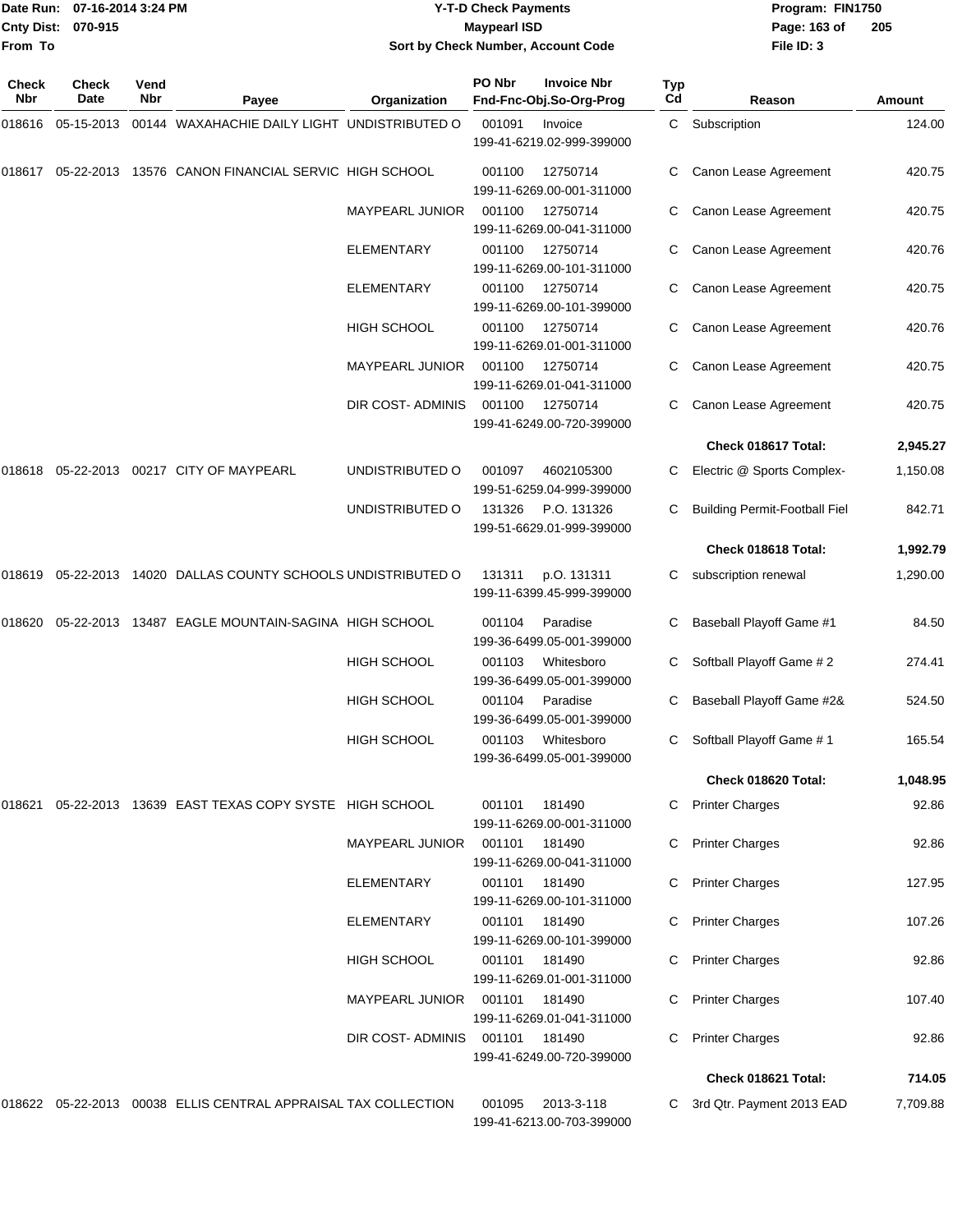|                    | Date Run: 07-16-2014 3:24 PM |
|--------------------|------------------------------|
| Cnty Dist: 070-915 |                              |
| <b>From To</b>     |                              |

## **Date Run: Program: FIN1750 07-16-2014 3:24 PM Y-T-D Check Payments Cnty Dist: Page: 164 of 070-915 Maypearl ISD Sort by Check Number, Account Code**

| <b>Check</b><br>Nbr | Check<br>Date          | Vend<br>Nbr | Payee                                                       | Organization           | PO Nbr | <b>Invoice Nbr</b><br>Fnd-Fnc-Obj.So-Org-Prog | Typ<br>Cd | Reason                        | Amount    |
|---------------------|------------------------|-------------|-------------------------------------------------------------|------------------------|--------|-----------------------------------------------|-----------|-------------------------------|-----------|
| 018623              |                        |             | 05-22-2013 00040 FLATT STATIONERS, INC.                     | UNDISTRIBUTED O        | 131293 | 230023-00<br>224-11-6399.00-999-323000        | C         | Lock Mobeile File Chest & F   | 79.99     |
| 018624              |                        |             | 05-22-2013 15157 GAGGLE.NET, INC.                           | UNDISTRIBUTED O        | 131305 | 25582<br>199-11-6399.45-999-399000            | С         | email archiving               | 1,856.00  |
| 018625              | 05-22-2013 00243 HILCO |             |                                                             | UNDISTRIBUTED O        | 001099 | 4706839800<br>199-51-6259.04-999-399000       |           | Electric Service @ Marquee    | 64.00     |
|                     |                        |             |                                                             | UNDISTRIBUTED O        | 001099 | 4705171500<br>199-51-6259.04-999-399000       |           | Electric Service@SecurityLig  | 32.23     |
|                     |                        |             |                                                             | UNDISTRIBUTED O        | 001099 | 4705273700<br>199-51-6259.04-999-399000       |           | Electric Service @ Fuel Tan   | 30.66     |
|                     |                        |             |                                                             | UNDISTRIBUTED O        | 001099 | 4602563301<br>199-51-6259.04-999-399000       |           | Electric @ High School        | 2,449.24  |
|                     |                        |             |                                                             | UNDISTRIBUTED O        | 001099 | 4705335301<br>199-51-6259.04-999-399000       |           | Electric Service @ MMS        | 3,401.27  |
|                     |                        |             |                                                             | UNDISTRIBUTED O        | 001099 | 4602266500<br>199-51-6259.04-999-399000       | С         | Electric @ Athletic Facility  | 641.59    |
|                     |                        |             |                                                             | UNDISTRIBUTED O        | 001099 | 4706312901<br>199-51-6259.04-999-399000       |           | Electric Service @ LSK        | 3,785.88  |
|                     |                        |             |                                                             | UNDISTRIBUTED O        | 001099 | 4706783900<br>199-51-6259.78-999-322000       |           | Electric Service @ Ag Facilit | 806.28    |
|                     |                        |             |                                                             |                        |        |                                               |           | Check 018625 Total:           | 11,211.15 |
| 018626              |                        |             | 05-22-2013 14792 LA QUINTA INN CONVENTIO SCHOOL BOARD       |                        | 131327 | P.O. 131327<br>199-41-6419.00-702-399000      |           | Rooms for SLI Remaining B     | 2,817.60  |
| 018627              |                        |             | 05-22-2013 12994 MASTER SOUND                               | UNDISTRIBUTED O        | 131107 | 39354<br>199-51-6249.00-999-399000            |           | Alarm & Smoke Detectors-M     | 9,000.00  |
| 018628              | 05-22-2013 13608 NELI  |             |                                                             | UNDISTRIBUTED O        | 131307 | p.O. 131307<br>199-31-6411.00-999-323000      |           | NELI 2013 Spring Conf         | 225.00    |
| 018629              |                        |             | 05-22-2013 00287 OFFICE DEPOT                               | ADMINISTRATIVE         | 131254 | 656776275001<br>199-41-6399.01-701-399000     | С         | Supplies                      | 170.46    |
| 018630              |                        |             | 05-22-2013 00698 PALMER ISD                                 | <b>HIGH SCHOOL</b>     | 131297 | Invoice<br>255-11-6419.00-001-324000          | C         | Training: aha! Process, Inc.  | 750.00    |
|                     |                        |             |                                                             | <b>MAYPEARL JUNIOR</b> | 131297 | Invoice<br>255-11-6419.00-041-324000          |           | Training: aha! Process, Inc.  | 750.00    |
|                     |                        |             |                                                             | ELEMENTARY             | 131297 | Invoice<br>255-11-6419.00-101-324000          |           | Training: aha! Process, Inc.  | 750.00    |
|                     |                        |             |                                                             |                        |        |                                               |           | Check 018630 Total:           | 2,250.00  |
| 018631              |                        |             | 05-22-2013 14604 PEARSON CLINICAL ASSES ELEMENTARY          |                        | 131260 | 4007423<br>199-11-6239.04-101-321000          | С         | Machine Score Test&PDF        | 243.04    |
|                     |                        |             | 018632 05-22-2013 00301 RED OAK HS ATHLETIC DEP HIGH SCHOOL |                        | 001102 | Sunnyvale<br>199-36-6499.05-001-399000        | С         | <b>Baseball Playoff Games</b> | 109.65    |
|                     |                        |             | 018633 05-22-2013 01056 RYDIN DECAL                         | HIGH SCHOOL            | 131194 | 283366<br>199-11-6399.15-001-311000           |           | 2013-14 Student Parking       | 213.34    |
|                     |                        |             | 018634 05-22-2013 00252 SCHOOL SPECIALTY                    | HIGH SCHOOL            | 131266 | 208110320593<br>199-11-6399.00-001-311SUP     | С         | Supplies for 2013-2014        | 108.30    |
|                     |                        |             | 018635 05-22-2013 01815 SPIRIT EVENTS COORD.                | MAYPEARL JUNIOR        | 131140 | 5521<br>199-36-6399.09-041-399000             | С         | Judges for Cheer tryouts      | 195.00    |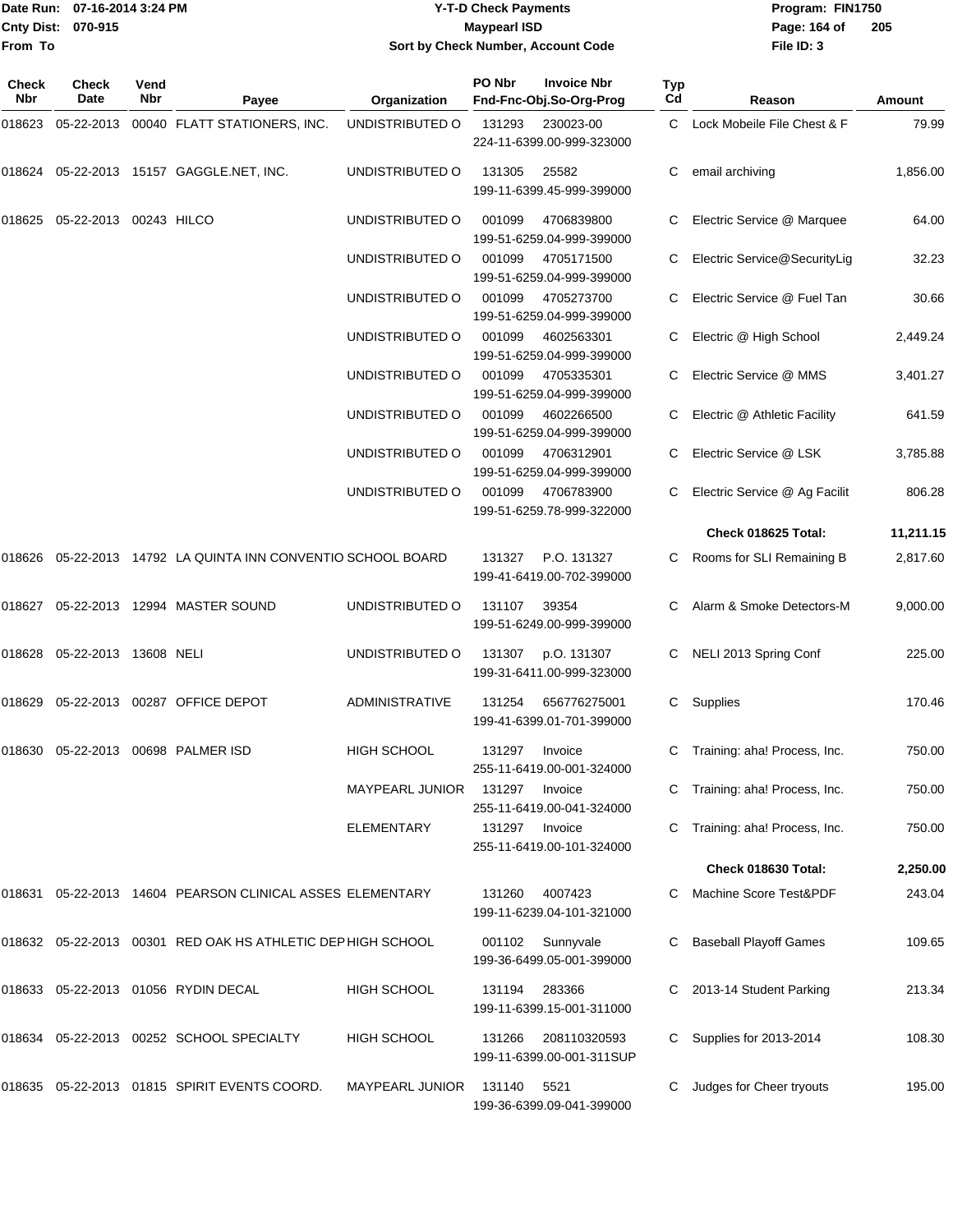|                           | Date Run: 07-16-2014 3:24 PM | <b>Y-T-D Check Payments</b>               | Program: FIN1750 |                |
|---------------------------|------------------------------|-------------------------------------------|------------------|----------------|
| <b>Cnty Dist: 070-915</b> |                              | <b>Maypearl ISD</b>                       | Page: 165 of     | $\overline{2}$ |
| lFrom To                  |                              | <b>Sort by Check Number, Account Code</b> | File ID: 3       |                |

# **Sort by Check Number, Account Code**

| Check<br>Nbr | <b>Check</b><br>Date | Vend<br>Nbr | Payee                                                        | Organization           | PO Nbr | <b>Invoice Nbr</b><br>Fnd-Fnc-Obj.So-Org-Prog     | Typ<br>Cd | Reason                      | Amount   |
|--------------|----------------------|-------------|--------------------------------------------------------------|------------------------|--------|---------------------------------------------------|-----------|-----------------------------|----------|
| 018636       | 05-22-2013           |             | 00909 SUSAN KEARBEY                                          | <b>ELEMENTARY</b>      | 131291 | P.O. 131291<br>199-11-6399.21-101-311000          | C         | Reimbursement - Awards      | 46.32    |
| 018637       |                      |             | 05-22-2013 15409 SYMONDS FLAGS & POLES UNDISTRIBUTED O       |                        | 131278 | 6514<br>199-51-6629.01-999-399000                 | С         | Flag                        | 2,743.50 |
| 018638       |                      |             | 05-22-2013 00973 TARVER TROPHIES                             | <b>HIGH SCHOOL</b>     | 131309 | 5768<br>199-36-6499.05-001-399000                 | С         | <b>Banquet Plaques</b>      | 387.50   |
| 018639       |                      |             | 05-22-2013 13497 THE LINCOLN NAT. LIFE INS UNDISTRIBUTED O   |                        | 001098 | TASBMISD-BL-595<br>199-41-6429.01-999-399000      | C         | Employee Life Insurance Pre | 370.50   |
| 018640       |                      |             | 05-22-2013 00134 TXU ENERGY                                  | UNDISTRIBUTED O        | 001096 | 4646784<br>199-51-6259.04-999-399000              | С         | Security Light @ LSK        | 69.20    |
|              |                      |             |                                                              | UNDISTRIBUTED O        | 001096 | 4678435<br>199-51-6259.04-999-399000              | С         | Security Lights @WPABldg-   | 63.50    |
|              |                      |             |                                                              | UNDISTRIBUTED O        | 001096 | 4701313<br>199-51-6259.04-999-399000              | C         | Security Lights @ Bus Barn  | 27.71    |
|              |                      |             |                                                              | UNDISTRIBUTED O        | 001096 | 4406906<br>199-51-6259.04-999-399000              | C         | Security Light @ Old Ag Bld | 31.73    |
|              |                      |             |                                                              | UNDISTRIBUTED O        | 001096 | 4406937<br>199-51-6259.04-999-399000              | C         | Security Light @ Old Ag Bld | 141.42   |
|              |                      |             |                                                              | UNDISTRIBUTED O        | 001096 | 4646319<br>199-51-6259.04-999-399000              | C         | Security Lights @ HS Ballpa | 104.75   |
|              |                      |             |                                                              |                        |        |                                                   |           | Check 018640 Total:         | 438.31   |
| 018641       |                      |             | 05-22-2013  00141  WAL MART                                  | <b>ELEMENTARY</b>      | 131069 | 312500721851<br>199-11-6399.00-101-311PTO         | C         | Beach Day Items             | 195.51   |
|              |                      |             |                                                              | <b>ELEMENTARY</b>      | 131073 | 310500547272<br>199-11-6399.00-101-311PTO         | C         | Shredder                    | 154.94   |
|              |                      |             |                                                              | <b>HIGH SCHOOL</b>     | 131224 | 312600267303<br>199-11-6399.01-001-311MEF         | С         | Supplies for School Store   | 184.84   |
|              |                      |             |                                                              | <b>HIGH SCHOOL</b>     | 131005 | 310400190953<br>199-11-6399.01-001-311MEF         | C         | Supplies for School Store   | 531.87   |
|              |                      |             |                                                              | <b>HIGH SCHOOL</b>     | 130973 | <b>Mult Receipts</b><br>199-11-6399.10-001-322000 | С         | <b>Culinary Labs</b>        | 283.35   |
|              |                      |             |                                                              | <b>HIGH SCHOOL</b>     | 131147 | 2 Receipts<br>199-11-6399.11-001-311000           | C.        | April Culinary Luncheon     | 134.21   |
|              |                      |             |                                                              | <b>HIGH SCHOOL</b>     | 131149 | 313000131370<br>199-11-6399.30-001-311000         | C         | <b>Yearbook Deadline</b>    | 122.03   |
|              |                      |             |                                                              | UNDISTRIBUTED O        |        | 131158 2 Receipts<br>199-11-6399.45-999-399000    | С         | Warranty                    | 112.00   |
|              |                      |             |                                                              | UNDISTRIBUTED O        | 131205 | 313000517477<br>199-13-6299.00-999-399000         | C         | Supplies for KLD Party      | 110.56   |
|              |                      |             |                                                              | <b>HIGH SCHOOL</b>     | 131088 | 3 Receipts<br>199-31-6339.00-001-399000           | С         | Lunch for May TAKS          | 204.12   |
|              |                      |             |                                                              | <b>MAYPEARL JUNIOR</b> |        | 131146 2 Receipts<br>199-53-6249.00-041-399000    | С         | Apple Ipad Mini 16 GB Wifi  | 1,196.00 |
|              |                      |             |                                                              |                        |        |                                                   |           | Check 018641 Total:         | 3,229.43 |
|              |                      |             | 018642 05-22-2013 01145 WELDERS WAREHOUSE CO UNDISTRIBUTED O |                        | 001105 | 19859<br>199-51-6319.02-999-399000                | C         | Tank Rental 04/01/13-04/30/ | 76.00    |
|              |                      |             | 018643  05-22-2013  00902  WHALEY GRADEBOOK CO  HIGH SCHOOL  |                        | 131268 | 51109A<br>199-11-6399.00-001-311SUP               | C         | gradebooks                  | 198.00   |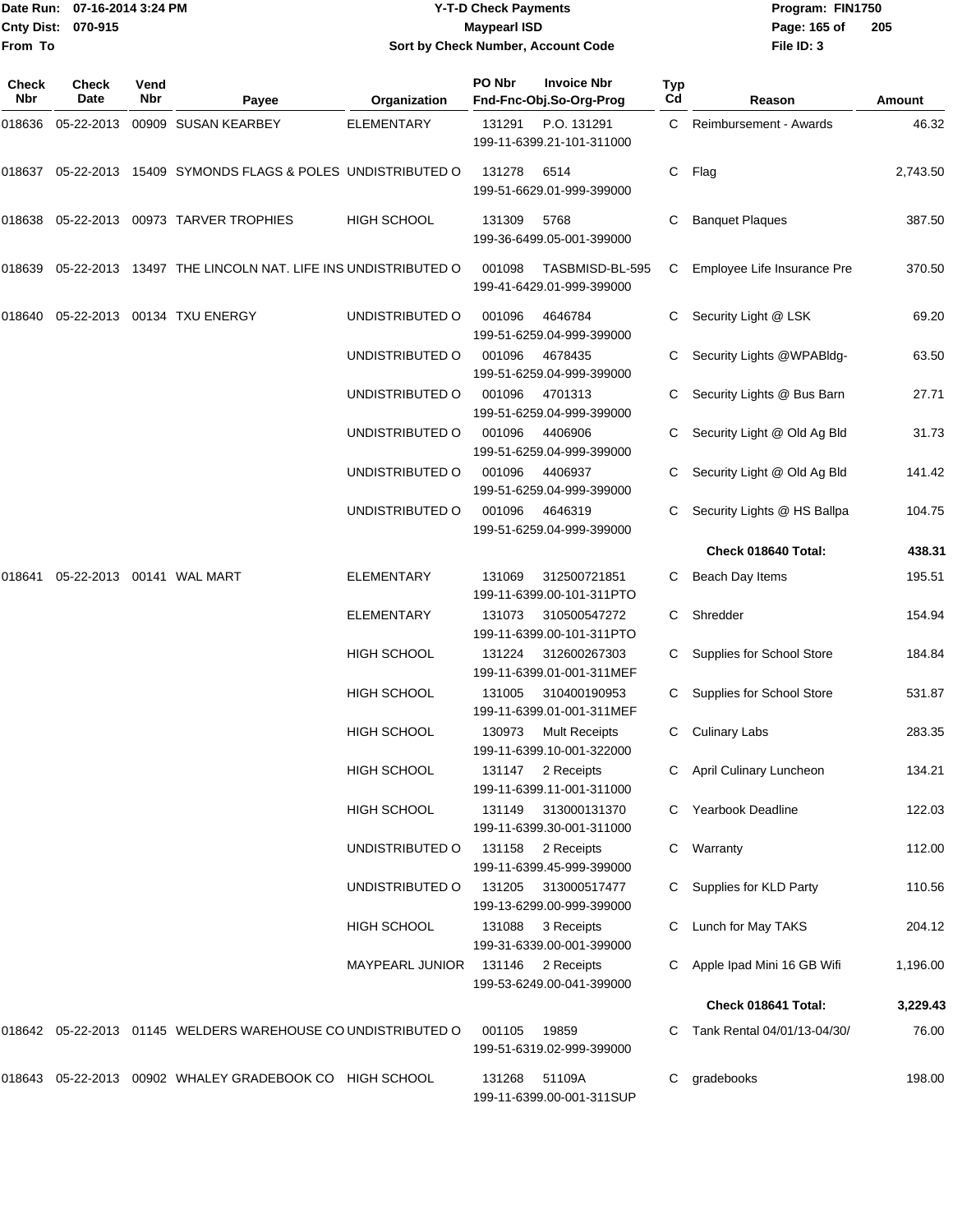|                    | Date Run: 07-16-2014 3:24 PM |
|--------------------|------------------------------|
| Cnty Dist: 070-915 |                              |
| <b>From To</b>     |                              |

## **Date Run: Program: FIN1750 07-16-2014 3:24 PM Y-T-D Check Payments Cnty Dist: Page: 166 of 070-915 Maypearl ISD Sort by Check Number, Account Code**

| <b>Check</b><br>Nbr | <b>Check</b><br>Date     | Vend<br>Nbr | Payee                                                    | Organization       | PO Nbr        | <b>Invoice Nbr</b><br>Fnd-Fnc-Obj.So-Org-Prog | <b>Typ</b><br>Cd | Reason                         | Amount      |
|---------------------|--------------------------|-------------|----------------------------------------------------------|--------------------|---------------|-----------------------------------------------|------------------|--------------------------------|-------------|
| 018644              | 05-30-2013               |             | 14693 AGILE SPORTS TECHNOLO HIGH SCHOOL                  |                    | 131342        | 3860-1S-50436<br>199-36-6499.05-001-399000    | C                | Football HUDL Renewal          | 495.00      |
| 018645              |                          |             | 05-30-2013 01869 ALL SPORTS TROPHIES                     | <b>ELEMENTARY</b>  | 131249        | 7073<br>199-11-6399.11-101-311000             |                  | Teacher of the Year Award      | 55.00       |
|                     |                          |             |                                                          | <b>HIGH SCHOOL</b> | 130787        | 7088<br>199-11-6399.26-001-311000             | C                | Plaques-Val&Sal                | 75.00       |
|                     |                          |             |                                                          |                    |               |                                               |                  | Check 018645 Total:            | 130.00      |
| 018646              |                          |             | 05-30-2013 15158 ATHLETES WORLD, INC.                    | HIGH SCHOOL        | 131258        | BBK004484-BK02<br>199-36-6499.05-001-399000   | C                | baseball/softball trophy       | 450.00      |
| 018647              | 05-30-2013               |             | 00901 AVENUE FUEL DISTRIBUTO UNDISTRIBUTED O             |                    | 001125        | 52138<br>199-34-6311.01-999-399000            |                  | 739 gallons Red Dye Diesel     | 2,408.40    |
| 018648              | 05-30-2013 00493 BALFOUR |             |                                                          | <b>HIGH SCHOOL</b> | 131339        | 25766<br>199-11-6399.30-001-311000            | C                | Payment                        | 626.00      |
| 018649              |                          |             | 05-30-2013  14287  BOWMAN H2O L.L.C.                     | UNDISTRIBUTED O    | 001117        | 3557<br>199-51-6259.79-999-322000             | C                | Inspect.AerobicsSyst.-01/15/   | 85.00       |
|                     |                          |             |                                                          | UNDISTRIBUTED O    | 001117        | 3557<br>199-51-6259.79-999-322000             |                  | Inspect.AerobicsSyst.-02/20/   | 85.00       |
|                     |                          |             |                                                          | UNDISTRIBUTED O    | 001117        | 3557<br>199-51-6259.79-999-322000             |                  | Inspect.AerobicsSyst.-03/15/   | 85.00       |
|                     |                          |             |                                                          | UNDISTRIBUTED O    | 001117        | 3557<br>199-51-6259.79-999-322000             | С                | Inspect.AerobicsSyst.-04/15/   | 85.00       |
|                     |                          |             |                                                          | UNDISTRIBUTED O    | 001116        | 3448<br>199-51-6259.79-999-322000             |                  | Inspect.AerobicsSyst.-09/07/   | 85.00       |
|                     |                          |             |                                                          | UNDISTRIBUTED O    | 001116        | 3448<br>199-51-6259.79-999-322000             |                  | Inspect.AerobicsSyst.-10/12/   | 85.00       |
|                     |                          |             |                                                          | UNDISTRIBUTED O    | 001116        | 3448<br>199-51-6259.79-999-322000             | C                | Inspect.AerobicsSyst.-11/12/   | 85.00       |
|                     |                          |             |                                                          | UNDISTRIBUTED O    | 001116        | 3448<br>199-51-6259.79-999-322000             |                  | Inspect.AerobicsSyst.-12/13/   | 85.00       |
|                     |                          |             |                                                          |                    |               |                                               |                  | Check 018649 Total:            | 680.00      |
| 018650              |                          |             | 05-30-2013 15412 BUBBA'S AND BABE'S CATE UNDISTRIBUTED O |                    | 131332        | P.O. 131332<br>199-13-6299.00-999-399000      | C                | <b>Staff Meal</b>              | 2,111.84    |
|                     |                          |             |                                                          | UNDISTRIBUTED O    | 131332        | P.O. 131332<br>199-13-6299.00-999-399000      |                  | D PRICEREDUCTION-2 SER         | $-2,111.84$ |
|                     |                          |             |                                                          |                    |               |                                               |                  | Check 018650 Total:            | .00         |
| 018651              |                          |             | 05-30-2013 15408 CHARACTER COUNTS!                       | ELEMENTARY         | 131265        | INV0036471<br>211-31-6399.00-101-324000       |                  | <b>Today Counts &amp; Bode</b> | 76.97       |
|                     |                          |             | 018652 05-30-2013 12536 DESOTO JANITORIAL                | UNDISTRIBUTED O    | 001121        | 151229<br>199-51-6319.01-999-399000           |                  | C Perf Roll Towels             | 41.73       |
|                     |                          |             |                                                          | UNDISTRIBUTED O    |               | 001119 151215<br>199-51-6319.01-999-399000    |                  | Dust Bag SR12/VSP14            | 92.83       |
|                     |                          |             |                                                          | UNDISTRIBUTED O    |               | 001119 151300<br>199-51-6319.01-999-399000    |                  | C BR 13/1 MW Multipurpose S    | 1,688.00    |
|                     |                          |             |                                                          | UNDISTRIBUTED O    | 001119 151037 | 199-51-6319.01-999-399000                     |                  | C 14X20 Blue Pad               | 101.15      |
|                     |                          |             |                                                          | UNDISTRIBUTED O    |               | 001119 150805-1<br>199-51-6319.01-999-399000  |                  | C Supplies                     | 3,304.40    |
|                     |                          |             |                                                          | UNDISTRIBUTED O    |               | 001119 151157<br>199-51-6319.01-999-399000    |                  | Kleenex & Torkmatic Towel      | 123.95      |
|                     |                          |             |                                                          | UNDISTRIBUTED O    |               | 001119 151089<br>199-51-6319.01-999-399000    |                  | 4X6 #152 Brown WH Mat          | 836.95      |
|                     |                          |             |                                                          |                    |               |                                               |                  | Check 018652 Total:            | 6,189.01    |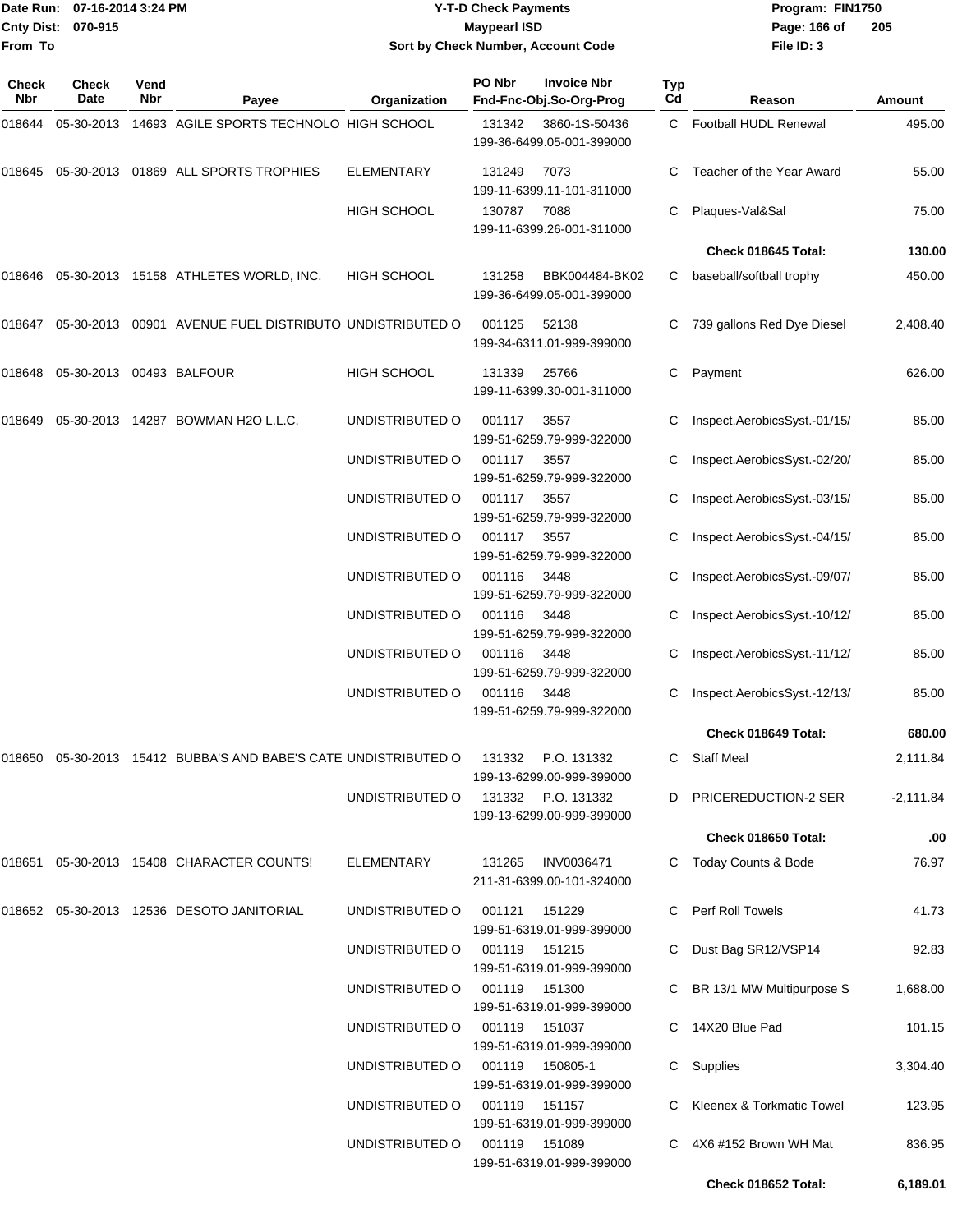|                    | Date Run: 07-16-2014 3:24 PM |
|--------------------|------------------------------|
| Cnty Dist: 070-915 |                              |
| <b>From To</b>     |                              |

#### **Date Run: Program: FIN1750 07-16-2014 3:24 PM Y-T-D Check Payments Cnty Dist: Page: 167 of 070-915 Maypearl ISD Sort by Check Number, Account Code**

| Check<br>Nbr | <b>Check</b><br>Date             | Vend<br>Nbr | Payee                                                           | Organization       | PO Nbr | <b>Invoice Nbr</b><br>Fnd-Fnc-Obj.So-Org-Prog      | <b>Typ</b><br>Cd | Reason                       | Amount   |
|--------------|----------------------------------|-------------|-----------------------------------------------------------------|--------------------|--------|----------------------------------------------------|------------------|------------------------------|----------|
| 018653       |                                  |             | 05-30-2013 12885 DIRECT ENERGY                                  | UNDISTRIBUTED O    |        | 001112 4178180<br>199-51-6259.04-999-399000        |                  | C Electric Service@ OldElemC | 12.23    |
|              |                                  |             |                                                                 | UNDISTRIBUTED O    |        | 001112 4178304<br>199-51-6259.04-999-399000        |                  | Electric Service @ Bus Barn  | 95.24    |
|              |                                  |             |                                                                 | UNDISTRIBUTED O    |        | 001112 4178242<br>199-51-6259.04-999-399000        | C                | Electric Service @ CN Stora  | 11.31    |
|              |                                  |             |                                                                 | UNDISTRIBUTED O    |        | 001112 4178273<br>199-51-6259.04-999-399000        | C.               | Electric Service @ OldElem   | 67.50    |
|              |                                  |             |                                                                 | UNDISTRIBUTED O    |        | 001112 4178211<br>199-51-6259.04-999-399000        |                  | Electric Service @ Old Elem  | 9.56     |
|              |                                  |             |                                                                 | UNDISTRIBUTED O    |        | 001112 4178149<br>199-51-6259.04-999-399000        |                  | Electric Service @ HS Ballp  | 54.80    |
|              |                                  |             |                                                                 | UNDISTRIBUTED O    |        | 001112 4183419<br>199-51-6259.04-999-399000        |                  | Electric Service @ WPA Bld   | 1,236.28 |
|              |                                  |             |                                                                 | UNDISTRIBUTED O    | 001113 | 1066294<br>199-51-6259.04-999-399000               |                  | Electric Service @ Downtow   | 282.33   |
|              |                                  |             |                                                                 | UNDISTRIBUTED O    | 001112 | 6613013<br>199-51-6259.04-999-399000               |                  | Electric Service @ HS Porta  | 173.56   |
|              |                                  |             |                                                                 | UNDISTRIBUTED O    |        | 001112 4178118<br>199-51-6259.04-999-399000        |                  | Electric Service @ Old HS BI | 2,849.99 |
|              |                                  |             |                                                                 |                    |        |                                                    |                  | Check 018653 Total:          | 4,792.80 |
| 018654       |                                  |             | 05-30-2013 01547 EICHELBAUM WARDELL HA DIR COST-ADMINIS         |                    | 001114 | 44691<br>199-41-6211.00-720-399000                 | C.               | Legal Services               | 298.50   |
| 018655       |                                  |             | 05-30-2013 12186 ELLIOTT ELECTRIC                               | UNDISTRIBUTED O    | 001123 | 09-43790-01<br>199-51-6629.01-999-399000           | C                | <b>PVC &amp; Supplies</b>    | 1,204.11 |
|              |                                  |             |                                                                 | UNDISTRIBUTED O    | 001120 | 09-43161-01<br>199-51-6629.01-999-399000           | C                | <b>PVC</b>                   | 114.79   |
|              |                                  |             |                                                                 |                    |        |                                                    |                  | Check 018655 Total:          | 1,318.90 |
|              | 018656 05-30-2013 12474 ENVIVA   |             |                                                                 | UNDISTRIBUTED O    | 001111 | 26477<br>199-34-6219.01-999-399000                 | C                | <b>DOT Testing</b>           | 82.00    |
| 018657       |                                  |             | 05-30-2013 01005 FAMILY/CONSUMER SCEIN HIGH SCHOOL              |                    | 131334 | P.O. 131334<br>199-11-6411.04-001-322000           | С                | Conference                   | 550.00   |
|              |                                  |             | 018658  05-30-2013  00040  FLATT STATIONERS, INC.  SCHOOL BOARD |                    |        | 131312 230328-00<br>199-41-6419.00-702-399000      |                  | C Wood Block BK W/WE         | 25.50    |
|              |                                  |             | 018659 05-30-2013 00612 HOME DEPOT CREDIT SER HIGH SCHOOL       |                    | 130997 | 012186/2411402<br>199-11-6399.01-001-311MEF        |                  | C Shelving                   | 209.82   |
|              |                                  |             |                                                                 | <b>HIGH SCHOOL</b> | 130889 | W196082770<br>199-11-6399.09-001-322000            |                  | Supplies-BHKit&TBKit         | 194.87   |
|              |                                  |             |                                                                 | UNDISTRIBUTED O    |        | 001118 029577/5014883<br>199-51-6319.01-999-399000 | C                | Supplies                     | 115.85   |
|              |                                  |             |                                                                 | <b>HIGH SCHOOL</b> |        | 131153 016405-8065065<br>199-53-6249.00-001-399000 |                  | C Supplies                   | 239.39   |
|              |                                  |             |                                                                 |                    |        |                                                    |                  | Check 018659 Total:          | 759.93   |
|              |                                  |             | 018660 05-30-2013 15411 IMPACT APPLICATIONS, INCHIGH SCHOOL     |                    | 131338 | 20133504<br>199-36-6499.05-001-399000              | C                | <b>Concussion Testing</b>    | 500.00   |
|              | 018661 05-30-2013 15242 JOY BUSH |             |                                                                 | UNDISTRIBUTED O    | 131353 | P.O. 131353<br>199-31-6219.01-999-323000           |                  | C SPED Services - LPC        | 2,000.00 |
|              |                                  |             | 018662 05-30-2013 15086 KIMBALL MIDWEST                         | UNDISTRIBUTED O    | 131277 | 2979073<br>199-34-6311.00-999-399000               |                  | C Supplies                   | 1,057.10 |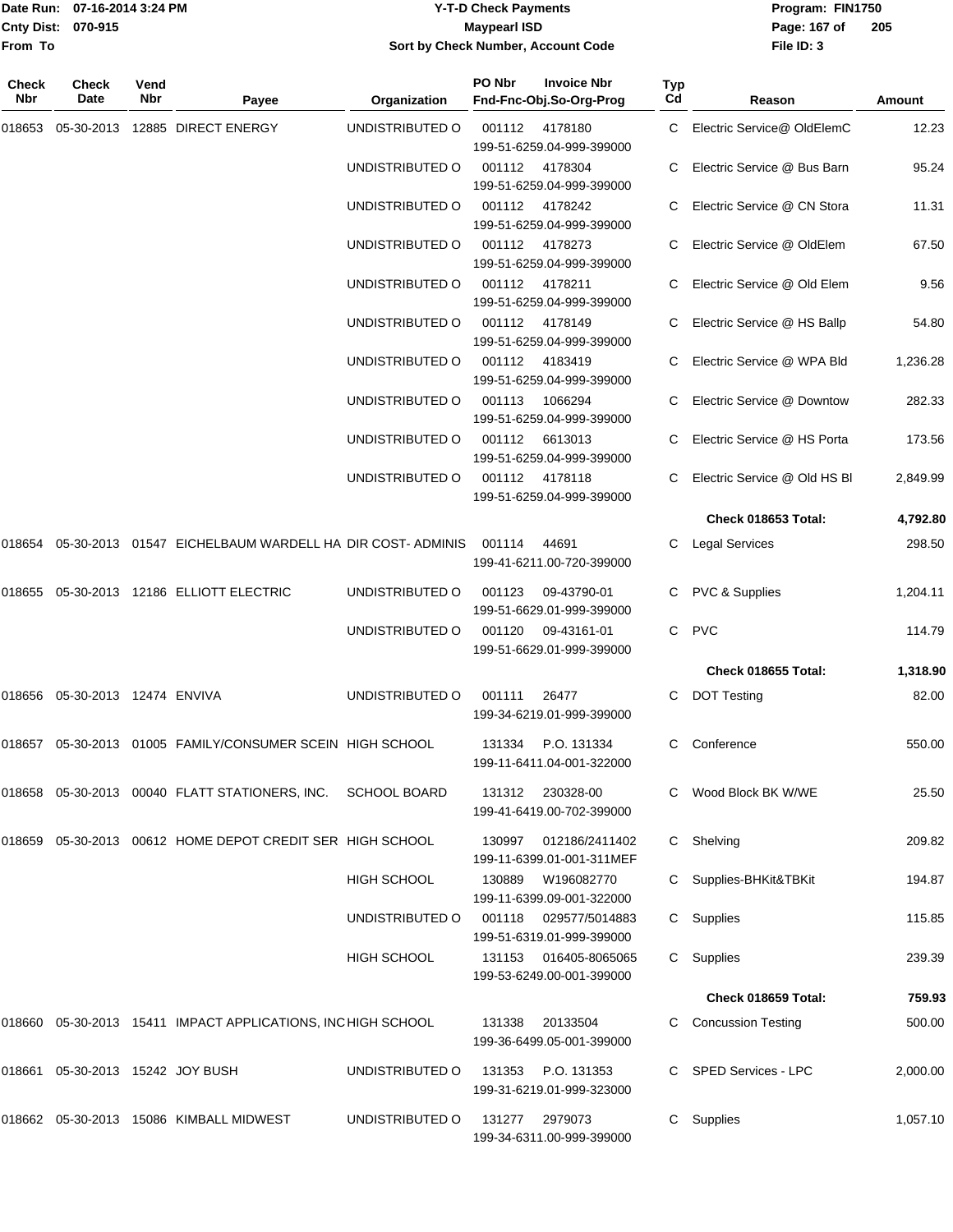|                    | Date Run: 07-16-2014 3:24 PM |
|--------------------|------------------------------|
| Cnty Dist: 070-915 |                              |
| lFrom To           |                              |

### **Date Run: Program: FIN1750 07-16-2014 3:24 PM Y-T-D Check Payments Cnty Dist: Page: 168 of 070-915 Maypearl ISD Sort by Check Number, Account Code**

| Check<br>Nbr | <b>Check</b><br>Date | Vend<br>Nbr | Payee                                                        | Organization        | PO Nbr       | <b>Invoice Nbr</b><br>Fnd-Fnc-Obj.So-Org-Prog    | Typ<br>Cd | Reason                        | Amount    |
|--------------|----------------------|-------------|--------------------------------------------------------------|---------------------|--------------|--------------------------------------------------|-----------|-------------------------------|-----------|
| 018663       | 05-30-2013           |             | 15248 JACQUELYN KOCH                                         | UNDISTRIBUTED O     | 131347       | P.O. 131347<br>224-31-6219.00-999-323000         | C         | SPED Services - Diag          | 11,555.58 |
| 018664       |                      |             | 05-30-2013 14204 LANDMARK EQUIPMENT RE UNDISTRIBUTED O       |                     | 001127       | RW7620<br>199-51-6629.01-999-399000              | C         | Jumping Jack Rental           | 256.50    |
| 018665       |                      |             | 05-30-2013 00067 LEIGHANNE MCALISTER                         | <b>IND COST-ADM</b> | 131317       | P.O. 131317<br>199-41-6499.00-750-399000         |           | Mileage Reimbursement X 3     | 151.58    |
| 018666       |                      |             | 05-30-2013 15336 M SIGNS, INC.                               | HIGH SCHOOL         | 130776       | 10664<br>199-36-6399.14-001-399000               | С         | Goal Board for Boys Weight    | 273.00    |
|              |                      |             |                                                              | UNDISTRIBUTED O     | 130776       | 10664<br>199-36-6399.15-999-399000               | C         | Goal Board for Boys Weight    | 189.00    |
|              |                      |             |                                                              |                     |              |                                                  |           | Check 018666 Total:           | 462.00    |
| 018667       |                      |             | 05-30-2013 12994 MASTER SOUND                                | UNDISTRIBUTED O     | 131280       | 39361<br>199-51-6249.00-999-399000               | C.        | Provide & Install 4 duct      | 2,100.00  |
| 018668       |                      |             | 05-30-2013 13079 MAYPEARL BAND BOOSTE UNDISTRIBUTED O        |                     | 131348       | P.O. 131348<br>199-34-6311.01-999-399000         |           | <b>Reimbursement for Fuel</b> | 53.85     |
| 018669       |                      |             | 05-30-2013  14885  MCDOWELL COMPANY                          | UNDISTRIBUTED O     | 001122       | 2862<br>199-51-6249.00-999-399000                | С         | ServiceCall,Labor & #12 Po    | 214.00    |
| 018670       |                      |             | 05-30-2013 15286 MECA SPORTSWEAR                             | <b>HIGH SCHOOL</b>  | 131169       | SIP56857<br>199-36-6499.01-001-399000            | С         | Additional Spring Letterjacke | 48.00     |
|              |                      |             |                                                              | HIGH SCHOOL         | 131113       | SIP56859&56857<br>199-36-6499.01-001-399000      |           | Spring Letter Jackets         | 1,344.00  |
|              |                      |             |                                                              |                     |              |                                                  |           | Check 018670 Total:           | 1,392.00  |
| 018671       |                      |             | 05-30-2013 01700 MIDLOTHIAN ISD                              | <b>ELEMENTARY</b>   | 131349       | P.O. 131349<br>255-11-6419.00-101-324000         |           | <b>ELAR Workshop</b>          | 50.00     |
| 018672       |                      |             | 05-30-2013 14906 MORRISON SUPPLY                             | UNDISTRIBUTED O     | 001124       | 063044705<br>199-51-6629.01-999-399000           | С         | Supplies                      | 164.25    |
|              |                      |             |                                                              | UNDISTRIBUTED O     | 001124       | 063044340<br>199-51-6629.01-999-399000           | С         | 12" N 12 Pipe Solid-Ultra     | 529.46    |
|              |                      |             |                                                              | UNDISTRIBUTED O     | 001124       | 063044808<br>199-51-6629.01-999-399000           | C         | Supplies                      | 261.53    |
|              |                      |             |                                                              | UNDISTRIBUTED O     | 001124       | 063044426<br>199-51-6629.01-999-399000           |           | C Supplies                    | 471.76    |
|              |                      |             |                                                              |                     |              |                                                  |           | Check 018672 Total:           | 1,427.00  |
|              |                      |             | 018673 05-30-2013 13541 NORCOSTCO-TEXAS COST MAYPEARL JUNIOR |                     | 130632       | 2 Invoices<br>199-11-6399.32-041-311000          |           | C MS Theatre                  | 280.53    |
|              |                      |             | 018674 05-30-2013 00287 OFFICE DEPOT                         | <b>HIGH SCHOOL</b>  | 130804       | 645567898001<br>199-11-6399.01-001-323000        | C         | <b>Binders</b>                | 129.48    |
|              |                      |             |                                                              | UNDISTRIBUTED O     |              | 131284 657628793001<br>199-11-6639.00-999-323000 |           | C Realspace Multi Bkcase      | 71.49     |
|              |                      |             |                                                              | UNDISTRIBUTED O     | 130939       | 648936271001<br>199-31-6399.01-999-323000        |           | C Chairs                      | 329.91    |
|              |                      |             |                                                              | UNDISTRIBUTED O     | 131288       | 3 Invoices<br>224-11-6399.00-999-323000          |           | C Supplies                    | 57.05     |
|              |                      |             |                                                              | UNDISTRIBUTED O     | 131296       | 657790110001<br>224-11-6399.00-999-323000        |           | C Cartridge, Tape, Black      | 104.80    |
|              |                      |             |                                                              |                     |              |                                                  |           | Check 018674 Total:           | 692.73    |
|              |                      |             | 018675 05-30-2013 14093 PC & MACEXCHANGE                     | ELEMENTARY          | 131118 74279 | 199-11-6639.48-101-311000                        |           | C Epson Bulbs                 | 756.00    |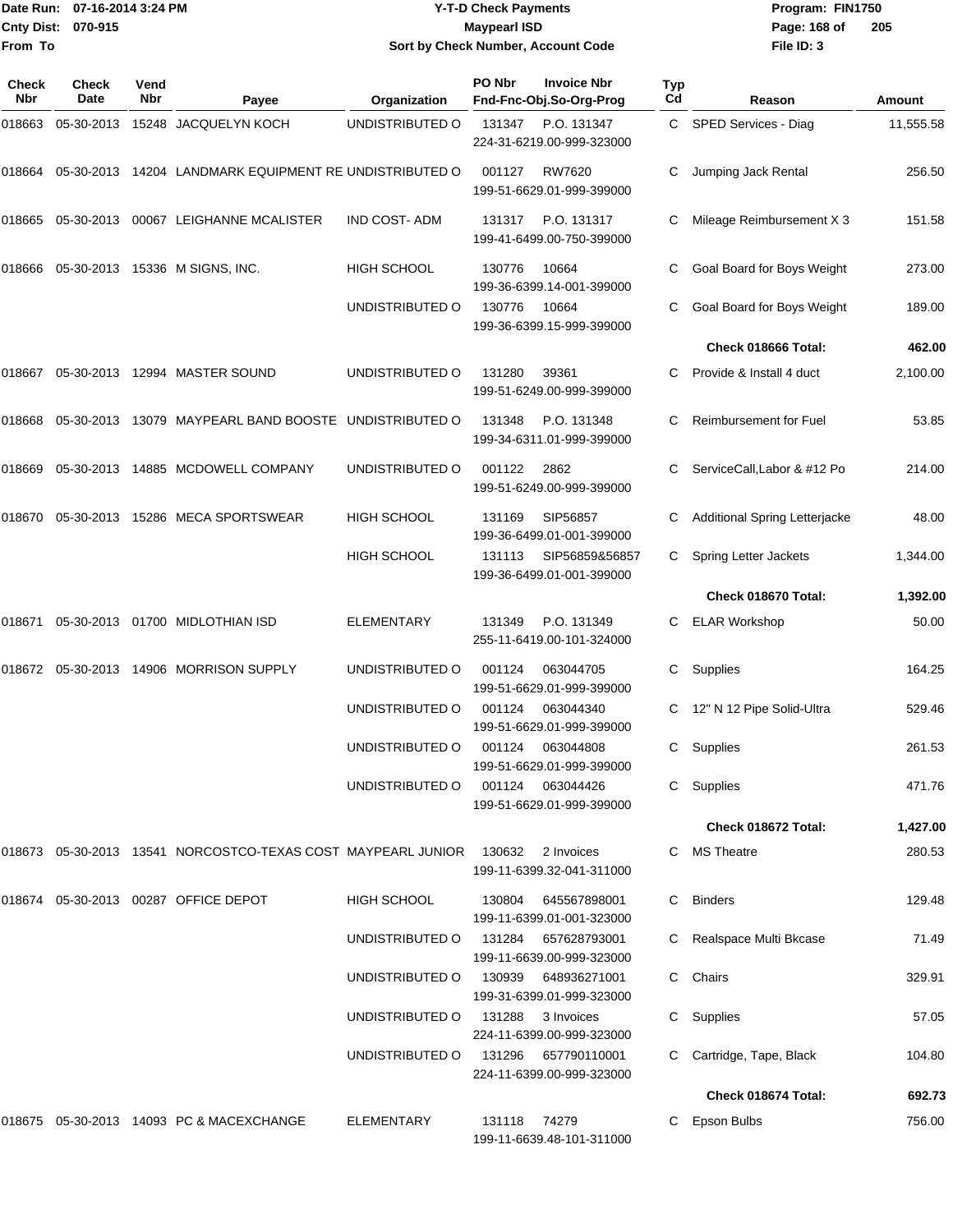**From To**

#### Date Run: 07-16-2014 3:24 PM **Program:** FIN1750 **Cnty Dist:** 070-915 **Page: 169 of MaypearI ISD Page: 169 of Page: 169 of Y-T-D Check Payments 070-915 Maypearl ISD Sort by Check Number, Account Code**

| Check<br>Nbr | <b>Check</b><br><b>Date</b> | Vend<br><b>Nbr</b> | Payee                                                                 | Organization           | PO Nbr     | <b>Invoice Nbr</b><br>Fnd-Fnc-Obj.So-Org-Prog   | Typ<br>Cd | Reason                            | Amount   |
|--------------|-----------------------------|--------------------|-----------------------------------------------------------------------|------------------------|------------|-------------------------------------------------|-----------|-----------------------------------|----------|
| 018676       |                             |                    | 05-30-2013 15410 PLANNERS PADS, CO.                                   | <b>HIGH SCHOOL</b>     | 131300     | 440587-1<br>199-11-6399.00-001-311SUP           |           | C Supplies                        | 126.91   |
|              |                             |                    | 018677 05-30-2013 14543 RENAISSANCE LEARNING, I UNDISTRIBUTED O       |                        | 131299     | 3 Invoices<br>199-11-6399.45-999-399000         | С         | <b>Subscription Renewal</b>       | 7,257.50 |
|              |                             |                    | 018678 05-30-2013 14004 ROBBIN WAGNON                                 | <b>ELEMENTARY</b>      | 131345     | P.O. 131345<br>199-11-6399.00-101-311PTO        | С         | <b>Reimbursement AR/Awards</b>    | 56.66    |
| 018679       |                             |                    | 05-30-2013 15295 SARAH GLENN                                          | UNDISTRIBUTED O        | 131352     | P.O. 131252<br>199-11-6219.01-999-323000        | C         | <b>SPED Services - Speech</b>     | 1,000.00 |
| 018680       |                             |                    | 05-30-2013 15023 STEPHEN WILSON                                       | UNDISTRIBUTED O        | 131276     | P.O. 131276<br>199-51-6319.02-999-399000        | C         | LagerSet, MixerElectric&Scre      | 300.00   |
| 018681       |                             |                    | 05-30-2013 14469 TEXASISD.COM                                         | <b>ADMINISTRATIVE</b>  | 131048     | 9790<br>199-41-6399.01-701-399000               | C         | 2013-2014 Budget Notebook         | 215.00   |
|              |                             |                    | 018682 05-30-2013 14417 TRAEF c/o CHRISTI SUTER HIGH SCHOOL           |                        | 131335     | P.O. 131335<br>199-11-6411.04-001-322000        | C.        | Conference                        | 130.00   |
| 018683       |                             |                    | 05-30-2013 00908 WANDA JORDAN                                         | ELEMENTARY             | 131346     | P.O. 131346<br>199-11-6399.00-101-311PTO        | С         | Reimubrsement-1stARRewa           | 63.93    |
| 018684       |                             |                    | 06-06-2013 15209 AIR CLINIC ELLIS COUNTY LUNDISTRIBUTED O             |                        | 001141     | 850<br>199-51-6249.01-999-399000                | C         | Service Call-MS Cafeteria         | 59.95    |
| 018685       |                             |                    | 06-06-2013 01869 ALL SPORTS TROPHIES                                  | <b>MAYPEARL JUNIOR</b> | 131303     | 7121<br>199-11-6219.04-041-311000               | C         | Teacher of the Year               | 60.00    |
|              |                             |                    |                                                                       | <b>HIGH SCHOOL</b>     | 130838     | 7127<br>199-11-6399.12-001-311000               | C         | Awards                            | 130.00   |
|              |                             |                    |                                                                       | <b>HIGH SCHOOL</b>     | 131337     | 7176<br>199-11-6399.26-001-311000               |           | Shining Star Award                | 60.00    |
|              |                             |                    |                                                                       | <b>HIGH SCHOOL</b>     | 130763     | 7048<br>199-11-6399.29-001-311B00               | C         | Awards                            | 179.00   |
|              |                             |                    |                                                                       |                        |            |                                                 |           | Check 018685 Total:               | 429.00   |
| 018686       |                             |                    | 06-06-2013 14927 ALLIED WASTE                                         | UNDISTRIBUTED O        | 001135     | 0794-007737494<br>199-51-6259.03-999-399000     | C         | BasicGarbageService06/01-         | 501.92   |
|              |                             |                    | 018687   06-06-2013   15412   BUBBA'S AND BABE'S CATE UNDISTRIBUTED O |                        |            | 131374 P.O. 131374<br>199-13-6299.00-999-399000 |           | <b>Employee Appreciation Meal</b> | 2,038.76 |
|              |                             |                    | 018688  06-06-2013  15405  BUS AIR MANUFACTURING UNDISTRIBUTED O      |                        | 131239     | 65570<br>199-34-6219.00-999-399000              |           | Service Call & Labor              | 795.00   |
| 018689       |                             |                    | 06-06-2013 00527 CDWG INC.                                            | MAYPEARL JUNIOR        | 131247     | CL82500<br>199-53-6249.00-041-399000            | C         | replacement parts                 | 109.61   |
|              |                             |                    |                                                                       | ELEMENTARY             |            | 131247 CL82500<br>199-53-6249.00-101-399000     | С         | replacement parts                 | 254.62   |
|              |                             |                    |                                                                       |                        |            |                                                 |           | Check 018689 Total:               | 364.23   |
|              |                             |                    | 018690 06-06-2013 00217 CITY OF MAYPEARL                              | UNDISTRIBUTED O        | 001130 80  | 199-51-6259.01-999-399000                       |           | Water Service @ Ballfield         | 26.00    |
|              |                             |                    |                                                                       | UNDISTRIBUTED O        | 001130     | 1081<br>199-51-6259.01-999-399000               |           | Water Service @ LSK Yard          | 26.00    |
|              |                             |                    |                                                                       | UNDISTRIBUTED O        | 001130     | 1394<br>199-51-6259.01-999-399000               |           | C Water Service @ HS              | 51.00    |
|              |                             |                    |                                                                       | UNDISTRIBUTED O        | 001130 574 | 199-51-6259.01-999-399000                       |           | Water Service @ Old Junior        | 31.50    |
|              |                             |                    |                                                                       | UNDISTRIBUTED O        | 001130 595 | 199-51-6259.01-999-399000                       | C.        | Water Service @ Middle Sch        | 151.20   |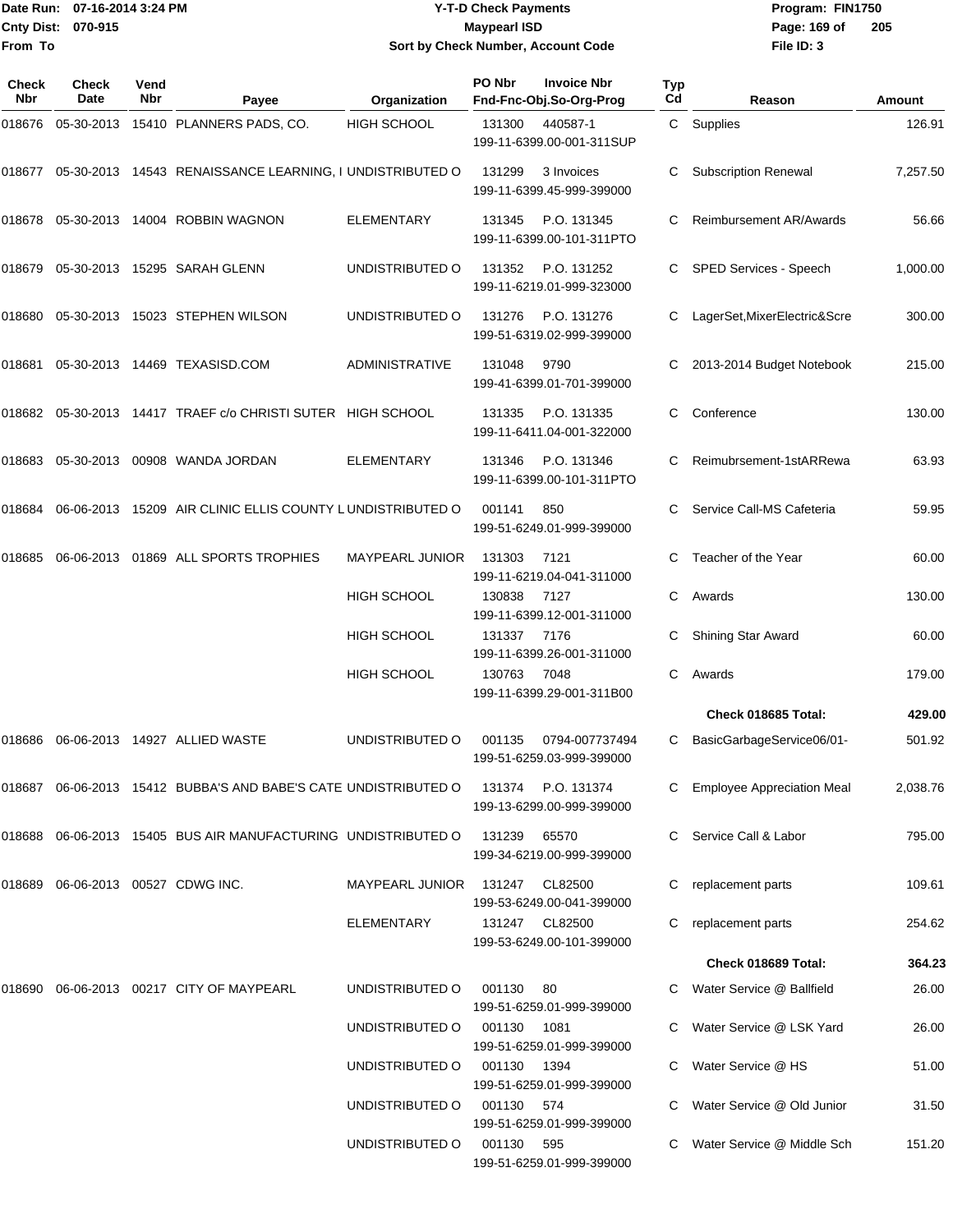|                    | Date Run: 07-16-2014 3:24 PM |
|--------------------|------------------------------|
| Cnty Dist: 070-915 |                              |
| From To            |                              |

### **Date Run: Program: FIN1750 07-16-2014 3:24 PM Y-T-D Check Payments Cnty Dist: Page: 170 of 070-915 Maypearl ISD Sort by Check Number, Account Code**

| Check<br>Nbr | Check<br>Date        | Vend<br>Nbr | Payee                                                   | Organization           | PO Nbr | <b>Invoice Nbr</b><br>Fnd-Fnc-Obj.So-Org-Prog | <b>Typ</b><br>Cd | Reason                          | <b>Amount</b> |
|--------------|----------------------|-------------|---------------------------------------------------------|------------------------|--------|-----------------------------------------------|------------------|---------------------------------|---------------|
|              |                      |             |                                                         | UNDISTRIBUTED O        | 001130 | 1080<br>199-51-6259.01-999-399000             |                  | C Water Service @ LSK           | 169.20        |
|              |                      |             |                                                         | UNDISTRIBUTED O        | 001130 | 82<br>199-51-6259.01-999-399000               |                  | Water Service @ WPA Buildi      | 140.40        |
|              |                      |             |                                                         | UNDISTRIBUTED O        | 001130 | - 383<br>199-51-6259.01-999-399000            |                  | Water Service @ High Scho       | 117.60        |
|              |                      |             |                                                         |                        |        |                                               |                  | Check 018690 Total:             | 712.90        |
| 018691       |                      |             | 06-06-2013 15291 DALAINE FLETCHER                       | UNDISTRIBUTED O        | 131370 | P.O. 131370<br>199-31-6219.04-999-323000      |                  | C SPED Services - OT            | 962.50        |
| 018692       |                      |             | 06-06-2013 14884 DIRECT SERVICE COMPAN UNDISTRIBUTED O  |                        | 001139 | 57922<br>199-51-6249.01-999-399000            | C.               | Service Call & Labor            | 164.45        |
|              |                      |             |                                                         | UNDISTRIBUTED O        | 001139 | 57922<br>199-51-6319.02-999-399000            | C                | <b>Materials</b>                | 58.16         |
|              |                      |             |                                                         |                        |        |                                               |                  | Check 018692 Total:             | 222.61        |
| 018693       |                      |             | 06-06-2013 12186 ELLIOTT ELECTRIC                       | UNDISTRIBUTED O        | 001140 | 09-44165-01<br>199-51-6629.01-999-399000      |                  | C PVC & Supplies                | 123.57        |
| 018694       |                      |             | 06-06-2013 01116 EQUITY CENTER                          | <b>ADMINISTRATIVE</b>  | 001142 | Invoice<br>199-41-6499.00-701-399000          |                  | 2013-2014MembershipDues         | 1,140.00      |
| 018695       |                      |             | 06-06-2013 14495 ERNIE AMATON                           | MAYPEARL JUNIOR        | 131357 | 1133107<br>199-11-6399.25-041-311000          | C                | Reimbursement-Awards            | 35.92         |
| 018696       |                      |             | 06-06-2013 15392 HILTON GARDEN INN TEMP ELEMENTARY      |                        | 131155 | P.O. 131155<br>199-33-6411.00-101-399000      | C                | <b>Hotel Nursing Conference</b> | 170.00        |
| 018697       |                      |             | 06-06-2013 14468 LEGO EDUCATION                         | <b>HIGH SCHOOL</b>     | 131322 | 455406-1<br>199-11-6399.01-001-321000         | C.               | <b>LEGO Supplies</b>            | 625.00        |
|              |                      |             |                                                         | <b>ELEMENTARY</b>      | 131322 | 455406-1<br>199-11-6399.01-101-321000         | С                | <b>LEGO Supplies</b>            | 625.00        |
|              |                      |             |                                                         | <b>HIGH SCHOOL</b>     | 131322 | 455406-1<br>199-11-6399.06-001-324000         | C                | <b>LEGO Supplies</b>            | 625.00        |
|              |                      |             |                                                         | <b>MAYPEARL JUNIOR</b> | 131322 | 455406-1<br>199-11-6399.06-041-324000         |                  | <b>LEGO Supplies</b>            | 1,500.00      |
|              |                      |             |                                                         | ELEMENTARY             |        | 131322 455406-1<br>199-11-6399.06-101-324000  |                  | C LEGO Supplies                 | 625.00        |
|              |                      |             |                                                         | <b>HIGH SCHOOL</b>     |        | 131322 455406-1<br>199-11-6399.23-001-325000  |                  | C LEGO Supplies                 | 625.00        |
|              |                      |             |                                                         | ELEMENTARY             |        | 131322 455406-1<br>199-11-6399.23-101-325000  |                  | <b>LEGO Supplies</b>            | 938.29        |
|              |                      |             |                                                         |                        |        |                                               |                  | Check 018697 Total:             | 5,563.29      |
| 018698       | 06-06-2013 00631 MCI |             |                                                         | UNDISTRIBUTED O        | 001132 | 08638700105<br>199-51-6259.02-999-399000      |                  | C Long Distance Service         | 202.75        |
| 018699       |                      |             | 06-06-2013 14761 MENGER HOTEL                           | <b>HIGH SCHOOL</b>     | 131378 | P.O. 131378<br>199-11-6411.04-001-311000      |                  | C Hotel for CAMT Conference     | 797.40        |
|              |                      |             |                                                         | <b>MAYPEARL JUNIOR</b> | 131380 | P.O. 131380<br>199-11-6411.05-041-311000      |                  | C Hotel CAMT Training           | 797.40        |
|              |                      |             |                                                         |                        |        |                                               |                  | Check 018699 Total:             | 1,594.80      |
| 018700       |                      |             | 06-06-2013 13306 MOUNTAIN PEAK SPECIAL UNDISTRIBUTED O  |                        | 001134 | 11-0788-00<br>199-51-6259.79-999-322000       |                  | C Water Service @ Ag Facility   | 55.06         |
| 018701       |                      |             | 06-06-2013 14744 NATIONAL GUARANTEED VI UNDISTRIBUTED O |                        | 131330 | 18309<br>199-34-6219.00-999-399000            | C.               | Repairs                         | 1,968.00      |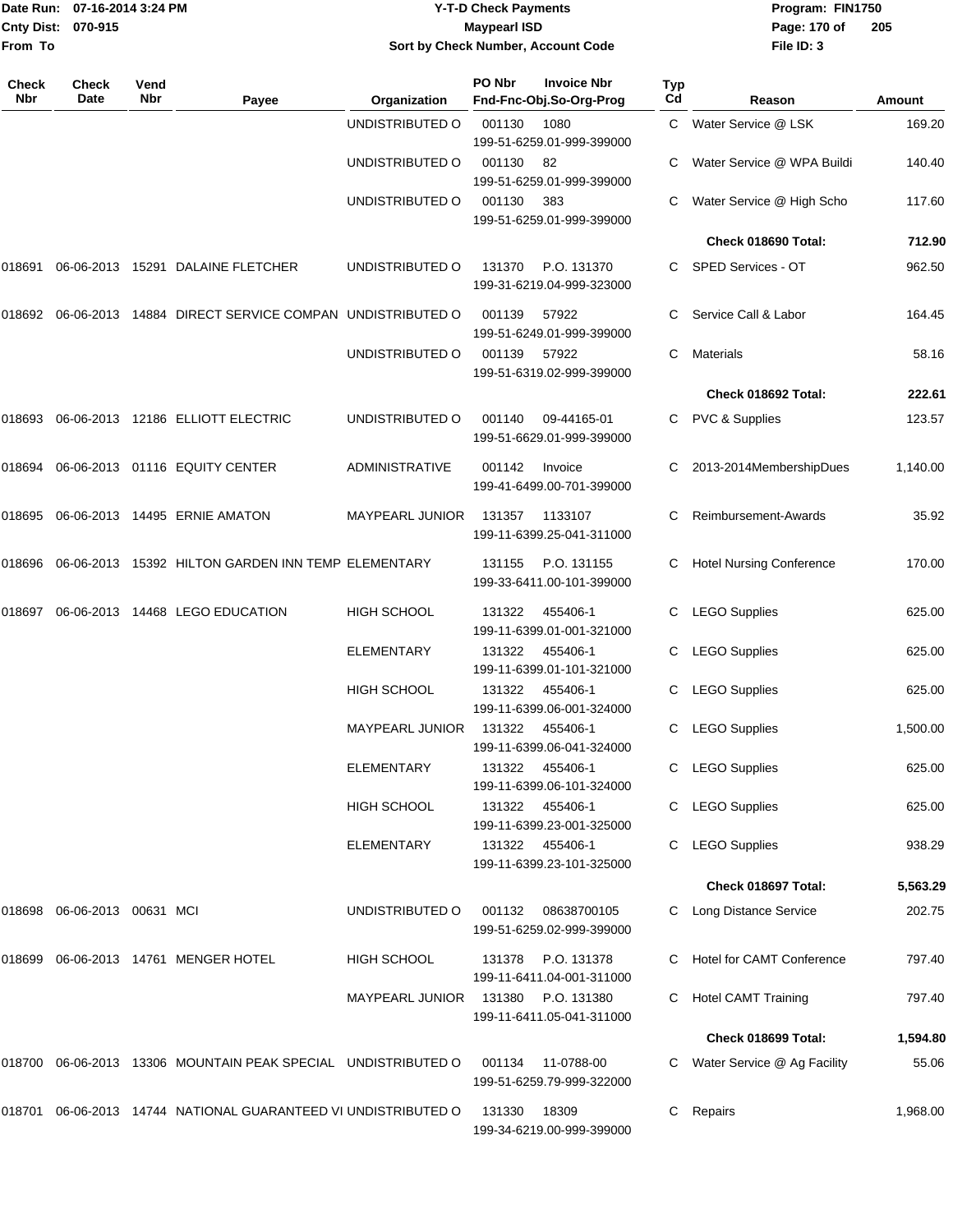|                    | Date Run: 07-16-2014 3:24 PM |
|--------------------|------------------------------|
| Cnty Dist: 070-915 |                              |
| From To            |                              |

## **Date Run: Program: FIN1750 07-16-2014 3:24 PM Y-T-D Check Payments Cnty Dist: Page: 171 of 070-915 Maypearl ISD Sort by Check Number, Account Code**

| <b>Check</b><br>Nbr | Check<br>Date                 | Vend<br><b>Nbr</b> | Payee                                                           | Organization       | PO Nbr        | <b>Invoice Nbr</b><br>Fnd-Fnc-Obj.So-Org-Prog | Typ<br>Cd | Reason                        | <b>Amount</b> |
|---------------------|-------------------------------|--------------------|-----------------------------------------------------------------|--------------------|---------------|-----------------------------------------------|-----------|-------------------------------|---------------|
| 018702              | 06-06-2013                    |                    | 00287 OFFICE DEPOT                                              | UNDISTRIBUTED O    | 131329        | 658987221001<br>199-51-6399.02-999-399000     | C         | Ink and Paper                 | 108.80        |
|                     |                               |                    |                                                                 | UNDISTRIBUTED O    | 131315        | 658656105001<br>224-11-6399.00-999-323000     | С         | <b>Binders and Planner</b>    | 83.07         |
|                     |                               |                    |                                                                 |                    |               |                                               |           | Check 018702 Total:           | 191.87        |
| 018703              |                               |                    | 06-06-2013 14940 ROBERT GARCIA                                  | UNDISTRIBUTED O    | 131379        | 6026240<br>199-34-6311.00-999-399000          | С         | Reimbursement for deposit     | 67.56         |
| 018704              |                               |                    | 06-06-2013 15234 HANDS OF HOPE THERAPY, UNDISTRIBUTED O         |                    | 131376        | P.O. 131376<br>199-31-6219.02-999-323000      | C         | SPED Services - PT            | 1,260.00      |
| 018705              |                               |                    | 06-06-2013 00178 SCIENCE KIT & BOREAL LA HIGH SCHOOL            |                    | 130996        | 2 Invoices<br>199-11-6399.00-001-311MEF       | С         | supplies                      | 112.59        |
| 018706              |                               |                    | 06-06-2013 15292 SHANNON SAMPLES                                | UNDISTRIBUTED O    | 131369        | P.O. 131369<br>199-31-6219.04-999-323000      | C.        | SPED Services - OT - Sub      | 840.00        |
| 018707              |                               |                    | 06-06-2013 13383 SKYBEAM TEXAS                                  | UNDISTRIBUTED O    | 001133        | 813710001004619<br>199-53-6249.04-999-399000  | C         | Internet-06/08/13-07/07/13    | 3,000.00      |
| 018708              |                               |                    | 06-06-2013 15381 SPORTSCAPES CONSTRUC UNDISTRIBUTED O           |                    | 001136        | Invoice<br>199-51-6629.01-999-399000          | С         | 3rdpaymtTrack&FieldTurfPro    | 434,000.00    |
| 018709              |                               |                    | 06-06-2013 15235 TEXAS STATE BILLING SER UNDISTRIBUTED O        |                    | 001137        | 12371<br>199-31-6299.00-999-323000            | С         | <b>Special Education</b>      | 9.39          |
| 018710              |                               |                    | 06-06-2013 13837 THE HAMILTON COMPANY MAYPEARL JUNIOR           |                    | 131365        | P.O. 131365<br>199-11-6399.25-041-311000      | С         | <b>Teacher Lunch</b>          | 77.00         |
| 018711              |                               |                    | 06-06-2013 15045 THE WESTIN AUSTIN AT TH UNDISTRIBUTED O        |                    | 131310        | P.O. 131310<br>199-31-6411.00-999-323000      | C         | Hotel NEIL Conference         | 279.44        |
|                     | 018712 06-06-2013 14795 THSCA |                    |                                                                 | <b>HIGH SCHOOL</b> | 131363        | P.O. 131363<br>199-36-6499.01-001-399000      | С         | Coaching School Registratio   | 560.00        |
| 018713              |                               |                    | 06-06-2013 00479 TRACTOR SUPPLY COMPA UNDISTRIBUTED O           |                    | 001138        | 155885<br>199-51-6319.03-999-399000           | C.        | Supplies                      | 440.92        |
|                     |                               |                    | 018714 06-06-2013 14289 TRUDIE HEAD                             | UNDISTRIBUTED O    | 131368        | P.O. 131368<br>224-11-6219.00-999-323000      | C         | SPED Services - Reading       | 3,372.97      |
|                     |                               |                    | 018715 06-06-2013 15415 UNITED ELECTRONICS REC UNDISTRIBUTED O  |                    | 131360        | P.O. 131360<br>199-53-6249.03-999-399000      |           | <b>Monitor Recycling Fees</b> | 100.00        |
|                     |                               |                    | 018716  06-06-2013  00253  VERIZON SOUTHWEST                    | UNDISTRIBUTED O    | 001131        | 416580379500217<br>199-51-6259.02-999-399000  | C         | Marquee - June                | 55.43         |
|                     |                               |                    | 018717 06-06-2013 15192 VIG SOLUTIONS                           | <b>ELEMENTARY</b>  | 131030 2241   | 199-11-6639.48-101-311000                     | C.        | Hardware                      | 245.00        |
|                     |                               |                    | 018718 06-06-2013 15396 WEAVER SPRING & BRAKE I UNDISTRIBUTED O |                    | 131177        | 136714<br>199-34-6219.00-999-399000           | C         | Supplies                      | 660.00        |
|                     |                               |                    |                                                                 | UNDISTRIBUTED O    | 131177 136714 | 199-34-6311.00-999-399000                     | C.        | Supplies                      | 1,777.90      |
|                     |                               |                    |                                                                 |                    |               |                                               |           | Check 018718 Total:           | 2,437.90      |
|                     |                               |                    | 018719 06-20-2013 15074 ABIBOW RECYCLING LLC                    | UNDISTRIBUTED O    | 001176        | 513-1074819<br>199-51-6259.03-999-399000      |           | Paper recycling               | 114.39        |
|                     |                               |                    | 018720 06-20-2013 15376 ALL ABOUT TIRES, LLC                    | UNDISTRIBUTED O    | 001147        | 30143<br>199-34-6219.00-999-399000            |           | Flat Tire Repair              | 55.00         |
|                     |                               |                    |                                                                 | UNDISTRIBUTED O    | 001147        | 30040<br>199-34-6219.00-999-399000            | C.        | Service Call                  | 80.00         |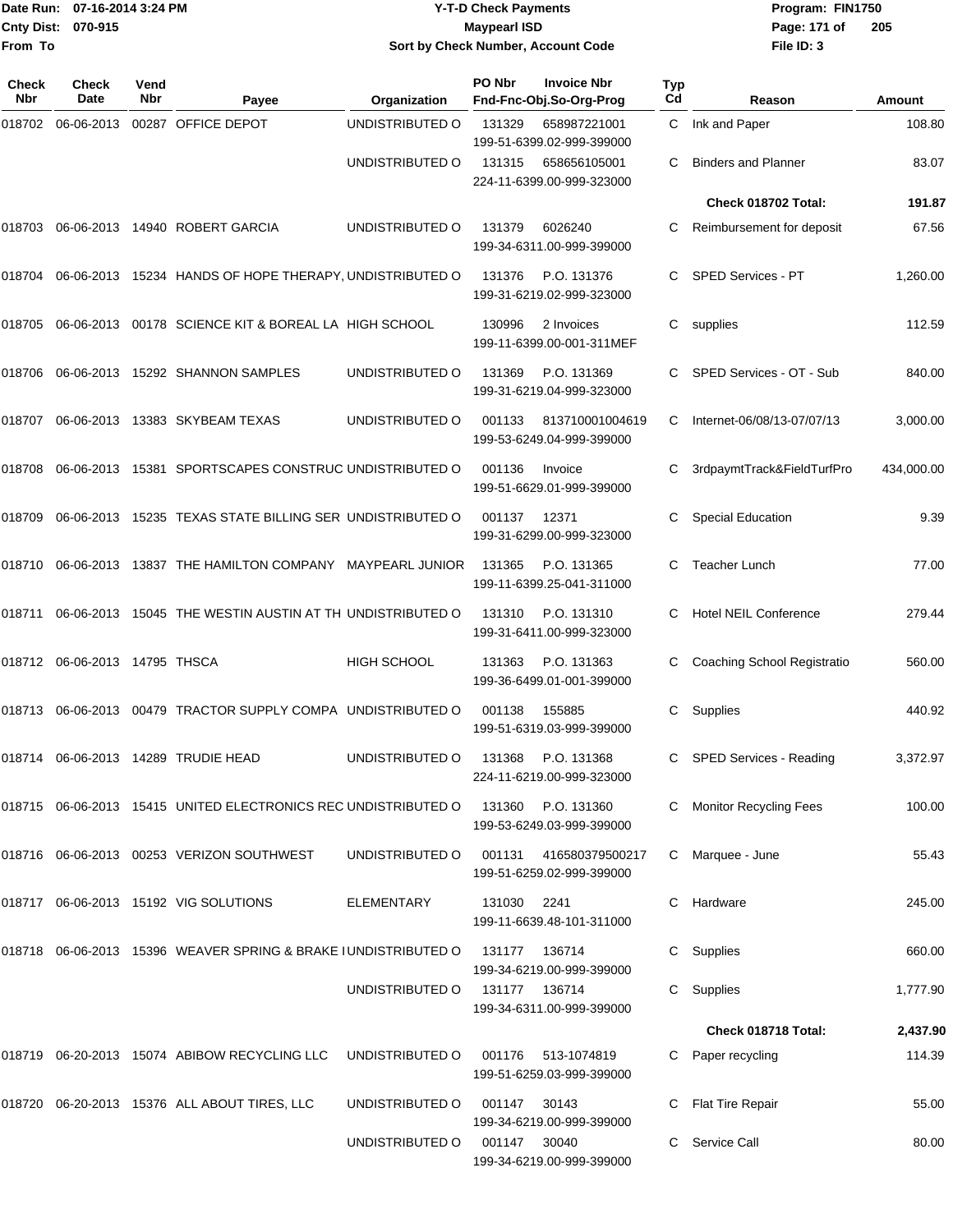|                     | Date Run: 07-16-2014 3:24 PM<br>Cnty Dist: 070-915<br>From To |             |                                                                | <b>Y-T-D Check Payments</b><br><b>Maypearl ISD</b><br>Sort by Check Number, Account Code |        |                                               |                  | Program: FIN1750<br>Page: 172 of<br>File ID: 3 | 205      |
|---------------------|---------------------------------------------------------------|-------------|----------------------------------------------------------------|------------------------------------------------------------------------------------------|--------|-----------------------------------------------|------------------|------------------------------------------------|----------|
| <b>Check</b><br>Nbr | <b>Check</b><br>Date                                          | Vend<br>Nbr | Payee                                                          | Organization                                                                             | PO Nbr | <b>Invoice Nbr</b><br>Fnd-Fnc-Obj.So-Org-Prog | <b>Typ</b><br>Cd | Reason                                         | Amount   |
|                     |                                                               |             |                                                                | UNDISTRIBUTED O                                                                          | 001147 | 30113<br>199-34-6219.00-999-399000            | C.               | Dismounts and mounts                           | 115.00   |
|                     |                                                               |             |                                                                | UNDISTRIBUTED O                                                                          | 001147 | 30040<br>199-34-6311.00-999-399000            | C.               | Valve and Tire                                 | 111.00   |
|                     |                                                               |             |                                                                |                                                                                          |        |                                               |                  | Check 018720 Total:                            | 361.00   |
| 018721              |                                                               |             | 06-20-2013 15175 ALPHAGRAPHICS 054                             | <b>ELEMENTARY</b>                                                                        | 131321 | 87577<br>199-11-6399.01-101-321000            | C                | Student & Teacher Eng Man                      | 317.50   |
|                     |                                                               |             |                                                                | <b>MAYPEARL JUNIOR</b>                                                                   | 131321 | 87577<br>199-11-6399.06-041-324000            | C.               | Student & Teacher Eng Man                      | 630.00   |
|                     |                                                               |             |                                                                | <b>ELEMENTARY</b>                                                                        | 131321 | 87577<br>199-11-6399.06-101-324000            | С                | Student & Teacher Eng Man                      | 343.36   |
|                     |                                                               |             |                                                                |                                                                                          |        |                                               |                  | Check 018721 Total:                            | 1,290.86 |
|                     |                                                               |             | 018722 06-20-2013 12783   AMANDA STINSON                       | <b>ELEMENTARY</b>                                                                        | 131403 | 199-31-6399.00-101-399000                     | C                | <b>Books</b>                                   | 191.71   |
|                     |                                                               |             | 018723    06-20-2013    01256    AT&T MOBILITY                 | UNDISTRIBUTED O                                                                          | 001163 | 824711164X06102<br>199-52-6259.00-999-399000  | C.               | Cell Phones for bus                            | 125.18   |
|                     |                                                               |             | 018724 06-20-2013 13633 ATC FREIGHTLINER GROUP UNDISTRIBUTED O |                                                                                          | 001149 | 751445672<br>199-34-6311.00-999-399000        | C.               | Cable Hood Restraint                           | 107.04   |
| 018725              |                                                               |             | 06-20-2013 00069 ATMOS ENERGY                                  | UNDISTRIBUTED O                                                                          | 001148 | 3030318181<br>199-51-6259.00-999-399000       | C                | Gas Service @ MS                               | 99.32    |
|                     |                                                               |             |                                                                | UNDISTRIBUTED O                                                                          | 001148 | 3030318181<br>199-51-6259.00-999-399000       | C                | Gas Service @ Admin                            | 78.93    |
|                     |                                                               |             |                                                                | UNDISTRIBUTED O                                                                          | 001148 | 3030318181<br>199-51-6259.00-999-399000       | C.               | Gas Service @ HS                               | 175.34   |
|                     |                                                               |             |                                                                | UNDISTRIBUTED O                                                                          | 001148 | 3030318181<br>199-51-6259.00-999-399000       | С                | Gas Service @ LSK                              | 229.71   |
|                     |                                                               |             |                                                                |                                                                                          |        |                                               |                  | Check 018725 Total:                            | 583.30   |
| 018726              |                                                               |             | 06-20-2013 00901 AVENUE FUEL DISTRIBUTO UNDISTRIBUTED O        |                                                                                          | 001164 | 52365<br>199-34-6311.01-999-399000            | C                | <b>Fuel for Buses</b>                          | 4,708.97 |
|                     |                                                               |             | 018727 06-20-2013 00593 BLUE BELL CREAMERIES                   | MAYPEARL JUNIOR                                                                          | 001150 | 043081303356<br>240-35-6341.00-041-399000     | C                | Supplies                                       | 117.42   |
|                     |                                                               |             |                                                                | <b>ELEMENTARY</b>                                                                        | 001150 | 043081303356<br>240-35-6341.00-101-399000     | C                | Supplies                                       | 165.60   |
|                     |                                                               |             |                                                                |                                                                                          |        |                                               |                  | Check 018727 Total:                            | 283.02   |
|                     |                                                               |             | 018728  06-20-2013  13576  CANON FINANCIAL SERVIC HIGH SCHOOL  |                                                                                          | 001165 | 12822808<br>199-11-6269.00-001-311000         | C.               | Canon Lease Agreement                          | 420.75   |
|                     |                                                               |             |                                                                | MAYPEARL JUNIOR                                                                          | 001165 | 12822808<br>199-11-6269.00-041-311000         | C                | Canon Lease Agreement                          | 420.75   |
|                     |                                                               |             |                                                                | <b>ELEMENTARY</b>                                                                        | 001165 | 12822808<br>199-11-6269.00-101-311000         | C                | Canon Lease Agreement                          | 420.75   |
|                     |                                                               |             |                                                                | <b>ELEMENTARY</b>                                                                        | 001165 | 12822808<br>199-11-6269.00-101-399000         | C                | Canon Lease Agreement                          | 420.75   |
|                     |                                                               |             |                                                                | HIGH SCHOOL                                                                              | 001165 | 12822808<br>199-11-6269.01-001-311000         | C                | Canon Lease Agreement                          | 420.75   |
|                     |                                                               |             |                                                                | <b>MAYPEARL JUNIOR</b>                                                                   | 001165 | 12822808<br>199-11-6269.01-041-311000         | C                | Canon Lease Agreement                          | 420.75   |
|                     |                                                               |             |                                                                | DIR COST- ADMINIS                                                                        | 001165 | 12822808<br>199-41-6249.00-720-399000         | C                | Canon Lease Agreement                          | 420.77   |
|                     |                                                               |             |                                                                |                                                                                          |        |                                               |                  | Check 018728 Total:                            | 2,945.27 |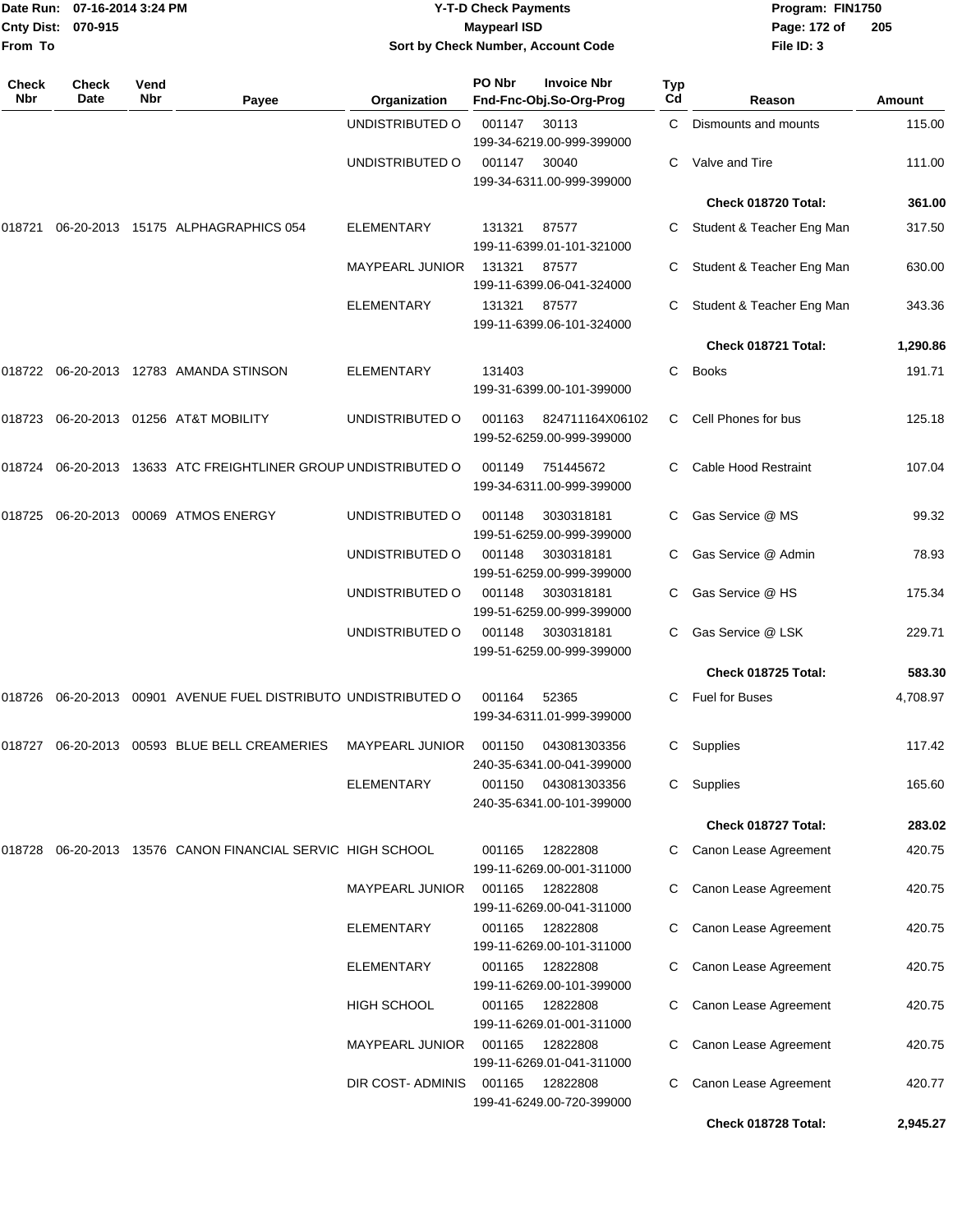| Date Run: 07-16-2014 3:24 PM<br><b>Cnty Dist:</b><br>070-915<br>From To |                      |             | <b>Y-T-D Check Payments</b><br><b>Maypearl ISD</b><br>Sort by Check Number, Account Code |                                  |                  |                                               | Program: FIN1750<br>Page: 173 of<br>File ID: 3 | 205                                   |                |
|-------------------------------------------------------------------------|----------------------|-------------|------------------------------------------------------------------------------------------|----------------------------------|------------------|-----------------------------------------------|------------------------------------------------|---------------------------------------|----------------|
| <b>Check</b><br>Nbr                                                     | <b>Check</b><br>Date | Vend<br>Nbr | Payee                                                                                    | Organization                     | PO Nbr           | <b>Invoice Nbr</b><br>Fnd-Fnc-Obj.So-Org-Prog | Typ<br>Cd                                      | Reason                                | <b>Amount</b>  |
| 018729                                                                  |                      |             | 06-20-2013 00871 CARD SERVICE CENTER                                                     | <b>MAYPEARL JUNIOR</b>           | 131302           | D00M1X7X0<br>199-11-6399.32-041-311000        |                                                | C Rolling Collapsible                 | 71.00          |
|                                                                         |                      |             |                                                                                          | <b>MAYPEARL JUNIOR</b>           | 131302           | F00GEHRW7<br>199-11-6399.32-041-311000        | С                                              | <b>Garment Bags</b>                   | 179.25         |
|                                                                         |                      |             |                                                                                          | <b>MAYPEARL JUNIOR</b>           | 131302           | 24692164D00MM7<br>199-11-6399.32-041-311000   | C                                              | <b>Collapsible Garment Frame</b>      | 100.88         |
|                                                                         |                      |             |                                                                                          | <b>HIGH SCHOOL</b>               | 131313           | H007H96RP<br>199-12-6399.04-001-399000        |                                                | <b>Coteaching Reading</b>             | 48.60          |
|                                                                         |                      |             |                                                                                          | <b>SCHOOL BOARD</b>              | 131308           | 199-41-6419.00-702-399000                     | С                                              | <b>Board Meeting</b>                  | 100.00         |
|                                                                         |                      |             |                                                                                          |                                  |                  |                                               |                                                | Check 018729 Total:                   | 499.73         |
| 018730                                                                  |                      |             | 06-20-2013 00217 CITY OF MAYPEARL                                                        | UNDISTRIBUTED O                  | 001151           | 0000665<br>199-51-6259.01-999-399000          |                                                | C Water @ Sports Complex              | 852.83         |
|                                                                         |                      |             |                                                                                          | UNDISTRIBUTED O                  | 001166           | 199-51-6259.04-999-399000                     | С                                              | Electricity at sports complex         | 1,082.10       |
|                                                                         |                      |             |                                                                                          |                                  |                  |                                               |                                                | Check 018730 Total:                   | 1,934.93       |
|                                                                         |                      |             | 018731 06-20-2013 15282   COLORADO BOXED BEEF C MAYPEARL JUNIOR                          |                                  | 001152           | 6378525<br>240-35-6341.00-041-399000          | С                                              | Supplies                              | 72.00          |
|                                                                         |                      |             | 018732  06-20-2013  13566  CONNIE D. HAGEN, INC.                                         | UNDISTRIBUTED O                  | 001167           | 136907<br>199-34-6219.01-999-399000           | С                                              | <b>DOT Tests</b>                      | 57.50          |
|                                                                         |                      |             |                                                                                          | UNDISTRIBUTED O                  | 001167           | 136820T<br>199-34-6219.01-999-399000          | C.                                             | <b>DOT Tests</b>                      | 103.94         |
|                                                                         |                      |             |                                                                                          |                                  |                  |                                               |                                                | Check 018732 Total:                   | 161.44         |
|                                                                         |                      |             | 018733  06-20-2013  13279  CROSS COUNTRY PEST CO UNDISTRIBUTED O                         |                                  | 001153           | 18185<br>199-51-6319.02-999-399000            | С                                              | Pest Control @ 309 Main               | 250.00         |
|                                                                         |                      |             | 018734 06-20-2013 15224 DIVINE FLOWERS & MORE HIGH SCHOOL                                |                                  | 131314           | 322<br>199-11-6399.26-001-311000              | С                                              | Awards Program Flowers                | 320.00         |
|                                                                         |                      |             | 018735 06-20-2013 13639   EAST TEXAS COPY SYSTE   HIGH SCHOOL                            |                                  | 001154           | 184025<br>199-11-6269.00-001-311000           |                                                | C Copier Charges                      | 14.44          |
|                                                                         |                      |             |                                                                                          | <b>HIGH SCHOOL</b>               | 001154           | 184025<br>199-11-6269.00-001-311000           |                                                | C Copier Charges                      | 19.70          |
|                                                                         |                      |             |                                                                                          | <b>HIGH SCHOOL</b>               | 001168           | 185501<br>199-11-6269.00-001-311000           |                                                | C Printer Charges                     | 98.84          |
|                                                                         |                      |             |                                                                                          | MAYPEARL JUNIOR                  | 001154 184025    | 199-11-6269.00-041-311000                     |                                                | C Copier Charges                      | 16.41          |
|                                                                         |                      |             |                                                                                          | MAYPEARL JUNIOR                  | 001168           | 185501<br>199-11-6269.00-041-311000           |                                                | C Printer Charges                     | 98.84          |
|                                                                         |                      |             |                                                                                          | <b>MAYPEARL JUNIOR</b>           | 001154           | 184025<br>199-11-6269.00-041-311000           |                                                | C Copier Charges                      | 265.99         |
|                                                                         |                      |             |                                                                                          | ELEMENTARY                       | 001168           | 185501<br>199-11-6269.00-101-311000           |                                                | C Printer Charges                     | 98.84          |
|                                                                         |                      |             |                                                                                          | <b>ELEMENTARY</b>                | 001154           | 184025<br>199-11-6269.00-101-311000           |                                                | C Copier Charges                      | 284.46         |
|                                                                         |                      |             |                                                                                          | ELEMENTARY                       | 001154           | 184025<br>199-11-6269.00-101-399000           |                                                | C Copier Charges                      | 21.39          |
|                                                                         |                      |             |                                                                                          | ELEMENTARY<br><b>HIGH SCHOOL</b> | 001168<br>001154 | 185501<br>199-11-6269.00-101-399000<br>184025 |                                                | C Printer Charges<br>C Copier Charges | 98.84<br>33.22 |
|                                                                         |                      |             |                                                                                          | <b>HIGH SCHOOL</b>               | 001154           | 199-11-6269.01-001-311000<br>184025           |                                                | C Copier Charges                      | 97.27          |
|                                                                         |                      |             |                                                                                          |                                  |                  | 199-11-6269.01-001-311000                     |                                                |                                       |                |
|                                                                         |                      |             |                                                                                          | HIGH SCHOOL                      | 001154 184025    |                                               |                                                | C Copier Charges                      | 2.47           |

199-11-6269.01-001-311000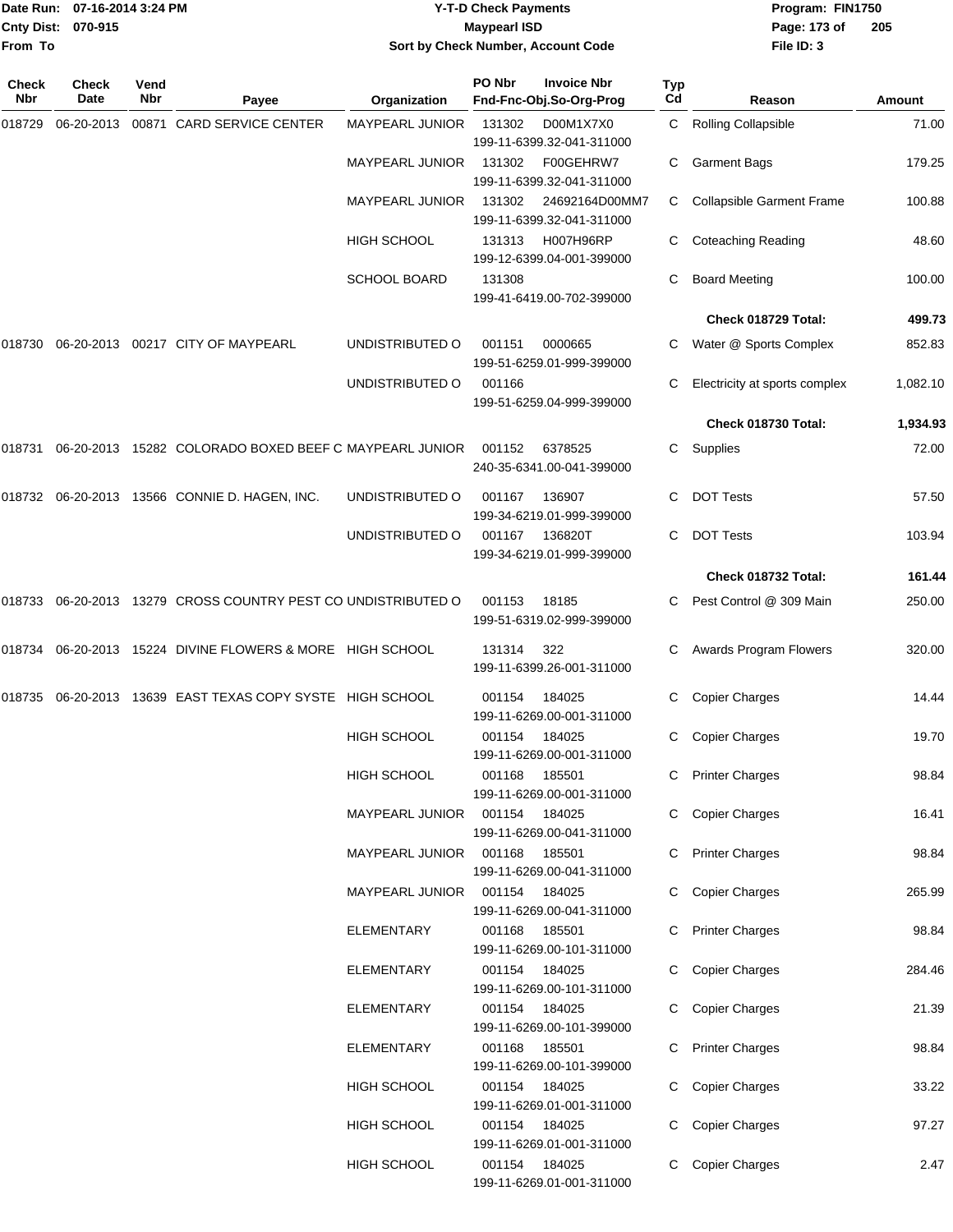|                    | Date Run: 07-16-2014 3:24 PM |
|--------------------|------------------------------|
| Cnty Dist: 070-915 |                              |
| From To            |                              |

## **Date Run: Program: FIN1750 07-16-2014 3:24 PM Y-T-D Check Payments Cnty Dist: Page: 174 of 070-915 Maypearl ISD Sort by Check Number, Account Code**

| Check<br>Nbr | <b>Check</b><br>Date | Vend<br>Nbr | Payee                                                          | Organization           | PO Nbr | <b>Invoice Nbr</b><br>Fnd-Fnc-Obj.So-Org-Prog | Typ<br>Cd | Reason                            | Amount   |
|--------------|----------------------|-------------|----------------------------------------------------------------|------------------------|--------|-----------------------------------------------|-----------|-----------------------------------|----------|
|              |                      |             |                                                                | HIGH SCHOOL            | 001168 | 185501<br>199-11-6269.01-001-311000           |           | C Printer Charges                 | 98.84    |
|              |                      |             |                                                                | <b>HIGH SCHOOL</b>     | 001154 | 184025                                        | C         | <b>Copier Charges</b>             | 5.90     |
|              |                      |             |                                                                |                        |        | 199-11-6269.01-001-311000                     |           |                                   |          |
|              |                      |             |                                                                | MAYPEARL JUNIOR        | 001168 | 185501<br>199-11-6269.01-041-311000           |           | <b>Printer Charges</b>            | 98.84    |
|              |                      |             |                                                                | <b>MAYPEARL JUNIOR</b> | 001154 | 184025<br>199-11-6269.01-041-311000           | C         | <b>Copier Charges</b>             | 238.69   |
|              |                      |             |                                                                | DIR COST-ADMINIS       | 001154 | 184025<br>199-41-6249.00-720-399000           |           | <b>Color Copier Charges</b>       | 53.78    |
|              |                      |             |                                                                | DIR COST- ADMINIS      | 001168 | 185501<br>199-41-6249.00-720-399000           |           | C Printer Charges                 | 98.89    |
|              |                      |             |                                                                | DIR COST- ADMINIS      | 001154 | 184025                                        | C.        | <b>Copier Charges</b>             | 19.98    |
|              |                      |             |                                                                |                        |        | 199-41-6249.00-720-399000                     |           |                                   |          |
|              |                      |             |                                                                |                        |        |                                               |           | Check 018735 Total:               | 1,765.63 |
| 018736       |                      |             | 06-20-2013 00099 EDUCATION SERVICE CENT UNDISTRIBUTED O        |                        | 001155 | 116981<br>199-11-6399.45-999-399000           | C         | Ugrade Fee                        | 687.00   |
|              |                      |             |                                                                | UNDISTRIBUTED O        | 001155 | 118143<br>199-13-6230.00-999-311000           |           | Regional Coop Serv - 4th py       | 527.00   |
|              |                      |             |                                                                | UNDISTRIBUTED O        | 131416 | 118227<br>199-31-6239.00-999-323000           |           | <b>APE Evaluation</b>             | 200.00   |
|              |                      |             |                                                                | <b>ADMINISTRATIVE</b>  | 001155 | 116981<br>199-41-6399.01-701-399000           | C.        | W2s, Envelopes                    | 36.00    |
|              |                      |             |                                                                |                        |        |                                               |           | Check 018736 Total:               | 1,450.00 |
| 018737       |                      |             | 06-20-2013 12186 ELLIOTT ELECTRIC                              | UNDISTRIBUTED O        | 001180 | 09-44295-01                                   |           | C PVC Coupling                    | 3.00     |
|              |                      |             |                                                                |                        |        | 199-51-6319.02-999-399000                     |           |                                   |          |
|              |                      |             |                                                                | UNDISTRIBUTED O        | 001180 | 09-44793-01<br>199-51-6319.02-999-399000      |           | <b>PVC Material</b>               | 15.53    |
|              |                      |             |                                                                | UNDISTRIBUTED O        | 001180 | 09-44780-01<br>199-51-6319.02-999-399000      |           | 600 V TD Class RK5                | 19.84    |
|              |                      |             |                                                                | UNDISTRIBUTED O        | 001180 | 09-44793-02<br>199-51-6319.02-999-399000      | C.        | <b>PVC Material</b>               | 221.86   |
|              |                      |             |                                                                | UNDISTRIBUTED O        | 001180 | 09-43790-02<br>199-51-6629.01-999-399000      | C.        | <b>PVC Material</b>               | 299.73   |
|              |                      |             |                                                                |                        |        |                                               |           | Check 018737 Total:               | 559.96   |
|              |                      |             | 018738 06-20-2013 14070 FAYE WHITLOW                           | UNDISTRIBUTED O        | 131414 |                                               | С         | <b>District Training for Math</b> | 7,750.00 |
|              |                      |             |                                                                |                        |        | 199-11-6219.01-999-311000                     |           |                                   |          |
|              |                      |             | 018739 06-20-2013 00040 FLATT STATIONERS, INC.                 | <b>MAYPEARL JUNIOR</b> | 131391 | 231841-00<br>199-11-6399.00-041-311SUP        |           | <b>Fall Supplies</b>              | 998.40   |
|              |                      |             | 018740 06-20-2013 13020 G&K SERVICES                           | UNDISTRIBUTED O        | 001169 | 7125301-05<br>199-51-6319.02-999-399000       | C         | <b>Mat Services</b>               | 217.06   |
| 018741       |                      |             | 06-20-2013 12341 GRAINGER INDUSTRIAL SU UNDISTRIBUTED O        |                        | 001177 | 9160851276<br>199-51-6319.02-999-399000       | C         | <b>Electrical Tape</b>            | 34.40    |
|              |                      |             |                                                                | UNDISTRIBUTED O        | 001156 | 9139069000<br>199-51-6319.03-999-399000       |           | Motor, 1/3 HP, Split PH, 172      | 226.53   |
|              |                      |             |                                                                | UNDISTRIBUTED O        | 001156 | 9142642900<br>199-51-6319.03-999-399000       | С         | <b>Charging Hose</b>              | 140.63   |
|              |                      |             |                                                                |                        |        |                                               |           | Check 018741 Total:               | 401.56   |
|              |                      |             | 018742  06-20-2013  14120  HARRIS COMPUTER SYSTE DISTRICT WIDE |                        | 001157 | XT00080025                                    |           | Convenience Fee Charges           | 70.00    |
|              |                      |             |                                                                |                        |        | 240-00-5749.00-000-300000                     |           |                                   |          |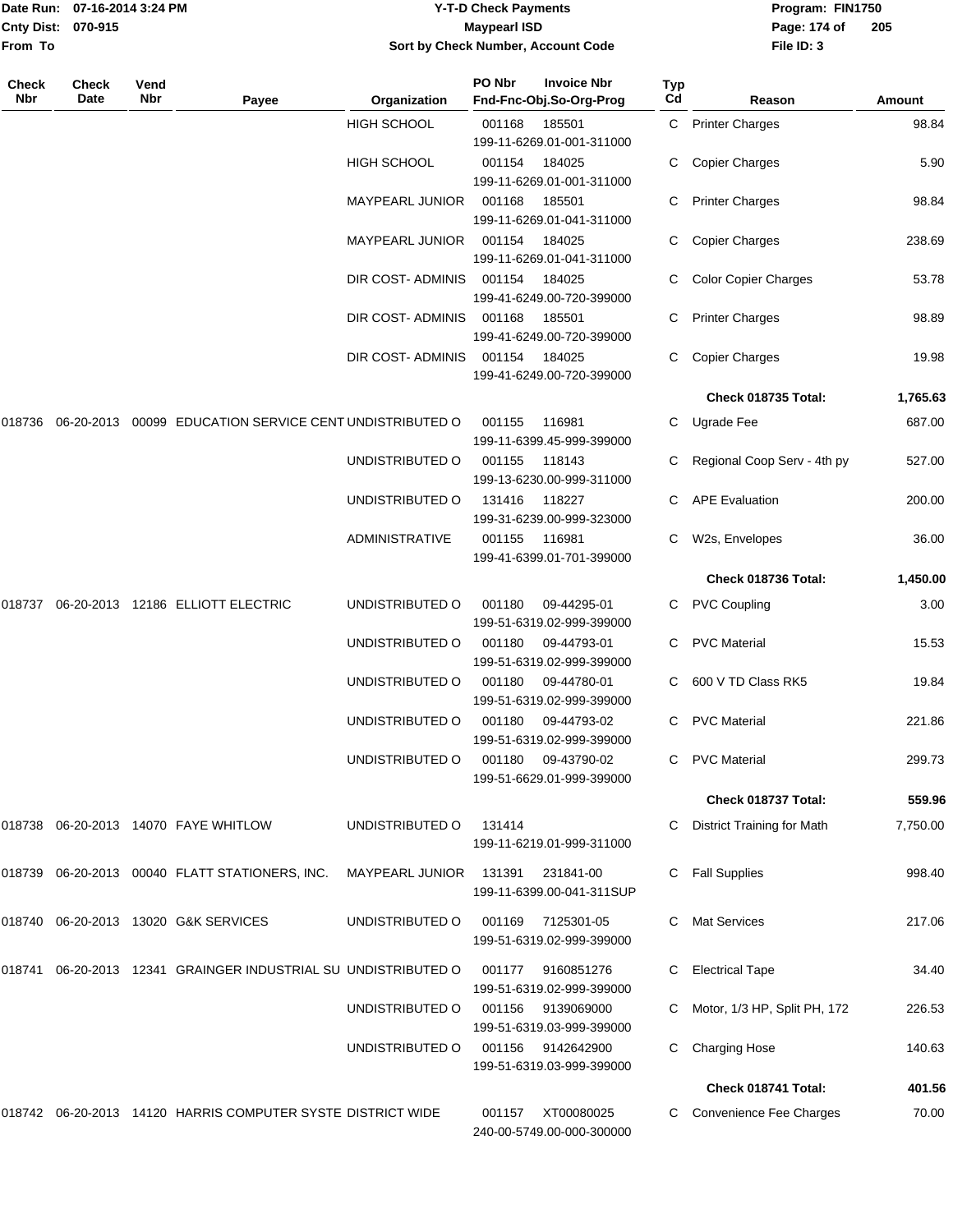|                    | Date Run: 07-16-2014 3:24 PM | <b>Y-T-D Check Payments</b>        | Program: FIN1750 |                |
|--------------------|------------------------------|------------------------------------|------------------|----------------|
| Cnty Dist: 070-915 |                              | Mavpearl ISD                       | Page: 175 of     | $\overline{2}$ |
| From To            |                              | Sort by Check Number, Account Code | File $ID: 3$     |                |

# **Sort by Check Number, Account Code**

| Check<br>Nbr | <b>Check</b><br>Date   | Vend<br>Nbr | Payee                                       | Organization           | PO Nbr | <b>Invoice Nbr</b><br>Fnd-Fnc-Obj.So-Org-Prog | Typ<br>C <sub>d</sub> | Reason                         | Amount    |
|--------------|------------------------|-------------|---------------------------------------------|------------------------|--------|-----------------------------------------------|-----------------------|--------------------------------|-----------|
| 018743       | 06-20-2013             |             | 14935 HEART OF TEXAS PRODUC MAYPEARL JUNIOR |                        | 001158 | 005018<br>240-35-6341.00-041-399000           |                       | C Supplies                     | 530.00    |
|              |                        |             |                                             | <b>ELEMENTARY</b>      | 001158 | 005017<br>240-35-6341.00-101-399000           | C                     | Supplies                       | 530.00    |
|              |                        |             |                                             | HIGH SCHOOL            | 001158 | 005019<br>240-35-6341.01-001-399000           | C                     | Supplies                       | 530.10    |
|              |                        |             |                                             |                        |        |                                               |                       | Check 018743 Total:            | 1,590.10  |
| 018744       | 06-20-2013 00243 HILCO |             |                                             | UNDISTRIBUTED O        | 001170 | 4706839800<br>199-51-6259.04-999-399000       |                       | Electric Serv @ Marquee        | 63.17     |
|              |                        |             |                                             | UNDISTRIBUTED O        | 001170 | 4705171500<br>199-51-6259.04-999-399000       |                       | Electric Servi @ Sec Lights    | 32.23     |
|              |                        |             |                                             | UNDISTRIBUTED O        | 001170 | 4705273700<br>199-51-6259.04-999-399000       |                       | Electric Serv @ Fuel Tanks     | 30.66     |
|              |                        |             |                                             | UNDISTRIBUTED O        | 001170 | 4706312901<br>199-51-6259.04-999-399000       |                       | Electric Serv @ LSK            | 4,341.47  |
|              |                        |             |                                             | UNDISTRIBUTED O        | 001170 | 4705335301<br>199-51-6259.04-999-399000       |                       | Electric Serv @ MMS            | 3,750.75  |
|              |                        |             |                                             | UNDISTRIBUTED O        | 001170 | 4602266500<br>199-51-6259.04-999-399000       |                       | Electric Serv @ Athletic Facil | 689.79    |
|              |                        |             |                                             | UNDISTRIBUTED O        | 001170 | 4602563301<br>199-51-6259.04-999-399000       |                       | Electirc Serv @ HS             | 3,063.84  |
|              |                        |             |                                             | UNDISTRIBUTED O        | 001170 | 4706783900<br>199-51-6259.78-999-322000       | C.                    | Electric Serv @ Ag             | 677.74    |
|              |                        |             |                                             |                        |        |                                               |                       | Check 018744 Total:            | 12,649.65 |
| 018745       |                        |             | 06-20-2013 15426 HOLIDAY INN EXPRESS        | <b>ELEMENTARY</b>      | 131415 | 199-11-6411.03-101-311000                     | C                     | Training                       | 659.12    |
| 018746       |                        |             | 06-20-2013 01591 J. BRANDT RECOGNITION      | UNDISTRIBUTED O        | 131387 | 28865<br>199-13-6299.00-999-399000            | C                     | Awards                         | 60.00     |
| 018747       |                        |             | 06-20-2013 00913 KELLY PIETERSE             | UNDISTRIBUTED O        | 131412 | 199-21-6411.00-999-323000                     |                       | Gas Mileage Reimbrsmnt         | 106.00    |
|              |                        |             |                                             | UNDISTRIBUTED O        | 131417 | 199-31-6411.00-999-323000                     | C                     | Meals at Austin Conf           | 20.53     |
|              |                        |             |                                             | UNDISTRIBUTED O        | 131412 | 199-31-6411.00-999-323000                     |                       | C Gas Mileage Reimbrsmnt       | 46.58     |
|              |                        |             |                                             |                        |        |                                               |                       | Check 018747 Total:            | 173.11    |
|              |                        |             | 018748 06-20-2013 01875 KIM OLDHAM          | MAYPEARL JUNIOR        | 131358 | 05302013<br>199-12-6399.08-041-399000         |                       | Ar Ranger Game                 | 55.29     |
|              |                        |             |                                             | UNDISTRIBUTED O        |        | 131382 06062013<br>199-21-6399.01-999-399000  |                       | teacher lunch                  | 6.00      |
|              |                        |             |                                             |                        |        |                                               |                       | Check 018748 Total:            | 61.29     |
| 018749       |                        |             | 06-20-2013 15264 KURZ AND COMPANY           | <b>MAYPEARL JUNIOR</b> | 001159 | 240-35-6341.00-041-399000                     | C                     | Supplies                       | 155.00    |
|              |                        |             |                                             | ELEMENTARY             | 001159 | 240-35-6341.00-101-399000                     | C                     | Supplies                       | 155.00    |
|              |                        |             |                                             | <b>HIGH SCHOOL</b>     | 001159 | 240-35-6341.01-001-399000                     | C.                    | Supplies                       | 155.30    |
|              |                        |             |                                             |                        |        |                                               |                       | Check 018749 Total:            | 465.30    |
| 018750       |                        |             | 06-20-2013 01048 LABATT FOOD SERVICE        | <b>MAYPEARL JUNIOR</b> | 001160 | 387495<br>240-35-6341.00-041-399000           |                       | C Supplies                     | 4,068.55  |
|              |                        |             |                                             | <b>ELEMENTARY</b>      | 001160 | 387487<br>240-35-6341.00-101-399000           | C.                    | Supplies                       | 4,068.55  |
|              |                        |             |                                             | HIGH SCHOOL            |        | 001160 387460<br>240-35-6341.01-001-399000    |                       | C Supplies                     | 4,068.56  |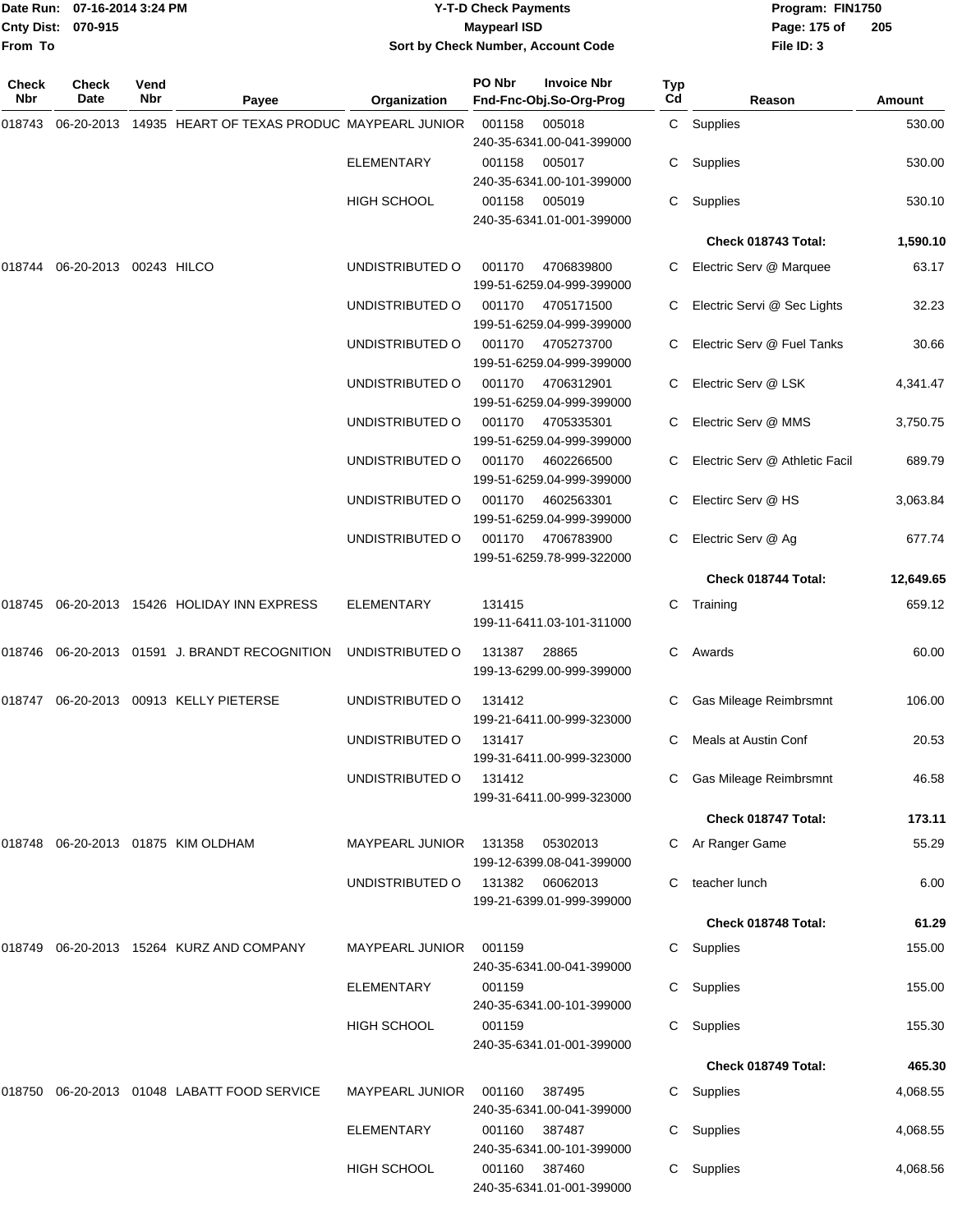|                     | Date Run: 07-16-2014 3:24 PM<br>Cnty Dist:<br>070-915 |             |                                                                   | <b>Y-T-D Check Payments</b><br><b>Maypearl ISD</b> |               |                                               |           | Program: FIN1750<br>Page: 176 of<br>205 |           |  |
|---------------------|-------------------------------------------------------|-------------|-------------------------------------------------------------------|----------------------------------------------------|---------------|-----------------------------------------------|-----------|-----------------------------------------|-----------|--|
| From To             |                                                       |             |                                                                   |                                                    |               | Sort by Check Number, Account Code            |           | File ID: 3                              |           |  |
| Check<br><b>Nbr</b> | <b>Check</b><br>Date                                  | Vend<br>Nbr | Payee                                                             | Organization                                       | PO Nbr        | <b>Invoice Nbr</b><br>Fnd-Fnc-Obj.So-Org-Prog | Typ<br>Cd | Reason                                  | Amount    |  |
|                     |                                                       |             |                                                                   |                                                    |               |                                               |           | Check 018750 Total:                     | 12,205.66 |  |
|                     |                                                       |             | 018751 06-20-2013 14468  LEGO EDUCATION                           | <b>ELEMENTARY</b>                                  | 001161        | 455406-1b<br>199-11-6399.23-101-325000        | С         | Lego Supplies                           | 44.99     |  |
|                     |                                                       |             | 018752 06-20-2013 00067 LEIGHANNE MCALISTER                       | <b>ADMINISTRATIVE</b>                              | 131389        | 199-41-6499.04-701-399000                     |           | School Finance/SLI Mileage              | 310.93    |  |
|                     |                                                       |             |                                                                   | UNDISTRIBUTED O                                    | 001162        | 901896<br>199-51-6319.02-999-399000           | С         | Supplies                                | 18.90     |  |
|                     |                                                       |             |                                                                   | UNDISTRIBUTED O                                    | 001162        | 901352<br>199-51-6319.02-999-399000           | С         | Supplies                                | 136.09    |  |
|                     |                                                       |             |                                                                   | UNDISTRIBUTED O                                    | 001162        | 901973<br>199-51-6319.02-999-399000           | С         | Supplies                                | 450.17    |  |
|                     |                                                       |             |                                                                   |                                                    |               |                                               |           | Check 018753 Total:                     | 605.16    |  |
|                     |                                                       |             | 018754   06-20-2013   15424   MANSFIELD ISD ATHLETICS HIGH SCHOOL |                                                    | 001183        | 112928<br>199-36-6499.01-001-399000           |           | SB Playoff game host settle             | 187.40    |  |
|                     |                                                       |             | 018755 06-20-2013 15420 NADA OSBORN                               | <b>DISTRICT WIDE</b>                               | 001178        | 240-00-5751.00-000-300000                     | С         | Lunch Refund                            | 17.00     |  |
|                     |                                                       |             | 018756 06-20-2013 13541 NORCOSTCO-TEXAS COST_MAYPEARL JUNIOR      |                                                    | 131298        | 144346<br>199-11-6399.32-041-311000           | С         | Supplies                                | 15.84     |  |
|                     |                                                       |             |                                                                   | <b>MAYPEARL JUNIOR</b>                             | 131298        | 629263<br>199-11-6399.32-041-311000           | С         | Supplies                                | 257.00    |  |
|                     |                                                       |             |                                                                   |                                                    |               |                                               |           | Check 018756 Total:                     | 272.84    |  |
|                     |                                                       |             | 018757  06-20-2013  15389  NORTHERN SPEECH SERVI UNDISTRIBUTED O  |                                                    | 131130        | 1083350<br>199-11-6399.00-999-323000          | С         | <b>Kaufman Treat Kits</b>               | 329.69    |  |
|                     |                                                       |             |                                                                   | UNDISTRIBUTED O                                    | 131413        | 199-11-6219.01-999-311000                     | С         | <b>Ditrict Staar Training</b>           | 6,083.85  |  |
|                     |                                                       |             | 018759   06-20-2013   14188   PIONEER ATHLETICS                   | UNDISTRIBUTED O                                    | 131256 480007 | 199-36-6399.17-999-399000                     |           | <b>Yarline Markers</b>                  | 525.00    |  |
|                     |                                                       |             |                                                                   | UNDISTRIBUTED O                                    | 131256 477920 | 199-36-6399.17-999-399000                     |           | C Goal Line                             | 450.00    |  |
|                     |                                                       |             |                                                                   |                                                    |               |                                               |           | Check 018759 Total:                     | 975.00    |  |
|                     |                                                       |             | 018760 06-20-2013 00854 PITNEY BOWES INC                          | UNDISTRIBUTED O                                    | 131385        | 17701053<br>199-41-6399.02-999-399000         |           | C Postage Refill                        | 1,000.00  |  |
|                     |                                                       |             | 018761  06-20-2013  00829  REGION 12  ESC                         | UNDISTRIBUTED O                                    | 131173 046446 | 199-11-6399.45-999-399000                     |           | C erate consulting                      | 2,500.00  |  |
|                     |                                                       |             | 018762 06-20-2013 00331 RONNIE NEILL                              | UNDISTRIBUTED O                                    | 131371        | 00524<br>199-21-6399.01-999-399000            |           | <b>Reimbursment Table Cloths</b>        | 140.00    |  |
|                     | 018763 06-20-2013 12855 SAGU                          |             |                                                                   | HIGH SCHOOL                                        | 001171        | FacilityRental<br>199-11-6269.02-001-311000   |           | <b>Graduation Rental</b>                | 1,760.00  |  |
|                     |                                                       |             |                                                                   | UNDISTRIBUTED O                                    | 131039        | 208110430716<br>199-11-6399.04-999-323000     |           | C Step 2 Ball Assortment                | 71.96     |  |
|                     |                                                       |             |                                                                   | UNDISTRIBUTED O                                    | 130606        | 208110429790<br>199-11-6399.04-999-323000     |           | C Step 2 Ball Assortment                | 53.97     |  |

018765 06-20-2013 00072 SHIFFLER EQUIPMENT SAL UNDISTRIBUTED O 131328 1314308600 C White boards 4,927.80 199-51-6399.02-999-399000

**Check 018764 Total: 125.93**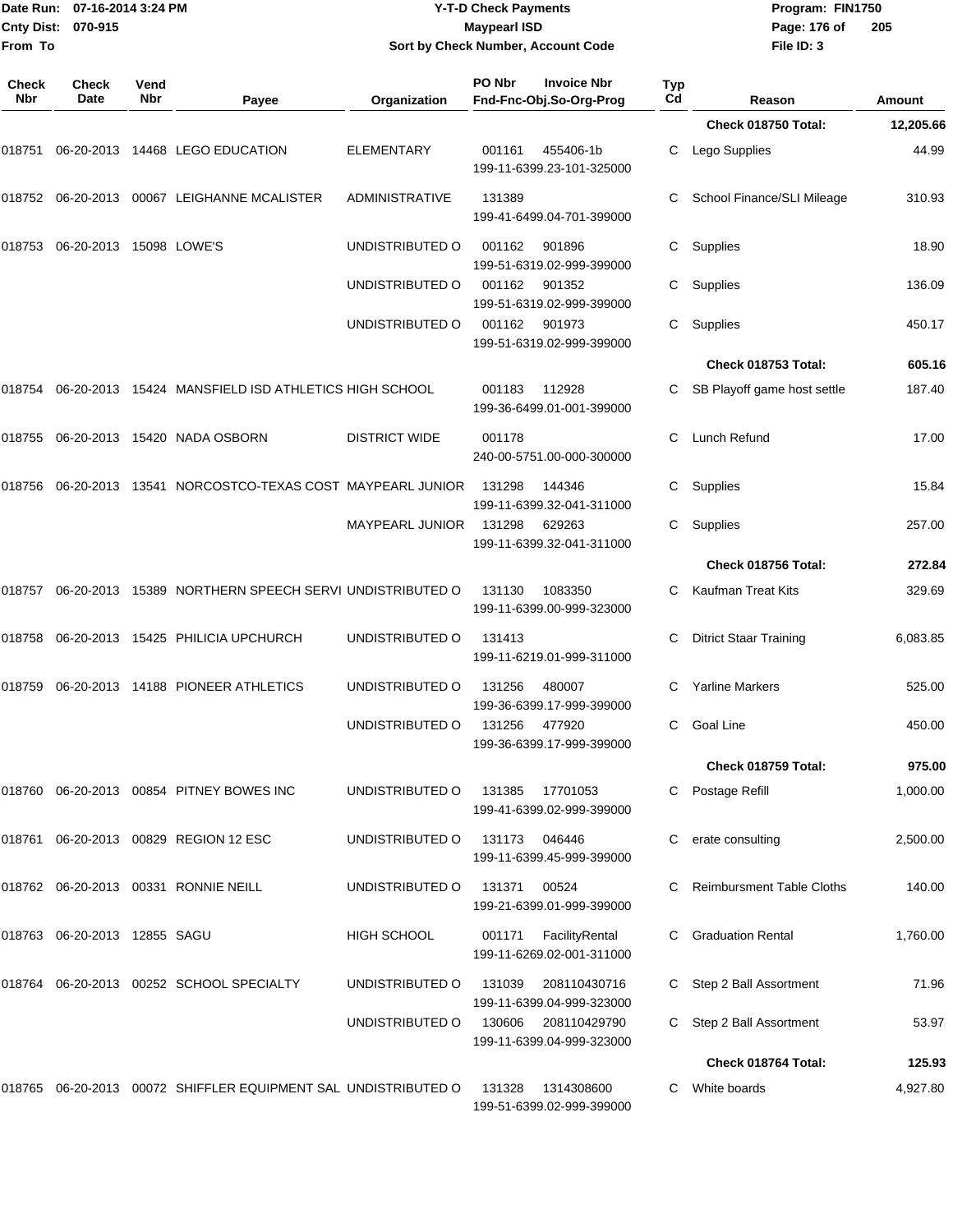|              | Date Run: 07-16-2014 3:24 PM<br>Cnty Dist: 070-915 |             |                                                                                | <b>Y-T-D Check Payments</b><br><b>Maypearl ISD</b> |        |                                               |           | Program: FIN1750<br>Page: 177 of<br>205 |          |  |
|--------------|----------------------------------------------------|-------------|--------------------------------------------------------------------------------|----------------------------------------------------|--------|-----------------------------------------------|-----------|-----------------------------------------|----------|--|
| From To      |                                                    |             |                                                                                | Sort by Check Number, Account Code                 |        |                                               |           | File ID: 3                              |          |  |
| Check<br>Nbr | Check<br>Date                                      | Vend<br>Nbr | Payee                                                                          | Organization                                       | PO Nbr | <b>Invoice Nbr</b><br>Fnd-Fnc-Obj.So-Org-Prog | Typ<br>Cd | Reason                                  | Amount   |  |
| 018766       |                                                    |             | 06-20-2013 15421 SOUTHWEST CREDIT                                              | UNDISTRIBUTED O                                    | 001181 | 39076738<br>199-34-6311.00-999-399000         |           | C Toll Tags                             | 69.16    |  |
|              |                                                    |             | 018767 06-20-2013 15018 STACEY TIGUE                                           | <b>HIGH SCHOOL</b>                                 | 131384 | 199-36-6499.05-001-399000                     | C         | <b>TGCA Membership Reimbur</b>          | 52.50    |  |
|              |                                                    |             | 018768 06-20-2013 15235   TEXAS STATE BILLING SER  UNDISTRIBUTED O             |                                                    | 001172 | 12463<br>199-31-6299.00-999-323000            | C         | Shars                                   | 7.39     |  |
|              |                                                    |             |                                                                                | UNDISTRIBUTED O                                    | 001172 | 12406<br>199-31-6299.00-999-323000            | С         | Shars                                   | 13.65    |  |
|              |                                                    |             |                                                                                |                                                    |        |                                               |           | Check 018768 Total:                     | 21.04    |  |
| 018769       |                                                    |             | 06-20-2013 13837 THE HAMILTON COMPANY UNDISTRIBUTED O                          |                                                    | 131381 | 199-21-6399.01-999-399000                     |           | Curriculum Writing teach lun            | 52.50    |  |
|              |                                                    |             | 018770  06-20-2013  13497  THE LINCOLN NAT. LIFE INS UNDISTRIBUTED O           |                                                    | 001179 | 07012013<br>199-41-6429.01-999-399000         | C         | Life Insurance Premium                  | 717.90   |  |
| 018771       |                                                    |             | 06-20-2013 01049 THYSSENKRUPP ELEVATO UNDISTRIBUTED O                          |                                                    | 001173 | 3000590823<br>199-51-6319.02-999-399000       | C         | Elevator Maintenance @ hs               | 289.50   |  |
|              |                                                    |             |                                                                                | UNDISTRIBUTED O                                    | 001173 | 3000590824<br>199-51-6319.02-999-399000       |           | Elevator Maintenance @ LS               | 289.50   |  |
|              |                                                    |             |                                                                                |                                                    |        |                                               |           | Check 018771 Total:                     | 579.00   |  |
|              | 018772    06-20-2013    13882    TRANE             |             |                                                                                | UNDISTRIBUTED O                                    | 001182 | 32009160<br>199-51-6249.01-999-399000         |           | C AC Repair                             | 1,130.00 |  |
|              |                                                    |             |                                                                                | UNDISTRIBUTED O                                    | 001182 | 32019074<br>199-51-6249.01-999-399000         | C         | <b>AC Repair</b>                        | 745.00   |  |
|              |                                                    |             |                                                                                |                                                    |        |                                               |           | Check 018772 Total:                     | 1,875.00 |  |
|              |                                                    |             | 018773    06-20-2013    15399    UPPER IOWA UNIVERISTY                         | ELEMENTARY                                         | 131203 | 255-11-6419.00-101-324000                     | C         | EBU 555 Launch Online Cou               | 850.00   |  |
|              |                                                    |             | 018774    06-20-2013    00253    VERIZON SOUTHWEST                             | UNDISTRIBUTED O                                    | 001174 | 052813<br>199-51-6259.02-999-399000           | C         | <b>Telephone Service</b>                | 795.96   |  |
|              |                                                    |             | 018775 06-20-2013 00460 VINEYARD'S AUTO SUPPLY UNDISTRIBUTED O 001175 D-360568 |                                                    |        | 199-34-6311.00-999-399000                     |           | C Parts                                 | 10.88    |  |
|              |                                                    |             |                                                                                | UNDISTRIBUTED O                                    | 131445 | 199-21-6411.01-999-399000                     |           | C Curriculum Lunch                      | 8.10     |  |
|              |                                                    |             | 018777 06-27-2013 01197 AUSTIN MARRIOTT                                        | IND COST-ADM                                       | 131242 | 199-41-6499.00-750-399000                     |           | C Lodging for Seminar                   | 272.50   |  |
|              |                                                    |             | 018778 06-27-2013 00527 CDWG INC.                                              | IND COST-ADM                                       |        | 131400 CX42344<br>199-53-6399.00-750-399000   |           | C Server Memory                         | 260.34   |  |
|              |                                                    |             | 018779 06-27-2013 15291 DALAINE FLETCHER                                       | ELEMENTARY                                         | 131455 | 225-11-6119.00-101-323000                     |           | C SPED Services OT                      | 210.00   |  |
|              |                                                    |             | 018780  06-27-2013  12536  DESOTO JANITORIAL                                   | UNDISTRIBUTED O                                    | 001196 | 151532<br>199-51-6319.01-999-399000           |           | C Supplies                              | 497.95   |  |
|              |                                                    |             | 018781 06-27-2013 14354 DORALENE WIGGINS                                       | UNDISTRIBUTED O 131433 06242013                    |        | 199-21-6411.01-999-399000                     |           | C Wrkshop Lunch                         | 4.99     |  |
|              |                                                    |             | 018782 06-27-2013 14733 EDLINE LLC dba SCHOOL C MAYPEARL JUNIOR 131419 730781  |                                                    |        | 199-53-6249.00-041-399000                     |           | C Web Site Change                       | 150.00   |  |
|              |                                                    |             |                                                                                | UNDISTRIBUTED O                                    | 001197 | 094530501<br>199-51-6319.02-999-399000        |           | C Supplies                              | 110.13   |  |
|              |                                                    |             |                                                                                | UNDISTRIBUTED O                                    |        | 001197 094524201<br>199-51-6319.02-999-399000 |           | C Supplies                              | 178.26   |  |

**Check 018783 Total: 288.39**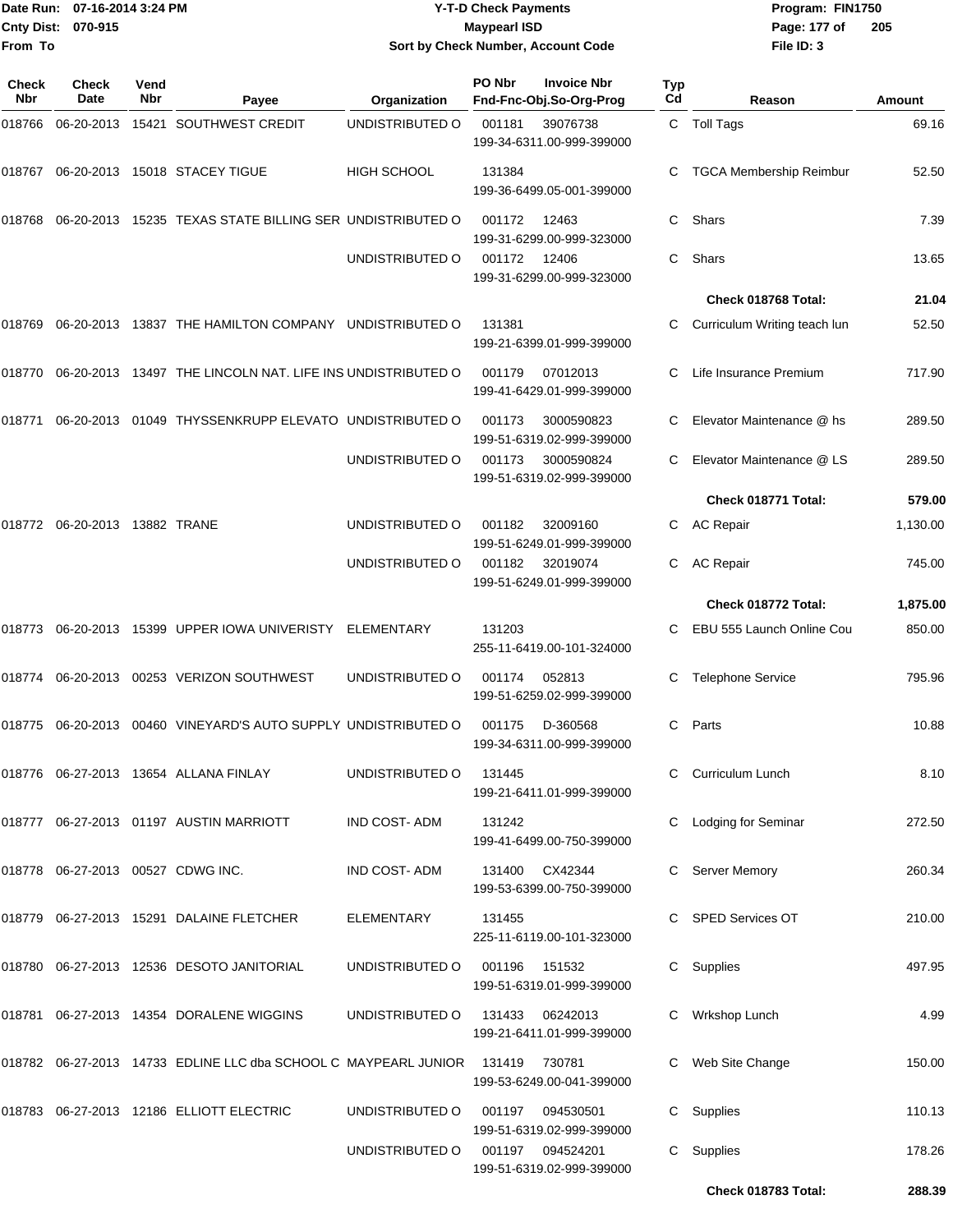|                    | Date Run: 07-16-2014 3:24 PM |
|--------------------|------------------------------|
| Cnty Dist: 070-915 |                              |
| From To            |                              |

#### **Date Run: Program: FIN1750 07-16-2014 3:24 PM Y-T-D Check Payments Cnty Dist: Page: 178 of 070-915 Maypearl ISD Sort by Check Number, Account Code**

| <b>Check</b><br>Nbr | Check<br>Date                    | Vend<br>Nbr | Payee                                                           | Organization          | PO Nbr        | <b>Invoice Nbr</b><br>Fnd-Fnc-Obj.So-Org-Prog                              | Typ<br>Cd | Reason                    | Amount   |
|---------------------|----------------------------------|-------------|-----------------------------------------------------------------|-----------------------|---------------|----------------------------------------------------------------------------|-----------|---------------------------|----------|
| 018784              | 06-27-2013 01899 FEDEX           |             |                                                                 | <b>ADMINISTRATIVE</b> | 001189        | 2-310-52848<br>199-41-6219.10-701-399000                                   | C         | <b>Delivery Service</b>   | 30.08    |
| 018785              |                                  |             | 06-27-2013 14295 FRONTLINE PLACEMENT TE UNDISTRIBUTED O         |                       | 001190        | 19782<br>199-11-6399.45-999-399000                                         |           | <b>AESOP Services</b>     | 4,378.50 |
|                     |                                  |             |                                                                 | UNDISTRIBUTED O       | 001195        | <b>INVUS20744</b><br>199-11-6399.45-999-399000                             |           | Veritime User Fees        | 193.50   |
|                     |                                  |             |                                                                 |                       |               |                                                                            |           | Check 018785 Total:       | 4,572.00 |
| 018786              |                                  |             | 06-27-2013 13655 JILL AUGUSTYN                                  | UNDISTRIBUTED O       | 131446        | 199-21-6411.01-999-399000                                                  |           | Curriculum Lunch          | 5.40     |
| 018787              |                                  |             | 06-27-2013 01532 JOHN DEERE COMPANY                             | UNDISTRIBUTED O       | 131264        | 112954294<br>199-51-6639.00-999-399000                                     | C         | John Deere Gator TS       | 5,459.16 |
| 018788              |                                  |             | 06-27-2013 00067 LEIGHANNE MCALISTER                            | UNDISTRIBUTED O       | 131447        | 199-21-6411.01-999-399000                                                  | C         | <b>Curriculum Lunches</b> | 27.50    |
| 018789              |                                  |             | 06-27-2013  14885  MCDOWELL COMPANY                             | UNDISTRIBUTED O       | 131424        | 2874<br>199-51-6249.00-999-399000                                          |           | Ice Maker Installation    | 350.00   |
|                     |                                  |             |                                                                 | UNDISTRIBUTED O       | 131394        | 2873<br>199-51-6399.04-999-399000                                          | С         | Ice Machine and Pump      | 3,600.00 |
|                     |                                  |             |                                                                 |                       |               |                                                                            |           | Check 018789 Total:       | 3,950.00 |
| 018790              |                                  |             | 06-27-2013 15422 PARENTLINK                                     | UNDISTRIBUTED O       | 131418        | 36130<br>199-11-6399.45-999-399000                                         | С         | Parent Link District App  | 2,506.00 |
| 018791              |                                  |             | 06-27-2013 12775 PENDERS MUSIC CO.                              | <b>HIGH SCHOOL</b>    | 131336        | 131336<br>199-11-6399.22-001-311000                                        | C.        | All State Choir Packet    | 26.99    |
| 018792              |                                  |             | 06-27-2013 00401 POSITIVE PROMOTIONS                            | <b>ELEMENTARY</b>     | 131395        | 04763147<br>199-11-6399.11-101-311000                                      | C.        | Supplies                  | 309.95   |
| 018793              |                                  |             | 06-27-2013 15292 SHANNON SAMPLES                                | ELEMENTARY            | 131456        | 225-11-6119.00-101-323000                                                  |           | <b>SPED Contractor</b>    | 80.00    |
| 018794              |                                  |             | 06-27-2013 12813 STORM LAWN AND GARDE UNDISTRIBUTED O           |                       | 001198        | 133598<br>199-51-6319.03-999-399000                                        | С         | Supplies                  | 144.00   |
|                     |                                  |             |                                                                 | UNDISTRIBUTED O       | 001198 132987 | 199-51-6319.03-999-399000                                                  |           | C Supplies                | 193.26   |
|                     |                                  |             |                                                                 |                       |               |                                                                            |           | Check 018794 Total:       | 337.26   |
|                     |                                  |             | 018795 06-27-2013 14127 SUSAN JONES                             | UNDISTRIBUTED O       | 131434        | 199-21-6411.01-999-399000                                                  |           | C Workshop Lunch          | 7.08     |
|                     |                                  |             | 018796  06-27-2013  00575  TASA, MEMBERSHIP                     | ADMINISTRATIVE        | 131436        | 199-41-6499.00-701-399000                                                  |           | <b>TASA Membership</b>    | 340.00   |
|                     |                                  |             | 018797 06-27-2013 15235 TEXAS STATE BILLING SER UNDISTRIBUTED O |                       | 001191 12550  | 199-31-6299.00-999-323000                                                  |           | C Shars                   | 18.79    |
|                     |                                  |             | 018798 06-27-2013 00134 TXU ENERGY                              | UNDISTRIBUTED O       |               | 001192   055975989957<br>199-51-6259.04-999-399000                         |           | C Security Lights         | 333.66   |
|                     | 018799 06-27-2013 00141 WAL MART |             |                                                                 | <b>HIGH SCHOOL</b>    |               | 130972 R3D24P<br>199-11-6399.10-001-322000                                 |           | C Culinary Labs           | 32.20    |
|                     |                                  |             |                                                                 | HIGH SCHOOL           | 130972 RL24XS | 199-11-6399.10-001-322000                                                  |           | C Culinary Labs           | 39.29    |
|                     |                                  |             |                                                                 | HIGH SCHOOL           |               | 130972 N00ZP1W5K<br>199-11-6399.10-001-322000                              |           | C Culinary Labs           | 56.41    |
|                     |                                  |             |                                                                 | <b>HIGH SCHOOL</b>    | 131236 RL24X8 |                                                                            |           | <b>Culinary Labs</b>      | 24.74    |
|                     |                                  |             |                                                                 | HIGH SCHOOL           |               | 199-11-6399.11-001-311000<br>131236 G01SHASYE<br>199-11-6399.11-001-311000 |           | C Culinary Labs           | 136.56   |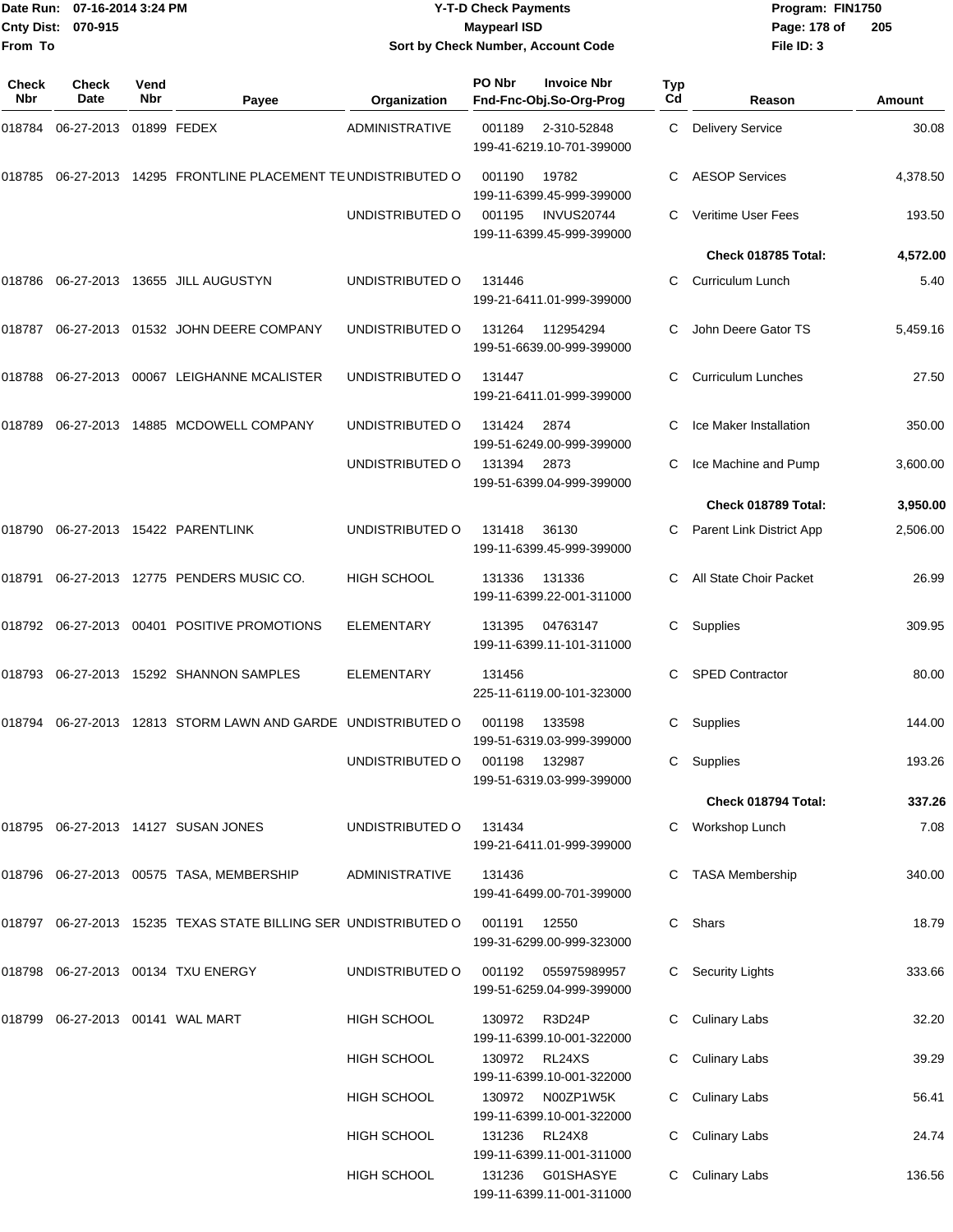| <b>Cnty Dist:</b><br>From To | Date Run: 07-16-2014 3:24 PM<br>070-915 |                    |                                                               | <b>Y-T-D Check Payments</b><br><b>Maypearl ISD</b><br>Sort by Check Number, Account Code |                      |                                               |                  | Program: FIN1750<br>Page: 179 of<br>File ID: 3                 | 205            |
|------------------------------|-----------------------------------------|--------------------|---------------------------------------------------------------|------------------------------------------------------------------------------------------|----------------------|-----------------------------------------------|------------------|----------------------------------------------------------------|----------------|
| <b>Check</b><br>Nbr          | Check<br>Date                           | Vend<br><b>Nbr</b> | Payee                                                         | Organization                                                                             | PO Nbr               | <b>Invoice Nbr</b><br>Fnd-Fnc-Obj.So-Org-Prog | <b>Typ</b><br>Cd | Reason                                                         | <b>Amount</b>  |
|                              |                                         |                    |                                                               | <b>HIGH SCHOOL</b>                                                                       | 131119               | R3D25H<br>199-11-6399.26-001-311000           | C.               | Food for Senior Awards Nigh                                    | 245.28         |
|                              |                                         |                    |                                                               | UNDISTRIBUTED O                                                                          | 131274               | 273004B01R390LP<br>199-51-6319.02-999-399000  | C                | Supplies                                                       | 87.00          |
|                              |                                         |                    |                                                               |                                                                                          |                      |                                               |                  | Check 018799 Total:                                            | 621.48         |
| 018800                       |                                         |                    | 06-27-2013 01145 WELDERS WAREHOUSE CO UNDISTRIBUTED O         |                                                                                          | 001194               | 20081<br>199-51-6319.02-999-399000            |                  | Tank Rentals 05/01-0531/20                                     | 76.00          |
| 018801                       |                                         |                    | 06-27-2013 12687 JEREMY WALKER                                | <b>HIGH SCHOOL</b>                                                                       | 001199               | 199-36-6499.05-001-399000                     |                  | <b>Reimbursement for Baseball</b>                              | 22.21          |
|                              |                                         |                    |                                                               | <b>HIGH SCHOOL</b>                                                                       | 001199               | 199-36-6499.05-001-399000                     | С                | <b>Reimbursement for Baseball</b>                              | 153.79         |
|                              |                                         |                    |                                                               |                                                                                          |                      |                                               |                  | Check 018801 Total:                                            | 176.00         |
|                              |                                         |                    | 018802 07-11-2013 14927 ALLIED WASTE                          | UNDISTRIBUTED O                                                                          | 001205               | 0794-007792452<br>199-51-6259.03-999-399000   | C                | trash pu 06/2013                                               | 501.92         |
| 018803                       |                                         |                    | 07-11-2013 00069 ATMOS ENERGY                                 | UNDISTRIBUTED O                                                                          | 001206               | 3030318485<br>199-51-6259.00-999-399000       | С                | Isk mthly gas 06/2013                                          | 65.29          |
|                              |                                         |                    |                                                               | UNDISTRIBUTED O                                                                          | 001206               | 3030380238<br>199-51-6259.00-999-399000       | С                | admin mthly gas 06/2013                                        | 44.56          |
|                              |                                         |                    |                                                               | UNDISTRIBUTED O                                                                          | 001206               | 3030380470<br>199-51-6259.00-999-399000       |                  | high school mthly gas 06/20                                    | 52.72          |
|                              |                                         |                    |                                                               | UNDISTRIBUTED O                                                                          | 001206               | 3030318181<br>199-51-6259.00-999-399000       | С                | middle school mthly gas                                        | 70.95          |
|                              |                                         |                    |                                                               |                                                                                          |                      |                                               |                  | Check 018803 Total:                                            | 233.52         |
| 018804                       |                                         |                    | 07-11-2013 00871 CARD SERVICE CENTER                          | <b>SCHOOL BOARD</b>                                                                      | 131392               | neill 0128<br>199-41-6419.00-702-399000       | C                | <b>SLI Board Meals</b>                                         | 728.92         |
| 018805                       |                                         |                    | 07-11-2013 00217 CITY OF MAYPEARL                             | UNDISTRIBUTED O                                                                          | 001207               | 80<br>199-51-6259.01-999-399000               | С                | water service @ ballfields                                     | 26.00          |
|                              |                                         |                    |                                                               | UNDISTRIBUTED O                                                                          | 001207               | 1081<br>199-51-6259.01-999-399000             | С                | water service @ lask yard mt                                   | 26.00          |
|                              |                                         |                    |                                                               | UNDISTRIBUTED O<br>UNDISTRIBUTED O                                                       | 001207<br>001207 574 | 1394<br>199-51-6259.01-999-399000             |                  | C water service $@$ hs concess<br>C water service @ jr yard mt | 51.00<br>70.00 |
|                              |                                         |                    |                                                               |                                                                                          |                      | 199-51-6259.01-999-399000                     |                  |                                                                |                |
|                              |                                         |                    |                                                               | UNDISTRIBUTED O                                                                          | 001207 595           | 199-51-6259.01-999-399000                     |                  | C water service @ middle sch                                   | 76.20          |
|                              |                                         |                    |                                                               | UNDISTRIBUTED O                                                                          | 001207 82            | 199-51-6259.01-999-399000                     |                  | C water service @ admin                                        | 111.00         |
|                              |                                         |                    |                                                               | UNDISTRIBUTED O                                                                          | 001207 1080          | 199-51-6259.01-999-399000                     |                  | C water service @ Isk                                          | 140.40         |
|                              |                                         |                    |                                                               | UNDISTRIBUTED O                                                                          | 001207 383           | 199-51-6259.01-999-399000                     |                  | C water service @ hs                                           | 355.80         |
|                              |                                         |                    |                                                               |                                                                                          |                      |                                               |                  | Check 018805 Total:                                            | 856.40         |
|                              |                                         |                    | 018806 07-11-2013 13279 CROSS COUNTRY PEST CO UNDISTRIBUTED O |                                                                                          | 001208               | 18816<br>199-51-6249.00-999-399000<br>18755   |                  | C spot treat pest control                                      | 650.00         |
|                              |                                         |                    |                                                               | UNDISTRIBUTED O                                                                          | 001208               | 199-51-6319.02-999-399000                     |                  | mthly pest control<br>Check 018806 Total:                      | 250.00         |
|                              |                                         |                    |                                                               |                                                                                          |                      |                                               |                  |                                                                | 900.00         |
|                              |                                         |                    | 018807 07-11-2013 12536 DESOTO JANITORIAL                     | UNDISTRIBUTED O                                                                          | 001209               | 151773<br>199-51-6319.01-999-399000           |                  | C supplies                                                     | 192.53         |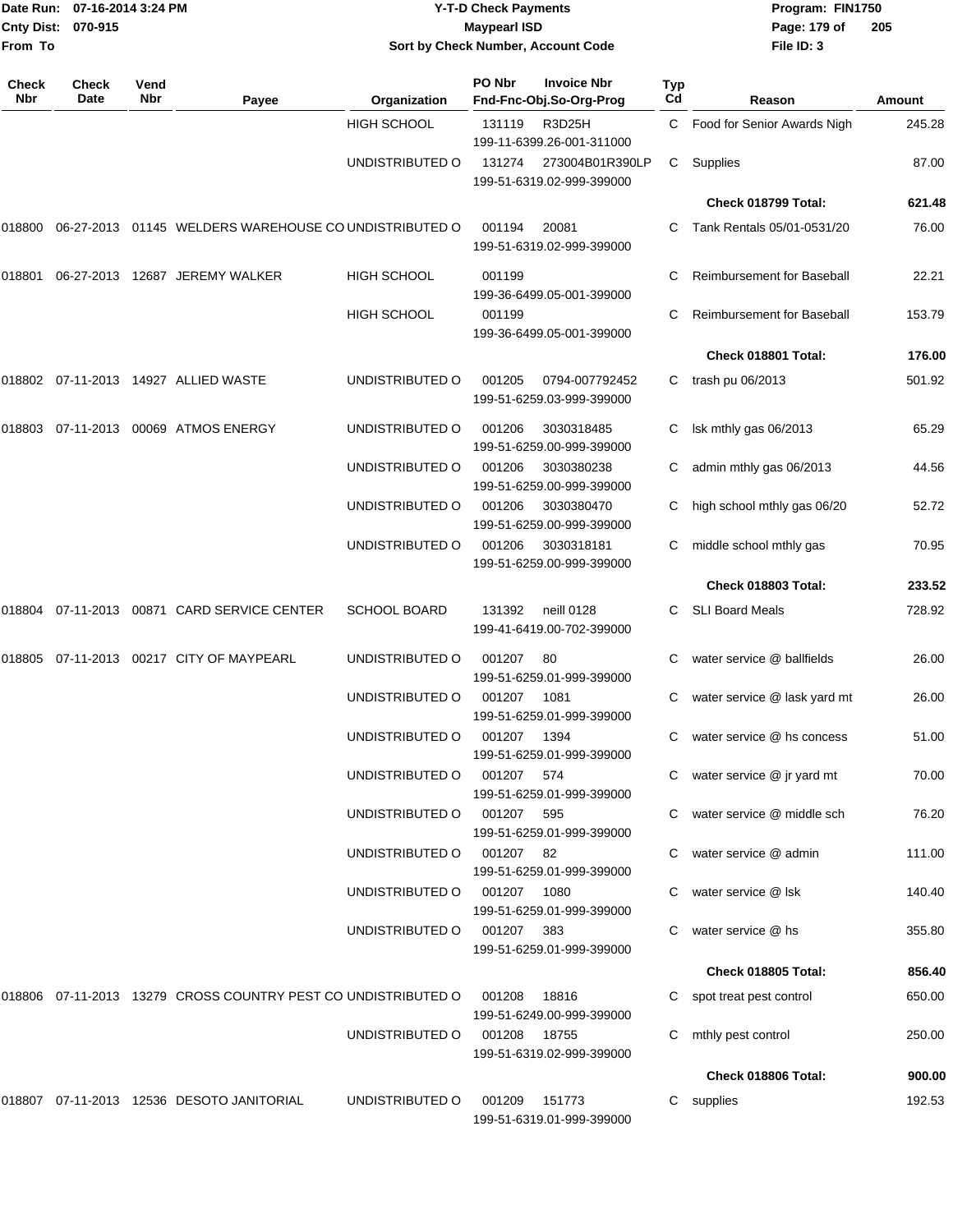|                    | Date Run: 07-16-2014 3:24 PM | <b>Y-T-D Check Payments</b>               | Program: FIN1750     |
|--------------------|------------------------------|-------------------------------------------|----------------------|
| Cnty Dist: 070-915 |                              | <b>Mavpearl ISD</b>                       | - 20<br>Page: 180 of |
| From To            |                              | <b>Sort by Check Number, Account Code</b> | File ID: 3           |

## **070-915 Maypearl ISD Sort by Check Number, Account Code**

| Check<br>Nbr | <b>Check</b><br>Date           | Vend<br>Nbr | Payee                                                           | Organization       | PO Nbr        | <b>Invoice Nbr</b><br>Fnd-Fnc-Obj.So-Org-Prog  | Typ<br>Cd | Reason                       | <b>Amount</b> |
|--------------|--------------------------------|-------------|-----------------------------------------------------------------|--------------------|---------------|------------------------------------------------|-----------|------------------------------|---------------|
| 018808       |                                |             | 07-11-2013 12885 DIRECT ENERGY                                  | UNDISTRIBUTED O    | 001210        | 131770018292576<br>199-51-6259.04-999-399000   |           | C electric                   | 371.72        |
| 018809       |                                |             | 07-11-2013 00099 EDUCATION SERVICE CENT ELEMENTARY              |                    | 131292        | 118768<br>255-11-6419.00-101-324000            | C.        | Willborn                     | 25.00         |
|              |                                |             | 018810 07-11-2013 01547 EICHELBAUM WARDELL HA DIR COST- ADMINIS |                    | 001211        | 44916<br>199-41-6211.00-720-399000             | C.        | phone conf 5/22 - 6/5        | 78.00         |
|              |                                |             | 018811 07-11-2013 12186 ELLIOTT ELECTRIC                        | UNDISTRIBUTED O    | 001212        | 09-45542-01<br>199-51-6629.01-999-399000       |           | football field repair        | 4.12          |
|              |                                |             |                                                                 | UNDISTRIBUTED O    | 001212        | 09-45460-02<br>199-51-6629.01-999-399000       | C.        | football field repair        | 78.93         |
|              |                                |             |                                                                 | UNDISTRIBUTED O    | 001212        | 09-045460-01<br>199-51-6629.01-999-399000      | C         | football field repair        | 745.18        |
|              |                                |             |                                                                 |                    |               |                                                |           | Check 018811 Total:          | 828.23        |
|              |                                |             | 018812 07-11-2013 00040 FLATT STATIONERS, INC.                  | <b>ELEMENTARY</b>  | 131393        | 231842-00<br>199-11-6399.00-101-311SUP         | C         | Maldonado                    | 1,656.20      |
|              |                                |             | 018813 07-11-2013 14295 FRONTLINE PLACEMENT TE UNDISTRIBUTED O  |                    | 001213        | invus21106<br>199-11-6399.45-999-399000        |           | june veritime usage          | 98.25         |
|              |                                |             | 018814 07-11-2013 00339 GODLEY ISD                              | <b>HIGH SCHOOL</b> | 001214        | 100<br>199-36-6499.01-001-399000               |           | bal of dist events regionals | 1,230.22      |
|              | 018815 07-11-2013 00243 HILCO  |             |                                                                 | UNDISTRIBUTED O    | 001215        | 4705273700<br>199-51-6259.04-999-399000        | C.        | electric fuel tank           | 31.09         |
|              |                                |             |                                                                 | UNDISTRIBUTED O    | 001215        | 4706839800<br>199-51-6259.04-999-399000        | C.        | electric marquee             | 56.35         |
|              |                                |             |                                                                 | UNDISTRIBUTED O    | 001215        | 4705171500<br>199-51-6259.04-999-399000        | C.        | electric security light      | 31.90         |
|              |                                |             |                                                                 | UNDISTRIBUTED O    | 001215        | 4705335301<br>199-51-6259.04-999-399000        | C         | electric MMS                 | 2,337.07      |
|              |                                |             |                                                                 | UNDISTRIBUTED O    | 001215        | 4602266500<br>199-51-6259.04-999-399000        |           | electric high school         | 2,382.31      |
|              |                                |             |                                                                 | UNDISTRIBUTED O    | 001215        | 4706312901<br>199-51-6259.04-999-399000        | C.        | electric LSK                 | 3,319.90      |
|              |                                |             |                                                                 | UNDISTRIBUTED O    | 001215        | 4602266500<br>199-51-6259.04-999-399000        |           | C electric athletic facility | 685.90        |
|              |                                |             |                                                                 | UNDISTRIBUTED O    |               | 001215 4706783900<br>199-51-6259.78-999-322000 | C         | electric ag bldg             | 504.95        |
|              |                                |             |                                                                 |                    |               |                                                |           | Check 018815 Total:          | 9,349.47      |
|              |                                |             | 018816 07-11-2013 15418 KORDSMEIER SPORTS                       | UNDISTRIBUTED O    | 131427 7913   | 199-51-6249.00-999-399000                      |           | C PO Created by Req: 001446  | 9,803.63      |
|              | 018817 07-11-2013 15098 LOWE'S |             |                                                                 | UNDISTRIBUTED O    | 001216        | 01068<br>199-51-6319.02-999-399000             |           | C supplies                   | 156.11        |
|              |                                |             |                                                                 | UNDISTRIBUTED O    | 001216 01489  | 199-51-6319.02-999-399000                      |           | C supplies                   | 627.41        |
|              |                                |             |                                                                 | UNDISTRIBUTED O    | 001216  01661 | 199-51-6319.02-999-399000                      |           | C supplies                   | 615.56        |
|              |                                |             |                                                                 | UNDISTRIBUTED O    | 001216        | 02060<br>199-51-6629.01-999-399000             |           | C football field             | 31.84         |
|              |                                |             |                                                                 | UNDISTRIBUTED O    | 001216 01002  | 199-51-6629.01-999-399000                      |           | C football field             | 902.61        |
|              |                                |             |                                                                 |                    |               |                                                |           | Check 018817 Total:          | 2,333.53      |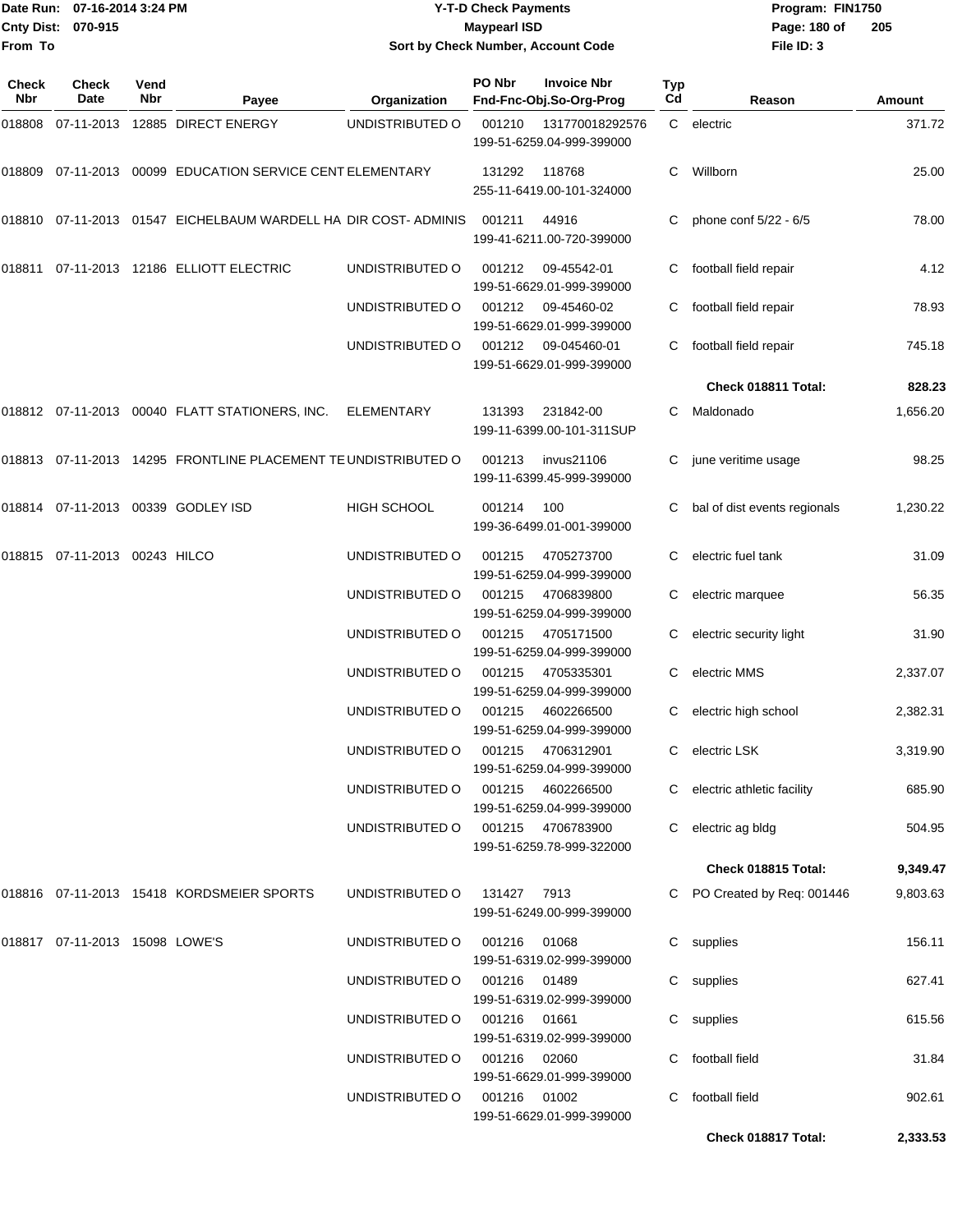|                    | Date Run: 07-16-2014 3:24 PM |
|--------------------|------------------------------|
| Cnty Dist: 070-915 |                              |
| From To            |                              |

### **Date Run: Program: FIN1750 07-16-2014 3:24 PM Y-T-D Check Payments Cnty Dist: Page: 181 of 070-915 Maypearl ISD Sort by Check Number, Account Code**

| Check<br>Nbr | <b>Check</b><br>Date           | Vend<br>Nbr | Payee                                                            | Organization    | PO Nbr                             | <b>Invoice Nbr</b><br>Fnd-Fnc-Obj.So-Org-Prog    | Typ<br>Cd                 | Reason                        | Amount   |
|--------------|--------------------------------|-------------|------------------------------------------------------------------|-----------------|------------------------------------|--------------------------------------------------|---------------------------|-------------------------------|----------|
| 018818       | 07-11-2013                     |             | 00060 LUCKIES AUTO AND TRUCK UNDISTRIBUTED O                     |                 | 001217                             | 78438<br>199-34-6219.00-999-399000               |                           | C cvi inspection 1            | 62.00    |
|              |                                |             |                                                                  | UNDISTRIBUTED O | 001217                             | 78423<br>199-34-6219.00-999-399000               |                           | cvi inspection 21             | 62.00    |
|              |                                |             |                                                                  | UNDISTRIBUTED O | 001217                             | 78565<br>199-34-6219.00-999-399000               | С                         | cvi inspection 24             | 62.00    |
|              |                                |             |                                                                  | UNDISTRIBUTED O | 001217                             | 78421<br>199-34-6219.00-999-399000               | С                         | cvi inspection 25             | 62.00    |
|              |                                |             |                                                                  | UNDISTRIBUTED O | 001217                             | 78426<br>199-34-6219.00-999-399000               |                           | cvi inspection 5849           | 62.00    |
|              |                                |             |                                                                  | UNDISTRIBUTED O | 001217                             | 78424<br>199-34-6219.00-999-399000               | C                         | cvi inspection 5852           | 62.00    |
|              |                                |             |                                                                  | UNDISTRIBUTED O | 001217                             | 78409<br>199-34-6219.00-999-399000               | C                         | cvi inspection bus 17         | 62.00    |
|              |                                |             |                                                                  | UNDISTRIBUTED O | 001217                             | 78414<br>199-34-6219.00-999-399000               |                           | cvi inspection bus 26         | 62.00    |
|              |                                |             |                                                                  | UNDISTRIBUTED O | 001217                             | 78569<br>199-34-6219.00-999-399000               | С                         | state inspection 3            | 14.50    |
|              |                                |             |                                                                  | UNDISTRIBUTED O | 001217                             | 78502<br>199-34-6219.00-999-399000               |                           | wreck serv diag light inspe 1 | 841.08   |
|              |                                |             |                                                                  | UNDISTRIBUTED O | 001217                             | 78381<br>199-34-6219.00-999-399000               |                           | diagnostic bus 17             | 1,257.24 |
|              |                                |             |                                                                  | UNDISTRIBUTED O | 001217                             | 78420<br>199-34-6219.00-999-399000               |                           | wrekr diag state insp 41      | 443.32   |
|              |                                |             |                                                                  | UNDISTRIBUTED O | 001217                             | 78465<br>199-34-6219.00-999-399000               | C                         | cvi inspection lights 22      | 806.62   |
|              |                                |             | UNDISTRIBUTED O                                                  | 001217          | 78477<br>199-51-6630.00-999-399000 |                                                  | state inspection ag truck | 14.50                         |          |
|              |                                |             |                                                                  | UNDISTRIBUTED O | 001217                             | 78467<br>199-51-6630.00-999-399000               | C                         | state inspection S-2          | 39.75    |
|              |                                |             |                                                                  | UNDISTRIBUTED O | 001217                             | 78482<br>199-51-6630.00-999-399000               | C                         | state inspect repair S-1      | 164.75   |
|              |                                |             |                                                                  |                 |                                    |                                                  |                           | Check 018818 Total:           | 4,077.76 |
|              | 018819  07-11-2013  00631  MCI |             |                                                                  | UNDISTRIBUTED O |                                    | 001218 8638700105<br>199-51-6259.02-999-399000   |                           | C phone service               | 124.84   |
|              |                                |             | 018820 07-11-2013 13306 MOUNTAIN PEAK SPECIAL UNDISTRIBUTED O    |                 |                                    | 001219 11-0788-00<br>199-51-6259.79-999-322000   |                           | C water 12636 fm 157 adjust   | .01      |
|              |                                |             |                                                                  | UNDISTRIBUTED O |                                    | 001219 11-0788-00<br>199-51-6259.79-999-322000   |                           | water 12636 fm 157            | 41.64    |
|              |                                |             |                                                                  |                 |                                    |                                                  |                           | Check 018820 Total:           | 41.65    |
|              |                                |             | 018821 07-11-2013 14798 OMNI CORPUS CHRISTI -                    | HIGH SCHOOL     |                                    | 131462 Mrs Vines pu<br>199-11-6411.04-001-322000 |                           | C Ag Confernce                | 646.04   |
|              |                                |             | 018822 07-11-2013 14093 PC & MACEXCHANGE                         | UNDISTRIBUTED O | 131175                             | 74688                                            |                           | replacement parts             | 45.00    |
|              |                                |             |                                                                  | ELEMENTARY      | 131175 74688                       | 199-11-6399.46-999-311000                        |                           | replacement parts             | 711.00   |
|              |                                |             |                                                                  |                 |                                    | 199-11-6639.48-101-311000                        |                           | Check 018822 Total:           | 756.00   |
|              |                                |             | 018823 07-11-2013 13117 PIEPER ENTERPRISES, INC. UNDISTRIBUTED O |                 | 001220                             | 30313                                            | C.                        | football field                | 761.10   |
|              |                                |             |                                                                  |                 |                                    | 199-51-6629.01-999-399000                        |                           |                               |          |
|              | 018824 07-11-2013 00573 RSC    |             |                                                                  | UNDISTRIBUTED O | 001228                             | 111825520-001<br>199-51-6629.01-999-399000       |                           | equip rental football 4 wk    | 2,543.83 |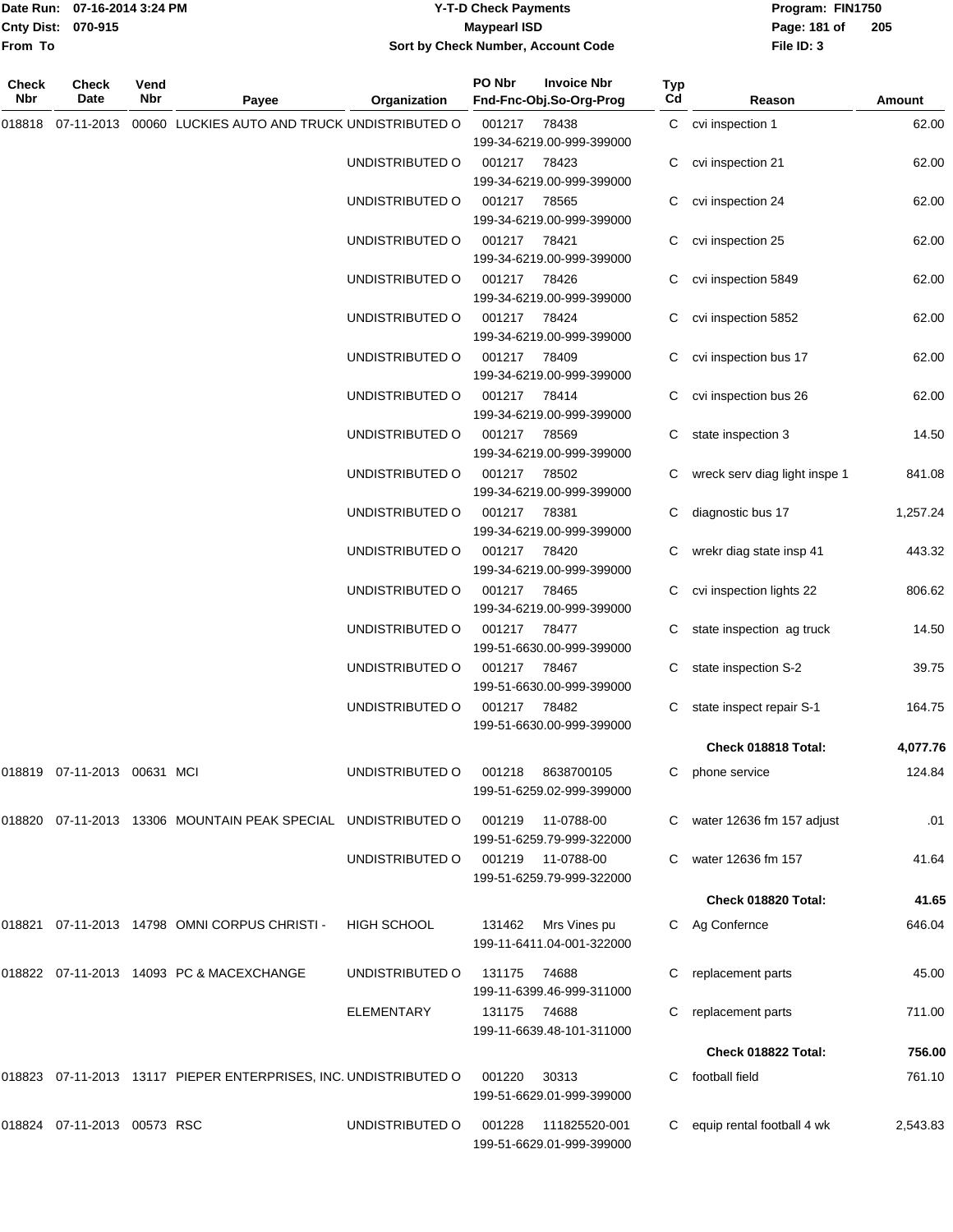| 07-16-2014 3:24 PM<br>Date Run: |                                      | <b>Y-T-D Check Payments</b><br><b>Maypearl ISD</b> |                                                                                  |                                    |                | Program: FIN1750                                    |           |                                |            |
|---------------------------------|--------------------------------------|----------------------------------------------------|----------------------------------------------------------------------------------|------------------------------------|----------------|-----------------------------------------------------|-----------|--------------------------------|------------|
| <b>Cnty Dist:</b><br>From To    | 070-915                              |                                                    |                                                                                  |                                    |                | Sort by Check Number, Account Code                  |           | Page: 182 of<br>File ID: 3     | 205        |
| Check<br>Nbr                    | <b>Check</b><br>Date                 | Vend<br>Nbr                                        | Payee                                                                            | Organization                       | PO Nbr         | <b>Invoice Nbr</b><br>Fnd-Fnc-Obj.So-Org-Prog       | Typ<br>Cd | Reason                         | Amount     |
|                                 |                                      |                                                    | 018825  07-11-2013  13383  SKYBEAM TEXAS                                         | UNDISTRIBUTED O                    | 001221         | cust code 0244<br>199-53-6249.04-999-399000         | C         | internet                       | 3,000.00   |
|                                 |                                      |                                                    | 018826  07-11-2013  15381  SPORTSCAPES CONSTRUC UNDISTRIBUTED O                  |                                    | 001222         | - 4<br>199-51-6629.01-999-399000                    | С         | asphalt                        | 70,000.00  |
|                                 |                                      |                                                    |                                                                                  | UNDISTRIBUTED O                    | 001222         | - 4<br>199-51-6629.01-999-399000                    | С         | track surface                  | 115,500.00 |
|                                 |                                      |                                                    |                                                                                  | UNDISTRIBUTED O                    | 131425         | - 4<br>199-51-6629.01-999-399000                    |           | PO Created by Req: 001444      | 95,508.69  |
|                                 |                                      |                                                    |                                                                                  |                                    |                |                                                     |           | Check 018826 Total:            | 281,008.69 |
|                                 |                                      |                                                    | 018827  07-11-2013  15419  SUPER 8  FORT WORTH NO HIGH SCHOOL                    |                                    | 131372         | wallen receipts<br>199-36-6499.05-001-399000        | С         | <b>Hotel Rooms for Coaches</b> | 813.40     |
|                                 |                                      |                                                    | 018828 07-11-2013 00973 TARVER TROPHIES                                          | UNDISTRIBUTED O                    | 131386         | 5810<br>199-13-6299.00-999-399000                   | С         | award                          | 17.00      |
|                                 | 018829    07-11-2013    00552   TASB |                                                    |                                                                                  | <b>IND COST-ADM</b>                | 001223         | 445968<br>199-41-6499.01-750-399000                 | С         | tasb localized update 97       | 330.06     |
|                                 | 018830 07-11-2013 00127 TEPSA        |                                                    |                                                                                  | ELEMENTARY                         | 131466         | Lisa Hyles<br>199-23-6499.00-101-399000             | С         | Hyles                          | 367.00     |
|                                 | 018831 07-11-2013 14795 THSCA        |                                                    |                                                                                  | <b>HIGH SCHOOL</b>                 | 131467         | brady ribinskas<br>199-36-6499.01-001-399000        | С         | Membership/Tuition             | 80.00      |
|                                 |                                      |                                                    | 018832  07-11-2013  01049  THYSSENKRUPP ELEVATO  UNDISTRIBUTED                 O |                                    | 001224         | 3000623380<br>199-51-6319.02-999-399000             | С         | Isk school elevator service    | 289.50     |
|                                 |                                      |                                                    |                                                                                  | UNDISTRIBUTED O                    | 001224         | 3000623379<br>199-51-6319.02-999-399000             | С         | high school elevator service   | 289.50     |
|                                 |                                      |                                                    |                                                                                  |                                    |                |                                                     |           | Check 018832 Total:            | 579.00     |
|                                 |                                      |                                                    | 018833  07-11-2013  00479  TRACTOR SUPPLY COMPA  UNDISTRIBUTED  O                |                                    | 001225         | 603530120260202<br>199-51-6319.03-999-399000        | С         | misc supplies                  | 300.35     |
|                                 |                                      |                                                    | 018834  07-11-2013  00253  VERIZON SOUTHWEST                                     | UNDISTRIBUTED O                    | 001226         | 3725000396 09<br>199-51-6259.02-999-399000          |           | C telephone service            | 793.97     |
|                                 |                                      |                                                    | 018835 07-11-2013 00460 VINEYARD'S AUTO SUPPLY UNDISTRIBUTED O                   |                                    | 001227         | d362444<br>199-34-6311.00-999-399000                |           | C bus supplies                 | 291.79     |
|                                 |                                      |                                                    |                                                                                  | UNDISTRIBUTED O                    | 001227 d363924 | 199-51-6319.02-999-399000                           |           | C supplies                     | 53.69      |
|                                 |                                      |                                                    |                                                                                  | UNDISTRIBUTED O 001227 d362715     |                | 199-51-6630.00-999-399000                           |           | C supplies                     | 62.48      |
|                                 |                                      |                                                    |                                                                                  |                                    |                |                                                     |           | Check 018835 Total:            | 407.96     |
|                                 |                                      |                                                    | 018836    07-18-2013    15074    ABIBOW RECYCLING LLC                            | UNDISTRIBUTED O 001232 613-1074819 |                | 199-51-6259.03-999-399000                           |           | C recycling                    | 132.73     |
|                                 |                                      |                                                    | 018837  07-18-2013  00642  AIRGAS-SOUTHWEST                                      | UNDISTRIBUTED O                    | 001235 2192448 | 199-51-6259.00-999-399000                           |           | C pay off cylinders in full    | 800.00     |
|                                 |                                      |                                                    | 018838  07-18-2013  01256  AT&T MOBILITY                                         | UNDISTRIBUTED O                    |                | 001229 824711164x07102<br>199-52-6259.00-999-399000 |           | C cell buses                   | 124.72     |
|                                 |                                      |                                                    | 018839  07-18-2013  15158  ATHLETES WORLD, INC.                                  | UNDISTRIBUTED O                    | 131343         | BBK004530BK02<br>199-36-6399.03-999-399GHS          |           | C Workout Gear                 | 115.00     |
|                                 |                                      |                                                    |                                                                                  | UNDISTRIBUTED O                    | 131343         | BBK004530BK02<br>199-36-6399.03-999-399GMS          |           | C Workout Gear                 | 375.00     |

**Check 018839 Total: 490.00**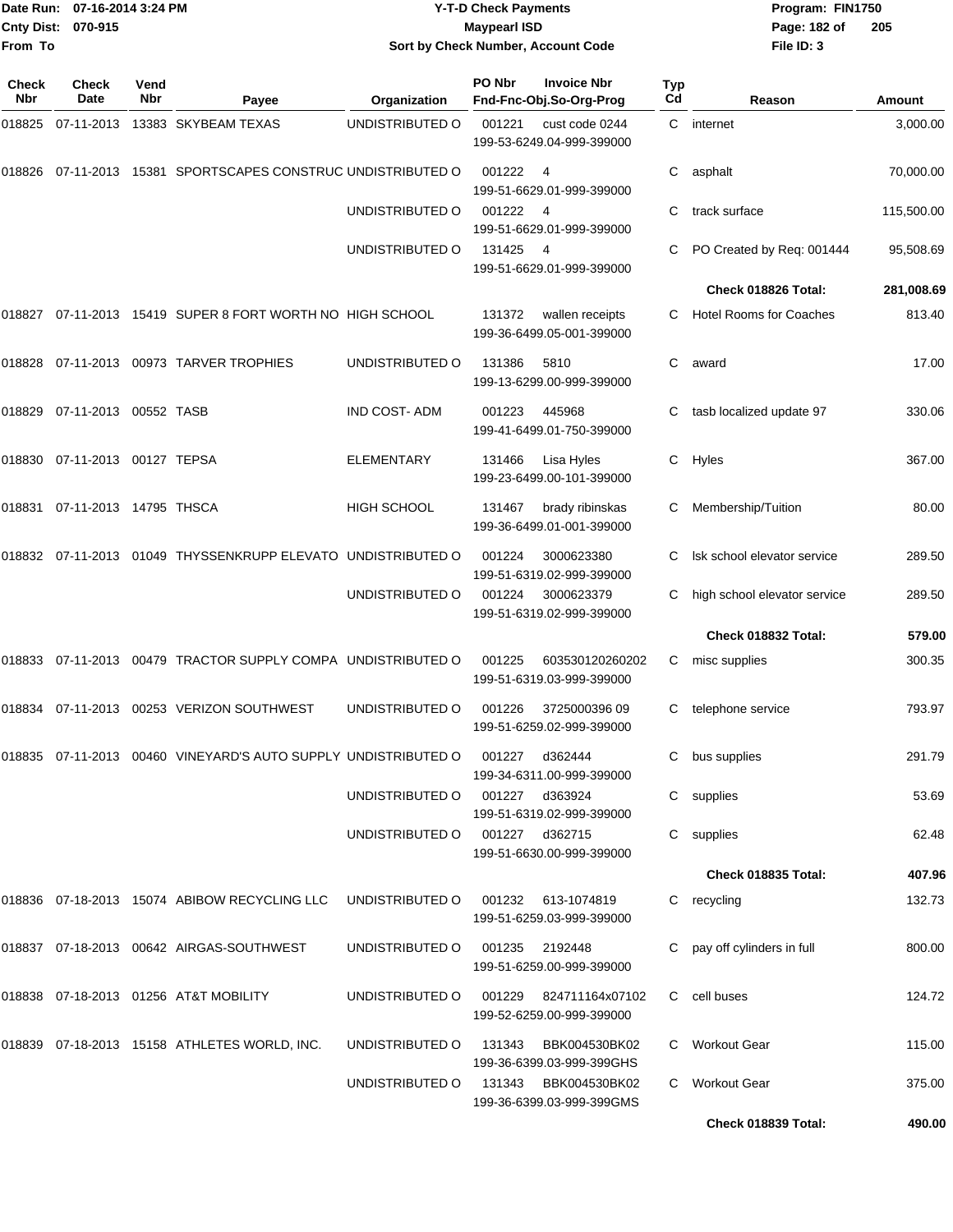| From To      | Date Run: 07-16-2014 3:24 PM<br><b>Cnty Dist:</b><br>070-915 |             |                                                              | <b>Y-T-D Check Payments</b><br><b>Maypearl ISD</b><br>Sort by Check Number, Account Code |        |                                                                  |           | Program: FIN1750<br>Page: 183 of<br>File ID: 3 | 205           |
|--------------|--------------------------------------------------------------|-------------|--------------------------------------------------------------|------------------------------------------------------------------------------------------|--------|------------------------------------------------------------------|-----------|------------------------------------------------|---------------|
| Check<br>Nbr | <b>Check</b><br>Date                                         | Vend<br>Nbr |                                                              | Organization                                                                             | PO Nbr | <b>Invoice Nbr</b><br>Fnd-Fnc-Obj.So-Org-Prog                    | Typ<br>Cd | Reason                                         | <b>Amount</b> |
| 018840       | 07-18-2013                                                   |             | Payee<br>13639 EAST TEXAS COPY SYSTE HIGH SCHOOL             |                                                                                          | 001236 | 189191                                                           | C         | overage on copier hs                           | 129.39        |
|              |                                                              |             |                                                              | <b>MAYPEARL JUNIOR</b>                                                                   | 001236 | 199-11-6269.00-001-311000<br>189191<br>199-11-6269.00-041-311000 | С         | overage on copier ms                           | 208.74        |
|              |                                                              |             |                                                              | ELEMENTARY                                                                               | 001236 | 189191<br>199-11-6269.00-101-311000                              |           | overage on copier Isk                          | 104.94        |
|              |                                                              |             |                                                              | DIR COST-ADMINIS                                                                         | 001236 | 189191<br>199-41-6249.00-720-399000                              | С         | overage on copier admin                        | 92.28         |
|              |                                                              |             |                                                              |                                                                                          |        |                                                                  |           | Check 018840 Total:                            | 535.35        |
| 018841       |                                                              |             | 07-18-2013 00099 EDUCATION SERVICE CENT HIGH SCHOOL          |                                                                                          | 130678 | 118917<br>199-33-6399.00-001-399000                              | С         | PO Created by Req: 000689                      | 64.00         |
|              |                                                              |             |                                                              | MAYPEARL JUNIOR                                                                          | 130678 | 118917<br>199-33-6399.00-041-399000                              | С         | PO Created by Req: 000689                      | 3.11          |
|              |                                                              |             |                                                              | ELEMENTARY                                                                               | 130678 | 118917<br>199-33-6399.00-101-399000                              |           | PO Created by Req: 000689                      | 122.89        |
|              |                                                              |             |                                                              | <b>ELEMENTARY</b>                                                                        | 131287 | 118816<br>255-11-6419.00-101-324000                              | С         | Stanford                                       | 30.00         |
|              |                                                              |             |                                                              | <b>ELEMENTARY</b>                                                                        | 131267 | 118818<br>255-11-6419.00-101-324000                              |           | PO Created by Req: 001290                      | 600.00        |
|              |                                                              |             |                                                              |                                                                                          |        |                                                                  |           | Check 018841 Total:                            | 820.00        |
|              |                                                              |             | 018842  07-18-2013  00040  FLATT STATIONERS, INC.            | ELEMENTARY                                                                               | 131364 | 231243-00<br>199-11-6399.11-101-311000                           | С         | furniture supplies                             | 957.50        |
|              |                                                              |             |                                                              | ELEMENTARY                                                                               | 131364 | 231243-00<br>199-11-6399.36-101-311000                           | С         | furniture supplies                             | 912.50        |
|              |                                                              |             |                                                              |                                                                                          |        |                                                                  |           | Check 018842 Total:                            | 1,870.00      |
|              |                                                              |             | 018843 07-18-2013 14120  HARRIS COMPUTER SYSTE DISTRICT WIDE |                                                                                          | 001230 | XT00080972<br>240-00-5749.00-000-300000                          | С         | EZschoolpay trans fees                         | 1.25          |
|              |                                                              |             | 018844    07-18-2013    15427    ENLIGHTENMENT    PRESS      | UNDISTRIBUTED O                                                                          | 131458 | 249-V<br>199-21-6411.00-999-399000                               | С         | DVD for RN                                     | 245.00        |
|              |                                                              |             | 018845 07-18-2013 15431 LaQuinta Inn & Suites                | HIGH SCHOOL                                                                              | 131476 | <b>HS Hyatt</b><br>199-11-6411.01-001-322000                     | C         | Grant                                          | 245.03        |
|              |                                                              |             | 018846  07-18-2013  14906  MORRISON SUPPLY                   | UNDISTRIBUTED O                                                                          | 001231 | 063045553<br>199-51-6629.01-999-399000                           |           | C football field                               | 368.29        |
|              |                                                              |             |                                                              | UNDISTRIBUTED O                                                                          | 001231 | 063045627<br>199-51-6629.01-999-399000                           | C.        | football field                                 | 290.75        |
|              |                                                              |             |                                                              |                                                                                          |        |                                                                  |           | Check 018846 Total:                            | 659.04        |
|              |                                                              |             | 018847  07-18-2013  00287  OFFICE DEPOT                      | UNDISTRIBUTED O                                                                          | 131442 | 660568916001<br>199-11-6639.00-999-323000                        |           | C PO Created by Req: 001462                    | 73.14         |
|              |                                                              |             | 018848 07-18-2013 14188 PIONEER ATHLETICS                    | HIGH SCHOOL                                                                              | 131405 | inv481651<br>199-36-6119.00-001-391000                           |           | C Football Field Goal Post Pad                 | 150.00        |
|              |                                                              |             |                                                              | UNDISTRIBUTED O                                                                          | 131405 | inv481651<br>199-36-6399.02-999-399FOO                           |           | C Football Field Goal Post Pad                 | 730.00        |
|              |                                                              |             |                                                              | UNDISTRIBUTED O                                                                          | 131256 | <b>INV482169</b><br>199-36-6399.17-999-399000                    | C         | PO Created by Req: 001278                      | 1,410.00      |
|              |                                                              |             |                                                              |                                                                                          |        |                                                                  |           | Check 018848 Total:                            | 2,290.00      |
|              |                                                              |             |                                                              | DIR COST-ADMINIS                                                                         | 001237 | 9619198-JY13<br>199-41-6269.00-720-399000                        | C         | Lease April 30 - July 30                       | 447.00        |
|              |                                                              |             | 018850 07-18-2013 00918  ROSANNA SIMPSON                     | HIGH SCHOOL                                                                              | 131478 | receipts<br>199-11-6499.04-001-311000                            | C         | reimbursement                                  | 63.62         |
|              |                                                              |             |                                                              | UNDISTRIBUTED O                                                                          | 131478 | receipts<br>199-34-6311.00-999-399000                            | С         | reimbursement                                  | 5.78          |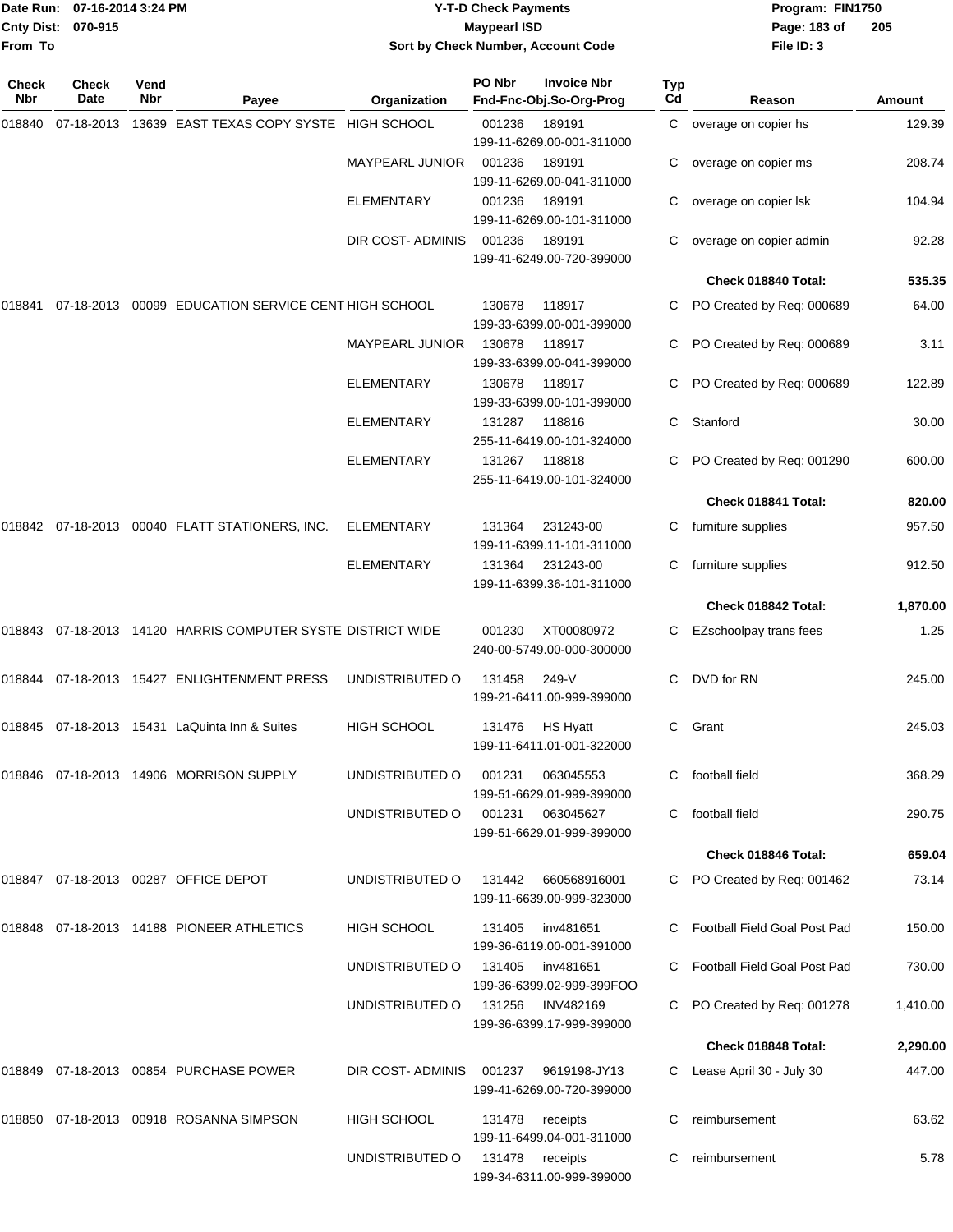|                    | TDate Run: 07-16-2014 3:24 PM | <b>Y-T-D Check Payments</b>        | Program: FIN1750 |                |
|--------------------|-------------------------------|------------------------------------|------------------|----------------|
| Cnty Dist: 070-915 |                               | <b>Mavpearl ISD</b>                | Page: 184 of     | $\overline{2}$ |
| <b>From To</b>     |                               | Sort by Check Number, Account Code | File ID: 3       |                |

# **Sort by Check Number, Account Code**

| Check<br>Nbr                           | Check<br>Date              | Vend<br>Nbr | Payee                                                            | Organization           | PO Nbr                                  | <b>Invoice Nbr</b><br>Fnd-Fnc-Obj.So-Org-Prog | <b>Typ</b><br>Cd          | Reason                       | <b>Amount</b> |
|----------------------------------------|----------------------------|-------------|------------------------------------------------------------------|------------------------|-----------------------------------------|-----------------------------------------------|---------------------------|------------------------------|---------------|
|                                        |                            |             |                                                                  | UNDISTRIBUTED O        | 131478                                  | receipts<br>199-34-6311.01-999-399000         | C                         | reimbursement                | 20.00         |
|                                        |                            |             |                                                                  |                        |                                         |                                               |                           | Check 018850 Total:          | 89.40         |
| 018851                                 | 07-18-2013                 |             | 00072 SHIFFLER EQUIPMENT SAL UNDISTRIBUTED O                     |                        | 131328                                  | 1314308601<br>199-51-6249.00-999-399000       | C                         | PO Created by Req: 001348    | 815.00        |
|                                        |                            |             | 018852  07-18-2013  00234  SOUTHWEST INTERNATION UNDISTRIBUTED O |                        | 001233                                  | 433300-1<br>199-34-6219.00-999-399000         | C                         | texas state dot inspection   | 62.00         |
| 018853                                 |                            |             | 07-18-2013 00973 TARVER TROPHIES                                 | <b>ADMINISTRATIVE</b>  | 131452                                  | 5813<br>199-41-6399.01-701-399000             |                           | PO Created by Req: 001478    | 176.00        |
| 018854                                 |                            |             | 07-18-2013 13653 TEXAS ASSOC. OF STUDEN HIGH SCHOOL              |                        | 131361                                  | Krista Wallen<br>199-36-6399.10-001-399000    | C                         | dues                         | 80.00         |
| 018855                                 |                            |             | 07-18-2013 12471 TEXAS DEPARTMENT OF P ADMINISTRATIVE            |                        | 001234                                  | 201306-015811<br>199-41-6219.10-701-399000    |                           | clearinghouse record retriev | 5.00          |
| 018856                                 |                            |             | 07-18-2013 15235 TEXAS STATE BILLING SER UNDISTRIBUTED O         |                        | 001238                                  | 12649<br>199-31-6299.00-999-323000            |                           | Claim 07/05/2013             | 3.76          |
|                                        |                            |             |                                                                  | UNDISTRIBUTED O        | 001238                                  | 12586<br>199-31-6299.00-999-323000            |                           | Claim 06/14 & 06/21 2013     | 154.14        |
|                                        |                            |             |                                                                  |                        |                                         |                                               |                           | Check 018856 Total:          | 157.90        |
|                                        |                            |             | 018857 07-18-2013 13137 U.S. GAMES                               | HIGH SCHOOL            | 130188                                  | 94951945<br>199-11-6399.02-001-311000         | $\mathsf{C}$              | PE                           | 244.17        |
| 07-24-2013 14657 APPLE, INC.<br>018858 |                            |             | <b>HIGH SCHOOL</b>                                               | 131471                 | 4245984814<br>410-11-6321.00-001-311000 | C                                             | PO Created by Req: 001464 | 3,050.62                     |               |
|                                        |                            |             | <b>MAYPEARL JUNIOR</b>                                           | 131471                 | 4245984814<br>410-11-6321.00-041-311000 |                                               | PO Created by Req: 001464 | 8,999.79                     |               |
|                                        |                            |             | ELEMENTARY                                                       | 131471                 | 4245991004<br>410-11-6321.00-101-311000 | C                                             | PO Created by Req: 001464 | 987.00                       |               |
|                                        |                            |             |                                                                  | ELEMENTARY             | 131471                                  | 4245984814<br>410-11-6321.00-101-311000       | C                         | PO Created by Req: 001464    | 12,669.59     |
|                                        |                            |             |                                                                  |                        |                                         |                                               |                           | Check 018858 Total:          | 25,707.00     |
| 018859                                 |                            |             | 07-24-2013 15434 BEST WESTERN                                    | UNDISTRIBUTED O        | 131492                                  | K. Pieterse<br>199-31-6411.00-999-323000      | C                         | PO Created by Req: 001515    | 288.96        |
|                                        |                            |             | 018860 07-24-2013 13576 CANON FINANCIAL SERVIC HIGH SCHOOL       |                        | 001239                                  | 12908971<br>199-11-6269.00-001-311000         |                           | C hs copier                  | 420.75        |
|                                        |                            |             |                                                                  | HIGH SCHOOL            | 001239                                  | 12908971<br>199-11-6269.00-001-311000         |                           | C hs copier                  | 420.75        |
|                                        |                            |             |                                                                  | MAYPEARL JUNIOR        | 001239                                  | 12908971<br>199-11-6269.00-041-311000         | C.                        | ms copier                    | 420.75        |
|                                        |                            |             |                                                                  | <b>MAYPEARL JUNIOR</b> | 001239                                  | 12908971<br>199-11-6269.00-041-311000         | C.                        | ms copier                    | 420.75        |
|                                        |                            |             |                                                                  | ELEMENTARY             | 001239                                  | 12908971<br>199-11-6269.00-101-311000         |                           | elementary copier            | 420.75        |
|                                        |                            |             |                                                                  | ELEMENTARY             | 001239                                  | 12908971<br>199-11-6269.00-101-399000         | С                         | elementary copier            | 420.75        |
|                                        |                            |             |                                                                  | DIR COST- ADMINIS      | 001239                                  | 12908971<br>199-41-6249.00-720-399000         |                           | admin copier lease           | 420.77        |
|                                        |                            |             |                                                                  |                        |                                         |                                               |                           | Check 018860 Total:          | 2,945.27      |
| 018861                                 | 07-24-2013 00527 CDWG INC. |             |                                                                  | UNDISTRIBUTED O        | 131443                                  | dk29244<br>199-11-6399.45-999-399000          |                           | PO Created by Req: 001463    | 1,276.64      |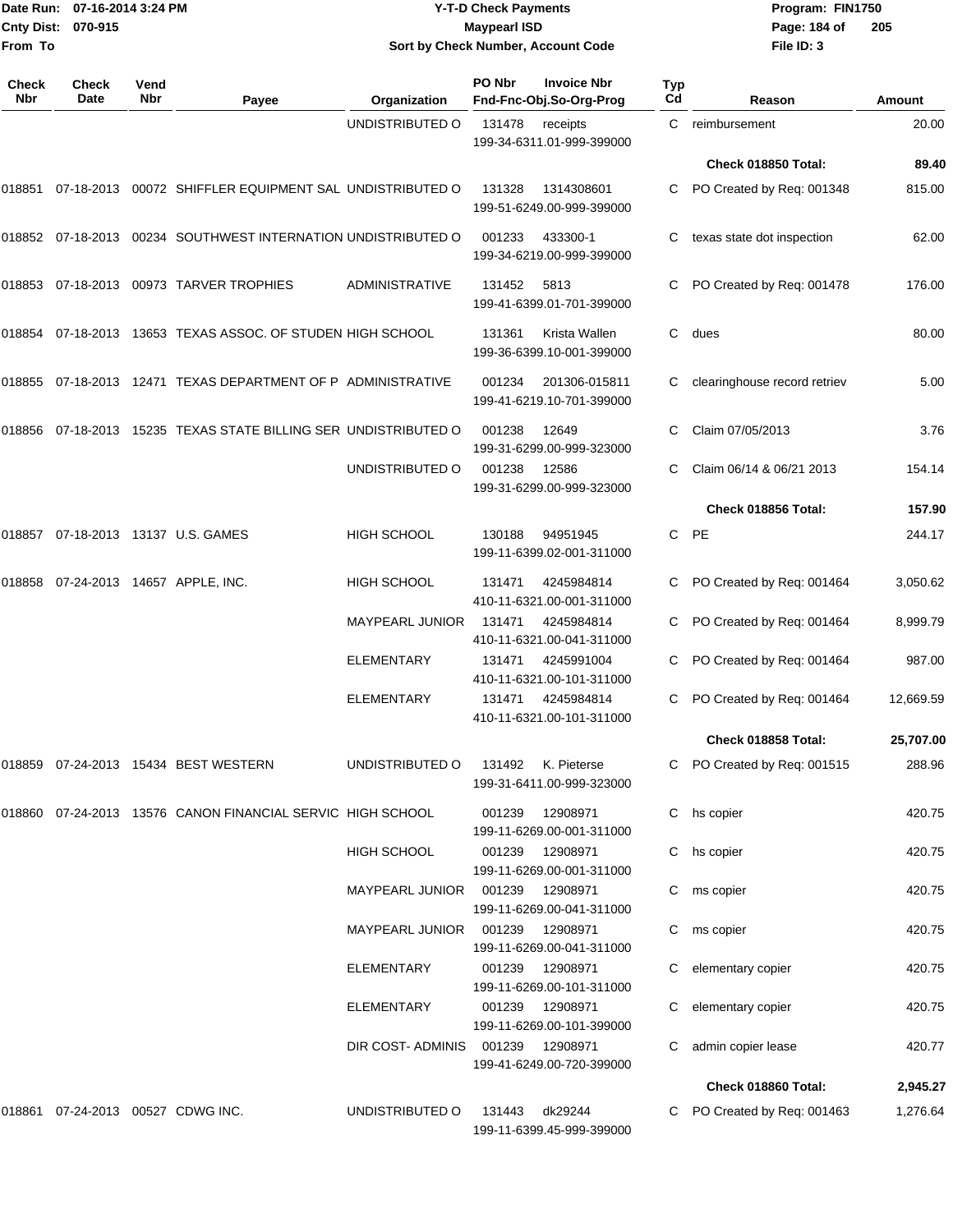|              | Date Run: 07-16-2014 3:24 PM<br>Cnty Dist: 070-915<br>From To |                   |                                                            | <b>Y-T-D Check Payments</b><br><b>Maypearl ISD</b><br>Sort by Check Number, Account Code |                                     |                                                        |                           | Program: FIN1750<br>Page: 185 of<br>File ID: 3 | 205       |
|--------------|---------------------------------------------------------------|-------------------|------------------------------------------------------------|------------------------------------------------------------------------------------------|-------------------------------------|--------------------------------------------------------|---------------------------|------------------------------------------------|-----------|
| Check<br>Nbr | <b>Check</b><br>Date                                          | Vend<br>Nbr       | Payee                                                      | Organization                                                                             | PO Nbr                              | <b>Invoice Nbr</b><br>Fnd-Fnc-Obj.So-Org-Prog          | Typ<br>Cd                 | Reason                                         | Amount    |
| 018862       |                                                               |                   | 07-24-2013 15442 CORLYN JANE VANDEVER- UNDISTRIBUTED O     |                                                                                          | 131503                              |                                                        | C                         | <b>Bilingual Evaluations</b>                   | 700.00    |
|              |                                                               |                   |                                                            | UNDISTRIBUTED O                                                                          | 131503                              | 199-31-6219.06-999-323000<br>199-31-6219.06-999-323000 | D                         | <b>INCORRECT AMOUNT</b>                        | $-700.00$ |
|              |                                                               |                   |                                                            |                                                                                          |                                     |                                                        |                           | Check 018862 Total:                            | .00       |
| 018863       |                                                               |                   | 07-24-2013 15291 DALAINE FLETCHER                          | <b>ELEMENTARY</b>                                                                        | 131504                              | 225-31-6219.00-101-323000                              | C.                        | <b>SPED Services</b>                           | 140.00    |
| 018864       |                                                               |                   | 07-24-2013 13639 EAST TEXAS COPY SYSTE HIGH SCHOOL         |                                                                                          | 001240                              | 190097<br>199-11-6269.00-001-311000                    |                           | mthly copier rental hs                         | 92.85     |
|              |                                                               |                   |                                                            | <b>HIGH SCHOOL</b>                                                                       | 001240                              | 190097<br>199-11-6269.00-001-311000                    | C                         | mthly copier rental hs                         | 92.85     |
|              |                                                               |                   |                                                            | <b>HIGH SCHOOL</b>                                                                       | 001240                              | 190097<br>199-11-6269.00-001-311000                    | C                         | overage on copier hs                           | 168.22    |
|              |                                                               |                   |                                                            | <b>MAYPEARL JUNIOR</b>                                                                   | 001240                              | 190097<br>199-11-6269.00-041-311000                    |                           | mthly copier rental ms                         | 92.85     |
|              |                                                               |                   |                                                            | <b>MAYPEARL JUNIOR</b>                                                                   | 001240                              | 190097<br>199-11-6269.00-041-311000                    | C                         | mthly copier rental ms                         | 92.85     |
|              |                                                               |                   |                                                            | <b>ELEMENTARY</b>                                                                        | 001240                              | 190097<br>199-11-6269.00-101-311000                    |                           | mthly copier rental ele                        | 92.85     |
|              |                                                               |                   |                                                            | <b>ELEMENTARY</b>                                                                        | 001240                              | 190097<br>199-11-6269.00-101-311000                    |                           | mthly copier rental elementa                   | 92.85     |
|              |                                                               | <b>ELEMENTARY</b> | 001240                                                     | 190097<br>199-11-6269.00-101-399000                                                      | C                                   | overage on copier elementar                            | 8.85                      |                                                |           |
|              |                                                               |                   | DIR COST-ADMINIS                                           | 001240                                                                                   | 190097<br>199-41-6249.00-720-399000 | C                                                      | mthly copier rental admin | 92.85                                          |           |
|              |                                                               |                   |                                                            | DIR COST- ADMINIS                                                                        | 001240                              | 190097<br>199-41-6269.00-720-399000                    |                           | mthly copier rental adm                        | .06       |
|              |                                                               |                   |                                                            |                                                                                          |                                     |                                                        |                           | Check 018864 Total:                            | 827.08    |
| 018865       |                                                               |                   | 07-24-2013  12186  ELLIOTT ELECTRIC                        | UNDISTRIBUTED O                                                                          | 001246                              | 09-46429-01<br>199-51-6629.01-999-399000               | C.                        | football field                                 | 578.10    |
|              |                                                               |                   |                                                            | UNDISTRIBUTED O                                                                          | 001246                              | 09-45460-03<br>199-51-6629.01-999-399000               |                           | C supplies football field                      | 391.54    |
|              |                                                               |                   |                                                            |                                                                                          |                                     |                                                        |                           | Check 018865 Total:                            | 969.64    |
|              |                                                               |                   | 018866 07-24-2013 14308 GOLFSMITH                          | UNDISTRIBUTED O                                                                          | 131470                              | hastings<br>199-36-6399.07-999-399000                  | C                         | <b>Golf Supplies</b>                           | 219.96    |
|              |                                                               |                   | 018867 07-24-2013 00612 HOME DEPOT CREDIT SER HIGH SCHOOL  |                                                                                          | 131438                              | 8060533<br>199-53-6249.00-001-399000                   |                           | C supplies                                     | 28.41     |
|              |                                                               |                   | 018868 07-24-2013 15404 INFINITY PROJECT                   | <b>HIGH SCHOOL</b>                                                                       | 131489                              | EFTISED7222013<br>199-11-6411.00-001-321000            |                           | C PO Created by Req: 001512                    | 2,000.00  |
|              |                                                               |                   |                                                            | ELEMENTARY                                                                               | 131489                              | EFTISED7222013<br>199-11-6411.00-101-321000            |                           | C PO Created by Req: 001512                    | 2,000.00  |
|              |                                                               |                   |                                                            |                                                                                          |                                     |                                                        |                           | Check 018868 Total:                            | 4,000.00  |
|              |                                                               |                   | 018869 07-24-2013 15371 KK MUSIC STORE                     | <b>ELEMENTARY</b>                                                                        | 131469                              | 10146643<br>199-11-6399.01-101-311MEF                  |                           | PO Created by Req: 001495                      | 2,480.00  |
|              |                                                               |                   | 018870 07-24-2013 15441 LANDY JOHNSON                      | UNDISTRIBUTED O                                                                          | 131502                              | 199-31-6219.06-999-323000                              |                           | <b>Bilingual Evaluations</b>                   | 700.00    |
|              |                                                               |                   | 018871 07-24-2013 12903 MAYPEARL'S DONUTS "N" D ELEMENTARY |                                                                                          | 131501                              | 199-21-6219.00-101-323000                              |                           | Food for CPI Training                          | 350.00    |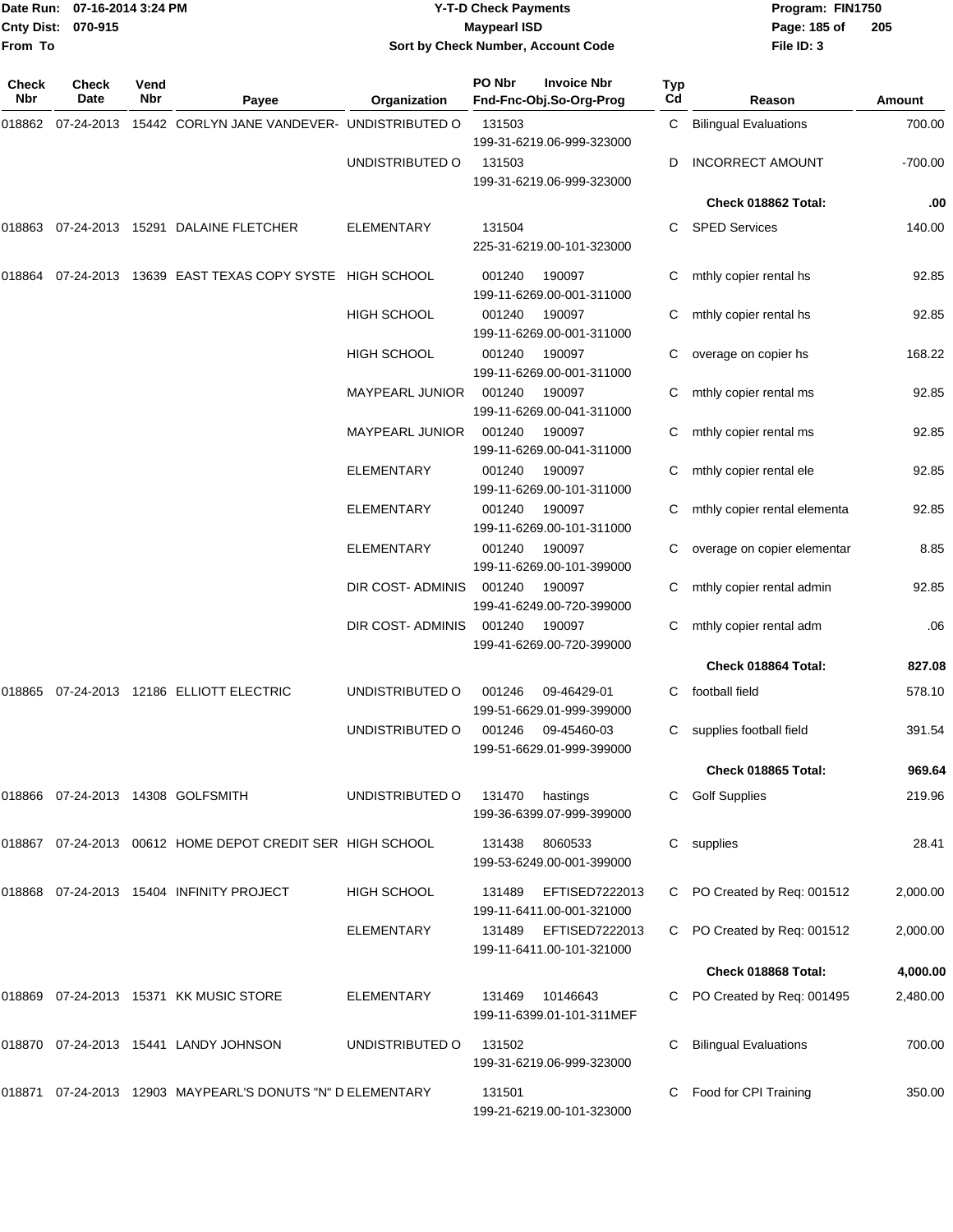|                    | Date Run: 07-16-2014 3:24 PM |
|--------------------|------------------------------|
| Cnty Dist: 070-915 |                              |
| From To            |                              |

## **Date Run: Program: FIN1750 07-16-2014 3:24 PM Y-T-D Check Payments Cnty Dist: Page: 186 of 070-915 Maypearl ISD Sort by Check Number, Account Code**

| Check<br>Nbr | Check<br>Date | Vend<br><b>Nbr</b> | Payee                                                                | Organization           | PO Nbr     | <b>Invoice Nbr</b><br>Fnd-Fnc-Obj.So-Org-Prog | Typ<br>Cd | Reason                         | Amount   |
|--------------|---------------|--------------------|----------------------------------------------------------------------|------------------------|------------|-----------------------------------------------|-----------|--------------------------------|----------|
| 018872       | 07-24-2013    |                    | 00287 OFFICE DEPOT                                                   | <b>ADMINISTRATIVE</b>  | 131468     | 664892851001<br>199-41-6399.01-701-399000     | C         | PO Created by Req: 001494      | 321.37   |
|              |               |                    |                                                                      | <b>ADMINISTRATIVE</b>  | 131468     | 664892946001<br>199-41-6399.01-701-399000     | C         | PO Created by Req: 001494      | 180.63   |
|              |               |                    |                                                                      |                        |            |                                               |           | Check 018872 Total:            | 502.00   |
| 018873       |               |                    | 07-24-2013 15435 PURVIS INDUSTRIES                                   | UNDISTRIBUTED O        | 001243     | 6055538<br>199-51-6319.02-999-399000          | C         | bldg maintenance supplies      | 48.04    |
|              |               |                    | 018874 07-24-2013 13813 STEPHEN HENRY                                | <b>HIGH SCHOOL</b>     | 130084     | 120030<br>199-11-6399.29-001-311BAN           | С         | <b>Band Supplies</b>           | 150.00   |
|              |               |                    | 018875 07-24-2013 00959 TEXAS TECH UNIVERSITY                        | <b>HIGH SCHOOL</b>     | 130529     | 414107<br>199-31-6339.00-001-399000           | С         | PO Created by Req: 000538      | 40.00    |
|              |               |                    | 018876 07-24-2013 00218 THE COWBOY BANK OF TE HIGH SCHOOL            |                        | 131482     | jwallen<br>199-36-6499.05-001-399000          | С         | Meals for Coachcing School     | 546.00   |
|              |               |                    | 018877  07-24-2013  13497  THE LINCOLN NAT. LIFE INS UNDISTRIBUTED O |                        | 001242     | BL-595575<br>199-41-6429.01-999-399000        | С         | employee life insurance        | 722.50   |
|              |               |                    | 018878 07-24-2013 14289 TRUDIE HEAD                                  | UNDISTRIBUTED O        | 001241     | 07182013<br>224-11-6219.00-999-323000         | C         | SPED services-reading final    | 994.79   |
| 018879       |               |                    | 07-24-2013  00134  TXU ENERGY                                        | UNDISTRIBUTED O        | 001244     | 054676108121<br>199-51-6259.04-999-399000     | С         | security lights                | 333.66   |
| 018880       |               |                    | 07-24-2013 01145 WELDERS WAREHOUSE CO UNDISTRIBUTED O                |                        | 001245     | 20308<br>199-51-6319.02-999-399000            | С         | cylinder rental                | 76.00    |
| 018881       |               |                    | 08-01-2013 12211 ADVANCE PIERRE FOODS                                | <b>MAYPEARL JUNIOR</b> | 001249     | 1195142<br>240-35-6341.00-041-399000          | С         | beef products/jh               | 527.60   |
|              |               |                    |                                                                      | <b>ELEMENTARY</b>      | 001249     | 1195142<br>240-35-6341.00-101-399000          | С         | beef products/elem             | 527.60   |
|              |               |                    |                                                                      | <b>HIGH SCHOOL</b>     | 001249     | 1195142<br>240-35-6341.01-001-399000          | С         | beef products/hs               | 527.60   |
|              |               |                    |                                                                      |                        |            |                                               |           | Check 018881 Total:            | 1,582.80 |
|              |               |                    | 018882 08-01-2013 15209 AIR CLINIC ELLIS COUNTY LUNDISTRIBUTED O     |                        | 001263     | 986<br>199-51-6249.01-999-399000              | C         | service call/cafeteria         | 40.00    |
|              |               |                    |                                                                      | UNDISTRIBUTED O        | 001263     | 1001<br>199-51-6249.01-999-399000             | C         | service call/ac2               | 59.95    |
|              |               |                    |                                                                      | UNDISTRIBUTED O        | 001263     | 999<br>199-51-6249.01-999-399000              | C         | service call/ac16              | 59.95    |
|              |               |                    |                                                                      | UNDISTRIBUTED O        | 001263     | 1000<br>199-51-6249.01-999-399000             | C         | service call/ac19              | 59.95    |
|              |               |                    |                                                                      | UNDISTRIBUTED O        | 001263     | 998<br>199-51-6249.01-999-399000              | С         | service call/ac51              | 59.95    |
|              |               |                    |                                                                      | UNDISTRIBUTED O        | 001263     | 996<br>199-51-6249.01-999-399000              |           | service call/ms cafeteria      | 59.95    |
|              |               |                    |                                                                      | UNDISTRIBUTED O        | 001263     | 997<br>199-51-6249.01-999-399000              |           | service call/boys locker room  | 59.95    |
|              |               |                    |                                                                      | UNDISTRIBUTED O        | 001263     | 993<br>199-51-6249.01-999-399000              |           | service call/softball girl loc | 59.95    |
|              |               |                    |                                                                      | UNDISTRIBUTED O        | 001263 984 | 199-51-6249.01-999-399000                     |           | serv call/repair/elem 2nd floo | 1,920.00 |
|              |               |                    |                                                                      | UNDISTRIBUTED O        | 001263     | 985<br>199-51-6249.01-999-399000              |           | service call/elem 1st floor    | 180.00   |
|              |               |                    |                                                                      | UNDISTRIBUTED O        | 001263     | 989<br>199-51-6249.01-999-399000              | С         | service call/boys jv lockroom  | 220.15   |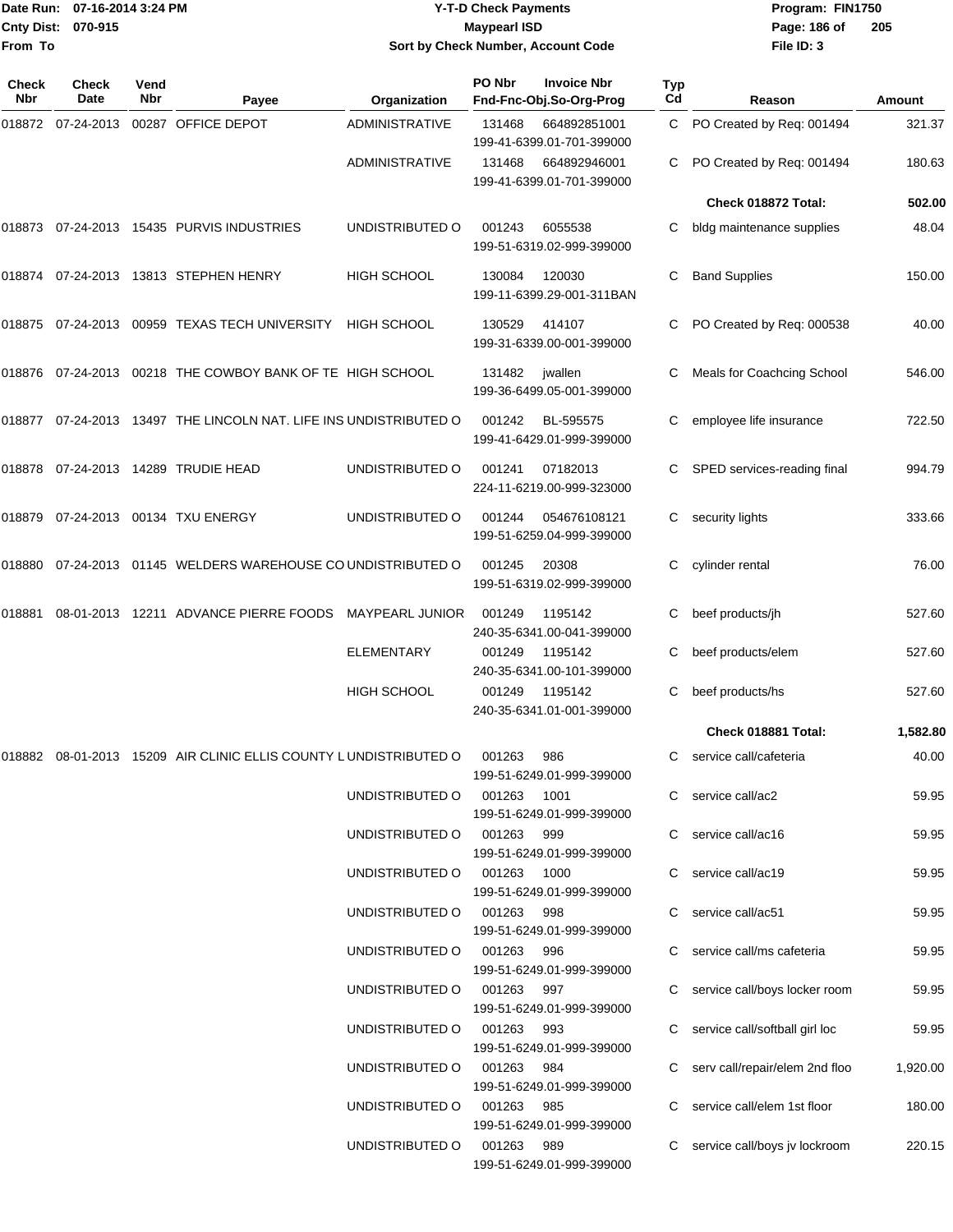|                    | Date Run: 07-16-2014 3:24 PM |
|--------------------|------------------------------|
| Cnty Dist: 070-915 |                              |
| <b>From To</b>     |                              |

### **Date Run: Program: FIN1750 07-16-2014 3:24 PM Y-T-D Check Payments Cnty Dist: Page: 187 of 070-915 Maypearl ISD Sort by Check Number, Account Code**

| <b>Check</b><br>Nbr | Check<br>Date           | Vend<br>Nbr | Payee                                                          | Organization          | PO Nbr | <b>Invoice Nbr</b><br>Fnd-Fnc-Obj.So-Org-Prog | <b>Typ</b><br>Cd | Reason                         | Amount   |
|---------------------|-------------------------|-------------|----------------------------------------------------------------|-----------------------|--------|-----------------------------------------------|------------------|--------------------------------|----------|
|                     |                         |             |                                                                | UNDISTRIBUTED O       | 001263 | 995<br>199-51-6249.01-999-399000              | C                | service call/ac13 admin        | 644.95   |
|                     |                         |             |                                                                | UNDISTRIBUTED O       | 001263 | 987<br>199-51-6249.01-999-399000              |                  | service call/RTU8 diagnostic   | 159.95   |
|                     |                         |             |                                                                | UNDISTRIBUTED O       | 001263 | 992<br>199-51-6249.01-999-399000              |                  | service call girls jv locroom  | 359.95   |
|                     |                         |             |                                                                | UNDISTRIBUTED O       | 001263 | 994<br>199-51-6249.01-999-399000              | С                | service call/girls vol locker  | 179.95   |
|                     |                         |             |                                                                | UNDISTRIBUTED O       | 001263 | 990<br>199-51-6249.01-999-399000              |                  | service call/varsity lock room | 297.95   |
|                     |                         |             |                                                                |                       |        |                                               |                  | Check 018882 Total:            | 4,422.55 |
| 018883              |                         |             | 08-01-2013 15388 AWARD CENTER                                  | <b>HIGH SCHOOL</b>    | 131123 | 11639<br>199-11-6399.02-001-311MEF            | С                | awards                         | 29.23    |
| 018884              |                         |             | 08-01-2013  01492  BUSY B'S BAKERY                             | <b>SCHOOL BOARD</b>   | 001262 | 965824<br>199-41-6499.02-702-399000           | С                | lunches for board meeting      | 89.31    |
| 018885              |                         |             | 08-01-2013  12536  DESOTO JANITORIAL                           | UNDISTRIBUTED O       | 001258 | 152335<br>199-51-6319.01-999-399000           | С                | switch-square scrub            | 64.17    |
| 018886              |                         |             | 08-01-2013 12885 DIRECT ENERGY                                 | UNDISTRIBUTED O       | 001251 | 131990018469894<br>199-51-6259.04-999-399000  | C                | mthly electric                 | 6,728.01 |
| 018887              |                         |             | 08-01-2013 00099 EDUCATION SERVICE CENT UNDISTRIBUTED O        |                       | 131465 | 118854<br>199-34-6219.01-999-399000           | С                | bus driver training            | 55.00    |
|                     |                         |             |                                                                | UNDISTRIBUTED O       | 131029 | 118854<br>199-34-6219.01-999-399000           |                  | PO Created by Req: 001043      | 55.00    |
|                     |                         |             |                                                                |                       |        |                                               |                  | Check 018887 Total:            | 110.00   |
| 018888              |                         |             | 08-01-2013 12186 ELLIOTT ELECTRIC                              | UNDISTRIBUTED O       | 001252 | 09-46751-01<br>199-51-6319.02-999-399000      | C                | big CFL lamps                  | 825.00   |
|                     |                         |             |                                                                | UNDISTRIBUTED O       | 001252 | 09-46923-01<br>199-51-6629.01-999-399000      | C                | football field                 | 15.03    |
|                     |                         |             |                                                                | UNDISTRIBUTED O       | 001252 | 09-46858-02<br>199-51-6629.01-999-399000      | C                | football field                 | 503.08   |
|                     |                         |             |                                                                | UNDISTRIBUTED O       | 001252 | 09-45460-04<br>199-51-6629.01-999-399000      | C                | football field                 | 175.10   |
|                     |                         |             |                                                                | UNDISTRIBUTED O       | 001252 | 09-46858-01<br>199-51-6629.01-999-399000      |                  | football field                 | 1,338.23 |
|                     |                         |             |                                                                |                       |        |                                               |                  | Check 018888 Total:            | 2,856.44 |
| 018889              | 08-01-2013 12474 ENVIVA |             |                                                                | UNDISTRIBUTED O       | 001253 | 26925<br>199-34-6219.01-999-399000            |                  | pre-employment drug screen     | 246.00   |
| 018890              | 08-01-2013 15181 ESPED  |             |                                                                | UNDISTRIBUTED O       | 131509 | <b>INV11801</b><br>199-31-6219.03-999-323000  |                  | <b>Subscription Service</b>    | 4,410.00 |
| 018891              |                         |             | 08-01-2013  00040  FLATT STATIONERS, INC.                      | <b>ADMINISTRATIVE</b> | 131401 | 133691-00<br>199-41-6399.01-701-399000        | C                | LABELS                         | 157.60   |
|                     |                         |             | 018892 08-01-2013 12341 GRAINGER INDUSTRIAL SU UNDISTRIBUTED O |                       | 001264 | 9197818801<br>199-51-6319.02-999-399000       |                  | drinking fountain              | 496.14   |
| 018893              |                         |             | 08-01-2013  14961  IMAGE MAKER 4 U, INC.                       | <b>HIGH SCHOOL</b>    | 131269 | 74125<br>199-36-6499.05-001-399000            | C                | <b>Softball Awards</b>         | 513.00   |
| 018894              |                         |             | 08-01-2013 14782 INSTANT ASSESSMENT LEA ELEMENTARY             |                       | 131475 | IAL-1064<br>199-11-6399.01-101-321000         |                  | Elementary HoverCam Neo3       | 648.00   |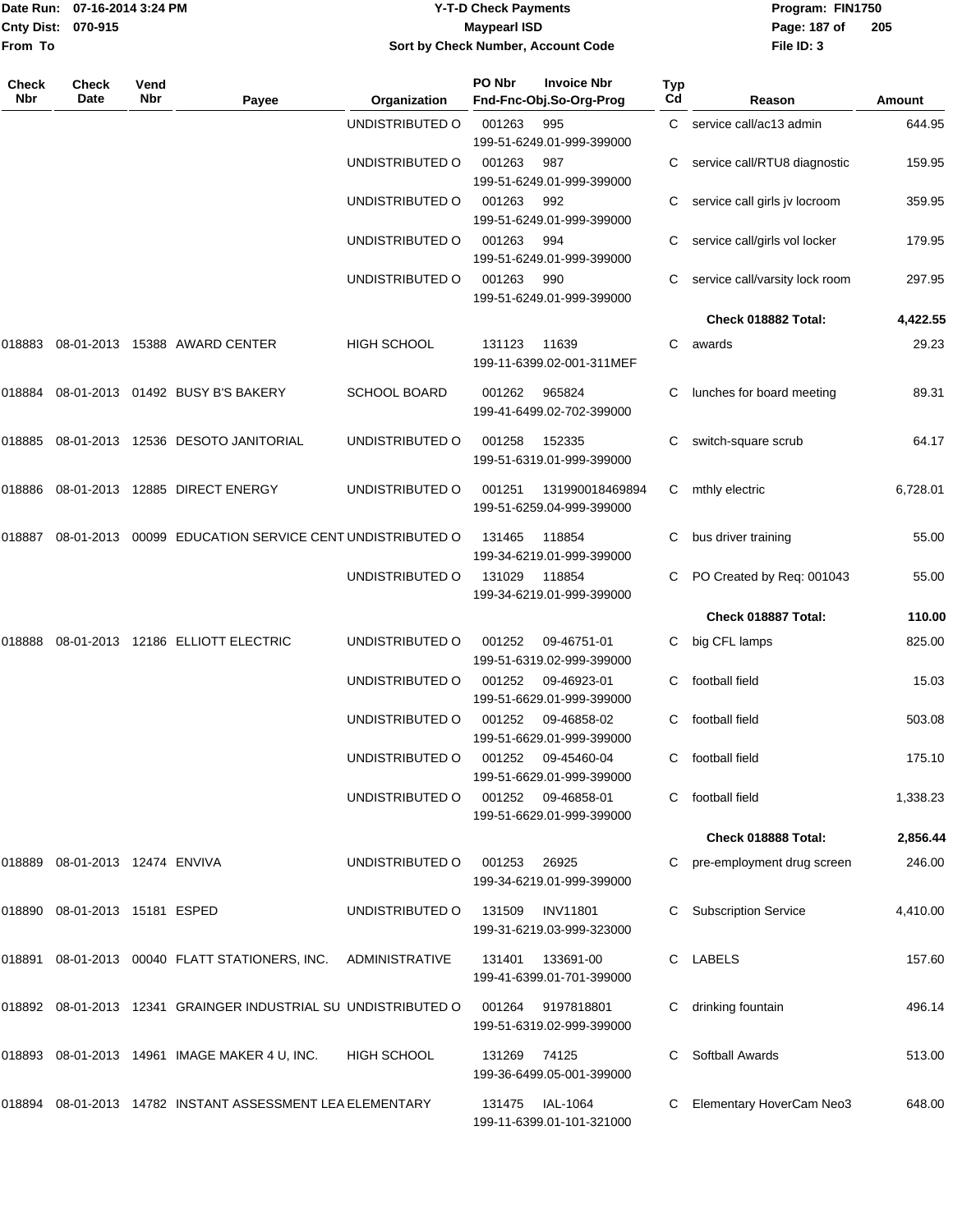|                    | Date Run: 07-16-2014 3:24 PM | <b>Y-T-D Check Payments</b>        | Program: FIN1750 |                |
|--------------------|------------------------------|------------------------------------|------------------|----------------|
| Cnty Dist: 070-915 |                              | <b>Mavpearl ISD</b>                | Page: 188 of     | $\overline{2}$ |
| lFrom To           |                              | Sort by Check Number, Account Code | File ID: 3       |                |

# **Sort by Check Number, Account Code**

| <b>Check</b><br>Nbr | Check<br>Date        | Vend<br>Nbr | Payee                                                   | Organization           | PO Nbr | <b>Invoice Nbr</b><br>Fnd-Fnc-Obj.So-Org-Prog | Typ<br>Cd | Reason                    | Amount   |
|---------------------|----------------------|-------------|---------------------------------------------------------|------------------------|--------|-----------------------------------------------|-----------|---------------------------|----------|
| 018895              | 08-01-2013           |             | 00402 JUNIOR LIBRARY GUILD                              | <b>HIGH SCHOOL</b>     | 001255 | 194143<br>199-12-6329.00-001-399000           | C.        | Pinson                    | 684.00   |
| 018896              |                      |             | 08-01-2013 15418 KORDSMEIER SPORTS                      | UNDISTRIBUTED O        | 131427 | 72213<br>199-51-6249.00-999-399000            | С         | PO Created by Req: 001446 | 9,803.63 |
| 018897              |                      |             | 08-01-2013 15178 LEAD4WARD                              | <b>HIGH SCHOOL</b>     | 131355 | 928<br>255-11-6419.00-001-324000              | С         | PO Created by Req: 001252 | 456.00   |
|                     |                      |             |                                                         | <b>MAYPEARL JUNIOR</b> | 131355 | 928<br>255-11-6419.00-041-324000              | С         | PO Created by Req: 001252 | 1,028.99 |
|                     |                      |             |                                                         | <b>ELEMENTARY</b>      | 131355 | 928<br>255-11-6419.00-101-324000              | C         | PO Created by Req: 001252 | 1,582.01 |
|                     |                      |             |                                                         |                        |        |                                               |           | Check 018897 Total:       | 3,067.00 |
| 018898              |                      |             | 08-01-2013 00067 LEIGHANNE MCALISTER                    | <b>ADMINISTRATIVE</b>  | 131511 | ck mcalister<br>199-41-6499.04-701-399000     | C         | PO Created by Req: 001534 | 144.74   |
| 018899              |                      |             | 08-01-2013 15432 Levi Systems, Inc                      | ELEMENTARY             | 131477 | ck upchurch<br>199-11-6399.00-101-311SUP      |           | PO Created by Req: 001501 | 435.00   |
| 018900              | 08-01-2013 00631 MCI |             |                                                         | UNDISTRIBUTED O        | 001256 | 08638700105<br>199-51-6259.02-999-399000      | С         | mthly phone service       | 100.00   |
| 018901              |                      |             | 08-01-2013  14906  MORRISON SUPPLY                      | UNDISTRIBUTED O        | 001257 | 063045972<br>199-51-6629.01-999-399000        | С         | ultra-pure blue poly      | 400.00   |
| 018902              |                      |             | 08-01-2013 12087 OAK CLIFF OFFICE SUPPLY ADMINISTRATIVE |                        | 131464 | 329475-0<br>199-41-6399.01-701-399000         | С         | PO Created by Req: 001490 | 38.00    |
| 018903              |                      |             | 08-01-2013 00287 OFFICE DEPOT                           | UNDISTRIBUTED O        | 131441 | 660568493001<br>199-11-6639.00-999-323000     | С         | PO Created by Req: 001461 | 2,547.46 |
| 018904              |                      |             | 08-01-2013 00109 SCHOLASTIC INC                         | ELEMENTARY             | 130928 | 6312522<br>199-11-6399.05-101-311000          | C         | 4th Grade                 | 20.23    |
| 018905              |                      |             | 08-01-2013 00369 SHERWIN WILLIAMS PAINT UNDISTRIBUTED O |                        | 001259 | 6040-4<br>199-51-6319.02-999-399000           | С         | bldg maintenance supplies | 28.80    |
| 018906              |                      |             | 08-01-2013 13383 SKYBEAM TEXAS                          | UNDISTRIBUTED O        | 001260 | 813710001004619<br>199-53-6249.04-999-399000  | С         | internet                  | 3,000.00 |
| 018907              |                      |             | 08-01-2013  01617  SPORT DECALS, INC                    | UNDISTRIBUTED O        | 131481 | ARINV-315639<br>199-36-6399.02-999-399FOO     |           | football helmet decals    | 479.61   |
| 018908              |                      |             | 08-01-2013 15128 STUDICA, INC.                          | <b>HIGH SCHOOL</b>     | 131251 | inv062622<br>199-11-6399.01-001-321000        | С         | PO Created by Req: 001273 | 5,071.18 |
|                     |                      |             |                                                         | <b>MAYPEARL JUNIOR</b> | 131251 | inv062622<br>199-11-6399.01-041-321000        | С         | PO Created by Req: 001273 | 2,240.81 |
|                     |                      |             |                                                         |                        |        |                                               |           | Check 018908 Total:       | 7,311.99 |
| 018909              |                      |             | 08-01-2013 12622 TEXAS MUSIC EDUCATORS HIGH SCHOOL      |                        | 131506 | VAUGHN, LOETTA<br>199-11-6411.29-001-311B00   | C         | Membership/Insurance      | 130.00   |
| 018910              |                      |             | 08-01-2013 15394 TOYS FOR SPECIAL CHILDR ELEMENTARY     |                        | 131283 | 0365225-IN<br>199-11-6399.01-101-323000       | С         | PO Created by Req: 001305 | 20.31    |
|                     |                      |             |                                                         | ELEMENTARY             | 131283 | 0365225-IN<br>199-11-6399.08-101-323000       | С         | PO Created by Req: 001305 | 18.64    |
|                     |                      |             |                                                         | ELEMENTARY             | 131283 | 0363201-IN<br>199-11-6399.08-101-323000       | С         | PO Created by Req: 001305 | 86.90    |
|                     |                      |             |                                                         |                        |        |                                               |           | Check 018910 Total:       | 125.85   |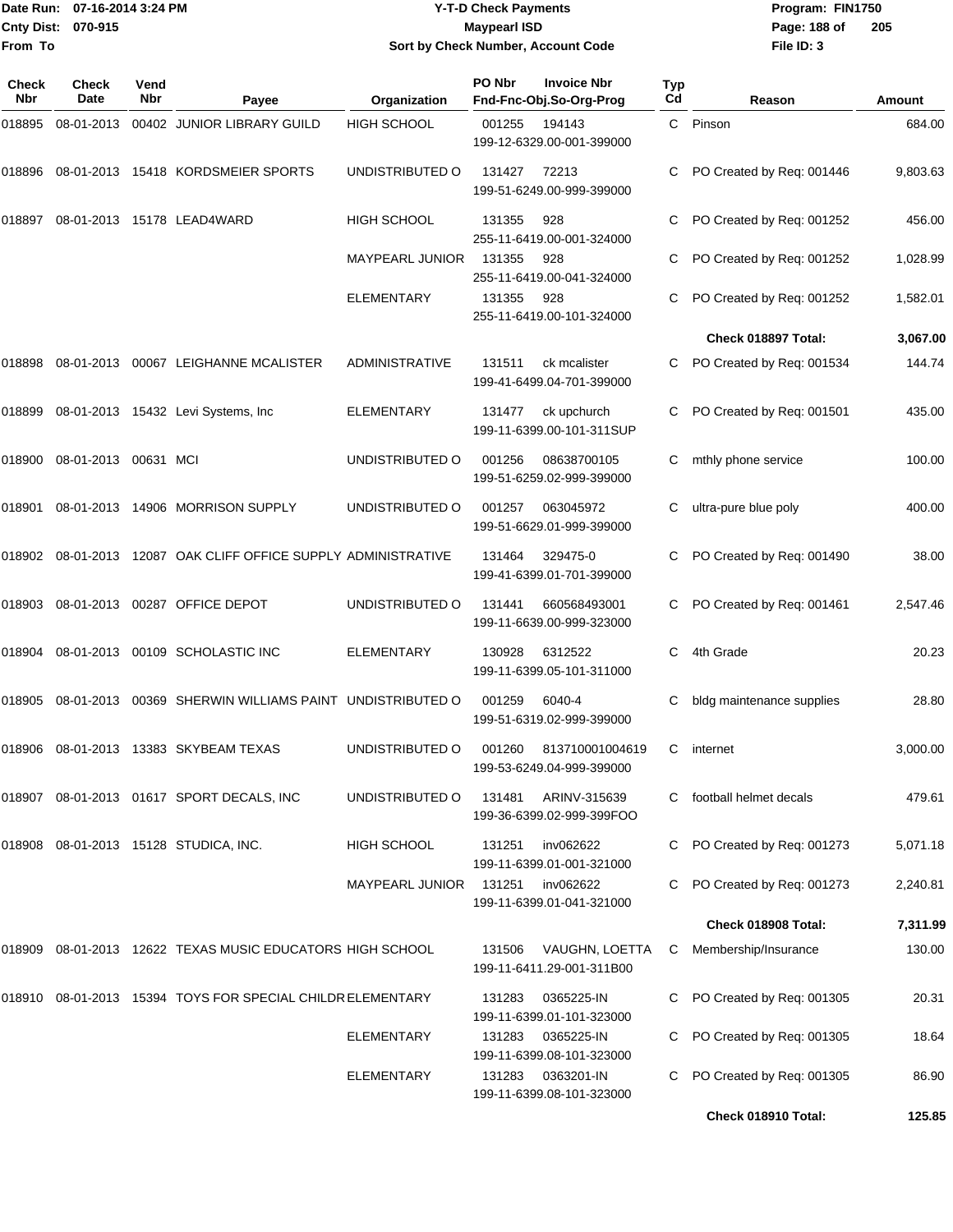| Date Run: 07-16-2014 3:24 PM<br><b>Cnty Dist:</b><br>070-915 |                       |             |                                                                                  | <b>Y-T-D Check Payments</b><br><b>Maypearl ISD</b>      | Program: FIN1750<br>Page: 189 of | 205                                               |                  |                                           |                |
|--------------------------------------------------------------|-----------------------|-------------|----------------------------------------------------------------------------------|---------------------------------------------------------|----------------------------------|---------------------------------------------------|------------------|-------------------------------------------|----------------|
| From To                                                      |                       |             |                                                                                  |                                                         |                                  | Sort by Check Number, Account Code                |                  | File ID: 3                                |                |
| Check<br>Nbr                                                 | <b>Check</b><br>Date  | Vend<br>Nbr | Payee                                                                            | Organization                                            | PO Nbr                           | <b>Invoice Nbr</b><br>Fnd-Fnc-Obj.So-Org-Prog     | <b>Typ</b><br>Cd | Reason                                    | Amount         |
| 018911                                                       | 08-01-2013            |             | 00479 TRACTOR SUPPLY COMPA UNDISTRIBUTED O                                       |                                                         | 001261                           | 603530120260202<br>199-51-6319.03-999-399000      |                  | C supplies                                | 103.97         |
|                                                              |                       |             | 018912    08-08-2013    00004    ALERT SERVICES                                  | <b>HIGH SCHOOL</b>                                      | 131483                           | 49286400<br>199-36-6399.02-001-399000             | С                | <b>Medical Supply Order</b>               | 315.00         |
|                                                              |                       |             |                                                                                  | <b>HIGH SCHOOL</b>                                      | 131483                           | 49254000<br>199-36-6399.02-001-399000             | С                | <b>Medical Supply Order</b>               | 1,067.21       |
|                                                              |                       |             |                                                                                  |                                                         |                                  |                                                   |                  | Check 018912 Total:                       | 1,382.21       |
|                                                              |                       |             |                                                                                  | UNDISTRIBUTED O                                         | 001273                           | 0794007845180<br>199-51-6259.03-999-399000        | C                | trash pu                                  | 501.92         |
|                                                              |                       |             | 018914   08-08-2013   15448   AUDIO ELECTRONICS, INC. UNDISTRIBUTED            O |                                                         | 001274                           | 0056628-IN<br>199-33-6399.00-999-323000           |                  | ANNUAL CALIBRATION                        | 297.00         |
|                                                              |                       |             |                                                                                  |                                                         | 001275                           | 52891<br>199-34-6311.01-999-399000                | C                | <b>GAS &amp; DIESEL</b>                   | 2,480.15       |
|                                                              |                       |             | 018916 08-08-2013 01492  BUSY B'S BAKERY                                         | UNDISTRIBUTED O                                         | 131537                           | <b>CINDY SHAW</b><br>199-13-6299.00-999-399000    | C                | District Wide Lunch                       | 1,037.50       |
|                                                              |                       |             | 018917 08-08-2013 00871  CARD SERVICE CENTER                                     | <b>SCHOOL BOARD</b>                                     | 001277                           | 0128 - R NEILL<br>199-41-6419.00-702-399000       | C                | <b>BOARD MEETING</b>                      | 44.75          |
|                                                              |                       |             |                                                                                  | <b>IND COST-ADM</b>                                     | 001277                           | 0128 - R NEILL<br>199-41-6499.00-750-399000       | С                | <b>MEETING</b>                            | 11.70          |
|                                                              |                       |             |                                                                                  |                                                         |                                  |                                                   |                  | Check 018917 Total:                       | 56.45          |
|                                                              |                       |             |                                                                                  | UNDISTRIBUTED O                                         | 131519                           | <b>REIMBURSEMENT</b><br>199-53-6411.00-999-399000 | C                | PO Created by Req: 001542                 | 165.50         |
|                                                              |                       |             | 018919  08-08-2013  15442  JC & JC CONSULTANTS, LL UNDISTRIBUTED O               |                                                         | 001279                           | 07312013<br>199-31-6219.06-999-323000             | C                | replace void ck 018862                    | 634.33         |
| 018920                                                       | 08-08-2013 14724 CASH |             |                                                                                  | <b>DISTRICT WIDE</b>                                    | 001276                           | <b>PAM WILSON</b><br>199-00-5752.02-000-300000    | C.               | <b>ATHLETICS GATES FB</b>                 | 900.00         |
|                                                              |                       |             |                                                                                  | <b>DISTRICT WIDE</b>                                    |                                  | 001276 PAM WILSON<br>199-00-5752.03-000-300000    |                  | C ATHLETICS GATES VB                      | 400.00         |
|                                                              |                       |             |                                                                                  | <b>DISTRICT WIDE</b>                                    |                                  | 001276 ROBIN LEAL<br>240-00-5751.00-000-300000    |                  | C CN START UP - ELEM                      | 124.00         |
|                                                              |                       |             |                                                                                  | <b>DISTRICT WIDE</b>                                    |                                  | 001276 ROBIN LEAL<br>240-00-5751.01-000-300000    |                  | C CN START UP - HS                        | 220.00         |
|                                                              |                       |             |                                                                                  | <b>DISTRICT WIDE</b>                                    |                                  | 001276 ROBIN LEAL<br>240-00-5751.03-000-300000    |                  | C CN START UP - MS<br>Check 018920 Total: | 124.00         |
|                                                              |                       |             |                                                                                  |                                                         |                                  |                                                   |                  |                                           | 1,768.00       |
|                                                              |                       |             |                                                                                  | UNDISTRIBUTED O 131536 CINDY SHAW                       |                                  | 199-13-6299.00-999-399000                         |                  | C District Wide Breakfast                 | 710.00         |
|                                                              |                       |             |                                                                                  | UNDISTRIBUTED O                                         | 001278  1081                     | 199-51-6259.01-999-399000                         |                  | C YD METER - ELEM                         | 26.00          |
|                                                              |                       |             |                                                                                  | UNDISTRIBUTED O                                         | 001278 1394                      | 199-51-6259.01-999-399000                         |                  | C CONCESS/BATHROOM HS                     | 51.00          |
|                                                              |                       |             |                                                                                  | UNDISTRIBUTED O 001278 595<br>UNDISTRIBUTED O 001278 80 |                                  | 199-51-6259.01-999-399000                         |                  | C WATER-MS<br>C WATER - BALLFIELD         | 66.00<br>82.10 |
|                                                              |                       |             |                                                                                  | UNDISTRIBUTED O 001278 1080                             |                                  | 199-51-6259.01-999-399000                         |                  | C WATER - ELEM                            | 94.20          |
|                                                              |                       |             |                                                                                  | UNDISTRIBUTED O 001278 574                              |                                  | 199-51-6259.01-999-399000                         |                  | C YD METER - MS                           | 40.30          |
|                                                              |                       |             |                                                                                  | UNDISTRIBUTED O 001278 383                              |                                  | 199-51-6259.01-999-399000                         |                  | C WATER-HS                                | 58.80          |

199-51-6259.01-999-399000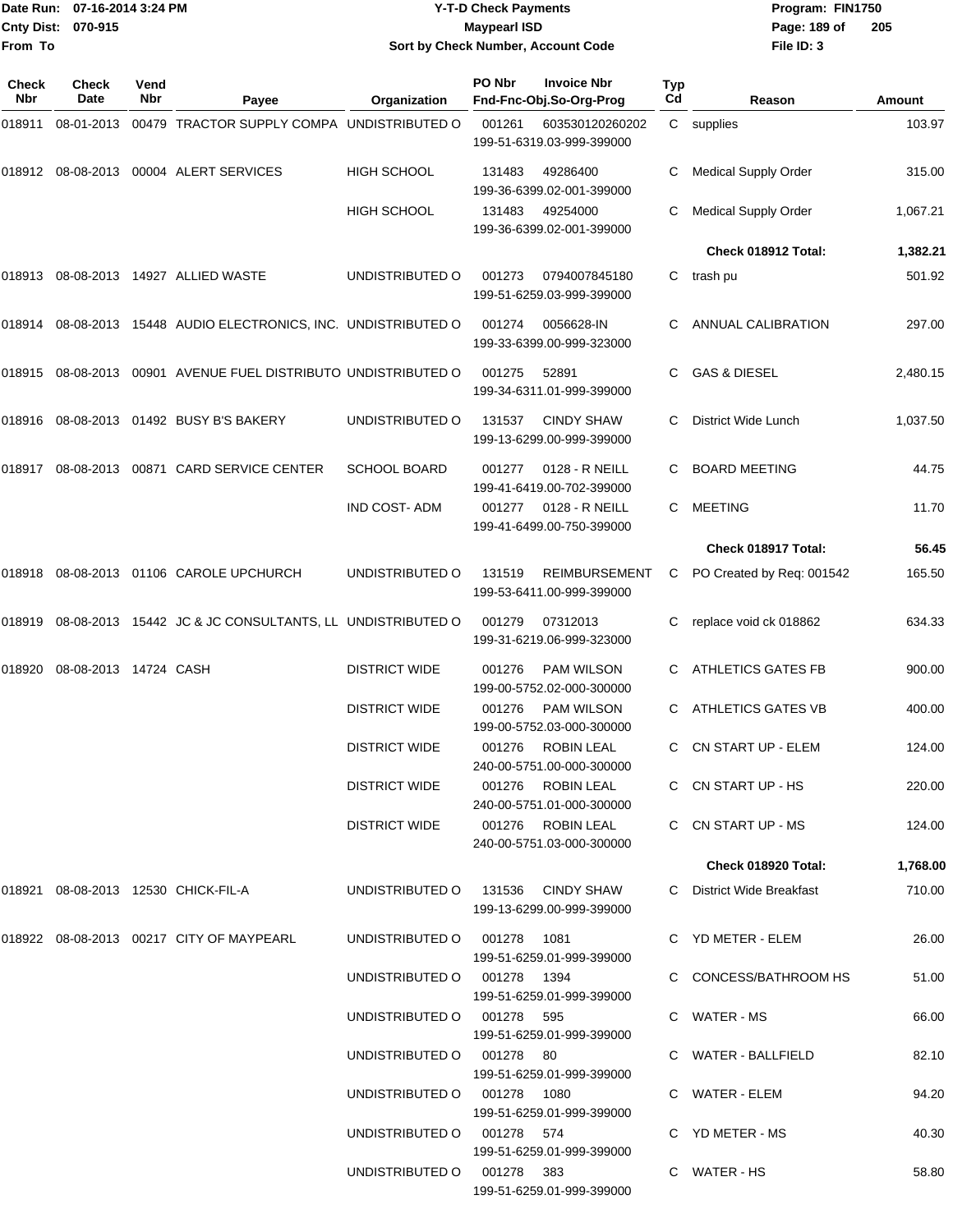**From To**

#### Date Run: 07-16-2014 3:24 PM **Program:** FIN1750 **Cnty Dist:** 070-915 **Page:** 190 of **Y-T-D Check Payments 070-915 Maypearl ISD Sort by Check Number, Account Code**

| Check<br><b>Nbr</b> | Check<br>Date | Vend<br>Nbr | Payee                                                           | Organization          | PO Nbr      | <b>Invoice Nbr</b><br>Fnd-Fnc-Obj.So-Org-Prog     | Typ<br>Cd | Reason                        | Amount   |
|---------------------|---------------|-------------|-----------------------------------------------------------------|-----------------------|-------------|---------------------------------------------------|-----------|-------------------------------|----------|
|                     |               |             |                                                                 | UNDISTRIBUTED O       | 001278      | 82<br>199-51-6259.01-999-399000                   |           | C WATER - ADMIN               | 85.80    |
|                     |               |             |                                                                 |                       |             |                                                   |           | Check 018922 Total:           | 504.20   |
| 018923              |               |             | 08-08-2013 13566 CONNIE D. HAGEN, INC.                          | UNDISTRIBUTED O       | 001280      | 139101<br>199-34-6219.01-999-399000               | С         | pre-employment drug screen    | 172.50   |
| 018924              |               |             | 08-08-2013 12885 DIRECT ENERGY                                  | UNDISTRIBUTED O       | 001281      | 132100018566173<br>199-51-6259.04-999-399000      | С         | electric - downtown bldg      | 438.87   |
| 018925              |               |             | 08-08-2013 01547 EICHELBAUM WARDELL HA DIR COST-ADMINIS         |                       | 001291      | 45185<br>199-41-6211.00-720-399000                |           | July phone conf & legal servi | 1,214.31 |
| 018926              |               |             | 08-08-2013  12186  ELLIOTT ELECTRIC                             | UNDISTRIBUTED O       | 001282      | 09-47043-01<br>199-51-6629.01-999-399000          | С         | football field                | 164.85   |
| 018927              |               |             | 08-08-2013 15451 JEFFREY COOK                                   | <b>ELEMENTARY</b>     | 131535      | receipts<br>255-11-6419.00-101-324000             | С         | reimbursement CAMT            | 137.21   |
| 018928              |               |             | 08-08-2013 15447 KELLY-MOORE PAINT COM UNDISTRIBUTED O          |                       | 001283      | 180700000171981<br>199-51-6319.02-999-399000      | С         | paint supplies                | 312.10   |
| 018929              |               |             | 08-08-2013 15436 LEXICON PRESS                                  | UNDISTRIBUTED O       | 131490      | 1933AE<br>199-11-6399.00-999-323000               |           | PO Created by Req: 001513     | 110.00   |
| 018930              |               |             | 08-08-2013 15452 MASTER-MARK M&M ADVE ADMINISTRATIVE            |                       | 001286      | 4304<br>199-41-6219.10-701-399000                 | C.        | <b>BILL BOARDS</b>            | 300.00   |
|                     |               |             |                                                                 | ADMINISTRATIVE        | 001286      | 18184<br>199-41-6219.10-701-399000                | С         | <b>BILL BOARDS</b>            | 900.00   |
|                     |               |             |                                                                 |                       |             |                                                   |           | Check 018930 Total:           | 1,200.00 |
| 018931              |               |             | 08-08-2013 14906 MORRISON SUPPLY                                | UNDISTRIBUTED O       | 001284      | 063046104<br>199-51-6629.01-999-399000            | С         | football field                | 46.12    |
| 018932              |               |             | 08-08-2013 13306 MOUNTAIN PEAK SPECIAL UNDISTRIBUTED O          |                       | 001285      | 11-0788-00<br>199-51-6259.79-999-322000           |           | AG FACILITY - WATER           | 106.56   |
| 018933              | 08-08-2013    |             | 00287 OFFICE DEPOT                                              | UNDISTRIBUTED O       | 001290      | 649496843001<br>199-31-6399.01-999-323000         | С         | clearing old invoice          | 307.71   |
|                     |               |             |                                                                 | UNDISTRIBUTED O       |             | 66237186001<br>199-31-6399.01-999-323000          |           | M clear off an old credit     | 329.91   |
|                     |               |             |                                                                 | <b>ADMINISTRATIVE</b> |             | 131499 668419816001<br>199-41-6399.01-701-399000  |           | C SUPPLIES                    | 82.06    |
|                     |               |             |                                                                 |                       |             |                                                   |           | Check 018933 Total:           | 59.86    |
|                     |               |             | 018934 08-08-2013 14604 PEARSON CLINICAL ASSES UNDISTRIBUTED O  |                       | 131491      | 4075614<br>199-11-6399.00-999-323000              |           | C PO Created by Req: 001514   | 772.80   |
|                     |               |             | 018935 08-08-2013 15299 RB DESIGN                               | UNDISTRIBUTED O       | 131428      | 2118<br>199-51-6249.00-999-399000                 |           | C PO Created by Req: 001447   | 4,168.00 |
|                     |               |             |                                                                 | UNDISTRIBUTED O       | 130520 2122 | 240-35-6342.00-999-399000                         |           | C TShirts                     | 423.25   |
|                     |               |             |                                                                 |                       |             |                                                   |           | Check 018935 Total:           | 4,591.25 |
|                     |               |             | 018936 08-08-2013 14261 RYAN VINES                              | <b>HIGH SCHOOL</b>    | 131525      | <b>REIMBURSEMENT</b><br>199-11-6411.04-001-322000 | C         | reimbursement                 | 53.36    |
|                     |               |             | 018937 08-08-2013 13417 TEXAS DEPT. OF STATE HE UNDISTRIBUTED O |                       | 131522      | 820290<br>240-35-6219.00-999-399000               |           | C PO Created by Req: 001545   | 900.00   |
|                     |               |             | 018938  08-08-2013  01049 THYSSENKRUPP ELEVATO UNDISTRIBUTED O  |                       | 001287      | 3000671076<br>199-51-6319.02-999-399000           |           | <b>INSPECT ELEVATOR HS</b>    | 289.50   |
|                     |               |             |                                                                 | UNDISTRIBUTED O       |             | 001287 3000671077<br>199-51-6319.02-999-399000    | C         | <b>INSPECT ELEVATOR ELE</b>   | 289.50   |
|                     |               |             |                                                                 |                       |             |                                                   |           | Check 018938 Total:           | 579.00   |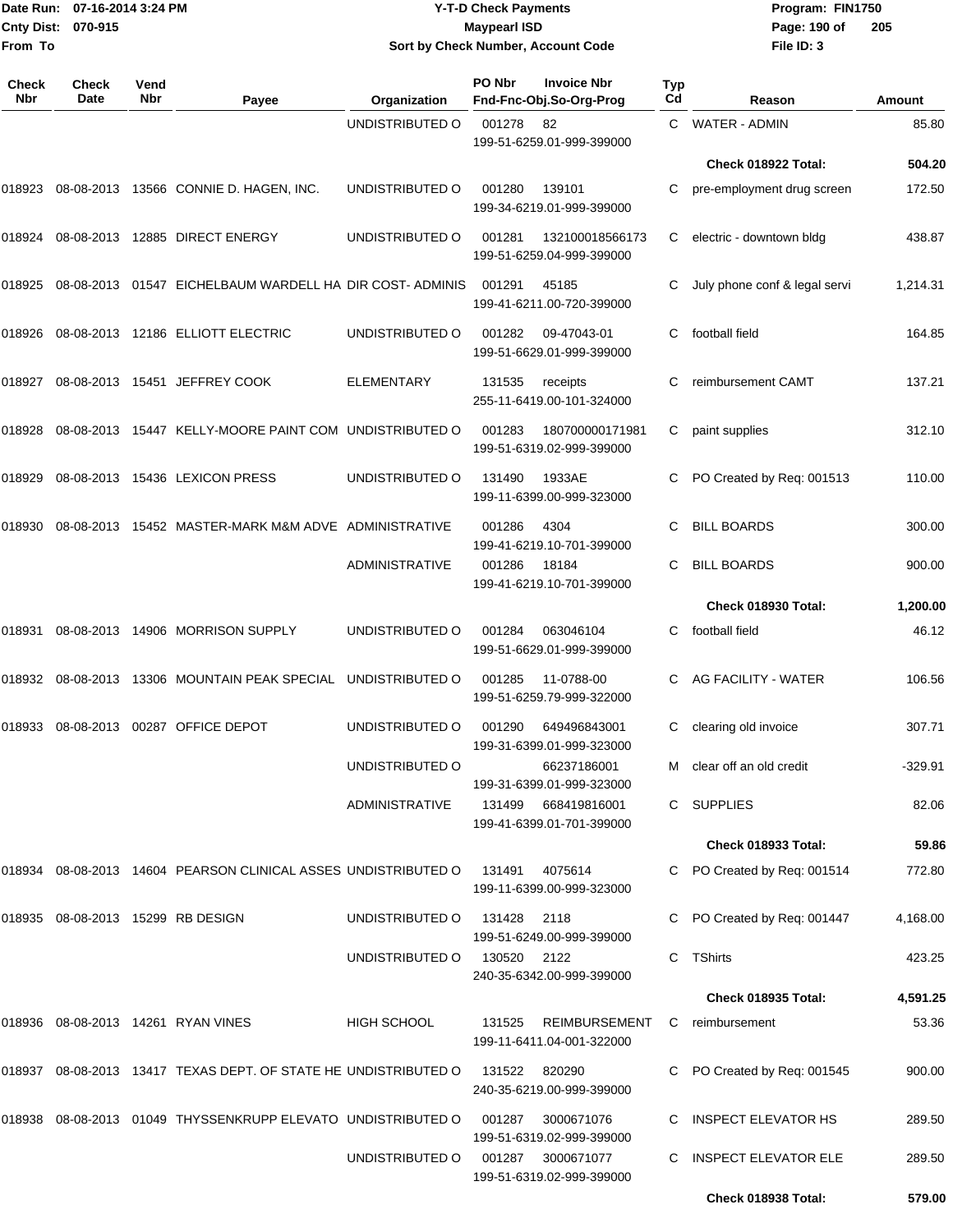|                    | Date Run: 07-16-2014 3:24 PM |
|--------------------|------------------------------|
| Cnty Dist: 070-915 |                              |
| From To            |                              |

### **Date Run: Program: FIN1750 07-16-2014 3:24 PM Y-T-D Check Payments Cnty Dist: Page: 191 of 070-915 Maypearl ISD Sort by Check Number, Account Code**

| <b>Check</b><br><b>Nbr</b> | <b>Check</b><br>Date | Vend<br>Nbr | Payee                                                         | Organization           | PO Nbr | <b>Invoice Nbr</b><br>Fnd-Fnc-Obj.So-Org-Prog  | <b>Typ</b><br>Cd | Reason                        | Amount   |
|----------------------------|----------------------|-------------|---------------------------------------------------------------|------------------------|--------|------------------------------------------------|------------------|-------------------------------|----------|
| 018939                     | 08-08-2013           |             | 00253 VERIZON SOUTHWEST                                       | UNDISTRIBUTED O        | 001288 | 416580372500039<br>199-51-6259.02-999-399000   | C                | <b>TELEPHONE</b>              | 808.90   |
| 018940                     |                      |             | 08-08-2013 15446 WISEGUYS PAINTING                            | UNDISTRIBUTED O        | 001289 | 07232013<br>199-51-6249.00-999-399000          | C                | PAINTING GYMNASIUM            | 4,300.00 |
| 018946                     |                      |             | 08-15-2013 15454 A Quick Key/James Cryer                      | UNDISTRIBUTED O        | 001292 | 930403<br>199-51-6319.04-999-399000            | C                | replace/repair lock/plus keys | 80.00    |
| 018947                     |                      |             | 08-15-2013 13654 ALLANA FINLAY                                | <b>MAYPEARL JUNIOR</b> | 131550 | <b>BRAIN GAME</b><br>199-11-6399.01-041-321000 | C                | Meals CAMT/Games              | 62.84    |
|                            |                      |             |                                                               | ELEMENTARY             | 131550 | 0709-0712 2013<br>199-11-6411.00-101-321000    | C.               | Meals CAMT/Games              | 82.36    |
|                            |                      |             |                                                               | <b>ELEMENTARY</b>      | 131551 | 0808-0809 2013<br>199-11-6411.00-101-321000    | C.               | Mileage to SMU                | 48.50    |
|                            |                      |             |                                                               |                        |        |                                                |                  | Check 018947 Total:           | 193.70   |
| 018948                     |                      |             | 08-15-2013 01256 AT&T MOBILITY                                | UNDISTRIBUTED O        | 001293 | 824711164X08102<br>199-52-6259.00-999-399000   | C.               | <b>CELL PHONES BUS</b>        | 126.12   |
| 018949                     |                      |             | 08-15-2013 15158 ATHLETES WORLD, INC.                         | UNDISTRIBUTED O        | 131460 | BBH003850-BK10<br>199-36-6399.00-999-399000    | C                | volleyball equip              | 72.00    |
|                            |                      |             |                                                               | UNDISTRIBUTED O        | 131516 | BBL004372-BK05<br>199-36-6399.02-999-399FOO    | C                | Equipment for Two A Days      | 156.00   |
|                            |                      |             |                                                               | <b>HIGH SCHOOL</b>     | 131460 | BBH003850-BK10<br>199-36-6399.11-001-399VOL    | C                | volleyball equip              | 808.00   |
|                            |                      |             |                                                               |                        |        |                                                |                  | Check 018949 Total:           | 1,036.00 |
| 018950                     |                      |             | 08-15-2013 00069 ATMOS ENERGY                                 | UNDISTRIBUTED O        | 001294 | 3030380470<br>199-51-6259.00-999-399000        | C.               | <b>GAS SERVICE - HS</b>       | 61.39    |
|                            |                      |             |                                                               | UNDISTRIBUTED O        | 001294 | 3030318181<br>199-51-6259.00-999-399000        | C.               | <b>GAS SERVICE - MS</b>       | 50.41    |
|                            |                      |             |                                                               | UNDISTRIBUTED O        | 001294 | 3030318485<br>199-51-6259.00-999-399000        |                  | <b>GAS SERVICE - LSK ELEM</b> | 67.85    |
|                            |                      |             |                                                               | UNDISTRIBUTED O        | 001294 | 3030380238<br>199-51-6259.00-999-399000        | C                | <b>GAS SERVICE - ADMIN</b>    | 45.89    |
|                            |                      |             |                                                               |                        |        |                                                |                  | Check 018950 Total:           | 225.54   |
| 018951                     |                      |             | 08-15-2013 00897 CATHY BATES                                  | <b>ELEMENTARY</b>      | 131552 | 0709-0712<br>199-11-6411.00-101-321000         | C.               | Meals CAMT                    | 66.16    |
|                            |                      |             | 018952 08-15-2013 00168 COACH COMM                            | <b>HIGH SCHOOL</b>     | 131521 | 287981<br>199-36-6399.02-001-399000            |                  | Replacement Charges for H     | 234.99   |
|                            |                      |             | 018953 08-15-2013 15455 DAVID RODRIGUEZ                       | MAYPEARL JUNIOR        | 001300 | RODRIGUEZ,<br>199-11-6119.00-041-311000        |                  | AUGUST PAY NEW EMPLO          | 800.00   |
|                            |                      |             | 018954 08-15-2013 14884 DIRECT SERVICE COMPAN UNDISTRIBUTED O |                        | 001295 | 58084<br>199-51-6249.00-999-399000             |                  | 2 yr gas test all campuses    | 2,776.95 |
|                            |                      |             |                                                               | UNDISTRIBUTED O        | 001295 | 61165<br>199-51-6249.01-999-399000             |                  | No AC Mechanic room/ser c     | 69.95    |
|                            |                      |             |                                                               |                        |        |                                                |                  | Check 018954 Total:           | 2,846.90 |
| 018955                     |                      |             | 08-15-2013  12186  ELLIOTT ELECTRIC                           | UNDISTRIBUTED O        | 001296 | 09-47606-02<br>199-51-6319.02-999-399000       | C.               | cond pump 120v 22'            | 55.24    |
|                            |                      |             |                                                               | UNDISTRIBUTED O        | 001296 | 09-47606-01<br>199-51-6319.02-999-399000       | C.               | bldg maintenance supplies     | 543.42   |
|                            |                      |             |                                                               | UNDISTRIBUTED O        | 001296 | 09-47532-01<br>199-51-6319.02-999-399000       | C.               | bldg maintenance supplies     | 904.50   |
|                            |                      |             |                                                               |                        |        |                                                |                  | Check 018955 Total:           | 1,503.16 |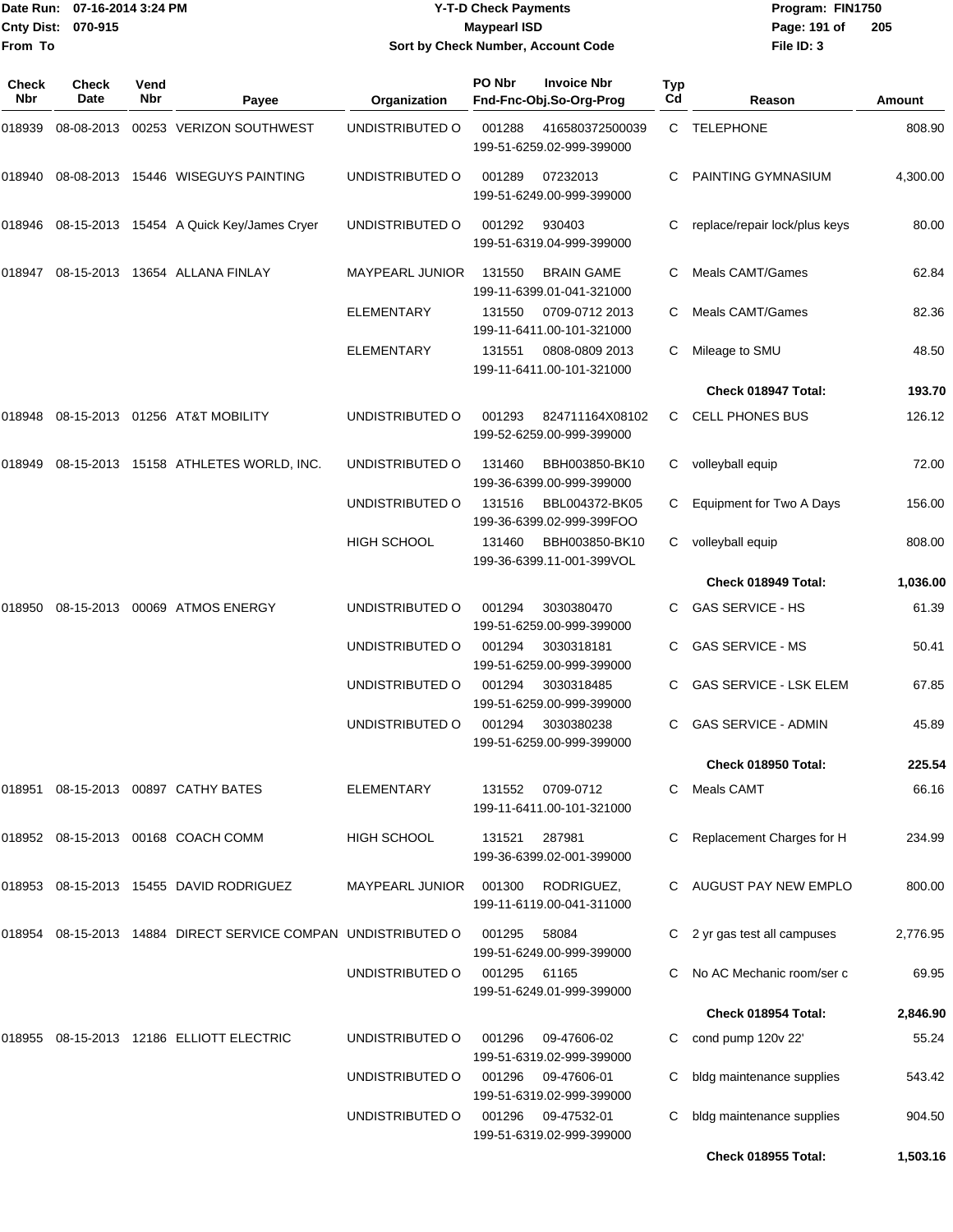|                    | Date Run: 07-16-2014 3:24 PM |
|--------------------|------------------------------|
| Cnty Dist: 070-915 |                              |
| lFrom To           |                              |

### **Date Run: Program: FIN1750 07-16-2014 3:24 PM Y-T-D Check Payments Cnty Dist: Page: 192 of 070-915 Maypearl ISD Sort by Check Number, Account Code**

| Check<br>Nbr | Check<br>Date           | Vend<br><b>Nbr</b> | Payee                                    | Organization       | PO Nbr       | <b>Invoice Nbr</b><br>Fnd-Fnc-Obj.So-Org-Prog                    | <b>Typ</b><br>Cd | Reason                         | Amount   |
|--------------|-------------------------|--------------------|------------------------------------------|--------------------|--------------|------------------------------------------------------------------|------------------|--------------------------------|----------|
| 018956       | 08-15-2013 12474 ENVIVA |                    |                                          | UNDISTRIBUTED O    | 001297       | 27017<br>199-34-6219.01-999-399000                               | C.               | DOT pre-employment physic      | 63.00    |
| 018957       |                         |                    | 08-15-2013 13655 JILL AUGUSTYN           | <b>ELEMENTARY</b>  | 131549       | <b>MEALS CAMT</b><br>199-11-6411.00-101-321000                   | C                | Meals CAMT                     | 50.02    |
|              |                         |                    |                                          | <b>ELEMENTARY</b>  | 131548       | MEALS<br>199-11-6411.00-101-321000                               |                  | PO Created by Req: 001571      | 6.89     |
|              |                         |                    |                                          | <b>ELEMENTARY</b>  | 131547       | MILEAGE<br>199-11-6411.00-101-321000                             | С                | Mileage to SMU                 | 120.96   |
|              |                         |                    |                                          |                    |              |                                                                  |                  | Check 018957 Total:            | 177.87   |
| 018958       |                         |                    | 08-15-2013 15430 KITE'S DRAPERIES, INC   | UNDISTRIBUTED O    | 131454       | 30958<br>199-51-6639.01-999-399000                               | С                | Admin Gym Curtains             | 9,284.00 |
| 018959       |                         |                    | 08-15-2013 15418 KORDSMEIER SPORTS       | UNDISTRIBUTED O    | 131427       | 81213<br>199-51-6249.00-999-399000                               |                  | PO Created by Req: 001446      | 2,100.00 |
|              |                         |                    |                                          | UNDISTRIBUTED O    | 131427       | 81313<br>199-51-6249.00-999-399000                               | C                | PO Created by Req: 001446      | 2,071.00 |
|              |                         |                    |                                          |                    |              |                                                                  |                  | Check 018959 Total:            | 4,171.00 |
| 018960       | 08-15-2013 15098 LOWE'S |                    |                                          | UNDISTRIBUTED O    | 001298       | 901385<br>199-51-6319.02-999-399000                              | C                | bld maintenance supplies       | 63.26    |
|              |                         |                    |                                          | UNDISTRIBUTED O    | 001298       | 901684<br>199-51-6319.02-999-399000                              | С                | bldg maintenance supplies      | 646.04   |
|              |                         |                    |                                          | UNDISTRIBUTED O    | 001298       | 901213<br>199-51-6319.02-999-399000                              | С                | bldg maintenance supplies      | 113.05   |
|              |                         |                    |                                          | UNDISTRIBUTED O    | 001298       | 901440<br>199-51-6319.02-999-399000                              | C                | bldg maintenance supplies      | 187.09   |
|              |                         |                    |                                          | UNDISTRIBUTED O    | 001298       | 901650<br>199-51-6319.02-999-399000                              | С                | bldg maintenance supplies      | 412.28   |
|              |                         |                    |                                          | UNDISTRIBUTED O    | 001298       | 902664<br>199-51-6319.02-999-399000                              | С                | bldg maintenance supplies      | 282.30   |
|              |                         |                    |                                          | UNDISTRIBUTED O    | 001298       | 901980<br>199-51-6319.02-999-399000                              | C                | bldg maintence supplies        | 656.40   |
|              |                         |                    |                                          | UNDISTRIBUTED O    | 001298       | 901212<br>199-51-6319.02-999-399000                              | С                | bldg maintenance supplies      | 514.53   |
|              |                         |                    |                                          | UNDISTRIBUTED O    | 001298       | 901645                                                           | C.               | bldg mainteance supplies       | 405.84   |
|              |                         |                    |                                          | UNDISTRIBUTED O    | 001298       | 199-51-6319.02-999-399000<br>901200<br>199-51-6319.02-999-399000 | C.               | bldg maintenance supplies      | 1,289.91 |
|              |                         |                    |                                          | UNDISTRIBUTED O    | 001298       | 901027<br>199-51-6629.01-999-399000                              |                  | supplies football field repair | 67.92    |
|              |                         |                    |                                          |                    |              |                                                                  |                  | Check 018960 Total:            | 4,638.62 |
| 018961       |                         |                    | 08-15-2013 15286 MECA SPORTSWEAR         | <b>HIGH SCHOOL</b> | 131340       | sip60382<br>199-36-6499.01-001-399000                            | C.               | Letter Jackets                 | 96.00    |
|              |                         |                    | 018962 08-15-2013 14906 MORRISON SUPPLY  | UNDISTRIBUTED O    | 001299       | 063046296<br>199-51-6629.01-999-399000                           |                  | C 8"n12 IB CORR HDPE PIPE      | 338.34   |
| 018963       |                         |                    | 08-15-2013  00772  NCS  PEARSON, INC     | UNDISTRIBUTED O    | 131324       | 8454219<br>199-11-6399.45-999-399000                             | C                | support                        | 363.00   |
|              |                         |                    | 018964 08-15-2013 14093 PC & MACEXCHANGE | <b>HIGH SCHOOL</b> | 131420       | 76146<br>199-53-6249.00-001-399000                               | С                | parts                          | 98.00    |
|              |                         |                    |                                          | <b>HIGH SCHOOL</b> | 131472 76552 | 410-11-6321.00-001-311000                                        |                  | PO Created by Req: 001465      | 132.00   |
|              |                         |                    |                                          | HIGH SCHOOL        | 131472 76551 | 410-11-6321.00-001-311000                                        |                  | PO Created by Req: 001465      | 864.00   |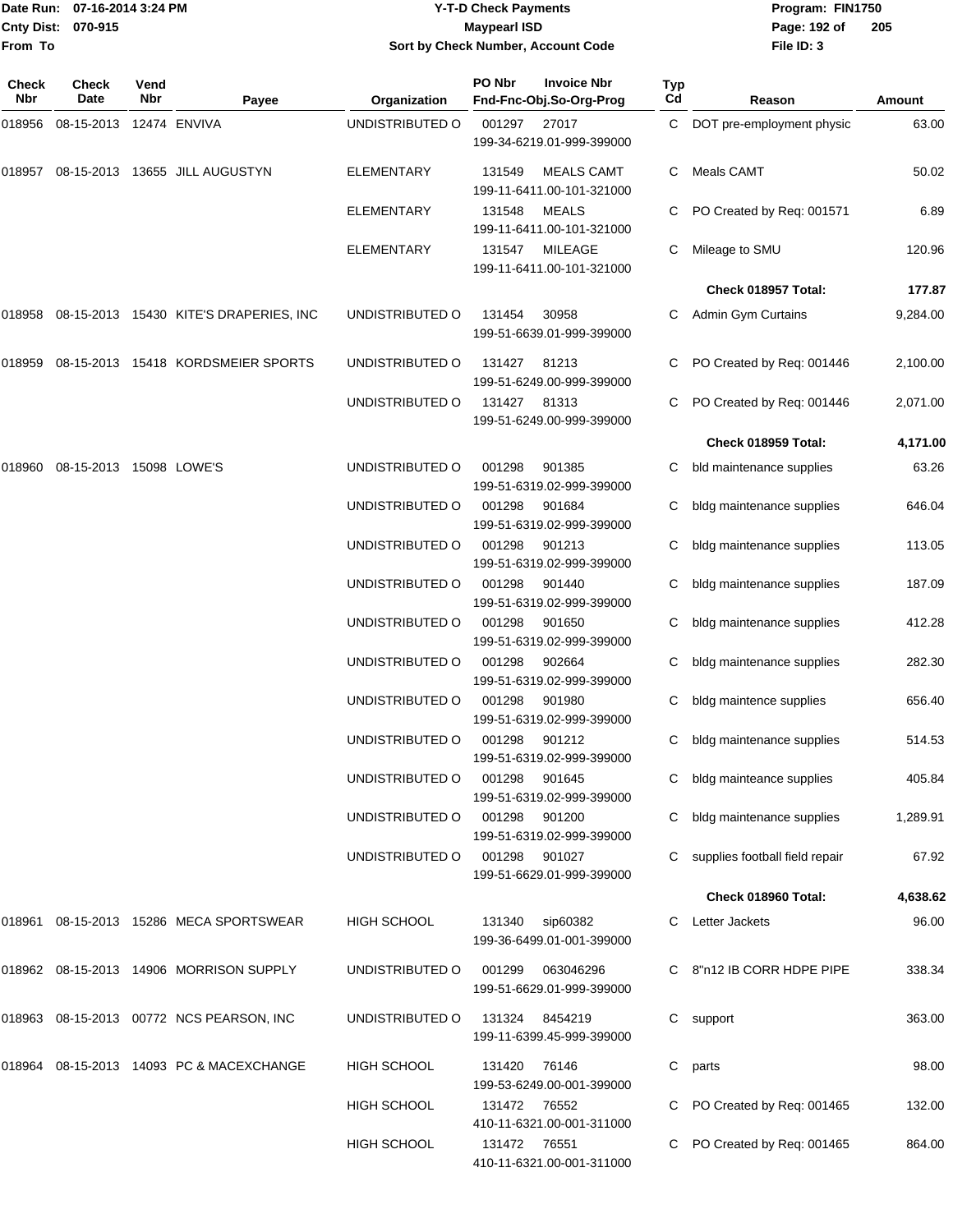**From To**

#### Date Run: 07-16-2014 3:24 PM **Program:** FIN1750 **Cnty Dist:** 070-915 **Page: 193 of** Maypearl ISD **CONTEX IS A RESERVE A Page: 193 of Y-T-D Check Payments 070-915 Maypearl ISD Sort by Check Number, Account Code**

| Check<br>Nbr | <b>Check</b><br>Date | Vend<br>Nbr | Payee                                                      | Organization           | PO Nbr | <b>Invoice Nbr</b><br>Fnd-Fnc-Obj.So-Org-Prog | Typ<br>Cd | Reason                        | Amount    |
|--------------|----------------------|-------------|------------------------------------------------------------|------------------------|--------|-----------------------------------------------|-----------|-------------------------------|-----------|
|              |                      |             |                                                            | <b>HIGH SCHOOL</b>     | 131472 | 76390<br>410-11-6321.00-001-311000            | C         | PO Created by Req: 001465     | 4,067.00  |
|              |                      |             |                                                            |                        |        |                                               |           | Check 018964 Total:           | 5,161.00  |
| 018965       |                      |             | 08-15-2013 15406 RESPONSIVE LEARNING                       | <b>ELEMENTARY</b>      | 131356 | ST-31356<br>255-11-6419.00-101-324000         | С         | PO Created by Req: 001259     | 600.00    |
| 018966       |                      |             | 08-15-2013 14726 ROCKETMAN ENTERPRISE HIGH SCHOOL          |                        | 131006 | 5043<br>199-11-6399.01-001-321000             | С         | supplies                      | 85.50     |
| 018967       |                      |             | 08-15-2013 15449 SUPERIOR PAINTING COMP UNDISTRIBUTED O    |                        | 131524 | SPC2013-346<br>199-51-6249.00-999-399000      | С         | <b>PAINTING</b>               | 8.708.00  |
| 018968       |                      |             | 08-15-2013 14127 SUSAN JONES                               | <b>ELEMENTARY</b>      | 131546 | 0722-0726<br>199-11-6411.00-101-321000        | С         | PO Created by Req: 001569     | 235.00    |
| 018969       |                      |             | 08-15-2013 12471 TEXAS DEPARTMENT OF P ADMINISTRATIVE      |                        | 001302 | CRS201307018881<br>199-41-6219.10-701-399000  | С         | clearinghouse record retriev  | 10.00     |
| 018970       |                      |             | 08-15-2013 15235 TEXAS STATE BILLING SER UNDISTRIBUTED O   |                        | 001303 | 12721<br>199-31-6299.00-999-323000            | С         | CLAIM 07-12-13                | 417.72    |
|              |                      |             |                                                            | UNDISTRIBUTED O        | 001303 | 12799<br>199-31-6299.00-999-323000            | С         | CLAIM 08-02-13                | 212.83    |
|              |                      |             |                                                            |                        |        |                                               |           | Check 018970 Total:           | 630.55    |
| 018971       |                      |             | 08-15-2013 14302 THE TEACHING COMPANY MAYPEARL JUNIOR      |                        | 131004 | SINVO2110528<br>199-11-6399.03-041-311000     | С         | PO Created by Req: 001018     | 99.85     |
| 018972       |                      |             | 08-15-2013 00460 VINEYARD'S AUTO SUPPLY UNDISTRIBUTED O    |                        | 001304 | D364855<br>199-51-6319.02-999-399000          | С         | <b>MISC SUPPLIES</b>          | 220.33    |
|              |                      |             |                                                            | UNDISTRIBUTED O        | 001304 | D365604<br>199-51-6319.02-999-399000          | С         | misc supplies                 | 134.74    |
|              |                      |             |                                                            |                        |        |                                               |           | Check 018972 Total:           | 355.07    |
| 018973       |                      |             | 08-23-2013 15074 ABIBOW RECYCLING LLC                      | UNDISTRIBUTED O        | 001307 | 713-1074819<br>199-51-6259.03-999-399000      | С         | recycling                     | 204.72    |
| 018974       | 08-23-2013           |             | 15209 AIR CLINIC ELLIS COUNTY LUNDISTRIBUTED O             |                        | 131435 | hold for invoic<br>199-51-6249.01-999-399000  | С         | PO Created by Reg: 001454     | 16,000.00 |
|              |                      |             | 018975 08-23-2013 00004 ALERT SERVICES                     | UNDISTRIBUTED O        | 131545 | 495032<br>199-36-6399.02-999-399000           |           | <b>Wallen Athletics</b>       | 1,124.53  |
|              |                      |             | 018976 08-23-2013 15158 ATHLETES WORLD, INC.               | HIGH SCHOOL            | 130561 | BBK004063-BK05<br>199-36-6399.11-001-399000   | C         | subvarsity volleyball uniform | 1,620.00  |
|              |                      |             | 018977 08-23-2013 15158 ATHLETES WORLD, INC.               | UNDISTRIBUTED O        | 131457 | BBL004276-BK27<br>199-36-6399.02-999-399FOO   | C         | Football Start Up             | 5,740.50  |
|              |                      |             | 018978 08-23-2013 15158 ATHLETES WORLD, INC.               | UNDISTRIBUTED O        | 130949 | BBK004337-BK02<br>199-36-6399.01-999-399GMS   | C         | Girls Basketball Workout Ge   | 490.00    |
|              |                      |             | 018979 08-23-2013 01800 BRUCE W. URBANOVSKY                | UNDISTRIBUTED O        | 001330 | 08132013<br>199-36-6219.00-999-399000         |           | C MAYPEARL VS TREMBLE         | 125.98    |
|              |                      |             | 018980 08-23-2013 13576 CANON FINANCIAL SERVIC HIGH SCHOOL |                        | 001309 | 12996936<br>199-11-6269.00-001-311000         | С         | copier rental - hs            | 841.50    |
|              |                      |             |                                                            | <b>MAYPEARL JUNIOR</b> | 001309 | 12996936<br>199-11-6269.00-041-311000         | С         | copier rental - ms            | 841.50    |
|              |                      |             |                                                            | ELEMENTARY             | 001309 | 12996936<br>199-11-6269.00-101-311000         | С         | copier rental - Isk           | 420.75    |
|              |                      |             |                                                            | ELEMENTARY             | 001309 | 12996936<br>199-11-6269.00-101-399000         |           | copier rental - Isk principal | 420.75    |
|              |                      |             |                                                            | DIR COST- ADMINIS      | 001309 | 12996936<br>199-41-6249.00-720-399000         | С         | copier rental - adm           | 420.77    |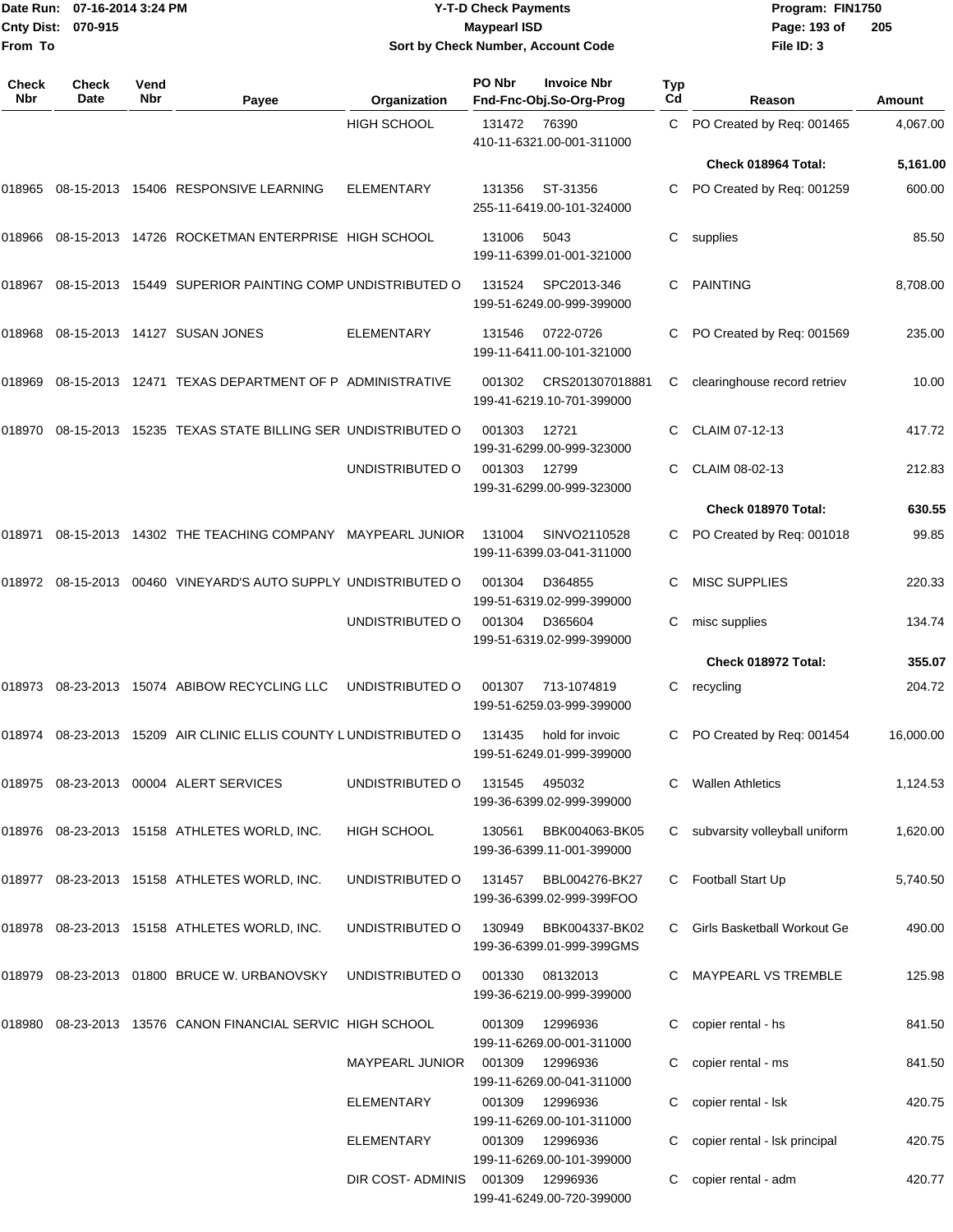|              | 07-16-2014 3:24 PM<br>Date Run:<br>Cnty Dist:<br>070-915 |             | <b>Y-T-D Check Payments</b><br><b>Maypearl ISD</b>                 |                                    |              |                                                 | Program: FIN1750<br>Page: 194 of | 205                           |          |
|--------------|----------------------------------------------------------|-------------|--------------------------------------------------------------------|------------------------------------|--------------|-------------------------------------------------|----------------------------------|-------------------------------|----------|
| From To      |                                                          |             |                                                                    | Sort by Check Number, Account Code |              |                                                 |                                  | File ID: 3                    |          |
| Check<br>Nbr | <b>Check</b><br>Date                                     | Vend<br>Nbr | Payee                                                              | Organization                       | PO Nbr       | <b>Invoice Nbr</b><br>Fnd-Fnc-Obj.So-Org-Prog   | <b>Typ</b><br>Cd                 | Reason                        | Amount   |
|              |                                                          |             |                                                                    |                                    |              |                                                 |                                  | Check 018980 Total:           | 2,945.27 |
| 018981       |                                                          |             | 08-23-2013 01203 CINDY SHAW                                        | UNDISTRIBUTED O                    | 001325       | 0819-0820 2013<br>199-13-6299.00-999-399000     |                                  | C SUPPLIES DISTRICT MEAL      | 62.66    |
|              |                                                          |             |                                                                    | DIR COST- ADMINIS                  | 001325       | 0819-0820 2013<br>199-41-6411.01-720-399000     |                                  | REIMBURSE TRAVEL EXP          | 51.38    |
|              |                                                          |             |                                                                    |                                    |              |                                                 |                                  | Check 018981 Total:           | 114.04   |
|              |                                                          |             |                                                                    | UNDISTRIBUTED O                    | 131538       | CUSI314760<br>199-11-6399.03-999-323000         | C                                | Workbook                      | 168.19   |
|              |                                                          |             | 018983  08-23-2013  13742  DANA ROBINSON                           | UNDISTRIBUTED O                    | 001324       | 08132013<br>199-36-6219.00-999-399000           | C                                | MAYPEARL VS TREMBLE           | 125.98   |
|              |                                                          |             | 018984  08-23-2013  12536  DESOTO JANITORIAL                       | UNDISTRIBUTED O                    | 001310       | 152797-1<br>199-51-6319.01-999-399000           |                                  | cleaning supplies balance     | 29.48    |
|              |                                                          |             |                                                                    | UNDISTRIBUTED O                    | 001310       | 152797<br>199-51-6319.01-999-399000             | C.                               | cleaning supplies             | 142.77   |
|              |                                                          |             |                                                                    |                                    |              |                                                 |                                  | Check 018984 Total:           | 172.25   |
| 018985       |                                                          |             | 08-23-2013 13639 EAST TEXAS COPY SYSTE HIGH SCHOOL                 |                                    | 001312       | 193355<br>199-11-6269.00-001-311000             |                                  | overage on copier hs          | 78.37    |
|              |                                                          |             |                                                                    | <b>MAYPEARL JUNIOR</b>             | 001312       | 193355<br>199-11-6269.00-041-311000             | C                                | overage on copier ms          | 56.90    |
|              |                                                          |             |                                                                    | <b>ELEMENTARY</b>                  | 001312       | 193355<br>199-11-6269.00-101-311000             |                                  | overage on copier Isk         | 12.69    |
|              |                                                          |             |                                                                    | DIR COST- ADMINIS                  | 001312       | 193355<br>199-41-6249.00-720-399000             |                                  | overage on copier admin       | 102.69   |
|              |                                                          |             |                                                                    |                                    |              |                                                 |                                  | Check 018985 Total:           | 250.65   |
|              |                                                          |             | 018986  08-23-2013  15433  EDUCATION & EVALUATION UNDISTRIBUTED O  |                                    | 131479       | hold for invoic<br>199-21-6411.00-999-323000    | C                                | PO Created by Req: 001503     | 200.00   |
|              |                                                          |             | 018987 08-23-2013 01547   EICHELBAUM WARDELL HA  DIR COST- ADMINIS |                                    | 131523       | 45364<br>199-41-6211.00-720-399000              | C.                               | POA Form                      | 30.00    |
|              |                                                          |             |                                                                    | DIR COST-ADMINIS 001313            |              | 45366<br>199-41-6211.00-720-399000              |                                  | C legal service $07-16-08-15$ | 2,175.22 |
|              |                                                          |             |                                                                    |                                    |              |                                                 |                                  | Check 018987 Total:           | 2,205.22 |
|              |                                                          |             |                                                                    | UNDISTRIBUTED O                    |              | 001314 09-47871-02<br>199-51-6629.01-999-399000 |                                  | C football field              | 3.59     |
|              |                                                          |             |                                                                    | UNDISTRIBUTED O                    |              | 001314 09-47852-02<br>199-51-6629.01-999-399000 | C.                               | football field                | 97.77    |
|              |                                                          |             |                                                                    | UNDISTRIBUTED O                    |              | 001314 09-47835-01<br>199-51-6629.01-999-399000 |                                  | C football field              | 11.97    |
|              |                                                          |             |                                                                    | UNDISTRIBUTED O                    |              | 001314 09-47871-01<br>199-51-6629.01-999-399000 |                                  | C football field              | 266.05   |
|              |                                                          |             |                                                                    | UNDISTRIBUTED O                    |              | 001314 09-47927-01<br>199-51-6629.01-999-399000 | C.                               | football field                | 103.08   |
|              |                                                          |             |                                                                    | UNDISTRIBUTED O                    |              | 001314 09-48014-01<br>199-51-6629.01-999-399000 |                                  | C football field              | 296.46   |
|              |                                                          |             |                                                                    | UNDISTRIBUTED O                    |              | 001314 09-47852-01<br>199-51-6629.01-999-399000 |                                  | C football field              | 1,889.62 |
|              |                                                          |             |                                                                    |                                    |              |                                                 |                                  | Check 018988 Total:           | 2,668.54 |
|              | 018989    08-23-2013    12474   ENVIVA                   |             |                                                                    | UNDISTRIBUTED O                    | 001315 27117 | 199-34-6219.01-999-399000                       |                                  | pre-employment drug screen    | 82.00    |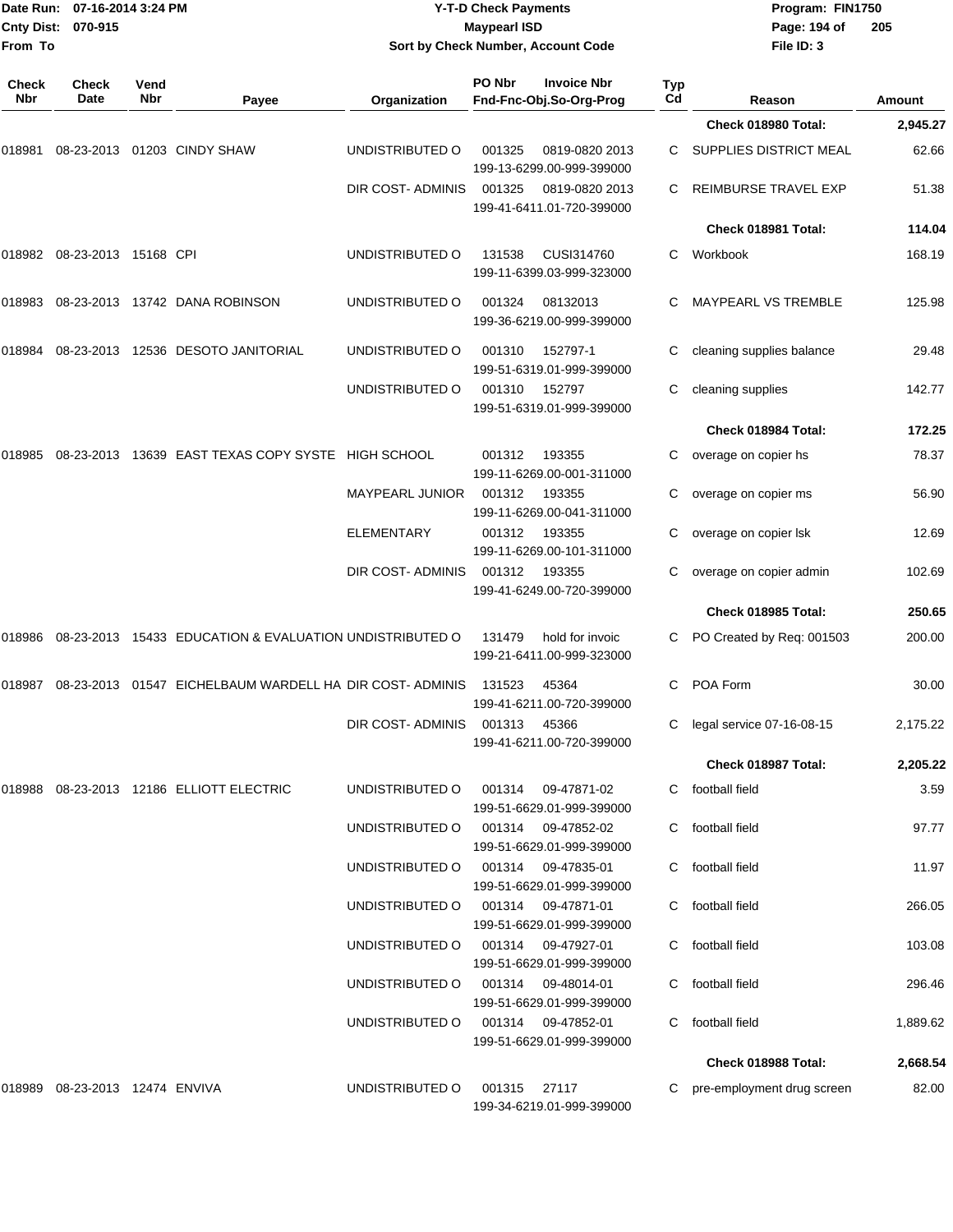|                    | Date Run: 07-16-2014 3:24 PM |
|--------------------|------------------------------|
| Cnty Dist: 070-915 |                              |
| From To            |                              |

## **Date Run: Program: FIN1750 07-16-2014 3:24 PM Y-T-D Check Payments Cnty Dist: Page: 195 of 070-915 Maypearl ISD Sort by Check Number, Account Code**

| Check<br>Nbr | <b>Check</b><br>Date              | Vend<br>Nbr | Payee                                                            | Organization           | PO Nbr        | <b>Invoice Nbr</b><br>Fnd-Fnc-Obj.So-Org-Prog | <b>Typ</b><br>Cd | Reason                         | Amount   |
|--------------|-----------------------------------|-------------|------------------------------------------------------------------|------------------------|---------------|-----------------------------------------------|------------------|--------------------------------|----------|
| 018990       |                                   |             | 08-23-2013 15310 HERITAGEONE ROOFING, I UNDISTRIBUTED O          |                        | 131423        | hold for invoic<br>199-51-6249.00-999-399000  |                  | C PO Created by Req: 001426    | 2,500.00 |
| 018991       | 08-23-2013 00243 HILCO            |             |                                                                  | UNDISTRIBUTED O        | 001317        | 4706839800<br>199-51-6259.04-999-399000       |                  | electric @ marquee             | 57.13    |
|              |                                   |             |                                                                  | UNDISTRIBUTED O        | 001317        | 4705171500<br>199-51-6259.04-999-399000       |                  | electric for security light    | 31.68    |
|              |                                   |             |                                                                  | UNDISTRIBUTED O        | 001317        | 4705273700<br>199-51-6259.04-999-399000       |                  | electric for fuel tank         | 30.97    |
|              |                                   |             |                                                                  | UNDISTRIBUTED O        | 001317        | 4602563301<br>199-51-6259.04-999-399000       |                  | electric @ high school         | 2,465.31 |
|              |                                   |             |                                                                  | UNDISTRIBUTED O        | 001317        | 4706312901<br>199-51-6259.04-999-399000       | С                | electric @ Isk                 | 3,317.43 |
|              |                                   |             |                                                                  | UNDISTRIBUTED O        | 001317        | 4705335301<br>199-51-6259.04-999-399000       |                  | electrci @ mms                 | 2,497.75 |
|              |                                   |             |                                                                  | UNDISTRIBUTED O        | 001317        | 4602266500<br>199-51-6259.04-999-399000       |                  | electric @ athletic facility   | 907.95   |
|              |                                   |             |                                                                  | UNDISTRIBUTED O        | 001317        | 4706783900<br>199-51-6259.78-999-322000       |                  | ELECTRIC AG BLDG               | 565.47   |
|              |                                   |             |                                                                  |                        |               |                                               |                  | Check 018991 Total:            | 9,873.69 |
|              |                                   |             | 018992 08-23-2013 00612 HOME DEPOT CREDIT SER UNDISTRIBUTED O    |                        | 001320        | 4560402<br>199-51-6629.01-999-399000          | C.               | football field                 | 84.29    |
| 018993       |                                   |             | 08-23-2013 15260 JANET COLEMAN                                   | <b>MAYPEARL JUNIOR</b> | 130222        | 101730<br>255-11-6419.00-041-324000           |                  | <b>Conference Star Writing</b> | 199.00   |
| 018994       |                                   |             | 08-23-2013 15445 JANUS DEVELOPMENT GR UNDISTRIBUTED O            |                        | 131510        | 204<br>224-11-6399.00-999-323000              | С                | SPEECH EASY                    | 4,000.00 |
| 018995       |                                   |             | 08-23-2013 00913 KELLY PIETERSE                                  | UNDISTRIBUTED O        | 001323        | 0806-0809/2013<br>199-31-6411.00-999-323000   |                  | <b>REIMBURSE FOOD COST</b>     | 30.00    |
|              |                                   |             |                                                                  | UNDISTRIBUTED O        | 001323        | 0806-0809/2013<br>199-31-6411.00-999-323000   |                  | REIMBURSE TRAVEL EXP           | 261.14   |
|              |                                   |             |                                                                  |                        |               |                                               |                  | Check 018995 Total:            | 291.14   |
|              |                                   |             | 018996 08-23-2013 00353 KORNEY BOARD AIDS, INC. UNDISTRIBUTED O  |                        | 131493        | 132881<br>199-36-6399.18-999-399000           | C                | PO Created by Req: 001516      | 2,860.00 |
|              |                                   |             | 018997 08-23-2013 15417 MAXIM FIRE SYSTEMS,. LLC UNDISTRIBUTED O |                        |               | 131351 S13-184<br>199-51-6249.00-999-399000   | С                | PO Created by Req: 001372      | 2,663.00 |
| 018998       |                                   |             | 08-23-2013 15456 METRO INDUSTRIAL SERVI UNDISTRIBUTED O          |                        | 001321        | M13528<br>199-51-6319.02-999-399000           | C                | hs gym floor                   | 2,766.24 |
| 018999       |                                   |             | 08-23-2013 15278 HEARTLAND PAYMENT SYS UNDISTRIBUTED O           |                        | 001316        | NKD0000011084<br>240-35-6219.00-999-399000    |                  | menu/prod/recipie maint fee    | 405.00   |
|              |                                   |             | 019000 08-23-2013 00287 OFFICE DEPOT                             | UNDISTRIBUTED O        | 001322        | 660568493001<br>199-11-6639.00-999-323000     |                  | <b>BAL FOR PO 131441</b>       | 27.00    |
| 019001       |                                   |             | 08-23-2013 15450 PAINLESS PAINTING                               | UNDISTRIBUTED O        | 131527        | 08222013<br>199-51-6249.00-999-399000         | С                | <b>PAINTING</b>                | 6,345.00 |
|              |                                   |             | 019002 08-23-2013 15299 RB DESIGN                                | UNDISTRIBUTED O        | 131474        | 2137<br>199-51-6319.02-999-399000             |                  | PO Created by Req: 001498      | 617.46   |
|              | 019003 08-23-2013 01726 REGION XI |             |                                                                  | UNDISTRIBUTED O        | 131512 240911 | 199-34-6219.01-999-399000                     |                  | bus driver training, RIBINSK   | 60.00    |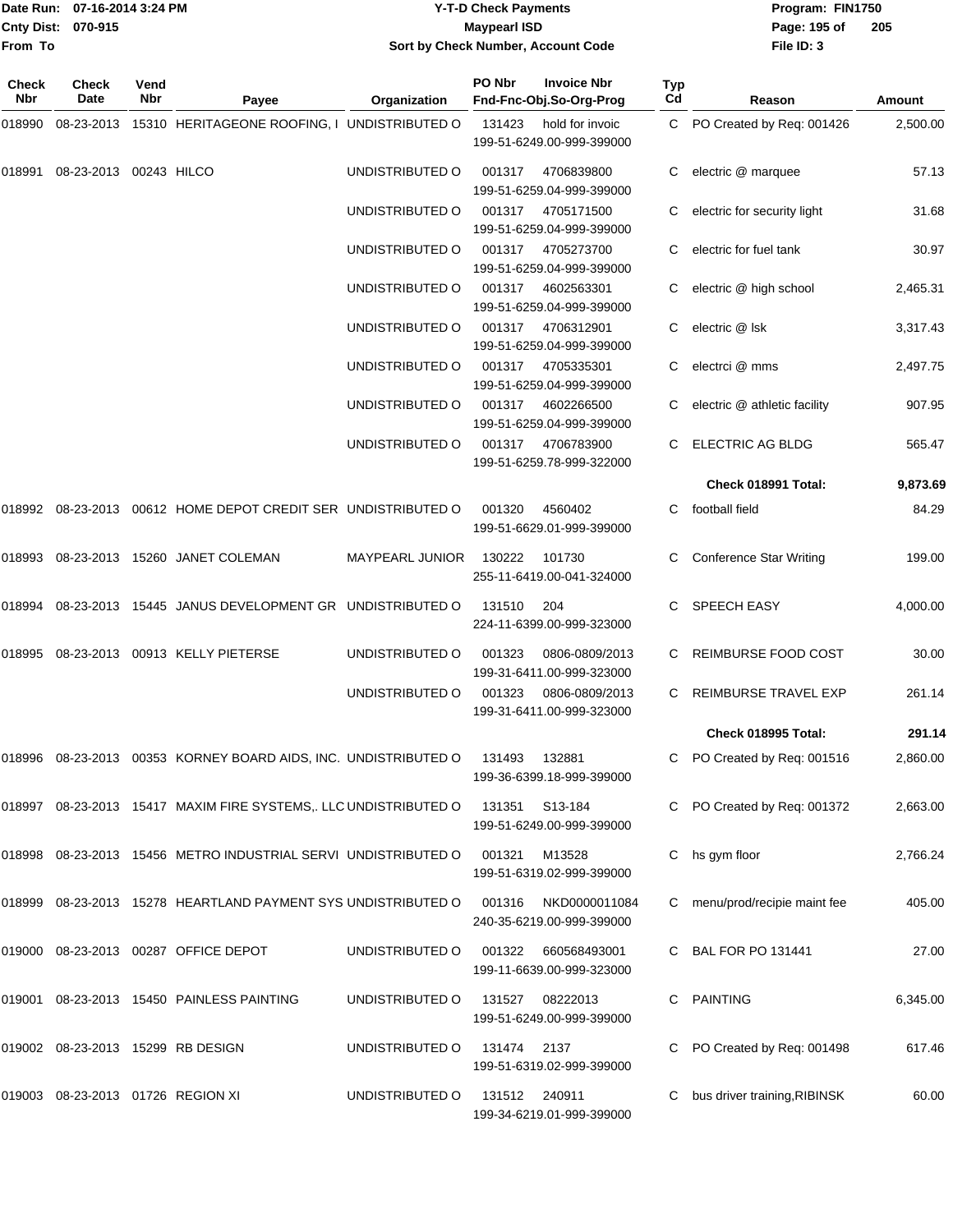| From To             | 07-16-2014 3:24 PM<br>Date Run:<br><b>Cnty Dist:</b><br>070-915 |             |                                                            | <b>Y-T-D Check Payments</b><br><b>Maypearl ISD</b><br>Sort by Check Number, Account Code |        |                                                        |           | Program: FIN1750<br>Page: 196 of<br>File ID: 3      | 205            |  |
|---------------------|-----------------------------------------------------------------|-------------|------------------------------------------------------------|------------------------------------------------------------------------------------------|--------|--------------------------------------------------------|-----------|-----------------------------------------------------|----------------|--|
| <b>Check</b><br>Nbr | <b>Check</b><br>Date                                            | Vend<br>Nbr | Payee                                                      | Organization                                                                             | PO Nbr | <b>Invoice Nbr</b><br>Fnd-Fnc-Obj.So-Org-Prog          | Typ<br>Cd | Reason                                              | Amount         |  |
| 019004              | 08-23-2013                                                      |             | 13150 RIDDELL                                              | UNDISTRIBUTED O                                                                          | 131542 | 95912227<br>199-36-6399.02-999-399FOO                  | C         | <b>HS Athletics Wallen/Jordan</b>                   | 145.71         |  |
| 019005              | 08-23-2013                                                      |             | 15381 SPORTSCAPES CONSTRUC UNDISTRIBUTED O                 |                                                                                          | 131426 | 4 08222013<br>199-51-6629.01-999-399000                | С         | PO Created by Req: 001445                           | 14,000.00      |  |
|                     |                                                                 |             |                                                            | UNDISTRIBUTED O                                                                          | 131425 | 4 08222013<br>199-51-6629.01-999-399000                | С         | PO Created by Req: 001444                           | 215,354.47     |  |
|                     |                                                                 |             |                                                            |                                                                                          |        |                                                        |           | Check 019005 Total:                                 | 229,354.47     |  |
| 019006              |                                                                 |             | 08-23-2013 15444 SUNSTATE EQUIPMENT CO. UNDISTRIBUTED O    |                                                                                          | 001326 | 5530457-001<br>199-51-6629.01-999-399000               | С         | MIDDLE SCHOO LIGHTS                                 | 1,349.44       |  |
| 019007              |                                                                 |             | 08-23-2013 14799 TEXAS TOLLWAYS                            | UNDISTRIBUTED O                                                                          | 001327 | 1095498<br>199-51-6411.00-999-399000                   | С         | Suburban #2 Band/choir                              | 7.48           |  |
| 019008              |                                                                 |             | 08-23-2013 13497 THE LINCOLN NAT. LIFE INS UNDISTRIBUTED O |                                                                                          | 001318 | MISD-BL-595575<br>199-41-6429.01-999-399000            | С         | employee life insurance                             | 855.20         |  |
| 019009              | 08-23-2013                                                      |             | 15211 THOMAS SOUTHALL ELECT UNDISTRIBUTED O                |                                                                                          | 001328 | 08152013<br>199-51-6249.00-999-399000                  | С         | high school                                         | 1,200.00       |  |
|                     |                                                                 |             |                                                            | UNDISTRIBUTED O                                                                          | 001328 | 07222013<br>199-51-6249.00-999-399000                  | С         | middle school gym                                   | 225.00         |  |
|                     |                                                                 |             |                                                            |                                                                                          |        |                                                        |           | Check 019009 Total:                                 | 1,425.00       |  |
| 019010              |                                                                 |             | 08-23-2013 00134 TXU ENERGY                                | UNDISTRIBUTED O                                                                          | 001329 | 054651128161<br>199-51-6259.04-999-399000              | С         | security lights                                     | 333.66         |  |
| 019011              |                                                                 |             | 08-23-2013 15192 VIG SOLUTIONS                             | <b>HIGH SCHOOL</b>                                                                       | 131487 | 2379<br>410-11-6321.00-001-311000                      |           | PO Created by Req: 001466                           | 9,500.00       |  |
| 019012              | 08-23-2013  00141  WAL MART                                     |             |                                                            | <b>MAYPEARL JUNIOR</b>                                                                   | 131437 | 008166<br>240-35-6341.00-041-399000                    | С         | supplies                                            | 449.97         |  |
| 019013              |                                                                 |             | 08-23-2013 15165 WAXAHACHIE GLASS CORP UNDISTRIBUTED O     |                                                                                          | 001332 | 3094<br>199-51-6249.00-999-399000                      | С         | doors for storefront Isk                            | 6,925.00       |  |
|                     |                                                                 |             |                                                            | UNDISTRIBUTED O                                                                          | 001332 | 3095<br>199-51-6249.00-999-399000                      |           | tempered glass golf practice                        | 876.24         |  |
|                     |                                                                 |             |                                                            |                                                                                          |        |                                                        |           | Check 019013 Total:                                 | 7,801.24       |  |
|                     |                                                                 |             | 019014 08-23-2013 12656 WEBB ELECTRONICS                   | <b>HIGH SCHOOL</b>                                                                       | 131520 | 50332<br>199-36-6399.02-001-399000                     |           | C Video Equipment                                   | 1,792.01       |  |
|                     |                                                                 |             | 019015 08-23-2013 15446 WISEGUYS PAINTING                  | UNDISTRIBUTED O                                                                          | 131526 | 08122013<br>199-51-6249.00-999-399000                  |           | C PO Created by Req: 001549                         | 3,500.00       |  |
|                     |                                                                 |             | 019016 08-28-2013 13566 CONNIE D. HAGEN, INC.              | UNDISTRIBUTED O                                                                          | 001336 | 139842<br>199-34-6219.01-999-399000                    |           | C dot pre-employment drug tes                       | 57.50          |  |
|                     |                                                                 |             | 019017 08-28-2013 12885 DIRECT ENERGY                      | UNDISTRIBUTED O                                                                          | 001337 | 4178149<br>199-51-6259.04-999-399000                   |           | C electric - hs ball park                           | 55.03          |  |
|                     |                                                                 |             |                                                            | UNDISTRIBUTED O                                                                          | 001337 | 4178242<br>199-51-6259.04-999-399000                   |           | electric - portable bldg                            | 13.06          |  |
|                     |                                                                 |             |                                                            | UNDISTRIBUTED O                                                                          | 001337 | 4178273<br>199-51-6259.04-999-399000                   |           | electric - jr high                                  | 57.13          |  |
|                     |                                                                 |             |                                                            | UNDISTRIBUTED O<br>UNDISTRIBUTED O                                                       | 001337 | 4178211<br>199-51-6259.04-999-399000<br>001337 4178180 |           | electric - 300 panther lane<br>electric - elem cafe | 18.30<br>13.56 |  |
|                     |                                                                 |             |                                                            |                                                                                          |        | 199-51-6259.04-999-399000                              |           |                                                     |                |  |
|                     |                                                                 |             |                                                            | UNDISTRIBUTED O                                                                          |        | 001337 4183419<br>199-51-6259.04-999-399000            |           | electric - ag bldg                                  | 2,280.07       |  |
|                     |                                                                 |             |                                                            | UNDISTRIBUTED O                                                                          |        | 001337 4178118<br>199-51-6259.04-999-399000            |           | C electric - $31024$ w 4th                          | 5,527.14       |  |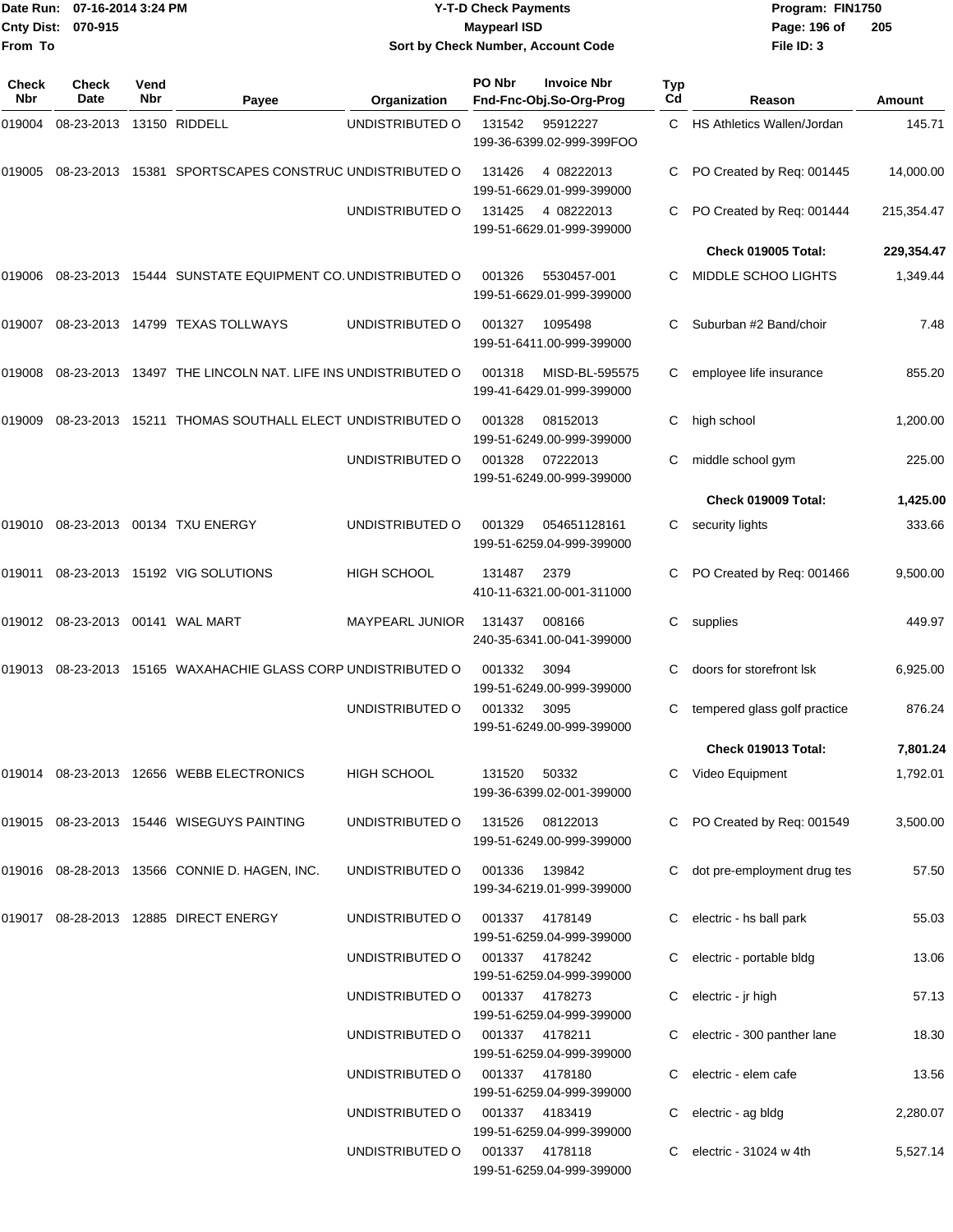| Date Run:                    | 07-16-2014 3:24 PM              |                    |                                                                |                        | <b>Y-T-D Check Payments</b> |                                               |                  | Program: FIN1750             |            |
|------------------------------|---------------------------------|--------------------|----------------------------------------------------------------|------------------------|-----------------------------|-----------------------------------------------|------------------|------------------------------|------------|
| <b>Cnty Dist:</b><br>From To | 070-915                         |                    |                                                                |                        | <b>Maypearl ISD</b>         | Sort by Check Number, Account Code            |                  | Page: 197 of<br>File ID: 3   | 205        |
|                              |                                 |                    |                                                                |                        |                             |                                               |                  |                              |            |
| Check<br><b>Nbr</b>          | Check<br>Date                   | Vend<br><b>Nbr</b> | Payee                                                          | Organization           | PO Nbr                      | <b>Invoice Nbr</b><br>Fnd-Fnc-Obj.So-Org-Prog | <b>Typ</b><br>Cd | Reason                       | Amount     |
|                              |                                 |                    |                                                                | UNDISTRIBUTED O        | 001337                      | 4178304<br>199-51-6259.04-999-399000          | C                | electric - bus barn          | 425.69     |
|                              |                                 |                    |                                                                | UNDISTRIBUTED O        | 001337                      | 6613013<br>199-51-6259.04-999-399000          | С                | electric - bank hall         | 165.90     |
|                              |                                 |                    |                                                                |                        |                             |                                               |                  | Check 019017 Total:          | 8,555.88   |
| 019018                       | 08-28-2013 12474 ENVIVA         |                    |                                                                | UNDISTRIBUTED O        | 001338                      | 27159<br>199-34-6219.01-999-399000            | C                | dot pre-employment drug tes  | 82.00      |
|                              |                                 |                    | 019019 08-28-2013 15310 HERITAGEONE ROOFING, I UNDISTRIBUTED O |                        | 001339                      | 5762<br>199-51-6249.00-999-399000             |                  | balance of 131423-complete   | 923.20     |
| 019020                       |                                 |                    | 08-28-2013 15460 Longbine, Amy                                 | <b>DISTRICT WIDE</b>   | 001343                      | refund<br>240-00-5751.00-000-300000           |                  | refund school lunch acct     | 34.65      |
| 019021                       | 08-28-2013 15461 Mease, Eva     |                    |                                                                | <b>ELEMENTARY</b>      | 001344                      | advance<br>199-11-6119.00-101-311000          | C.               | AUGUST PAY NEW EMPLO         | 2,000.00   |
|                              |                                 |                    | 019022 08-28-2013 14369 NORTH TEXAS TOLLWAY A UNDISTRIBUTED O  |                        | 001345                      | 39652417<br>199-34-6494.00-999-399000         | С                | toll for 1104216 2013 IC     | 5.01       |
| 019023                       | 08-28-2013                      |                    | 00698 PALMER ISD                                               | UNDISTRIBUTED O        | 001342                      | 1594<br>199-13-6299.00-999-399000             | С                | Training - August 19 lunch   | 572.00     |
|                              |                                 |                    | 019024 08-28-2013 00234 SOUTHWEST INTERNATION UNDISTRIBUTED O  |                        | 001346                      | 434240-1<br>199-34-6219.00-999-399000         | С                | texas state dot inspection   | 62.00      |
| 019025                       |                                 |                    | 08-28-2013 01145 WELDERS WAREHOUSE CO UNDISTRIBUTED O          |                        | 001347                      | 20538<br>199-51-6319.02-999-399000            |                  | cylinder rental              | 76.00      |
| 020413                       |                                 |                    | 02-04-2013 15276 MONERIS SOLUTIONS                             | <b>DISTRICT WIDE</b>   | 000808                      | 02042013<br>240-00-5749.00-000-300000         | D                | Monthly Charges              | 123.60     |
| 020513                       | 02-05-2013                      |                    | 00200 CLAIMS ADMINISTRATIVE S HIGH SCHOOL                      |                        | 000734                      | 02082013<br>199-11-6143.00-001-311000         | D                | <b>Workmens Compensation</b> | 343.24     |
|                              |                                 |                    |                                                                | <b>MAYPEARL JUNIOR</b> | 000734                      | 02082013<br>199-11-6143.00-041-311000         | D                | <b>Workmens Compensation</b> | 165.09     |
|                              |                                 |                    |                                                                |                        |                             |                                               |                  | Check 020513 Total:          | 508.33     |
|                              |                                 |                    | 021213 02-12-2013 00200 CLAIMS ADMINISTRATIVE S HIGH SCHOOL    |                        | 000753                      | 02152013<br>199-11-6143.00-001-311000         |                  | <b>Workmens Compensation</b> | 554.00     |
|                              |                                 |                    | 021313 02-13-2013 00200 CLAIMS ADMINISTRATIVE S HIGH SCHOOL    |                        | 000735                      | 02132013<br>199-11-6143.00-001-311000         | D                | <b>Workmens Compensation</b> | 228.89     |
|                              |                                 |                    |                                                                | <b>MAYPEARL JUNIOR</b> | 000735                      | 02132013<br>199-11-6143.00-041-311000         | D                | <b>Workmens Compensation</b> | 228.91     |
|                              |                                 |                    |                                                                | ELEMENTARY             | 000735                      | 02132013<br>199-11-6143.00-101-311000         |                  | <b>Workmens Compensation</b> | 228.89     |
|                              |                                 |                    |                                                                |                        |                             |                                               |                  | Check 021313 Total:          | 686.69     |
|                              | 021513 02-14-2013 13063 US BANK |                    |                                                                | UNDISTRIBUTED O        | 000752                      | 200727000<br>599-71-6511.00-999-399000        |                  | DEBT SERVICE PAYMENT         | 23,115.00  |
|                              |                                 |                    |                                                                | UNDISTRIBUTED O        | 000752                      | 200729000<br>599-71-6511.01-999-399000        | D                | DEBT SERVICE PAYMENT         | 121,322.60 |
|                              |                                 |                    |                                                                | UNDISTRIBUTED O        | 000752                      | 801652100<br>599-71-6511.02-999-399000        | D                | DEBT SERVICE PAYMENT         | 25,000.00  |
|                              |                                 |                    |                                                                | UNDISTRIBUTED O        | 000752                      | 801652100<br>599-71-6511.02-999-399000        | D                | DEBT SERVICE PAYMENT         | 66,203.10  |
|                              |                                 |                    |                                                                | UNDISTRIBUTED O        | 000752                      | 801694900<br>599-71-6511.04-999-399000        | D                | DEBT SERVICE PAYMENT         | 120,000.00 |
|                              |                                 |                    |                                                                | UNDISTRIBUTED O        | 000752                      | 801694800                                     | D                | DEBT SERVICE PAYMENT         | 145,894.00 |

599-71-6511.05-999-399000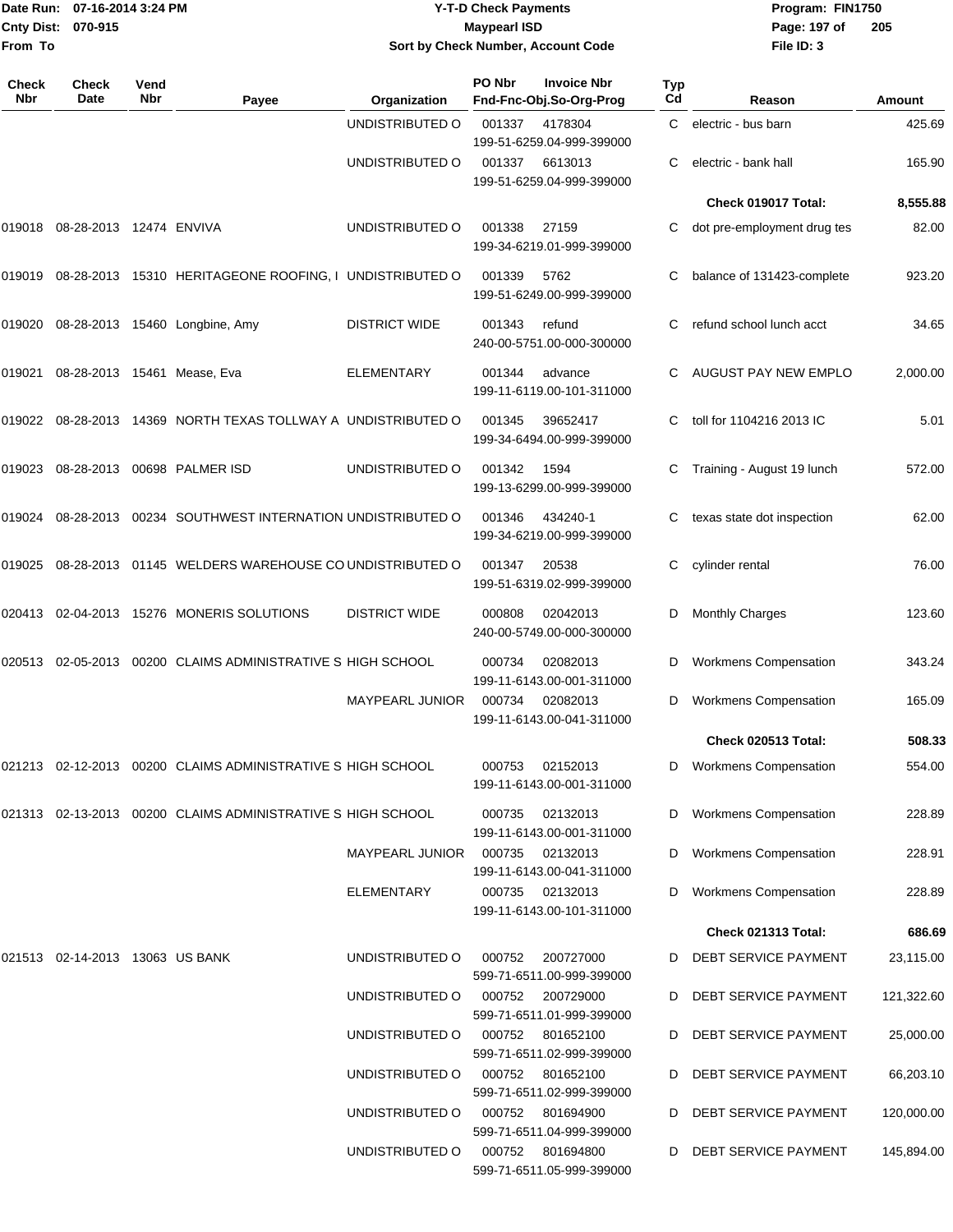|                    | Date Run: 07-16-2014 3:24 PM |
|--------------------|------------------------------|
| Cnty Dist: 070-915 |                              |
| From To            |                              |

## **Date Run: Program: FIN1750 07-16-2014 3:24 PM Y-T-D Check Payments Cnty Dist: Page: 198 of 070-915 Maypearl ISD Sort by Check Number, Account Code**

| Check<br><b>Nbr</b> | <b>Check</b><br>Date | Vend<br><b>Nbr</b> | Payee                                                                     | Organization           | PO Nbr | <b>Invoice Nbr</b><br>Fnd-Fnc-Obj.So-Org-Prog | <b>Typ</b><br>Cd | Reason                       | Amount     |
|---------------------|----------------------|--------------------|---------------------------------------------------------------------------|------------------------|--------|-----------------------------------------------|------------------|------------------------------|------------|
|                     |                      |                    |                                                                           | UNDISTRIBUTED O        | 000752 | 801694800<br>599-71-6521.00-999-399000        | D                | DEBT SERVICE PAYMENT         | 54,106.00  |
|                     |                      |                    |                                                                           | UNDISTRIBUTED O        | 000752 | 801694900<br>599-71-6521.01-999-399000        | D                | DEBT SERVICE PAYMENT         | 106,101.25 |
|                     |                      |                    |                                                                           | UNDISTRIBUTED O        | 000752 | 200729000<br>599-71-6521.02-999-399000        | D                | DEBT SERVICE PAYMENT         | 79,703.18  |
|                     |                      |                    |                                                                           | UNDISTRIBUTED O        | 000752 | 200727000<br>599-71-6521.03-999-399000        | D                | DEBT SERVICE PAYMENT         | 5,837.08   |
|                     |                      |                    |                                                                           | UNDISTRIBUTED O        | 000752 | 801652100<br>599-71-6521.06-999-399000        | D                | DEBT SERVICE PAYMENT         | 640.63     |
|                     |                      |                    |                                                                           | UNDISTRIBUTED O        | 000752 | 801652100<br>599-71-6521.06-999-399000        | D                | DEBT SERVICE PAYMENT         | 188,796.90 |
|                     |                      |                    |                                                                           |                        |        |                                               |                  | Check 021513 Total:          | 936,719.74 |
|                     |                      |                    | 021613 02-15-2013 00200 CLAIMS ADMINISTRATIVE S HIGH SCHOOL               |                        | 000754 | 02152013<br>199-11-6143.00-001-311000         | D                | <b>Workmens Compensation</b> | 396.00     |
|                     |                      |                    | 021913   02-19-2013   00200   CLAIMS   ADMINISTRATIVE   S   HIGH   SCHOOL |                        | 000755 | 02142013<br>199-11-6143.00-001-311000         | D                | <b>Workmens Compensation</b> | 20.61      |
|                     |                      |                    | 022213  02-22-2013  00200  CLAIMS ADMINISTRATIVE S            HIGH SCHOOL |                        | 000805 | 021913<br>199-11-6143.00-001-311000           | D                | <b>Workmens Compensation</b> | 794.19     |
| 022513              |                      |                    | 02-25-2013 00200 CLAIMS ADMINISTRATIVE S HIGH SCHOOL                      |                        | 000803 | 02202013<br>199-11-6143.00-001-311000         | D                | <b>Workmens Compensation</b> | 1,102.00   |
| 022613              |                      |                    | 02-26-2013 00200 CLAIMS ADMINISTRATIVE S HIGH SCHOOL                      |                        | 000804 | 02212013<br>199-11-6143.00-001-311000         | D                | <b>Workmens Compensation</b> | 413.25     |
|                     |                      |                    | 022813 02-28-2013 00200 CLAIMS ADMINISTRATIVE S HIGH SCHOOL               |                        | 000865 | 03132013<br>199-11-6143.00-001-311000         | D                | <b>Workmens Compensation</b> | 182.67     |
|                     |                      |                    |                                                                           | MAYPEARL JUNIOR        | 000865 | 03132013<br>199-11-6143.00-041-311000         | D                | <b>Workmens Compensation</b> | 182.67     |
|                     |                      |                    |                                                                           | <b>ELEMENTARY</b>      | 000865 | 03132013<br>199-11-6143.00-101-311000         | D                | <b>Workmens Compensation</b> | 182.66     |
|                     |                      |                    |                                                                           |                        |        |                                               |                  | Check 022813 Total:          | 548.00     |
|                     |                      |                    | 030113 03-01-2013 00200 CLAIMS ADMINISTRATIVE S HIGH SCHOOL               |                        | 000851 | 03012013<br>199-11-6143.00-001-311000         |                  | D Workmens Compensation      | 196.31     |
|                     |                      |                    |                                                                           | <b>MAYPEARL JUNIOR</b> | 000851 | 03012013<br>199-11-6143.00-041-311000         | D                | <b>Workmens Compensation</b> | 196.30     |
|                     |                      |                    |                                                                           | ELEMENTARY             | 000851 | 03012013<br>199-11-6143.00-101-311000         | D                | <b>Workmens Compensation</b> | 196.30     |
|                     |                      |                    |                                                                           |                        |        |                                               |                  | Check 030113 Total:          | 588.91     |
| 030513              |                      |                    | 02-28-2013 00200 CLAIMS ADMINISTRATIVE S HIGH SCHOOL                      |                        | 000957 | 03052013<br>199-11-6143.00-001-311000         | D                | <b>Workers Compensation</b>  | 413.25     |
|                     |                      |                    | 030613  03-06-2013  00200  CLAIMS ADMINISTRATIVE S            HIGH SCHOOL |                        | 000852 | 03062013<br>199-11-6143.00-001-311000         | D                | <b>Workmens Compensation</b> | 1,473.95   |
|                     |                      |                    | 031213 03-12-2013 00200 CLAIMS ADMINISTRATIVE S HIGH SCHOOL               |                        | 000864 | 03122013<br>199-11-6143.00-001-311000         | D                | <b>Workers Compensation</b>  | 413.25     |
|                     |                      |                    | 031413 03-14-2013 00200 CLAIMS ADMINISTRATIVE S HIGH SCHOOL               |                        | 000898 | 03192013<br>199-11-6143.00-001-311000         | D                | <b>Workmens Compensation</b> | 413.25     |
|                     |                      |                    | 031513  03-15-2013  00200  CLAIMS ADMINISTRATIVE S            HIGH SCHOOL |                        | 000866 | 03122013<br>199-11-6143.00-001-311000         | D                | <b>Workmens Compensation</b> | 578.66     |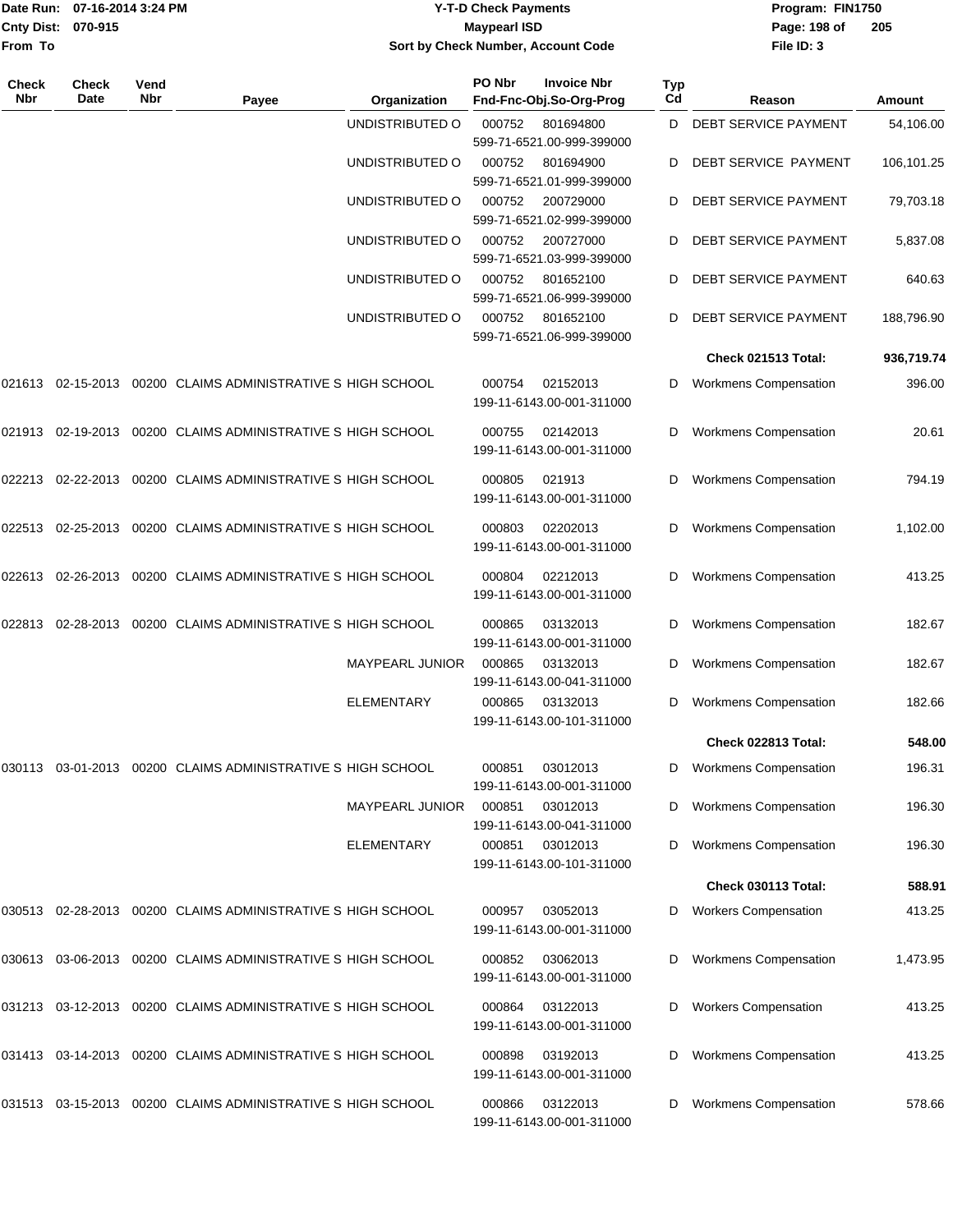#### Date Run: 07-16-2014 3:24 PM **Program:** FIN1750 **Cnty Dist:** 070-915 **Page:** 199 of **Y-T-D Check Payments 070-915 Maypearl ISD Sort by Check Number, Account Code**

| <b>Check</b><br>Nbr | <b>Check</b><br>Date | Vend<br>Nbr | Payee                                                            | Organization           | PO Nbr | <b>Invoice Nbr</b><br>Fnd-Fnc-Obj.So-Org-Prog | <b>Typ</b><br>Cd | Reason                         | Amount   |
|---------------------|----------------------|-------------|------------------------------------------------------------------|------------------------|--------|-----------------------------------------------|------------------|--------------------------------|----------|
| 032213              | 03-22-2013           |             | 00200 CLAIMS ADMINISTRATIVE S HIGH SCHOOL                        |                        | 000912 | 03192013<br>199-11-6143.00-001-311000         | D                | <b>Workmens Compensation</b>   | 735.00   |
| 032813              | 03-28-2013           |             | 00200 CLAIMS ADMINISTRATIVE S HIGH SCHOOL                        |                        | 000913 | 03212013<br>199-11-6143.00-001-311000         | D                | <b>Workmens Compensation</b>   | 413.25   |
| 032913              | 03-29-2013           |             | 00200 CLAIMS ADMINISTRATIVE S HIGH SCHOOL                        |                        | 000914 | 03222013<br>199-11-6143.00-001-311000         | D                | <b>Workmens Compensation</b>   | 139.10   |
| 033013              | 03-30-2013           |             | 00200 CLAIMS ADMINISTRATIVE S HIGH SCHOOL                        |                        | 000915 | 03302013<br>199-11-6143.00-001-311000         | D                | <b>Workmens Compensation</b>   | 710.17   |
| 033113              |                      |             | 03-31-2013 15276 MONERIS SOLUTIONS                               | <b>DISTRICT WIDE</b>   | 000916 | 03312013<br>240-00-5749.00-000-300000         | D                | <b>Convenience Fee Charges</b> | 150.69   |
| 040113              | 04-01-2013           |             | 00200 CLAIMS ADMINISTRATIVE S HIGH SCHOOL                        |                        | 000958 | 03272013<br>199-11-6143.00-001-311000         | D                | <b>Workers Compensation</b>    | 413.25   |
| 040213              | 04-02-2013           |             | 15276 MONERIS SOLUTIONS                                          | <b>DISTRICT WIDE</b>   | 001047 | 042013<br>240-00-5749.00-000-300000           | D                | <b>Monthly Charges</b>         | 125.64   |
| 040413              | 04-04-2013           |             | 00200 CLAIMS ADMINISTRATIVE S HIGH SCHOOL                        |                        | 000959 | 04012013<br>199-11-6143.00-001-311000         | D                | <b>Workmens Compensation</b>   | 417.92   |
| 040913              | 04-09-2013           |             | 00200 CLAIMS ADMINISTRATIVE S HIGH SCHOOL                        |                        | 001042 | 04092013<br>199-11-6143.00-001-311000         | D                | <b>Workmens Compensation</b>   | 413.25   |
| 041013              | 04-10-2013           |             | 00200 CLAIMS ADMINISTRATIVE S HIGH SCHOOL                        |                        | 000960 | 04052013<br>199-11-6143.00-001-311000         | D                | <b>Workmens Compensation</b>   | 336.61   |
| 041513              | 04-15-2013           |             | 00200 CLAIMS ADMINISTRATIVE S HIGH SCHOOL                        |                        | 001037 | 04152013<br>199-11-6143.00-001-311000         | D                | <b>Workmens Compensation</b>   | 426.00   |
|                     |                      |             |                                                                  | <b>MAYPEARL JUNIOR</b> | 001037 | 04152013<br>199-11-6143.00-041-311000         | D                | <b>Workmens Compensation</b>   | 425.00   |
|                     |                      |             |                                                                  | <b>ELEMENTARY</b>      | 001037 | 04152013<br>199-11-6143.00-101-311000         | D                | <b>Workmens Compensation</b>   | 425.00   |
|                     |                      |             |                                                                  |                        |        |                                               |                  | Check 041513 Total:            | 1,276.00 |
|                     |                      |             | 00200 CLAIMS ADMINISTRATIVE S HIGH SCHOOL                        |                        | 001041 | 04162013<br>199-11-6143.00-001-311000         | D                | <b>Workmens Compensation</b>   | 485.64   |
|                     |                      |             | 041913 04-19-2013 00200 CLAIMS ADMINISTRATIVE S HIGH SCHOOL      |                        | 001038 | 04192013<br>199-11-6143.00-001-311000         | D                | <b>Workmens Compensation</b>   | 118.69   |
|                     |                      |             | 042313  04-23-2013  00200  CLAIMS  ADMINISTRATIVE S  HIGH SCHOOL |                        | 001040 | 04232013<br>199-11-6143.00-001-311000         | D                | <b>Workmens Compensation</b>   | 528.71   |
|                     |                      |             | 043013  04-30-2013  00200  CLAIMS  ADMINISTRATIVE S  HIGH SCHOOL |                        | 001039 | 04302013<br>199-11-6143.00-001-311000         | D                | <b>Workmens Compensation</b>   | 583.51   |
|                     |                      |             | 050313 05-03-2013 00200 CLAIMS ADMINISTRATIVE S HIGH SCHOOL      |                        | 001080 | 199-11-6143.00-001-311000                     | D                | <b>Workmens Compensation</b>   | 64.26    |
|                     |                      |             | 050513  05-01-2013  15276  MONERIS SOLUTIONS                     | <b>DISTRICT WIDE</b>   | 001126 | 05012013<br>240-00-5749.00-000-300000         | D                | Convenience Fee Charges        | 142.79   |
|                     |                      |             | 051013 05-10-2013 00200 CLAIMS ADMINISTRATIVE S HIGH SCHOOL      |                        | 001108 | 05152013<br>199-11-6143.00-001-311000         | D                | <b>Workmens Compensation</b>   | 236.43   |
|                     |                      |             | 051413 05-14-2013 00200 CLAIMS ADMINISTRATIVE S HIGH SCHOOL      |                        | 001081 | 05142013<br>199-11-6143.00-001-311000         | D                | <b>Workers Compensation</b>    | 219.33   |
|                     |                      |             |                                                                  | <b>MAYPEARL JUNIOR</b> | 001081 | 05142013<br>199-11-6143.00-041-311000         | D                | <b>Workers Compensation</b>    | 219.34   |
|                     |                      |             |                                                                  | <b>ELEMENTARY</b>      | 001081 | 05142013<br>199-11-6143.00-101-311000         | D                | <b>Workers Compensation</b>    | 219.33   |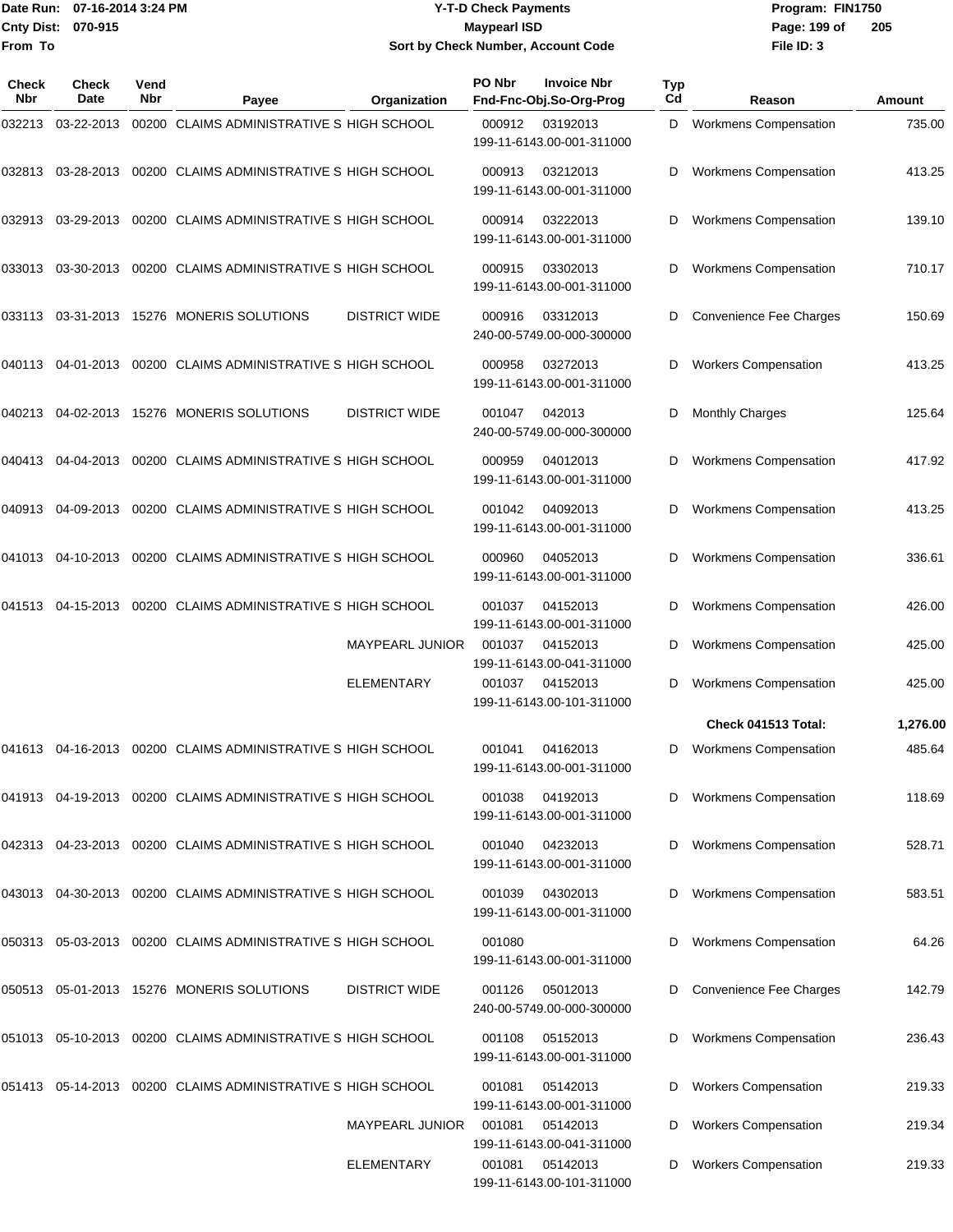|                     | Date Run: 07-16-2014 3:24 PM<br>Cnty Dist: 070-915 |             |                                                                    |                        | <b>Y-T-D Check Payments</b><br><b>Maypearl ISD</b> |                                               |           | Program: FIN1750<br>Page: 200 of | 205        |
|---------------------|----------------------------------------------------|-------------|--------------------------------------------------------------------|------------------------|----------------------------------------------------|-----------------------------------------------|-----------|----------------------------------|------------|
| From To             |                                                    |             |                                                                    |                        |                                                    | Sort by Check Number, Account Code            |           | File ID: 3                       |            |
| <b>Check</b><br>Nbr | Check<br>Date                                      | Vend<br>Nbr | Payee                                                              | Organization           | PO Nbr                                             | <b>Invoice Nbr</b><br>Fnd-Fnc-Obj.So-Org-Prog | Typ<br>Cd | Reason                           | Amount     |
|                     |                                                    |             |                                                                    |                        |                                                    |                                               |           | Check 051413 Total:              | 658.00     |
| 051513              | 05-14-2013                                         |             | 00200 CLAIMS ADMINISTRATIVE S ELEMENTARY                           |                        | 001109                                             | 05172013<br>199-11-6143.00-101-311000         | D         | <b>Workmens Compensation</b>     | 2.97       |
| 052113              | 05-21-2013                                         |             | 00200 CLAIMS ADMINISTRATIVE S HIGH SCHOOL                          |                        | 001110                                             | 05242013<br>199-11-6143.00-001-311000         | D         | <b>Workmens Compensation</b>     | 259.17     |
|                     |                                                    |             |                                                                    | <b>MAYPEARL JUNIOR</b> | 001110                                             | 05242013<br>199-11-6143.00-041-311000         | D         | <b>Workmens Compensation</b>     | 259.16     |
|                     |                                                    |             |                                                                    | ELEMENTARY             | 001110                                             | 05242013<br>199-11-6143.00-101-311000         | D         | <b>Workmens Compensation</b>     | 259.16     |
|                     |                                                    |             |                                                                    |                        |                                                    |                                               |           | Check 052113 Total:              | 777.49     |
| 052813              | 05-28-2013                                         |             | 00200 CLAIMS ADMINISTRATIVE S HIGH SCHOOL                          |                        | 001115                                             | 05282013<br>199-11-6143.00-001-311000         | D         | <b>Workmens Compensation</b>     | 43.19      |
|                     |                                                    |             |                                                                    | <b>MAYPEARL JUNIOR</b> | 001115                                             | 05282013<br>199-11-6143.00-041-311000         | D         | <b>Workmens Compensation</b>     | 43.18      |
|                     |                                                    |             |                                                                    | <b>ELEMENTARY</b>      | 001115                                             | 05282013<br>199-11-6143.00-101-311000         | D         | <b>Workmens Compensation</b>     | 43.18      |
|                     |                                                    |             |                                                                    |                        |                                                    |                                               |           | Check 052813 Total:              | 129.55     |
|                     |                                                    |             | 053113  05-31-2013  00200  CLAIMS ADMINISTRATIVE S MAYPEARL JUNIOR |                        | 001128                                             | 05312013<br>199-11-6143.00-041-311000         | D         | <b>Workmens Compensation</b>     | 680.94     |
| 060313              | 06-03-2013                                         |             | 15276 MONERIS SOLUTIONS                                            | <b>DISTRICT WIDE</b>   | 001204                                             | 240-00-5749.00-000-300000                     | D         | <b>Convenience Fee Charges</b>   | 107.92     |
| 060513              | 06-05-2013                                         |             | 00200 CLAIMS ADMINISTRATIVE S HIGH SCHOOL                          |                        | 001145                                             | 05312013b<br>199-11-6143.00-001-311000        | D         | Workmens Compensation            | 112.25     |
| 060713              | 06-07-2013                                         |             | 00200 CLAIMS ADMINISTRATIVE S HIGH SCHOOL                          |                        | 001144                                             | 06042013<br>199-11-6143.00-001-311000         | D         | <b>Workmens Compensation</b>     | 50.00      |
|                     |                                                    |             |                                                                    | <b>MAYPEARL JUNIOR</b> | 001144                                             | 06042013<br>199-11-6143.00-041-311000         | D         | <b>Workmens Compensation</b>     | 128.71     |
|                     |                                                    |             |                                                                    | <b>ELEMENTARY</b>      | 001144                                             | 06042013<br>199-11-6143.00-101-311000         | D         | <b>Workmens Compensation</b>     | 50.00      |
|                     |                                                    |             |                                                                    |                        |                                                    |                                               |           | Check 060713 Total:              | 228.71     |
|                     |                                                    |             | 061013 06-10-2013 00200 CLAIMS ADMINISTRATIVE S ELEMENTARY         |                        | 001202                                             | 06152013<br>199-11-6143.00-101-311000         | D         | <b>Workmens Compensation</b>     | 690.00     |
|                     |                                                    |             | 061113 06-11-2013 00200 CLAIMS ADMINISTRATIVE S MAYPEARL JUNIOR    |                        | 001201                                             | 06142013<br>199-11-6143.00-041-311000         | D         | <b>Workmens Compensation</b>     | 203.99     |
|                     |                                                    |             | 061213 06-12-2013 00200 CLAIMS ADMINISTRATIVE S MAYPEARL JUNIOR    |                        | 001146                                             | 06122013<br>199-11-6143.00-041-311000         | D         | <b>Workmens Compensation</b>     | 1,832.29   |
|                     |                                                    |             |                                                                    | <b>ELEMENTARY</b>      | 001146                                             | 06122013<br>199-11-6143.00-101-311000         | D         | <b>Workmens Compensation</b>     | 1,832.28   |
|                     |                                                    |             |                                                                    |                        |                                                    |                                               |           | Check 061213 Total:              | 3,664.57   |
|                     | 061513 06-15-2013 13063 US BANK                    |             |                                                                    | UNDISTRIBUTED O        | 001185                                             | 199-71-6513.00-999-399000                     | D         | QSCB Pymt                        | 120,000.00 |
|                     |                                                    |             |                                                                    | UNDISTRIBUTED O        | 001185                                             | 199-71-6523.00-999-399000                     | D         | QSCB PYMT                        | 7,708.00   |
|                     |                                                    |             |                                                                    |                        |                                                    |                                               |           | Check 061513 Total:              | 127,708.00 |
|                     |                                                    |             | 061813  06-18-2013  00200  CLAIMS ADMINISTRATIVE S MAYPEARL JUNIOR |                        | 001200                                             | 06212013<br>199-11-6143.00-041-311000         | D         | <b>Workmens Compensation</b>     | 397.59     |
|                     |                                                    |             | 062013 06-20-2013 00200 CLAIMS ADMINISTRATIVE S ELEMENTARY         |                        | 001203                                             | 06132013<br>199-11-6143.00-101-311000         | D         | <b>Workmens Compensation</b>     | 35.46      |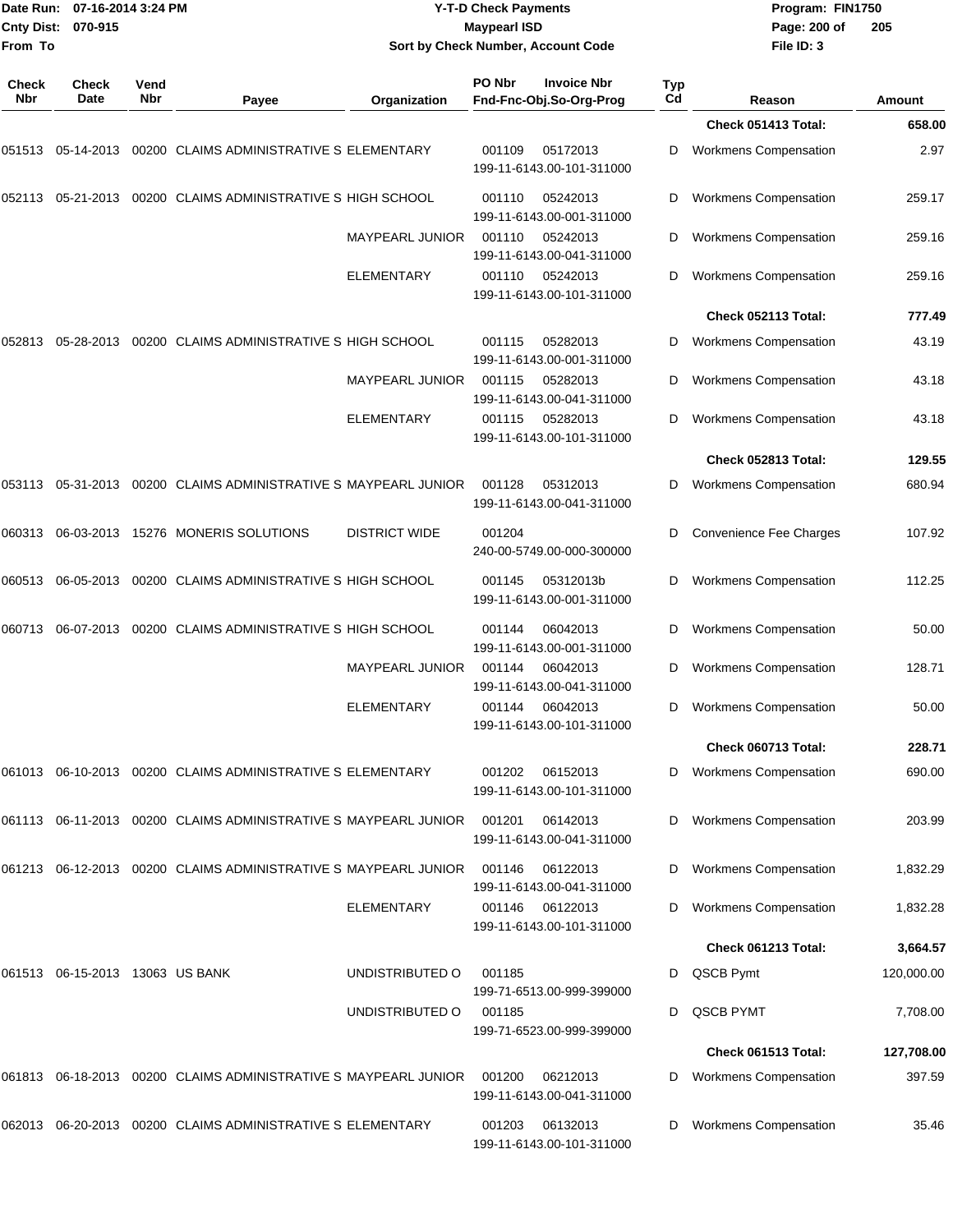|                    | Date Run: 07-16-2014 3:24 PM |
|--------------------|------------------------------|
| Cnty Dist: 070-915 |                              |
| From To            |                              |

#### **Date Run: Program: FIN1750 07-16-2014 3:24 PM Y-T-D Check Payments Cnty Dist: Page: 201 of 070-915 Maypearl ISD Sort by Check Number, Account Code**

| Check<br><b>Nbr</b> | Check<br><b>Date</b>            | Vend<br><b>Nbr</b> | Payee                                                                  | Organization         | PO Nbr | <b>Invoice Nbr</b><br>Fnd-Fnc-Obj.So-Org-Prog | Typ<br>C <sub>d</sub> | Reason                       | Amount     |
|---------------------|---------------------------------|--------------------|------------------------------------------------------------------------|----------------------|--------|-----------------------------------------------|-----------------------|------------------------------|------------|
| 070113              | 07-01-2013                      |                    | 15276 MONERIS SOLUTIONS                                                | <b>DISTRICT WIDE</b> | 001271 | 07012013<br>240-00-5749.00-000-300000         | D                     | mthly charge                 | 43.23      |
| 070213              | 07-02-2013                      |                    | 00200 CLAIMS ADMINISTRATIVE S ELEMENTARY                               |                      | 001269 | 07022013<br>199-11-6143.00-101-311000         | D                     | <b>Workmens Compensation</b> | 20.90      |
| 070313              | 07-03-2013                      |                    | 00200 CLAIMS ADMINISTRATIVE S MAYPEARL JUNIOR                          |                      | 001270 | 07032013<br>199-11-6143.00-041-311000         | D                     | <b>Workmens Compensation</b> | 127.25     |
| 071513              | 07-15-2013                      |                    | 00200 CLAIMS ADMINISTRATIVE S MAYPEARL JUNIOR                          |                      | 001268 | 07152013<br>199-11-6143.00-041-311000         | D                     | <b>Workmens Compensation</b> | 314.00     |
| 071613              | 07-16-2013                      |                    | 00200 CLAIMS ADMINISTRATIVE S ELEMENTARY                               |                      | 001267 | 07162013<br>199-11-6143.00-101-311000         | D                     | <b>Workmens Compensation</b> | 163.79     |
| 071713              | 07-17-2013                      |                    | 00200 CLAIMS ADMINISTRATIVE S HIGH SCHOOL                              |                      | 001265 | 07172013<br>199-11-6143.00-001-311000         | D                     | <b>Workers Compensation</b>  | 302.23     |
|                     |                                 |                    |                                                                        | MAYPEARL JUNIOR      | 001265 | 07172013<br>199-11-6143.00-041-311000         | D                     | <b>Workers Compensation</b>  | 69.01      |
|                     |                                 |                    |                                                                        |                      |        |                                               |                       | Check 071713 Total:          | 371.24     |
| 071913              | 07-19-2013                      |                    | 00200 CLAIMS ADMINISTRATIVE S MAYPEARL JUNIOR                          |                      | 001266 | 07192013<br>199-11-6143.00-041-311000         | D                     | <b>Workmens Compensation</b> | 5.42       |
| 080113              | 08-01-2013                      |                    | 15276 MONERIS SOLUTIONS                                                | <b>DISTRICT WIDE</b> | 001357 | 08282013<br>240-00-5749.00-000-300000         | D                     | monthly charge               | 35.90      |
| 080513              | 08-05-2013                      |                    | 00200 CLAIMS ADMINISTRATIVE S MAYPEARL JUNIOR                          |                      | 001353 | 08052013<br>199-11-6143.00-041-311000         | D                     | Workmens compensation        | 246.00     |
| 080613              | 08-06-2013                      |                    | 00218 THE COWBOY BANK OF TE UNDISTRIBUTED O                            |                      | 001272 | 5420708<br>199-71-6513.01-999-399000          | D                     | DEBT SERVICE PAYMENT         | 87,215.80  |
|                     |                                 |                    |                                                                        | UNDISTRIBUTED O      | 001272 | 5420708<br>199-71-6523.01-999-399000          | D                     | DEBT SERVICE PAYMENT         | 10,978.61  |
|                     |                                 |                    |                                                                        |                      |        |                                               |                       | Check 080613 Total:          | 98,194.41  |
| 080713              | 08-07-2013                      |                    | 00200 CLAIMS ADMINISTRATIVE S MAYPEARL JUNIOR                          |                      | 001354 | 080713<br>199-11-6143.00-041-311000           | D                     | <b>Workmens Compensation</b> | 127.25     |
|                     |                                 |                    | 080913 08-09-2013 00200 CLAIMS ADMINISTRATIVE S MAYPEARL JUNIOR 001355 |                      |        | 08092013<br>199-11-6143.00-041-311000         |                       | D Workmens Compensation      | 123.00     |
|                     |                                 |                    | 081213 08-12-2013 00200 CLAIMS ADMINISTRATIVE S ELEMENTARY             |                      | 001350 | 08122013<br>199-11-6143.00-101-311000         | D                     | <b>Workmens Compensation</b> | 426.00     |
|                     |                                 |                    | 081313 08-13-2013 00200 CLAIMS ADMINISTRATIVE S MAYPEARL JUNIOR 001349 |                      |        | 08132013<br>199-11-6143.00-041-311000         |                       | D Workmens Compensation      | 123.00     |
|                     | 081513 08-15-2013 13063 US BANK |                    |                                                                        | UNDISTRIBUTED O      | 001334 | 203020000<br>599-71-6511.05-999-399000        |                       | D 2013-A                     | 15,000.00  |
|                     |                                 |                    |                                                                        | UNDISTRIBUTED O      |        | 001334 801694900<br>599-71-6521.01-999-399000 | D                     | DEBT SERVICE PAYMENT         | 69,663.75  |
|                     |                                 |                    |                                                                        | UNDISTRIBUTED O      |        | 001334 200729000<br>599-71-6521.02-999-399000 | D                     | DEBT SERVICE PAYMENT         | 104,615.63 |
|                     |                                 |                    |                                                                        | UNDISTRIBUTED O      |        | 001334 200729000<br>599-71-6521.03-999-399000 | D                     | DEBT SERVICE PAYMENT         | 6,775.00   |
|                     |                                 |                    |                                                                        | UNDISTRIBUTED O      |        | 001334 203020000<br>599-71-6521.06-999-399000 | D                     | 2013-A                       | 16,840.71  |
|                     |                                 |                    |                                                                        |                      |        |                                               |                       | Check 081513 Total:          | 212,895.09 |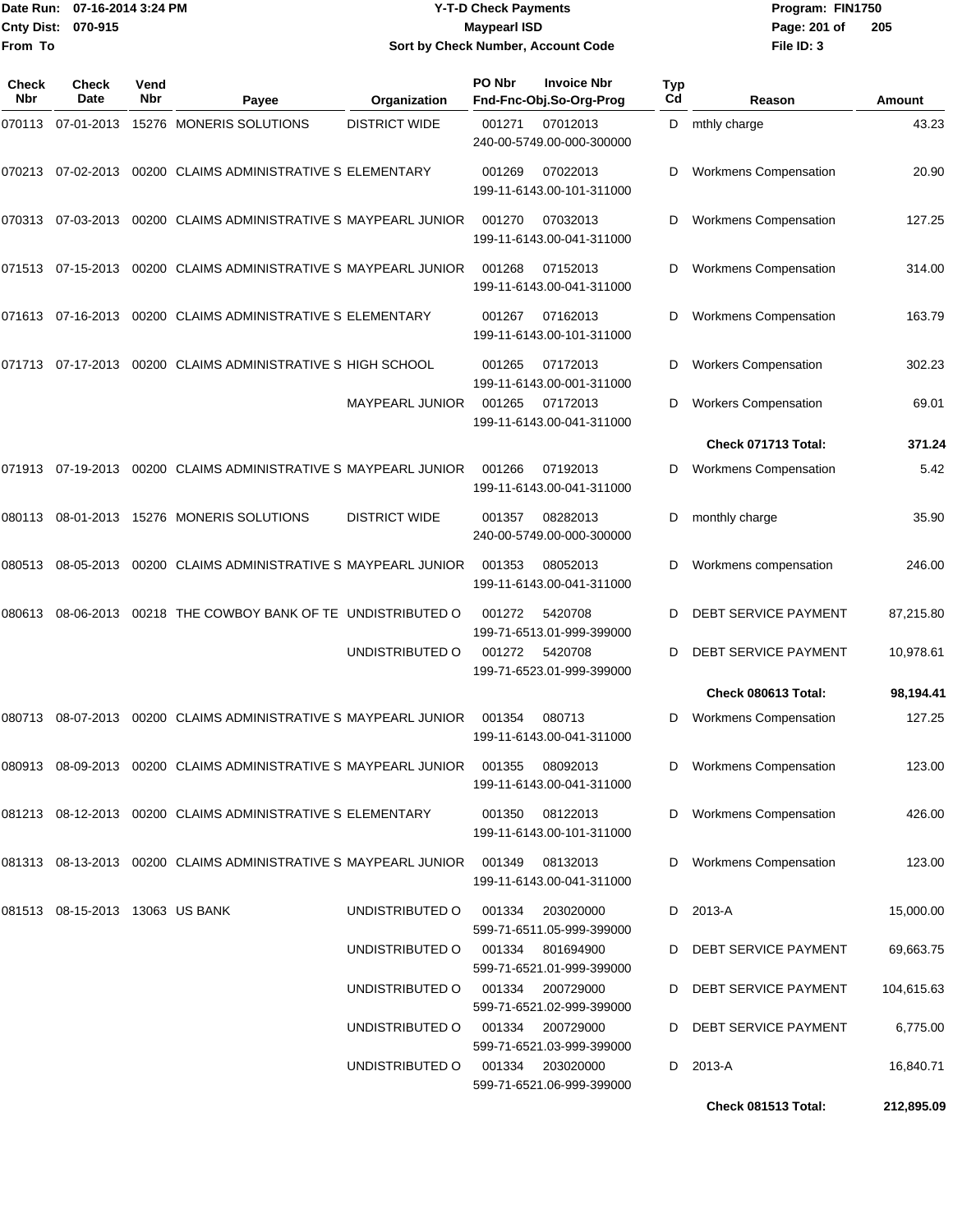|                    | Date Run: 07-16-2014 3:24 PM | <b>Y-T-D Check Payments</b>        | Program: FIN1750 |      |
|--------------------|------------------------------|------------------------------------|------------------|------|
| Cnty Dist: 070-915 |                              | <b>Mavpearl ISD</b>                | Page: 202 of     | - 20 |
| From To            |                              | Sort by Check Number, Account Code | File ID: 3       |      |

# **Sort by Check Number, Account Code**

| <b>Check</b><br>Nbr | <b>Check</b><br>Date | Vend<br>Nbr | Payee                                                          | Organization           | PO Nbr | <b>Invoice Nbr</b><br>Fnd-Fnc-Obj.So-Org-Prog | <b>Typ</b><br>Cd | Reason                       | Amount    |
|---------------------|----------------------|-------------|----------------------------------------------------------------|------------------------|--------|-----------------------------------------------|------------------|------------------------------|-----------|
| 082013              | 08-14-2013           |             | 00200 CLAIMS ADMINISTRATIVE S MAYPEARL JUNIOR                  |                        | 001356 | 08142013<br>199-11-6143.00-041-311000         | D                | <b>Workmens Compensation</b> | 178.71    |
| 082113              | 08-21-2013           |             | 00200 CLAIMS ADMINISTRATIVE S MAYPEARL JUNIOR                  |                        | 001348 | 08162013<br>199-11-6143.00-041-311000         | D                | <b>Workmens Compensation</b> | 25.64     |
| 082313              | 08-23-2013           |             | 00200 CLAIMS ADMINISTRATIVE S MAYPEARL JUNIOR                  |                        | 001352 | 08232013<br>199-11-6143.00-041-311000         | D                | <b>Workmens Compensation</b> | 773.00    |
|                     |                      |             | 082713  08-27-2013  00200  CLAIMS  ADMINISTRATIVE S ELEMENTARY |                        | 001351 | 08272013<br>199-11-6143.00-101-311000         | D                | <b>Workmens Compensation</b> | 228.00    |
| 091212              |                      |             | 09-12-2012 00200 CLAIMS ADMINISTRATIVE S HIGH SCHOOL           |                        | 000131 | 09172012<br>199-11-6143.00-001-311000         | D                | <b>Workers Compensation</b>  | 258.00    |
|                     |                      |             |                                                                | <b>MAYPEARL JUNIOR</b> | 000131 | 09172012<br>199-11-6143.00-041-311000         | D                | <b>Workers Compensation</b>  | 258.00    |
|                     |                      |             |                                                                | <b>ELEMENTARY</b>      | 000131 | 09172012<br>199-11-6143.00-101-311000         |                  | <b>Workers Compensation</b>  | 258.00    |
|                     |                      |             |                                                                |                        |        |                                               |                  | Check 091212 Total:          | 774.00    |
|                     |                      |             | 091312 09-13-2012 00200 CLAIMS ADMINISTRATIVE S HIGH SCHOOL    |                        | 000130 | 09182012<br>199-11-6143.00-001-311000         | D                | <b>Workers Compensation</b>  | 104.29    |
|                     |                      |             |                                                                | MAYPEARL JUNIOR        | 000130 | 09182012<br>199-11-6143.00-041-311000         | D                | <b>Workers Compensation</b>  | 104.28    |
|                     |                      |             |                                                                | <b>ELEMENTARY</b>      | 000130 | 09182012<br>199-11-6143.00-101-311000         | D                | <b>Workers Compensation</b>  | 104.28    |
|                     |                      |             |                                                                |                        |        |                                               |                  | Check 091312 Total:          | 312.85    |
| 092612              |                      |             | 09-27-2012 13912 COMMERCE BANK                                 | <b>DISTRICT WIDE</b>   | 000135 | 240-00-5749.00-000-300000                     | D                | Moneris Conv Charges         | 42.91     |
|                     |                      |             |                                                                | <b>DISTRICT WIDE</b>   | 000135 | 240-00-5749.00-000-300000                     | D                | <b>Commerce Final Pymnt</b>  | 19.95     |
|                     |                      |             |                                                                |                        |        |                                               |                  | Check 092612 Total:          | 62.86     |
|                     |                      |             | 100112 10-01-2012 00200 CLAIMS ADMINISTRATIVE S HIGH SCHOOL    |                        | 000307 | 09212012<br>199-11-6143.00-001-311000         | D                | <b>Workmens Compensation</b> | 102.00    |
|                     |                      |             |                                                                | <b>MAYPEARL JUNIOR</b> | 000307 | 09212012<br>199-11-6143.00-041-311000         | D                | <b>Workmens Compensation</b> | 101.99    |
|                     |                      |             |                                                                | <b>ELEMENTARY</b>      | 000307 | 09212012<br>199-11-6143.00-101-311000         | D                | <b>Workmens Compensation</b> | 101.99    |
|                     |                      |             |                                                                |                        |        |                                               |                  | Check 100112 Total:          | 305.98    |
|                     |                      |             | 100312 10-03-2012 15276 MONERIS SOLUTIONS                      | <b>DISTRICT WIDE</b>   | 000306 | 10032012<br>240-00-5749.00-000-300000         | D                | Convenience Fee Charges      | 123.85    |
|                     |                      |             | 101212 10-12-2012 00200 CLAIMS ADMINISTRATIVE S HIGH SCHOOL    |                        | 000290 | 10092012<br>199-11-6143.00-001-311000         |                  | <b>Workers Compensation</b>  | 12.76     |
|                     |                      |             |                                                                | <b>HIGH SCHOOL</b>     | 000290 | 10092012<br>199-11-6143.00-001-311000         | D                | <b>Incorrect Amount</b>      | $-127.60$ |
|                     |                      |             |                                                                | HIGH SCHOOL            | 000290 | 10092012<br>199-11-6143.00-001-311000         | D                | <b>Workers Compensation</b>  | 127.60    |
|                     |                      |             |                                                                | <b>MAYPEARL JUNIOR</b> | 000290 | 10092012<br>199-11-6143.00-041-311000         |                  | D Workers Compensation       | 12.76     |
|                     |                      |             |                                                                | <b>MAYPEARL JUNIOR</b> | 000290 | 10092012<br>199-11-6143.00-041-311000         | D                | <b>Incorrect Amount</b>      | $-127.60$ |
|                     |                      |             |                                                                | <b>MAYPEARL JUNIOR</b> | 000290 | 10092012<br>199-11-6143.00-041-311000         | D                | <b>Workers Compensation</b>  | 127.60    |
|                     |                      |             |                                                                | ELEMENTARY             | 000290 | 10092012<br>199-11-6143.00-101-311000         |                  | <b>Workers Compensation</b>  | 12.76     |
|                     |                      |             |                                                                | ELEMENTARY             | 000290 | 10092012<br>199-11-6143.00-101-311000         | D                | <b>Incorrect Amount</b>      | $-127.60$ |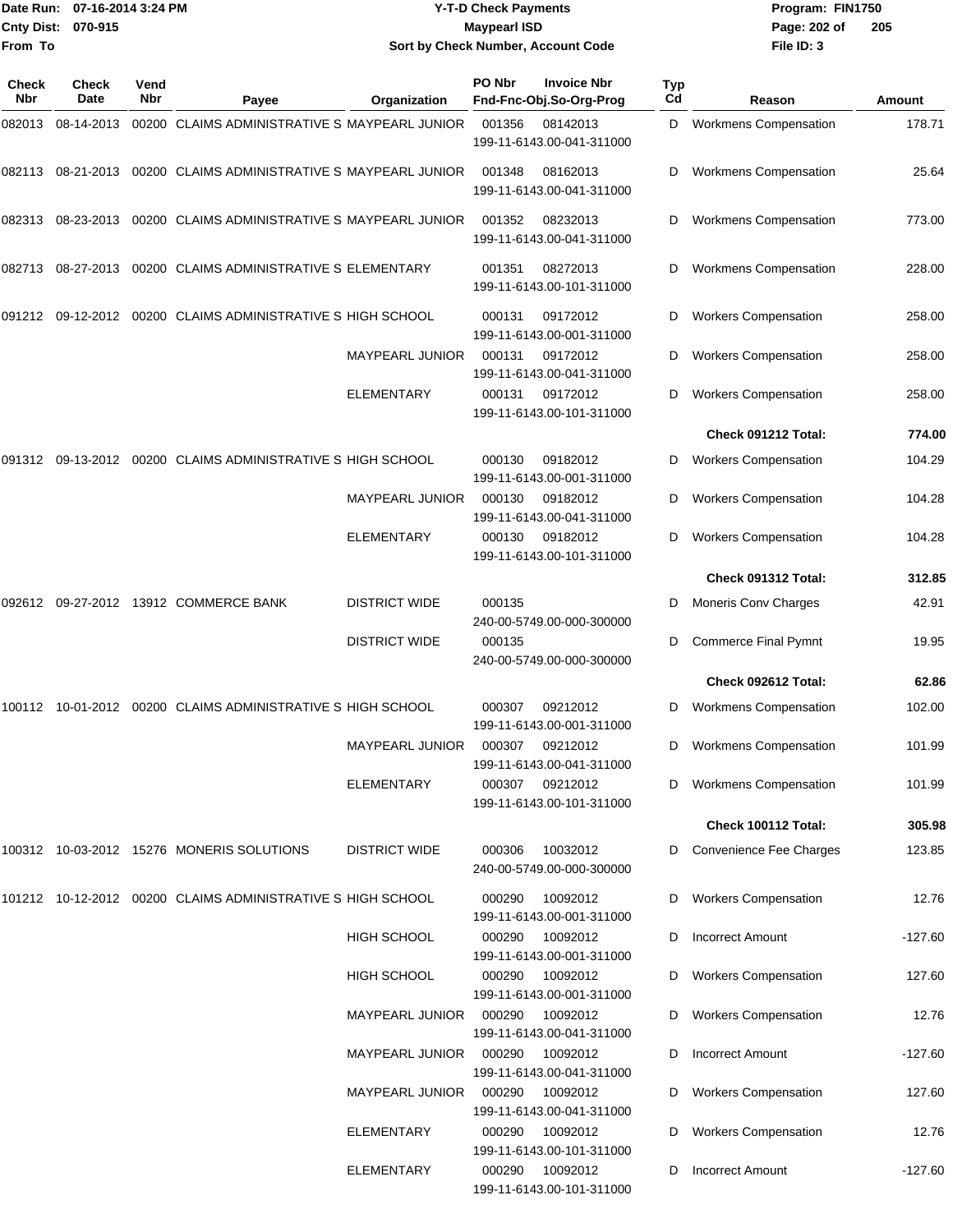| Date Run: 07-16-2014 3:24 PM<br>Cnty Dist: 070-915<br>From To |                          |             |                                                             |                                             | <b>Y-T-D Check Payments</b><br><b>Maypearl ISD</b> | Sort by Check Number, Account Code            |           | Program: FIN1750<br>Page: 203 of<br>File ID: 3               | 205      |
|---------------------------------------------------------------|--------------------------|-------------|-------------------------------------------------------------|---------------------------------------------|----------------------------------------------------|-----------------------------------------------|-----------|--------------------------------------------------------------|----------|
| <b>Check</b><br>Nbr                                           | Check<br>Date            | Vend<br>Nbr | Payee                                                       | Organization                                | PO Nbr                                             | <b>Invoice Nbr</b><br>Fnd-Fnc-Obj.So-Org-Prog | Typ<br>Cd | Reason                                                       | Amount   |
|                                                               |                          |             |                                                             | <b>ELEMENTARY</b>                           | 000290                                             | 10092012<br>199-11-6143.00-101-311000         | D         | <b>Worker Compensation</b>                                   | 127.60   |
|                                                               |                          |             |                                                             |                                             |                                                    |                                               |           | <b>Check 101212 Total:</b>                                   | 38.28    |
|                                                               |                          |             | 101512 10-15-2012 00200 CLAIMS ADMINISTRATIVE S HIGH SCHOOL |                                             | 000289                                             | 10102012<br>199-11-6143.00-001-311000         | D         | <b>Workers Compensation</b>                                  | 187.00   |
|                                                               |                          |             |                                                             | <b>MAYPEARL JUNIOR</b>                      | 000289                                             | 10102012<br>199-11-6143.00-041-311000         | D         | <b>Workers Compensation</b>                                  | 187.00   |
|                                                               |                          |             |                                                             | ELEMENTARY                                  | 000289                                             | 10102012<br>199-11-6143.00-101-311000         | D         | <b>Workers Compensation</b>                                  | 187.00   |
|                                                               |                          |             |                                                             |                                             |                                                    |                                               |           | <b>Check 101512 Total:</b>                                   | 561.00   |
| 102260                                                        | 01-07-2013 13063 US BANK |             |                                                             | UNDISTRIBUTED O                             | 000673                                             | 173103781618<br>199-71-6513.00-999-399000     | D         | QSAB 2010 Payment                                            | 7,708.00 |
|                                                               |                          |             | 110212 11-02-2012 00200 CLAIMS ADMINISTRATIVE S HIGH SCHOOL |                                             | 000437                                             | 11072012<br>199-11-6143.00-001-311000         | D         | <b>Workmens Compensation</b>                                 | 116.68   |
|                                                               |                          |             |                                                             | MAYPEARL JUNIOR                             | 000437                                             | 11072012<br>199-11-6143.00-041-311000         | D         | <b>Workmens Compensation</b>                                 | 116.66   |
|                                                               |                          |             |                                                             | <b>ELEMENTARY</b>                           | 000437                                             | 11072012<br>199-11-6143.00-101-311000         | D         | <b>Workmens Compensation</b>                                 | 116.66   |
|                                                               |                          |             |                                                             |                                             |                                                    |                                               |           | <b>Check 110212 Total:</b>                                   | 350.00   |
|                                                               |                          |             | 110512 11-05-2012 15276 MONERIS SOLUTIONS                   | <b>DISTRICT WIDE</b>                        | 000438                                             | 11052012<br>240-00-5749.00-000-300000         | D         | Convenience Fee Charges                                      | 146.50   |
|                                                               |                          |             | 110612 11-06-2012 00200 CLAIMS ADMINISTRATIVE S HIGH SCHOOL |                                             | 000436                                             | 11062012<br>199-11-6143.00-001-311000         | D         | <b>Workmens Compensation</b>                                 | .02      |
|                                                               |                          |             |                                                             | <b>HIGH SCHOOL</b>                          | 000436                                             | 11062012<br>199-11-6143.00-001-311000         | D         | <b>Workmens Compensation</b>                                 | 85.09    |
|                                                               |                          |             |                                                             | MAYPEARL JUNIOR                             | 000436                                             | 11062012<br>199-11-6143.00-041-311000         | D         | <b>Workmens Compensation</b>                                 | 85.09    |
|                                                               |                          |             |                                                             | ELEMENTARY                                  | 000436                                             | 11062012<br>199-11-6143.00-101-311000         | D         | <b>Workmens Compensation</b>                                 | 85.09    |
|                                                               |                          |             |                                                             |                                             |                                                    |                                               |           | Check 110612 Total:                                          | 255.29   |
|                                                               |                          |             | 110912 11-09-2012 00200 CLAIMS ADMINISTRATIVE S HIGH SCHOOL |                                             | 000433                                             | 11142012<br>199-11-6143.00-001-311000         | D         | <b>Workmens Compensation</b>                                 | 258.70   |
|                                                               |                          |             |                                                             | <b>MAYPEARL JUNIOR</b>                      | 000433                                             | 11142012<br>199-11-6143.00-041-311000         | D         | <b>Workmens Compensation</b>                                 | 258.69   |
|                                                               |                          |             |                                                             | ELEMENTARY                                  | 000433                                             | 11142012<br>199-11-6143.00-101-311000         | D         | <b>Workmens Compensation</b>                                 | 258.69   |
|                                                               |                          |             |                                                             |                                             |                                                    |                                               |           | Check 110912 Total:                                          | 776.08   |
|                                                               |                          |             | 111612 11-16-2012 00200 CLAIMS ADMINISTRATIVE S HIGH SCHOOL |                                             | 000434                                             | 11132012<br>199-11-6143.00-001-311000         | D         | <b>Workmens Compensation</b>                                 | 196.00   |
|                                                               |                          |             |                                                             | <b>MAYPEARL JUNIOR</b><br><b>ELEMENTARY</b> | 000434                                             | 11132012<br>199-11-6143.00-041-311000         | D         | <b>Workmens Compensation</b><br><b>Workmens Compensation</b> | 196.00   |
|                                                               |                          |             |                                                             |                                             | 000434                                             | 11132012<br>199-11-6143.00-101-311000         |           |                                                              | 196.00   |
|                                                               |                          |             |                                                             |                                             |                                                    |                                               |           | Check 111612 Total:                                          | 588.00   |
|                                                               |                          |             | 111620 11-16-2012 00200 CLAIMS ADMINISTRATIVE S ELEMENTARY  |                                             | 000552                                             | 12012012<br>199-11-6143.00-101-311000         | D         | <b>Workmens Compensation</b>                                 | 168.73   |
|                                                               |                          |             | 111912 11-19-2012 00200 CLAIMS ADMINISTRATIVE S HIGH SCHOOL |                                             | 000435                                             | 10162012<br>199-11-6143.00-001-311000         | D         | <b>Workmens Compensation</b>                                 | 13.84    |
|                                                               |                          |             |                                                             | <b>MAYPEARL JUNIOR</b>                      | 000435                                             | 10162012<br>199-11-6143.00-041-311000         | D         | <b>Workmens Compensation</b>                                 | 13.84    |
|                                                               |                          |             |                                                             | ELEMENTARY                                  | 000435                                             | 10162012<br>199-11-6143.00-101-311000         | D         | <b>Workmens Compensation</b>                                 | 13.84    |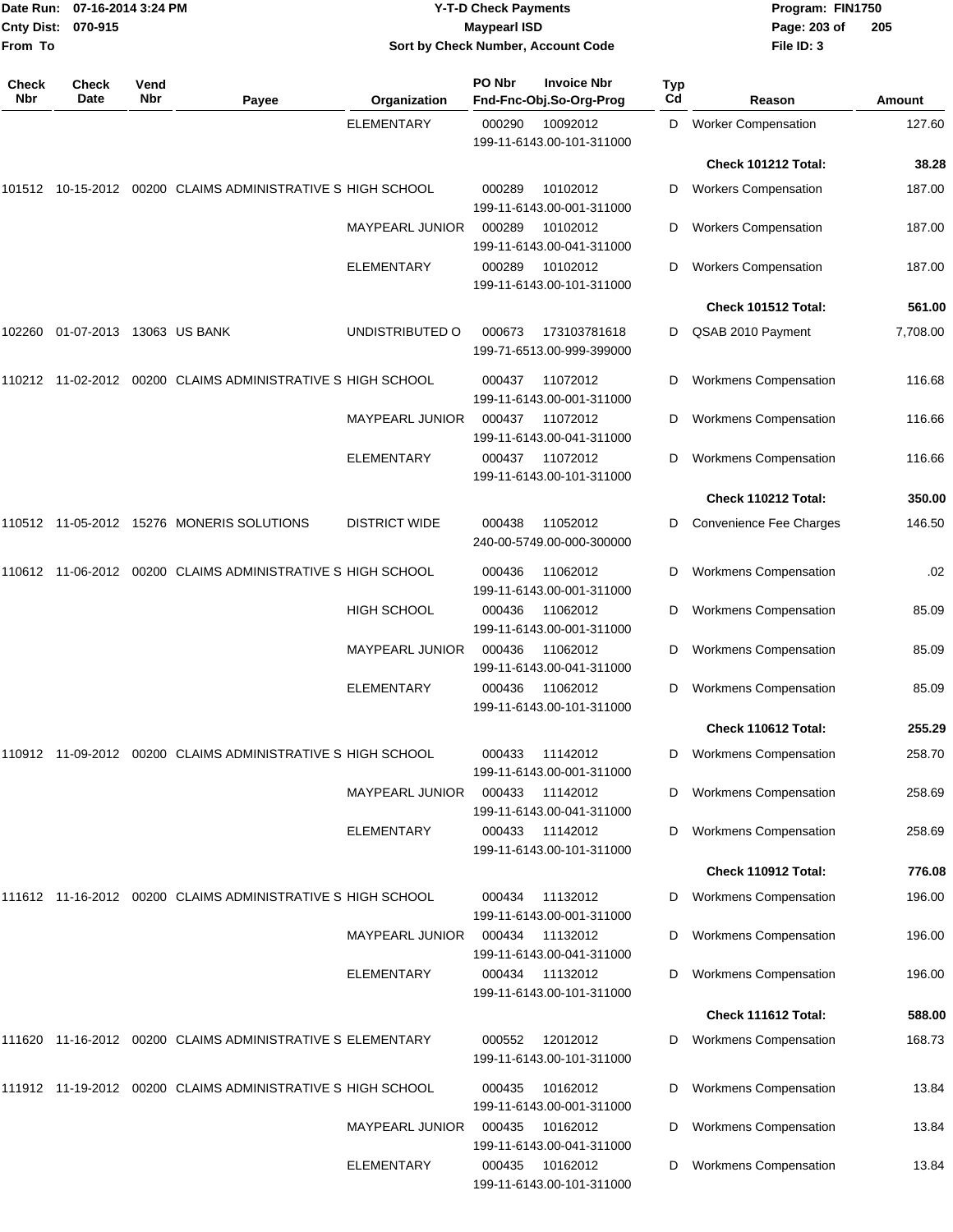| Date Run: 07-16-2014 3:24 PM<br>Cnty Dist: 070-915 |               |             |                                                                 |                        | <b>Y-T-D Check Payments</b><br><b>Maypearl ISD</b>       |           | Program: FIN1750<br>Page: 204 of | 205           |
|----------------------------------------------------|---------------|-------------|-----------------------------------------------------------------|------------------------|----------------------------------------------------------|-----------|----------------------------------|---------------|
| From To                                            |               |             |                                                                 |                        | Sort by Check Number, Account Code                       |           | File ID: 3                       |               |
| <b>Check</b><br>Nbr                                | Check<br>Date | Vend<br>Nbr | Payee                                                           | Organization           | PO Nbr<br><b>Invoice Nbr</b><br>Fnd-Fnc-Obj.So-Org-Prog  | Typ<br>Cd | Reason                           | <b>Amount</b> |
|                                                    |               |             |                                                                 |                        |                                                          |           | Check 111912 Total:              | 41.52         |
|                                                    |               |             | 120112 12-01-2012 00200 CLAIMS ADMINISTRATIVE S HIGH SCHOOL     |                        | 000553<br>12022012<br>199-11-6143.00-001-311000          | D         | <b>Workmens Compensation</b>     | 108.17        |
|                                                    |               |             | 120312 12-03-2012 00200 CLAIMS ADMINISTRATIVE S HIGH SCHOOL     |                        | 000556<br>12042012<br>199-11-6143.00-001-311000          | D         | <b>Workmens Compensation</b>     | 200.00        |
|                                                    |               |             |                                                                 | <b>MAYPEARL JUNIOR</b> | 000556<br>12042012<br>199-11-6143.00-041-311000          | D         | <b>Workmens Compensation</b>     | 200.00        |
|                                                    |               |             |                                                                 | <b>ELEMENTARY</b>      | 000556<br>12042012<br>199-11-6143.00-101-311000          | D         | Workmens Compensation            | 236.46        |
|                                                    |               |             |                                                                 |                        |                                                          |           | <b>Check 120312 Total:</b>       | 636.46        |
| 120512                                             |               |             | 12-05-2012 00200 CLAIMS ADMINISTRATIVE S HIGH SCHOOL            |                        | 12032012<br>000554<br>199-11-6143.00-001-311000          | D         | <b>Workmens Compensation</b>     | 661.98        |
|                                                    |               |             |                                                                 | <b>ELEMENTARY</b>      | 000554<br>12032012<br>199-11-6143.00-101-311000          | D         | Workmens Compensation            | 500.00        |
|                                                    |               |             |                                                                 | <b>ELEMENTARY</b>      | 000554<br>12032012<br>199-11-6143.00-101-311000          | D         | <b>Workmens Compensation</b>     | 500.00        |
|                                                    |               |             |                                                                 |                        |                                                          |           | Check 120512 Total:              | 1,661.98      |
|                                                    |               |             | 121212 12-12-2012 00200 CLAIMS ADMINISTRATIVE S HIGH SCHOOL     |                        | 000557<br>199-11-6143.00-001-311000                      | D         | <b>Workmens Compensation</b>     | 321.53        |
|                                                    |               |             | 121412 12-14-2012 00200 CLAIMS ADMINISTRATIVE S HIGH SCHOOL     |                        | 000558<br>199-11-6143.00-001-311000                      | D         | Workmens Compensation            | 221.92        |
|                                                    |               |             | 121712 12-17-2012 00200 CLAIMS ADMINISTRATIVE S HIGH SCHOOL     |                        | 000559<br>199-11-6143.00-001-311000                      | D         | Workmens Compensation            | 223.00        |
|                                                    |               |             |                                                                 | <b>MAYPEARL JUNIOR</b> | 000559<br>199-11-6143.00-041-311000                      | D         | Workmens Compensation            | 175.00        |
|                                                    |               |             |                                                                 | <b>ELEMENTARY</b>      | 000559<br>199-11-6143.00-101-311000                      | D         | Workmens Compensation            | 175.00        |
|                                                    |               |             |                                                                 |                        |                                                          |           | Check 121712 Total:              | 573.00        |
|                                                    |               |             | 121812 12-18-2012 00200 CLAIMS ADMINISTRATIVE S HIGH SCHOOL     |                        | 000551<br>12182012<br>199-11-6143.00-001-311000          | D         | <b>Workmens Compensation</b>     | 156.66        |
|                                                    |               |             | 121820 12-18-2012 00200 CLAIMS ADMINISTRATIVE S MAYPEARL JUNIOR |                        | 000560<br>199-11-6143.00-041-311000                      | D         | <b>Workmens Compensation</b>     | 162.67        |
|                                                    |               |             | 121912 12-19-2012 00200 CLAIMS ADMINISTRATIVE S HIGH SCHOOL     |                        | 000561<br>199-11-6143.00-001-311000                      | D         | <b>Workmens Compensation</b>     | 274.76        |
|                                                    |               |             |                                                                 | <b>MAYPEARL JUNIOR</b> | 000561<br>199-11-6143.00-041-311000                      | D         | <b>Workmens Compensation</b>     | 209.01        |
|                                                    |               |             |                                                                 |                        |                                                          |           | Check 121912 Total:              | 483.77        |
|                                                    |               |             | 122112 12-21-2012 00200 CLAIMS ADMINISTRATIVE S HIGH SCHOOL     |                        | 000563<br>199-11-6143.00-001-311000                      | D         | <b>Workmens Compensation</b>     | 625.44        |
|                                                    |               |             | 123112 12-31-2012 15276 MONERIS SOLUTIONS                       | <b>DISTRICT WIDE</b>   | 000564<br>240-00-5749.00-000-300000                      | D         | Convenience Fee Charges          | 134.73        |
| <b>REVRS</b>                                       |               |             | 15319 EDMENTUM, INC                                             | HIGH SCHOOL            | <b>INV0056091</b><br>130684<br>199-11-6399.06-001-324000 |           | C DEFERRED CHECK REVE            | $-329.00$     |
|                                                    |               |             |                                                                 | <b>HIGH SCHOOL</b>     | <b>INV0056091</b><br>130684<br>199-11-6399.12-001-311000 | C.        | DEFERRED CHECK REVE              | -843.00       |
|                                                    |               |             |                                                                 | HIGH SCHOOL            | 130684<br><b>INV0056091</b><br>199-11-6399.23-001-325000 | C.        | DEFERRED CHECK REVE              | $-160.00$     |
|                                                    |               |             | 13531 DEBBIE GRIFFIN                                            | HIGH SCHOOL            | P.O. 130531<br>130531<br>199-31-6411.01-001-399000       | C.        | DEFERRED CHECK REVE              | $-26.00$      |
|                                                    |               |             |                                                                 | HIGH SCHOOL            | P.O. 130531<br>130531<br>199-31-6411.01-001-399000       |           | C DEFERRED CHECK REVE            | $-65.00$      |